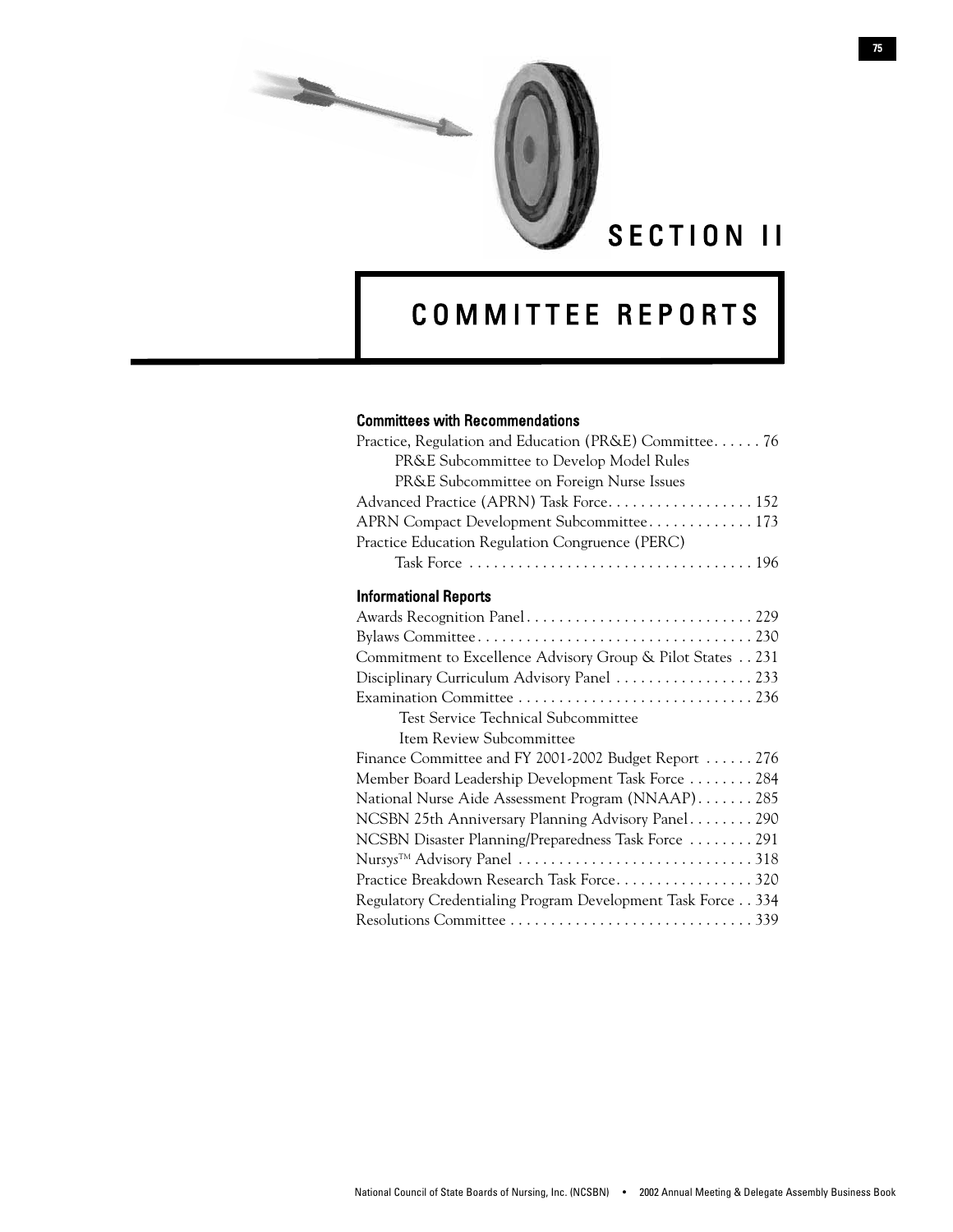# <span id="page-1-0"></span>Committee Members

Cookie Bible, Board President, NV, Area I, Chairperson\*

Shelley Conroy, Board Member, VA, Area III\*

Eileen Gloor, Associate Director, Nursing Education, IA, Area II\*

Rose Kearney-Nunnery, Board President, SC, Area III\*

Patricia Polansky, Executive Director, NJ, Area IV

Mary Smedley, Practice Consultant/Assistant Executive Director, WY, Area I\*

Robin Vogt, Board Member, MO, Area II

\*Denotes members who participated on the Education Standards Ad Hoc Group

Consultant Usrah Claar-Rice

#### Board Liaison

Deborah Burton, Board Member, OR, Area I, Director-at-Large

#### Staff

Donna Nowakowski, Associate Executive Director for Nursing **Regulation** 

Renee Scaletta, Senior Coordinator

### PR&E Subcommittee on Foreign Nurse Issues

#### Subcommittee Members

Patricia Polansky, Executive Director, NJ, Area IV, Chairperson

Usrah Claar-Rice, Nursing Education Consultant, CA-RN, Area I

Eileen Gloor, Associate Director, Nursing Education, IA, Area II\*

Louise Shores, Education Consultant, OR, Area I

#### Board Liaison

Deborah Burton, Board Member, OR, Area I

### Staff

Nancy Chornick, Director of Credentialing and Professional Development continued on page 78

# Report of the Practice, Regulation and Education (PR&E) Committee

## Recommendations to the Delegate Assembly

### Recommendation #1

*Adopt the proposed 2002 Model Nursing Practice Act.*

### *Rationale*

The existing National Council Model Nursing Practice Act was last reviewed in 1993 and subsequently adopted in August 1994. The PR&E Committee determined in its initial meeting that the revisions of the Model Administrative Rules must be preceded by a revision of the Model Nursing Practice Act. The Board of Directors subsequently approved this implementation tactic for the progression of completion of both models. Upon analysis, the Model Nursing Practice Act was no longer relevant to state-of-the-art regulatory practice nor truly reflective of the practice of nurses in the current health care environment. Secondly, the 1994 Model did not sufficiently represent the differences in the practice of LPN/VNs, RNs and APRNs. Additionally, previous Delegate Assembly actions to adopt the Uniform Advanced Practice Registered Nurse Licensure/Authority to Practice Requirements and the Nurse Licensure Compact were not reflected in the existing Model.

### Recommendation #2

Adopt the proposed 2002 Model Administrative Rules, Chapter Five, Nursing Education.

### *Rationale*

The existing National Council Model Administrative Rules were adopted in August 1994.

# Background of the Practice, Regulation and Education Committee

The Board of Directors charged the PR&E Committee, assisted by the PR&E Subcommittee to Develop the Model Rules and Act, with the responsibility to review and revise as necessary the National Council's Model Nursing Practice Act and Model Nursing Administrative Rules for consideration by the 2002 Delegate Assembly.

Further, the Board charge to the PR&E Committee included that the committee recommend priority areas for revision of the model practice act and rules. In order to assure its completion, the Board of Directors appointed a special committee, the PR&E Subcommittee to Develop Model Rules to prepare the model under the direction of the PR&E Committee.

# Background of the PR&E Subcommittee to Develop the Model Rules and Act

The subcommittee determined its best course was to revise the entire Model Nursing Practice Act as a prerequisite to any work on the Model Nursing Administrative Rules. The subcommittee requested and the PR&E Committee subsequently decided that the PR&E Committee would perform the work necessary to develop the model rules for the education program section of the existing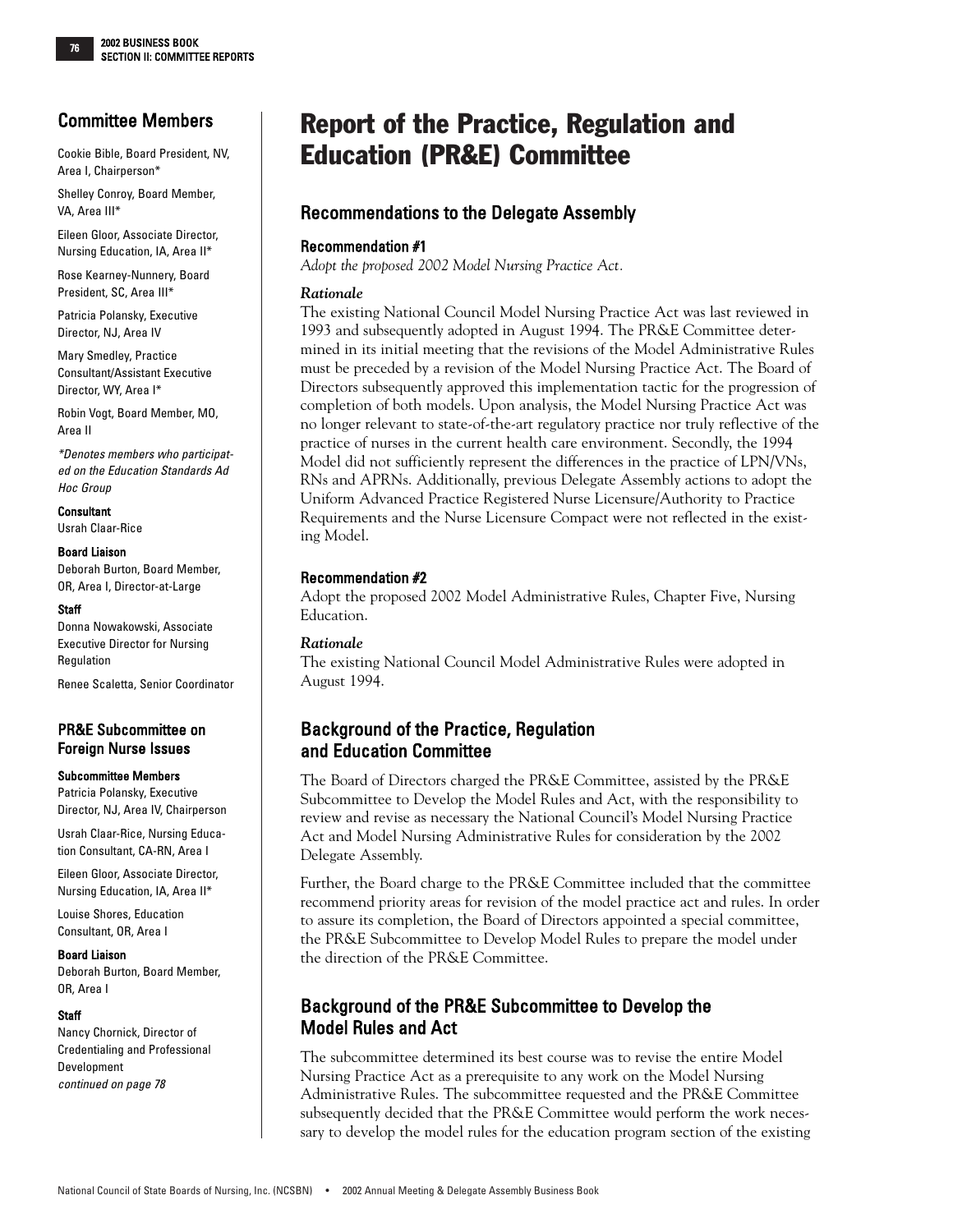model this year. It was clear that the focus of the subcommittee on the revision of Model Nursing Practice Act would prevent the subcommittee from attending to any work on the Model Nursing Administrative Rules this year.

In approaching its work to revise the Model Nursing Practice Act, the subcommittee used a framework that had been developed by a previous National Council Model Rules Subcommittee. Before the subcommittee began the review of the current model, members identified their guiding principles and assumptions.

### Guiding Principles

The primary purpose of the Model Nursing Practice Act and Model Nursing Administrative Rules is to promote public safety in a dynamic health care environment by supporting boards of nursing in their regulatory functions. A fundamental set of principles and a common core of nursing knowledge are shared by all nurses. The common core of nursing knowledge is based upon scientific principles, clinical skills, ethical values, legal parameters and strategies for the management of people and resources. The nurse is accountable for practicing within the legal, ethical and professional standards governing nursing.

### **Assumptions**

Statutes and rules/regulations should be understandable and usable for nurses, employers, consumers and other interested parties. The nurse has frequent and sustained interactions with patients and families. In many situations, the nurse can be both the front and the last lines of defense against medical error. There is inherent value and worth in each nursing licensure level and each nursing education pathway. Each level of nursing licensure contributes to the provision of physical and psychosocial care as well as the management of the care of individuals and groups. Each should be respected for what it brings to the profession.

Nursing practice is the utilization of professional judgment in the application of nursing knowledge and skills to promote client outcomes. Recognition of both theoretical and experiential learning contributes to the evolution of nursing practice and is reflective of the professional expectations of life-long learning and ethical practice.

### Supporting Data

1. Selected data elements from three NCSBN research studies:

- Linking the NCLEX-RN® Examination in Practice: 2000 Practice Analysis of Newly Licensed Practical/Vocational Nurses in the United States.
- July 2001 Newly Licensed Nurse Practice and Professional Issues Survey. • 2001 Employer Survey.
- 2. Consulted 13 NCSBN and other national publications and resources such as FARB Model Practice Act, various State Nursing Practice Acts, Council of State Governments Model Legislation, nursing and business literature (education, delegation, alternative programs).
- 3. Requested and considered direct feedback on existing language in the current model act and rules, and suggestions for revisions from relevant NCSBN committees and member program staff (discipline and non-discipline programs).

### Scope of Practice Analysis

The most significant body of work completed in preparation for the model act revision process was a comprehensive analysis of critical elements of scopes of practice for nurses. In examining the scopes of practice, the subcommittee analyzed the critical elements of nursing scopes of practice, which include:

- 1. Advocacy
- 2. Assessment

### Relationship to Strategic Plan

#### Strategic Initiative I – Nursing

Competence: National Council will assist Member Boards in their role in the evaluation of nurse and nurse aide competence.

**Outcome F: Research demonstrates** relationships of various regulatory approaches to validate continued competence.

#### Strategic Initiative 2 – Regulatory

Effectiveness: The National Council will assist Member Boards to implement strategies to promote regulatory effectiveness to fulfill their public protection role.

**Outcome C: Strategies assist** Member Boards to respond effectively to critical issues and trends impacting nursing education.

Outcome E: Approaches and resources address issues related to assistive nursing personnel.

Outcome H: Resources and tools assist Member Boards to measure performance

#### Strategic Initiative 3 – Public Policy:

The National Council will analyze the changing health care environment to develop state and national strategies to impact public policy and regulation effecting public protection.

**Outcome A: National Council and** Member Board leadership impacts national and state health care and regulatory policy.

Outcome C: National Council analysis of national and international trends impacting public protection is current and disseminated to Member Boards.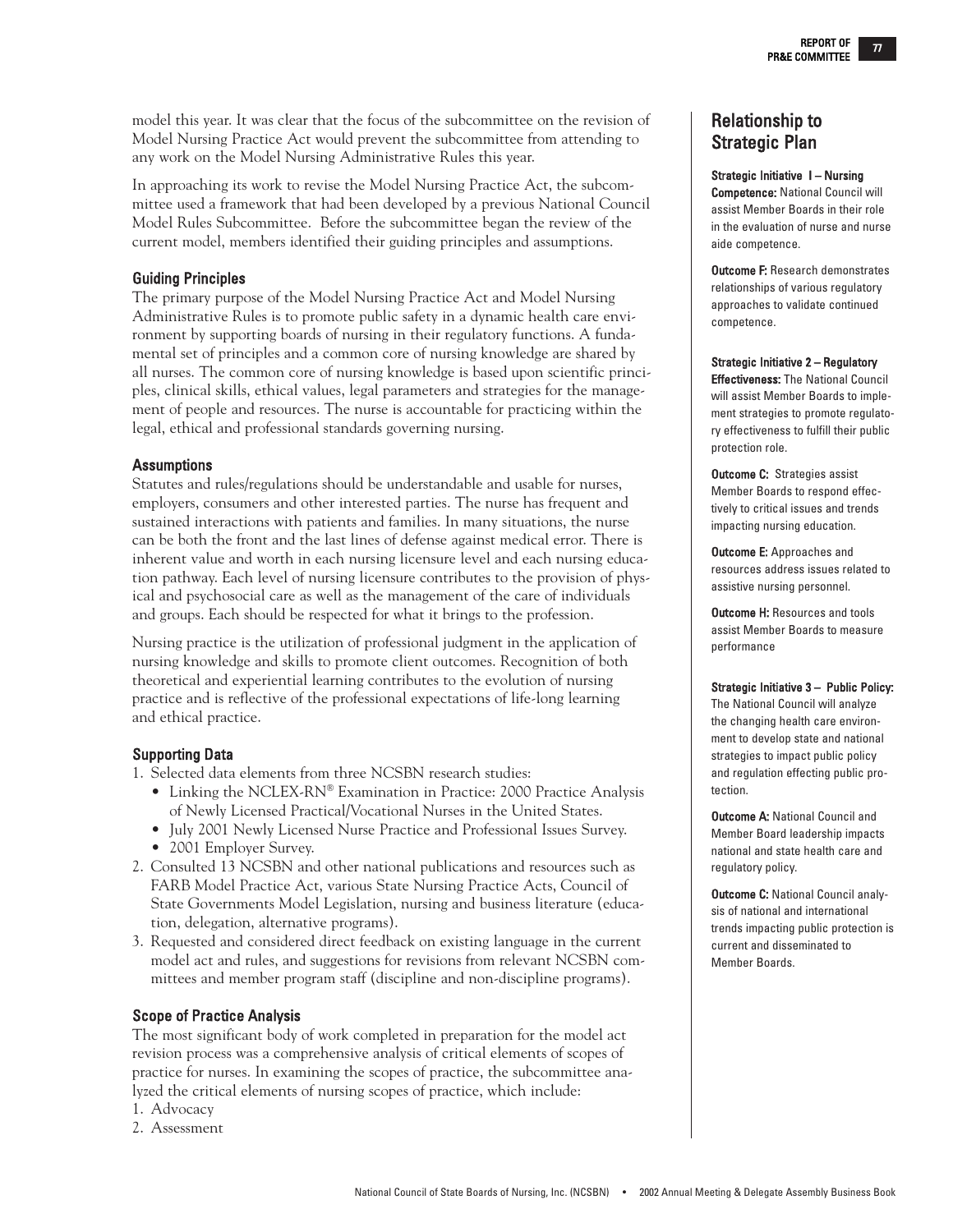### PR&E Subcommittee to Develop Model Act and Rules

#### Subcommittee Members

Barbara Newman, Director of Nursing Practice, MD, Area IV, Chairperson

Margarita Bautista-Gay, Executive Director, GU, Area I

Clara Dorris, Board Member, KY, Area III

Jacqueline Hightower, Executive Director, GA-PN, Area III

Gwelliam Hines, Board Member, DE, Area IV

Pamela Randolph, Nurse Practice Consultant, AZ, Area I

Cynthia VanWingerden, Nurse Consultant, VI, Area IV

Sandra Webb-Booker, Board Member, IL, Area II

#### Board Liaison

Myra Broadway, Executive Director, ME, Area IV

#### **Staff**

Vickie Sheets, Director for Practice and Regulation

- 3. Delegation/Assignment
- 4. Evaluation
- 5. Nursing Care Implementation
- 6. Nursing Care Planning
- 7. Supervision/Management
- 8. Teaching/Counseling

This analysis included identification of components and determination of what aspects of each component was done by RNs and/or LPN/VNs. The subcommittee also included a comparison of scopes of practice for licensed nurses and the role of nursing assistants (Attachment B). The subcommittee found the work very useful in preparation for revision of the model act and plans to use the detailed analysis when the model rules revision is undertaken next year. Input from the APRN Task Force was also useful in sections of the act pertaining to APRNs and will be essential in revision to the model rules in 2002-2003. The subcommittee also plans to develop an analysis of professional accountability (member of the profession) and develop a chapter on the role of unlicensed assistive and nursing assistive personnel.

# Background of the PR&E Education Standards Ad Hoc Group

The PR&E Committee formed a subgroup of four committee members to revise the Nursing Administrative Rules, Chapter 5, Nursing Education Program Approval. The subgroup was well diversified and included members that represented nursing education program deans and faculty, nursing education and practice board staff and a board president. Using the Standards of Nursing Education revised and approved by the committee at its December 2001 meeting as the framework on which to build, the subgroup succeeded in revising the model education rules section.

At its April meeting, the full PR&E Committee revised the Standards of Nursing Education (Attachment F) and approved the 2002 Model Education Rules (with revisions) to be sent to the Board of Directors for its review and approval. The 10 Standards of Nursing Education provide a foundation for the rules and regulation as each section of the education program rules reference back to one or more standards. The proposed Model Rules address many critically important regulatory elements including:

- 1. Differences in board process related to education program approval vs. accreditation.
- 2. Reflects the educational environment as well as the practices of Member Boards.
- 3. Incorporates distance learning as an educational strategy.
- 4. Stressed the importance of evidenced-based outcomes for nursing program evaluation consistent with national and state approaches to educational standards that focus on improvement.
- 5. Incorporates language necessary for compact states.
- 6. Sets reasonable and relevant qualifications for program administrators and faculty, recognizing the need for possible alternative faculty in limited circumstances.
- 7. Distinguishes between several categories of educational program approval and separates that for new vs. existing programs.
- 8. Provides an appeal mechanism for programs denied approval in accordance with due process rights.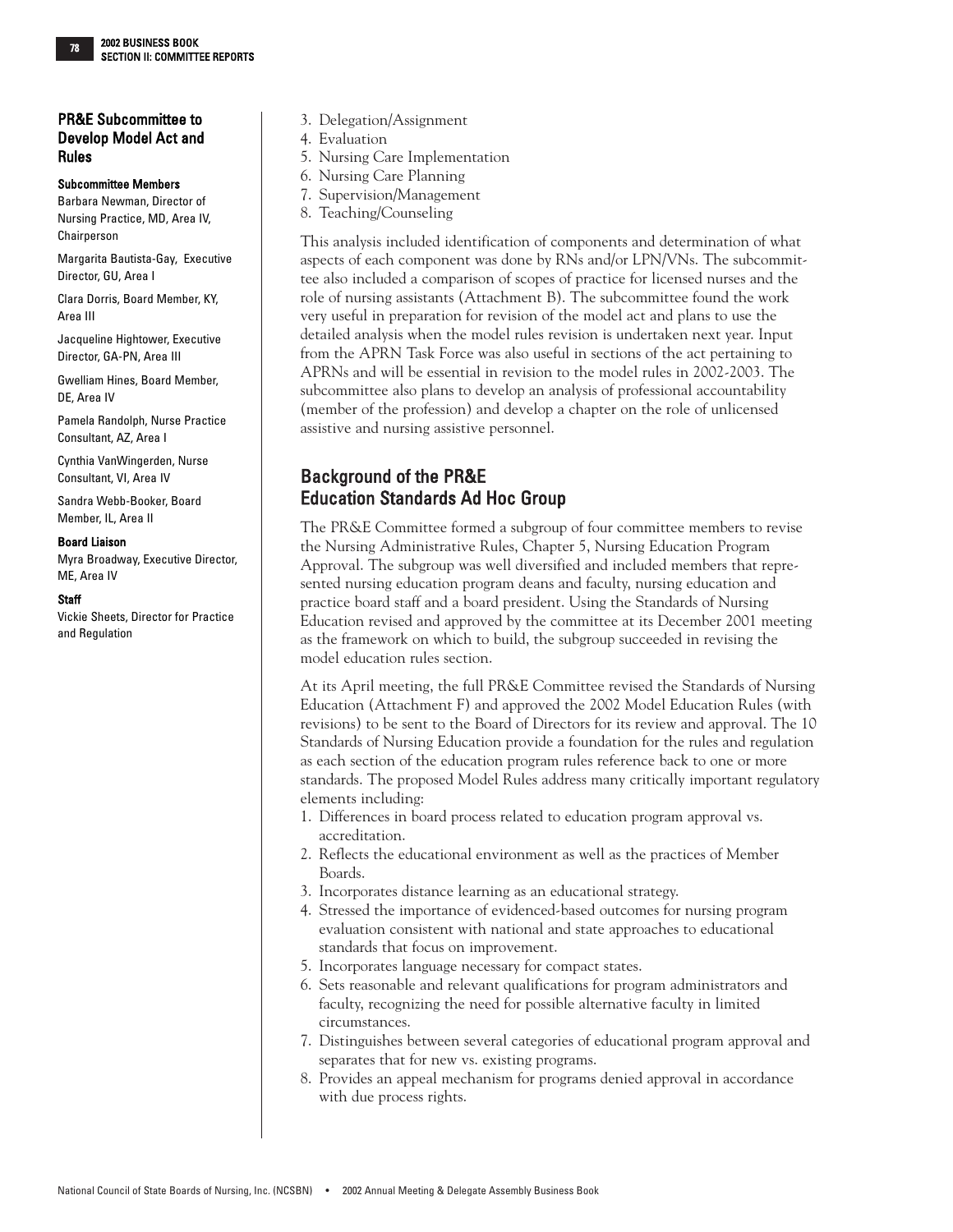## Background of the Subcommittee on Foreign Nurse Issues

At its January meeting, the Board of Directors approved a request from the PR&E Committee to appoint a Subcommittee on Foreign Nurse Issues. The subcommittee met three times and reviewed foreign nurse issues from a regulatory perspective. A grid was developed to identify priority foreign nurse issues, determine how the issues can be resolved and identify potential final products. (Fig. 1) The subcommittee on Foreign Nurse Issues identified two additional foreign nurse issues not listed in Fig. 1: (1) English language skills/communication and (2) tracking and reporting of foreign nurses. The subcommittee felt that both of these issues are of equal importance to the issues of education, immigration/refugee status and initial licensure/endorsement. The English skills issue regarding foreign nurses is currently be explored by the National Council's Testing Services Department. The subcommittee met with the Director of Testing to discuss testing of foreign nurses in the United States and other countries and to ensure that its concerns were being addressed. Regarding the tracking and reporting of foreign nurse issues, it was determined that this issue would not be undertaken at this time due to absence of available mechanism to collect data.

The subcommittee recommended to the PR&E Committee that the term of the subcommittee be continued for one additional year to enable them to fully address the foreign nurse issues and produce the necessary member resources.

# Meeting Dates

- November 15, 2001 (PR&E Subcommittee to Develop Model Rules teleconference call)
- November 19-20, 2001 (PR&E Committee)
- January 16-17, 2002 (PR&E Subcommittee to Develop Model Rules)
- February 14-15, 2002 (PR&E Committee)
- February 15, 2002 (PR&E Subcommittee on Foreign Nurse Issues)
- February 16-17, 2002 (PR&E Subcommittee to Develop Model Rules)
- April 4-5, 2002 (PR&E Subcommittee to Develop Model Rules)
- April 15, 2002 (PR&E Subcommittee on Foreign Nurse Issues)
- April 15-16, 2002 (PR&E Committee) continued on page 80

| <b>ISSUES</b>                                                                                                                                                                                                                                                                                                                                                                                                                                                                                                             | <b>PROCESS</b>                                                                                                                                                                                                                                                                                                                                                                                  | <b>GUIDELINES FOR MEMBER BOARDS</b>                                                                                                                                       |
|---------------------------------------------------------------------------------------------------------------------------------------------------------------------------------------------------------------------------------------------------------------------------------------------------------------------------------------------------------------------------------------------------------------------------------------------------------------------------------------------------------------------------|-------------------------------------------------------------------------------------------------------------------------------------------------------------------------------------------------------------------------------------------------------------------------------------------------------------------------------------------------------------------------------------------------|---------------------------------------------------------------------------------------------------------------------------------------------------------------------------|
| 1. Education<br>Equivalency<br>$\bullet$<br>Remediation of gaps when they occur<br>(e.g. education bridge courses)<br>Pre- & post-licensure in home country<br>٠<br><b>Validation process</b><br>LPN and RN transcript evaluations<br><b>Immigration/Refugee Status</b><br>2.<br>• Visa screens - ongoing changes<br>Equal standards used when<br>addressing workforce issues<br>Student visas<br>$\bullet$<br>Issues of immigration status and<br>licensure<br><b>Requirements for Social Security</b><br><b>Numbers</b> | Development of criteria<br>$\bullet$<br>Evaluation of vendors<br>Data collection - survey Member<br><b>Boards</b><br>Identification of existing bridge<br>٠<br>programs available to eligible NCLEX<br>candidates (e.g., community colleges)<br><b>Survey Member Boards</b><br>٠<br>Monitor changes in law<br>Access current legislative activity<br>Review immigration and naturalization<br>٠ | <b>Guidelines for Member Boards</b><br>$\bullet$<br><b>Guideline Manual</b><br>$\bullet$<br>Talking points directed to state and<br>federal legislators for Member Boards |
| Inappropriate use of Tax Identification<br><b>Numbers</b><br>Initial Licensure/ Endorsement<br>3.<br>Uniformity of approach/standards to<br>be adopted by states and territories<br>Variety of state endorsement until<br>$\bullet$<br>licensure<br>Nursing programs developed to train<br>foreign non-nurse health care<br>providers                                                                                                                                                                                     | laws<br>Review available data: Profiles,<br>$\bullet$<br>current legislation, current legislation<br>former foreign nurse committee<br>materials<br><b>Survey Member Boards</b><br>٠                                                                                                                                                                                                            | <b>Position statement</b><br>Legislative language for Model Rules<br>Guidelines                                                                                           |

### Figure 1. Foreign Nurse Issues, Process and Outcomes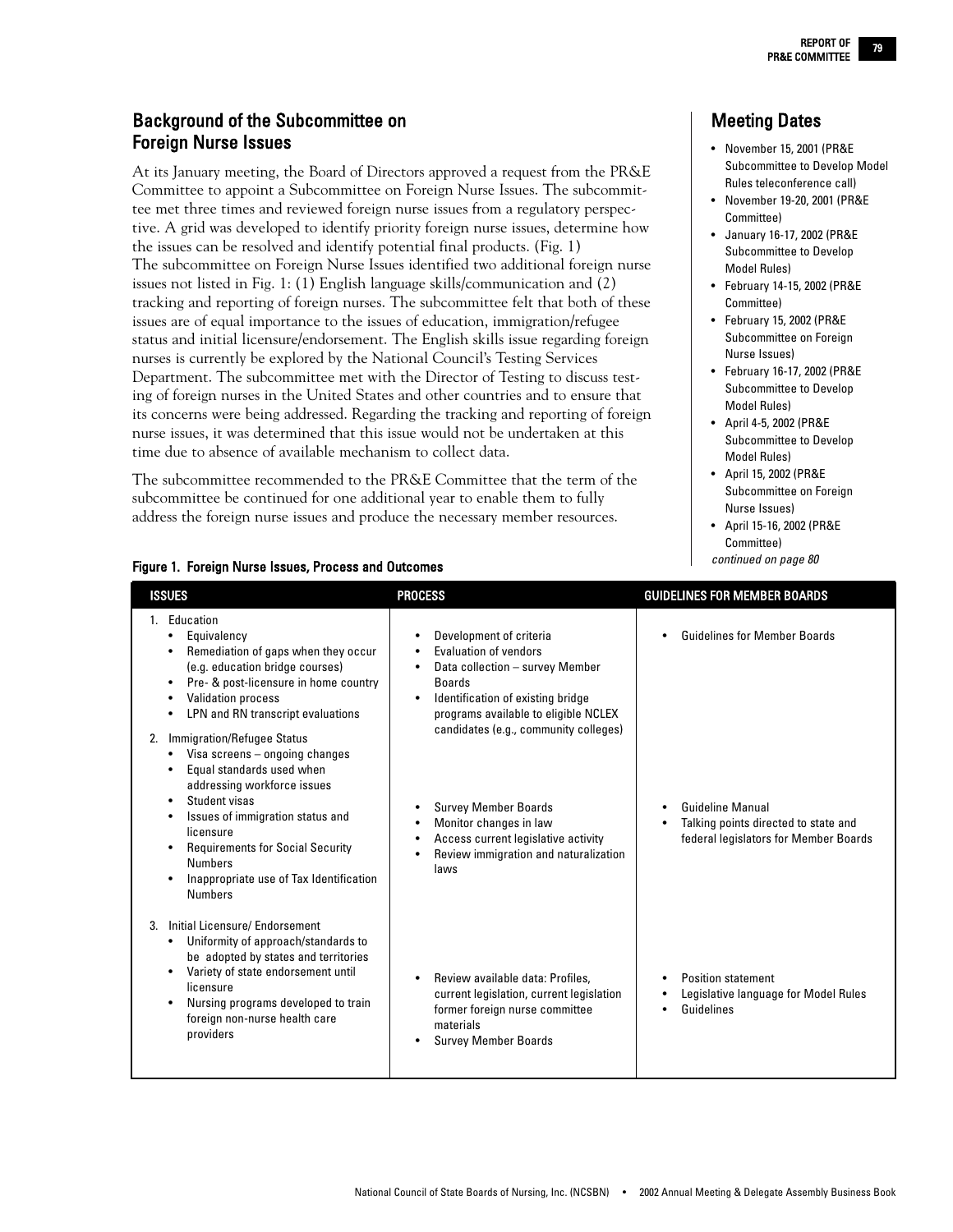- April 23, 2002 (PR&E Subcommittee to Develop Model Rules teleconference call)
- April 30, 2002 (PR&E Subcommittee on Foreign Nurse Issues)
- May 10, 2002 (PR&E Subcommittee to Develop Model Rules teleconference call)
- June 7, 2002 (PR&E Committee conference call)

# **Attachments**

- A. Proposed 2002 Model Nursing Practice Act for adoption
- B. Proposed 2002 Model Nursing Practice Act for adoption with comparison with current Model Nursing Practice Act and rationale
- C. Comparison of Scopes of Practice for licensed nurses and the role of nursing assistants
- D. 2002 Model Nursing Administrative Rules
- E. 2002 Model Nursing Administrative Rules with comparison and rationale
- F. Revised Standards of Nursing Education
- G. Revised Statement on Distance Education
- H. Regulatory Priorities Survey Ranking

# Highlights of FY02 Activities

- Recommended revisions to the Model Nursing Practice Act and Model Nursing Administration Rules, Chapter 5, to the Board of Directors for presentation to the 2002 Delegate Assembly.
- Developed and disseminated a distance education survey to obtain information about regulatory strategies and opinions of members regarding distance education.
- Developed, disseminated and analyzed results of a 2001 member regulatory survey and a follow-up 2002 survey of regulatory priorities spanning years 2002- 2010.
- Prepared plans and curriculum outline for the November 2002 Patient Safety Summit to be held in conjunction with the Citizen Advocacy Center annual meeting.
- Discussed a strategy to address UAP issues in the committee's ongoing work.
- Conducted a brainstorming session to provide input to staff and the Board of Directors for tactic planning for 2003.
- Considered the report of the education consultant preceptorship/mentorship program conference call. The committee met with Anita Ristau regarding the Vermont Nurse Internship Coalition and discussed the need for reliable data regarding the impact of preceptorships on examination performance and competency.
- Reviewed and provided feedback to NCSBN research staff on all 2001 studies, discussed findings and recommended an information distribution strategy to the Board of Directors.

# Future Activities

- Review results of NCSBN surveys and studies for emerging patterns and changes in nursing practice and education for implications to nursing regulation.
- Explore methods and develop resources to promote uniform scope-of-practice.
- Conduct a conference in collaboration with other regulatory groups to develop strategies for continued competence.
- Review results of Member Boards initiatives under the Citizen Advocacy Center Practice Remediation and Education Partnership.
- Recommend revisions to the Model Nursing Administrative Rules for consideration by the 2003 Delegate Assembly.
- Conduct a patient safety summit for regulators.
- Develop criteria for Member Boards using national accrediting agencies for the accreditation of nursing education programs.
- Explore evidence-based indicators of quality nursing education programs.
- Explore models for nurses' transition from education to practice.
- Design approaches and member resources to address issues related to assistive nursing personnel and conduct a UAP roundtable.
- Review applicable recommendations of the PERC action plan.
- Provide resource materials to Member Boards on the education, immigration and endorsement of foreign nurses.
- Stay informed on legislative and regulatory initiatives relative to nursing, health care professional shortages and environment of care issues as they impact public protection.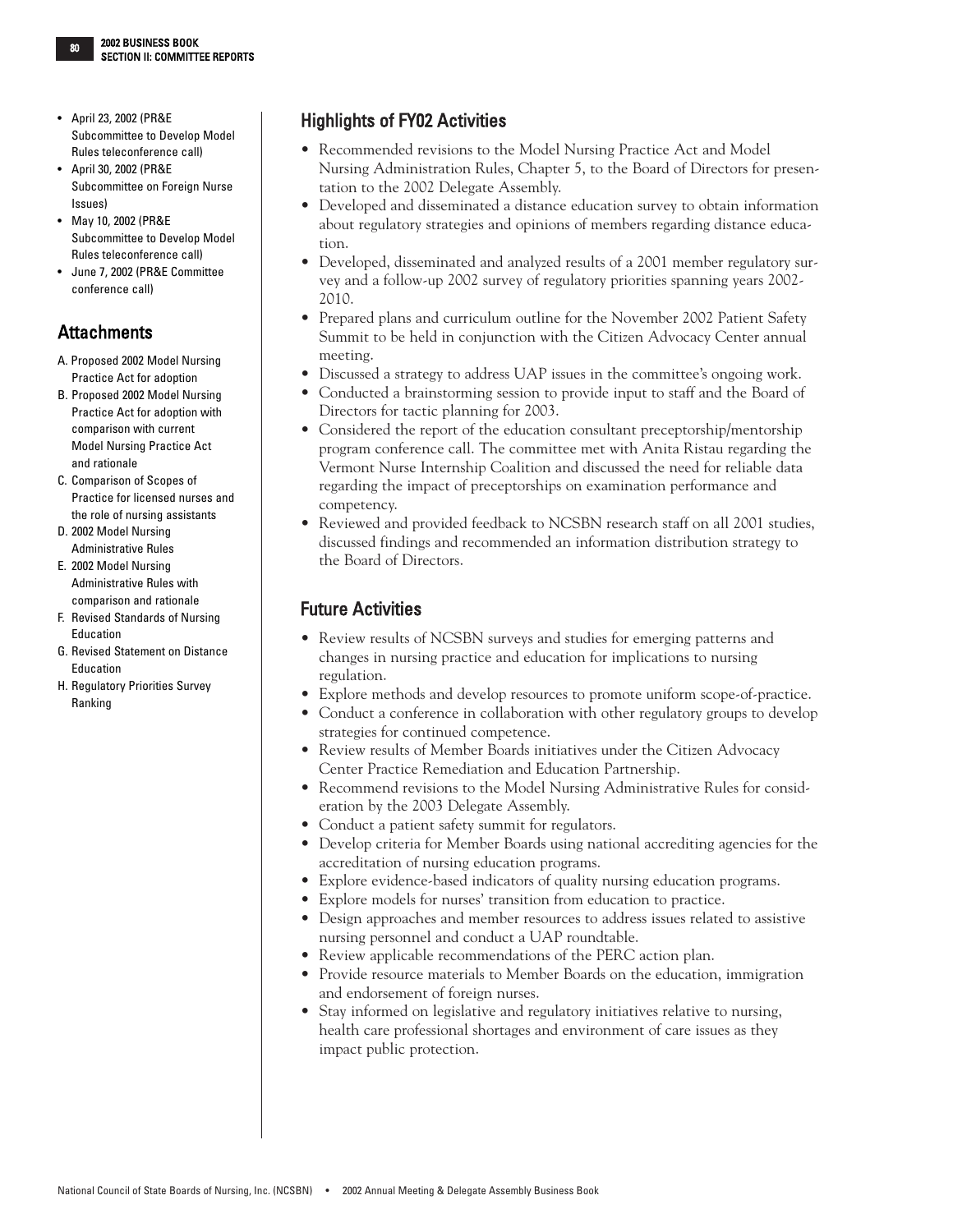# PR&E Committee: Attachment A 2002 Proposed Model Nursing Practice Act

### Article I. Title and Purpose

**Section 1.** *Title of Act.* This Act shall be known and may be cited as *The [state] Nursing Practice Act.* 

**Section 2.** *Description of Act.* An Act concerning the regulation of the practice of nursing; that creates and empowers the State Board of Nursing to regulate the practice of nursing and to enforce the provisions of this act.

**Section 3.** *Purpose.* The legislature finds that the practice of nursing is directly related to the public welfare of the citizens of the state and is subject to regulations and control in the public interest to assure that practitioners are qualified and competent. It is further declared that the practice of nursing, as defined in the Act, merits and deserves the confidence of the public and that only qualified persons be permitted to engage in the practice of nursing. The legislature recognizes that the practice of nursing is continually evolving and responding to changes within health care patterns and systems and recognizes the existence of overlapping functions within the practice of nursing and other providers of health care. This Act shall be liberally construed to carry out the objectives and purposes set forth in this Act.

# Article II. Definitions and Scope

**Section 1.** *Practice of Nursing.* The *practice of nursing* means assisting individuals or groups to attain or maintain optimal health, implementing a strategy of care to accomplish defined goals, and evaluating responses to nursing care and treatment. Nursing practice includes both basic health care that helps individuals and groups of people cope with difficulties in daily living associated with their actual or potential health or illness status, and those nursing activities that require a substantial amount of scientific knowledge or technical skill. Nursing practice includes, but is not limited to:

- 1. Providing comfort and caring;
- 2. Providing attentive surveillance to monitor patient conditions and needs;
- 3. Promoting an environment conducive to well being;
- 4. Planning and implementing independent nursing strategies and prescribed treatment in the prevention and management of illness, injury, disability or achievement of a dignified death;
- 5. Promoting and supporting human functions and responses;
- 6. Providing health counseling and teaching; and
- 7. Collaborating on aspects of the health regimen; and
- 8. Advocating for the client.

Nursing is both an art and a scientific process founded on a professional body of knowledge; it is a learned profession based on an understanding of the human condition across the lifespan and the relationship of an individual with others and within the environment. Nursing is a dynamic discipline that is continually evolving to include more sophisticated knowledge, technologies, and patient care activities.

**Section 2.** *Registered Nurse.* Practice as a Registered Nurse means the full scope of nursing, with or without compensation or personal profit, and includes caring for all clients in all settings; and includes but is not limited to: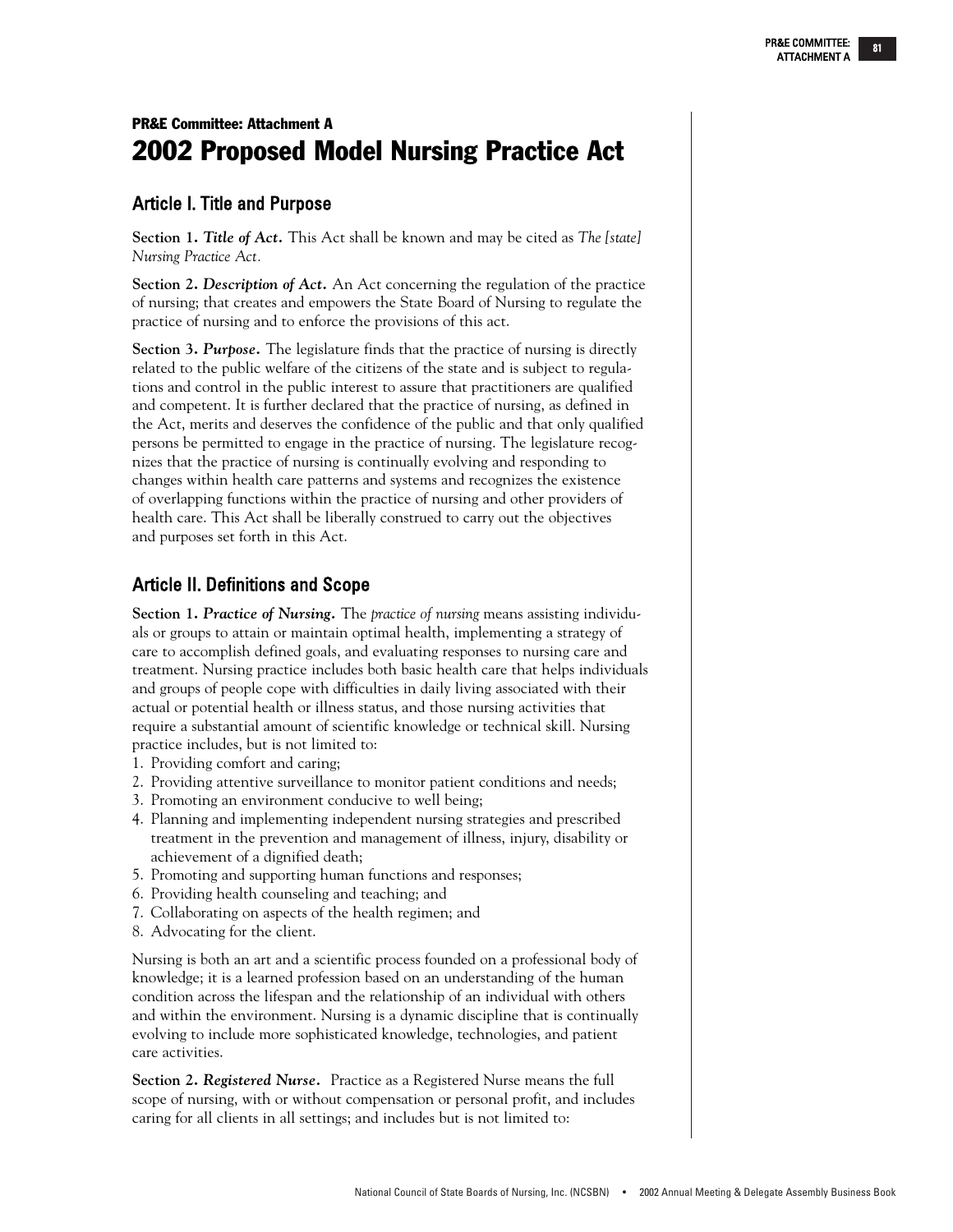- a. Providing comprehensive assessment of the health status of individuals, families, groups and communities.
- b. Developing a comprehensive nursing plan that establishes nursing diagnoses; sets goals to meet identified health care needs; and prescribes nursing interventions.
- c. Implementing nursing care through the execution of independent nursing strategies and prescribed medical regimen.
- d. Managing nursing care through cohesive, coordinated care management within and across care settings.
- e. Delegating and assigning nursing interventions to implement the plan of care.
- f. Providing for the maintenance of safe and effective nursing care rendered directly or indirectly.
- g. Promoting a safe and therapeutic environment.
- h. Providing health teaching and counseling to promote, attain and maintain the optimum health level of individuals, and communities.
- i. Advocating for individual clients, groups and communities by attaining and maintaining what is in the best interest of the individual client or group.
- j. Evaluating responses to interventions and the effectiveness of the plan of care.
- k. management of health care and the implementation of the total health care regimen.
- l. Acquiring and applying critical new knowledge and technologies to practice domain.
- m. Managing, supervising and evaluating the practice of nursing.
- n. Teaching the theory and practice of nursing.
- o. Participating in patient and health systems management.
- p. Other acts that require education and training as prescribed by the Board. Additional nursing services shall be commensurate with the registered nurse's experience, continuing education and demonstrated competencies.

Each Registered Nurse is accountable to clients, employers, the nursing profession and the board for complying with the requirements of this Act and the quality of nursing care rendered; and for recognizing limits of knowledge and experience and planning for management of situations beyond the nurse's expertise.

**Section 3.** *Licensed Practical/Vocational Nurse***.** Practice as a Licensed Practical/Vocational Nurse means a directed scope of nursing practice, with or without compensation or personal profit, under the supervision of the Registered Nurse, Advanced Practice Registered Nurse, licensed physician, or other health care provider authorized by the state to delegate health care activities and functions; and includes, but is not limited to:

- a. Collecting data and conducting focused assessments of the health status of individuals and groups, and contributing to the comprehensive assessment of individuals, families and groups.
- b. Planning nursing care during care episode for clients with stable conditions.
- c. Participating in the development and modification of the comprehensive plan of care for all types of patients.
- d. Implementing the appropriate aspects of the strategy of care within the LPN/VN scope of practice;
- e. Participating in nursing care management through delegating, assigning and directing nursing interventions that may be performed by others, including other LPN/VNs, that do not conflict with the act.
- f. Maintaining safe and effective nursing care rendered directly or indirectly.
- g. Promoting a safe and therapeutic environment.
- h. Participating in health teaching and counseling to promote, attain and maintain the optimum health level of individuals.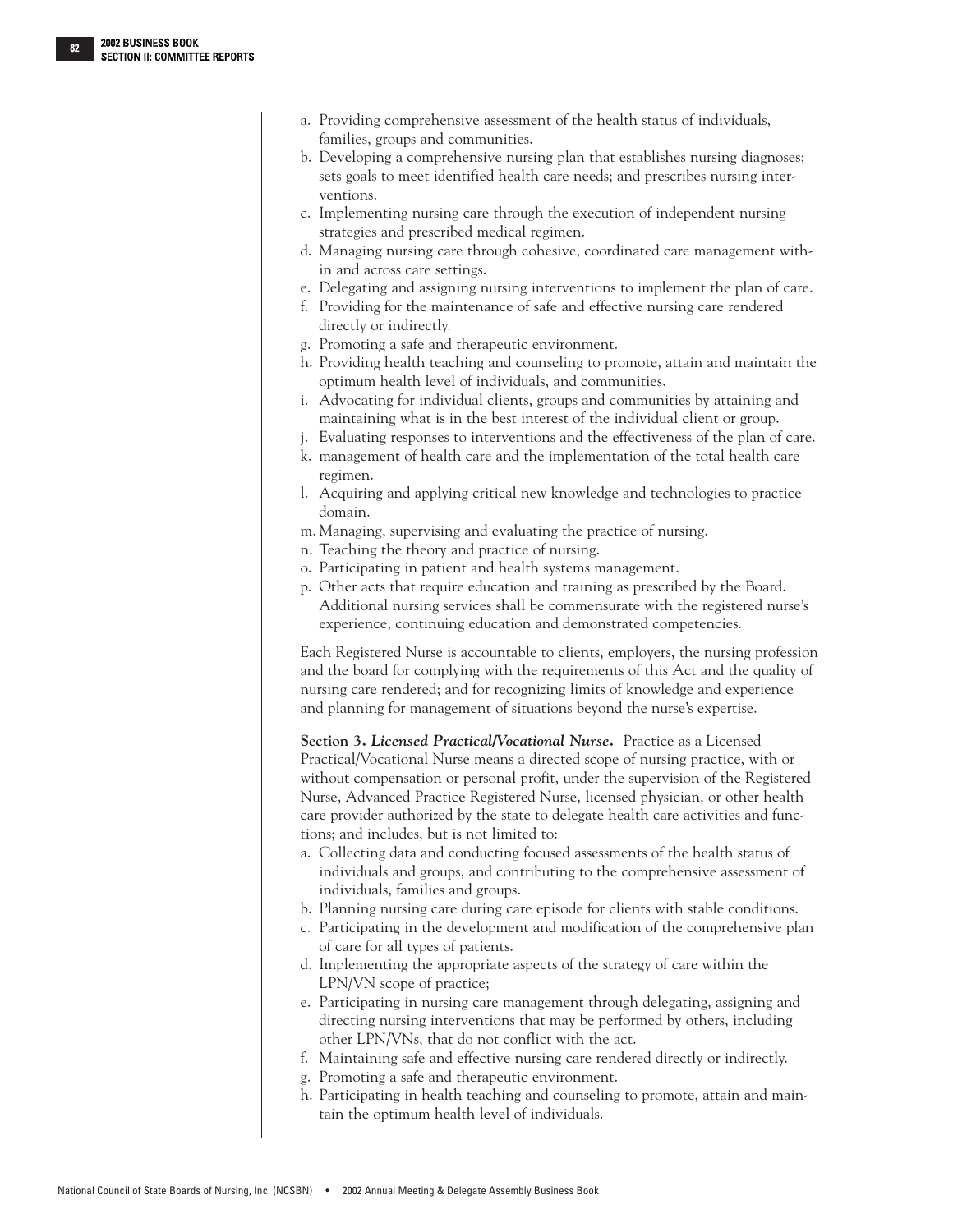- i. Serving as an advocate for the client by communicating and collaborating with other health service personnel.
- j. Participating in the evaluation of client responses to interventions.
- k. Communicating and collaborating with other health care professionals in the nursing practice management.
- l. Contributing to patient and health systems management.
- m. Other acts that require education and training as prescribed by the Board. Additional nursing services shall be commensurate with the licensed practical nurse's experience, continuing education and demonstrated competencies.

Each nurse is accountable to clients, employers, the nursing profession and the board for complying with the requirements of this Act and the quality of nursing care rendered; and for recognizing limits of knowledge and experience and planning for management of situations beyond the nurse's expertise.

**Section 4.** *Advanced Practice Registered Nurse.* Advanced Practice Registered Nursing by Nurse Practitioners, Registered Nurse Anesthetists, Nurse Midwives or Clinical Nurse Specialists is based on knowledge and skills acquired in basic nursing education; licensure as a Registered Nurse; graduation from or completion of a graduate level APRN program accredited by a national accrediting body and current certification by a national certifying body in the appropriate APRN specialty.

Practice as an Advanced Practice Registered Nurse means an expanded scope of nursing, with or without compensation or personal profit, and includes but is not limited to:

- a. Assessing clients, synthesizing and analyzing data, and understanding and applying nursing principles at an advanced level.
- b. Analyzing multiple sources of data, identifying alternative possibilities as to the nature of a health care problem and selecting appropriate treatment.
- c. Making independent decisions in solving complex client care problems.
- d. Developing a health regimen plan that establishes diagnoses, sets goals to meet identified health care needs, and prescribes a regimen of health care.
- e. Performing acts of diagnosing, prescribing, administering and dispensing therapeutic measures, including legend drugs and controlled substances, within the advanced practice registered nurse's focus of practice.
- f. Managing clients' physical and psychosocial health-illness status.
- g. Providing for the maintenance of safe and effective nursing care rendered directly or indirectly.
- h. Promoting a safe and therapeutic environment.
- i. Providing expert guidance and teaching.
- j. Participating in patient and health systems management.
- k. Advocating for individual clients, groups and communities by attaining and maintaining what is in the best interest of the individual client or group.
- l. Evaluating responses to interventions, the effectiveness of the plan of care and the health regimen.
- m. Communicating and working effectively with clients, families and other members of the health care team.
- n. Utilizing research skills and acquiring and applying critical new knowledge and technologies to practice domain.
- o. Teaching the theory and practice of advance practice nursing.

Each advanced practice registered nurse is accountable to clients, employers, the nursing profession and the board for complying with the requirements of this Act and the quality of nursing care rendered; for recognizing limits of knowledge and experience, planning for management of situations beyond the nurse's expertise;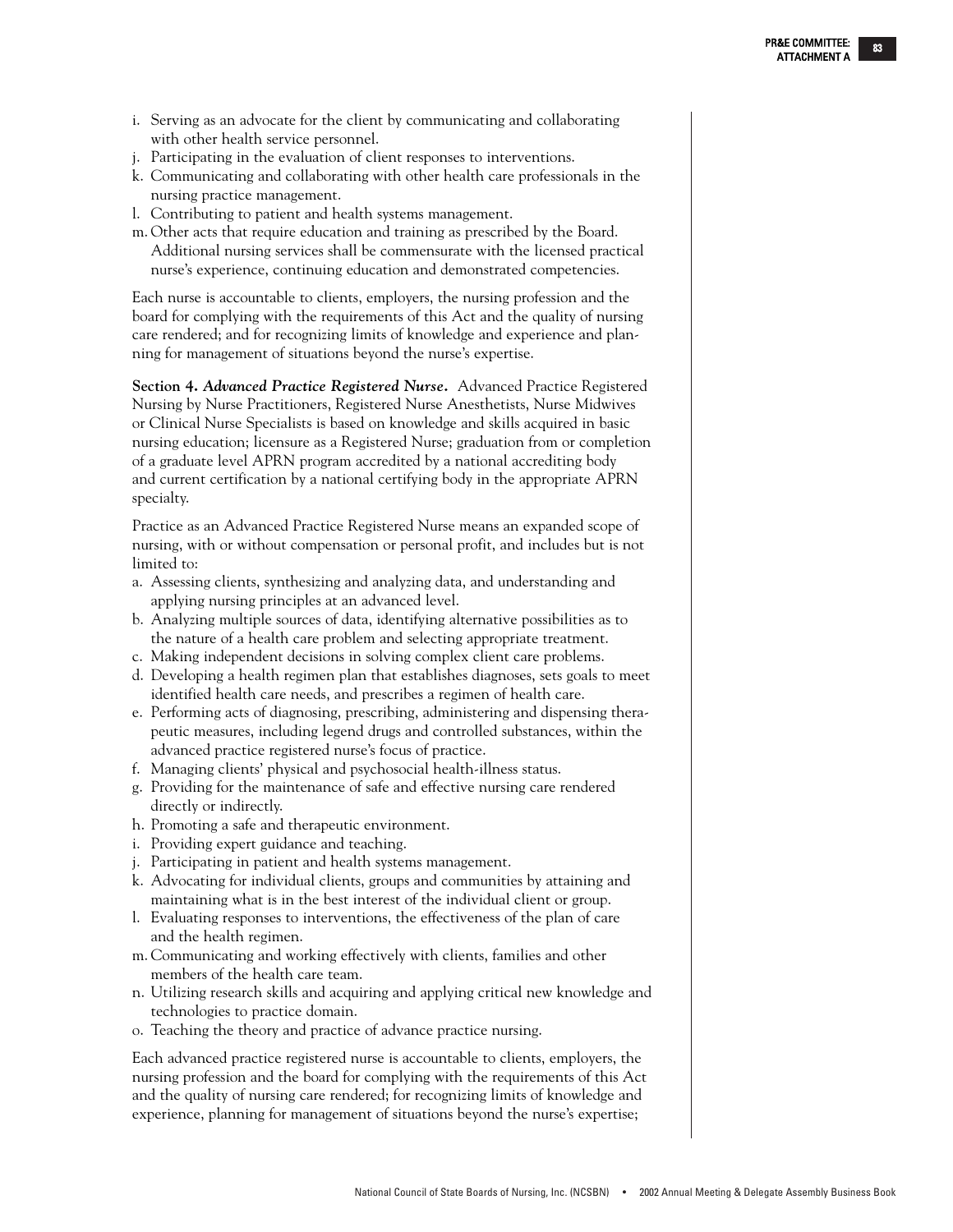and for consulting with or referring clients to other health care providers as appropriate.

This act shall supersede all prior inconsistent statutes, rules or regulations regarding this subject.

**Section 5.** *Board.* "Board" means the (state) Board of Nursing.

**Section 6. Other Board.** "Other Board" means the comparable regulatory agency in any U.S. state, territory or the District of Columbia.

**Section 7.** *License.* "License" means a current document permitting the practice of nursing as a Registered Nurse, Licensed Practical/Vocational Nurse, or Advanced Practice Registered Nurse.

### **Section 8.** *Other Definitions.*

- a. Absolute discharge from sentence Completion of any sentence including imprisonment, probation, parole, community supervision or any form of court supervision.
- b. Assignment Designating nursing activities to be performed by an individual consistent with his/her scope of practice (licensed person) or role description (unlicensed person).
- c. Chief Administrative Nurse The Registered Nurse who oversees the provision of nursing services in an organization, regardless of title.
- d. Client The individual, family, group or community receiving nursing care.
- e. Compact An interstate compact is an agreement between two or more states established for the purpose of remedying a particular problem of interstate concern.
- f. Comprehensive assessment by the RN Means an extensive data collection for patients, families, groups and communities addressing anticipated changes in patient conditions as well as emergent changes in a patient's health status; recognizing alterations to previous patient conditions; synthesizing the biological, psychological and social aspects of the patient's condition; evaluating the impact of nursing care; and using this broad and complete analysis to make independent decisions and nursing diagnoses; plan nursing interventions; evaluate need for different interventions; and the need to communicate and consult with other health team members.
- g. Cooperation Cooperate, assist or joint effort.
- h. Delegation Transferring to a competent individual the authority to perform a selected nursing task in a selected situation.
- i. Emergency Sudden state of danger, conflict, crisis, requiring immediate action.
- j. Focused assessment by the LPN/VN Means an appraisal of the patient's status and situation at hand, which includes comparing that appraisal to the patient's previous condition and identified problems; making preliminary decisions regarding the implementation of actions per the nursing care plan or protocol; and deciding who needs to be informed of this information and when.
- k. Health Care Provider An individual authorized (e.g., licensed or certified) to prescribe and/or administer various aspects of health care.
- l. Health Care Regimen Prescribed course of actions conducive to attaining and/or maintaining physical and mental well-being.
- m. Licensure by Endorsement Means the granting of authority to practice is based on an individual's licensure (having met comparable requirements) in another jurisdiction.
- n. Licensure by Examination Means the authority to practice is based on an assessment of minimum competency by such means as the boards shall determine.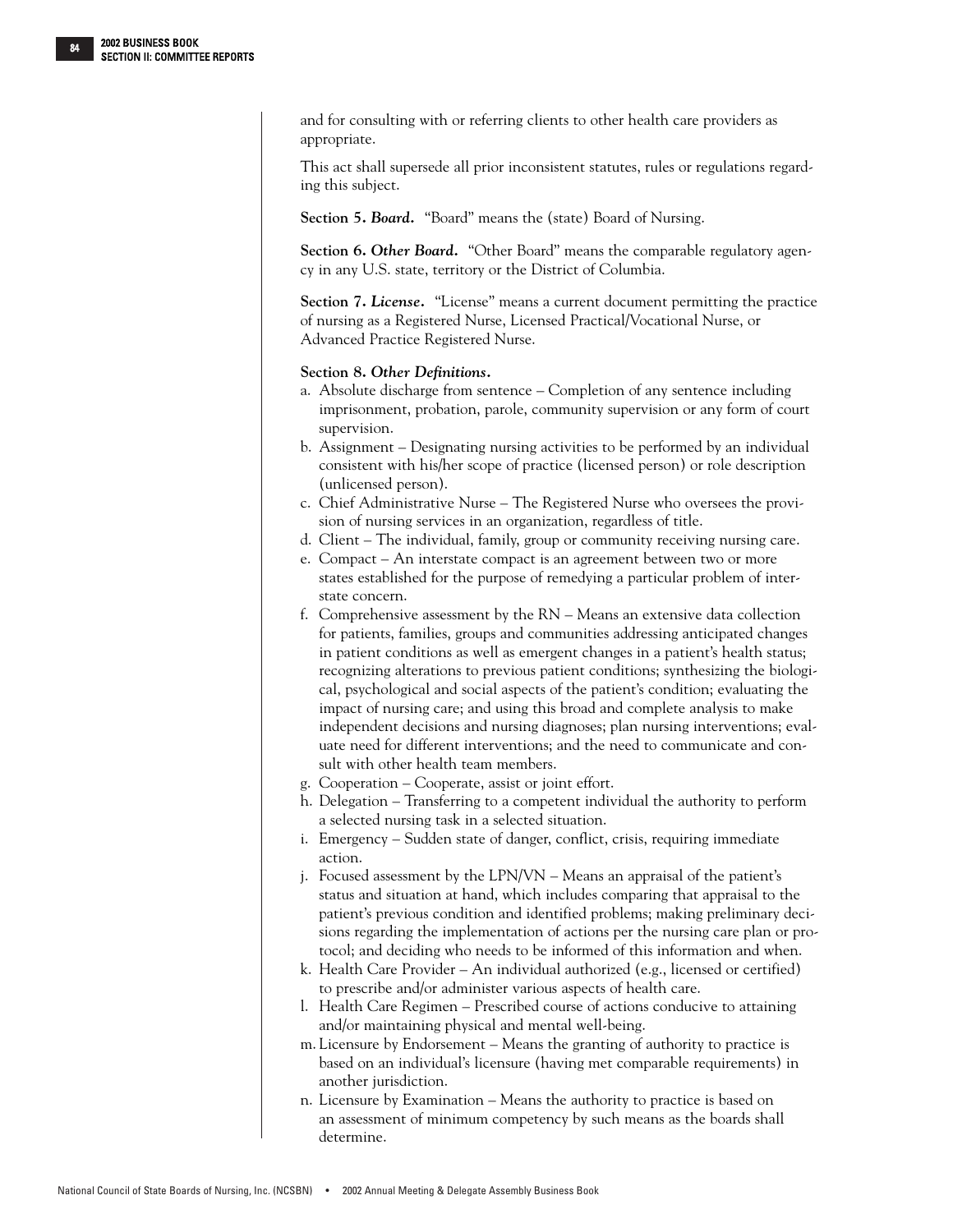- o. Nurse Licensure Compact (NLC) Is a compact between participating states to facilitate the regulation of nurses. The compact is adopted by each state legislature, and allows a nurse licensed in a compact state to practice under a multistate privilege in all other compact states.
- p. Nurse Licensure Compact Administrators (NLCA) Are the administrators of each compact state who are responsible for implementing and coordinating the NLC.
- q. Person Means an individual, corporation, partnership, association, unit of government or other legal entity.
- r. Prescriptive Authority Means the power to determine the need for drugs, immunizing agents, or devices; selecting the remedy; and writing a prescription to be filled by a licensed pharmacist.
- s. Standards of Nursing Practice Means those standards adopted by the Board that interpret legal definitions of practice.
- t. Student Nurse A person who is studying in an approved nursing education program.
- u. Unauthorized Practice Means the practice of Licensed Practical/Vocational Nursing, Registered Nursing or Advanced Practice Registered Nursing by any person who has not been authorized to practice nursing under the provision of this Act.

# Article III. The Board of Nursing

### **Section 1.** *Membership; Appointment; Nominations; Term of Office; Removal; Vacancies; Qualifications; Immunity.*

- a. The Board of Nursing shall consist of ( ) members to be appointed by the Governor ( ) days prior to the expiration of the term of office of a current member. Nominations for appointment may be made to the Governor by any interested individual, association, or any other entity, provided that such nominations be supported by a petition executed by no less than ( ) qualified voters in this State. These nominations shall not be binding upon the Governor.
- b. The membership of the Board shall be at least ( ) members of Registered Nurses; at least ( ) members of Licensed Practical/Vocational Nurses; at least ( ) members of Advanced Practice Registered Nurses; and at least ( ) members representing the public.
	- 1. Each Registered Nurse member shall be an eligible voting resident in this State, licensed in good standing under the provisions of this chapter, currently engaged in the practice of nursing as a Registered Nurse, and shall have no less than five (5) years of experience as a Registered Nurse, at least three (3) of which immediately preceded appointment.
	- 2. Each Licensed Practical/Vocational Nurse member shall be an eligible voting resident in this State, licensed in good standing under the provisions of this chapter, currently engaged in the practice of nursing as a Licensed Practical/Vocational Nurse, and shall have no less than five (5) years of experience as a Licensed Practical/Vocational Nurse, at least three (3) of which immediately preceded appointment.
	- 3. Each Advanced Practice Registered Nurse member shall be an eligible voting resident in this State, licensed in good standing under the provisions of this chapter, currently engaged in the practice of nursing as an Advanced Practice Registered Nurse, and shall have no less than five (5) years of experience as a Advanced Practice Registered Nurse, at least three (3) of which immediately preceded appointment.
	- 4. The representatives of the public shall be eligible voting residents of this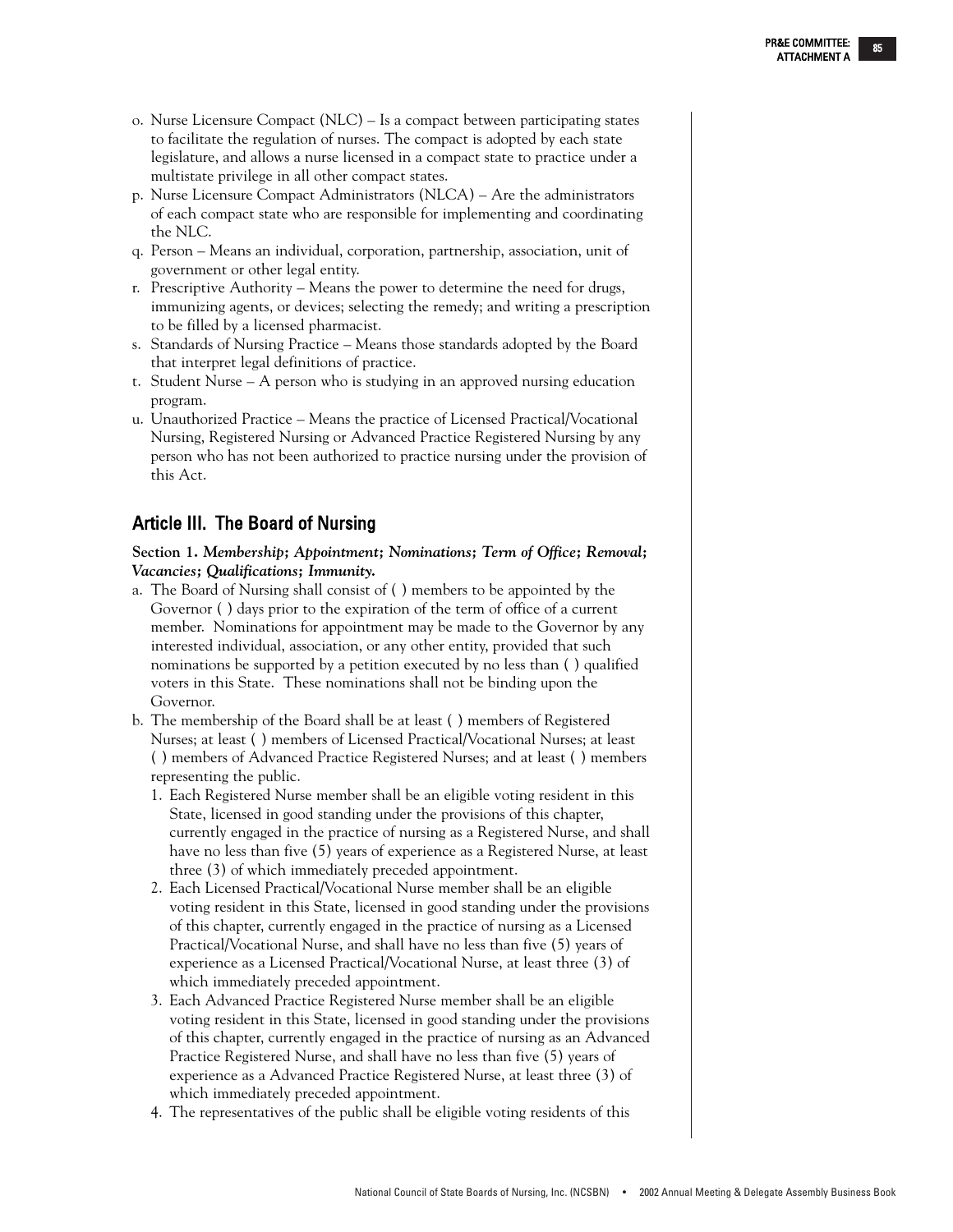

State who are knowledgeable in consumer health concerns, and shall not be associated with the provision of health care or be enrolled in any health-related education program.

- 5. Membership shall be restricted to no more than one (1) person who is associated with a particular agency, corporation other enterprise or subsidiary at one time.
- c. Members of the Board shall be appointed for a term of ( ) years.
	- 1. The present members of the Board holding office under the provisions of the (Act being amended or repealed) shall serve as members for their respective terms.
	- 2. No member shall serve more than two (2) consecutive full terms. The completion of an unexpired portion of a full term shall not constitute a full term for purposes of this section. Any Board member initially appointed for less than a full term shall be eligible to serve two (2) additional terms.
	- 3. An appointee to a full term on the Board shall be appointed by the Governor before the expiration of the term of the member being succeeded and shall become a member of the Board on the first day following the appointment expiration date. Appointees to unexpired terms shall become members of the Board on the day following such appointment.
	- 4. Each term of office shall expire at midnight on the last day of the term of the appointment or at midnight on the date on which any vacancy occurs. If a replacement appointment has not been made, the term of the Member shall be extended until a replacement is made.
- d. Any vacancy that occurs for any reason in the membership of the Board shall be filled by the Governor in the manner prescribed in the provisions of this article regarding appointments. Vacancies created by reason other than the expiration of a term shall be filled within ( ) days after such vacancy occurs. A person appointed to fill a vacancy shall serve for the un-expired portion of the term.
- e. The governor may remove any member from the Board for neglect of any duty required by law or for incompetence or for unprofessional or dishonorable conduct. The general laws of this State controlling the removal of public officials from office shall be followed in dismissing Board members.
- f. All members of the Board shall have immunity from individual civil liability while acting within the scope of the duties as Board members.
- g. In the event that the entire Board, an individual member or staff is sued, the Attorney General shall appoint an attorney to represent the involved party.
- h. Board meetings and hearings shall be open to the public. In accordance with the law, the Board may in its discretion conduct part of the meeting in executive session closed to the public.

### **Section 2.** *Powers and Duties. The Board shall:*

- a. Be responsible for interpretation and enforcement of the provisions of this Act. The Board shall have all of the duties, powers and authority specifically granted by and necessary to the enforcement of this Act, as well as other duties, powers and authority as it may be granted by appropriate status;
- b. Be authorized to make, adopt, amend, repeal and enforce such administrative rules consistent with law as it deems necessary for the proper administration and enforcement of this Act and to protect the public health, safety and welfare.
- c. Be authorized to make, adopt, amend, repeal and enforce such administrative rules consistent with the law as it deems necessary for the regulation of advanced nursing practice.
- d. Further be authorized to do the following without limiting the foregoing: 1. Develop standards for nursing education.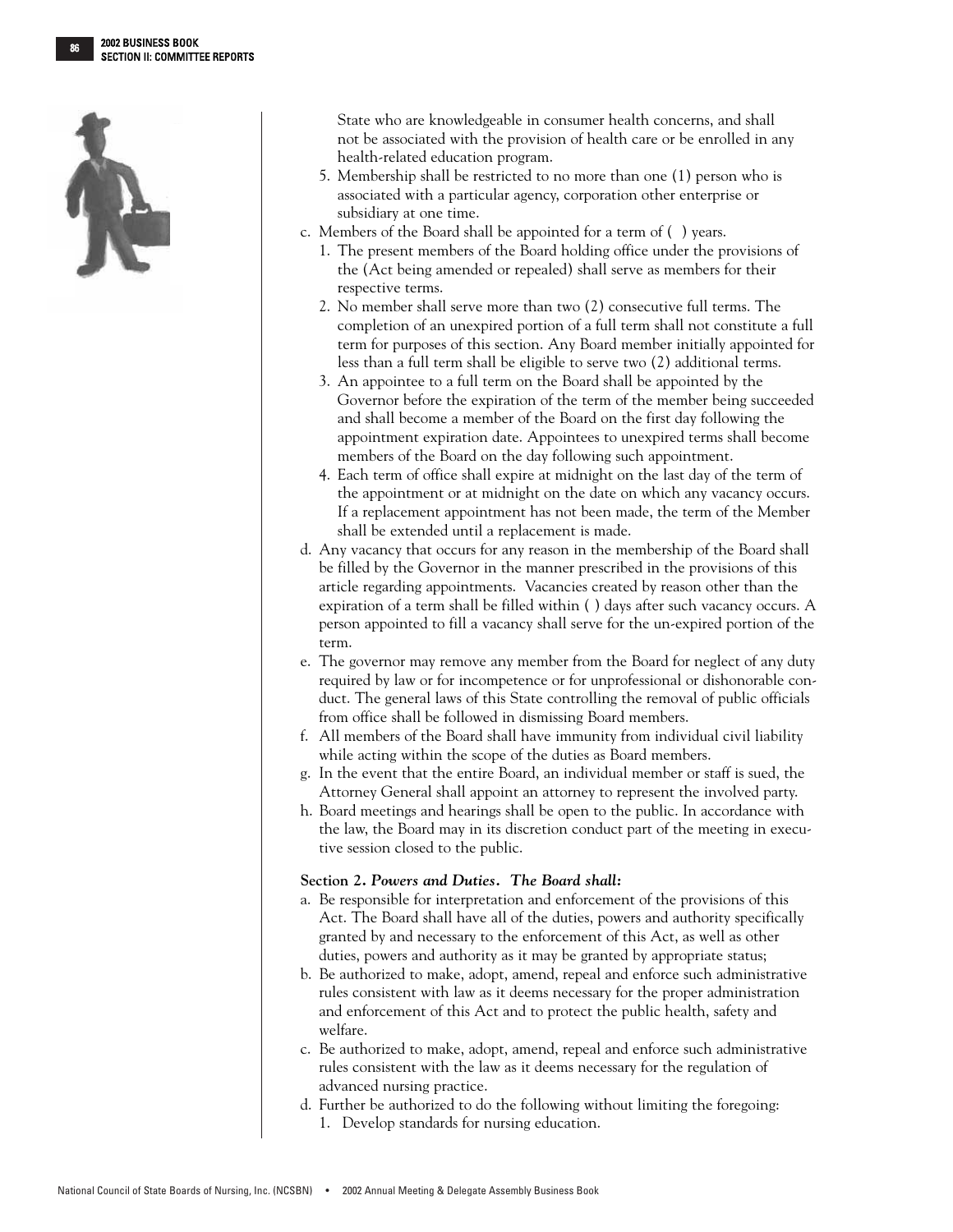- 2. Shall enforce educational standards and rules set forth by the Board.
- 3. Require criminal background checks on applicants and licensees.
- 4. License qualified applicants for RN and LPN/VN licensure by examination or endorsement, and renew and reinstate licenses.
- 5. Regulate the advanced practice of nursing by Advanced Practice Registered Nurses.
- 6. Regulate the clinical support of nursing services by unlicensed assistive personnel regardless of title.
- 7. Maintain a record of all persons regulated by the Board.
- 8. Develop and enforce standards for nursing practice.
- 9. Develop rules to govern delegation by and to nurses.
- 10. Develop standards for maintaining competence of licensees continuing in or returning to practice.
- 11. Collect and analyze data regarding nursing education, nursing practice, and nursing resources.
- 12. Issue subpoenas in connection with investigations, inspections and hearings.
- 13. Access to records as reasonably requested by the Board to assist the Board in its investigation; the Board shall maintain any records obtained pursuant to this paragraph as confidential data.
- 14. Order licensees to submit to physical, mental health or chemical dependency evaluations for cause.
- 15. Cause prosecution of allegations of violations of this Act.
- 16. Conduct hearings, compel attendance of witnesses and administer oaths to persons giving testimony at hearings.
- 17. Close discipline sessions and hearings to the public.
- 18. Discipline licenses as needed.
- 19. Maintain membership in national organizations that develop and regulate the national licensure examinations and exclusively promote the improvement of the legal standards of the practice of nursing for the protection of the public health, safety and welfare.
- 20. Establish alternative programs for monitoring of nurses who voluntarily seek treatment for chemical dependency, mental health or physical health conditions that could lead to disciplinary action by the Board.
- 21. Regulate the manner in which nurses announce their practice to the public.
- 22. Issue a modified license to practice nursing to an individual to practice within a limited scope of practice or with accommodations or both, as specified by the Board.
- 23. Inform licensees on an established basis about changes in law and rules regarding nursing practice.
- 24. Maintain records of proceedings as required by the laws of this State.
- 25. Provide consultation, conduct conferences, forums, studies and research on nursing education and practice.
- 26. Appoint and employ a qualified Registered Nurse to serve as Executive Officer and approve such additional staff positions as may be necessary, in the opinion of the Board, to administer and enforce the provisions of the Act.
- 27. Delegate to the Executive Officer those activities that expedite the functions of the Board.
- 28. Develop disaster preparedness plan.
- 29. Employ professional and support staff, investigators and legal counsel and other personnel necessary for the Board to carry out its functions.
- 30. Require such surety bonds as are deemed necessary.
- 31. Determine and collect reasonable fees.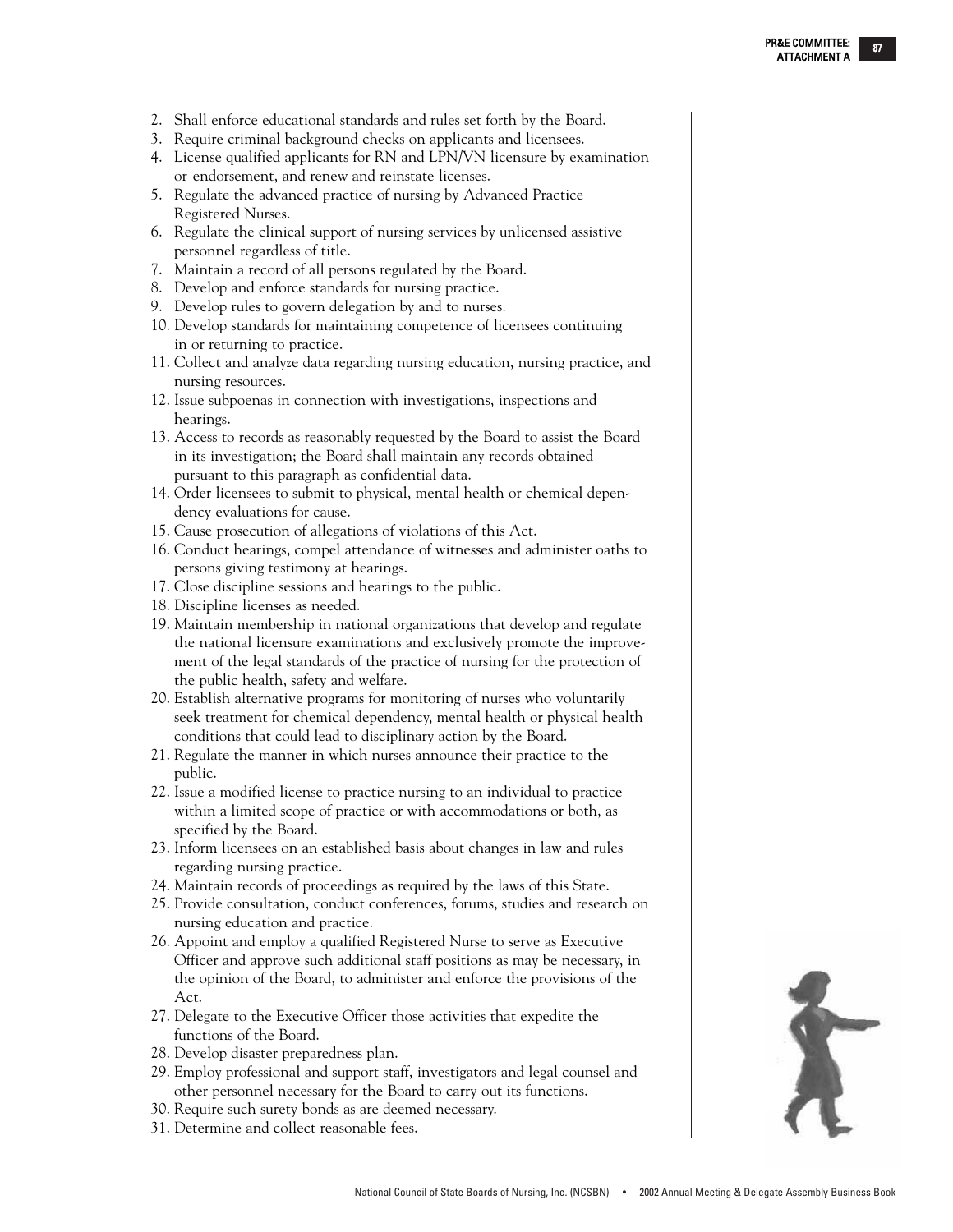- 32. Receive and expend funds in addition to appropriations from this State, provided such funds are received and expended for the pursuit of the authorized objectives of the Board of Nursing; such funds are maintained in a separate account; and periodic reports of the receipt and expenditures of such funds are submitted to the Governor.
- 33. Adopt a seal that shall be in the care of the Executive Director and shall be affixed only in such a manner as prescribed by the Board.

This Act shall not be construed to require the Board of Nursing to report violations of the provisions of the Act whenever, in the Board's opinion, the public interest will be served adequately by a suitable written notice of warning.

**Section 3.** *Executive Director.* The Executive Director shall be responsible for: a. the performance of administrative responsibilities of the Board;

b. employment of personnel needed to carry out the functions of the Board; and c. the performance of any other duties as the board may direct.

**Section 4.** *Compensation.* Each member of the Board shall receive, as compensation, a reasonable sum for each day the member is engaged in performance of official duties of the Board and reimbursement for all expenses incurred in connection with the discharge of such official duties.

### Article IV. Administrative Procedures Act – Application

The state Administrative Procedures Act is hereby expressly adopted and incorporated herein as if all the provisions of such Act were included in this Act.

### Article V. Licensure

**Section 1.** *Requirements.* Each applicant who successfully meet the requirements of this section shall be entitled to licensure as a Registered Nurse or Licensed Practice/Vocational Nurse, whichever is applicable as follows:

- a. Licensure by Examination. An applicant for licensure by examination to practice as a Registered Nurse or Licensed Practical/Vocational Nurse shall:
	- 1. Submit a completed application and fees as established by the Board;
	- 2. Be a graduate of a board-approved nursing education program or a program that meets criteria comparable to those established by the Board in its rules.
	- 3. Be proficient in English language as set forth in the board rules;
	- 4. Pass an examination authorized by the Board;
	- 5. Have committed no acts or omissions which are grounds for disciplinary action as set forth in Article IX, Section 2, of this Act, or, if such acts have been committed and would be grounds for disciplinary action, the Board has found after investigation that sufficient restitution has been made;
	- 6. If convicted of one or more felonies, has received an absolute discharge from the sentences for all felony convictions ( ) years prior to the date of filing an application pursuant to this chapter; and
	- 7. Meet other criteria established by the Board.
- b. Licensure by Endorsement. An applicant for licensure by endorsement to practice as a Registered Nurse or Licensed Practical/Vocational Nurse shall:
	- 1. Submit a completed application and fees as established by the Board.
	- 2. Have committed no acts or omissions which are grounds for disciplinary action in another jurisdiction or, if such acts have been committed and would be grounds for disciplinary action as set forth in Article IX, Section 2, of this Act, the Board has found after investigation that sufficient restitution has been made.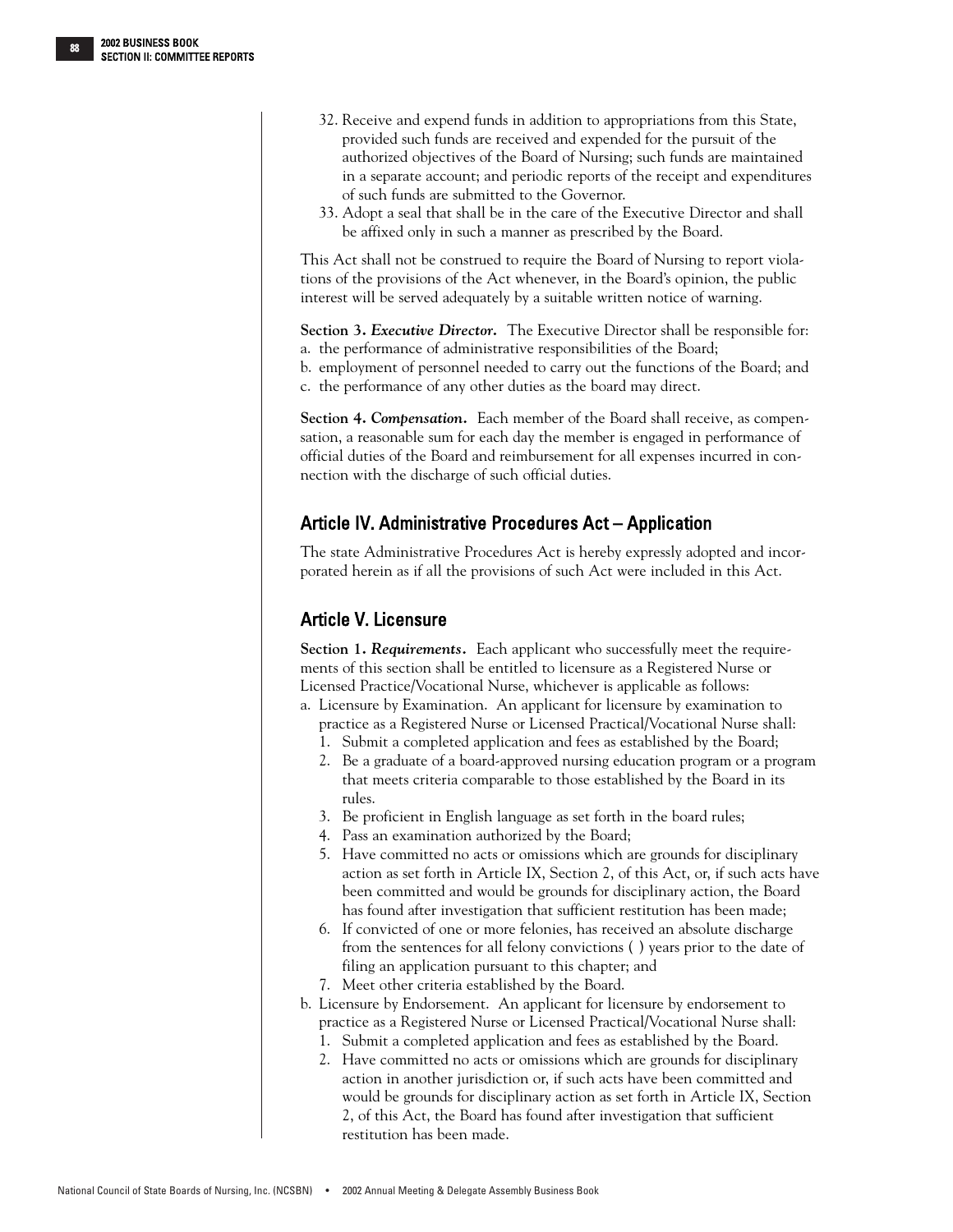- 3. Be a graduate of a Board-approved nursing education program which meets criteria comparable to those established by this Board and which prepares for the level of licensure being sought.
- 4. Pass an examination authorized by the Board.
- 5. Be proficient in English language as set forth in the Board rules.
- 6. Submit verification of licensure status directly from the U.S. jurisdiction of licensure by examination, Nur*sys*TM *[or the Coordinated Licensure Information System].*
- 7. Meet continued competency requirements as stated in Article V, Section 3(b), and as set forth in board rules.
- 8. If convicted of one or more felonies, has received an absolute discharge from the sentences for all felony convictions five or more years prior to the date of filing an application pursuant to this chapter.
- 9. Meet other criteria established by the Board.
- c. Initial Licensure for Advanced Practice Registered Nurse. An application for initial licensure as an Advanced Practice Registered Nurse shall:
	- 1. Be licensed as a Registered Nurse (unencumbered).
	- 2. Be a graduate from or have completed a graduate level APRN program accredited by a national accrediting body.
	- 3. Be currently certified by a national certifying body in the APRN specialty appropriate to educational preparation.
	- 4. Submit a completed written application and appropriate fees as established by the Board.
	- 5. Provide evidence as required by the Board in its Rules.
	- 6. Have committed no acts or omissions which are grounds for disciplinary action in another jurisdiction or, if such acts have been committed and would be grounds for discipline under Article IX, Section 2, of this Act, the Board has found after investigation that sufficient restitution has been made.
- d. The Board may issue a license by endorsement to practice as an Advanced Practice Registered Nurse under the laws of another state and, in the opinion of the Board the applicant meets the qualifications for licensure in this jurisdiction.
- e. Temporary Permits
	- 1. Applicants for Endorsement. The Board may issue, upon the request of an applicant, a temporary permit to practice nursing at the same level of licensure to an individual currently licensed in another jurisdiction of the United States who submits an application in accord with the rules of the Board.
	- 2. Individuals Previously Licensed to Practice Nursing Enrolled in Refresher Courses. The Board may issue a temporary permit to provide direct patient care as part of a nursing refresher course, as permitted in Board rules.
- f. The Board may issue, upon request of the applicant, a temporary permit to practice advanced practice nursing to an applicant authorized to practice at that level in a U.S. jurisdiction who submits an application in accord with the rules of the Board.

### **Section 2.** *Examinations.*

- a. The Board shall authorize the administration of the examination to applicants for licensure as Registered Nurses or Licensed Practical/Vocational Nurses.
- b. The Board may employ, contract and cooperate with any entity in the preparation and process for determining results of a uniform licensure examination. When such an examination is utilized, access to questions and answers shall be restricted by the Board.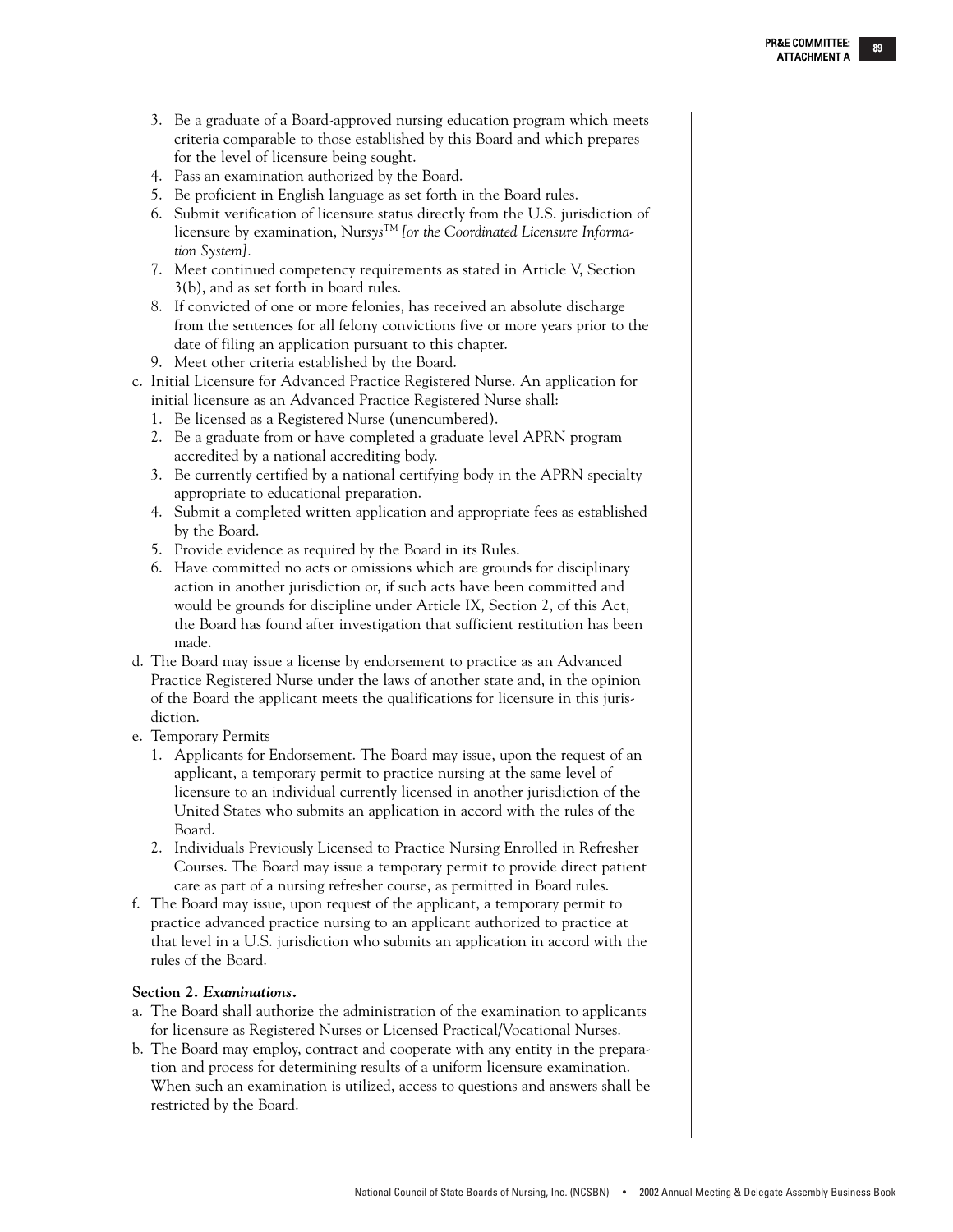c. The Board shall determine whether a licensure examination may be repeated, the frequency of reexamination and any requisite education prior to reexamination.

### **Section 3.** *Renewal of Licenses.*

- a. Licenses issued under this Act shall be renewed every ( ) years according to a schedule established by the Board.
- b. An applicant for licensure renewal shall submit a verified statement that indicates whether the applicant has been convicted of a felony, and if convicted of one or more felonies, indicates the date of absolute discharge from the sentences for all felony convictions.
- c1. A renewal license shall be issued to a Registered Nurse or Licensed Practical/ Vocational Nurse who remits the required fee and satisfactorily completes any other requirements established by the Board as set forth in rules.
- c2. A renewal license shall be issued to an Advanced Practice Registered Nurse who maintains national certification in the appropriate APRN specialty through an ongoing certification maintenance program of a nationally recognized certifying body, [or for applicants for whom no recognized certification is available must participate in a competence maintenance program] remits the required fee, and satisfactorily completes any other requirements established by the Board as set forth in rules.
- d. Failure to renew the license shall result in forfeiture of the right to practice nursing in this State.

#### **Section 4.** *Reinstatement of Licenses.*

- a. A licensee whose license has lapsed by failure to renew may apply for reinstatement according to the rules established by the Board. Upon satisfaction of the requirements for reinstatement, the Board shall issue a renewal of license.
- b. A licensee whose license has been suspended, revoked or otherwise removed shall comply with all requirements set forth in the Board's discipline order.

**Section 5.** *Modified License.* The Board may consider issuing a modified license to an individual who has successfully completed a board approved nursing program and who is able to practice without compromise to the public safety within a modified scope of practice or with accommodations or both as specified by the Board.

**Section 6.** *Duties of Licensees.* The nurse shall comply with the provisions of this act. The burden of responsibility is on the licensee to know and practice according to the laws and regulations of the state.

- a. In response to Board inquiries, provide relevant and truthful personal, professional or demographic information requested by the board to perform its duties in regulating and controlling nursing practice in order to protect the public health, safety and welfare. Failure to provide the requested information may result in non-renewal of the license to practice nursing and/or licensure disciplinary action.
- b. Submit to a physical or mental evaluation by a designated ( ) when directed in writing by the Board for cause. If requested by the licensee, the licensee may also designate a ( ) for an independent medical examination. Refusal or failure of a licensee to complete such examinations shall constitute an admission of any allegations relating to such condition. All objections shall be waived as to the admissibility of the examining ( ) testimony or examination reports on the grounds that they constitute privileged communication. The medical testimony or examinations reports shall not be used against a Registered Nurse, Licensed Practical/Vocational Nurse or Advance Practice Registered Nurse in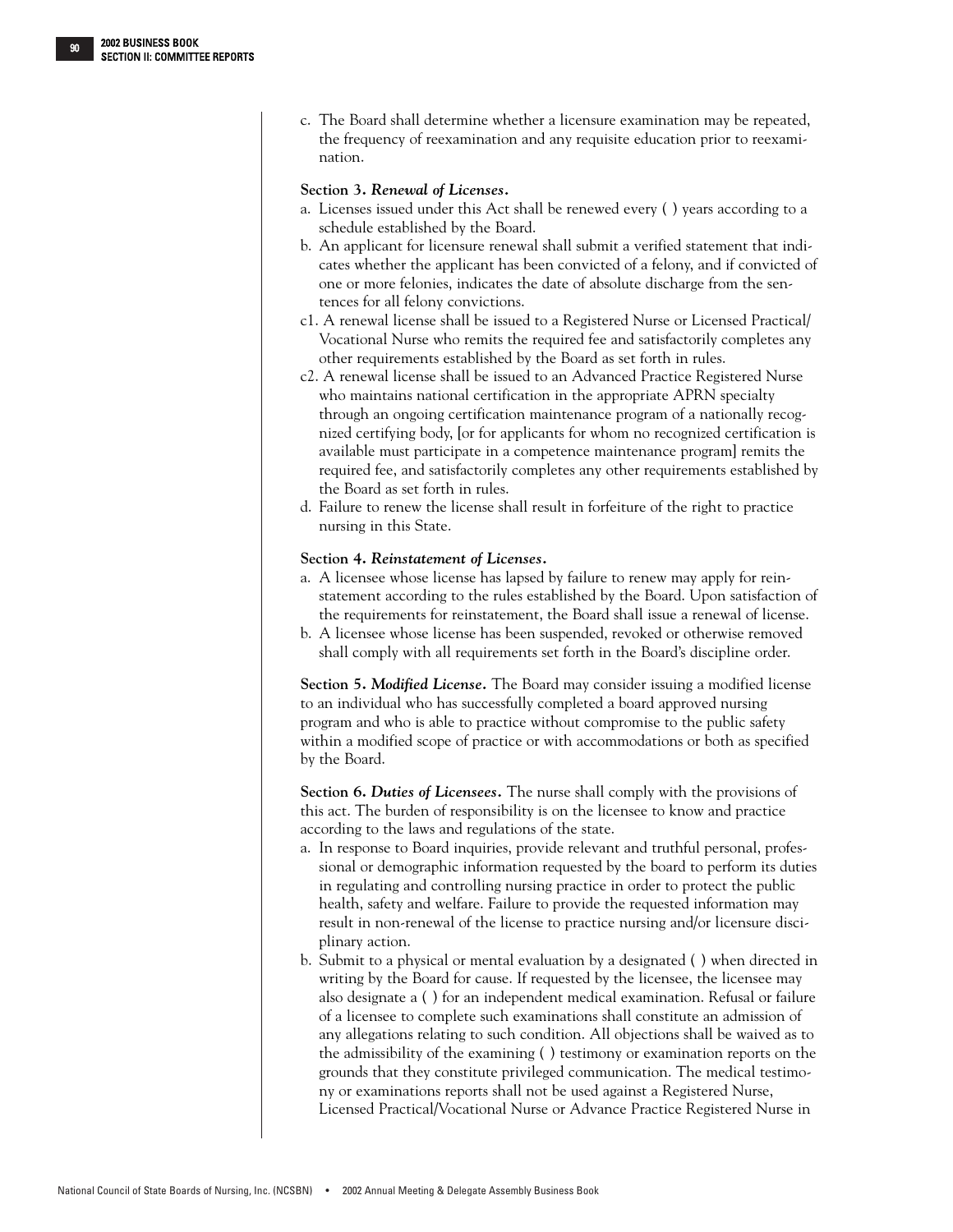another proceeding and shall be confidential. At reasonable intervals, a Registered Nurse, Licensed Practical/Vocational Nurse or Advance Practice Registered Nurse shall be afforded the opportunity to demonstrate competence to resume the practice of nursing with reasonable skill and safety to patients.

c. Report to the Board those acts or omissions which are violations of the Act or grounds for disciplinary action as set forth in Articles VIII and IX of this Act.

## Article VI. Titles and Abbreviations

**Section 1.** Only those persons who hold a license to practice nursing in this state shall have the right to use the following title abbreviations:

- a. Title: "Registered Nurse" and the abbreviation "RN."
- b. Title: "Licensed Practical/Vocational Nurse" and the abbreviation "LPN/VN."
- c. Title: "Advanced Practice Registered Nurse" and the abbreviation "APRN."

**Section 2.** Any person who has been approved as an applicant for licensure by endorsement and has been granted a temporary permit shall the right to use the title ( ) and abbreviations ( ) designated by the state.

## Article VII. Approval of Nursing Education Programs.

**Section 1.** *Approval Standards.* The Board shall, by administrative rules, set standards for the establishment and outcomes of nursing education programs, including clinical learning experiences and approve such programs that meet the requirements of the Act and the Board administrative rules.

**Section 2.** *Initial Approval Required.* An educational institution that seeks to provide a diploma, degree or certificate in nursing to students in this jurisdiction shall apply to the Board and submit evidence that its nursing program(s) meets or will meet the standards established by the Board. If, upon review, the Board determines that the program(s) meets established standards, it shall grant approval.

**Section 3.** *Provisional or Interim Approval of New Programs.* Provisional approval of new programs may be granted contingent upon conditions set forth by the Board in administrative rules.

**Section 4.** *Continuing Approval of Nursing Programs.* The Board shall periodically review educational nursing programs and require nursing education programs to submit evidence of compliance with standards and administrative rules. If upon review of such evidence the Board determines that the program(s) meets the established standards, it shall grant continued approval. The board will publish a list of approved programs.

**Section 5.** *Denial or Withdrawal of Approval.* The Board may deny or withdraw approval or take such action as deemed necessary when nursing education programs fail to meet the standards established by the Board, provided that all such actions shall be in accordance with this State's Administrative Procedures Act and/or the Administrative Rules of the Board. A process of appeal and reinstatement shall be delineated in Board rules.

**Section 6.** *Reinstatement of Approval.* The Board shall reinstate approval of a nursing education program upon submission of satisfactory evidence that its program meets the standards established by the Board.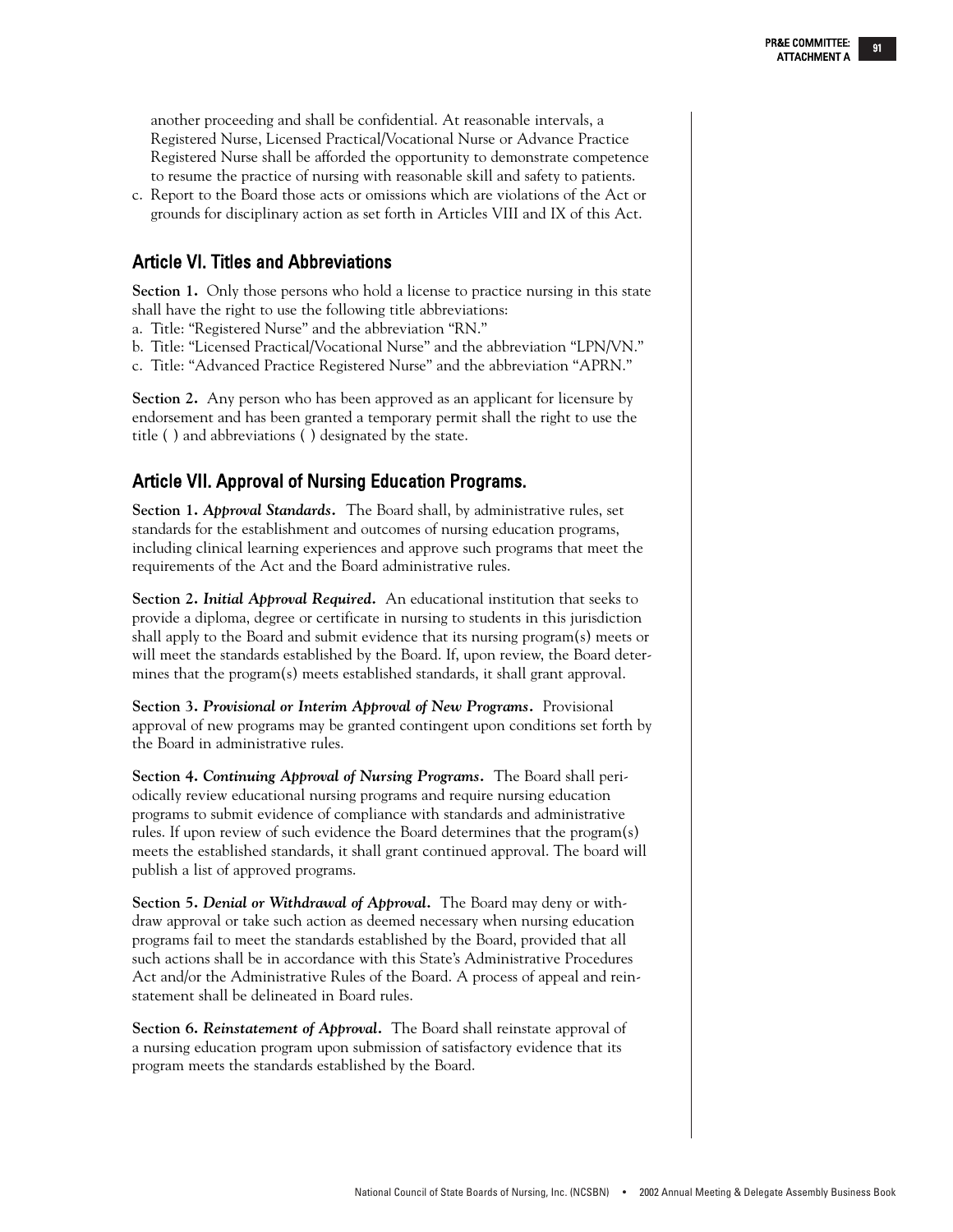### Article VIII. Violations and Penalties

#### **Section 1.** *Violations.*

Every employer of a licensed nurse and every person acting as an agent for such a nurse in obtaining employment, shall verify the current status of the licensee's authorization to practice within the provisions of this chapter. As used in this section, the term "agent" includes, but is not limited to, a nurses registry.

No person shall:

- a. Engage in the practice of nursing as defined in the Act without a valid, current license, except as otherwise permitted under this Act.
- b. Practice nursing under cover of any diploma, license or record illegally or fraudulently obtained, signed or issued unlawfully or under fraudulent representation.
- c. Practice nursing during the time a license is suspended, revoked, surrendered, inactive or lapsed.
- d. Use any words, abbreviations, figures, letters, title, sign, card or device tending to imply that he or she is a Registered Nurse, Licensed Practical/Vocational Nurse or Advanced Practice Registered Nurse unless such person is duly licensed so to practice under the provisions of this Act.
- e. Fraudulently obtain or furnish a license by or for money or any other thing of value.
- f. Knowingly employ unlicensed persons in the practice of nursing.
- g. Fail to report information relating to violations of this Act.
- h. Conduct a program for the preparation for licensure under this chapter unless the program has been approved by the Board.
- i. Conducting courses or providing consultation that conflict with the scope and standards of practice set forth in this Act and in rules of the board.
- j. Otherwise violate, or aid or abet another person to violate any provision of this Act.

**Section 2.** *Penalties.* Violation of any provision of this article shall constitute a misdemeanor or felony as defined by rule.

**Section 3.** *Criminal Prosecution.* Nothing in this Act shall be construed as a bar to criminal prosecution for violation of the provisions of this Act.

**Section 4.** *Civil Penalties.* The Board may, in addition to any other sanctions herein provided, impose on any person violating a provision of this Act or Administrative Rules of the Board, a civil penalty not to exceed (\$) for each count or separate offense.

### Article IX. Discipline and Proceedings

**Section 1.** *Authority.* For any one or combination of the grounds set forth below, the Board of Nursing shall have the power to:

- a. Refuse to issue or renew a license;
- b. Limit a license;
- c. Suspend a license:
- d. Revoke a license;
- e. Place a license on probation;
- f. Reprimand or otherwise discipline a licensee;
- g. Impose a civil penalty not exceeding \$10,000 for each separate violation;
- h. Impose fines of up to (\$); or
- i. Take any other action justified by the facts in the case.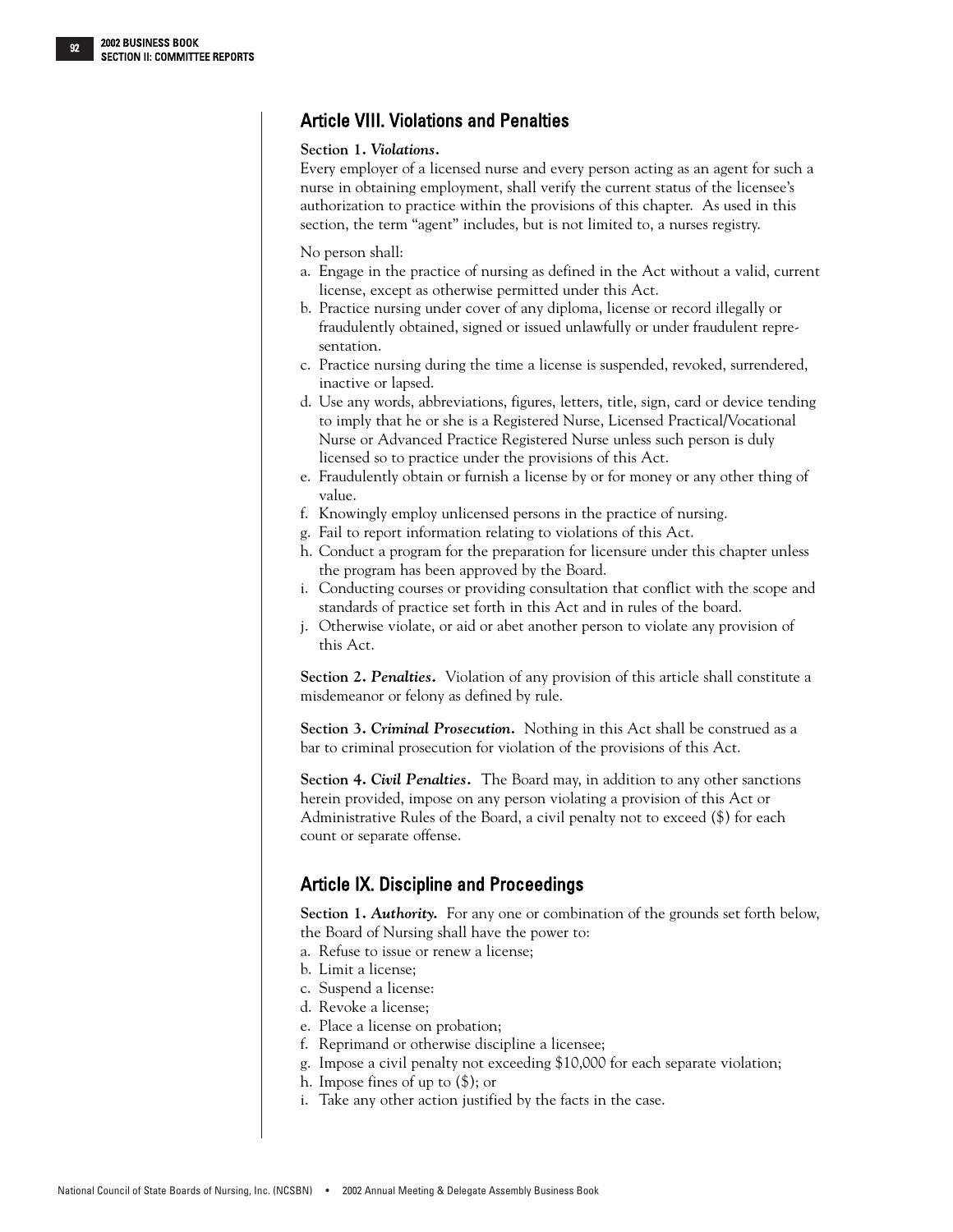**Section 2.** *Grounds for Discipline.* The Board may discipline a licensee or applicant for any or a combination of the following grounds [as defined by regulations adopted by the Board]:

- a. Failure to Meet Requirements.
- b. Failure to demonstrate the qualifications or satisfy the requirements for licensure contained in Article V. In the case of a person applying for a license, the burden of proof is upon the applicant to demonstrate the qualifications or satisfactions of the requirements.
- c. Criminal Convictions.
- d. Conviction by a court or entry of a plea of *nolo contendere* to a crime in any jurisdiction that relates adversely to the practice of nursing or to the ability to practice nursing.
- e. Fraud and/or Deceit.
- f. Employment of fraud or deceit in procuring or attempting to procure a license to practice nursing in filing any reports or completing patient records, signing any report or records in the nurse's capacity as a Registered Nurse, Licensed Practical/Vocational Nurse or Advanced Practice Registered Nurse or in submitting any information or record to the Board.
- g. Action in Another Jurisdiction.
- h*.* License to practice nursing or another health care profession has been denied, revoked, suspended, restricted or otherwise disciplined in this or any other state.
- i. Unsafe Practice/Unprofessional Practice.
	- 1. Failure or inability to perform professional, practical nursing or advanced practice nursing, as defined in Article II, with reasonable skill and safety.
	- 2. Unprofessional conduct, including a departure from or failure to conform to Board standards of professional or practical nursing,
	- 3. Failure of to supervise or the performance of acts by any individual working at the nurse's direction.
	- 4. Failure of a chief administrative nurse to provide oversight of the nursing organization and nursing services of a health care delivery system.
	- 5. Failure to practice within a modified scope of practice or with the required accommodations, as specified by the Board in granting a modified license;
	- 6. Conduct or any nursing practice that may create unnecessary danger to a patient's life, health or safety. Actual injury to a patient need not be established.
- j. Inability to Practice Safely.
- k. Demonstration of actual or potential inability to practice nursing with reasonable skill and safety to patients by reason of illness, use of alcohol, drugs, chemicals, or any other material, or as a result of any mental or physical conditions.
- l. Unethical Conduct.
- m. Behavior, likely to deceive, defraud, or harm the public, or demonstration of a willful or careless disregard for the health, welfare, or safety of a patient. Actual injury need not be established.
- n. Misconduct.
	- 1. Failure to cooperate with a lawful investigation conducted by the Board.
	- 2. Use of excessive force upon or mistreatment or abuse of any patient. "Excessive force" means force clearly greater than what would normally be applied in similar clinical situations.
	- 3. Engagement in sexual conduct with a patient, or conduct that may reasonably be interpreted by the patient as sexual, or in any verbal behavior that is seductive or sexually demeaning to a patient.
- o. Drug Diversion Diversion or attempts to divert drugs or controlled substances.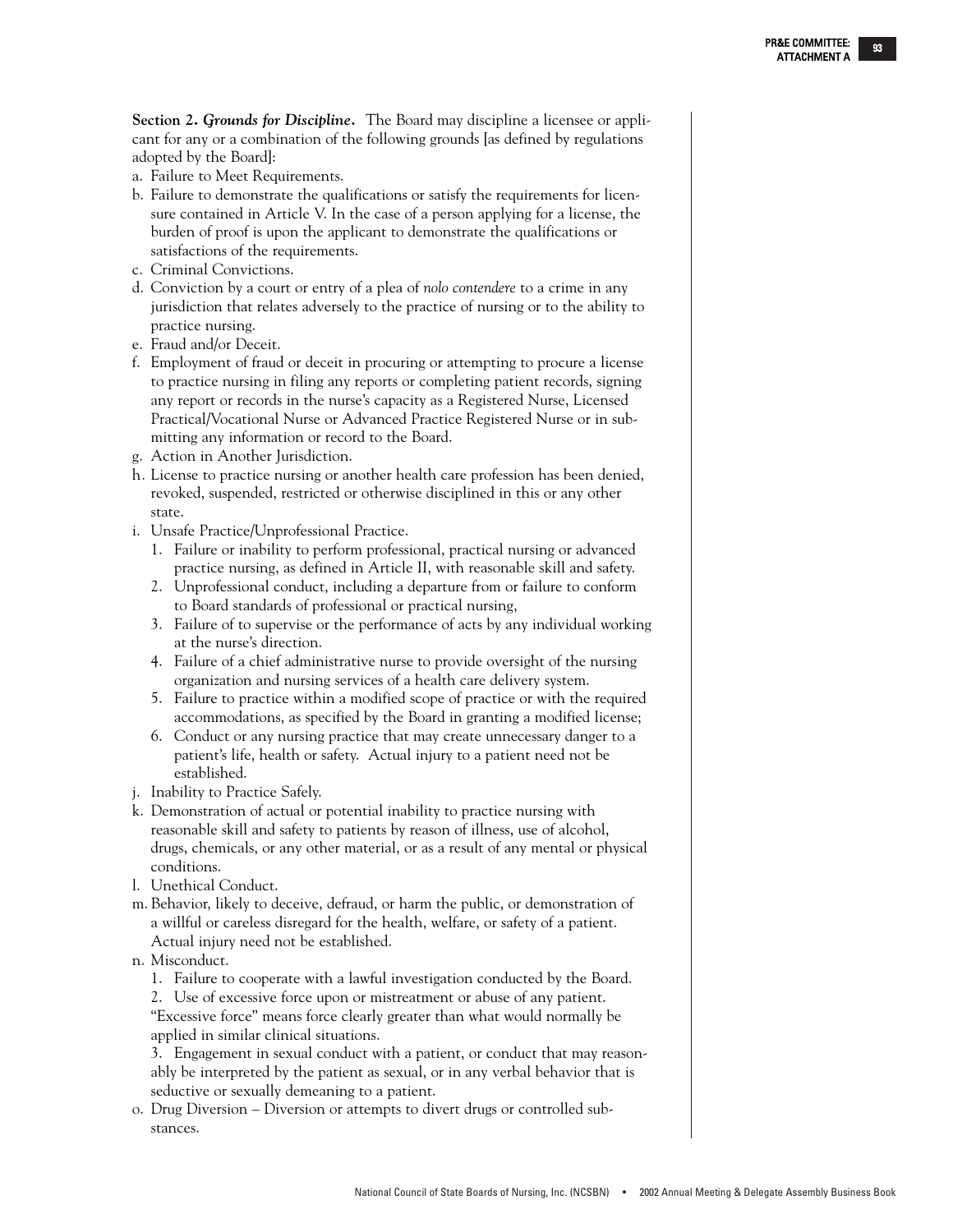- p. Failure to Comply with Alternative Program Requirements Failure to comply with terms of alternative program agreement.
- q. Other Drug Related.
	- 1. Intemperate use of alcohol or drugs that the Board determines endangers or could endanger a patient.
	- 2. Use of any controlled substance or any dangerous drug or dangerous device or alcoholic beverages, to an extent or in a matter dangerous or injurious to himself or herself, any other person, or the public or to the extent that such use impairs his or her ability to conduct with safety to the public the practice authorized by his or her license.
- r. Unlawful Practice
	- 1. Has knowingly aided, assisted, advised, or allowed an unlicensed person to engage in the unlawful practice of professional or practical nursing.
	- 2. Has violated a rule adopted by the Board, an order of the Board, or a state or federal law relating to the practice of professional or practical nursing, or a state or federal narcotics or controlled substance law.
	- 3. Has practiced beyond the scope of practice as stated in this Act.

**Section 4.** *Procedure.* The Board shall establish a disciplinary process based on the Administrative Procedure Act of the State of ( ).

**Section 5.** *Immunity.* Any member of the Board or staff and any person reporting to the Board of Nursing under oath and in good faith information relating to alleged incidents of negligence or malpractice or the qualifications, fitness or character of a person licensed or applying for a license to practice nursing shall not be subject to a civil action for damages as a result of report such information.

The immunity provided by this section shall extend to the members of any professional review committee and witnesses appearing before the committee authorized by the Board to act pursuant to this section.

# Article X. Emergency Relief

### **Section 1.** *Summary Suspension.*

- a. Authority. The Board is authorized to temporarily suspend the license of a nurse without a hearing if:
	- 1. the Board finds that there is probable cause to believe that the nurse has violated a statute or rule that the Board is empowered to enforce; and
	- 2. continued practice by the nurse would create imminent and serious risk of harm to others.
- b. Duration. The suspension shall remain in effect until the Board issues a stay of suspension or a final order in the matter after a hearing or upon agreement between the Board and licensee.
- c. Hearing. The Board shall schedule a disciplinary hearing to be held under the Administrative Procedures Act, to begin no later than ( ) days after the issuance of the summary suspension order. The licensee shall receive at least ( ) days notice of the hearing.

### **Section 2.** *Automatic Suspension.*

Unless the Board orders otherwise, a license to practice professional or practical nursing is automatically suspended if:

- a. A guardian of a nurse is appointed by order of a court under sections (reference to state law governing);
- b. The nurse is committed by order of a court under (reference to state law governing); or
- c. The nurse is determined to be mentally incompetent, mentally ill, chemically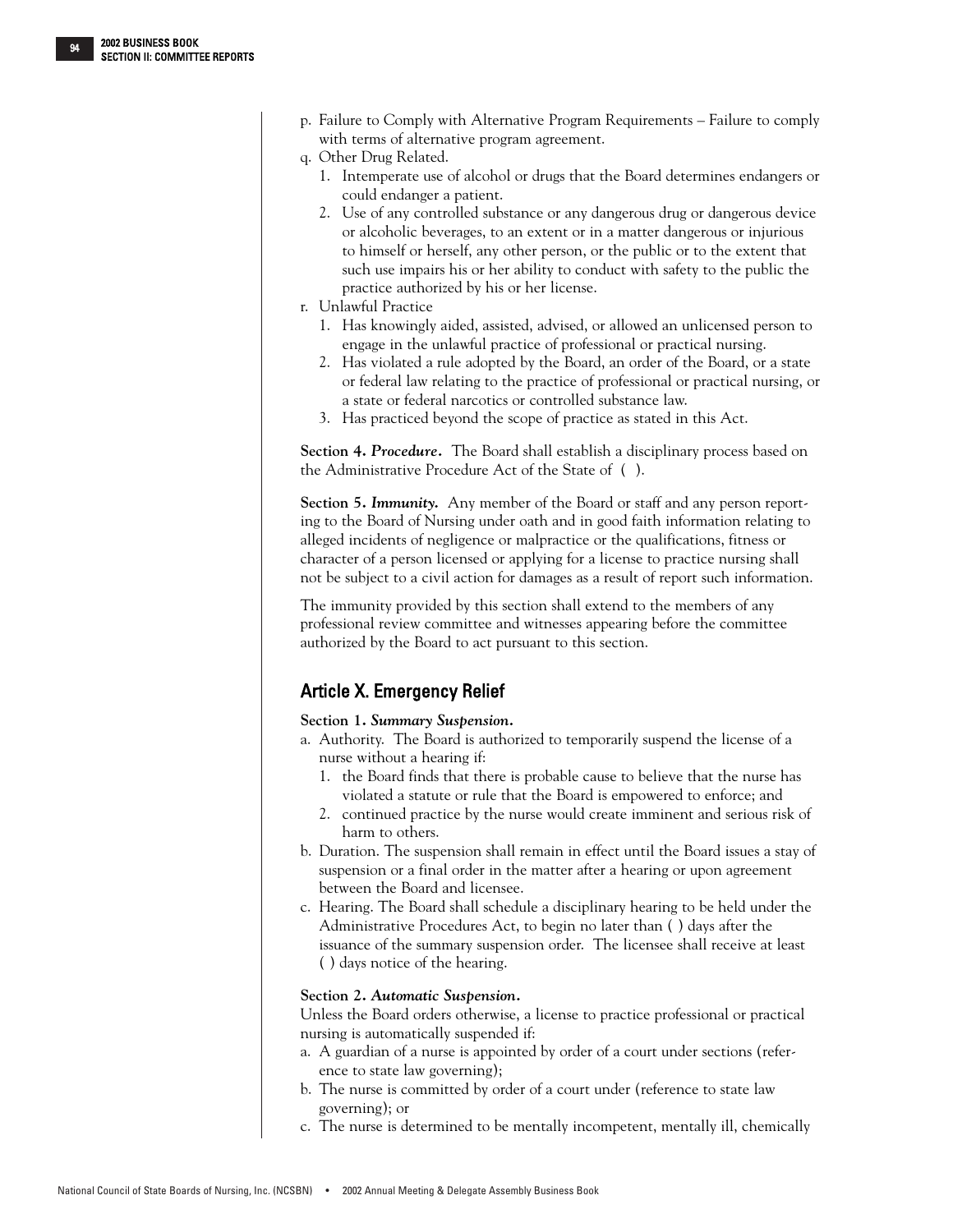dependent, or a person dangerous to the public by a court of competent jurisdiction within or without this state.

The license remains suspended until the nurse is restored to capacity by a court, and upon petition by the nurse, the suspension is terminated by the board after a hearing or upon agreement between the Board and the nurse.

### **Section 3.** *Injunctive Relief.*

- a. Authority. The Board or any prosecuting officer upon a proper showing of the facts is authorized to petition a court of competent jurisdiction for an injunction to enjoin:
	- 1. Any person who is practicing nursing within the meaning of this Act from practicing without a valid license, unless exempted under Article XII.
	- 2. Any person, firm, corporation, institution or association from employing any person who is not licensed to practice nursing under this Act or exempted under Article XII.
	- 3. Any person, firm, corporation, institution or association from operating a school of nursing without approval.
	- 4. Any person whose license has been suspended or revoked from practicing as an RN, LPN/VN or APRN.

Such acts are declared to be a public nuisance and pose a risk of harm to the public health and safety.

b. The court may without notice or bond, enjoin such acts and practice. A copy of the complaint shall be served on the defendant and the proceedings thereafter shall be conducted as in other civil cases. In case of violation of an injunction issued under this section, the court, or any judge thereof, may summarily try and punish the offender for contempt of court.

**Section 4.** *Preservation of other Remedies.* The emergency proceedings herein described shall be in addition to, not in lieu of, all penalties and other remedies provided by law.

### Article XI. Reporting Required

### **Section 1.** *Affected parties.*

- a. Hospitals, nursing homes and other employers of Registered Nurses, Licensed Practical/Vocational Nurses **or Advanced Practice Registered Nurses** shall report to the Board the names of those licensees whose employment has been terminated voluntarily or involuntarily, or who has resigned in order avoid termination for any reasons stipulated in Article IX, Section 1.
- b. Certifying nursing organizations shall report to the Board the names of Registered Nurses, Licensed Practical/Vocational Nurses **or Advanced Practice Registered Nurses** who have been denied certification or re-certification for failure to meet certification standards.

**Section 2.** *Court Order.* The Board may seek an order from a proper court of competent jurisdiction for a report from any of the parties stipulated in Section 1 of this Article if one is not forthcoming voluntarily.

**Section 3.** *Penalty.* The Board may seek a citation for civil contempt if a court order for a report is not obeyed by any of the parties stipulated in Section 1 of this Article.

### **Section 4.** *Immunity.*

a. Any organization or person reporting, in good faith, information to the Board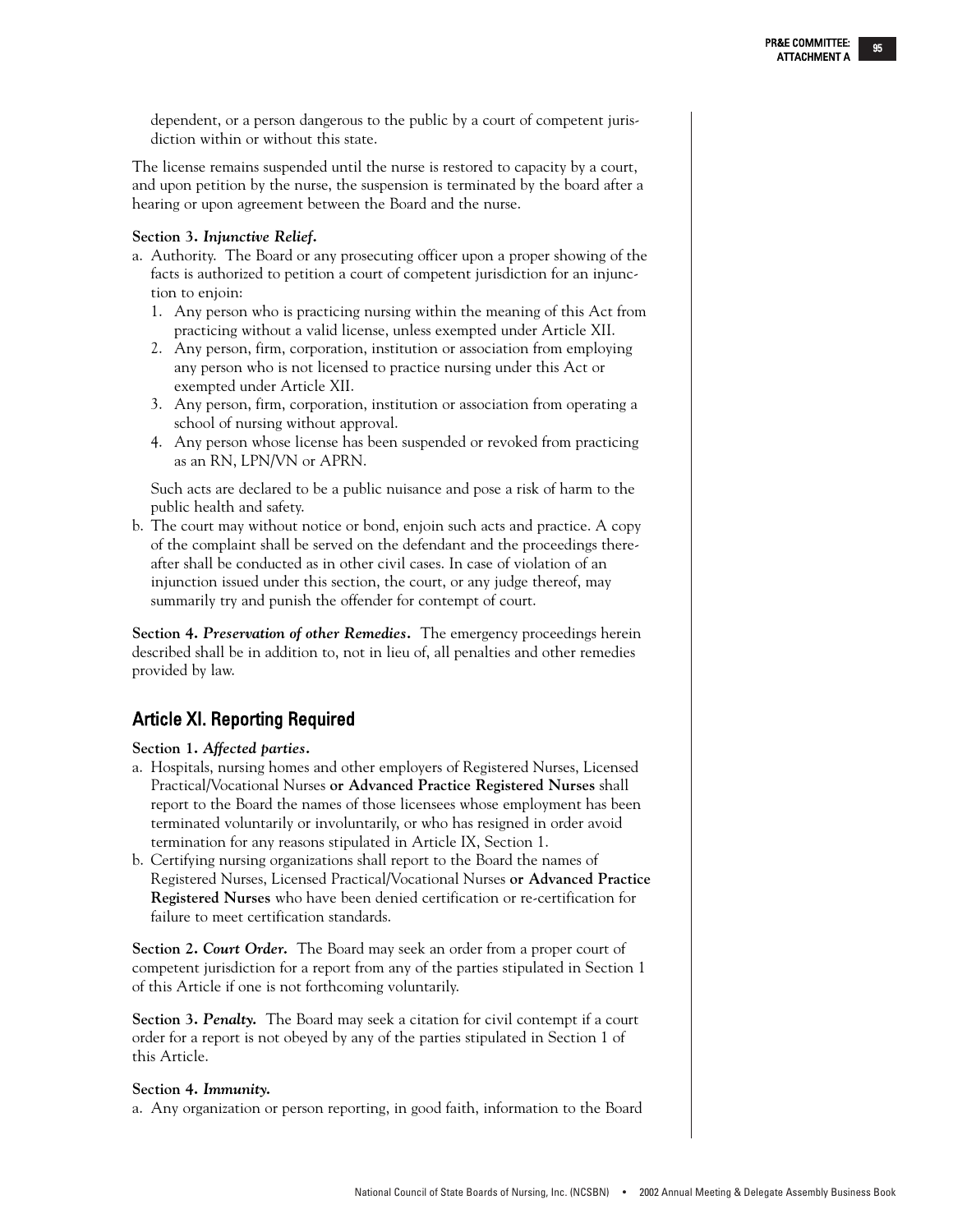under this Article shall be immune from civil action as provided in Article IX, Section 4.

b. A physician or other licensed health care professional who, at the request of the Board, examines a nurse, shall be immune from suit for damages by the nurse examined if the examining physician or examining health care professional conducted the examination and made findings or diagnoses in good faith.

# Article XII. Exemptions

No provisions of this Act shall be construed to prohibit:

- a. The practice of nursing that is an integral part of a program by students enrolled in Board approved nursing education programs.
- b. An individual engaged in an internship, residency or other supervised study/practice opportunity as defined by rules of the Boards.
- c. The rendering of assistance by anyone in the case of an emergency or disaster.
- d. The practice of any currently licensed Registered Nurses, Licensed Practical/Vocational Nurses or Advanced Practice Registered Nurses licensed in another state in the provision of nursing care in the case of emergency or disaster.
- e. The incidental and gratuitous care of the sick by members of the family, friends or companions; or household aides at the discretion of a person needing such care who resides independently outside any hospital, nursing or health care facility, or other similar institutional setting.
- f. Caring for the sick in accordance with tenets or practices of any church or religious denomination which teaches reliance upon spiritual means for healing.
- g. The practice of any currently licensed Registered Nurse, Licensed Practical/Vocational Nurse or Advanced Practice Registered Nurse of another state who is employed by the United States government, or any bureau, division or agency thereof; while in the discharge of official duties.
- h. The practice of any currently licensed Registered Nurse, Licensed Practical/Vocational Nurse or Advanced Practice Registered Nurse who is employed by an individual, agency or corporation located in another State and whose employment responsibilities include transporting patients into, out of or through this State. Such exemptions shall be limited to a period not to exceed ( ) hours for each transport.
- i. The practice of any Registered Nurse, Licensed Practical/Vocational Nurse or Advanced Practice Registered Nurse currently licensed in another state who is in this state on a non-routine basis for a period not to exceed [ ] days to:
	- Provide care to a patient being transported into, out of, or through this state;
	- Provide professional nursing consulting services;
	- Attend or present a continuing nursing education program
	- Provide other short-term non-clinical nursing services.
- j. The practice of any other occupation or profession licensed under the laws of this state, provided that such care does not constitute the practice of nursing within the meaning of this Act.

## Article XIII. Revenue, Fees

**Section 1.** *Revenue.* The Board is authorized to establish, appropriate fees for licensure by examination, reexamination, endorsement and such other fees and fines as the Board determines necessary.

National Council of State Boards of Nursing, Inc. (NCSBN) • 2002 Annual Meeting & Delegate Assembly Business Book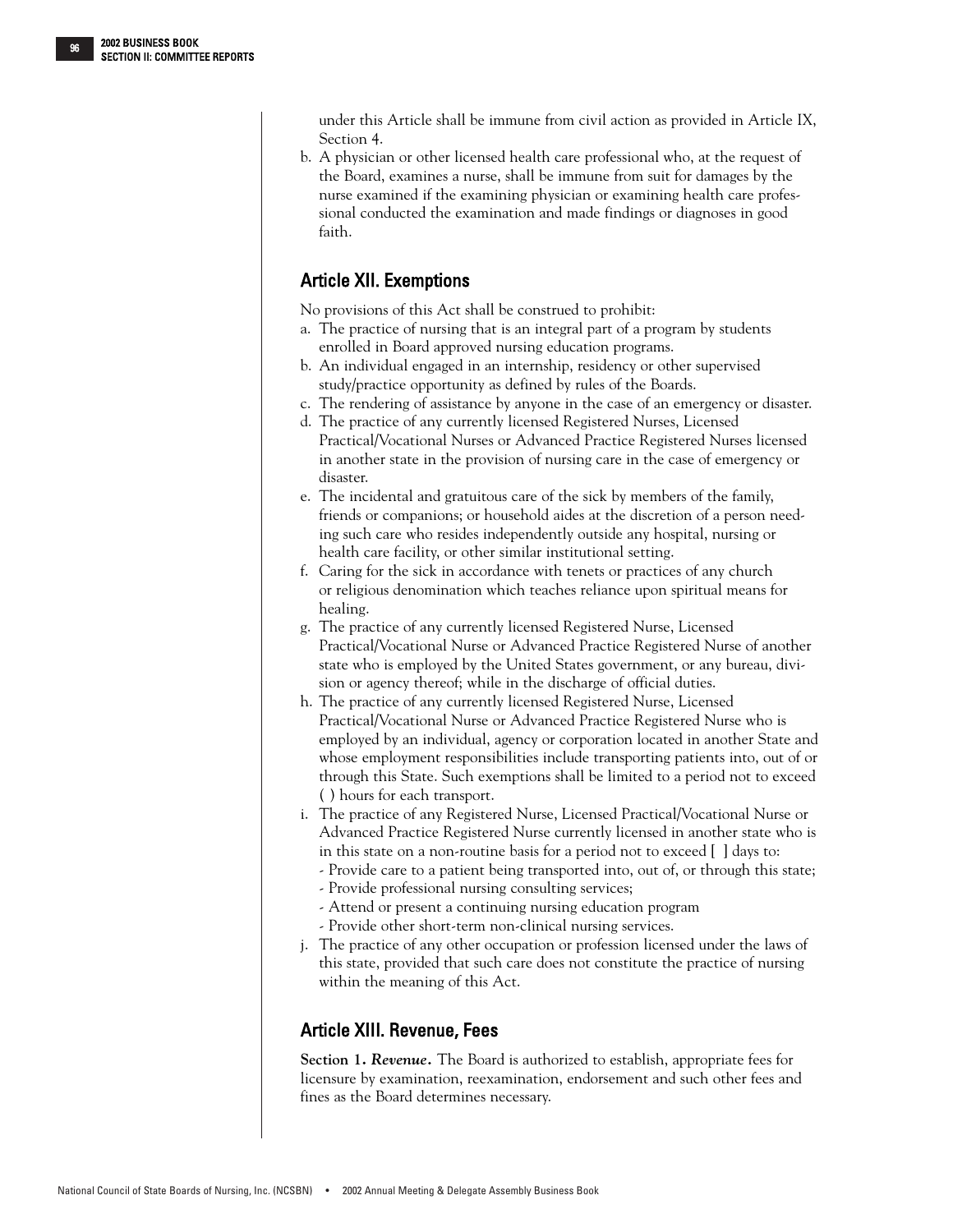**Section 2.** *Disposition of Fees.* All fees collected by the Board shall be administered according to the established fiscal policies of this State in such manner as to implement adequately the provisions of this Act.

**Section 3.** *Disposition of Fines.* All fines collected shall be used by and at the discretion of the Board for designated projects as established in the fiscal policy of this state.

## Article XIV. Implementation

**Section 1.** *Effective Date.* This Act shall take effect (date).

### **Section 2.** *Persons Licensed Under a Previous Law.*

- a. Any person holding a license to practice nursing as a Registered Nurse in this State that is valid on (effective date) shall be deemed to be licensed as a Registered Nurse under the provisions of this Act and shall be eligible for renewal of such license under the conditions and standards prescribed in this Act.
- b. Any person holding a license to practice nursing as a Licensed Practical/ Vocational Nurse in this State that is valid on (effective date) shall be deemed to be licensed as a Licensed Practical/Vocational Nurse under the provisions of this Act and shall be eligible for renewal of such license under the conditions and standards prescribed in this Act.
- c. Any person eligible for reinstatement of a license as a Registered Nurse or Licensed Practical/Vocational Nurse, respectively, under provisions under the conditions and standards prescribed in the Act by applying for reinstatement according to rules established by the Board of Nursing. Application for such reinstatement must be made within ( ) months of the effective date of this Act.
- d. Any person holding a lapsed license to practice nursing as a Registered Nurse or Licensed Practical/Vocational Nurse in this State on (effective date), because of failure to renew, may become licensed as a Registered Nurse or as a Licensed Practical/Vocational Nurse, respectively, under the provisions of this Act by applying for reinstatement according to rules established by the Board of Nursing. Application for such reinstatement must be made within ( ) months of the effective date of this Act.
- e. New applicants for Advanced Practice Registered Nurse as of (effective date of statute) shall meet requirements set forth in administrative rules. Any individual authorized to practice in an advanced role prior to (effective date) may apply for licensure on the basis of the individual's prior education and practice as set forth in administrative rule.
- f. Those so licensed under the provisions of Article XIV, Section 2 (a) through (e) above, shall be eligible for renewal of such license under the conditions and standards prescribed by this Act.

**Section 3.** *Severability.* The provisions of this Act are severable. If any provision of this Act is declared unconstitutional, illegal or invalid, the constitutionality, legality and validity of the remaining portions of this Act shall be unaffected and shall remain in full force and effect.

**Section 4.** *Repeal.* The laws specified below are repealed except with respect to rights and duties that have matured, penalties that were incurred and proceedings that were begun before the effective date of this Act. (List statutes to be repealed; for example, the current nursing practice act or appropriate sections).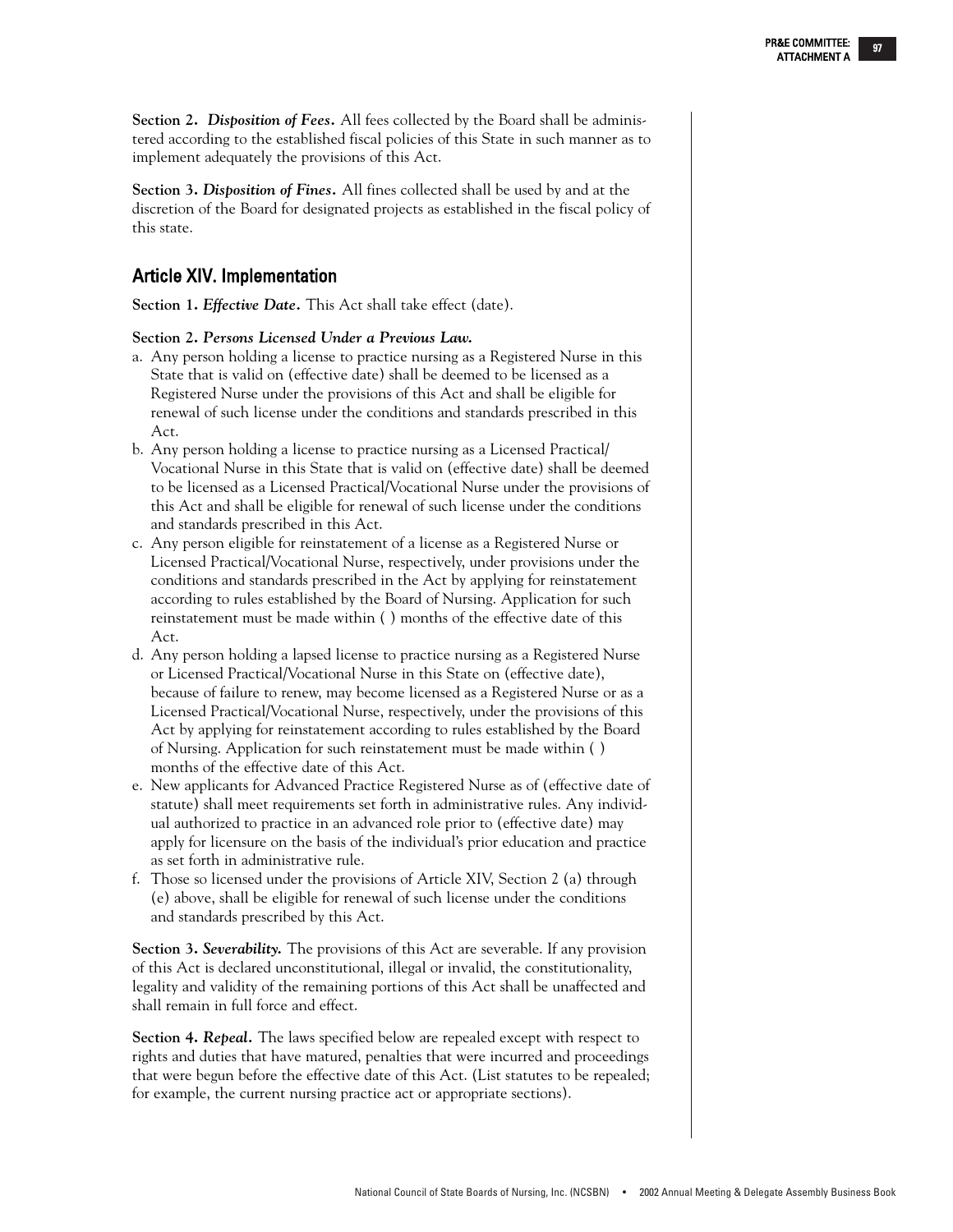**PRAE: Attachment B**<br>NCSBN 2002 Proposed Revisions to the 1994 Model Nursing Practice Act NCSBN 2002 Proposed Revisions to the 1994 Model Nursing Practice Act PR&E: Attachment B

| NOTES/COMMENTS     |                              |                                                                                                             | as authorizing the regulation of nursing and creating the<br>The language was changed to concisely describe the Act<br>board to enforce the act.                                                                                                                                                                                                                                                                                                                                                                                                      | read broadly. (Sections taken from the Federation of<br>ing legislative direction that the language of the act be<br>statement was added "to be liberally construed," provid-<br>This purpose statement emphasizes that nursing is an<br>The purpose was streamlined, and care was taken not to<br>duplicate the description of the act section 2 above. A<br>evolving profession and acknowledges overlapping func-<br>Associations of Regulatory Board Model Practice Act.)<br>tions with other health care providers.                                                                                                                                                                                                                                                                                                                                                                                                                                                                                                                                                                                                                                                                                                               |
|--------------------|------------------------------|-------------------------------------------------------------------------------------------------------------|-------------------------------------------------------------------------------------------------------------------------------------------------------------------------------------------------------------------------------------------------------------------------------------------------------------------------------------------------------------------------------------------------------------------------------------------------------------------------------------------------------------------------------------------------------|----------------------------------------------------------------------------------------------------------------------------------------------------------------------------------------------------------------------------------------------------------------------------------------------------------------------------------------------------------------------------------------------------------------------------------------------------------------------------------------------------------------------------------------------------------------------------------------------------------------------------------------------------------------------------------------------------------------------------------------------------------------------------------------------------------------------------------------------------------------------------------------------------------------------------------------------------------------------------------------------------------------------------------------------------------------------------------------------------------------------------------------------------------------------------------------------------------------------------------------|
| PROPOSED REVISIONS | Article I. Title and Purpose | Section 1. Title of Act. This Act shall be known and<br>may be cited as The [state] Nursing Practice Act.   | empowers the State Board of Nursing to regulate the<br>Section 2. Description of Act. An Act concerning the<br>regulation of the practice of nursing; that creates and<br>practice of nursing and to enforce the provisions of this<br>act.                                                                                                                                                                                                                                                                                                           | fied persons be permitted to engage in the practice of<br>nursing. The legislature recognizes that the practice of<br>of nursing and other providers of health care. This Act<br>tice of nursing is directly related to the public welfare of<br>the citizens of the state and is subject to regulations and<br>control in the public interest to assure that practitioners<br>are qualified and competent. It is further declared that the<br>deserves the confidence of the public and that only quali-<br>nursing is continually evolving and responding to changes<br>within health care patterns and systems and recognizes<br>the existence of overlapping functions within the practice<br>Section 3. Purpose. The legislature finds that the prac-<br>practice of nursing, as defined in the Act, merits and<br>shall be liberally construed to carry out the objectives and<br>purposes set forth in this Act.                                                                                                                                                                                                                                                                                                                |
| CURRENT MODEL ACT  | Article I. Title and Purpose | Section 1. Title of Act. This Act shall be known and<br>may be cited as "The (state) Nursing Practice Act." | Section 2. Description of Act. An Act to provide for the<br>regulation of the practice of nursing, a practice affecting<br>duties of that Board, including licensure of practitioners<br>of nursing, establishment of standards for nursing practice<br>tive rules to implement this Act, and prescription of<br>State Board of Nursing; and to define the powers and<br>and nursing education programs, adoption of administra-<br>the public health, safety and welfare; to provide for a<br>penalties for violation of the provisions of this Act. | ensure that any person practicing or offering to practice<br>tice of nursing by competent persons is necessary for the<br>interest. Therefore, it is the legislative purpose of this<br>nursing, as defined in the Act, or using the title of<br>or Advanced Practice Registered Nurse in the categories<br>Specialist after the effective date of this Act within this<br>state shall before entering upon such practice or using<br>such title, be licensed as hereinafter provided. Boards of<br>protection of the public health, safety and welfare; and<br>fession should be regulated and controlled in the public<br>safety and welfare by and through the effective control<br>and regulation of nursing education and practice, and to<br>Registered Nurse, Licensed Practical/Vocational Nurse,<br>of Certified Registered Nurse Anesthetist, Certified<br>Nurse Midwife, Nurse Practitioner or Clinical Nurse<br>Section 3. Purpose. The legislature finds that the prac-<br>further finds that three levels of practice within the pro-<br>Act to promote, preserve and protect the public health,<br>Nursing shall adopt regulations to identify those essential<br>elements of practice necessary to protect the public. |

Coding Key:<br>**New Language** New Language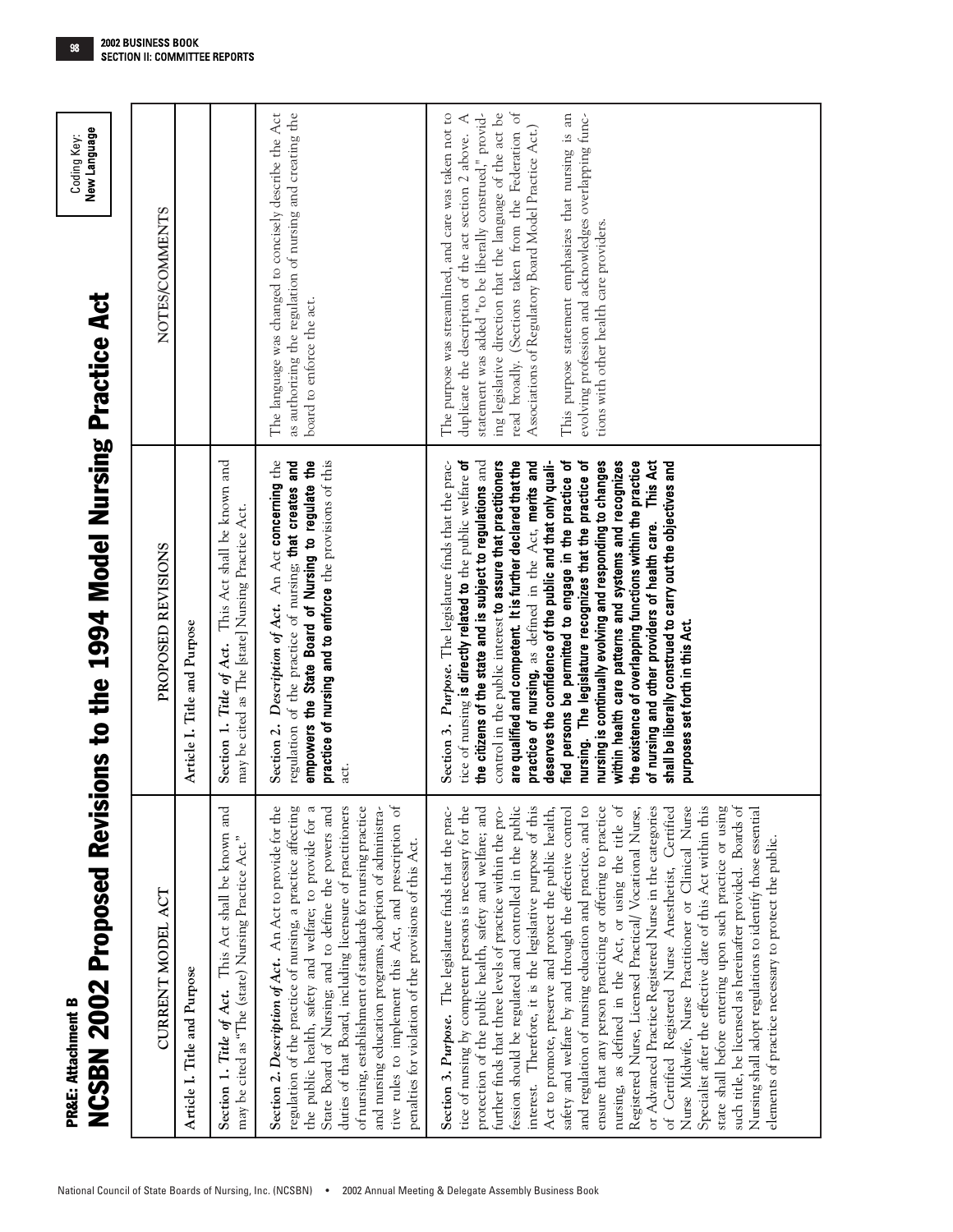| Article II. Definitions and Scope                                                                                                                                                                                                                                                                                                                                                                                                                                                                                                                                                                                                                                                                                                                                          | Article II. Definitions and Scope                                                                                                                                                                                                                                                                                                                                                                                                                                                                                                                                                                                                                                                                                                                                                                                                                                                                                                                                                                                                                                                                                                                                                                                                                                                                                                                                                                                                                                                                                                                                                                                                                                                                                                                       |                                                                                                                                                                                                                                                                                                                                                               |
|----------------------------------------------------------------------------------------------------------------------------------------------------------------------------------------------------------------------------------------------------------------------------------------------------------------------------------------------------------------------------------------------------------------------------------------------------------------------------------------------------------------------------------------------------------------------------------------------------------------------------------------------------------------------------------------------------------------------------------------------------------------------------|---------------------------------------------------------------------------------------------------------------------------------------------------------------------------------------------------------------------------------------------------------------------------------------------------------------------------------------------------------------------------------------------------------------------------------------------------------------------------------------------------------------------------------------------------------------------------------------------------------------------------------------------------------------------------------------------------------------------------------------------------------------------------------------------------------------------------------------------------------------------------------------------------------------------------------------------------------------------------------------------------------------------------------------------------------------------------------------------------------------------------------------------------------------------------------------------------------------------------------------------------------------------------------------------------------------------------------------------------------------------------------------------------------------------------------------------------------------------------------------------------------------------------------------------------------------------------------------------------------------------------------------------------------------------------------------------------------------------------------------------------------|---------------------------------------------------------------------------------------------------------------------------------------------------------------------------------------------------------------------------------------------------------------------------------------------------------------------------------------------------------------|
| This practice includes, but is not<br>This<br>ing" means assisting individuals or groups to maintain or<br>attain optimal health, implementing a strategy of care to<br>accomplish defined goals, and evaluating responses to<br>limited to, initiating and maintaining comfort measures,<br>es, establishing an environment conducive to well being,<br>practice is based on understanding of the human condi-<br>promoting and supporting human functions and respons-<br>providing health counseling and teaching, and collabo-<br>tion across the lifespan and the relationship of the indi-<br>The "practice of nurs-<br>rating on certain aspects of the health regimen.<br>Section 1. Practice of Nursing.<br>vidual within the environment.<br>care and treatment. | tain optimal health, implementing a strategy of care to<br>accomplish defined goals, and evaluating responses to<br>ciated with their actual or potential health or illness sta-<br>based on an understanding of the human condition across<br>Section 1. Practice of Nursing. The practice of nursing<br>means assisting individuals or groups to attain or main-<br>nursing care and treatment. Nursing practice includes<br>both basic health care that helps both individuals and<br>groups of people cope with difficulties in daily living asso-<br>amount of scientific knowledge or technical skill. Nursing<br>Providing attentive surveillance to monitor patient<br>strategies and prescribed treatment in the preven-<br>Promoting and supporting human functions and<br>Nursing is both an art and a scientific process founded on<br>a professional body of knowledge; a learned profession<br>the lifespan and the relationship of an individual with<br>others and within the environment. Nursing is a dynam-<br>ic discipline that is continually evolving to include more<br>sophisticated knowledge, technologies, and patient care<br>tus, and those nursing activities that require a substantial<br>and implementing independent nursing<br>tion and management of illness, injury, disability or<br>Collaborating on aspects of the health regimen; and<br>Promoting an environment conducive to well being;<br>Providing health counseling and teaching; and<br>practice includes, but is not limited to:<br>achievement of a dignified death;<br>Providing comfort and caring;<br>Advocating for the client.<br>conditions and needs;<br>responses;<br>Planning<br>activities.<br>$\phi \sim \infty$<br>3.<br>$\dot{4}$<br>ທ່ | patient advocacy and is presented in a numbered format<br>It includes all the previous elements, adds<br>This definition is a combined definition from many state<br>for easier reading.<br>statutes.                                                                                                                                                         |
| a Registered Nurse means the practice of the full scope of<br>Section 2. Registered Nurse. The practice of nursing as<br>assessing the health status of individuals and groups;<br>establishing goals to meet identified health care<br>nursing which includes but is not limited to:<br>establishing a nursing diagnosis;<br>planning a strategy of care;<br>needs:<br>$\binom{a}{b}$<br>$\ddot{e}$<br>$\widehat{c}$<br>$\odot$                                                                                                                                                                                                                                                                                                                                           | Nurse means the full scope of nursing, with or without<br>Section 2. Registered Nurse. Practice as a Registered<br>compensation or personal profit, incorporates caring for<br>all clients in all settings, and includes but is not limited to:<br>Providing comprehensive assessment of the health<br>Developing a comprehensive nursing plan that estab-<br>status of individuals, families, groups and communi-<br>ties.<br>$\overline{E}$<br>$\widehat{a}$                                                                                                                                                                                                                                                                                                                                                                                                                                                                                                                                                                                                                                                                                                                                                                                                                                                                                                                                                                                                                                                                                                                                                                                                                                                                                          | The stem of this definition was rephrased, elements were<br>added and reordered. Most elements were retained with<br>The reader is referred to Section 8 below<br>Content areas are listed in the same order for RN,<br>LPN/VN and APRN scopes, to facilitate comparison and<br>which includes a definition of "comprehensive assess-<br>rewording.<br>ment." |

99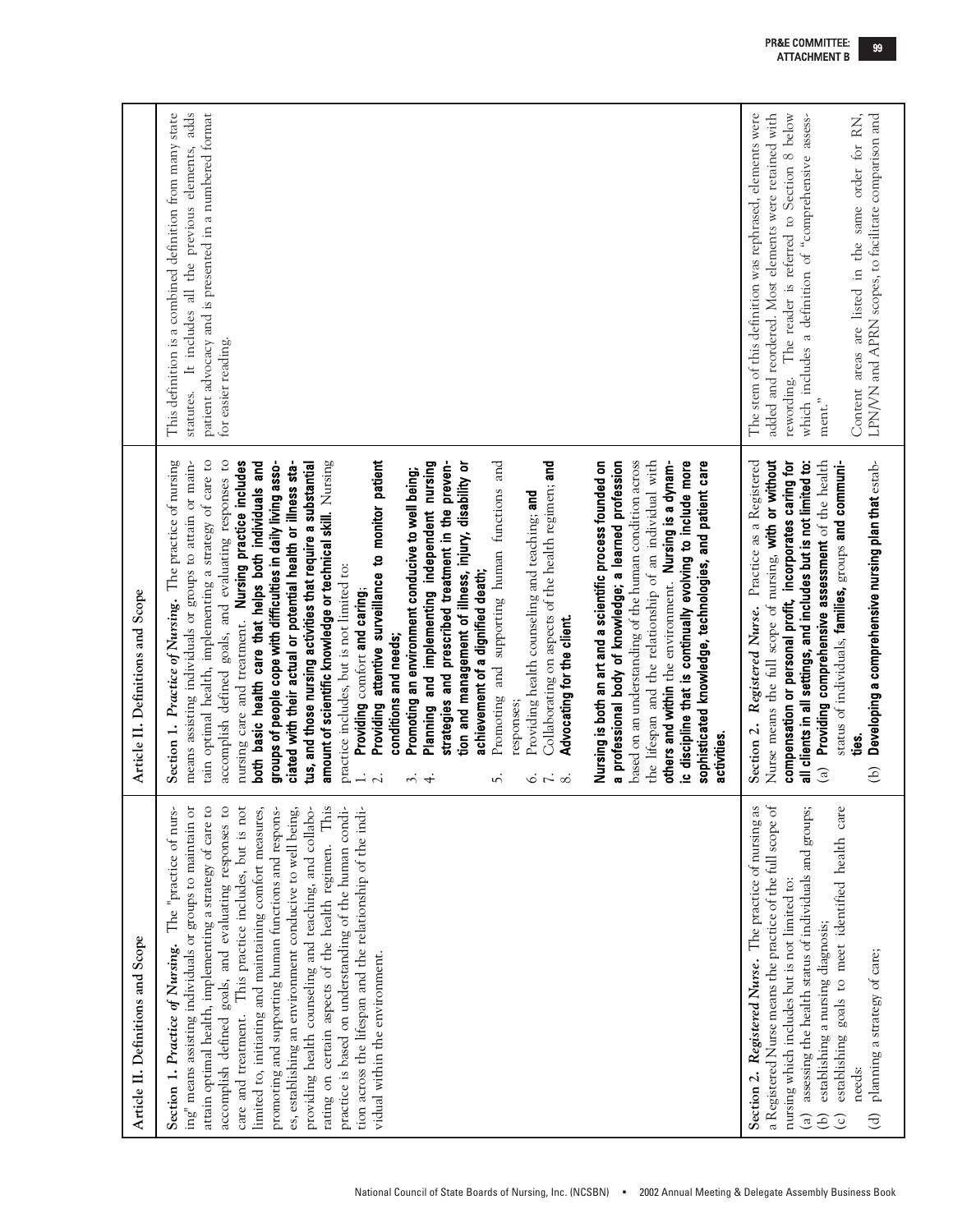| differentiation                                                                                                                                                                                                                                                                                                                                                                                                                                                                                                                                                  |                                                                                                                                                                                                                                                                                                                                                                                                                                                                                                                                                                                                                                                        | (o) The subcommittee recommended to include "shaping<br>that it was not<br>health policy," but it was concluded<br>unique to the scope of nursing practice.                                                                                                                                                                                                                                                                                                                                                                                                                                                                                                    |                                                                                                                                                                                                                                                                                                                                                                                                                                                                         |
|------------------------------------------------------------------------------------------------------------------------------------------------------------------------------------------------------------------------------------------------------------------------------------------------------------------------------------------------------------------------------------------------------------------------------------------------------------------------------------------------------------------------------------------------------------------|--------------------------------------------------------------------------------------------------------------------------------------------------------------------------------------------------------------------------------------------------------------------------------------------------------------------------------------------------------------------------------------------------------------------------------------------------------------------------------------------------------------------------------------------------------------------------------------------------------------------------------------------------------|----------------------------------------------------------------------------------------------------------------------------------------------------------------------------------------------------------------------------------------------------------------------------------------------------------------------------------------------------------------------------------------------------------------------------------------------------------------------------------------------------------------------------------------------------------------------------------------------------------------------------------------------------------------|-------------------------------------------------------------------------------------------------------------------------------------------------------------------------------------------------------------------------------------------------------------------------------------------------------------------------------------------------------------------------------------------------------------------------------------------------------------------------|
| lishes nursing diagnoses; sets goals to meet identified<br>Implementing nursing care through the execution of<br>Managing nursing care through cohesive, coordinat-<br>ed care management within and across care set-<br>Delegating and assigning nursing interventions to<br>health care needs; and prescribes nursing interven-<br>independent nursing strategies and prescribed med-<br>implement the plan of care.<br>cal regimen.<br>tinas.<br>tions.<br><u>ਰ</u><br>$\odot$<br>$\odot$                                                                     | Providing for the maintenance of safe and effective<br>Providing health teaching and counseling to pro-<br>note, attain and maintain the optimum health level of<br>Advocating for individual clients, groups and commu-<br>nities by attaining and maintaining what is in the best<br>Evaluating responses to interventions and the effec-<br>Promoting a safe and therapeutic environment.<br>nursing care rendered directly or $\text{indirect}$<br>nterest of the individual client or group<br>ndividuals, and communities.<br>tiveness of the plan of care.<br>$\widehat{E}$<br>$\mathbf{g})$<br>$\widehat{\Theta}$<br>$\odot$<br>$\hat{\Theta}$ | Managing, supervising and evaluating the practice of<br><b>Communicating and</b> collaborating with other health<br>care professionals in the management of health care<br>scribed by the Board. Additional nursing services<br>and the implementation of the total health care regi-<br>Acquiring and applying critical new knowledge and<br>Participating in patient and health systems manage-<br>Other acts that require education and training as pre-<br>Teaching the theory and practice of nursing.<br>technologies to practice domain.<br>nursing.<br>ment.<br>men.<br>$\binom{m}{k}$<br>$\widehat{E}$<br>$\mathcal{E}$<br>$\odot$<br>Э)<br>$\ominus$ | ing care rendered; and for recognizing limits of knowledge<br>shall be commensurate with the registered nurse's<br>experience, continuing education and demonstrated<br>Each Registered Nurse is accountable to clients, employ-<br>ers, the nursing profession and the board for complying<br>with the requirements of this Act and the quality of nurs-<br>and experience and planning for management of situa-<br>tions beyond the nurse's expertise<br>competencies |
| delegating nursing interventions to qualified others<br>providing for the maintenance of safe and effective<br>prescribing nursing interventions to implement the<br>managing and supervising the practice of nursing;<br>teaching the theory and practice of nursing;<br>nursing care rendered directly or by others;<br>evaluating responses to interventions;<br>implementing the strategy of care;<br>as provided in this Act;<br>strategy of care<br>ਰੂ<br>$\widehat{E}$<br>$(\frac{1}{2})$<br>$\circledcirc$<br><u>ම</u><br>$\widehat{\Xi}$<br>$\bigoplus$ | collaborating with other health care professionals in<br>the management of health care.<br>$\ominus$                                                                                                                                                                                                                                                                                                                                                                                                                                                                                                                                                   |                                                                                                                                                                                                                                                                                                                                                                                                                                                                                                                                                                                                                                                                |                                                                                                                                                                                                                                                                                                                                                                                                                                                                         |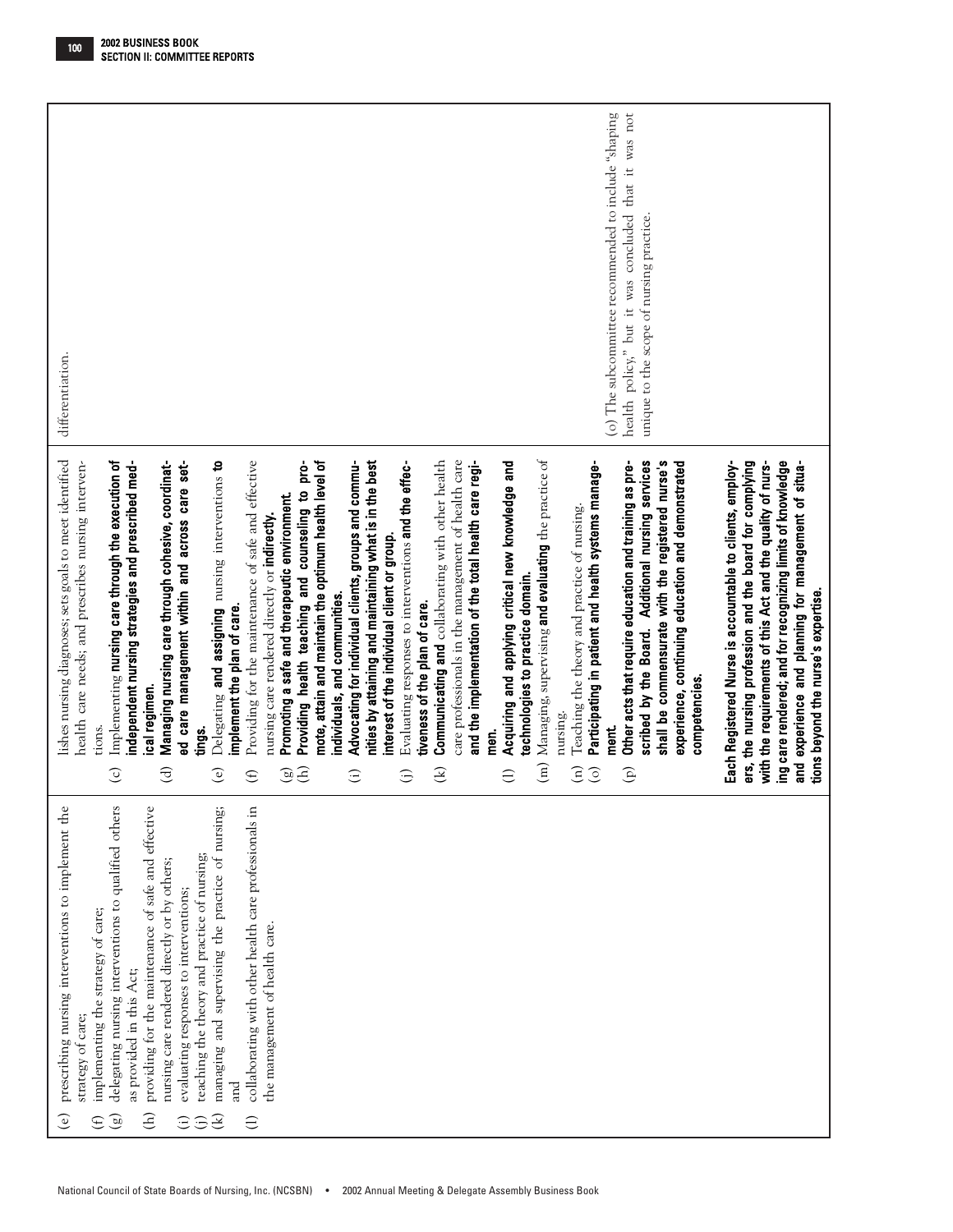| contributing to the assessment of the health status of<br>Nurse means a directed scope of nursing practice which<br>participating in the development and modification<br>Licensed Practical/Vocational Nurse. The<br>practice of nursing as a Licensed Practical/Vocational<br>includes, but is not limited to:<br>individuals and groups;<br>Section 3.<br>$\binom{a}{b}$<br>(b)                                        | Practice as a Licensed Practical/Vocational Nurse means<br>a directed scope of nursing practice, with or without com-<br>pensation or personal profit, under the supervision of the<br>rized by the state to delegate health care activities and<br>Section 3. Licensed Practical/Vocational Nurse.<br>Registered Nurse, Advanced Practice Registered Nurse,<br>licensed physician, or other health care provider autho-                                                                                                                                                                                                                                                                                                                                                                         | Revisions to the LPN/VN scope of practice are based on<br>Note that content areas are listed in same order for RN,<br>analysis of findings of the most recent LPN job analysis.<br>LPN/VN and APRN scopes, to facilitate comparison.<br>This remains a directed scope of practice.                                                                                                                                                                                                                                                                  |
|--------------------------------------------------------------------------------------------------------------------------------------------------------------------------------------------------------------------------------------------------------------------------------------------------------------------------------------------------------------------------------------------------------------------------|--------------------------------------------------------------------------------------------------------------------------------------------------------------------------------------------------------------------------------------------------------------------------------------------------------------------------------------------------------------------------------------------------------------------------------------------------------------------------------------------------------------------------------------------------------------------------------------------------------------------------------------------------------------------------------------------------------------------------------------------------------------------------------------------------|-----------------------------------------------------------------------------------------------------------------------------------------------------------------------------------------------------------------------------------------------------------------------------------------------------------------------------------------------------------------------------------------------------------------------------------------------------------------------------------------------------------------------------------------------------|
| delegating nursing interventions to qualified others<br>maintaining safe and effective nursing care rendered<br>implementing the appropriate aspects of the strategy<br>participating in the evaluation of responses to inter-<br>of care as defined by the Board;<br>as provided in the Act<br>of the strategy of care;<br>directly or indirectly;<br>ventions; and<br>$\bigoplus$<br>$\odot$<br>$\odot$<br>$\bigoplus$ | and contributing to the <b>comprehensive</b> assessment<br>Participating in the development and modification<br>of the comprehensive plan of care for all types of<br>Collecting data and conducting focused assess-<br>ments of the health status of individuals and groups,<br>Planning nursing care during care episode for clients<br>functions; and includes, but is not limited to:<br>of individuals, families and groups.<br>with stable conditions.<br>patients.<br>(a)<br>(a)<br>$\odot$                                                                                                                                                                                                                                                                                               | The first step in the nursing process, assessment, is the<br>described and discussed differently. All nurses assess, but<br>siveness of the assessments conducted by the three levels<br>committee believes that the first step is implemented in<br>much the same way across jurisdictions, but that it is<br>with differences in the breadth, depth and comprehen-<br>of nurses. The term "focused assessment" is used to dif-<br>basis for nursing decisions and interventions. The sub-<br>ferentiate the LPN/VNs role and the term "comprehen- |
| Registered Nurse, licensed physician, or dentist in the<br>the direction of the Registered Nurse, Advanced Practice<br>The Licensed Practical/Vocational Nurse practices under<br>performance of activities delegated by that health care<br>professional                                                                                                                                                                | Participating in health teaching and counseling to<br>Serving as an advocate for the client by communi-<br>cating and collaborating with other health service<br>Participating in nursing care management through<br>delegating, assigning and directing nursing interven-<br>tions that may be performed by others, including<br>Maintaining safe and effective nursing care ren-<br>promote, attain and maintain the optimum health<br>Implementing the appropriate aspects of the strategy<br>other LPN/VNs, that do not conflict with the act.<br>Promoting a safe and therapeutic environment.<br>of care within the LPN/VN scope of practice;<br>dered directly or indirectly.<br>level of individuals.<br>personnel.<br>ΘĤ<br>$\widehat{\mathbf{C}}$<br>$\odot$<br>$\odot$<br>$\bigoplus$ | See<br>definitions of focused assessment and comprehensive<br>sion regarding assessment is to describe what is expected<br>sive assessment" is used to describe the role of the RN<br>An alternative option for boards that prefer more preci-<br>of the level of licensee for the assessment process.<br>(see definitions in Section 9 below).<br>assessment.                                                                                                                                                                                      |
|                                                                                                                                                                                                                                                                                                                                                                                                                          | Participating in the evaluation of client responses to<br>Communicating and collaborating with other health<br>scribed by the Board. Additional nursing services<br>experience, continuing education and<br>care professionals in the nursing practice manage-<br>Other acts that require education and training as pre-<br>shall be commensurate with the licensed practical<br>Contributing to patient and health systems manage-<br>demonstrated competencies.<br>nterventions;<br>nurse's<br>ment.<br>ment<br>$\binom{m}{n}$<br>$\overline{E}$<br>$\ominus$<br>$\bigoplus$                                                                                                                                                                                                                   | (1) The subcommittee recommended to include "shaping<br>health policy", but it was concluded that it was not<br>unique to the scope of nursing practice.                                                                                                                                                                                                                                                                                                                                                                                            |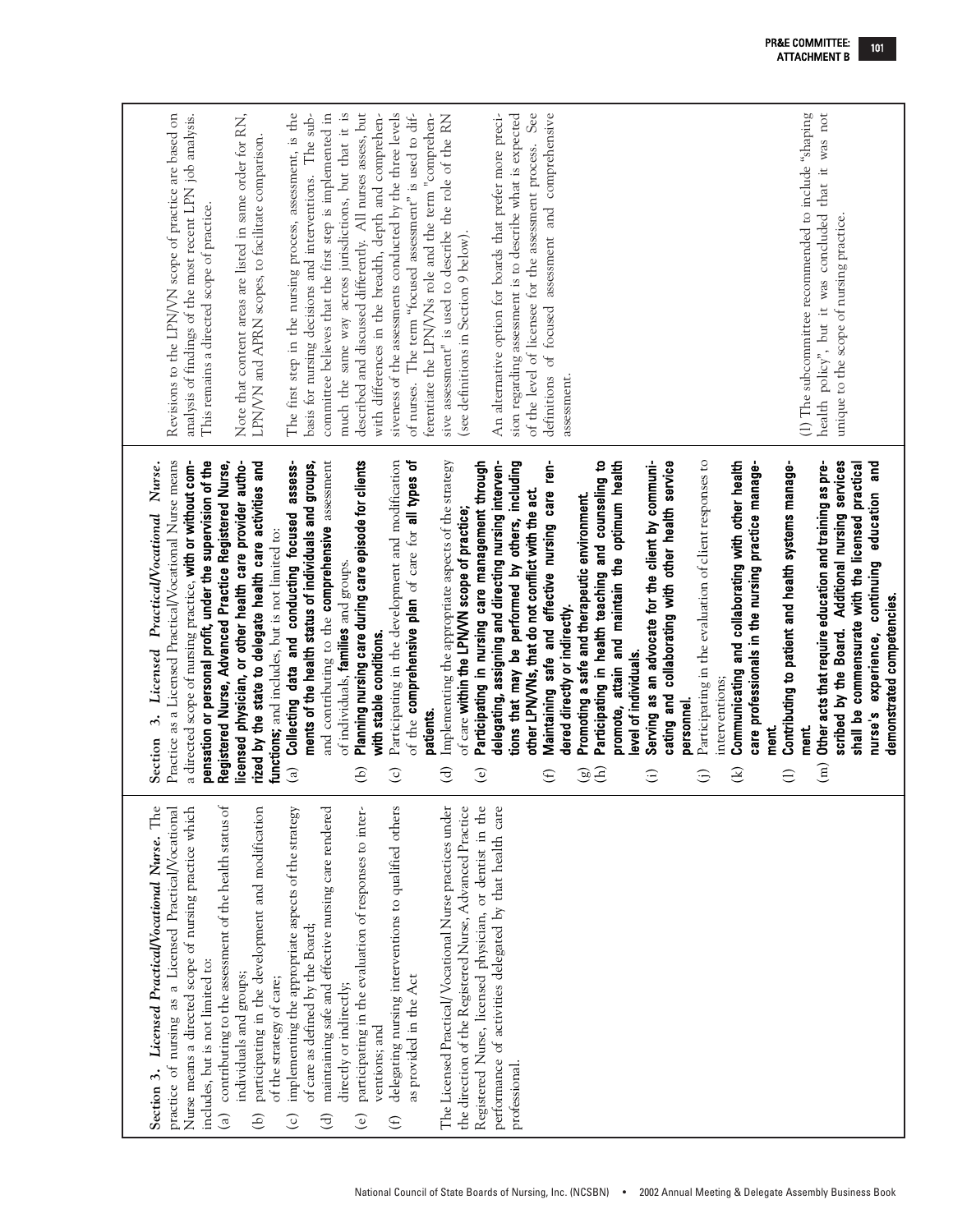|                                                                                                                                                                                                                                                                                                                                                                                                                                                                                                                                                                                                                                                                                                                                                                                                                                                                                                                                                                                                                                                                                     | ing profession and the board for complying with the<br>requirements of this Act and the quality of nursing care<br>experience and planning for management of situations<br>rendered; and for recognizing limits of knowledge and<br>Each nurse is accountable to clients, employers, the nurs-<br>beyond the nurse's expertise.                                                                                                                                                                                                                                                                                                                                                                                                                                                                                                                                                                                                                                                                                                        |                                                                                                                                                                                                                                                                                                                                                                                                                                                                            |
|-------------------------------------------------------------------------------------------------------------------------------------------------------------------------------------------------------------------------------------------------------------------------------------------------------------------------------------------------------------------------------------------------------------------------------------------------------------------------------------------------------------------------------------------------------------------------------------------------------------------------------------------------------------------------------------------------------------------------------------------------------------------------------------------------------------------------------------------------------------------------------------------------------------------------------------------------------------------------------------------------------------------------------------------------------------------------------------|----------------------------------------------------------------------------------------------------------------------------------------------------------------------------------------------------------------------------------------------------------------------------------------------------------------------------------------------------------------------------------------------------------------------------------------------------------------------------------------------------------------------------------------------------------------------------------------------------------------------------------------------------------------------------------------------------------------------------------------------------------------------------------------------------------------------------------------------------------------------------------------------------------------------------------------------------------------------------------------------------------------------------------------|----------------------------------------------------------------------------------------------------------------------------------------------------------------------------------------------------------------------------------------------------------------------------------------------------------------------------------------------------------------------------------------------------------------------------------------------------------------------------|
| Certified Nurse Midwives or Clinical Nurse Specialists, is<br>degree with a major in nursing or a graduate degree with<br>working effectively with clients, families and other<br>Advanced Practice Registered Nursing by Nurse<br>Practitioners, Certified Registered Nurse Anesthetists,<br>education; licensure as a Registered Nurse; and a graduate<br>ry, which includes both didactic and clinical components,<br>management of health care. Advanced Practice<br>assessing clients, synthesizing and analyzing data,<br>and understanding and applying nursing principles<br>based on knowledge and skills acquired in basic nursing<br>cho-social assessment, appropriate interventions, and<br>a concentration in the advanced nursing practice catego-<br>Section 4. Advanced Practice Registered Nurse.<br>advanced knowledge in nursing theory, physical and psy-<br>Registered Nursing includes but is not limited to:<br>providing expert guidance and teaching;<br>members of the health care team;<br>at an advanced level;<br>$\Theta$<br>$\odot$<br>$\mathbf{G}$ | Nursing by Nurse<br>Practitioners, Registered Nurse Anesthetists, Nurse<br>Clinical Nurse Specialists, is based on<br>means an expanded scope of nursing, with or without<br>compensation or personal profit, and includes but is not<br>knowledge and skills acquired in basic nursing education;<br>licensure as a Registered Nurse; graduation from or com-<br>pletion of a graduate level APRN program accredited by<br>a national accrediting body and current certification by a<br>national certifying body in the appropriate APRN spe-<br>Practice as an Advanced Practice Registered Nurse<br>Assessing clients, synthesizing and analyzing data,<br>and understanding and applying nursing principles<br>Analyzing multiple sources of data, identifying alter-<br>native possibilities as to the nature of a health care<br>Registered Nurse.<br>Advanced Practice<br>Advanced Practice Registered<br>at an advanced level.<br>Midwives or<br>$\ddot{ }$<br>limited to:<br>Section<br>cialty.<br>$\Theta$<br>$\widehat{a}$ | "Certified" was removed from Nurse Anesthetist and<br>Nurse Midwives to be consistent with the Uniform<br>Nurse Licensure/<br>Several elements addressed in the RN and LPN/VN<br>Content areas are listed in same order for RN, LPN/VN<br>scopes were refined to identify the advanced practice reg-<br>and APRN scopes, to facilitate comparison.<br>istered nursing role with those topics.<br>Authority to Practice Requirements.<br>Registered<br>Practice<br>Advanced |
| the scope of practice; and(i) recognizing limits of<br>knowledge and experience, planning for situations<br>ate.This act shall supersede all prior inconsistent<br>native possibilities as to the nature of a health care<br>ing legend drugs and controlled substances, within<br>beyond expertise, and consulting with or referring<br>analyzing multiple sources of data, identifying alter-<br>tering and dispensing therapeutic measures, includ-<br>clients to other health care providers as appropri-<br>managing clients' physical and psycho-social health-<br>making independent decisions in solving complex<br>performing acts of diagnosing, prescribing, adminis-<br>problem and selecting appropriate treatment;<br>utilizing research skills;<br>client care problems;<br>illness state;<br>$\widehat{E}$<br>$\bigoplus$<br>$\odot$<br>$\circledcirc$<br>$\bigoplus$                                                                                                                                                                                               | Developing a health regimen plan that establishes<br>ing legend drugs and controlled substances, within<br>Providing for the maintenance of safe and effective<br>Making independent decisions in solving complex<br>diagnoses; sets goals to meet identified health care<br>tering and dispensing therapeutic measures, includ-<br>the advanced practice registered nurse's focus of<br>Managing clients' physical and psychosocial health-<br>Performing acts of diagnosing, prescribing, adminis-<br>Promoting a safe and therapeutic environment.<br>needs; and prescribe a regimen of health care.<br>problem and selecting appropriate treatment.<br>nursing care rendered directly or indirectly.<br>client care problems.<br>illness status.<br>practice.<br>$\hat{E}$<br>$\widehat{d}$<br>$\Theta$<br>$\odot$<br>$\circledcirc$<br>$\widehat{\Theta}$                                                                                                                                                                         | (d) Health regimen includes the prescribed course of<br>actions conducive to attaining and/or maintaining physi-<br>cal and mental well-being.                                                                                                                                                                                                                                                                                                                             |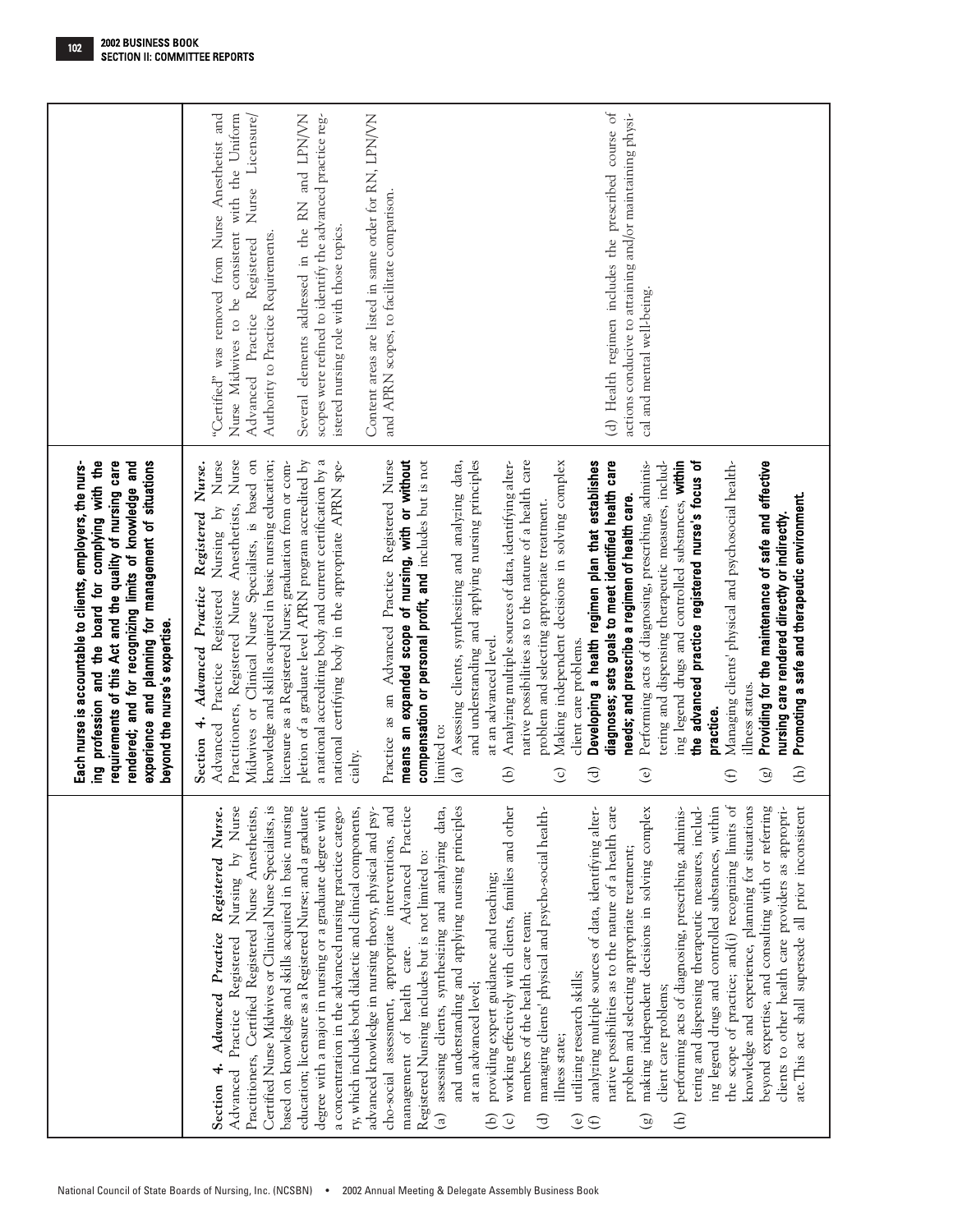| health policy," but it was concluded that it was not<br>(j) The subcommittee recommended to include "shaping<br>unique to the scope of nursing practice.                                                                                                                                                                                                                                                                                                                                                                                                                                                                                                                                                                                                                                              |                                                                                                                                                                                                                                                                                                                                                                                                                                                                                                                      |                                              | inconsistent statutes, etc. was retained at the end of the<br>Section 4(e) on page 6 includes the act of prescribing, so<br>nated. There was mixed feedback on this provision, one<br>commenter thought it useful because not all APRNs have<br>Some states may wish to include a separate section for<br>The language regarding this act superseding all prior<br>the separate section on prescriptive authority was elimi-<br>prescriptive authority because that was how the authori-<br>ty was negotiated. For purposes of a Model, however, it is<br>prescriptive authority. Others thought it calls unneces-<br>sary attention to prescriptive authority and is not needed.<br>better positioned in the scope of APRN practice.<br>APRN definition. |  |
|-------------------------------------------------------------------------------------------------------------------------------------------------------------------------------------------------------------------------------------------------------------------------------------------------------------------------------------------------------------------------------------------------------------------------------------------------------------------------------------------------------------------------------------------------------------------------------------------------------------------------------------------------------------------------------------------------------------------------------------------------------------------------------------------------------|----------------------------------------------------------------------------------------------------------------------------------------------------------------------------------------------------------------------------------------------------------------------------------------------------------------------------------------------------------------------------------------------------------------------------------------------------------------------------------------------------------------------|----------------------------------------------|-----------------------------------------------------------------------------------------------------------------------------------------------------------------------------------------------------------------------------------------------------------------------------------------------------------------------------------------------------------------------------------------------------------------------------------------------------------------------------------------------------------------------------------------------------------------------------------------------------------------------------------------------------------------------------------------------------------------------------------------------------------|--|
| nities by attaining and maintaining what is in the best<br>critical new knowledge and technologies to practice<br>Participating in patient and health systems manage-<br>Advocating for individual clients, groups and commu-<br>Communicating and working effectively with clients,<br>Utilizing research skills and acquiring and applying<br>Teaching the theory and practice of advance prac-<br>Evaluating responses to interventions, the effective-<br>families and other members of the health care team.<br>ness of the plan of care and the health regimen.<br>Providing expert guidance and teaching.<br>interest of the individual client or group.<br>tice nursing<br>domain.<br>nent<br>$\binom{m}{k}$<br>$\binom{n}{n}$<br>$\odot$<br>$\Im$<br>$\ominus$<br>$\bigoplus$<br>$\bigoplus$ | Each advanced practice registered nurse is accountable<br>to clients, employers, the nursing profession and the<br>board for complying with the requirements of this Act and<br>the quality of nursing care rendered; and for recognizing<br>consulting with or referring clients to other health care<br>limits of knowledge and experience, planning for man-<br>agement of situations beyond the nurse's expertise; and<br>This act shall supersede all prior inconsistent statutes,<br>providers as appropriate. | rules or regulations regarding this subject. |                                                                                                                                                                                                                                                                                                                                                                                                                                                                                                                                                                                                                                                                                                                                                           |  |
| statutes, rules or regulations regarding this subject.                                                                                                                                                                                                                                                                                                                                                                                                                                                                                                                                                                                                                                                                                                                                                |                                                                                                                                                                                                                                                                                                                                                                                                                                                                                                                      |                                              | ed by the Board. This act shall supersede all prior<br>sons within the scope of practice defined by rules adopt-<br>inconsistent statutes, rules or regulations regarding nurse<br>An Advanced<br>Practice Registered Nurse is authorized to prescribe and<br>dispense drugs for administration to and use by other per-<br>Authority.<br>5. Prescriptive<br>prescriptive authority.<br>Section                                                                                                                                                                                                                                                                                                                                                           |  |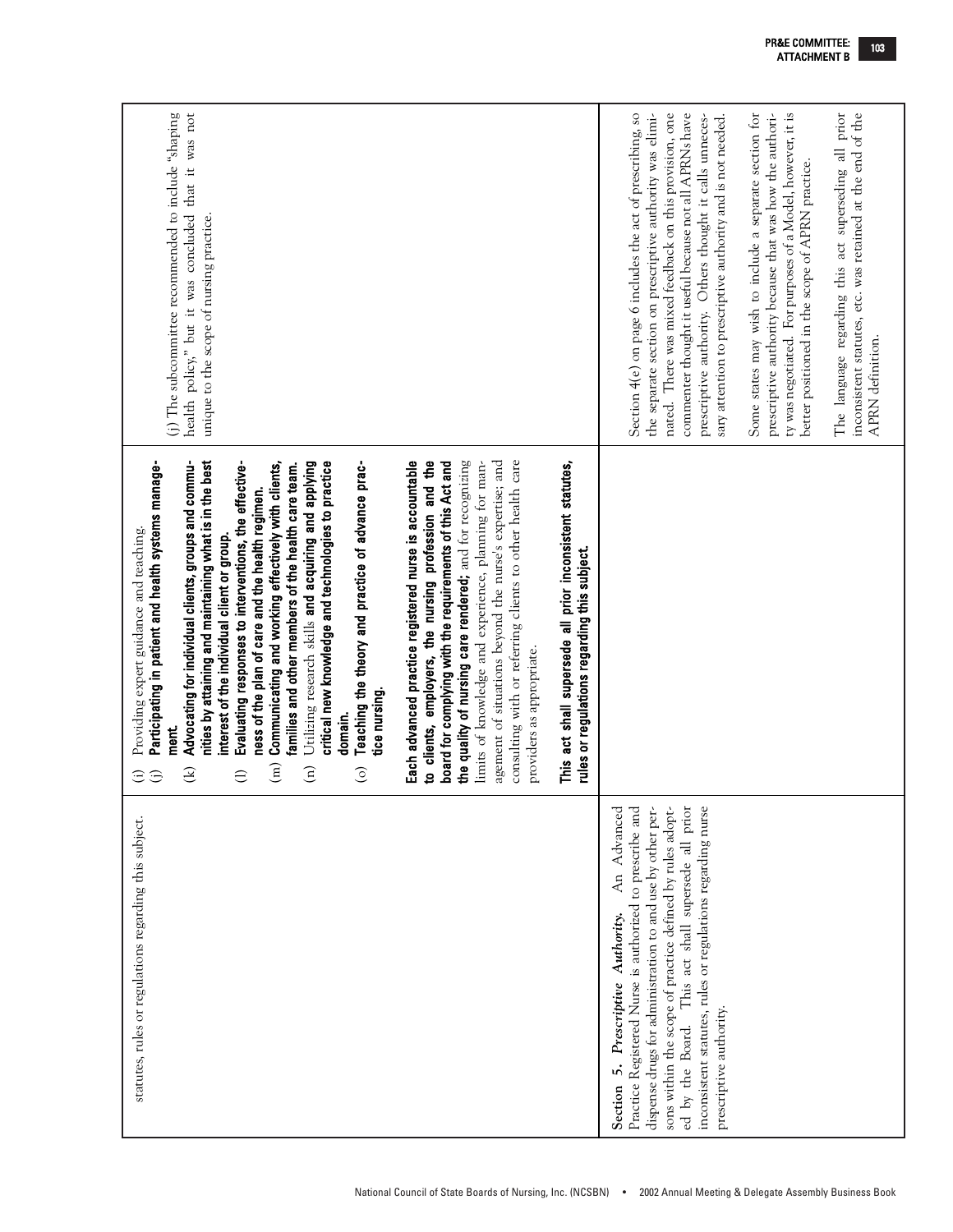| "Board" means the (state) Board of<br>Section 6. Board.<br>Nursing.                                                                                                                                         | "Board" means the (state) Board of<br>Section 5. Board.<br>Nursing.                                                                                                                                                                                                                                                                                                                                                                                                                      |                                                                                                                               |
|-------------------------------------------------------------------------------------------------------------------------------------------------------------------------------------------------------------|------------------------------------------------------------------------------------------------------------------------------------------------------------------------------------------------------------------------------------------------------------------------------------------------------------------------------------------------------------------------------------------------------------------------------------------------------------------------------------------|-------------------------------------------------------------------------------------------------------------------------------|
| "Other Board means the com-<br>parable regulatory agency in any U.S. state or territory.<br>Section 7. Other Board.                                                                                         | Section 6. Other Board. "Other Board" means the com-<br>parable regulatory agency in any U.S. state, territory or<br>District of Columbia.                                                                                                                                                                                                                                                                                                                                               |                                                                                                                               |
| Section 8. License. "License" means a current document<br>permitting the practice of nursing as a Registered Nurse,<br>Advanced<br>Practical/Vocational Nurse, or<br>Practice Registered Nurse.<br>Licensed | Section 7. License. "License" means a current document<br>permitting the practice of nursing as a Registered Nurse,<br>Licensed Practical/Vocational Nurse, or Advanced<br>Practice Registered Nurse.                                                                                                                                                                                                                                                                                    |                                                                                                                               |
|                                                                                                                                                                                                             | Other Definitions.<br>Section 8.                                                                                                                                                                                                                                                                                                                                                                                                                                                         |                                                                                                                               |
|                                                                                                                                                                                                             | sentence including imprisonment, probation, parole, com-<br>(a) Absolute discharge from sentence. Completion of any<br>munity supervision or any form of court supervision.                                                                                                                                                                                                                                                                                                              | Source: Arizona Statutes.                                                                                                     |
|                                                                                                                                                                                                             | (b) Assignment. Designating nursing activities to be per-<br>formed by an individual consistent with his/her scope of<br>practice (licensed person) or role description (unlicensed<br>person).                                                                                                                                                                                                                                                                                          | Role Development: Critical Components of<br>Delegation Curriculum Outline, NCSBN, 1997.<br>Source:                            |
|                                                                                                                                                                                                             | (c) Chief Administrative Nurse. The Registered Nurse who<br>oversees the provision of nursing services in an organiza-<br>tion, regardless of title.                                                                                                                                                                                                                                                                                                                                     |                                                                                                                               |
|                                                                                                                                                                                                             | (d) Client. The individual, family, group or community<br>receiving nursing care.                                                                                                                                                                                                                                                                                                                                                                                                        |                                                                                                                               |
|                                                                                                                                                                                                             | between two or more states established for the purpose of<br>(e) Compact. An interstate compact is an agreement<br>remedying a particular problem of interstate concern.                                                                                                                                                                                                                                                                                                                 | Source: Black's Law Dictionary (5th Ed.). St. Paul, MN:<br>West Publishing, Co. (p.736).                                      |
|                                                                                                                                                                                                             | extensive data collection for patients, families, groups and<br>communities addressing anticipated changes in patient<br>conditions as well as emergent changes in a patient's<br>health status; recognizing alterations to previous patient<br>social aspects of the patient's condition; evaluating the<br>impact of nursing care; and using this broad and complete<br>(f) Comprehensive assessment by the RN. Means an<br>conditions; synthesizing the biological, psychological and | See Article II, Section 2(a). This definition describes a<br>broader assessment, in breadth and depth, and how it is<br>used. |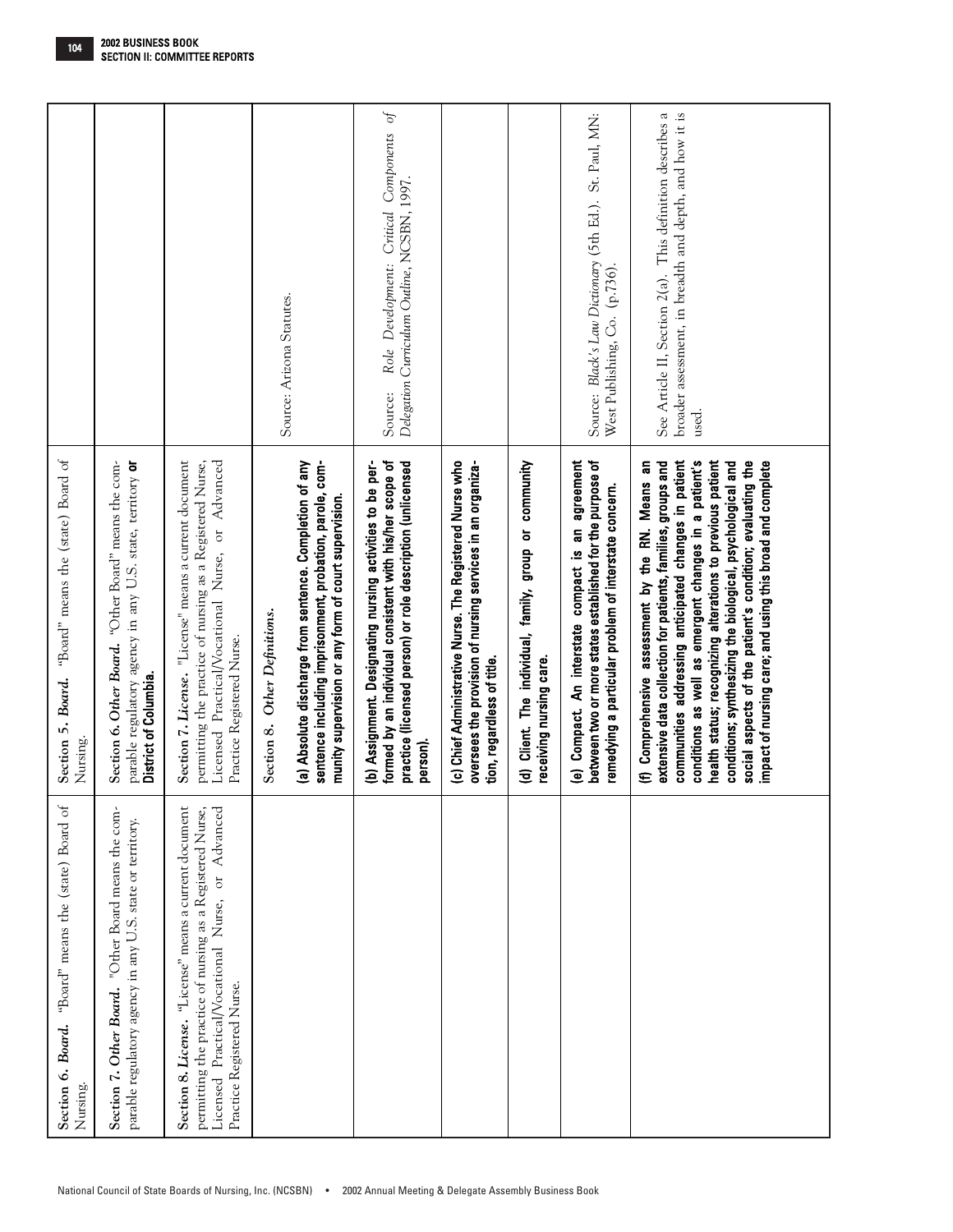| analysis to make independent decisions and nursing<br>diagnoses; plan nursing interventions; evaluate need for<br>different interventions; and the need to communicate and<br>consult with other health team members.                                                                                                                                                                                           |                                                                                                                                                    |
|-----------------------------------------------------------------------------------------------------------------------------------------------------------------------------------------------------------------------------------------------------------------------------------------------------------------------------------------------------------------------------------------------------------------|----------------------------------------------------------------------------------------------------------------------------------------------------|
| (g) Cooperation. Cooperate, assist, or joint effort.                                                                                                                                                                                                                                                                                                                                                            |                                                                                                                                                    |
| (h) Delegation. Transferring to a competent individual the<br>authority to perform a selected nursing task in a selected<br>situation.                                                                                                                                                                                                                                                                          | Critical Components of<br>Delegation Curriculum Outline, NCSBN, 1997.<br>Role Development:<br>Source:                                              |
| (i) Emergency. Sudden state of danger, conflict, crisis,<br>requiring immediate action.                                                                                                                                                                                                                                                                                                                         |                                                                                                                                                    |
| (j) Focused assessment by the LP/VN. Means an appraisal<br>nursing care plan or protocol; and deciding who needs to<br>of the patient's status and situation at hand, which<br>includes comparing that appraisal to the patient's previ-<br>ous condition and identified problems; making preliminary<br>decisions regarding the implementation of actions per the<br>be informed of this information and when. | collection of data and analysis limited to the situation at<br>See Article II, Section 3(a). This definition describes<br>hand and how it is used. |
| (k) Health Care Provider. An individual authorized (e.g.,<br>licensed or certified) to prescribe and/or administer vari-<br>ous aspects of health care.                                                                                                                                                                                                                                                         |                                                                                                                                                    |
| (I) Health Care Regimen. Prescribed course of actions<br>conducive to attaining and/or maintaining physical and<br>mental well-being.                                                                                                                                                                                                                                                                           | See Article II, Section 4(a).                                                                                                                      |
| authority to practice is based on an individual's licensure<br>(m) Licensure by Endorsement. Means the granting of<br>(having met comparable requirements) in another jurisdic-<br>.<br>S                                                                                                                                                                                                                       |                                                                                                                                                    |
| (n) Licensure by Examination. Means the authority to<br>practice is based on an assessment of minimum compe-<br>tency by such means as the boards shall determine.                                                                                                                                                                                                                                              |                                                                                                                                                    |
| between participating states to facilitate the regulation of<br>(o) Nurse Licensure Compact (NLC). Is a compact<br>nurses. The compact is adopted by each state legislature,<br>and allows a nurse licensed in a compact state to practice<br>under a multistate privilege in all other compact states.                                                                                                         | Source: The Nurse Licensure Compact.                                                                                                               |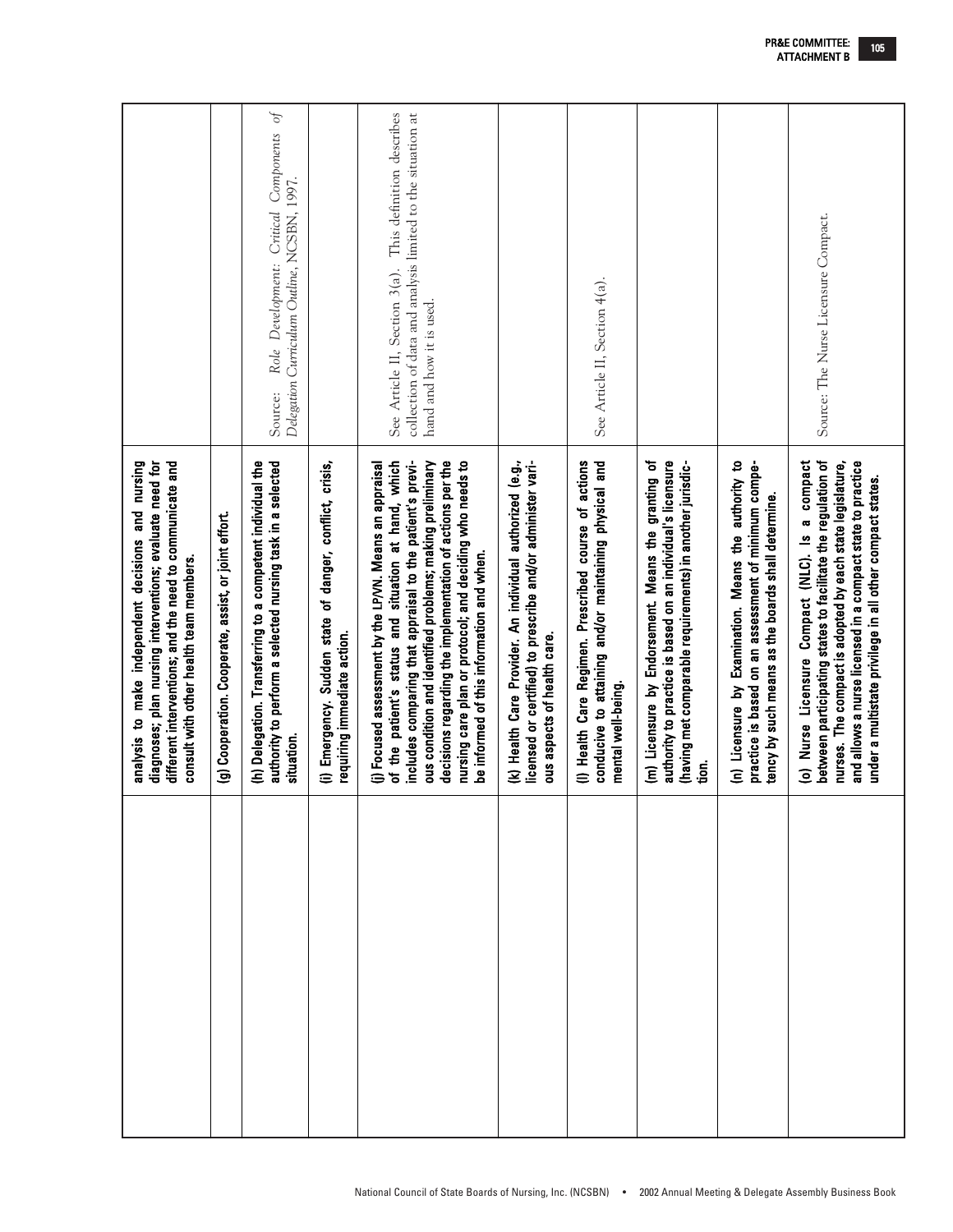| Source: The Nurse Licensure Compact.                                                                                                                                   |                                                                                                                      |                                                                                                                                                                                                                |                                                                                                                                   | This definition is intended to describe students at all lev-<br>els of nursing education. |                                                                                                                                                                                                                                                                |                                      |                                                                                                                                                                                                                                                                                                                                                                                                                                                                                                                                                                                                                             |
|------------------------------------------------------------------------------------------------------------------------------------------------------------------------|----------------------------------------------------------------------------------------------------------------------|----------------------------------------------------------------------------------------------------------------------------------------------------------------------------------------------------------------|-----------------------------------------------------------------------------------------------------------------------------------|-------------------------------------------------------------------------------------------|----------------------------------------------------------------------------------------------------------------------------------------------------------------------------------------------------------------------------------------------------------------|--------------------------------------|-----------------------------------------------------------------------------------------------------------------------------------------------------------------------------------------------------------------------------------------------------------------------------------------------------------------------------------------------------------------------------------------------------------------------------------------------------------------------------------------------------------------------------------------------------------------------------------------------------------------------------|
| the administrators of each compact state who are respon-<br>(p) Nurse Licensure Compact Administrators (NLCA. )Are<br>sible for implementing and coordinating the NLC. | (q) Person. Means an individual, corporation, partnership,<br>association, unit of government or other legal entity. | (r) Prescriptive Authority. Means the power to determine<br>the need for drugs, immunizing agents, or devices; select-<br>ing the remedy; and writing a prescription to be filled by a<br>licensed pharmacist. | adopted by the Board that interpret legal definitions of<br>(s) Standards of Nursing Practice. Means those standards<br>practice. | (t) Student Nurse. A person who is studying in an<br>approved nursing education program.  | Advanced Practice Registered Nursing by any person<br>who has not been authorized to practice nursing under the<br>(u) Unauthorized practice. Means the practice of Licensed<br>Practical /Vocational Nursing, Registered Nursing or<br>provision of this Act. | The Board of Nursing<br>Article III. | Nominations for appointment may be made to the<br>Governor by any interested individual, association, or<br>(a) The Board of Nursing shall consist of () members to<br>ration of the term of office of a current member.<br>ported by a petition executed by no less than () qualified<br>voters in this State. These nominations shall not be<br>Section 1. Membership; Appointment; Nominations;<br>Term of Office; Removal; Vacancies; Qualifications;<br>be appointed by the Governor () days prior to the expi-<br>any other entity, provided that such nominations be sup-<br>binding upon the Governor.<br>Immunity. |
|                                                                                                                                                                        |                                                                                                                      |                                                                                                                                                                                                                |                                                                                                                                   |                                                                                           |                                                                                                                                                                                                                                                                | The Board of Nursing<br>Article III. | Nominations for appointment may be made to the<br>(a) The Board of Nursing shall consist of () members to<br>ration of the term of office of a current member.<br>Governor by any interested individual, association, or<br>ported by a petition executed by no less than () qualified<br>voters in this State. These nominations shall not be<br>be appointed by the Governor () days prior to the expi-<br>Section 1. Membership; Appointment; Nominations;<br>Term of Office; Removal; Vacancies; Qualifications;<br>any other entity, provided that such nominations be sup-<br>binding upon the Governor.<br>Immunity. |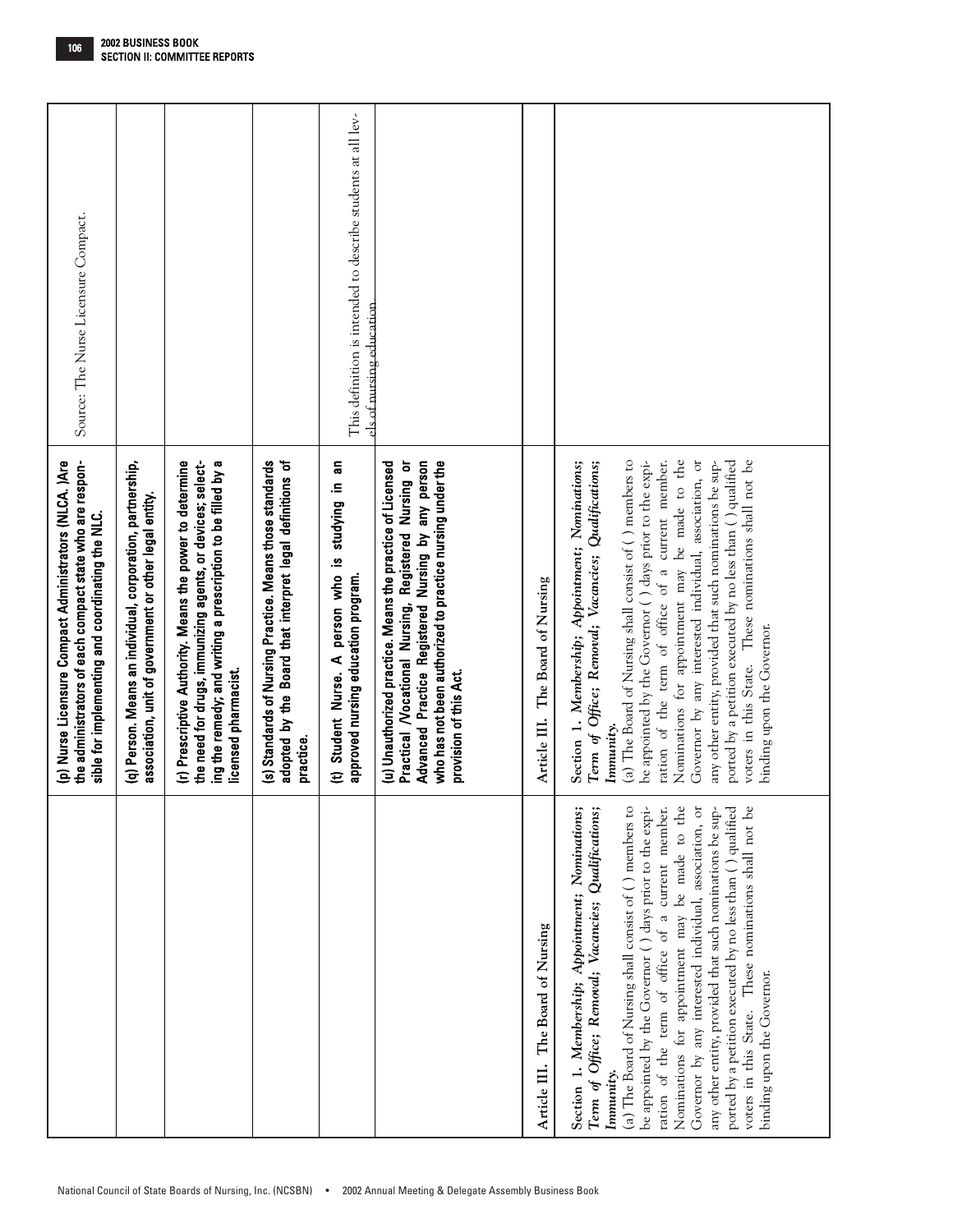| members of Registered Nurses; at least () members of<br>bers of Advanced Practice Registered Nurses; and at least<br>(b) The membership of the Board shall be at least ()<br>Licensed Practical/Vocational Nurses; at least () mem-<br>() members representing the public.                                                                                                                             | bers of Advanced Practice Registered Nurses; and at least<br>members of Registered Nurses; at least () members of<br>Licensed Practical/Vocational Nurses; at least () mem-<br>(b) The membership of the Board shall be at least ()<br>() members representing the public.                                                                                                                                                                                  |                                                                                                                                                                                              |
|--------------------------------------------------------------------------------------------------------------------------------------------------------------------------------------------------------------------------------------------------------------------------------------------------------------------------------------------------------------------------------------------------------|-------------------------------------------------------------------------------------------------------------------------------------------------------------------------------------------------------------------------------------------------------------------------------------------------------------------------------------------------------------------------------------------------------------------------------------------------------------|----------------------------------------------------------------------------------------------------------------------------------------------------------------------------------------------|
| resident in this State, licensed in good standing under the<br>tice of nursing as a Registered Nurse, and shall have no<br>Each Registered Nurse member shall be an eligible voting<br>provisions of this chapter, currently engaged in the prac-<br>less than five (5) years of experience as a Registered<br>Nurse, at least three (3) of which immediately preceded<br>appointment.                 | (5) years of experience as a Registered Nurse, at least<br>ble voting resident in this State, licensed in good<br>standing under the provisions of this chapter, cur-<br>rently engaged in the practice of nursing as a<br>Registered Nurse, and shall have no less than five<br>three (3) of which immediately preceded appoint-<br>(1) Each Registered Nurse member shall be an eligi-<br>ment                                                            |                                                                                                                                                                                              |
| be an eligible voting resident in this State, licensed in<br>no less than five (5) years of experience as a Licensed<br>Practical/Vocational Nurse, at least three (3) of which<br>Each Licensed Practical/Vocational Nurse member shall<br>good standing under the provisions of this chapter, cur-<br>rently engaged in the practice of nursing, and shall have<br>immediately preceded appointment. | licensed in good standing under the provisions of<br>this chapter, currently engaged in the practice of<br>ence as a Licensed Practical/Vocational Nurse, at<br>least three (3) of which immediately preceded<br>(2) Each Licensed Practical/Vocational Nurse mem-<br>ber shall be an eligible voting resident in this State,<br>nursing as a Licensed Practical/Vocational Nurse,<br>and shall have no less than five (5) years of experi-<br>appointment. | ence to be in the type of nursing the individual is<br>The rationale for this addition was to make these provi-<br>sions consistent with (1), requiring the nursing experi-<br>representing. |
| be an eligible voting resident in this State, licensed in<br>Practice Registered Nurse, at least three (3) of which<br>Each Advanced Practice Registered Nurse member shall<br>good standing under the provisions of this chapter, cur-<br>rently engaged in the practice of nursing, and shall have<br>no less than five (5) years of experience as a Advanced<br>immediately preceded appointment.   | licensed in good standing under the provisions of<br>this chapter, currently engaged in the practice of<br>and shall have no less than five (5) years of experi-<br>ence as an Advanced Practice Registered Nurse, at<br>(3) Each Advanced Practice Registered Nurse mem-<br>ber shall be an eligible voting resident in this State,<br>nursing as an Advanced Practice Registered Nurse,<br>least three (3) of which immediately preceded<br>appointment.  | ence to be in the type of nursing the individual is<br>The rationale for this addition was to make these provi-<br>sions consistent with (1), requiring the nursing experi-<br>representing. |
| sumer health concerns, and shall neither be, nor ever<br>have been, associated with the provision of health care or<br>The representative of the public shall be eligible voting<br>residents of this State who are knowledgeable in con-<br>be enrolled in any health-related education program.                                                                                                      | edgeable in consumer health concerns, and shall not<br>ble voting residents of this State who are knowl-<br>be associated with the provision of health care or be<br>(4) The representatives of the public shall be eligi-<br>enrolled in any health-related education program.                                                                                                                                                                             |                                                                                                                                                                                              |
| Membership shall be restricted to no more than one (1)<br>person who is associated with a particular agency, corpo-<br>ration other enterprise or subsidiary at one time.                                                                                                                                                                                                                              | (5) Membership shall be restricted to no more than<br>one (1) person who is associated with a particular<br>agency, corporation other enterprise or subsidiary at<br>one time.                                                                                                                                                                                                                                                                              |                                                                                                                                                                                              |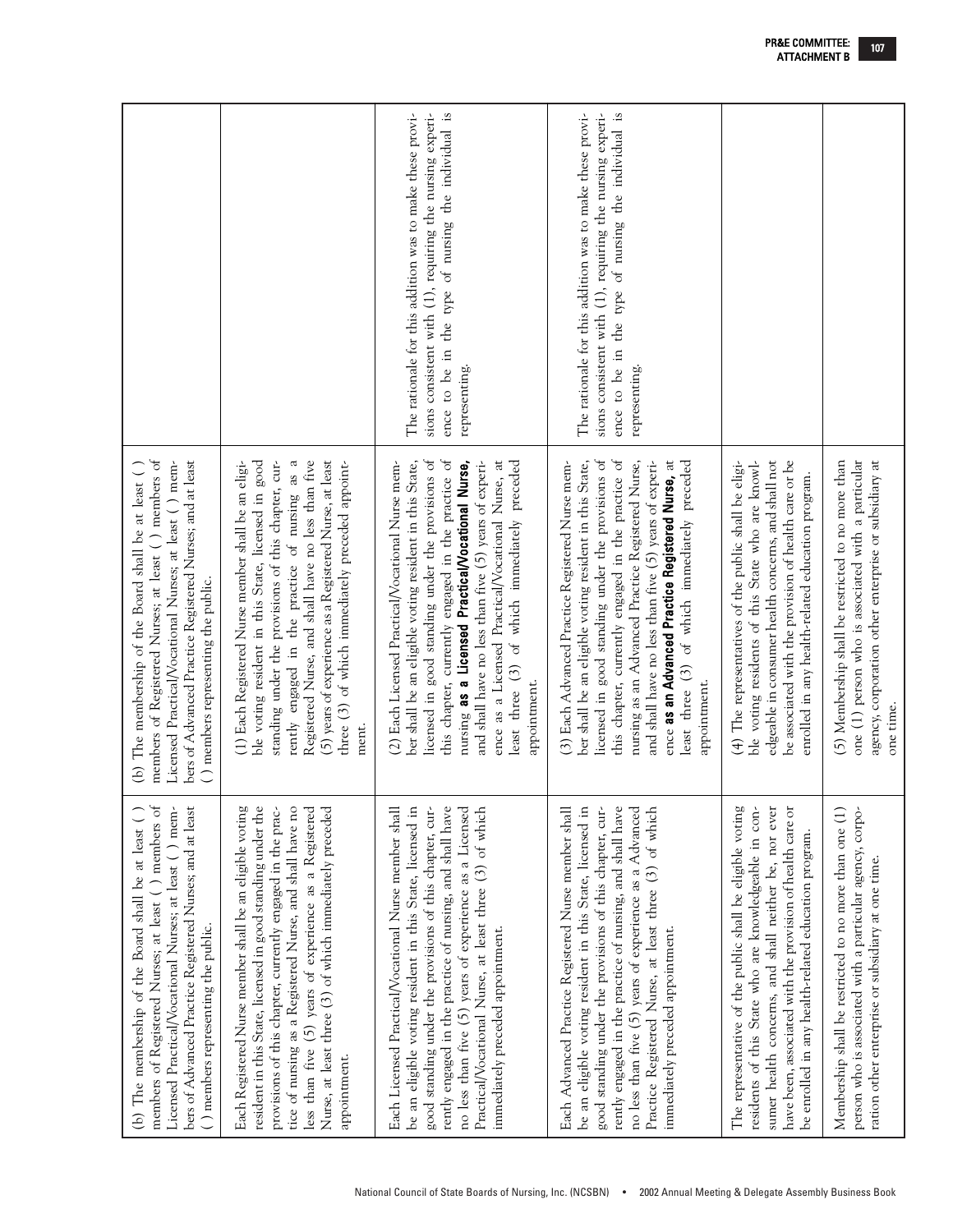| (c) Members of the Board shall be appointed for a term of<br>$( )$ years.                                                                                                                                                                                                                                                                                                                                                            | (c) Members of the Board shall be appointed for a term<br>of ( ) years.                                                                                                                                                                                                                                                                                                                                                                     |  |
|--------------------------------------------------------------------------------------------------------------------------------------------------------------------------------------------------------------------------------------------------------------------------------------------------------------------------------------------------------------------------------------------------------------------------------------|---------------------------------------------------------------------------------------------------------------------------------------------------------------------------------------------------------------------------------------------------------------------------------------------------------------------------------------------------------------------------------------------------------------------------------------------|--|
| The present members of the Board holding office under<br>the provisions of the (Act being amended or repealed)<br>shall serve as members for their respective terms.                                                                                                                                                                                                                                                                 | (1) The present members of the Board holding office<br>repealed) shall serve as members for their respective<br>under the provisions of the (Act being amended or<br>terms                                                                                                                                                                                                                                                                  |  |
| Any Board member initially appointed for<br>No member shall serve more than two (2) consecutive<br>full term shall not constitute a full term for purposes of<br>full terms. The completion of an un-expired portion of a<br>less than a full term shall be eligible to serve two (2) addi-<br>this section.<br>tional terms.                                                                                                        | full term for purposes of this section. Any Board<br>member initially appointed for less than a full term<br>$(2)$ No member shall serve more than two $(2)$ con-<br>The completion of an un-<br>expired portion of a full term shall not constitute a<br>shall be eligible to serve two (2) additional terms.<br>secutive full terms.                                                                                                      |  |
| appointed by the Governor before the expiration of the<br>term of the member being succeeded and shall become a<br>appointment expiration date. Appointees to un-expired<br>An appointee to a full term on the Board shall be<br>member of the Board on the first day following the<br>terms shall become members of the Board on the day fol-<br>lowing such appointment.                                                           | appointed by the Governor before the expiration of<br>the term of the member being succeeded and shall<br>(3) An appointee to a full term on the Board shall be<br>become a member of the Board on the first day fol-<br>date.<br>Appointees to un-expired terms shall become mem-<br>bers of the Board on the day following such appoint-<br>the appointment expiration<br>lowing<br>ment                                                  |  |
| Each term of office shall expire at midnight on the last<br>date on which any vacancy occurs. If a replacement<br>appointment has not been made, the term of the Member<br>day of the term of the appointment or at midnight on the<br>shall be extended until a replacement is made.                                                                                                                                                | (4) Each term of office shall expire at midnight on<br>the last day of the term of the appointment or at<br>midnight on the date on which any vacancy occurs.<br>If a replacement appointment has not been made,<br>the term of the Member shall be extended until a<br>replacement is made.                                                                                                                                                |  |
| ing appointments. Vacancies created by reason other<br>than the expiration of a term shall be filled within () days<br>bership of the Board shall be filled by the Governor in the<br>after such vacancy occurs. A person appointed to fill a<br>(d) Any vacancy that occurs for any reason in the mem-<br>manner prescribed in the provisions of this article regard-<br>vacancy shall serve for the unexpired portion of the term. | ing appointments. Vacancies created by reason other<br>than the expiration of a term shall be filled within () days<br>bership of the Board shall be filled by the Governor in the<br>manner prescribed in the provisions of this article regard-<br>A person appointed to fill a<br>vacancy shall serve for the un-expired portion of the<br>(d) Any vacancy that occurs for any reason in the mem-<br>after such vacancy occurs.<br>term. |  |
| Board for neglect of any duty required by law or for<br>(e) The governor may remove any member from the<br>incompetency or for unprofessional or dishonorable con-                                                                                                                                                                                                                                                                   | Board for neglect of any duty required by law or for<br>(e) The governor may remove any member from the<br>incompetence or for unprofessional or dishonorable con-                                                                                                                                                                                                                                                                          |  |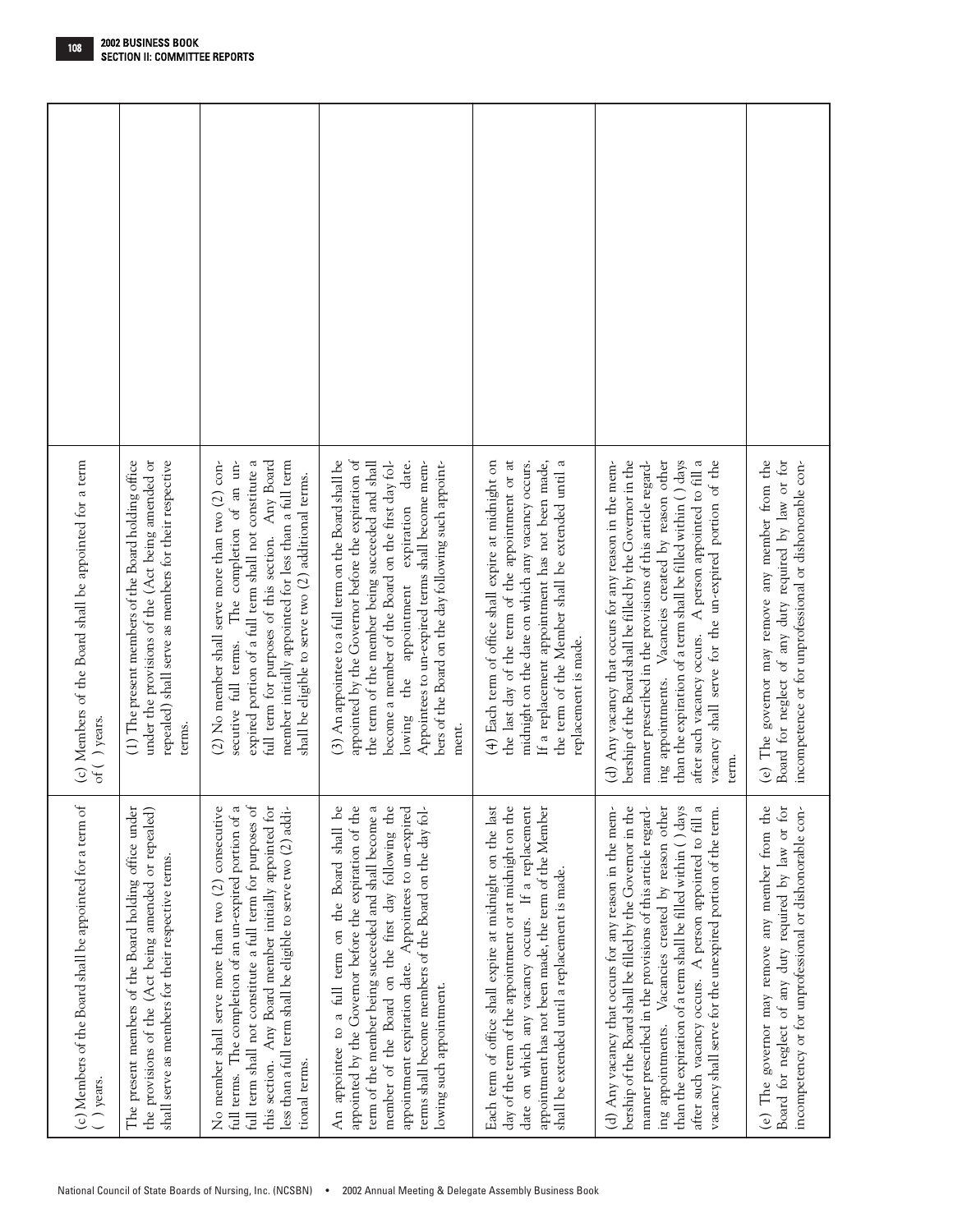| (h) Board meetings and hearings shall be open to the<br>public. In accordance with the law, the Board may in its<br>a) Be responsible for <b>interpretation and</b> enforcement of<br>the provisions of this Act. The Board shall have all of the<br>necessary to the enforcement of this Act, as well as other<br>enforce such administrative rules consistent with law as it<br>enforce such administrative rules consistent with the law<br>(d) Further be authorized to do the following without<br>discretion conduct part of the meeting in executive ses-<br>duties, powers and authority specifically granted by and<br>(b) Be authorized to make, adopt, amend, repeal and<br>deems necessary for the proper administration and<br>(c) Be authorized to make, adopt, amend, repeal and<br>(g) In the event that the entire Board, an individual<br>member or staff is sued, the Attorney General shall<br>duties, powers and authority as it may be granted by<br>enforcement of this Act and to protect the public health,<br>as it deems necessary for the regulation of advanced nurs-<br>appoint an attorney to represent the involved party.<br><b>Powers and Duties.</b> The Board shall:<br>sion closed to the public. | limiting the foregoing:<br>appropriate status;<br>safety and welfare.<br>ing practice.<br>Section 2. | and authority specifically granted by and necessary to the<br>cretion conduct part of the meeting in executive session<br>this Act. The Board shall have all of the duties, powers<br>enforce such administrative rules consistent with law as it<br>enforce such administrative rules consistent with law as it<br>(a) be responsible for enforcement of the provisions of<br>enforcement of this Act, including subpoena power, as<br>well as such other duties, powers and authority as it may<br>deems necessary for the regulation of advanced nursing<br>(b) be authorized to make, adopt, amend, repeal and<br>deems necessary for the proper administration and<br>enforcement of this Act and to protect the public health,<br>(c) be authorized to make, adopt, amend, repeal and<br>lic. In accordance with the law, the Board may in its dis-<br>(g) In the event that the entire Board, an individual<br>member or staff is sued, the Attorney General shall<br>(h) Board meetings and hearing shall be open to the pub-<br>(d) further be authorized to do the following without lim-<br>appoint an attorney to represent the involved party.<br>Section 2. Powers and Duties. The Board shall: |
|----------------------------------------------------------------------------------------------------------------------------------------------------------------------------------------------------------------------------------------------------------------------------------------------------------------------------------------------------------------------------------------------------------------------------------------------------------------------------------------------------------------------------------------------------------------------------------------------------------------------------------------------------------------------------------------------------------------------------------------------------------------------------------------------------------------------------------------------------------------------------------------------------------------------------------------------------------------------------------------------------------------------------------------------------------------------------------------------------------------------------------------------------------------------------------------------------------------------------------------|------------------------------------------------------------------------------------------------------|---------------------------------------------------------------------------------------------------------------------------------------------------------------------------------------------------------------------------------------------------------------------------------------------------------------------------------------------------------------------------------------------------------------------------------------------------------------------------------------------------------------------------------------------------------------------------------------------------------------------------------------------------------------------------------------------------------------------------------------------------------------------------------------------------------------------------------------------------------------------------------------------------------------------------------------------------------------------------------------------------------------------------------------------------------------------------------------------------------------------------------------------------------------------------------------------------------------|
| Shall enforce educational standards and rules<br>(3) Require criminal background checks on appli-<br>Develop standards for nursing education<br>set forth by the Board.                                                                                                                                                                                                                                                                                                                                                                                                                                                                                                                                                                                                                                                                                                                                                                                                                                                                                                                                                                                                                                                                |                                                                                                      | $\widehat{\Xi}$<br>(2)                                                                                                                                                                                                                                                                                                                                                                                                                                                                                                                                                                                                                                                                                                                                                                                                                                                                                                                                                                                                                                                                                                                                                                                        |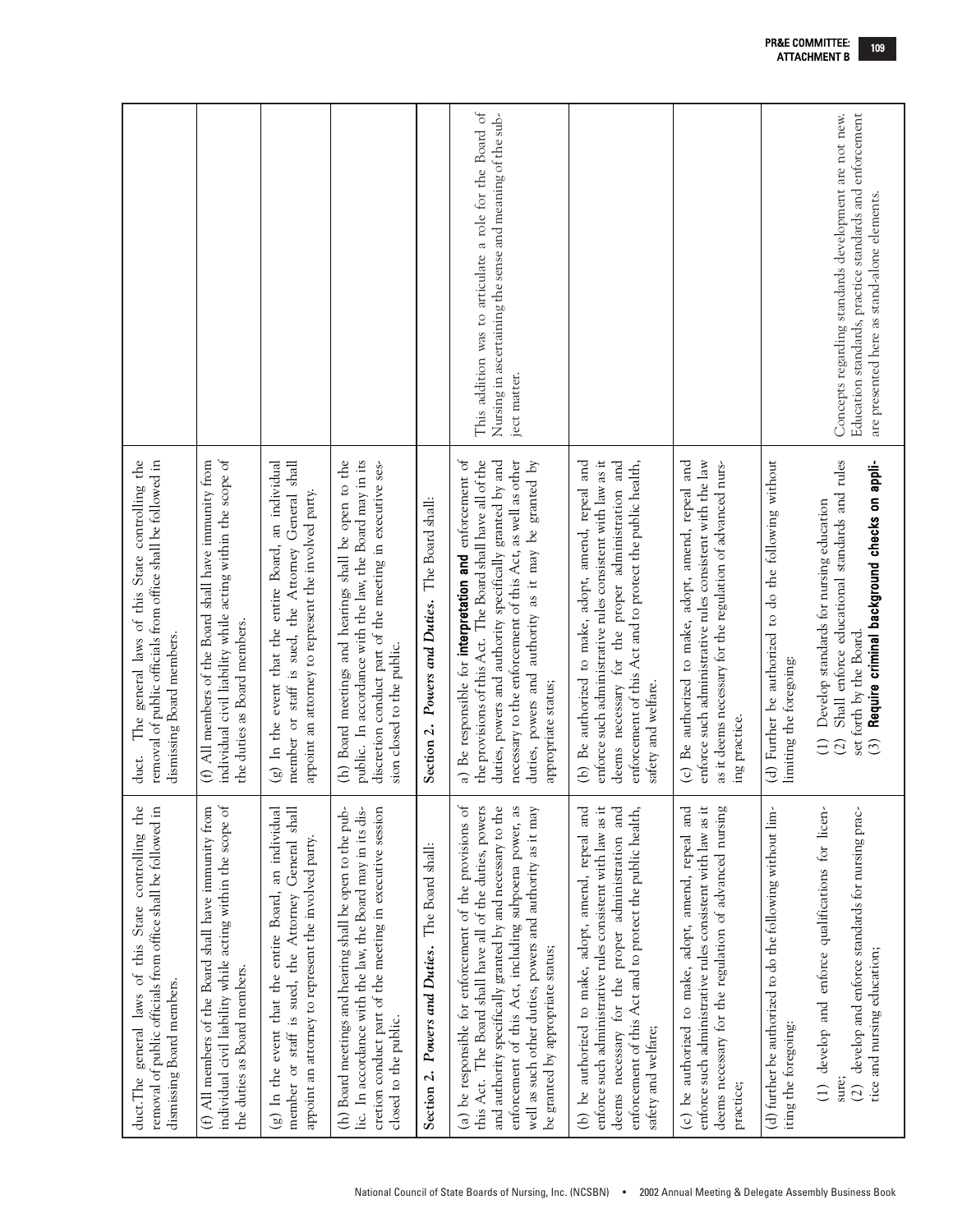| (3) license qualified applicants by examination or                     | cants and licensees.                                                     |                                                             |
|------------------------------------------------------------------------|--------------------------------------------------------------------------|-------------------------------------------------------------|
| endorsement, and renew and reinstate licenses;                         | (4) License qualified applicants for RN and                              | (3) Provides clear authority to the board to require crim-  |
| (4) develop standards for maintaining competence                       | LPN/VN licensure by examination or endorsement,                          | inal background checks (specifics to be elaborated in       |
| of licensees continuing in or returning to practice;                   | and renew and reinstate licenses                                         | rule).                                                      |
| (5) collect and analyze data regarding nursing edu-                    | Regulate the advanced practice of nursing by<br>(5)                      |                                                             |
| cation, nursing practice, and nursing resources;                       | Advanced Practice Registered Nurses.                                     | (5) and (6) provide clear authority to have the authority   |
| discipline licenses as needed;<br>$\circ$                              | Regulate the clinical support of nursing services<br>$\widetilde{\circ}$ | to develop chapters in the Model Nursing Administrative     |
| (7) regulate the manner in which nurses announce                       | by unlicensed assistive personnel regardless of title.                   | Rules to develop chapters on APRN and nursing assistive     |
| their practice to the public;                                          | Maintain a record of all persons regulated by<br>(7)                     | personnel.                                                  |
| issue a special license to practice nursing to an<br>$\left( 8\right)$ | the Board.                                                               |                                                             |
| individual to practice within a modified scope of                      | (8) Develop and enforce standards for nursing prac-                      |                                                             |
| practice or with accommodations or both, as speci-                     | tice.                                                                    |                                                             |
| fied by the Board,                                                     | (9) Develop rules to govern delegation by and to                         |                                                             |
| (9) inform licensees on an established basis about                     | nurses.                                                                  |                                                             |
| changes in law and rules regarding nursing practice;                   | (10) Develop standards for maintaining competence                        |                                                             |
| (10) maintain records of proceedings as required by                    | of licensees continuing in or returning to practice.                     |                                                             |
| the laws of this State;                                                | (11) Collect and analyze data regarding nursing edu-                     |                                                             |
| (11) provide consultation, conduct conferences,                        | cation, nursing practice, and nursing resources.                         |                                                             |
| forums, studies and research on nursing education                      | $(12)$ Issue subpoenas in connection with investiga-                     |                                                             |
| and practice;                                                          | tions, inspections and hearings.                                         | (12)-(17) Discipline authority language is strengthened.    |
| (12) appoint and employ a qualified Registered                         | (13) Access to records as reasonably requested by                        |                                                             |
| Nurse to serve as Executive Director and approve                       | the board to assist the Board in its investigation; the                  |                                                             |
| such additional staff positions as may be necessary, in                | Board shall maintain any records obtained pursuant                       |                                                             |
| the opinion of the Board, to administer and enforce                    | to this paragraph as confidential data.                                  |                                                             |
| the provisions of the Act;                                             | (14) Order licensees to submit to physical, mental                       |                                                             |
| (13) maintain membership in national organizations                     | chemical dependency evaluations for<br>health or                         |                                                             |
| that develop and regulate the national nursing licen-                  | cause.                                                                   |                                                             |
| sure examinations and exclusively promote the                          | (15) Cause prosecution of allegations of violations of                   |                                                             |
| improvement of the legal standards of the practice of                  | this Act.                                                                |                                                             |
| nursing for the protection of the public health, safe-                 | (16) Conduct hearings, compel attendance of wit-                         |                                                             |
| ty and welfare;                                                        | nesses and administer oaths to persons giving testi-                     |                                                             |
| (14) require such surety bonds as are deemed neces-                    | mony at hearings.                                                        |                                                             |
| sary;                                                                  | (17) Close discipline sessions and hearings to the                       | (17) The opportunity for boards to incorporate this ele-    |
| (15) determine and collect reasonable fees;                            | public.                                                                  | ment will depend on the data practices, privacy and open    |
| (16) receive and expend funds in addition to appro-                    | (18) Discipline licenses as needed.                                      | meeting provisions in their states. The intent in provid-   |
| priations from this State, provided such funds are                     | (19) Maintain membership in national organiza-                           | ing this option is in anticipation of protecting the priva- |
| received and expended for the pursuit of the autho-                    | tions that develop and regulate the national licen-                      | cy of patient witnesses.                                    |
| rized objectives of the Board of Nursing; such funds                   | sure examinations and exclusively promote the                            |                                                             |
| are maintained in a separate account; and periodic                     | improvement of the legal standards of the practice of                    |                                                             |
| reports of the receipt and expenditures of such funds                  | nursing for the protection of the public health, safe-                   |                                                             |
| are submitted to the Governor; and                                     | ty and welfare.                                                          |                                                             |
| (17) adopt a seal which shall be in the care of the                    | (20) Establish alternative programs for monitoring of                    | (20) Provides clear authority for boards to use alternative |
| Executive Director and shall be affixed only in such                   | nurses who voluntarily seek treatment for chemical                       | programs to monitor nurses in recovery or with health       |
| a manner as prescribed by the Board.                                   | dependency, mental health or physical health condi-                      | conditions that could impact the ability to practice safe-  |
|                                                                        |                                                                          | ly.                                                         |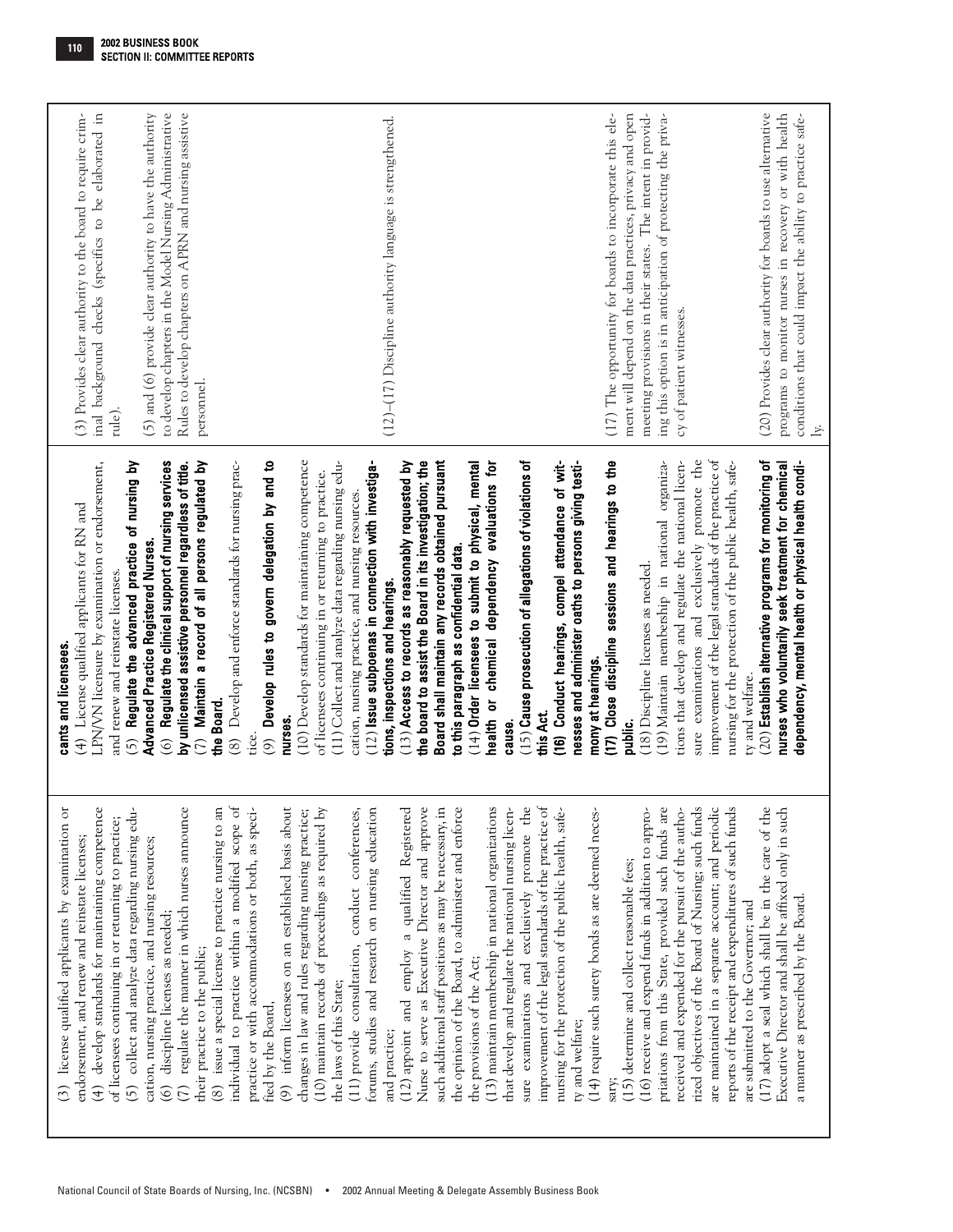| (22) This power continues the concept (current model<br>(8) of a non-disciplinary process for nurses with disabili-<br>ties, renaming it a modified license.                                                                                                                                                                                                                                                                                                                                                                                                                                                                                              | tive be a Registered Nurse, such as with some umbrella<br>(26) Some boards may not require that the chief execu-<br>boards.                                                                                                                                        | both national emergencies and local disasters that affect<br>a board's functioning (e.g., immediate need to bring in<br>(29) The need for a disaster preparedness plan refers to<br>nurses or loss of records due to fire or flood).                                                                                                                                                                                                                                                                                                                                                                                                                                                                                                                                                                                                                                                                                                                                                                                                                                                          |                                                                                                                                  |
|-----------------------------------------------------------------------------------------------------------------------------------------------------------------------------------------------------------------------------------------------------------------------------------------------------------------------------------------------------------------------------------------------------------------------------------------------------------------------------------------------------------------------------------------------------------------------------------------------------------------------------------------------------------|--------------------------------------------------------------------------------------------------------------------------------------------------------------------------------------------------------------------------------------------------------------------|-----------------------------------------------------------------------------------------------------------------------------------------------------------------------------------------------------------------------------------------------------------------------------------------------------------------------------------------------------------------------------------------------------------------------------------------------------------------------------------------------------------------------------------------------------------------------------------------------------------------------------------------------------------------------------------------------------------------------------------------------------------------------------------------------------------------------------------------------------------------------------------------------------------------------------------------------------------------------------------------------------------------------------------------------------------------------------------------------|----------------------------------------------------------------------------------------------------------------------------------|
| (23) Inform licensees on an established basis about<br>practice or with accommodations or both, as speci-<br>forums, studies and research on nursing education<br>tions that could lead to disciplinary action by the<br>(21) Regulate the manner in which nurses announce<br>$(22)$ Issue a modified license to practice nursing to<br>an individual to practice within a limited scope of<br>(24) Maintain records of proceedings as required by<br>(25) Provide consultation, conduct conferences,<br>changes in law and rules regarding nursing practice.<br>their practice to the public.<br>the laws of this State.<br>fied by the Board.<br>Board. | (26) Appoint and employ a qualified Registered<br>Nurse to serve as Executive Officer and approve<br>such additional staff positions as may be necessary, in<br>the opinion of the Board, to administer and enforce<br>the provisions of the Act.<br>and practice. | rized objectives of the Board of Nursing; such funds<br>This Act shall not be construed to require the Board of<br>Nursing to report violations of the provisions of the Act<br>are maintained in a separate account; and periodic<br>reports of the receipt and expenditures of such funds<br>(33) Adopt a seal that shall be in the care of the<br>Executive Director and shall be affixed only in such<br>(27) Delegate to the Executive Officer those activi-<br>(29) Employ professional and support staff, investi-<br>gators and legal counsel and other personnel neces-<br>priations from this State, provided such funds are<br>received and expended for the pursuit of the autho-<br>(32) Receive and expend funds in addition to appro-<br>(30) Require such surety bonds as are deemed neces-<br>ties that expedite the functions of the Board.<br>(31) Determine and collect reasonable fees.<br>sary for the Board to carry out its functions.<br>(28) Develop disaster preparedness plan.<br>a manner as prescribed by the Board.<br>are submitted to the Governor.<br>sary. | whenever, in the Board's opinion, the public interest will<br>be served adequately by a suitable written notice of warn-<br>ing. |
| Nursing to report violations of the provisions of the Act<br>This Act shall not be construed to require the Board of<br>whenever, in the Board's opinion, the public interest will<br>be served adequately by a suitable written notice of warn-<br>ing.                                                                                                                                                                                                                                                                                                                                                                                                  |                                                                                                                                                                                                                                                                    |                                                                                                                                                                                                                                                                                                                                                                                                                                                                                                                                                                                                                                                                                                                                                                                                                                                                                                                                                                                                                                                                                               |                                                                                                                                  |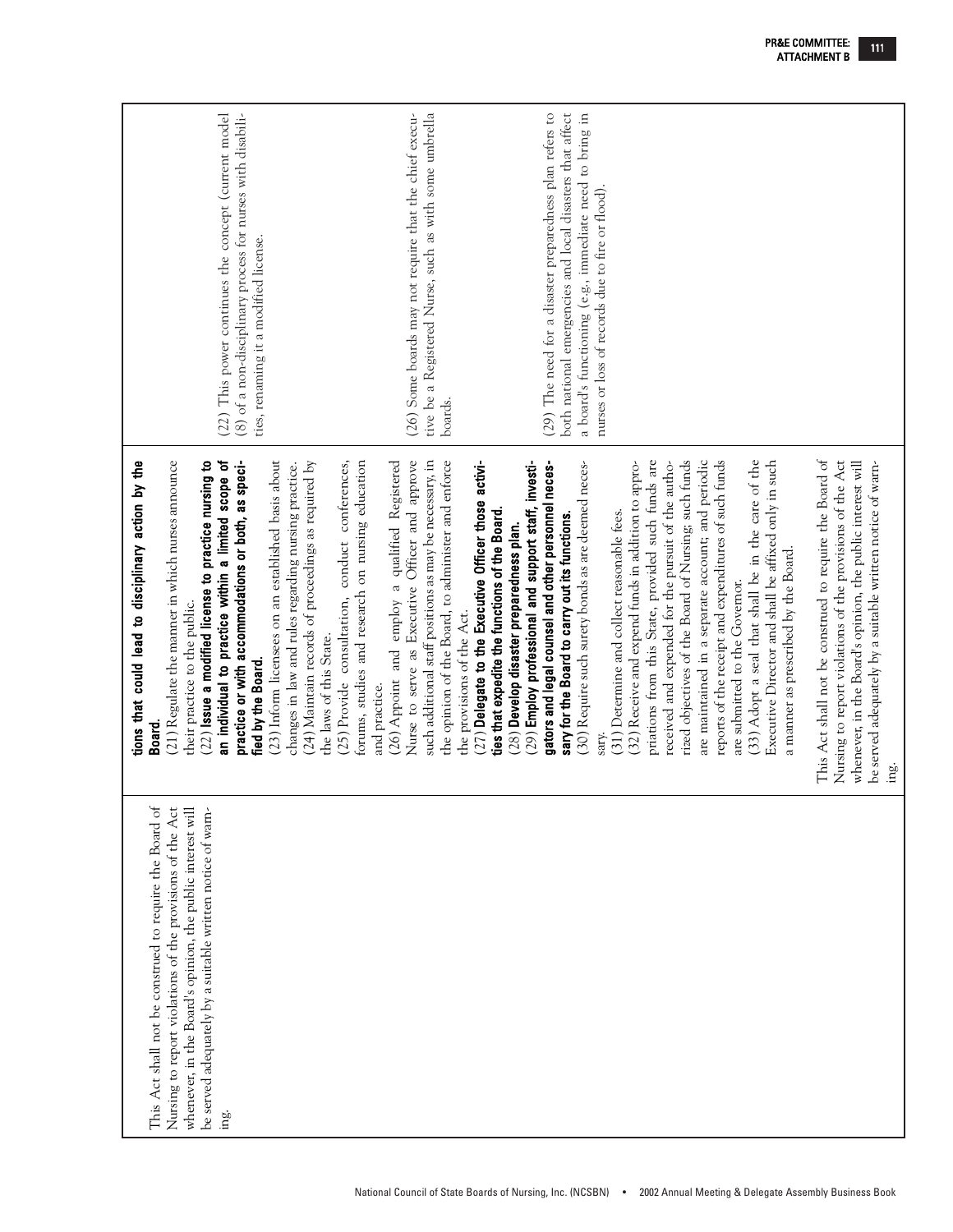|                                                                                                                                                                                                                                                                                                                                                         |                                                                                                                                                                                                                                                                                                              |                                                                                                                                                                                       |                                                                            | diction rather than a foreign entity if not in the<br>(2) "Board-approved" clarifies that the approval is pro-<br>vided or recognized by a board of nursing in a U.S. juris-<br>definition; "comparable" is the term used by many aca-<br>(1) Allows for electronic applications.<br>demic evaluation services.                                                                                                                                                                                                                                                                                                                                                                                                                                                  |
|---------------------------------------------------------------------------------------------------------------------------------------------------------------------------------------------------------------------------------------------------------------------------------------------------------------------------------------------------------|--------------------------------------------------------------------------------------------------------------------------------------------------------------------------------------------------------------------------------------------------------------------------------------------------------------|---------------------------------------------------------------------------------------------------------------------------------------------------------------------------------------|----------------------------------------------------------------------------|------------------------------------------------------------------------------------------------------------------------------------------------------------------------------------------------------------------------------------------------------------------------------------------------------------------------------------------------------------------------------------------------------------------------------------------------------------------------------------------------------------------------------------------------------------------------------------------------------------------------------------------------------------------------------------------------------------------------------------------------------------------|
| (a) the performance of administrative responsibilities of<br>Section 3. Executive Director. The Executive Director<br>(b) employment of personnel needed to carry out the<br>(c) the performance of any other duties as the board may<br>functions of the Board; and<br>shall be responsible for:<br>the Board;<br>direct.                              | duties of the Board and reimbursement for all expenses<br>Each member of the Board<br>shall receive, as compensation, a reasonable sum for each<br>day the member is engaged in performance of official<br>incurred in connection with the discharge of such official<br>Section 4. Compensation.<br>duties. | The state Administrative Procedures Act is hereby<br>expressly adopted and incorporated herein as if all the<br>Article IV. Administrative Procedures Act-<br>Application.            | provisions of such Act were included in this Act.<br>Article V. Licensure. | (a) Licensure by Examination. An applicant for licensure<br>by examination to practice as a Registered Nurse or<br>comparable to those established by the Board in<br>tled to licensure as a Registered Nurse or Licensed<br>Submit a completed application and fees as<br>Be a graduate of a board-approved nursing edu-<br>cation program or a program that meets criteria<br>fully meet the requirements of this section shall be enti-<br>Practice/Vocational Nurse, whichever is applicable as fol-<br>Each applicant who success-<br>Licensed Practical/Vocational Nurse shall:<br>established by the Board;<br>Section 1. Requirements.<br>its rules.<br>$\begin{pmatrix} 1 \end{pmatrix}$<br>(2)<br>lows:                                                |
| Section 3. Executive Director. The Executive Director<br>the performance of administrative responsibilities of<br>employment of personnel needed to carry out the<br>the performance of any other duties as the board<br>functions of the Board; and<br>shall be responsible for:<br>may direct.<br>the Board;<br>$\binom{a}{b}$<br>$\Theta$<br>$\odot$ | duties of the Board and reimbursement for all expenses<br>Each member of the Board<br>shall receive, as compensation, a reasonable sum for each<br>day the member is engaged in performance of official<br>incurred in connection with the discharge of such official<br>Section 4. Compensation.<br>duties. | expressly adopted and incorporated herein as if all the<br>The state Administrative Procedures Act is hereby<br>Act<br>Procedures<br>Administrative<br>IV.<br>Application.<br>Article | provisions of such Act were included in this Act.<br>Article V. Licensure. | (a) Licensure by Examination. An applicant for licensure<br>be a graduate of an approved nursing education<br>program which meets criteria similar to and not<br>less stringent than those established by the<br>fully meet the requirements of this section shall be enti-<br>tled to licensure as a Registered Nurse or Licensed<br>by examination to practice as a Registered Nurse or<br>Practice/Vocational Nurse, whichever is applicable as fol-<br>Each applicant who success-<br>Board and which prepares for the level of licen-<br>submit a completed written application and<br>Licensed Practical/Vocational Nurse shall:<br>fees as established by the Board;<br>sure being sought;<br>Section 1. Requirements.<br>$\widehat{\Xi}$<br>(2)<br>lows: |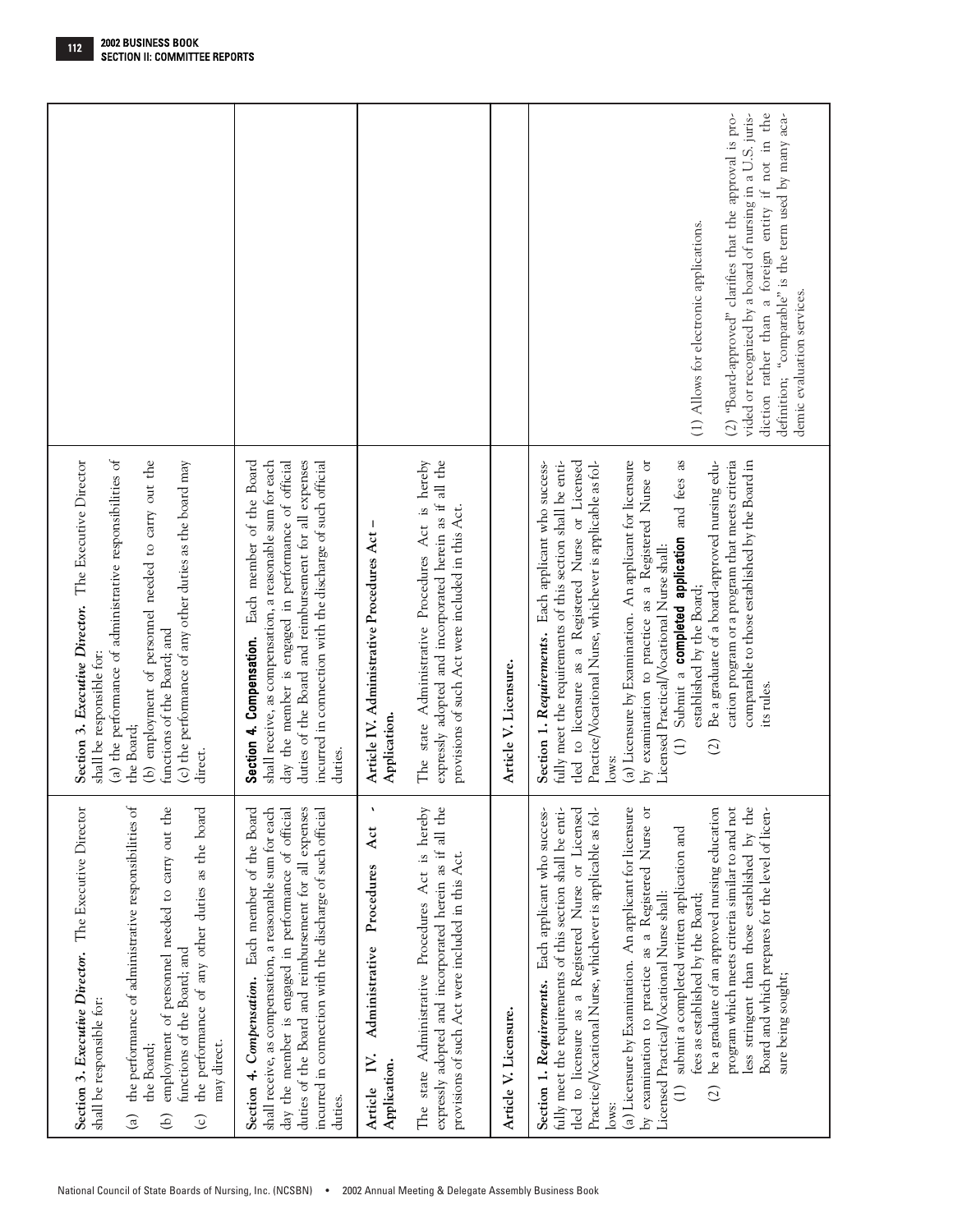| viction) but also leaves the opportunity for an individual<br>grams in U.S. jurisdictions when English is not the first<br>Included in<br>requirements for licensure as part of applicant's burden to<br>This<br>approach provides protection to the public (as the most<br>recidivism occurs in the first years after a criminal con-<br>(3) Addresses English proficiency for graduates of pro-<br>to still apply for licensure after a criminal conviction.<br>demonstrate that these requirements are met.<br>Arizona statute §32-1632.<br>(7) Source:<br>language.                                                                                                                                                                                                                      | (6) Clarifies where jurisdiction is located if not in the def-<br>Allows for electronic application.                                                                                                                                                                                                                                                                                                                                                                                                                                                                                                                                                                                                                                                                                                                                                                                                                                                                                                                                                                            |
|----------------------------------------------------------------------------------------------------------------------------------------------------------------------------------------------------------------------------------------------------------------------------------------------------------------------------------------------------------------------------------------------------------------------------------------------------------------------------------------------------------------------------------------------------------------------------------------------------------------------------------------------------------------------------------------------------------------------------------------------------------------------------------------------|---------------------------------------------------------------------------------------------------------------------------------------------------------------------------------------------------------------------------------------------------------------------------------------------------------------------------------------------------------------------------------------------------------------------------------------------------------------------------------------------------------------------------------------------------------------------------------------------------------------------------------------------------------------------------------------------------------------------------------------------------------------------------------------------------------------------------------------------------------------------------------------------------------------------------------------------------------------------------------------------------------------------------------------------------------------------------------|
| Article IX, Section 2, of this Act, or, if such<br>acts have been committed and would be<br>grounds for disciplinary action, the Board has<br>Have committed no acts or omissions which are<br>grounds for disciplinary action as set forth in<br>found after investigation that sufficient restitu-<br>received an absolute discharge from the sen-<br>tences for all felony convictions () years prior to<br>the date of filing an application pursuant to this<br>Be proficient in English language as set forth in<br>Pass an examination authorized by the Board;<br>Meet other criteria established by the Board.<br>If convicted of one or more felonies, has<br>tion has been made;<br>the board rules;<br>chapter; and<br>(5)<br>(7)<br>$\circ$<br>$\widetilde{S}$<br>$\widehat{f}$ | and would be grounds for disciplinary action as<br>diction or, if such acts have been committed<br>set forth in Article IX, Section 2, of this Act,<br>sure by endorsement to practice as a Registered Nurse or<br>Have committed no acts or omissions which are<br>ble to those established by this Board and<br>(b) Licensure by Endorsement. An applicant for licen-<br>grounds for disciplinary action in another juris-<br>the Board has found after investigation that suf-<br>cation program which meets criteria compara-<br>which prepares for the level of licensure being<br>Be a graduate of a board-approved nursing edu<br>Be proficient in English language as set forth in<br>Submit verification of licensure status directly<br>Pass an examination authorized by the Board.<br>Submit a completed application and fees as<br>ficient restitution has been made.<br>Licensed Practical/Vocational Nurse shall:<br>established by the Board.<br>the board rules.<br>sought.<br>$\overline{1}$<br>$\hat{t}$<br>$\odot$<br>$\odot$<br>$\widetilde{5}$<br>$\odot$ |
| Article IX, Section 2, of this Act, or, if such<br>acts have been committed and would be<br>grounds for disciplinary action if the Board has<br>have committed no acts or omissions which are<br>grounds for disciplinary action as set forth in<br>found after investigation that sufficient restitu-<br>be proficient in English language if a graduate<br>pass an examination authorized by the Board;<br>meet other criteria established by the Board.<br>of a foreign nursing educational program;<br>tion has been made; and<br>$\odot$<br>(5)<br>$\odot$<br>E                                                                                                                                                                                                                         | and would be grounds for disciplinary action as<br>program which meets criteria similar to and not<br>less stringent than those established by this<br>diction or, if such acts have been committed<br>set forth in Article IX, Section 2, of this Act,<br>be a graduate of an approved nursing education<br>sure by endorsement to practice as a Registered Nurse or<br>have committed no acts or omissions which are<br>the Board has found after investigation that suf-<br>Board and which prepares for the level of licen-<br>(b) Licensure by Endorsement. An applicant for licen-<br>grounds for disciplinary action in another juris-<br>from the jurisdiction of licensure by examina-<br>submit a completed written applications and f<br>submit verification of licensure status directly<br>submit verification of licensure status directly<br>ficient restitution has been made;<br>Licensed Practical/Vocational Nurse shall:<br>ees as established by the Board;<br>sure being sought;<br>tion;<br>$\widehat{\Xi}$<br>(5)<br>(2)<br>(3)<br>$\left( 4\right)$    |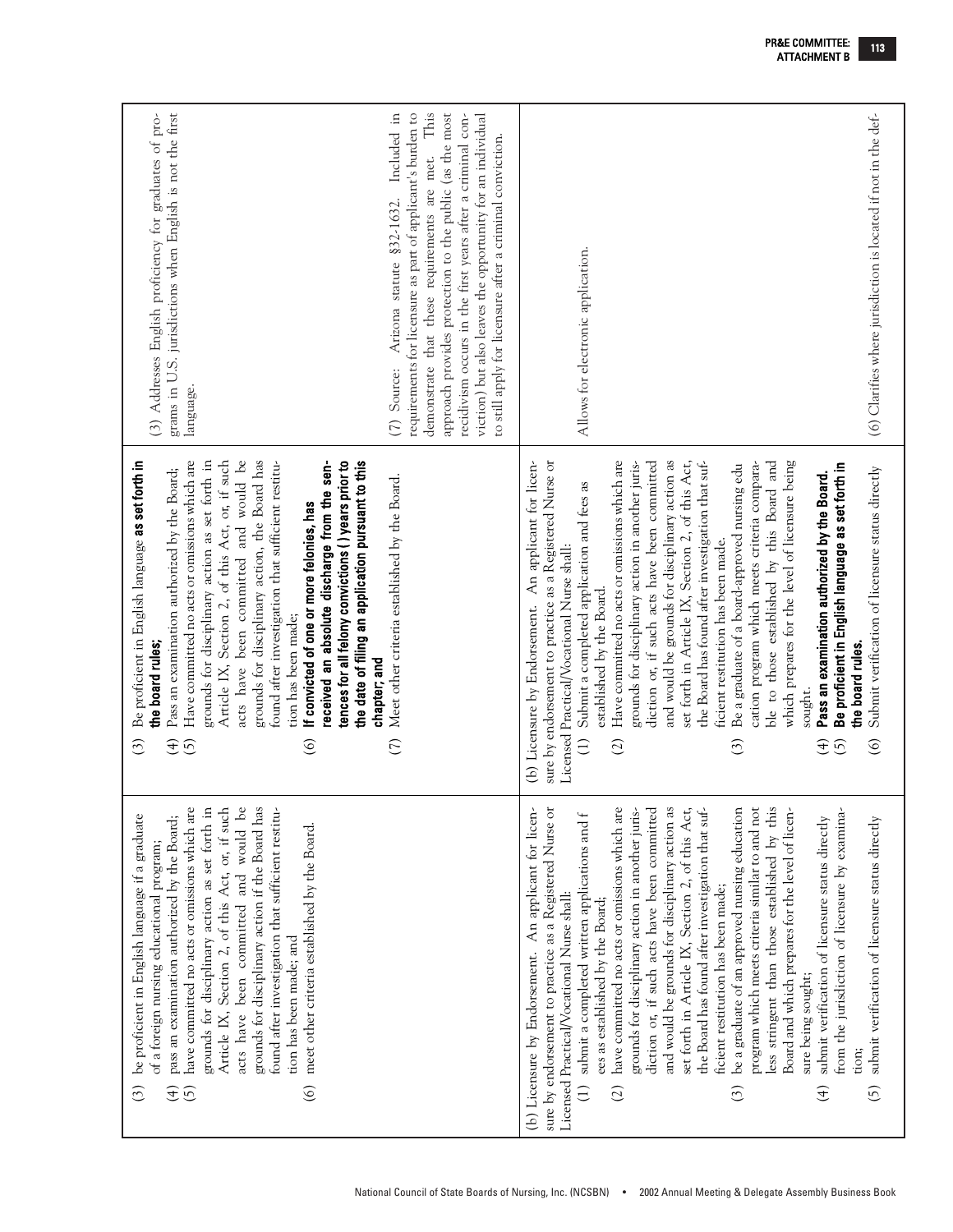| from the jurisdiction of licensure by examina-<br>meet continued competency requirements as<br>meet other criteria established by the Board.<br>stated in Article V, Section 3(b); and<br>tion;<br>$\odot$<br>$\overline{C}$                                                                                                                                                                                                                                                                                                                                                                                                                                                                                                                                                                                                                                                                                                                                                                                                                                                                                                                                                                             | stated in Article V, Section 3(b) and as set<br>from the U.S. jurisdiction of licensure by exam-<br>ination, Nursys [or the Coordinated Licensure<br>received an absolute discharge from the sen-<br>tences for all felony convictions five or more<br>years prior to the date of filing an application<br>Meet continued competency requirements as<br>Meet other criteria established by the Board.<br>If convicted of one or more felonies, has<br>pursuant to this chapter; and<br>Information System].<br>forth in board rules;<br>$\widetilde{C}$<br>$\circledS$<br>$\odot$                                                                                                                                                                                                                                                                                                                                                                                                                                                                                                                                                                                                                                                                                                                                                                            | vision is included in requirements for licensure as part of<br>inition: update to address Nursys and the Nurse Licensure<br>(8) Source: Arizona statute §32-1632, as above, this pro-<br>applicant's burden to demonstrate that these require-<br>ments are met.<br>Compact.                                                                                                                                                      |
|----------------------------------------------------------------------------------------------------------------------------------------------------------------------------------------------------------------------------------------------------------------------------------------------------------------------------------------------------------------------------------------------------------------------------------------------------------------------------------------------------------------------------------------------------------------------------------------------------------------------------------------------------------------------------------------------------------------------------------------------------------------------------------------------------------------------------------------------------------------------------------------------------------------------------------------------------------------------------------------------------------------------------------------------------------------------------------------------------------------------------------------------------------------------------------------------------------|--------------------------------------------------------------------------------------------------------------------------------------------------------------------------------------------------------------------------------------------------------------------------------------------------------------------------------------------------------------------------------------------------------------------------------------------------------------------------------------------------------------------------------------------------------------------------------------------------------------------------------------------------------------------------------------------------------------------------------------------------------------------------------------------------------------------------------------------------------------------------------------------------------------------------------------------------------------------------------------------------------------------------------------------------------------------------------------------------------------------------------------------------------------------------------------------------------------------------------------------------------------------------------------------------------------------------------------------------------------|-----------------------------------------------------------------------------------------------------------------------------------------------------------------------------------------------------------------------------------------------------------------------------------------------------------------------------------------------------------------------------------------------------------------------------------|
| Article IX, Section 2, of this Act, the Board has<br>applicant meets the qualifications for licensure in this<br>(c) Initial Licensure for Advanced Practice Registered<br>An application for initial licensure as an<br>graduate degree with a concentration in the<br>have committed no acts or omissions which are<br>and would be grounds for discipline under<br>tice as an Advanced Practice Registered Nurse under the<br>laws of another state and, in the opinion of the Board the<br>graduate degree with a major in nursing or a<br>diction or, if such acts have been committed<br>found after investigation that sufficient restitu-<br>grounds for disciplinary action in another juris-<br>(d) the Board may issue a license by endorsement to prac-<br>provide evidence of successful completion of a<br>be currently licensed as a Registered Nurse in<br>appropriate fees as established by the Board;<br>submit a completed written application and<br>advanced nursing practice category; and<br>Advanced Practice Registered Nurse shall:<br>tion has been made.<br>(this jurisdiction);<br>jurisdiction.<br>Nurse.<br>$\overline{1}$<br>(2)<br>$\left( 4\right)$<br>$\binom{3}{2}$ | and would be grounds for discipline under<br>Article IX, Section 2, of this Act, the Board has<br>practice as an Advanced Practice Registered Nurse under<br>the applicant meets the qualifications for licensure in this<br>Nurse. An application for initial licensure as an<br>diction or, if such acts have been committed<br>the laws of another state and, in the opinion of the Board<br>(c) Initial Licensure for Advanced Practice Registered<br>ate level APRN program accredited by a<br>Provide evidence as required by the Board in its<br>(6) Have committed no acts or omissions which are<br>grounds for disciplinary action in another juris-<br>(d) The Board may issue a license by endorsement to<br>body in the APRN specialty appropriate to edu-<br>found after investigation that sufficient restitu-<br>Be a graduate from or have completed a gradu<br>Be licensed as a Registered Nurse (unencum-<br>Be currently certified by a national certifying<br>Submit a completed written application and<br>appropriate fees as established by the Board;<br>Advanced Practice Registered Nurse shall:<br>national accrediting body.<br>cational preparation.<br>tion has been made.<br>bered)<br>Rules;<br>jurisdiction.<br>$\left(\frac{1}{2}\right)$<br>$\bigoplus$<br>$\overline{c}$<br>$\left( \frac{3}{2} \right)$<br>$\tilde{5}$ | ments, provides Board flexibility to change the rules if<br>NCSBN Uniform Core Licensure<br>Requirements (2000). Provides authority for Board to use<br>tional requirements and national certification require-<br>needed to reflect current advanced practice environment.<br>(2) This requirement is recommended for implementa-<br>Rules to delineate detailed requirements regarding educa-<br>Source:<br>tion by 2003<br>(3) |
| issue, upon the request of an applicant, a tem-<br>(1) Applicants for Endorsement. The Board may<br>(e) Temporary Permits.                                                                                                                                                                                                                                                                                                                                                                                                                                                                                                                                                                                                                                                                                                                                                                                                                                                                                                                                                                                                                                                                               | issue, upon the request of an applicant, a tem-<br>Applicants for Endorsement. The Board may<br>(e) Temporary Permits<br>$\widehat{\Xi}$                                                                                                                                                                                                                                                                                                                                                                                                                                                                                                                                                                                                                                                                                                                                                                                                                                                                                                                                                                                                                                                                                                                                                                                                                     | Clarifies level of permit.                                                                                                                                                                                                                                                                                                                                                                                                        |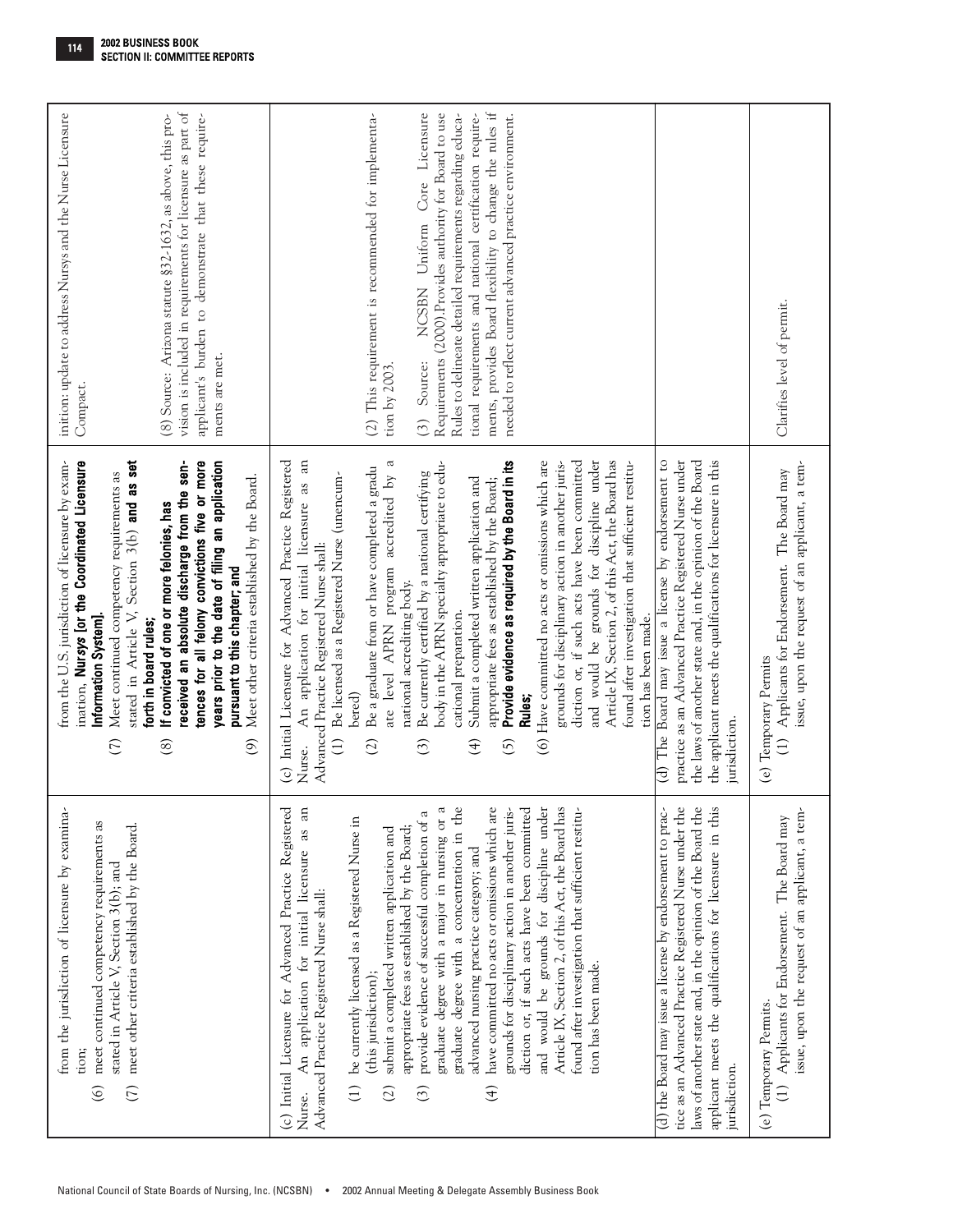| (2) Existing model term "Post-basic" may be confusing in<br>light of new educational programs, so this type of permit<br>was deleted. See exemptions in Article XII for provision<br>(2) Also allows temporary permit to complete nursing<br>to allow practice by graduate student.<br>refresher course.                                                                                                                                                                                                                                                                                                                                                                                                                                                                                                                                                                                                                                                                                                                                                                                                                                                                             | Clarifies level of previous licensure and advanced prac-<br>tice registration.                                                                                                                                                                                             |                          |                                                                                                                                                                     | an international<br>Promotes uniformity of the passing standard.<br>Allows for potential development of<br>examination.                                                                                                                    |
|--------------------------------------------------------------------------------------------------------------------------------------------------------------------------------------------------------------------------------------------------------------------------------------------------------------------------------------------------------------------------------------------------------------------------------------------------------------------------------------------------------------------------------------------------------------------------------------------------------------------------------------------------------------------------------------------------------------------------------------------------------------------------------------------------------------------------------------------------------------------------------------------------------------------------------------------------------------------------------------------------------------------------------------------------------------------------------------------------------------------------------------------------------------------------------------|----------------------------------------------------------------------------------------------------------------------------------------------------------------------------------------------------------------------------------------------------------------------------|--------------------------|---------------------------------------------------------------------------------------------------------------------------------------------------------------------|--------------------------------------------------------------------------------------------------------------------------------------------------------------------------------------------------------------------------------------------|
| direct patient care as part of a nursing refresher<br>States who submits an application in accord<br>porary permit to practice nursing at the same<br>level of licensure to an individual currently<br>licensed in another jurisdiction of the United<br>The<br>board may issue a temporary permit to <b>provide</b><br>Individuals Previously Licensed to Practice<br>Nursing Enrolled in Refresher Courses.<br>course, as permitted in Board rules.<br>with the rules of the Board.<br>(2)                                                                                                                                                                                                                                                                                                                                                                                                                                                                                                                                                                                                                                                                                         | U.S. jurisdiction who submits an application in accord<br>temporary permit to practice advanced practice nursing<br>(f) The Board may issue, upon request of the applicant, a<br>to an applicant authorized to practice at that level in a<br>with the rules of the Board. | Section 2. Examinations. | examination to applicants for licensure as Registered<br>(a) The Board shall authorize the administration of the<br>Nurses or Licensed Practical/Vocational Nurses. | examination is utilized, access to questions and answers<br>(b) The Board may employ, contract and cooperate with<br>any entity in the preparation and process for determining<br>results of a uniform licensure examination. When such an |
| an individual who is seeking reinstatement of<br>another jurisdiction of the United States who<br>the direct supervision of a nursing instructor<br>this jurisdiction. This permit may be issued to<br>ual currently licensed as a Registered Nurse in<br>submits a written application in accord with<br>under direct supervision by a Registered Nurse<br>licensed in this jurisdiction. This permit may<br>be issued to an individual licensed to practice<br>ing as part of a nursing refreshed course, under<br>licensed to practice as a Registered Nurse in<br>licensure, or is meeting continued competence<br>issue a temporary permit to practice nursing as<br>part of a formal nursing education program and<br>diction who submits a written application in<br>nursing in another country or in another juris-<br>may issue a temporary permit to practice nurs-<br>requirements to apply for licensure by endorse-<br>porary permit to practice nursing to an individ-<br>Nurse Refresher Course Students. The board<br>Post-basic Nursing Students. The Board may<br>accord with the rules of the Board.<br>the rules of the Board.<br>ment.<br>(2)<br>$\binom{3}{2}$ | temporary permit to practice advanced practice nursing<br>to an applicant who submits a written application in<br>(f) The Board may issue, upon request of the applicant, a<br>accord with the rules of the Board.                                                         | Section 2. Examinations. | examination to applicants for licensure as Registered<br>(a) The Board shall authorize the administration of the<br>Nurses or Licensed Practical/Vocational Nurses. | (b) The Board may employ, contract and cooperate with<br>any organization in the preparation and grading of an<br>appropriate nationally uniform examination, but shall<br>retain sole discretion and responsibility for determining       |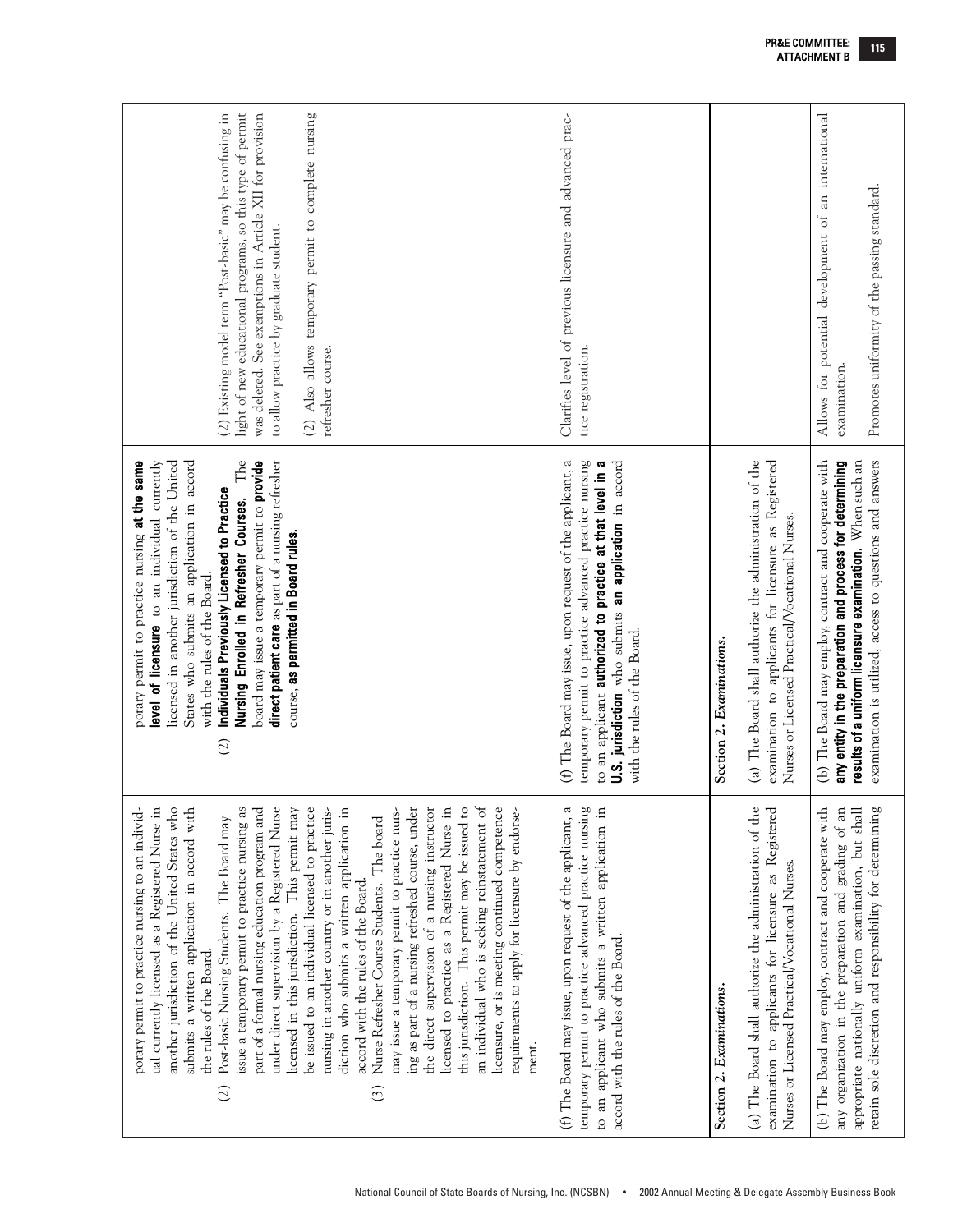| When such an examination is utilized,<br>the standard for the successful completion of such an<br>examination.                                                                                                                                                                                        | shall be restricted by the Board                                                                                                                                                                                                                                                                                                                                                                                                                                                                                                                  |                                                                                                                                                |
|-------------------------------------------------------------------------------------------------------------------------------------------------------------------------------------------------------------------------------------------------------------------------------------------------------|---------------------------------------------------------------------------------------------------------------------------------------------------------------------------------------------------------------------------------------------------------------------------------------------------------------------------------------------------------------------------------------------------------------------------------------------------------------------------------------------------------------------------------------------------|------------------------------------------------------------------------------------------------------------------------------------------------|
| access to questions and answers shall be restricted by the<br>Board.                                                                                                                                                                                                                                  | ination may be repeated, the frequency of reexamination<br>(c) The Board shall determine whether a <b>licensure</b> exam-<br>and any requisite education prior to reexamination.                                                                                                                                                                                                                                                                                                                                                                  | Technical change.                                                                                                                              |
| The Board shall determine whether an examination may<br>be repeated, the frequency of reexamination and any req-<br>uisite further education.                                                                                                                                                         |                                                                                                                                                                                                                                                                                                                                                                                                                                                                                                                                                   |                                                                                                                                                |
| Section 3. Renewal of Licenses.                                                                                                                                                                                                                                                                       | Section 3. Renewal of Licenses.                                                                                                                                                                                                                                                                                                                                                                                                                                                                                                                   |                                                                                                                                                |
| (a) Licenses issued under this Act shall be renewed every<br>() years according to a schedule established by the Board.                                                                                                                                                                               | (a) Licenses issued under this Act shall be renewed every<br>() years according to a schedule established by the Board.                                                                                                                                                                                                                                                                                                                                                                                                                           |                                                                                                                                                |
|                                                                                                                                                                                                                                                                                                       | (b) An applicant for licensure renewal shall submit a ver-<br>ffied statement that indicates whether the applicant has<br>been convicted of a felony, and if convicted of one or more<br>felonies, indicates the date of absolute discharge from the<br>sentences for all felony convictions;                                                                                                                                                                                                                                                     | Source: Arizona Statute §32-1642.                                                                                                              |
| and satisfactorily completes any other requirements<br>(b) A renewal license shall be issued to a Registered<br>Nurse, Licensed Practical/Vocational Nurse or Advanced<br>Practice Registered Nurse who remits the required fee<br>established by the Board as set forth in rules.                    | the required fee and satisfactorily completes any other<br>Nurse or Licensed Practical/Vocational Nurse who remits<br>requirements established by the Board as set forth in<br>(c) (1) A renewal license shall be issued to a Registered<br>rules.                                                                                                                                                                                                                                                                                                |                                                                                                                                                |
|                                                                                                                                                                                                                                                                                                       | ongoing certification maintenance program of a national-<br>ly recognized certifying body, [or for applicants for whom<br>fee, and satisfactorily completes any other requirements<br>$\phi$ (2) A renewal license shall be issued to an Advanced<br>Practice Registered Nurse who maintains national certifi-<br>cation in the appropriate APRN specialty through an<br>no recognized certification is available must participate in<br>a competence maintenance program] remits the required<br>established by the Board as set forth in rules. | $\mathbf{c}$<br>Language inserted to conform to the Uniform Advanced<br>Practice Registered Nurse Licensure/Authority<br>Practice Requirements |
| (c) Failure to renew the license shall result in forfeiture of<br>the right to practice nursing in this State.                                                                                                                                                                                        | Failure to renew the license shall result in for-<br>feiture of the right to practice nursing in this State.<br>$\bigoplus$                                                                                                                                                                                                                                                                                                                                                                                                                       |                                                                                                                                                |
| apply for reinstatement according to the rules established<br>by the Board. Upon satisfaction of the requirements for<br>licensee whose license has lapsed by failure to renew may<br>⋖<br>reinstatement, the Board shall issue a renewal of license.<br>Section 4. Reinstatement of Lapsed Licenses. | renew may apply for reinstatement according to the rules<br>(a) A licensee whose license has lapsed by failure to<br>established by the Board. Upon satisfaction of the<br>requirements for reinstatement, the Board shall issue a<br>Section 4. Reinstatement of Licenses.                                                                                                                                                                                                                                                                       |                                                                                                                                                |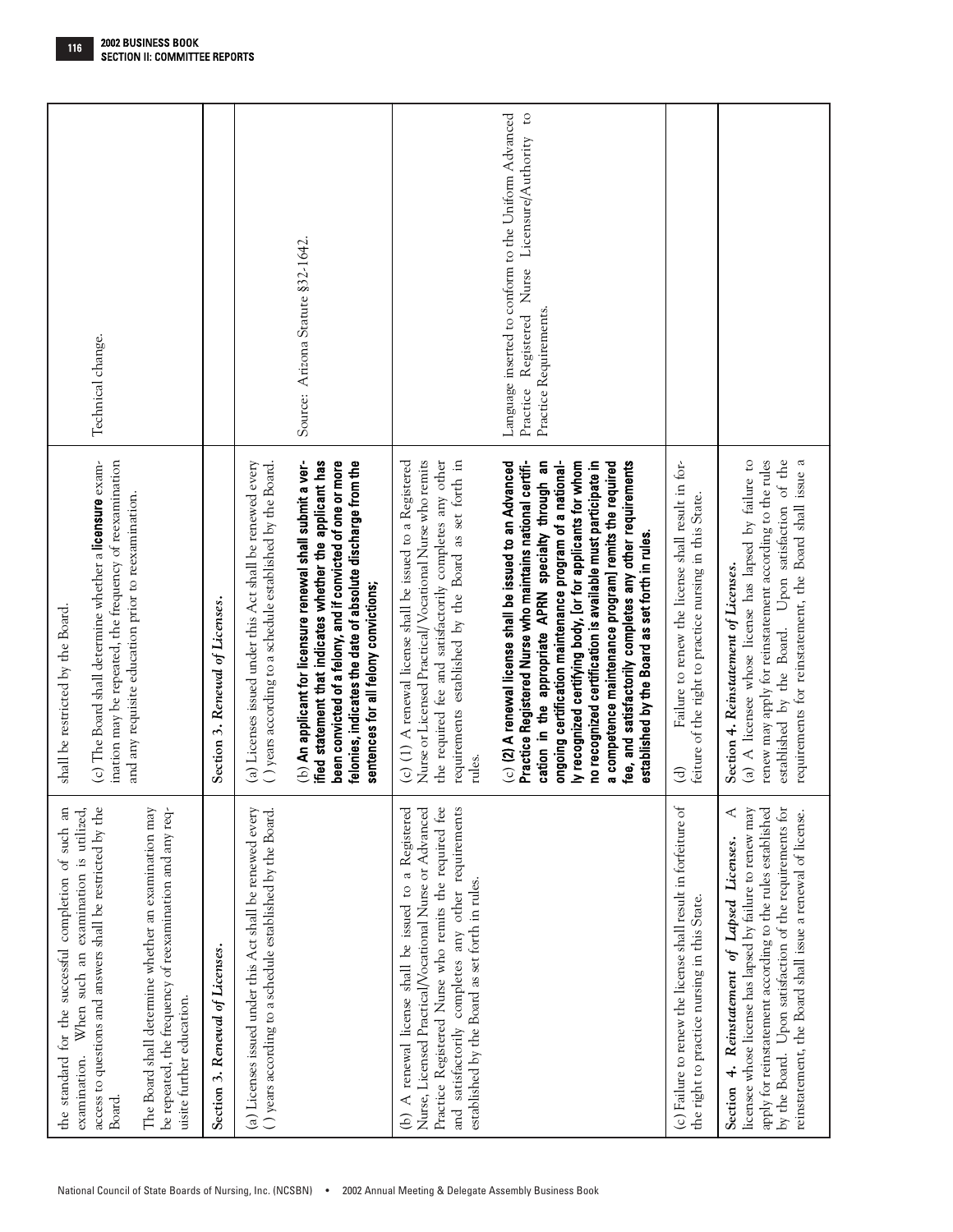| cial license to an individual who is unable to practice the<br>full scope of nursing safely, but who is able to practice<br>Section 5. Special License. The Board may issue a spe-                                                                                                                                                                                                                                                                                                                                                                                                                                                                                                                                                                                                                                                                                                                                                                                                                                                                                                                            | Section 5. Modified License. The Board may consider<br>cessfully completed a board approved nursing program<br>(b) A licensee whose license has been suspended,<br>revoked or otherwise removed shall comply with all<br>issuing a modified license to an individual who has suc-<br>requirements set forth in the Board's discipline order.                                                                                                                                                                                                                                                                                                                                                                                                                                                                                                                                                                                                                                                                                                                                                            | Intended as a non-disciplinary approach for nurses who<br>have serious disabilities and to conform to the Americans<br>with Disabilities Act. Reflects a need for boards to work<br>Addition suggested by Disciplinary Curriculum Advisory<br>Panel.                                                    |
|---------------------------------------------------------------------------------------------------------------------------------------------------------------------------------------------------------------------------------------------------------------------------------------------------------------------------------------------------------------------------------------------------------------------------------------------------------------------------------------------------------------------------------------------------------------------------------------------------------------------------------------------------------------------------------------------------------------------------------------------------------------------------------------------------------------------------------------------------------------------------------------------------------------------------------------------------------------------------------------------------------------------------------------------------------------------------------------------------------------|---------------------------------------------------------------------------------------------------------------------------------------------------------------------------------------------------------------------------------------------------------------------------------------------------------------------------------------------------------------------------------------------------------------------------------------------------------------------------------------------------------------------------------------------------------------------------------------------------------------------------------------------------------------------------------------------------------------------------------------------------------------------------------------------------------------------------------------------------------------------------------------------------------------------------------------------------------------------------------------------------------------------------------------------------------------------------------------------------------|---------------------------------------------------------------------------------------------------------------------------------------------------------------------------------------------------------------------------------------------------------------------------------------------------------|
| safely within a modified scope of practice or with accom-<br>Section 6. Duties of Licensees. Each licensee shall:<br>modations or both as specified by the Board.                                                                                                                                                                                                                                                                                                                                                                                                                                                                                                                                                                                                                                                                                                                                                                                                                                                                                                                                             | and who is able to practice without compromise to the<br>public safety within a modified scope of practice or with<br>ity is on the licensee to know and practice according to<br>with the provisions of this act. The burden of responsibil-<br>Section 6. Duties of Licensees. The nurse shall comply<br>accommodations or both as specified by the Board.<br>the laws and regulations of the state.                                                                                                                                                                                                                                                                                                                                                                                                                                                                                                                                                                                                                                                                                                  | This added language is especially important In light of<br>the Nurse Licensure Compact, that the burden is on the<br>with educators to promote notice to students that ability<br>to practice safely is a consideration at time of licensure.<br>nurse to know the laws and rules that govern practice. |
| the requested information may result in non-renewal of<br>lating and controlling nursing practice in order to protect<br>the public health, safety and welfare. Failure to provide<br>(a) In response to Board inquiries, provide relevant and<br>tion requested by the board to perform its duties in regu-<br>the license to practice nursing and/or licensure disci-<br>truthful personal, professional or demographic informa-                                                                                                                                                                                                                                                                                                                                                                                                                                                                                                                                                                                                                                                                            | the requested information may result in non-renewal of<br>lating and controlling nursing practice in order to protect<br>the public health, safety and welfare. Failure to provide<br>(a) In response to Board inquiries, provide relevant and<br>tion requested by the board to perform its duties in regu-<br>the license to practice nursing and/or licensure disci-<br>truthful personal, professional or demographic informa-<br>plinary action.                                                                                                                                                                                                                                                                                                                                                                                                                                                                                                                                                                                                                                                   |                                                                                                                                                                                                                                                                                                         |
| opportunity to demonstrate competence to resume the<br>tions shall constitute an admission of any allegations<br>privileged communication. The medical testimony or<br>$\mathfrak{a}$<br>Registered Nurse, Licensed Practical/Vocational Nurse or<br>ing and shall be confidential. At reasonable intervals, a<br>Registered Nurse, Licensed Practical/Vocational Nurse or<br>Advance Practice Registered Nurse shall be afforded the<br>as to the admissibility of the examining ( ) testimony or<br>examination reports on the grounds that they constitute<br>nated () when directed in writing by the Board for cause.<br>If requested by the licensee, the licensee may also desig-<br>Refusal or failure of a licensee to complete such examina-<br>relating to such condition. All objections shall be waived<br>Advance Practice Registered Nurse in another proceed-<br>practice of nursing with reasonable skill and safety to<br>(b) Submit to a physical or mental evaluation by a desig-<br>nate a ( ) for an independent medical examination.<br>examinations reports shall not be used against | Registered Nurse, Licensed Practical/Vocational Nurse or<br>opportunity to demonstrate competence to resume the<br>tions shall constitute an admission of any allegations<br>as to the admissibility of the examining () testimony or<br>privileged communication. The medical testimony or<br>$\approx$<br>Registered Nurse, Licensed Practical/Vocational Nurse or<br>Advance Practice Registered Nurse shall be afforded the<br>relating to such condition. All objections shall be waived<br>examination reports on the grounds that they constitute<br>ing and shall be confidential. At reasonable intervals, a<br>practice of nursing with reasonable skill and safety to<br>If requested by the licensee, the licensee may also desig-<br>Refusal or failure of a licensee to complete such examina-<br>Advance Practice Registered Nurse in another proceed-<br>nated () when directed in writing by the Board for cause.<br>nate a ( ) for an independent medical examination.<br>(b) Submit to a physical or mental evaluation by a desig-<br>examinations reports shall not be used against |                                                                                                                                                                                                                                                                                                         |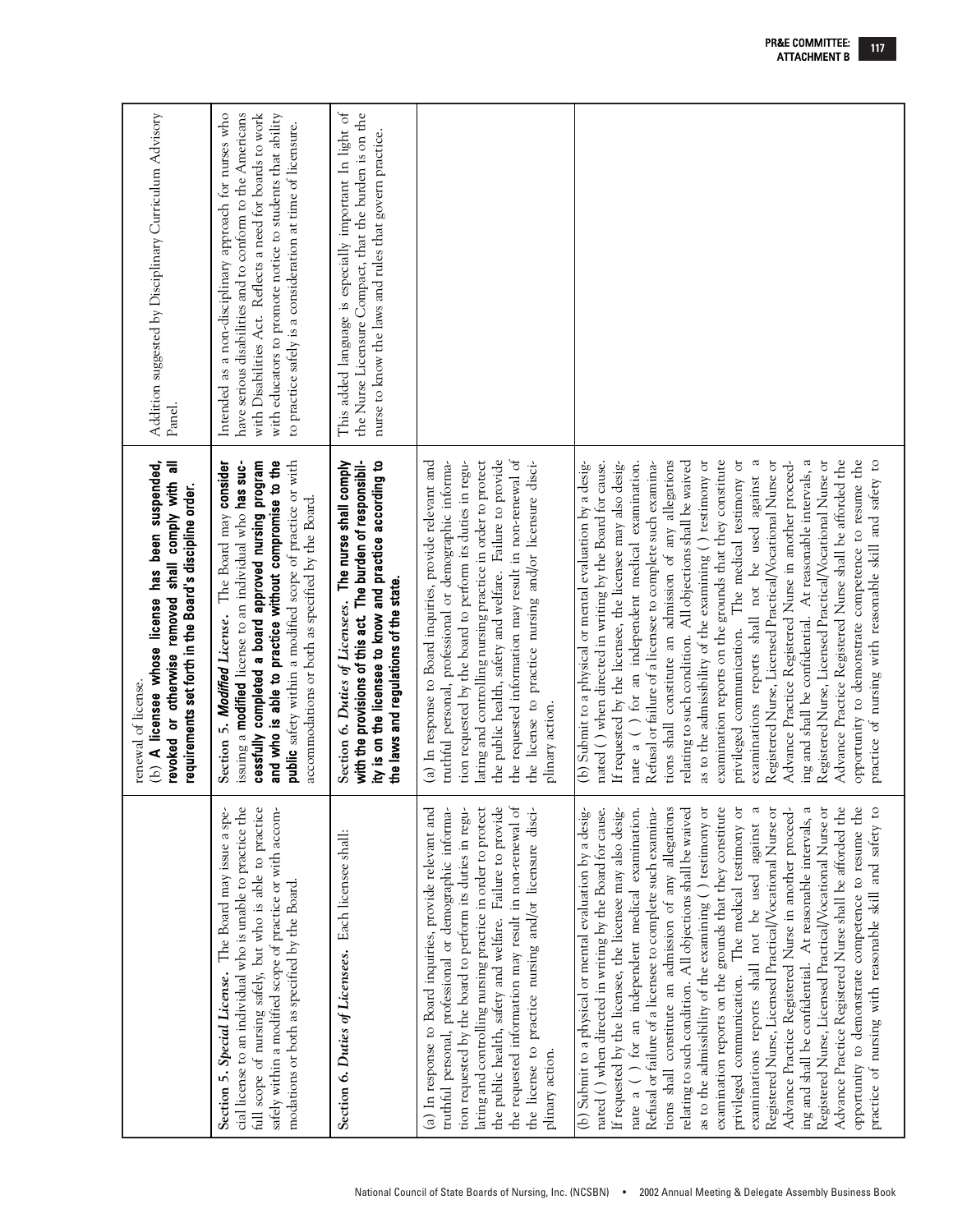| patients.                                                                                                                                                                                                                                                                                                                                                                                          | patients.                                                                                                                                                                                                                                                                                                                                                                                                                                                                                             |                                                                                                                                                                                                                                                                                                                                                                                                                                     |
|----------------------------------------------------------------------------------------------------------------------------------------------------------------------------------------------------------------------------------------------------------------------------------------------------------------------------------------------------------------------------------------------------|-------------------------------------------------------------------------------------------------------------------------------------------------------------------------------------------------------------------------------------------------------------------------------------------------------------------------------------------------------------------------------------------------------------------------------------------------------------------------------------------------------|-------------------------------------------------------------------------------------------------------------------------------------------------------------------------------------------------------------------------------------------------------------------------------------------------------------------------------------------------------------------------------------------------------------------------------------|
| (c) Report to the Board those acts or omissions which are<br>violations of the Act or grounds for disciplinary action as<br>set forth in Articles VIII and IX of this Act.                                                                                                                                                                                                                         | (c) Report to the Board those acts or omissions which are<br>violations of the Act or grounds for disciplinary action as<br>set forth in Articles VIII and IX of this Act.                                                                                                                                                                                                                                                                                                                            |                                                                                                                                                                                                                                                                                                                                                                                                                                     |
| Article VI. Titles and Abbreviations.                                                                                                                                                                                                                                                                                                                                                              | Article VI. Titles and Abbreviations.                                                                                                                                                                                                                                                                                                                                                                                                                                                                 |                                                                                                                                                                                                                                                                                                                                                                                                                                     |
| Only those persons who hold a license to<br>practice nursing in this state shall have the right to use<br>the following title abbreviations:<br>Section 1.                                                                                                                                                                                                                                         | practice nursing in this state shall have the right to use<br>Section 1. Only those persons who hold a license to<br>the following title abbreviations:                                                                                                                                                                                                                                                                                                                                               |                                                                                                                                                                                                                                                                                                                                                                                                                                     |
| (a) Title: "Registered Nurse" and the abbreviation "RN.""                                                                                                                                                                                                                                                                                                                                          | (a) Title: "Registered Nurse" and the abbreviation "RN."                                                                                                                                                                                                                                                                                                                                                                                                                                              |                                                                                                                                                                                                                                                                                                                                                                                                                                     |
| (b) Title: "Licensed Practical/Vocational Nurse" and the<br>abbreviation "LPN/VN."                                                                                                                                                                                                                                                                                                                 | (b) Title: "Licensed Practical/Vocational Nurse" and the<br>abbreviation "LPN/VN."                                                                                                                                                                                                                                                                                                                                                                                                                    |                                                                                                                                                                                                                                                                                                                                                                                                                                     |
| (c) Title: "Advanced Practice Registered Nurse" and the<br>abbreviation "APRN."                                                                                                                                                                                                                                                                                                                    | (c) Title: "Advanced Practice Registered Nurse" and the<br>abbreviation "APRN."                                                                                                                                                                                                                                                                                                                                                                                                                       | In some jurisdictions, APRNs use a term other than<br>APRN.                                                                                                                                                                                                                                                                                                                                                                         |
| Any person who has been approved as an<br>applicant for licensure by endorsement and has been<br>granted a temporary permit shall the right to use the title<br>() and abbreviations () designated by the state.<br>Section 2.                                                                                                                                                                     | Any person who has been approved as an<br>applicant for licensure by endorsement and has been<br>granted a temporary permit shall the right to use the title<br>() and abbreviations () designated by the state.<br>Section 2.                                                                                                                                                                                                                                                                        |                                                                                                                                                                                                                                                                                                                                                                                                                                     |
| Article VII. Approval of Nursing Education Programs.                                                                                                                                                                                                                                                                                                                                               | Article VII. Approval of Nursing Education Programs.                                                                                                                                                                                                                                                                                                                                                                                                                                                  |                                                                                                                                                                                                                                                                                                                                                                                                                                     |
| administrative rules, set standards for the establishment<br>and conduct of nursing education programs, including all<br>clinical facilities used for learning experiences and shall<br>The Board shall, by<br>survey and approve such programs that meet the require-<br>ments of the Act and the Board administrative rules.<br>Section 1. Approval Standards.                                   | administrative rules, set standards for the establishment<br>The Board shall, by<br>and outcomes of nursing education programs, including<br>clinical learning experiences and approve such programs<br>that meet the requirements of the Act and the Board<br>Section 1. Approval Standards.<br>administrative rules.                                                                                                                                                                                | ences rather than the facilities in which they occur;<br>allows the Board discretion in defining how approval may<br>Clarifies that standards are set for the learning experi-<br>be granted if surveys are not conducted.                                                                                                                                                                                                          |
| tion within this State shall apply to the Board and submit<br>An educational institu-<br>evidence that its nursing program is able to meet the stan-<br>dards established by the Board. If, upon investigation,<br>the Board finds that the program meets the established<br>standards for nursing education programs, it shall approve<br>Section 2. Approval Required.<br>the applicant program. | Section 3. Provisional or Interim Approval of New<br>An educational<br>institution that seeks to provide a diploma, degree or cer-<br>by the Board. If, upon review, the Board determines that<br>the program(s) meets established standards, it shall grant<br>tificate in nursing to students in this jurisdiction shall<br>apply to the Board and submit evidence that its nursing<br>program(s) meets or will meet the standards established<br>Section 2. Initial Approval Required.<br>lsvondde | bring learning experiences into the jurisdiction - this is a<br>when out-of-state/country distance learning programs<br>substantive change. Expands terminology and authority<br>nursing practice. Conforms to current practice of many<br>Distinguishes initial approval from continuing approval;<br>provides for public protection (students and patients)<br>to regulate post-licensure programs leading to advanced<br>boards. |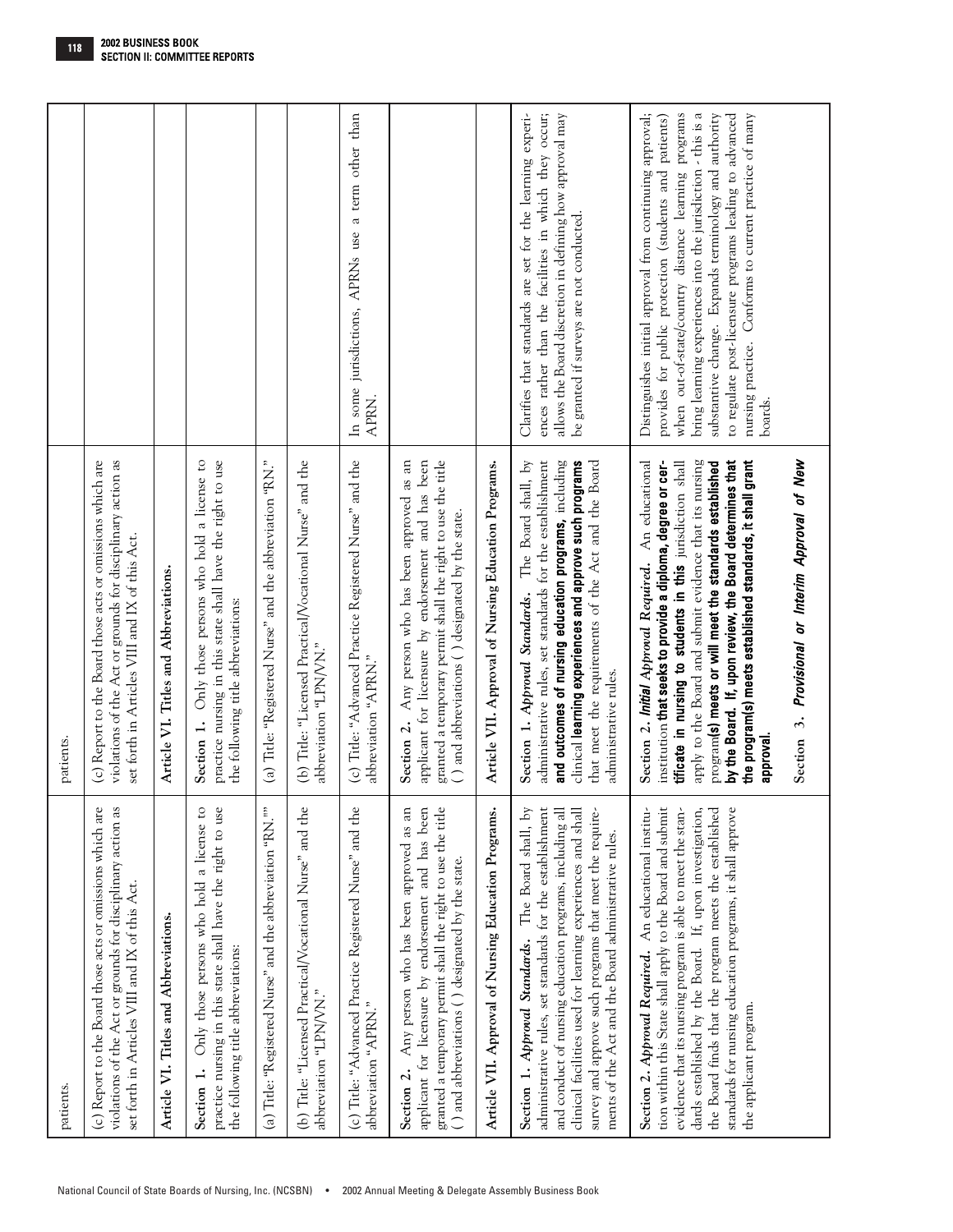|                                                                                                                                                                                                                                                                                                                                                                                                                                                                           | Programs. Provisional approval of new programs may be<br>granted contingent upon conditions set forth by the Board<br>in administrative rules.                                                                                                                                                                                                                                                                                                                            |                                                                                          |
|---------------------------------------------------------------------------------------------------------------------------------------------------------------------------------------------------------------------------------------------------------------------------------------------------------------------------------------------------------------------------------------------------------------------------------------------------------------------------|---------------------------------------------------------------------------------------------------------------------------------------------------------------------------------------------------------------------------------------------------------------------------------------------------------------------------------------------------------------------------------------------------------------------------------------------------------------------------|------------------------------------------------------------------------------------------|
| The Board shall periodically reevaluate approved nursing<br>education programs and shall publish a list of approved<br>Section 3. Periodic Evaluation of Nursing Programs.<br>programs.                                                                                                                                                                                                                                                                                   | standards, it shall grant continued approval. The board<br>The Board shall periodically review educational nursing<br>programs and require nursing education programs to sub-<br>trative rules. If upon review of such evidence the board<br>determines that the program(s) meets the established<br>mit evidence of compliance with standards and adminis-<br>Section 4. Continuing Approval of Nursing Programs.<br>will publish a list of approved programs.           | Allows for state differences regarding process for deter-<br>mining continuing approval. |
| vided that all such actions shall be in accordance with<br>this State's Administrative Procedures Act and/or the<br>The<br>Board may deny or withdraw approval or take such action<br>as deemed necessary when nursing education programs<br>fail to meet the standards established by the Board, pro-<br>Administrative Rules of the Board. A process of appeal<br>and reinstatement shall be delineated in Board rules.<br>Section 4. Denial or Withdrawal of Approval. | as deemed necessary when nursing education programs<br>vided that all such actions shall be in accordance with<br>The<br>Board may deny or withdraw approval or take such action<br>this State's Administrative Procedures Act and/or the<br>fail to meet the standards established by the Board, pro-<br>Administrative Rules of the Board. A process of appeal<br>and reinstatement shall be delineated in Board rules.<br>Section 5. Denial or Withdrawal of Approval. |                                                                                          |
| reinstate approval of a nursing education program upon<br>submission of satisfactory evidence that its program meets<br>Section 5. Reinstatement of Approval. The Board shall<br>the standards established by the Board                                                                                                                                                                                                                                                   | reinstate approval of a nursing education program upon<br>submission of satisfactory evidence that its program meets<br>Section 6. Reinstatement of Approval. The Board shall<br>the standards established by the Board.                                                                                                                                                                                                                                                  |                                                                                          |
| Article VIII. Violations and Penalties.                                                                                                                                                                                                                                                                                                                                                                                                                                   | Article VIII. Violations and Penalties.                                                                                                                                                                                                                                                                                                                                                                                                                                   |                                                                                          |
| Section 1. Violations. No person shall:                                                                                                                                                                                                                                                                                                                                                                                                                                   | obtaining employment, shall verify the current status of<br>Section 1. Violations. Every employer of a licensed nurse<br>the licensee's authorization to practice within the provi-<br>sions of this chapter. As used in this section, the term<br>and every person acting as an agent for such a nurse in<br>agent" includes, but is not limited to, a nurses registry.<br>No person shall:                                                                              | Added for nurses practicing on a privilege under the<br>Nurse Licensure Compact.         |
| (a) engage in the practice of nursing as defined in the Act<br>without a valid, current license, except as otherwise per-<br>mitted under this Act;                                                                                                                                                                                                                                                                                                                       | (a) Engage in the practice of nursing as defined in the Act<br>without a valid, current license, except as otherwise per-<br>mitted under this Act.                                                                                                                                                                                                                                                                                                                       |                                                                                          |
| (b) practice nursing under cover of any diploma, license<br>or record illegally or fraudulently obtained, signed or<br>issued unlawfully or under fraudulent representation;                                                                                                                                                                                                                                                                                              | (b) Practice nursing under cover of any diploma, license<br>or record illegally or fraudulently obtained, signed or<br>issued unlawfully or under fraudulent representation.                                                                                                                                                                                                                                                                                              |                                                                                          |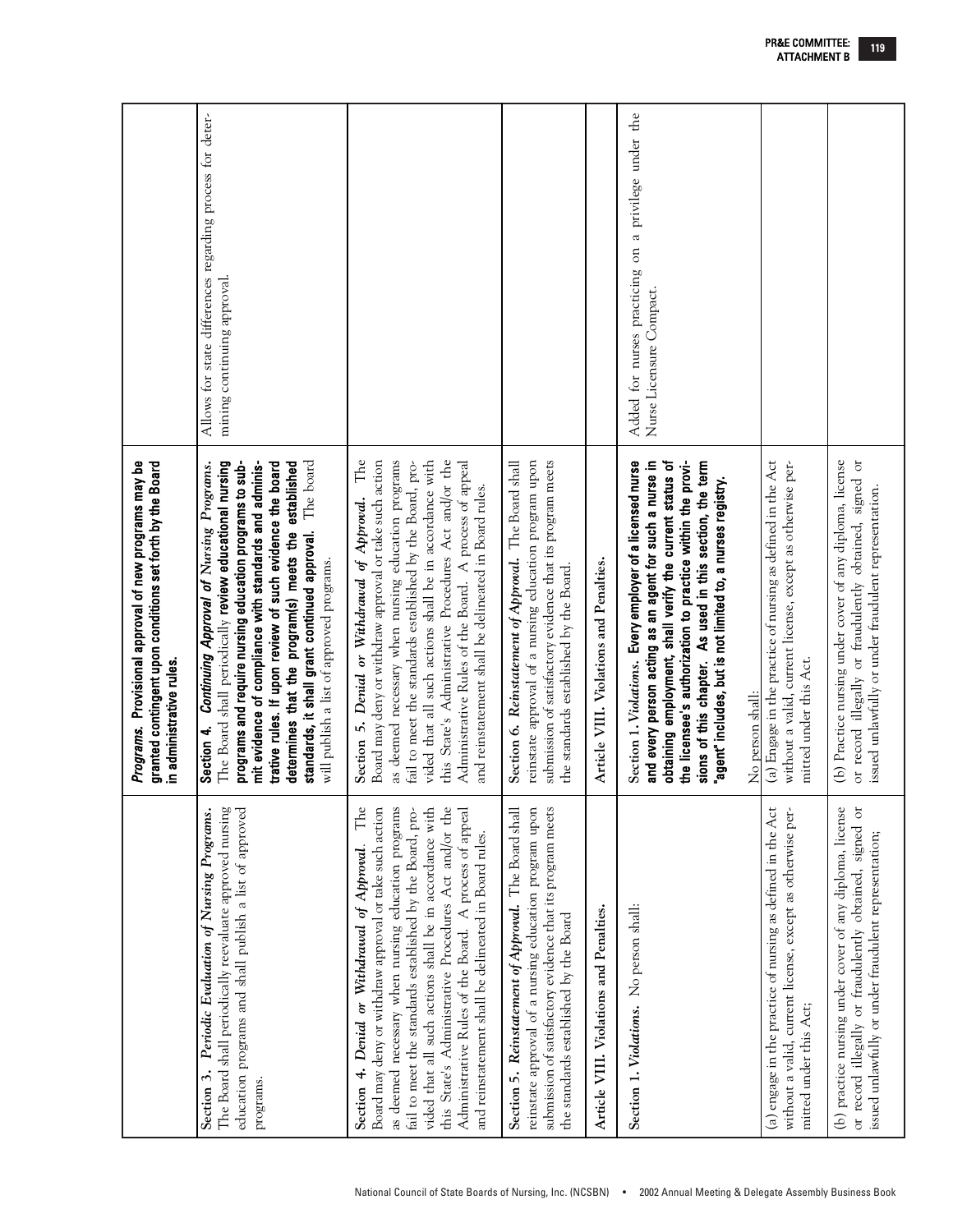| (c) practice nursing during the time a license is suspend-<br>ed, revoked, surrendered, inactive or lapsed;                                                                                                                                                                                                          | (c) Practice nursing during the time a license is suspend-<br>ed, revoked, surrendered, inactive or lapsed.                                                                                                                                                                                                          |                                                                                                                                                                                             |
|----------------------------------------------------------------------------------------------------------------------------------------------------------------------------------------------------------------------------------------------------------------------------------------------------------------------|----------------------------------------------------------------------------------------------------------------------------------------------------------------------------------------------------------------------------------------------------------------------------------------------------------------------|---------------------------------------------------------------------------------------------------------------------------------------------------------------------------------------------|
| Registered Nurse, Licensed Practical/Vocational Nurse or<br>Advanced Practice Registered Nurse unless such person is<br>duly licensed so to practice under the provisions of this<br>sign, card or device tending to imply that he or she is a<br>(d) use any words, abbreviations, figures, letters, title,<br>Act; | Registered Nurse, Licensed Practical/Vocational Nurse or<br>Advanced Practice Registered Nurse unless such person is<br>duly licensed so to practice under the provisions of this<br>(d) Use any words, abbreviations, figures, letters, title,<br>sign, card or device tending to imply that he or she is a<br>Act. |                                                                                                                                                                                             |
| a license by or for<br>(e) fraudulently obtain or furnish<br>money or any other thing of value;                                                                                                                                                                                                                      | (e) Fraudulently obtain or furnish a license by or for<br>money or any other thing of value.                                                                                                                                                                                                                         |                                                                                                                                                                                             |
| (f) knowingly employ unlicensed persons in the practice<br>of nursing;                                                                                                                                                                                                                                               | (f) Knowingly employ unlicensed persons in the practice<br>of nursing.                                                                                                                                                                                                                                               |                                                                                                                                                                                             |
| (g) fail to report information relating to violations of this<br>Act;                                                                                                                                                                                                                                                | (g) Fail to report information relating to violations of this<br>Act.                                                                                                                                                                                                                                                |                                                                                                                                                                                             |
| (h) conduct a program for the preparation for licensure<br>under this chapter unless the program has been approved<br>by the Board;                                                                                                                                                                                  | (h) Conduct a program for the preparation for licensure<br>under this chapter unless the program has been approved<br>by the Board                                                                                                                                                                                   |                                                                                                                                                                                             |
|                                                                                                                                                                                                                                                                                                                      | (i) Conducting courses or providing consultation that<br>conflict with the scope and standards of practice set forth<br>in this Act and in rules of the board.                                                                                                                                                       | tion that promote activities either beyond the scope of<br>This section was added to address workshops or consulta-<br>practice or in conflict with the board's standards of prac-<br>tice. |
| (i) otherwise violate, or aid or abet another person to vio-<br>late any provision of this Act.                                                                                                                                                                                                                      | (j) Otherwise violate, or aid or abet another person to<br>violate any provision of this Act.                                                                                                                                                                                                                        |                                                                                                                                                                                             |
| Section 2. Penalties. Initial violation of any provision of<br>this article shall constitute a misdemeanor, and each sub-<br>sequent violation shall constitute a felony.                                                                                                                                            | Section 2. Penalties. Violation of any provision of this<br>article shall constitute a misdemeanor or felony as<br>defined by rule.                                                                                                                                                                                  | This section was changed to make any violation a felony.                                                                                                                                    |
| Nothing in this Act<br>shall be construed as a bar to criminal prosecution for vio-<br>Section 3. Criminal Prosecution.<br>lation of the provisions of this Act.                                                                                                                                                     | Nothing in this Act<br>shall be construed as a bar to criminal prosecution for vio-<br>Section 3. Criminal Prosecution.<br>lation of the provisions of this Act.                                                                                                                                                     |                                                                                                                                                                                             |
| person violating a provision of this Act or Administrative<br>Section 4. Civil Penalties. The Board may, in addition<br>Rules of the Board, a civil penalty not to exceed (\$) for<br>to any other sanctions herein provided, impose on any                                                                          | person violating a provision of this Act or Administrative<br>Rules of the Board, a civil penalty not to exceed (\$) for<br>Section 4. Civil Penalties. The Board may, in addition<br>to any other sanctions herein provided, impose on any                                                                          |                                                                                                                                                                                             |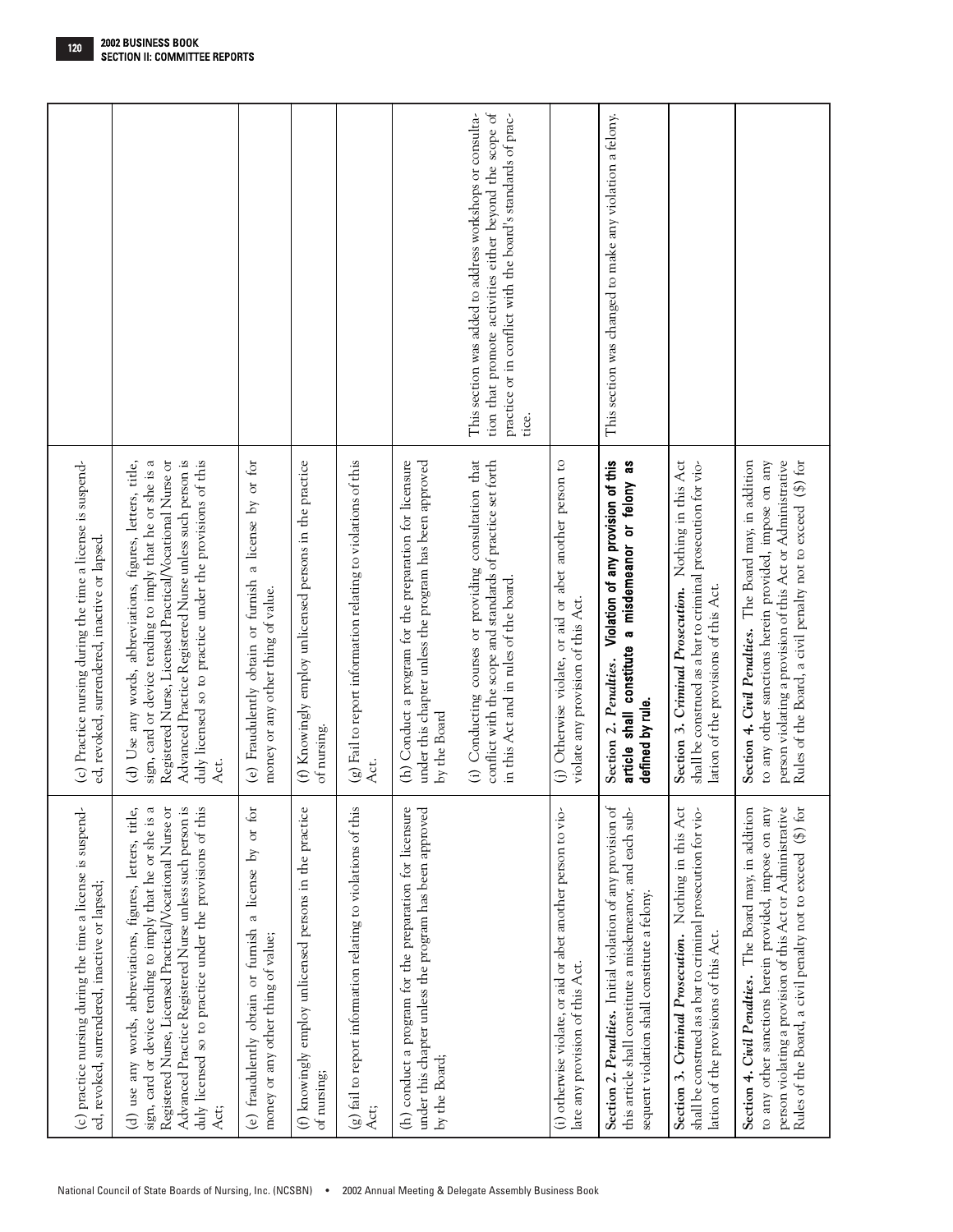| each count or separate offense.                                                                                                                                                                                                                                                                                                     | each count or separate offense.                                                                                                                                                                                                                                                                                                                                                                                                                                                                                                                                              |                                                                                                                                                                                                                                                                                                                                                                                                                                                                                                                                                                                                                                                                                                                                                                                                                                                                                                                                                                                                                                   |
|-------------------------------------------------------------------------------------------------------------------------------------------------------------------------------------------------------------------------------------------------------------------------------------------------------------------------------------|------------------------------------------------------------------------------------------------------------------------------------------------------------------------------------------------------------------------------------------------------------------------------------------------------------------------------------------------------------------------------------------------------------------------------------------------------------------------------------------------------------------------------------------------------------------------------|-----------------------------------------------------------------------------------------------------------------------------------------------------------------------------------------------------------------------------------------------------------------------------------------------------------------------------------------------------------------------------------------------------------------------------------------------------------------------------------------------------------------------------------------------------------------------------------------------------------------------------------------------------------------------------------------------------------------------------------------------------------------------------------------------------------------------------------------------------------------------------------------------------------------------------------------------------------------------------------------------------------------------------------|
| Article IX. Discipline and Proceedings.                                                                                                                                                                                                                                                                                             | Article IX. Discipline and Proceedings                                                                                                                                                                                                                                                                                                                                                                                                                                                                                                                                       |                                                                                                                                                                                                                                                                                                                                                                                                                                                                                                                                                                                                                                                                                                                                                                                                                                                                                                                                                                                                                                   |
| combination of the grounds set forth below. Fines of up<br>Section 1. Authority. The Board of Nursing shall have<br>suspend or revoke a license; or place on probation or rep-<br>rimand or otherwise discipline a licensee for any one or<br>the power to refuse to issue or renew a license; to limit,<br>to (\$) may be imposed. | Section 1. Authority. For any one or combination of the<br>grounds set forth below, the Board of Nursing shall have<br>$\left( \mathbf{g}\right)$ Impose a civil penalty not exceeding \$10,000 for each<br>$(i)$ Take any other action justified by the facts in the case.<br>(f) Reprimand or otherwise discipline a licensee;<br>(a) Refuse to issue or renew a license;<br>(e) Place a license on probation;<br>(h) Impose fines of up to $(\$\)$ ; or<br>(c) Suspend a license:<br>(d) Revoke a license;<br>(b) Limit a license;<br>separate violation<br>the power to: | violation charged, to reimburse the board the cost of<br>more easily. The rationale for large civil penalty: the<br>counsel, investigation, and proceeding and to discourage<br>repeated violations. The other action provision gives the<br>amount of the civil penalty to be fixed as to deprive the<br>nurse of any economic advantage gained by reason of the<br>board flexibility to be creative with remedy provisions<br>$\, \alpha \,$<br>This section was reformatted to view the remedy options<br>(e.g., require community service or remuneration to<br>patient).                                                                                                                                                                                                                                                                                                                                                                                                                                                     |
| or applicant for any or a combination of the following<br>Section 2. Grounds. The Board may discipline a licensee<br>grounds:                                                                                                                                                                                                       | cipline a licensee or applicant for any or a combination of<br>Section 2. Grounds for Discipline. The Board may dis-<br>the following grounds [as defined by regulations adopted<br>by the Board].                                                                                                                                                                                                                                                                                                                                                                           | cipline grounds. Two possible approaches to discipline<br>The detailed language is included as part of the Nursing<br>ground category with detail in rules/regulations provides<br>Boards using the broad category approach could use the<br>The boards using the<br>detailed grounds could use all or selected parts of the<br>There are advantages to both approaches. Having broad<br>more flexibility for the board to modify the grounds as<br>heading language for each group of grounds in their act,<br>Having detailed grounds in the Act is more likely to pro-<br>The current Model Act includes a very detailed list of dis-<br>vide clear notice to nurses as to the types of conduct sub-<br>Details would be promulgated in rules/regulations.<br>grounds in Nursing Practice Acts are identified:<br>Approach One - Broad Grounds Categories<br>(i) Will be described further in rule.<br>Approach Two - Detailed Grounds<br>and the details in their rules.<br>ject to board action.<br>Practice Act.<br>needed. |
|                                                                                                                                                                                                                                                                                                                                     |                                                                                                                                                                                                                                                                                                                                                                                                                                                                                                                                                                              | detailed language in their law.                                                                                                                                                                                                                                                                                                                                                                                                                                                                                                                                                                                                                                                                                                                                                                                                                                                                                                                                                                                                   |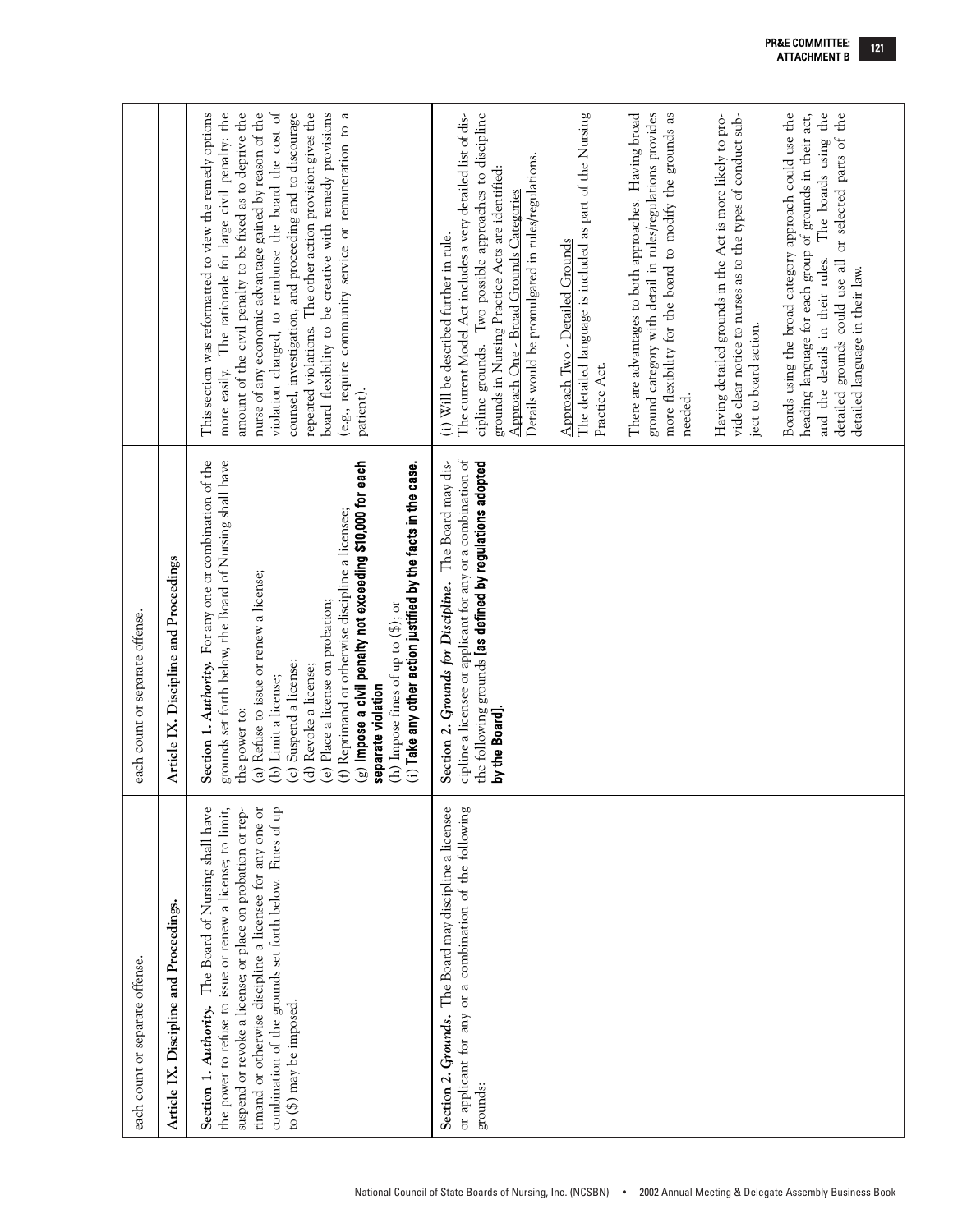| the case of a person applying for a license, the burden of<br>the requirements for licensure contained in Article V. In<br>(a) has failed to demonstrate the qualifications or satisfy<br>proof is upon the applicant to demonstrate the qualifica-<br>tions or satisfactions of the requirements;                                                                                              | case of a person applying for a license, the burden of proof<br>requirements for licensure contained in Article V. In the<br>is upon the applicant to demonstrate the qualifications or<br>Failure to demonstrate the qualifications or satisfy the<br>$(a)$ Failure to Meet Requirements.<br>satisfactions of the requirements;                                                                                       | boards were reviewed. Some optional language identified<br>In the work to develop this section, the statutes of many<br>is included in the comment section to serve as an addi-<br>tional resource.                                                                                                                                                                                                                                                                                                                                                                                                                                                                                                                                                                                                                                                                                                                                                                                                                                                                                                                                                                                                                                                                                                                                                                                                                                          |
|-------------------------------------------------------------------------------------------------------------------------------------------------------------------------------------------------------------------------------------------------------------------------------------------------------------------------------------------------------------------------------------------------|------------------------------------------------------------------------------------------------------------------------------------------------------------------------------------------------------------------------------------------------------------------------------------------------------------------------------------------------------------------------------------------------------------------------|----------------------------------------------------------------------------------------------------------------------------------------------------------------------------------------------------------------------------------------------------------------------------------------------------------------------------------------------------------------------------------------------------------------------------------------------------------------------------------------------------------------------------------------------------------------------------------------------------------------------------------------------------------------------------------------------------------------------------------------------------------------------------------------------------------------------------------------------------------------------------------------------------------------------------------------------------------------------------------------------------------------------------------------------------------------------------------------------------------------------------------------------------------------------------------------------------------------------------------------------------------------------------------------------------------------------------------------------------------------------------------------------------------------------------------------------|
| adversely to the practice of nursing or to the ability to<br>(b) has been convicted by a court or has entered a plea of<br>nolo contendere to a crime in any jurisdiction that relates<br>practice nursing;                                                                                                                                                                                     | ly to the practice of nursing or to the ability to practice<br>Conviction by a court or entry of a plea of nolo con-<br>tendere to a crime in any jurisdiction that relates adverse-<br>(b) Criminal Convictions.<br>nursing:                                                                                                                                                                                          |                                                                                                                                                                                                                                                                                                                                                                                                                                                                                                                                                                                                                                                                                                                                                                                                                                                                                                                                                                                                                                                                                                                                                                                                                                                                                                                                                                                                                                              |
| reports or completing patient records, signing any report<br>ing to procure a license to practice nursing in filing any<br>or records in the nurse's capacity as a Registered Nurse,<br>(c) has employed fraud or deceit in procuring or attempt-<br>Licensed Practical/Vocational Nurse or Advanced<br>Practice Registered Nurse or in submitting any informa-<br>tion or record to the Board. | reports or completing patient records, signing any report<br>to procure a license to practice nursing in filing any<br>or records in the nurse's capacity as a Registered Nurse,<br>Licensed Practical/Vocational Nurse or Advanced<br>Practice Registered Nurse or in submitting any informa-<br>Employment of fraud or deceit in procuring or attempting<br>tion or record to the Board.<br>(c) Fraud and/or Deceit. | Providing false, incomplete or misleading information<br>Repeating willful ordering or performing demonstrably<br>Administering without clinical justification, treatment<br>which is demonstrably unnecessary and/or contrary to<br>Failing to obtain consultations or perform referrals<br>· Engaging in false, misleading, improbable or deceptive<br>er, or permitting or allowing another person to use his<br>or her certificate or license for the purpose of nursing<br>· Engaging in conduct likely to deceive, defraud or<br>Providing false, incomplete or misleading information<br>recognized standards of the practice of nursing as inter-<br>when failing to do so is not consistent with the stan-<br>• Committing fraud in presentation as to own skill or<br>· Impersonating an examinee or permitting an imper-<br>Impersonating another certified or licensed practition-<br>sonator to take the examination on one's own behalf.<br>• Violating the security of examination materials<br>$\bullet$ Violating the standard of test administration.<br>on an application for nursing employment<br>Committing a fraudulent insurance act<br>unnecessary laboratory tests or studies<br>OTHER LANGUAGE OPTIONS:<br>on an application for licensure<br>advertising statements.<br>dard of the profession<br>preted by the Board.<br>the sick or afflicted.<br>ability.<br>$\bullet$<br>$\bullet$<br>$\bullet$<br>$\bullet$ |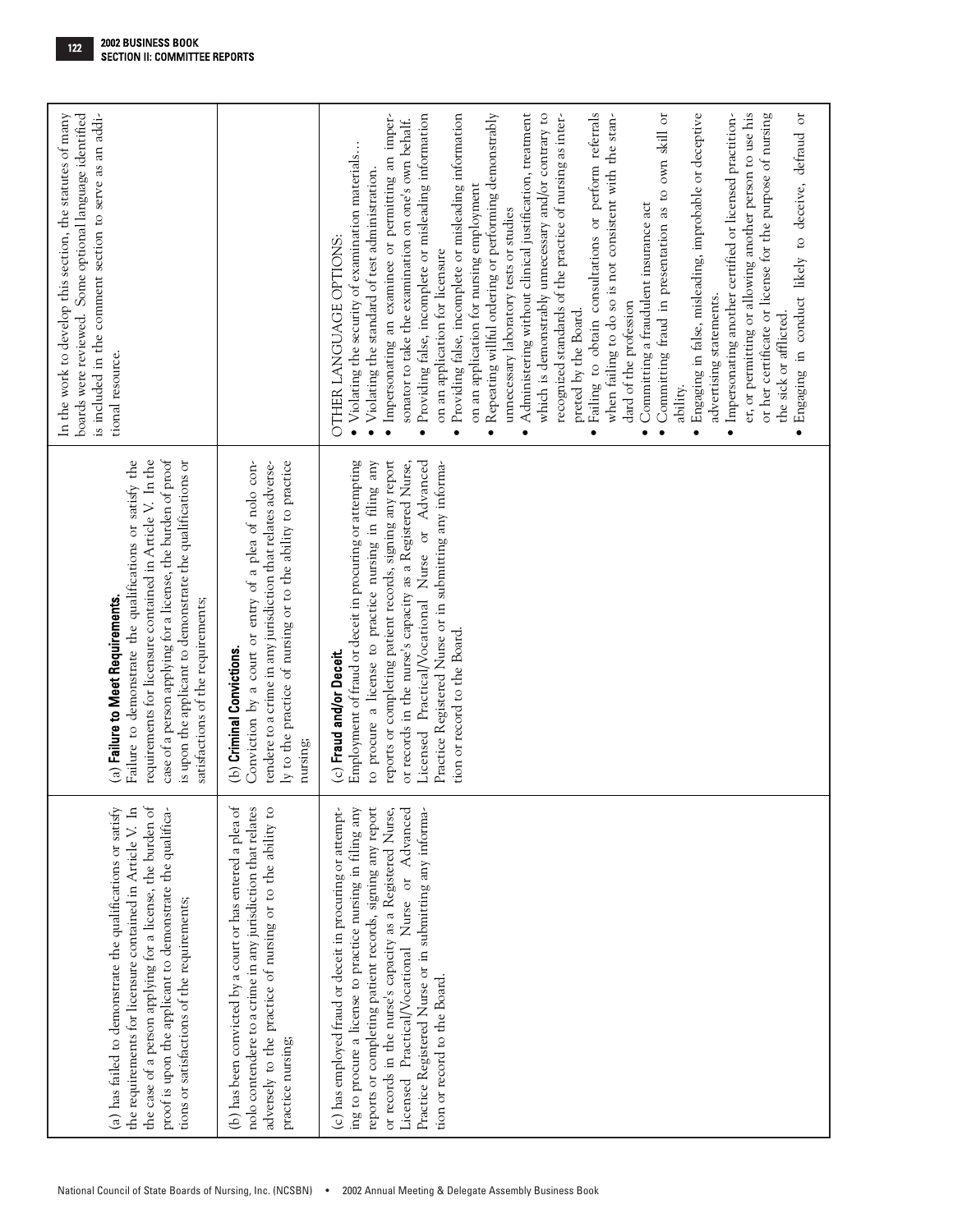| endanger a patient or the general public. | tion shall be prima facie evidence of such suspension or<br>substantially the same as a ground for discipline pur-<br>• A certified copy of the order of suspension or revoca-<br>country based upon an act or omission that is defined<br>Has been disciplined by another state, territory, or<br>OTHER LANGUAGE OPTIONS:<br>suant to this subsection.<br>revocation.<br>$\bullet$ | Failing to protect patients, except in emergency life<br>Being guilty of willful or repeated departure from or the<br>able and prevailing practice of nursing; however actual<br>the minimum standards of acceptable professional<br>dences by claims of malpractice settled against the<br>The two categories, unsafe practice and unprofessional<br>practice were collapsed because both dealt with safety<br>· Acting in a willful, negligent [or reckless] manner<br>duct resulting in a serious harm or significant risk to<br>Failing to care adequately for a patient or to conform to<br>ion, exposes a patient or other person [co-worker]<br>plying with Centers for Disease Control's guidelines on<br>edge or inability to apply principles or skills to carry<br>Engaging in repeated malpractice, which may be evi-<br>inconsistent with the health or safety of persons under<br>Engaging in intentional or negligent [or reckless] con-<br>failure to conform to the minimum standard of accept-<br>nursing practice in a manner that, in the board's opin-<br>threatening situation where it is not feasible, by com-<br>· Engaging in conduct that evidences a lack of knowl-<br>Exhibiting unprofessional conduct as defined by regu-<br>the health or safety of a client or in injury to a client<br>out the practice for which the licensee is licensed.<br>injury to a patient need not be established.<br>Demonstrating professional incompetency<br>OTHER LANGUAGE OPTIONS:<br>unnecessarily to risk or harm.<br>universal precautions.<br>his/her care.<br>nurse.<br>issues.<br>$\bullet$<br>$\bullet$<br>$\bullet$<br>$\bullet$<br>$\bullet$<br>$\bullet$<br>$\bullet$ |
|-------------------------------------------|-------------------------------------------------------------------------------------------------------------------------------------------------------------------------------------------------------------------------------------------------------------------------------------------------------------------------------------------------------------------------------------|--------------------------------------------------------------------------------------------------------------------------------------------------------------------------------------------------------------------------------------------------------------------------------------------------------------------------------------------------------------------------------------------------------------------------------------------------------------------------------------------------------------------------------------------------------------------------------------------------------------------------------------------------------------------------------------------------------------------------------------------------------------------------------------------------------------------------------------------------------------------------------------------------------------------------------------------------------------------------------------------------------------------------------------------------------------------------------------------------------------------------------------------------------------------------------------------------------------------------------------------------------------------------------------------------------------------------------------------------------------------------------------------------------------------------------------------------------------------------------------------------------------------------------------------------------------------------------------------------------------------------------------------------------------------------------------------------|
|                                           | sion has been denied, revoked, suspended, restricted or<br>License to practice nursing or another health care profes-<br>otherwise disciplined in this or any other state.<br>$(d)$ Action in Another Jurisdiction.                                                                                                                                                                 | acts by any individual working at the nurse's<br>from or failure to conform to Board standards of<br>vide oversight of the nursing organization and<br>health or safety. Actual injury to a patient need<br>as defined in Article II, with reasonable skill<br>nursing services of a health care delivery sys-<br>as specified by the Board in granting a modified<br>ate unnecessary danger to a patient's life,<br>practice or with the required accommodations,<br>practical nursing or advanced practice nursing,<br>Unprofessional conduct, including a departure<br>Conduct or any nursing practice that may cre-<br>Failure to practice within a modified scope of<br>Failure of a chief administrative nurse to pro<br>Failure of to supervise or the performance of<br>Failure or inability to perform professional,<br>(e) Unsafe Practice/Unprofessional Practice<br>professional or practical nursing,<br>not be established.<br>and safety.<br>direction.<br>license;<br>tem.<br>$\binom{3}{2}$<br>$\widehat{f}$<br>$\odot$<br>$\overline{c}$<br>$\overline{5}$<br>$\widehat{\Xi}$                                                                                                                                                                                                                                                                                                                                                                                                                                                                                                                                                                                                  |
|                                           | another health care discipline denied, revoked, suspend-<br>(d) has had a license to practice nursing or to practice in<br>ed or otherwise restricted in this or any other state;                                                                                                                                                                                                   |                                                                                                                                                                                                                                                                                                                                                                                                                                                                                                                                                                                                                                                                                                                                                                                                                                                                                                                                                                                                                                                                                                                                                                                                                                                                                                                                                                                                                                                                                                                                                                                                                                                                                                  |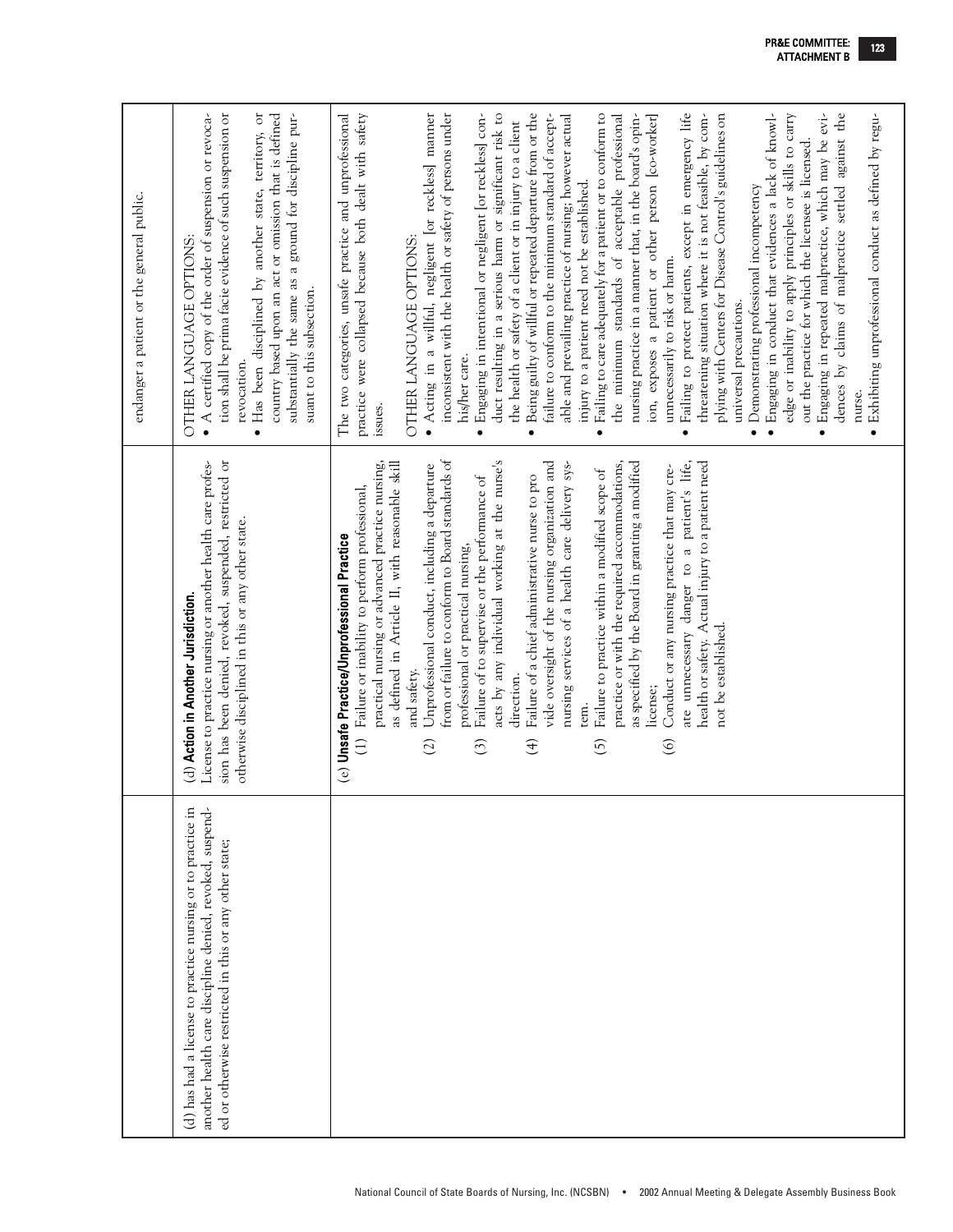|                                                                                                                                                                                                                                                                                                                                                                                                                                                                                                                                                     |                                                                                                                                                                 | - Delegating nursing acts or responsibilities that the<br>responsibilities to an individual that the licensee<br>licensee knows or has reason to know should only be<br>· Directing (when acting as a supervisor), another nurse<br>to delegate a nursing task to an individual that the<br>skills to perform the task, or the patient's condition<br>Engaging in any unprofessional conduct as identified<br>- Delegating [assigning or directing] nursing acts or<br>knows or has reason to know lacks the ability or<br>Performing an act that is beyond the licensee's knowl-<br>nurse reasonably believes lacks the knowledge and<br>does not allow delegation of the nursing task [action].<br>performed by a [licensed] nurse.<br>lations adopted by the Board.<br>knowledge to perform-<br>by the board in its rule.<br>Failing to supervise:-<br>edge and skills.<br>$\bullet$<br>$\bullet$<br>$\bullet$ |
|-----------------------------------------------------------------------------------------------------------------------------------------------------------------------------------------------------------------------------------------------------------------------------------------------------------------------------------------------------------------------------------------------------------------------------------------------------------------------------------------------------------------------------------------------------|-----------------------------------------------------------------------------------------------------------------------------------------------------------------|-------------------------------------------------------------------------------------------------------------------------------------------------------------------------------------------------------------------------------------------------------------------------------------------------------------------------------------------------------------------------------------------------------------------------------------------------------------------------------------------------------------------------------------------------------------------------------------------------------------------------------------------------------------------------------------------------------------------------------------------------------------------------------------------------------------------------------------------------------------------------------------------------------------------|
| to supervise or the Licensed Practice/Vocational Nurse to<br>monitor the performance of acts by any individual work-<br>professional nurse in a chief administrative nurse role to<br>$\approx$<br>tical nursing, as defined in Article II, with reasonable<br>skill and safety, including failure of the professional nurse<br>$\sigma$<br>(e) has failed or is unable to perform professional or prac-<br>the failure of<br>provide supervision of the nursing organization of<br>ing at the nurse's direction or<br>health care delivery system. |                                                                                                                                                                 |                                                                                                                                                                                                                                                                                                                                                                                                                                                                                                                                                                                                                                                                                                                                                                                                                                                                                                                   |
| (f) has failed to practice within the modified scope of<br>practice or with the required accommodations, as speci-<br>fied by the Board in granting a special license;                                                                                                                                                                                                                                                                                                                                                                              |                                                                                                                                                                 | This ground is included in the new section (e).This<br>ground is included in the new section $(f)$ .                                                                                                                                                                                                                                                                                                                                                                                                                                                                                                                                                                                                                                                                                                                                                                                                              |
| (g) has engaged in unprofessional conduct including, but<br>not limited to, a departure from or failure to conform to<br>Board standards of professional or practical nursing, or<br>any nursing practice that may create unnecessary danger<br>Actual injury to a<br>to a patient's life, health or safety.<br>patient need not be established.                                                                                                                                                                                                    |                                                                                                                                                                 | This ground is included in the new section (e).                                                                                                                                                                                                                                                                                                                                                                                                                                                                                                                                                                                                                                                                                                                                                                                                                                                                   |
| tice nursing with reasonable skill and safety to patients by<br>(h) has demonstrated actual or potential inability to prac-<br>reason of illness, use of alcohol, drugs, chemicals, or any                                                                                                                                                                                                                                                                                                                                                          | Demonstration of actual or potential inability to practice<br>nursing with reasonable skill and safety to patients by rea-<br>(f) Inability to Practice Safely. | ness to discharge the duty owed by the licensee to a<br>Engaging in conduct that evidences a lack of ability or fit-<br>OTHER LANGUAGE OPTIONS                                                                                                                                                                                                                                                                                                                                                                                                                                                                                                                                                                                                                                                                                                                                                                    |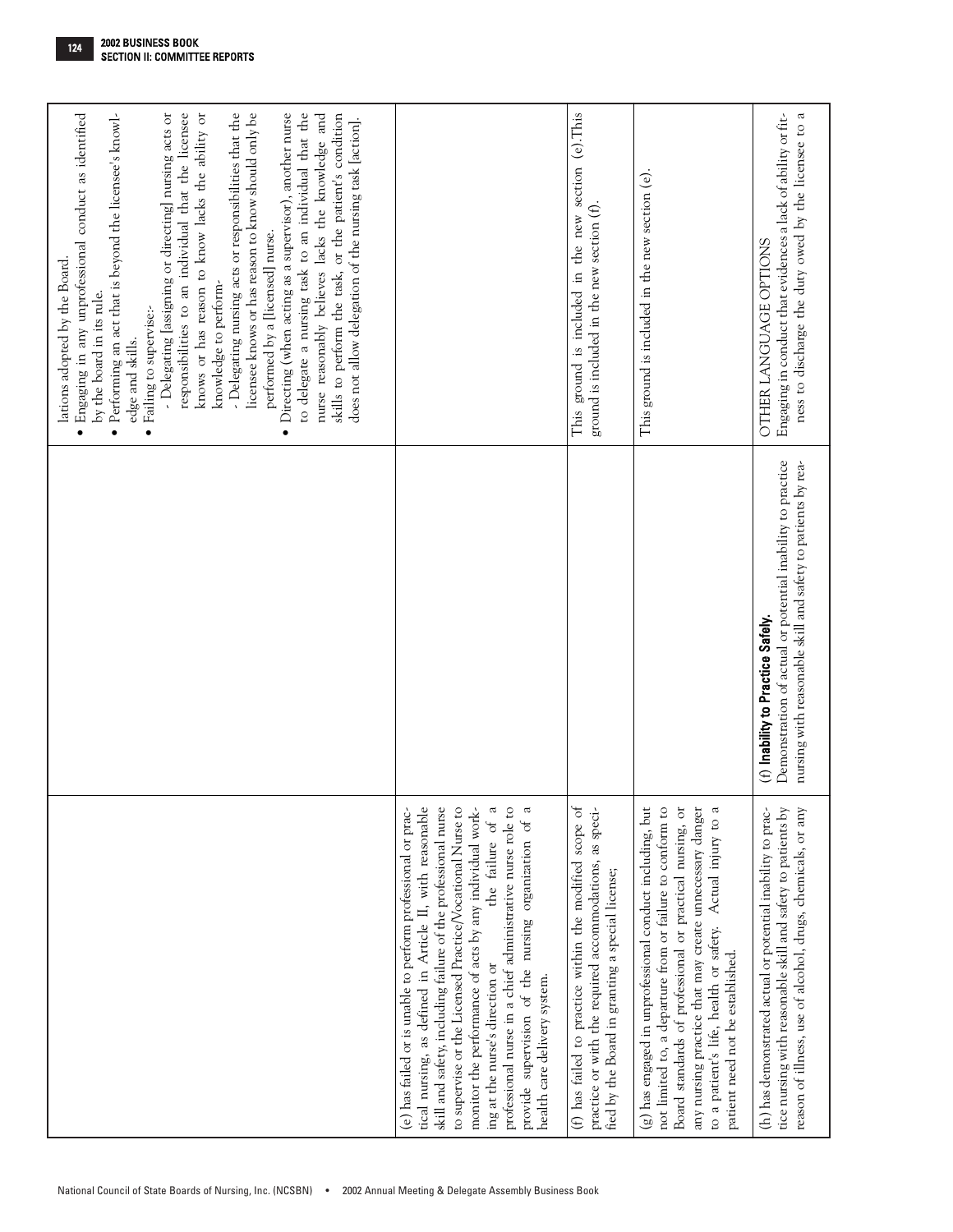| renders the licensee unable to perform nursing services<br>Practicing or attempting to practice nursing while<br>Having a lack of fitness to practice because of a mental<br>Having a physical, mental or emotional disability that<br>afflicted with physical or mental illness, deterioration,<br>or disability that interferes with the individual's perfor-<br>or physical health condition that could result in injury<br>Having been adjudicated as mentally incompetent§<br>or duties with reasonable care and safety.<br>client or patient or the general public.<br>mance of nursing functions<br>to a patient or the public,<br>$\bullet$<br>$\bullet$<br>$\bullet$ | Medicare and Medicaid laws or state medical assistance<br>unintelligible entries in any hospital, patient, or other<br>lent billing practices, including violation federal<br>laws.§ Engaging in conduct that violates the profes-<br>Falsifying or makes grossly incorrect, inconsistent, or<br>• Exiting undue influence, fraud, sexual conduct, fraudu-<br>Engaging in conduct that fails to maintain the profes-<br>sional boundaries of a therapeutic relationship.<br>record pertaining to controlled substances.<br>OTHER LANGUAGE OPTIONS<br>sional code of conduct<br>$\bullet$<br>$\bullet$ |                                                                                                                                                                                                                                                                                                                                                                                                                                                                                                                                | ment with Alternatives to Discipline Program. By adding<br>Specific ground for failure to comply with terms of agree-<br>this ground, the problem of investigation if a nurse has                                                                |
|-------------------------------------------------------------------------------------------------------------------------------------------------------------------------------------------------------------------------------------------------------------------------------------------------------------------------------------------------------------------------------------------------------------------------------------------------------------------------------------------------------------------------------------------------------------------------------------------------------------------------------------------------------------------------------|-------------------------------------------------------------------------------------------------------------------------------------------------------------------------------------------------------------------------------------------------------------------------------------------------------------------------------------------------------------------------------------------------------------------------------------------------------------------------------------------------------------------------------------------------------------------------------------------------------|--------------------------------------------------------------------------------------------------------------------------------------------------------------------------------------------------------------------------------------------------------------------------------------------------------------------------------------------------------------------------------------------------------------------------------------------------------------------------------------------------------------------------------|--------------------------------------------------------------------------------------------------------------------------------------------------------------------------------------------------------------------------------------------------|
| son of illness, use of alcohol, drugs, chemicals, or any<br>other material, or as a result of any mental or physical<br>conditions                                                                                                                                                                                                                                                                                                                                                                                                                                                                                                                                            | or demonstration of a willful or careless disregard for the<br>health, welfare, or safety of a patient. Actual injury need<br>Behavior, likely to deceive, defraud, or harm the public,<br>(g) Unethical Conduct.<br>not be established.                                                                                                                                                                                                                                                                                                                                                              | (3) Engagement in sexual conduct with a patient, or<br>conduct that may reasonably be interpreted by the<br>patient as sexual, or in any verbal behavior that is<br>(1) Failure to cooperate with a lawful investigation<br>(2) Use of excessive force upon or mistreatment or<br>abuse of any patient. "Excessive force" means force<br>clearly greater than what would normally be applied<br>seductive or sexually demeaning to a patient.<br>in similar clinical situations.<br>conducted by the Board<br>$(h)$ Misconduct | Program<br>Requirements. Failure to comply with terms of alternative<br>Diversion or attempts to divert drugs or controlled sub-<br>to Comply with Alternative<br>program agreement.<br>(i) Drug Diversion.<br>Failure<br>stances;<br>$\ddot{=}$ |
| other material, or as a result of any mental or physical<br>conditions;                                                                                                                                                                                                                                                                                                                                                                                                                                                                                                                                                                                                       | lic, or demonstrating a willful or careless disregard for the<br>health, welfare, or safety of a patient. Actual injury need<br>(i) conduct likely to deceived, defrauds, or harm the pub-<br>not be established;                                                                                                                                                                                                                                                                                                                                                                                     | duct that may reasonably be interpreted by the patient as<br>(j) has engaged in sexual conduct with a patient, or con-<br>sexual, or in any verbal behavior that is seductive or sex-<br>ually demeaning to a patient;                                                                                                                                                                                                                                                                                                         | (k) has diverted or attempted to divert drugs or con-<br>trolled substances;                                                                                                                                                                     |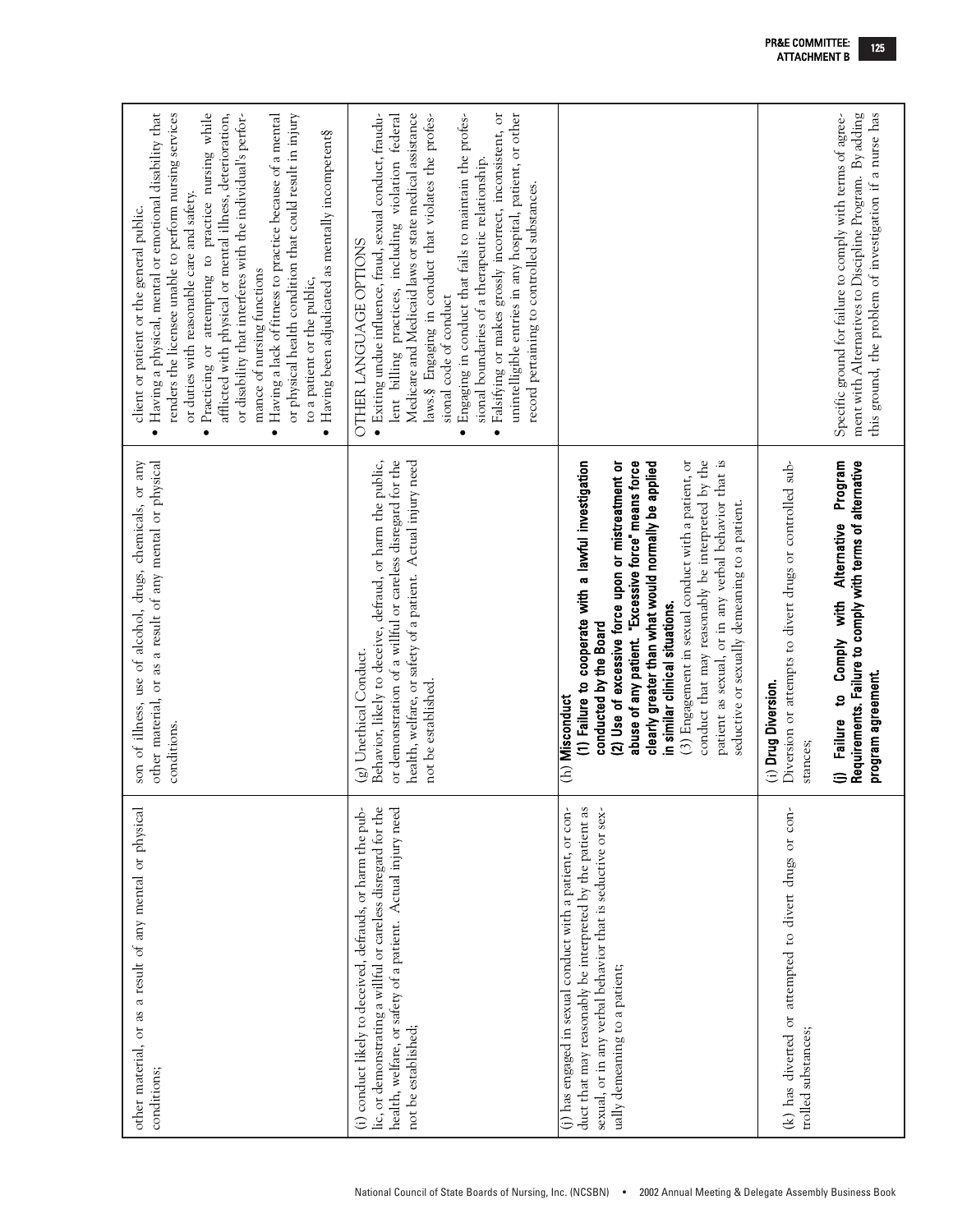|                                                                                                                                                                                                                                     |                                                                                                                                                                                                                                                                                                                                                                                                                                                                                                                           | to the board for possible disciplinary action, is addressed.<br>been in a program for some time, relapses and is referred                                                                                       |
|-------------------------------------------------------------------------------------------------------------------------------------------------------------------------------------------------------------------------------------|---------------------------------------------------------------------------------------------------------------------------------------------------------------------------------------------------------------------------------------------------------------------------------------------------------------------------------------------------------------------------------------------------------------------------------------------------------------------------------------------------------------------------|-----------------------------------------------------------------------------------------------------------------------------------------------------------------------------------------------------------------|
|                                                                                                                                                                                                                                     | (2) Use of any controlled substance or any dangerous<br>drug or dangerous device or alcoholic beverages, to<br>an extent or in a matter dangerous or injurious to<br>himself or herself, any other person, or the public or<br>to the extent that such use impairs his or her ability to<br>conduct with safety to the public the practice autho-<br>(1) Intemperate use of alcohol or drugs that the board<br>determines endangers or could endanger a patient.<br>rized by his or her license<br>(k) Other Drug Related |                                                                                                                                                                                                                 |
| (1) has knowingly aided, assisted, advised, or allowed an<br>unlicensed person to engage in the unlawful practice of<br>professional or practical nursing; or                                                                       | unlicensed person to engage in the unlawful practice of<br>Has knowingly aided, assisted, advised, or allowed an<br>professional or practical nursing.<br>(1) Unlawful Practice.                                                                                                                                                                                                                                                                                                                                          |                                                                                                                                                                                                                 |
|                                                                                                                                                                                                                                     | Board, or a state or federal law relating to the practice of<br>Has violated a rule adopted by the Board, an order of the<br>professional or practical nursing, or a state or federal nar-<br>cotics or controlled substance law.                                                                                                                                                                                                                                                                                         | Makes not completing/complying with a Board Order a<br>ground for discipline in itself without maintaining an evi-<br>dence trail. Also addresses failure to complete with other<br>laws and rules/regulations. |
|                                                                                                                                                                                                                                     | Has practiced beyond the scope of practice as stated in<br>this Act.                                                                                                                                                                                                                                                                                                                                                                                                                                                      | Moved from section 3 in current model and expanded to<br>include all licensure levels.                                                                                                                          |
| the Board, or a state or federal law relating to the practice<br>(m) has violated a rule adopted by the Board, an order of<br>of professional or practical nursing, or a state or federal<br>narcotics or controlled substance law. |                                                                                                                                                                                                                                                                                                                                                                                                                                                                                                                           | See unlawful practice section (l) above.                                                                                                                                                                        |
| of the<br>ciplinary action against an Advanced Practice Registered<br>Section 3. Additional Ground. The Board may take dis-<br>Nurse who has practiced beyond the scope<br>advanced practice registered nurse category.             |                                                                                                                                                                                                                                                                                                                                                                                                                                                                                                                           | This ground is incorporated into Article IX, Section 2(e).                                                                                                                                                      |
| ciplinary process based on the Administrative Procedure<br>Section 4. Procedure. The Board shall establish a dis-<br>Act of the State of ().                                                                                        | plinary process based on the Administrative Procedure<br>Section 4. Procedure. The Board shall establish a disci-<br>Act of the State of ( ).                                                                                                                                                                                                                                                                                                                                                                             |                                                                                                                                                                                                                 |
| Section 5. Immunity. Any member of the Board or staff<br>and any person reporting to the Board of Nursing under                                                                                                                     | and any person reporting to the Board of Nursing under<br>Section 5. Immunity. Any member of the Board or staff                                                                                                                                                                                                                                                                                                                                                                                                           |                                                                                                                                                                                                                 |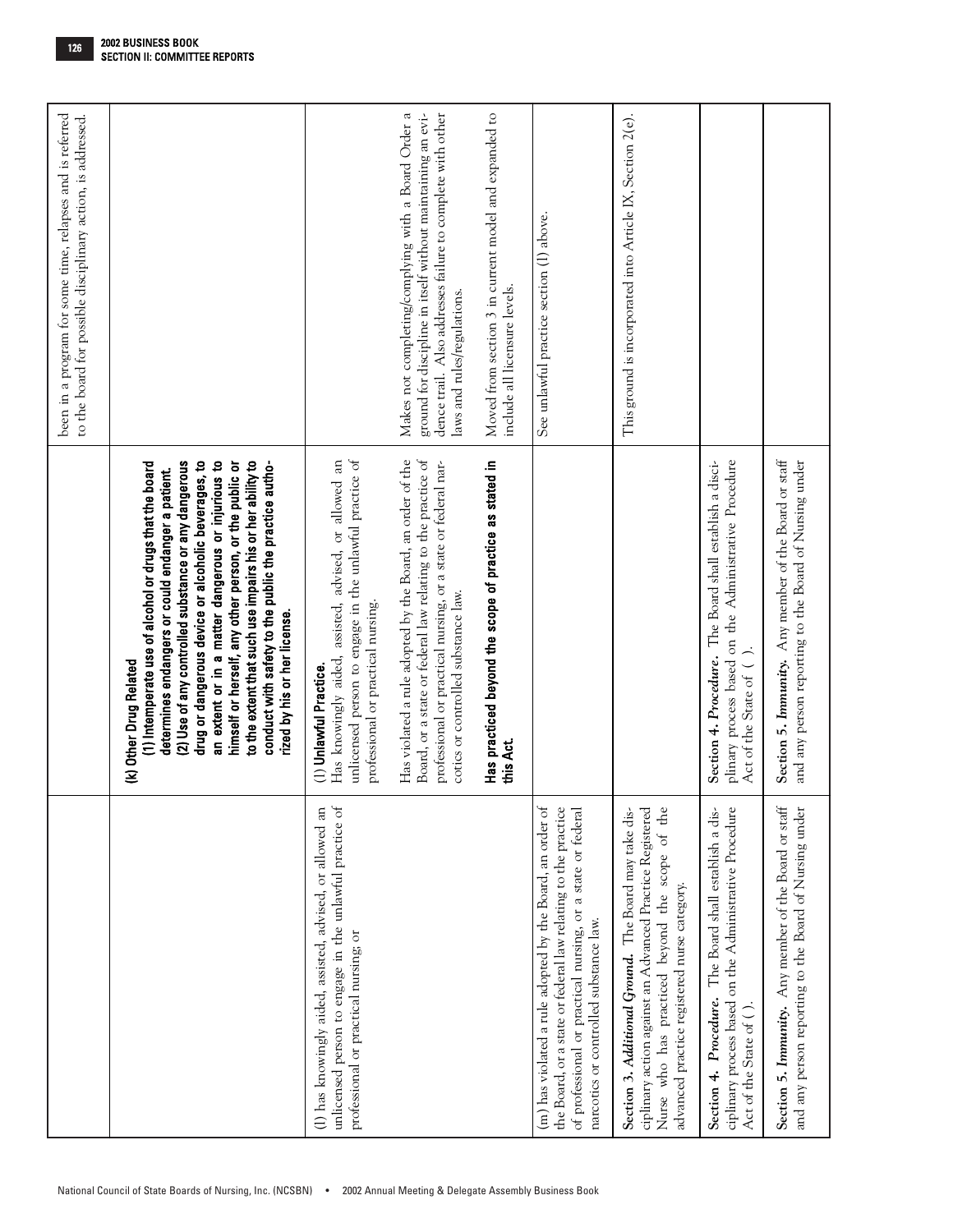|                                                                                                                                                                                                                                                                                                                            |                                                                                                                                                                                                                       |                              | Title changed to reflect common terminology. |                                                                                                                                                                                                                                                                                                                                                                                          |                                                                                                                                                                                                           |                                                                                                                                                                                                                                                                                     | tent jurisdiction to be dangerous to the public because of<br>Allows a board to act on a previous court action without<br>Example: a nurse who is determined by a court of compe-<br>serious mental disorder.<br>additional proceedings.                                                                                                               |
|----------------------------------------------------------------------------------------------------------------------------------------------------------------------------------------------------------------------------------------------------------------------------------------------------------------------------|-----------------------------------------------------------------------------------------------------------------------------------------------------------------------------------------------------------------------|------------------------------|----------------------------------------------|------------------------------------------------------------------------------------------------------------------------------------------------------------------------------------------------------------------------------------------------------------------------------------------------------------------------------------------------------------------------------------------|-----------------------------------------------------------------------------------------------------------------------------------------------------------------------------------------------------------|-------------------------------------------------------------------------------------------------------------------------------------------------------------------------------------------------------------------------------------------------------------------------------------|--------------------------------------------------------------------------------------------------------------------------------------------------------------------------------------------------------------------------------------------------------------------------------------------------------------------------------------------------------|
| oath and in good faith information relating to alleged<br>tions, fitness or character of a person licensed or applying<br>for a license to practice nursing shall not be subject to a<br>civil action for damages as a result of report such infor-<br>incidents of negligence or malpractice or the qualifica-<br>mation. | The immunity provided by this section shall extend to<br>the members of any professional review committee and<br>witnesses appearing before the committee authorized by<br>the Board to act pursuant to this section. | Article X. Emergency Relief. | Section 1. Summary Suspension.               | continued practice by the nurse would create<br>(1) the Board finds that there is probable cause to<br>believe that the nurse has violated a statute or rule<br>The Board is authorized to temporarily<br>suspend the license of a nurse without a hearing if:<br>that the Board is empowered to enforce; and<br>imminent and serious risk of harm to others<br>(a) Authority.<br>(2)    | the Board issues a stay of suspension or a final order in the<br>matter after a hearing or upon agreement between the<br>(b) Duration. The suspension shall remain in effect until<br>Board and licensee. | Act, to begin no later than ( ) days after the issuance of<br>hearing to be held under the Administrative Procedures<br>the summary suspension order. The licensee shall receive<br>(c) Hearing. The Board shall schedule a disciplinary<br>at least () days notice of the hearing. | Unless the board orders otherwise, a license to practice<br>(1) A guardian of a nurse is appointed by order of a<br>court under sections (reference to state law govern-<br>professional or practical nursing is automatically sus-<br>2) The nurse is committed by order of a court under<br>Section 2. Automatic Suspension.<br>pended if:<br>ing);( |
| tions, fitness or character of a person licensed or applying<br>for a license to practice nursing shall not be subject to a<br>oath and in good faith information relating to alleged<br>civil action for damages as a result of report such infor-<br>incidents of negligence or malpractice or the qualifica-<br>mation. | the members of any professional review committee and<br>The immunity provided by this section shall extend to<br>witnesses appearing before the committee authorized by<br>the Board to act pursuant to this section. | Article X. Emergency Relief. | Section 1. Temporary Suspension.             | The Board is authorized to temporarily<br>believe that the nurse has violated a statute or<br>rule that the Board is empowered to enforce;<br>(1) the Board finds that there is probable cause to<br>continued practice by the nurse would create<br>imminent and serious risk of harm to others<br>suspend the license of a nurse without a hearing if:<br>(a) Authority.<br>and<br>(2) | the Board issues a stay of suspension or a final order in the<br>matter after a hearing or upon agreement between the<br>(b) Duration. The suspension shall remain in effect until<br>Board and licensee. | Act, to begin no later than ( ) days after the issuance of<br>hearing to be held under the Administrative Procedures<br>(c) Hearing. The Board shall schedule a disciplinary<br>the summary suspension order. The licensee shall receive<br>at least () days notice of the hearing. |                                                                                                                                                                                                                                                                                                                                                        |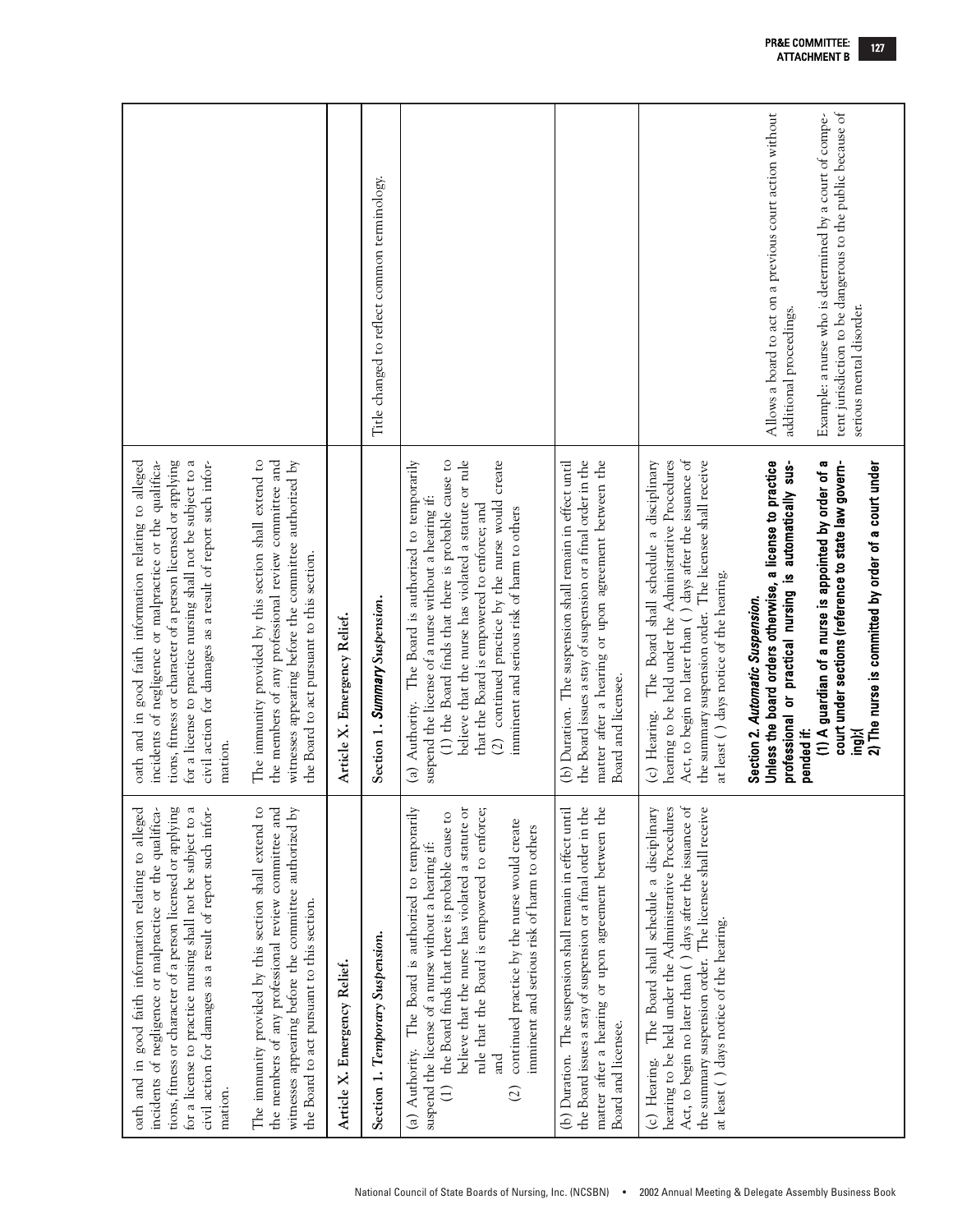|                                                                                                                                                                                                                                                                                                                                                                                                                                                                                                                                                                                                                                                  | dangerous to the public by a court of competent<br>tent, mentally ill, chemically dependent, or a person<br>(3) The nurse is determined to be mentally incompe-<br>jurisdiction within or without this state.<br>(reference to state law governing); or                                                                                                                                                                                                                                                                                                                                                                                                                                                                                                                                  | Another option is to consider automatic suspension for<br>specified, very serious criminal convictions.                                                                                                                                                                                                                                                                                                      |
|--------------------------------------------------------------------------------------------------------------------------------------------------------------------------------------------------------------------------------------------------------------------------------------------------------------------------------------------------------------------------------------------------------------------------------------------------------------------------------------------------------------------------------------------------------------------------------------------------------------------------------------------------|------------------------------------------------------------------------------------------------------------------------------------------------------------------------------------------------------------------------------------------------------------------------------------------------------------------------------------------------------------------------------------------------------------------------------------------------------------------------------------------------------------------------------------------------------------------------------------------------------------------------------------------------------------------------------------------------------------------------------------------------------------------------------------------|--------------------------------------------------------------------------------------------------------------------------------------------------------------------------------------------------------------------------------------------------------------------------------------------------------------------------------------------------------------------------------------------------------------|
|                                                                                                                                                                                                                                                                                                                                                                                                                                                                                                                                                                                                                                                  | to capacity by a court, and upon petition by the nurse, the<br>The license remains suspended until the nurse is restored<br>suspension is terminated by the board after a hearing or<br>upon agreement between the board and the nurse.                                                                                                                                                                                                                                                                                                                                                                                                                                                                                                                                                  |                                                                                                                                                                                                                                                                                                                                                                                                              |
| Section 2. Injunctive Relief.                                                                                                                                                                                                                                                                                                                                                                                                                                                                                                                                                                                                                    | Section 3. Injunctive Relief.                                                                                                                                                                                                                                                                                                                                                                                                                                                                                                                                                                                                                                                                                                                                                            |                                                                                                                                                                                                                                                                                                                                                                                                              |
| own name to a proper court of competent jurisdiction for<br>valid license, unless exempted under Article<br>association from employing any person who is<br>not licensed to practice nursing under this Act<br>(a) Authority. The Board is authorized to petition in its<br>(1) any person who is practicing nursing within the<br>meaning of this Act from practicing without a<br>association from operating a school of nursing<br>any person, firm, corporation, institution or<br>any person, firm, corporation, institution or<br>or exempted under Article XII; or<br>without approval.<br>an injunction to enjoin:<br>XII;<br>(3)<br>(2) | (a) Authority. The Board or any prosecuting officer upon<br>a proper showing of the facts is authorized to petition a<br>court of competent jurisdiction for an injunction to<br>(1) Any person who is practicing nursing within the<br>meaning of this Act from practicing without a valid<br>(2) Any person, firm, corporation, institution or<br>association from employing any person who is not<br>licensed to practice nursing under this Act or<br>(3) Any person, firm, corporation, institution or<br>(4) Any person whose license has been suspended<br>association from operating a school of nursing with-<br>or revoked from practicing as an RN, LPN/VN or APRN.<br>license, unless exempted under Article XII.<br>exempted under Article XII.<br>out approval.<br>enjoin: | Authority broadened to allow a prosecuting attorney to<br>also petition for injunctive relief related to nursing prac-<br>tice.                                                                                                                                                                                                                                                                              |
|                                                                                                                                                                                                                                                                                                                                                                                                                                                                                                                                                                                                                                                  | Such acts are declared to be a public nuisance and pose<br>a risk of harm to the public health and safety.                                                                                                                                                                                                                                                                                                                                                                                                                                                                                                                                                                                                                                                                               | A public nuisance is defined by Black's Law Dictionary<br>tion dangerous to healthan unreasonable interference<br>Sometimes<br>prosecutors are not interested in pursuing nursing viola-<br>(5th Ed.). St. Paul, MN: West Publishing, Co. as a condi-<br>tions. It is hoped that this language would carry addi-<br>with a right common to the general public.<br>tional weight with prosecutors and courts. |
| (b) Procedure. Upon filing of a verified petition in such<br>court, the court, or any judge thereof, if satisfied that a<br>violation described in Sections 2(a) has occurred, may<br>issue an injunction without notice or bond, enjoining the<br>defendant from further violating this provision. A copy<br>of the complaints shall be served on the defendant and                                                                                                                                                                                                                                                                             | conducted as in other civil cases. In case of violation of<br>and practice. A copy of the complaint shall be served on<br>(b) The court may without notice or bond, enjoin such acts<br>the defendant and the proceedings thereafter shall be<br>an injunction issued under this section, the court, or any<br>judge thereof, may summarily try and punish the offender                                                                                                                                                                                                                                                                                                                                                                                                                  | Language streamlined, builds on previous section.                                                                                                                                                                                                                                                                                                                                                            |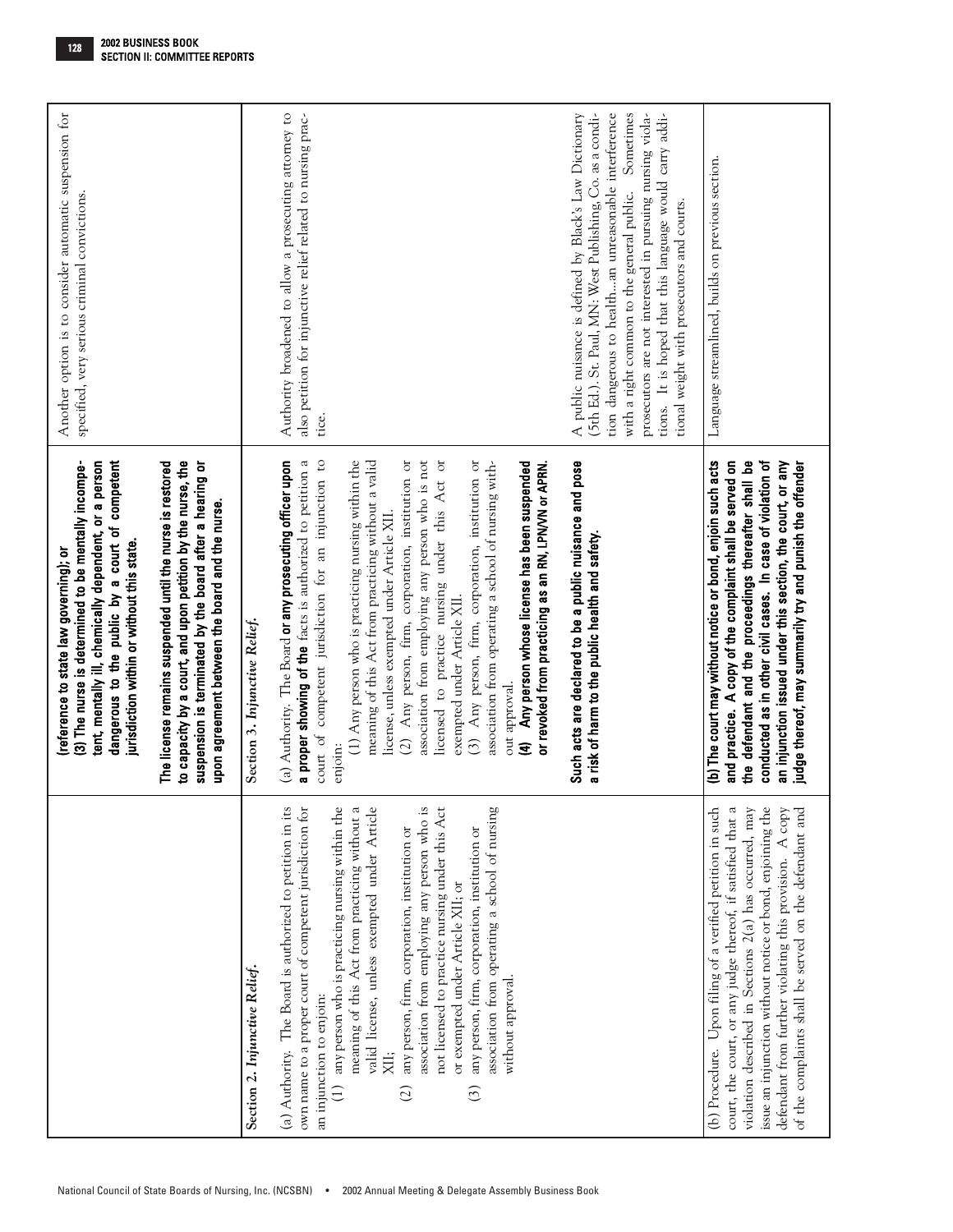| summarily try and punish the offender of contempt of<br>the proceedings thereafter shall be conducted as in other<br>civil cases. In case of violation of an injunction issued<br>under this section, the court, or any judge thereof, may<br>court.                                                                                              | for contempt of court.                                                                                                                                                                                                                                                                                                                                                                                 |                                                                                                                                                  |
|---------------------------------------------------------------------------------------------------------------------------------------------------------------------------------------------------------------------------------------------------------------------------------------------------------------------------------------------------|--------------------------------------------------------------------------------------------------------------------------------------------------------------------------------------------------------------------------------------------------------------------------------------------------------------------------------------------------------------------------------------------------------|--------------------------------------------------------------------------------------------------------------------------------------------------|
| gency proceedings herein described shall be in addition<br>to, not in lieu of, all penalties and other remedies provid-<br>Section 3. Preservation of other Remedies. The emer-<br>ed by law.                                                                                                                                                     | gency proceedings herein described shall be in addition<br>Section 4. Preservation of other Remedies. The emer-<br>to, not in lieu of, all penalties and other remedies provid-<br>ed by law.                                                                                                                                                                                                          |                                                                                                                                                  |
| Article XI. Reporting Required.                                                                                                                                                                                                                                                                                                                   | Article XI. Reporting Required.                                                                                                                                                                                                                                                                                                                                                                        |                                                                                                                                                  |
| Affected parties.<br>Section 1.                                                                                                                                                                                                                                                                                                                   | Section 1. Affected parties.                                                                                                                                                                                                                                                                                                                                                                           |                                                                                                                                                  |
| (a) Hospitals, nursing homes and other employers of<br>Registered Nurses, Licensed Practical/Vocational Nurses<br>or Advanced Practice Registered Nurses shall report to<br>ment has been terminated voluntarily or involuntarily for<br>the Board the names of those licensees whose employ-<br>any reasons stipulated in Article IX, Section 1. | (a) Hospitals, nursing homes and other employers of<br>Registered Nurses, Licensed Practical/Vocational Nurses<br>or Advanced Practice Registered Nurses shall report to<br>the Board the names of those licensees whose employ-<br>ment has been terminated voluntarily or involuntarily, or<br>who has resigned in order avoid termination for any rea-<br>sons stipulated in Article IX, Section 1. | Also consider criminal convictions, malpractice pay-<br>ments reporting as options.                                                              |
| threat to the public health, safety and welfare for any of<br>Vocational Nurses or Advanced Practice Registered<br>Nurses who have been investigated and found to be a<br>(b) Nursing organizations shall report to the Board the<br>Practical/<br>Registered Nurses, Licensed<br>the reasons stipulated I Article IX, Section 2.<br>names of     | Registered Nurses who have been denied certification or<br>(b) <b>Certifying</b> nursing organizations shall report to the<br>Board the names of Registered Nurses, Licensed<br>Practical/Vocational Nurses or Advanced Practice<br>re-certification for failure to meet certification standards.                                                                                                      | ing organizations that provide additional professional cre-<br>Specifies that certifying reports should be made by nurs-<br>dentials for nurses. |
| Section 2. Court Order. The Board may seek an order<br>from a proper court of competent jurisdiction for a report<br>from any of the parties stipulated in Section 1 of this<br>Article if one is not forthcoming voluntarily.                                                                                                                    | Section 2. Court Order. The Board may seek an order<br>from a proper court of competent jurisdiction for a report<br>from any of the parties stipulated in Section 1 of this<br>Article if one is not forthcoming voluntarily.                                                                                                                                                                         |                                                                                                                                                  |
| Section 3. Penalty. The Board may seek a citation for<br>civil contempt if a court order for a report is not obeyed<br>by any of the parties stipulated in Section 1 of this<br>Article.                                                                                                                                                          | civil contempt if a court order for a report is not obeyed<br>by any of the parties stipulated in Section 1 of this<br>Section 3. Penalty. The Board may seek a citation for<br>Article.                                                                                                                                                                                                               |                                                                                                                                                  |
| Any organization or person<br>reporting, in good faith, information to the Board under<br>this Article shall be immune from civil action as provid-<br>ed in Article IX, Section 4.<br>4. Immunity.<br>Section                                                                                                                                    | information to the Board under this Article shall be<br>(a) Any organization or person reporting, in good faith,<br>immune from civil action as provided in Article IX,<br>Section 4. Immunity.<br>Section 4.                                                                                                                                                                                          |                                                                                                                                                  |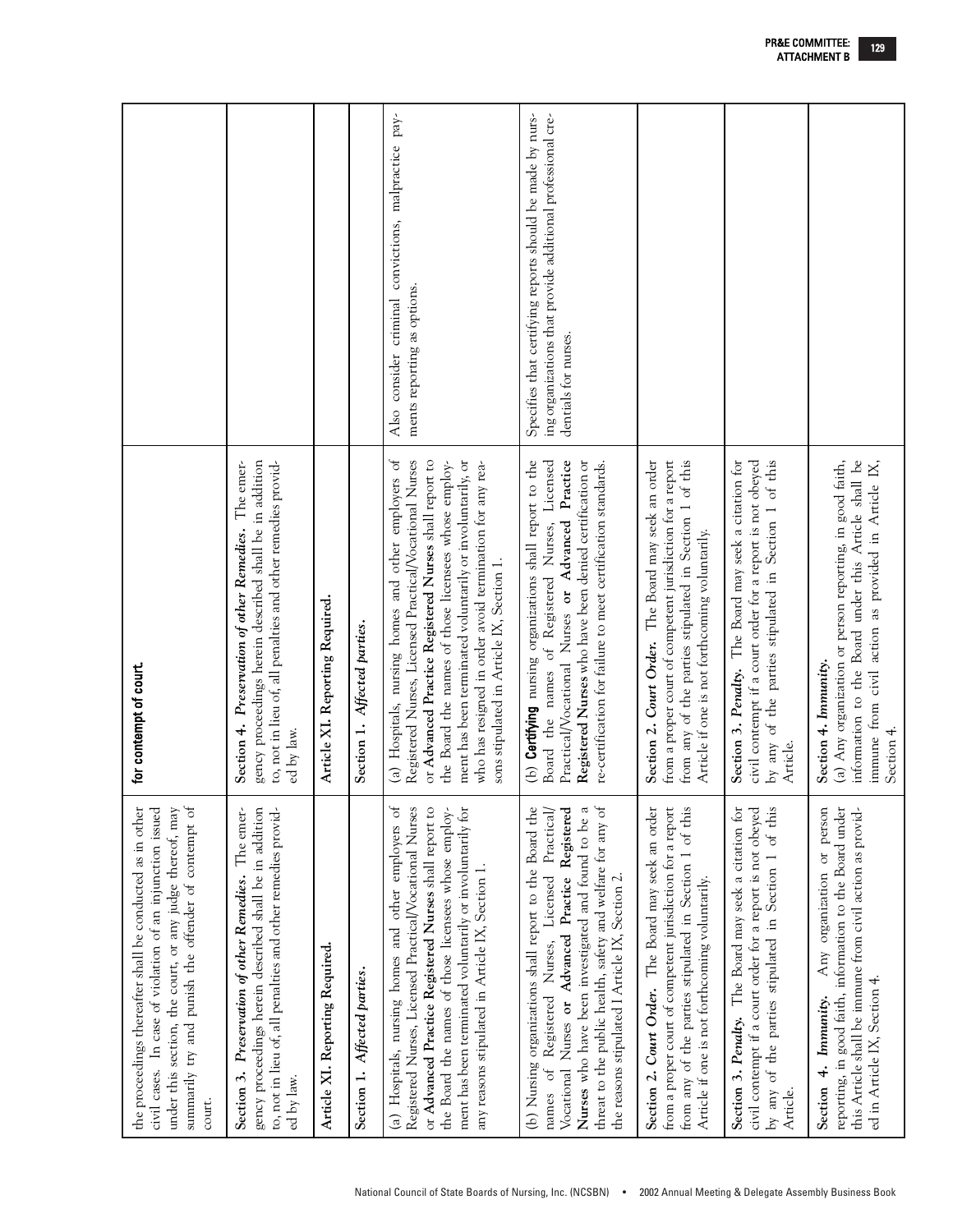|                                                                                                                                                                                                                                                                       | fessional conducted the examination and made findings or<br>(b) A physician or other licensed health care professional<br>be immune from suit for damages by the nurse examined<br>if the examining physician or examining health care pro-<br>who, at the request of the board, examines a nurse, shall<br>diagnoses in good faith. | professionals who provide reports regarding nurses to the<br>Added to provide specific protection for those health care<br>board for use in licensing decisions.                                                               |
|-----------------------------------------------------------------------------------------------------------------------------------------------------------------------------------------------------------------------------------------------------------------------|--------------------------------------------------------------------------------------------------------------------------------------------------------------------------------------------------------------------------------------------------------------------------------------------------------------------------------------|--------------------------------------------------------------------------------------------------------------------------------------------------------------------------------------------------------------------------------|
| Article XII. Exemptions.                                                                                                                                                                                                                                              | Article XII. Exemptions.                                                                                                                                                                                                                                                                                                             |                                                                                                                                                                                                                                |
| No provisions of this Act shall be construed to prohibit:                                                                                                                                                                                                             | No provisions of this Act shall be construed to prohibit:                                                                                                                                                                                                                                                                            |                                                                                                                                                                                                                                |
| gram by students enrolled in Board approved nursing edu-<br>(a) the practice of nursing that is an integral part of a pro-<br>cation programs;                                                                                                                        | (a) The practice of nursing that is an integral part of a<br>program by students enrolled in Board approved nursing<br>education programs.                                                                                                                                                                                           |                                                                                                                                                                                                                                |
|                                                                                                                                                                                                                                                                       | (b) An individual engaged in an internship, residency or<br>other supervised study/practice opportunity as defined by<br>rules of the Boards.                                                                                                                                                                                        | Included to provide the opportunity for participating in<br>these special programs without the requirement of licen-<br>sure. May include graduate students, foreign students,<br>residency, internship or preceptor programs. |
| (b) the rendering of assistance by anyone in the case of an<br>emergency or disaster;                                                                                                                                                                                 | (c) The rendering of assistance by anyone in the case of<br>an emergency or disaster.                                                                                                                                                                                                                                                |                                                                                                                                                                                                                                |
| $\sigma$<br>$\Xi$<br>(c) the practice of any currently licensed Registered<br>another state in the provision of nursing care in the case<br>Advanced Practice Registered Nurses licensed<br>Nurses, Licensed Practical/Vocational Nurses<br>of emergency or disaster; | Advanced Practice Registered Nurses licensed in another<br>Nurses, Licensed Practical/Vocational Nurses or<br>(d) The practice of any currently licensed Registered<br>state in the provision of nursing care in the case of emer-<br>gency or disaster.                                                                             |                                                                                                                                                                                                                                |
| ily, friends, domestic servants or persons primarily hired<br>tute the practice of nursing within the meaning of this<br>as housekeepers, provided that such care does not consti-<br>(d) the incidental care of the sick by members of the fam-<br>Act;              | hold aides at the direction of a person needing such care<br>(e) The incidental <b>and gratuitous</b> care of the sick by<br>members of the family, friends or companions; or house-<br>who resides independently outside any hospital, nursing<br>or health care facility, or other similar institutional setting.                  |                                                                                                                                                                                                                                |
| tices of any church or religious denomination which<br>(e) caring for the sick in accordance with tenets or prac-<br>teaches reliance upon spiritual means for healing;                                                                                               | tices of any church or religious denomination which<br>(f) Caring for the sick in accordance with tenets or prac-<br>teaches reliance upon spiritual means for healing                                                                                                                                                               |                                                                                                                                                                                                                                |
| Practice Registered Nurse of another state who is<br>(f) the practice of any currently licensed Registered<br>Nurse, Licensed Practical/Vocational Nurse or Advanced<br>employed by the United States government, or any                                              | Practice Registered Nurse of another state who is<br>(g) The practice of any currently licensed Registered<br>Nurse, Licensed Practical/Vocational Nurse or Advanced<br>employed by the United States government, or any                                                                                                             |                                                                                                                                                                                                                                |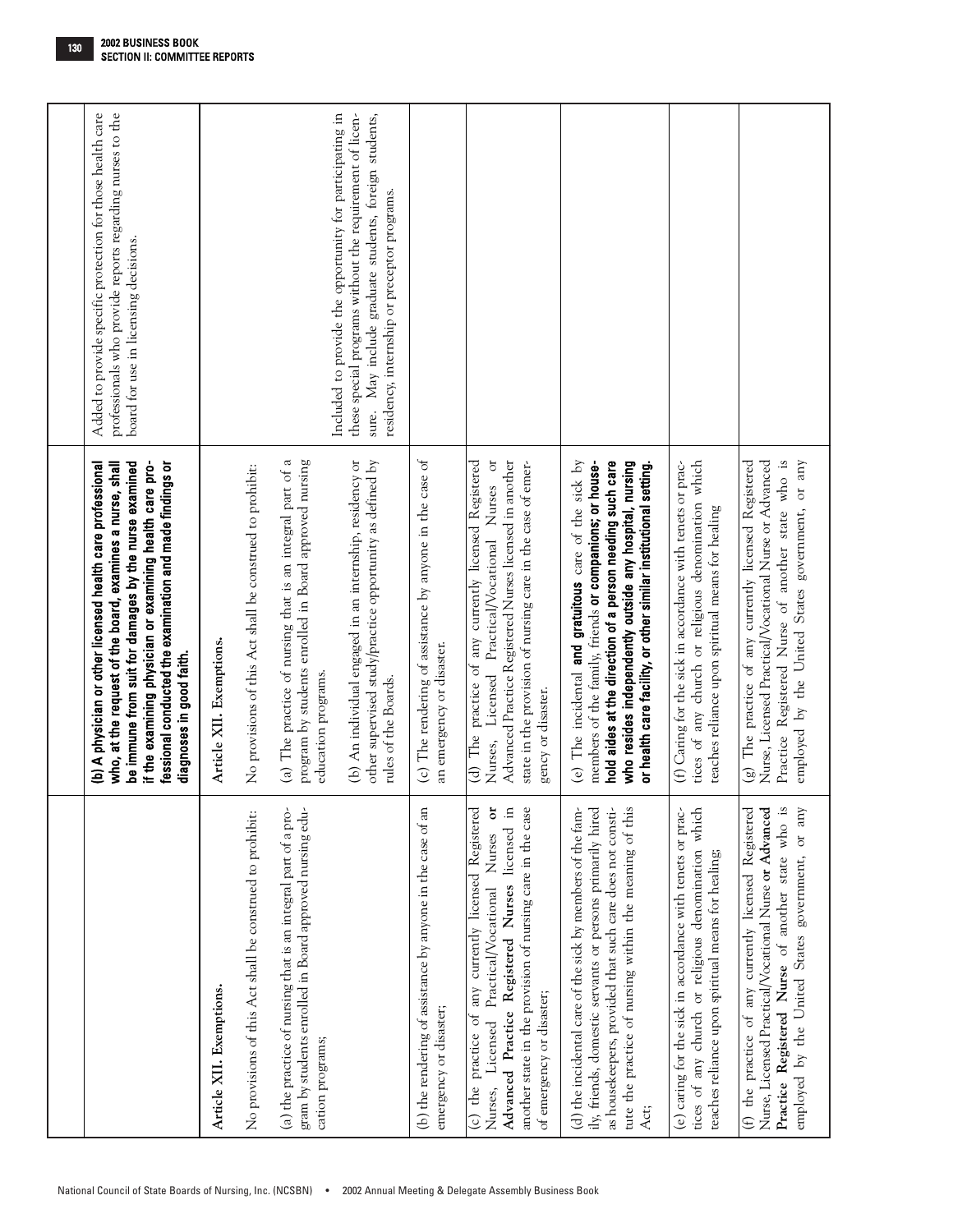| bureau, division or agency thereof; while in the discharge<br>of official duties;                                                                                                                                                                                                                                                                                                                                                                                     | bureau, division or agency thereof; while in the discharge<br>of official duties.                                                                                                                                                                                                                                                                                                                                                                                                                                                         |                           |
|-----------------------------------------------------------------------------------------------------------------------------------------------------------------------------------------------------------------------------------------------------------------------------------------------------------------------------------------------------------------------------------------------------------------------------------------------------------------------|-------------------------------------------------------------------------------------------------------------------------------------------------------------------------------------------------------------------------------------------------------------------------------------------------------------------------------------------------------------------------------------------------------------------------------------------------------------------------------------------------------------------------------------------|---------------------------|
| ing patients into, out of or through this State. Such<br>exemptions shall be limited to a period not to exceed ()<br>Nurse, Licensed Practical/Vocational Nurse or Advanced<br>vidual, agency or corporation located in another State<br>the practice of any currently licensed Registered<br>Practice Registered Nurse who is employed by an indi-<br>and whose employment responsibilities include transport-<br>hours for each transport.<br>$\binom{6}{2}$        | vidual, agency or corporation located in another State<br>and whose employment responsibilities include transport-<br>ing patients into, out of or through this State. Such<br>(h) The practice of any currently licensed Registered<br>Nurse, Licensed Practical/Vocational Nurse or Advanced<br>Practice Registered Nurse who is employed by an indi-<br>exemptions shall be limited to a period not to exceed ()<br>hours for each transport.                                                                                          |                           |
| education nor the consultation may include the provision<br>this state for a period not to exceed ( ) days. Neither the<br>tional programs or provides consultative services within<br>Nurse, Licensed Practical/Vocational Nurse or Advanced<br>Practice Registered Nurse who provides or attends educa-<br>(h) the practice of any currently licensed Registered<br>of patient care, the direction of patient care, of the affect-<br>ing of patient care policies. | Registered Nurse currently licensed in another state who<br>· Provide care to a patient being transported into, out of,<br>(i) The practice of any Registered Nurse, Licensed<br>Practical/Vocational Nurse or Advanced Practice<br>is in this state on a non-routine basis for a period not to<br>• Attend or present a continuing nursing education pro-<br>· Provide other short-term non-clinical nursing services.<br>· Provide professional nursing consulting services;-<br>or through this state;<br>exceed [ ] days to:<br>gram- | Combined (h), (j) and (k) |
| or more licensed nurses for the purpose of rendering to<br>(i) the establishment of an independent practice by one<br>tional preparation and the scope of the license to practice<br>patients nursing services within the scope of their educa-<br>nursing.                                                                                                                                                                                                           |                                                                                                                                                                                                                                                                                                                                                                                                                                                                                                                                           |                           |
| licensed under the laws of this state, provided that such<br>(j) the practice of any other occupation or profession<br>care does not constitute the practice of nursing within<br>the meaning of this Act;                                                                                                                                                                                                                                                            | licensed under the laws of this state, provided that such<br>(j) The practice of any other occupation or profession<br>care does not constitute the practice of nursing within<br>the meaning of this Act;                                                                                                                                                                                                                                                                                                                                |                           |
| son currently licensed in another state who is visiting this<br>clinical, short-term, time-limited services, including but<br>state as a non-resident, in order to provide specific, non-<br>not limited to, consultation, accreditation site visits, and<br>(k) the practice of nursing as a Registered Nurse by a per-<br>participation in continuing education programs; or                                                                                        |                                                                                                                                                                                                                                                                                                                                                                                                                                                                                                                                           |                           |
| (1) the practice of nursing by a Registered Nurse, Licensed<br>Practical/Vocational Nurse or Advanced Practice                                                                                                                                                                                                                                                                                                                                                        |                                                                                                                                                                                                                                                                                                                                                                                                                                                                                                                                           |                           |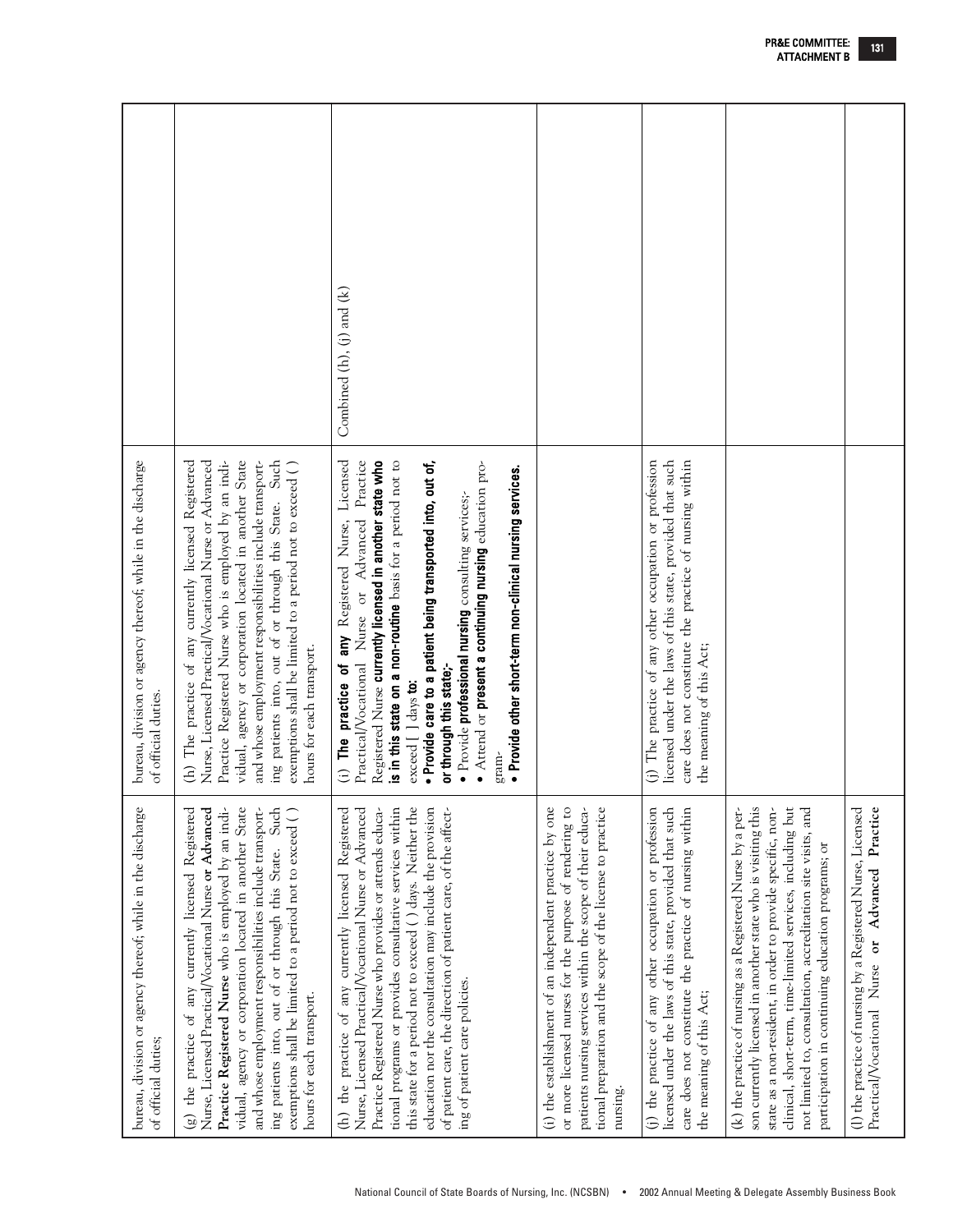| tion whose employment by a resident of that jurisdiction<br>requires the nurse to accompany and care for that resi-<br>Registered Nurse currently licensed in another jurisdic-<br>dent while in this State.                                                                                                                                                                            |                                                                                                                                                                                                                                                                                                                                                                                         |  |
|-----------------------------------------------------------------------------------------------------------------------------------------------------------------------------------------------------------------------------------------------------------------------------------------------------------------------------------------------------------------------------------------|-----------------------------------------------------------------------------------------------------------------------------------------------------------------------------------------------------------------------------------------------------------------------------------------------------------------------------------------------------------------------------------------|--|
| Article XIII. Revenue, Fees.                                                                                                                                                                                                                                                                                                                                                            | Article XIII. Revenue, Fees.                                                                                                                                                                                                                                                                                                                                                            |  |
| amination, endorsement and such other fees and fines as<br>lish, appropriate fees for licensure by examination, reex-<br>The Board is authorized to estab-<br>the Board determines necessary.<br>Section 1. Revenue.                                                                                                                                                                    | amination, endorsement and such other fees and fines as<br>lish, appropriate fees for licensure by examination, reex-<br>The Board is authorized to estab-<br>the Board determines necessary.<br>Section 1. Revenue.                                                                                                                                                                    |  |
| Section 2. Disposition of Fees. All fees collected by the<br>Board shall be administered according to the established<br>fiscal policies of this State in such manner as to imple-<br>ment adequately the provisions of this Act.                                                                                                                                                       | Section 2. Disposition of Fees. All fees collected by the<br>Board shall be administered according to the established<br>fiscal policies of this State in such manner as to imple-<br>ment adequately the provisions of this Act.                                                                                                                                                       |  |
| nated projects as established in the fiscal policy of this<br>Section 3. Disposition of Fines. All fines collected shall<br>be used by and at the discretion of the Board for desig-<br>state.                                                                                                                                                                                          | nated projects as established in the fiscal policy of this<br>be used by and at the discretion of the Board for desig-<br>Section 3. Disposition of Fines. All fines collected shall<br>state.                                                                                                                                                                                          |  |
| Article XIV. Implementation.                                                                                                                                                                                                                                                                                                                                                            | Article XIV. Implementation.                                                                                                                                                                                                                                                                                                                                                            |  |
| This Act shall take effect<br>Effective Date.<br>Section 1.<br>(date).                                                                                                                                                                                                                                                                                                                  | This Act shall take effect<br>Effective Date.<br>Section 1.<br>(date).                                                                                                                                                                                                                                                                                                                  |  |
| Section 2. Persons Licensed Under a Previous Law.                                                                                                                                                                                                                                                                                                                                       | Section 2. Persons Licensed Under a Previous Law.                                                                                                                                                                                                                                                                                                                                       |  |
| Registered Nurse in this State that is valid on (effective<br>under the provisions of this Act and shall be eligible for<br>date) shall be deemed to be licensed as a Registered Nurse<br>α<br>renewal of such license under the conditions and stan-<br>(a) any person holding a license to practice nursing as<br>dards prescribed in this Act.                                       | under the provisions of this Act and shall be eligible for<br>Registered Nurse in this State that is valid on (effective<br>date) shall be deemed to be licensed as a Registered Nurse<br>(a) any person holding a license to practice nursing as a<br>renewal of such license under the conditions and stan-<br>dards prescribed in this Act.                                          |  |
| Licensed Practical/Vocational Nurse in this State that is<br>valid on (effective date) shall be deemed to be licensed as<br>sions of this Act and shall be eligible for renewal of such<br>(b) any person holding a license to practice nursing as a<br>a Licensed Practical/Vocational Nurse under the provi-<br>license under the conditions and standards prescribed in<br>this Act. | Licensed Practical/Vocational Nurse in this State that is<br>valid on (effective date) shall be deemed to be licensed as<br>a Licensed Practical/Vocational Nurse under the provi-<br>sions of this Act and shall be eligible for renewal of such<br>license under the conditions and standards prescribed in<br>(b) any person holding a license to practice nursing as a<br>this Act. |  |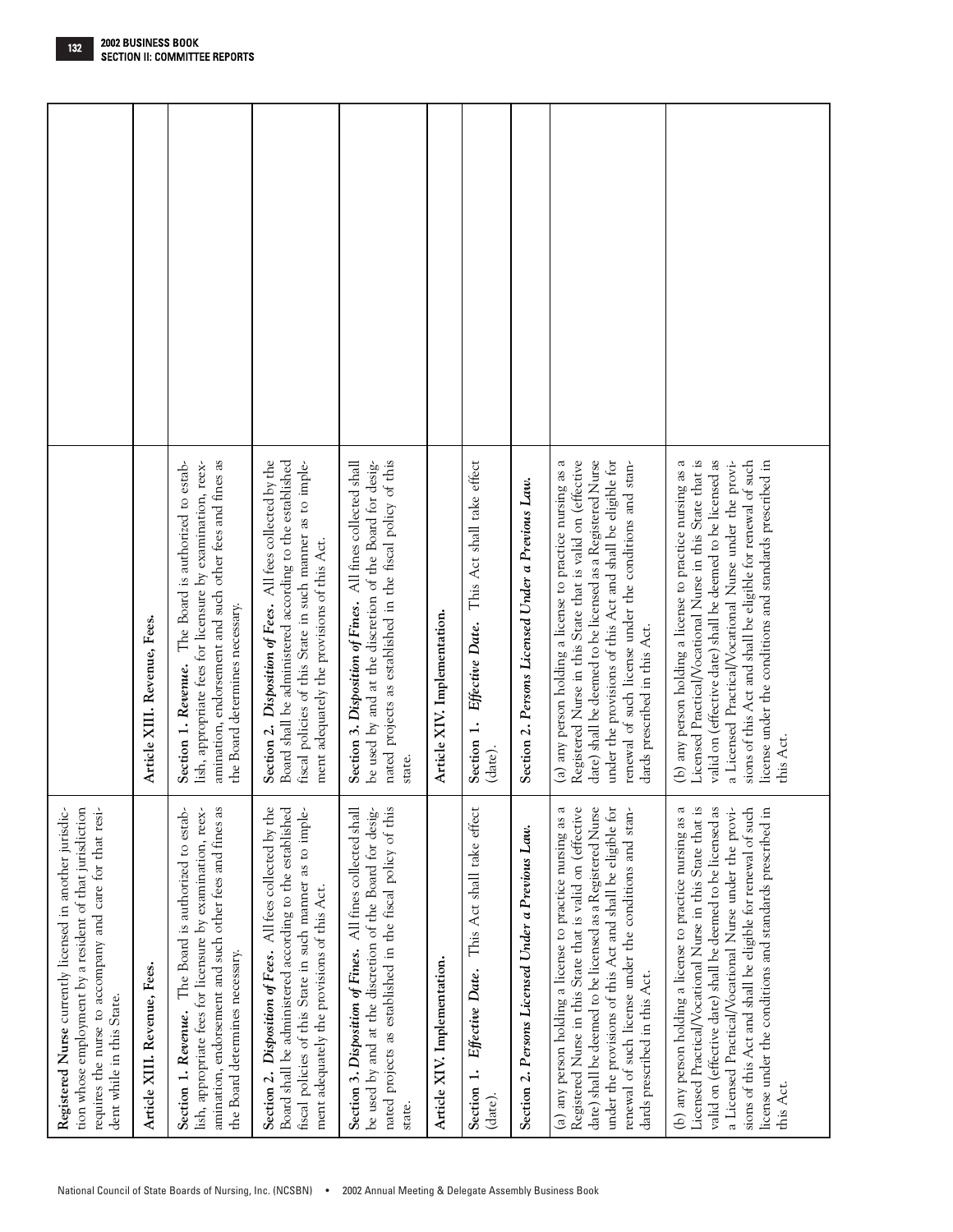| Conforms to Section 2(d)                                                                                                                                                                                                                                                                                                                                                                                                   |                                                                                                                                                                                                                                                                                                                                                                                                                                                                                                                                                                               |                                                                                                                                                                                                                                                                                                                                                                                             |                                                                                                                                                                                                                 |                                                                                                                                                                                                                                                                                                                     | Nurse Licensure Compact language and model enabling<br>language will be provided as optional language if Model<br>Act is adopted.                                                                                                                                                                                                              |
|----------------------------------------------------------------------------------------------------------------------------------------------------------------------------------------------------------------------------------------------------------------------------------------------------------------------------------------------------------------------------------------------------------------------------|-------------------------------------------------------------------------------------------------------------------------------------------------------------------------------------------------------------------------------------------------------------------------------------------------------------------------------------------------------------------------------------------------------------------------------------------------------------------------------------------------------------------------------------------------------------------------------|---------------------------------------------------------------------------------------------------------------------------------------------------------------------------------------------------------------------------------------------------------------------------------------------------------------------------------------------------------------------------------------------|-----------------------------------------------------------------------------------------------------------------------------------------------------------------------------------------------------------------|---------------------------------------------------------------------------------------------------------------------------------------------------------------------------------------------------------------------------------------------------------------------------------------------------------------------|------------------------------------------------------------------------------------------------------------------------------------------------------------------------------------------------------------------------------------------------------------------------------------------------------------------------------------------------|
| Nursing. Application for such reinstatement must be<br>respectively, under provisions under the conditions and<br>ment according to rules established by the Board of<br>(c) Any person eligible for reinstatement of a license as a<br>standards prescribed in the Act by applying for reinstate-<br>Registered Nurse or Licensed Practical/Vocational Nurse,<br>made within () months of the effective date of this Act. | Licensed<br>Practical/Vocational Nurse in this State on (effective<br>date), because of failure to renew, may become licensed as<br>a Registered Nurse or as a Licensed Practical/Vocational<br>Nurse, respectively, under the provisions of this Act by<br>applying for reinstatement according to rules established<br>ment must be made within () months of the effective<br>by the Board of Nursing. Application for such reinstate-<br>(d) Any person holding a lapsed license to practice nurs-<br>Nurse or<br>Registered<br>date of this Act.<br>$\approx$<br>as<br>mg | authorized to practice in a an advanced role prior to<br>(effective date) may apply for licensure on the basis of the<br>(e) New applicants for Advanced Practice Registered<br>ments set forth in administrative rules. Any individual<br>individual's prior education and practice as set forth in<br>Nurse as of (effective date of statute) shall meet require-<br>administrative rule. | Section 2 (a) through (e) above, shall be eligible for<br>(f) Those so licensed under the provisions of Article XIV,<br>renewal of such license under the conditions and stan-<br>dards prescribed by this Act. | Section 3. Severability. The provisions of this Act are<br>severable. If any provision of this Act is declared uncon-<br>stitutional, illegal or invalid, the constitutionality, legali-<br>ty and validity of the remaining portions of this Act shall<br>be unaffected and shall remain in full force and effect. | matured, penalties that were incurred and proceedings<br>(List statutes to be repealed; for example, the current<br>Section 4. Repeal. The laws specified below are repealed<br>except with respect to rights and duties that have<br>that were begun before the effective date of this Act.<br>nursing practice act or appropriate sections)  |
| respectively, under provisions under the conditions and<br>(c) Any person eligible for reinstatement of a license as a<br>Registered Nurse or Licensed Practical/Vocational Nurse,<br>standards prescribed in the Act.                                                                                                                                                                                                     | applying for reinstatement according to rules established<br>Vocational Nurse in this State on (effective date),<br>Nurse, respectively, under the provisions of this Act by<br>ment must be made within () months of the effective<br>ing as a Registered Nurse or Licensed Practical/<br>Registered Nurse or as a Licensed Practical/Vocational<br>because of failure to renew, may become licensed as a<br>by the Board of Nursing. Application for such reinstate-<br>(d) Any person holding a lapsed license to practice nurs-<br>date of this Act.                      | authorized to practice in a an advanced role prior to<br>(effective date) may apply for licensure on the basis of the<br>individual's prior education and practice as set forth in<br>ments set forth in administrative rules. Any individual<br>(e) New applicants for Advanced Practice Registered<br>Nurse as of (effective date of statute) shall meet require-<br>administrative rule. | Section 2 (a) through (e) above, shall be eligible for<br>(f) Those so licensed under the provisions of Article XIV,<br>renewal of such license under the conditions and stan-<br>dards prescribed by this Act. | Section 3. Severability. The provisions of this Act are<br>severable. If any provision of this Act is declared uncon-<br>stitutional, illegal or invalid, the constitutionality, legali-<br>ty and validity of the remaining portions of this Act shall<br>be unaffected and shall remain in full force and effect. | matured, penalties that were incurred and proceedings<br>(List statutes to be repealed; for example, the current<br>except with respect to rights and duties that have<br>Section 4. Repeal. The laws specified below are repealed<br>that were begun before the effective date of this Act.<br>nursing practice act or appropriate sections). |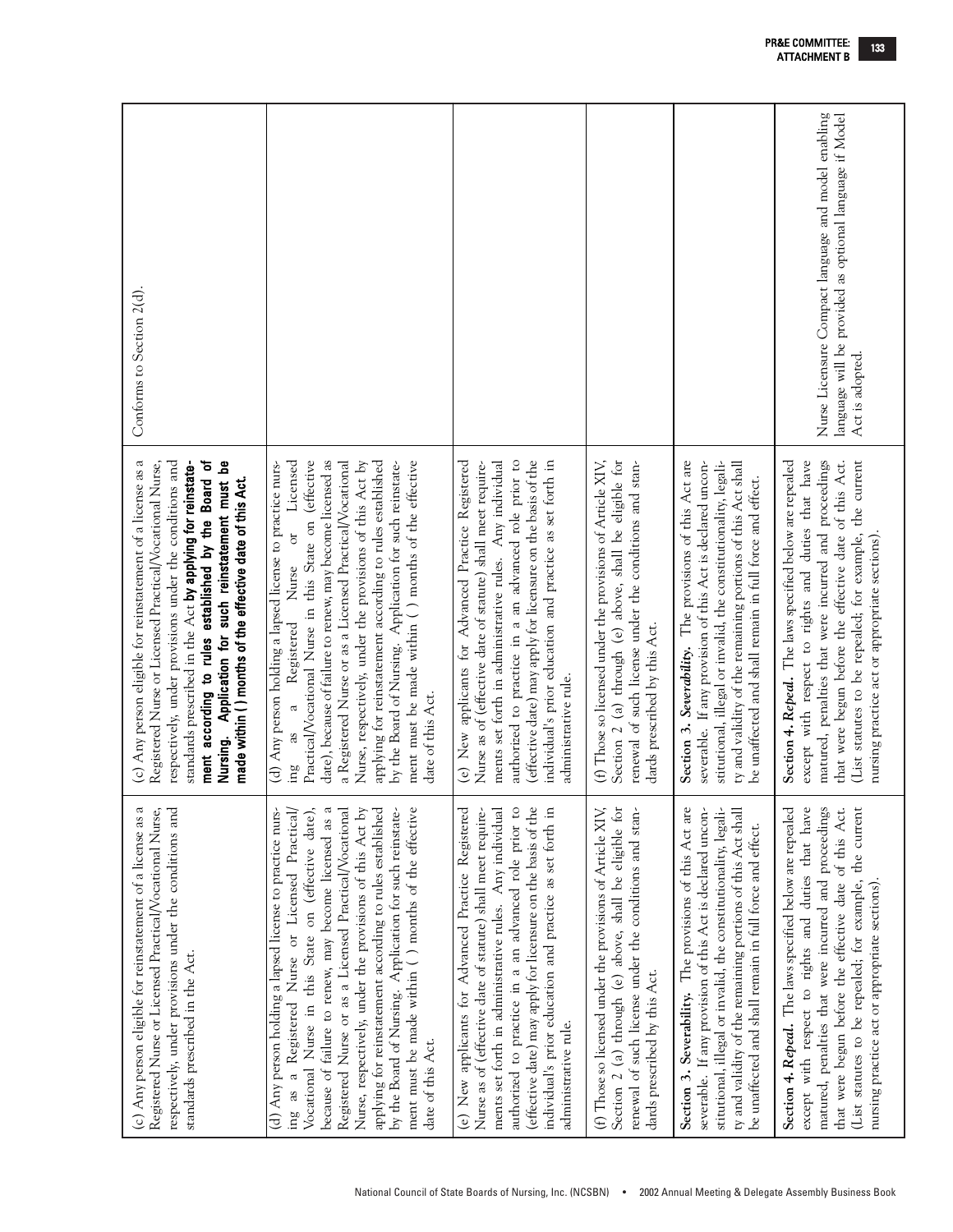|        | Ī<br>COMP |
|--------|-----------|
| -<br>2 | j<br>Š    |

<u>ဗ</u>

| Role of Unlicensed Assistive<br>Personnel                                                                                                                                                                                                                                                                                                                                   | Practical/Vocational Nurse<br>Section 3. Licensed                                                                                                                                                                                                                                                                                                                                                                                         | Section 2. Registered Nurse                                                                                                                                                                                              | <b>Section 4. Advanced Practice</b><br>Registered Nurse                                                                                                                                                                                                                                                                                                                                                                                                                                                                                                                                                                                                                                                                                                                                                                                                 |
|-----------------------------------------------------------------------------------------------------------------------------------------------------------------------------------------------------------------------------------------------------------------------------------------------------------------------------------------------------------------------------|-------------------------------------------------------------------------------------------------------------------------------------------------------------------------------------------------------------------------------------------------------------------------------------------------------------------------------------------------------------------------------------------------------------------------------------------|--------------------------------------------------------------------------------------------------------------------------------------------------------------------------------------------------------------------------|---------------------------------------------------------------------------------------------------------------------------------------------------------------------------------------------------------------------------------------------------------------------------------------------------------------------------------------------------------------------------------------------------------------------------------------------------------------------------------------------------------------------------------------------------------------------------------------------------------------------------------------------------------------------------------------------------------------------------------------------------------------------------------------------------------------------------------------------------------|
| Unlicensed assistive personnel, who<br>ous over titles, provide assistance in<br>the provision of nursing care, work-<br>aides, medication aides and numer-<br>licensed health care provider. The<br>role of unlicensed assistive person-<br>icensed nurse or other authorized<br>ing under the supervision of the<br>include nursing assistants, nurse<br>nel may include: | Registered Nurse, licensed<br>profit, under the supervision of the<br>Vocational Nurse means a directed<br>provider authorized by the state to<br>functions; and includes, but is not<br>delegate health care activities and<br>without compensation or personal<br>scope of nursing practice, with or<br>Practice as a Licensed Practical/<br>physician, or other health care<br>Registered Nurse, Advanced<br>limited to:<br>Practice 1 | personal profit, and includes caring<br>with or without compensation or<br>for all clients in all settings; and<br>means the full scope of nursing,<br>Practice as a Registered Nurse<br>includes but is not limited to: | appropriate interventions, and man-<br>ed scope of nursing, with or without<br>Nurse; and a graduate degree with a<br>knowledge in nursing theory, physi-<br>Registered Nurse means an expand-<br>advanced nursing practice category,<br>education; licensure as a Registered<br>and skills acquired in basic nursing<br>degree with a concentration in the<br>Specialists, is based on knowledge<br>and includes but is not limited to:<br>Practice as an Advanced Practice<br>which includes both didactic and<br>cal and psycho-social assessment,<br>compensation or personal profit,<br>Nursing by Nurse Practitioners,<br>clinical components, advanced<br>major in nursing or a graduate<br>Advanced Practice Registered<br>Anesthetists, Certified Nurse<br>Midwives or Clinical Nurse<br>Certified Registered Nurse<br>agement of health care. |
| mal baseline as described by the<br>ations to assigned patient's nor-<br>directed for patients with sta-<br>dictable recurring conditions.<br>(b) Recognizing significant alter-<br>ble, unchanging and/or pre-<br>(a) Collecting routine data as<br>nurse                                                                                                                  | (b) Contributing to the comprehen-<br>assessment of the health status<br>sive assessment of the health<br>status of individuals, families<br>(a) Collecting focused data and<br>of individuals and groups.<br>groups.<br>and g                                                                                                                                                                                                            | individuals, families, groups and<br>(a) Providing comprehensive assess-<br>ment of the health status of<br>communities.                                                                                                 | principles at an advanced level.<br>and analyzing data, and under-<br>possibilities as to the nature of<br>standing and applying nursing<br>(a) Assessing clients, synthesizing<br>(b) Analyzing multiple sources of<br>data, identifying alternative<br>a health care problem and                                                                                                                                                                                                                                                                                                                                                                                                                                                                                                                                                                      |

٦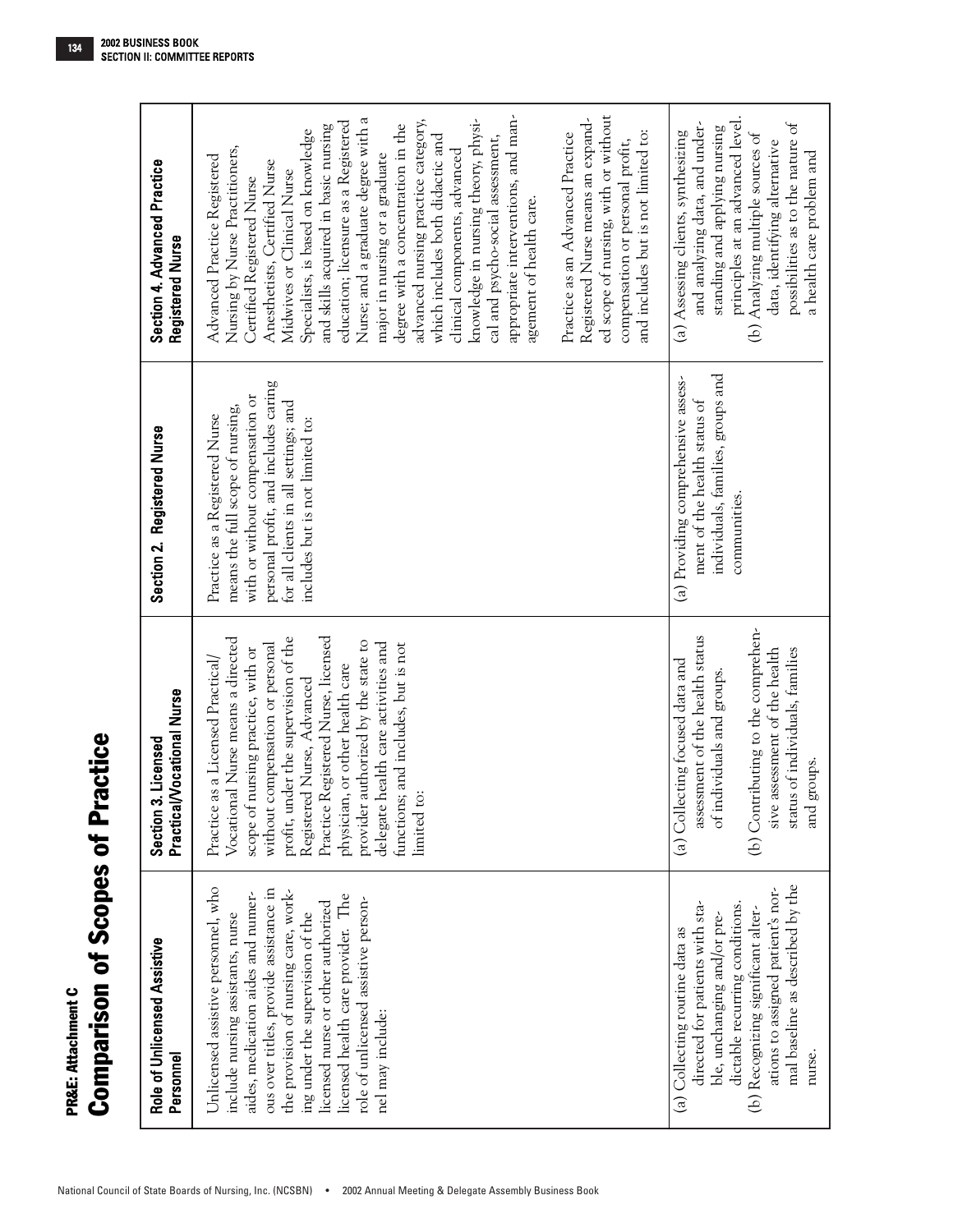|                                                                                                                                                                                                                                                 |                                                                                                                                                                                                                                      |                                                                                                                                                                                                                | selecting appropriate treatment.                                                                                                                                                                                                                                                                                                   |
|-------------------------------------------------------------------------------------------------------------------------------------------------------------------------------------------------------------------------------------------------|--------------------------------------------------------------------------------------------------------------------------------------------------------------------------------------------------------------------------------------|----------------------------------------------------------------------------------------------------------------------------------------------------------------------------------------------------------------|------------------------------------------------------------------------------------------------------------------------------------------------------------------------------------------------------------------------------------------------------------------------------------------------------------------------------------|
| (d) Alerting licensed nurse of alter-<br>ations in patient conditions in<br>parameters provided by nurse.<br>(c) Recognizing alterations to<br>timely manner.                                                                                   |                                                                                                                                                                                                                                      |                                                                                                                                                                                                                | in solving complex client care<br>(c) Making independent decisions<br>problems.                                                                                                                                                                                                                                                    |
| based on expressed client wish-<br>licensed nurse as to the worka-<br>(f) Suggesting care plan elements<br>(e) Reporting on patient status.<br>es concerning basic needs.<br>(g) Providing feedback to the<br>bility of the plan of care.       | comprehensive plan of care for<br>ment and modification of the<br>(c) Planning nursing care during<br>care episode for clients with<br>(d) Participating in the develop-<br>all types of patients.<br>stable conditions.             | nursing diagnoses; sets goals to<br>needs; and prescribes nursing<br>(b) Developing a comprehensive<br>nursing plan that establishes<br>meet identified health care<br>interventions.                          | (d) Developing a plan of expanded<br>identified health care needs;<br>nursing care that establishes<br>diagnoses; sets goals to meet<br>and prescribe a regimen of<br>health care.                                                                                                                                                 |
| client care, based on education,<br>demonstrated competency and<br>(h) Implementing assigned inter-<br>ventions in support of basic<br>specified supervision.                                                                                   | within the LPN scope of prac-<br>(e) Implementing the appropriate<br>aspects of the strategy of care<br>tice.                                                                                                                        | through the execution of inde-<br>pendent nursing strategies and<br>prescribed medical regimen.<br>(c) Implementing nursing care                                                                               |                                                                                                                                                                                                                                                                                                                                    |
| (i) Performing assigned or delegated<br>interventions with supervision.<br>informed as to patient progress<br>(j) Recording care on appropriate<br>(k) Keeping licensed nurse<br>in goal achievement.<br>document.                              | be performed by others, includ-<br>nursing interventions that may<br>management through delegat-<br>ing other LPN/VNs, that do<br>assigning and directing<br>(f) Participating in nursing care<br>not conflict with the act.<br>ing, | ing interventions to implement<br>management within and across<br>(d) Managing nursing care through<br>(e) Delegating and assigning nurs-<br>cohesive, coordinated care<br>the plan of care.<br>care settings. |                                                                                                                                                                                                                                                                                                                                    |
| requests assistance when NA is:<br>Client circumstances have<br>Does not know how to do<br>Working in a new area or<br>with a different kind of<br>Unsure about a client<br>(m) Recognizing need for and<br>an activity<br>situation<br>changed |                                                                                                                                                                                                                                      |                                                                                                                                                                                                                | registered nurse's focus of prac-<br>psychosocial health-illness sta-<br>prescribing, administering and<br>(f) Managing clients' physical and<br>within the advanced practice<br>(e) Performing acts of diagnosing,<br>sures, including legend drugs<br>dispensing therapeutic mea-<br>and controlled substances,<br>tice.<br>tus. |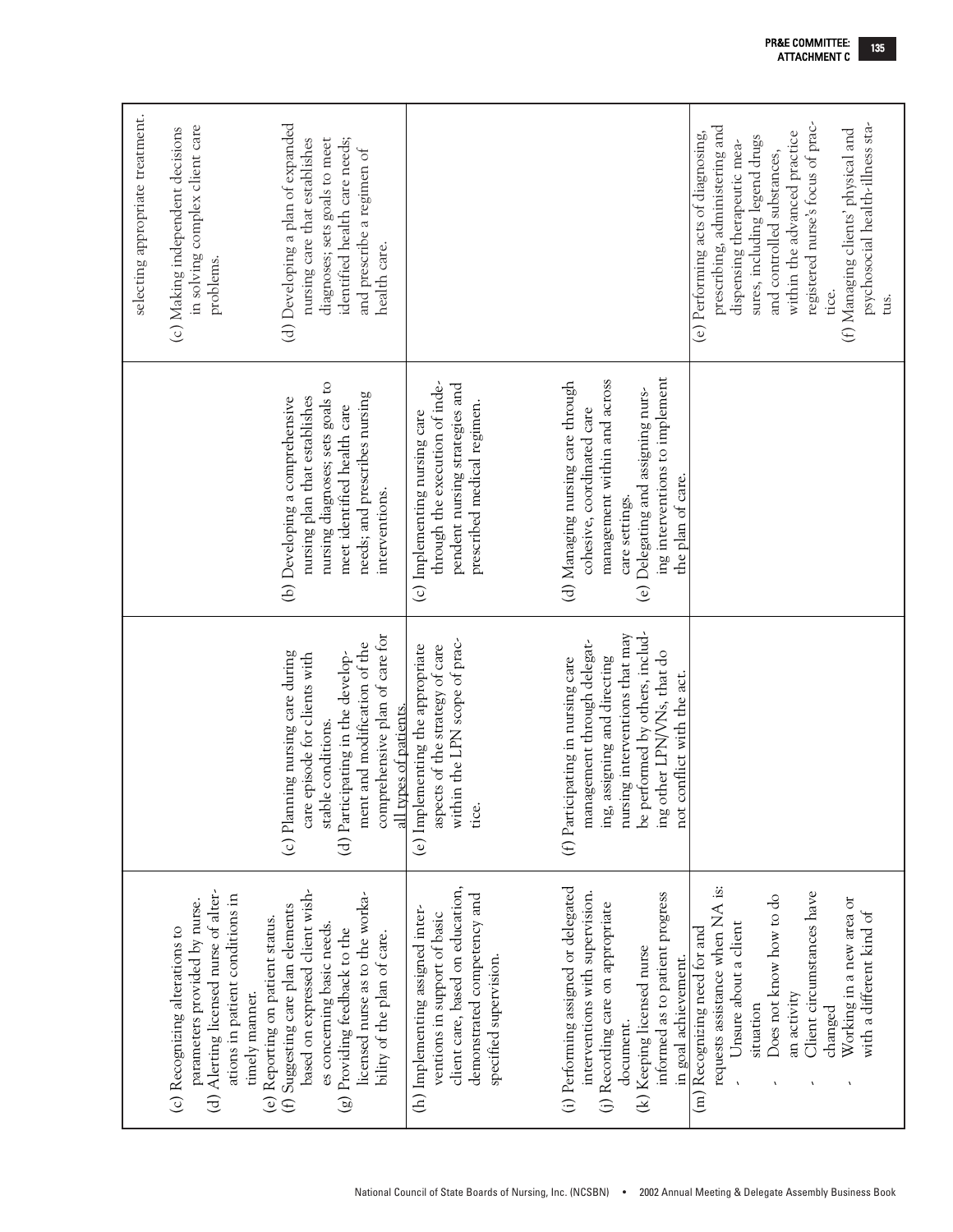| (g) Providing for the maintenance<br>care rendered directly or indi-<br>of safe and effective nursing<br>rectly. | (h) Promoting a safe and therapeu-<br>(i) Providing expert guidance and<br>tic environment.<br>teaching.                                                                                                     | ties by attaining and maintain-<br>ing what is in the best interest<br>clients, groups and communi-<br>of the individual client or<br>(j) Advocating for individual<br>group.            | of the health regimen and plan<br>ventions and the effectiveness<br>Evaluating responses to inter-<br>of care.<br>$\odot$ | effectively with clients, families<br>(k) Communicating and working<br>and other members of the<br>health care team.                                                   | acquiring and applying critical<br>new knowledge and technolo-<br>(p) Utilizing research skills and<br>gies to practice domain.                                                               | (q) Teaching the theory and prac-<br>tice of advance practice nurs-<br>ing.   |
|------------------------------------------------------------------------------------------------------------------|--------------------------------------------------------------------------------------------------------------------------------------------------------------------------------------------------------------|------------------------------------------------------------------------------------------------------------------------------------------------------------------------------------------|---------------------------------------------------------------------------------------------------------------------------|------------------------------------------------------------------------------------------------------------------------------------------------------------------------|-----------------------------------------------------------------------------------------------------------------------------------------------------------------------------------------------|-------------------------------------------------------------------------------|
| care rendered directly or indi-<br>(f) Providing for the maintenance<br>of safe and effective nursing<br>rectly. | health level of individuals, and<br>(g) Promoting a safe and therapeu-<br>(h) Providing health teaching and<br>counseling to promote, attain<br>and maintain the optimum<br>tic environment.<br>communities. | ties by attaining and maintain-<br>ing what is in the best interest<br>clients, groups and communi-<br>of the individual client or<br>(i) Advocating for individual<br>group.            | ventions and the effectiveness<br>(j) Evaluating responses to inter-<br>of the plan of care.                              | (k) Communicating and collaborat-<br>ing with other health care pro-<br>fessionals in the management<br>mentation of the total health<br>of health care and the imple- | evaluating the practice of nurs-<br>new knowledge and technolo-<br>Acquiring and applying critical<br>(m) Managing, supervising and<br>gies to practice domain.<br>care regimen.<br>$\ominus$ | (n) Teaching the theory and prac-<br>tice of nursing.                         |
| nursing care rendered directly<br>(g) Maintaining safe and effective<br>or indirectly.                           | (i) Participating in health teaching<br>(h) Promoting a safe and therapeu-<br>mum health level of individu-<br>attain and maintain the opti-<br>and counseling to promote,<br>tic environment.<br>as.        | collaborating with other health<br>client by communicating and<br>(j) Serving as an advocate for the<br>service personnel.                                                               | of client responses to interven-<br>(k) Participating in the evaluation<br>tions.                                         | (1) Communicating and collaborat-<br>ing with other health care pro-<br>fessionals in the nursing<br>practice management.                                              | ing services shall be commensu-<br>by the Board. Additional nurs-<br>rate with the licensed practical<br>tion and training as prescribed<br>(m) Other acts that require educa-                | nurse's experience, continuing<br>education and demonstrated<br>competencies. |
| completion of tasks and patient<br>(n) Provides information regarding<br>client.<br>outcomes.                    | (o) Promoting a safe and therapeu-<br>(p) Recognizing client request for<br>information and reports to<br>tic environment.<br>nurse.                                                                         | (q) Sharing information with nurses<br>explanation of care provided by<br>(r) Respecting right of clients to an<br>regarding client response to<br>teaching provided by nurse.<br>∠<br>Z | (s) Providing information related to<br>performance of basic care mea-<br>sures.                                          | (t) Sharing information regarding<br>client responses to care inter-<br>ventions.                                                                                      |                                                                                                                                                                                               |                                                                               |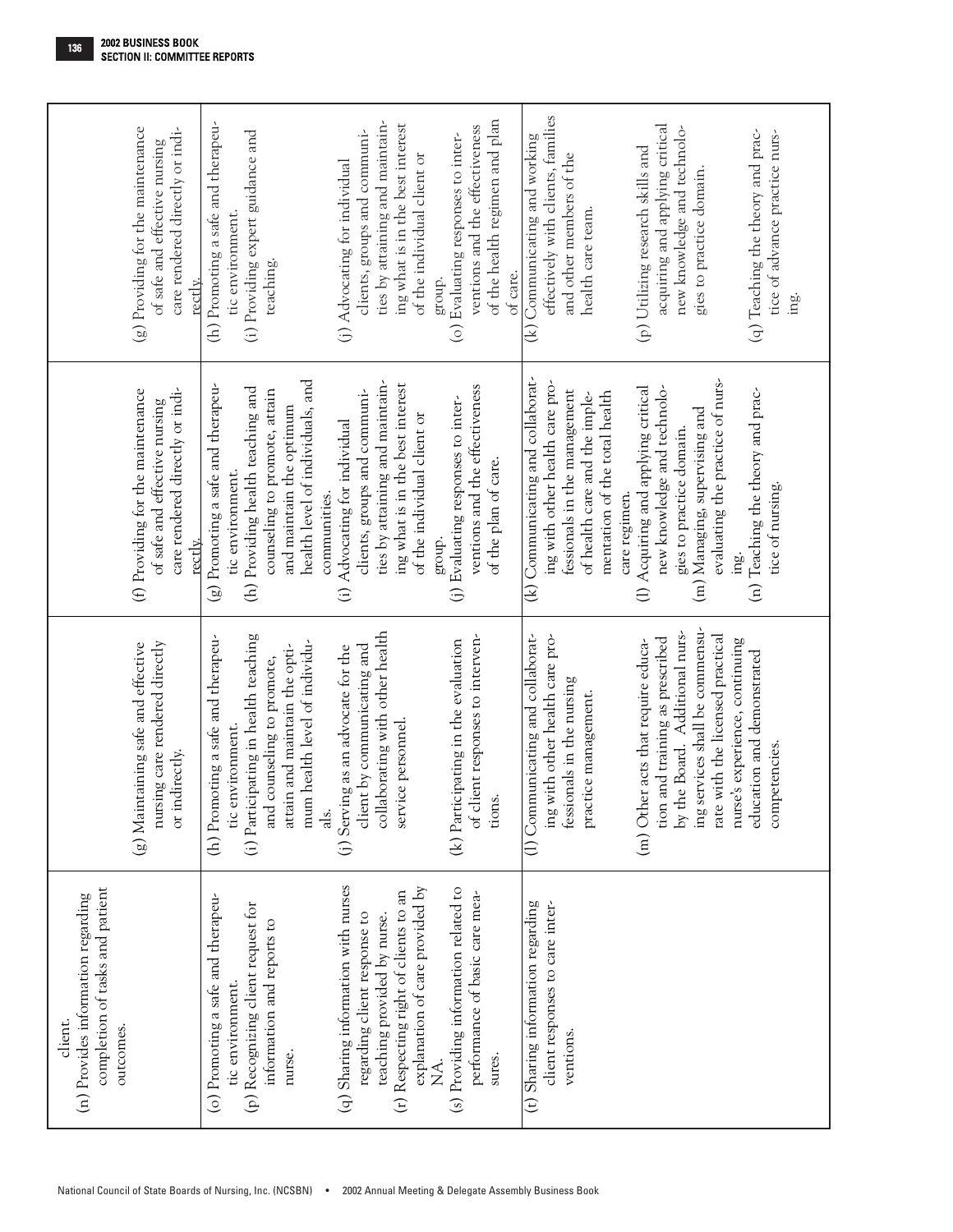| the quality of nursing care rendered;<br>the nurse's expertise; and consulting<br>and for recognizing limits of knowl-<br>edge and experience, planning for<br>Each advanced practice registered<br>and the board for complying with<br>management of situations beyond<br>employers, the nursing profession<br>the requirements of this Act and<br>with or referring clients to other<br>nurse is accountable to clients, |
|----------------------------------------------------------------------------------------------------------------------------------------------------------------------------------------------------------------------------------------------------------------------------------------------------------------------------------------------------------------------------------------------------------------------------|
| complying with the requirements of<br>able to clients, employers, the nurs-<br>situations beyond the nurse's exper-<br>limits of knowledge and experience<br>this Act and the quality of nursing<br>Each Registered Nurse is account-<br>care rendered; and for recognizing<br>and planning for management of<br>ing profession and the board for<br>tise.                                                                 |
| Each nurse is accountable to clients,<br>and for recognizing limits of knowl-<br>the requirements of this Act and<br>the quality of nursing care rendered<br>experience and planning<br>employers, the nursing profession<br>and the board for complying with<br>for management of situations<br>beyond the nurse's expertise.<br>edge and                                                                                 |
| bleting the assigned activities and<br>The UAP is responsible for com-<br>reporting to the nurse.                                                                                                                                                                                                                                                                                                                          |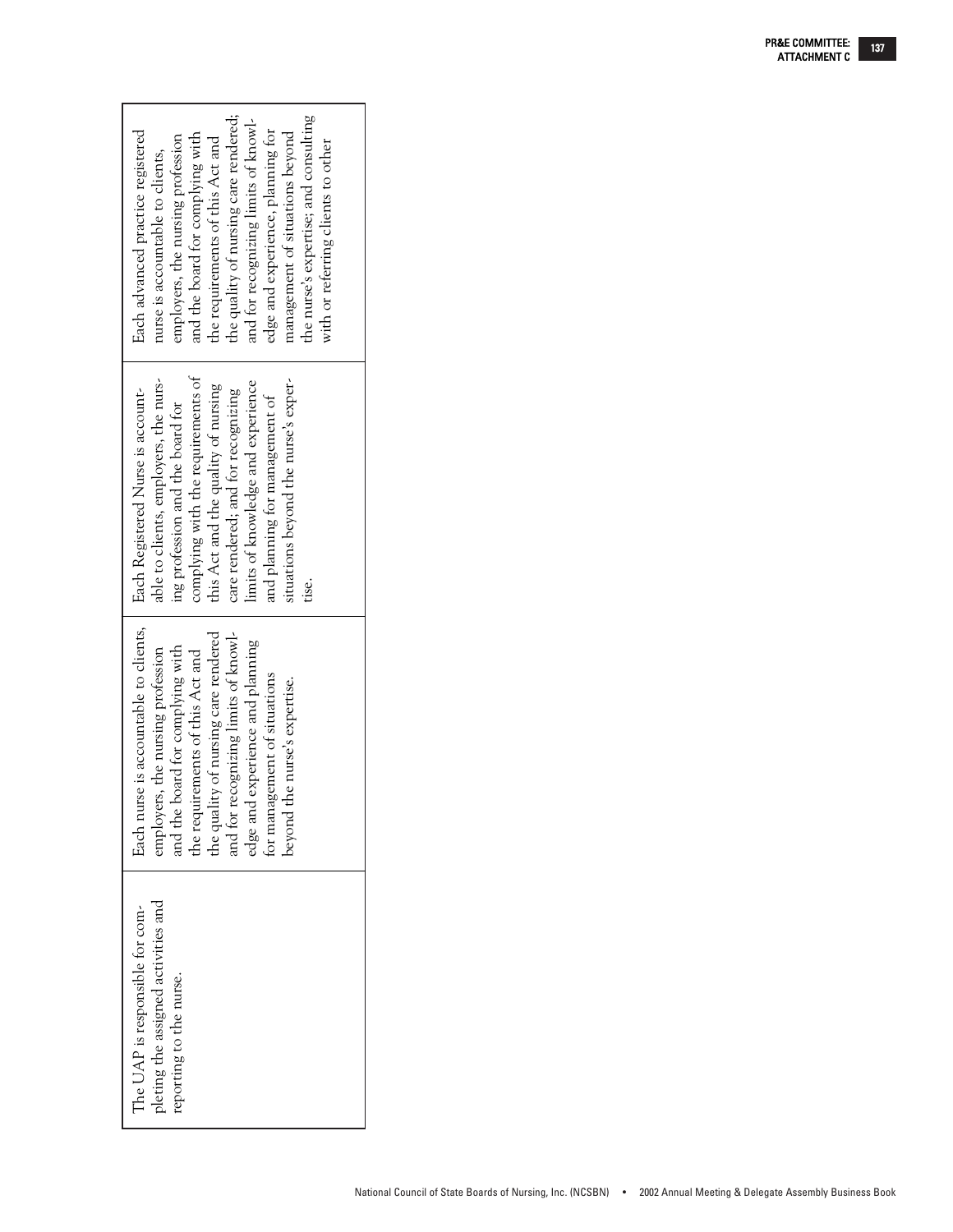# PR&E: Attachment D

# NCSBN 2002 Proposed Model Nursing Administrative Rules, Chapter 5 – Nursing Education

# A. Purpose of Standards.

- 1. To ensure that graduates of nursing education programs are prepared for safe and effective nursing practice.
- 2. To provide criteria for the development, evaluation, and improvement of new and established nursing education programs.
- 3. To assure candidates are educationally prepared for licensure and recognition at the appropriate level.

# B. Standards of Nursing Education.

- 1. The purpose and outcomes of the nursing program shall be consistent with the Nursing Practice Act and board-promulgated administrative rules, regulations, and other relevant state statutes.
- 2. The purpose and outcomes of the nursing program shall be consistent with generally accepted standards of nursing practice appropriate for graduates of the type of nursing program offered.
- 3. The input of consumers shall be considered in developing and evaluating the purpose and outcomes of the program.
- 4. The nursing program shall implement a comprehensive, systematic plan for ongoing evaluation that is based on program outcomes and incorporates continuous improvement.
- 5. Faculty and students shall participate in program planning, implementation, evaluation, and continuous improvement.
- 6. The curriculum shall provide diverse learning experiences consistent with program outcomes.
- 7. The fiscal, human, physical and learning resources are adequate to support program processes and outcomes.
- 8. The nursing program administrator shall be a professionally and academically qualified registered nurse with institutional authority and administrative responsibility for the program.
- 9. Professionally and academically qualified nurse faculty is sufficient in number and expertise to accomplish program outcomes and quality improvement.
- 10. Program information communicated by the nursing program shall be fair, accurate, inclusive, consistent, and readily available to the public.

# C. Models for Implementing Standards.

The evaluation model for achievement of these standards is determined by each individual jurisdiction, and may be met by state approval and/or through accreditation by a recognized national, regional, or state accreditation body.

# D. Required Components for Nursing Education Programs.

1. The organization and administration of the nursing education program shall be consistent with the law governing the practice of nursing.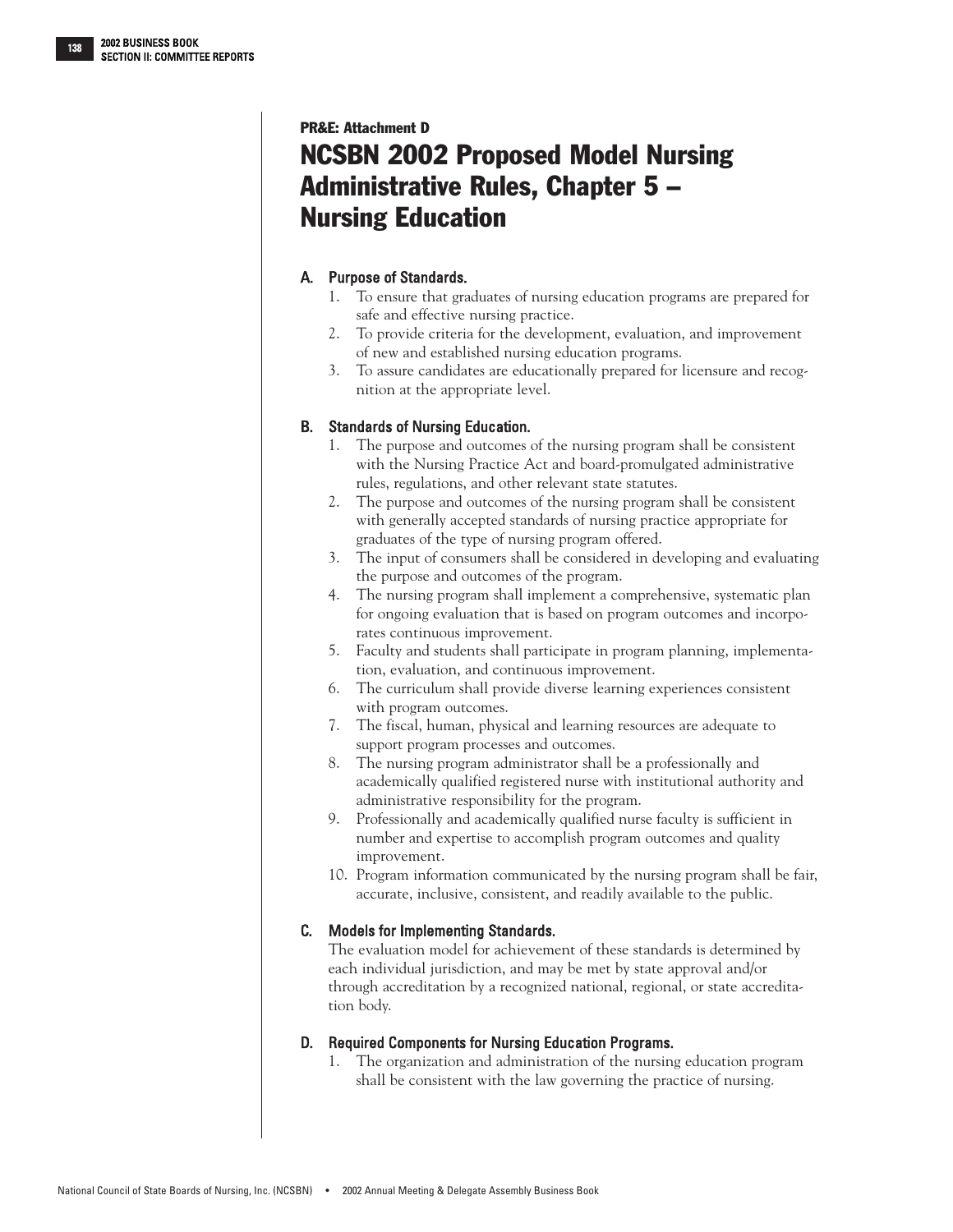# **2. Administrator Qualifications**

- a. The administrator of the nursing education program shall be a Registered Nurse, licensed or privileged to practice in this state, with the additional education and experience necessary to direct the program preparing graduates for the safe and effective practice of nursing. The administrator is accountable for the administration, planning, implementation and evaluation of the nursing education program.
- b. In a program preparing for Practical/Vocational Nurse licensure: (1) Minimum of a baccalaureate degree with a major in nursing;
	- (2) Educational preparation or experience in teaching, curriculum
		- development and administration, including at least two years of clinical experience; and
	- (3) A current knowledge of nursing practice at the practical/ vocational level.
- c. In a program preparing for Registered Nurse licensure:
	- (1) Minimum of a master's degree with a major in nursing;
	- (2) Educational preparation or experience in teaching, curriculum development and administration, including at least two years of clinical experience; and
	- (3) A current knowledge of professional nursing practice.

## **3. Faculty**

- a. There shall be sufficient a number of qualified faculty to meet the objectives and purposes of the nursing education program.
- b. Qualifications:
	- (1) nursing faculty who teach in a program leading to licensure as a Practical/Vocational Nurse shall:
		- (a) Be currently licensed or privileged to practice as a Registered Nurse in this state;
		- (b) Have a minimum of a baccalaureate degree with a major in nursing; and
		- (c) Have () years of clinical experience.
	- (2) Nursing faculty who teach in programs leading to licensure as a Registered Nurse shall:
		- (a) Be currently licensed or privileged to practice as a Registered Nurse in this state;
		- (b) Have a minimum of a master's degree in nursing with a major in nursing; and
		- (c) Have () years of clinical experience.

# **4. Adjunct Clinical Faculty**

a. Faculty employed solely to supervise clinical nursing experiences of students shall meet all the qualifications above with the exception of education level.

## **5. Interdisciplinary Faculty**

a. Faculty who teach non-clinical nursing courses, e.g., issues and trends, nursing law and ethics, pharmacology, nutrition, research, management and statistics, shall have advanced preparation appropriate to these areas of content.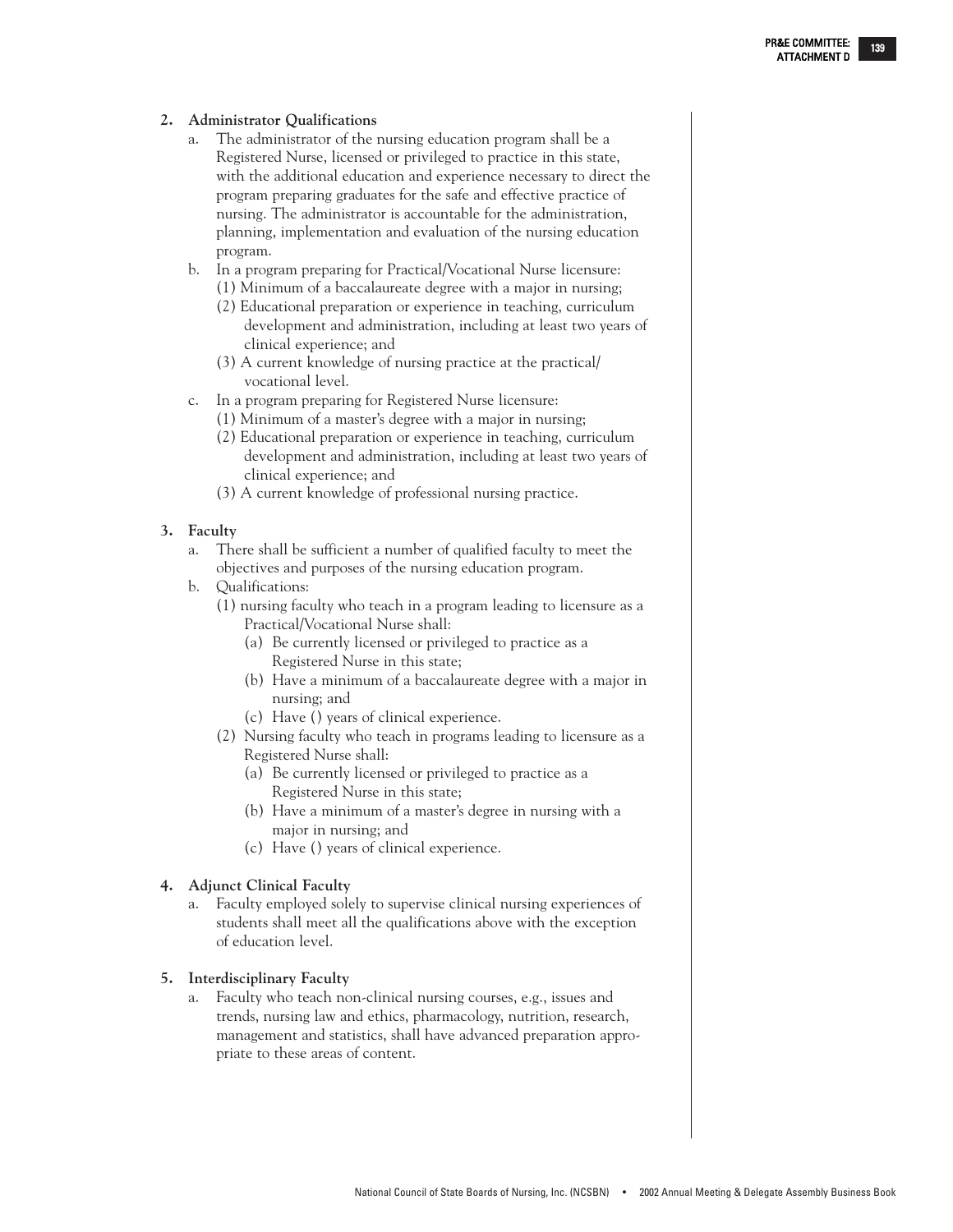## **6. Preceptors**

a. Clinical preceptors may be used to enhance clinical learning experiences, after a student has received clinical and didactic instruction in all basic areas for that course or specific learning experience. Clinical preceptors should be licensed at or above the level for which the student is preparing.

#### **7. Students**

- a. Students shall be provided the opportunity to acquire and demonstrate the knowledge, skills and abilities for safe and effective nursing practice.
- b. All policies relevant to applicants and students shall be available in writing.
- c. Students shall be required to meet the health standards and criminal background checks as required in the state.

## **8. Curriculum**

- a. The curriculum of the nursing education program shall enable the student to develop the nursing knowledge, skills and competencies necessary for the level and scope of nursing practice.
- b. The curriculum shall include:
	- (1) Content regarding legal and ethical issues, history and trends in nursing, and professional responsibilities;
	- (2) Experiences which promote the development of leadership and management skills and professional socialization consistent with the level of licensure;
	- (3) Learning experiences and methods of instruction consistent with the written curriculum plan; and
	- (4) Courses including, but not limited to:
		- (a) Content in the biological, physical, social and behavioral sciences to provide a foundation for safe and effective nursing practice;
		- (b) The nursing process; and
		- (c) Didactic content and clinical experience in the promotion, prevention, restoration, and maintenance of health in clients across the life span and in a variety of clinical settings.
- c. Delivery of instruction by distance education methods must be congruent with the program curriculum plan and enable students to meet the goals, competencies and objectives of the educational program and standards of the board.

## E. Initial Approval of Nursing Education Programs.

1. Before a nursing education program is permitted to admit students, the program shall submit evidence of the ability to meet the Standards for Nursing Education (Section B, above).

## F. Provisional Approval of New Nursing Education Programs.

1. The Board may grant provisional approval when it determines that a program is not fully meeting approval standards.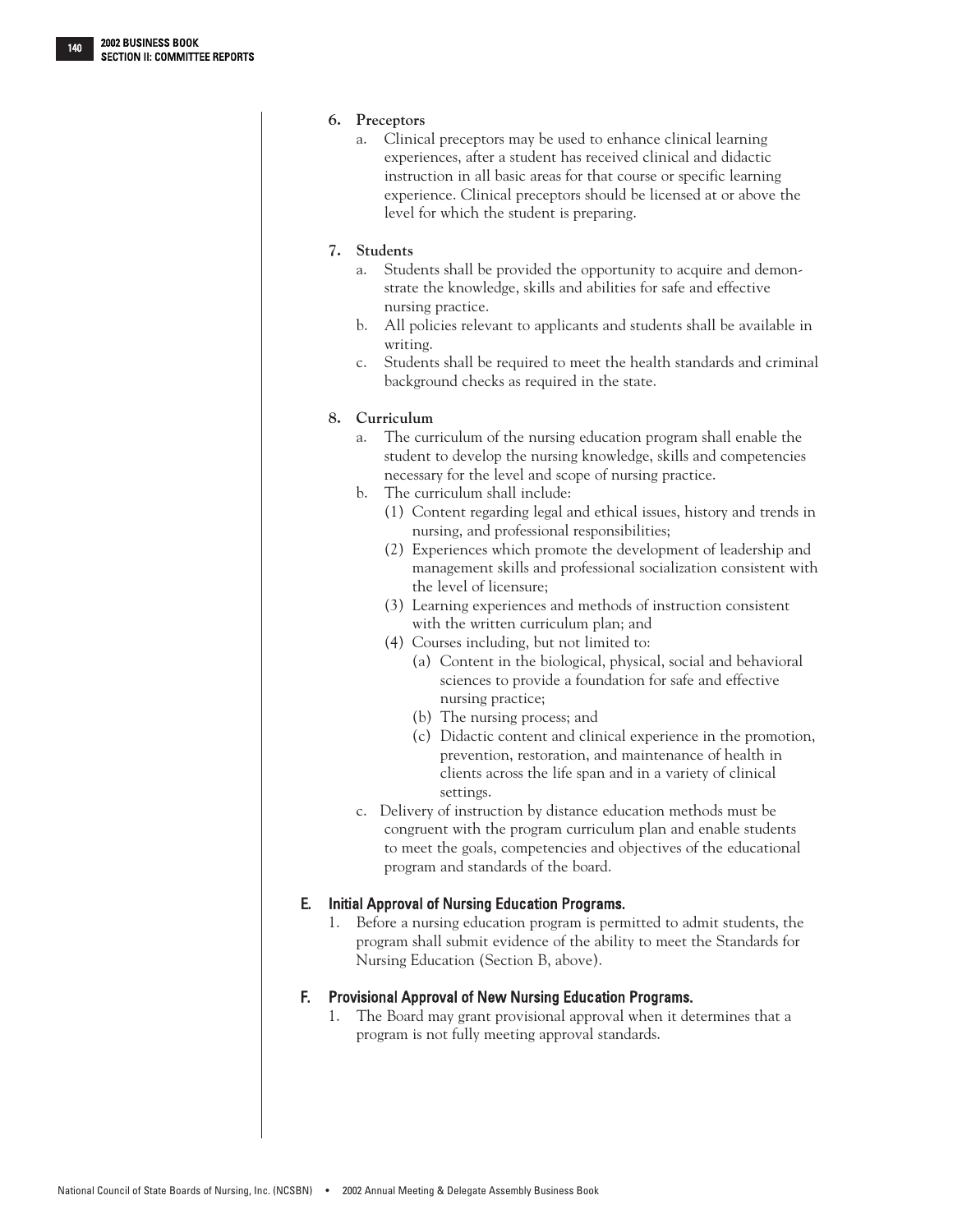# G. Ongoing Approval of Nursing Education Programs.

1. All nursing education programs shall be reevaluated every () years, upon request of the nursing education program, or at the discretion of the Board, to ensure continuing compliance with the Standards for Nursing Education (Section B, above).

# H. Conditional Approval of Nursing Education Programs.

- 1. If the Board determines that an approved nursing education program is not meeting the criteria set forth in these regulations, the governing institution shall be given a reasonable period of time to submit an action plan and to correct the identified program deficiencies.
- 2. The Board may grant conditional approval when it determines that a program is not fully meeting approval standards.

## I. Denial or Withdrawal of Approval.

- 1. The Board may deny Provisional (initial) Approval when it determines that a new nursing education program will be unable to meet the Standards for Nursing Education.
- 2. The Board may withdraw approval if:
	- a. It determines that a nursing education program fails substantially to meet the Standards for Nursing Education.
	- b. The nursing education program fails to correct the identified deficiencies within the time specified, the Board may withdraw approval.

## J. Appeal.

A program denied approval or given less than full approval may appeal that decision within a () month period.

All such actions shall be effected in accordance with due process rights and this state's Administrative Procedures Act and/or Administrative Rules of the Board.

## K. Reinstatement of Approval.

1. The Board may reinstate approval if the program submits evidence of compliance with plan within the specified time frame.

## L. Closure of Nursing Education Program and Storage of Records.

1. A nursing education program may close voluntarily or may be closed due to withdrawal of Board approval. Provision must be made for maintenance of the Standards for Nursing Education during the transition to closure; placement for students who have not completed the nursing program; and for the storage of academic records and transcripts.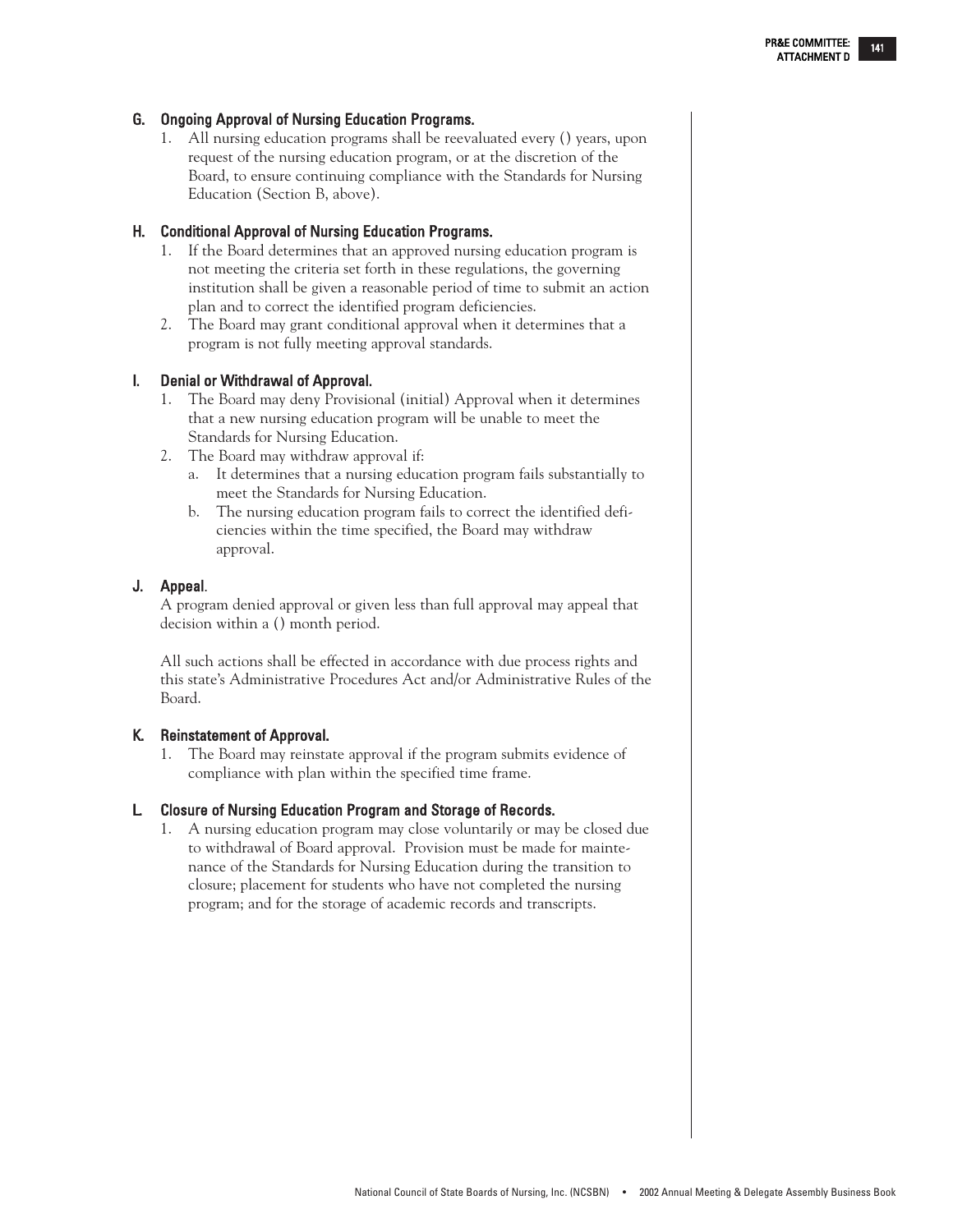| Current Model Nursing<br><b>Administrative Rules</b>                                                                                                                                                                                                                                                                                                                                                                                                                                                                                                                                                                                                         | Proposed Model Nursing<br><b>Administrative Rules</b>                                                                                                                                                                                                                                                                                                                                                                                                                                                                                                                                                                                                                                                                                                                                                                                                                                                                                                                                                                                                                                                                                                                                                                                                                                                                                                                                                                                                                                                                                                   | Rationale/Comments                                                                                                                                                                                                                                                                                                                                                                                         |
|--------------------------------------------------------------------------------------------------------------------------------------------------------------------------------------------------------------------------------------------------------------------------------------------------------------------------------------------------------------------------------------------------------------------------------------------------------------------------------------------------------------------------------------------------------------------------------------------------------------------------------------------------------------|---------------------------------------------------------------------------------------------------------------------------------------------------------------------------------------------------------------------------------------------------------------------------------------------------------------------------------------------------------------------------------------------------------------------------------------------------------------------------------------------------------------------------------------------------------------------------------------------------------------------------------------------------------------------------------------------------------------------------------------------------------------------------------------------------------------------------------------------------------------------------------------------------------------------------------------------------------------------------------------------------------------------------------------------------------------------------------------------------------------------------------------------------------------------------------------------------------------------------------------------------------------------------------------------------------------------------------------------------------------------------------------------------------------------------------------------------------------------------------------------------------------------------------------------------------|------------------------------------------------------------------------------------------------------------------------------------------------------------------------------------------------------------------------------------------------------------------------------------------------------------------------------------------------------------------------------------------------------------|
| Chapter 5 - Nursing Education                                                                                                                                                                                                                                                                                                                                                                                                                                                                                                                                                                                                                                | Chapter 5 - Nursing Education                                                                                                                                                                                                                                                                                                                                                                                                                                                                                                                                                                                                                                                                                                                                                                                                                                                                                                                                                                                                                                                                                                                                                                                                                                                                                                                                                                                                                                                                                                                           |                                                                                                                                                                                                                                                                                                                                                                                                            |
| To serve as a guide for the development of new nurs-<br>endorsement of graduates of Board-approved nursing<br>To foster the continued improvement of established<br>1. To ensure that graduates of nursing education pro-<br>examination for nurses, and to facilitate interstate<br>To assure eligibility for admission to the licensure<br>To provide criteria for the evaluation of new and<br>grams are prepared for safe and effective nursing<br>established nursing education programs.<br>nursing education programs.<br>ing education programs.<br>A. Purpose of Standards.<br>education programs.<br>practice.<br>$\overline{5}$<br>$\dot{+}$<br>Ń | shall be consistent with generally accepted standards<br>based on program outcomes and incorporates contin-<br>shall be consistent with the Nursing Practice Act and<br>planning, implementation, evaluation, and continuous<br>The input of consumers shall be considered in devel-<br>The curriculum shall provide diverse learning experi-<br>To provide criteria for the development, evaluation,<br>board-promulgated administrative rules, regulations,<br>To assure candidates are educationally prepared for<br>The nursing program shall implement a comprehen-<br>of nursing practice appropriate for graduates of the<br>The fiscal, human, physical and learning resources<br>1. To ensure that graduates of nursing education pro-<br>sive, systematic plan for ongoing evaluation that is<br>The purpose and outcomes of the nursing program<br>The purpose and outcomes of the nursing program<br>oping and evaluating the purpose and outcomes of<br>and improvement of new and established nursing<br>licensure and recognition at the appropriate level.<br>Faculty and students shall participate in program<br>grams are prepared for safe and effective nursing<br>ences consistent with program outcomes.<br>and other relevant state statutes.<br>type of nursing program offered.<br><b>B. Standards of Nursing Education.</b><br>A. Purpose of Standards.<br>education programs.<br>uous improvement.<br>improvement.<br>the program.<br>practice.<br>$\ddot{ }$<br>$\ddot{\cdot}$<br>$\mathbf{a}$<br>ż.<br>÷<br>r.<br>ო<br>ග් | Consolidated purpose statements 2, 3, and 4 into a sin-<br>Builds upon the standards framework established previ-<br>Clarifies that standards are set for the educational pro-<br>Allows the Board discretion in defining how approval<br>may be granted if the Board does not conduct surveys.<br>gram rather than the institution in which they occur.<br>gle statement number 2.<br>ously by Committee. |

Coding Key:<br>**New Language** New Language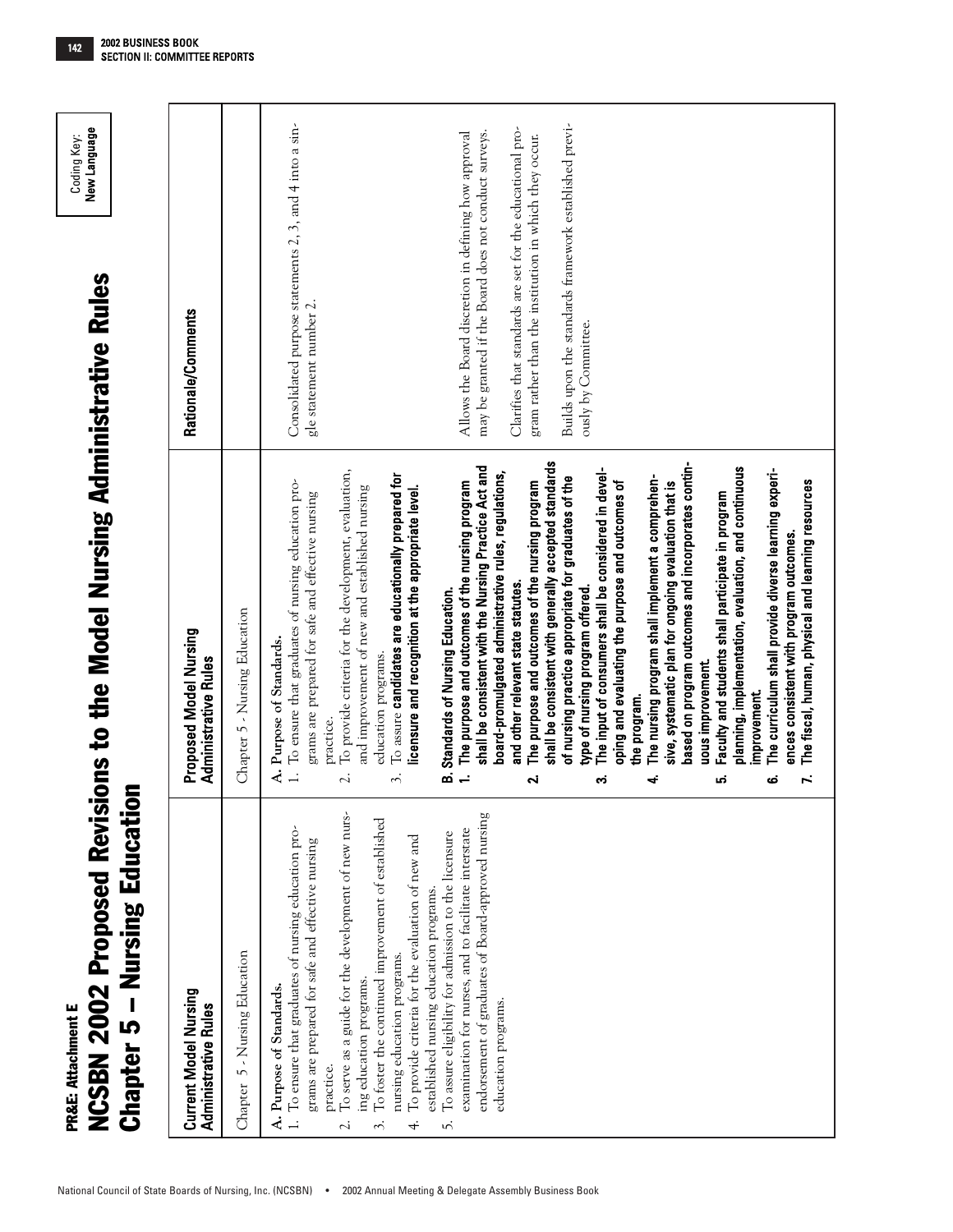| various regulatory strategies and models for implement-<br>Interpretive Guidelines will be developed to illustrate<br>ing the standards.                                                                                                                                                                                                                                                                                                                                                                                                                                                                                                                                                                                                                                                                                                                                                                |                                                                 | References Standard One.                                                                                                                                     | Provides for practicing on a privilege under the Nurse<br>References Standard Eight.<br>Licensure Compact.                                                                                                                                                                                                                                                                                                                                                                                                | preparation, adds curriculum development as an essen-<br>the requirements of the majority of Boards of Nursing;<br>Establishes educational qualifications consistent with<br>Enables qualification by experience or educational<br>however, a Master's Degree is desirable. |
|---------------------------------------------------------------------------------------------------------------------------------------------------------------------------------------------------------------------------------------------------------------------------------------------------------------------------------------------------------------------------------------------------------------------------------------------------------------------------------------------------------------------------------------------------------------------------------------------------------------------------------------------------------------------------------------------------------------------------------------------------------------------------------------------------------------------------------------------------------------------------------------------------------|-----------------------------------------------------------------|--------------------------------------------------------------------------------------------------------------------------------------------------------------|-----------------------------------------------------------------------------------------------------------------------------------------------------------------------------------------------------------------------------------------------------------------------------------------------------------------------------------------------------------------------------------------------------------------------------------------------------------------------------------------------------------|-----------------------------------------------------------------------------------------------------------------------------------------------------------------------------------------------------------------------------------------------------------------------------|
| The evaluation model for achievement of these standards<br>Professionally and academically qualified nurse facul-<br>is determined by each individual jurisdiction, and may be<br>ty is sufficient in number and expertise to accomplish<br>with institutional authority and administrative respon-<br>program shall be fair, accurate, inclusive, consistent,<br>are adequate to support program processes and out-<br>The nursing program administrator shall be a profes-<br>met by state approval and/or through accreditation by a<br>sionally and academically qualified registered nurse<br>Program information communicated by the nursing<br>recognized national, regional, or state accreditation<br>program outcomes and quality improvement.10.<br>C. Models for Implementing Standards.<br>and readily available to the public.<br>sibility for the program.<br>comes.<br>body.<br>တ<br>ထံ | D. Required Components for Nursing Education<br><b>Programs</b> | The organization and administration of the nursing<br>education program shall be consistent with the law<br>governing the practice of nursing.<br>$\ddot{ }$ | safe and effective practice of nursing. The admin-<br>privileged to practice in this state, with the addi-<br>planning, implementation and evaluation of the<br>program shall be a Registered Nurse, licensed <b>or</b><br>direct the program preparing graduates for the<br>tional education and experience necessary to<br>istrator is accountable for the administration,<br>The administrator of the nursing education<br>nursing education program.<br>2. Administrator Qualifications<br>$\ddot{a}$ | teaching, curriculum development and admin-<br>$(1)$ minimum of a <b>baccalaureate</b> degree with a<br>b. In a program preparing for Practical/Vocational<br>(2) educational preparation or experience in<br>major in nursing;<br>Nurse licensure:                         |
|                                                                                                                                                                                                                                                                                                                                                                                                                                                                                                                                                                                                                                                                                                                                                                                                                                                                                                         | B. Standards of Nursing Education.                              | education program shall be consistent with the law gov-<br>1. The organization and administration of the nursing<br>erning the practice of nursing.          | mentation and evaluation of the nursing education pro-<br>shall be a Registered Nurse, licensed in this state, with<br>direct the program preparing graduates for the safe and<br>the additional education and experience necessary to<br>accountable for the administration, planning, imple-<br>The administrator of the nursing education program<br>effective practice of nursing. The administrator is<br>2. Administer Qualifications.<br>gram.                                                     | (1) Minimum of a master's with a major in nursing;<br>a. In a program preparing for practical/vocational nurse<br>(2) Preparation in education and administration;<br>(3) () years of clinical experience; and<br>(4) () years of education experience<br>licensure:        |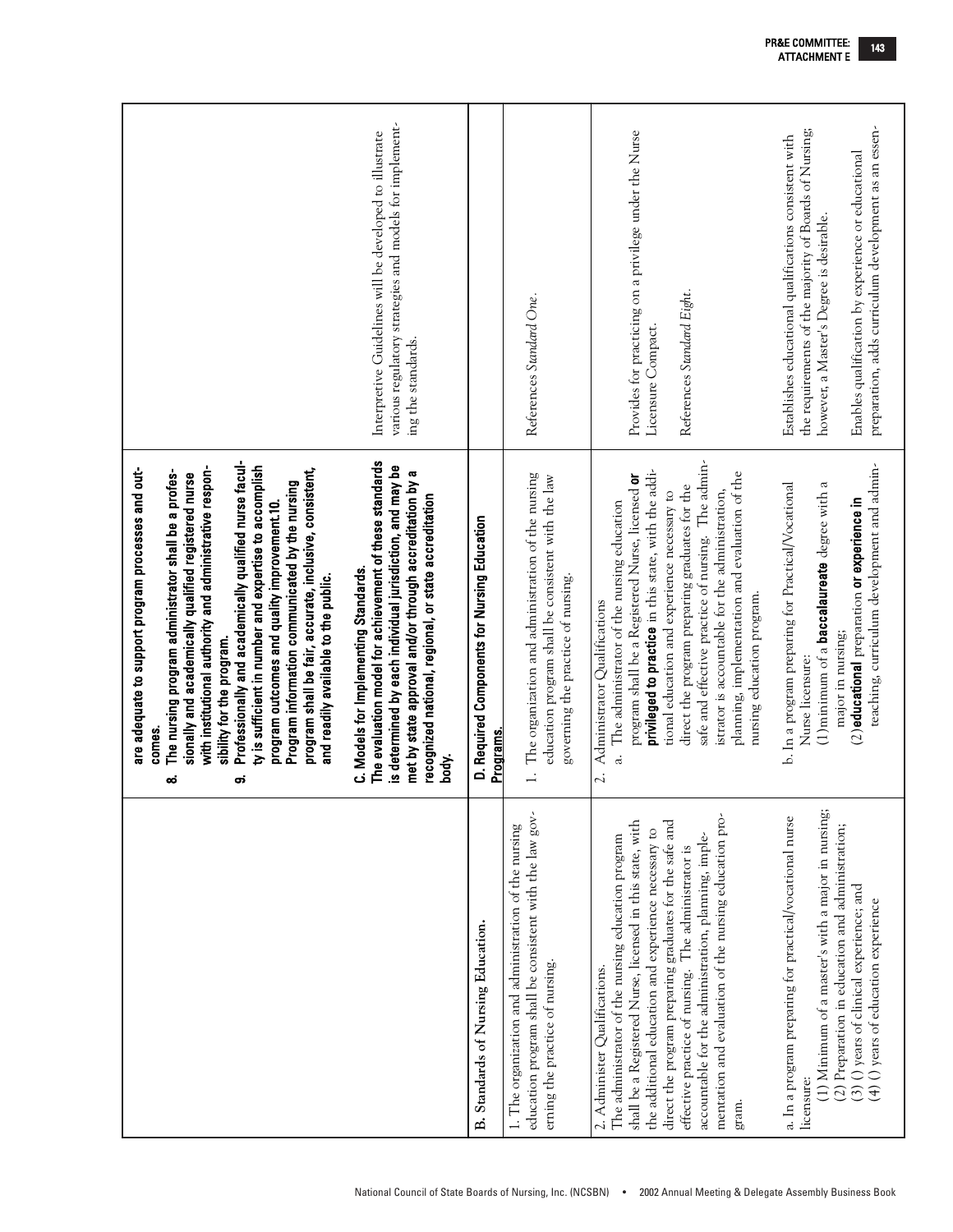| Assures administrative knowledge of the practice setting<br>for which students are prepared.<br>tial aspect.                                               | and higher programs. In some states a doctoral degree is<br>For accreditation purposes a doctoral degree is generally<br>"preferred" or required for associate degree or diploma<br>required for administrative positions in baccalaureate<br>Establishes qualifications consistent with the require-<br>ments of the majority of Boards of Nursing.<br>programs.         | In the absence of clinical experience in area of teaching,<br>other faculty or clinical mentors may be utilized to sup-<br>Stresses the importance of qualified numbers of faculty.<br>minimum of a Bachelors degree. Schools are expected<br>clinical faculty and faculty members to achieve course<br>Provides for practicing on a privilege under the Nurse<br>Provides for practicing on a privilege under the Nurse<br>provide for effective communication between adjunct<br>Clinical faculty teaching BSN students should have a<br>plement educational experiences for students.<br>objectives and program outcomes.<br>References Standards Seven, Nine.<br>References Standard Nine.<br>Licensure Compact.<br>Licensure Compact.                                                                                                                                                                                                                                                                                                                                                                                               |
|------------------------------------------------------------------------------------------------------------------------------------------------------------|---------------------------------------------------------------------------------------------------------------------------------------------------------------------------------------------------------------------------------------------------------------------------------------------------------------------------------------------------------------------------|------------------------------------------------------------------------------------------------------------------------------------------------------------------------------------------------------------------------------------------------------------------------------------------------------------------------------------------------------------------------------------------------------------------------------------------------------------------------------------------------------------------------------------------------------------------------------------------------------------------------------------------------------------------------------------------------------------------------------------------------------------------------------------------------------------------------------------------------------------------------------------------------------------------------------------------------------------------------------------------------------------------------------------------------------------------------------------------------------------------------------------------|
| istration, including at least two years of clinical<br>(3) a current knowledge of nursing practice at the<br>practical/vocational level<br>experience; and | istration, including at least two years of clinical<br>teaching, curriculum development and admin-<br>$(1)$ minimum of a master's degree with a major in<br>(3) a current knowledge of professional nursing<br>$(2)$ educational preparation or experience in<br>c. In a program preparing for Registered Nurse<br>experience; and<br>practice.<br>nursing;<br>licensure: | (2) Nursing faculty who teach in programs leading<br>a. Faculty employed solely to supervise clinical nurs-<br>faculty to meet the objectives and purposes of the<br>(b) have a minimum of a baccalaureate degree<br>(a) be currently licensed or privileged to prac-<br>ing experiences of students shall meet all the qualifi-<br>(a) be currently licensed or privileged to prac-<br>cations above with the exception of education level.<br>(1) nursing faculty who teach in a program lead-<br>(b) have a minimum of a master's degree in<br>There shall be sufficient a number of qualified<br>tice as a Registered Nurse in this state;<br>tice as a Registered Nurse in this state;<br>ing to licensure as a Practical/Vocational<br>to licensure as a Registered Nurse shall:<br>$\mathrm{n}$ ur $\mathrm{sing}$ with a major in nursing; and<br>(c) have () years of clinical experience<br>(c) have () years of clinical experience<br>with a major in nursing; and<br>nursing education program.<br><b>Adjunct Clinical Faculty</b><br>Nurse shall:<br>Qualifications:<br>Faculty<br>خ<br>$\dot{\vec{a}}$<br>$\ddot{.}$<br>÷ |
|                                                                                                                                                            | b. In a program preparing for registered nurse licensure:<br>(2) Preparation in education and administration;<br>(1) A doctoral degree in nursing or related field;<br>(3) () years of clinical experience; and<br>(4) years of education experience.                                                                                                                     | leading to licensure as a Practical/Vocational<br>(2) Nursing faculty who teach in programs lead-<br>(b)Have a minimum of a master's degree in<br>ing to licensure as a Registered Nurse shall:<br>There shall be sufficient faculty with graduate prepara-<br>relevant to areas of responsibility and ()<br>relevant to areas of responsibility and ()<br>tion and nursing expertise to meet the objectives and<br>(1)Nursing faculty who teach in a program<br>(a) Be currently licensed as a Registered<br>(a) Be currently licensed as a Registered<br>(b)Have a minimum of a baccalaureate<br>(c) Have () years of clinical experience<br>(c) Have () years of clinical experience<br>purposes of the nursing education program.<br>years in nursing education.<br>years in nursing education.<br>degree in nursing; and<br>Nurse in this state;<br>Nurse in this state;<br>nursing; and<br>Nurse shall:<br>a. Qualifications:<br>3. Faculty                                                                                                                                                                                        |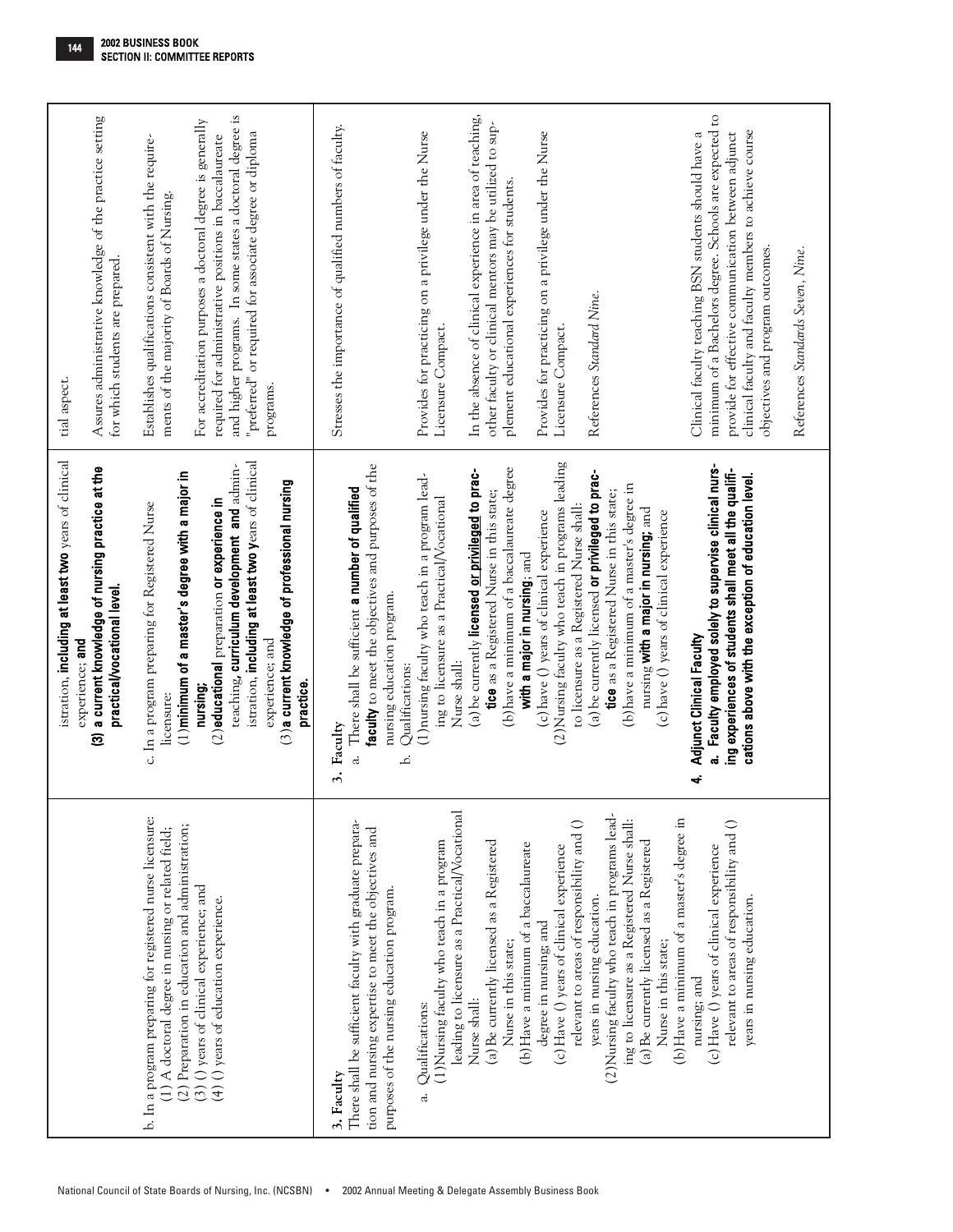| management, and statistics, shall have advanced prepa-<br>b. Faculty who teach non-clinical nursing courses, e.g.,<br>issues and trends, pharmacology, nutrition, research,<br>ration appropriate to these areas of content.                                                                                                                                                                                                                                            | statistics, shall have advanced preparation appropri-<br>e.g., issues and trends, nursing law and ethics, phar-<br>a. Faculty who teach non-clinical nursing courses,<br>macology, nutrition, research, management and<br>ate to these areas of content.<br>5. Interdisciplinary Faculty                                                                                                                                                | Exception clause for individuals to teach in relevant<br>non-clinical nursing courses and in other areas.                                                                 |
|-------------------------------------------------------------------------------------------------------------------------------------------------------------------------------------------------------------------------------------------------------------------------------------------------------------------------------------------------------------------------------------------------------------------------------------------------------------------------|-----------------------------------------------------------------------------------------------------------------------------------------------------------------------------------------------------------------------------------------------------------------------------------------------------------------------------------------------------------------------------------------------------------------------------------------|---------------------------------------------------------------------------------------------------------------------------------------------------------------------------|
| and didactic instruction in all basic areas for that course<br>cal and didactic instruction in all basic areas of nursing,<br>learning experiences, after a student has received clini-<br>or within a course after students have received clinical<br>should be licensed at or above the level for which the<br>or specific learning experience. Clinical preceptors<br>Clinical preceptors may be used to enhance clinical<br>student is preparing.<br>c. Preceptors. | Clinical preceptors may be used to enhance clini-<br>licensed at or above the level for which the stu-<br>received clinical and didactic instruction in all<br>basic areas for that course or specific learning<br>cal learning experiences, after a student has<br>experience. Clinical preceptors should be<br>dent is preparing.<br>Preceptors<br>$\ddot{a}$<br>Ġ                                                                    | experienced in the assigned clinical area, familiar with<br>Schools are responsible for using preceptors who are<br>the facility and able to facilitate student learning. |
| All policies relevant to applicants and students<br>acquire and demonstrate the knowledge, skills<br>Students shall be provided the opportunity to<br>standards required by the clinical agencies, in<br>Students shall be required to meet the health<br>and abilities for safe and effective nursing<br>shall be available in writing.<br>the interest of client welfare.<br>practice.<br>4. Students<br>خ<br>ن                                                       | All policies relevant to applicants and students<br>and abilities for safe and effective nursing prac-<br>acquire and demonstrate the knowledge, skills<br>Students shall be provided the opportunity to<br>Students shall be required to meet the health<br>standards and criminal background checks as<br>shall be available in writing.<br>required in the state.<br><b>Students</b><br>tice.<br>d.<br>خہ<br>ن<br>$\ddot{\sim}$      | May include requirements of nursing programs and/or<br>References Standard One.<br>clinical facilities.                                                                   |
| The curriculum of the nursing education program shall<br>skills and competencies necessary for the level of nurs-<br>enable the student to develop the nursing knowledge,<br>5. Curriculum<br>ing practice.                                                                                                                                                                                                                                                             | a. The curriculum of the nursing education program<br>knowledge, skills and competencies necessary for<br>shall enable the student to develop the nursing<br>the level and scope of nursing practice.<br>Curriculum<br>o.                                                                                                                                                                                                               | References Standards Two, Four - Six.                                                                                                                                     |
| tion consistent with the written curriculum plan<br>Experiences which promote the development of<br>sional socialization consistent with the level of<br>history and trends in nursing, and professional<br>leadership and management skills and profes-<br>Learning experiences and methods of instruc-<br>Content regarding legal and ethical issues,<br>The curriculum shall include:<br>responsibilities;<br>licensure;<br>خ<br>ن                                   | fessional socialization consistent with the level<br>history and trends in nursing, and professional<br>(3) Learning experiences and methods of instruc-<br>(2) Experiences which promote the development<br>of leadership and management skills and pro-<br>tion consistent with the written curriculum<br>(1)Content regarding legal and ethical issues,<br>The curriculum shall include:<br>responsibilities;<br>of licensure;<br>نم | References Standards One, Two, Six.                                                                                                                                       |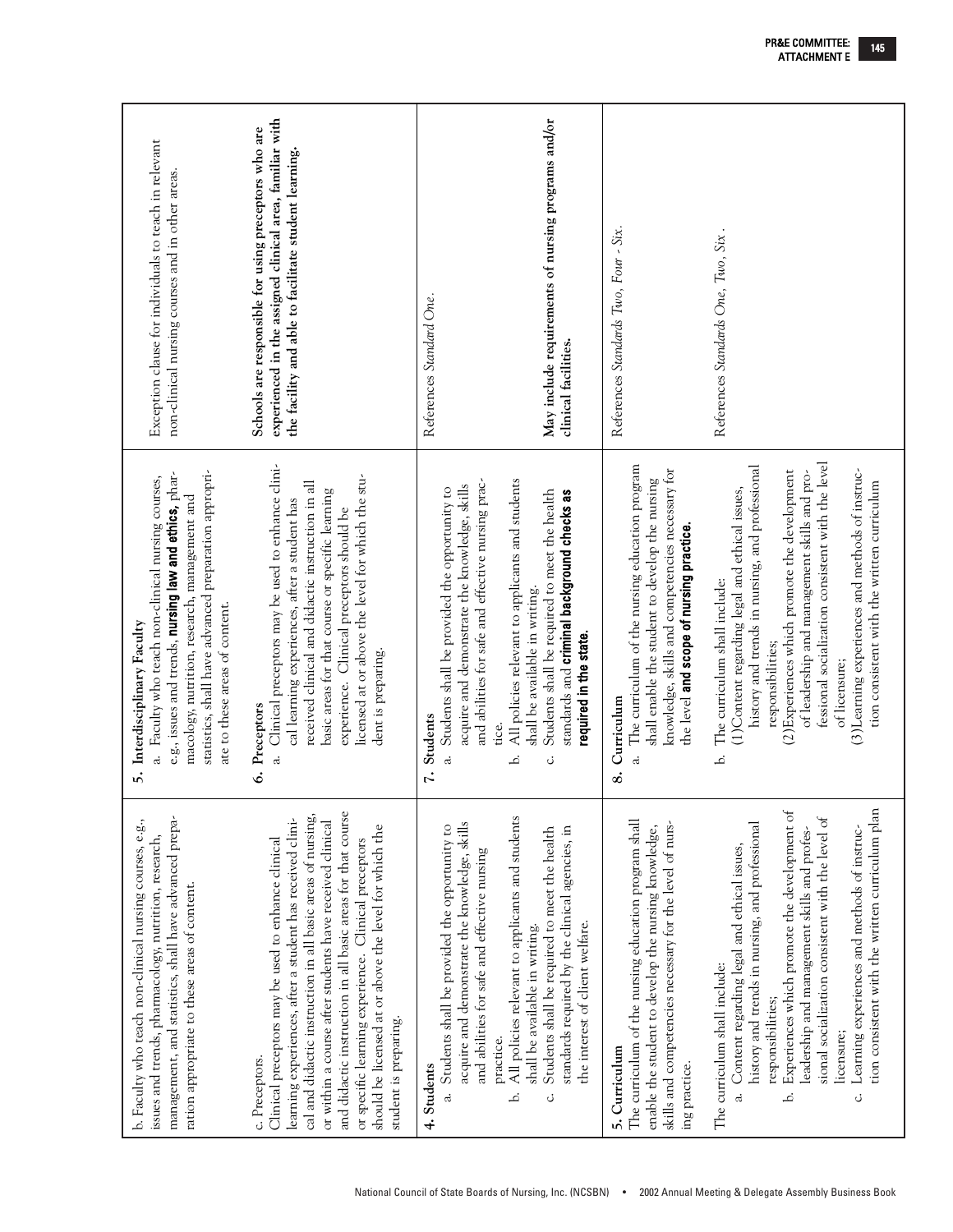| and behavioral sciences to provide a founda-<br>the promotion, prevention, restoration, and<br>(3) Didactic content and clinical experience in<br>maintenance of health in clients across the<br>tion for safe and effective nursing practice;<br>(1) Courses in the biological, physical, social<br>life span and in a variety of clinical settings.<br>Courses including, but not limited to:<br>(2)The nursing process; and<br>nd<br>and<br>ಕ | The nursing process; and c.Didactic content<br>of health in clients across the life span and<br>dents to meet the goals, competencies and<br>and behavioral sciences to provide a foun-<br>and clinical experience in the promotion,<br>prevention, restoration, and maintenance<br>objectives of the educational program and<br>dation for safe and effective nursing prac-<br>Delivery of instruction by distance educa-<br><b>Content</b> in the biological, physical, social<br>tion methods must be congruent with the<br>program curriculum plan and enable stu-<br>(4)Courses including, but not limited to:<br>in a variety of clinical settings.<br>standards of the board.<br>plan; and<br>tice;<br>خ<br>ن<br>$\ddot{a}$ |                                                                                                                                                                                                                                                                                                                                                                                                                             |
|--------------------------------------------------------------------------------------------------------------------------------------------------------------------------------------------------------------------------------------------------------------------------------------------------------------------------------------------------------------------------------------------------------------------------------------------------|------------------------------------------------------------------------------------------------------------------------------------------------------------------------------------------------------------------------------------------------------------------------------------------------------------------------------------------------------------------------------------------------------------------------------------------------------------------------------------------------------------------------------------------------------------------------------------------------------------------------------------------------------------------------------------------------------------------------------------|-----------------------------------------------------------------------------------------------------------------------------------------------------------------------------------------------------------------------------------------------------------------------------------------------------------------------------------------------------------------------------------------------------------------------------|
| admit students, the program shall submit evidence of<br>1. Before a nursing education program is permitted to<br>the ability to meet the Standards for Nursing<br>C. Approval of Nursing Education Programs.<br>Education (Part B. above.)                                                                                                                                                                                                       | admit students, the program shall submit evidence of<br>Before a nursing education program is permitted to<br>E. Initial Approval of Nursing Education Programs.<br>the ability to meet the Standards for Nursing<br>Education (Section B. above).<br>$\overline{a}$                                                                                                                                                                                                                                                                                                                                                                                                                                                               | patients) for out-of-state/country distance learning pro-<br>Distinguishes initial approval from ongoing/continuing<br>grams offering learning experiences in the jurisdiction.<br>approval; Provides for public protection (students and                                                                                                                                                                                   |
|                                                                                                                                                                                                                                                                                                                                                                                                                                                  | The Board may grant provisional approval when it deter-<br>mines that a program is not fully meeting approval stan-<br>F. Provisional Approval of New Nursing Education<br>Programs<br>dards.                                                                                                                                                                                                                                                                                                                                                                                                                                                                                                                                      | Provides for current regulatory practices of<br>Boards.References All Standards                                                                                                                                                                                                                                                                                                                                             |
| every () years, upon request of the nursing education<br>program, or at the discretion of the Board, to ensure<br>2. All nursing education programs shall be reevaluated<br>continuing compliance with the Standards for<br>Nursing Education in Section B above.                                                                                                                                                                                | every () years, upon request of the nursing education<br>program, or at the discretion of the Board, to ensure<br>1. All nursing education programs shall be reevaluated<br>G. Ongoing Approval of Nursing Education Programs.<br>continuing compliance with the Standards for<br>Nursing Education (Section B. above).                                                                                                                                                                                                                                                                                                                                                                                                            | Examples of criteria for reevaluation and/or survey visits<br>include: complaints, major changes in the program/cur-<br>rates, changes in numbers/types of faculty, less than full<br>accreditation, or other reasons at the discretion of the<br>Allows for state differences regarding the process for<br>riculum, trends of lower licensure examination pass<br>reevaluation and determining ongoing approval.<br>board. |
|                                                                                                                                                                                                                                                                                                                                                                                                                                                  | H. Conditional Approval of Nursing Education Programs.<br>1. If the Board determines that an approved nursing                                                                                                                                                                                                                                                                                                                                                                                                                                                                                                                                                                                                                      | Provides for current regulatory practices of Boards.<br>References all Standards.                                                                                                                                                                                                                                                                                                                                           |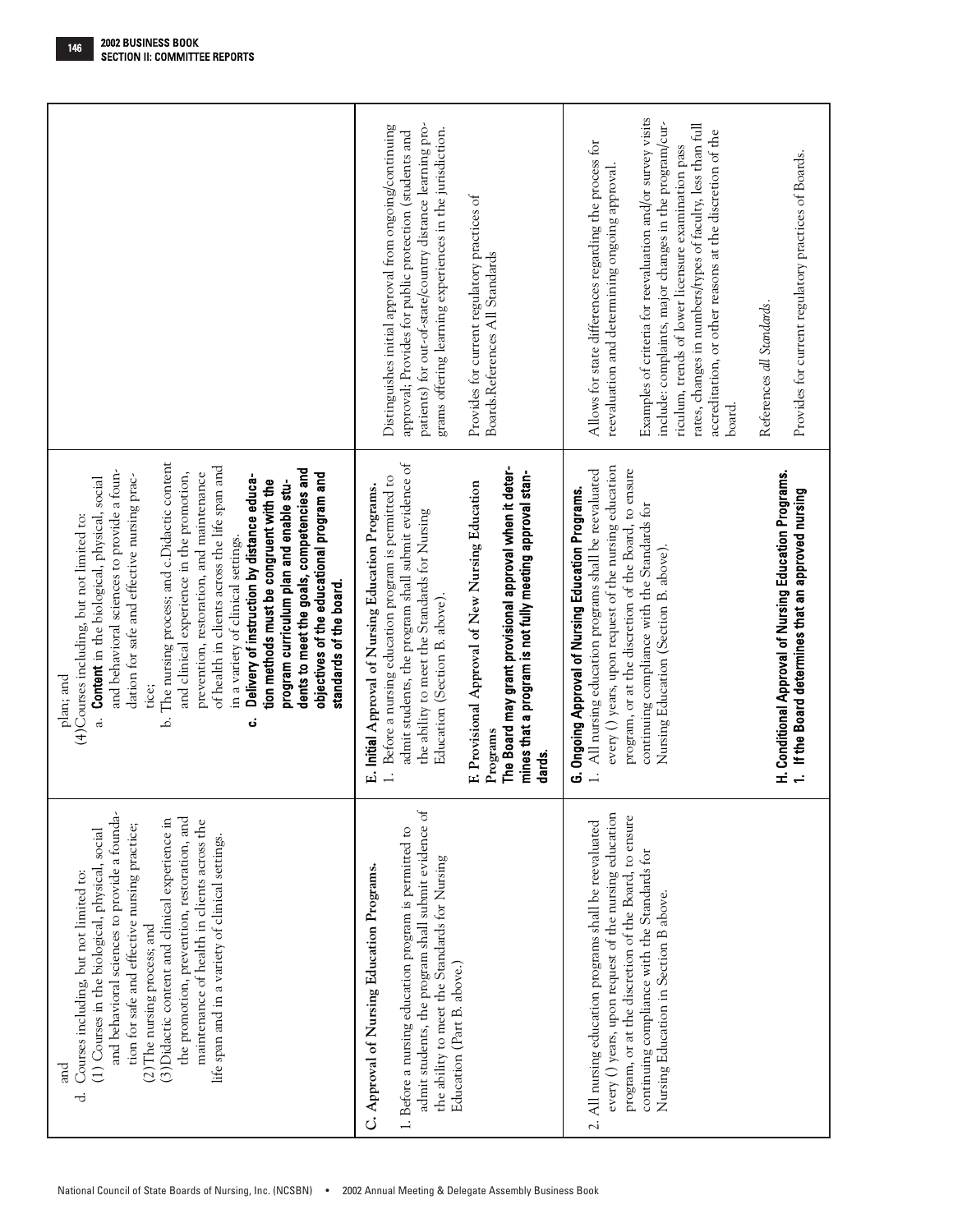|                                                                                                                                                                                                                                                                                                                                                                                | Provides for plans of correction and Board action if defi-<br>Specifies relationship to new programs seeking initial<br>Specific to currently approved programs.<br>ciencies are not corrected.<br>References all Standards.<br>approval                                                                                                                                                                                                                                                                                                                                                                                                                                                                                                                          | Provides for current practices of Boards.<br>References all Standards.<br>Assures Due Process.                                                                                                                                                                                                                                                                                                                                                                                                                                                          | References Standard Ten.                                                                                                                                                                                                                                                                          |
|--------------------------------------------------------------------------------------------------------------------------------------------------------------------------------------------------------------------------------------------------------------------------------------------------------------------------------------------------------------------------------|-------------------------------------------------------------------------------------------------------------------------------------------------------------------------------------------------------------------------------------------------------------------------------------------------------------------------------------------------------------------------------------------------------------------------------------------------------------------------------------------------------------------------------------------------------------------------------------------------------------------------------------------------------------------------------------------------------------------------------------------------------------------|---------------------------------------------------------------------------------------------------------------------------------------------------------------------------------------------------------------------------------------------------------------------------------------------------------------------------------------------------------------------------------------------------------------------------------------------------------------------------------------------------------------------------------------------------------|---------------------------------------------------------------------------------------------------------------------------------------------------------------------------------------------------------------------------------------------------------------------------------------------------|
| shall be given a reasonable period of time to submit<br>an action plan and to correct the identified program<br>forth in these regulations, the governing institution<br>The Board may grant conditional approval when it<br>education program is not meeting the criteria set<br>determines that a program is not fully meeting<br>approval standards.<br>deficiencies.<br>نہ | the identified deficiencies within the time speci-<br>The Board may deny Provisional (initial) Approval<br>it determines that a nursing education program<br>The nursing education program fails to correct<br>when it determines that a new nursing education<br>program will be unable to meet the Standards for<br>fails substantially to meet the Standards for<br>fied, the Board may withdraw approval.<br>The Board may withdraw approval if:<br>I. Denial or Withdrawal of Approval.<br>Nursing Education.<br>Nursing Education.<br>a<br>نم<br>$\dot{\sim}$                                                                                                                                                                                               | The board may reinstate approval if the program sub-<br>Administrative Procedures Act and/or Administrative<br>approval may appeal that decision within a $()$ month<br>period. All such actions shall be effected in accor-<br>A program denied approval or given less than full<br>mits evidence of compliance with plan within the<br>dance with due process rights and this state's<br>K. Reinstatement of Approval.<br>specified time frame.<br>Rules of the Board<br>J. Appeal.                                                                   | L. Closure of Nursing Education Program and Storage<br>approval. Provision must be made for maintenance<br>A nursing education program may close voluntarily<br>of the Standards for Nursing Education during the<br>or may be closed due to withdrawal of Board<br>of Records.<br>$\overline{a}$ |
|                                                                                                                                                                                                                                                                                                                                                                                | mines that a nursing education program had not pro-<br>All such actions shall be effected in accordance with<br>unable to meet the Standards for Nursing Education.<br>determines that a nursing education program will be<br>The Board may deny Provisional Approval when it<br>The Board may withdrawal approval when it deter-<br>that a nursing education program fails substantially<br>Procedures Act and/or Administrative Rules of the<br>The Board may deny approval when it determines<br>due process rights and this state's Administrative<br>vided sufficient evidence that the Standards for<br>to meet the Standards of Nursing Education.<br>D. Denial or Withdrawal of Approval.<br>Nursing Education are being met.<br>Board.<br>4.<br>3.<br>ż, | the time specified, the Board may withdraw the approval<br>If the Board determines that an approved nursing educa-<br>fied program deficiencies. If the nursing education pro-<br>given a reasonable period of time to correct the identi-<br>gram fails to correct the identified deficiencies within<br>following a hearing held pursuant to the provisions of<br>these regulations, the governing institution shall be<br>tion program is not meeting the criteria set forth in<br>the Administrative Procedure Act.<br>E. Appeal and Reinstatement. | Standards for Nursing Education during the transition to<br>F. Closure of Nursing Education Program and Storage<br>A nursing education program may close voluntarily or<br>may be closed due to withdrawal of Board approval.<br>Provision must be made for maintenance of the<br>of Records.     |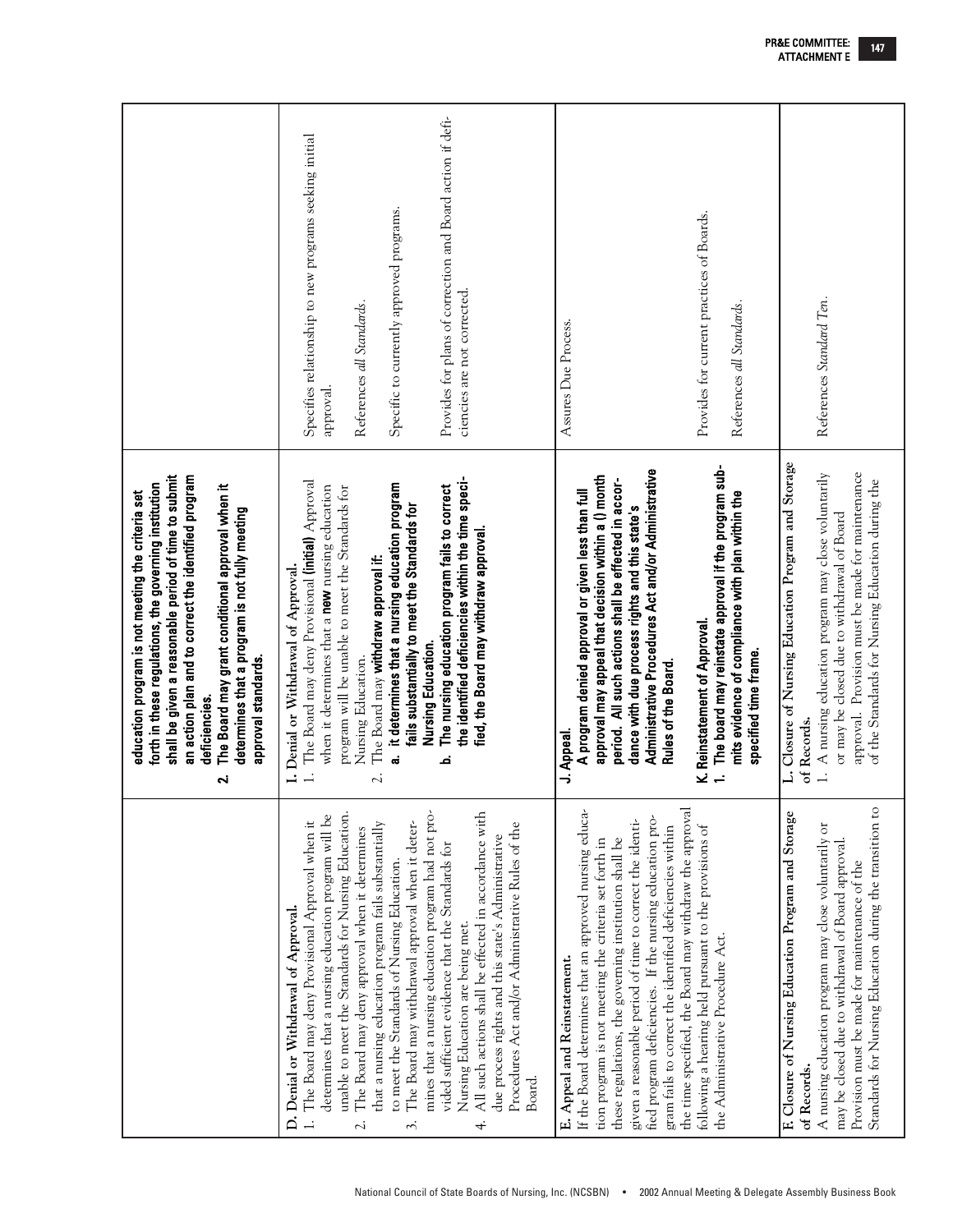| have not completed the nursing program; and for the<br>transition to closure; placement for students who<br>storage of academic records and transcripts. |  |
|----------------------------------------------------------------------------------------------------------------------------------------------------------|--|
| closure; placement for students who have not completed<br>the nursing program; and for the storage of academic<br>records and transcripts.               |  |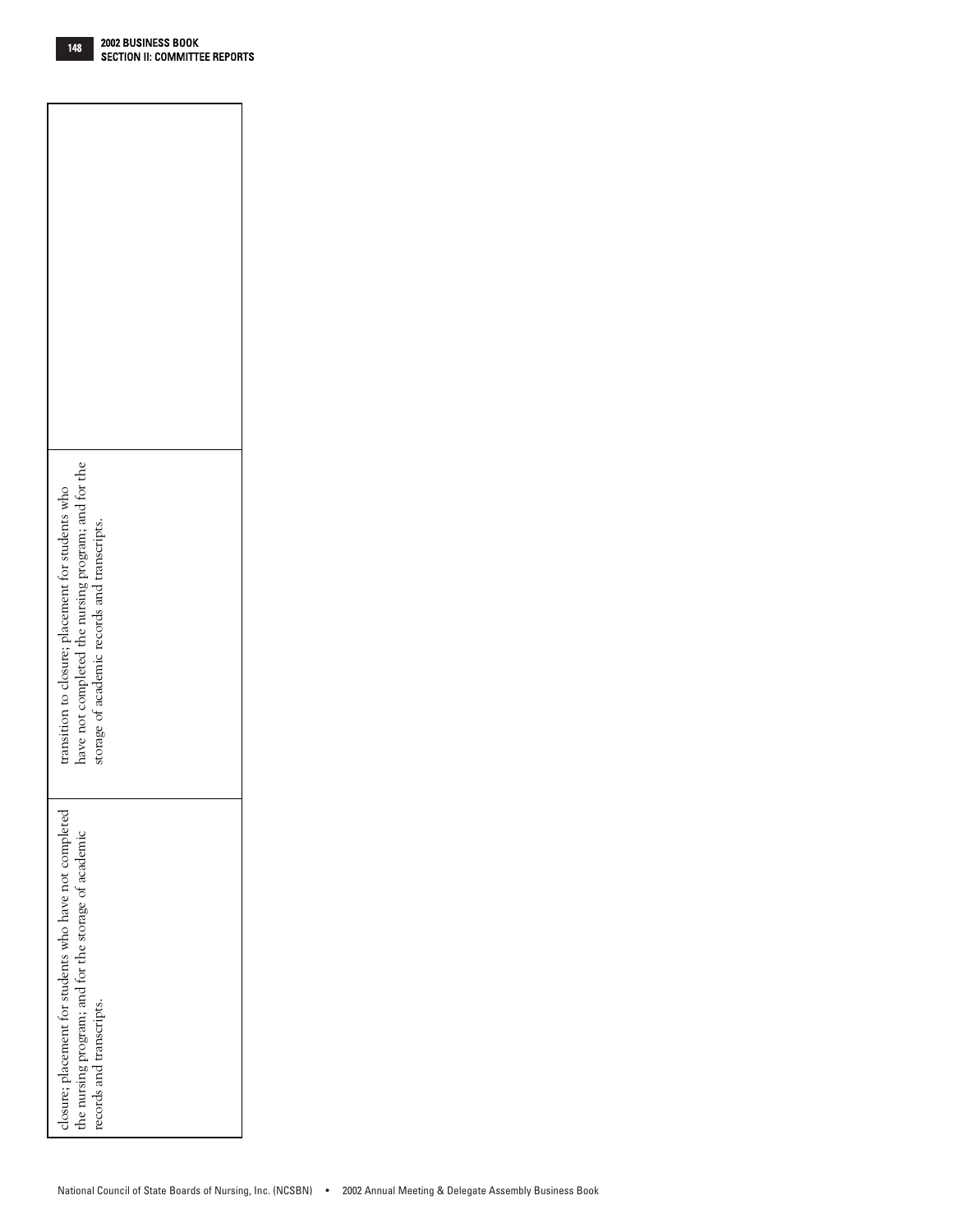## PR&E Committee – Attachment F Standards for Nursing Education Programs

**Standard 1 – The purpose and outcomes of the nursing program shall be consistent with the Nursing Practice Act, board-promulgated administrative rules/regulations, and other relevant state statutes.**

**Standard 2 – The purpose and outcomes of the nursing program shall be consistent with generally accepted standards of nursing practice appropriate for graduates of the type of nursing program offered.**

**Standard 3 – The input of consumers shall be considered in developing and evaluating the purpose and outcomes of the program.** 

**Standard 4 – The nursing program shall implement a comprehensive, systematic plan for ongoing evaluation that is based on program outcomes and** 

**incorporates continuous improvement.**

**Standard 5 – Faculty and students shall participate in program planning, implementation, evaluation and continuous improvement.** 

**Standard 6 – The curriculum shall provide diverse learning experiences consistent with program outcomes.** 

**Standard 7 – The fiscal, human, physical and learning resources are adequate to support program processes and outcomes.**

**Standard 8 – The nursing program administrator shall be a professionally and academically qualified registered nurse with institutional authority and administrative responsibility for the program.**

**Standard 9 – Professionally and academically qualified nurse faculty are sufficient in number and expertise to accomplish program outcomes and quality improvement.**

**Standard 10 – Program information communicated by the nursing program shall be fair, accurate, inclusive, consistent and readily available to the public.**

The evaluation model for achievement of these standards is determined by each individual jurisdiction, and may be met by state approval and/or through accreditation by a recognized national/regional/state accreditation body.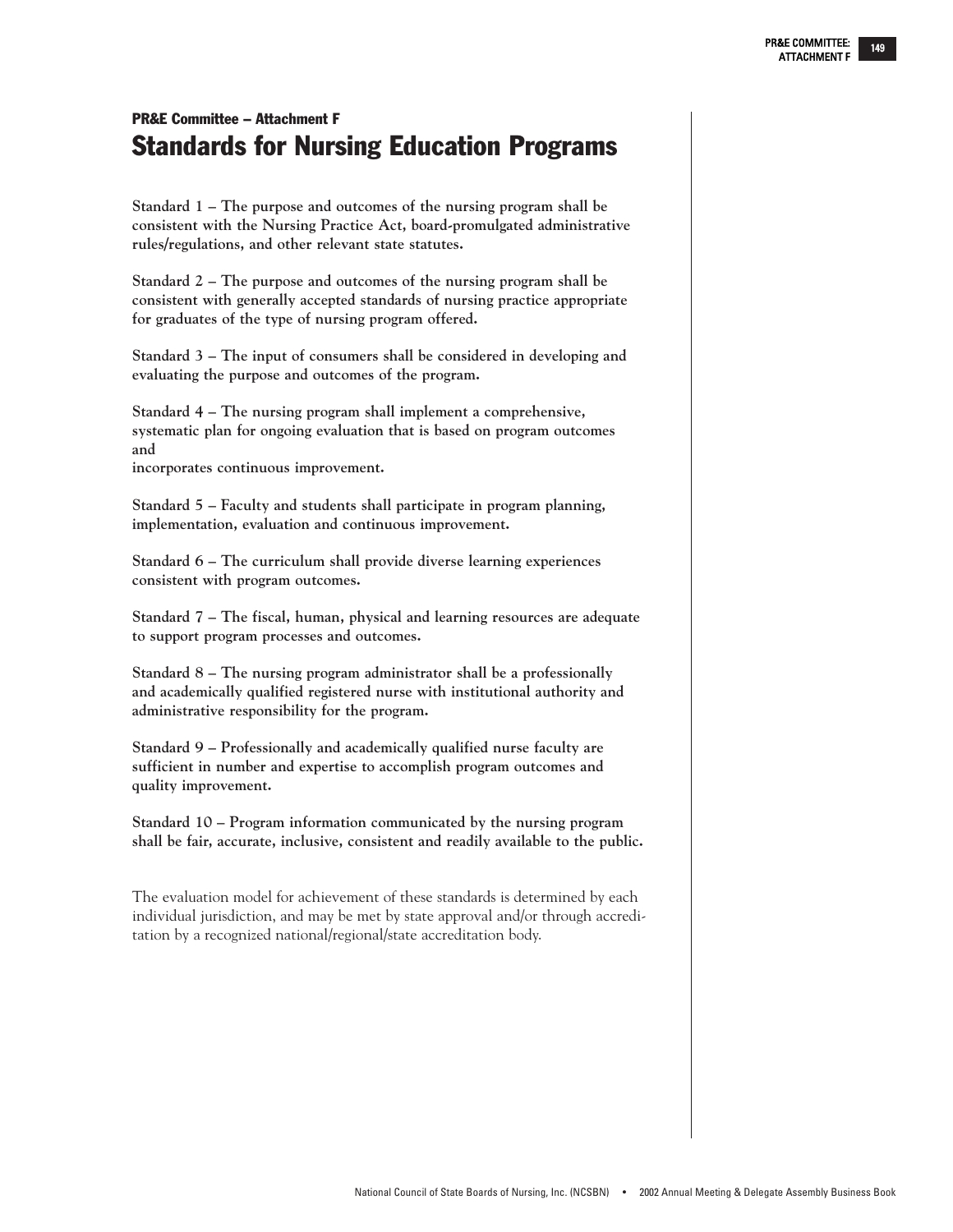PR&E Committee – Attachment G

# Alliance for Nursing Accreditation Statement on Distance Education Policies March 2002 (revised)

The growth of distance education courses and programs for the delivery of nursing education has increased and is expected to continue to increase. Recognizing this growth and the need to ensure the public that nursing education programs maintain a high standard of quality, the Alliance for Nursing Accreditation endorses the following standard:

*All nursing education programs delivered solely or in part through distance learning technologies must meet the same academic program and learning support standards and accreditation criteria as programs provided in face-to-face formats, including the following:*

- *Student outcomes are consistent with the stated mission, goals, and objectives of the program; and*
- *The institution assumes the responsibility for establishing a means to assess student outcomes. This assessment includes overall program outcomes, in addition to specific course outcomes, and a process for using the results for continuous program improvement.*

*Mechanisms for ongoing faculty development and involvement in the area of distance education and the use of technology in teaching-learning processes are established. Appropriate technical support for faculty and students is provided.* 

*When utilizing distance learning methods, a program provides learning opportunities that facilitate development of students' clinical competence and professional role socialization and establishes mechanisms to measure these student outcomes.* 

*When utilizing distance learning methods, a program provides or makes available resources for the students' successful attainment of all program objectives.* 

*Each accreditation and program review entity incorporates the review of distance education programs as a component of site visitor/evaluator training.*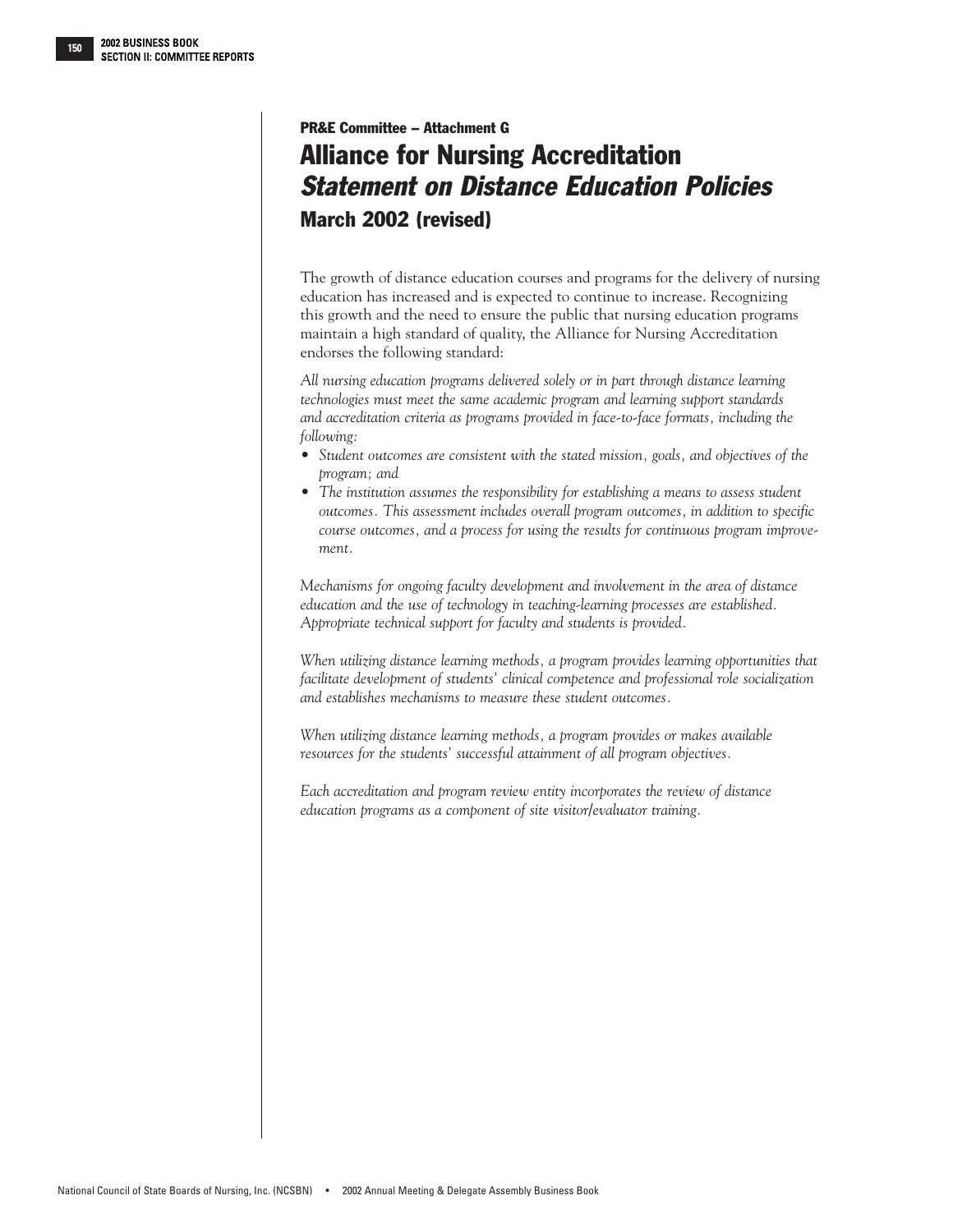## PR&E Committee – Attachment H Regulatory Priorities Ranking by Averages

| 1 Year                                                       | 2-5 Years                                          | <b>Year 2010</b>                                   |
|--------------------------------------------------------------|----------------------------------------------------|----------------------------------------------------|
| 1. Nursing Shortage<br>(3.55)                                | 1. Nursing Shortage<br>(3.70)                      | 1. Nursing Shortage<br>(3.57)                      |
| <b>Ensuring Quality</b><br>2.<br>Nursing Education<br>(3.32) | 2. Ensuring Quality<br>Nursing Education<br>(3.45) | 2. Ensuring Quality<br>Nursing Education<br>(3.40) |
| Discipline<br>3.<br>(3.18)                                   | 3. Discipline<br>(3.24)                            | Discipline<br>3.<br>(3.29)                         |
| UAP and Delegation<br>4.<br>(3.00)                           | 4. UAP and Delegation<br>(3.16)                    | 4.<br>Continued<br>Competence                      |
| Foreign-Educated<br>5.<br><b>Nurses</b><br>(3.00)            | 5. Continued<br>Competence<br>(3.15)               | (3.17)<br>5. Regulatory<br>Excellence              |
| Continued<br>6.<br>Competence<br>(2.98)                      | 6. Foreign-Educated<br><b>Nurses</b><br>(3.00)     | (3.08)<br>6. UAP and Delegation<br>(2.94)          |
| 7.<br>Regulatory<br>Excellence<br>(2.93)                     | 7. Regulatory<br>Excellence<br>(3.00)              | Foreign-Educated<br>7.<br><b>Nurses</b><br>(2.88)  |
| Nurse Licensure<br>8.<br>Compact                             | 8. LPN/VN roles and<br>scope of practice           | Practice Breakdown<br>8.<br>(2.81)                 |
| (2.80)<br>LPN/VN Roles and<br>9.<br>Scope of Practice        | (2.88)<br>9. Practice Breakdown<br>(2.88)          | 9. LPN/VN Roles and<br>Scope of Practice<br>(2.72) |
| (2.79)<br>10. Practice Breakdown<br>(2.74)                   | 10. Nurse Licensure<br>Compact<br>(2.78)           | 10. Nurse Licensure<br>Compact<br>(2.67)           |
| 11. Role of Accreditors<br>(2.56)                            | 11. Role of Accreditors<br>(2.61)                  | 11. Role of Accreditors<br>(2.49)                  |

## Ranking Scale

- $1 =$  Not at all a priority
- 2 = Somewhat a priority
- $3 = A$  high priority
- 4 = A critical priority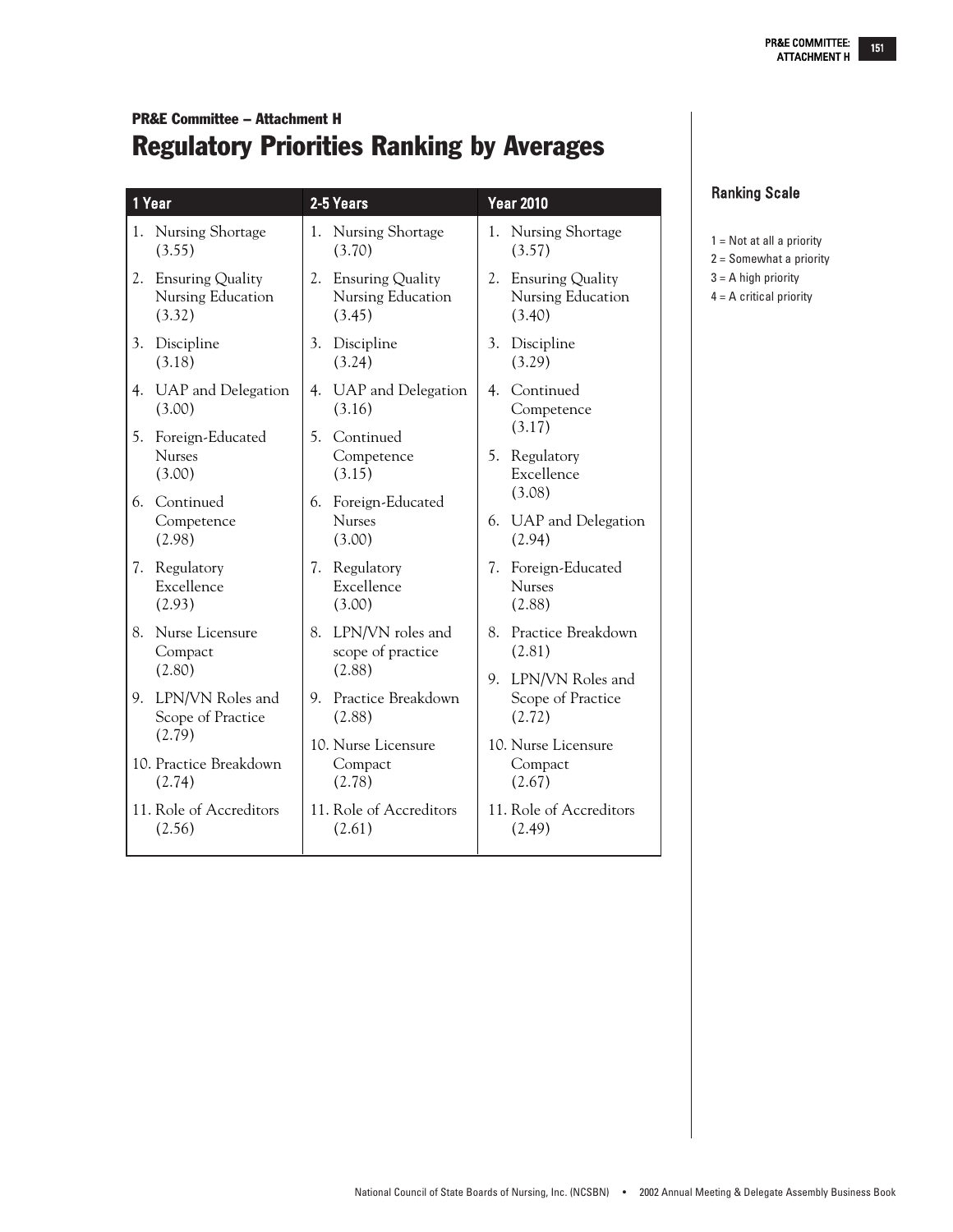## Task Force Members

Katherine Thomas, Executive Officer, TX-RN, Area III, Chair

Shannon Fitzgerald, Board Member, WA, Area I

Margaret Franckhauser, Board Member, NH, Area IV

Jane Garvin, Board President, MD, Area IV

Tracy Klein, Board Staff, OR, Area I

Deborah Maichle, Board President, DE, Area IV

Georgia Manning, Board Staff, AR, Area III

Janet Younger, Board President, VA, Area III

Charlene Hanson, Member-at-Large, GA, Area III

#### Board Liaison

Deborah Bohannon-Johnson, Board President, ND, Area II Director

#### **Staff**

Nancy Chornick, Director of Credentialing and Professional Development

Carin L. Zuger, Administrative Assistant

# Report of APRN Task Force

#### Recommendations to the Delegate Assembly

*Approve Revision of the Alternative Mechanism Element of the Uniform Advanced Practice Registered Nurse Licensure/Authority to Practice Requirements.*

#### **Rationale**

A broad preparation for APRNs should be considered the minimum preparation for entry into advanced practice nursing for legal recognition.

#### **Background**

The Uniform Advanced Practice Registered Nurse Licensure/Authority to Practice Requirements were approved by the Delegate Assembly in 2000. At that time, an alternative mechanism element was included in the requirements to enable advanced practice nurses who did not have a certification examination for their specialty to be licensed. The rationale for including the alternative mechanism was to ensure that a growing portion of the nursing profession was not restricted prematurely. Specifically, the alternative mechanism stated**:**

*For applicants for whom there is no appropriate certifying exam available, states may develop alternate mechanisms to assure initial competence.*

Since the APRN uniform requirements were approved, there have been rapid changes in the field of advanced practice nursing. Most valid specialty areas now have a certification program through examination. However, educational programs are now developing new subspecialty programs, such as 'pain management' and 'palliative care.' The proliferation of these subspecialties has lead to great concern among nurse regulators. These concerns have been expressed during NCSBN policy calls and directly to the APRN Task Force. Member Board concerns are based on issues of how to regulate subspecialty advanced practice nurses within their scope of practice. The APRN Task Force also has concerns regarding the low numbers of candidates taking the examinations. Due to the low number of candidates, the validity and reliability of these examinations are difficult to substantiate and, therefore, they may not be psychometrically sound.

The task force recommends that broad preparation for APRNs should be considered the minimum preparation for entry into advanced practice nursing for legal recognition. A broad, generalist preparation will give the advanced practice nurse a basis on which to practice safely. The intent is to move toward a broad generalist preparation as opposed to a narrow subspecialty preparation. APRN certification in a subspecialty can be obtained after credentialing in a generalist category has been completed.

To support these recommendations, the task force believes that the alternative mechanism provision in the APRN uniform requirements should be revised to read:

> **Proposed Requirement**: *For applicants for whom there is no appropriate certifying exam available, states may develop alternative mechanisms to assure initial competence until January 1, 2005. Evidence of an equivalent mechanism to certification examinations will not be accepted after January 1, 2005, and individuals will no longer be licensed without an approved APRN examination.*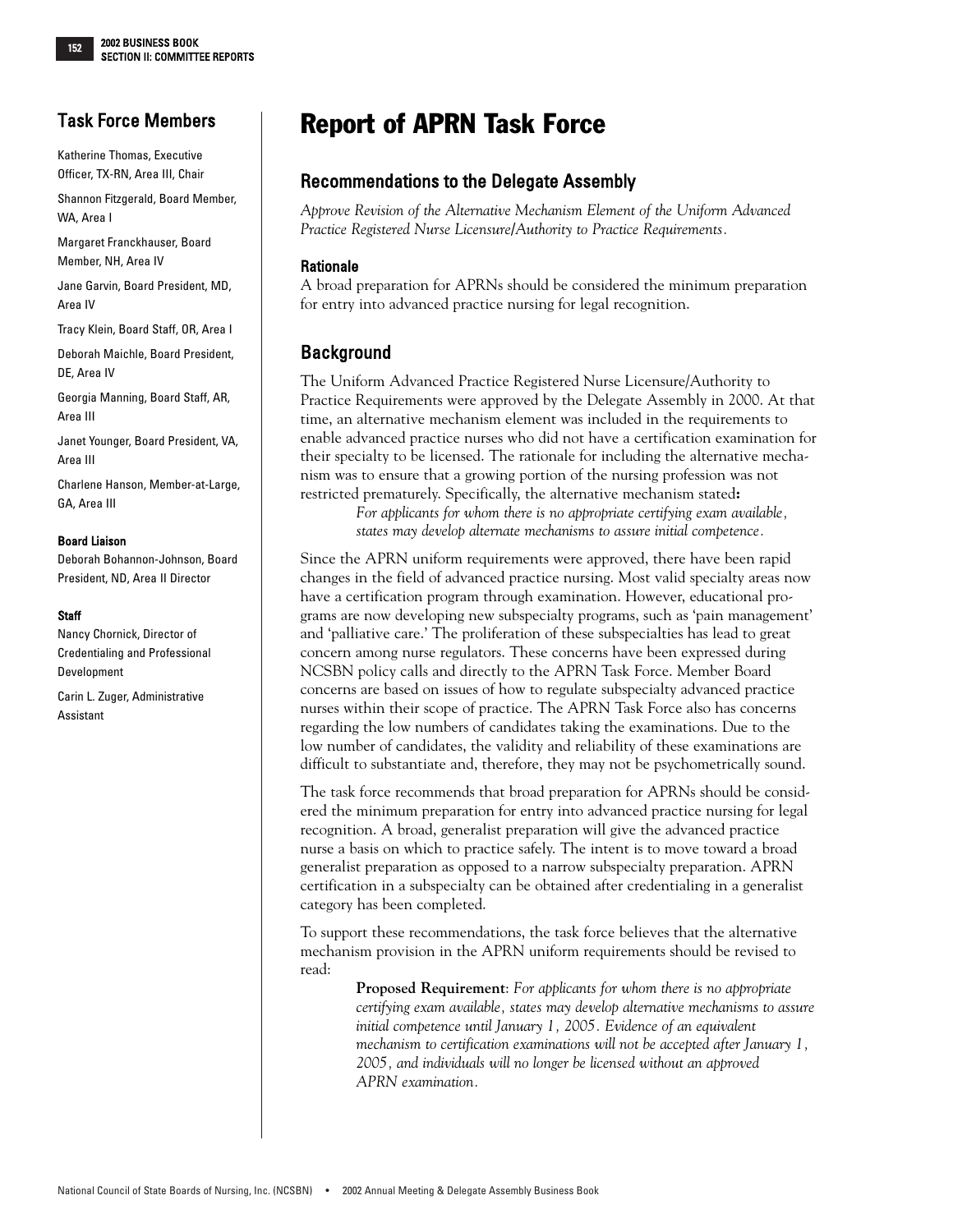**Rationale:** *A broad preparation for APRNs should be considered the minimum preparation for entry into advanced practice nursing for legal recognition.*

**Comments/Remarks:** *The APRN Task Force does not support recognition without examination. Further, there are concerns regarding the proliferation of examinations that may not be psychometrically sound. The intent is to move toward a broad generalist preparation as opposed to a subspecialty preparation. Certification in a subspecialty can be obtained after credentialing in a generalist category has been completed.*

#### Highlights of FY02 Activities

- Developed preparatory materials for the APRN Compact.
- Finalized the selection of ABNS as a second accrediting agency.
- Finalized the Criteria for Certification Programs and Requirements for Accrediting Agencies.
- Developed a position paper on the Regulation of Advanced Practice Nursing.
- Held the 2002 APRN Roundtable on April 25, 2002.
- Recommended a revision for the uniform requirements.
- Met with accrediting agencies and certification organizations to discuss the regulatory perspectives on certification.

#### Future Activities

- Develop application materials for APRN certification programs.
- Provide resource materials for Member Boards.
- Evaluate certification programs with approved criteria.
- Continue to monitor APRN regulatory issues.

#### **Definitions**

**Accrediting Agency** – An organization which establishes and maintains standards for professional nursing programs and recognizes those programs that meet these standards.

**APRNs** – Advanced practice registered nurses, including certified nurse midwives (CNMs), clinical nurse specialists (CNSs), certified registered nurse anesthetists (CRNAs), and nurse practitioners (NPs).

**Certifying Body** – A non-governmental agency that validates by examination, based on predetermined standards, an individual nurse's qualifications and knowledge for practice in a defined functional or clinical area of nursing.

**Certification Program** – An examination designed by a certifying body to evaluate candidates for advanced practice nursing.

## Relationship to Strategic Plan

#### Strategic Initiative 2 – Regulatory

Effectiveness: The National Council will assist Member Boards to implement strategies to promote regulatory effectiveness to fulfill their public protection role.

Outcome 4: Approaches and resources assist Member Boards in the regulation of advanced practice registered nurses.

## Meeting Dates

- October 25-26, 2001
- January 31 & February 1, 2002
- April 24 26, 2002

### **Attachments**

- A. Proposed revision to the Uniform APRN Requirements
- B. Requirements for Accrediting Agencies and Criteria for Certification Programs
- C. Implementation of NCSBN's APRN Certification Examination Review Program
- D. Position paper on the Regulation of Advanced Practice Nursing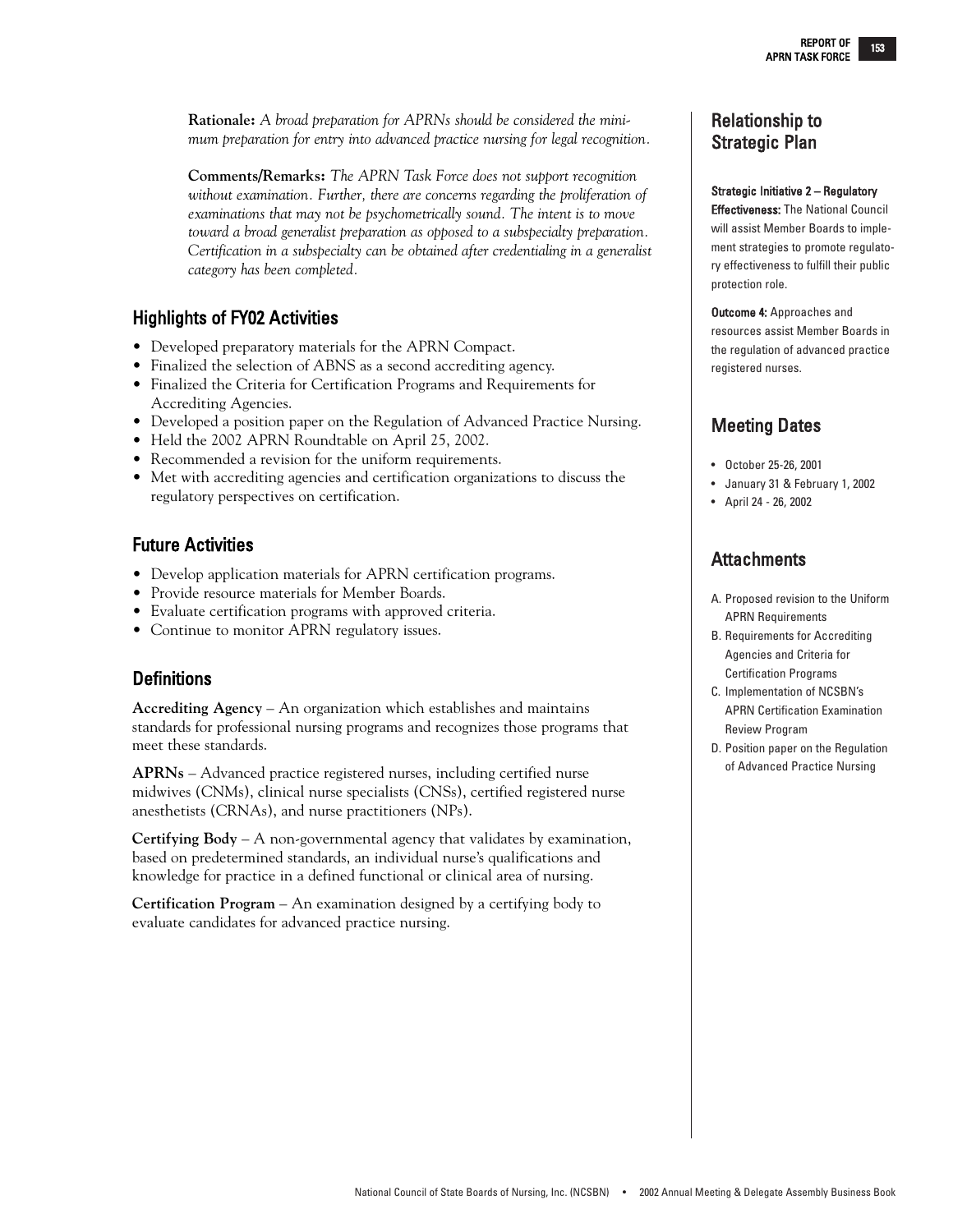#### APRN Task Force – Attachment A

# Proposed Revision to the Uniform Advanced Practice Registered Nurse Licensure/ Authority to Practice Requirements

#### **Background**

The Uniform Advanced Practice Registered Nurse Licensure/Authority to Practice Requirements were approved by the Delegate Assembly in 2000. At that time, an alternative mechanism element was included in the requirements to enable advanced practice nurses who did not have a certification examination for their specialty to be licensed. The rationale for including the alternative mechanism was to ensure that a growing portion of the nursing profession was not restricted prematurely. Specifically, the alternative mechanism stated**:**

> *For applicants for whom there is no appropriate certifying exam available, states may develop alternate mechanisms to assure initial competence.*

Since the APRN uniform requirements were approved, there have been rapid changes in the field of advanced practice nursing. Most valid specialty areas now have a certification program through examination. In addition, certifying bodies are now developing new subspecialty programs. The proliferation of these subspecialties has lead to great concern among nurse regulators. These concerns have been expressed during NCSBN policy calls and directly to the APRN Task Force. Member Board concerns are based on issues of how to regulate subspecialty advanced practice nurses within their scope of practice. The APRN Task Force also has concerns regarding the low numbers of candidates taking the examinations. Due to the low number of candidates, the validity and reliability of these examinations are difficult to substantiate and, therefore, they may not be psychometrically sound.

The task force recommends that broad preparation for APRNs should be considered the minimum preparation for entry into advanced practice nursing for legal recognition. A broad, generalist preparation will give the advanced practice nurse a basis on which to practice safely. The intent is to move toward a broad, generalist preparation as opposed to a narrow, subspecialty preparation. APRN certification in a subspecialty can be obtained after credentialing in a generalist category has been completed.

To support these recommendations, the task force believes that the alternative mechanism provision in the APRN Uniform Requirements should be revised to read:

> **Proposed Requirement:** *For applicants for whom there is no appropriate certifying exam available, states may develop alternative mechanisms to assure initial competence until January 1, 2005. Evidence of an equivalent mechanism to certification examinations will not be accepted after January 1, 2005, and individuals will no longer be licensed without an approved APRN examination.*

> **Rationale:** *A broad preparation for APRNs should be considered the minimum preparation for entry into advanced practice nursing for legal recognition.*

> **Comments/Remarks:** *The APRN Task Force does not support recognition without examination. Further, there are concerns regarding the proliferation of*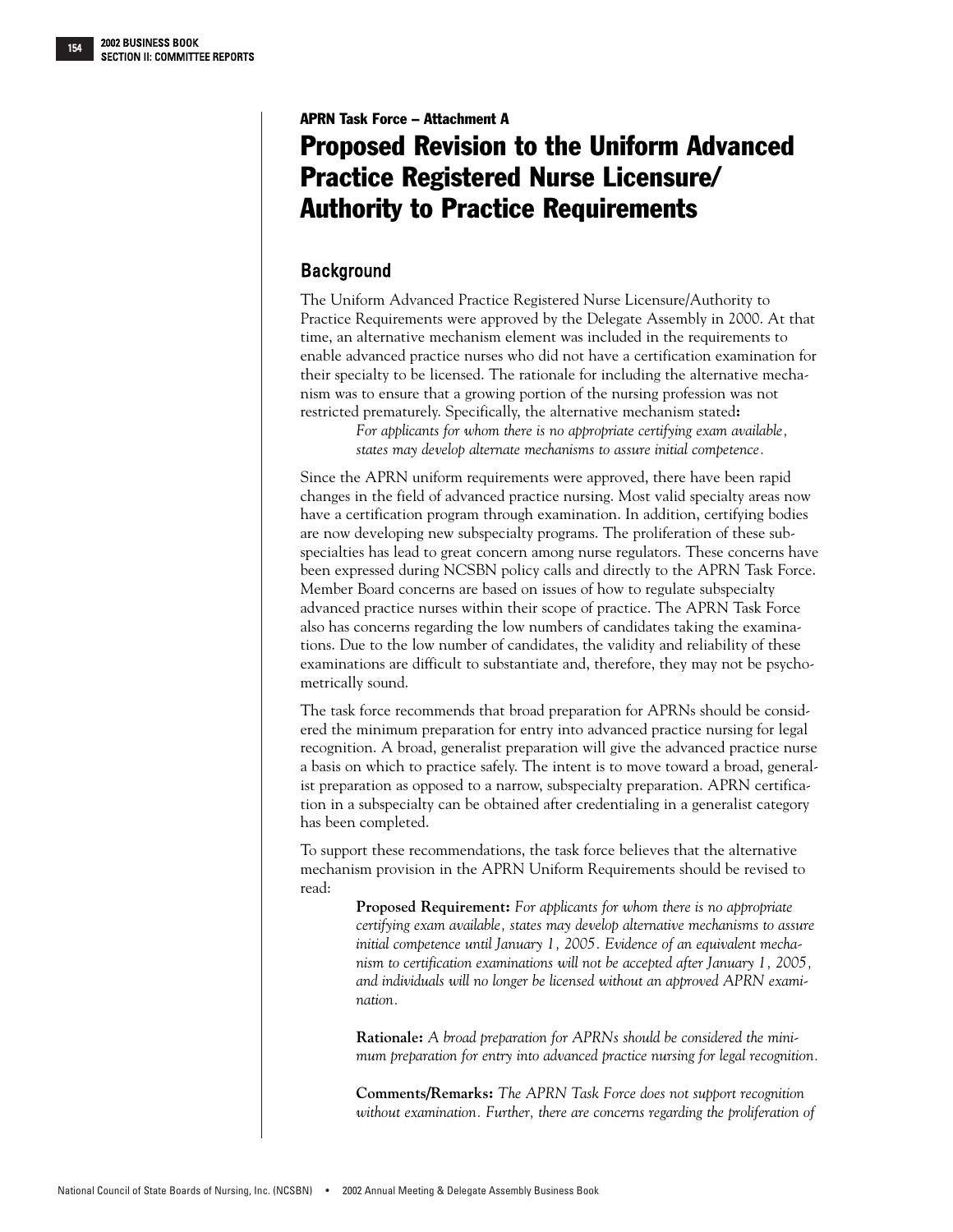*examinations that may not be psychometrically sound. The intent is to move toward a broad, generalist preparation as opposed to a subspecialty preparation. Certification in a subspecialty can be obtained after credentialing in a generalist category has been completed.*

The above changes are shown in the following graph.

### Uniform Advanced Practice Registered Nurse Licensure/Authority to Practice Requirements<sup>1</sup> Adopted August 12, 2000

| Proposed Uniform Requirements                                                                                           | Rationale                                                                                                                                                                                                                                                                                                                                                                                                                                                                                                                                                                               | <b>Comments/Remarks</b>                                                                                                                                                                                                                                                                                                                                                                                                                                                                                                                                                                                                                                                                                                                                                                                                                                                                                                                                                                                                                                                                                                                                                                                                                                                                |  |  |
|-------------------------------------------------------------------------------------------------------------------------|-----------------------------------------------------------------------------------------------------------------------------------------------------------------------------------------------------------------------------------------------------------------------------------------------------------------------------------------------------------------------------------------------------------------------------------------------------------------------------------------------------------------------------------------------------------------------------------------|----------------------------------------------------------------------------------------------------------------------------------------------------------------------------------------------------------------------------------------------------------------------------------------------------------------------------------------------------------------------------------------------------------------------------------------------------------------------------------------------------------------------------------------------------------------------------------------------------------------------------------------------------------------------------------------------------------------------------------------------------------------------------------------------------------------------------------------------------------------------------------------------------------------------------------------------------------------------------------------------------------------------------------------------------------------------------------------------------------------------------------------------------------------------------------------------------------------------------------------------------------------------------------------|--|--|
|                                                                                                                         | APRN Uniform Requirements - U.S.-Educated, Initial                                                                                                                                                                                                                                                                                                                                                                                                                                                                                                                                      |                                                                                                                                                                                                                                                                                                                                                                                                                                                                                                                                                                                                                                                                                                                                                                                                                                                                                                                                                                                                                                                                                                                                                                                                                                                                                        |  |  |
| 1. Licensed RN (unencumbered)                                                                                           | APRN practice is built upon the foundation<br>of RN education and experience.<br>Encumbered RN licenses should be evaluat-<br>ed individually by the Board for potential<br>applicability to the APRN practice category.<br>It is recommended that practice be limited to<br>the jurisdiction of action until the basis for<br>disciplinary action is resolved.                                                                                                                                                                                                                         | 1. APRN Liaison Organizations-<br>Consensus <sup>2</sup><br>2. The intent is that this does not apply<br>to provisional authority for new gradu-<br>ates pending examination. The APRN<br>Task Force determined that an untested<br>new graduate should not have interstate<br>practice privilege. States may grant<br>authority to practice within the state,<br>but the interstate privileges would not<br>apply.                                                                                                                                                                                                                                                                                                                                                                                                                                                                                                                                                                                                                                                                                                                                                                                                                                                                    |  |  |
| 2. Graduated from or completed a grad-<br>uate level APRN program accredited by<br>a national accrediting body by 2003. | The knowledge skills and abilities essential<br>for safe and competent advanced nursing<br>practice are beyond those attained by an<br>individual prepared in a basic nursing edu-<br>cation program. Through graduate level<br>education, a nurse can further develop<br>abstract and critical thinking, the ability to<br>assess at an advanced level, as well as<br>advanced nursing and other essential thera-<br>peutic skills. Educational preparation should<br>encompass both knowledge and the clinical<br>component unique to the specific advanced<br>practice nursing role. | 1. APRN Liaison Organizations-Sense of<br>$\text{group}^2$ – all but CNMs support this<br>requirement.<br>2. Compact rules, when developed, can<br>address the criteria for recognition of<br>accrediting bodies. The intent of the<br>wording "or completed a graduate level<br>APRN program" is to recognize post-<br>graduate programs at the masters or<br>higher level designed to prepare<br>APRNs in the advanced nursing role<br>and specialty.<br>3. The APRN Task Force chose 2003 as<br>the implementation date because: stu-<br>dents enrolled in an educational program<br>need time to complete the program; pro-<br>grams need time to move from certificate<br>to graduate level; and the time should be<br>sufficient for individuals to be given<br>notification. This requirement will have<br>an implementation date of 2003.<br>4. Masters programs may not be offered<br>through a school of nursing; e.g., a<br>master's degree in nurse anesthesia<br>offered by a College of Allied Health.<br>The intent of the requirement is to allow<br>these programs to be recognized if they<br>are accredited. Accreditation validates<br>that programs meet acceptable standards.<br>Criteria for recognition of accrediting<br>bodies may be established by states. |  |  |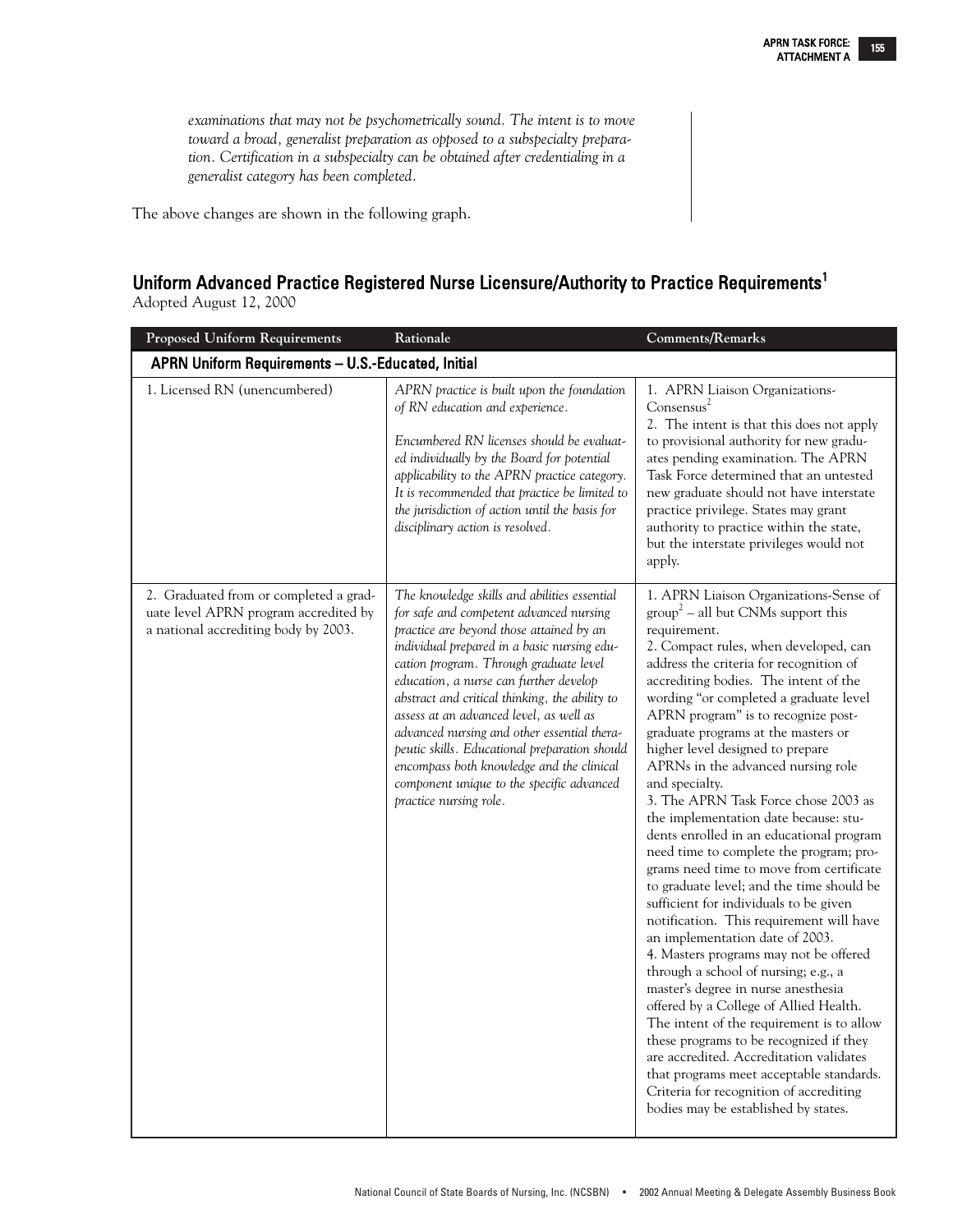| <b>Proposed Requirements</b>                                                                                                                                                                                                                                                                                                                                                                            | Rationale                                                                                                                                                                                                                                                                                                                                                                                                                                                                                                                                                                                | <b>Comments/Remarks</b>                                                                                                                                                                                                                                                                                                                                                                                                                                                                                                                                                                                                                                                                                                                                                                                                                |
|---------------------------------------------------------------------------------------------------------------------------------------------------------------------------------------------------------------------------------------------------------------------------------------------------------------------------------------------------------------------------------------------------------|------------------------------------------------------------------------------------------------------------------------------------------------------------------------------------------------------------------------------------------------------------------------------------------------------------------------------------------------------------------------------------------------------------------------------------------------------------------------------------------------------------------------------------------------------------------------------------------|----------------------------------------------------------------------------------------------------------------------------------------------------------------------------------------------------------------------------------------------------------------------------------------------------------------------------------------------------------------------------------------------------------------------------------------------------------------------------------------------------------------------------------------------------------------------------------------------------------------------------------------------------------------------------------------------------------------------------------------------------------------------------------------------------------------------------------------|
| 3. Currently certified by national certify-<br>ing body in the APRN specialty appro-<br>priate to educational preparation.                                                                                                                                                                                                                                                                              | A Board using professional certification as a<br>qualification for licensure/authority to prac-<br>tice should establish criteria for accepting the<br>certification and retains control of the licen-<br>sure/authority to practice.<br>Untested new APRN graduates should not<br>have interstate practice privilege during any<br>period of provisional authority pending<br>examination.<br>The National Council APRN Task Force<br>has worked closely with the certifying<br>organizations to develop standards and a<br>process for external review of certifica-<br>tion programs. | 1. APRN Liaison Organizations-<br>Consensus.<br>2 Compact rules, when developed, can<br>address recognition of certifying bodies<br>through an external review process.<br>Examples of external review accredita-<br>tion programs for certification include<br>NCCA and ABNS.<br>3. Historically, the lack of accreditation<br>for NP and CNS programs has been a<br>concern for Member Boards. We antici-<br>pate CCNE and NLNAC will address<br>these matters in the near future. Both<br>organizations are considering including<br>NONPF National Task Force Criteria<br>and AACN Essentials of Master's<br>Education, which address the inclusion<br>of pharmaco-therapeutics in the curricu-<br>lum.<br>4. NCSBN will continue to monitor the<br>compliance of certifying bodies with<br>established accreditation<br>criteria. |
| 4. For applicants for whom there is no<br>appropriate certifying exam available,<br>states may develop alternate mechanisms<br>to assure initial competence until<br>January 1, 2005. Evidence of an equiva-<br>lent mechanism to certification exami-<br>nations will not be accepted after<br>January 1, 2005, and individuals will no<br>longer be licensed without an approved<br>APRN examination. | A broad preparation for APRNs should be<br>considered the minimum preparation for<br>entry into advanced practice nursing for<br>legal recognition.                                                                                                                                                                                                                                                                                                                                                                                                                                      | The APRN Task Force does not support<br>recognition without examination. Further<br>there are concerns regarding the proliferation<br>of examinations that may not be psychomet-<br>rically sound. The intent is to move towards<br>a broad generalist preparation as opposed to<br>a subspecialty preparation. Certification in<br>a subspecialty can be obtained after creden-<br>tialing in a generalist category has been<br>completed.                                                                                                                                                                                                                                                                                                                                                                                            |
| <b>APRN Uniform Requirements-Renewal</b>                                                                                                                                                                                                                                                                                                                                                                |                                                                                                                                                                                                                                                                                                                                                                                                                                                                                                                                                                                          |                                                                                                                                                                                                                                                                                                                                                                                                                                                                                                                                                                                                                                                                                                                                                                                                                                        |
| 1a. Maintain national certification in<br>the appropriate APRN specialty through<br>an ongoing certification maintenance<br>program of a nationally recognized certi-<br>fying body, OR                                                                                                                                                                                                                 | This requirement recognizes the responsibili-<br>ty of the APRN to maintain competence in<br>the APRN category. Certification mainte-<br>nance may include education, practice<br>and/or examination components.                                                                                                                                                                                                                                                                                                                                                                         | 1. APRN Liaison Organizations-<br>Consensus.<br>2. Even if certifying body does not<br>require participation in a competence<br>maintenance program, participation will<br>be required.                                                                                                                                                                                                                                                                                                                                                                                                                                                                                                                                                                                                                                                |
| 1b. Applicants for whom no recognized<br>certification is available must participate<br>in a competence maintenance program.                                                                                                                                                                                                                                                                            | Continued competence activities include<br>needs assessment, planning to identify learn-<br>ing objectives, implementation of learning<br>strategies to meet those needs and evaluation<br>of the effectiveness of continued competence<br>activities. For license/authority to practice<br>renewal, Boards may direct APRNs to<br>maintain documentation of continued com-<br>petence activities and keep them on file.                                                                                                                                                                 | 1. APRN Liaison Organizations-<br>Consensus.<br>2. For APRNs who did not have a spe-<br>cific, recognized APRN Certification<br>examination available (prior to<br>January1, 2005), the requirements to<br>assure continued competence can be left<br>to the states. Criteria for competence<br>maintenance would be developed in<br>compact rules (see initial/U.S. -educat-<br>ed, #4 above).                                                                                                                                                                                                                                                                                                                                                                                                                                        |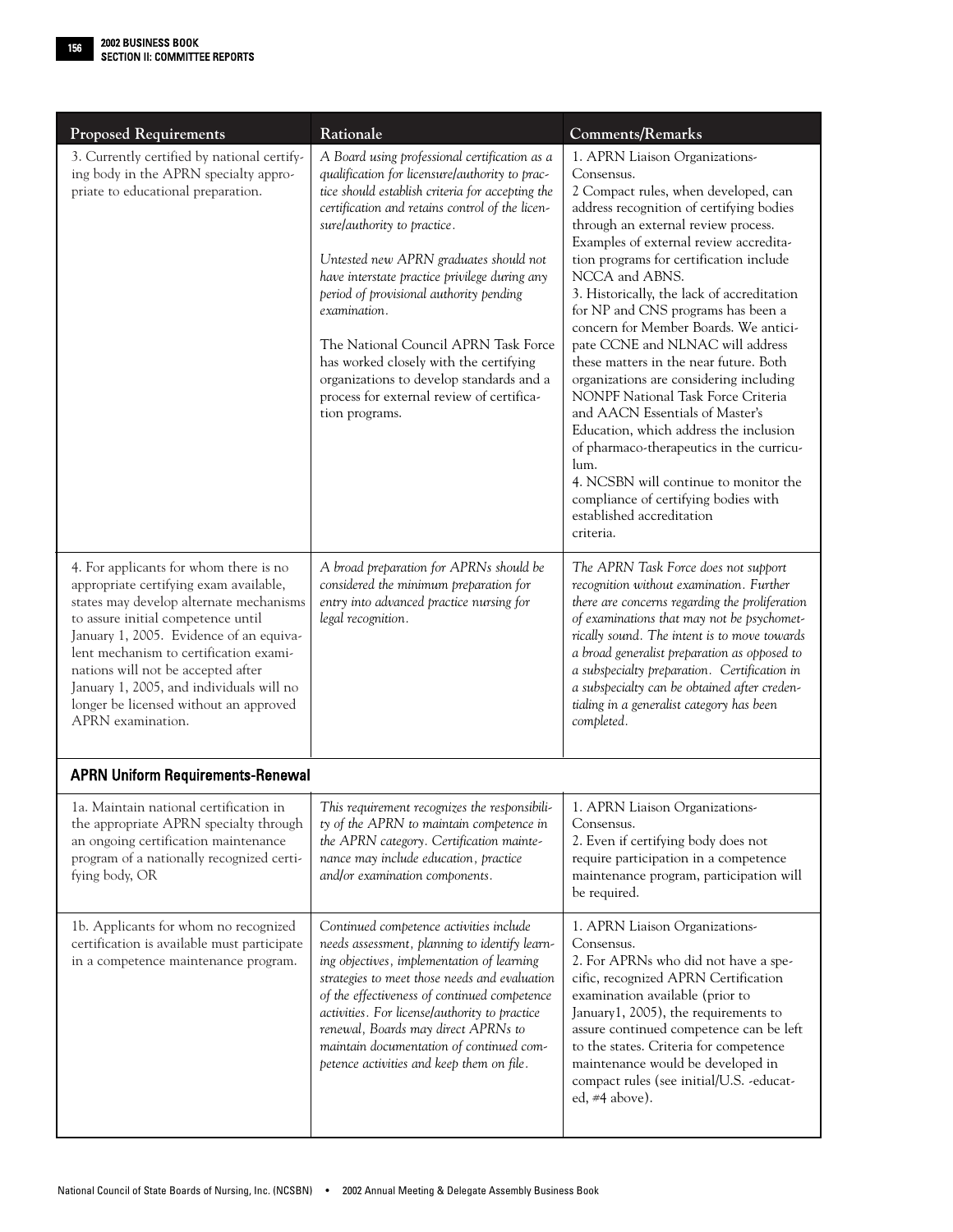| <b>Proposed Requirements</b>                                                                                                                                                                                                                                                                                                                                                                                                                                                    | Rationale                                                                                                                                                                    | <b>Comments/Remarks</b>                                                                                                                                                                                                                                                                                                                                                                                                                                                                                                                                                                                                                                                                                                                                                                                                                                                                                                                                                                                                                                                                                                                  |
|---------------------------------------------------------------------------------------------------------------------------------------------------------------------------------------------------------------------------------------------------------------------------------------------------------------------------------------------------------------------------------------------------------------------------------------------------------------------------------|------------------------------------------------------------------------------------------------------------------------------------------------------------------------------|------------------------------------------------------------------------------------------------------------------------------------------------------------------------------------------------------------------------------------------------------------------------------------------------------------------------------------------------------------------------------------------------------------------------------------------------------------------------------------------------------------------------------------------------------------------------------------------------------------------------------------------------------------------------------------------------------------------------------------------------------------------------------------------------------------------------------------------------------------------------------------------------------------------------------------------------------------------------------------------------------------------------------------------------------------------------------------------------------------------------------------------|
| <b>APRN Uniform Requirements - Foreign Educated</b>                                                                                                                                                                                                                                                                                                                                                                                                                             |                                                                                                                                                                              |                                                                                                                                                                                                                                                                                                                                                                                                                                                                                                                                                                                                                                                                                                                                                                                                                                                                                                                                                                                                                                                                                                                                          |
| 1. Same as U.S.-educated/initial criteria,<br>except the APRN educational program<br>must meet criteria for accreditation<br>equivalent to that of a national accredit-<br>ing body.                                                                                                                                                                                                                                                                                            | These requirements provide a mecha-<br>nism for qualified APRNs educated in<br>foreign jurisdictions to obtain licensure/<br>authority to practice in the U.S.               | 1. APRN Liaison Organizations-<br>Consensus.<br>2. Foreign-educated nurses can be recog-<br>nized if they meet the following criteria:<br>(a) Licensed RN (unencumbered).<br>(b)Graduated from or completed a<br>graduate level APRN program<br>accredited by a national accredit-<br>ing body. In lieu of a U.S. nation-<br>al accrediting body approval,<br>states could determine equivalen-<br>cy of the foreign program to U.S.-<br>accredited programs based on<br>criteria established in the compact<br>rules. It is anticipated that the<br>compact rules will address specific<br>criteria to be used by the states in<br>determining equivalency of for-<br>eign programs with CCNE and<br>NLNAC accreditation.<br>(c) Currently certified by a<br>national certifying body in the<br>APRN specialty appropriate to<br>educational preparation.<br>(d) For applicants for whom there is<br>no appropriate certifying examina-<br>tion available, states will have a<br>mechanism to assure initial com-<br>petence. (See initial/U.S.-educat-<br>ed, #4).<br>NCSBN will continue to monitor inter-<br>national collaboration. |
| <b>APRN Uniform Requirements - Endorsement</b>                                                                                                                                                                                                                                                                                                                                                                                                                                  |                                                                                                                                                                              |                                                                                                                                                                                                                                                                                                                                                                                                                                                                                                                                                                                                                                                                                                                                                                                                                                                                                                                                                                                                                                                                                                                                          |
| 1. Licensed as RN (unencumbered),<br><b>AND</b><br>2. APRN licensure/authority to practice<br>unencumbered in another jurisdiction,<br>AND<br>3. Currently certified by a national certi-<br>fying body in the APRN specialty appro-<br>priate to the educational preparation or<br>authorized to practice as an APRN in<br>another jurisdiction through a mecha-<br>nism to ensure initial competence when<br>no appropriate certification exam is<br>available,<br><b>AND</b> |                                                                                                                                                                              | 1. APRN Liaison Organizations-                                                                                                                                                                                                                                                                                                                                                                                                                                                                                                                                                                                                                                                                                                                                                                                                                                                                                                                                                                                                                                                                                                           |
| 4a. Meets educational requirements for<br>initial licensure/authorization to practice<br><b>OR</b><br>4b. Demonstrates successful completion                                                                                                                                                                                                                                                                                                                                    | Endorsement allows the mobility of APRNs<br>between states currently, and would also be<br>needed under an APRN compact to allow<br>change of resident state. This provision | Consensus on 1-4a. No agreement on<br>4b; dates suggested ranged from 2000-<br>2007.<br>2. The intent is to permit grandparent-                                                                                                                                                                                                                                                                                                                                                                                                                                                                                                                                                                                                                                                                                                                                                                                                                                                                                                                                                                                                          |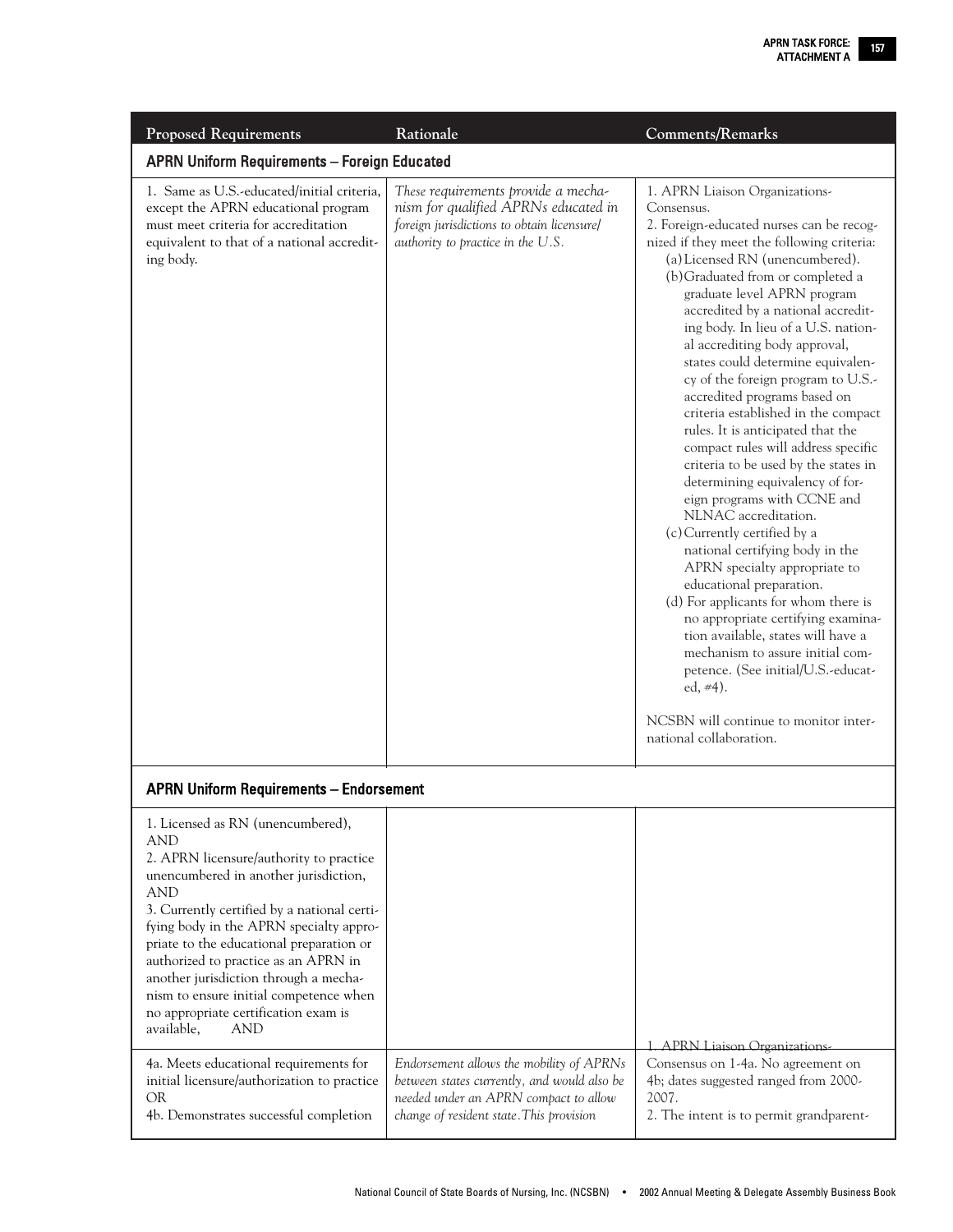| <b>Proposed Requirements</b>                              | Rationale                                                                                                                                                                                                                                                                                                                                                                                                                                                  | <b>Comments/Remarks</b>                                                                                                                                                                                                                                                                                                                                                                                                                                                                                                                                                                                                                                                                                                                                                                                                                                              |
|-----------------------------------------------------------|------------------------------------------------------------------------------------------------------------------------------------------------------------------------------------------------------------------------------------------------------------------------------------------------------------------------------------------------------------------------------------------------------------------------------------------------------------|----------------------------------------------------------------------------------------------------------------------------------------------------------------------------------------------------------------------------------------------------------------------------------------------------------------------------------------------------------------------------------------------------------------------------------------------------------------------------------------------------------------------------------------------------------------------------------------------------------------------------------------------------------------------------------------------------------------------------------------------------------------------------------------------------------------------------------------------------------------------|
| of approved APRN certificate program<br>prior to 2003.    | provides grandparenting provisions for cur-<br>rently recognized APRNs. The APRN Task<br>Force selected the year 2003 to allow stu-<br>dents enrolled before the uniform require-<br>ments to be grandparented. It is anticipated<br>that compact states will be able to grandpar-<br>ent APRNs endorsing from another state<br>even if not meeting the 2003 criteria as long<br>as the endorsee met another jurisdiction's<br>requirements prior to 2003. | ing of currently recognized APRNs. The<br>APRN Task Force chose the date 2003<br>when consensus could not be reached<br>among the APRN organizations. The<br>APRN Task Force chose 2003 because:<br>students enrolled in an educational<br>program need time to complete the pro-<br>gram; programs need time to move from<br>certificate to graduate level; and the<br>time should be sufficient for individuals<br>to be given notification of grandparent-<br>ing.<br>3. Compact states can grandparent<br>APRNs endorsing from another state<br>even though the endorsee does not meet<br>the 2003 criteria as long as the endorsee<br>met another jurisdiction's requirements<br>prior to 2003. Requirements 4a and 4b<br>provide grandparenting for APRNs who<br>have been legally recognized and are<br>practicing safely in a jurisdiction prior to<br>2003. |
| <b>APRN Uniform Requirements - Re-Entry into Practice</b> |                                                                                                                                                                                                                                                                                                                                                                                                                                                            |                                                                                                                                                                                                                                                                                                                                                                                                                                                                                                                                                                                                                                                                                                                                                                                                                                                                      |
| None.                                                     | Extensive discussion with the APRN<br>Liaison Organizations about re-entry<br>requirements led to the conclusion that rela-<br>tively few individuals might wish to re-enter<br>advanced practice. A specific process may<br>be identified in the future from the mecha-<br>nisms used by the states.                                                                                                                                                      | Extensive discussion took place with the<br>APRN Liaison Organizations about re-<br>entry requirements. The conclusion was<br>that few individuals might wish to re-<br>enter advanced practice and the variety<br>of mechanisms used by the states might<br>identify an effective re-entry process for<br>the future.                                                                                                                                                                                                                                                                                                                                                                                                                                                                                                                                               |

<sup>1</sup>The mechanism of legal recognition can be any of the various ones used by states to authorize advanced practice, e.g., certificate of authority, licen-

sure, or recognition.<br><sup>2</sup>Co**nsensus and Sense of Group** – Consensus means that all participating APRN liaison organizations agreed. Sense of the Group means a majority of the participating APRN liaison organizations agreed.

Several meetings took place from December 1997 to December 1998 with the APRN professional and certifying organizations to develop the draft Uniform Licensure/Authority to Practice Requirements. The term "consensus" and "sense of the group" relate specifically to the outcomes of those discussion.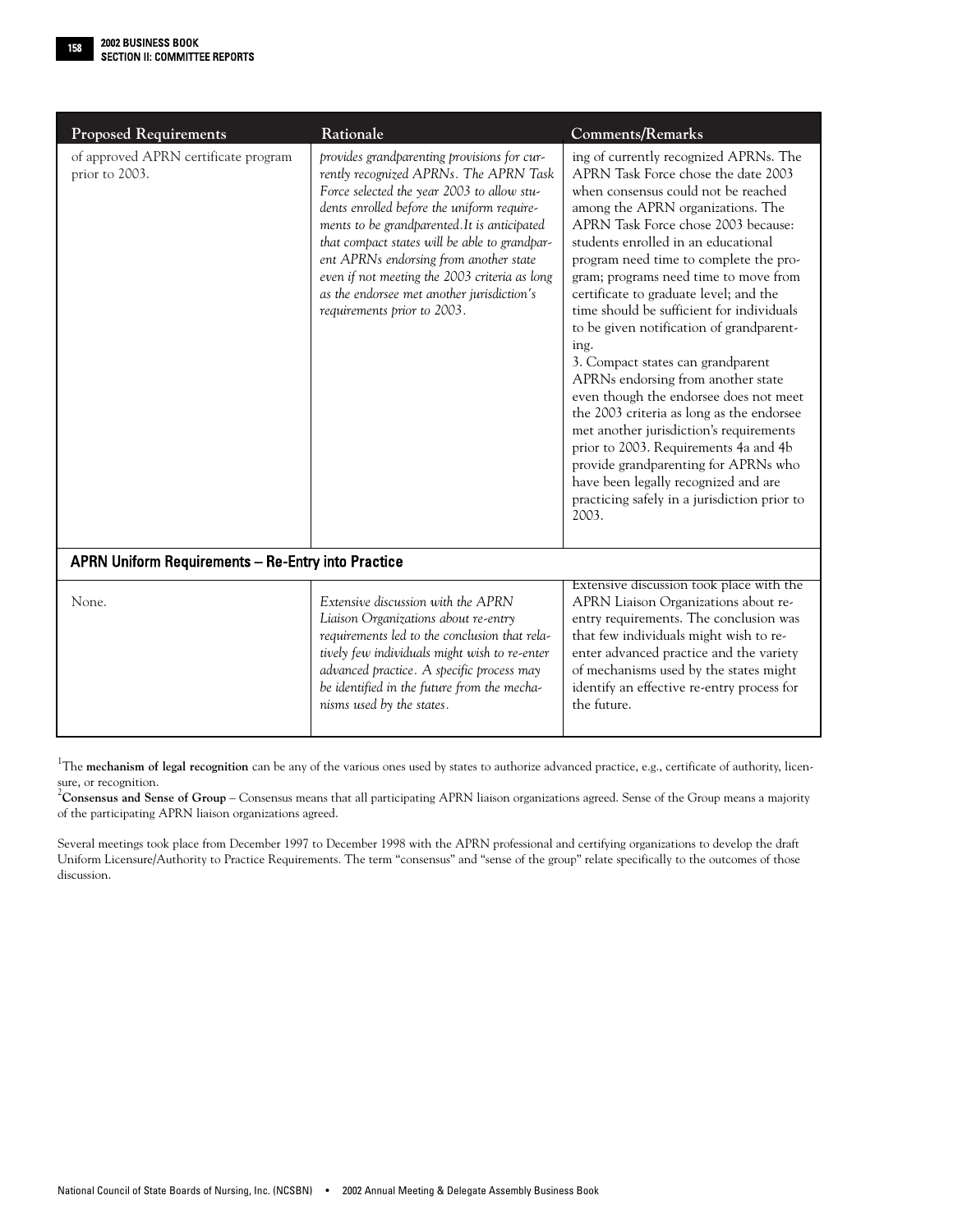## APRN Task Force – Attachment B Requirements for Accrediting Agencies and Criteria for APRN Certification Programs

*APRN Certification Examination Review Program National Council of State Boards of Nursing January 2002*

## **Preface**

## Purpose

The purpose of the *Requirements for Accrediting Agencies and the Criteria for Certification Programs* is to provide criteria for an external review process that would ensure boards of nursing of the suitability of advanced practice certification examinations for regulatory purposes.

## Requirements For Accrediting Agencies

- **1. Accrediting agency must have standards for accreditation that are sufficiently rigorous to ensure that the agency is a reliable authority regarding quality of the program it accredits.**
	- A. Accreditation standards effectively address the quality of the program.
	- Standards development and revision process includes input from the field and reflects current practice.
	- C. Standards regarding national application are realistic.
- **2. Accrediting agency must have effective mechanisms for evaluating a program's compliance with the agency's standards in order to reach a decision to accredit the program.**
	- A. Accrediting agency evaluates whether a program is successful in achieving its objectives.
	- B. Accrediting agency consistently applies and enforces its standards.
		- 1. Has effective controls against inconsistent application of agency's standards.
			- 2. Bases decisions on published standards.
		- 3. Has reasonable basis for determining that the information the agency relies on for making accrediting decisions is accurate.
	- C. Accrediting agency evaluates the accredited program every five years, and monitors throughout the accreditation period to ensure that the credentialing program remains in compliance with the agency's standards.
	- D. Accrediting agency has documentation that is evidenced-based.

#### **3. Accrediting agency must provide a detailed description of the agency's survey process.**

- A. Frequency of review is a minimum of five years.
- B. Copies of agency's survey forms, guidelines are available.
- C. Procedures used to notify accredited agencies' deficiencies and procedures used to monitor the correction of the deficiencies are in place.
- D. Accreditation decision categories (e.g., full, provisional, partial, etc.) are available.

## **Definitions**

Accrediting Agency – an organization which establishes and maintains standards for professional nursing programs and recognizes those programs that meet these standards.

APRNs – Advanced practice registered nurses, including certified nurse midwives (CNMs), clinical nurse specialists (CNSs), certified registered nurse anesthetists (CRNAs), and nurse practitioners (NPs).

Certifying Body – a non-governmental agency that validates by examination, based on pre-determined standards, an individual nurse's qualifications and knowledge for practice in a defined functional or clinical area of nursing.

Certification Program – an examination designed by a certifying body to evaluate candidates for advanced practice nursing.

External Review Process – a

review process by an accrediting body to assure appropriate standards are met.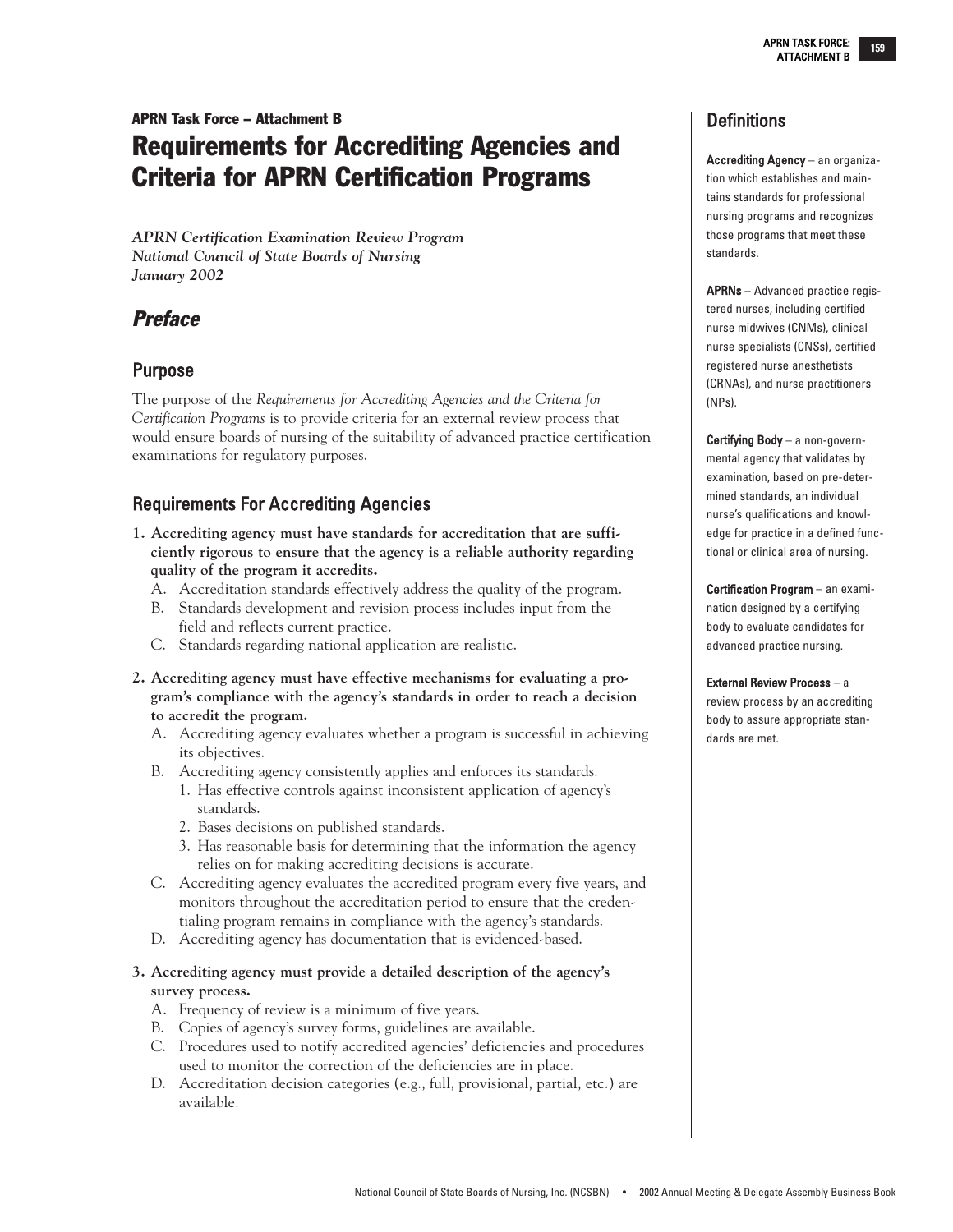- E. Information about the individuals who perform surveys for the accrediting agency is available.
- 1. Education experience requirements that individuals must meet are established.
- 2. Inservice training is provided.
- 3. Policies and procedures with respect to an individual's participation in the survey or accreditation decision process of any program with which the individual is professionally or financially affiliated.
- **4. Accrediting agency must have a data management and analysis system with respect to its accreditation decisions including the kinds of reports, tables, etc.**
- **5. Accrediting agency must have procedures for responding to and for the investigation of complaints against certifying bodies.**
- **6. Accrediting agency must have policies and procedures with respect to the withholding or removal of accreditation status for certifying bodies that fail to meet standards or requirements including:**
	- A. Notification to NCSBN in writing of any program that has had its accreditation removed, withdrawn or revised or has had any other remedial or adverse action taken against it by the accrediting agency within 30 days of any such action taken.
	- B. Notification within 10 days of a deficiency identified in any accrediting entity when the deficiency poses an immediate jeopardy to public safety.
- **7. Accrediting agency must submit to the National Council:**
	- A. A copy of any annual report prepared by the agency.
	- B. Notice of final accrediting findings and actions taken by the agency with respect to the program it accredits.
	- C. Any proposed change in the program's policy, procedures or accreditation standards that might alter the program's scope of recognition.

*Revised 11-15-01*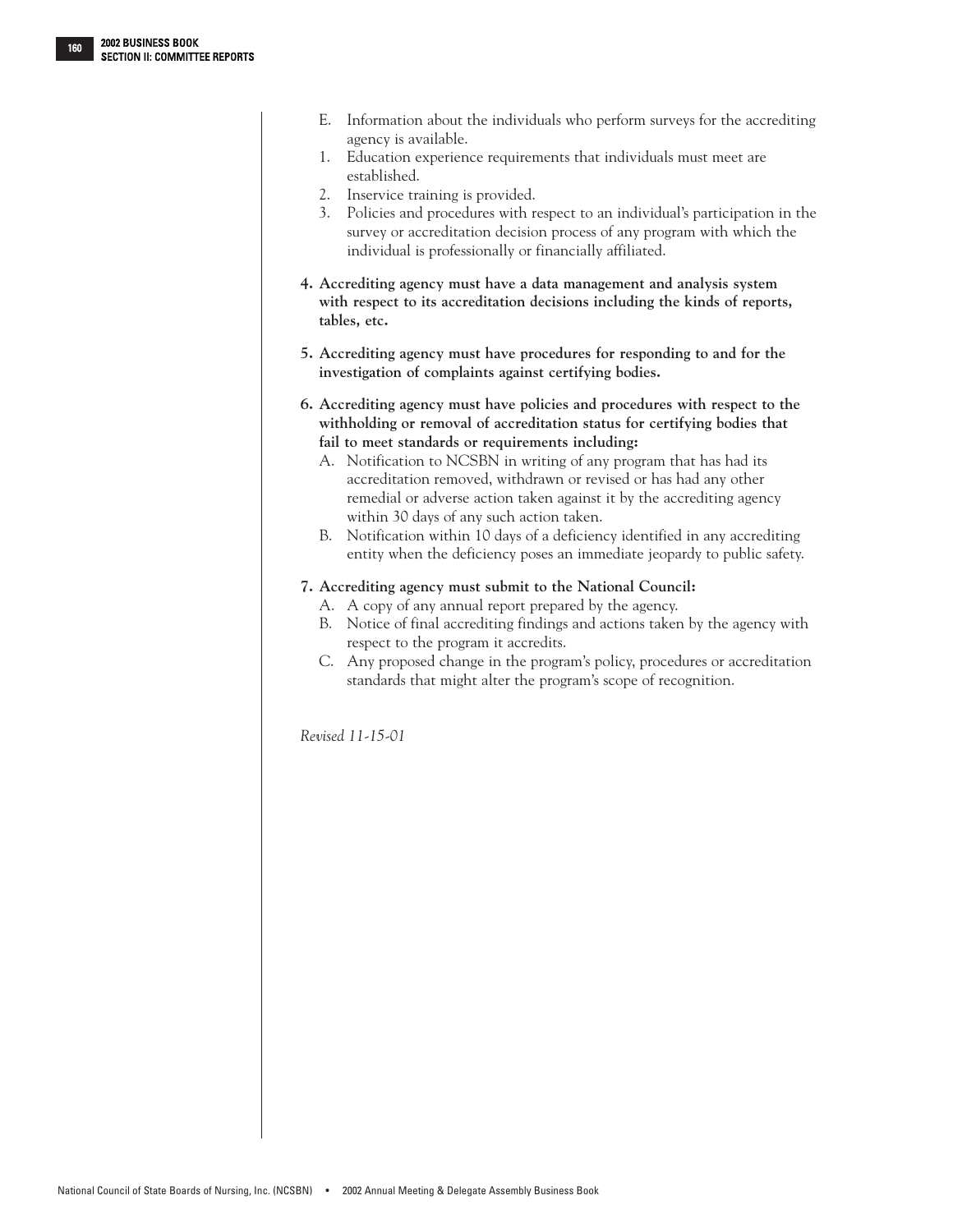# Criteria For Evaluating Certification Programs

| <b>Criteria</b>                                                                                                      | <b>Elaboration</b>                                                                                                                                                                                                                                                                                                                                                                                                                                                                                                                                                                                                                                                                                                                                                                                                                                                                                                                                                                                                                                                                                                                                                                                                                                                                                                                                                                                                                                                                                                                                   |
|----------------------------------------------------------------------------------------------------------------------|------------------------------------------------------------------------------------------------------------------------------------------------------------------------------------------------------------------------------------------------------------------------------------------------------------------------------------------------------------------------------------------------------------------------------------------------------------------------------------------------------------------------------------------------------------------------------------------------------------------------------------------------------------------------------------------------------------------------------------------------------------------------------------------------------------------------------------------------------------------------------------------------------------------------------------------------------------------------------------------------------------------------------------------------------------------------------------------------------------------------------------------------------------------------------------------------------------------------------------------------------------------------------------------------------------------------------------------------------------------------------------------------------------------------------------------------------------------------------------------------------------------------------------------------------|
| I. The program is national in the<br>scope of its credentialing.                                                     | A. The advanced nursing practice category and standards of practice have been identi-<br>fied by national organizations.<br>B. Credentialing services are available to nurses throughout the United States and its<br>territories.<br>C. There is a provision for public representation on the certification board.<br>D. A nursing specialty organization that establishes standards for the nursing specialty<br>exists.<br>E. A tested body of knowledge related to the advanced practice nursing specialty<br>exists.<br>The certification board is an entity with organizational autonomy.<br>F.                                                                                                                                                                                                                                                                                                                                                                                                                                                                                                                                                                                                                                                                                                                                                                                                                                                                                                                                                |
| II. Conditions for taking the examina-<br>tion are consistent with acceptable<br>standards of the testing community. | A. Applicants do not have to belong to an affiliated professional organization in order<br>to apply for certification offered by the certification program.<br>B. Eligibility criteria rationally related to competence to practice safely.<br>C. Published criteria are enforced.<br>D. In compliance with the American Disabilities Act.<br>Sample application(s) are available.<br>Е.<br>Certification requirements included.<br>1.<br>2.<br>Application procedures include:<br>Procedures for assuring match between education and clinical experience,<br>and APRN specialty being certified.<br>Procedures for validating information provided by candidate.<br>Procedures for handling omissions and discrepancies.<br>Professional staff responsible for credential review and admission decisions.<br>3.<br>Examination should be administered frequently enough to be accessible but<br>4.<br>not so frequently as to over-expose items.<br>Periodic review of eligibility criteria and application procedures to ensure that they<br>Е.<br>are fair and equitable.                                                                                                                                                                                                                                                                                                                                                                                                                                                                        |
| III. Educational requirements are<br>consistent with the requirements of<br>the advanced practice specialty.         | A. Current U.S. registered nurse licensure is required.<br>B. Graduation from a graduate advanced practice education program meets the follow-<br>ing requirements:<br>Education program offered by an accredited college or university offers a<br>1.<br>graduate degree with a concentration in the advanced nursing practice<br>specialty the individual is seeking.<br>If post-masters certificate programs are offered, they must be offered through<br>2.<br>institutions meeting criteria B.1.<br>Both direct and indirect clinical supervision must be congruent with current<br>3.<br>national specialty organizations and nursing accreditation guidelines.<br>The curriculum includes, but is not limited to:<br>4.<br>Biological, behavioral, medical and nursing sciences relevant to practice as<br>an APRN in the specified category;<br>• Legal, ethical and professional responsibilities of the APRN; and<br>Supervised clinical practice relevant to the specialty of APRN.<br>The curriculum meets the following criteria:<br>5.<br>Curriculum is consistent with competencies of the specific areas of<br>$\bullet$<br>practice.<br>Instructional track/major has a minimum of 500 supervised clinical hours<br>overall.<br>The supervised clinical experience is directly related to the knowledge and<br>role of the specialty and category.<br>C. All individuals, without exception, seeking a national certification must complete a<br>formal didactic and clinical advanced practice program meeting the above criteria. |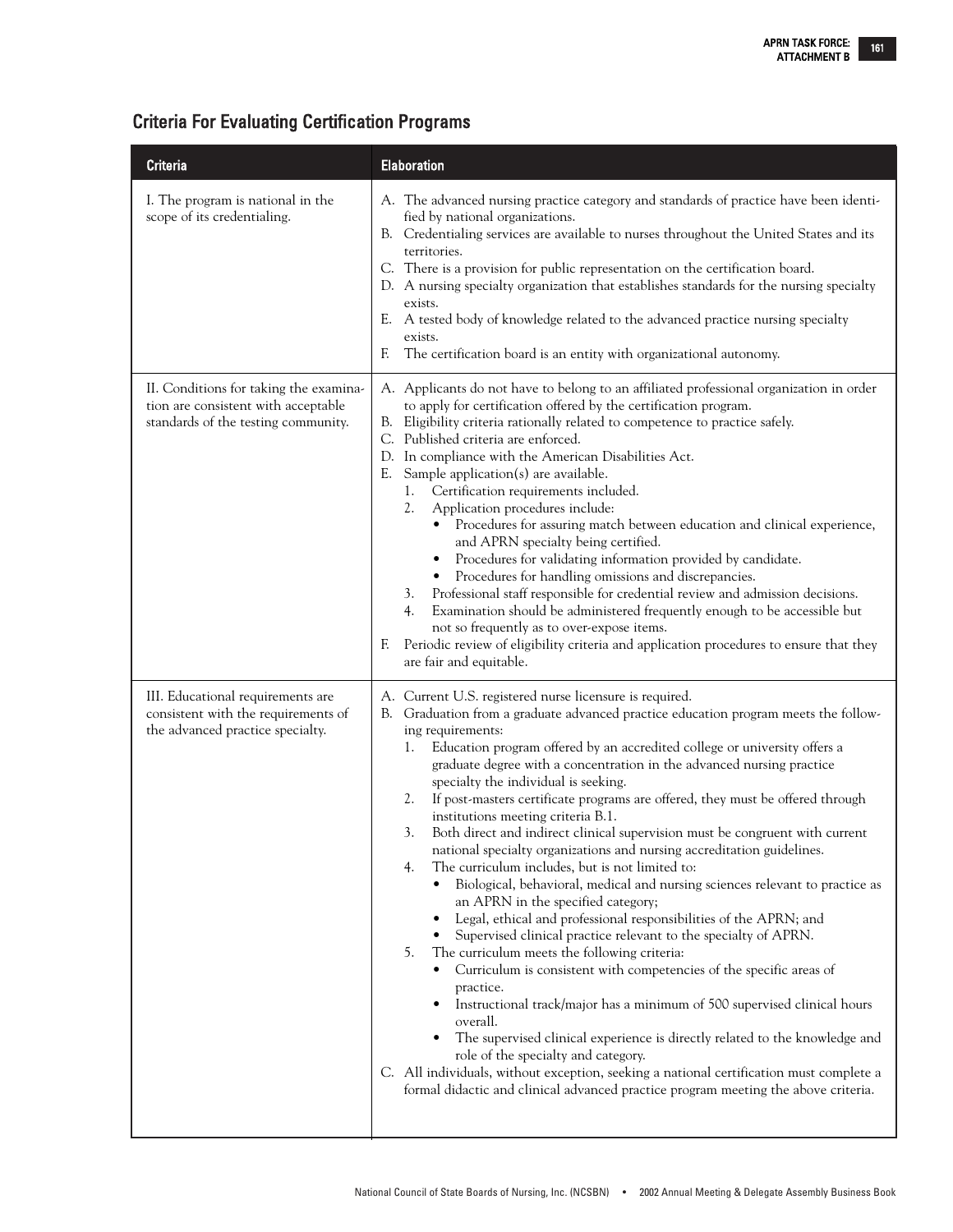| Criteria                                                                                                                                                                    | <b>Elaboration</b>                                                                                                                                                                                                                                                                                                                                                                                                                                                                                                                                                                                                                                                                                                                                                                                                                                                                                                                                              |
|-----------------------------------------------------------------------------------------------------------------------------------------------------------------------------|-----------------------------------------------------------------------------------------------------------------------------------------------------------------------------------------------------------------------------------------------------------------------------------------------------------------------------------------------------------------------------------------------------------------------------------------------------------------------------------------------------------------------------------------------------------------------------------------------------------------------------------------------------------------------------------------------------------------------------------------------------------------------------------------------------------------------------------------------------------------------------------------------------------------------------------------------------------------|
| IV. The standard methodologies used<br>are acceptable to the testing commu-<br>nity such as incumbent job analysis<br>study, logical job analysis studies.                  | A. Exam content based on a job/task analysis.<br>Job analysis studies are conducted at least every five years.<br>B.<br>The results of the job analysis study are published and available to the public.<br>C.<br>D. There is evidence of the content validity of the job analysis study.                                                                                                                                                                                                                                                                                                                                                                                                                                                                                                                                                                                                                                                                       |
| V. The examination represents entry-<br>level practice in the advanced nursing<br>practice category.                                                                        | A. Entry-level practice in the advanced practice specialty is described including the<br>following:<br>Process.<br>٠<br>Frequency.<br>٠<br>Qualifications of the group making the determination.<br>٠<br>Geographic representation.<br>٠<br>Professional or regulatory organizations involved in the reviews.<br>٠                                                                                                                                                                                                                                                                                                                                                                                                                                                                                                                                                                                                                                              |
| VI. The examination represents<br>the knowledge, skills and abilities<br>essential for the delivery of safe and<br>effective advanced nursing care to<br>the clients.       | A. The job analysis includes activities representing knowledge, skills and abilities<br>necessary for competent performance.<br>The examination reflects the results of the job analysis study.<br>В.<br>Knowledge, skills and abilities, which are critical to public safety, are identified.<br>C.<br>D. The examination content is oriented to educational curriculum practice require-<br>ments and accepted standards of care.                                                                                                                                                                                                                                                                                                                                                                                                                                                                                                                             |
| VII. Examination items are reviewed<br>for content validity, cultural bias and<br>correct scoring using an established<br>mechanism, both before use and peri-<br>odically. | A. Each item is associated with a single cell of the test plan.<br>B. Items are reviewed for currency before each use at least every three years.<br>C. Items are reviewed by members of under-represented gender and ethnicities who<br>are active in the field being certified. Reviewers have been trained to distinguish<br>irrelevant cultural dependencies from knowledge necessary to safe and effective<br>practice. Process for identifying and processing flagged items is identified.<br>D. A statistical bias analysis is performed on all items.<br>E. All items are subjected to an "unscored" use for data collection purposes before<br>their first use as a "scored" item.<br>A process to detect and eliminate bias from the test is in place.<br>F.<br>G. Reuse guidelines for items on an exam form are identified.<br>H. Item writing and review is done by qualified individuals who represent<br>specialties, population subgroups, etc. |
| VIII. Examinations are evaluated for<br>psychometric performance.                                                                                                           | A. Reference groups used for comparative analysis are defined.                                                                                                                                                                                                                                                                                                                                                                                                                                                                                                                                                                                                                                                                                                                                                                                                                                                                                                  |
| IX. The passing standard is established<br>using acceptable psychometric meth-<br>ods, and is re-evaluated periodically.                                                    | A. Passing standard is criterion-referenced.                                                                                                                                                                                                                                                                                                                                                                                                                                                                                                                                                                                                                                                                                                                                                                                                                                                                                                                    |
| X. Examination security is maintained<br>through established procedures.                                                                                                    | A. Protocols are established to maintain security related to:<br>Item development (e.g., item writers and confidentiality, how often<br>1.<br>items are re-used).<br>Maintenance of question pool.<br>2.<br>3.<br>Printing and production process.<br>Storage and transportation of examination is secure.<br>4.<br>Administration of examination (e.g., who administers, who checks<br>5.<br>administrators).<br>Ancillary materials (e.g., test keys, scrap materials).<br>6.<br>7.<br>Scoring of examination.<br>8.<br>Occurrence of a crisis (e.g., exam is compromised, etc).                                                                                                                                                                                                                                                                                                                                                                              |
| XI. Certification is issued based upon<br>passing the examination and meeting<br>all other certification requirements.                                                      | Certification process is described, including the following:<br>A.<br>Criteria for certification decisions are identified.<br>1.<br>2.<br>The verification that passing exam results and all other requirements are met.                                                                                                                                                                                                                                                                                                                                                                                                                                                                                                                                                                                                                                                                                                                                        |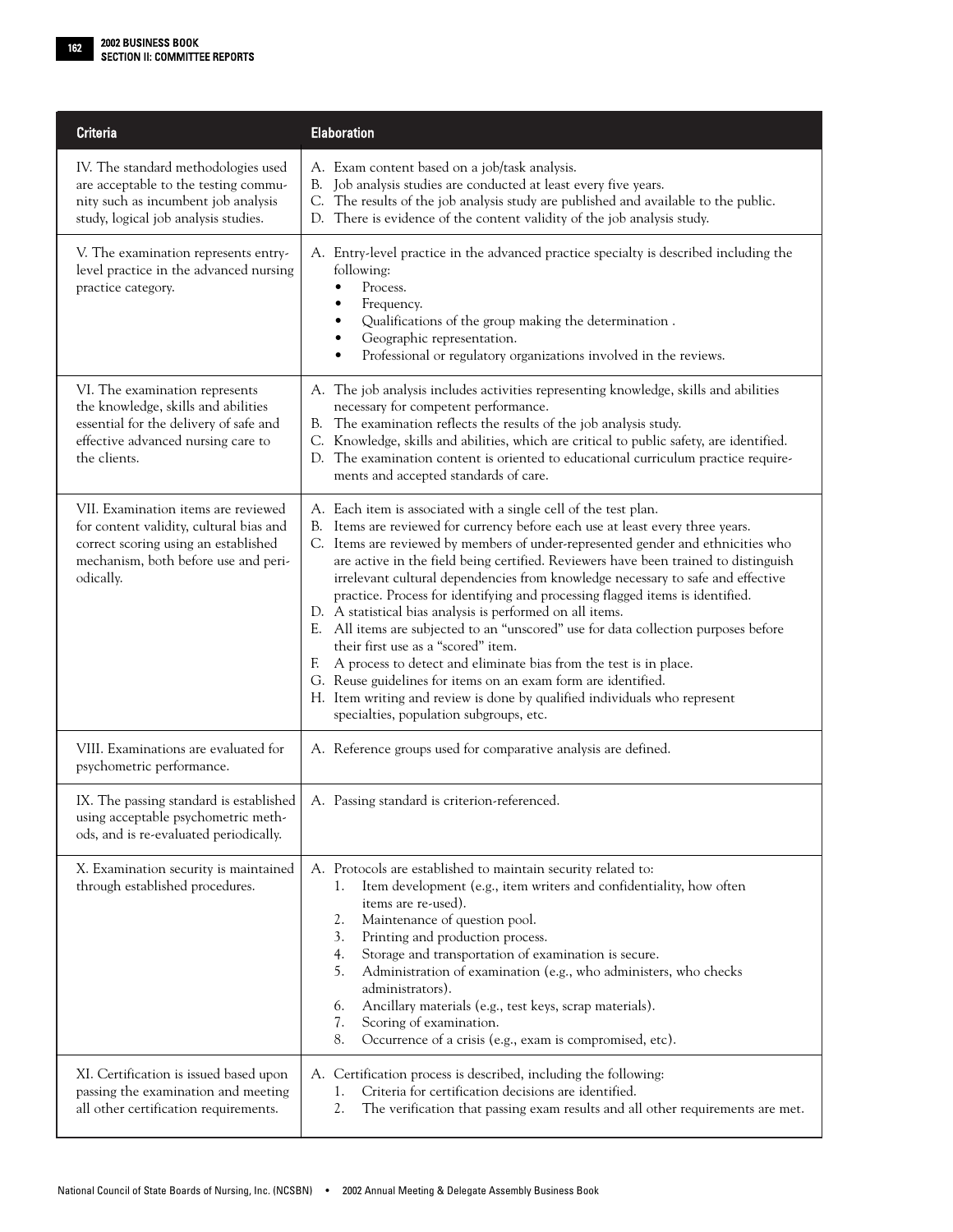| <b>Criteria</b>                                                                                                                                                                                                                                                                                   |                                                                                                                                                                                                                                                                                                                                                                                                                                                                                                                                             |
|---------------------------------------------------------------------------------------------------------------------------------------------------------------------------------------------------------------------------------------------------------------------------------------------------|---------------------------------------------------------------------------------------------------------------------------------------------------------------------------------------------------------------------------------------------------------------------------------------------------------------------------------------------------------------------------------------------------------------------------------------------------------------------------------------------------------------------------------------------|
|                                                                                                                                                                                                                                                                                                   | 3. Procedures are in place for appealing decisions.<br>B. There is due process for situations such as nurses denied access to the examination<br>or nurses who have had their certification revoked.<br>C. A mechanism is in place for communicating with candidate.<br>D. Confidentiality of nonpublic candidate data is maintained.                                                                                                                                                                                                       |
| XII. A retake policy is in place.                                                                                                                                                                                                                                                                 | A. Failing candidates permitted to be reexamined at a future date.<br>B. Failing candidates informed of procedures for retakes.<br>C. Test for repeating examinees should be equivalent to the test for first time candi-<br>date.<br>D. Repeating examinees should be expected to meet the same test performance stan-<br>dards as first time examinees.<br>E. Failing candidates are given information on content areas of deficiency.<br>E.<br>Repeating examinees are not exposed to the same items when taking the exam<br>previously. |
| XIII. Certification maintenance pro-<br>gram, which includes review of quali-<br>fications and continued competence,<br>is in place.                                                                                                                                                              | A. Certification maintenance requirements are specified (e.g., continuing education,<br>practice, examination, etc.).<br>B. Certification maintenance procedures include:<br>Procedures for assuring match between continued competency measures and<br>1.<br>APRN specialty.<br>Procedures for validating information provided by candidates.<br>2.<br>3.<br>Procedures for issuing re-certification.<br>C. Professional staff oversee credential review.<br>D. Certification maintenance is required a minimum of every five years.       |
| XIV. Mechanisms are in place for<br>communication to boards of nursing<br>for timely verification of an individu-<br>al's certification status, changes in<br>certification status, and changes in<br>the certification program, including<br>qualifications, test plan and scope of<br>practice. | A. Communication mechanisms address:<br>1.<br>Permission obtained from candidates to share information regarding the<br>certification process<br>Procedures to provide verification of certification to Boards of Nursing<br>2.<br>3.<br>Procedures for notifying Boards of Nursing regarding changes of certification<br>status<br>4.<br>Procedures for notification of changes in certification programs (qualifica-<br>tions, test plan or scope of practice) to Boards of Nursing                                                       |
| XV. An evaluation process is in place<br>to provide quality assurance in its<br>certification program.                                                                                                                                                                                            | A. Internal review panels are used to establish quality assurance procedures.<br>Composition of these groups (by title or area of expertise) is described<br>1.<br>2.<br>Procedures are reviewed<br>3.<br>Frequency of review<br>B. Procedures are in place to insure adherence to established QA policy and<br>procedures.                                                                                                                                                                                                                 |

*Revised 11-6-01*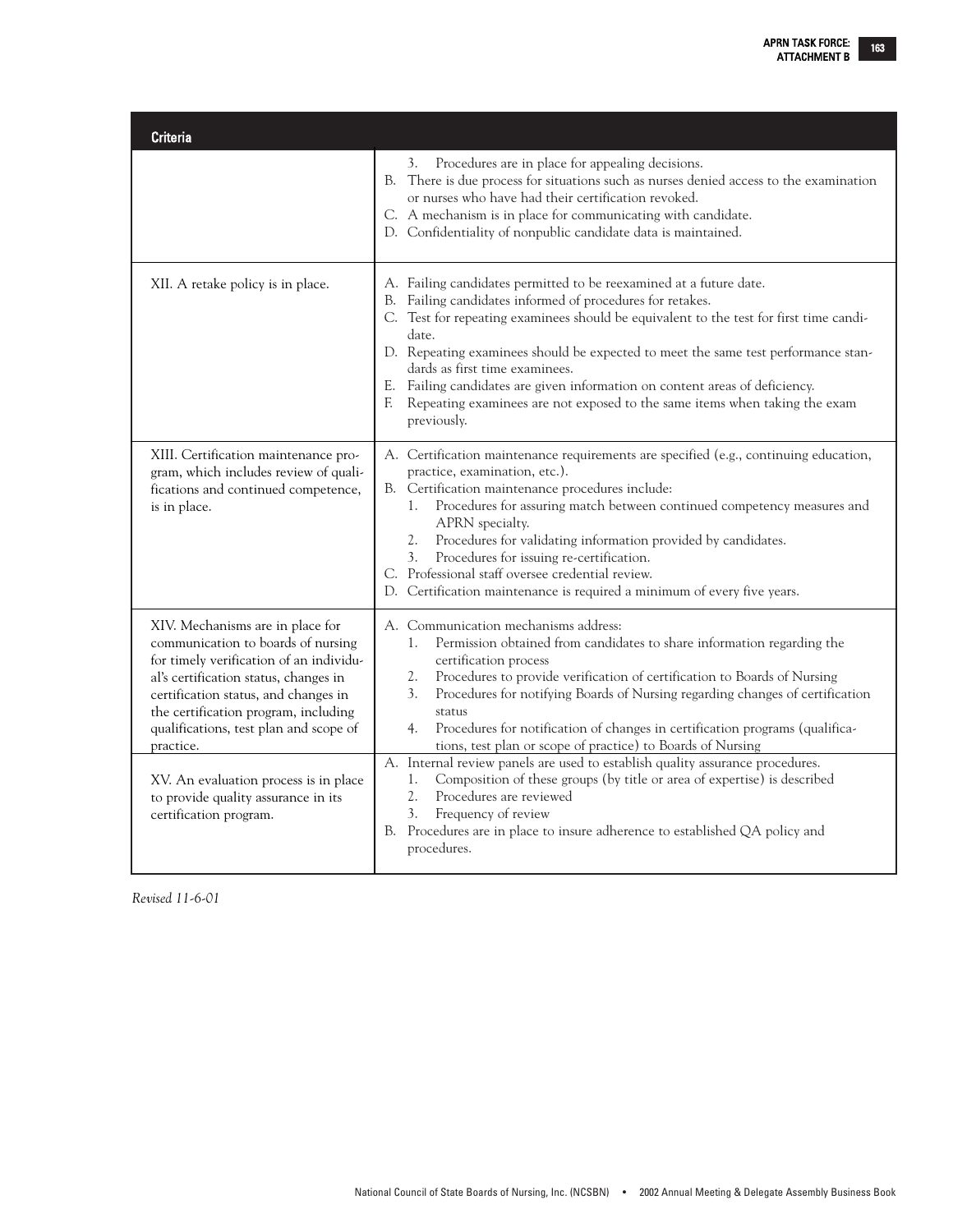## Implementation Time Line

- 1. Implementation process
	- Implementation of the program will begin with the approval by the Board of Directors.
	- Development of application materials will be completed during summer, 2002
	- Certifying bodies participating in NCSBN's previous review program will be invited to participate in NCSBN's APRN Certification Examination Review Program in fall 2002. These programs will be informed of the requirements for participation and the additional information identified as needed to meet the Criteria will be requested.
- 2. APRN certification programs of other certifying bodies will be reviewed at the certifying body's request.
- 3. New APRN certification programs of participating APRN certifying bodies will be reviewed by NCSBN.
- 4. Annual reports provided by certifying bodies will provide data on each approved APRN certification program regarding any changes in the programs and information regarding exceptions, pass rates, etc.

# APRN Task Force – Attachment C Implementation of NCSBN's APRN Certification Examination Review Program

## Process

- 1. Accrediting Agencies. Accrediting agencies will be selected based on NCSBN's *Requirements for Accrediting Agencies*.
	- Accreditation by one of the accrediting agencies that have met NCSBN's *Requirements for Accrediting Agencies* will be required of APRN certifying bodies participating in NCSBN's APRN Certification Examination Review Program.
	- Information required by the *Criteria for Certification Programs* but not usually requested by the accrediting agencies will be compiled and this information will be requested from participating APRN certifying bodies.
- 2. APRN Certifying Bodies
	- APRN certifying bodies already in the previous NCSBN APRN review program will be invited to participate in the program. Each APRN certification program will be reviewed by NCSBN's APRN Task Force using the Criteria for Certification Program. Certifying bodies will be notified of the results.
	- APRN certifying bodies not already participating in the previous NCSBN APRN review program will also be invited to participate. Certifying bodies requesting to participate in the program will be reviewed by the APRN Task Force and notified of the results.
	- If an APRN certification program is accepted, notification will be provided to the certifying body and Member Boards will be notified.
	- If an APRN certification program is rejected, notification along with rationale for rejection of the certification program will be provided to the certifying body. The justification for not accepting the certification program will be released to Member Boards.
	- New APRN certification programs of participating APRN certifying bodies are not reviewed by the accrediting agencies until the certification body's next accreditation cycle. These new programs will be reviewed by the APRN Task Force using the *Criteria for Certification Programs*. The certifying body and Member Boards will be notified of the findings.
- 3. Participation in NCSBN's APRN Certification Examination Review Program will require the APRN certifying bodies to:
	- Meet the approved NCSBN *Criteria for APRN Certification programs*.
	- Be accredited by one of NCSBN's two approved accrediting agencies (American Boards of Nursing Specialties or National Commission for Certifying Agencies).
	- Provide additional information to NCSBN as requested regarding new examinations, annual accreditor's reports, etc.
- 4. NCSBN will disseminate information to Member Boards regarding the recommended APRN certification programs.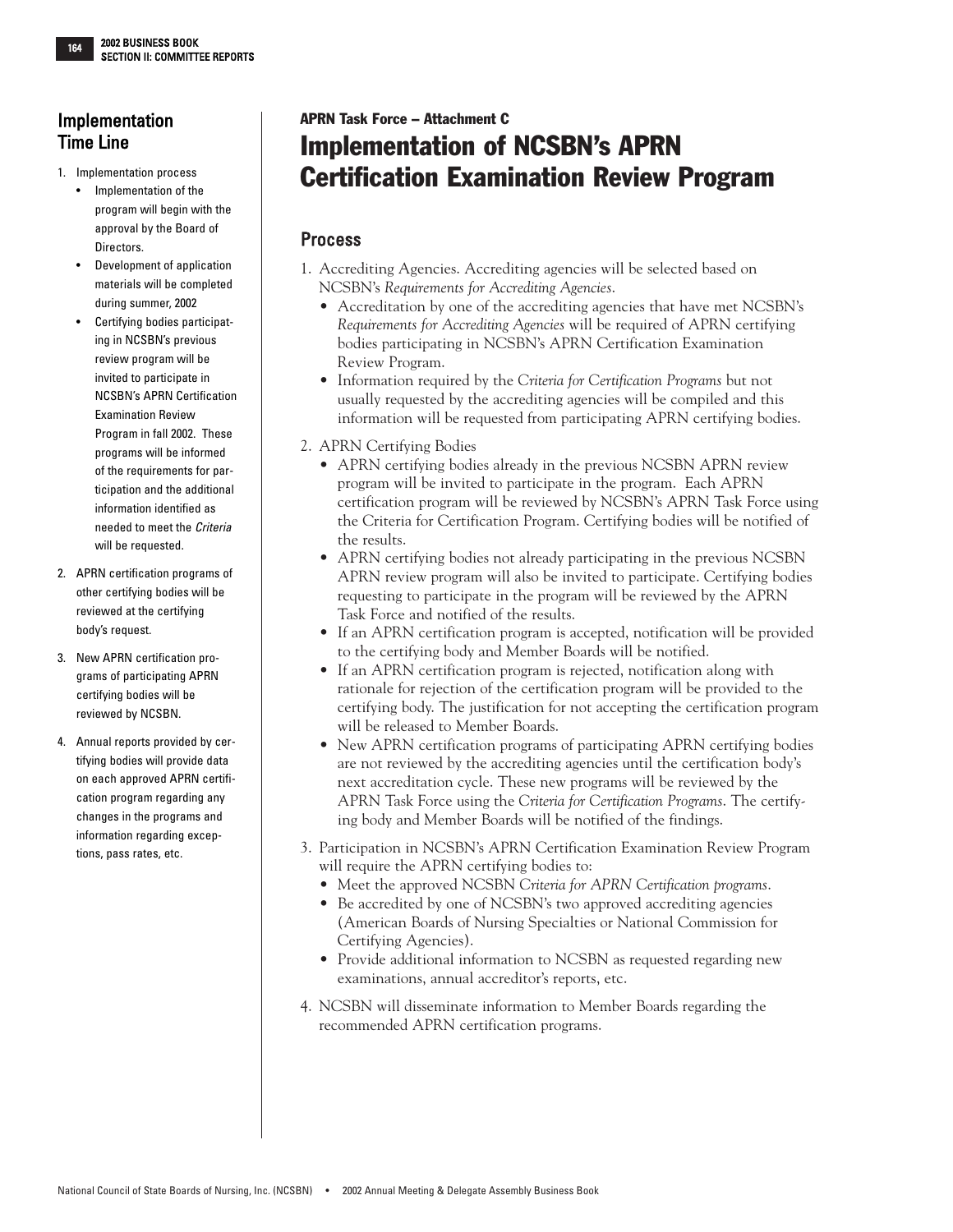## Communication

- 1. To Member Boards
	- APRN regulatory perspectives and updates on APRN regulatory issues will be provided through development of a position paper, newsletter articles, and other NCSBN communication vehicles.
	- The *Criteria for Certification Programs* and *Requirements for Accrediting Agencies* document will be distributed to Member Boards and will be available for downloading from NCSBN's Web site.
	- The process with timeline for NCSBN's APRN Certification Examination Review Program will be released to Member Boards. Included will be the implementation and maintenance of the program.
	- Reports on each APRN certification program of a certifying body will be distributed annually.
	- Updates on new APRN certification programs including NCSBN reviews of the examinations.
- 2. To Certifying Bodies
	- Expectations of participants in NCSBN's APRN Certification Examination Review Program will be conveyed to certifying bodies. Expectations will be based on the *Criteria for Certification Programs.*
	- Information about NCSBN's APRN Certification Examination Review Program process including implementation, timeline, and maintenance will be conveyed to APRN certification programs.
	- Information regarding the regulatory perspective and supporting rationale will be communicated to certifying bodies via the APRN Roundtable, position papers, etc.
	- Meetings with individual certifying bodies will take place as needed.
- 3. To Accreditors
	- Expectations of approved accreditors based on the *Requirements for Accreditation Agencies* will be provided to accrediting agencies.
	- Information regarding NCSBN's APRN Certification Examination Review Program and how the accrediting agencies articulate with the process will be provided.
- 4. To Public
	- Position paper on the regulatory perspective regarding advanced practice nursing will be available on NCSBN's Web site.



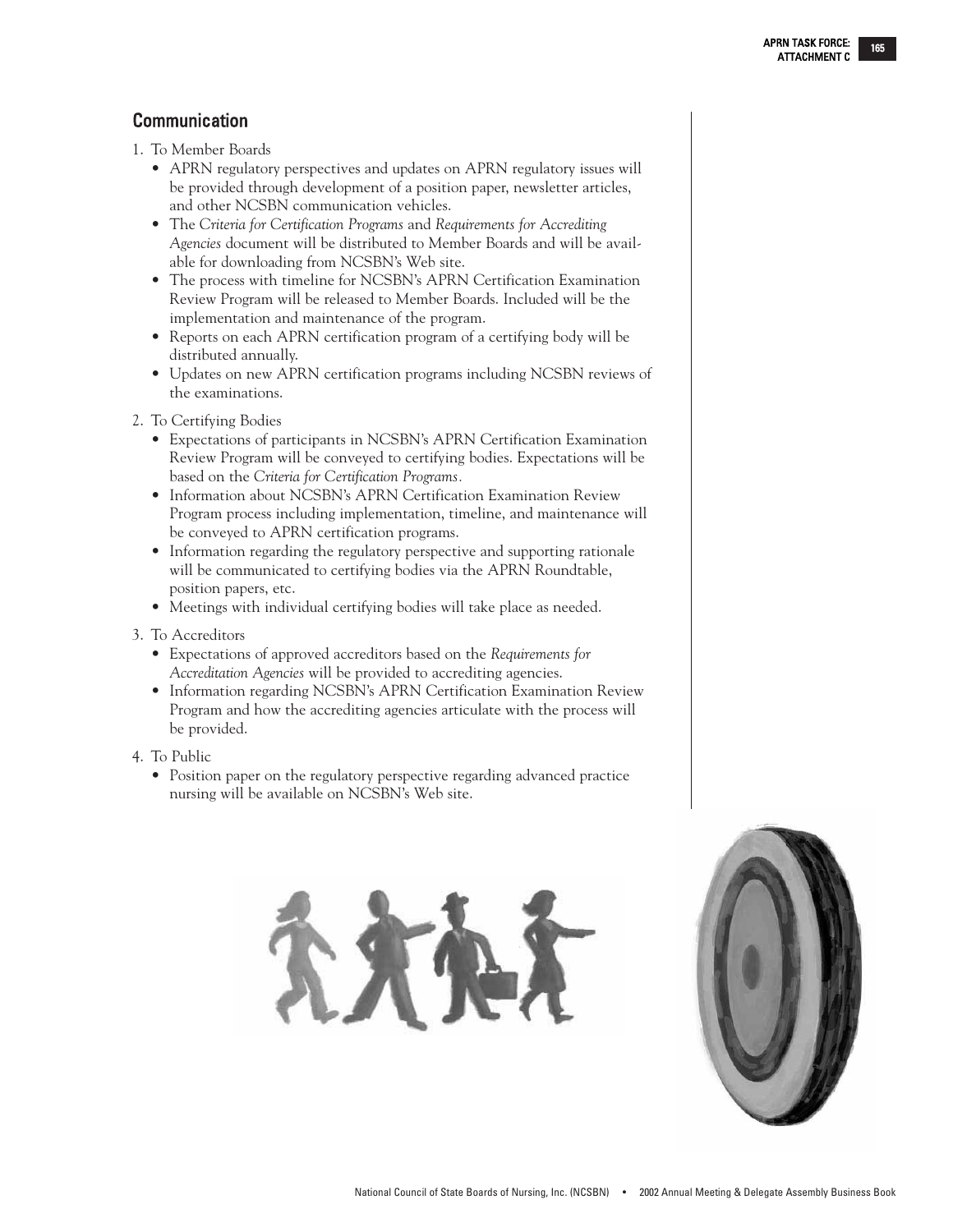## Executive Summary

The National Council of State Boards of Nursing (NCSBN) proposes this position paper to provide guidance to boards of nursing in the regulation of advanced practice nursing and to provide information to interested parties on the regulation of advanced nursing practice. A review of the background of the regulation of advanced practice nursing and an examination of education, certification and accreditation as a basis for regulation provides the rationale for the position paper. Advanced practice nurses include nurse practitioners, nurse anesthetists, nurse-midwives and clinical nurse specialists.

Review of previous statements of NCSBN and a review of current education, certification, accreditation and practice standards leads to the following recommendations:

- Advanced practice registered nurse (APRN) should be used as an umbrella term to include nurse anesthetists, nurse midwives, nurse practitioners and clinical nurse specialists to designate appropriately credentialed nurses who assume primary responsibility for the direct care of clients
- APRN licensure is the preferred method of regulation for advanced nursing practice because of the nature of the practice that requires advanced knowledge, clinical proficiency, independent decision-making and autonomy. The risk of harm from unsafe and incompetent providers at this level of complex care is high.
- Boards of nursing should adopt the Uniform Advanced Practice Registered Nurse Licensure/ Authority to Practice Requirements (2000).

continued on page 167

# APRN Task Force – Attachment D Regulation of Advanced Practice Nursing 2002 National Council of State Boards of Nursing Position Paper

#### Premises

- 1. The purpose for regulation of APRN practice is the protection of public health, safety and welfare.
- 2. Regulation criteria for APRN practice should reflect minimum requirements and be the least burdensome criteria consistent with public protection.
- 3. The public has a right to the access of health care, and to make informed choices regarding selection of health care options through knowledge of the area of expertise, qualifications and credentials of individuals who provide health care.
- 4. The public has a right to rely on the credentials of health care providers in making choices and decisions regarding health care.
- 5. Boards of nursing should regulate APRN practice by licensure due to the nature of the practice, which requires advanced knowledge, clinical proficiency, independent decision-making and autonomy. The risk of harm from unsafe and incompetent providers at this level of complex care is high.

## **Background**

NCSBN's strategic initiatives have focused on APRN regulatory issues for the past two decades. In 1986, the NCSBN adopted a position paper on Advanced Clinical Nursing Practice. The paper addressed APRN practice as a concept varying in interpretation and regulation, defined the educational preparation to be at least a master's degree in nursing and concluded that the preferable method of regulating APRNs was designation/recognition.

A revised Position Paper on APRNs was adopted in 1993. Although many premises of the 1986 position paper were still valid, the 1993 position paper recognized that rapid changes in health care based on economics, legislation and policy within the health care arena had influenced advanced practice nursing and that these changes had implications for nursing regulation. The paper defined the various levels of regulation and the factors to consider when selecting the method of regulation for advanced practice nursing. It recommended that licensure, the most stringent level, was the preferred type of regulation for APRNs.

Four levels of regulation for APRNs were described in NCSBN's 1993 Advanced Practice Nursing position paper. Levels of regulation range from the first level of regulation, and least restrictive approach, designation/recognition, to the fourth level of regulation and the most restrictive approach, licensure. Licensure is used when regulated activities are complex and requires specialized knowledge, skills, and independent decision-making. The licensure process includes the predetermination of qualifications necessary to perform a unique scope of practice safety and an evaluation of licensure applications to determine that the qualifications are met. Licensure provides a specified scope of practice that may only be performed legally by licensed individuals. It also provides authority to take disciplinary action should the licensee violate provisions of the law or rules. Licensure is applied to a profession when the practice of that profession could cause greater risk of harm to the public without a high level of accountability.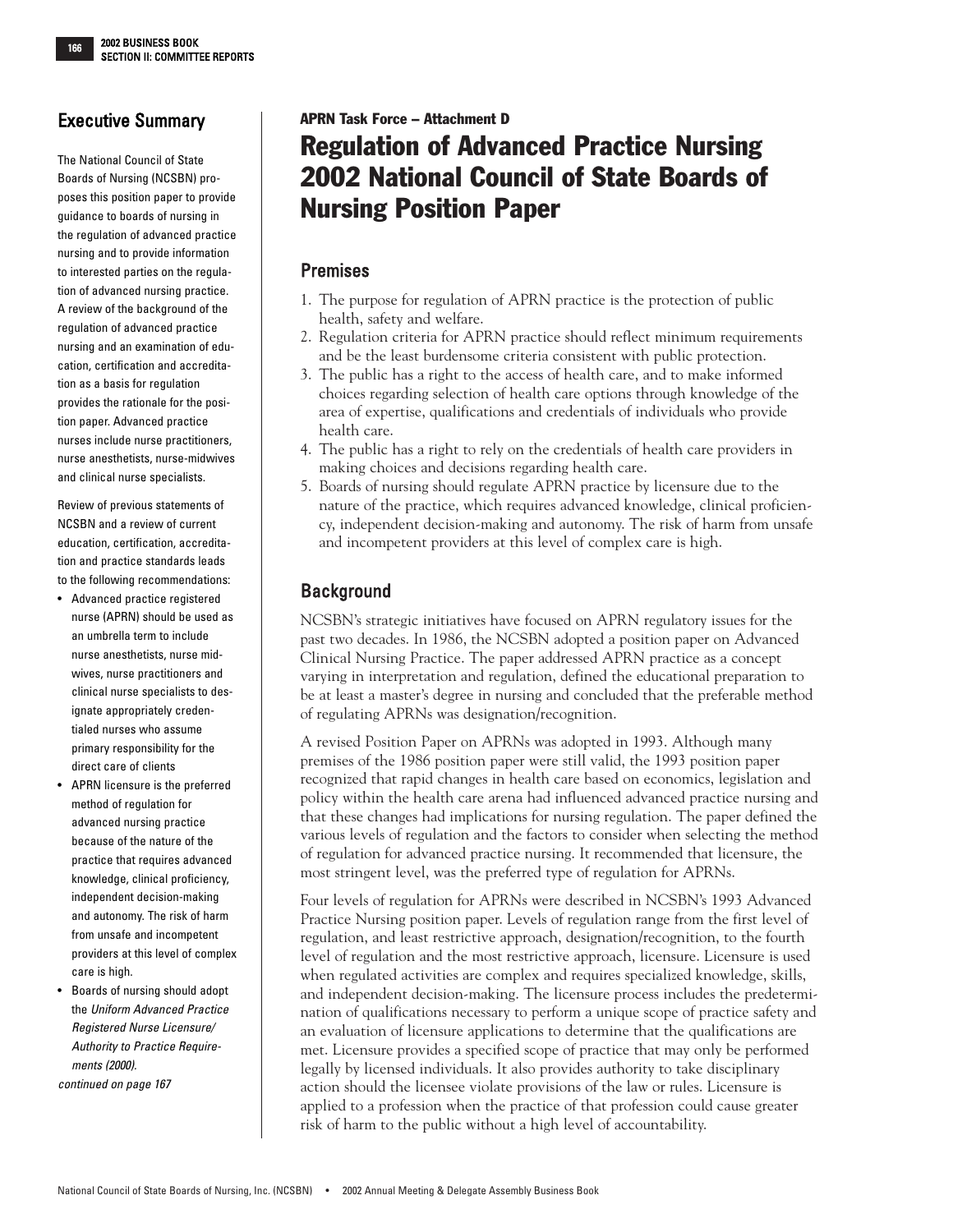When legislatures select a level of regulation for professional practice, elements to consider include the potential for risk of harm to the consumer; the specialized education, skills and abilities required for the professional practice; the level of autonomy; the scope of practice; economic impact; alternatives to regulation; and a determination of the least restrictive regulation consistent with the public safety.

Licensing requirements define what is necessary for the majority of individuals to be able to practice the profession safely and validate that the applicant has met those requirements. Setting minimal educational requirements for any type of professional licensure creates the possibility that some capable individuals, who have learned through non-traditional means and experience, would be excluded from practice. It is important that a sufficient time frame or a "phasing in" for meeting the requirements be provided to allow such individuals to continue in practice if they choose. There are also situations when someone who has met the set requirements proves to be unsafe or fails to maintain competence. Licensing boards have the authority to initiate appropriate disciplinary action against the licenses of unsafe individuals. Education, practice and other ongoing requirements are set by many boards to assist in maintenance of competency.

In 1995, to assist boards of nursing in deciding whether to use certification as one of the requirements for licensure, the Delegate Assembly directed NCSBN to collaborate with nurse practitioner certification organizations to determine if certification examinations were psychometrically sound and legally defensible for regulatory purposes. NCSBN met with these organizations to develop a mutually acceptable process that would assure boards of nursing of the regulatory sufficiency of private APRN certification programs. Extensive negotiations with certification programs led to a process using the National Commission for Certifying Agencies (NCCA) accreditation supplemented with a review of additional criteria established by NCSBN. The purpose of this process was to assure boards of nursing that it was appropriate to use professional certification examinations in partial fulfillment of regulatory requirements for APRNs.

NCSBN continues to be actively involved in APRN regulatory issues. At the 2000 Delegate Assembly, *the Uniform Advanced Practice Registered Nurse Licensure/Authority to Practice Requirements* were passed. These requirements included: (1) Unencumbered RN license; (2) Graduation from a graduate level advanced practice program accredited by a national accrediting body; (3) Currently certified by a national certifying body in the advanced practice specialty appropriate to educational preparation; and (4) Maintenance of certification or evidence of maintenance of competence. The purpose of developing uniform core licensure requirements was to promote mobility of APRNs while maintaining licensure standards critical to protecting the public health, safety and welfare. Facilitating nurse mobility assures that health care consumers have access to nursing services and that these providers are qualified according to consistent standards across the country.

In 2002, NCSBN's Advanced Practice Task Force developed updated criteria for evaluating APRN certification programs (*Requirements for Accrediting Agencies and Criteria for APRN Certification Programs, 2002)*. In brief, these criteria include the following:

- 1. The scope of credentialing is national;
- 2. Conditions for taking the examination are consistent the acceptable standards for testing;
- 3. Educational requirements are consistent with the requirements of the advanced practice specialty;
- 4. A logical job analysis exists;
- Combined with advanced practice graduate nursing education, professional certification examinations should be used as one qualification for licensure when the board of nursing has established criteria for accepting the certification and maintains regulatory authority for the licensure process.
- Licensure should be granted only if the concentration in the APRN education program and the area of the certification exam are congruent.
- Movement should be toward consistent educational requirements, titling and uniform use of terminology to improve public protection, promote informed consumer health care decisions and result in a more effective utilization of services provided by APRNs.
- APRN licensure should be in relatively broad categories of practice, such as Adult Nurse Practitioner, and not subspecialty areas, such as Diabetes Nurse Practitioner, that may lack the essential experience with commonly occurring health problems.
- Additional specialized certifications may be used to expand the APRN's scope of practice within the limits of the category of practice in which the license is granted.
- Prescriptive authority should be within the scope of the license to practice and only granted upon completion of substantial pharmacotherapeutic course work and clinical supervision of prescribing in the master's program. If prescriptive authority requirements are met after program completion, a preceptorship/specific clinical hours, continuing education or clinical supervision component should be added.
- continued on page 168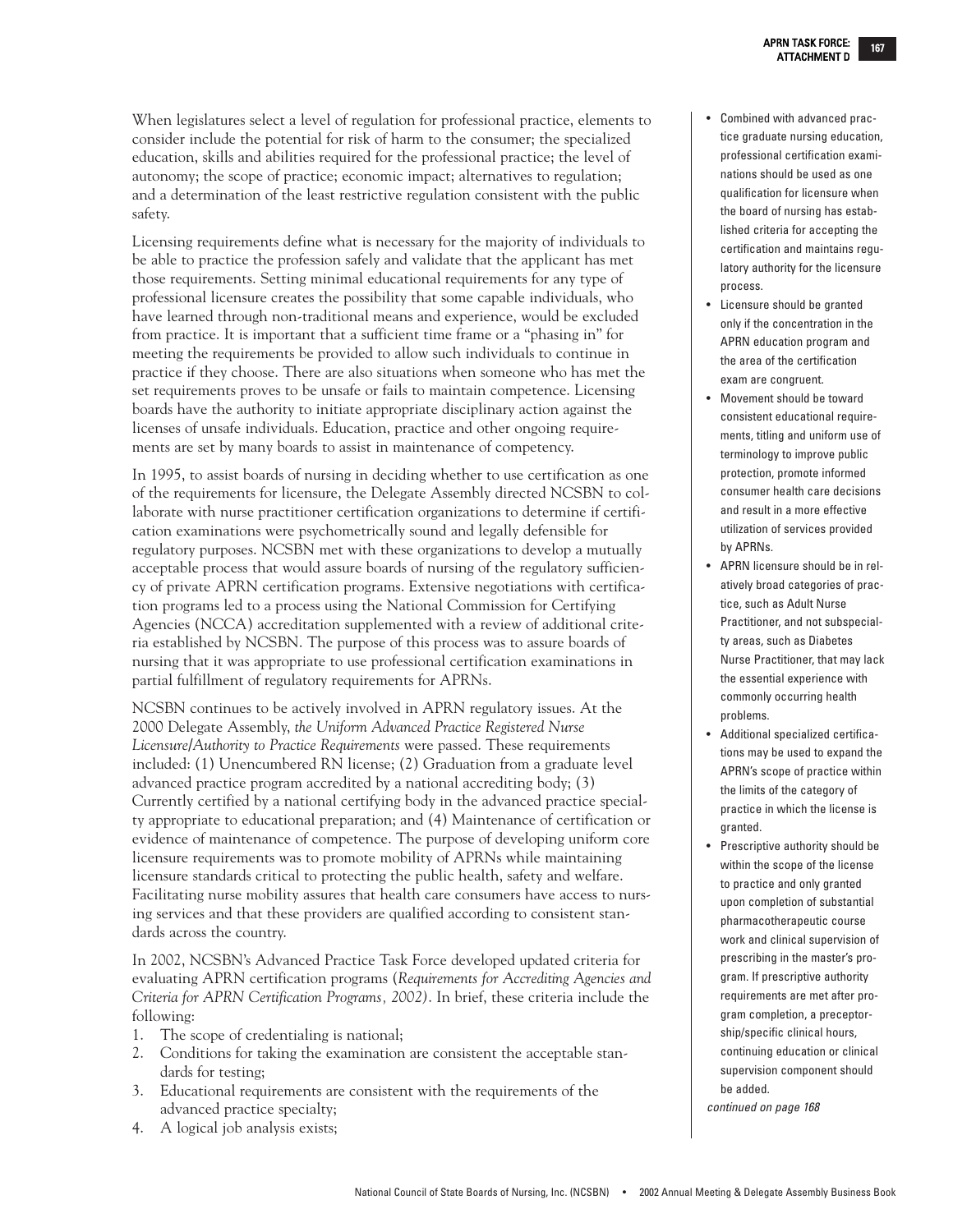- APRNs are responsible for practice that reflects the state of the science and the evidence-based guidelines that form the standard of care.
- Nurses licensed or otherwise authorized to practice at an advanced level when new regulations are proposed should be permitted to continue practicing in the APRN category through "grandparenting" provisions recognized in all states.
- 5. The examination represents entry-level practice;
- 6. The examination represents the knowledge, skills and abilities essential for the delivery of safe and effective advanced nursing care to clients;
- 7. Examination items are reviewed for content validity, cultural bias and correct scoring using an established mechanism;
- 8. Examinations are evaluated for psychometric performance;
- 9. The passing standard is established using acceptable psychometric methods;
- 10. Examination security is maintained through established procedures;
- 11. Certification is issued based upon passing the examination and meeting all other certification requirements;
- 12. A retake policy exists;
- 13. Certification maintenance, which includes review of qualifications and continued competence, is in place;
- 14. Mechanisms are in place for communication to boards of nursing for timely verification of an individual's certification status and changes in the certification program; and
- 15. An evaluation process is in place to provide quality assurance.

Among the most significant changes in the updated January 2002 version is the specification of educational requirements in number three above. Among other specifications, they include provision that both direct and indirect clinical supervision be consistent with current national specialty organizational and nursing accreditation guidelines, include a minimum of 500 supervised clinical hours and that the supervised clinical experience is directly related to the knowledge and role of the specialty and category (*Requirements for Accrediting Agencies and Criteria for APRN Certification Programs, 2002).*

#### Current State of Advanced Practice Nursing

Changes in the United States health care system, such as increasing costs and dramatic advances in scientific knowledge, have caused nursing to evolve into multiple levels of practice with an increasingly differentiated body of knowledge. In many jurisdictions, APRNs are practicing independently and performing procedures previously reserved for physician practice.

Nurses with advanced skills are seeking professional and economic recognition through certification and the authority to practice through nursing regulation. Unfortunately, a lack of consistency in education, titling, credentialing, program accreditation, scope of practice and reimbursement have confused the public, legislators, regulators and nurses themselves, and have hindered efforts to make full use of contributions of APRNs to health care.

### Advanced Practice Education Programs

Additional professional education is necessary for an APRN to perform within a scope of practice beyond traditional registered nursing practice. Through graduate level education, a nurse further develops abstract and critical thinking, the ability to assess at an advanced level, knowledge of research and its interpretation for practice, and other essential therapeutic skills. Graduate education is generally required to produce competent, independent professionals. Further, legislators, third party payers and the public have typically not accepted those who lack this formal education as appropriate to provide the levels of complex and independent practice typical of APRNs.

NCSBN's *Criteria for APRN Certification Programs* (2002) identifies critical elements of advanced practitioner education. According to the criteria, APRNs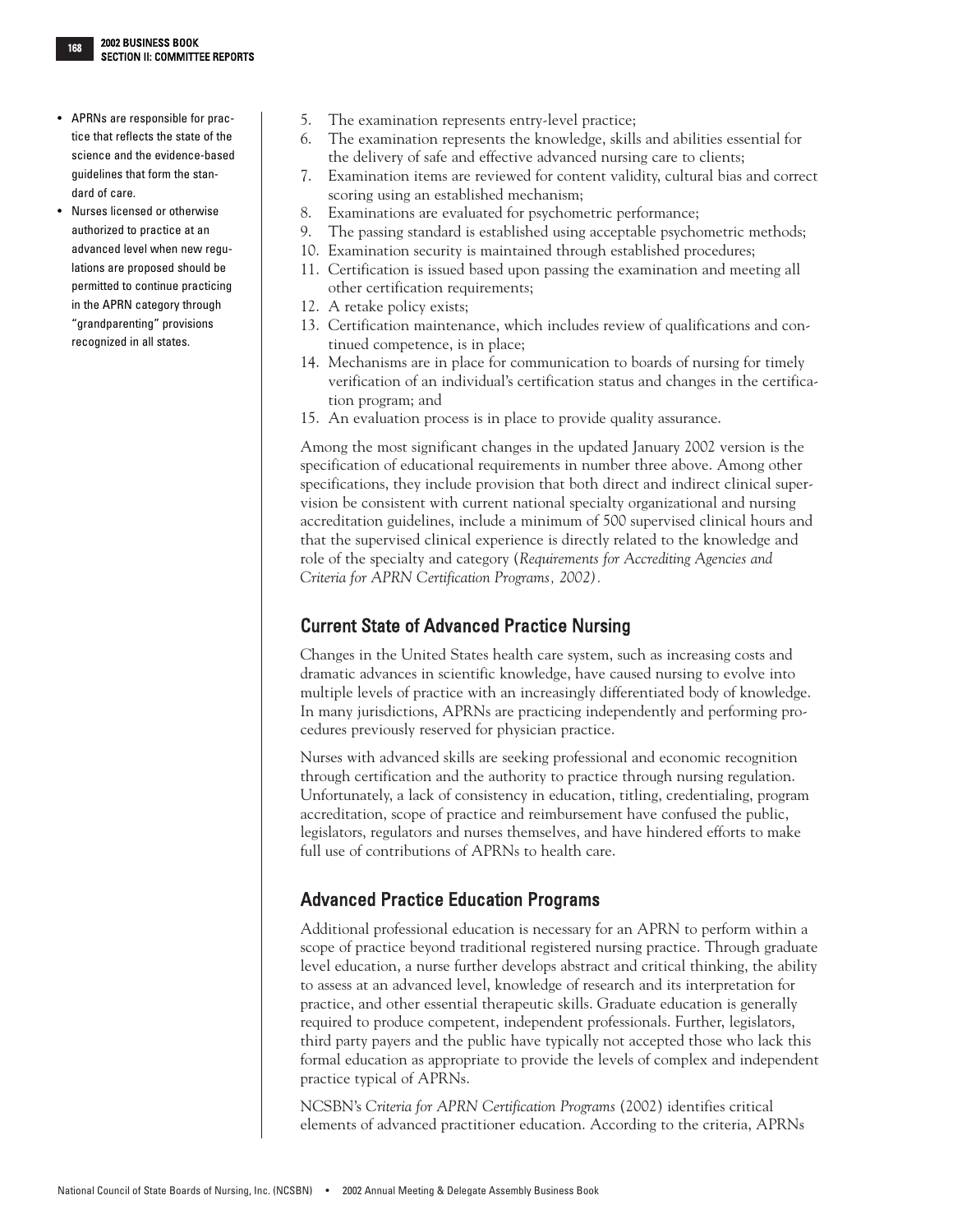should graduate from a formal graduate advanced practice program with a concentration in the advanced nursing practice specialty consistent with the certification that the individual is seeking and in accordance with the National Task Force *Criteria for Evaluation of Nurse Practitioner Programs* (1997, 2002). The program should consist of both formal didactic and clinical components. Both direct and indirect clinical supervision should be congruent with current certification and nursing program accreditation guidelines. The curriculum should include biological, behavioral, medical and nursing sciences relevant to the practice as an APRN in the specified category and a minimum of 500 supervised clinical hours. The supervised clinical experience should be directly related to the knowledge and role of the specialty and category and should be provided by a person licensed appropriately for that health care role.

It is the position of NCSBN that broad preparation for APRNs should be considered the minimum preparation for entry into advanced practice nursing for legal recognition. Examples of broad preparation include areas such as adult health, pediatrics, psychiatric mental health, etc. Broad preparation will give the APRN a basis on which to recognize a range of commonly occurring health problems and to practice safely. Regulators must recognize, in their public protection efforts, that APRNs who are certified in a subspecialty, such as a specific disease entity, have a narrow scope of practice. This becomes problematic when the advanced practitioner is faced with a wide variety of health disorders in practice and regulators must restrain that APRN to practice within a narrow, specified scope of practice. It is also very difficult to evaluate the validity and reliability of certification examinations administered to only a small number of candidates, which is typical of subspecialty categories, making these examinations unsuitable for regulatory purposes. Therefore, it is unwise to continue to proliferate subspecialty programs because graduates of these programs expect to be licensed as APRNs and legal recognition of narrow scope is inappropriate. Some educational programs may wish to provide special emphasis areas that are subspecialty focused as an appropriate educational direction. However, from the viewpoint of licensure, it is important to continue to meet the criteria for certification and subsequent licensure in the boarder category.

Accreditation of educational programs by nationally recognized accrediting bodies should be one of the requirements for licensure. Accrediting bodies examine the quality of the faculty, curriculum, resources, evaluation and integrity of programs. A significant factor in the determination of quality of programs is that the program meets established standards, such as those in the *Essentials of Master's Education for Advanced Practice Nursing* (1996) and the *National Task Force Criteria for Evaluation of Nurse Practitioner Programs* (1997, 2002), and *Standards for Accreditation of Nurse Anesthesia Educational Programs* (1999).

Integrity, on the part of the APRN educational program, requires that students are given accurate information about their eligibility for certification and subsequent licensure, and that certifying bodies are given accurate information about the program. For regulatory purposes, it is important that accreditation processes provide for conclusive verification of these elements.

## APRN Certification

Professional nursing organizations have supported the recognition of advanced nursing practice through the mechanism of voluntary certification. In response to the growing presence of APRN, certification bodies have dramatically increased APRN certification examinations. The use of these certification examinations as a basis for licensure has implications for public safety. If those examinations are to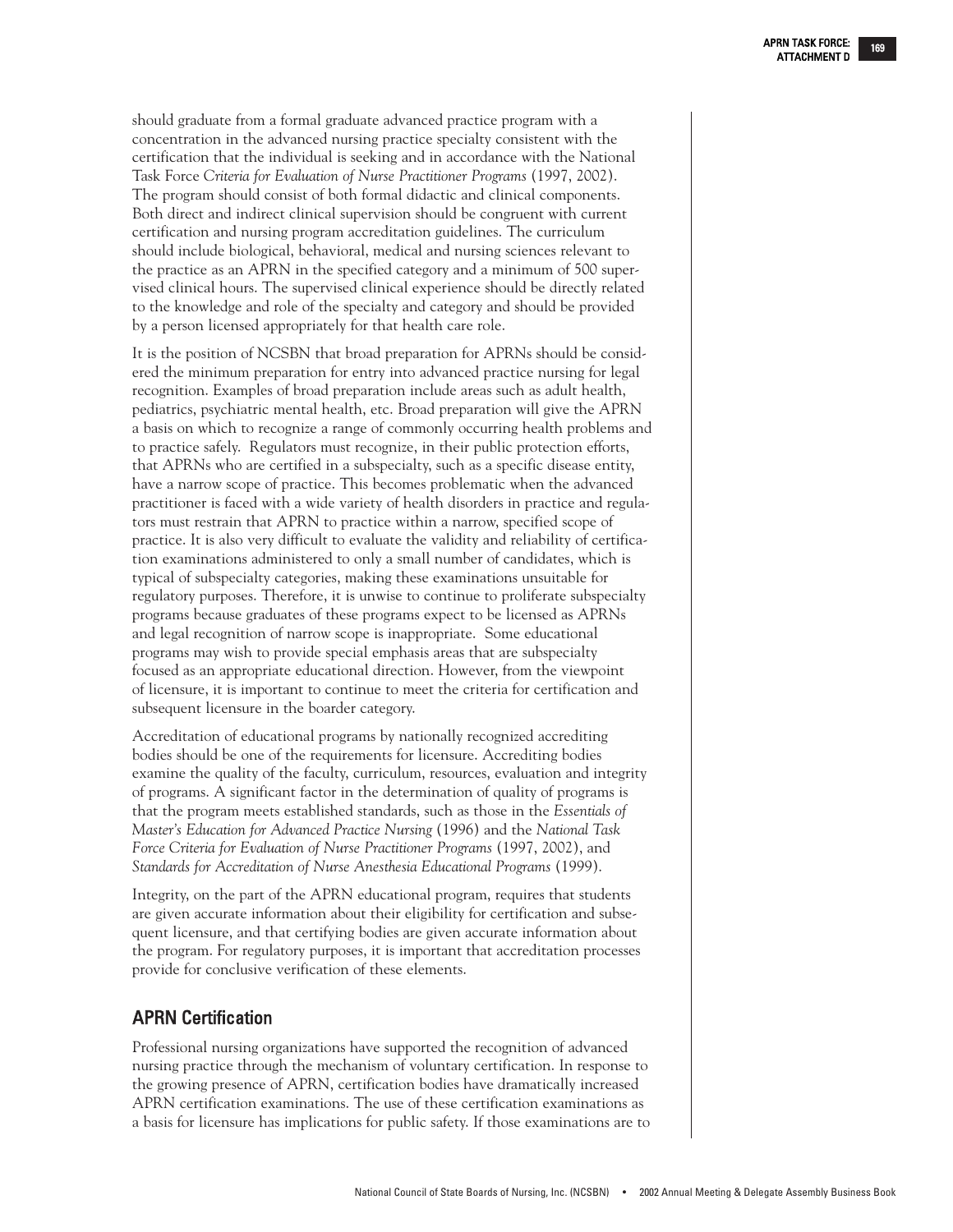be used as a qualification for licensure, the development and administration of the examinations must be above reproach to ensure that the standards needed to protect the public are met. NCSBN's *Uniform Advanced Practice Registered Nurse Licensure/Authority to Practice Requirements* includes the use of certification by national certifying bodies.

A guiding principle of NCSBN's *Criteria for Certification Programs* is that the sufficiency of an examination must be evaluated in light of its intended purposes. Criteria used to evaluate an examination's sufficiency will differ depending on its intended use. For instance, criteria used to measure excellence through experience are different from the criteria used by state government to grant legal authority to practice a defined scope of professional practice. To be used for regulatory purposes, examinations must be legally defensible and psychometrically sound. The foundational basis for regulatory sufficiency of a certification examination is the examination's ability to measure entry-level competence in the essential functions of the professional position. If any other attribute were measured, the entire process of granting/denying legal authorization would be subject to charges of indefensible decision-making by the regulatory board. Certification examinations, on the other hand, may be calibrated to a higher or lower level of difficulty. In addition, they may cover a too broad or too narrow scope of practice than would otherwise be appropriate for regulation. For example, a certification program covering a very narrow scope, such as a specific disease entity, would not necessarily validate that the APRN is capable of practice consistent with the authority granted by the license. In other words, the APRN may not be a safe practitioner for clients' with a broad spectrum of health concerns.

NCSBN's criteria address essential aspects of certification programs used for regulatory purposes. If a certifying body intends its examination for regulatory use, it is necessary for these examinations: to measure only job-related knowledge, skills, and abilities; to be at entry-level; require minimal level competence; and be psychometrically sound. Additionally, criteria to determine that the candidate meets conditions for taking the exam include a requirement that the education of the candidate is consistent with the APRN certification examination taken. NCSBN's criteria also considered whether examinations met accepted testing standards such as non-discriminatory practices, security of examination content and appropriate accommodation for disabilities.

Certifying bodies also provide examinations in areas other than those intended for licensure. These "value-added" certifications offer a means of documenting special competencies within a practice area of an existing license. This use of certification is separate from purposes of licensure.

## Responsibilities of Regulation

The foremost responsibility of nursing regulation is protection of the public health, safety and welfare. This goal is promoted through the identification of essential qualifications for advanced practice licensure, evaluation of whether an individual meets those qualifications and assurance to the public that licensees meet the qualifications. When boards of nursing accept results of certification examinations as one of the qualifications for licensure, they must not surrender regulatory authority by passive acceptance without evaluation of the examination content, procedures and scoring process. Boards of nursing cannot cede this authority to private entities. Boards of nursing must assure that the certification examination is psychometrically sound and legally defensible for use in regulation. Once assured, recognizing established certification programs as a basis for regulation avoids duplication of effort and is less expensive for states and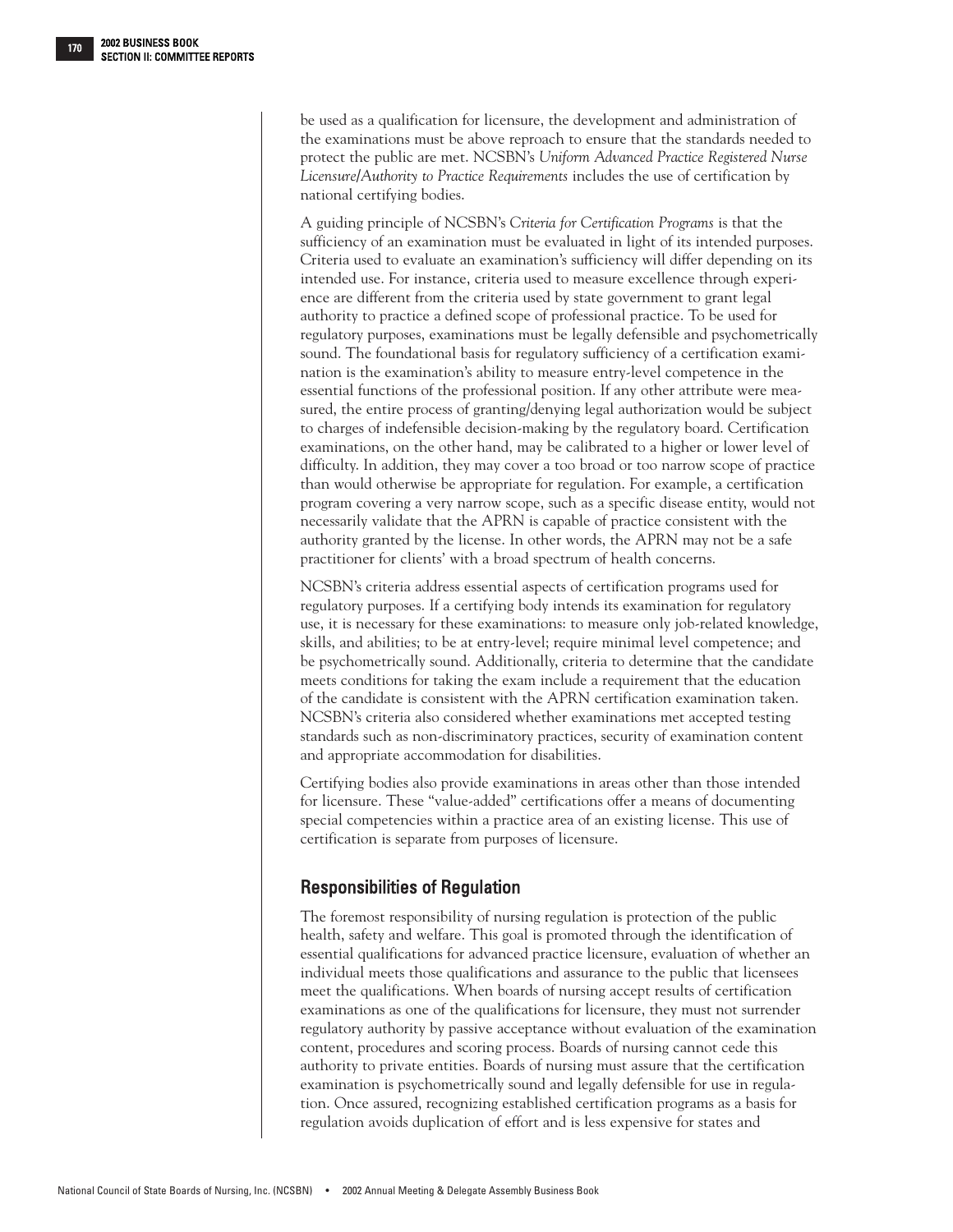licensees. It is essential that boards of nursing establish and apply criteria for recognition of certification examinations and maintain responsibility for the licensing process.

A board of nursing that designates a single private certification as the only acceptable credential could be challenged for excluding professional certifications granted by other certifying bodies. A process of establishing criteria and specifications for acceptable credentials, including the opportunity for interested private agencies to demonstrate that they can meet the established criteria, avoids the automatic exclusion of other organizations, either current or future, which may comply with the board's requirements.

Since regulation may limit entry into advanced nursing practice, consideration must be given to possible legal challenges. Two possible areas of challenge would be infringement of constitutional rights and constitutional delegation. Individuals have the right to pursue employment of their choosing. However, this individual right to seek employment must be balanced with the state responsibility to protect the health, safety and welfare of the public. Boards of nursing are advised to justify the relationship between the restrictions imposed by regulations and the health, safety and welfare of the public and to give attention to assuring guarantees of procedural due process, such as notice and an opportunity to be heard, to protect against charges of proceeding with arbitrary, discriminatory or unreasonable regulations.

Regulations must continue to minimize barriers to health care imposed by unnecessarily restrictive regulation. NCSBN has assisted boards of nursing to implement mutual recognition of the RN license, the process whereby states agree to accept the license granted by another state as the basis for practice. NCSBN is now in the process of developing an Advanced Practice Nursing Compact. At the Annual Meeting of 2000, the Delegate Assembly adopted the *Uniform Advanced Practice Registered Nurse Licensure/Authority to Practice Requirements* to guide boards of nursing toward advanced practice regulation that is sufficiently similar to permit mutual recognition to occur. This step is necessary to keep pace with the technology of telehealth and the mobility of citizens. The ability to cross state lines and practice without barriers or delays will increase access to qualified practitioners.

## Responsibilities of APRNs

APRNs, with additional education and experience, function with substantial autonomy and independence. Nurse practitioners, nurse anesthetists, nurse midwives and clinical nurse specialists each have a distinguishable scope of practice with some overlapping functions. The legal scope of practice reflects the uniqueness of each role. APRNs are responsible for knowing the regulatory requirements in the jurisdiction in which they intend to practice and complying with these requirements.

Nurse practice acts identify boundaries of practice. For instance, the granting of prescriptive authority should be specific to the practice area, e.g., a pediatric nurse practitioner should not prescribe medications for geriatric clients. Licensed APRNs are also accountable for practice that reflects the state of the science and the evidence-based guidelines that form the standard of care. This standard requires continuing competency and quality improvement.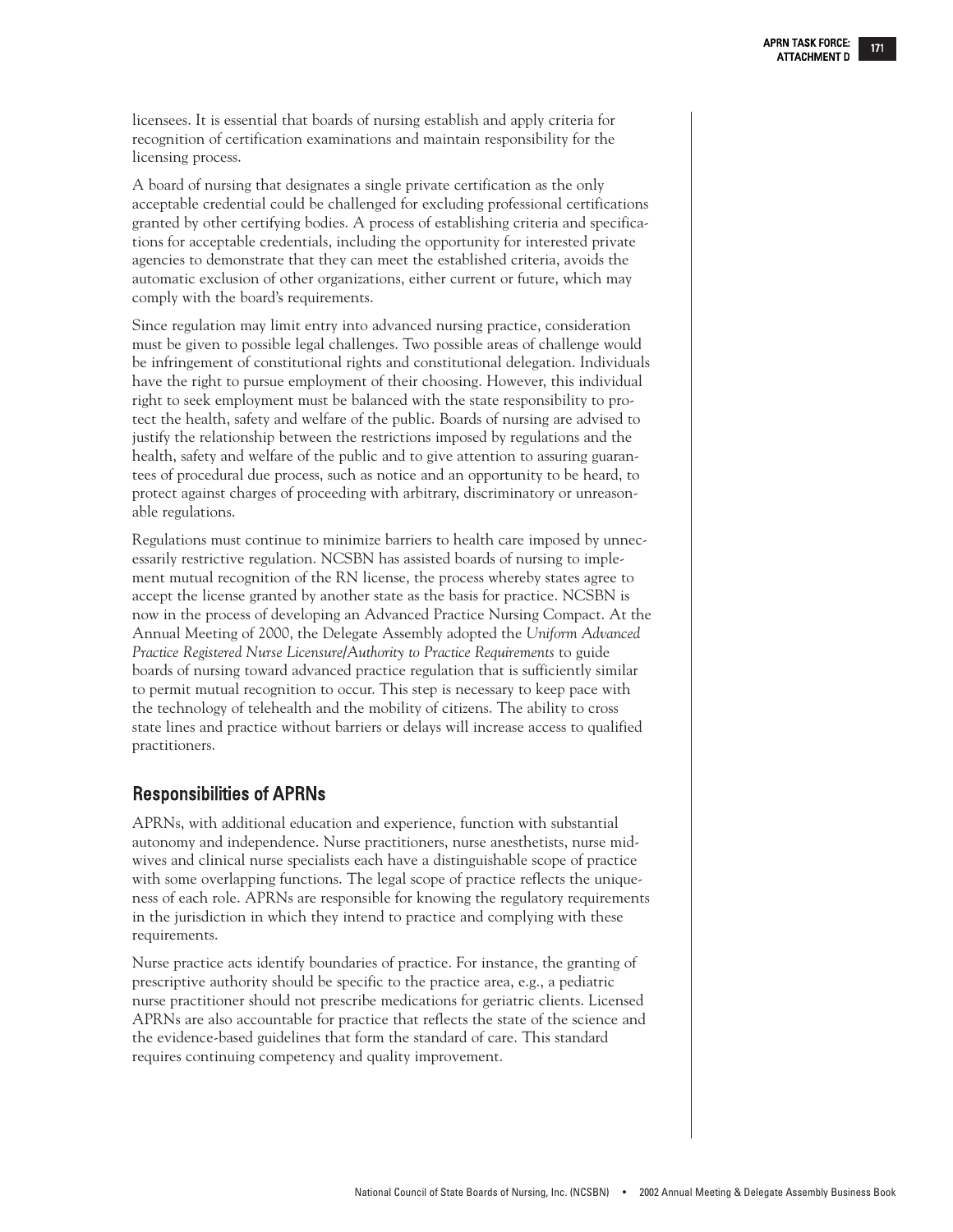## **Bibliography**

American Association of Colleges of Nursing. Essentials of Master's Education for Advanced Practice Nursing. 1996.

American Association of Nurse Anesthetists. Standards for Accreditation of Nurse Anesthesia Educational Programs. 1999.

National Council of State Boards of Nursing. Position Paper on Advanced Clinical Nursing. 1986.

National Council of State Boards of Nursing. Position Paper on Advanced Clinical Nursing. 1993.

National Council of State Boards of Nursing. Requirements for Accrediting Agencies and Criteria for APRN Certification Programs, 2002.

National Council of State Boards of Nursing. Uniform Advanced Practice Registered Nurse Licensure/Authority to Practice Requirements, 2002.

National Task Force on Quality Nurse Practitioner Education. National Task Force Guidelines for Evaluation of Nurse Practitioner Programs. 1997, 2002.

### Conclusion

Failure to regulate advanced nursing practice creates potential risks for the public. Without licensure, complex activities requiring a high level of specialized knowledge, and independent decision-making may be performed by individuals without sufficient preparation and skill. Without licensure, professionals are not held legally accountable for their practice. Without licensure, the public does not have the benefit of an unbiased forum to resolve complaints regarding issues of safety and competence.

For most boards of nursing, the current approach to licensure involves reliance on educational credentials, certification examinations and the information provided by the applicant. Thus, cooperation of educational institutions, accrediting bodies, credentialing organizations, regulators and licensees is essential to produce the best result for the health care of the public. Support for communication among these organizations for the sake of public protection is an ongoing goal of NCSBN.

*Copyright © 2002 National Council of State Boards of Nursing, Inc. (NCSBN)*

*All rights reserved.* 

*The NCSBN logo, NCLEX®, NCLEX-RN® and NCLEX-PN® are registered trademarks of NCSBN and may not be used or reproduced without written permission from NCSBN.* 

*Permission is granted to boards of nursing to reproduce this document. Nonprofit education programs have permission to reproduce all or parts of this document for educational and nonprofit purposes. For all other uses, no part of this publication may be reproduced, stored in a retrieval system or transmitted in any form by any means (electronic, mechanical, photocopying, recording, or otherwise now known or to be invented) without written permission from NCSBN.* 

*Address inquiries in writing to NCSBN Permissions, 676 N. St. Clair St., Suite 550, Chicago, IL 60611- 2921.*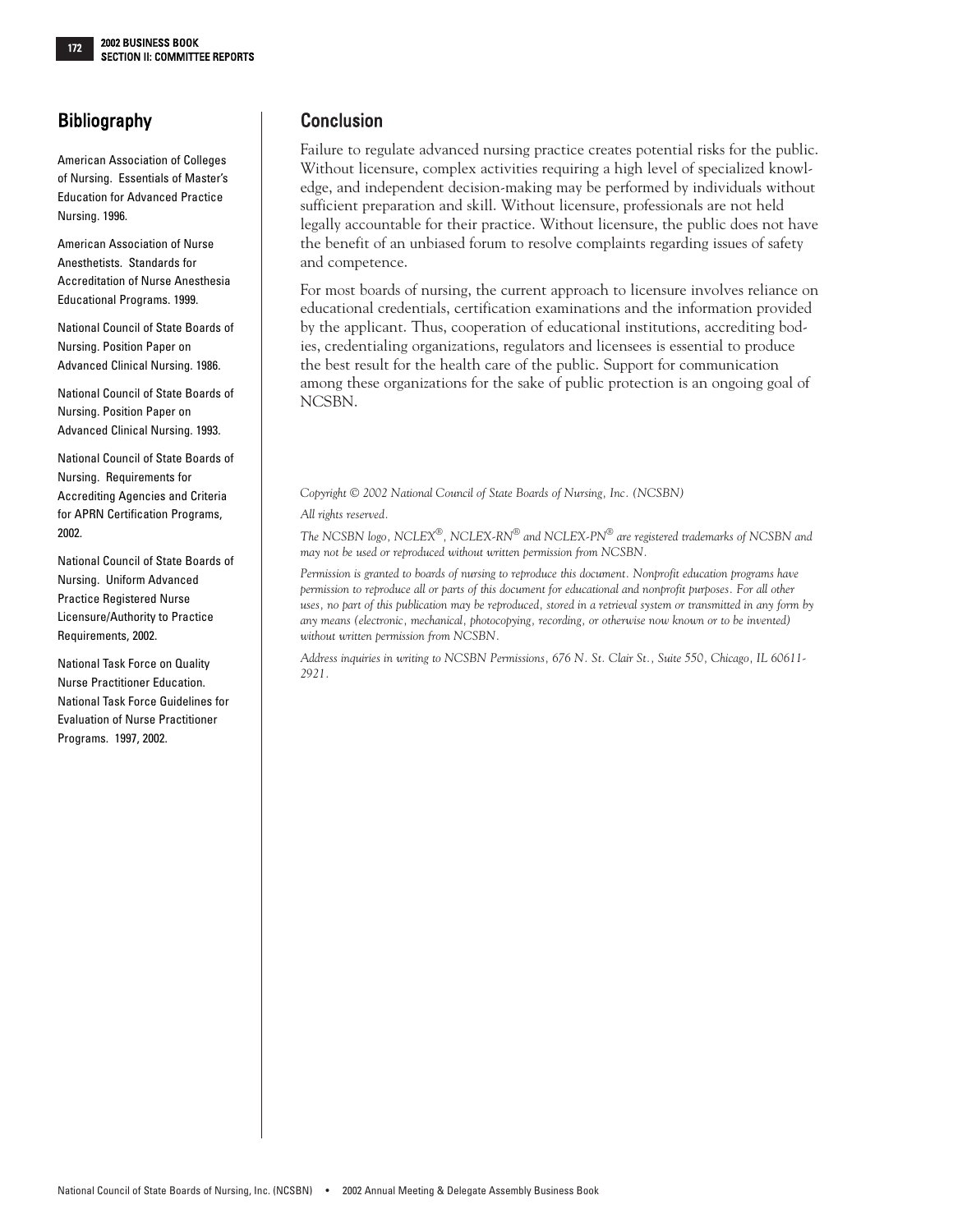# Report of the APRN Compact Development Subcommittee

### Recommendations to the Delegate Assembly

Adopt the Advanced Practice Registered Nurse Compact.

#### *Rationale*

The basis of the development of the Advanced Practice Registered Nurse (APRN) Compact was the approval in December 1997 by the Delegate Assembly "to approve the proposed language for an interstate compact in support of a standard approach to a mutual recognition model of nursing regulation." This motion was passed during a special session of the delegates at which time the Strategies for Implementation of the Mutual Recognition Model of Nursing Regulation were also approved. The decision to accept the mutual recognition model of nursing regulation was made with the understanding that development of an APRN Compact would proceed at a later date and as a separate compact than that for Registered Nurses and Licensed Practical Nurses/Vocational Nurses.

Prior to the special session and after a great deal of thought and deliberation, the Board of Directors endorsed a mutual recognition model of regulation for all levels of nursing to be implemented with appropriate time lines. However, the Board of Directors recognized that the issues surrounding the regulation of advanced nursing practice had not been adequately studied to bring forth a proposal at the 1997 Delegate Assembly.

Members of the Board of Directors supported the inclusion of APRNs into a mutual recognition model of regulation. However, some states indicated an inability to sign an interstate compact that includes APRNs because of the current non-standard manner in which APRNs are regulated and defined. Therefore, the decision to accept the mutual recognition model of nursing regulation was made with the understanding that APRN regulation would proceed, but according to a different time line and separate compact language than that for Registered Nurses and Licensed Practical Nurses/Vocational Nurses.

Following that decision, an Advanced Practice Task Force was formed in 1999 to develop uniform licensure requirements for advanced practice regulation. These requirements were developed with input from NCSBN membership and APRN certifying bodies and other APRN nursing organizations. The *Uniform APRN Licensure/Authority to Practice Requirements (Attachment A)* complemented the Uniform Core Licensure Requirements for RNs and LPNs developed by the 1999 Nursing Practice and Education Committee and adopted by the 1999 Delegate Assembly. The unprecedented process of negotiation of the *Uniform APRN Licensure/Authority to Practice Requirements* with the certifying bodies and other nursing organizations was completed more than two years ago after careful study and with significant input from NCSBN members. The *Uniform APRN Licensure/Authority to Practice Requirements* were subsequently adopted by the 2000 Delegate Assembly to establish the foundation for an APRN interstate compact and to promote quality, consistency and accessibility of advanced practice nursing care within the state and across state lines.

The *Uniform APRN Licensure/Authority to Practice Requirements* approved by the 2000 Delegate Assembly establish the foundation for the APRN Compact in order to promote quality, consistency and accessibility of advanced practice nursing care within states and across state lines.

## Subcommittee **Members**

Laura Poe, Executive Director, UT, Area I, Chairperson

Kimberly Boothby-Ballantyne, Board Member, ME, Area IV

James Johnston, Board General Counsel, TX-RN, Area III

Fred Knight, Board General Counsel, AR, Area III

Katherine Thomas, Executive Director, TX-RN, Area III

#### Board Liaison

Deborah Bohannon-Johnson, Board President, ND, Area II Director

#### Staff

Donna Nowakowski, Associate Executive Director for Nursing Regulation

## Relationship to Strategic Plan

### Strategic Initiative 2 – Regulatory

Effectiveness:: The National Council will assist Member Boards to implement strategies to promote regulatory effectiveness to fulfill their public protection role.

Outcome 4: Approaches and resources assist Member Boards in the regulation of advanced practice registered nurses.

Outcome 7: National Council supports, monitors and evaluates the implementation of the mutual recognition model.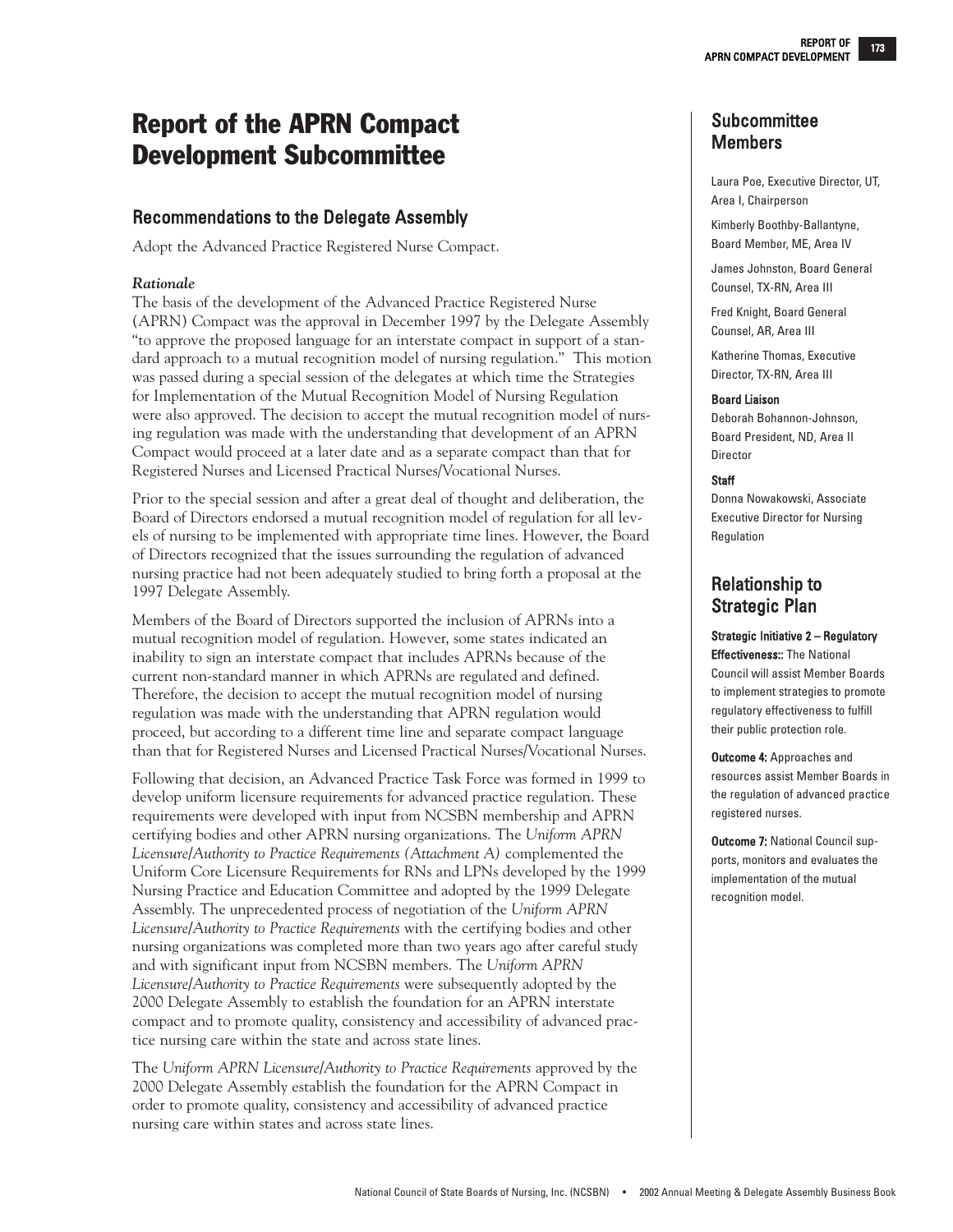## Meeting Dates

- October 17, 2001 (teleconference call)
- November 26-27, 2001
- January 14-15, 2002
- February 25, 2002 (teleconference call)
- April 26-27, 2002

## **Attachments**

- A. Uniform APRN Licensure/ Authority to Practice **Requirements**
- B. Proposed Final Draft APRN Compact
- C. Call for comments letters regarding the APRN Compact
- D. Proposed Uniform APRN Licensure/Authority to Practice Requirements (Supporting Paper)
- E. Strategic Outline for Implementation Plan
- F. Summary of Benefits, Limitations and Barriers to the APRN Compact
- G. Common Questions about the APRN Compact

The subcommittee concluded the most significant differences among states and across the four categories of APRNs centered around two scope of practice issues: prescriptive authority and collaborative agreements with physicians. Therefore, the proposed APRN Compact does not address scope of practice issues in light of these differences.

## Background of the APRN Compact Development Subcommittee

The APRN Compact Development Subcommittee was charged by the Board of Directors to develop the APRN compact model for consideration by the 2002 Delegate Assembly. The Board of Directors further instructed the subcommittee to include the recommendations of the APRN Task Force member feedback and the opinions of external stakeholders in its deliberations.

The APRN Compact Development Subcommittee approached its charge by reviewing existing regulatory practices regarding APRNs and conducting a member survey November 2001. This information was necessary to understand the extent of and specific state differences in the regulation of advance practice nurses. The subcommittee concluded the most significant differences among states centered around two scope of practice issues: prescriptive authority and collaborative agreements with physicians.

The subcommittee prepared several drafts of the APRN Compact. During its deliberations, the subcommittee established the following premises regarding the proposed APRN Compact *(Attachment B)*:

- 1. The APRN compact model will be based on the Nurse Licensure Compact to the extent feasible, but will be a separate compact.
- 2. The *APRN Uniform Licensure/Authority to Practice Requirements* forms the basis of the APRN Compact.
- 3. Boards of nursing seeking to implement the APRN Compact must also implement the Nurse Licensure Compact.
- 4. The APRN Compact would apply to the broadest definition of APRN and include the four APRN categories. States would need to determine the categories included in the Compact based on the state definition of APRN and their state authority.
- 5. Scope of practice issues would not be addressed in the APRN Compact in light of the differences in requirements existing in some states.

The APRN Compact was presented to the Nurse Licensure Compact Administrators (NLCA) at the March 2002 meeting. Although the NLCA concurred with the subcommittee assessment of the differences in the regulation of APRN across states, the group agreed with the importance of the APRN Compact as a means to promote uniformity in essential requirements. NLCA members indicated that the adoption of the APRN Compact was the necessary step to states' adoption of the *APRN Uniform Licensure/Authority to Practice Requirements*.

On April 9, 2002, a call for comments regarding the APRN Compact was distributed to NCSBN members and external nursing organization colleagues *(Attachments C & D)*. The purpose of this request was to elicit review and comment on the APRN Compact and to seek opinions regarding outstanding issues.

On April 25, 2002, the APRN Roundtable provided for a discussion of the APRN Compact with members of the APRN Task Force, APRN Compact Development Subcommittee and external organizations. Following a comprehensive overview by the subcommittee chair, Laura Poe, the discussion centered upon questions for clarification with several sections of the draft. There were a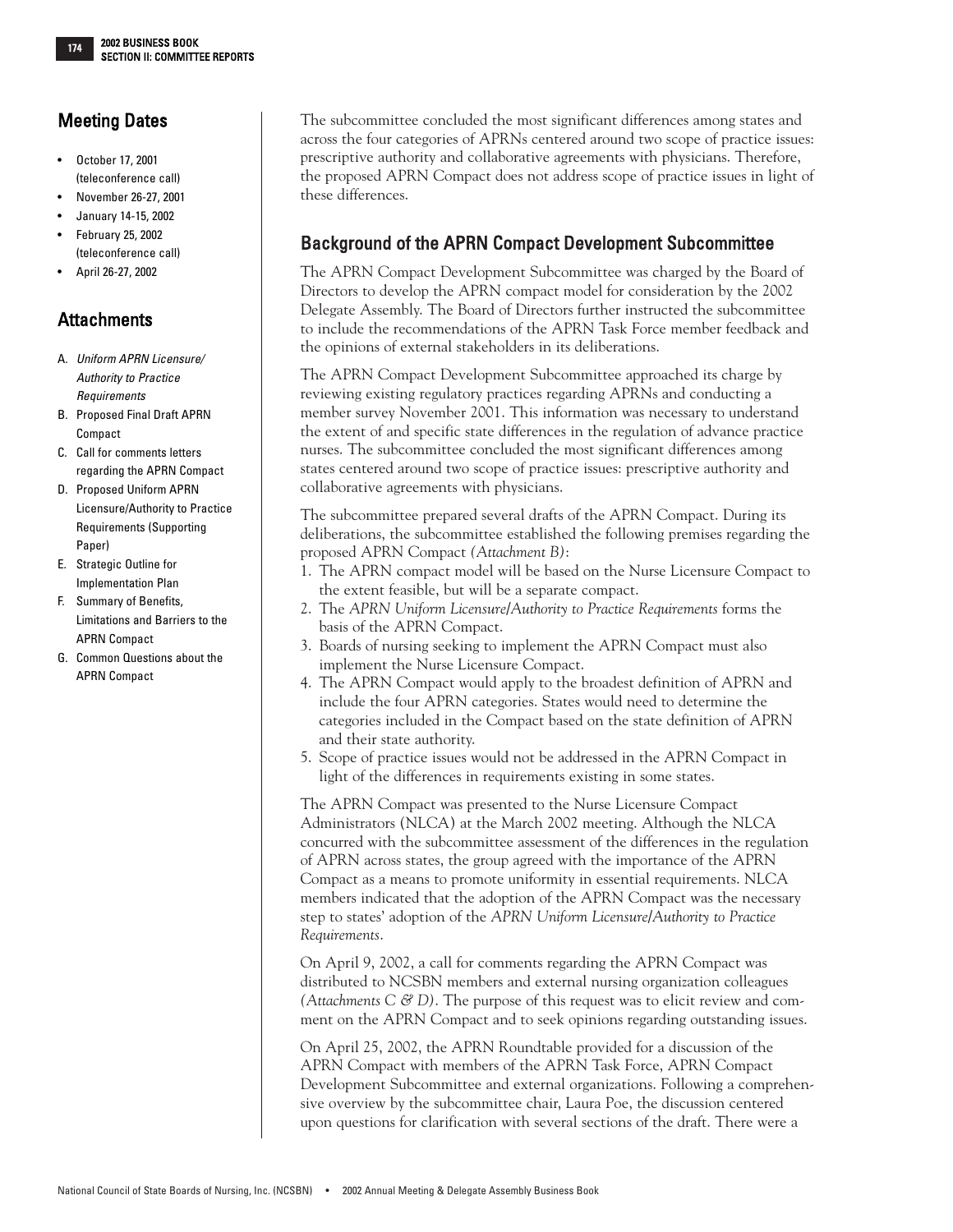few substantive changes suggested and several participants requested additional time to review and seek endorsement of their organizations. However, the response was overwhelmingly positive in favor of the APRN Compact.

The subcommittee completed the final draft of the APRN Compact in April 2002 by making minor edits to address the comments and questions voiced at the APRN Roundtable. As drafted, an estimated 10 to 12 states are currently eligible to enact the compact based upon the foundational premises of having enacted the Nurse Licensure Compact and having adopted the *APRN Uniform Licensure/ Authority to Practice Requirements*.

In approaching the remainder of its charge, the subcommittee developed an outline for the implementation plan and two additional resource documents. This was accomplished by considering the language in the draft APRN Compact, assessing the state of regulation of the APRN, and review of input received from members, the NLCA and APRN groups.

## Highlights of FY02 Activities

- Conducted and analyzed findings of two membership surveys regarding APRN regulation.
- Drafted an APRN Compact to implement the mutual recognition model for APRNs.
- Developed the Strategic Outline for its Implementation Plan *(Attachment E).*
- Drafted the Summary of Benefits, Limitations and Barriers to the APRN Compact document *(Attachment F).*
- Compiled Common Questions regarding the APRN Compact document for member and stakeholder use *(Attachment G).*
- Developed an initial version of a PowerPoint presentation regarding the APRN Compact that can be used as a member resource.

## Future Activities

- Complete recommendations for an implementation plan to the Board of Directors.
- Develop necessary resources to support Member Boards.
- Develop information for stakeholder education.
- Prepare a detailed document comparing any variations in regulatory requirements for APRNs across states.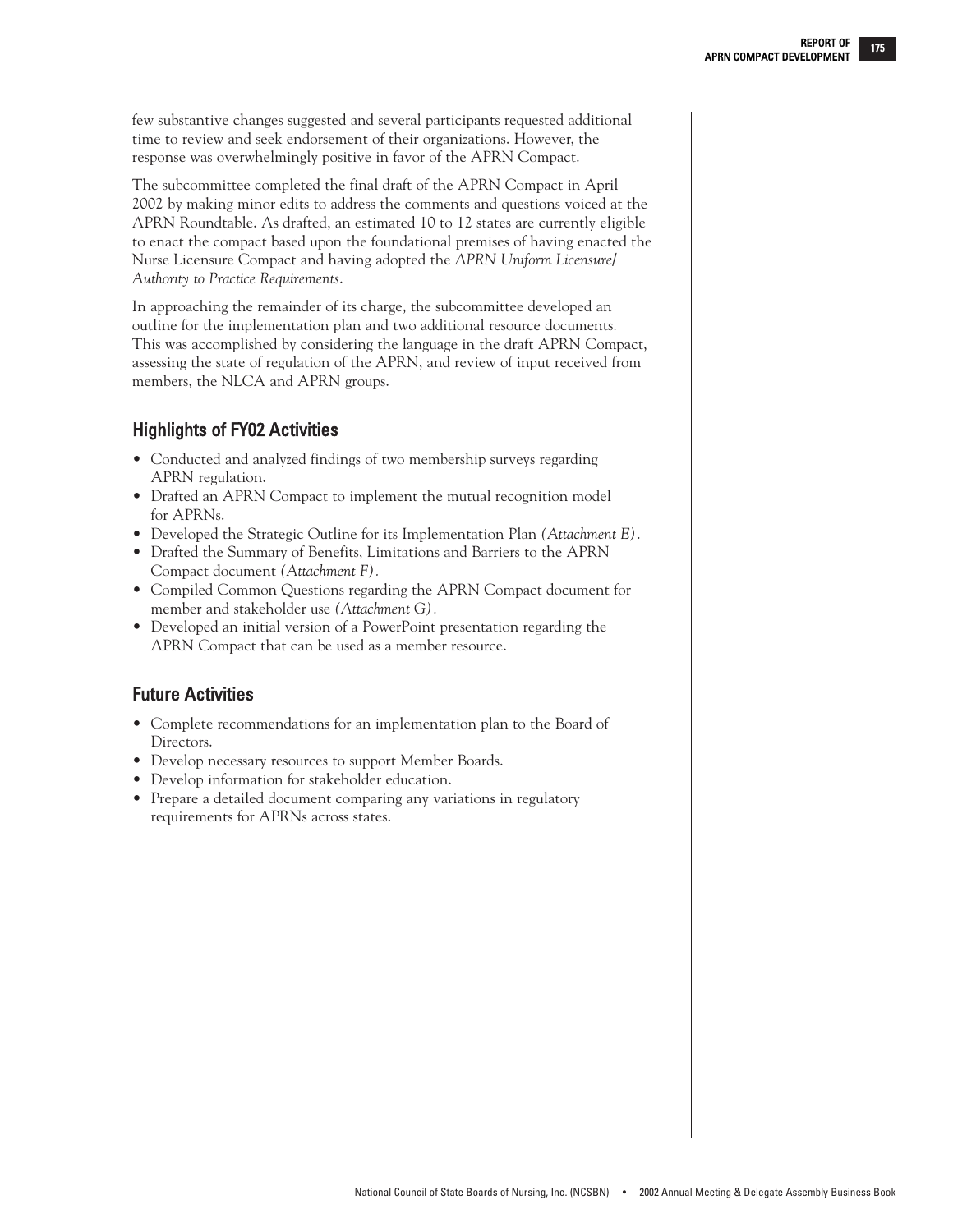# APRN Compact Development – Attachment A Uniform Advanced Practice Registered Nurse Licensure/Authority to Practice  $\mathbf{Requirements}^1$

*Adopted August 12, 2000*

### APRN Uniform Requirements – U.S.-Educated, Initial

- 1. Licensed RN (unencumbered).
- 2. Graduated from or completed a graduate level APRN program accredited by a national accrediting body by 2003.
- 3. Currently certified by national certifying body in the APRN specialty appropriate to educational preparation.
- 4. For applicants for whom there is no appropriate certifying exam available, states may develop alternate mechanisms to assure initial competence. (This clause is being considered for amendment by the 2002 Delegate Assembly).

## APRN Uniform Requirements – Renewal

- 1a. Maintain national certification in the appropriate APRN specialty through an ongoing certification maintenance program of a nationally recognized certifying body, **OR**
- 1b. Applicants for whom no recognized certification is available must participate in a competence maintenance program.

## APRN Uniform Requirements – Foreign-Educated

1. Same as U.S.-educated/initial criteria, except the APRN educational program must meet criteria for accreditation equivalent to that of a national accrediting body.

#### APRN Uniform Requirements – Endorsement

- 1. Licensed as RN (unencumbered), **AND**
- 2. APRN licensure/authority to practice unencumbered in another jurisdiction, **AND**
- 3. Currently certified by a national certifying body in the APRN specialty appropriate to the educational preparation or authorized to practice as an APRN in another jurisdiction through a mechanism to ensure initial competence when no appropriate certification exam is available, **AND**
- 4a. Meets educational requirements for initial licensure/authorization to practice **OR**
- 4b. Demonstrates successful completion of approved APRN certificate program prior to 2003.

## APRN Uniform Requirements–Re-Entry into Practice

None.

*1 The mechanism of legal recognition can be any of the various ones used by states to authorize advanced practice, e.g., certificate of authority, licensure, or recognition.*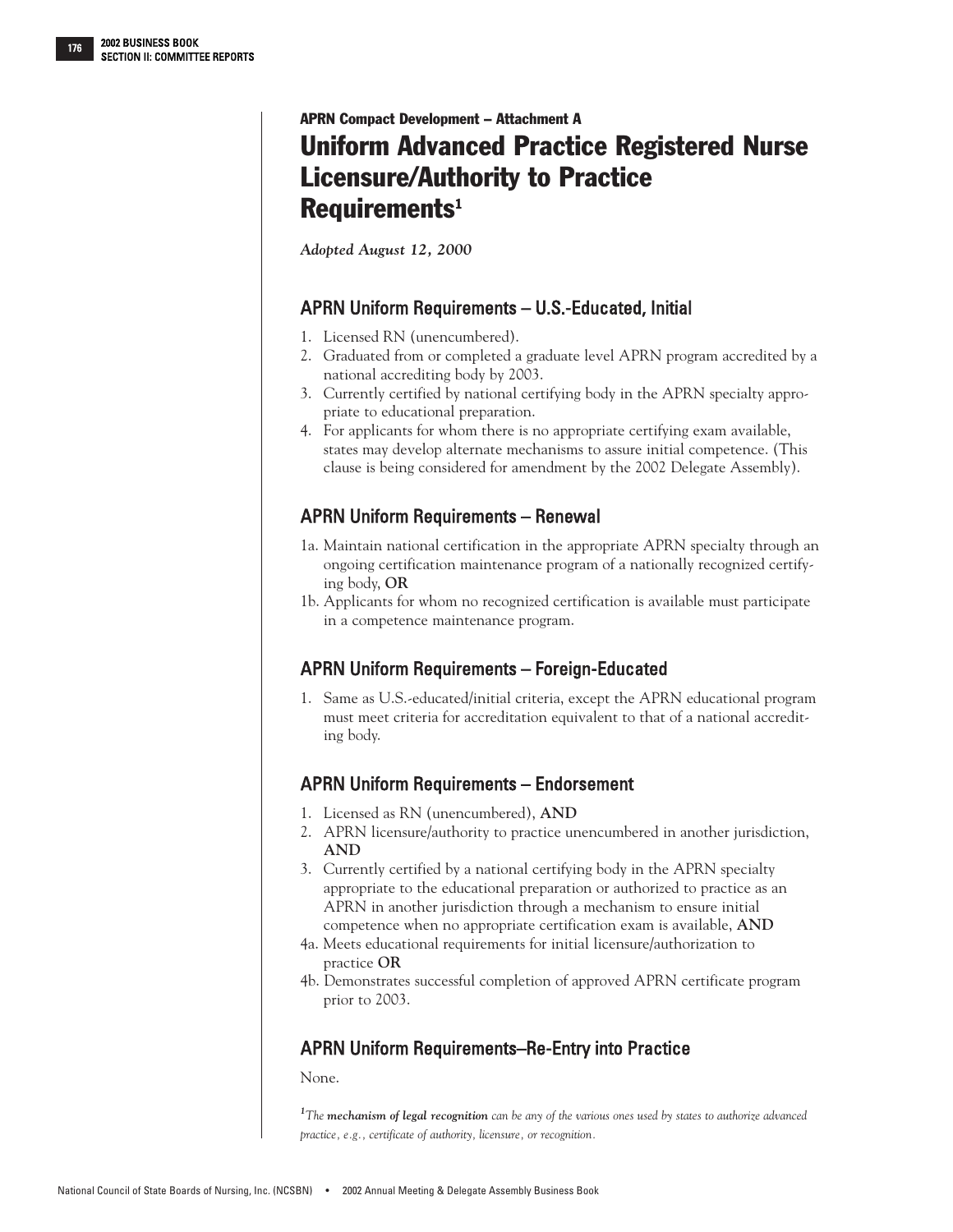APRN Compact Development – Attachment B

# Proposed Final Draft: Advanced Practice Registered Nurse Compact

#### ARTICLE I Findings and Declaration of Purpose

a. The party states find that:

- 1. The health and safety of the public are affected by the degree of compliance with APRN licensure/authority to practice requirements and the effectiveness of enforcement activities related to state APRN licensure/authority to practice laws;
- 2. Violations of APRN licensure/authority to practice and other laws regulating the practice of nursing may result in injury or harm to the public;
- 3. The expanded mobility of APRNs and the use of advanced communication technologies as part of our nation's health care delivery system require greater coordination and cooperation among states in the areas of APRN licensure/authority to practice and regulation;
- 4. New practice modalities and technology make compliance with individual state APRN licensure/authority to practice laws difficult and complex;
- 5. The current system of duplicative APRN licensure/authority to practice for APRNs practicing in multiple states is cumbersome and redundant to both APRNs and states;
- 6. Uniformity of APRN requirements throughout the states promotes public safety and public health benefits; and
- 7. Access to APRN services increases the public's access to health care, particularly in rural and underserved areas.
- b. The general purposes of this Compact are to:
	- 1. Facilitate the states' responsibilities to protect the public's health and safety;
	- 2. Ensure and encourage the cooperation of party states in the areas of APRN licensure/authority to practice and regulation including promotion of uniform licensure requirements;
	- 3. Facilitate the exchange of information between party states in the areas of APRN regulation, investigation and adverse actions;
	- 4. Promote compliance with the laws governing APRN practice in each jurisdiction; and
	- 5. Invest all party states with the authority to hold an APRN accountable for meeting all state practice laws in the state in which the patient is located at the time care is rendered through the mutual recognition of party state licenses.

#### ARTICLE II **Definitions**

As used in this Compact:

- a. "Advanced Practice Registered Nurse" or "APRN" means a Nurse Anesthetist; Nurse Practitioner; Nurse Midwife; or Clinical Nurse Specialist to the extent a party state licenses or grants authority to practice in that APRN role and title.
- b. "Adverse Action" means a home or remote state disciplinary action.
- c. "Alternative program" means a voluntary, non-disciplinary monitoring program approved by a licensing board.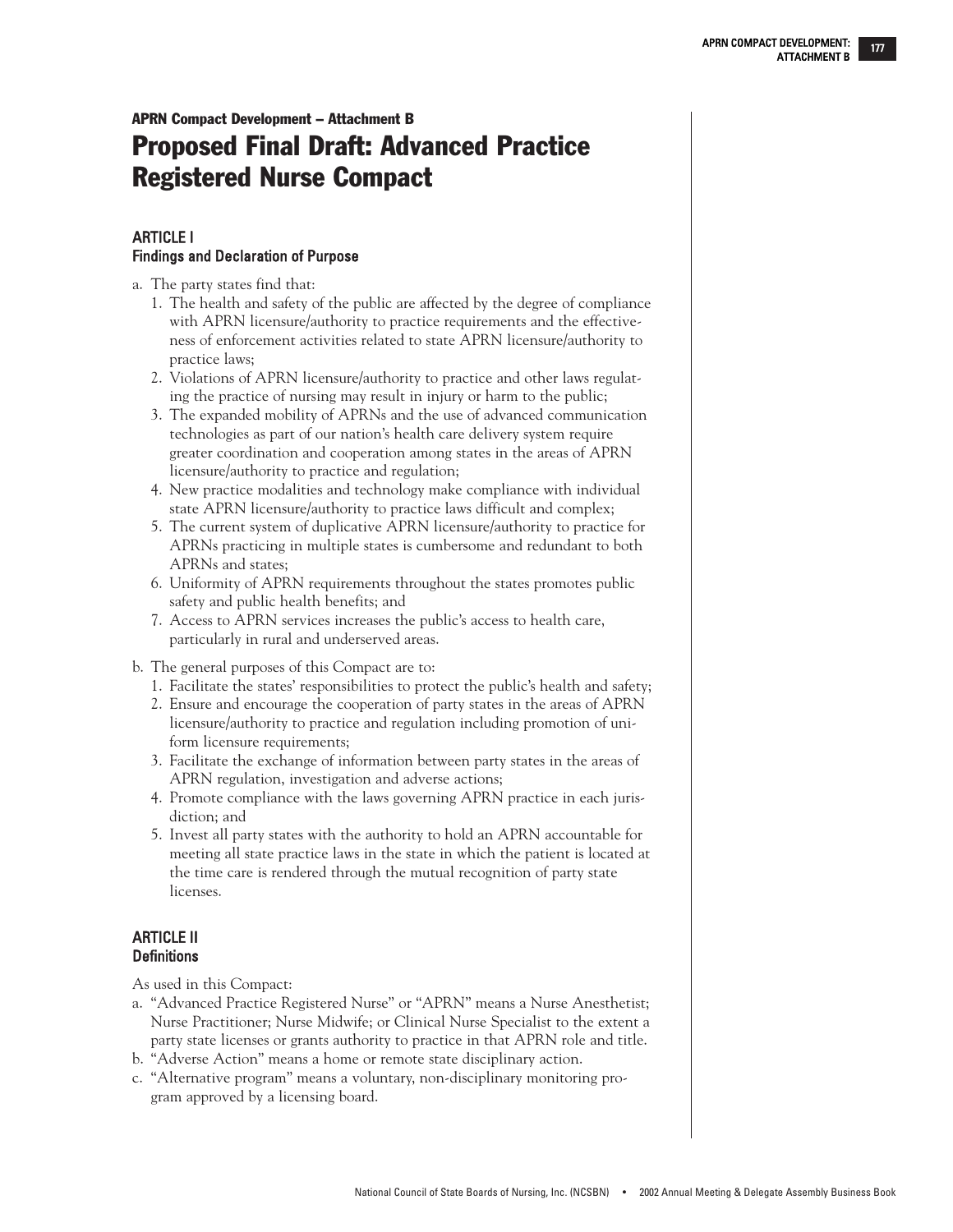- d. "APRN Licensure/Authority to Practice" means the regulatory mechanism used by a party state to grant legal authority to practice as an APRN.
- e. "APRN Uniform Licensure/Authority to Practice Requirements" means those agreed upon minimum uniform licensure, education and examination requirements adopted by licensing boards for the recognized APRN role and title.
- f. "Coordinated licensure information system" means an integrated process for collecting, storing and sharing information on APRN licensure/authority to practice and enforcement activities related to APRN licensure/authority to practice laws, which is administered by a non-profit organization composed of and controlled by state licensing boards.
- g. "Current significant investigative information" means:
	- 1. Investigative information that a licensing board, after a preliminary inquiry that includes notification and an opportunity for the APRN to respond if required by state law, has reason to believe is not groundless and, if proved true, would indicate more than a minor infraction; or
	- 2. Investigative information that indicates that the APRN represents an immediate threat to public health and safety regardless of whether the APRN has been notified and had an opportunity to respond.
- h. "Home state" means the party state that is the APRN's primary state of residence.
- i. "Home state action" means any administrative, civil, equitable or criminal action permitted by the home state's laws which are imposed on an APRN by the home state's licensing board or other authority including actions against an individual's license/authority to practice such as: revocation, suspension, probation or any other action which affects an APRN's authorization to practice.
- j. "Licensing board" means a party state's regulatory body responsible for issuing APRN licensure/authority to practice.
- k. "Multistate advanced practice privilege" means current, authority from a remote state permitting an APRN to practice in that state in the same role and title as the APRN is licensed/authorized to practice in the home state to the extent that the remote state laws recognize such APRN role and title. A remote state has the authority, in accordance with existing state due process laws, to take actions against the APRN's privilege, including revocation, suspension, probation, or any other action that affects an APRN's multistate privilege to practice.
- l. "Party state" means any state that has adopted this Compact.
- m. "Prescriptive authority" means the legal authority to prescribe medications and devices as defined by party state laws.
- n. "Remote state" means a party state, other than the home state:
	- 1. Where the patient is located at the time APRN care is provided, or,
	- 2. In the case of APRN practice not involving a patient, in such party state where the recipient of APRN practice is located.
- o. "Remote state action" means:
	- 1. Any administrative, civil, equitable or criminal action permitted by a remote state's laws which are imposed on an APRN by the remote state's licensing board or other authority including actions against an individual's multistate advanced practice privilege in the remote state, and
	- 2. Cease and desist and other injunctive or equitable orders issued by remote states or the licensing boards thereof.
- p. "State" means a state, territory, or possession of the United States.
- q. "State practice laws" means a party state's laws and regulations that govern APRN practice, define the scope of advanced nursing practice including prescriptive authority, and create the methods and grounds for imposing discipline. State practice laws do not include the requirements necessary to obtain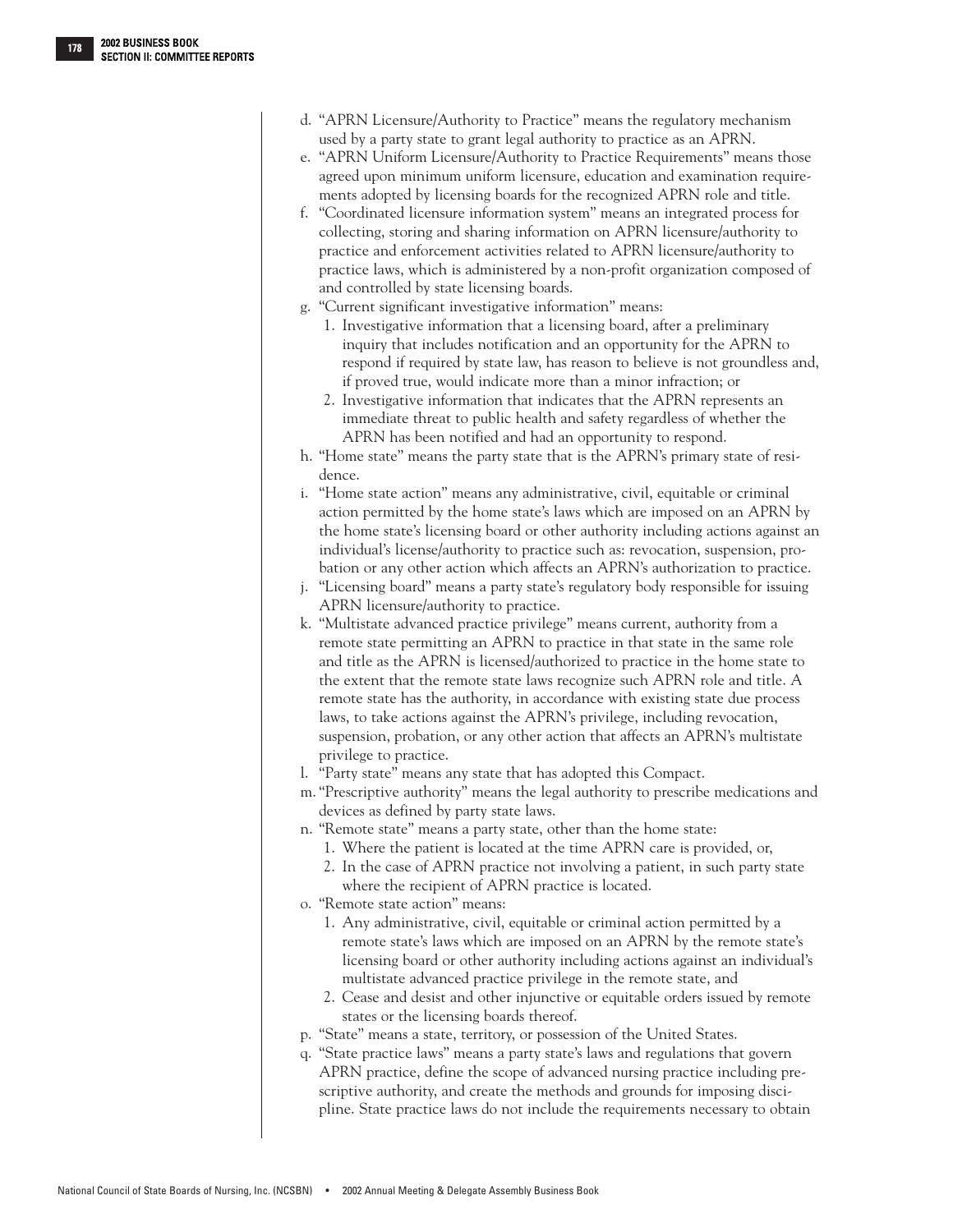and retain APRN licensure/authority to practice as an APRN, except for qualifications or requirements of the home state.

r. "Unencumbered" means that a state has no current disciplinary action against an APRN's license/authority to practice.

#### ARTICLE III General Provisions and Jurisdiction

- a. All party states shall participate in the Nurse Licensure Compact for registered nurses and licensed practical/vocational nurses in order to enter into the APRN Compact.
- b. No state shall enter the APRN Compact until the state adopts, at a minimum, the APRN Uniform Licensure/Authority to Practice Requirements for each APRN role and title recognized by the state seeking to enter the APRN Compact.
- c. APRN Licensure/Authority to practice issued by a home state to a resident in that state will be recognized by each party state as authorizing a multistate advanced practice privilege to the extent that the role and title are recognized by each party state. To obtain or retain APRN licensure/authority to practice as an APRN, an applicant must meet the home state's qualifications for authority or renewal of authority as well as all other applicable state laws.
- d. The APRN multistate advanced practice privilege does not include prescriptive authority, and does not affect any requirements imposed by states to grant to an APRN initial and continuing prescriptive authority according to state practice laws. However, a party state may grant prescriptive authority to an individual on the basis of a multistate advanced practice privilege to the extent permitted by state practice laws.
- e. A party state may, in accordance with state due process laws, limit or revoke the multistate advanced practice privilege in the party state and may take any other necessary actions under the party state's applicable laws to protect the health and safety of the party state's citizens. If a party state takes action, the party state shall promptly notify the administrator of the coordinated licensure information system. The administrator of the coordinated licensure information system shall promptly notify the home state of any such actions by remote states.
- f. An APRN practicing in a party state must comply with the state practice laws of the state in which the patient is located at the time care is provided. The APRN practice includes patient care and all advanced nursing practice defined by the party state's practice laws. The APRN practice will subject an APRN to the jurisdiction of the licensing board, the courts, and the laws of the party state.
- g. Individuals not residing in a party state may apply for APRN licensure/ authority to practice as an APRN under the laws of a party state. However, the authority to practice granted to these individuals will not be recognized as granting the privilege to practice as an APRN in any other party state unless explicitly agreed to by that party state.

#### ARTICLE IV

#### Applications for APRN Licensure/Authority to Practice in a Party State

- a. Once an application for APRN licensure/authority to practice is submitted, a party state shall ascertain, through the Coordinated Licensure Information System, whether:
	- The applicant has held or is the holder of a nursing license/authority to practice issued by another state;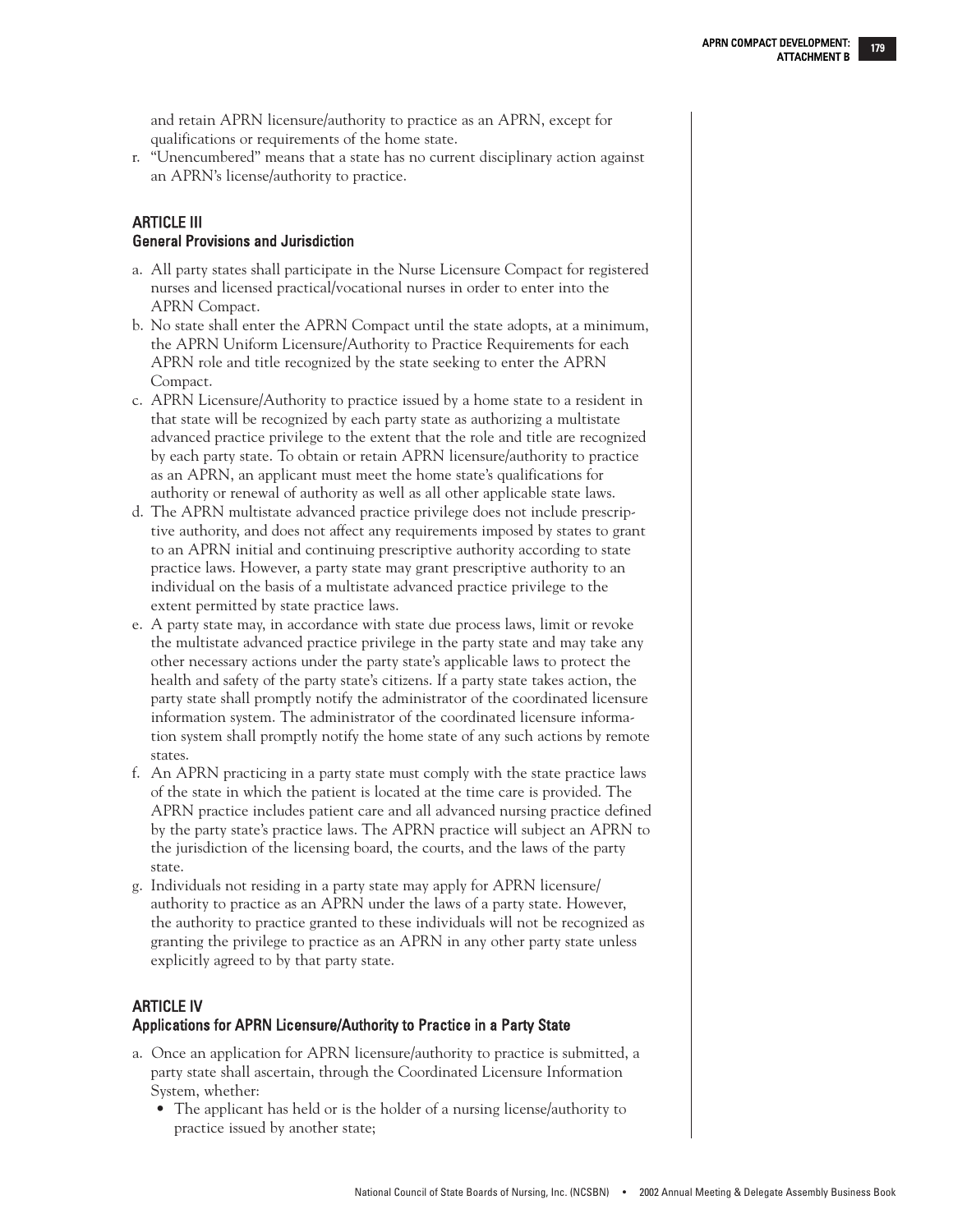- The applicant has had a history of previous disciplinary action by any state;
- An encumbrance exists on any license/authority to practice; and
- Any other adverse action by any other state has been taken against a license/authority to practice.

This information may be used in approving or denying an application for APRN licensure/authority to practice.

- b. An APRN in a party state shall hold APRN licensure/authority to practice in only one party state at a time, issued by the home state**.**
- c. An APRN who intends to change primary state of residence may apply for APRN licensure/authority to practice in the new home state in advance of such change. However, new licensure/authority to practice will not be issued by a party state until after an APRN provides evidence of change in primary state of residence satisfactory to the new home state's licensing board.
- d. When an APRN changes primary state of residence by:
	- 1. Moving between two party states, and obtains APRN licensure/authority to practice from the new home state, the APRN licensure/authority to practice from the former home state is no longer valid.
	- 2. Moving from a non-party state to a party state, and obtains APRN licensure/authority to practice from the new home state, the individual state license issued by the non-party state is not affected and will remain in full force if so provided by the laws of the non-party state.
	- 3. Moving from a party state to a non-party state, the APRN licensure/ authority to practice issued by the prior home state converts to an individual state license, valid only in the former home state, without the multistate licensure privilege to practice in other party states.

#### ARTICLE V Adverse Actions

In addition to the General Provisions described in Article III, the following provisions apply:

- a. The licensing board of a remote state shall promptly report to the administrator of the coordinated licensure information system any remote state actions including the factual and legal basis for such action, if known. The licensing board of a remote state shall also promptly report any significant current investigative information yet to result in a remote state action. The administrator of the coordinated licensure information system shall promptly notify the home state of any such reports.
- b. The licensing board of a party state shall have the authority to complete any pending investigations for an APRN who changes primary state of residence during the course of such investigations. It shall also have the authority to take appropriate action(s), and shall promptly report the conclusions of such investigations to the administrator of the coordinated licensure information system. The administrator of the coordinated licensure information system shall promptly notify the new home state of any such actions.
- c. A remote state may take adverse action affecting the multistate advanced practice privilege to practice within that party state. However, only the home state shall have the power to impose adverse action against the APRN licensure/authority to practice issued by the home state.
- d. For purposes of imposing adverse action, the licensing board of the home state shall give the same priority and effect to reported conduct received from a remote state as it would if such conduct had occurred within the home state. In so doing, it shall apply its own state laws to determine appropriate action.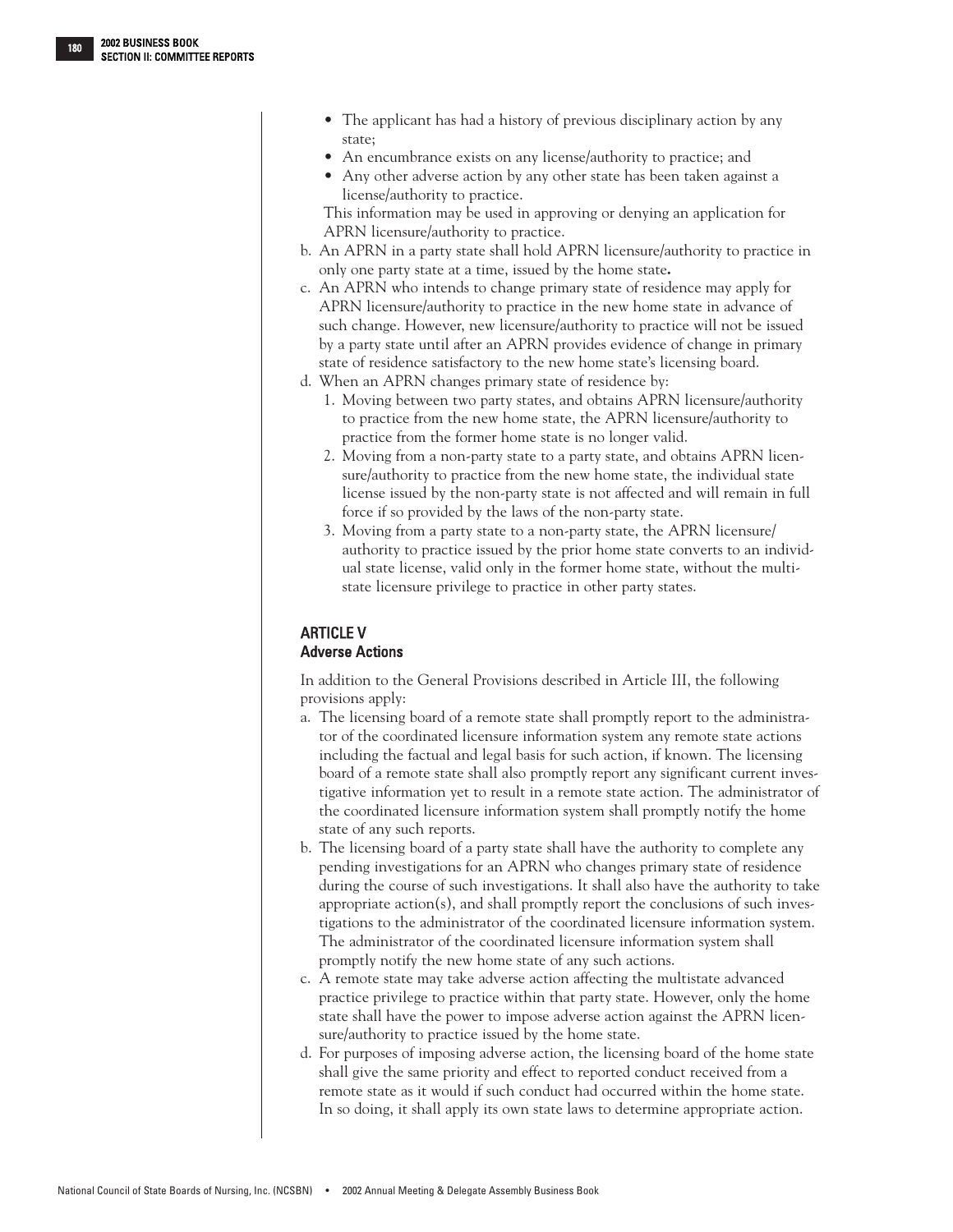- e. The home state may take adverse action based on the factual findings of the remote state, so long as each state follows its own procedures for imposing such adverse action.
- f. Nothing in this Compact shall override a party state's decision that participation in an alternative program may be used in lieu of adverse action and that such participation shall remain non-public if required by the party state's laws. Party states must require APRNs who enter any alternative programs to agree not to practice in any other party state during the term of the alternative program without prior authorization from such other party state.
- g. All home state licensing board disciplinary orders, agreed or otherwise, which limit the scope of the APRN's practice or require monitoring of the APRN as a condition of the order shall include the requirements that the APRN will limit her or his practice to the home state during the pendency of the order. This requirement may allow the APRN to practice in other party states with prior written authorization from both the home state and party state licensing boards.

#### ARTICLE VI Additional Authorities Invested in Party State Licensing Boards

Notwithstanding any other powers, party state licensing boards shall have the authority to:

- a. If otherwise permitted by state law, recover from the affected APRN the costs of investigations and disposition of cases resulting from any adverse action taken against that APRN;
- b. Issue subpoenas for both hearings and investigations, which require the attendance and testimony of witnesses, and the production of evidence. Subpoenas issued by a licensing board in a party state for the attendance and testimony of witnesses, and/or the production of evidence from another party state, shall be enforced in the latter state by any court of competent jurisdiction, according to the practice and procedure of that court applicable to subpoenas issued in proceedings pending before it. The issuing authority shall pay any witness fees, travel expenses, mileage and other fees required by the service statutes of the state where the witnesses and/or evidence are located;
- c. Issue cease and desist orders to limit or revoke an APRN's privilege or licensure/authority to practice in their state; and
- d. Promulgate uniform rules and regulations as provided for in Article VIII(c).

#### ARTICLE VII Coordinated Licensure Information System

- a. All party states shall participate in a cooperative effort to create a coordinated database of all APRNs. This system will include information on the APRN licensure/authority to practice and disciplinary history of each APRN, as contributed by party states, to assist in the coordination of APRN licensure/authority to practice and enforcement efforts.
- b. Notwithstanding any other provision of law, all party states' licensing boards shall promptly report adverse actions, actions against multistate advanced practice privileges, any current significant investigative information yet to result in adverse action, denials of applications, and the reasons for such denials, to the coordinated licensure information system.
- c. Current significant investigative information shall be transmitted through the coordinated licensure information system only to party state licensing boards.
- d. Notwithstanding any other provision of law, all party states' licensing boards contributing information to the coordinated licensure information system may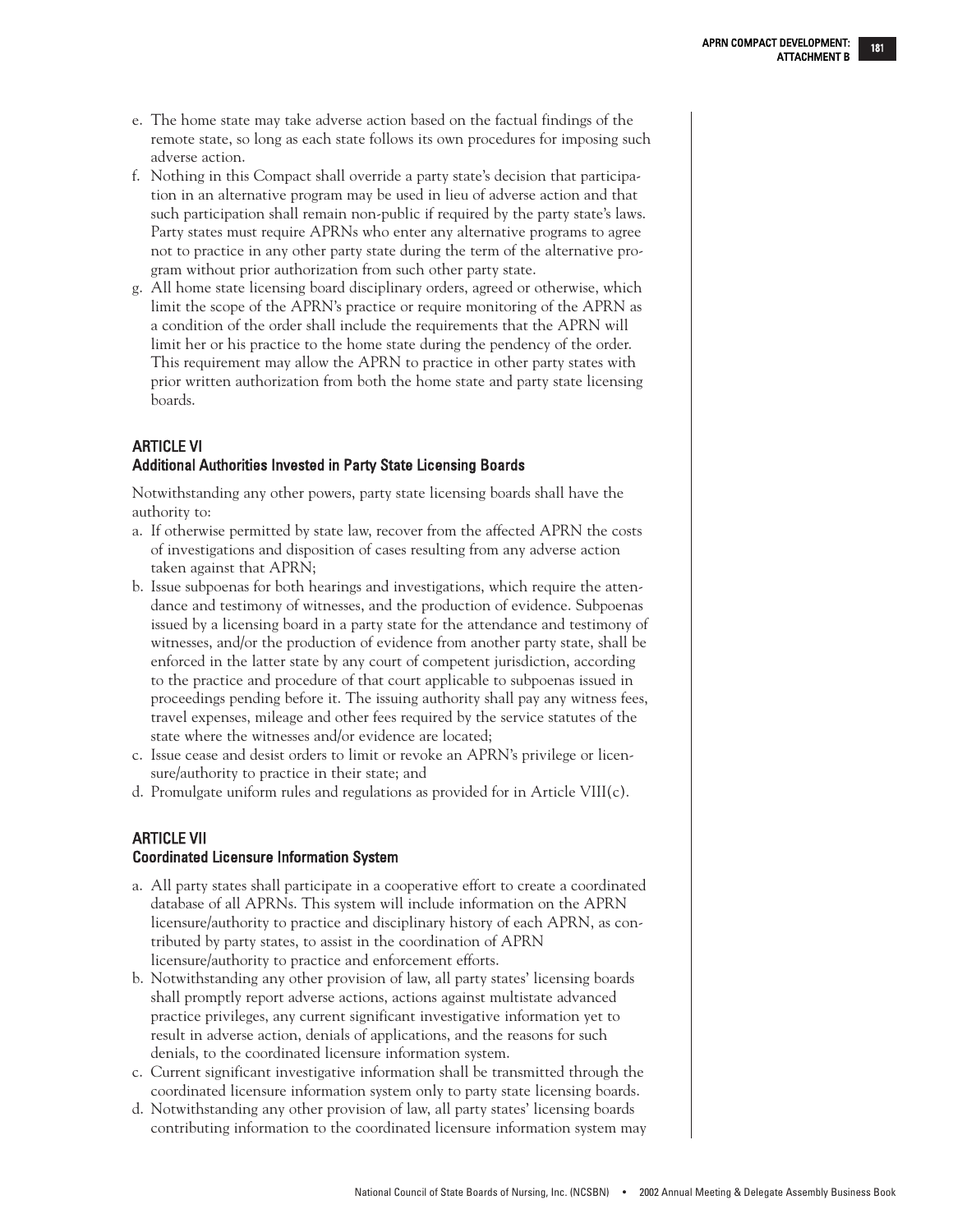designate information that may not be shared with non-party states or disclosed to other entities or individuals without the express permission of the contributing state.

- e. Any personally identifiable information obtained by a party states' licensing board from the coordinated licensure information system may not be shared with non-party states or disclosed to other entities or individuals except to the extent permitted by the laws of the party state contributing the information.
- f. Any information contributed to the coordinated licensure information system that is subsequently required to be expunged by the laws of the party state contributing that information, shall also be expunged from the coordinated licensure information system.
- g. The Compact administrators, acting jointly with each other and in consultation with the administrator of the coordinated licensure information system, shall formulate necessary and proper procedures for the identification, collection and exchange of information under this Compact.

#### ARTICLE VIII Compact Administration and Interchange of Information

- a. The head of the licensing board, or his/her designee, of each party state shall be the administrator of this Compact for his/her state.
- b. The Compact administrator of each party state shall furnish to the Compact administrator of each other party state any information and documents including, but not limited to, a uniform data set of investigations, identifying information, licensure data, and disclosable alternative program participation information to facilitate the administration of this Compact.
- c. Compact administrators shall have the authority to develop uniform rules to facilitate and coordinate implementation of this Compact. These uniform rules shall be adopted by party states, under the authority invested under Article VI (d).

#### ARTICLE IX Immunity

No party state or the officers or employees or agents of a party state's licensing board who acts in accordance with the provisions of this Compact shall be liable on account of any act or omission in good faith while engaged in the performance of their duties under this Compact. Good faith in this article shall not include willful misconduct, gross negligence, or recklessness.

#### ARTICLE X Entry into Force, Withdrawal and Amendment

- a. This Compact shall enter into force and become effective as to any state when it has been enacted into the laws of that state. Any party state may withdraw from this Compact by enacting a statute repealing the same, but no such withdrawal shall take effect until six months after the withdrawing state has given notice of the withdrawal to the executive heads of all other party states.
- b. No withdrawal shall affect the validity or applicability by the licensing boards of states remaining party to the Compact of any report of adverse action occurring prior to the withdrawal.
- c. Nothing contained in this Compact shall be construed to invalidate or prevent any APRN licensure/authority to practice agreement or other cooperative arrangement between a party state and a non-party state that is made in accordance with the other provisions of this Compact.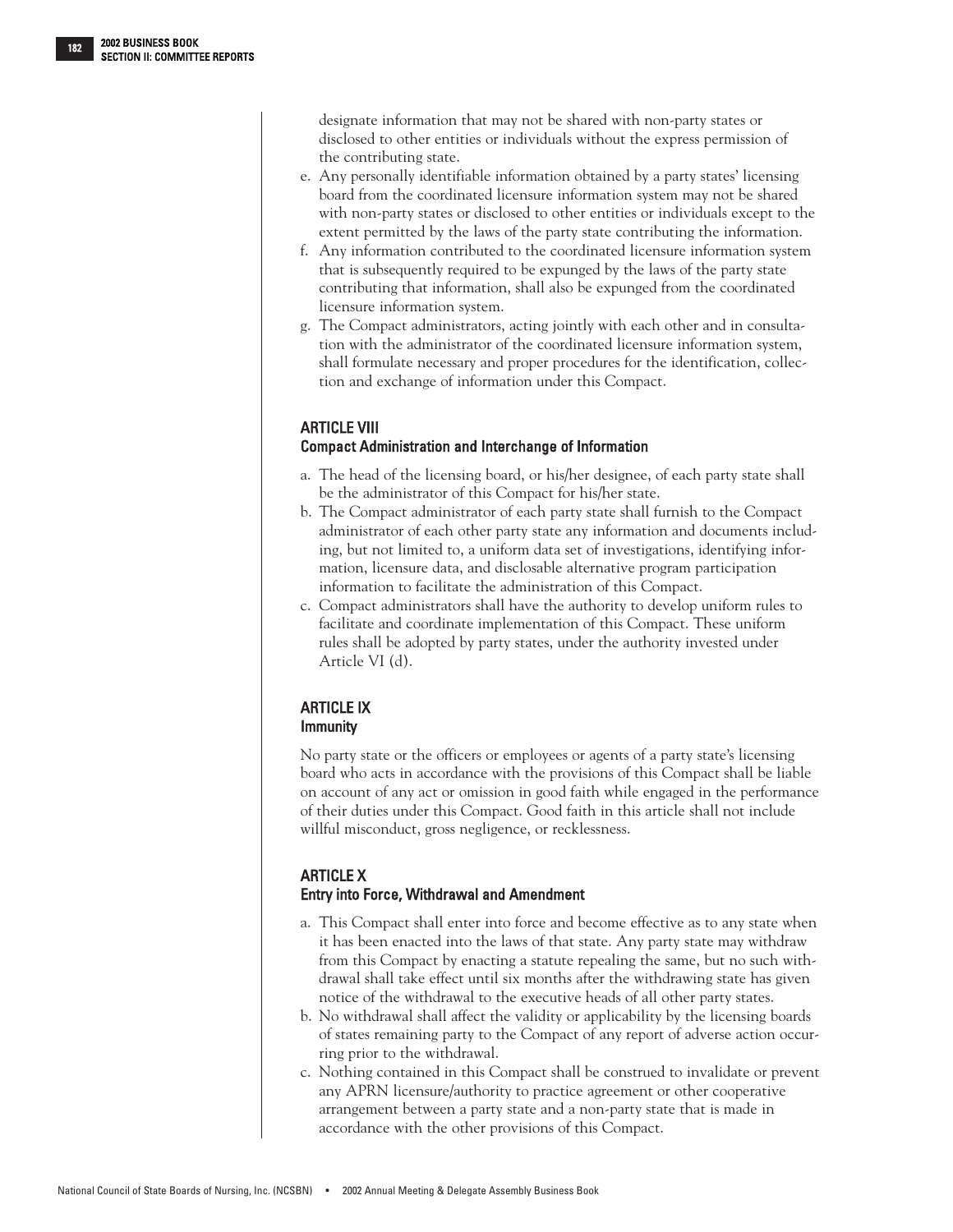d. This Compact may be amended by the party states. No amendment to this Compact shall become effective and binding upon the party states unless and until it is enacted into the laws of all party states.

#### ARTICLE XI Construction and Severability

- a. This Compact shall be liberally construed so as to effectuate the purposes thereof. The provisions of this Compact shall be severable and if any phrase, clause, sentence or provision of this Compact is declared to be contrary to the constitution of any party state or of the United States or the applicability thereof to any government, agency, person or circumstance is held invalid, the validity of the remainder of this Compact and the applicability thereof to any government, agency, person or circumstance shall not be affected thereby. If this Compact shall be held contrary to the constitution of any state party thereto, the Compact shall remain in full force and effect as to the remaining party states and in full force and effect as to the party state affected as to all severable matters.
- b. In the event party states find a need for settling disputes arising under this Compact:
	- 1. The party states may submit the issues in dispute to an arbitration panel which will be comprised of an individual appointed by the Compact administrator in the home state; an individual appointed by the Compact administrator in the remote state(s) involved; and an individual mutually agreed upon by the Compact administrators of all the party states involved in the dispute.
	- 2. The decision of a majority of the arbitrators shall be final and binding.

*Approved by the NCSBN Board of Directors, May 3, 2002 To be considered by the NCSBN Delegate Assembly August 2002*

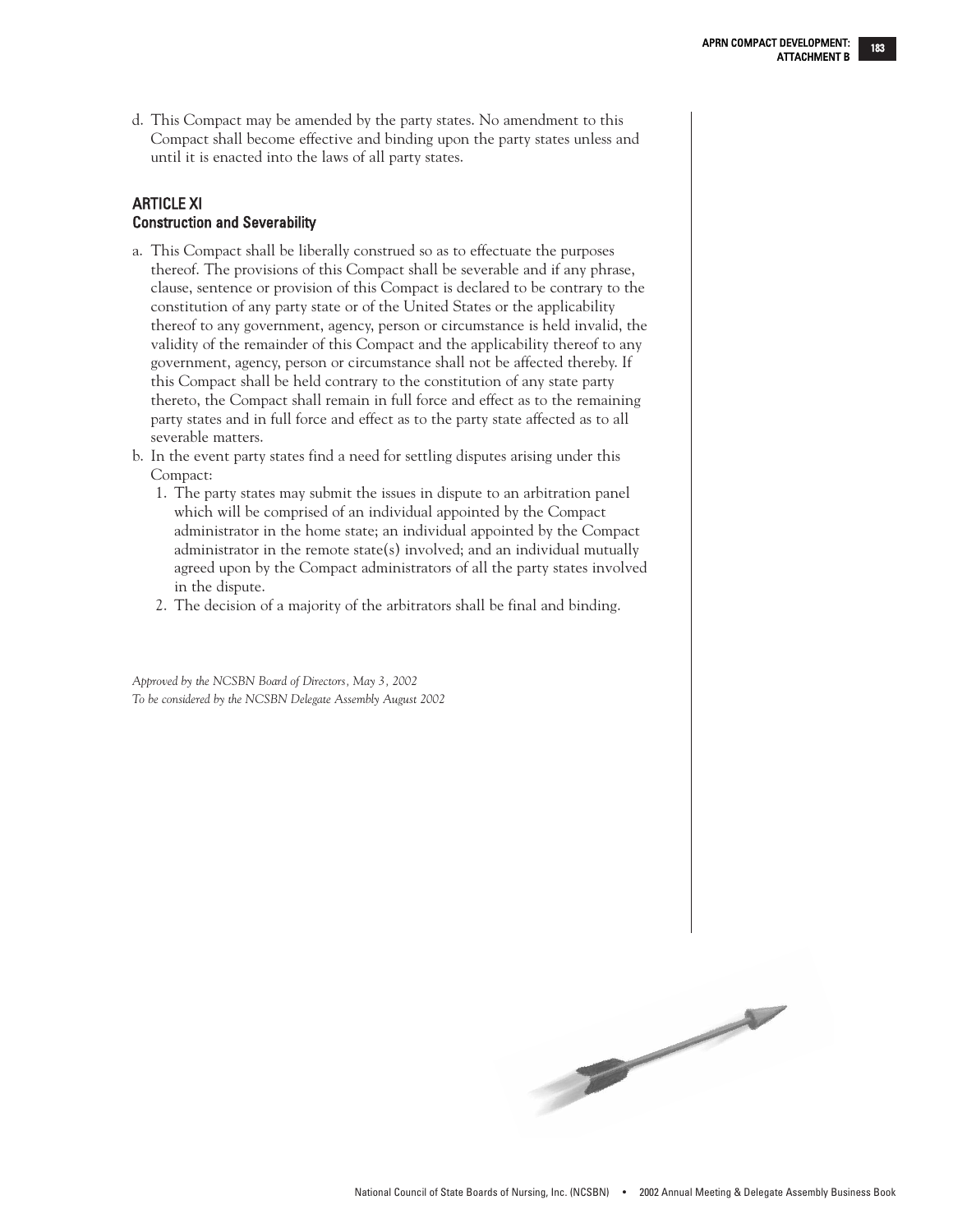The following two letters were printed on NCSBN letterhead.

# APRN Compact Development – Attachment C Call for Comments – Letters Regarding the APRN Compact

April 9, 2002 Dear Executive Officer:

The purpose of this letter is to request your review and comment regarding a draft APRN Compact developed in accordance with the intent of work begun in 1997 to develop uniform requirements that would be compatible with an APRN mutual recognition model.

In September 2001, the National Council of State Boards of Nursing Board of Directors appointed a committee to develop an Advanced Practice Registered Nurse (APRN) Compact and an action plan for its' implementation. NCSBN members and many important stakeholders from national advanced practice organizations identified the need for an APRN Compact. Previous work of the NCSBN in collaboration with these stakeholders resulted in the development of the *Uniform APRN Licensure/Authority to Practice Requirements,* subsequently adopted by the NCSBN Board of Directors and Delegate Assembly August 2000.

It is important to present to you information regarding the foundational premises reflected in the draft compact and articulation of the outstanding and challenging issues that remain. The subsequent paragraphs will provide that for you. A supporting paper developed for the *Uniform APRN Licensure/Authority to Practice Requirements* is also attached and provides pertinent historical background.

#### **Premises:**

**1. Any state that enacts the APRN Compact must have adopted the** *APRN Licensure/Authority to Practice Requirements.*

*Rationale:* In order for the mutual recognition model to be implemented, there must be agreed upon core, uniform requirements to reduce variability in regulation of APRNs across states. New practice modalities and technology make compliance with individual state APRN licensure/authority to practice laws difficult and complex. Uniformity of APRN requirements throughout the states promotes public safety and public health benefits. These requirements provide the most rational approach for assuring public safety as well as APRN mobility. Further, these requirements have been developed collaboratively with APRNs, APRN certifying bodies and APRN professional organizations and adopted by the NCSBN.

**2. The APRN Compact is based upon and has language similar to that of the Nurse Licensure Compact (NLC) to the extent appropriate.**

*Rationale:* Consistency of both compacts will promote understanding and the APRN Compact benefits from the wisdom of developers of the NLC.

**3. Any state that enacts the APRN Compact must have also adopted the Nurse Licensure Compact.** 

*Rationale:* Enactment of the APRN Compact following of the implementation NLC will significantly assist in transitional and implementation issues of the APRN Compact and will promote consistency in regulation and grant the same privileges to all nurses within a given state.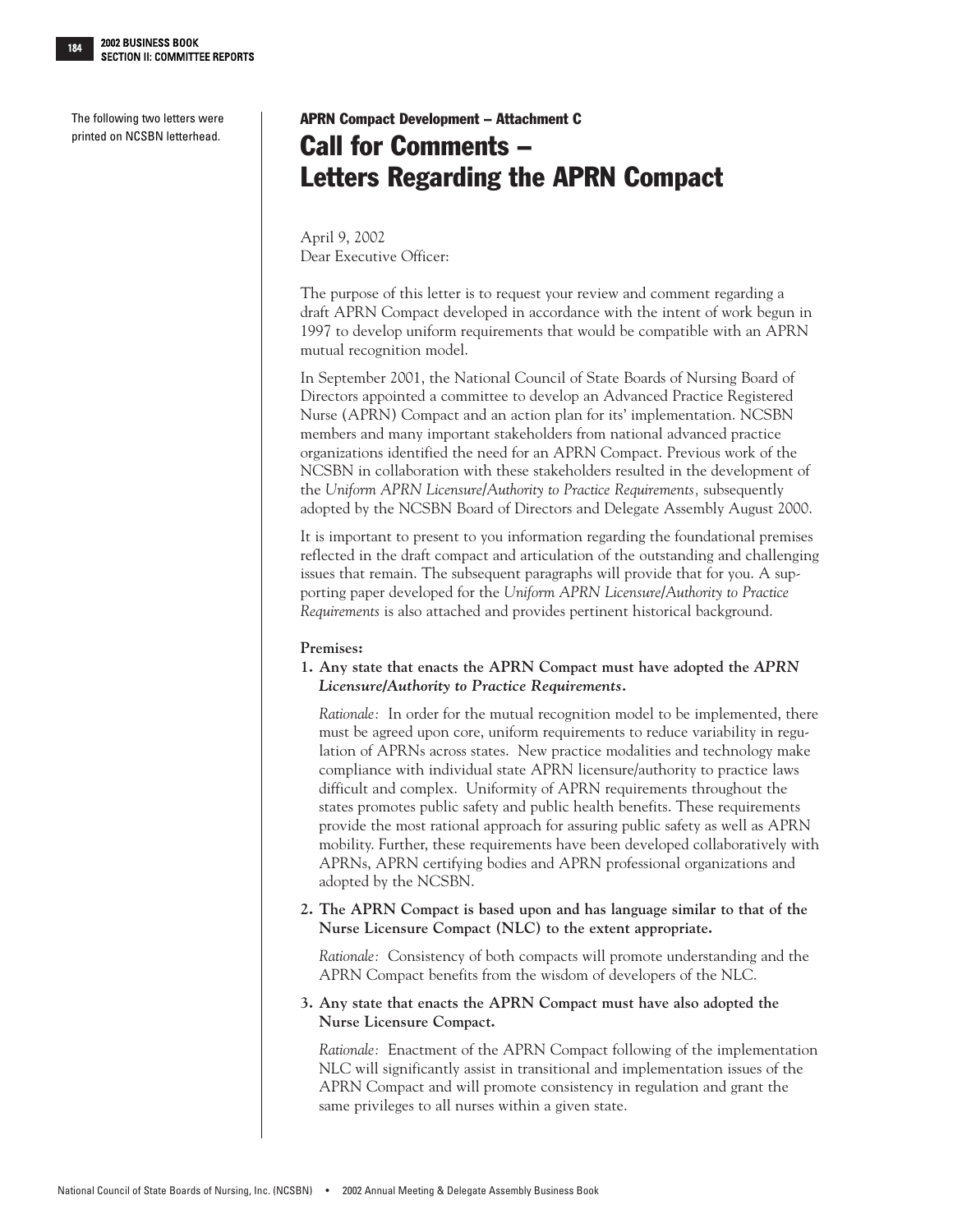#### **4. Due to significant variation in state requirements for APRN licensing, those elements posing the greatest differences and compromise the uniformity of requirements are excluded from the compact.**

*Rationale:* The political landscape of each state, differences among states, and varying cycles of enactment and implementation of many provisions in act and rule necessitate excluding certain elements. The most notable are prescriptive authority (requirements for initial/continued recognition, level of authority, controlled substances) and physician involvement/non-involvement for advanced practice (prescriptive authority, practice protocols, supervision, consultation, guidelines). Additionally, states differ widely in requirements for regulation of the four categories of APRNs regarding these critical elements.

The original plan contemplated a recommendation to the NCSBN Board of Directors and Delegate Assembly in 2002. However, a decision regarding this has not yet been made. It is essential to provide sufficient opportunity and time for feedback from members and stakeholders and to address several critical, outstanding issues. These outstanding issues include:

- 1. Those referenced in premise number four above pertaining to variations in prescriptive authority requirements and physician involvement. Will exclusion of these elements provide a compact of sufficient value and one that will achieve the benefits intended?
- 2. The limited number of states eligible to enter into the APRN Compact as currently drafted (those that have enacted the NLC and have adopted the *Uniform APRN Licensure/Authority to Practice Requirements*.
- 3. Issues and concerns about fairness and equivalency as they pertain to different implementation years of the *Uniform APRN Licensure/Authority to Practice Requirements.* For example, if a state begins requiring the graduate degree after January 1, 2003, how does that impact and potentially advantage advanced practice nurses eligible to be "grand fathered" in those states? What are the legal implications of granting the privilege to some nurses who do not meet the uniform requirements?

Attached is the draft of the APRN Compact for public comment. I ask for your thorough review of the document, consideration of its implementation implications, and your general opinion regarding whether your organization and/or board can support this model for regulation of advance practice nurses. Additionally, feedback regarding the outstanding issues and the means to address them will be appreciated.

On behalf of NCSBN, its Board of Directors, and APRN Compact Development Subcommittee, I thank you in advance for your consideration and candid input.

Sincerely, Donna Nowakowski, MS, RN, CAE Associate Executive Director for Nursing Regulation

cc: Board of Directors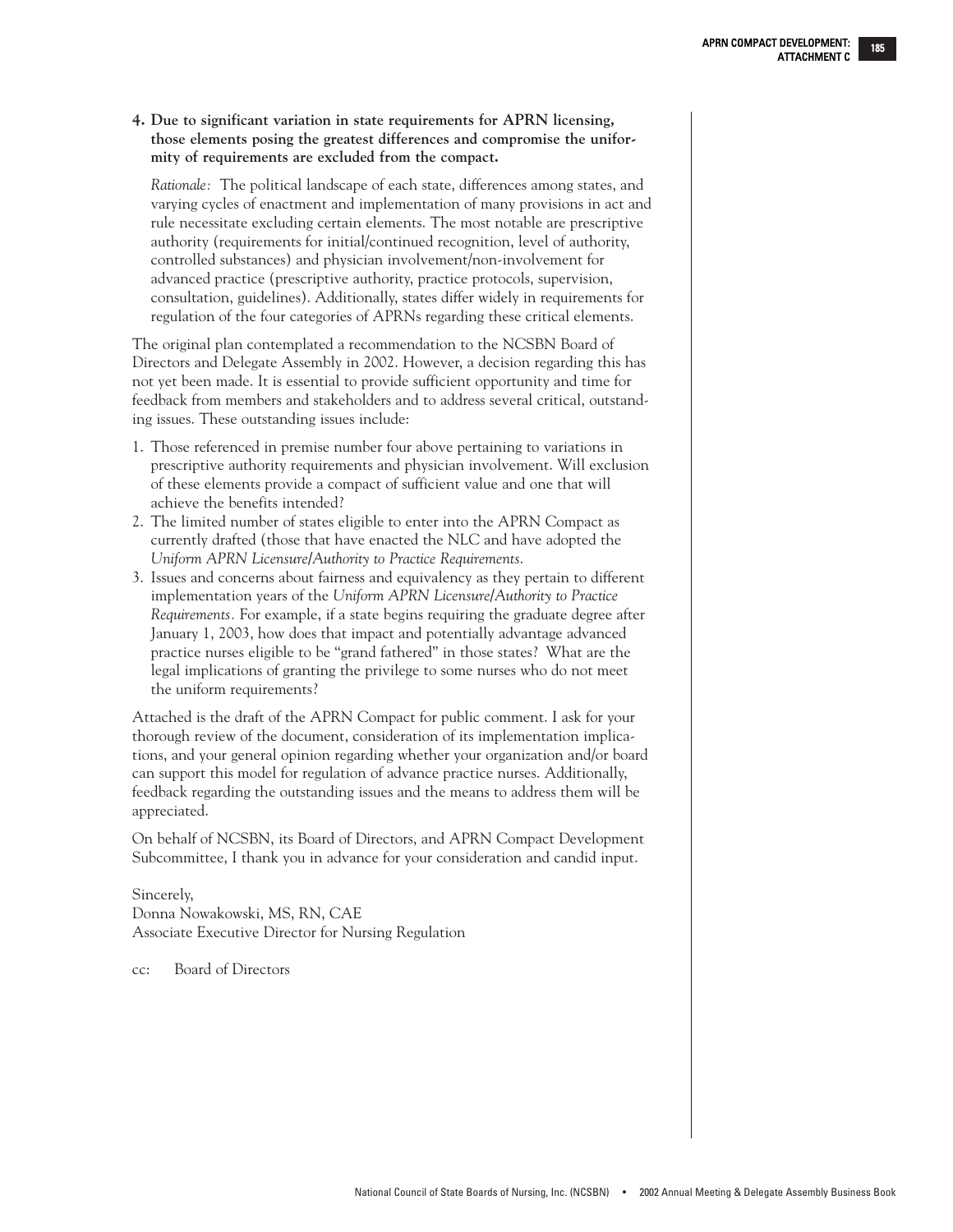## Attachments to this letter included:

Final Draft APRN Compact Summary of Benefits, Limitations and Barriers to the APRN Compact

#### May 17, 2002

Dear Executive Officers:

The purpose of this letter is to request your review and organization endorsement of the final draft of the Advanced Practice Registered Nurse (APRN) Compact developed by the National Council of State Boards of Nursing (NCSBN) APRN Compact Development Subcommittee. Previously, you were sent a letter dated April 9, 2002, requesting your review and comment on an initial comment draft.

The attached final draft has been slightly modified as a result of the comments received from the NCSBN membership and those voiced at the APRN roundtable held April 25, 2002. The changes were made to elucidate language that was unclear and to assure technical accuracy.

On May 3, 2002, the NCSBN Board of Directors approved the recommendation of the APRN Compact for consideration by the 2002 Delegate Assembly. In light of the abbreviated comment period provided previously and changes made since your last review, NCSBN now provides a second opportunity for comment. The Subcommittee will contemplate any additional comments received and if changes are made, present an amended version to the NCSBN Board of Directors and Delegate Assembly.

The foundational premises reflected in the initial draft compact remain in this final draft version. To reiterate the important decisions regarding the drafting of the APRN Compact, the premises are summarized as follows:

- 1. Any state that enacts the APRN Compact must have adopted the *APRN Licensure/ Authority to Practice Requirements.*
- 2. The APRN Compact is based upon and has language similar to that of the Nurse Licensure Compact (NLC) to the extent appropriate.
- 3. Any state that enacts the APRN Compact must have also adopted the Nurse Licensure Compact.
- 4. Due to significant variation in state requirements for APRN licensing, those elements posing the greatest differences are excluded from the compact, those being scope of practice (prescriptive authority) and collaborative practice agreements.

Attached is the final draft of the APRN Compact for public comment. The deadline for public comment is **July 12, 2002**. All feedback received will be seriously considered. We also would encourage and appreciate you sharing and discussing the APRN Compact draft with your Board, staff, and constituents. Of course, delegates will be provided additional and ample opportunity for comment continuing through the annual meeting of the Delegate Assembly.

The original draft and attachments previously sent to you are not included here, but are available upon request. The final version and all attachments will be included in the NCSBN 2002 Annual Meeting Business Book and posted to the NCSBN web site in the near future. The APRN Compact presentation will be held at the 2002 Annual Meeting on Thursday morning, August 15, 2002.

On behalf of NCSBN, its Board of Directors, and the APRN Compact Development Subcommittee, I thank you for your support, consideration and input in the development of the APRN Compact. You may contact me directly at (312) 787-6555, ext. 141 or e-mail dnowakowski@ncsbn.org.

Sincerely,

Donna Nowakowski, MS, RN, CAE Associate Executive Director for Nursing Regulation

cc: Board of Directors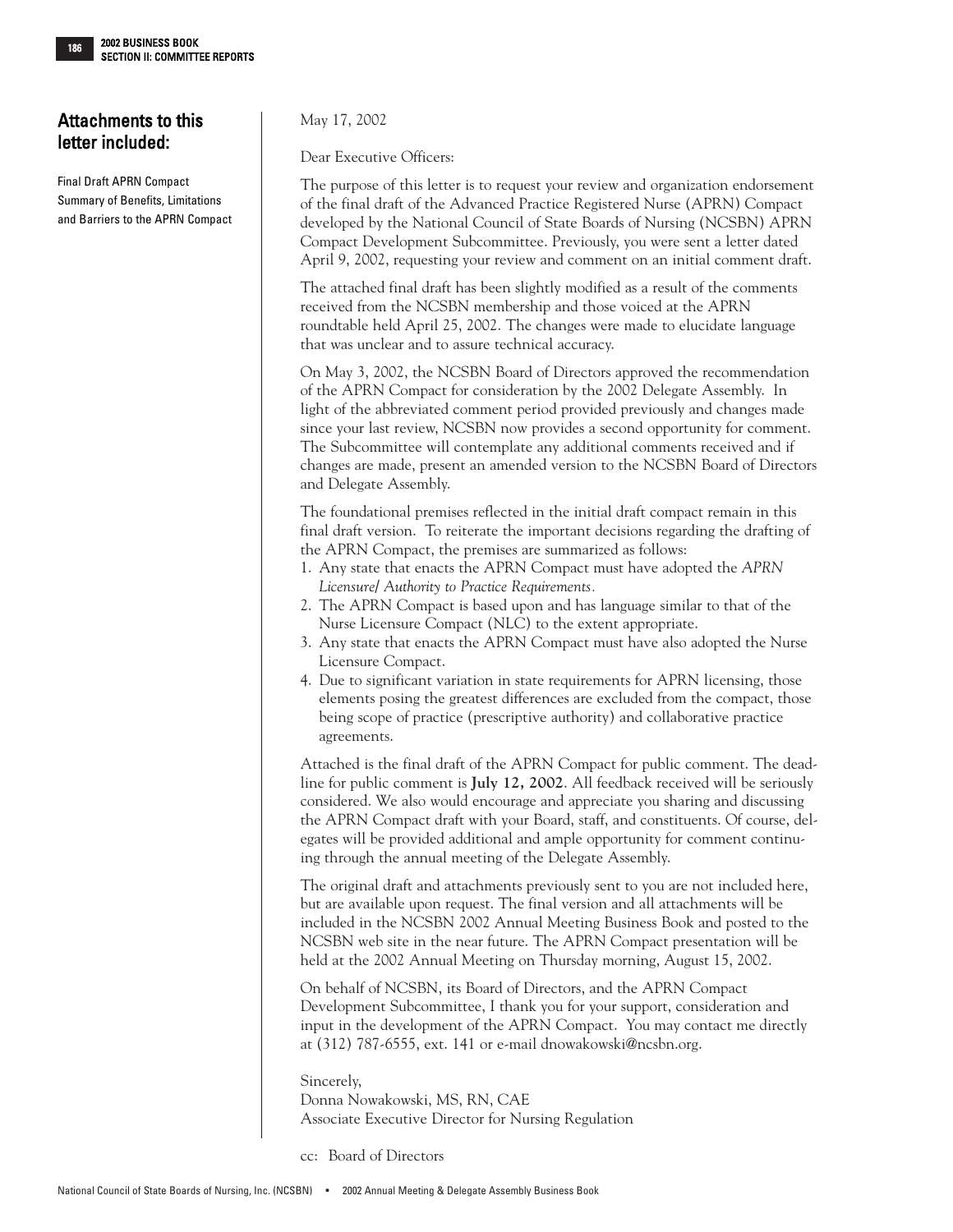APRN Compact Development – Attachment D

# Proposed Uniform Advanced Practice Registered Nurse Licensure/Authority to Practice Requirements

A Supporting Paper

### **Background**

Professional licensure requirements assure that the individuals who are granted the authority to practice nursing have demonstrated specified educational, examination and behavioral requirements. The purpose of developing uniform core licensure requirements is to assure mobility of licensed nurses while maintaining licensure standards critical to protect the public health, safety and welfare. In light of concerns that licensure sometimes erects unnecessary barriers, public protection should be viewed to include adequate access to nursing services. Facilitating nurse mobility assures that health care consumers have access to nursing services and that these providers are qualified according to consistent standards regardless of where in the country the consumer lives.

Increased consistency in licensure requirements is an appropriate direction for regulation in a rapidly shrinking world. The opportunities for sharing of information and resources via communication and travel have produced an evolution of nursing practice standards from local practices that varied greatly to standards that are much more alike than different in all the regions of the nation. Uniform requirements would be less confusing for patients, nurses, other health team members and third party payors as well as legislators and policy makers.

The 1999 National Council of State Boards of Nursing (NCSBN) adopted Uniform Core Licensure Requirements for RNs and LPN/VNs developed by the Nursing Practice and Education Committee (NP&E) Committee. However, unlike the licensure requirements for RNs and LPN/VNs that were found to be similar with a few outlier elements, both APRN requirements and approaches to APRN regulation vary widely from state-to-state and even among APRN categories within a state. More work was needed to both identify appropriate requirements and build consensus toward the acceptance of these standards. For these reasons, Advanced Practice Registered Nurses (APRN) were not included in this first phase development of uniform licensure requirements and were not included in the Nurse Licensure Compact.

NCSBN has recognized the need to include Advanced Practice Registered Nurses (APRNs) in multistate regulation because of the importance of the APRN role in the continuum of nursing practice and the public's need for access to this critical nursing resource. APRNs are increasingly engaged in multistate practice. Like other nurses, APRNs are employees of staffing agencies, managed care organizations and integrated delivery systems that require physical travel across state lines or practice by telecommunications technology. However, to the consternation of many who saw the potential benefits of mutual recognition for APRNs, NCSBN moved forward with a compact for RN/LPN practice, with the intention of developing a separate mechanism for APRN practice as soon as possible.

Indeed, work was already under way in 1997 as the APRN Task Force began to develop uniform requirements that would be compatible with an APRN mutual recognition model. The APRN Task Force believed that, in the face of the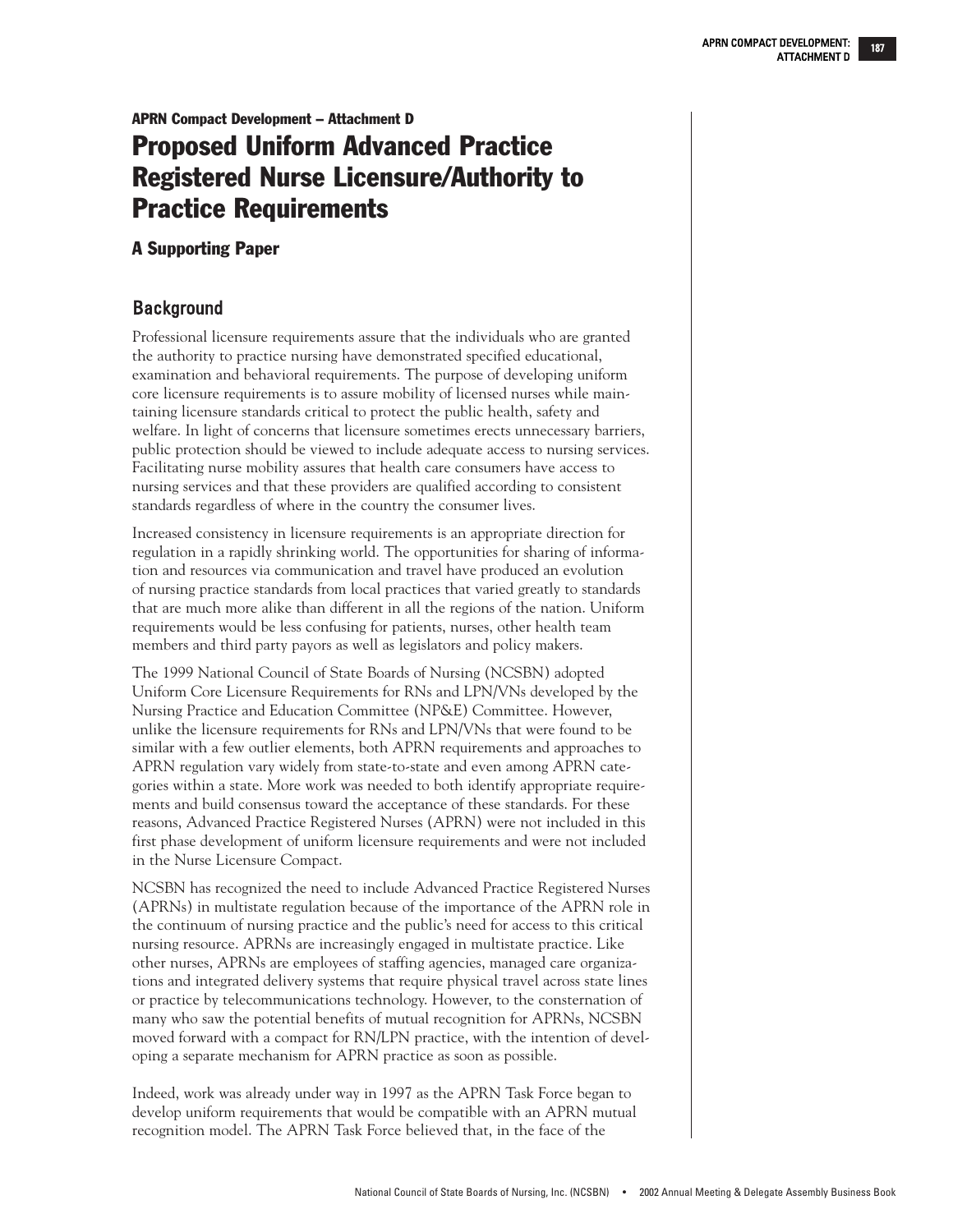impact of significant regulatory change, inclusion of APRN professional organizations in the development of these requirements was essential. Five meetings were held between December 1997 and December 1998, in Chicago, San Diego and Washington, DC. Representatives from APRN professional groups including accrediting and certifying bodies, specialty organizations and general nursing organizations were invited to participate in these meetings for the purpose of developing uniform requirements. Draft requirements were also shared with Boards of Nursing and presented for the first time at a 1998 Delegate Assembly Forum.

The APRN Task Force continued their work and again brought the APRN Licensure/Authority to Practice Requirements documents to the 1999 Annual Meeting for discussion. Since then, the proposed requirements were addressed at the 2000 Advanced Practice Roundtable sponsored by NCSBN. The 2000 APRN Task Force and the 2000 NP&E Committee considered the comments and feedback received from these sources. Both groups recommended to the Board of Directors that the Proposed Requirements be presented to the 2000 Delegate Assembly for adoption.

### Premises

The premises developed by the 1999 NP&E Committee for the Uniform Core Requirements for RNs and LPN/VNs also provide a foundation for consideration of the proposed APRN requirements.

- 1. It is critical to focus on what the public needs.
- 2. It is desirable to divide the huge challenge of uniform licensure requirements into manageable portions.
- 3. It is crucial to avoid simply choosing the least common denominator. The elements selected for inclusion in the uniform requirements must provide the most rational approach for assuring public safety as well as APRN mobility.
- 4. It is essential that Member Boards continue to be responsible for verification that individual licensure applicants meet these uniform requirements.
- 5. It is assumed that boards that approve the proposed requirements will accept any reasonable approach selected by a board of nursing for conducting verification of these requirements. The mechanism of legal recognition can be any of the various ones used by states to authorize advanced practice, e.g., certificate of authority, licensure, or recognition.
- 6. The underlying goal is to promote public safety in the least restrictive manner.
- 7. Participation of APRNs, APRN certifying bodies and APRN professional organizations in the development of these requirements is essential.

# Summary of Uniform APRN Licensure/Authority to Practice Requirements

A summary of requirements with rationale and comments is attached to this paper.

#### **Discussion**

A strength of the proposed requirements is the collaborative process that was used to develop them, which included APRNs, APRN certifying bodies and APRN professional organizations. The input of APRN groups was invaluable and helped move the requirements forward. While complete consensus was not achieved (in particular, the certified nurse midwife groups had reservations regarding the graduate education requirements) there was a positive "sense of the group" in that a majority of the participating APRN liaison organizations agreed. In supporting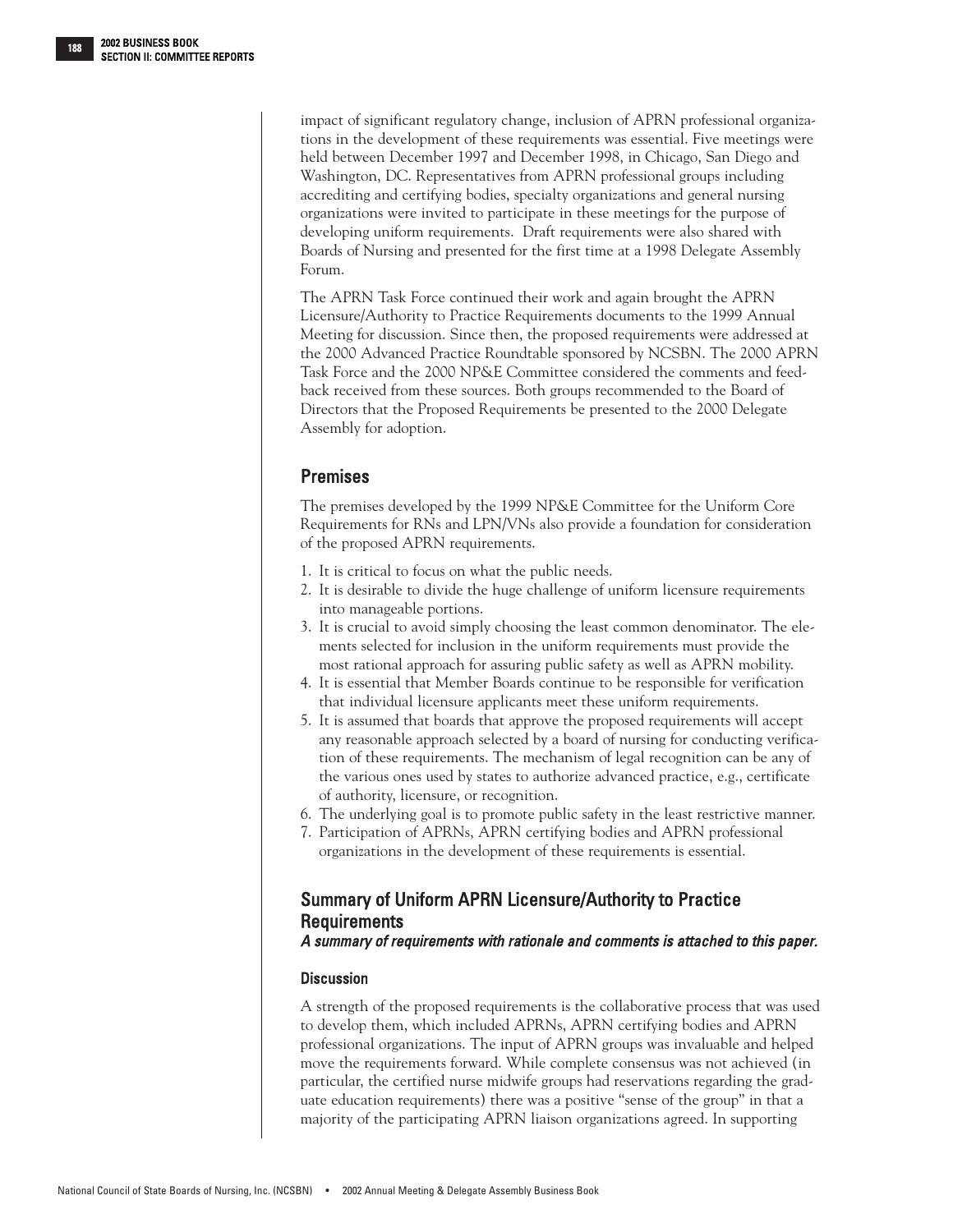the Uniform Licensure/Authority to Practice Requirements, the participating organizations did not necessarily support the concept of an interstate compact.

It was discovered during analysis of 1999 NP&E Committee survey responses (regarding RN and LPN/RN licensure requirements) a board might have one or two elements that were outliers of the majority of boards. But no board had *only* the most restrictive or *only* the least restrictive licensing requirements. The NP&E Committee believed that this reflected the impact of board experience on regulatory activities. Certain elements become a focus, an issue, or a cause because of a difficult case, a particular interested legislator, or a specific board member's agenda. In other words, outliers are more likely to reflect that board's history and tradition than rational inquiry and decision-making. And if history and tradition played a role in RN and LPN/VN licensure, the story of advanced nursing practice in this country has been one of looking for opportunities to demonstrate the competency and effectiveness of advanced practice. This history largely accounts for the variation in requirements and regulatory approaches.

Consistency and uniformity in standards and licensing requirements make sense. The practice arena is very different than at the time when administrative agencies and professional licensing were created. Nurses and patients are more mobile, and communication and travel that used to require days and weeks now takes seconds, minutes and hours. While there is still variation in how advanced practice is regulated, one has only to look at how advanced practice and advanced practice regulation have evolved in the last ten years to recognize that there is less regional variation than a decade ago.

It is true that the proposed uniform APRN licensure/authority to practice requirements may require legislation in some states. In fact, moving toward uniform requirements will cause some discomfort. However, the focus should be on what is best for the public good. The 1999 NP&E Committee posed a pivotal question to the delegates who adopted the RN and LPN/VN uniform licensure requirements. This question is again timely for individuals cautious about giving up time-honored APRN traditions: *Do you really think that advanced practice nursing is really that much different, that much safer on your side of the state boundary line?*

#### Conclusion

In 1999, the NCSBN Delegate Assembly made history when it adopted uniform licensure requirements for RNs and LPN/VNs. There continue to be three things needed to achieve uniform licensure/authority to practice requirements in the United States:

- Willingness to place emphasis on the public good.
- Willingness to compromise.
- Willingness to trust other boards.

Boards of nursing take their responsibility very seriously. For a board with a more restrictive element, it is difficult to give up some aspect of control, to trust another board's experience and judgment. But it is critical to focus on what are the minimal, essential requirements for licensure and authority to practice, and achieve public protection through the least restrictive means. The NP&E Committee and the APRN Task Force respectfully recommend that the Delegate Assembly complete the work started last year: that the Delegate Assembly adopts the proposed *Uniform Advanced Practice Registered Nurse Licensure/Authority to Practice Requirements.*

*\*This paper was prepared in August 2000 to support the consideration of the Uniform Advanced Practice Registered Nurse Licensure/Authority to Practice Requirements.*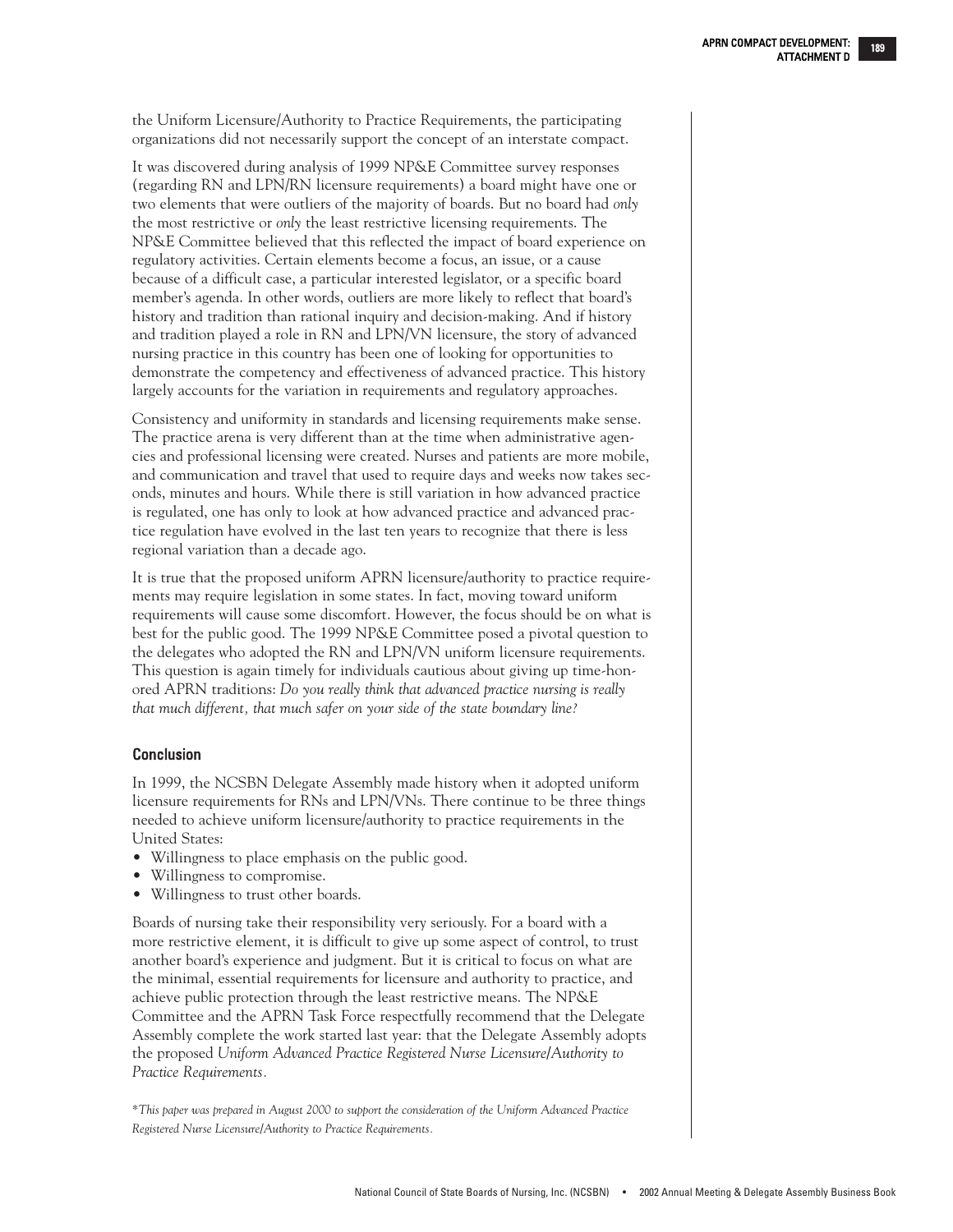# APRN Compact Development – Attachment E Strategic Outline for Implementation Plan

- 1. Conduct Phase 2 of the call for comments pending the Board of Directors approval of the current compact draft and a decision about consideration by the 2002 Delegate Assembly.
- 2. Seek endorsements once the APRN Compact is approved.
- 3. Work though and provide possible implementation scenarios based on individual state variations in regulations and processes.
- 4. Continue to monitor state issues, comments, and work through implementation challenges.
- 5. Resolve any identified outstanding issues.
- 6. Develop a comprehensive implementation guideline and resource for states' use.
- 7. Begin preliminary work on the rules.
- 8. Conform the *APRN Uniform Licensure/Authority to Practice Requirements* to the compact rules (i.e. clarify states can adopt requirements regardless of the date certain to require the graduate degree).
- 9. Prepare education plan regarding how states define APRN in accordance with the boards' regulatory authority.
- 10. Compare state requirements regarding collaborative practice agreements and prescriptive practice, and assist NLCA to identify state differences and commonalities (APRN will follow state law where they are practicing unless states have entered into an agreement regarding equivalency in the rule; clarify that collaborative agreements are obtained in the *remote state* where practice occurs).
- 11. Consider the implications of a response from the Drug Enforcement Agency pending request for clarification regarding whether there is a need for more than one DEA number under an APRN Compact.
- 12. Develop recommendations for a communications and outreach strategy (build upon current resources for the Nurse Licensure Compact.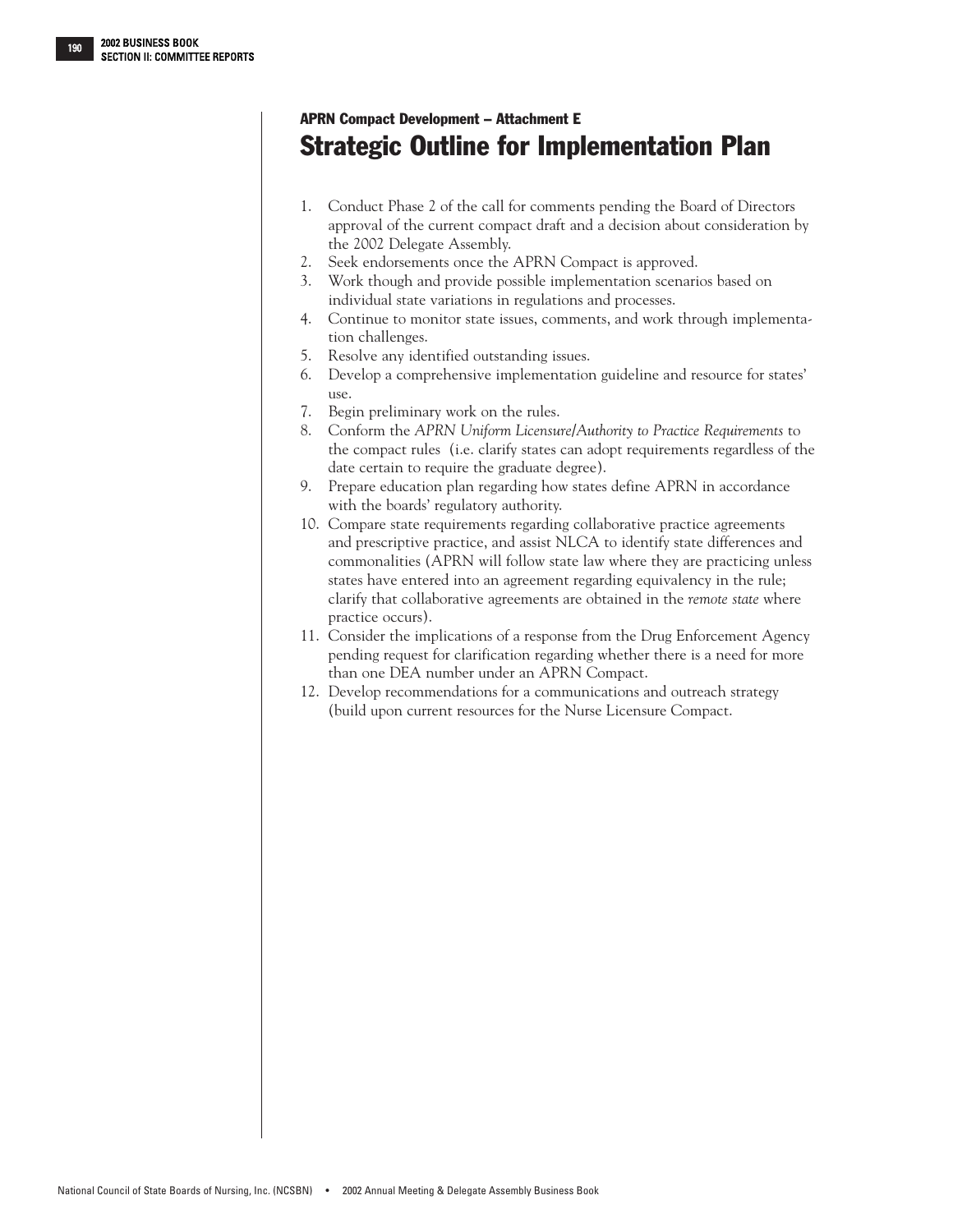APRN Compact Development – Attachment F

# A Summary of Benefits, Limitations and Barriers to the APRN Compact

## **Benefits**

- 1. Promotes access to care for citizens, particularly those in rural and underserved areas.
- 2. Facilitates states' responsibility to protect the public's health and safety through the least restrictive means.
- 3. Promotes adoption of uniform APRN Licensure/Authority to Practice Requirements.
- 4. Promotes standardization of scope of practice including prescriptive authority.
- 5. Facilitates exchange of information between party states.
- 6. Promotes mobility of APRNs.
- 7. Facilitates access to APRNs to practice in states during times of disaster or other emergent situations.
- 8. Addresses the current APRN practice environment including telenursing.
- 9. Decreases redundant paperwork for APRNs and Licensing Authorities.
- 10. Decreases regulatory costs to APRNs.
- 11. The mutual recognition model decreases administrative costs by reducing duplicative application reviews, investigations and disciplinary actions.
- 12. Creates an unduplicated database of APRN information.

# Limitations of the APRN compact

- 1. Results in a limited number of states eligible to participate secondary to the requirement to have passed the Nurse Licensure Compact and adopt the Uniform Requirements.
- 2. May result in loss of revenue from fees for Licensing Authorities.

# Barriers to APRN Practice

- 1. APRNs will continue to receive prescriptive authority from each state in which they practice.
- 2. Variability across states still exists in laws and regulations.
- 3. Lack of uniform recognition of some categories of APRNs.
- 4. Federal requirements to procure separate DEA numbers for each state of practice.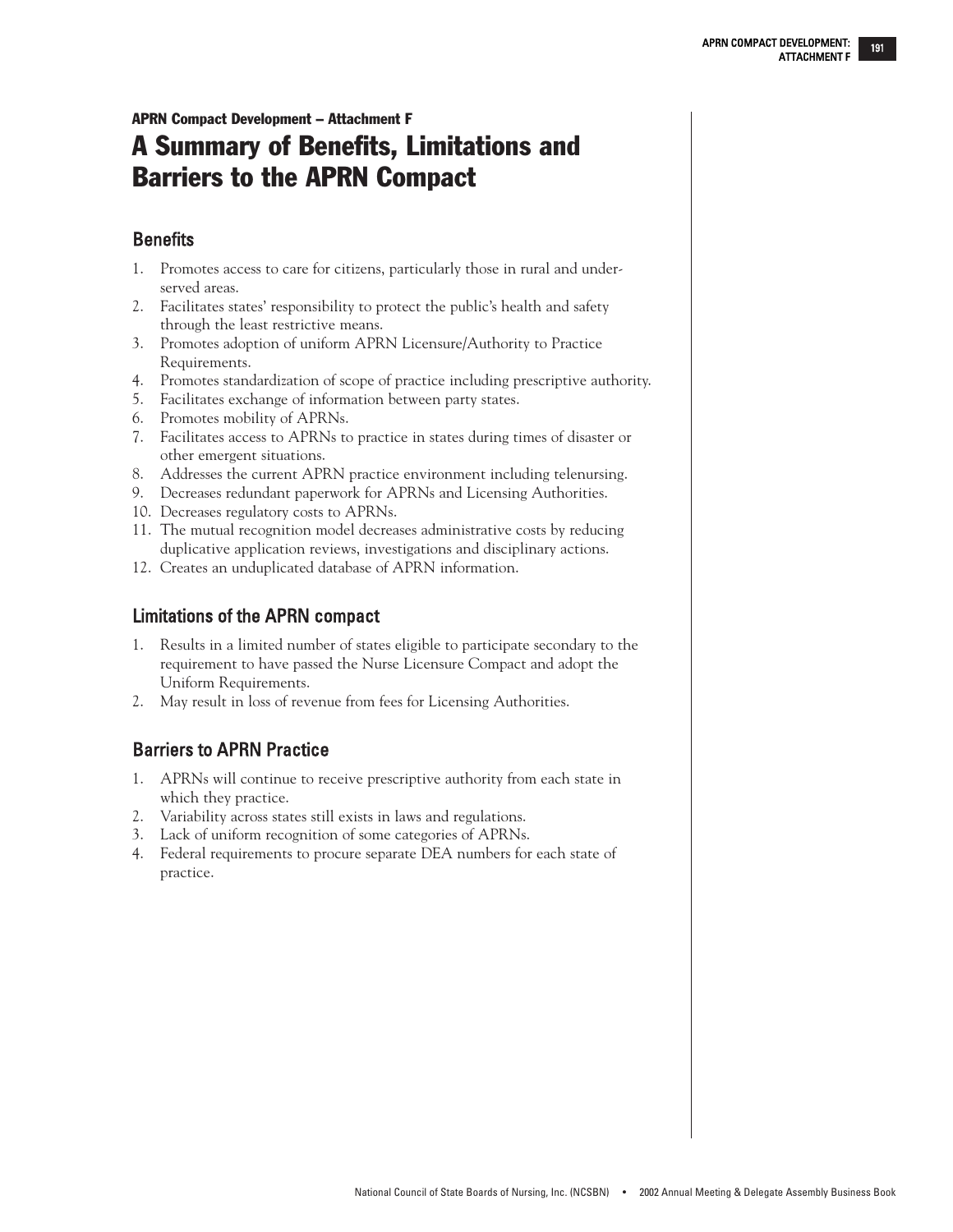### APRN Compact Development – Attachment G

# Common Questions about the Advanced Practice Registered Nurse (APRN) Compact

#### **1. What is the mutual recognition model?**

The mutual recognition model of nurse licensure/authority to practice, would allow an APRN to have only one license/authority to practice in the home state (his or her state of residency) and practice in other party states (remote state) under a multistate privilege. The APRN is subject to each state's practice laws and discipline. In order to achieve mutual recognition, each state would have to enter into an interstate compact that allows APRNs to practice in more than one state.

#### **2. What is an interstate compact?**

"An interstate compact is an agreement between two or more states established for the purpose of remedying a particular problem of multistate concern." (*Black's Law Dictionary*)

- An interstate compact: • supersedes state laws.
- may be amended by all party states agreeing and then changing individual state laws.
- is the mechanism to implement the APRN Compact.
- **3. How many jurisdictions must enact a compact before it becomes effective?** A compact could be effective after only two jurisdictions enact it into law.
- **4. Where does an APRN need to be licensed/authorized to practice?** The APRN must be licensed/authorized to practice in his or her primary state of residence. The primary state of residence is referred to as the home state. Any other party state in which the APRN practices is called a remote state. All APRN Compact states are "party states."
- **5. How would primary residency for licensure/authority to practice purposes be determined?**

The APRN Compact administrators would define primary residence in the compact rules and regulations. The sources used to verify primary residence may include, but are not limited to, driver's license, federal income tax return or voter registration.

#### **6. Why was residency, not practice location, used for determining jurisdiction?**

The APRN Compact is similar to many other familiar activities based on state or place of residence, including obtaining a driver's license, paying taxes and voting. Given the many employment configurations in which APRNs work, there is likely to be less confusion about where an APRN resides than about the location of his or her primary state of practice. Tracking down an APRN in the event of a complaint/investigation would be more readily accomplished with a residence link, or address, than a practice, or employment, link.

- **7. Why is an APRN limited to one license/authority to practice at a time?** The one license/authority to practice concept has a number of advantages including:
	- Reduces the barriers to interstate practice.
	- Improves tracking for disciplinary purposes.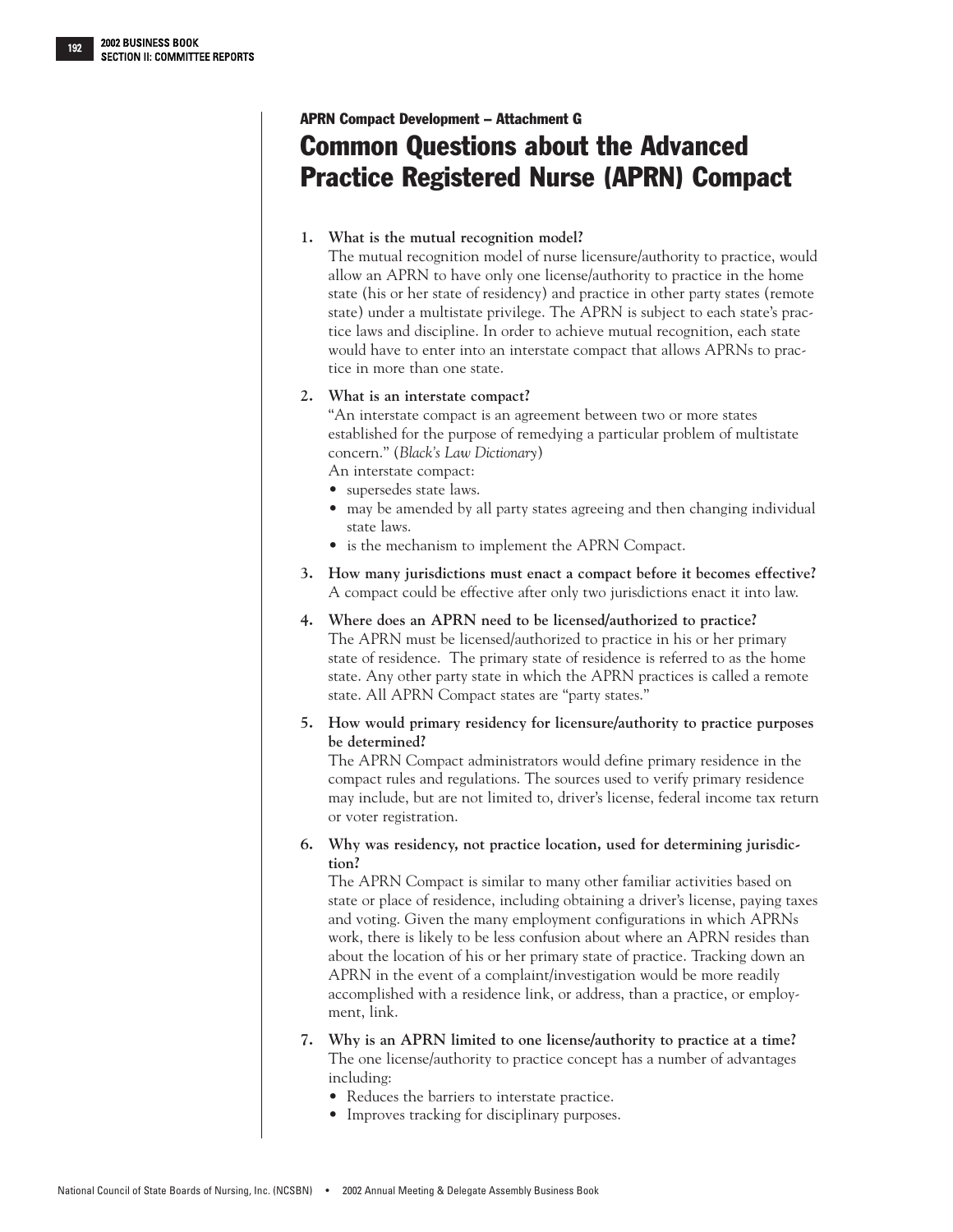- Promotes cost effectiveness and simplicity for the APRN.
- Creates an unduplicated listing of regulated APRNs.
- Facilitates interstate commerce.

An APRN practicing in a non-party state must be licensed/authorized to practice in that state.

**8. What is meant by APRN multistate licensure privilege?** APRN multistate licensure privilege means the authority to practice as an APRN in a remote state under the APRN compact. It is not an additional license/authority to practice.

**9. Will the APRN Compact model reduce the level of a state's licensure/ authority to practice requirements?**

No. Under the APRN Compact, a state that enacts the APRN Compact must have adopted, as a minimum, the Uniform APRN Licensure/Authority to Practice Requirements. This will create a minimum standard for licensure/authority to practice requirements, which reflect those requirements that have been recognized by the NCSBN Delegate Assembly and major APRN stakeholder groups. Also, states will continue to have authority in determining disciplinary actions on an APRN's license/authority to practice, per the state's laws and regulations.

**10. How does the APRN Compact address the varying scopes of APRN practice as authorized by each party state?**

The APRN Compact provides that the APRN is held accountable for the APRN practice laws and other regulations in the state where the patient is located at the time care is rendered. This accountability is similar to the motor vehicle driver who must obey the driving laws in the state where he or she is driving. The accountability is no different from what is expected today.

#### **11. Does the APRN Compact affect the authority of the home state to discipline?**

No. As provided in the APRN Compact, both the state of licensure ("home state") and state where the patient is located at the time the incident occurred ("remote state") may take disciplinary action and thus directly address the practice of the out-of-state APRN. The compact will not diminish current authority of the home state to discipline, but will actually enhance the home state's ability to discipline. The APRN Compact will enable exchange of investigatory information, allowing the home state to have the most current and accurate information to better determine the appropriate course of action.

#### **12. How would violations be reported and/or be processed under the APRN Compact?**

Complaints would be addressed by the home state (place of residence) and the remote (practice) state. Complaints to the home state concerning a violation in the home state would be processed as is currently being done. A complaint to the home state concerning a violation in a remote state would be processed cooperatively. For example, the remote state may issue a cease and desist order to the APRN, and the home state may take disciplinary action against the license/authority to practice of that APRN. A complaint to the remote state concerning a violation in the remote state would be processed by the remote state and also reported to the home state.

#### **13. What is meant by home state action?**

Home state action means any administrative, civil, or criminal action imposed against an APRN's license/authority to practice. Only the home state can take action against the license/authority to practice.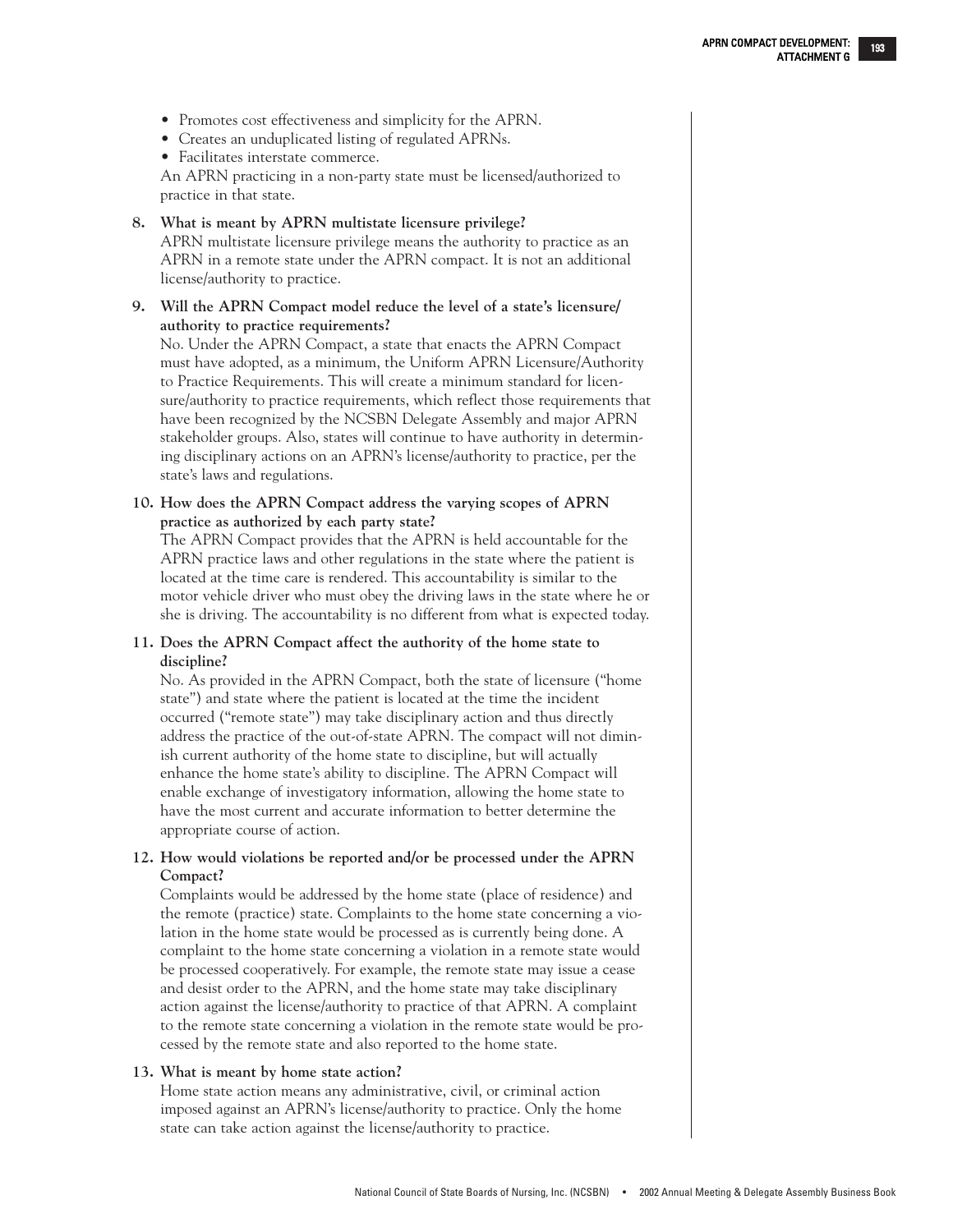#### **14. What is meant by remote state action?**

Remote state action is a new authority provided by the APRN Compact. Remote state action is any administrative, civil, or criminal action imposed on an APRN by a remote state's licensure board or other authority, including actions against an APRN's multistate privilege to practice in the remote state.

**15. What disciplinary actions must a home state take based on a remote state action?**

The home state will evaluate the APRN's practice, which led to the remote action and will respond based on the laws of the home state. The home state is required by the APRN Compact to evaluate the APRN's practice in the same manner (i.e., "with the same priority and effect") as it would had the incident occurred in the home state, but the home state is not required to take any particular actions nor to enforce the remote state's laws.

**16. Concerning complaints, what information would be reasonably necessary to share with a party state?**

Each party state shares information or documents relevant to a current, significant investigation.

**17. Are there any situations in which an APRN is not allowed to practice in other party states?** 

Under the APRN Compact, practice in other party states would be allowed unless:

- The APRN is under board discipline or other agreement that restricts practice.
- The APRN is participating in an alternative program for substance abuse or mental illness.
- The party state does not recognize the role and title of that APRN.
- **18. Will a state board have the authority to deny licensure/authority to practice by endorsement to an applicant who has had discipline action in another state?**

Yes. The licensing authority in the state where an application is made may choose not to license or authorize practice if the applicant does not meet the qualifications or standards for granting a license/authority to practice.

**19. Does the APRN Compact differ from the Nurse Licensure Compact (RN/LPN/VN) and does it include scope of practice issues?** The proposed APRN Compact is based upon and has similar language to the Nurse Licensure Compact. The APRN Compact addresses licensure/authority to practice issues and does not affect scope of practice issues such as prescriptive authority.

#### **20. When will the APRN Compact be implemented?**

A general provision of the APRN Compact requires State legislatures to enact the Nurse Licensure Compact in order to enact the APRN Compact.

#### **21. How does enactment of the APRN Compact affect a state's current practice laws?**

The compact gives states additional authority in such areas as granting practice privileges, taking actions and sharing information with other party states.

**22. How does enactment of the APRN Compact affect the APRN?** The APRN residing in a party state will be able to practice in all party states, unless there is a restriction placed on the APRN multistate privilege or the party state does not recognize the APRN role and title. The APRN residing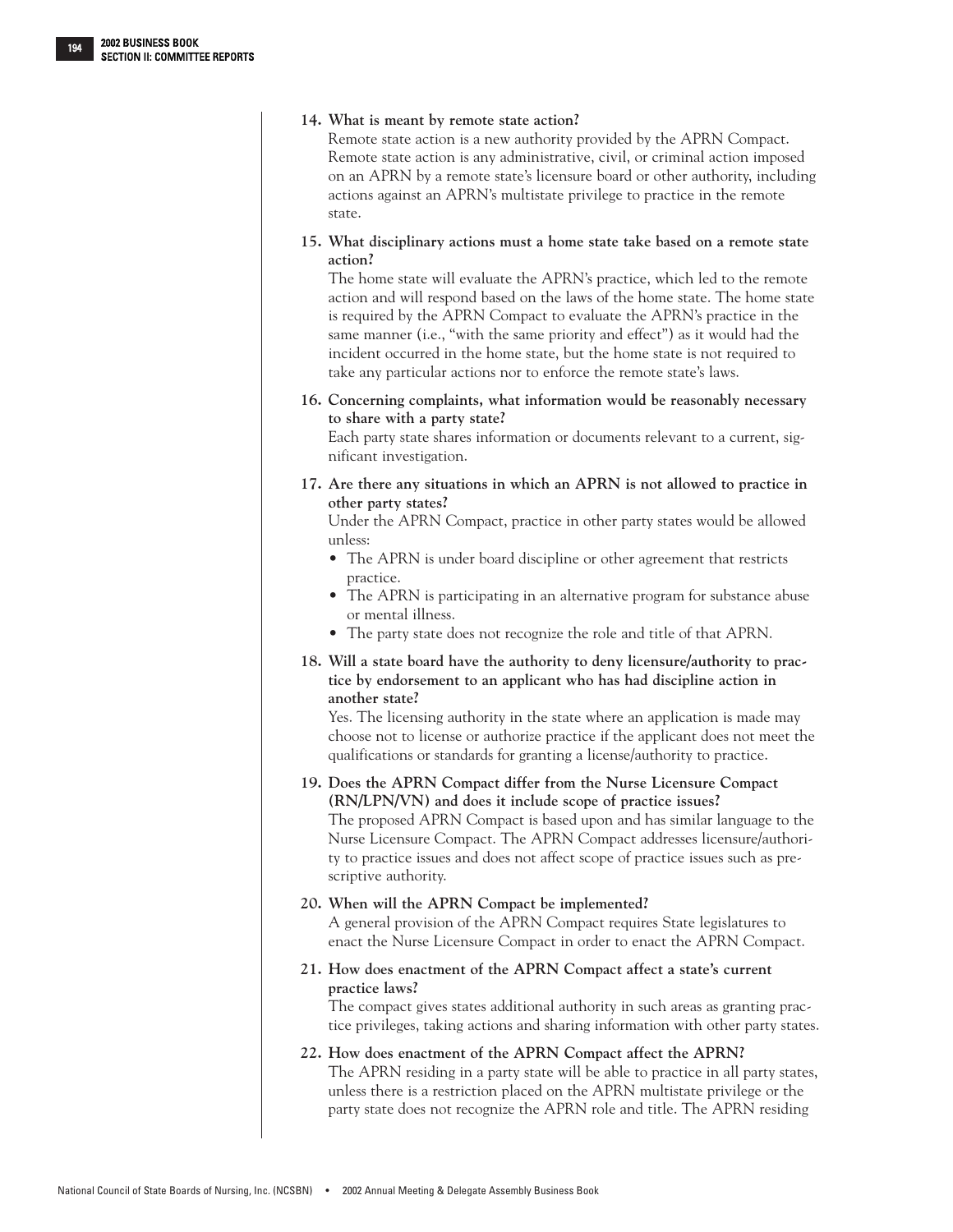in a non-party state will continue to be licensed/authorized to practice in that state, just as at present.

**23. If an APRN lives in a party state and obtains a license/authority to practice in a non-party state, must she or he give up the license/authority to practice from the party state?**

No.The license/authority to practice from the home state allows the APRN to practice in all the party states. The license/authority to practice obtained from the non-party state would allow practice in just that state.

- **24. The APRN Compact enables the APRN Compact administrators to develop rules and regulations to administer the compact. How do these rules and regulations provide authority in the individual party states?** The APRN Compact is a legal contract between states that enables advanced nursing practice across state lines. In each state that adopts the APRN Compact, the APRN Compact is an additional statutory layer above the individual state's law, which remains in place. The APRN Compact administrators develop the rules and regulations to administer the APRN Compact, and then individual state licensing boards adopt the rules. If an individual state refuses to adopt the rules the APRN Compact administrators develop, that state would be in violation of the contract established by the APRN Compact and thus could lose the status of party state to the APRN Compact.
- **25. How will an employer verify an APRN's license/authority to practice?** The responsibility to verify licensure is the same as it is now. Employers may contact the licensing authority to obtain current information.



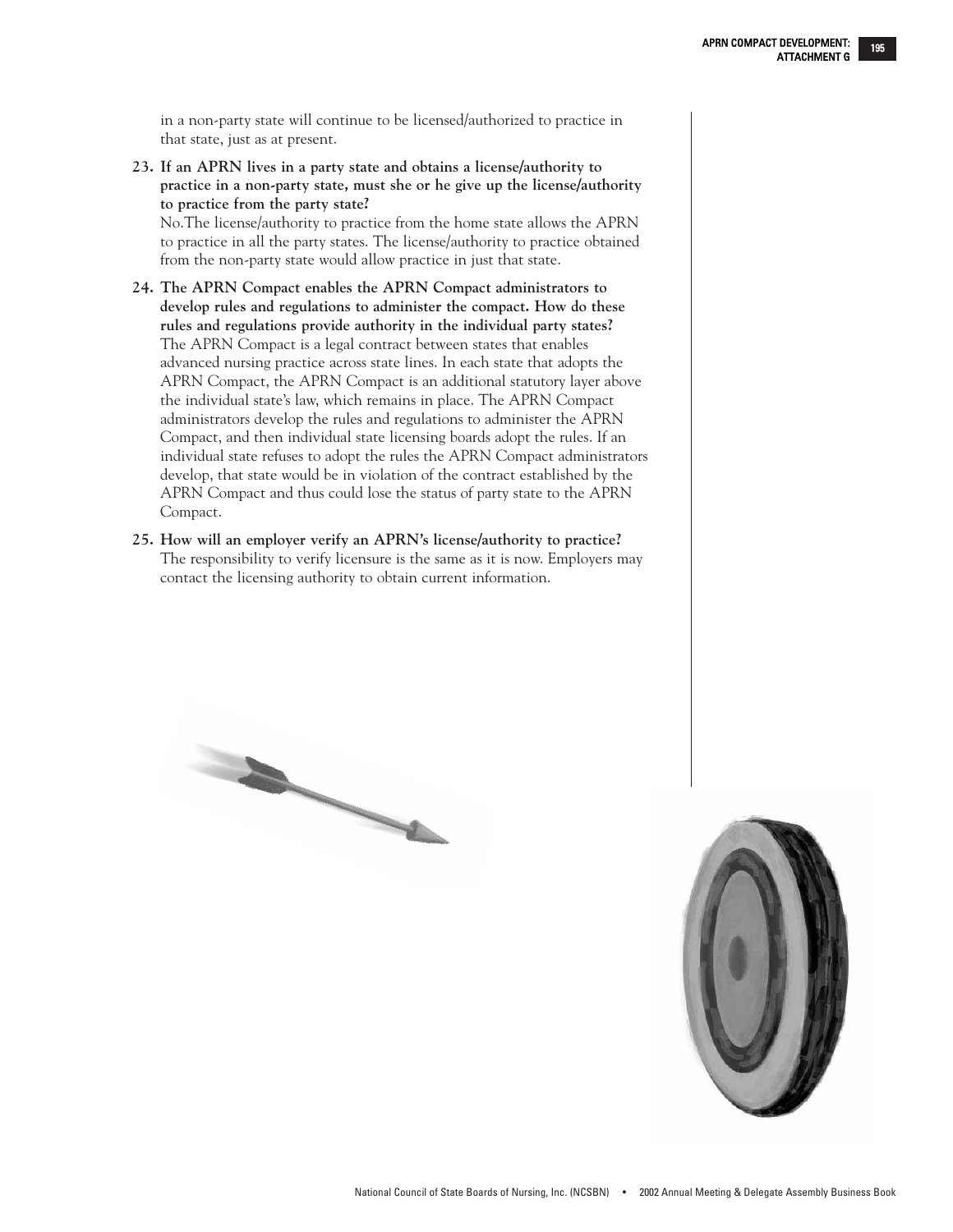# Task Force Members

Constance Kalanek, Executive Officer, ND, Area II, Co-Chair

Margaret Kotek, Board President, MN, Area II, Co-Chair

Mary Blubaugh, Executive Officer, KS, Area II

Kathleen Breguet, Board Member, RI, Area IV

Roberta Connelley, Board Member, LA, Area III

Maura Egan, Board Staff, WA, Area I

Mattie Marshall, Board Member, AL, Area III

Gayle McNish, Board Staff, OK, Area III

Barbara Swehla, Executive Officer, MT, Area I

Rachel Tierney, Board President, MA, Area IV

Janette Wackerly, Board Staff, CA, Area I

#### Board Liaison

Mark Majek, Director of Operations, TX, Area III (Board Liaison Phase II)

#### **Staff**

Lynda Crawford, Director of Research Services

Donna Nowakowski, Associate Executive Director for Nursing Regulation

Lamika Obichere, Services Program Administrative Assistant

# Meeting Dates

- October 22 & 23, 2001
- February 1-4, 2002
- April 11 & 12, 2002
- June 17, 2002

# **Attachments**

Action plan follows.

- A. PERC Action Plan B. Pathway to Congruence of
- Practice, Education & Regulation

# Report and Recommendations of the Practice, Regulation and Education Congruence (PERC) Task Force

# Executive Summary

The Practice, Education, and Regulation Congruence (PERC) Task Force was established by the NCSBN Board of Directors as a result of discussion regarding current and future challenges facing the nursing profession. This task force was charged with exploring the ways regulators, educators, nurses, and nurse executives involved in current practice, education, or regulation interface to assure a nursing workforce able to provide safe and effective care.

The members of the task force represent staff or board members of state boards of nursing experienced in practice, education or regulation of nurses. The task force is composed of members who make board site visits to nursing programs, experts in policy and regulation, faculty from all types of nursing programs, experienced clinicians, and members involved in similar projects at their state levels.

Through the process of scenario planning, the following recommendations were developed:

#### **Recommendation 1**

Commit to an organizational environment supportive of change and innovation in Practice, Education, and Regulation.

#### **Recommendation 2:**

Promote regulatory excellence based on ongoing data collection and best practices.

#### **Recommendation 3:**

Ensure that US and foreign educated graduates and new nurses are prepared for safe practice.

#### **Recommendation 4:**

Establish scopes of practice for the roles of all nurses, measures of continued competence of all nurses, and parameters of practice for nursing assistive personnel.

These four recommendations address the most critical incongruencies and form the basis of the action plan and potential tactics. Recommendations follow as a separate report.

# Highlights of FY02 Activities and Future Activities

Included in following action plan.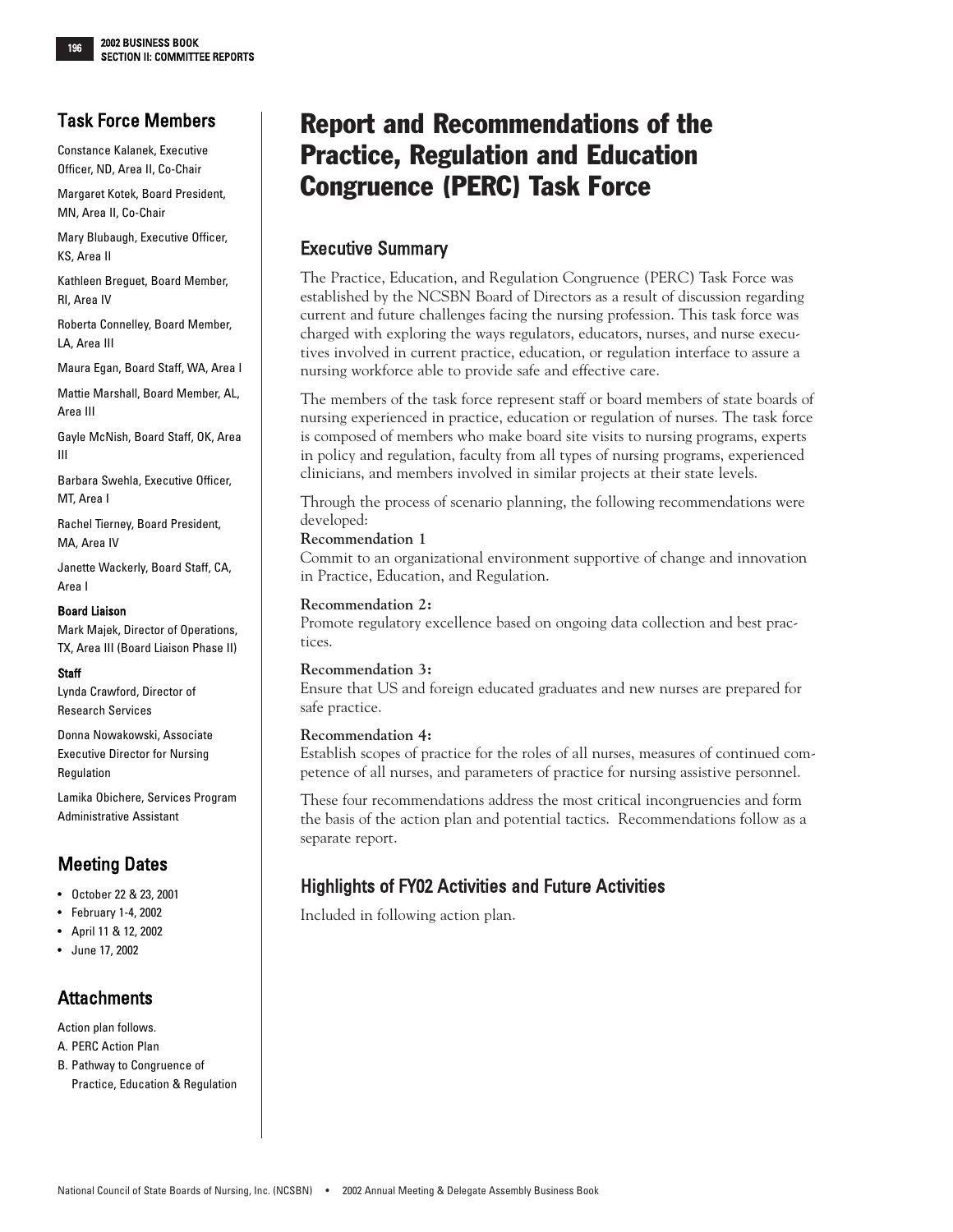# Action Plan to Establish Congruence Among Practice, Education, and Regulation

The Practice, Education, and Regulation Congruence (PERC) Task Force was established by the NCSBN Board of Directors as a result of discussion regarding current and future challenges facing the nursing profession. The following resolution had been passed by the 2000 Delegate Assembly:

*Resolved, that the National Council assume the leadership role and develop an action plan to clearly delineate and establish congruence among education, practice, and regulation for the roles of all nurses. The plan shall be developed in collaboration with a broad base of health care stakeholders for presentation no later than the 2002 Delegate Assembly for a decision regarding implementation of the plan.*

This task force was charged with exploring the ways regulators, educators, nurses, and nurse executives involved in current practice, education, or regulation interface to assure a nursing workforce able to provide safe and effective care.

The Task Force was co-chaired by Constance Kalanek, Executive Director of the North Dakota Board of Nursing, and Margaret Kotek, President of the Minnesota Board of Nursing. The 11 members are listed in the left column on page 196, along with others who also supported the work.

These members represent staff or board members of state boards of nursing experienced in practice, education, or regulation of nurses. The task force is composed of members who make board site visits to nursing programs, experts in policy and regulation, faculty from all types of nursing programs, experienced clinicians, and members involved in similar projects at their state levels.

This final report describes the process used to develop the action plan, provides a detailed explanation of each of the recommendations, recognizes related work currently underway at NCSBN, and explores the impact of each recommendation into the future. All incongruencies among practice, education, and regulation identified during Phase I of the project are addressed in the action plan.

# The Process Toward Developing the Action Plan

For purposes of the work of the PERC Task Force, congruence is defined as a state of concordant agreement, connection, and response among nursing practice, education, and regulation for the purpose of public protection and safety.

A conceptual framework guiding the work of the task force was developed. Initially, the framework was depicted as a series of concentric circles.



# **Strategic** Recommendations

#### Recommendation 1

Commit to an organizational environment supportive of change and innovation in Practice, Education, and Regulation.

#### Recommendation 2

Promote regulatory excellence based on ongoing data collection and best practices.

#### Recommendation 3

Ensure that US and foreign educated graduates and new nurses are prepared for safe practice.

#### Recommendation 4

Establish scopes of practice for the roles of all nurses, measures of continued competence of all nurses, and parameters of practice for nursing assistive personnel.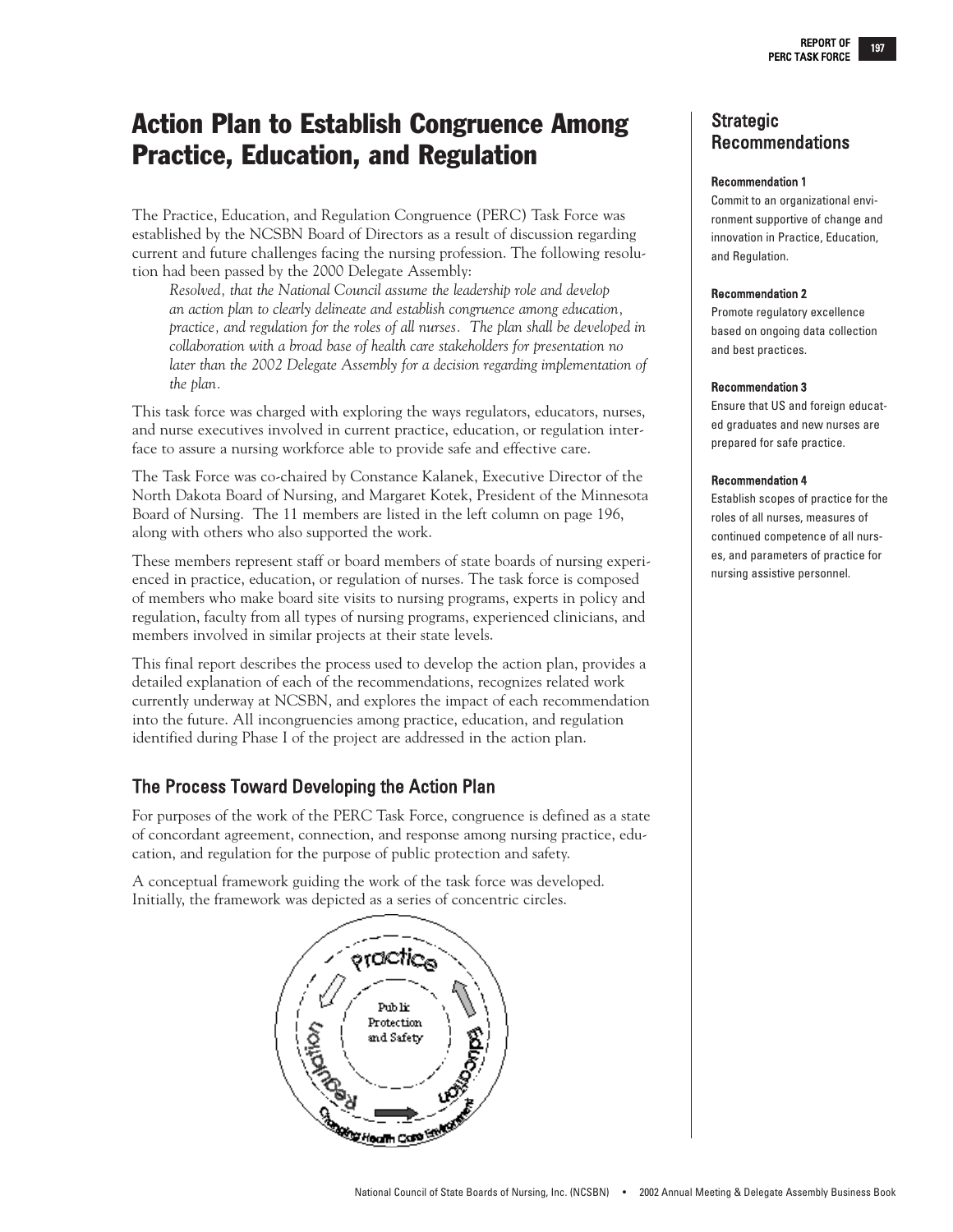The larger, encompassing circle is the "wallpaper" of the project: the larger, changing health care environment. At the center of the model, and the outcome of concern to nursing, is the public good (for regulation, the public good is public protection and safety). Nursing is positioned within the health care environment for the benefit of the public. The "infrastructure" of the nursing profession consists of practice, education, and regulation. Practice leaders must respond to the nursing needs of the public, patients, and clients and the community as a whole and evaluate the competence of nurse employees in meeting those needs. Education leaders prepare the student nurse for entry-level practice and may contribute to ongoing competency in practice through continuing or advanced education of more experienced nurses. Regulation leaders develop and enforce legislative and regulatory measures to assess and promote the competence of each nurse licensee from entry into practice and throughout the professional continuum. The relationships among these three leadership groups are symbiotic and integral. The complexity of the changing health care environment impacts on all three. Therefore, communication and collaboration, trust, and the ability to respond to changes quickly and appropriately are essential for a congruent relationship.

As the work of the task force evolved, the conceptual framework became more complex. The task force created a more useful, three-dimensional model to describe the potential impact of incongruence on the nursing profession.



The model demonstrates practice, education, and regulation as circular bands. The smaller circles in their centers represent public protection and safety, the ultimate goal of each. Pictured as a ball, the circles are close together and the centers aligned. With this level of congruence among practice, education, and regulation, they form an almost perfect ball. The essence of this metaphor is that the more perfectly round a ball is, the more functional (i.e., the ball can bounce).

With incongruence, one or more of the circles is misaligned, the centers are further apart, and the ball becomes asymmetrical representing a potential negative impact on the nurse and therefore the patient.

## Involvement of Health Care Stakeholders

The task force prepared an initial set of congruencies and incongruencies using information gained from a review of the literature and a brainstorming technique.

# Key

1. Practice

2. Education 3. Regulation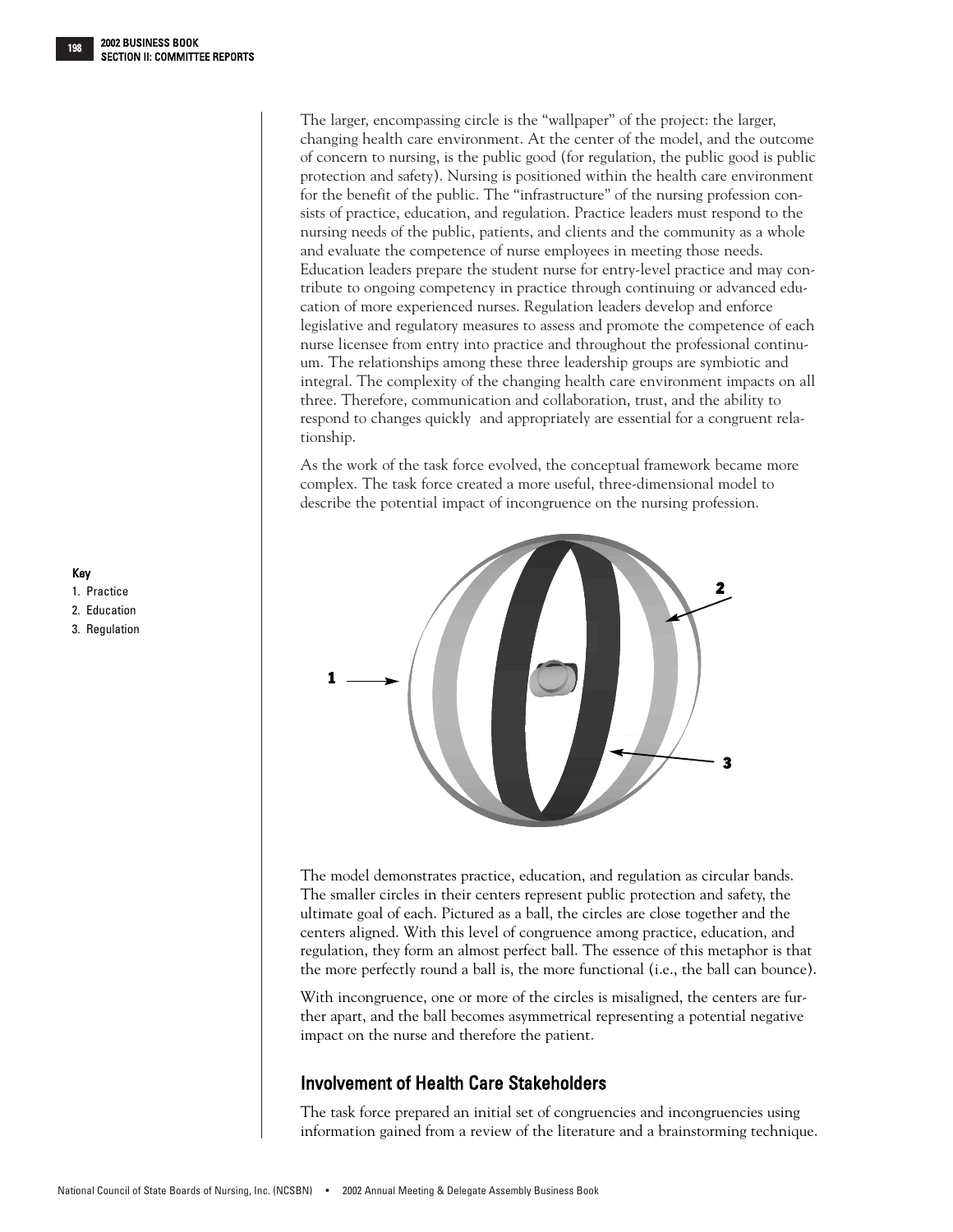The task force then invited comment from more than 200 nursing, government, and regulatory organizations. The purpose of eliciting written comment was to be informed about external stakeholder perceptions regarding congruencies and incongruencies from their unique perspectives, and adhere to the resolution requiring stakeholder involvement. The open invitation was distributed by mail and posted on the NCSBN Web site. Fourteen stakeholders were then selected to meet with the task force during its October meeting to enable members to hear these perspectives directly, clarify written information previously presented by stakeholders, and finalize the first phase of the work. A list of stakeholders who submitted written comment and those who presented oral remarks by attending the roundtable meeting are provided is provided in Appendix A.

## Identification of Areas of Congruence and Incongruence

From the comments submitted by external groups and after an extensive review of the literature, the task force identified areas of congruence and incongruence among practice, education, and regulation. Four areas of interface were explored: interface between practice and regulation, education and regulation, education and practice, and the interface of all three.

The resulting descriptions of congruence and incongruence in each of the four areas were not meant to be comprehensive, but a cross section at one point in time. Each of the points supported a larger perspective. Because little data exist for many aspects of health care, qualitative analysis was used when data were not available. Contributions from the diverse backgrounds and experiences of the 11 task force members and stakeholders ensured an enriched collective experience.

One central theme that emerged during the process and stimulated debate and thoughtful discussion was the purpose of regulation (public protection) and the degree of congruence among regulation, practice, and education that would be desirable. In many ways, practice, education, and regulation now operate as micro-systems, as if each domain existed in mutually exclusive environments. The degree to which regulation is congruent with practice and education has long been a subject of much debate.

Key questions surfaced as we moved toward discussion of collaboration.

- Would total congruence (harmony, collaboration, or agreement among practice, education, and regulation) interfere with regulation's responsibility to protect the public?
- When does "congruence" blur the lines between the interests of education and regulation, or between the concerns of the cost-conscious health care delivery system and regulation?
- If some degree of separation is desirable, how separate is separate?

Although some argued that maintenance of isolated micro-systems has led to a fragmented approach to problem-solving (written comment, 2001), it became apparent that there are times when regulation should operate in isolation, and others when regulation should work closely with education and practice in integrated working relationships. The task is to decide when integration serves the public and when it does not. It was agreed that public safety must be the focus of any model developed, yet recognizing the contributions of other leaders toward the public safety goal.

It became evident to the task force that a greater degree of congruence will certainly be needed to create a preferred future for nursing in a complex and dynamic health care environment. Many organizations, responding to an invitation to provide written comment, expressed concern about the fragmentation of the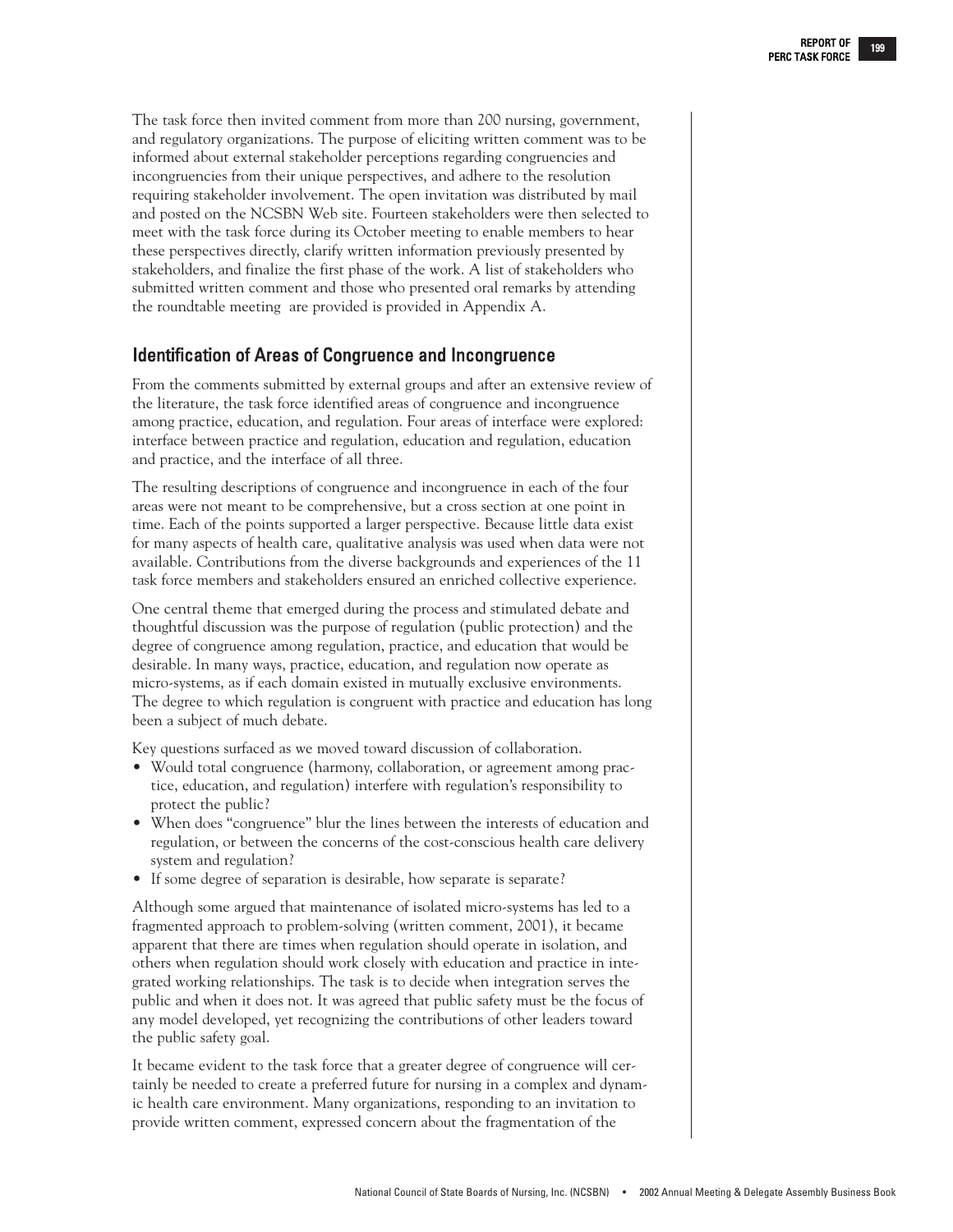nursing profession and its uncertain future. The stakeholders identified a need for strong nursing leadership and commitment from practice, education, and regulation to work collaboratively to elucidate critical issues and find solutions to strengthen the profession.

If examined as three microsystems, practice, education and regulation are different both structurally (i.e., statutory authority, political relationships, and economics) and philosophically (i.e., values, mission, goals, relationships with other systems).

- Nursing practice values creativity in developing new practice models that are cost effective and promote quality care (Kjervik, written comment, 2001).
- Nursing education is premised upon academic freedom and protects faculty and student freedom to think creatively and choose areas of learning and research.
- Nursing regulation is oriented to finding and setting limits on practice considered dangerous to the public.

It is where each of these three systems overlap that congruencies and incongruencies were identified (see Appendix A).

# Scenario Planning as a Means for Setting Priorities and Direction

The task force met in February 2002 to begin development of the action plan to address the incongruencies identified in Phase I. The committee utilized the scenario planning process to begin development of the action plan. During scenario planning, participants consider various plausible futures, bring them to life through group discussion and personal reflection, and then make strategic decisions that will be sound for all possible futures.

Decisions made from the perspective of a point in time are limited unless consideration is given to the larger, environmental factors that will impact on the life and work of the organization over time. Similar to a pebble in the middle of a swiftly moving stream that will be carried further downstream if something upstream increases the force of the current.

The task force began to explore the "upstream" factors that might impact on nursing's future, divided into two groups: factors that will most certainly occur (predetermined factors) and those that may or may not occur (uncertain elements). The group pulled information from its previous work and variables identified during discussions of the following areas: societal attitudes, public health, technology, regulation, cultural diversity, nursing competency (entryand post-entry practice), and nursing roles.

From the discussion about what we knew to be true about the future and possible influences that could impact the nursing profession, a series of plausible futures was identified. It seemed that the four areas in which nursing future could be played out were education, practice, regulation, and financing health care. For each of these four areas, all possible futures were outlined. In all, 22 possible futures were identified.

From these collective possibilities, four distinctly different and plausible scenarios of the year 2010 emerged. Each was given a name that illustrated the future and each was developed in rich detail by a subgroup. Each subgroup "lived" in its respective future for an afternoon, exploring the current realities and the relationships of nursing education, practice, and regulation. Later, individuals spent reflective time alone writing a story in the first person about a fictitious person living in that future. The result was a rich and detailed description shared with each other.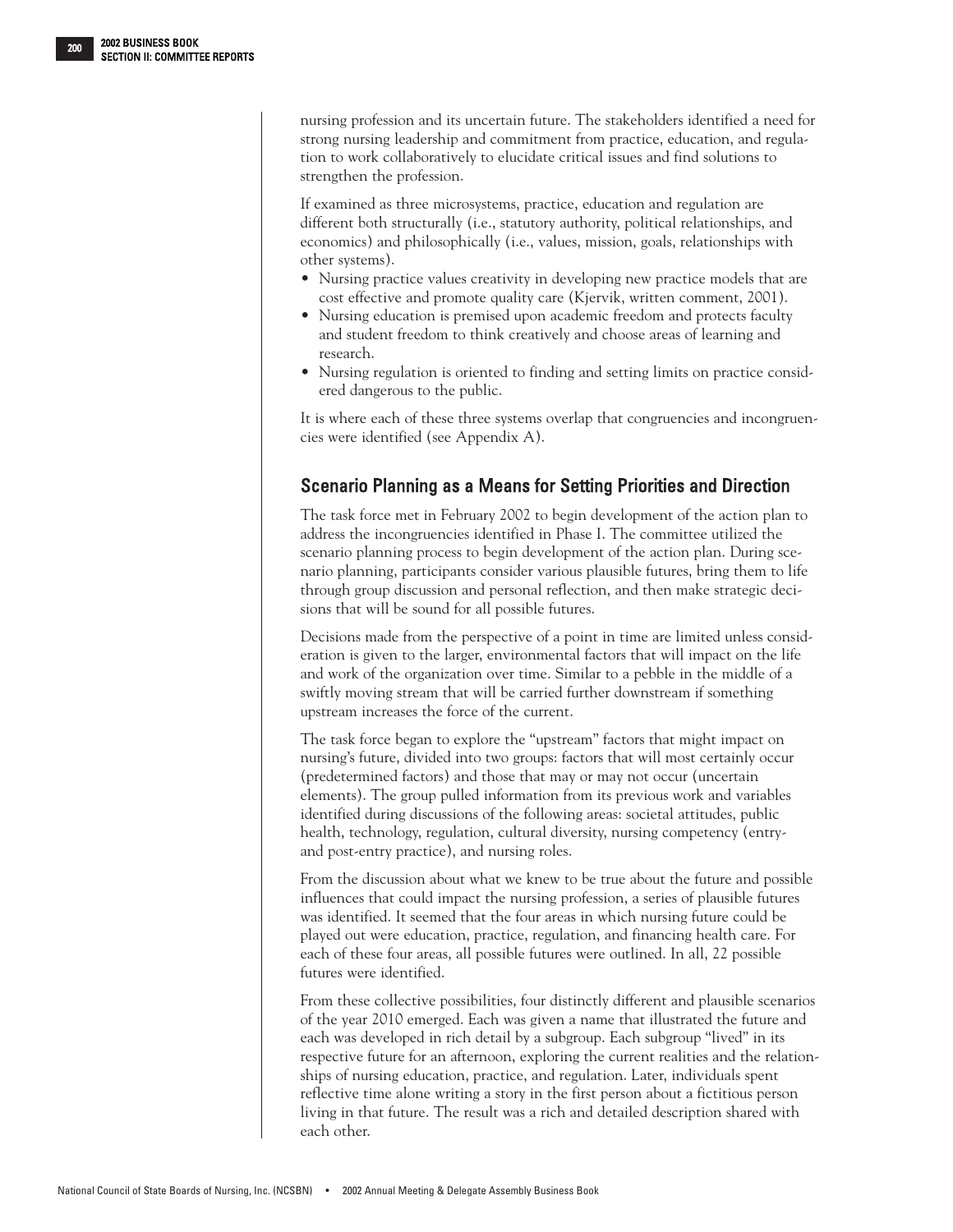#### **The four 2010 scenarios developed by the task force included:**

#### **1. United We Stand**

In the "United We Stand" scenario, the values of trust, openness and acceptance are evident in the collaborative relationships among all stakeholders (educators, health care providers, regulators, the public, and special interest groups). Most boards of nursing have agreed upon uniform regulation among jurisdictions. Multistate licensure was pivotal in bringing about congruency and practice across the different states; during this process, many of the special interest groups and the old habit of turf protection was eliminated, so people could work together and agree upon sets of standards. Government was impressed with these standards and the way all groups worked together and increasingly trusted that regulators and educators would work together for the future to do the right thing. In 2010 we now see the board of nursing in the role of being educational consultants to education and practice.

#### **2. Lift Off**

"Lift Off" is a world of accelerating innovation, especially within health care facilities. All countries are in communication with each other constantly, and all information is readily available around the world. Health care organizations have built capacities to allow change to take place. All work is done in real time, so there is no longer a waiting for lab results. Most licensed providers other than nursing no longer exist.

Nursing remains the leader of the health team, coordinating client care. Most innovation in health care takes place in practice. Nurses are diagnosing and treating every day. The scopes of practice for nursing personnel are at higher levels than they were in 2002, and technical skills required in 2002 are often no longer needed. All regulation (of professionals, facilities, etc.) has had to become broader and more flexible. Regulation no longer functions in a gatekeeper role but focuses on the business of health care and measuring competence.

#### **3. Buyer Beware**

The "buyer beware" scenario is a world in which regulatory boards have lost their authority over most people functioning as nurses. Because regulation has become a rich source of income in the private sector, associations and private companies have taken over the functions nursing boards had chosen not to do. New technical roles have been carved out within health care facilities, including new advanced practice roles. No one regulatory board, private company, or agency knows where nurses are practicing. "Nursing" practice has become high tech, low touch, and low care. It's hard to find nursing care as we knew it before 2002.

#### **4. Comfort Measures Only**

The "comfort measures only" scenario is a world with decreased regulation. Boards of nursing have less of a role in nursing regulation and a more narrow range of authority. Because NCSBN decided not to regulate UAPs in 2003, the acute nursing shortage, and other factors since 2002, there have been higher levels of skill and responsibility allowed for all levels of health care personnel from those unlicensed to advanced practice nurses. Boards of nursing have limited ability to control scopes of practice. The rate of medical and nursing errors has increased.

The four scenarios selected address the most critical incongruencies and form the basis of the action plan, resulting recommendations, and potential tactics. Each of these scenarios will be described in detail during the PERC Task Force Open Forum at the 2002 Delegate Assembly.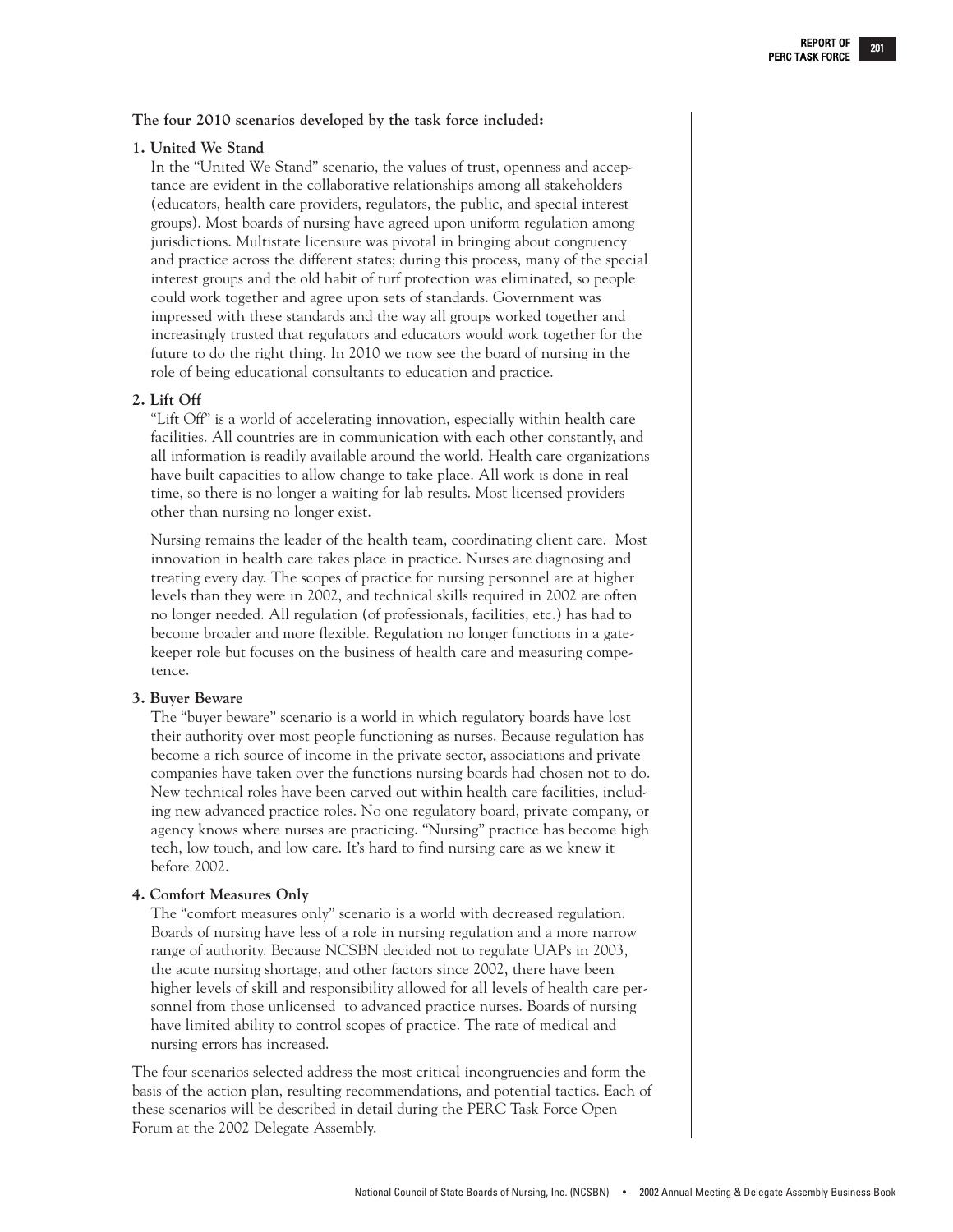## PERC Recommendation 1 Current related work at NCSBN

- New Executive Officer orientation programs are held annually and their reference materials are available to all NCSBN members on the Web site.
- Member Board Leadership Development Task Force (Regulatory Credentialing Development Task Force?) developing education programs for regulators about regulation.
- Current NCSBN bylaws permit open board and committee meetings for members (Article 8, Section 1C).
- A member satisfaction survey was conducted by an independent outside agency during spring 2002. This survey measured member satisfaction with NCSBN goods and services.
- A patient safety summit is planned for fall 2002.

# Recommendation 1: Organizational Environment

#### Commit to an organizational environment supportive of change and innovation in Practice, Education, and Regulation.

This first recommendation addresses the organizational environment of NCSBN as related to its regulatory members and external stakeholders. Achieving this goal is considered by the task force as the fundamental priority to accomplish the action plan. An organizational environment supportive of change and innovation will be essential for successful completion of the remaining three recommendations. This recommendation focuses primarily on the role of the NCSBN in establishing the foundation for success of the plan and focuses on the need for congruence within the regulatory community. It is essential, a means toward the goal and not demonstrating an area of incongruence among practice, education, and regulation. There are no corresponding incongruencies identified in Phase One. The need for Recommendation 1 became evident during the scenario planning process when it was recognized that the future of nursing regulation would be first and foremost impacted by the strengths within NCSBN itself.

### Recommended Action

Foster open, honest communication among member boards, Board of Directors, and NCSBN staff and enhance communication with nursing stakeholders and the public.

*Stakeholders involved:* NCSBN Members, Officers and Staff

*Current strategic plan:* SI 3, Outcomes A and B

#### *Examples of potential future tactics:*

- Develop a comprehensive communication/outreach plan for members, stakeholders and the public.
- Continue the policy of open board and committee meetings for members.
- Continue to post minutes on Web site.
- Offer Web-based media for purposes of listening to deliberations and decisions and/or by conference call.

*Potential fiscal impact:* Expenses will be related primarily to web enhancements to enhance communication capabilities.

## Recommended Action

Strengthen communication among practice, education and regulation.

*Stakeholders to be involved:* Practice, Education and Regulation Leaders

*Current strategic plan:* SI 3, Outcome B

#### *Examples of future tactics:*

- Build coalitions of practice, education and regulatory leaders in states.
- Work on innovative projects that include education, practice, and regulation.

*Potential fiscal impact:* Expenses incurred through enhanced collaborative projects.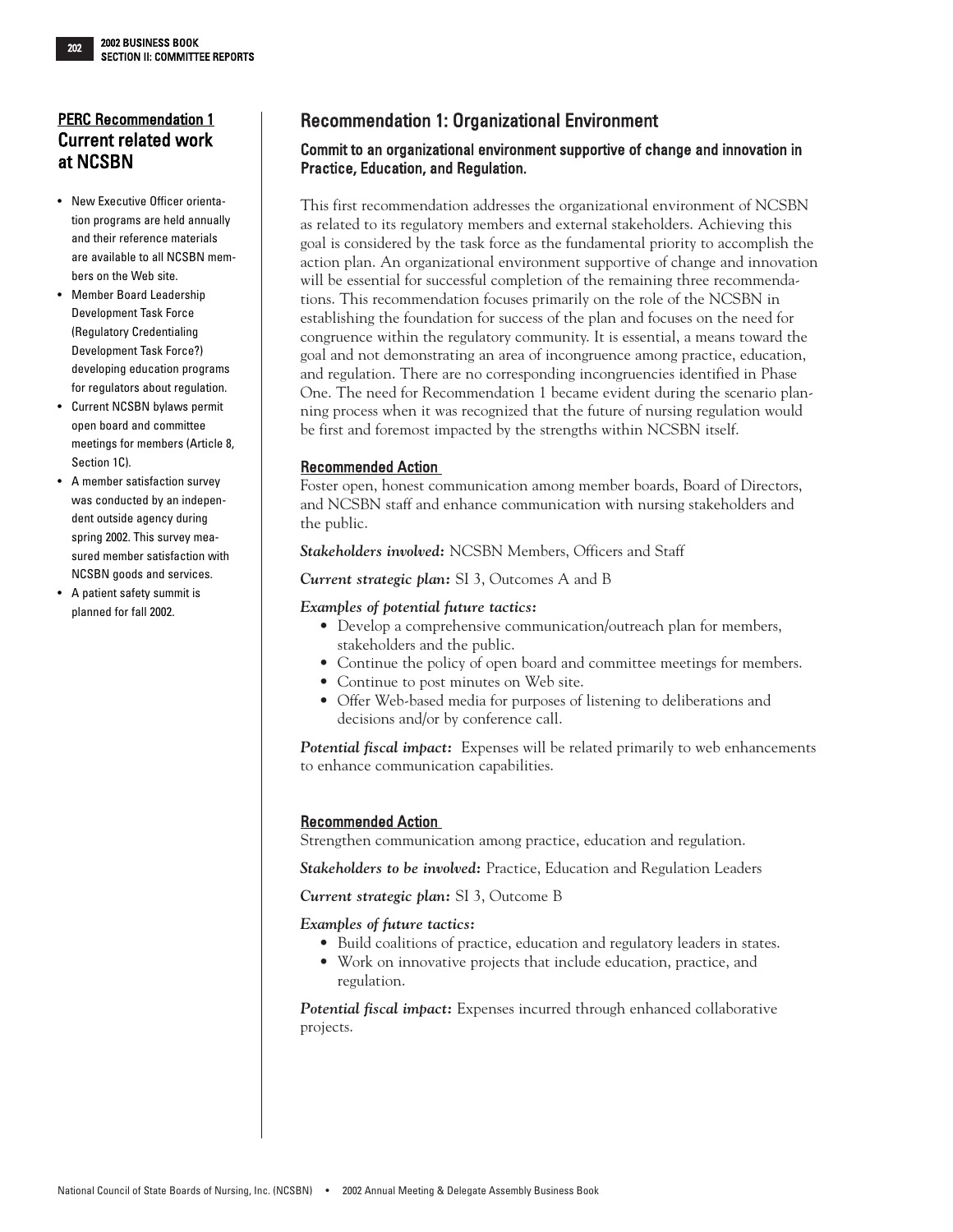#### Recommended Action

Create a professional culture based on mutual respect and trust where opinions of practice, education, regulation representatives and members, and staff are valued.

*Stakeholders to be involved:* NCSBN and its members; Practice, Education, and Regulation leaders

*Current strategic plan:* SI 3, Outcome B

#### *Examples of future tactics:*

- Ensure involvement of a broad range of members and relevant stakeholders in committees and groups and provide ongoing opportunities for input.
- Offer open forums about contemporary nursing and health care issues involving internal and external stakeholders (i.e., patient safety and work environment issues).

*Potential fiscal impact:* Travel and meeting expenses incurred.

#### Recommended Action

Enhance educational and informational resources regarding the purpose of NCSBN and state boards of nursing.

*Stakeholders to be involved:* NCSBN, Regulation and Education, and the Public

*Current strategic plan:* SI 5, Outcomes A and B

#### *Examples of future tactics:*

- Continue to develop Web site presentations based on member needs. Create a member and staff directory.
- Expand regulatory and NCSBN orientation for newly appointed executive officers beyond current single day model.
- Develop and offer regulatory and NCSBN orientation for board presidents and members.
- Promote and provide resources for education of students and licensees.

*Potential fiscal impact:* Expenses will be incurred by Web site enhancements, orientation meetings for executive officers, and development of orientation materials for board presidents and members and resources for students and licensees.

#### Recommended Action

Commit to ongoing evaluation and improvement as an NCSBN core competency.

*Stakeholders to be involved:* NCSBN

*Current strategic plan:* SI 5, Outcome D

#### *Examples of future tactics:*

- Have an outside independent agency develop and implement evaluation tools for member boards to evaluate NCSBN.
- Implement an ongoing, systematic evaluation and performance improvement plan for member boards.

*Potential fiscal impact:* Costs will include payment to outside independent agency and those related to performance evaluation materials.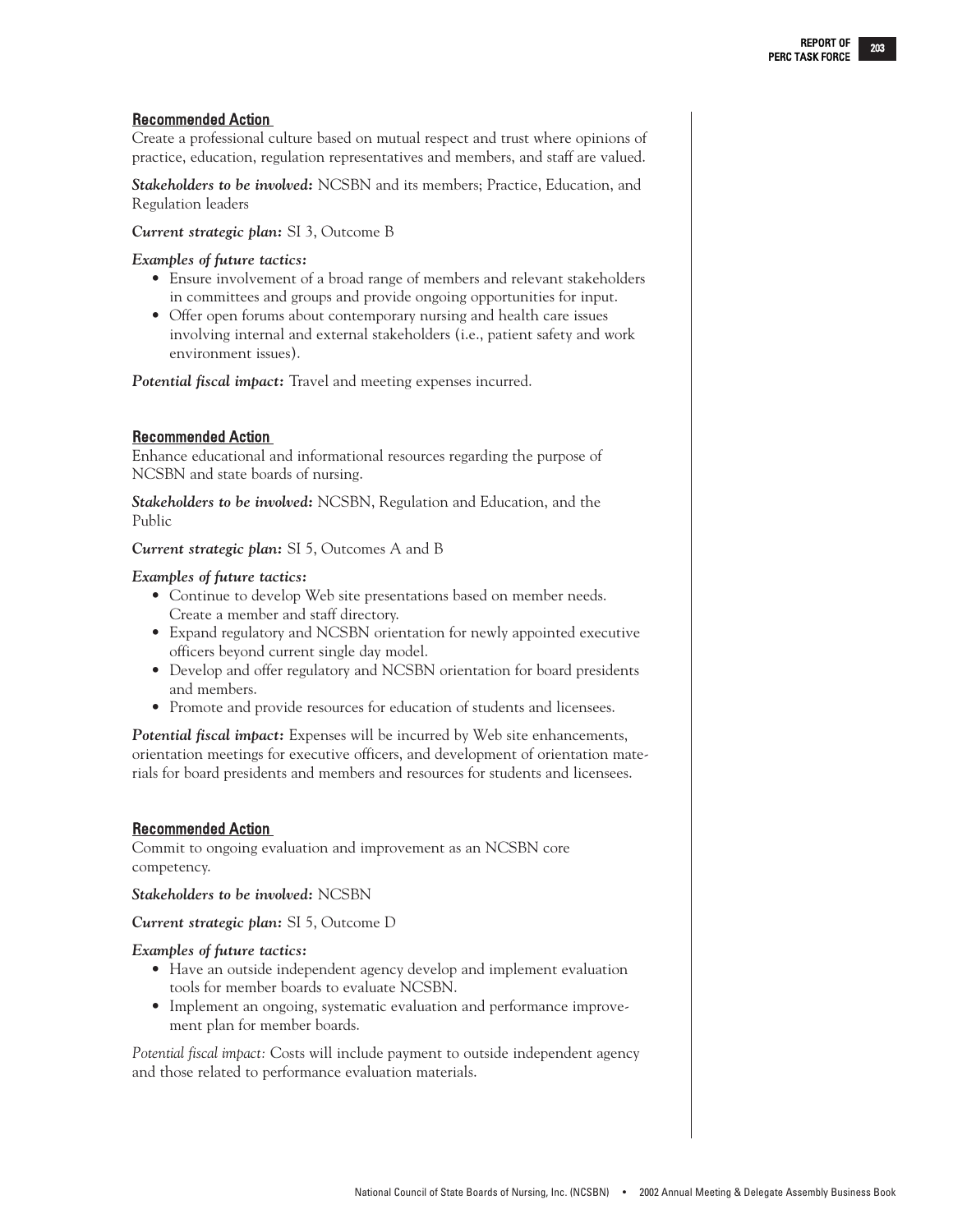#### Recommended Action

Assess the health care and nursing environments and analyze the impact of change and innovation on regulation.

*Stakeholders to be involved:* NCSBN, Practice and Regulation

*Current strategic plan:* SI 3, Outcome C; SI 5, Outcome D

*Examples of future tactics:*

- Conduct a periodic environmental scan to assess the health care and nursing environments.
- Analyze practice changes and compare with state laws and regulations.
- Develop a model to assure consistency of nursing practice.

*Potential fiscal impact:* This action item will involve expenses for periodic surveys of the health care and nursing environments and model development.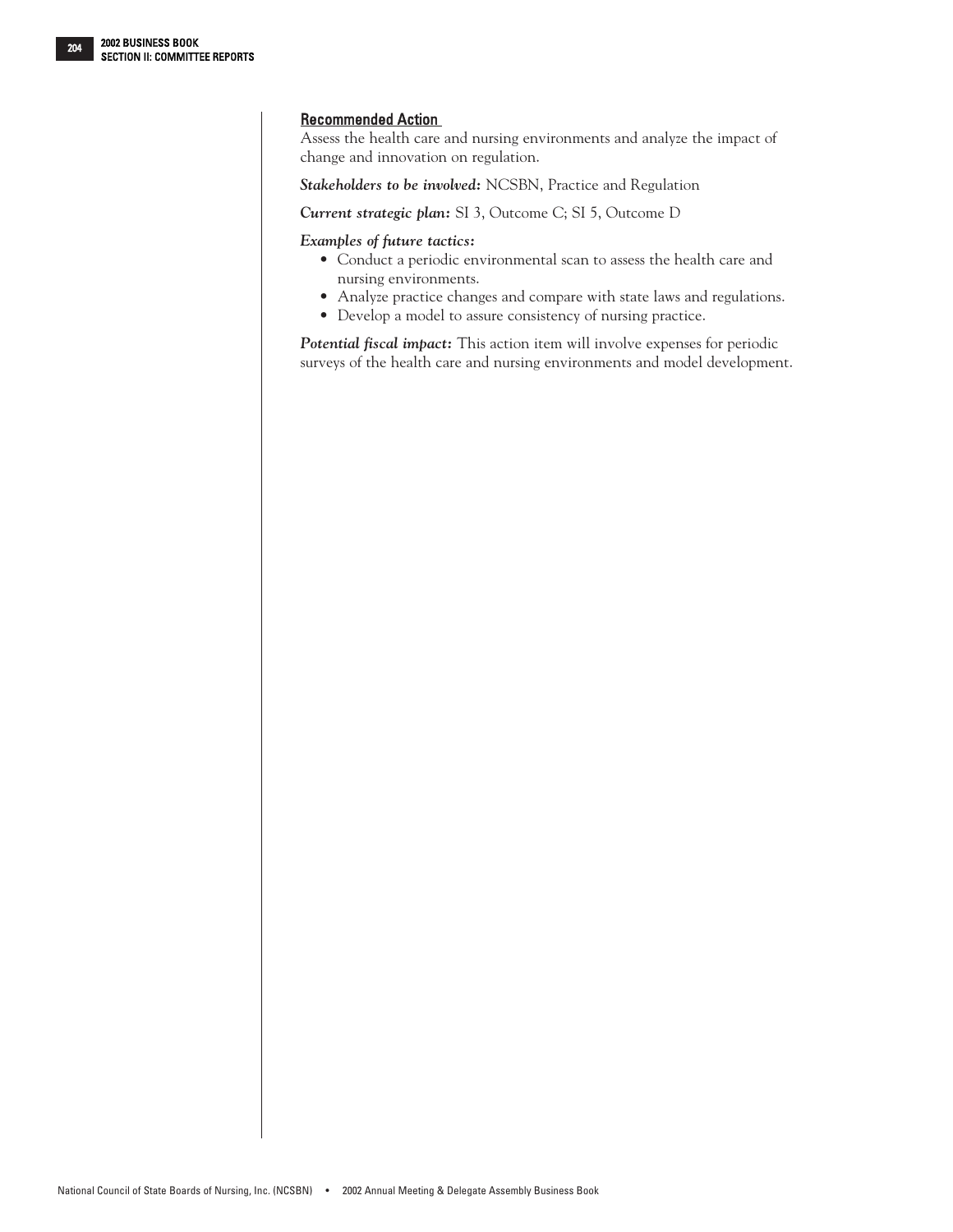## Recommendation 2: Regulatory Excellence

### Promote regulatory excellence based on ongoing data collection and best practices.

Nursing practice, education and regulation are microsystems that are closely linked by history and tradition, but divided by competing missions and values. Nursing regulation authority is derived from legislative action and based upon the police power of the state to enact reasonable laws necessary to protect the health, safety and welfare of its citizens. Legislation grants specific authority to boards of nursing to enforce nurse practice acts.

In 1998, the NCSBN Board of Directors decided to embark on a ground-breaking project: development of a system of performance measurement for state and territorial boards of nursing. The task force recommends building on this work, various projects such as Practice Breakdown and Continuing Education Effectiveness, and the work related to Nur*sys*™ to (a) analyze relationships among data sets, (b) continue to collect sufficient data upon which to base policies and procedures at the state board level, (c) make this data readily available to member boards, (d) determine best practices, and (e) define excellence in nursing regulation.

#### Recommended Action

Develop and implement a performance measurement model and indicators of excellence in regulation.

*Stakeholders to be involved:* NCSBN and Regulation

*Current strategic plan:* SI 2, Outcome A

#### *Examples of future tactics:*

- Continue to collect data through the System of Performance Measurement project to identify best practices.
- Build an organizational communication model that strengthens networking among Member Boards.
- Evaluate the effectiveness of alternative discipline programs.
- Evaluate feasibility of improving uniformity and consistency in regulation.
- Increase participation in Nur*sys* and HIPDB reporting.
- Examine the role of attorneys to assist in board functions.
- Collaborate with practice and education to work closely together, reduce duplication of efforts, and collectively collect data essential for excellent regulation.

*Potential fiscal impact:* Expenses will be incurred for implementation of the System of Performance Measurement (surveys, meetings of the Advisory Panel), Web enhancements to accommodate the intra-organizational communication system, data collection efforts (surveys) to measure the effectiveness of alternative discipline programs, increased participation in Nur*sys* and HIPDB reporting, and collaborative projects with practice and education.

#### Recommended Action

Create a comprehensive, unduplicated database of nursing and regulatory information for member and public use.

*Stakeholders to be involved:* NCSBN and Regulation

*Current strategic plan:* SI 4, Outcome C

## PERC Recommendation 2: Current related work at NCSBN

- Commitment to Excellence project is beginning to provide data and identify best practices.
- Nursys<sup>TM</sup> Advisory Committee and IT staff are working to enhance data collected through the Nursys project.
- Practice Breakdown Research project is providing information about risk factors related to error.
- Continuing Education Effectiveness study has measured the impact of continuing education and other variables on the evolution of nursing practice.
- Post-Entry Competence project will provide information on nursing practice over time.
- PR&E Committee continues to study the regulation of nursing programs.
- Disciplinary Curriculum Advisory Panel has planned and conducted education summit that addressed some of the key issues related to discipline and additional information and resources needed.
- NLCA has studied variations in rules and regulations among the participating boards.
- APRN Task Force.
- APRN Compact Development Subcommittee has developed model rules for the regulation of APRNs.

## Incongruence addressed

An unhealthy separation exists when boundaries are in place that exclude nursing education and practice from providing input and do not take into account information from a variety of sources. This results in a belief on the part of continued on page 206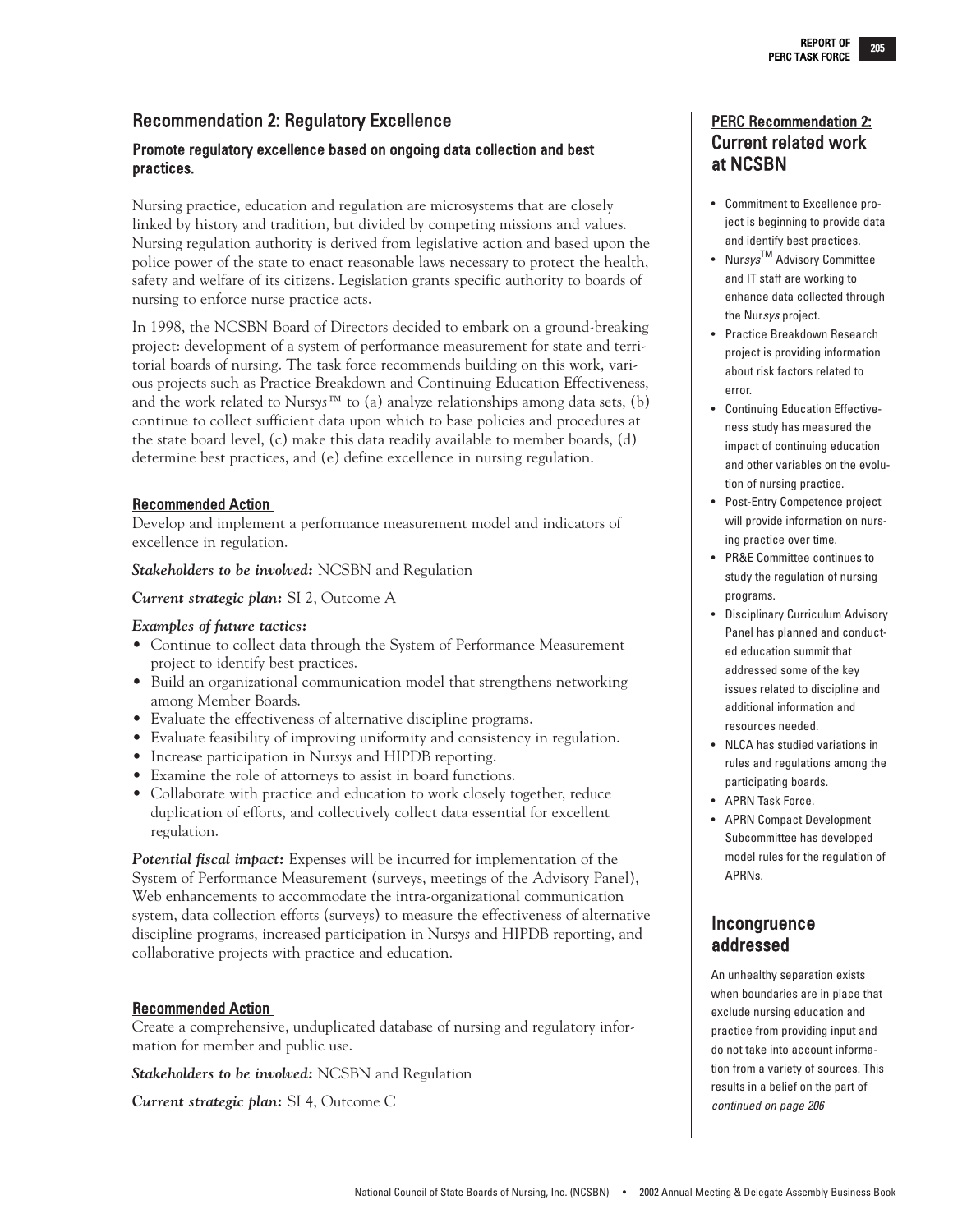stakeholders that they are not part of the process.

When practice, education, or regulation work to influence regulation from any agenda other than public protection, congruence is disrupted.

The variation and lack of standardization in regulations across jurisdictions are one cause of incongruence.

#### *Examples of future tactics:*

- Allow employer, other stakeholder and public access to defined data elements.
- Achieve 100% participation by members in Nur*sys*.
- Create and maintain *Profiles* and System of Performance Measurement databases online.
- Identify and provide for members links to existing data sources (i.e., NCSBN, Colleagues in Caring, state Centers for Nursing, HRSA, Dept. of Labor).

*Potential fiscal impact:* Costs will be related to increased participation in Nur*sys* and HIPDB reporting and creation of electronic *Profiles* and System of Performance Measurement databases.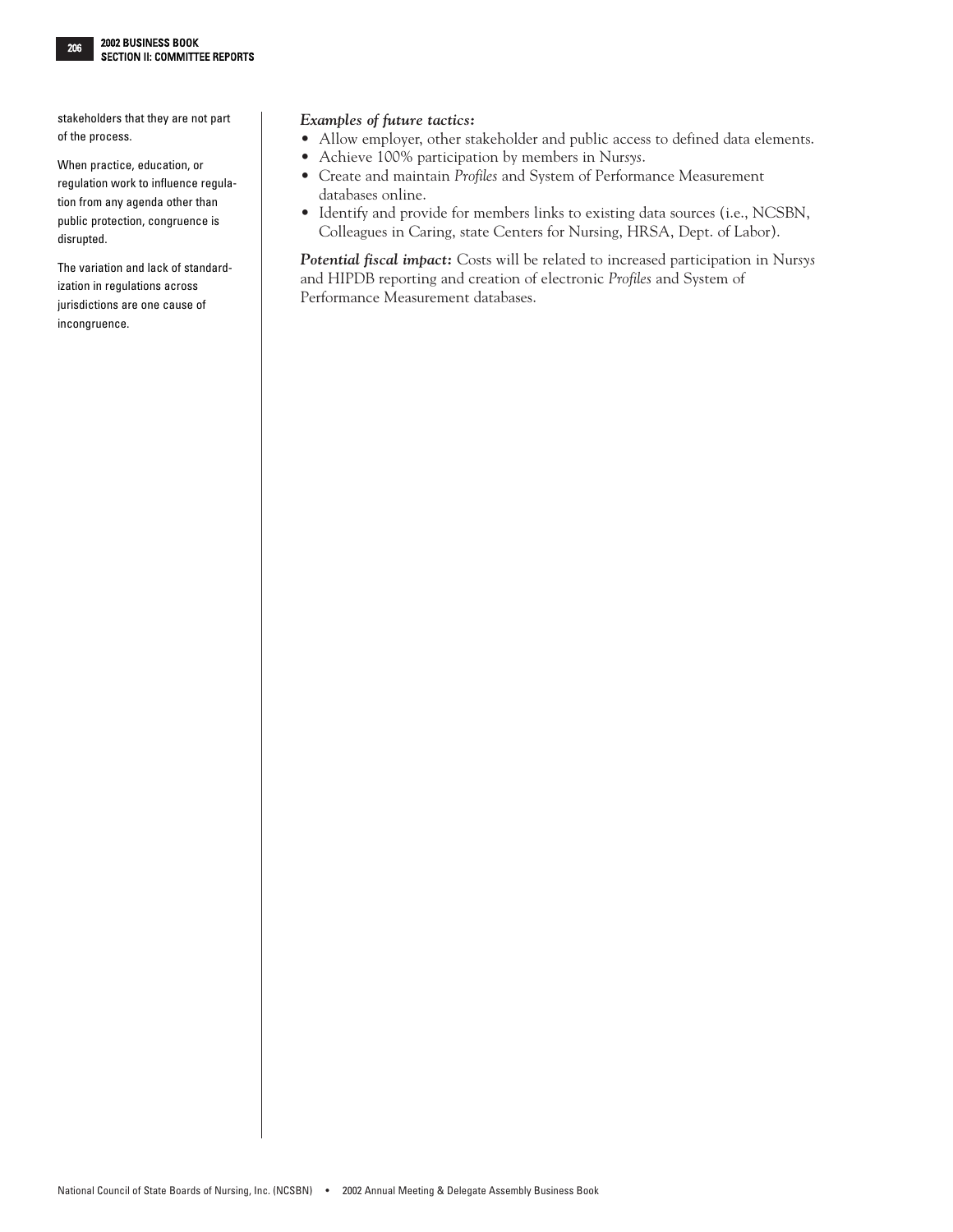## Recommendation 3: Preparation of Nurses

### Ensure that U.S.- and foreign-educated graduates and new nurses are prepared for safe practice.

Nursing regulation and education are linked by a history of regulatory oversight and standard setting. In fact, boards of nursing were originally established for the purpose of establishing standards of quality education. Today, most boards of nursing are responsible for approval/accreditation of educational programs. Many boards require a specific level of performance on NCLEX® examinations and monitor components of the programs, such as faculty qualifications and curricula.

Fifty-seven boards of nursing approve or accredit pre-licensure programs of nursing. Eighteen boards approve RN-baccalaureate completion programs, 15 certificate programs for advanced RN practice, 14 graduate programs in nursing, and 18 continuing education programs.

Thirty-seven boards include education committees as standing committees of the board. An additional 12 boards have ad hoc committees that focus on education. Board members of 27 boards conduct educational program visits. Many boards continue an active consultative role, visiting nursing programs on a routine basis.

Educators serve on boards of nursing. Most boards communicate with educators, and many collaborate with deans and directors on education-related issues within their respective states.

There are philosophical and operational differences between nursing program approval by boards of nursing and voluntary accreditation of programs by national accrediting bodies. While the mission of all boards of nursing is to protect the health, safety, and welfare of the public by establishing minimum standards for pre-licensure nursing programs, the mission of national accrediting bodies is "to ensure the quality and integrity" of nursing programs by "assessing and identifying programs that engage in effective educational practices" (CCNE, written comment, 2001). Boards of nursing are state government agencies; national accrediting bodies such as NLNAC and CCNE are not-for-profit organizations financially dependent on revenue earned from the voluntary accreditation of nursing programs.

Education must be responsive to changes in practice. Educational programs should adequately prepare students for practice roles. There is a philosophical tension that exists between education and practice: education for the future versus job training. Since both are needed (the new graduate must be prepared to enter the work force and yet must have the foundation necessary for life-long learning), this tension provides a system of "checks and balances."

#### Recommended Action

Develop and utilize evidence-based indicators of quality nursing education for the roles of all nurses and ensure quality nursing education programs.

*Stakeholders to be involved:* Regulation and Education

#### *Current strategic plan:* SI 2, Outcome C

#### *Examples of future tactics:*

- Promote information exchange among boards of nursing, educators, and accreditators.
- Develop plan for total nursing program evaluation based on evidenced-based indicators.

## PERC Recommendation 3: Current related work at NCSBN

- PR&E committee continues to study the regulation of nursing programs.
- Subcommittee to Develop Model Rules is currently revising model rules related to the approval of nursing programs.
- Foreign Nurse Issues Subcommittee is exploring the issues related to regulation of nurses educated outside the U.S.
- Commitment to Excellence project conducted surveys of nursing programs to discover their interface and satisfaction with nursing regulation.
- NCSBN Education Consultants Network meets at NCSBN and conducts monthly conference calls to discuss current issues related to nursing education.

## **Incongruence addressed**

- When students are not screened for criminal backgrounds early, they may graduate from a nursing program only to find that they are ineligible for licensure.
- Nursing graduates do not reflect the diversity of the larger U.S. population. The cultural diversity of patient populations is not reflected in nursing workforce. Research has shown that culturally diverse groups are discouraged from entering and/or completing nursing education.
- Although many in the nursing community perceive differentiated practice as essential for the establishment of effective relationships among practice, education, and regulation, there has been little attempt by employing facilities to differentiate within similar roles continued on page 208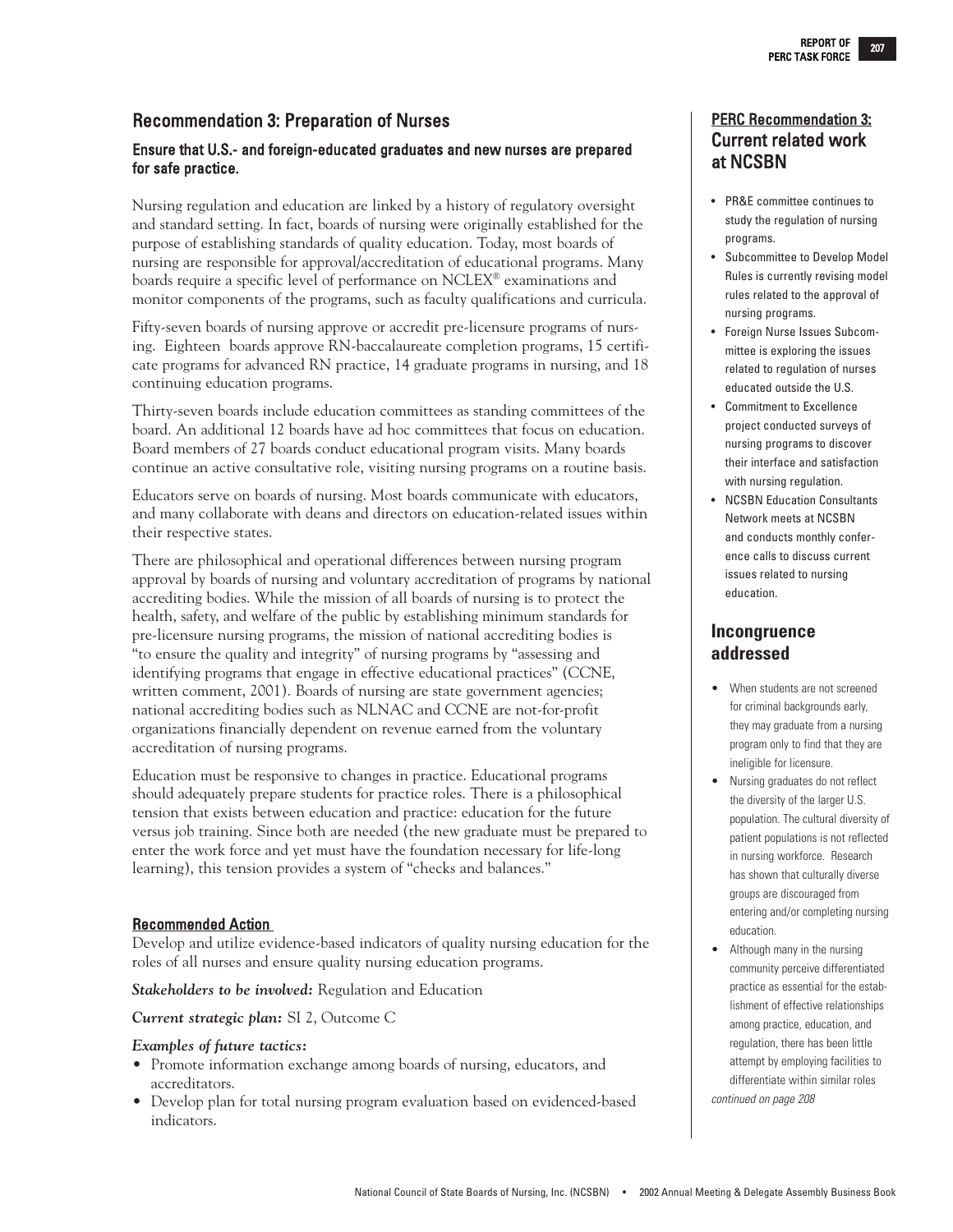according to educational preparation. A national survey of entrylevel nurses (NCSBN, 2001) demonstrated that ADN and BSN graduates are hired into the same types of positions and perform the same tasks within their first six months of practice.

- There is little evidence to indicate that differentiation should be driven by educational preparation. Rather, other factors, such as previous experience and personal competence may be more logical factors on which to base differentiation.
- When practice settings do not support the transition from student to practicing nurse through formal mentorship or preceptorship programs, newly licensed nurses do not feel prepared for practice. Newly licensed nurses report a disconnect between employer requirements and the nurses' expectations of the practice environment.
- Education programs are challenged to prepare students for increasingly complex practice. Newly licensed nurses do not feel adequately prepared for practice. Recent data collected by NCSBN (2001) demonstrated that graduates of all types of nursing education programs report similar levels of dissatisfaction with their preparation for essential entry-level nursing skills. Fewer than 60% of graduates of all programs perceived their preparation as adequate in most of these critical areas. Likewise, employers do not perceive new graduates as prepared for entry-level practice, regardless of educational preparation. In a study conducted by NCSBN (2001), employers rated fewer than 20% of new graduates as prepared to perform essential activities.
- Public health nursing and population-focused nursing concepts continued on page 209

• Develop recommendations for ongoing dissemination of information related to nursing education programs, graduations, enrollments, and issues.

*Potential fiscal impact:* Expenses will be incurred by collection and dissemination of information related to nursing education programs, graduations, enrollments, and issues.

#### Recommended Action

Enhance model rules to reflect standards and indicators of quality nursing education.

*Stakeholders to be involved:* NCSBN and Regulation

*Current strategic plan:* SI 2, Outcome H

#### *Example of future tactics:*

- Identify evidence-based indicators of quality nursing education.
- Recommend changes of model rules to reflect quality nursing education indicators.

*Potential fiscal impact:* Studies will be conducted to measure the effectiveness of indicators/criteria for evaluating nursing programs and the degree of implementation of the 2002 NCSBN Model Rules for Nursing Program Approval (pending Delegate Assembly action).

#### Recommended Action

Collaborate with accrediting agencies and nursing education programs for an effective approval and accreditation process.

*Stakeholders to be involved:* Education, Regulation and NCSBN

*Current strategic plan:* SI 3, Outcome C

#### *Examples of future tactics:*

- Develop a position statement of the role of Boards of Nursing, accreditors and nursing education programs in ensuring quality nursing education that maintains board authority yet reduces duplication of effort.
- Develop criteria and a national model for the use of accreditation for regulatory purposes.

*Potential fiscal impact:* Costs will be incurred by task force meetings.

#### Recommended Action

Clarify current foreign nurse regulatory issues and identify potential solution.

*Stakeholders to be involved:* NCSBN, Regulation, Practice, CGFNS

*Current strategic plan:* SI 1, Outcome C; SI 3, Outcome C

#### *Examples of future tactics:*

- Evaluate the effectiveness of the eligibility criteria used by member boards to allow foreign-educated nurses to sit for NCLEX.
- Delineate basic competencies of foreign-educated nurses for safe, entry-level practice, language/communication skills, and nursing competencies.
- Evaluate implications of immigration/NAFTA for safe, entry-level practice.
- Anticipate and plan education of legislators regarding public safety implications of entry competence testing for foreign-educated nurses.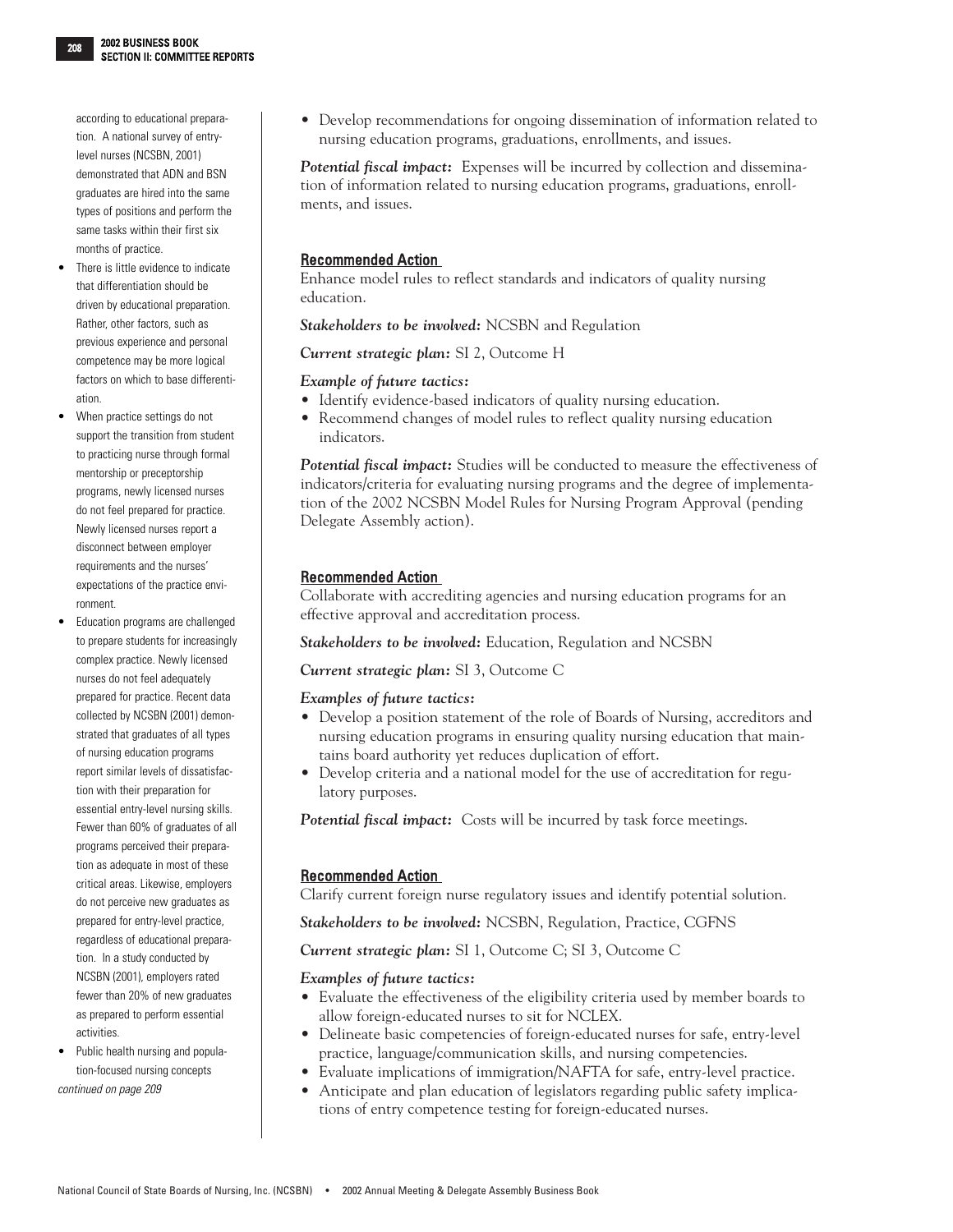*Potential fiscal impact:* Studies will be conducted to measure the effectiveness of eligibility criteria used by member boards to allow foreign-educated nurses to sit for NCLEX®; to determine basic competencies of foreign-educated nurses for safe, entry-level practice, language and communication skills, and nursing competencies; and as educational materials for legislators.

#### Recommended Action

Develop model rules for licensing foreign-educated nurses.

*Stakeholders to be involved:* NCSBN and Regulation

*Current strategic plan:* SI 2, Outcome H

#### *Example of future tactics:*

- Based on empiric evidence, refine model rules for initial licensure and endorsement of foreign-educated nurses (English competency, nursing competence, evaluation of educational programs/curriculum).
- Disseminate refined model foreign-educated nurse rules to Member Boards.

*Potential fiscal impact:* Expenses will be incurred through dissemination of model rules.

#### Recommended Action

Identify and promote effective models to facilitate a successful transition by the foreign educated nurse into U.S. practice roles and environment.

*Stakeholders to be involved:* Regulation, Education and Practice

*Current strategic plan:* SI 2, Outcome A

#### *Examples of future tactics:*

Collect and disseminate information on the transition experiences of foreigneducated nurses and develop an effective model to address education and information gaps.

*Potential fiscal impact:* Studies will be conducted to collect information about the transitional experiences of foreign-educated nurses.

receive inadequate attention in the nursing curricula, in part because faculty at large do not understand these concepts and do not value their inclusion in the curricula (ASTDN, written comment, 2001). Few nursing programs provide sufficient content or experience in perioperative nursing (AORN, written comment, 2001).

- Education programs do not consistently provide theory content and clinical experience essential for practice. Curricula of today compares with that of 20 years ago, with additional content added. The acuity of patients and technology advancements are not consistently reflected in program curricula/syllabi.
- Among clinical specialties, there is sometimes not a match between educational preparation and the role of the specialist.
- Obtaining a more advanced degree does not necessarily result in an advanced knowledge of entry-level nursing or enhanced perceptions of adequacy. Nurses have few incentives, such as higher salaries, for getting a higher degree, and practice is not differentiated by educational preparation.
- Education is having a difficult time meeting the need for an adequate supply of qualified nurses. Nursing education programs have fewer applicants, graduates and faculty. The numbers of qualified applicants are not adequate to meet the current and future needs of the public for health care.
- Nursing graduates do not reflect the diversity of the larger U.S. population. The cultural diversity of patients is not reflected in nursing workforce. Research has shown that culturally diverse groups are discouraged from entering and/or completing nursing education.
- The variation and lack of standardization in regulations across jurisdictions are one cause of incongruence.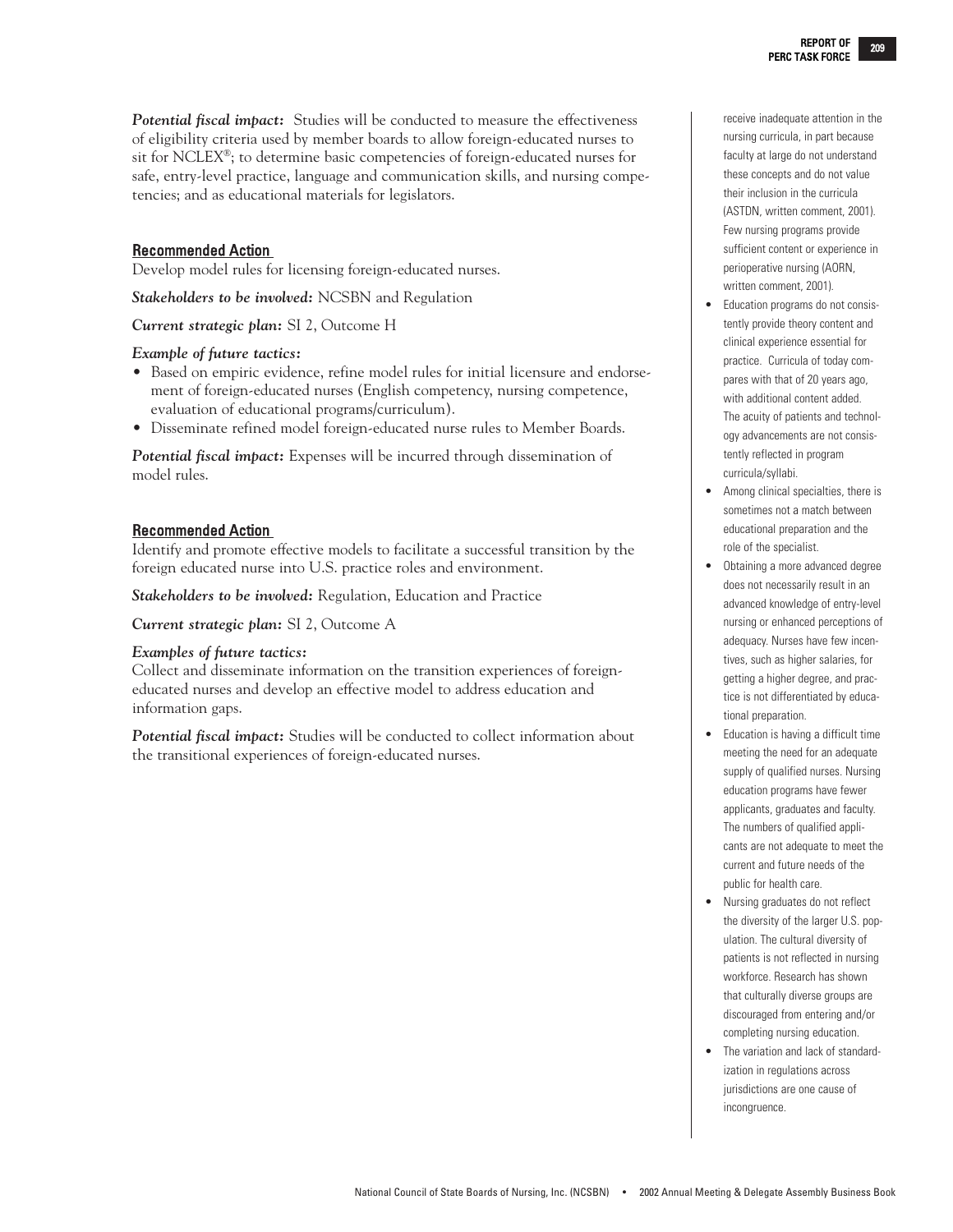## PERC Recommendation 4: Current related work at NCSBN

- Post-Entry Competence Study will provide information about the roles and competencies of RNs and LPN/VNs.
- APRN Task Force working to make scopes (of AP specialties) broad enough so that APRNs can practice safely; will be working on model rules FY2003. Currently, competencies are determined by AP specialty organizations.
- Member Board Profiles provides information about board structures and functions for all Member Boards.
- Practice Breakdown study providing information on variables that put nurses at risk for error.
- Continuing Education Effectiveness study has measured the impact of continuing education and other variables on the evolution of nursing practice.
- Post-Entry Competence study will help us understand continuing competence.

# Incongruence addressed

- The variability in eligibility requirements for initial licensure creates disparity in qualifications of nurses across jurisdictions.
- Not all boards regulate all nursing caregivers which interferes with their ability to apply consistent regulatory standards to all nursing care providers.
- There is an assumption that nurse practice acts always lag behind changes in practice (written comment 2001). One regulator commented that statutes and regulations always lag behind developments in continued on page 211

# Recommendation 4: Regulation of All Nursing Personnel

#### Develop scopes of practice for the roles of all nurses, measures of continued competence of all nurses, and parameters of practice for nursing assistive personnel.

Nursing regulation and practice are linked by the mandate of public protection. First, boards of nursing develop, interpret and monitor Nurse Practice Acts. Fifty-seven boards of nursing establish practice standards and 48 make definitive practice decisions.

An effective interface between regulation and practice exists when boards provide a mechanism for discussion, decision-making and dissemination of practice issues; when nurse practice acts accommodate changes in nursing practice; and when practice decisions made by boards of nursing are communicated to practice facilities. In a recent survey of nurses, employers and associations in 12 states, respondents were asked for their views about existing statutes and administrative rules and regulations. They rated activities in the areas of practice standards (scope of practice) as 1 (too much regulation), 2 (adequate regulation), or 3 (too little regulation). The average rating among the three groups was 1.99, adequate regulation.

Some boards of nursing have authority over anyone practicing nursing without a license. Most practice settings verify licensure status upon employment and periodically thereafter.

Criteria required for RN licensure by examination include:

- Graduation from high school or its equivalence (36 boards);
- A state-approved or state-accredited nursing education program leading to an associate degree or diploma in nursing (54 boards);
- A state-approved or state-accredited nursing education program leading to a baccalaureate degree in nursing (55 boards);
- The New York Regent's external degree program (45 boards);
	- Any other "distance learning" or virtual program (15 boards) or any other equivalency nursing education program (such as corpsman) (five boards).
	- Five boards have age restrictions; 23 require good moral character; 22 require good physical and mental health; and 43 require proficiency in the English language.

Criteria required for LPN/VN licensure include:

- U.S. citizenship (one board);
- Graduation from high school or its equivalence (37 boards);
- Graduation from a state-approved or state-accredited nursing education program (55 boards);
- Graduation from an equivalency nursing education program such as corpsman (26 boards);
- Work experience in lieu of education (one board) or graduation from a "distance learning" program (eight boards).
- Eleven boards have an age restriction; 24 require good moral character; 23 require good physical and mental health; and 37 require proficiency in the English language.

Also, boards of nursing must ensure entry-level competency of new graduates and continuing competency of licensed nurses. Again, eligibility for initial licensure varies across jurisdictions.

The regulation of Advanced Practice varies widely across jurisdictions. Fifty-three boards of nursing regulate or recognize advanced practice nurses as a separate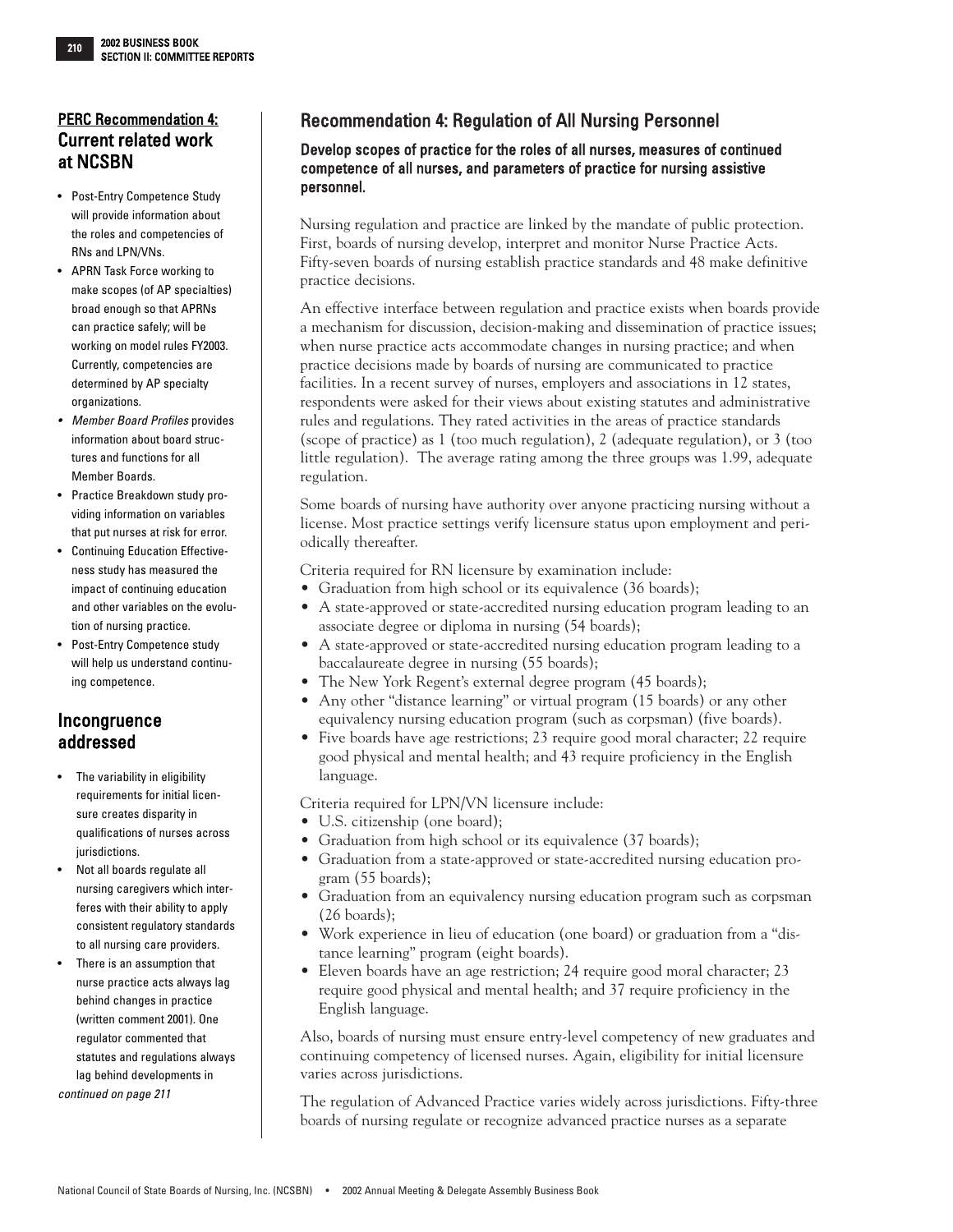group. Some boards of nursing allow scopes of practice to be determined by certifying bodies, whose missions are primarily the advancement of the respective specialty area and who depend on revenue from certification exams.

Boards of nursing do not have jurisdiction over practice settings. Many practice errors are caused by a complex relationship of system and individual errors. Although some form of mandatory reporting of errors exists in 49 states, errors may or may not be reported to boards of nursing.

#### Recommended Action

Promote equivalency in essential elements of licensing and scope of practice for all nurses.

*Stakeholders to be involved:* NCSBN, Regulation, Education and Practice

*Current strategic plan:* SI 2, Outcome A

#### *Examples of future tactics:*

- Create an action plan to increase the uniformity of titles, scopes, and credentialing across all jurisdictions.
- Revise model nurse practice acts to reflect uniform titles, scopes of practice and credentialing of NAP across jurisdictions.
- Define roles/credentials/competencies of each level of licensure for LPNs, RNs, and APRNs (including parameters of delegation).
- Encourage adoption of the APRN Uniform Requirements.
- Adopt the Nurse Licensure Compact.

*Potential fiscal impact:* Costs could potentially include those related to committee/task force meetings, surveys, and practice analysis studies.

#### Recommended Action

Design ways to build flexible and consistent Nurse Practice Acts and regulations that allow for changes in practice across jurisdictions.

*Stakeholders to be involved:* NCSBN, Practice and Regulation

*Current strategic plan:* SI 2, Outcomes A and H

#### *Examples of future tactics:*

- Develop a mechanism for ongoing review and revision of the model act and its applicability to current practice.
- Create a plan for frequent evaluation of the use and effectiveness of the model act concepts and their outcomes.
- Educate Member Boards about model act revisions.
- Create uniform national guidelines and terminology for discipline.
- Evaluate and communicate success/challenges of nurse licensure compact model.
- Develop scopes of practice for APRN specialties that are broad enough so that APRNs can practice safely.

*Potential fiscal impact:* Costs could potentially include those related to committee/task force meetings, surveys, and educational materials.

practice because regulation is, by its very nature, political (FARB, written comments, 2001). There is little evidence, however, to support this assumption. Many believe that NPAs are written in broad enough language to allow practice to evolve. This assumption may stem from the way some boards interpret their statutes and rules; conservative and literal interpretations may not reflect current changes in practice.

- The lack of uniform requirements creates disparity in qualifications of nurses across jurisdictions. Research is needed to determine when this lack of uniformity is a barrier to congruence and when there should be standards in regulations.
- Although there is a potential conflict in mission, regulators currently rely on specialty certifying bodies to assure competency in advanced practice.
- Because of lack of uniformity of regulations across jurisdictions, educational programs must undertake multiple processes to ensure that students gain national certification and state recognition to practice (Consortium, 2000).
- Rules, policies and regulations sometimes conflict between boards of nursing and local, state, federal and facility regulation. There have been instances where the regulatory requirements, accreditation standards and internal policies/procedures of health care delivery conflict with respective nurse practice acts and rules.
- There is an overlap in the roles of two types of advanced practitioners (NP and CNS).
- Certification criteria for APRNs set by professional organizations are developed independent of regulation and continued on page 212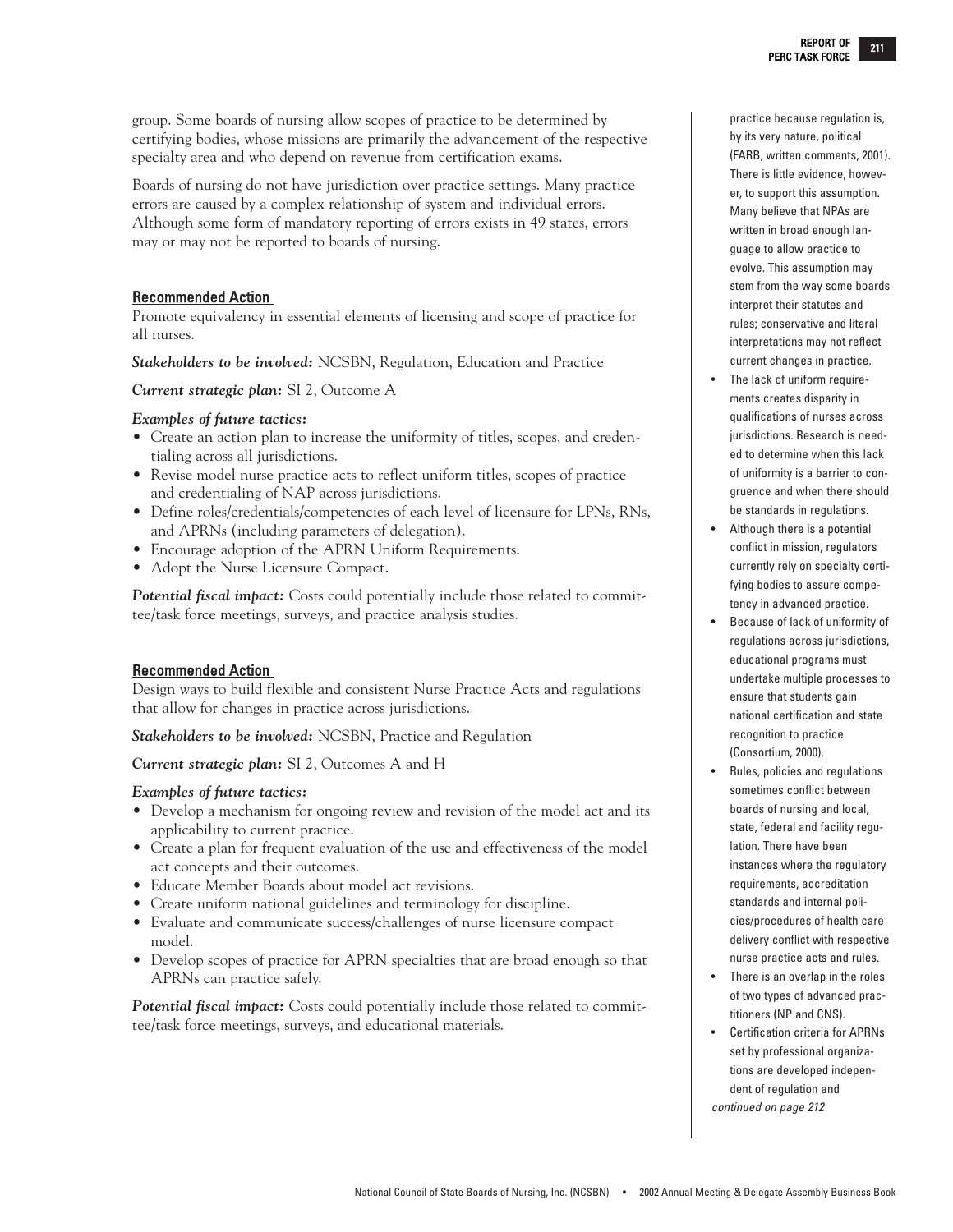education. Furthermore, there is confusion within the nursing community regarding the use of protected titles.

- Regulation, practice standards and nursing program curricula differ among jurisdictions.
- There are no clear definitions of nursing roles (at any level) agreed upon by practice, education and regulatory agencies. Inconsistencies also exist among APRN specialty program curricula, certification examinations and scope of practice.
- Other professional groups restrict the ability of boards of nursing to modify or update nurse practice acts because of conflict over scopes of practice. The result may be limited accessibility to nursing care by the public.
- Criteria for/measurement of continuing competence haven't been established, and license renewal processes are not contingent on validated continuing competency mechanisms.
- More evidence is needed to link nursing program graduation requirements and regulatory criteria with safe, entry-level practice.
- While an assumption is made that graduates of approved nursing programs who passed a licensing examination are able to practice safely at entry level, there is no agreement among practice, education and regulation on criteria to measure safe post-entry practice.
- Increasing numbers of reported negative outcomes for people who receive health care have been documented (IOM report), which is assumed to be the result of systems problems. Following this assumption, if all problems were fixed, all errors would go away.
- There is a lack of understanding continued on page 213

#### Recommended Action

Develop tested measures and methods to ensure continued competence of all nurses and promote patient safety.

*Stakeholders to be involved:* NCSBN, Practice and Regulation

*Current strategic plan:* SI 1, Outcome F

#### *Examples of future tactics:*

- Utilizing data from the post-entry competence study, develop a technologybased tool to measure competency.
- Measure competencies needed for APRN practice.
- Organize a panel at NCSBN Midyear Meeting to update the models and outcomes of state "bridge" projects (transitioning students/new graduates from education to practice).
- NCSBN to serve as a clearinghouse of data and collaboration of all state "bridge" projects in measuring and evaluating outcomes.
- Modify employer survey tool to collect data for the various roles of nursing and several environmental variables that impact on practice.
- Develop post-licensure tools to measure continued competency and evaluate their effectiveness.
- Collaborate with certification, education and specialty organizations for determining effective regulation of APRNs.
- Apply the NCSBN 2002 Continuing Education study results.

*Potential fiscal impact:* Expenses will be related to tool development, job analysis studies, an educational program at Midyear meeting, enhancements to the Web site, conducting an employer survey, tool development, and travel to meetings.

#### Recommended Action

Assume a leadership role in designing processes to ensure patient safety in collaboration with health care system.

*Stakeholders to be involved:* NCSBN, Practice and Regulation

*Current strategic plan:* SI 2, Outcomes B and F

#### *Examples of future tactics:*

- Support innovative and collaborative national/state projects related to patient safety.
- Provide information to health care and public facilities regarding public protection processes and factors that put nurses at risk of making errors.
- Assist with legislative strategies to encourage implementation of model acts
- Develop model scopes for each type of licensure.

*Potential fiscal impact:* Costs will include development of educational materials and meetings of committees/task forces.

### Recommended Action

Identify parameters of practice and competencies for nursing assistive personnel.

*Stakeholders to be involved:* Practice and Regulation

*Current strategic plan:* SI 2, Outcome E

*Examples of future tactics:*

• Review the NAPNES retention study (MISCO research).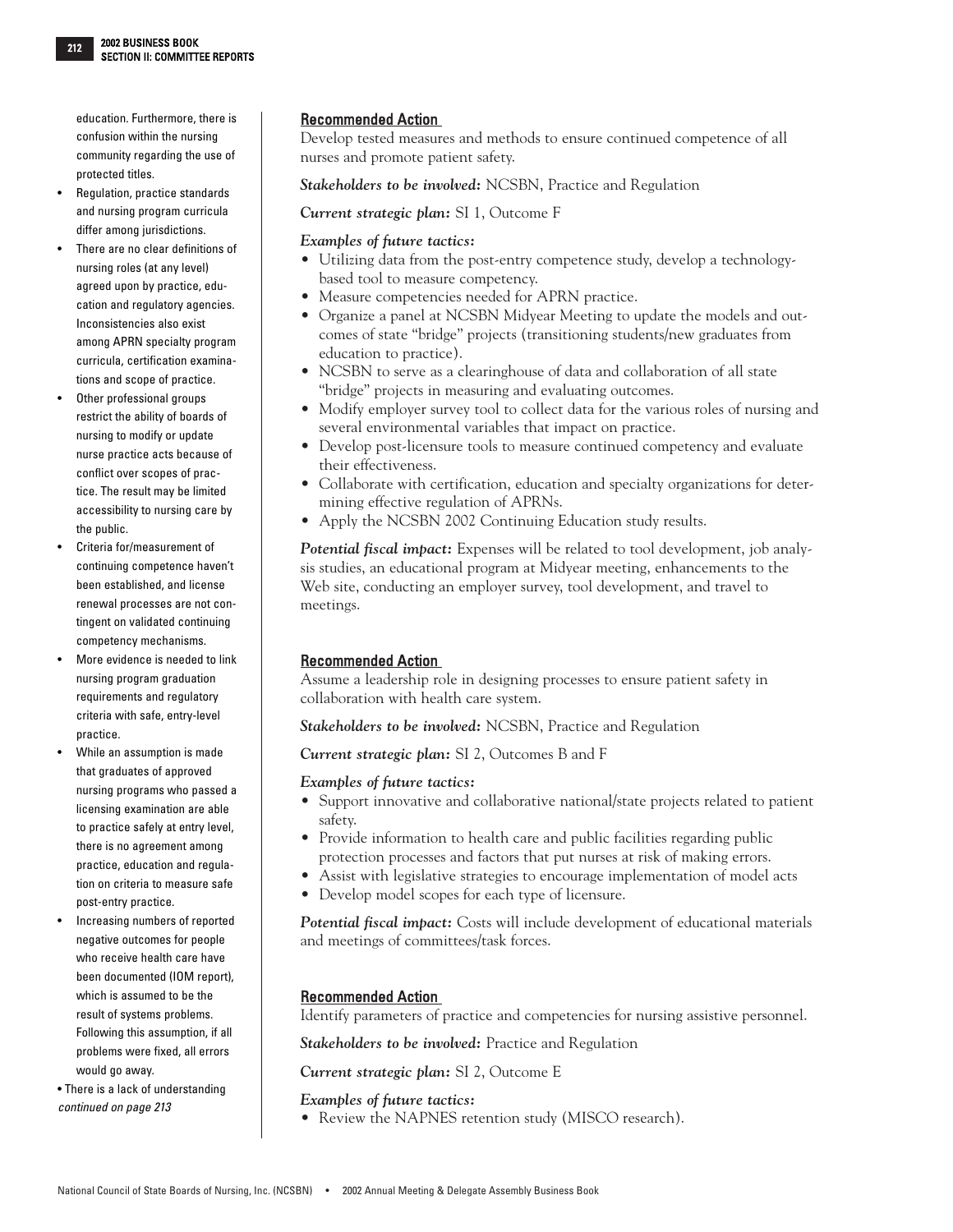- Clearly define roles of nursing assistive personnel.
- Describe essential competencies of nursing assistive personnel.
- Once core competencies are identified, determine minimum education requirements for credentialing nursing assistive personnel.
- Develop a white paper and a position statement that supports regulation of nursing assistive personnel by boards of nursing.

*Potential fiscal impact:* Most expenses will be related to committee/task force meetings.

#### Recommended Action

Identify and promote effective models to facilitate a successful transition be new nurses from education to practice.

*Stakeholders to be involved:* NCSBN, Practice, Education and Regulation

*Current strategic plan:* SI 2, Outcome C

#### *Examples of future tactics:*

- Collect information about demonstration projects for education to practice transition models.
- Conduct more frequent job-entry analysis surveys for all types of licensure and survey employers regarding their expectations.
- Collaborate with ANA/AONE to collect data regarding mentorship, preceptorship, and internship programs and their outcomes.
- Provide information regarding CIC state projects.
- Review NLNAC/CCNE standards regarding graduate and employer satisfaction surveys.
- Gather data from AHA and AHCA regarding retention.
- NCSBN to partner with AONE for a longitudinal study of the retention of nurses.

*Potential fiscal impact:* Expenses will be incurred by surveys, job analysis studies and a longitudinal study.

#### Recommended Action

Participate in strategies for retention of the new graduate.

*Stakeholders to be involved:* Practice and Regulation

*Current strategic plan:* SI 2, Outcome C

#### *Examples of future tactics:*

- Develop a mechanism to track retention outcomes for new graduates.
- Utilize evidence-based data regarding effectiveness of transition programs to create an education-practice transition model.
- Disseminate information on the education-practice transition model.

*Potential fiscal impact:* Costs will include the collection and dissemination of data.

among practice and education of the role of the licensure examination. Practice-focused nursing organizations have demonstrated a misconception of the role of the examination in driving curricula (ASTDN, written comments, 2001).

- Boards of nursing do not have authority to regulate the practice environment and, therefore, have limited ability to influence unsafe work environments or the incidence of system-related error.
- Language barriers and cultural diversity present challenges in all three domains. Creating reasonable accommodation for disabilities impacts regulation, education and practice; more solutions are needed to assure public safety and provide opportunities.
- A lack of reliable data regarding the nursing workforce, particularly those actively delivering patient care, impacts the ability to identify shortage areas, project future supply, or plan to resolve the shortage.
- Essential practice deficiencies are not reported by practice settings to boards of nursing in a timely and efficient manner.
- There are insufficient mechanisms, opportunities and funding to address the universe of system and individual practice errors consistently and effectively.
- Even in mandatory reporting states, not all categories of errors are reportable or reported. The process of determining when to report may not be an objective one. Legal liability and risk may influence an individual or organization to comply with reporting requirements.
- The variation and lack of standardization in regulations across jurisdictions are one cause of incongruence.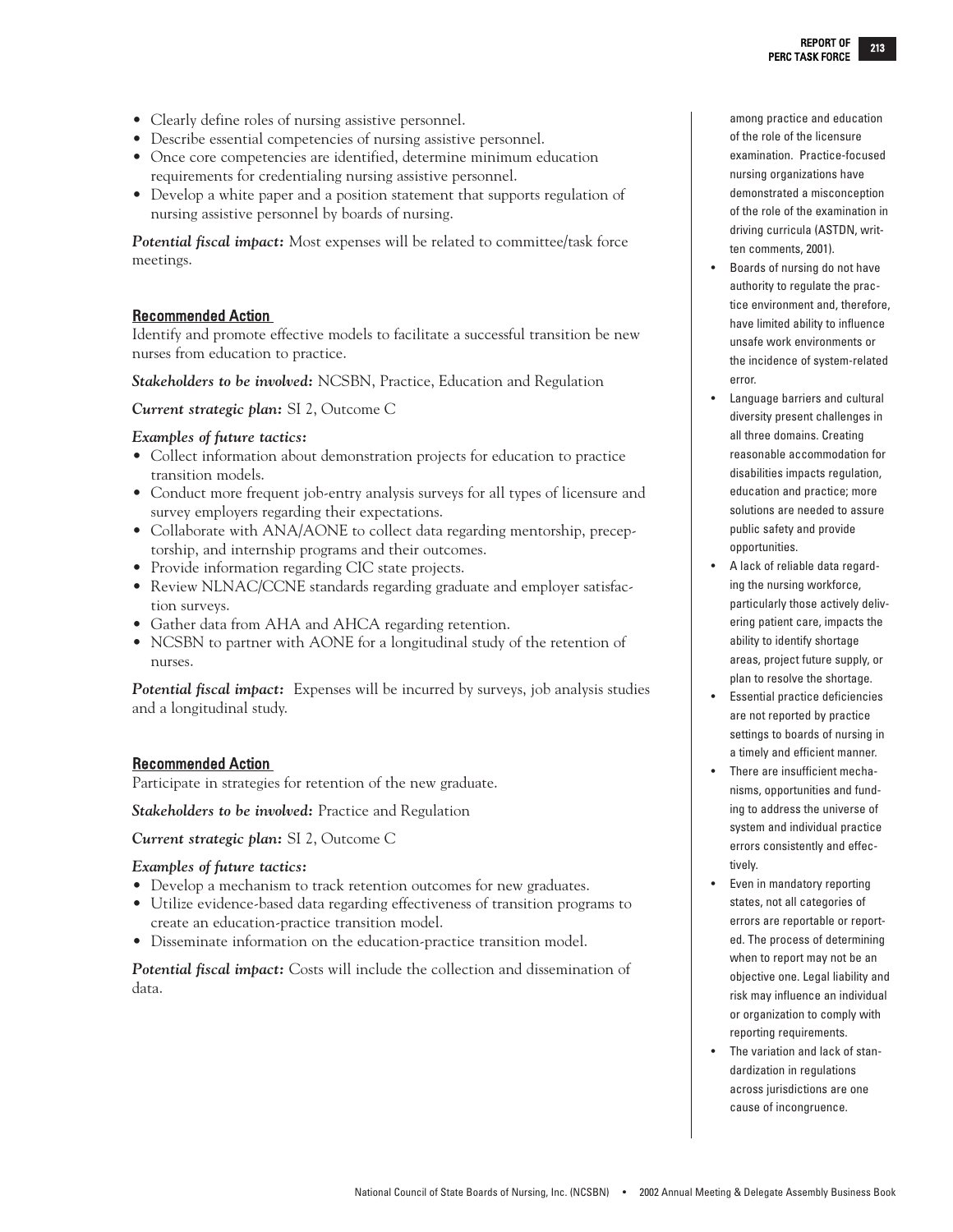## Conclusion

The Practice, Education, and Regulation Congruence (PERC) Task Force was established by the 2000 Board of Directors following the adoption by the 2000 Delegate Assembly of the following resolution:

*Resolved, that the National Council assume the leadership role and develop an action plan to clearly delineate and establish congruence among education, practice, and regulation for the roles of all nurses. The plan shall be developed in collaboration with a broad base of health care stakeholders for presentation no later than the 2002 Delegate Assembly for a decision regarding implementation of the plan.*

This task force was charged with exploring the ways regulators, educators, nurses, and nurse executives involved in current practice, education, or regulation interface to assure a nursing workforce able to provide safe and effective care. Through the adoption of the action plan directed to achieving the priority recommendations, incongruence among practice, education, and regulation will be greatly reduced and the public will be served.

#### **Recommendation 1: Organizational Environment of NCSBN**

Commit to an organizational environment supportive of change and innovation in Practice, Education, and Regulation.

#### **Recommendation 2: Regulatory Excellence**

Promote regulatory excellence based on ongoing data collection and best practices.

#### **Recommendation 3: Preparation of Nurses**

Ensure that US and foreign educated graduates and new nurses are prepared for safe practice.

#### **Recommendation 4: Regulation of All Nursing Personnel**

Develop scopes of practice for the roles of all nurses, measures of continued competence of all nurses, and parameters of practice for nursing assistive personnel.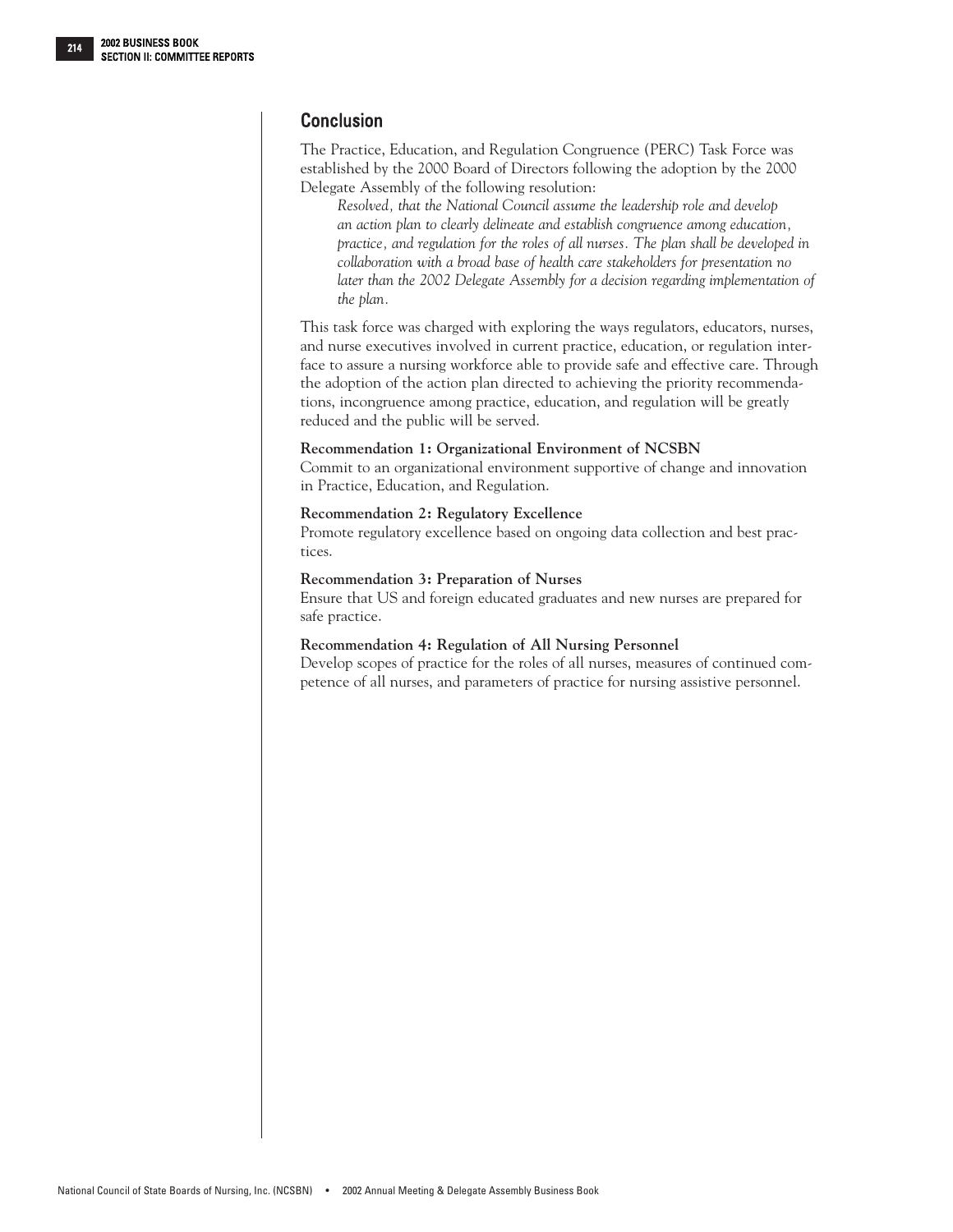# Appendix A: Congruence and Incongruence

This is a summary of the congruencies and incongruencies among practice, education, and regulation identified during phase one of the project. They are listed by areas.

### Regulation and Education

**Congruence:** Regulation and education both value high quality nursing education.

**Congruence:** Educators serve on boards of nursing. Most boards communicate with educators, and many collaborate with deans and directors on educationrelated issues within their respective states.

**Incongruence:** Although the business of accreditation may pose a potential conflict of interest, ten (10) boards grant approval to nursing programs that meet national accreditation agency standards.

**Incongruence:** For those nursing programs that are reviewed by both their board of nursing and a national accrediting body, review processes are often not coordinated and review requirements duplicated. Also, documentation requirements sometimes differ. This duplication of resources and effort are a burden for nursing programs.

**Incongruence:** Although the mission of boards of nursing is to protect the public, they do not regulate all levels of nursing education. In those states where graduate programs are regulated by boards of nursing, there is **not** universal adoption of uniform core requirements for master's programs leading to advanced practice.

**Congruence:** The majority of nursing graduates pass NCLEX® and nursing programs teach content related to licensure requirements.

**Congruence:** Some boards of nursing are working with educators to conduct criminal background checks on those applying for admission to their respective programs. This prevents the situation of graduates being denied licensure because of criminal backgrounds.

**Incongruence:** When students are not screened for criminal backgrounds early, they may graduate from a nursing program only to find that they are ineligible for licensure.

## Regulation and Practice

**Congruence:** An effective interface between regulation and practice exists when boards provide a mechanism for discussion, decision-making and dissemination of practice issues; when Nurse Practice Acts accommodate changes in nursing practice; and when practice decisions made by boards of nursing are communicated to practice facilities. In a recent survey of nurses, employers and associations in 12 states, respondents were asked for their views about existing statutes and administrative rules and regulations. They rated activities in the areas of practice standards (scope of practice) as 1 (too much regulation), 2 (adequate regulation), or 3 (too little regulation). The average rating among the three groups was 1.99, adequate regulation.

**Congruence:** Some boards of nursing have authority over anyone practicing nursing without a license. Most practice settings verify licensure status upon employment and periodically thereafter.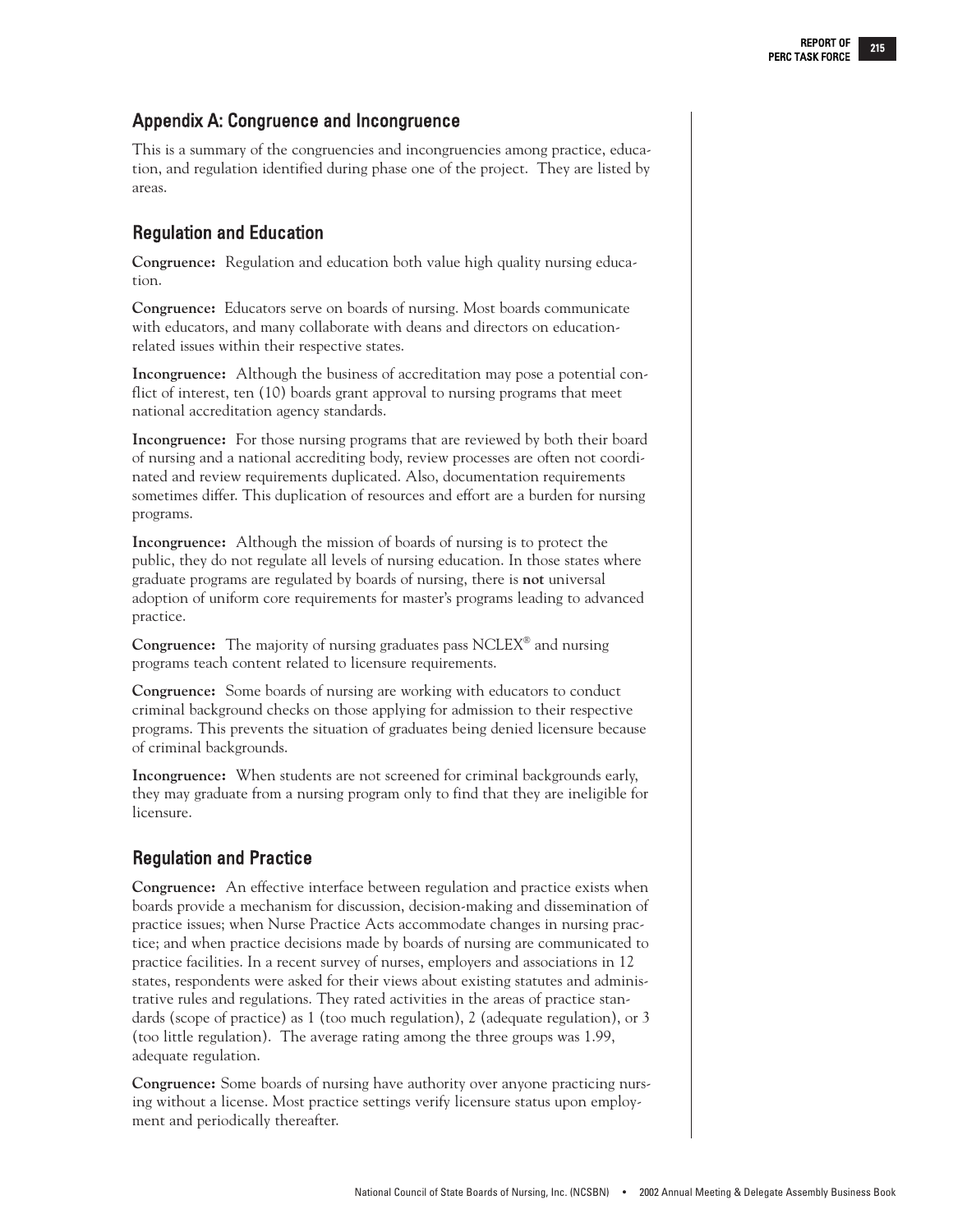**Incongruence:** The variability in eligibility requirements for initial licensure creates disparity in the qualifications of nurses across jurisdictions.

**Incongruence:** Not all boards of nursing regulate all nursing caregivers, interfering with the ability of those boards to apply consistent regulatory standards to all nursing care providers.

**Incongruence:** There is an assumption that nurse practice acts always lag behind changes in practice (written comment 2001). One regulator commented that statutes and regulations always lag behind developments in practice because regulation is by its very nature political (FARB, written comments, 2001). There is little evidence, however, to support this assumption. Many believe that NPAs are written in broad enough language to allow nurse practice to evolve. This assumption may stem from the way some boards interpret their statutes and rules; conservative and literal interpretations may not reflect current changes in practice.

**Incongruence:** Other professional groups restrict the ability of boards of nursing to modify or update nurse practice acts because of conflict over scopes of practice. The result may be limited accessibility to nursing care by the public.

**Congruence:** All boards validate minimal competency for initial licensure through a testing mechanism, with the exception of some categories of advanced practice nurses.

**Incongruence:** Criteria for and measurement of continuing competence have not been established, and license renewal processes are not contingent on validated continuing competency mechanisms.

**Incongruence:** The lack of uniform requirements creates disparity in the qualifications of nurses across jurisdictions. Research is needed to determine when this lack of uniformity is a barrier to congruence and when there should be standards in regulations.

**Incongruence:** While foreign-educated nurses are a possible source of nurses able to provide care to the increasing numbers of non-English speaking patients, the licensing of foreign-educated nurses presents many challenges.

**Congruence:** All jurisdictions have some mechanism for discipline to protect the public. Some boards provide alternative programs for impaired nurses.

**Incongruence:** Although there is a potential conflict in mission, regulators currently rely on specialty certifying bodies to assure competency in advanced practice.

**Incongruence:** Because of the lack of uniformity of regulations across jurisdictions, educational programs must undertake multiple processes to ensure that students gain national certification and state recognition to practice (Consortium, 2000).

**Incongruence:** Essential practice deficiencies are not reported by practice settings to boards of nursing in a timely and efficient manner.

**Incongruence:** Rules, policies and regulations sometimes conflict between boards of nursing and local, state, federal and facility regulation. There have been instances where the regulatory requirements, accreditation standards, and internal policies and procedures of health care delivery facilities conflict with the respective Nurse Practice Acts and rules.

**Incongruence:** There are insufficient mechanisms, opportunities, and funding to address the universe of system and individual practice errors consistently and effectively.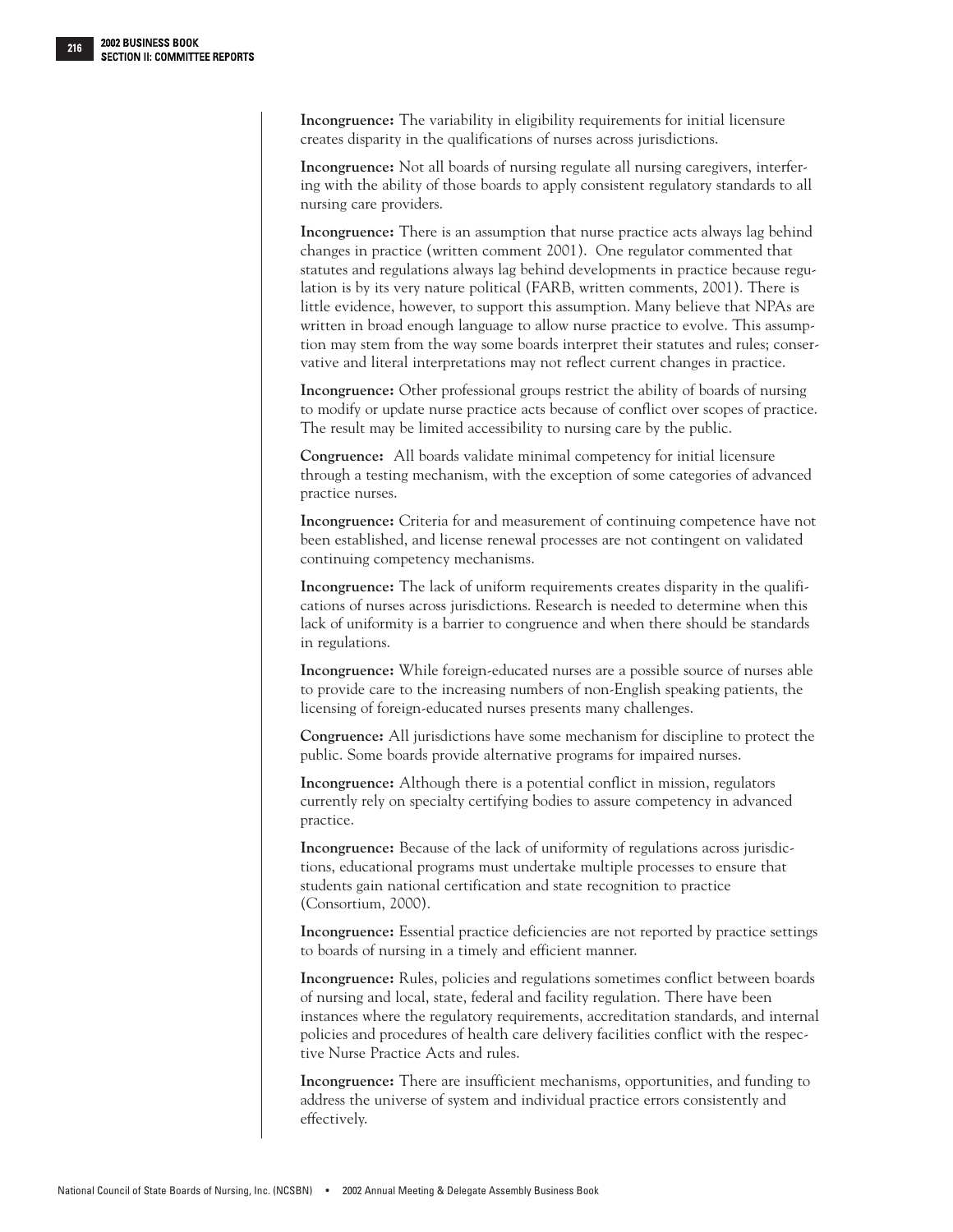**Incongruence:** Even in mandatory reporting states, not all categories of errors are reportable or reported. The process of determining when to report may not be an objective one. Legal liability and risk may influence an individual or organization to comply with reporting requirements.

#### Education and Practice

**Congruence:** Practice relies on education for clinicians. New and expanded roles are continuously being developed.

**Incongruence:** Education is having a difficult time meeting the need for an adequate supply of qualified nurses. Nursing education programs have fewer applicants, graduates and faculty. The numbers of qualified applicants are not adequate to meet the current and future needs of the public for health care.

**Incongruence:** Nursing graduates do not reflect the diversity of the larger U.S. population. Cultural diversity of patient populations is not reflected in the nursing workforce. Research has shown that culturally diverse groups are discouraged from entering and/or completing nursing education.

**Incongruence:** If the creation of different types of educational preparation was intended to create differences in scope of practice, this did not happen. Advanced educational preparation may more appropriately enhance career opportunities after the entry level period once a nurse has acquired the necessary clinical experience.

**Incongruence:** Although many in the nursing community perceive differentiated practice as essential for the establishment of effective relationships among practice, education, and regulation, there has been little attempt by employing facilities to differentiate within similar roles according to educational preparation. A national survey of entry-level nurses (NCSBN, 2001) demonstrated that ADN and BSN graduates are hired into the same types of positions and perform the same tasks within their first six months of practice.

**Incongruence:** There is little evidence to indicate that differentiation should be driven by educational preparation. Rather, other factors, such as previous experience and personal competence, may be more logical factors to base differentiation on.

**Congruence:** There are collaborative efforts by education and practice in some jurisdictions to provide extern, intern, mentor and preceptor programs.

**Incongruence:** When practice settings do not support the transition from student to practicing nurse through formal mentorship or preceptorship programs, newly licensed nurses do not feel prepared for practice. Newly licensed nurses report a disconnect between employer requirements and the nurses' expectations of the practice environment.

**Congruence:** There is a philosophical tension that exists between education and practice: education for the future versus job training. Since both are needed (the new graduate must be prepared to enter the work force and yet must have the foundation necessary for life-long learning), this tension provides a system of "checks and balances."

**Incongruence:** Education programs are challenged to prepare students for increasingly complex practice. Newly licensed nurses do not feel adequately prepared for practice. Recent data collected by NCSBN (2001) demonstrated that graduates of all types of nursing education programs report similar levels of dissatisfaction with their preparation for essential entry-level nursing skills. Fewer than 60% of graduates of all programs perceived their preparation as adequate in most of these critical areas. Likewise, employers do not perceive new graduates as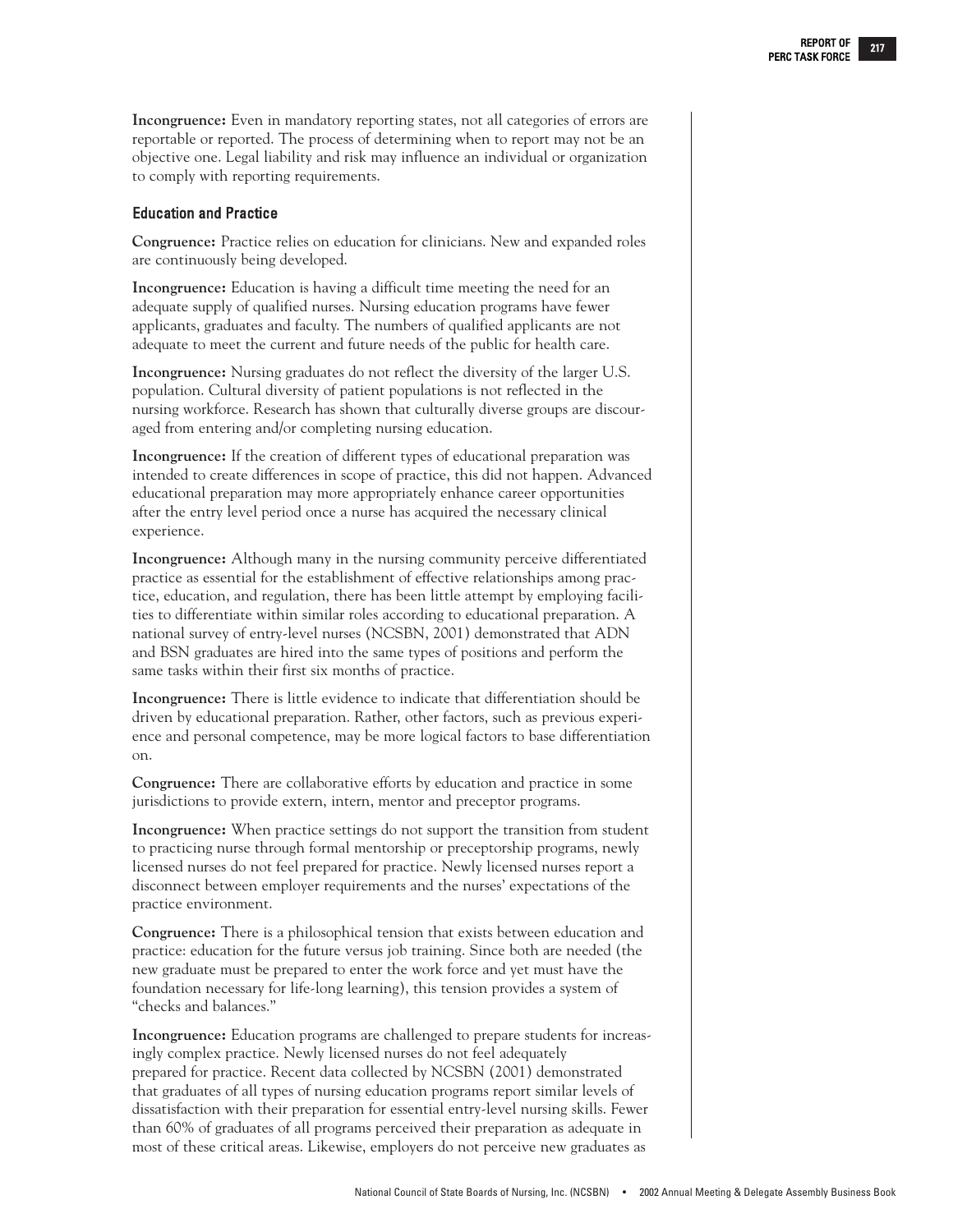prepared for entry-level practice, regardless of educational preparation. In a study conducted by NCSBN (2001a), employers rated fewer than 20% of new graduates as prepared to perform essential activities.

**Incongruence:** Public health nursing and population-focused nursing concepts receive inadequate attention in the nursing curricula, in part because faculty at large do not understand these concepts and do not value their inclusion in the curricula (ASTDN, written comments, 2001). Few nursing programs provide sufficient content or experience in perioperative nursing (AORN, written comments, 2001).

**Incongruence:** Education programs do not consistently provide theory content and clinical experience essential for practice. Curricula of today compares with that of 20 years ago, with additional content added. The acuity of patients and technology advancements are not consistently reflected in program curricula or syllabi.

**Incongruence:** Among clinical specialties, there is sometimes not a match between educational preparation and the role of the specialist.

**Congruence:** Education programs are available to practicing nurses. Articulation models are available for licensed nurses to move into roles with broader scopes of practice.

**Incongruence:** Obtaining a more advanced degree does not necessarily result in an advanced knowledge of entry-level nursing or enhanced perceptions of adequacy. Nurses have few incentives, such as higher salaries, for getting a higher degree, and practice is not differentiated by educational preparation.

**Incongruence***:* There is an overlap in the roles of two types of advanced practitioners (NP and CNS).

## Regulation, Practice and Education

**Congruence:** Leaders within practice, education and regulation create opportunities for communication and collaboration to ensure patient safety.

**Congruence:** There are documented best practice outcomes for patients and clients who receive care from licensed nurses.

**Incongruence:** More evidence is needed to link nursing program graduation requirements and regulatory criteria with safe entry-level practice.

**Incongruence:** Certification criteria for APRNs set by professional organizations are developed independent of regulation and education. Furthermore, there is confusion within the nursing community regarding the use of protected titles.

**Incongruence:** Regulation, standards of practice, and nursing program curricula differ among jurisdictions.

**Incongruence:** While an assumption is made that graduates from an approved nursing program who passed a licensing examination are able to practice safely at an entry level, there is no agreement among practice, education and regulation on criteria to measure safe post-entry practice.

**Incongruence:** Increasing numbers of reported negative outcomes for people who receive health care have been documented (IOM report), which is assumed to be the result of systems problems. Following this assumption, if all problems were fixed, all errors would go away.

**Incongruence:** There are no clear definitions of nursing roles (at any level)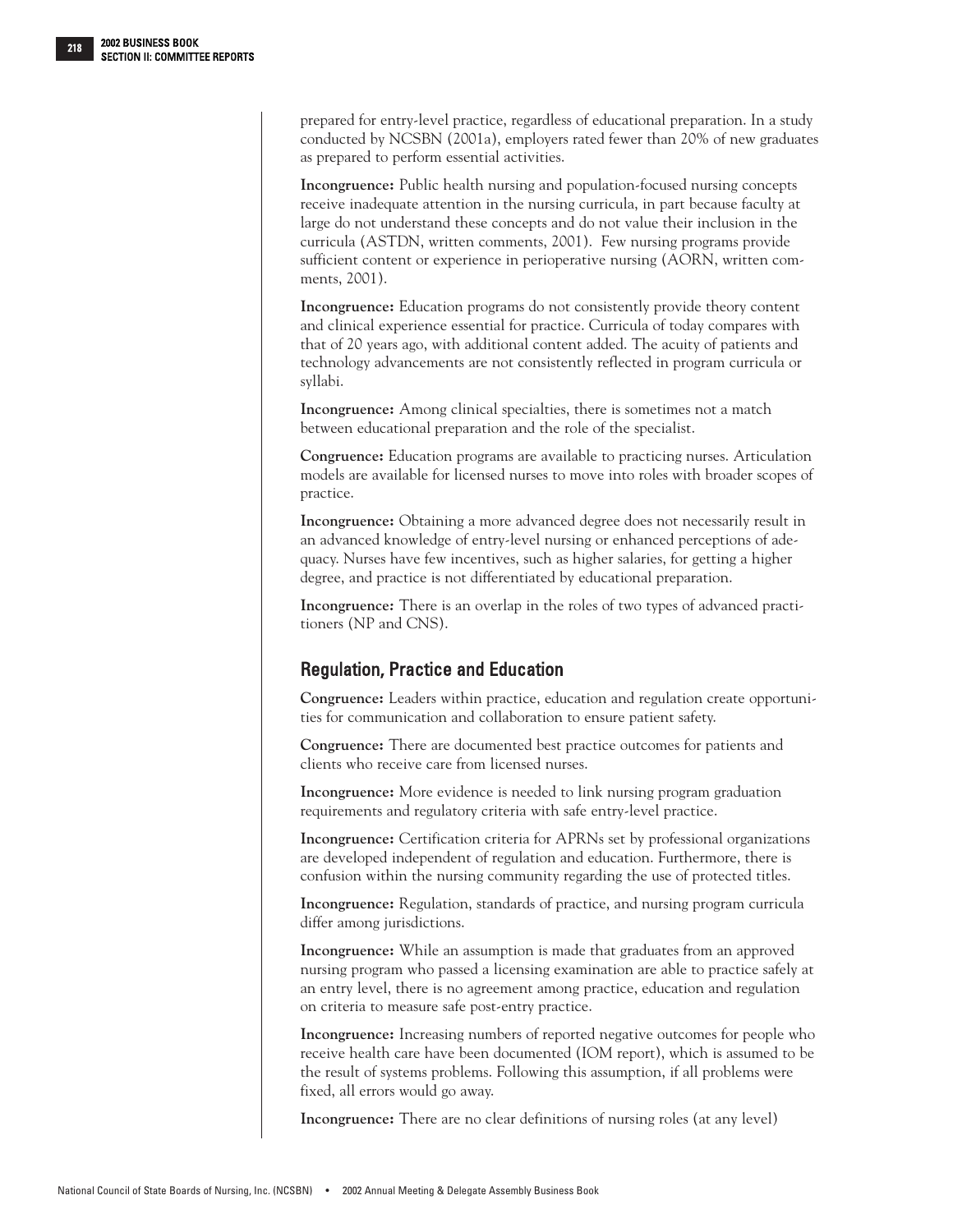agreed upon by practice, education and regulatory agencies. Inconsistencies also exist among APRN specialty program curricula, certification examinations and scope of practice.

**Incongruence:** There is a lack of understanding among practice and education of the role of the licensure examination. Practice-focused nursing organizations have demonstrated a misconception of the role of the examination in driving curricula (ASTDN, written comments, 2001).

**Congruence:** All three agree on the need to collectively work to respond to and minimize the nursing shortage.

**Incongruence:** Boards of nursing do not have authority to regulate the practice environment and, therefore, have limited ability to influence unsafe work environments or the incidence of system-related error.

**Incongruence:** Language barriers and cultural diversity present challenges in all three domains. Creating reasonable accommodation for disabilities impacts regulation, education and practice; more solutions are needed to assure public safety and provide opportunities.

**Incongruence:** A lack of reliable data regarding the nursing workforce, particularly those actively delivering patient care, impacts the ability to identify shortage areas, project future supply, or plan to resolve the shortage.

**Congruence:** A healthy separation exists when regulation provides a process for input from all affected parties and considers the input received, but in the end focuses on what is in the best interest of the public. In some states, mechanisms are in place that allows input from stakeholders during the drafting phase of regulation. When the driving focus of such efforts is public protection, these mechanisms provide valuable information to regulators, decrease the perception that regulation is an excessive burden over which practice and education has no control, eliminate delay in promulgating rules, and educate stakeholders (ACNP, written comments, 2001).

**Incongruence:** An unhealthy separation exists when boundaries are in place that exclude nursing education and practice from providing input and do not take into account information from a variety of sources. This results in a belief on the part of stakeholders that they are not part of the process.

**Incongruence:** When practice, education or regulation work to influence regulation from any agenda other than public protection, congruence is disrupted.

**Incongruence:** The variation and lack of standardization in regulations across jurisdictions are one cause of incongruence.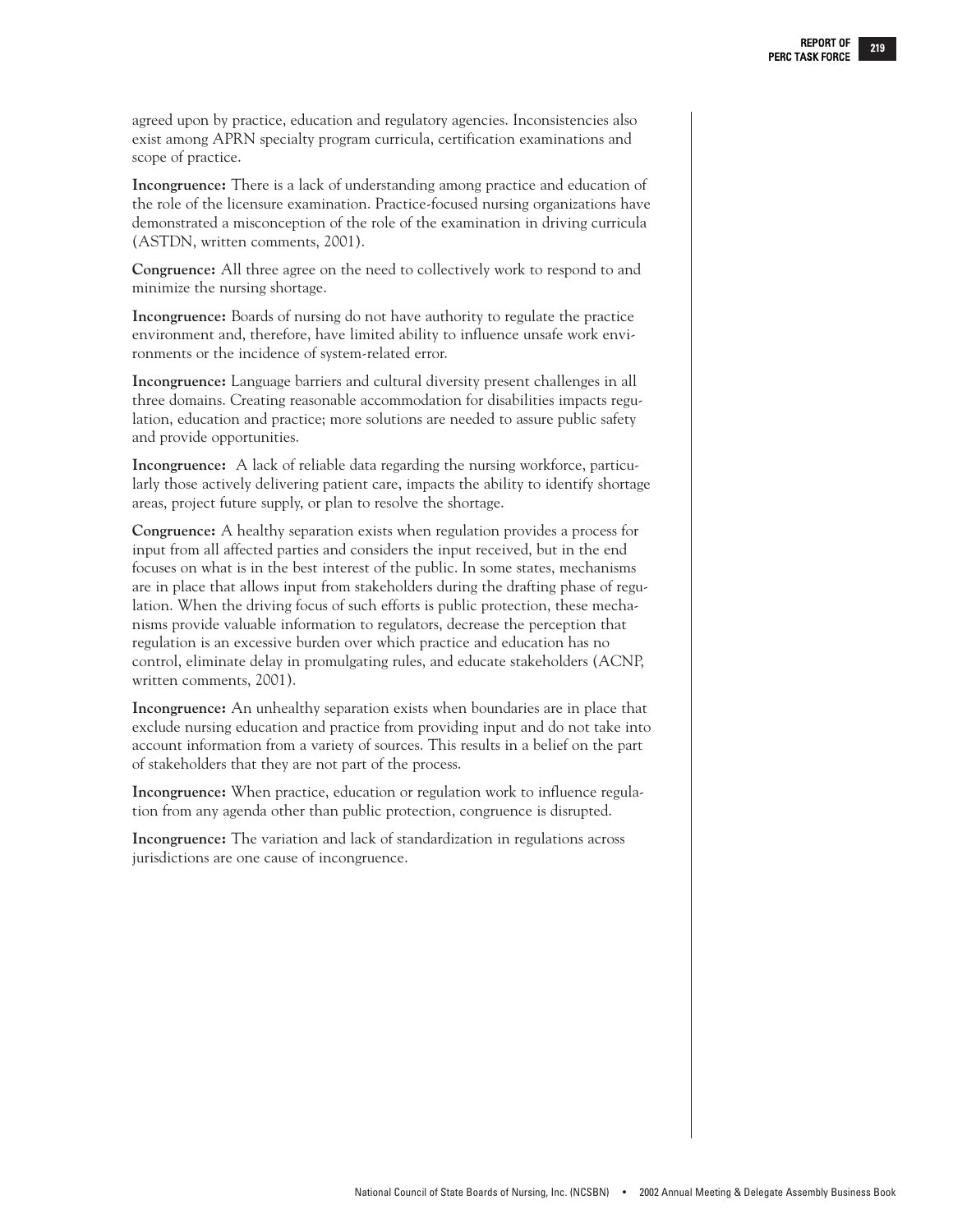| <b>Action</b>                                                                                                                                                                          | Parties Involved<br>Organizations/                                                           | <b>Examples of Possible Tactics</b>                                                                                                                                                                                                                                                                                                                                                                           |
|----------------------------------------------------------------------------------------------------------------------------------------------------------------------------------------|----------------------------------------------------------------------------------------------|---------------------------------------------------------------------------------------------------------------------------------------------------------------------------------------------------------------------------------------------------------------------------------------------------------------------------------------------------------------------------------------------------------------|
| I.Commit to an organizational environment supportive of change<br>and innovation in Practice, Education, and Regulation.                                                               |                                                                                              |                                                                                                                                                                                                                                                                                                                                                                                                               |
| Board of Directors, NCSBN staff and enhance communication<br>Foster open, honest communication among member boards,<br>with nursing stakeholders and the public.<br>$\div$             | Public Stakeholders<br>Other Nursing and<br>• Members<br>NCSBN<br>•<br>$\bullet$             | Develop a comprehensive communication/outreach plan for members,<br>minutes posted and available on Web site. Offer web-based media for<br>Continue policy of open board and committee meetings for members,<br>purposes of listening to deliberations and decisions and/or by confer-<br>stakeholders and the public.<br>ence call.<br>$\bullet$<br>$\bullet$                                                |
| Strengthen communication among practice, education and regu-<br>lation.<br>$\ddot{\rm c}$                                                                                              | · Practice, Education<br>and Regulation                                                      | Work on innovative projects that include education, practice and regu-<br>Build coalitions of practice, education and regulatory leaders in states.<br>lation; report results to the 2004 Delegate Assembly.<br>$\bullet$<br>$\bullet$                                                                                                                                                                        |
| where opinions of practice, education, regulation representatives<br>Create a professional culture based on mutual respect and trust<br>and members and staff are valued.<br>$\dot{3}$ | Practice, Education<br>NCSBN and its<br>and Regulation<br>Members,<br>$\bullet$<br>$\bullet$ | Offer open forums about contemporary nursing and health care issues<br>holders in committees and groups and provide ongoing opportunities<br>Ensure involvement of a broad range of members and relevant stake-<br>involving internal and external stakeholders (i.e. patient safety and<br>work environment issues).<br>for input.<br>$\bullet$                                                              |
| Enhance educational and informational resources regarding the<br>purpose of NCSBN and State Boards of Nursing.<br>$\vec{+}$                                                            | • Regulation and<br>Education<br><b>NCSBN</b><br>$\bullet$                                   | Expand regulatory and NCSBN orientation for newly appointed execu-<br>Promote and provide resources for education of students and licensees.<br>Develop and offer regulatory and NCSBN orientation for board presi-<br>Web site presentations; member and staff contact directory based on<br>tive officers beyond current single day model.<br>dents and members.<br>member needs.<br>$\bullet$<br>$\bullet$ |
| Commit to ongoing evaluation and improvement as an NCSBN<br>core competency.<br>$\vec{b}$                                                                                              | NCSBN<br>•                                                                                   | · Prepare and implement an ongoing, systematic evaluation and perfor-<br>• Have an outside independent agency develop and implement evalua-<br>tion tools for member boards to evaluate NCSBN<br>mance improvement plan.                                                                                                                                                                                      |
| Assess the health care and nursing environments and analyze<br>the impact of change and innovation on regulation<br>Ġ.                                                                 | Practice and<br>Regulation<br>· NCSBN<br>$\bullet$                                           | • Conduct a periodic environmental scan to assess the health care and<br>nursing environments.                                                                                                                                                                                                                                                                                                                |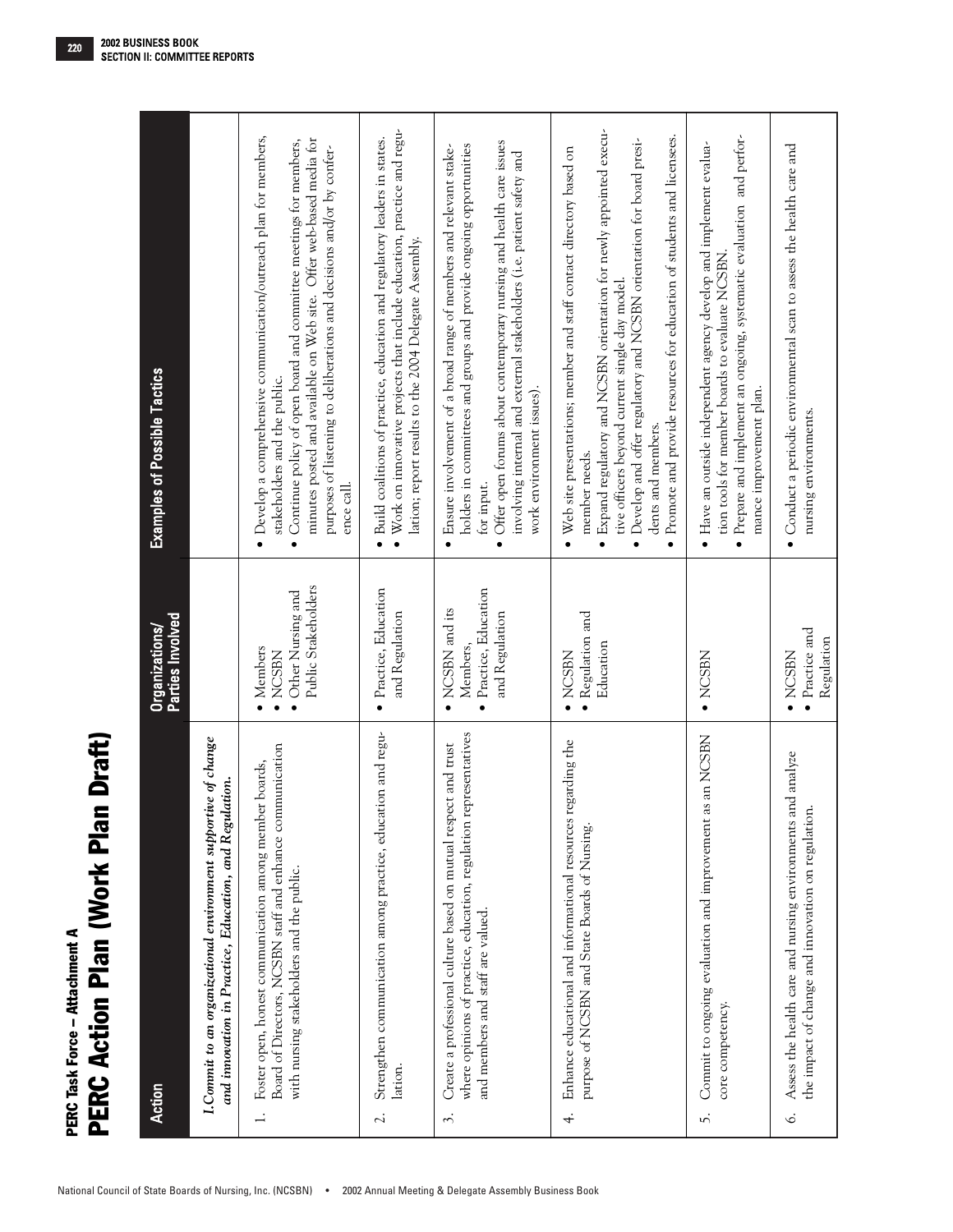| <b>Action</b>                                                                                                                                                         | Parties Involved<br>Organizations/    | <b>Examples of Possible Tactics</b>                                                                                                                                                                                                                                                                                                                                                                                                                                                                                                                                                                                                      |
|-----------------------------------------------------------------------------------------------------------------------------------------------------------------------|---------------------------------------|------------------------------------------------------------------------------------------------------------------------------------------------------------------------------------------------------------------------------------------------------------------------------------------------------------------------------------------------------------------------------------------------------------------------------------------------------------------------------------------------------------------------------------------------------------------------------------------------------------------------------------------|
|                                                                                                                                                                       |                                       | • Analyze practice changes and compare with state laws and regulations.<br>• Develop a model to assure consistency of nursing practice.                                                                                                                                                                                                                                                                                                                                                                                                                                                                                                  |
| Promote regulatory excellence based on ongoing data collection<br>and best practices.<br>H.                                                                           |                                       |                                                                                                                                                                                                                                                                                                                                                                                                                                                                                                                                                                                                                                          |
| Develop and implement a performance measurement model and<br>indicators of excellence in regulation.<br>$\div$                                                        | • Regulation<br>ACSOZ.                | Commitment to Excellence project providing data and identifying best<br>Communication model and networking amongst Member Boards.<br>Role of attorneys to assist in board functions.<br>Collaborate with practice and education.<br>Alternative discipline programs.<br>Participation in Nursys, HIPDB.<br>Board structure and function.<br>Technology consistency.<br>Uniform regulation.<br>practices.<br>$\bullet$<br>$\bullet$<br>$\bullet$<br>$\bullet$<br>$\bullet$                                                                                                                                                                |
| nursing and<br>Create a comprehensive, unduplicated database of<br>regulatory information for member and public use.<br>$\ddot{\sim}$                                 | $\bullet$ Regulation<br><b>NESOR</b>  | Utilize existing data sources (i.e., NCSBN, Colleagues in Caring, state<br>Allow employer, other stakeholder and public access to defined data<br>- Assist member boards to overcome legal and financial barriers.<br>Achieve 100% participation by members in Nursys.<br>- Mechanism for Homeland Security - information.<br>- Assist (fund) Member Boards with IT expertise.<br>Create and maintain Profiles databases online.<br>Centers for Nursing, HRSA, Dept. of Labor).<br>- Effect value added through information.<br>Clarify benefits/costs for data sharing.<br>elements<br>$\bullet$<br>$\bullet$<br>$\bullet$<br>$\bullet$ |
| III. Ensure that US and foreign educated graduates and new nurs-<br>es are prepared for safe practice.                                                                |                                       |                                                                                                                                                                                                                                                                                                                                                                                                                                                                                                                                                                                                                                          |
| Develop and utilize evidence-based indicators of quality nursing<br>education for the roles of all nurses and ensure quality nursing<br>education programs.<br>$\div$ | $\bullet$ Education and<br>Regulation | Develop plan for total program (SON) evaluation based on evidenced-<br>· Develop recommendations for ongoing dissemination of nursing edu-<br>• Promote information between BON, educators, accreditators.<br>cation program results.<br>based indicators.<br>$\bullet$                                                                                                                                                                                                                                                                                                                                                                  |
| Enhance model rules to reflect standards and indicators of quali-<br>ty nursing education.<br>$\dot{z}$                                                               | Regulation<br>NCSBN<br>•<br>$\bullet$ | • Evaluate model rules and make recommendations for change.                                                                                                                                                                                                                                                                                                                                                                                                                                                                                                                                                                              |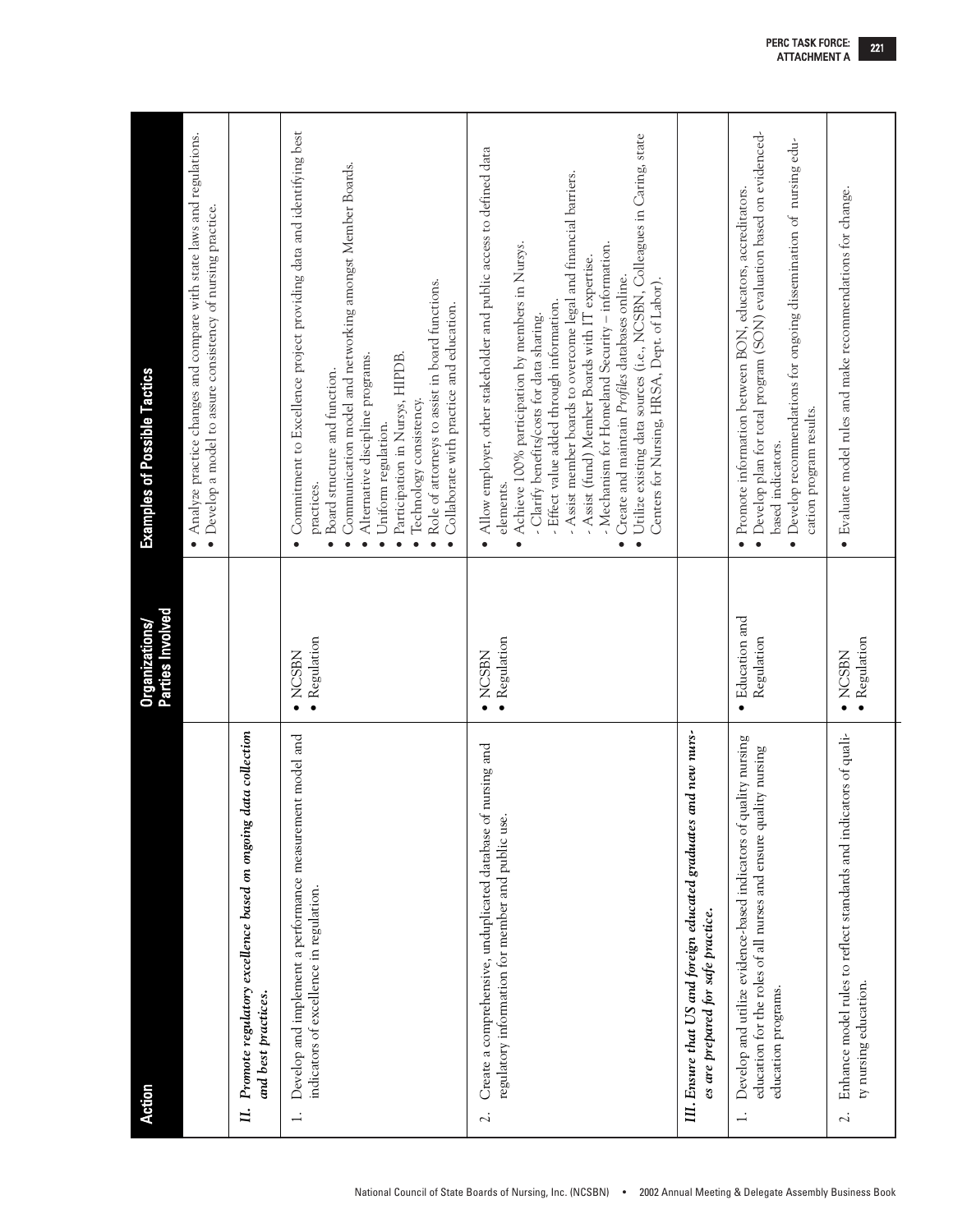| <b>Action</b> |                                                                                                                                                                                     | Parties Involved<br>Organizations/                        | <b>Examples of Possible Tactics</b>                                                                                                                                                                                                                                                                                                                                                                                                                                                                                                                                             |
|---------------|-------------------------------------------------------------------------------------------------------------------------------------------------------------------------------------|-----------------------------------------------------------|---------------------------------------------------------------------------------------------------------------------------------------------------------------------------------------------------------------------------------------------------------------------------------------------------------------------------------------------------------------------------------------------------------------------------------------------------------------------------------------------------------------------------------------------------------------------------------|
|               | Collaborate with accrediting agencies and nursing education pro-<br>grams for an effective approval and accreditation process.                                                      | • Education and<br>Regulation<br>· NCSBN                  | tors and nursing education programs in ensuring quality nursing educa-<br>· Develop a position statement of the role of boards of nursing, accredi-<br>Develop criteria and a national model for the use of accreditation for<br>tion that maintains board authority yet reduces duplication of effort.<br>regulatory purposes.<br>$\bullet$                                                                                                                                                                                                                                    |
|               | Clarify current foreign nurse regulatory issues and identify poten-<br>tial solutions.                                                                                              | • Regulation and<br><b>NCSBN</b><br>Practice<br>$\bullet$ | Evaluate implications of immigration/NAFTA for safe entry-level prac-<br>Delineate basic competencies of foreign-educated nurses for safe entry-<br>Analyze data and compare mechanisms regarding eligibility criteria of<br>implications of entry competence testing for foreign educated nurses.<br>level practice language/communication skills; nursing competencies<br>foreign-educated nurses to sit for NCLEX® among Member Boards.<br>Anticipate and plan education of legislators regarding public safety<br>tice.<br>$\bullet$<br>$\bullet$<br>$\bullet$<br>$\bullet$ |
|               | Develop model rules for licensing foreign-educated nurses.                                                                                                                          | · Regulation<br>NCSBN<br>•                                | · Refine model rules for initial licensure and endorsement of foreign edu-<br>cated nurses (English competency; nursing competence, evaluation of<br>Disseminate model foreign-educated nurse rules to Member Boards.<br>educational programs/curriculum).<br>$\bullet$                                                                                                                                                                                                                                                                                                         |
|               | transition by the foreign educated nurse into US practice roles and<br>Identify and promote effective models to facilitate a successful<br>environment.                             | · Regulation, Education<br>and Practice                   | foreign-educated nurses and develop an effective model to address edu-<br>Collect and disseminate information on the transition experiences of<br>cation and information gaps.<br>$\bullet$                                                                                                                                                                                                                                                                                                                                                                                     |
|               | IV. Develop scopes of practice for the roles of all nurses, measures of<br>continued competence of all nurses, and parameters of practice<br>for nursing assistive personnel (NAP). |                                                           |                                                                                                                                                                                                                                                                                                                                                                                                                                                                                                                                                                                 |
|               | Promote equivalency in essential elements of licensing and scope<br>of practice for all nurses.                                                                                     | · Regulation, Education<br>and Practice<br>· NCSBN        | Explore uniform titles, scopes, and credentialing across all jurisdictions.<br>Improve model nurse practice acts to reflect uniform titles, scopes of<br>Define roles/credentials/competencies of each level of licensure for<br>LPNs, RNs, and APRNs (including parameters of delegation).<br>Encourage adoption of the APRN Uniform Requirements.<br>practice and credentialing of NAP across jurisdictions.<br>$\bullet$<br>$\bullet$<br>$\bullet$<br>$\bullet$                                                                                                              |
|               | and regulations that allow for changes in practice across jurisdic-<br>Design ways to build flexible and consistent Nurse Practice Acts<br>tions.                                   | $\bullet$ Practice and<br>Regulation<br>· NCSBN           | • Develop a mechanism for ongoing review and revision of the model act<br>Create a plan for frequent evaluation of the use and effectiveness of<br>Develop a plan to educate Member Boards regarding model acts.<br>Create uniform national guidelines for discipline.<br>the model act concepts and their outcomes.<br>and its applicability to current practice.<br>$\bullet$<br>$\bullet$<br>$\bullet$                                                                                                                                                                       |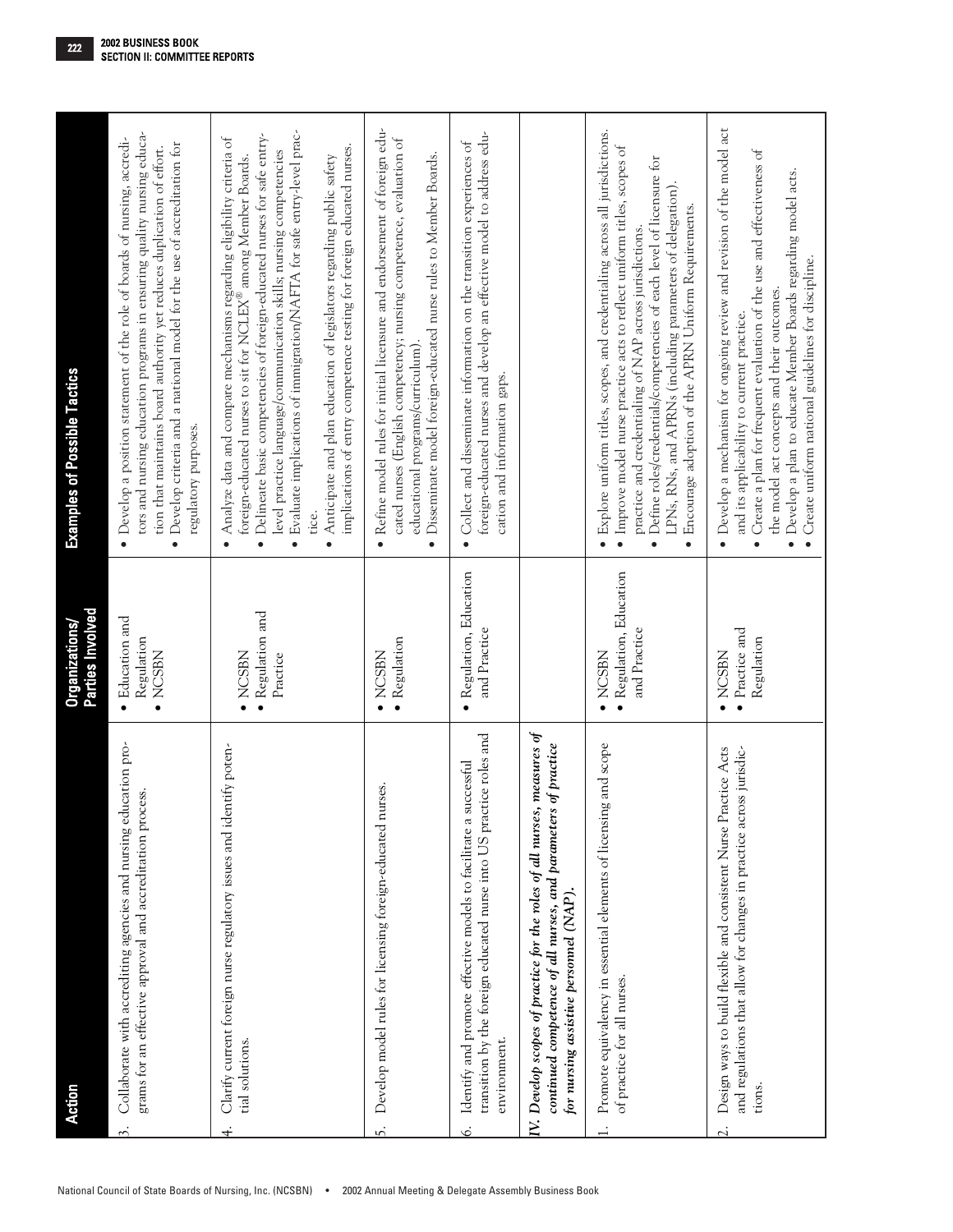|           | <b>Action</b>                                                                                                           | Parties Involved<br>Organizations/                 | <b>Examples of Possible Tactics</b>                                                                                                                                                                                                                                                                                                                                                                                                                                                                                                                                                                                                                                                                                                                                                                                                                                                                                                                                                                                                                                                                      |
|-----------|-------------------------------------------------------------------------------------------------------------------------|----------------------------------------------------|----------------------------------------------------------------------------------------------------------------------------------------------------------------------------------------------------------------------------------------------------------------------------------------------------------------------------------------------------------------------------------------------------------------------------------------------------------------------------------------------------------------------------------------------------------------------------------------------------------------------------------------------------------------------------------------------------------------------------------------------------------------------------------------------------------------------------------------------------------------------------------------------------------------------------------------------------------------------------------------------------------------------------------------------------------------------------------------------------------|
|           |                                                                                                                         |                                                    | APRN Task Force to work on scopes of practice for APRN specialties<br>• Evaluate and communicate success/challenges of nurse licensure com-<br>(broad enough so that APRNs can practice safely). Work on model<br>rules in FY2003.<br>pact model.<br>$\bullet$                                                                                                                                                                                                                                                                                                                                                                                                                                                                                                                                                                                                                                                                                                                                                                                                                                           |
| $\dot{3}$ | Develop tested measures and methods to ensure continued com-<br>petence of all nurses and promote patient safety.       | • Practice and<br>Regulation<br>NCSBN<br>•         | Modify employer survey tool to include data for all roles of nursing and<br>Utilize post-entry competence study will give us information about the<br>Evaluate data from Job Analysis; evaluate data from CIC by education<br>Organize a panel at Midyear Meeting re: models and outcomes of state<br>level; evaluate Member Board Profiles by education level and by juris-<br>Collaborate with certification, education and specialty organizations<br>• Develop post-licensure tools to measure continued competency and<br>NCSBN to serve as a clearinghouse of data and collaboration of all<br>• Provide a technology-based tool to measure competency.<br>state projects in measuring and evaluating outcomes.<br>roles and competencies of RNs and PN/VNs.<br>Secure data for APRN practice (if available)<br>for determining APRN competencies.<br>several environmental variables.<br>evaluate their effectiveness.<br>Utilize CE study results.<br>demonstration projects.<br>diction<br>$\bullet$<br>$\bullet$<br>$\bullet$<br>$\bullet$<br>$\bullet$<br>$\bullet$<br>$\bullet$<br>$\bullet$ |
| $\dot{+}$ | ensure patient<br>Assume a leadership role in designing processes to<br>safety, collaborating with health care systems. | Practice and<br>Regulation<br>· NCSBN<br>$\bullet$ | Develop model scopes for each level of licensure based on education by<br>Assist with legislative strategies to encourage implementation of model<br>Provide information to health care and public facilities regarding<br>Support innovative and collaborative national/state projects.<br>Evaluate various BON, practice setting, and employer data.<br>Collect and study trends in errors and practice breakdown.<br>a task force of equal representation such as PERC.<br>public protection processes.<br>acts.<br>$\bullet$<br>$\bullet$<br>$\bullet$<br>$\bullet$<br>$\bullet$<br>$\bullet$                                                                                                                                                                                                                                                                                                                                                                                                                                                                                                        |
| ທ່        | Identify parameters of practice and competencies for nursing<br>assistive personnel.                                    | Practice and<br>Regulation<br>$\bullet$            | Once core competencies are identified, determine minimum education<br>NCSBN to develop a white paper and a position statement that<br>requirements for credentialing Nursing Assistive Personnel.<br>Review NAPNES' retention study (MISCO research).<br>• Clearly define roles of nursing assistive personnel.<br>Describe essential competencies of NAP.<br>$\bullet$                                                                                                                                                                                                                                                                                                                                                                                                                                                                                                                                                                                                                                                                                                                                  |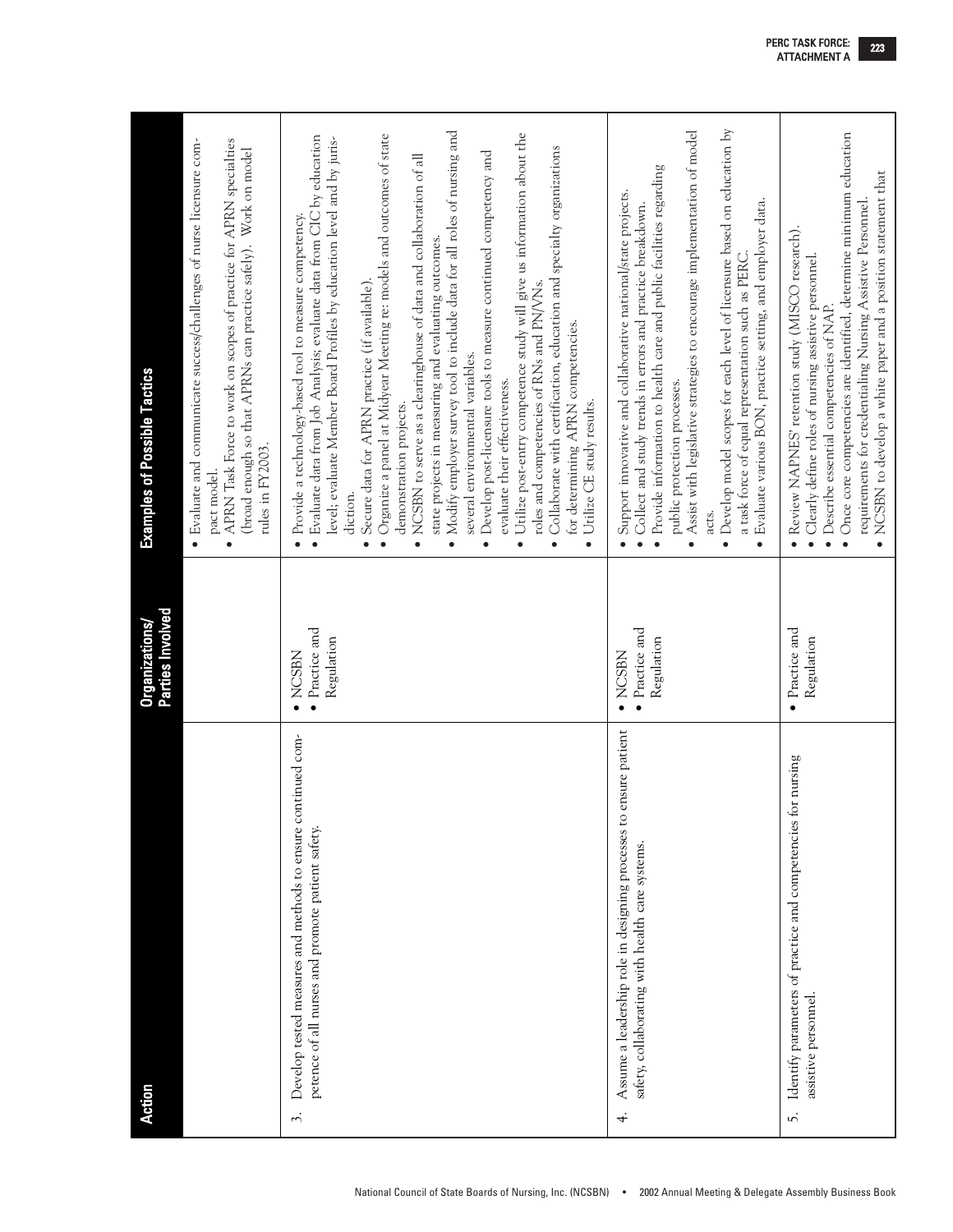|                                                                                                                                     | Parties Involved                                   |                                                                                                                                                                                                                                                                                                                                                                                                                                                                                                                                                                                                                                                                                                       |
|-------------------------------------------------------------------------------------------------------------------------------------|----------------------------------------------------|-------------------------------------------------------------------------------------------------------------------------------------------------------------------------------------------------------------------------------------------------------------------------------------------------------------------------------------------------------------------------------------------------------------------------------------------------------------------------------------------------------------------------------------------------------------------------------------------------------------------------------------------------------------------------------------------------------|
| Identify and promote effective models to facilitate a successful<br>transition by new nurses from education to practice.<br>$\circ$ | · Practice, Education<br>and Regulation<br>· NCSBN | Conduct more frequent job-entry analysis surveys and survey employers<br>Collaborate with ANA/AONE: data regarding mentorships, preceptor-<br>$\bullet$ Review NLNAC/CCNE: standards regarding graduate and employer<br>Collect information about demonstration projects for education to<br>NCSBN to partner with AONE for longitudinal study.<br>Provide information regarding CIC: projects in states.<br>Gather data from AHA and AHCA about retention.<br>supports regulation of NAP by boards of nursing.<br>regarding their expectations).<br>practice transition models.<br>ships, and internships.<br>satisfaction surveys.<br>$\bullet$<br>$\bullet$<br>$\bullet$<br>$\bullet$<br>$\bullet$ |
| Participate in strategies for retention of the new graduate.<br>$\ddot{\sim}$                                                       | • Practice and Education                           | • Utilize evidence-based data re: effectiveness of transition programs to<br>· Disseminate information on the education-practice transition model.<br>$\bullet$ A mechanism to track retention outcomes for new graduates.<br>create an education-practice transition model.                                                                                                                                                                                                                                                                                                                                                                                                                          |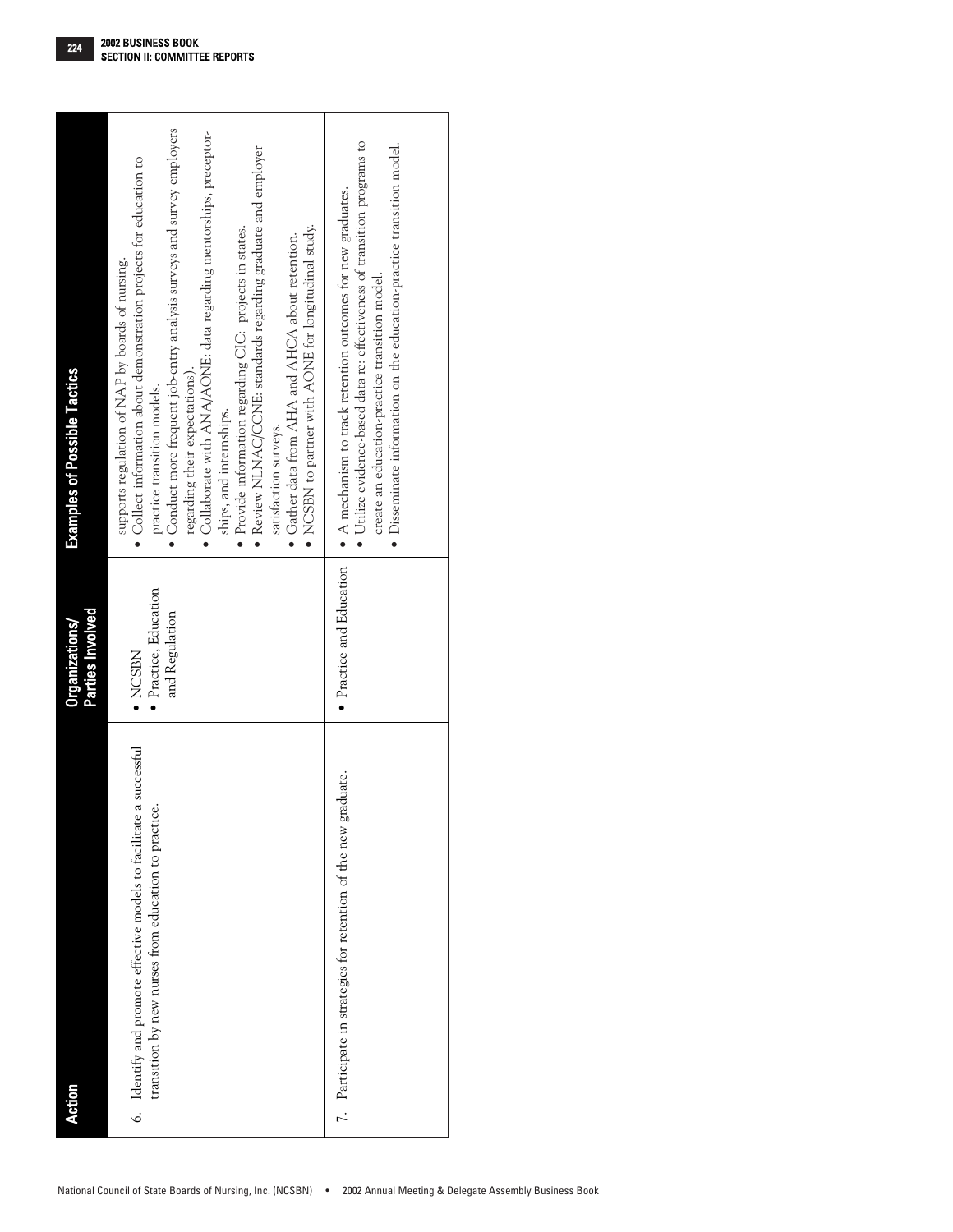## PERC Flow Chart follows on next page...

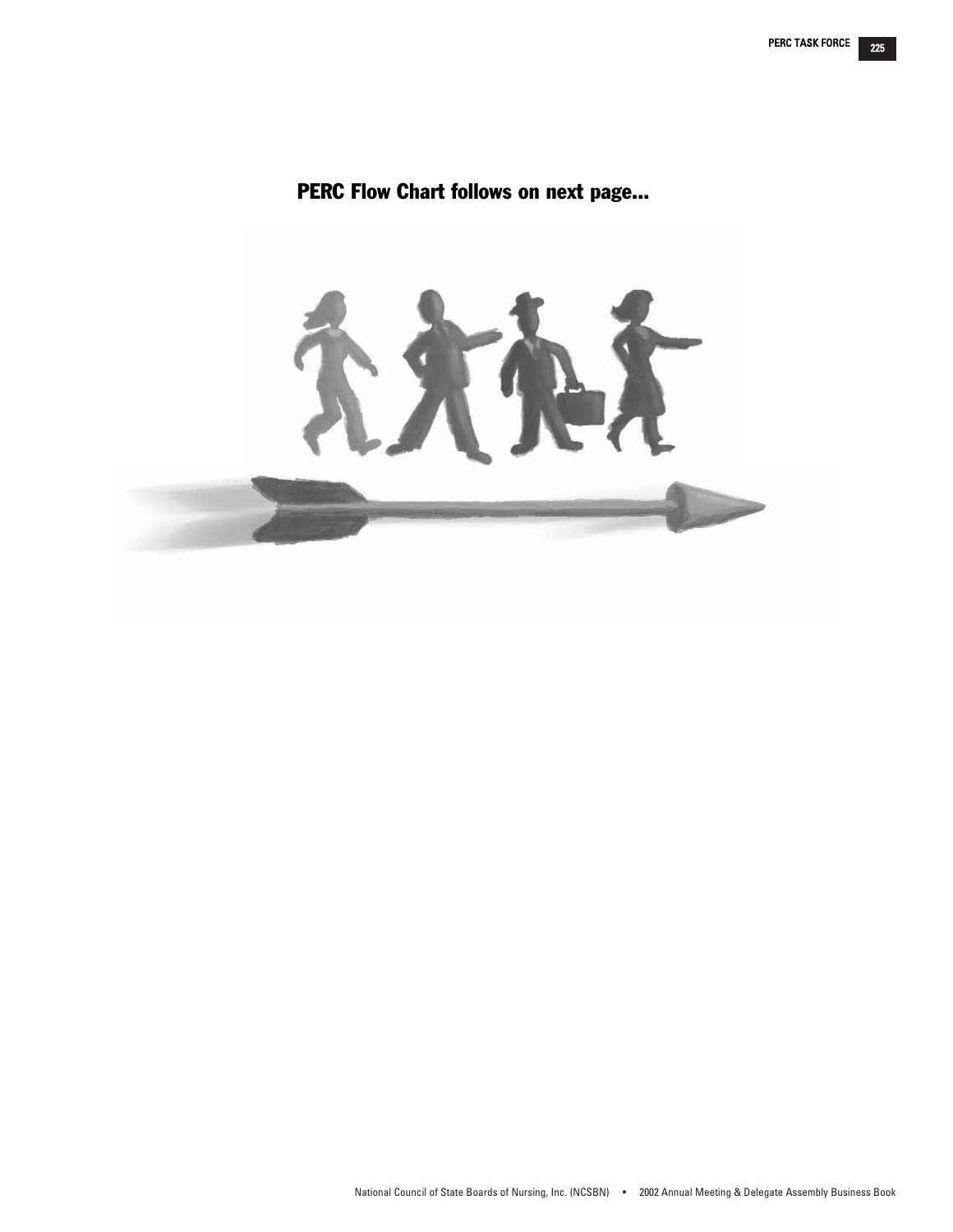#### THE PROBLEM: AREAS OF INCONGRUENCE AMONG PRACTICE, EDUCATION, REGULATION

- Differing requirements, standards, processes, expectations.
- Staff/faculty shortages and increased nursing complexity.
- Limited collaboration among nursing leadership groups.
- Blurring of nursing scopes of practice and roles of assistive personnel.
- Increased reports of negative outcomes for patients/clients.
- Duplication of efforts in spite of resource limitations.
- Insufficient evidenced based outcomes for practice, education, regulation and nurse competency.

#### NCSBN: PROMOTE EDUCATION, COLLABORATION, INFORMATION

- Foster open, honest communication among members, Board of Directors, NCSBN staff and enhance communication with nursing stakeholders and public (I).
- Create a professional culture based on mutual respect and trust where opinions of practice, education, regulation representatives and members and staff are valued (I).
- Enhance educational and informational resources regarding the purpose of NCSBN and State Boards of Nursing (I).
- Commit to ongoing evaluation and improvement as an NCSBN core competency (I).
- Assess the health care and nursing environments and analyze the impact of change and innovation on regulation (I).
- Create a comprehensive, unduplicated database of nursing and regulatory information for member and public use (II).
- Collaborate with accrediting agencies and nursing education programs for an effective approval and accreditation process (III).
- Enhance model rules to reflect standards and indicators of quality nursing education (III).
- Clarify current foreign nurse regulatory issues and identify potential solutions (III).
- Develop model rules for licensing foreign-educated nurses (III).
- Design ways to build flexible and consistent Nurse Practice Acts and regulations that allow for changes in practice across jurisdictions (IV).
- Promote equivalency in essential elements of licensing and scope of practice for all nurses (IV).
- Develop tested measures and methods to ensure continued competence of all nurses and promote patient safety (IV).
- Assume a leadership role in designing processes to ensure patient safety, collaborating with health care systems (IV).
- Identify and promote effective models to facilitate a successful transition by new nurses from education to practice (IV).

# Pathway to

# Congruence of

Practice, Education

and Regulation

#### PRACTICE: ENSURE QUALITY OF PRACTICE BY NURSES AND ASSISTIVE PERSONNEL

- Assess the health care and nursing environments and analyze the impact of change and innovation on regulation (I).
- Develop and implement a performance measurement model and indicators of excellence in regulation (II).
- Create a comprehensive, unduplicated database of nursing and regulatory information for member and public use (II).
- Design ways to build flexible and consistent NPAs and regulations that allow for changes in practice across jurisdictions (IV).
- NCSBN and member boards take a leadership role in designing processes to ensure patient safety, collaborating with health care systems (IV).
- Identify parameters of practice and competencies for nursing assistive personnel (IV).
- Participate in strategies for retention of the new graduate (IV).

#### EDUCATION: ENSURE QUALITY NURSING EDUCATION & FACULTY

- Enhance educational and informational resources regarding the purpose of NCSBN and State Boards of Nursing (I).
- Develop and utilize evidence-based indicators of quality nursing education for the roles of all nurses and ensure quality nursing education programs (III).
- Collaborate with accrediting agencies and nursing education programs for an effective approval and accreditation process (III).
- Enhance model rules to reflect standards and indicators of quality nursing education (III).
- Participate in strategies for retention of the new graduate (IV).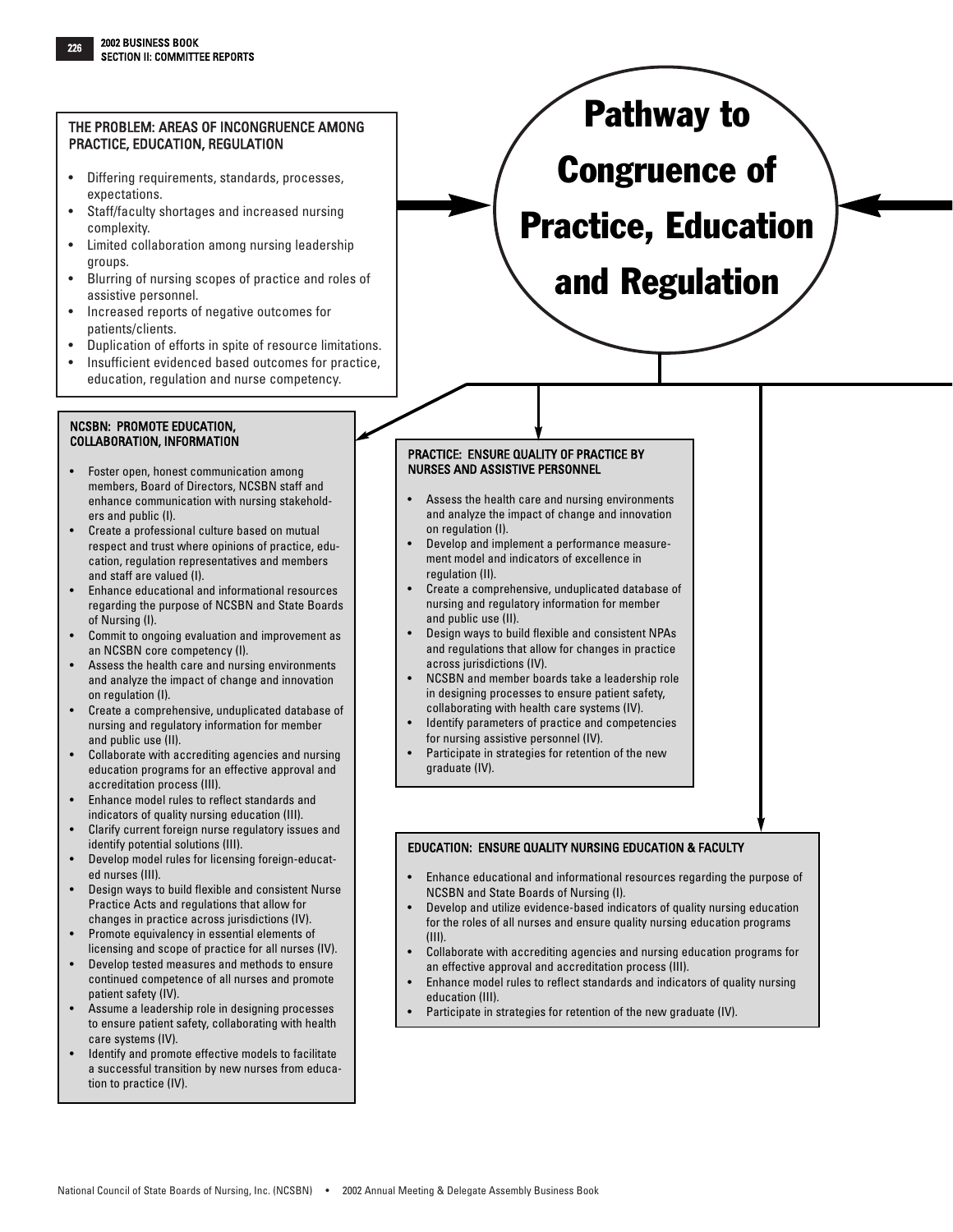#### PERC CHARGE

The committee will develop and recommend an action plan to the 2002 Delegate Assembly to clearly delineate and establish congruence among education, practice, and regulation for nursing. The committee will develop the plan in collaboration with members and a broad base of health care stakeholders for presentation no later than the 2002 Delegate Assembly for a decision regarding implementation of the plan.

#### REGULATION: ENSURE QUALITY REGULATORY PRACTICE & PUBLIC PROTECTION

- Foster open, honest communication among member boards, Board of Directors, NCSBN staff, and strengthen communication with nursing stakeholders and the public (I).
- Enhance educational and informational resources regarding the purpose of NCSBN and State Boards of Nursing (I).
- Assess the health care and nursing environments and analyze the impact of change and innovation on regulation (I).
- Develop and implement a performance measurement model and indicators of excellence in regulation (II).
- Create a comprehensive, unduplicated database of nursing and regulatory information for member and public use (II).
- Develop and utilize evidence-based indicators of quality nursing education for the roles of all nurses and ensure quality nursing education programs (III).
- Enhance model rules to reflect standards and indicators of quality nursing education (III).
- Collaborate with accrediting agencies and nursing education programs for an effective approval and accreditation process (III).
- Clarify current foreign nurse regulatory issues and identify potential solutions (III).
- Develop model rules for licensing foreign-educated nurses (III).
- Design ways to build flexible and consistent NPAs and regulations that allow for changes in practice across jurisdictions (IV).
- NCSBN and member boards take a leadership role in designing processes to ensure patient safety, collaborating with health care systems (IV).

#### PRACTICE, EDUCATION, REGULATION CONGRUENCE

- Strengthen communication among practice, education and regulation (I).
- Create a professional culture based on mutual respect and trust where opinions of practice, education, regulation representatives and members and staff are valued (I).
- Develop and implement a performance measurement model and indicators of excellence in regulation (II).
- Identify and promote effective models to facilitate a successful transition by the foreign educated nurse into US practice roles and environment (III).
- Identify and promote effective models to facilitate a successful transition by new nurses from education to practice (IV).
- Develop tested measures and methods to ensure continued competence of all nurses and promote patient safety (IV).
- Build collaboration to promote innovative strategies to address issues pertinent to education, practice and regulation.
- Ensure that US educated graduates are prepared for safe practice.
- Promote equivalency in essential elements of licensing and scope of practice for all nurses (IV).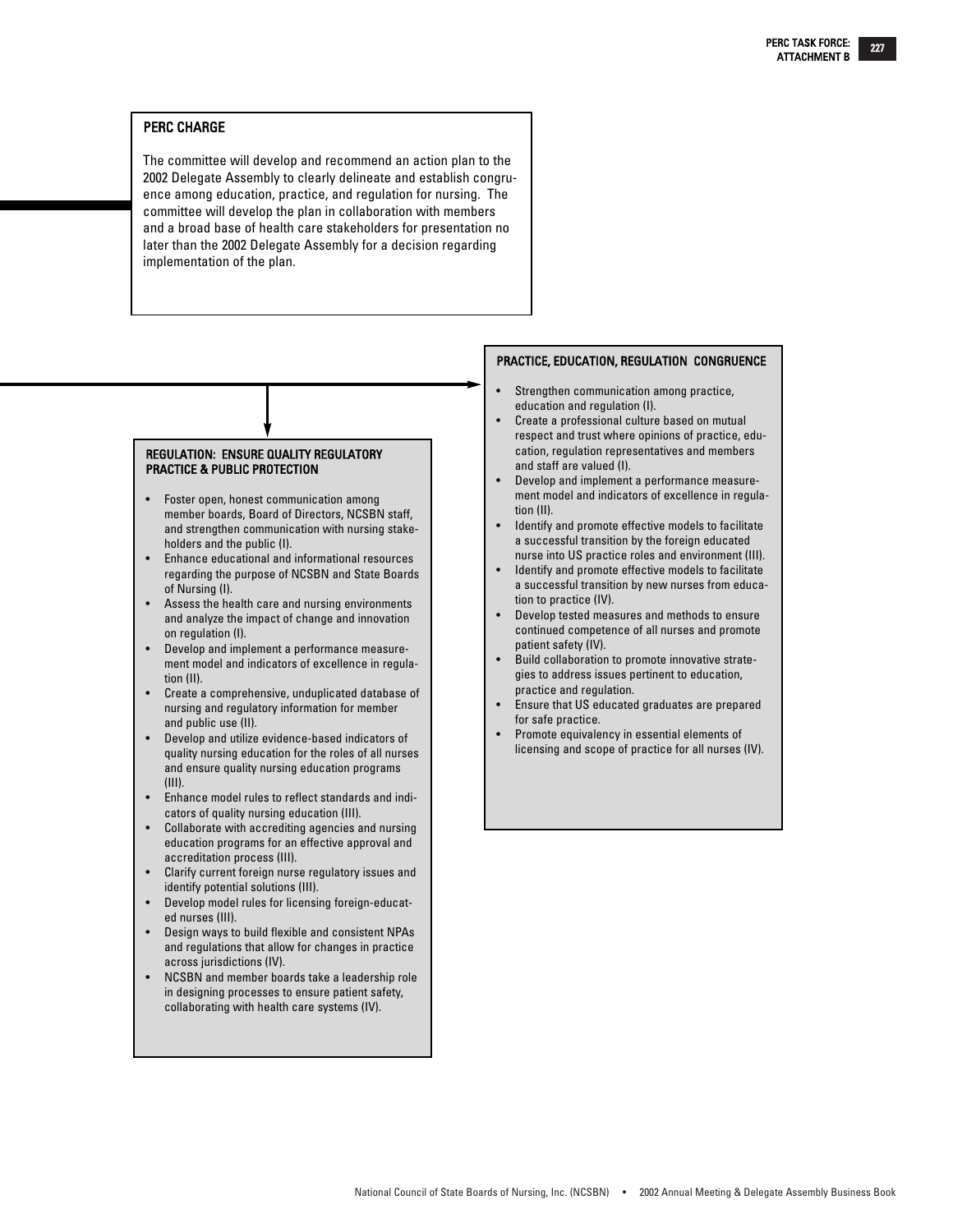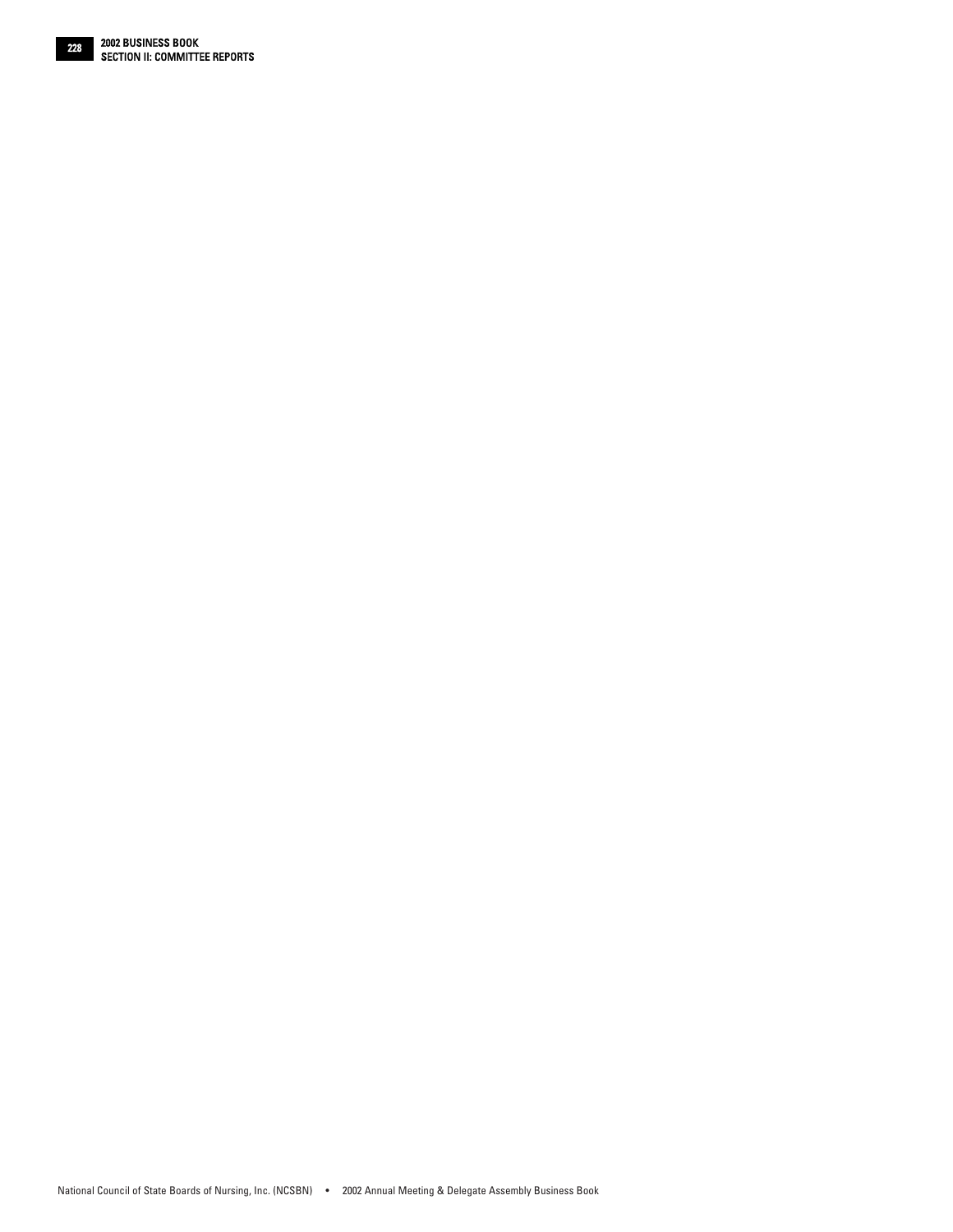## Report of the Awards Recognition Panel

## Recommendations to the Delegate Assembly

The purpose of this report is for information only.

## Background of the Awards Recognition Panel

The Awards Recognition Panel was established by the Board of Directors to review the NCSBN awards program, to develop a new program to promote consistency and fairness, and to celebrate the accomplishments of the membership. The panel was given the charge to refine the nomination and selection process and establish clear, concise award objectives and criteria for eligibility. For FY02, the Awards Task Force was renamed the Awards Recognition Panel by the Board of Directors based on clarification of its purpose and an amendment to its charge.

## Highlights of FY02 Activities

- Refined the 2001 NCSBN Awards program by implementing several revisions to:
	- Award names and award descriptions
	- Criteria for selection
	- Nomination process
	- Eligibility
- Promoted the 2002 Awards Program at the Midyear Meeting to encourage nominations from the membership.
- Collaborated with the managing editor to redesign the 2002 Awards Program brochure.
- Developed a process for the installation of new officers and for the recognition of outgoing officers at the Delegate Assembly closing ceremony.
- Established that all outgoing presidents of the Board of Directors receive a special resolution and crystal gavel at the end of their terms.
- Conducted an objective, blind review of all award nominations submitted for the 2002 Awards Program and recommended award recipients to the Board of Directors.
- Planned with the 25th Anniversary Planning Advisory Panel to host the NCSBN birthday party during the annual awards luncheon at 2003 Delegate Assembly.

## Future Activities

• Evaluate the 2002 Awards Program and submit recommendations to the Board of Directors concerning the future of the Awards Recognition Panel.

## Panel Members

Sharon Weisenbeck, Executive Director, KY, Area III, Chairperson

Donna Dorsey, Executive Director, MD, Area IV

Susan Wambach, Board Member, MI, Area II

#### Board Liaison

Barbara Morvant, Executive Director, LA-RN, Area III, Treasurer

#### **Staff**

Alicia Byrd, Member Relations Manager

Rosemary Gahl, Member Relations Assistant

### Relationship to Strategic Plan

#### Strategic Initiative 5 – Governance & Leadership Development and Organizational Capacity:

The National Council will support the education and development of Member Board staff, Board Members and Board of Directors to lead in nursing regulation.

Outcome 2: Member Boards understand the services of National Council.

## Meeting Dates

- November 12, 2001 (teleconference call)
- December 6, 2001
- January 9, 2002
- (teleconference call) • June 10, 2002

## **Attachments**

None.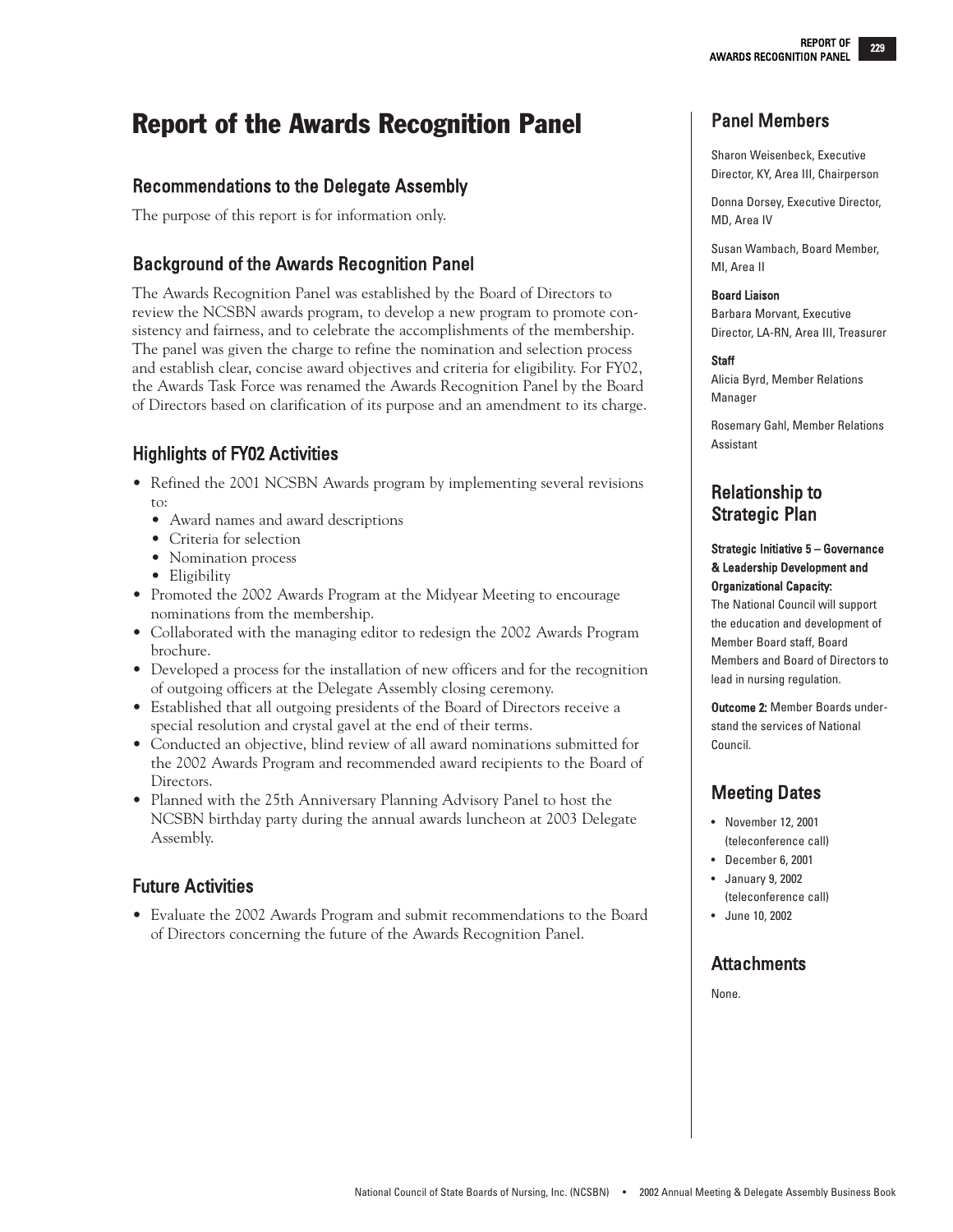## Committee Members

Laura Rhodes, Executive Officer, WV-RN, Area II, Chair

Theresa Bonanno, Executive Officer, MA, Area IV

Christine Glidden, Board President, NM, Area I (resigned February 2002)

Greg Harris, Board Member, AZ, Area I

Board Liaison Myra Broadway, Executive Director, ME, Area IV, Directorat-Large

Staff Kathy Apple, Executive Director

## Relationship to Strategic Plan

#### Strategic Initiative 5 – Governance & Leadership Development and Organizational Capacity. The

National Council will support the education and development of Member Board staff, Board Members and Board of Directors to lead in nursing regulation.

**Outcome 3:** A sound organizational governance and management infrastructure advances the National Council's mission and vision.

## Meeting Dates

- October 30, 2001
- January 29, 2002
- February 26, 2002 (via conference call)
- March 26, 2002
- April 4, 2002

## **Attachments**

None. See 2002 Standing Rules of the Delegate Assembly.

## Report of the Bylaws Committee

## Recommendations to the Delegate Assembly

The purpose of this report is for information only.

## **Background**

#### **New Committee Charge**

The Bylaws Committee became a standing committee based on revisions to the bylaws by the 2001 Delegate Assembly. The new charge to the committee is to review and make recommendations on proposed bylaws amendments as directed by the Board of Directors or the Delegate Assembly. No proposed bylaw amendments were directed to the committee from either the Delegate Assembly or the Board of Directors.

#### **Review of the Standing Rules of the Delegate Assembly**

The committee was directed this year to review and revise the Standing Rules of the Delegate Assembly. A thorough revision was conducted including input from the Resolutions Committee.

The Board of Directors approved the revised Standing Rules on May 2, 2002.

## Highlights of FY02 Activities

• Revise the Standing Rules of the Delegate Assembly.

## Future Activities

• Review and recommend bylaw amendments as directed by the Delegate Assembly or the Board of Directors.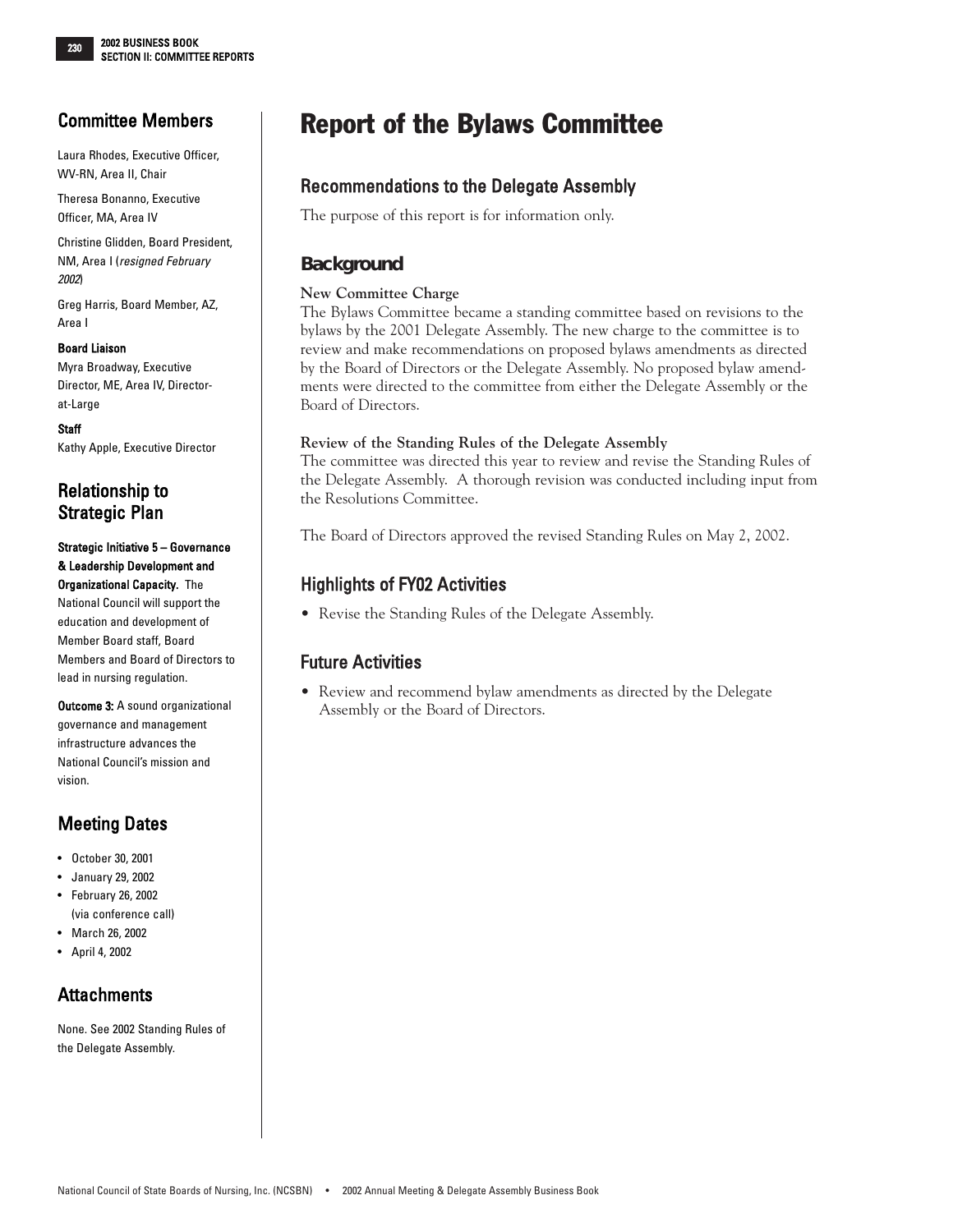## Report of Commitment to Excellence Advisory Group and Pilot States

#### Recommendations to the Delegate Assembly

The purpose of this report is for information only.

## Background of the Commitment to Excellence Project

In 1998, the NCSBN Board of Directors decided to embark on a ground-breaking project: the establishment of a performance measurement system that incorporates data collection from internal and external sources and the use of benchmarking strategies and identification of best practices. A Board-appointed project Advisory Group provided oversight and guided development of an innovative, sustainable system based on outcomes and focused on the identification of best practices. Twelve dedicated member boards (Kentucky, Louisiana RN, Maryland, Missouri, Nebraska, New Mexico, North Carolina, North Dakota, Ohio, Tennessee, Texas RN, and West Virginia PN) contributed time and resources to the development of 10 instruments used to gather data in five areas: discipline, licensure, practice, education, and governance.

Instruments have been developed to collect data on processes, outputs and outcomes boards of nursing, and a full data collection effort is currently under way. Deadlines for receipt of all 2000 data (including 5 templates) were March 1, 2002. An interim report of data analysis and "best practices" was presented at the 2002 Midyear meeting, and a final report of "best practices" will be presented at the education day prior to the 2002 Delegate Assembly.

Final tools developed for data collection included six board surveys tools (discipline, licensure, practice, education, and two governance tools) and six stakeholder tools (nurses who had been the subject of a complaint (NCA), persons who had made a complaint (PMC), a random selection of licensees (nurses), employers of nurses, associations, and nursing programs.

Twenty-eight boards have submitted all of the data required and an additional seven have submitted much of their data, for a total of thirty-five (57%) boards. Another nine boards have submitted one to three tools only.

This exciting and groundbreaking project (no other regulatory group has approached performance evaluation in this manner or to this extent) will clarify the important work of boards of nursing, demonstrate value, and identify best practices.

## Highlights of FY02 Activities

- The project advisory group provided consultative assistance with development of an evaluation tool for compact states.
- The tool development workgroup met for the final time. Members completed work on the sixth stakeholder tool: nursing program survey. The workgroup also provided feedback to the advisory group regarding the System of Performance Evaluation under development at that time.

## Advisory Group **Members**

Diana Vander Woude, Chair (Member 1999- 2002), SD, Area II

Joan Bouchard, Executive Officer (Member 1999-2002), OR, Area I

Myra Broadway, Executive Officer (Member 1999-2001), ME, Area IV

Donna Dorsey, Executive Officer (Member 1999-2002), MD, Area IV

Polly Johnson, Member (Member 1999-2002), NC, Area III

Marcia Rachel, Member (Member 1999), MS, Area III

#### Board Liaison

Myra Broadway, Executive Officer (2001-2002), ME, Area IV, Directorat-Large

#### Pilot State Work Group

Lanette Anderson, Board Staff, WV-PN, Area II

Karla Bitz, Board Staff, ND, Area II

Debra Brady, Executive Officer, NM, Area I

Charlene Kelly, Executive Officer, NE, Area II

Elizabeth Lund, Executive Officer, TN-, Area III

Sue Milne, Board Staff, OH, Area II

Cynthia Morris, Board Staff, LA-RN, Area III

Tawnya Smith, Board Staff, TX-RN, Area III

Calvina Thomas, Board Staff, MO, Area II

Dee Esry, Board President, MO, Area II

Sharon Weisenbeck, Executive Officer, KY, Area III

Sandy Johanson, Credentials, Board Staff, KY, Area III

Jean Lazarus, Consultant

#### Staff

Lynda H. Crawford, Director of Research Services

Esther White, Research Project Coordinator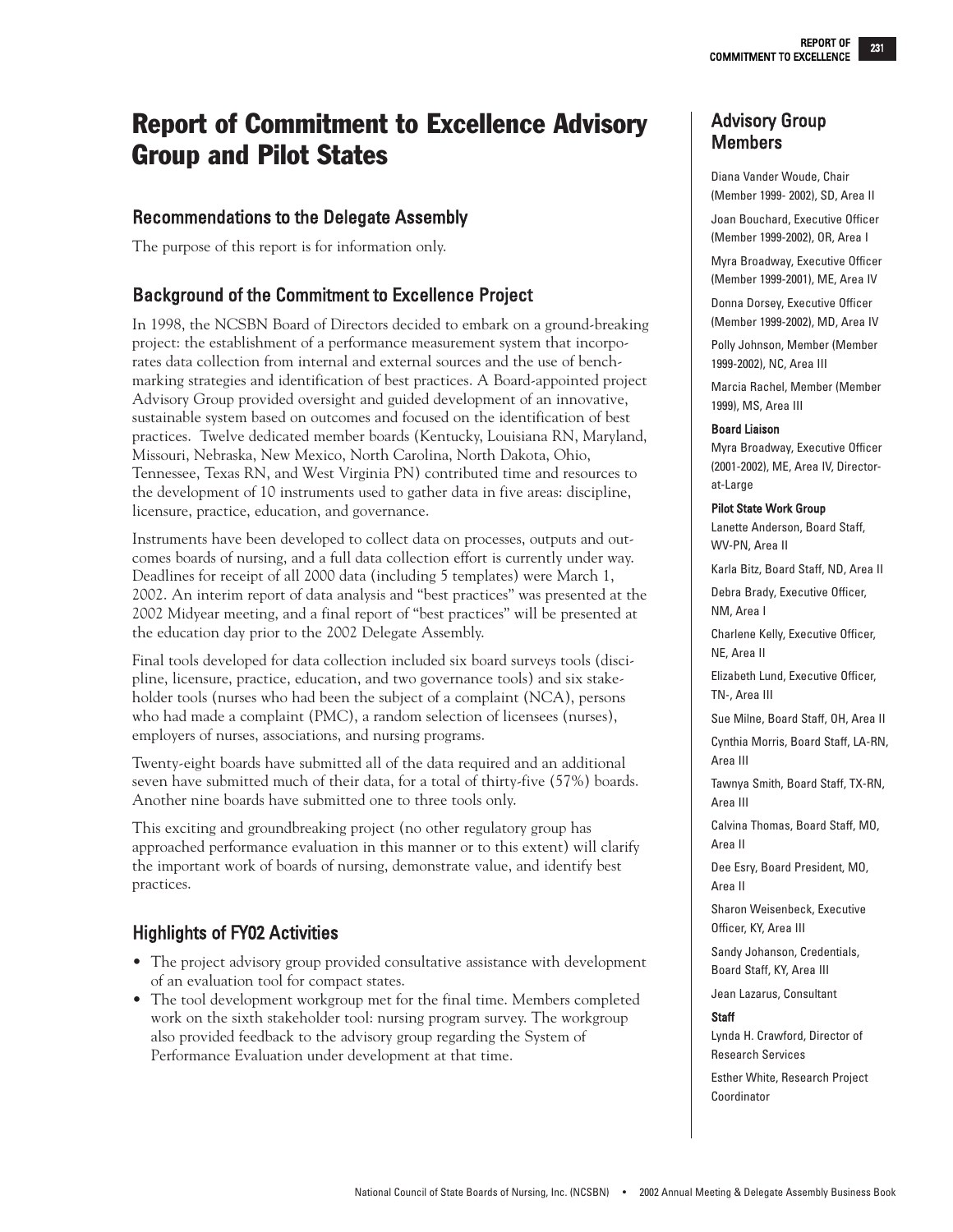### Relationship to Strategic Plan

#### Strategic Initiative 2 – Changing

Practice Settings: The National Council will coordinate the identification of effective regulatory outcomes and assist Member Boards to implement and evaluate strategies for sound regulation.

Outcome 1: An articulated relationship demonstrating the benefits of nursing regulation for the public health, safety and welfare.

## Meeting Dates

- November 5 & 6, 2001
- January 17 & 18, 2002
- February 15, 2002 (teleconference)
- July 15 & 16, 2002

## **Attachments**

None.

- The advisory group completed development of an ongoing, systematic, organization-wide performance measurement system, the System of Performance Measurement. The NCSBN Board of Directors approved the system in January.
- A System of Performance Measurement manual has been under development for four months. The manual will be distributed to member boards at the 2002 Delegate Assembly.
- The advisory group began development of processes of best practices identification.

## Future Activities

- There will be a training and orientation workshop for members prior to the 2002 Delegate Assembly. Manuals will be distributed at that time.
- The project will be completed August 2002. The ongoing System of Performance Measurement will be initiated August 2002.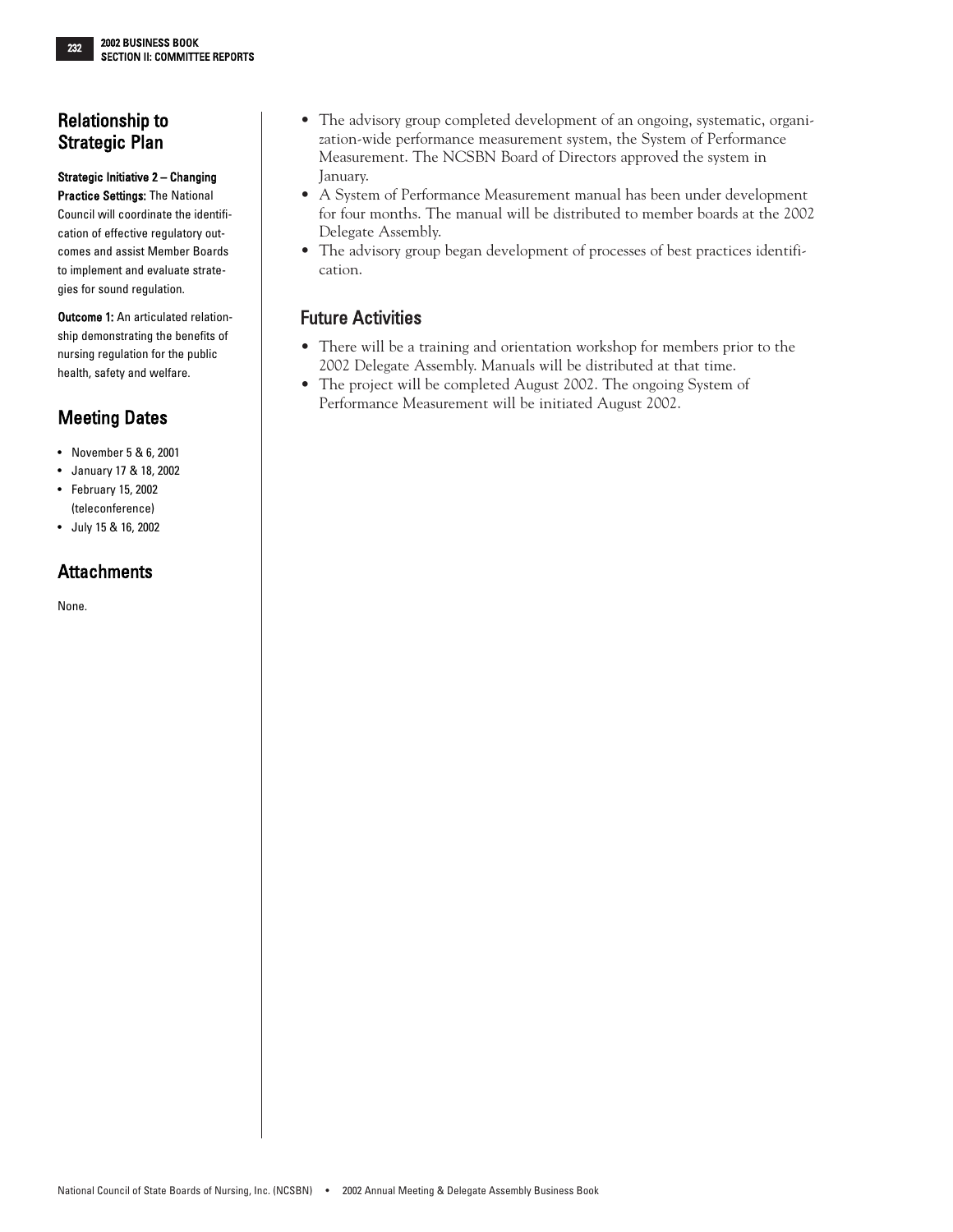## Report of Disciplinary Curriculum Advisory Panel

### Recommendations to the Delegate Assembly

The purpose of this report is for information only.

## Background of the Disciplinary Curriculum Advisory Panel

Boards of nursing spend much of their time and resources in resolution of complaints that are received regarding the practice of licensees. The number of complaints and cases is growing. The process of resolution, including investigation, prosecution and decision-making is increasingly complex. Boards monitor more nurses under some form of discipline order, and at the same time, are often faced with decreasing resources and fewer staff to manage these cases.

The Board of Directors first appointed the Disciplinary Curriculum Advisory Panel in 2001. Its charge was to plan an Investigators Summit that was held June 22-23, 2001. The panel members reviewed evaluations from the 2001 event, reviewed notes from the Discipline and Practice "Building Bridges" networking groups at the 2001 NCSBN Annual Meeting, and reviewed results to date of the Regulatory Issues Survey conducted by the Practice, Regulation and Education (PR&E) Committee. The advisory panel members also discussed other current issues and trends affecting disciplinary process as a background for planning the 2002 Summit.

#### **2002 Investigators Summit**

In 2002, the advisory panel was again charged to conduct a summit that was held June 20-21, 2002. Program topics included criminal background checks, interviewing skills, pain management (approaches, concerns, and when does it becomes a regulatory issue), and the opportunity to learn from previous discipline cases. Based on comments from the 2001 evaluations, the following changes were incorporated in the 2002 program:

- CEUs were offered.
- Networking opportunities were expanded (two networking lunches provided).
- 2002 audience was expanded to include all staff involved with fact-finding, prosecuting and deciding nursing board discipline cases.
- The summit was held in a more conducive learning environment.
- Communications regarding the summit were improved.

#### **Attorney Summit**

The Disciplinary Curriculum Advisory Panel agreed to a proposal by the Arizona Board of Nursing to hold an Attorney Summit in conjunction with the 2002 Investigator Summit. The panel members agreed that having the meetings together would allow Member Board participants to attend two meetings on one trip. They also agreed that holding the events at separate times might negatively affect the attendance at both. Attention was paid to both agendas so topics were not duplicated.

#### **Discipline Resource Plan**

In addition to planning a second Investigators Summit in 2002, the Disciplinary Curriculum Advisory Panel was also charged with developing and beginning to implement a plan for updating and creating other types of disciplinary resources.

## Advisory Panel Members

Valerie Smith, Board Staff, AZ, Area I, Chair

Anthony Diggs, Board Staff, TX-RN, Area III

Donald Hayden, Board Staff, SC, Area III

Terrie Miller, Board Staff, CO, Area I

Donna Mooney, Board Staff, NC, Area III

Marsha Straus, Board Staff, OH, Area II

Emmaline Woodson, Board Staff, MD, Area IV

#### Board Liaison

Paula Meyer, WA, Area I, Directorat-Large

#### Staff

Vickie Sheets, Director of Practice and Regulation

## Relationship to Strategic Plan

#### Strategic Initiative 2 – Regulatory

**Effectiveness:** The National Council will assist Member Boards to implement strategies to promote regulatory effectiveness to fulfill their public protection role.

**Outcome 6:** New knowledge and research supports regulatory approaches to discipline, remediation and alternative processes.

#### Strategic Initiative 5 – Governance & Leadership Development and Organizational Capacity: The

National Council will support the education and development of Member Board staff, Board Members and Board of Directors to lead in nursing regulation.

Outcome 1: Member Boards staff and members access multiple levels of educational programs to develop core competencies in regulation.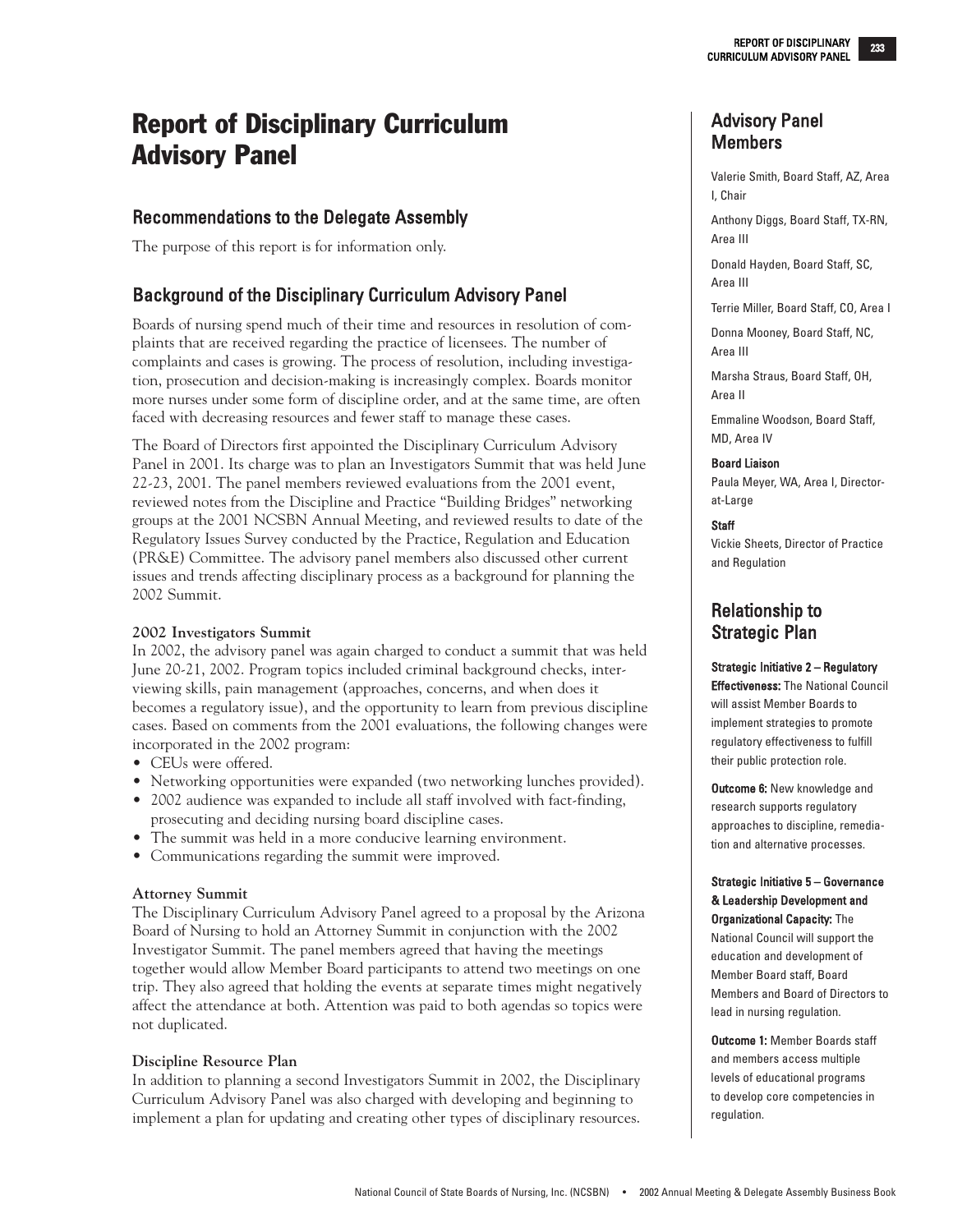## Meeting Dates

- December 7-8, 2002
- March 18-19, 2002 • April 23, 2002 (Conference Call)
- May14, 2002 (Conference Call)
- June 21-22, 2002 (Investigator Summit)

## **Attachments**

A. Proposed NCSBN Discipline Resources Plan

The panel members reviewed an array of materials, reviewed and made recommendations regarding existing NCSBN resources, and obtained feedback from the 2001 Investigator Summit participants. The suggestions from the disciplinenetworking group at the 2001 NCSBN Annual Meeting were also considered.

The advisory panel developed a plan for providing additional discipline resources to members in the following categories:

- Discipline Resources.
- Communications/Networking.
- Consultations/Collaborations.
- Education/Training Resources.

To address member needs, the Disciplinary Curriculum Advisory Panel developed the *Discipline Resource Plan* encompassing a wide range of resources to support various points of the discipline process. The plan proposes written, electronic and interactive resources. The plan also includes increased opportunities for Member Board staff and attorney networking and consulting and methods of collaborating with other organizations.

The discipline resources plan is found at Attachment A to this report. The plan presented provides category-specific tactics, a designated priority ranking, the proposed year of implementation and represents a modified version of a more detailed staff/committee work plan. The plan will be implemented in stages according to member priorities and resources available. The Board of Directors approved the plan at its May 2002 meeting. A Discipline Task Force is desirable to implement this plan and to continue to support the critical regulatory work in this area.

## Highlights of FY02 Activities

- Planned and implemented a 2002 Investigator Summit.
- Reviewed current NCSBN discipline resources and member needs.
- Developed the *Discipline Resource Plan* approved by the Board of Directors.

## Future Activities

• Implement the Discipline Resource Plan as feasible.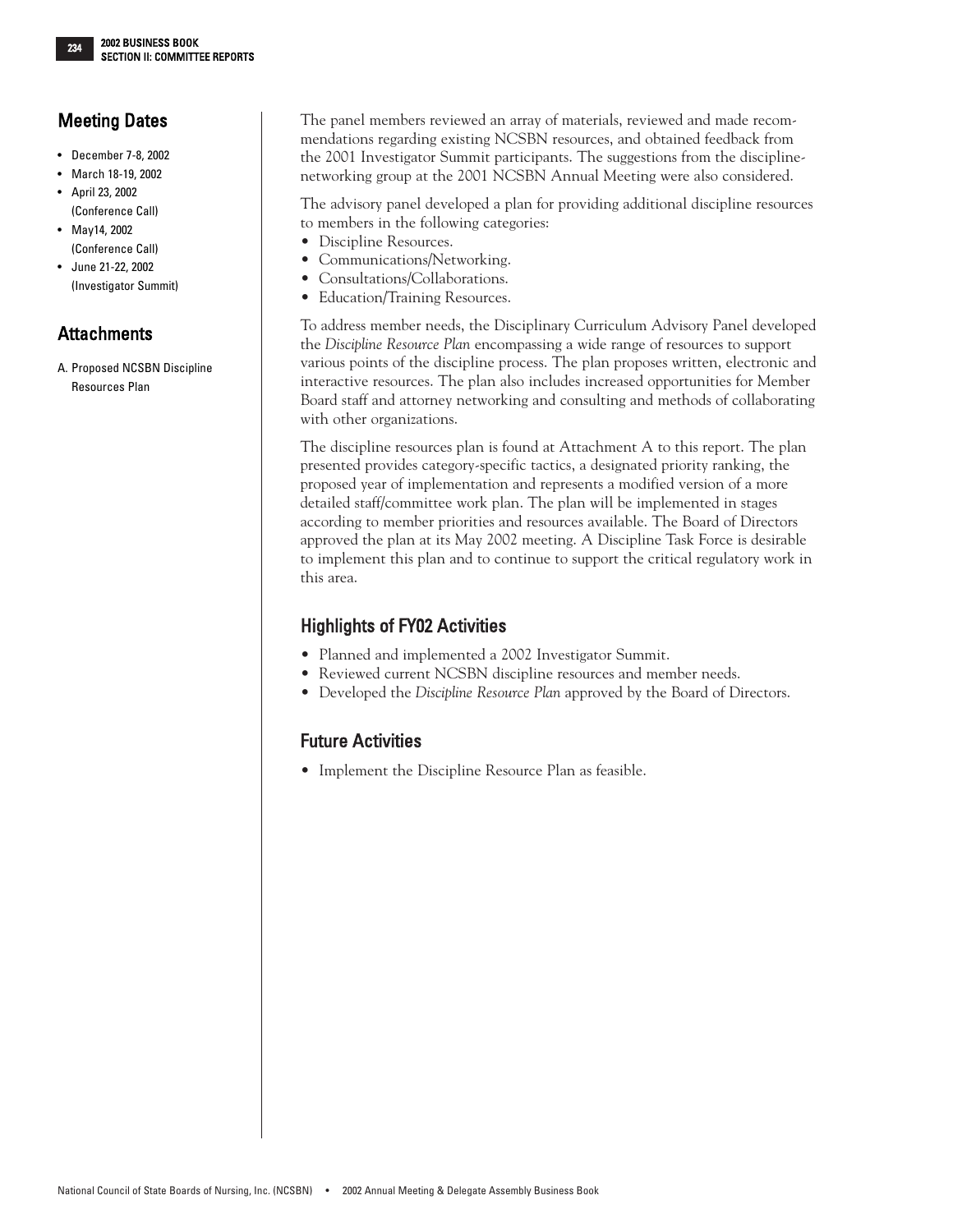Disciplinary Curriculum Advisory Panel – Attachment A

## Proposed NCSBN Discipline Resources Plan 2002-2005

| <b>Tactic</b>                                                                                                                                               | <b>Priority</b> | Year         |
|-------------------------------------------------------------------------------------------------------------------------------------------------------------|-----------------|--------------|
|                                                                                                                                                             |                 |              |
| Category One - Discipline Resources                                                                                                                         |                 |              |
| 1. Develop guidelines for top violations for investigators, attorneys and<br>members.                                                                       | High            | 2003         |
| 2. Enhance disciplinary information in Member Board Profiles.                                                                                               | Medium          | 2003         |
| 3. Prepare a series of samples and model reports, order case studies, and<br>legal documents.                                                               | Medium          | 2003-2004    |
| Category Two - Communication/Networking                                                                                                                     |                 |              |
| 1. Track addresses of nurses for document serving and imposter alerts.                                                                                      | High            | 2004         |
| 2. Collect and maintain state contact list for networking.                                                                                                  | Medium          | 2003         |
| 3. Provide access to and relevant organizational Web links.                                                                                                 | High            | 2003         |
| 4. Initiate quarterly disciplinary staff conference calls.                                                                                                  | High            | 2003         |
| 5. Develop and maintain biannual discipline newsletter (alternative: arti-<br>cles in Council Connector).                                                   | Medium          | 2004         |
| 6. Track discipline cases specific to Nurse Licensure Compact cases.                                                                                        | Medium          | 2003         |
| Category Three - Consultations/Collaborations                                                                                                               |                 |              |
| 1. Explore for possible implementation of a mentoring program for new<br>board staff.                                                                       | Low             | 2004         |
| 2. Maintain a directory of content experts on various topics.                                                                                               | Medium          | 2004         |
| 3. Consider need for NCSBN Interstate Discipline Coordinator.                                                                                               | Low             | 2005         |
| 4. Consider a member resource program to provide member discipline<br>consultants to boards needing assistance.                                             | Low             | 2005         |
| 5. Explore opportunity for member involvement and collaboration with<br>CLEAR and FARB.                                                                     | Medium          | 2003         |
| Category Four - Education/Training Resources                                                                                                                |                 |              |
| 1. Conduct summits/workshops/seminars.                                                                                                                      | High            | 2002         |
| 2. Schedule education sessions in conjunction with NCSBN Midyear and<br>Annual Meetings.                                                                    | High            | 2002         |
| 3. Provide speaking opportunities support for experienced members.                                                                                          | Medium          | As available |
| 4. Explore potential for enhanced distance education (video conference<br>and other electronic interactive approaches to increase member<br>participation). | High            | 2002         |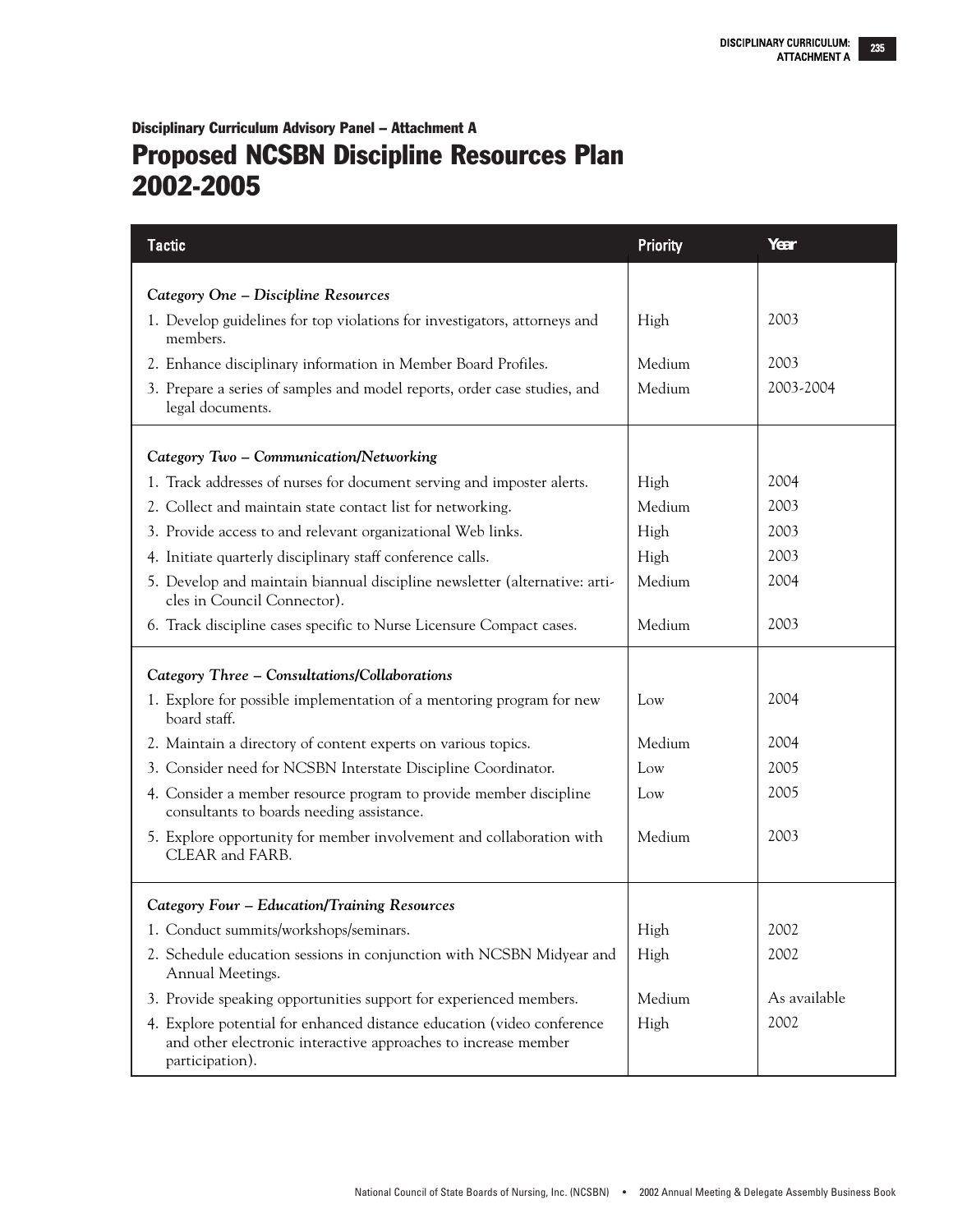## Committee Members

Anita Ristau, Executive Officer, VT, Area IV, Chair

Christine Alichnie, Board Member, PA, Area IV

JoAnn Allison, Board Staff, NH, Area IV

Diana Baker, Board Member, UT, Area I (served on Committee until January, 2002)

Teresa Bello-Jones, Executive Officer, CA-VN, Area I

Cora Clay, Board Staff, TX-VN,

Area III

Sheila Exstrom, Board Staff, NE, Area II

Mary Kay Habgood, Board Member, FL, Area III

Lorinda Inman, Executive Officer, IA, Area II

Jackie Murphree, Board Staff, AR, Area III

#### Board of Director Liaison

Marcia Hobbs, Board President, KY, Area III, Vice President

#### Item Review Subcommittee Members

Cheryl Anderson, Board Staff, CA-VN, Area I

Mary Calkins, Board Staff, WY, Area I

Lois Churchill, Board Staff, IA, Area II

Claire Doody-Glaviano, Executive Officer, LA-PN-, Area III

Sharon Dschaak, Board Member, MT, Area I

Janice Lanier, Executive Officer, OH, Area II

Sandra MacKenzie, Board Staff, MN, Area II

Cynthia Purvis, Board Staff, SC, Area III continued on page 237

Report of the Examination Committee

## Recommendations to the Delegate Assembly

The purpose of this report is for information only.

## Background of the Examination Committee

The Examination Committee is charged with providing state-of-the-art, entrylevel nurse licensure assessments to NCSBN Member Boards of Nursing. In order to accomplish this outcome, the committee monitors the NCLEX-RN® and NCLEX-PN® examination processes to ensure policies, procedures and standards utilized meet and exceed guidelines proposed by the testing and measurement industry. The Examination Committee investigates future enhancements to NCLEX examinations and monitors all aspects of examination development and administration.

In addition, the committee oversees the activities of the Item Review Subcommittee, which in turn assists with the item development and review process. Further, the committee receives and reviews input from the Test Service Technical Subcommittee concerning technical elements of the NCLEX Test Service Transition. All of these activities combine to produce the psychometrically sound and legally defensible NCLEX examinations. The total number of appointments from Member Boards to the Examination Committee, Item Review Subcommittee and Test Service Transition Subcommittee represents nearly half of the 61 NCSBN Member Boards.

## Highlights of FY02 Activities

**Evaluated and monitored NCLEX examination policies and procedures.** The committee evaluated the efficacy of Board of Directors-approved examination-related policies and procedures and Examination Committee policies and procedures. As an extension of this quality control process, the committee reviewed and adopted necessary modifications and enhancements to the *NCLEX Member Board Manual* and the NCLEX Evaluation Framework. Revisions were made to pertinent procedures in order to reflect improvements in processes that needed to be changed or refined during the eighth year of the administration of NCLEX via computerized adaptive testing.

#### **Monitored all aspects of examination development.**

*• Conducted committee and Item Review Subcommittee sessions.* In the interest of maintaining consistency regarding the manner in which NCLEX examination items are reviewed before becoming operational, the committee: (1) reviewed RN and PN Chauncey items and RN and PN NCS Pearson items prior to pretesting, (2) recommended that at least two Examination Committee members lead each Item Review Subcommittee meeting, and (3) made final decisions addressing revisions to coding, Operational Definitions for Client Needs, NCLEX Style Manual, Operational Definitions for Integrated Concepts/Processes and Guidelines for Currency Review.

Under the direction of the Examination Committee, RN and LPN-VN pretest questions were also reviewed (see charts next page). Item review panels reviewed NCLEX-RN and NCLEX-PN pretested items plus Master Pool items.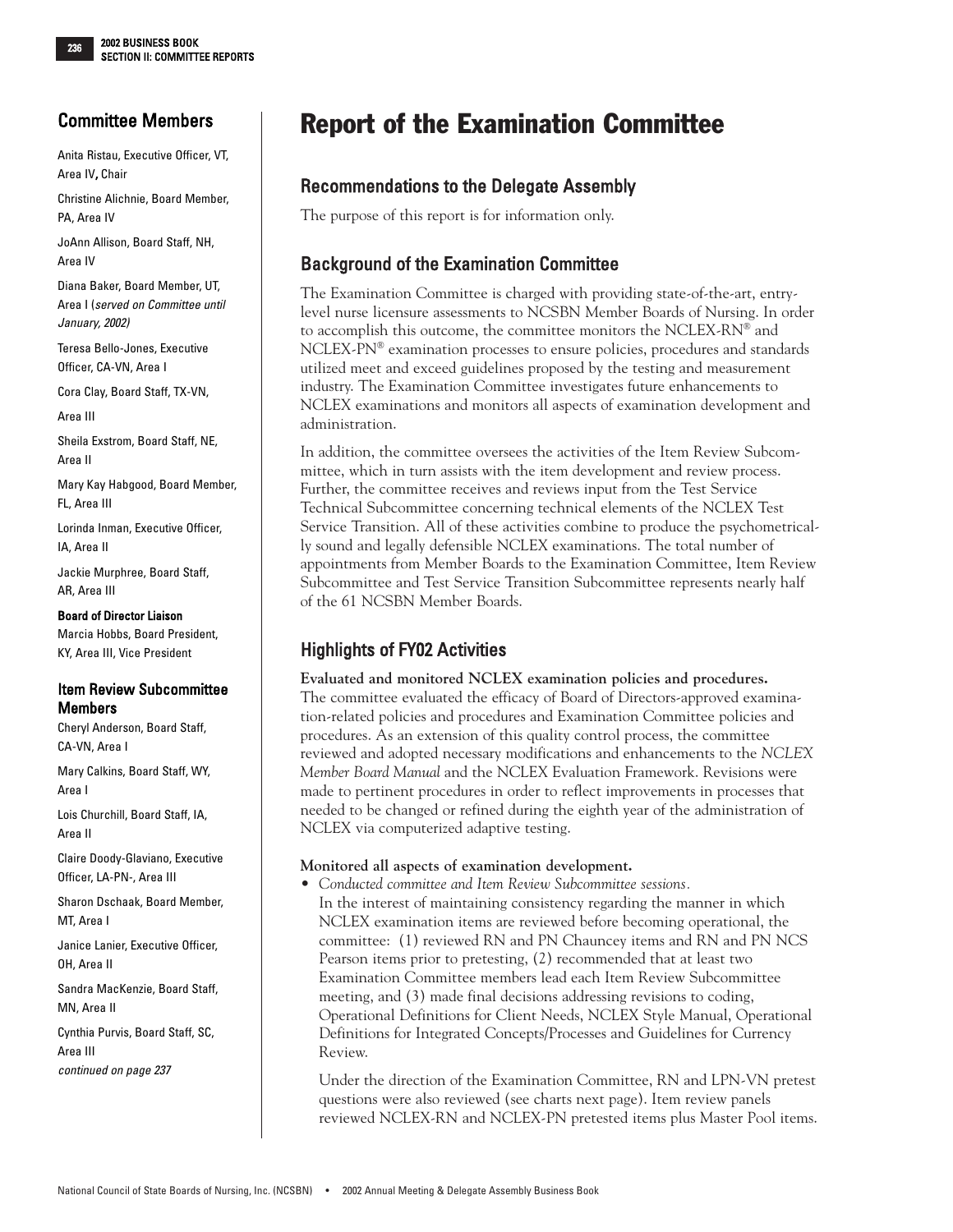In addition, the Item Review Subcommittee reviewed real examinations for face validity at its February 2002 meeting and provided a detailed report to the Examination Committee. Assistance from the Item Review Subcommittee continues to reduce item review workload, facilitating the efforts of the Examination Committee toward achieving defined goals.

*• Monitored item production.*

The Examination Committee has continued to emphasize to test service the importance of writing items that address higher levels of cognitive processing, such as application and analysis. Since the October 1999 pool, both the RN and LPN/VN pools have seen an increase in the total number of items at higher cognitive levels of application and analysis. A significant outcome of this increase is that examinations of different lengths and estimated ability levels have less variability in the percentages of items in the higher cognitive levels. Furthermore, Chauncey has met contractual item production schedules for the current fiscal year, therefore, achieving the goal of developing sufficient numbers of items to maintain the requisite number of high quality operational item pools.

- *Evaluated item development process and progress.* The committee evaluated Item Writing and Item Review sessions conducted by both test services. Committee representatives attended and monitored each of the item development sessions and provided feedback to the committee and to the test service. Overall, each of the sessions was rated favorably.
- *Monitored the development of operational NCLEX item pools.* The Examination Committee and NCSBN staff monitored the configuration of RN and LPN/VN operational item pools. The criterion for splitting and sculpting item pools includes many clinical and psychometric variables. The resulting operational item pools were evaluated with regard to these variables and were found to be within tolerance.

To ensure that the operational item pools and item selection algorithm were functioning together as expected, simulated examinations were evaluated. Using these simulated examinations, the functioning of the algorithm was scrutinized with regard to the distribution of items by test plan subcategory; it was concluded that the operational item pools and the item selection algorithm were acting in concert to produce tests that were within NCSBN specifications and were comparable to tests from previous administrations. These conclusions were re-enforced by replicating the results later using actual candidate data. Examination Committee will continue to monitor performance of the NCLEX examinations through these and other psychometric reports and analyses.

Donna Roddy, Board Member, TN, Area III

Patty Shutt, Board Member, NV, Area I

Ellienne Tate, Board Staff, LA-RN, Area III

#### Board of Director Liaison

Iva Boardman, Executive Director, DE, Area IV Director

#### Test Service Technical Subcommittee

Donna Aversa, Board Staff, MD, Area IV

Bobbye Hicks, Board Staff, NV, Area I

Sandra MacKenzie, Board Staff, MN, Area II

Renee McClellan, Board Staff, CA-RN, Area I

Lori Scheidt, Executive Officer, MO, Area II

Carol Silveira, Board Staff, MA, Area IV

#### Staff

Casey Marks, Director of Testing Services

Kristin Garcia, Testing Services Operations Manager

Susan Gawel, Statistician

Fay Green, NCLEX® Administration Coordinator

Lenore Harris, NCLEX® Content Associate

Lorraine Kenny, NCLEX® Content Associate

Harlene Pearlman, NCLEX® Content Associate

Kathy Potvin, NCLEX® Senior Administration Coordinator

Thomas O'Neill, Psychometrician

Michael Tomaselli, NCLEX® Administration Manager

Anne Wendt, NCLEX® Content Manager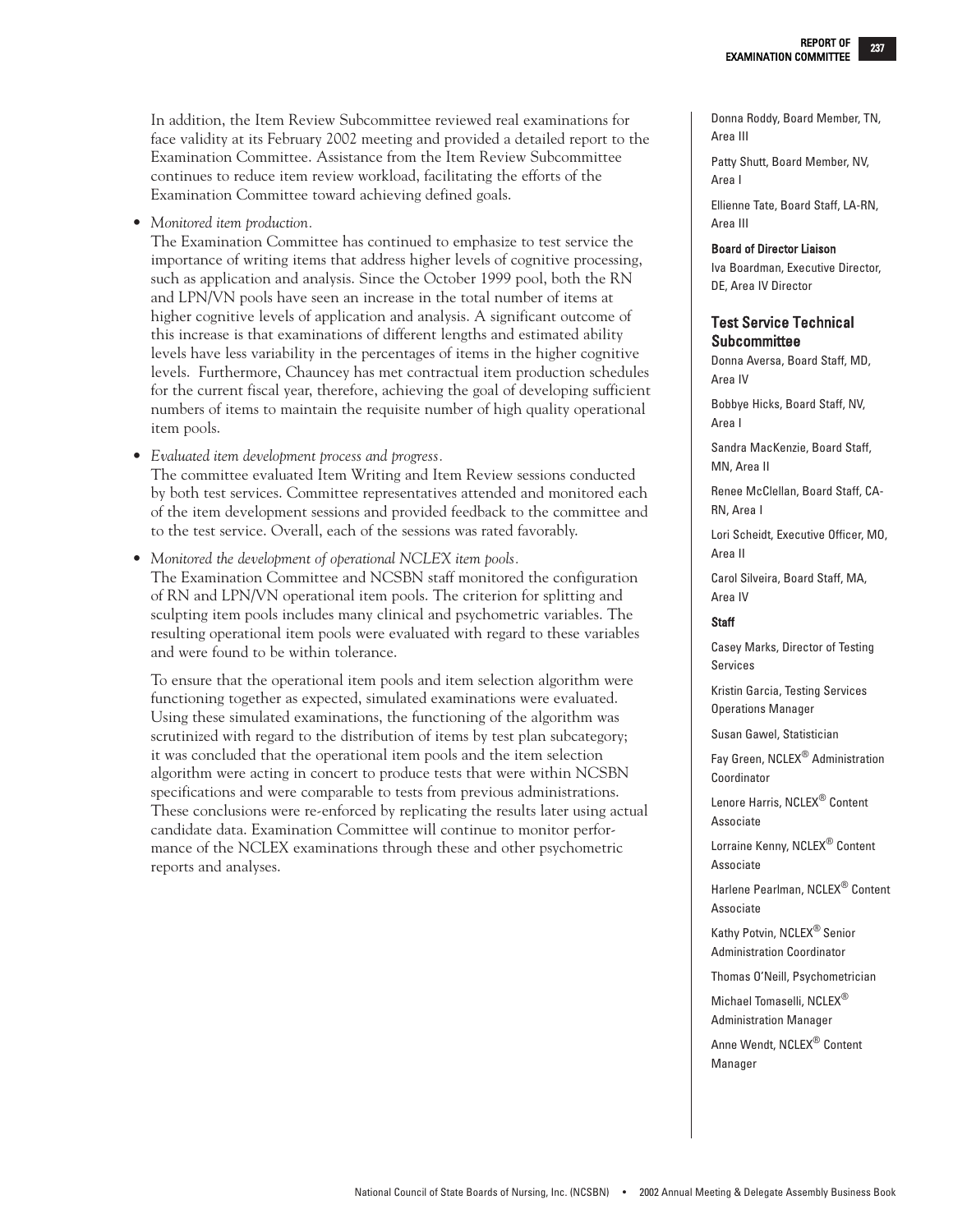### Relationship to Strategic Plan

#### Strategic Initiative 1 – Nursing

Competence: National Council will assist Member Boards in their role in the evaluation of nurse and nurse aide competence.

**Outcome 1: NCLEX®** is state of the art entry-level nurse licensure assessment.

**Outcome 2: NCLEX<sup>®</sup> is adminis**tered at international sites for purposes of domestic licensure.

**Outcome 3: International testing** exams are explored for foreign nurse licensure.

Outcome 5: Targeted constituencies utilize NCLEX® programs and related products/services.

## NCSBN Item Development Sessions Held at Chauncey Group International

| <b>RN Item Development Productivity Comparison</b> |                            |                        |                          |                                  |                          |                   |                         |  |  |  |  |
|----------------------------------------------------|----------------------------|------------------------|--------------------------|----------------------------------|--------------------------|-------------------|-------------------------|--|--|--|--|
| Year                                               | Writing<br><b>Sessions</b> | Item<br><b>Writers</b> | ltems<br><b>Produced</b> | <b>Review</b><br><b>Sessions</b> | <b>Items</b><br>Reviewed | Items<br>Approved | <b>Survival</b><br>Rate |  |  |  |  |
| $4/96 -$                                           |                            |                        |                          |                                  |                          |                   |                         |  |  |  |  |
| 3/97                                               | 10                         | 134                    | 3,815                    | 11                               | 3,225                    | 2,952             | 92.0%                   |  |  |  |  |
| $4/97 -$                                           |                            |                        |                          |                                  |                          |                   |                         |  |  |  |  |
| 3/98                                               | 8                          | 90                     | 2,929                    | 11                               | 3,326                    | 3,252             | 97.7%                   |  |  |  |  |
| $4/98 -$                                           |                            |                        |                          |                                  |                          |                   |                         |  |  |  |  |
| 3/99                                               | 5                          | 73                     | 2,060                    | 4                                | 1,414                    | 1,378             | 97.4%                   |  |  |  |  |
| $4/99 -$                                           |                            |                        |                          |                                  |                          |                   |                         |  |  |  |  |
| 3/00                                               | 3                          | 47                     | 1,289                    | 6                                | 1.834                    | 1,787             | 97.4%                   |  |  |  |  |
| $4/00 -$                                           |                            |                        |                          |                                  |                          |                   |                         |  |  |  |  |
| 3/01                                               | 3                          | 43                     | 1,265                    | 5                                | 1,449                    | 1,409             | 97.2%                   |  |  |  |  |
| $4/01 -$                                           |                            |                        |                          |                                  |                          |                   |                         |  |  |  |  |
| 3/02                                               | 0                          | 0                      | 0                        | 3                                | 1,053                    | 1,032             | 98.0%                   |  |  |  |  |

|          | <b>LPN/VN Item Development Productivity Comparison</b> |                        |                          |                           |                          |                          |                         |  |  |  |  |  |
|----------|--------------------------------------------------------|------------------------|--------------------------|---------------------------|--------------------------|--------------------------|-------------------------|--|--|--|--|--|
| Year     | <b>Writing</b><br><b>Sessions</b>                      | ltem<br><b>Writers</b> | <b>Items</b><br>Produced | Review<br><b>Sessions</b> | <b>Items</b><br>Reviewed | <b>Items</b><br>Approved | <b>Survival</b><br>Rate |  |  |  |  |  |
| $4/96 -$ |                                                        |                        |                          |                           |                          |                          |                         |  |  |  |  |  |
| 3/97     | 8                                                      | 92                     | 2,503                    | 8                         | 2,417                    | 2,001                    | 83.0%                   |  |  |  |  |  |
| $4/97 -$ |                                                        |                        |                          |                           |                          |                          |                         |  |  |  |  |  |
| 3/98     | 7                                                      | 83                     | 2,362                    | 7                         | 2,439                    | 2,419                    | 99.0%                   |  |  |  |  |  |
| $4/98 -$ |                                                        |                        |                          |                           |                          |                          |                         |  |  |  |  |  |
| 3/99     | 4                                                      | 56                     | 1,636                    | 5                         | 1,520                    | 1,499                    | 98.6%                   |  |  |  |  |  |
| $4/99 -$ |                                                        |                        |                          |                           |                          |                          |                         |  |  |  |  |  |
| 3/00     | 4                                                      | 56                     | 2,125                    | 4                         | 1,180                    | 1,152                    | 97.6%                   |  |  |  |  |  |
| $4/00 -$ |                                                        |                        |                          |                           |                          |                          |                         |  |  |  |  |  |
| 3/01     | 4                                                      | 54                     | 2,002                    | 6                         | 1,299                    | 1,284                    | 98.8%                   |  |  |  |  |  |
| $4/01 -$ |                                                        |                        |                          |                           |                          |                          |                         |  |  |  |  |  |
| 3/02     | 0                                                      | 0                      | 0                        | 3                         | 1,115                    | 1,098                    | 98.5%                   |  |  |  |  |  |

### NCSBN Item Development Sessions Held at Pearson Professional Testing

|                  | <b>RN Item Development Productivity Comparison</b> |                        |                   |                                                                     |     |     |                  |
|------------------|----------------------------------------------------|------------------------|-------------------|---------------------------------------------------------------------|-----|-----|------------------|
| Year             | Writing<br><b>Sessions</b>                         | Item<br><b>Writers</b> | Items<br>Produced | Review<br>Items<br>Items<br>Reviewed<br><b>Sessions</b><br>Approved |     |     | Survival<br>Rate |
| $4/01 -$<br>3/02 | 3                                                  | 35                     | 1,593             |                                                                     | 323 | 323 | 100%             |

|          | <b>LPN/VN Item Development Productivity Comparison</b> |                        |                   |                           |                   |                   |                  |
|----------|--------------------------------------------------------|------------------------|-------------------|---------------------------|-------------------|-------------------|------------------|
| Year     | Writing<br><b>Sessions</b>                             | Item<br><b>Writers</b> | Items<br>Produced | Review<br><b>Sessions</b> | Items<br>Reviewed | Items<br>Approved | Survival<br>Rate |
| $4/01 -$ |                                                        |                        |                   |                           |                   |                   |                  |
| 3/02     | 3                                                      | 36                     | 1.700             |                           | 328               | 327               | 99.69%           |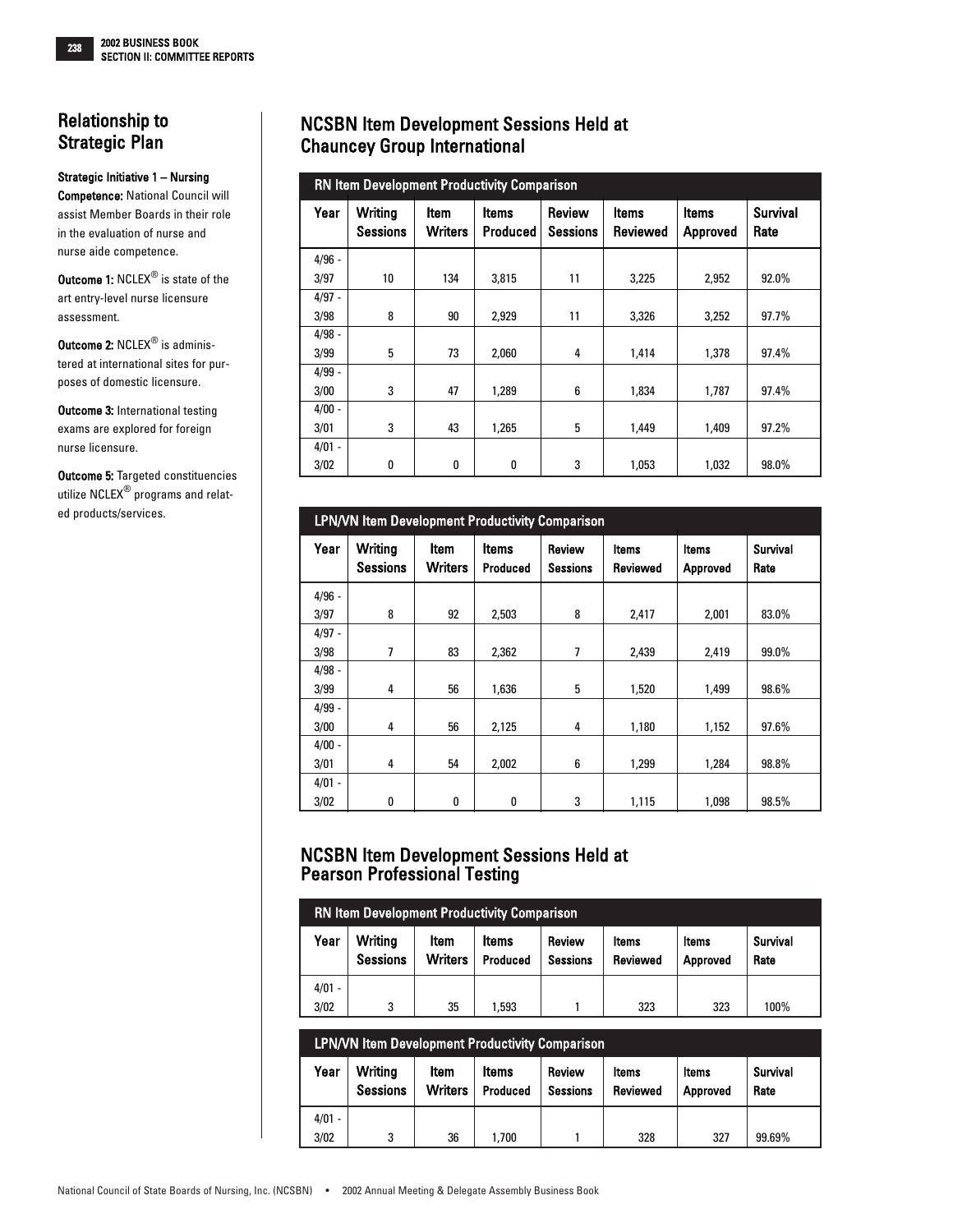*• Initiatives prior to consideration of anticipated changes to the NCLEX-RN® Test Plan.*

In advance of the triennial RN practice analysis, the committee formulated additional criteria for use in the evaluation of the upcoming *NCLEX-RN® Test Plan*.

*• Time length for the NCLEX-RN.*

The committee formally endorsed a recommendation to extend the time limit for the NCLEX-RN examination from the current limit of five hours to six. A recommendation to change the NCLEX-RN time limit will prevent an increasing number of RN candidates from running out of time for test administration. Presently, the committee does not recommend a change to the NCLEX-PN time limit due to the substantially shorter maximum length examination (205 for the NCLEX-PN in contrast to 265 for the NCLEX-RN).

- *Responded to Member Board inquiries regarding the NCLEX examination items.* As part of its activities, the committee responded to Member Boards' questions and concerns regarding NCLEX examination items and simulated examinations.
- *Practice analysis updates.*

The Examination Committee provided direction on modifications to the biannual survey of nurses (previously known as the quarterly trend analyses studies) and the triennial *RN Practice Analysis*. The Examination Committee uses the results of these surveys for NCLEX examination content decisions.

#### **Monitored all aspects of examination administration.**

*• Monitored Procedures for Candidate Tracking: Candidate Matching Algorithm.* The Examination Committee continued to monitor the status and effectiveness of the candidate-matching algorithm. Chauncey conducts a weekly scan of the database, using additional matching criteria, to detect records received during the past week that appear to match a previously received record, yet did not combine during initial processing. Staff resolved all suspect cases. The most recent scan covered the period for January 1, 2001, through December 31, 2001, and reviewed more than 154,000 candidate records. The scan yielded 17 instances where the same person tested more than once and was treated by the system as two separate individuals. In four instances, the candidate succeeded in passing the examination after a prior failure. The results of the analysis were consistent with similar analyses conducted in previous years.

In no case, however, was the 91-day rule violated. The scan results serve as a reminder of the importance of each board of nursing carefully checking candidate records for accuracy at the time of eligibility declaration. Cumulated records are required in order to properly enforce the waiting period between examinations and to provide blocking files of previously seen items.

- *Monitored the security of the NCLEX examination administrations and item pools.* The Examination Committee monitored investigations of potential security incidents, reviewed final reports from the ETS Office of Test Security and made determinations and recommendations regarding security of the NCLEX examination administrations and item pools. Although potential security incidents were identified during the past year, no incident was determined to compromise the NCLEX examination item pools.
- *Compliance with the 30/45-day scheduling rule.* The Examination Committee, Board of Directors and staff monitor compliance with the 30/45-day scheduling rule. Prometric maintained sufficient capacity on a site-by-site basis to provide compliant seating to all of the

## Meeting Dates

- October 24-26, 2001 (Examination Committee Business Meeting)
- December 3-8, 2001 (Item Review Subcommittee Meeting)
- January 16-18, 2002 (Examination Committee Business Meeting)
- February 11-15, 2002 (Item Review Subcommittee Meeting)
- April 17-19, 2002 (Examination Committee Business Meeting)
- April 30, 2002 (Examination Committee Conference Call)
- May 8, 2002 (Examination Committee Conference Call)
- June 12-14, 2002 (Item Review Subcommittee Meeting)
- July 2002 Conference Call To Be Determined (Examination Committee)
- July 15-19, 2002 (Item Review Subcommittee Meeting)

## **Attachments**

- A. Annual Report of The Chauncey Group International and Prometric, a division of Thomson Learning for the National Council Licensure Examinations  $(NCLEX^{\circledR})$
- B. Annual Report of Pearson Professional Testing, an NCS Pearson Business for the National Council Licensure Examinations (NCLEX®)
- C. NCSBN Member Board International Testing Survey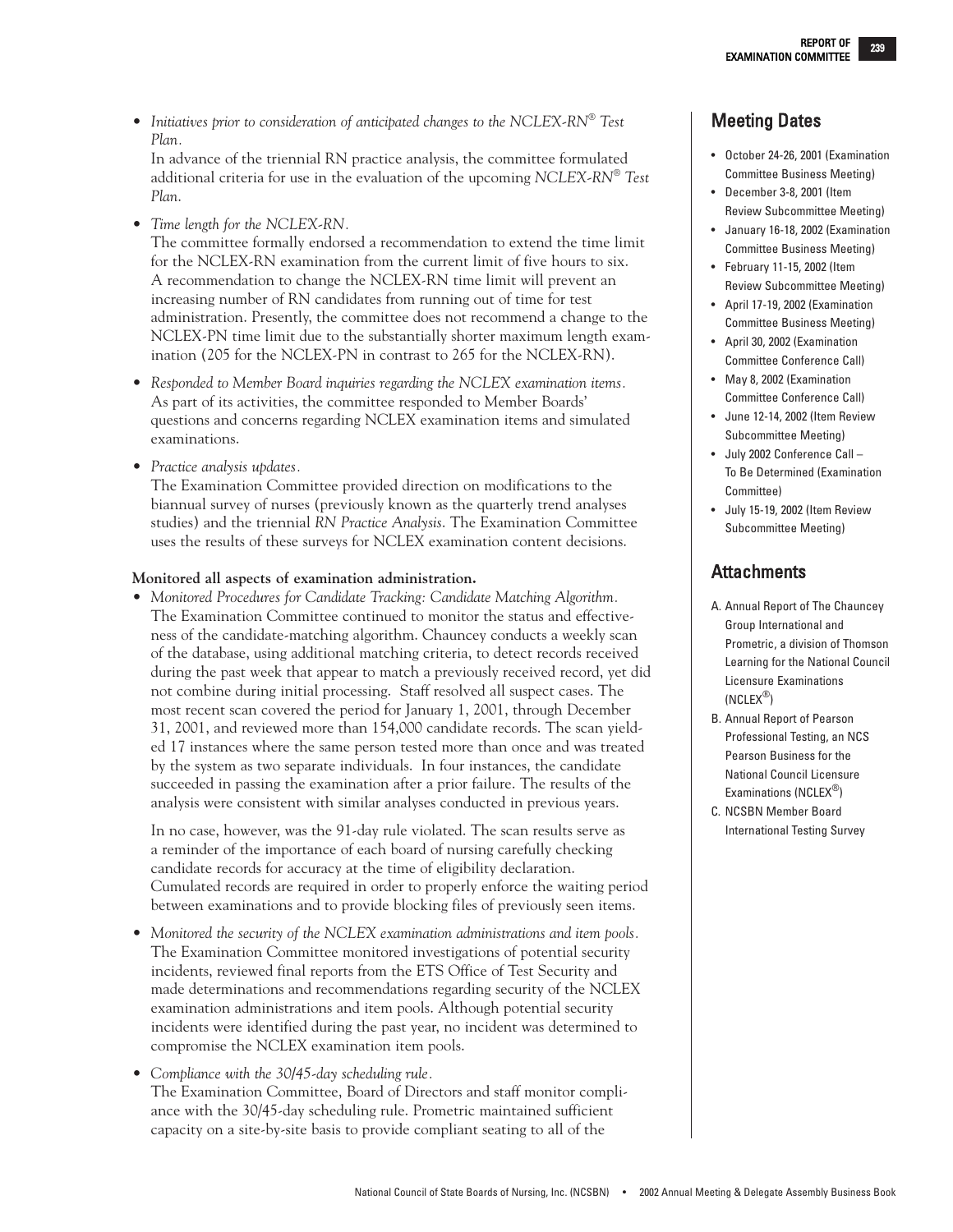142,967 NCLEX examination candidates who tested during April 2001 to February 2002. A dedicated department at Prometric continues to analyze center utilization levels in order to project future testing volumes and meet the testing needs of all of their testing clients. Additionally, Prometric reports to NCSBN staff on a monthly basis all sites that have 10 or fewer blocks available for NCLEX examination candidates within the next 30 days.

*• Uniformity of the Process and Request Form for Special Needs Candidates.* To enhance the uniformity of the special accommodations process for candidates, committee reviewed the current NCLEX procedures and Member Board request form. Although the request form met the strategies for test accommodations endorsed in the 1999 *Standards for Educational and Psychological Testing*, it was found that a wide variance exists in the interpretation of the accommodations requested by Member Boards.

The first step undertaken by committee to standardize this process was to simplify the accommodation request form and make it available for use by both Member Boards, and professionals conducting the evaluation of the candidates. The second step, to occur in FY03, will be to educate Member Boards on the American with Disabilities Act (ADA), the new NCSBN form, the NCLEX procedures and their potential effect on the administration of the NCLEX examinations. Furthermore, a new feature will be implemented as of October 2002: Member Boards will have the ability to process special needs candidates electronically via the NCS Pearson developed NCLEX Administration Web site.

*• Responded to Member Board Inquiries Regarding NCLEX Examination Administration.*

As part of its activities, the committee responded to Member Boards' questions and concerns regarding administration of the NCLEX examinations in Member Board jurisdictions.

Additional information detailing NCLEX operations is presented in the Annual Report of The Chauncey Group International and Prometric, a division of Thomson Learning for the National Council Licensure Examinations (NCLEX®) (Attachment A).

#### **Monitored all aspects of the NCLEX Test Service Transition.**

*• NCLEX test service transition activities.*

The Examination Committee, Board of Directors, NCSBN staff and NCS Pearson staff have accomplished significant milestones pertaining to implementation of the NCLEX Test Service Transition Plan during FY02. The NCLEX Transition Plan, based on the NCLEX Testing Services Contract, ratified by the Delegate Assembly of the NCSBN at the 1999 Annual Meeting, represents the documentation of the process that has be used to guide the transition of the NCLEX examination program from Chauncey to NCS Pearson, since its creation in October 2000.

From August 1999 to October 2000, NCSBN and NCS Pearson staff, under the guidance of the NCSBN Board of Directors, developed this plan to delineate the numerous timelines and requirements specified in the NCLEX Test Services Contract. In November 2000, the Examination Committee, assisted by the newly formed Test Service Technical Subcommittee, was charged with the task of overseeing the implementation of this plan.

To accomplish its oversight responsibility, the Examination Committee has reviewed quarterly updates to the NCLEX Test Service Transition Plan and provided direction and feedback to NCSBN and NCS Pearson Staff. Also in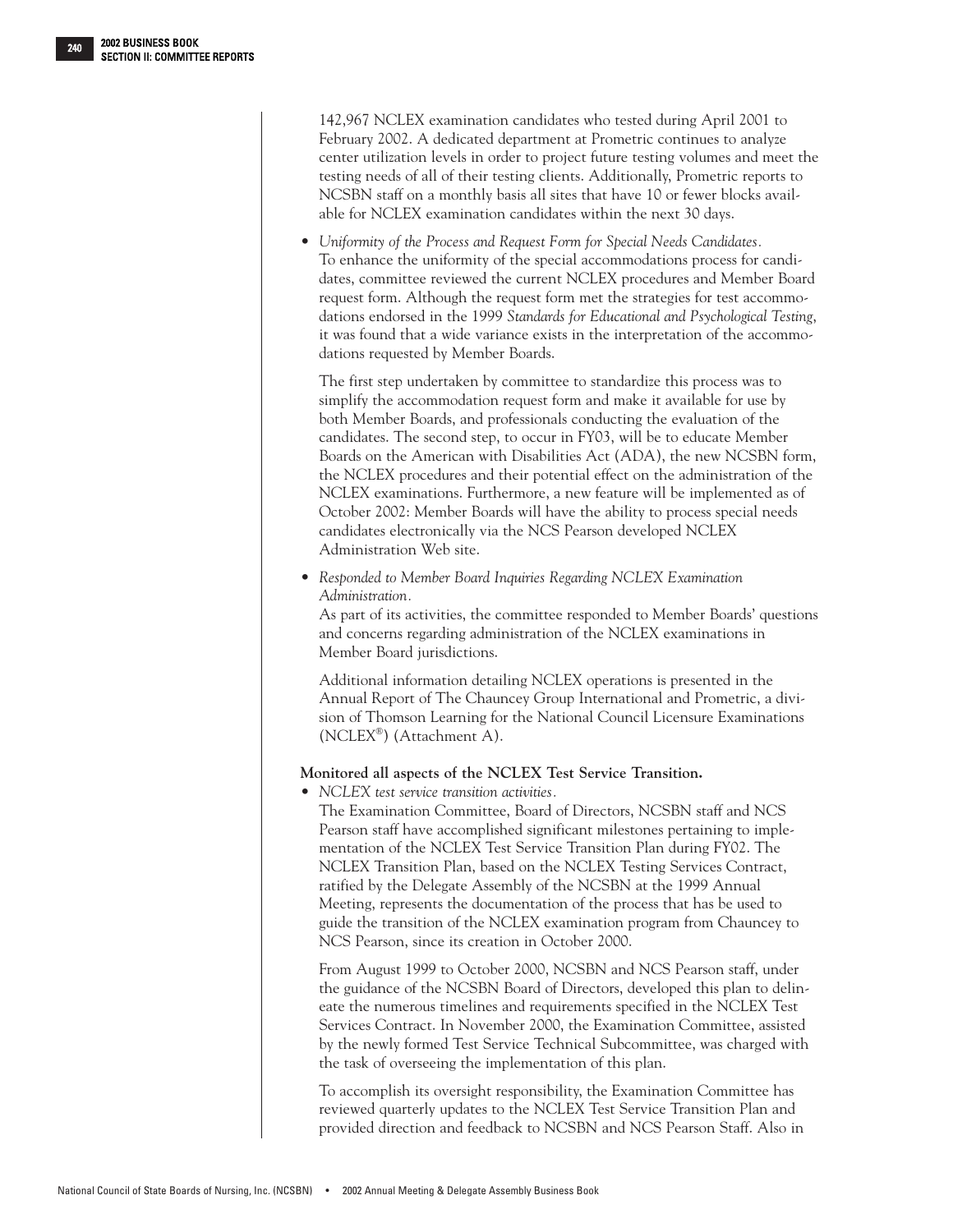this role, committee has fulfilled its charge by acting as a sounding board for new ideas as well as act as an agent to solicit feedback from Member Boards on issues as required. With the Board of Directors, Examination Committee and Test Service Technical Subcommittee active in the oversight of the implementation of this plan, over one-third of the Member Boards are involved in the NCLEX Test Service Transition process.

Throughout FY02, the committee has continued activities which originated in FY01 including: monitoring plan implementation progress, receiving information from staff and meeting with both test services for purposes of monitoring the test service transition. Updates to The NCLEX Transition Plan were presented and discussed at the October, January and April committee business meetings. Additionally, committee presented a status update on the test service transition at the 2002 NCSBN Midyear Meeting. Although the committee monitors all aspects of the transition, particular focus has been accorded to:

**Item development timelines** – Committee and staff have constructed test development plans to ensure that item production with NCS Pearson is sufficient for operations and meets contractual obligations. To date, six item writing workshops have been held and item production has progressed as expected. Pretest items produced in assistance with NCS Pearson staff will be field tested by candidates beginning with NCS Pearson NCLEX administration beginning October 1, 2002.

**Transfer of test items from Chauncey –** Committee has and continues to monitor the transfer of NCLEX items from Chauncey. A remittance schedule for item delivery has been established, with the first three installments being successfully completed. The items seen by candidates as part of the 2002 NCLEX Beta Test were operational items imported from Chauncey databases.

**Construction of the NCS Pearson item banking system (CERTS™)** – Although the construction of the item banking system for the NCLEX examination was behind schedule as of last year's report, the NCS Pearson acquisition of the company that develops the item banking product, has accelerated the production schedule to keep the project on track for the alpha test. Items imported from Chauncey and items constructed in the six initial item development sessions have been successfully imported in to the CERTS™ database. Committee continues to monitor the functionality of the CERTS™ product to ensure that the needs of the NCLEX item development program are met.

**Test center locations –** Although final decisions on center location are the contractual right of NCS Pearson, Member Boards have given considerable input as to the location of centers. Additionally, the committee continues to monitor the progress of the center build out to ensure that the appropriate number of centers (as specified in contract) are operational for the alpha and beta tests as well as for the testing service cut over in October 1, 2002. All six alpha and 23 beta sites were constructed, staffed and operational by contractual due dates. The June contractual requirement of 80 test centers will be met, with over 105 centers in a current state of construction. No impediments are anticipated for the full build out of 200 Pearson Professional Centers by September 1, 2002.

**NCS Pearson staffing** – Committee continues to monitor the assembly of the NCS Pearson project team for the NCLEX examination program. To date, NCS Pearson has met contractual specifications for the number of staff required for the NCLEX program, save for one position. The position of senior psychometrician has not been filled, however, additional psychometric resources have been applied by NCS Pearson to mitigate the effects of this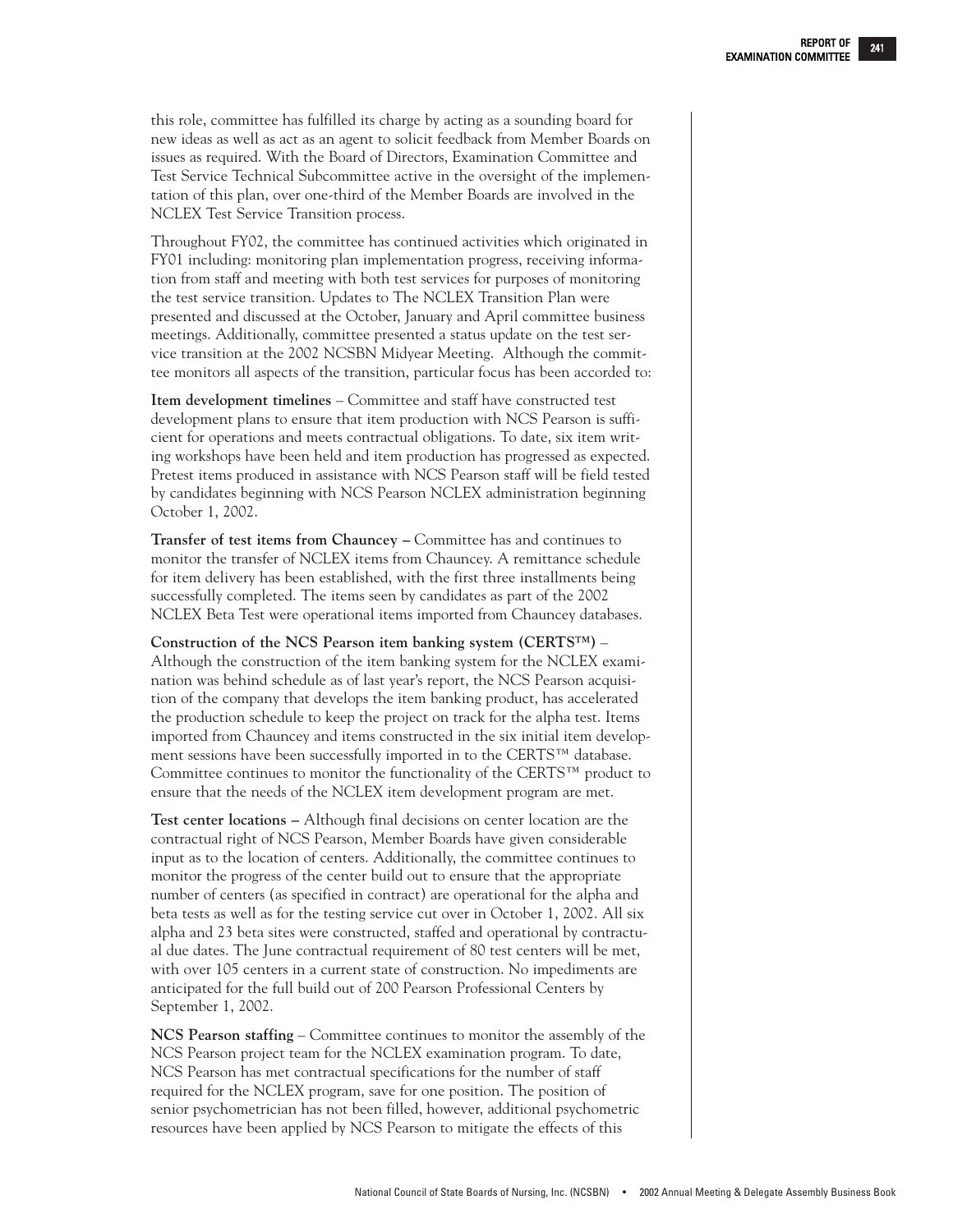open position. NCS Pearson expects to fill this position before the test service cutover.

Staffing needs of the Pearson Professional Centers were met for the alpha and beta tests; all required regional managers were trained and hired, as obligated by contract. No impediments are anticipated for the full staffing of 200 Pearson Professional Centers by October 1, 2002.

**The alpha-beta test process –** Throughout FY02, Committee received and monitored plans, progress and results for the alpha and beta tests. Although they are described more fully in the next section, committee was active in ensuring alpha-beta test participant selection was based on empirical criteria and that candidate recruitment for the beta test was sufficient such that the requisite candidate volume for the beta test was met. Additionally, the committee monitored the planning process to ensure that the burden of the alpha and beta tests was not excessive for Member Boards who were selected and agreed to participate; all of these objectives were meet in FY02.

**Communication –** A chief concern for the committee that permeates all aspects of the transition process is the communication between Member Boards, NCSBN and NCS Pearson. The goal of the communication component of the test service transition plan is to provide complete information to the NCSBN Board of Directors, Examination Committee and the Member Boards on relevant aspects of the transition process. To accomplish this goal, a number of initiatives have been continued in FY02 including: the test service transition Web page on the NCSBN web site, a newsletter produced for Member Boards (the *NCLEX*® *Transition Update*), communiqués to Member Boards, development of an informational video for NCLEX candidates, and establishment of conference calls and presentations at the Midyear and Annual Meetings.

**Test service transition contractual amendments –** As a requirement of the transition plan, NCSBN has identified materials necessary to obtain from Chauncey for purposes of transitioning the NCLEX program. To efficiently obtain these materials for transition purposes, an amendment to the current test services agreement was agreed to by Chauncey and NCSBN.

Additionally, as part of a worst-case planning scenario, Chauncey, Prometric and NCSBN, as obligated by the aforementioned transition plan, agreed to a contingency plan. The contingency plan is designed to ensure that the NCLEX program remain operational in the event NCS Pearson is unable or unwilling to deliver the NCLEX examinations, as contractually specified, beginning October1, 2002. Based on the NCS Pearson quarterly updates and the results of the alpha and beta tests, it is not expected that the Contingency Plan will be invoked.

**2001 NCLEX Alpha Test –** Beginning December 3, 2001, and lasting through January 15 2002, NCSBN and NCS Pearson, in coordination with Member Board staff, conducted a 'stress test' to ensure the integrity of the computer networks, applications and operational processes that have been developed for the transition of the NCLEX examination program.

The jurisdictions selected for inclusion in the 2001 NCLEX Alpha Test were: Alabama, California (RN and VN), Kentucky, Maryland, Missouri and as an alternate jurisdiction, Minnesota. Board selection was based on a number of criteria including: willingness and ability to participate, candidate volume during the NCLEX Beta Test period, Member Board Office System (MBOS) user status, geographic and NCSBN area representation and concordance in location between the Member Board office and Nursing Education programs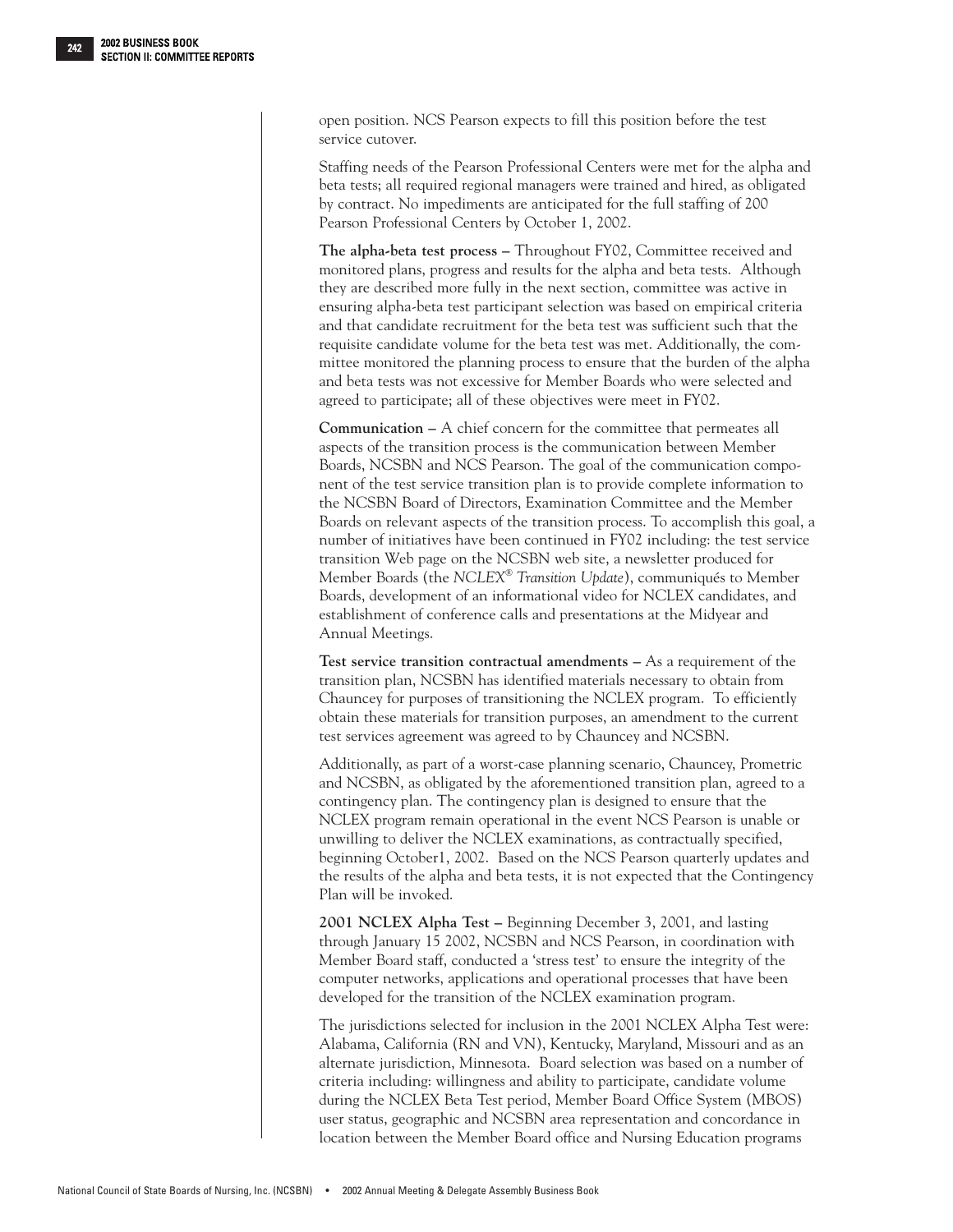within jurisdictions. Additionally, a sixth NCLEX Alpha Test jurisdiction, Guam, was engaged in early 2002 (prior to the NCLEX Beta Test) to test system readiness for an island jurisdiction.

The purpose of the alpha test was to check the functionality of the NCLEX examination system that NCS Pearson is building. Member Boards participating in the alpha test exercised various aspects of the NCLEX Administration Web site and NCLEX administration processes. Each piece of the system was tested individually including registration, scheduling, and taking the examination. Throughout the alpha test period, Member Boards interfaced with the Member Board web site to assure that the system functions as designed. The alpha test version of the NCLEX examination item pools had approximately the same number of items as the current NCLEX examination; however, they utilized test items that had been previously disqualified from use on operational NCLEX examinations.

All boards participating in the alpha test were provided high levels of support from NCSBN and NCS Pearson during their participation, including instruction on how to send board staff participants to the Pearson Professional Centers. Member Board participants registered for the examination and followed procedures that would be expected of actual nurse licensure candidates.

At the conclusion of the alpha test, NCS Pearson summarized the testing process and issued a full report. Provided to committee at the April business meeting, this report included the alpha test objectives, processes, and results. From the perspective of the Examination Committee, NCSBN staff, and NCS Pearson Staff, the alpha test was a successful trial of the systems and processes that Pearson is developing to administer the NCLEX examination beginning October 2002.

A total of 190 examinations were delivered for the alpha test. In particular results of this test indicated two things; (1) For the most part, NCLEX examinations could be administered successfully as of January 2002 and; (2) the alpha test provided much rich information about procedure and system enhancements necessary for the beta test and live operations. Throughout the alpha test, process feedback from Member Board participants was collected. These findings will be used to make modifications and revisions to procedures and processes in the NCS Pearson system. All of these revisions to the operational systems will be completed prior to the beginning of the beta test.

**2002 NCLEX Beta Test –** Beginning March 1, 2002, and lasting through April 5, 2002, NCSBN and NCS Pearson, in coordination with Member Board staff, conducted the 2002 NCLEX Beta Test. The beta test was designed as a total assessment of all the operational aspects of the NCLEX Examination program at NCS Pearson. Every part of the system was tested as an integrated whole, including: registration, scheduling, examination delivery at Pearson Professional Centers, data transmission and results reporting. Live candidates were tested from the first day of the beta testing period to the last day. All candidate results were processed as live results.

The jurisdictions selected for the 2002 NCLEX Beta Test included: Alabama, Arizona, California (RN and VN), Guam, Illinois, Kentucky, Maryland, Michigan, Missouri, Minnesota, New Jersey, New York, Ohio, Oklahoma, Texas (RN and VN) and Utah. Board selection was based on a number of criteria including: willingness and ability to participate, candidate volume during the NCLEX Beta Test period, geographic and National Council area representation and concordance in location between Nursing Education Programs and beta test center locations within jurisdictions. All Member Boards that were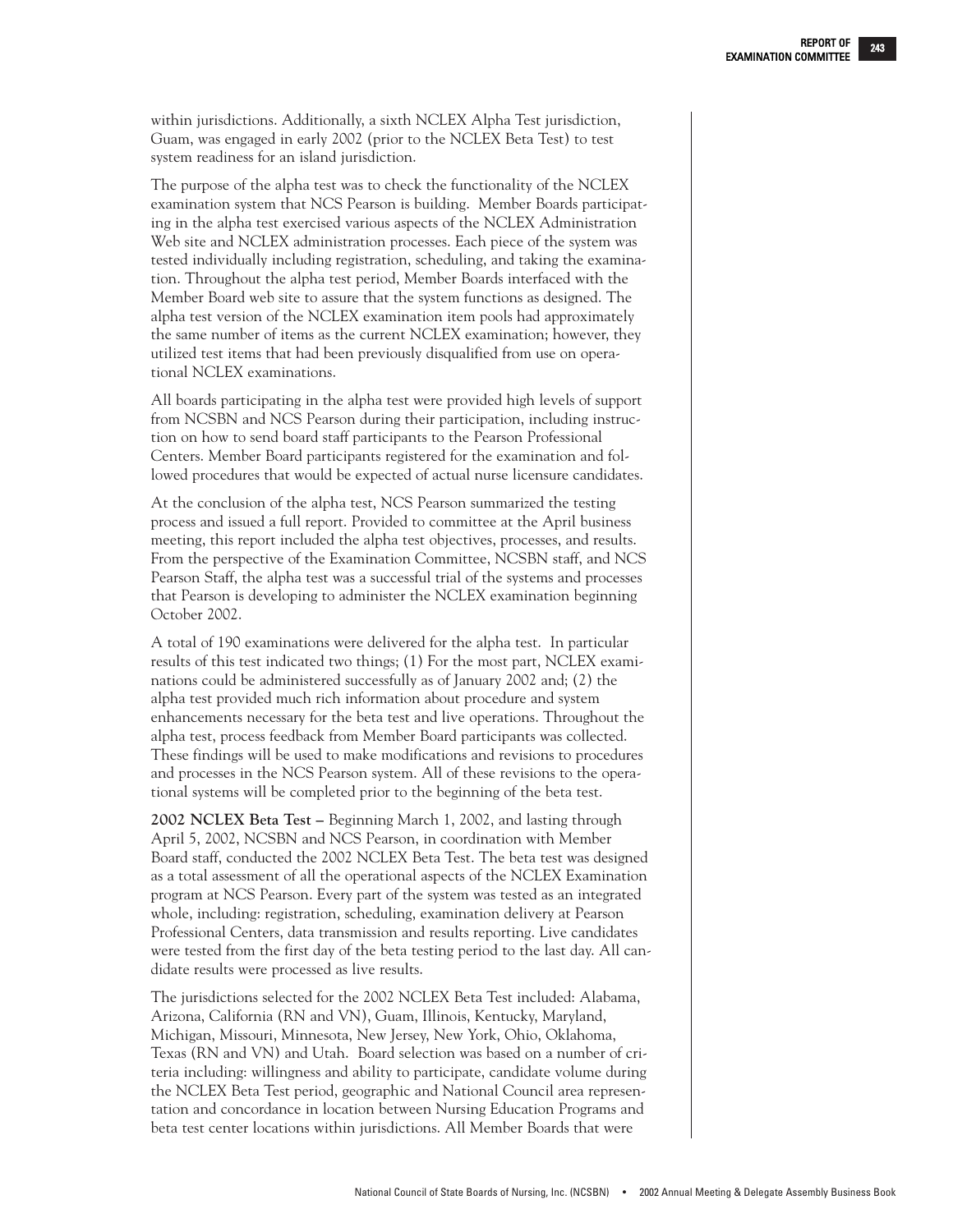chosen for participation in the alpha test were automatically part of the 2002 NCLEX Beta Test.

The NCLEX-RN and NCLEX-PN beta test examinations consisted of the same operational items, adhered to the same test plans and abided by the same psychometric rules as the regular NCLEX examinations that were administered concurrently at Prometric test centers by the Chauncey Group during the beta test time period. Twenty-three Pearson Professional Centers located in eighteen jurisdictions were used to administer the beta test.

The beta test goal was to test approximately 2000 candidates including: RNs, PNs, repeat candidates and ADA candidates, drawn from all the participating jurisdictions. To this end, a total of 917 candidates registered for the beta test with 853 candidates receiving a valid NCLEX examination. A total of 431 candidates took the NCLEX-RN examination (129 first time testers and 302 repeaters), and 422 candidates took the NCLEX-PN examination (385 first time testers and 37 repeaters). The remaining 64 candidates were either never granted eligibility, eligible but did not schedule or were candidates who did not show up for their administration appointment. By the rules established in the *NCLEX® Beta Test Candidate Bulletin*, these candidates will not be granted examination fee refunds. The results of the beta test indicate that the obtained sample size of 853 appears to be substantial enough to accurately infer system wide performance of the Pearson procedures and technical systems.

Measures of systems performance, contractual Key Performance Indicators (KPIs) and surveys of candidate opinion all indicate that the NCLEX Beta Test was a successful test of the systems and procedures that are designed to deliver the NCLEX examinations beginning October 1, 2002, and Pearson is well positioned to begin operational NCLEX administration. Although there are functional areas that need to be improved by Pearson before October, there is no deficiency identified at this time that requires specific remediation, for purposes of operational implementation, to occur before July 1, 2002 (the deadline for Pearson to correct all NCSBN identified deficiencies or incur potential termination of Testing Services Agreement without penalty to NCSBN).

Once the NCSBN Board of Directors has officially accepted the Beta Report in June 2002, a summary of this report will be sent to Member Boards. The committee wishes to express a very heartfelt thank you to all those Member Boards that participated in the 2001 NCLEX Alpha Test and 2002 NCLEX Beta test; without your collective efforts, the test service transition of the NCLEX Program would be impossible.

**Activities of the Test Service Technical Subcommittee –** As part of the specifications delineated in the NCLEX Transition Plan, NCS Pearson is required to build a new Web-based Member Board Office System. To build a system that reflects the wide-ranging needs of and uses by Member Board office staff, input from end users is absolutely essential for NCS developers. The Test Service Technical Subcommittee was formed to assist NCS in developing the new Web-based Member Board Office System, and the corresponding procedures and processes that are utilized on a daily basis by Member Boards. The subcommittee has focused on transition timelines, deliverables and Member Board communications. The subcommittee reports its findings and recommendations to the Examination Committee.

Although most of the build out of Web site technical interface features was completed in FY01, feedback has been sought from members of the Test Service Technical Subcommittee regarding functionality enhancements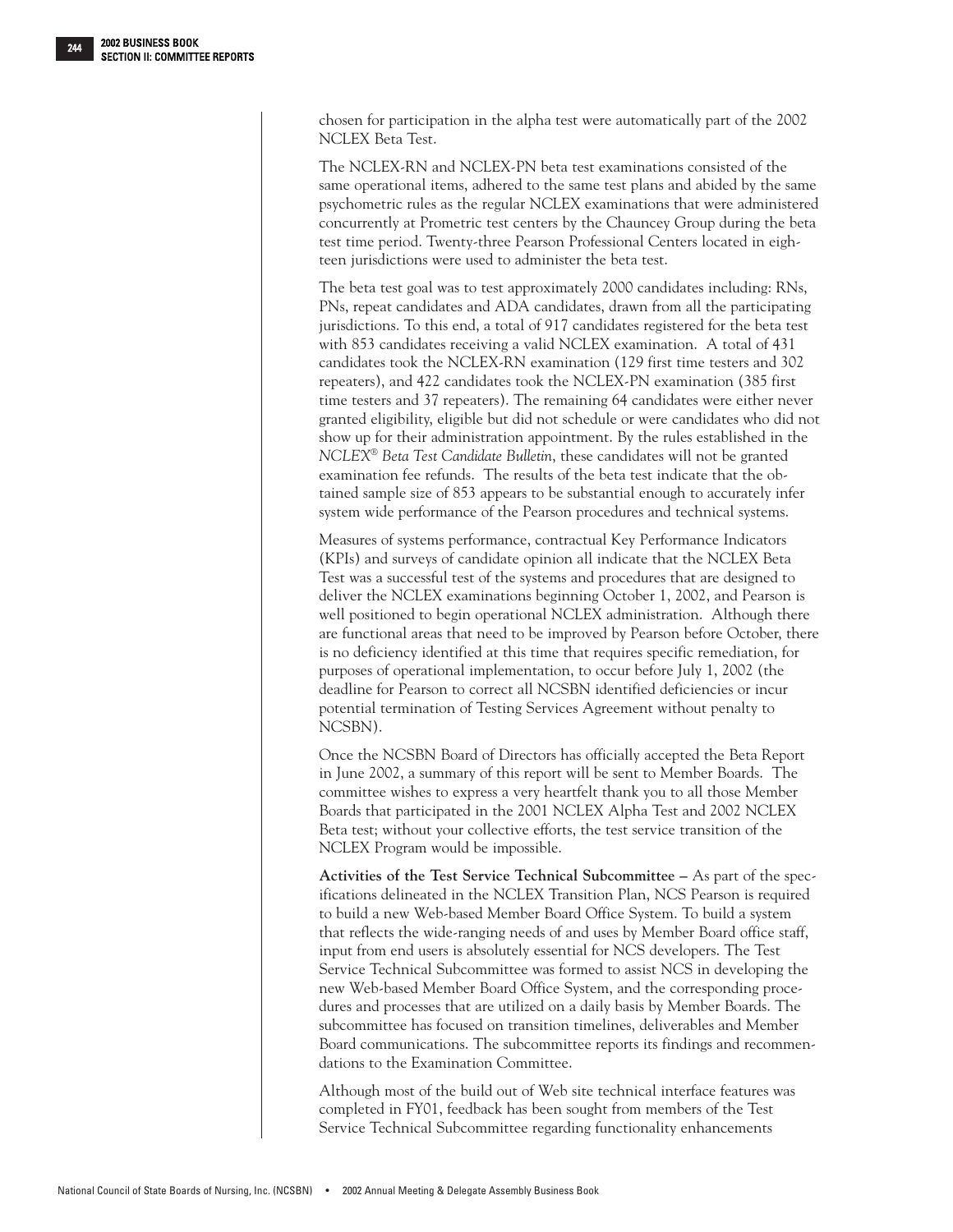throughout FY02. The subcommittee will continue to work with committee and NCS Pearson, as needed, through October 2002 to ensure a quality product will be available for Boards of Nursing when the transition of the NCLEX examination program is completed.

**Test Service Transition Future Activities –** The test service transition of the NCLEX examination program is progressing as delineated in the NCLEX Transition Plan. Furthermore, there are no obstacles identified, at this point, which jeopardize a successful and seamless transition of the NCLEX examination program. Committee will continue to monitor and report on the progress of the NCLEX test service transition until it is completed in October 2002. Significant future activities for FY02 and FY03 include:

**2002 NCLEX Beta Retest Candidates –** Candidates who have registered with NCS Pearson, for purposes of the 2002 NCLEX Beta Test, will remain within the NCS Pearson system and databases; these candidates will not be retested through Chauncey should candidates fail. NCSBN and NCS Pearson have developed retest procedures for candidates who do not pass the examination during the beta test. *NCLEX® Examination Candidate Beta Test Retake Bulletins* were distributed to Member Boards in March/April 2002 and delineate the procedures by which candidates will receive an NCLEX examination in the NCS Pearson system between June and September 2002. The NCSBN-NCS Pearson NCLEX Transition Team will provide a high level of support to participating Member Boards throughout the beta retest period.

**NCLEX Cutover Timelines -**–With the cutover of the NCLEX Program slated for October 1, 2002 Member Boards should be aware of the following timelines for NCLEX candidates and the potential impact on Board operations:

Registration: Chauncey/Prometric will not accept NCLEX registrations after 8/15/02; all mail registration received by Chauncey after this date will be returned to sender unprocessed and the current Chauncey NCLEX registration telephone number will instruct candidates whom to contact to register with Pearson.

> Pearson will begin accepting Pearson NCLEX registrations via web, paper and phone on 8/16/02.

Scheduling: Chauncey/Prometric will not schedule NCLEX appointments after 9/20/02.

Pearson will begin scheduling NCLEX appointments in the Pearson Professional Centers via web and through the Pearson call center beginning with appointments made eligible on or after 8/16/02.

Test Administration: Chauncey/Prometric will conclude NCLEX Test Administration sessions for candidates scheduled before 9/20/02 at the end of business on 9/30/02.

> Pearson will begin conducting NCLEX Test Administration sessions in Pearson Professional Centers for candidates who have registered and scheduled with Pearson on or after 8/16/02 beginning 10/1/02.

To reinforce these deadlines and to ensure that Member Boards are aware of the impact of these dates on their operations and candidate behavior, the committee has established a communication strategy regarding the operational transition of NCLEX Testing Services. In May 2002, a direct communication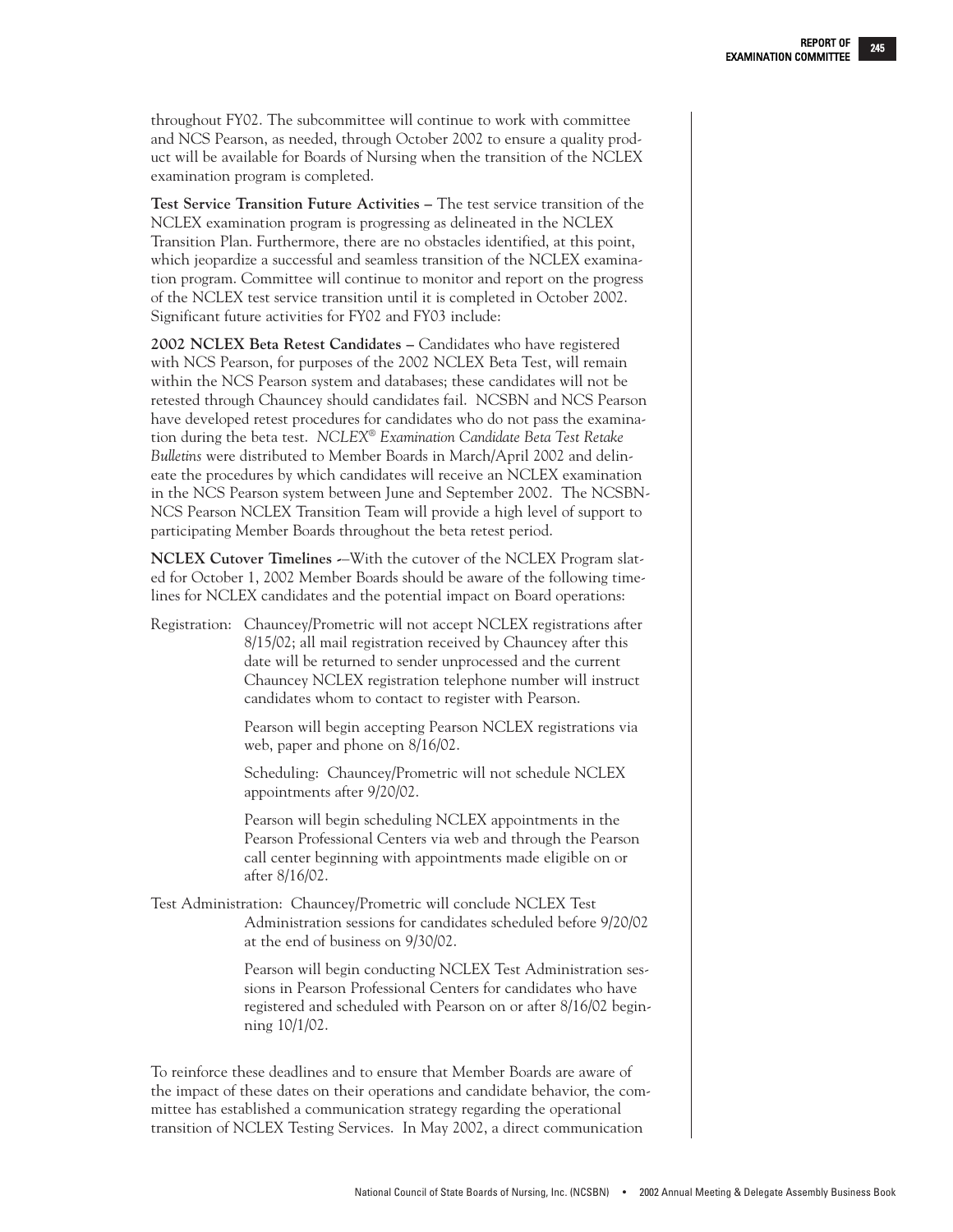was sent from NCSBN to educational programs and Member Boards, with follow-ups anticipated for subsequent months, reminding interested constituencies of these deadlines. Additionally the *NCLEX® Examination Candidate Bulletin* for NCLEX operations between October 1 and December 31, 2002, were distributed to Member Boards in April 2002.

**Member Board NCLEX Administration Web site training –** For Member Boards that were not educated on the new NCS Pearson-developed NCLEX Administration Web site as part of the NCLEX alpha or beta tests, training will begin in July 2002. The NCLEX Administration Web site replaces the current Chauncey-managed MBOS system for candidates who register as of 8/16/02 and test as of 10/1/02 with Pearson. Although the NCLEX Administration Web site incorporates enhanced functions recommended by the Test Service Technical Subcommittee, it will still retain the batch processing capabilities of the current MBOS system; including the same jurisin and jurisout file formats. The retention of these batch-processing features allows for the same functionality to interface with state licensure computer systems that Member Boards currently have.

Additional information detailing NCLEX operations is presented in the Annual Report of Pearson Professional Testing, an NCS Pearson Business for the National Council Licensure Examinations (NCLEX®) (Attachment B).

#### Other Strategic Initiatives

• **International Administration of the NCLEX Examinations.**

As part of its continuing charge, the Examination Committee is directed by Delegate Assembly to provide a "state of the art" entry-level nurse licensure assessment. As part of that charge, committee continually looks for ways to provide a psychometrically sound and legally defensible examination with the fewest hindrances possible to candidates. One method of doing this is to provide administration of the NCLEX examinations outside current Member Board jurisdictions.

On a regular basis, NCSBN receives a number of requests to administer the NCLEX examination outside the current Member Board jurisdictions. This is due to numerous factors, including the present nursing shortage. It is important to note that while there has been a recent surge in requests to administer the NCLEX examinations in foreign markets, it is not a new phenomenon. In 1994, the Examination Committee and the Board of Directors brought before the Delegate Assembly a list of stabilization criteria that was to be achieved prior to administration of the NCLEX examinations in Canada. This list was not successfully achieved, and the Board of Directors voted in November 1995 not to allow NCLEX administration in Canada.

Due to the substantial impact international administration of the NCLEX examinations will have on the nursing community worldwide, a planning and explicit decision making process has been undertaken by NCSBN. To date, the committee has engaged in an investigation of the operational feasibility regarding the international administration of the NCLEX examinations for purposes of domestic licensure. It is important to note that this investigation assumed that any implementation of international testing in no way subvert the current licensure determination process in place in Member Boards of nursing nor does it make available the NCLEX examination to licensure bodies other than current Member Boards. The intent, however, is to provide an opportunity for foreign educated candidates to apply and take the NCLEX prior to moving to a Member Board jurisdiction.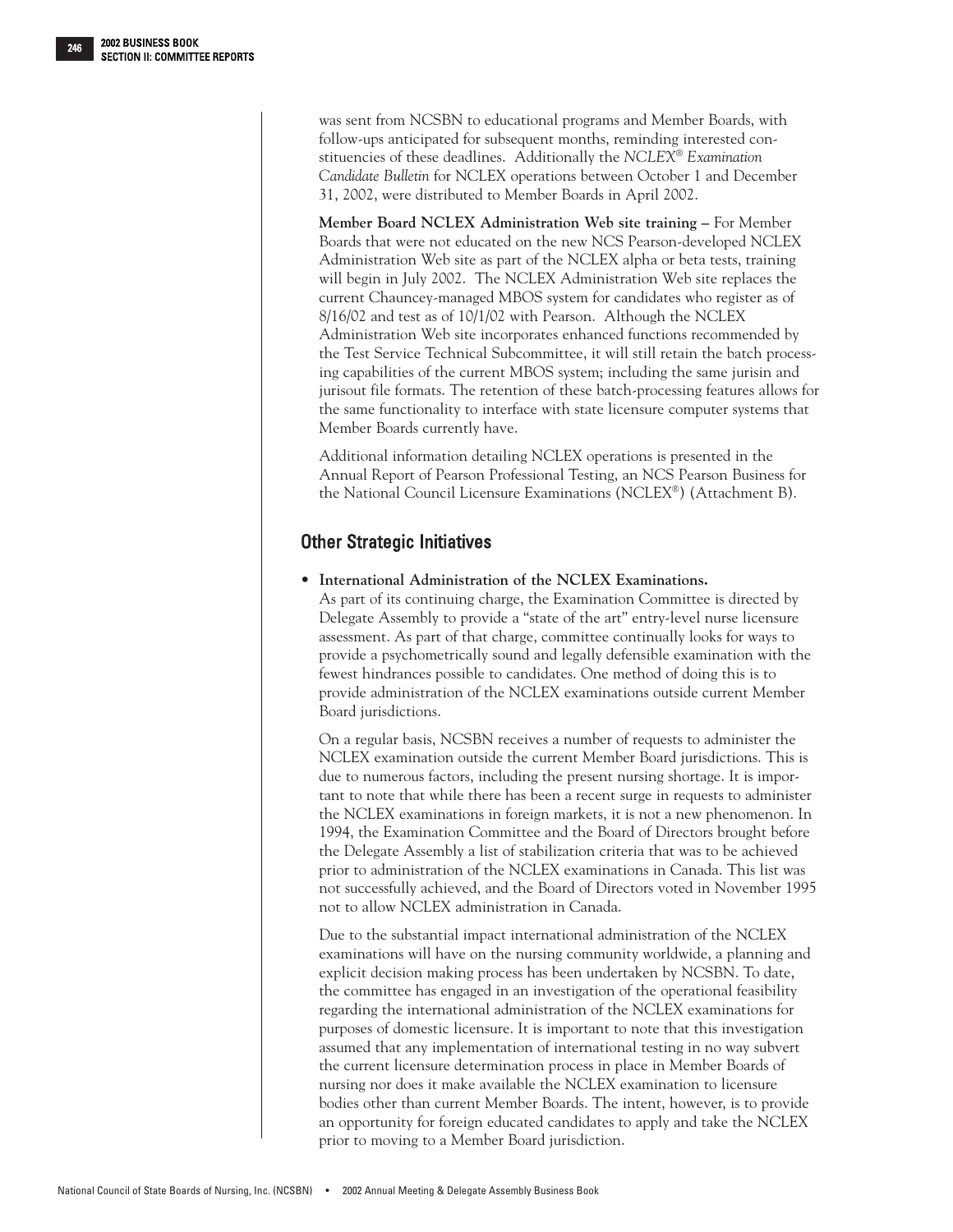In its investigation of operational feasibility, the committee focused on two major factors: examination security and impact on Member Boards. To mitigate security concerns, the committee decided to extend all current security policies and procedures to any and all international administration processes. This condition eliminated a few administration models and limited the venues where test service would propose offering test administration to NCSBN, however, it allowed for limited international testing in conditions equivalent to current Pearson Professional Centers.

Regarding the second concern, the committee surveyed Member Boards to assess the potential impact of international administration on board processes. Results were received from 45 of 61 Member Boards and indicated that individual board operations would not be adversely impacted by international administration. In the instances where impact was indicated, it was described as a positive impact. Generally speaking, comments reflecting negative impact were not considered germane because specific points referenced in comments reflected a process for international testing that was not being contemplated by committee. A copy of the international testing survey and the results, including all comments are provided in Attachment C.

**Examination Committee Criteria –** Resultant from this investigation committee established the following criteria for international administration of the NCLEX examination for purposes of domestic licensure:

**Definition:** To administer current NCLEX-RN and -PN examinations in testing centers located outside Member Board jurisdictions, for purposes of licensure within Member Board jurisdictions. No part of this specific recommendation regarding international administration will contradict or circumvent any current Member Board licensure processes or requirements. This specific recommendation regarding international administration does not address the administration or modification of the NCLEX examinations for purposes of licensure, or any other purpose, for Boards of nursing, or any similar regulatory body, outside current Member Board jurisdictions. The candidate examination fees will be set to reflect the costs of the examination administration in the specific international jurisdiction. Domestic NCLEX candidate fees will not be increased to accommodate costs associated with international administration.

**Purpose:** To remove potential barriers to nurse licensure in NCSBN Member Board jurisdictions, facilitate global self-determination of nurse employment, establish an international presence commensurate with the NCSBN mission and vision and establish strategic international relationships with foreign nurse regulatory bodies.

**When:** Not before April 1, 2003.

**Where:** Initial country locations to select from include: Australia, Canada, France, Germany, Japan, the United Kingdom and the Netherlands.

**How:** Utilizing all current NCLEX administration policies and procedures, including security procedures, as delineated in NCSBN Policies and Procedures, NCLEX Member Board Manual and the NCSBN-Pearson NCLEX contract, the NCLEX examinations will be administered in VUE/NCS Pearson Authorized Test Centers that are approved by the Examination Committee and meet NCLEX contract specifications.

**Committee recommendation –** Based on the investigation of current security protocols established for the NCLEX program, starting October 1, 2002, and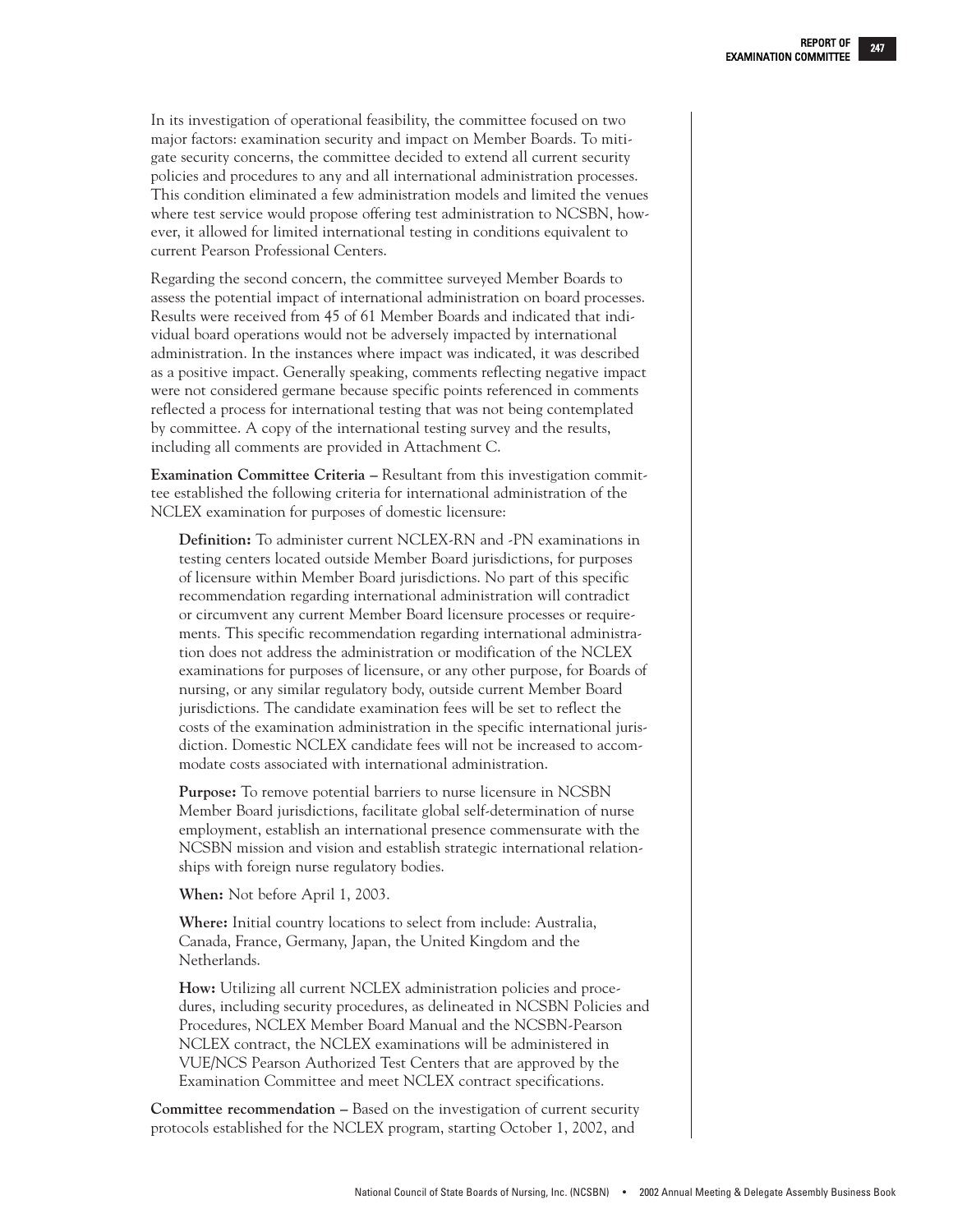the results of the Member Board survey committee recommended to the NCSBN Board of Directors to adopt the proposed criteria in order to proceed with negotiations for a contract amendment with test service to administer current NCLEX-RN and -PN examinations in testing centers located outside Member Board jurisdictions, for purposes of licensure within Member Board jurisdictions no sooner than April 1, 2003. As part of this contractual negotiation for international administration, the Board of Directors will utilize criteria established by the Examination Committee to establish jurisdiction specific candidate examination fees for NCLEX examinations delivered outside current Member Board jurisdictions.

**Future activities –** Pending a successful adoption by the Delegate Assembly, NCSBN staff at the direction of the Board will begin contract negotiations. Subsequent to successful contract negotiations Examination Committee will establish a plan for operational roll out of international testing utilizing the established criteria, including the development of any policy or procedure modification.

#### • **Puerto Rico nurse licensure comparison.**

As part of the FY03 strategic initiatives, the Examination Committee was charged with determining the equivalency of the NCLEX-RN with the Spanish language nurse licensure examination. On behalf of committee, multiple contacts were made with the Board of Nurse Licensure in Puerto Rico by NCSBN staff and information regarding the NCLEX-RN was sent to identified personnel in Puerto Rico. At the conclusion of Committee activities for FY02, reciprocal information, regarding the Puerto Rican nurse licensure examination, had not been received by committee. Upon receiving the relevant information the Examination Committee will conduct a comparative study with authorities in Puerto Rico in a similar style to the comparison done between the NCLEX-RN and the Canadian Nurse Licensure Examination. Committee expects this tactic to continue in FY03.

#### • **English Proficiency Examinations – Interim Report.**

As part of FY02 NCSBN Strategic Initiatives the Examination Committee was charged by the Board of Directors to initiate exploration of English-as-a-second language competency as related to the international testing plan; staff has accumulated information regarding existing English language proficiency examinations. Of paramount consideration in this investigation was examination relevancy to the nursing context and availability of examination administration. Presented below is information that preliminarily identifies some existing ESL proficiency examination information.

**United States –** Presently, the Immigration and Naturalization Service Department (INS) recognizes the following ESL proficiency exams for aliens seeking employment within certain healthcare industries, including nursing; aliens must meet English language requirements in order to obtain a certificate (see chart on next page).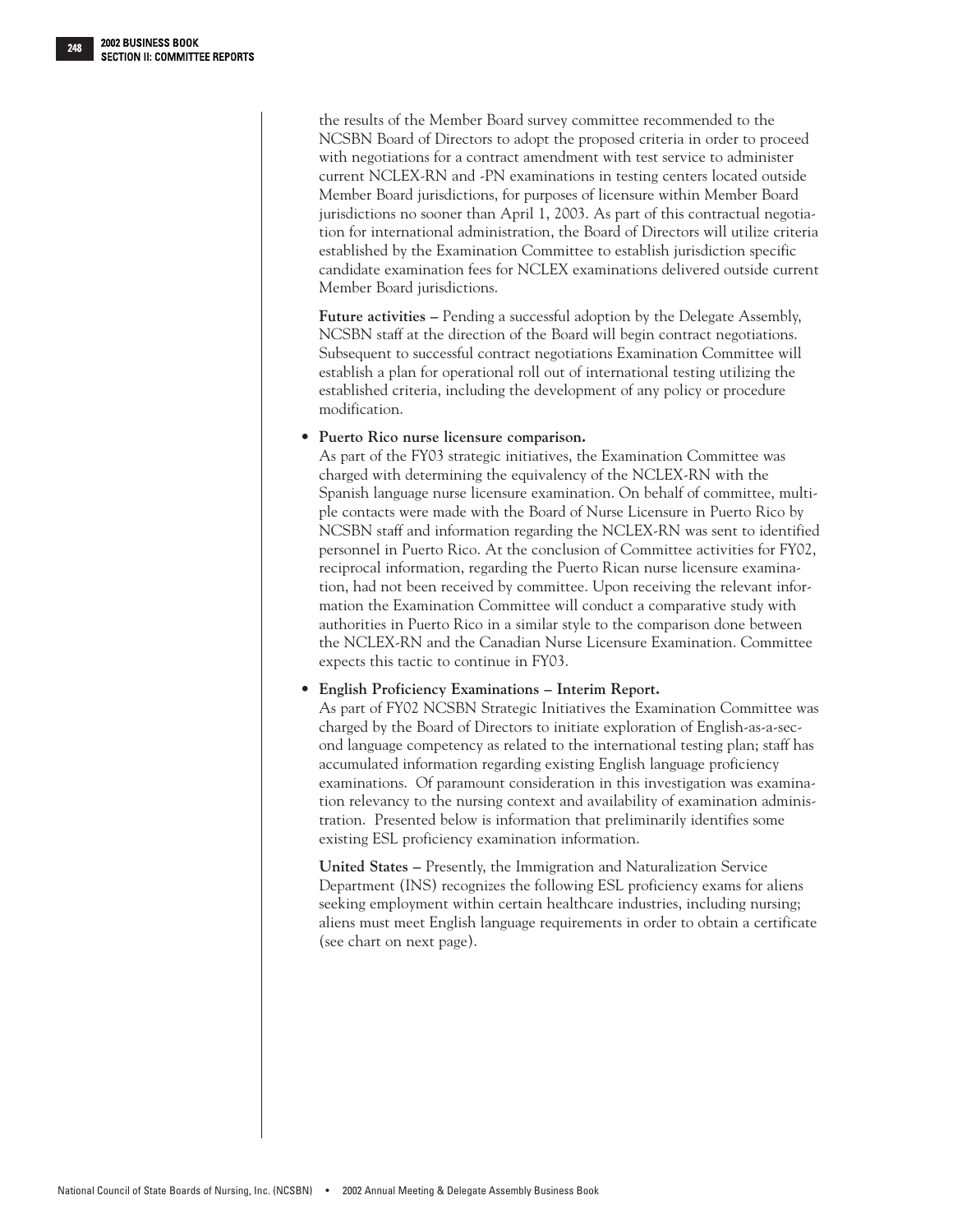| <b>English Proficiency Exam</b>                         | Minimum Score for Nurses (RNs)*         |
|---------------------------------------------------------|-----------------------------------------|
| Test of English as a Foreign Language<br>(TOEFL)        | 540 (Paper Based); 207 (Computer Based) |
| Test of Written English (TWE)                           | 4                                       |
| Test of Spoken English (TSE)                            | 50                                      |
| Michigan English Language Assessment<br>Battery (MELAB) | Final Score 79; oral interview $+3$     |
|                                                         |                                         |
| <b>English Proficiency Exam</b>                         | Minimum Score for Nurses (LPNs, LVNs)*  |
| Test of English as a Foreign Language<br>(TOEFL)        | 530 (Paper Based); 197 (Computer Based) |
| Test of Written English (TWE)                           | 4                                       |
| Test of Spoken English (TSE)                            | 50                                      |

\* Scores developed by Secretary of Health and Human Services (HHS) in consultation with Department of Education and appropriate healthcare organizations (INS Web site).

As it currently stands, 47 Member Boards of nursing call for English language proficiency; the majority require CGFNS certification. As part of CGFNS certification, foreign-educated candidates must take the Test of English as a Foreign Language (TOEFL) and receive a minimum score of 540 paper-based; 207 computer-based. If a state requires CGFNS Visa Screen, candidates must sit for the TOEFL, TWE and TSE or the MELAB and receive the above referenced scores in the table.

**Canada –** Four Canadian provinces also have an English proficiency requirement for nurses seeking licensure; interestingly: Saskatchewan, British Columbia, Nova Scotia and Newfoundland/Labrador require at least a minimum TOEFL paper-based score of 550; computer-based: 213.

**Australia –** Australia has two acceptable ESL examinations for foreign-educated students educated outside of Australia: International English Language Testing System (IELTS) and the Australian Occupational English Test for Health Professionals (OET). The OET assesses English language proficiency within a health care setting.

**Other Background Information –** CGFNS presented a report to the 1999 Delegate Assembly that explained a 1997 study commissioned to investigate development of a new ESL examination designed to include healthcare terminology. The conclusion from the presentation was that interest was high among regulatory boards, however, not high enough to command the needed financial investment for development. The presentation also concluded, however, that as of 2000, (1) there was an interest and need for a new language examination; (2) a 2000 study suggests the Test of English for International Communication (TOEIC) is interchangeable with the TOEFL; and (3) these language tests can be enhanced with a module of for healthrelated terminology.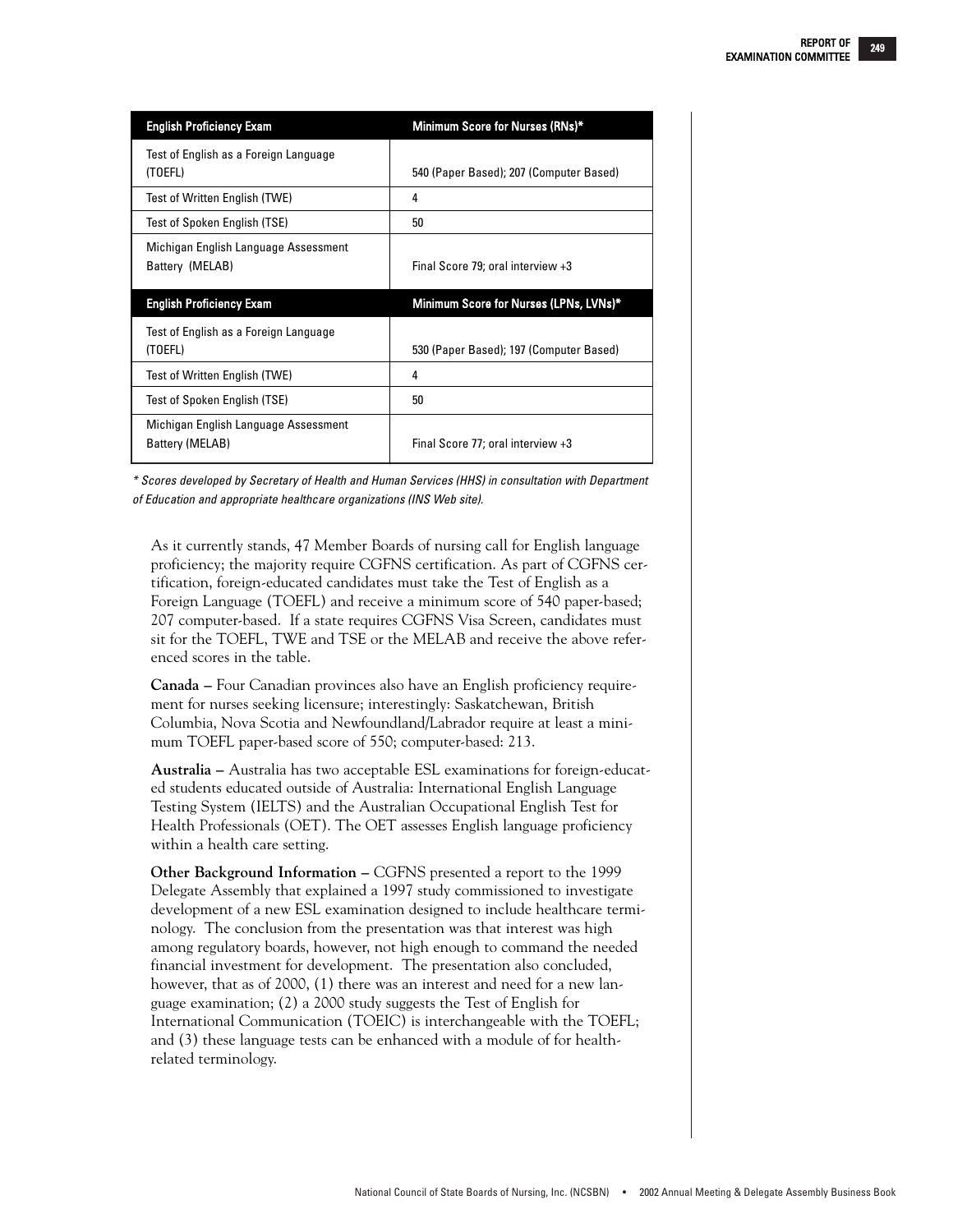#### Future Activities

In FY03 it is expected that committee will continue to research other English-asa-second language competency examinations as it relates to the current strategic initiatives. As an anticipated outcomes for FY03, the committee expects to accomplish the following: (1) for all suitable English proficiency examinations, technical specifications will be gathered and analyzed; with the goal of conducting a study of the validity of examination passing standards; (2) if suitable English proficiency examinations are not found or if valid examination passing standards cannot be ascertained, Member Board interest in the development of an English proficiency examination would be assessed.

#### • **NCLEX Outreach**

As part of its ongoing tactic to accurately inform constituencies about the NCLEX examination, the following outreach activities were undertaken in FY02.

**Presentations –** NCSBN Testing Services Staff conducted more than 30 NCLEX informational presentations. In FY03 it is expected that this number will increase.

**Video –** In FY02, substantial work on a new informational NCLEX candidate video was completed. With candidate focus groups expected to occur in June 2002, the video will be distributed to Members Board and educational programs in August/September 2002.

**Publications –** Committee continues to oversee development of various publications that accurately reflect the NCLEX examination process.

**NCLEX Invitational –** For the past two years, NCSBN Testing Services staff has coordinated and hosted an NCLEX Invitational in order to provide Member Boards, educators and other stakeholders an opportunity to learn about the NCLEX Program. As part of the FY02 strategic initiatives, committee and staff were charged to improve delivery of the NCLEX Invitational. On September 28, 2001, 110 attendees took part in the 2001 NCLEX invitational in Las Vegas, Nevada. Feedback from attendees was been positive and constructive. For FY03, the NCLEX Invitational is going to be held on September 23, 2002, at the Coronado Springs Resort, Walt Disney World in Orlando, Florida. It is expected that, as in previous years, the FY03 NCLEX Invitational will be a revenue generator for NCSBN.

**NCLEX Program Reports –** Committee monitored production of the NCLEX Program Reports. NCLEX Program Reports were distributed to subscribing nursing education programs during the current fiscal year in October 2001 and April 2002. These reports were produced with enhancements such as improved report formatting, inclusion of color, more attention to reader usability, rewording designed to increase utility, precision and consistency of results interpretation and enhanced explanations of all analyses.

- Continue to monitor all administrative, test development and psychometric aspects of the NCLEX examination program.
- Evaluate enhancements to NCSBN NCLEX test service reports.
- Continue to monitor all aspects of the NCLEX Test Service Transition.
- Evaluate the *NCLEX-RN® Test Plan*.
- Establish procedures for administering the NCLEX examination outside current Member Board jurisdictions.

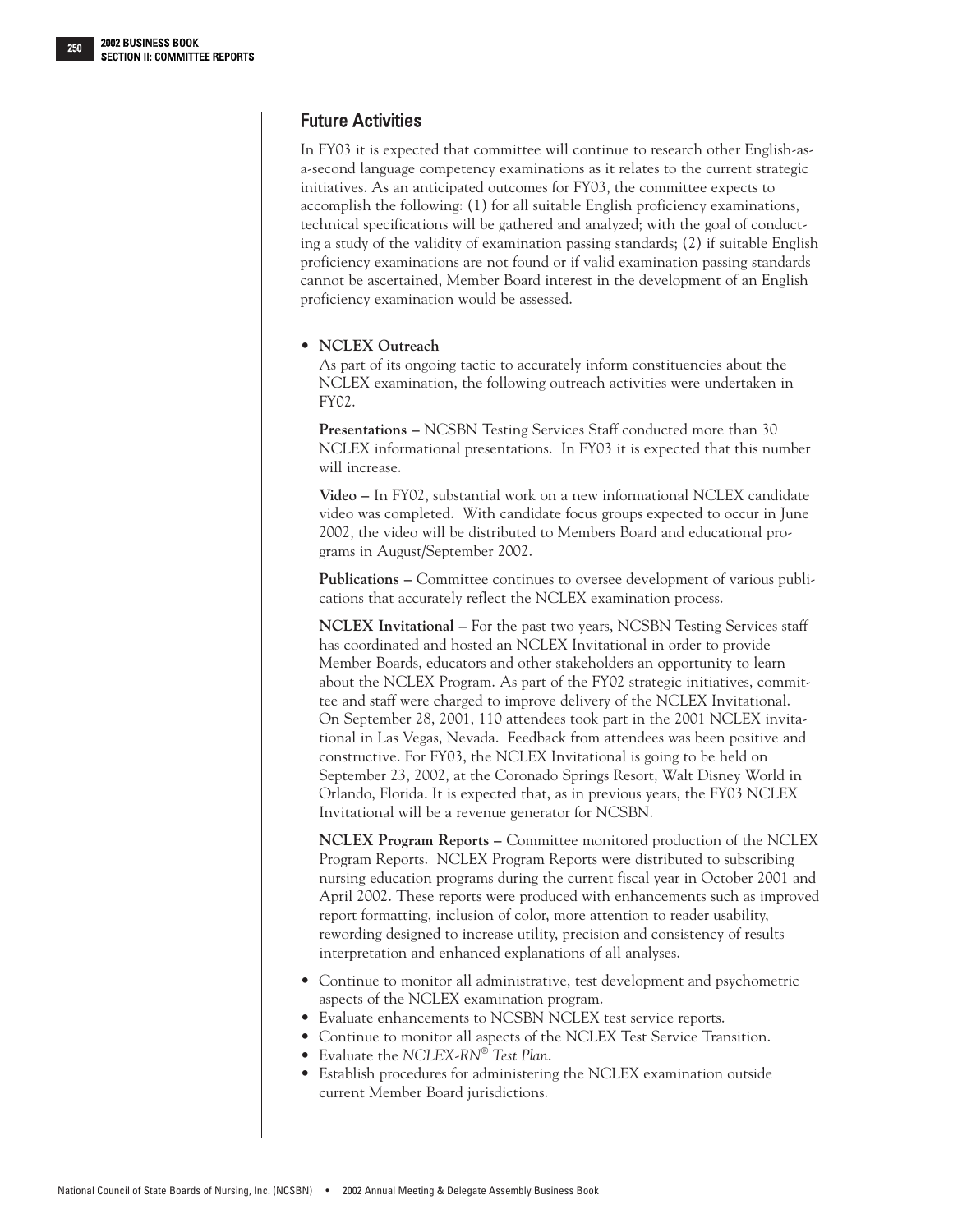- Monitor closely all item development during the test service transition. In particular, the committee or its representative will continue to review items developed by NCS Pearson in order to provide timely feedback to enhance the item development process during the test service transition.
- Collaborate with the research department in regard to the RN and PN biannual survey, and receive results of triennial RN Practice Analysis.
- Perform approved innovative item research study.
- Establish and implement a plan for operational roll out of international testing utilizing the established criteria.
- Determine the equivalency of the NCLEX-RN with the Puerto Rican Spanishlanguage nurse licensure examination.
- Research and recommend English-as-a-second language competency examinations and valid passing standards.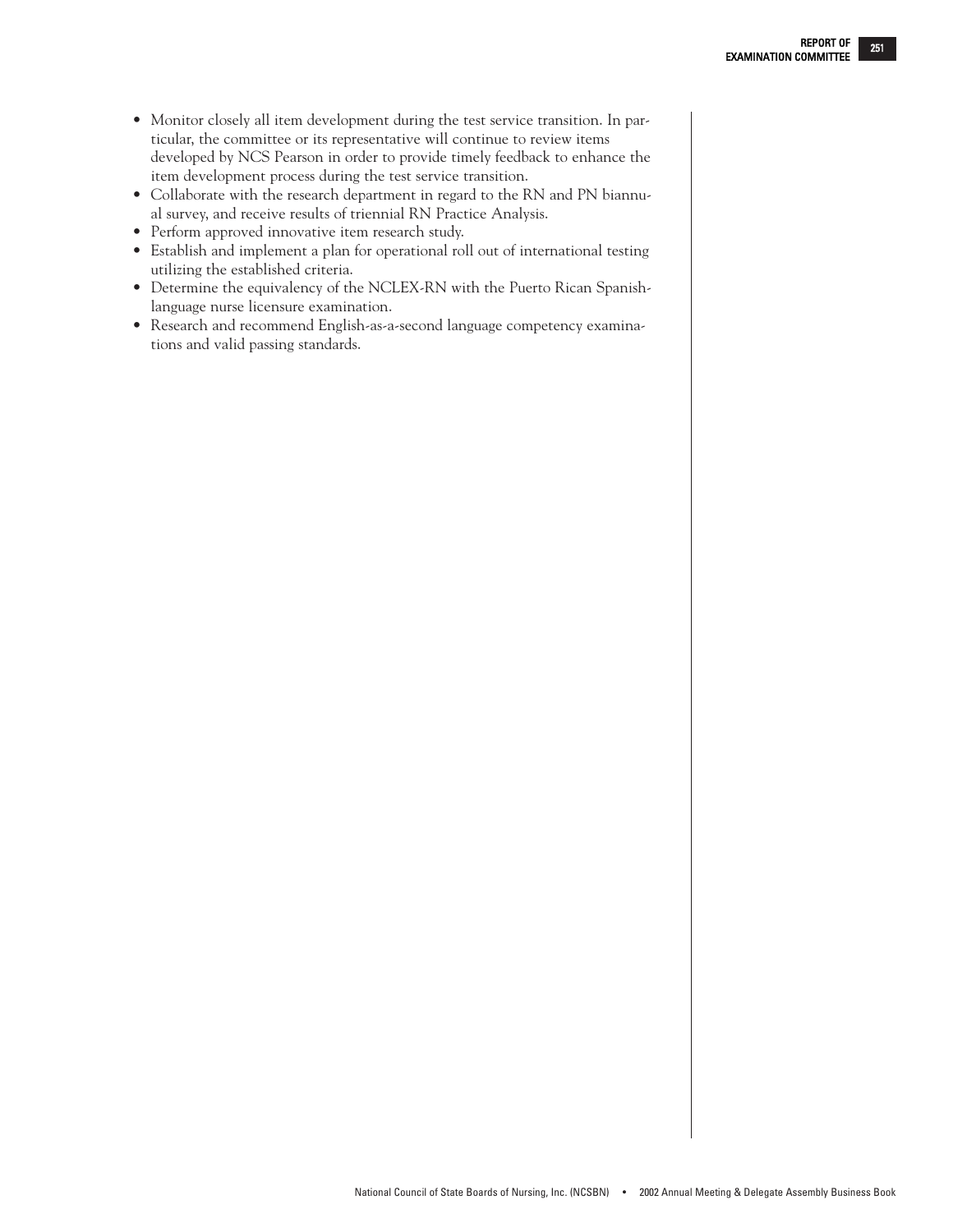## Examination Committee – Attachment A Annual Report of The Chauncey Group International and Prometric for the National Council Licensure Examinations (NCLEX®)

This year represents Chauncey and Prometric's (a division of Thomson Learning) eighth year of providing service to the National Council of State Boards of Nursing (NCSBN). This report summarizes the activities of the past year.

## Test Development Activities

Chauncey's staff of masters-prepared nurse test developers, most of whom have been with the NCLEX® examination program for four or more years, have been responsible for the development of quality NCLEX examination items reflecting the higher cognitive levels of application and analysis. The efforts exerted by our staff have grown the item banks to almost three times their original size from six years ago. We are proud to acknowledge that our nurse test developers have worked diligently to meet and exceed the contractual metrics of size, distribution and difficulty of the NCLEX examination item pools, a full year ahead of schedule.

• **Item Review Workshops**

The three NCLEX-RN® Item Review Panels that met between April 1, 2001, and March 31, 2002, approved 1,032 (98%) of the 1,053 items reviewed, while the three NCLEX-PN® Item Review Panels that met between April 1, 2001, and March 31, 2002 ,approved 1,006 (98%) of the 1,023 items reviewed. All of the meetings were held at Chauncey headquarters in Princeton, NJ. There was one NCLEX-PN and two NCLEX-RN master pool review sessions held between April 1, 2001, and March 31, 2002. There were 2,088 items reviewed at the NCLEX-RN sessions and 955 items reviewed at the NCLEX-PN session.

• **Item Review by the Examination Committee (or designees)** Chauncey has been successful in developing quality multiple-choice items to meet test plan and difficulty requirements as specified in our contract with the National Council. Between April 2001 and March 2002, there were 1,578 NCLEX-RN items and 1,169 NCLEX-PN items pretested.

Between June 2001 and December 2001, the Examination Committee approved 958 (98%) of 981 NCLEX-RN pretest items reviewed and 904 (97%) of 930 NCLEX-PN pretest items reviewed for inclusion in a future operational pool. At the July 2001 Item Review Subcommittee meeting, the Committee reviewed master pool items for currency. The Committee approved a total of 1,022 (96%) of 1,063 NCLEX-RN items reviewed and 944 (99%) of 955 NCLEX-PN items reviewed for continued use in the operational pools. At the February 2002 meeting, the Item Review Subcommittee reviewed NCLEX-RN master pool items only: 954 (93%) of 1,025 master pool items were approved.

#### • **Construction of 2002 Operational Pools**

Prior to configuring the April 2002 item pools, a master pool of available items was evaluated. As of December 2001, the master pool for the NCLEX-RN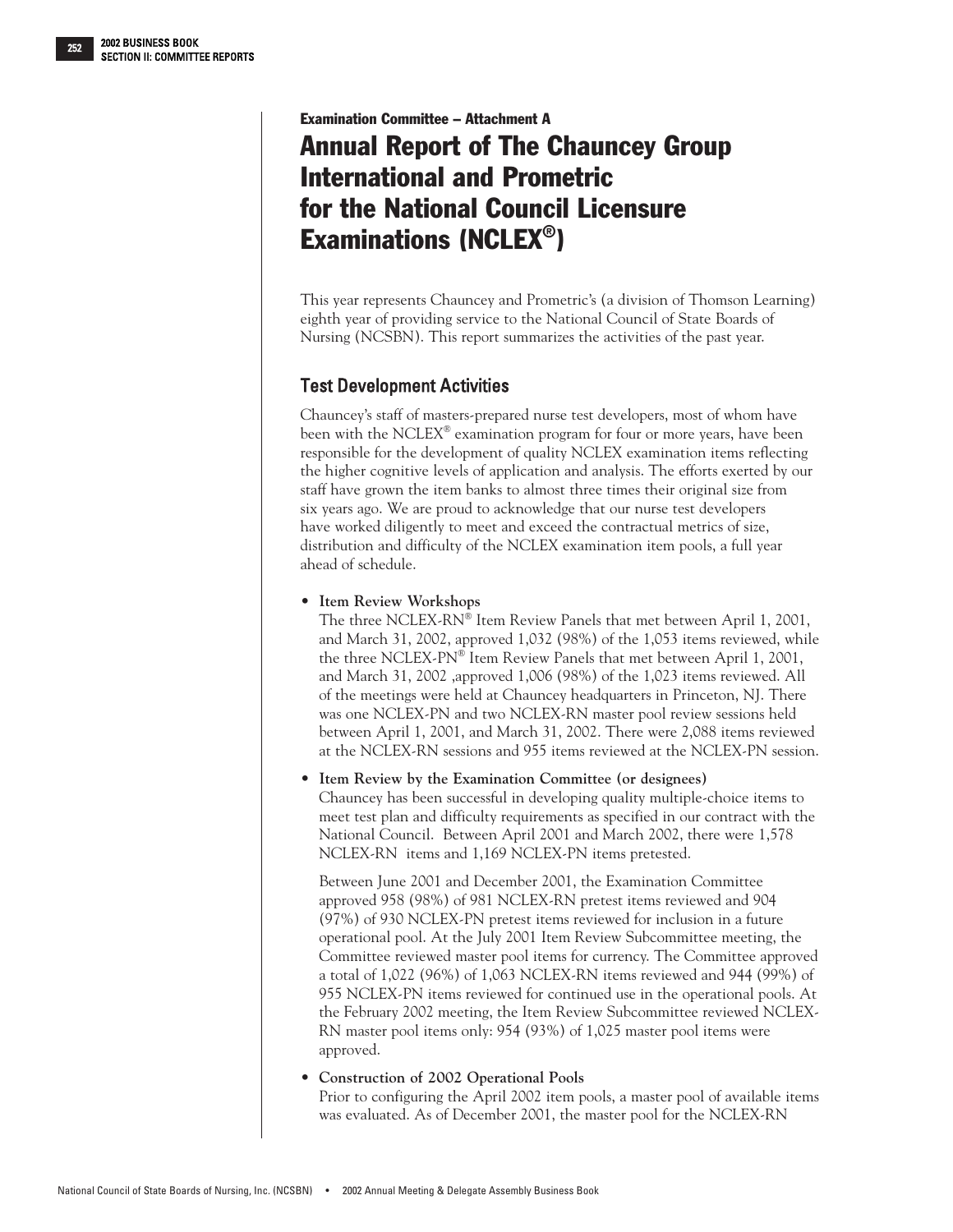examination consisted of approximately 10,090 total items, an increase of 906 items from the previous year. For the NCLEX-PN examination, the master pool consisted of approximately 8,346 total items, an increase of 854 items from the previous year.

#### • **Face Validity Reviews**

The Chauncey test development staff routinely review actual and simulated examinations based on criteria established by the Examination Committee. In addition to reviewing test specification criteria, Chauncey staff reviews these examinations for additional criteria, including cognitive level, documentation, cultural awareness, geriatrics, emergency procedures and the nursing process. The review also includes the identification of items based on similar content within an actual or simulated examination.

The actual and simulated candidate examinations reviewed for face validity are generated at five levels: low ability; moderately low ability; borderline (pass/fail) ability; moderately high ability, and high ability. The face validity review of the simulated and actual examinations for the April and October 2001 operational pools indicated that there was some overlap of content areas, which is more apparent in the longer examinations. Items deemed to be similar are noted for future inclusion in separate pools.

#### • **Fairness Reviews**

In-house fairness reviews are required for all tests generated at Chauncey. The reviews are based on item-level and test-level concerns and are conducted by trained individuals drawn from across non-NCLEX examination Chauncey staff. Using guidelines developed by Chauncey and reviewed by the Examination Committee, the new items for the NCLEX examination item pools undergo a fairness review as they are processed during item development.

To address test-level concerns such as gender balance and position of items, fairness reviews are conducted on a selection of the simulated examinations generated for the respective operational pools. The review of the April 2000 and October 2000 operational pools indicated that the pools are in accordance with ETS fairness guidelines, which Chauncey uses as the metric for comparison.

#### • **NCLEX Examination Differential Item Functioning (DIF) Review Panel Meetings**

Each NCLEX Examination DIF Review Panel consists of five members, of which there is at least one male, one representative of three of the ethnic focal groups of NCLEX examination test takers, one individual with a general linguistic background and one individual who is currently a licensed registered nurse.

DIF statistics are computed comparing the performance of males with females and of Whites with other ethnic/focal groups: Blacks, Hispanics, Asian Indians, Native Americans and Pacific Islanders. Items containing moderate to large DIF are reviewed at a DIF Panel Meeting. There were two DIF Panel meetings this past year. The panel reviewed a total of 238 RN and 239 PN items from the operational pools and 92 RN and 71 PN items from the pretest pools. The panel recommended the referral of 7 RN and one PN item from the operational pools, as well as one RN pretest item to the Examination Committee for review and disposition.

The reasons for referral included access to poison control services, whether bathing/showering terminology is culturally linked, and linguistic style. The Examination Committee reviewed the items from the August 2001 DIF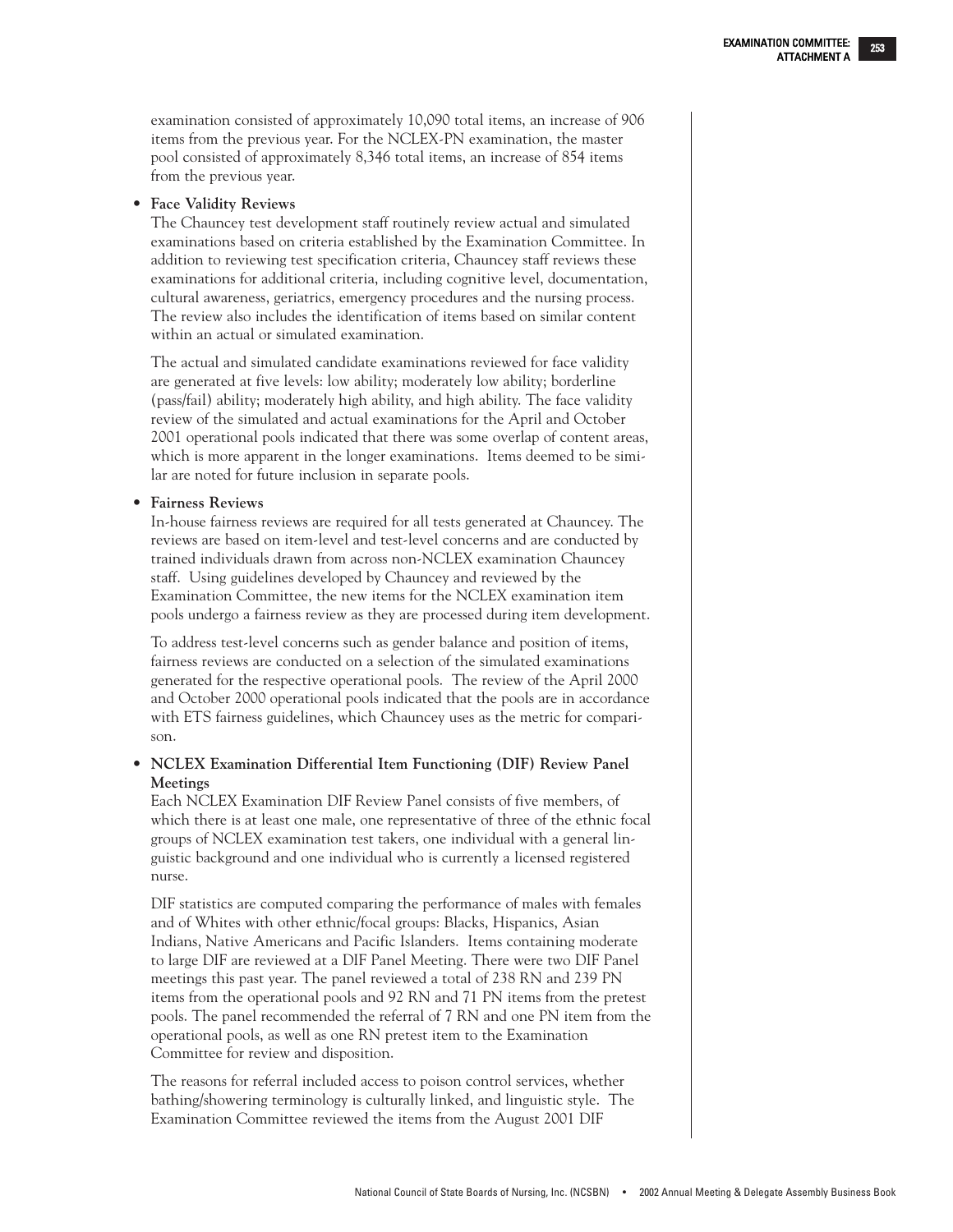Review Panel at the October 2001 meeting and retained all but one of the referred items for continued use in the operational pools. The items from the February 2002 DIF Review Panel were reviewed at the April 2002 Examination Committee meeting. Three of the four items were retained.

#### • **Readability Levels of Operational Pools**

The Fry method of determining readability levels was used to calculate the reading levels of the operational pools for the NCLEX-RN and NCLEX-PN examinations for October 2001 and April 2002. This method calculates readability based on non-medical terminology. According to the Fry index, the estimated reading levels of the October 2001 and April 2002 RN operational pools are grades 7.4 and 7.2, respectively, and the estimated reading level of both the October 2001 and April 2002 PN operational pools is grade 6.9.

#### • **Member Board Reviews**

Each spring and fall, Member Boards have the opportunity to conduct item reviews at Prometric Technology Centers. Member Boards can review newly developed items on-line that are in the pretest pools and/or simulated operational examinations for high, medium, and low achievers for both the NCLEX-RN and NCLEX-PN examinations.

In the fall of 2001, seven Member Boards scheduled review sessions, while in the spring of 2002, 10 Member Boards have scheduled reviews. All comments from a Member Board review are forwarded from NCSBN to Chauncey test development staff for review. All items referred are re-evaluated for accuracy and currency and brought to the Examination Committee for disposition.

### NCLEX Examination Operations

The operations in support of the NCLEX examination program functioned this year much as they have in prior years. The great majority of testing sessions takes place correctly, without any administrative error and on schedule. Occasionally when events do not proceed as planned, such as a server crash or a file delayed, Chauncey staff, with the assistance of our partners at Prometric, make every attempt to resolve the situation promptly and deliver the required results as soon as possible. Events of note are described in detail in the following paragraphs.

#### **Telephone Activity in NCLEX Examination Operations**

The following table provides the data for the type of registration by year.

| <b>Registration Type</b> | 1994    | 1995    | 1996    | 1997    | 1998    | 1999    | 2000    | 2001    | Total     |
|--------------------------|---------|---------|---------|---------|---------|---------|---------|---------|-----------|
| Scanned                  | 122.493 | 122.814 | 116.575 | 113.871 | 122.449 | 130,400 | 118.121 | 115.226 | 961.949   |
| Telephone                | 22.745  | 26,136  | 26,281  | 25,233  | 26,436  | 26,506  | 30,556  | 33,828  | 217,721   |
| Electronic               | 38,435  | 42,531  | 41,549  | 39,894  | 22,605  | 10,006  | 9,359   | 8,667   | 213,046   |
| Other                    | 3.017   | 3.322   | 3.541   | 2.475   | 2.859   | 2,417   | 2,679   | 4.039   | 24,349    |
| Total                    | 186.690 | 194,803 | 187,946 | 181.473 | 174.349 | 169,329 | 160,715 | 161,760 | 1,417,065 |
| <b>Test Sessions</b>     | 155,111 | 189,057 | 181,726 | 174,793 | 167.068 | 161,315 | 155,248 | 150,791 | 1,335,109 |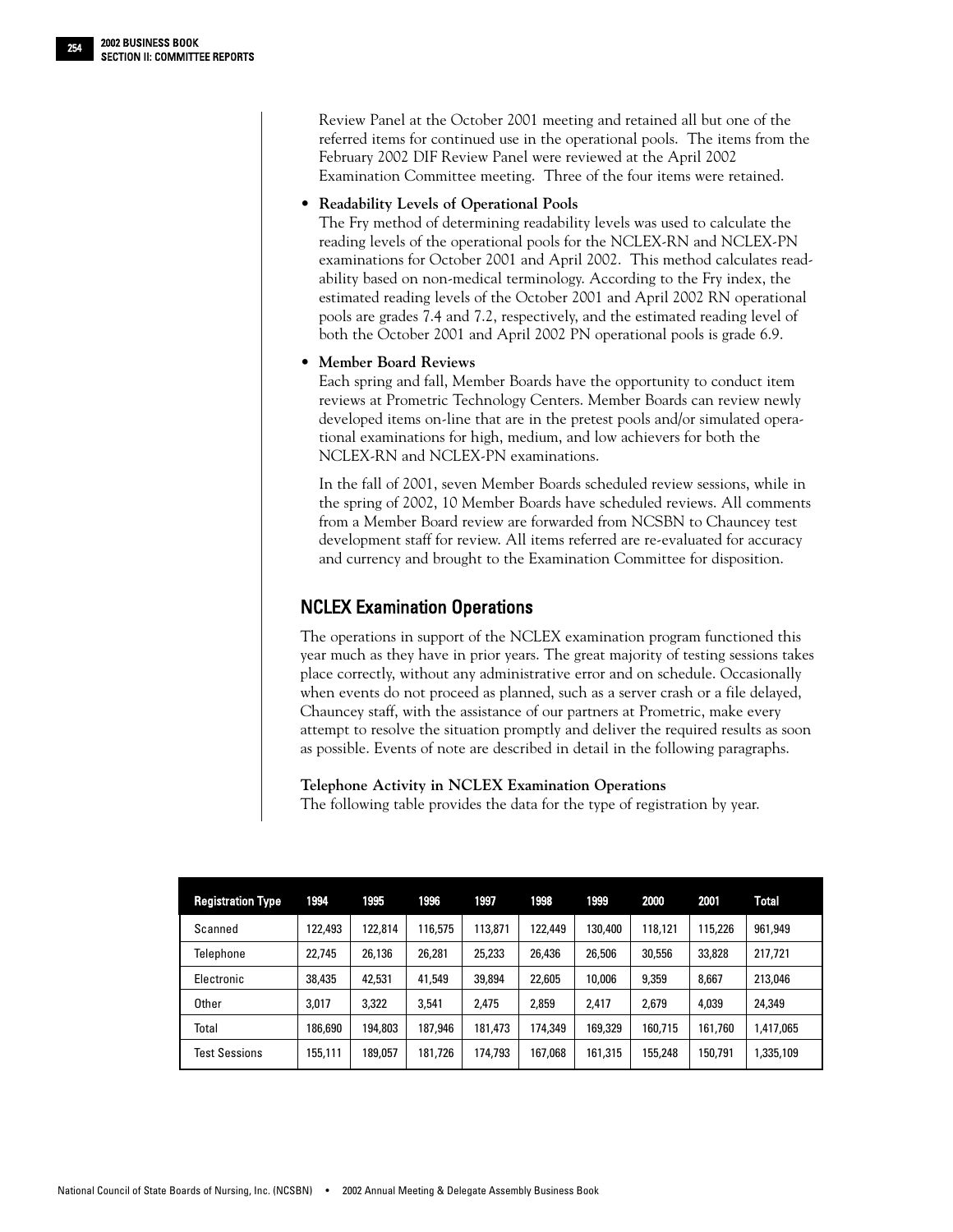### Prometric, Inc. Update

As the contract to deliver the NCLEX examination comes to a close, Prometric extends our best wishes to all Member Board and National Council staff. Much change and growth has occurred during our eight-year journey together and we all have learned much.

In April 2002, Prometric began rolling out our Unified Administration System (UAS) to all test sites worldwide. This system, which was originally launched in the United Kingdom in January 2000, boasts numerous features that simplify and streamline test center operations as well as provide planning and statistical information for test center staff. Daily rosters can be printed up to five days before the testing event for advance planning, image capture photographs are automatically initiated during the check-in procedure and the EIR (electronic irregularity report) function has been streamlined so that some EIRs are automatically generated when specific processes are unable to be completed (such as Image Capture.)

In addition to the new UAS system, we have also enhanced our test center video monitoring systems so that videos record continually, day and night for monitoring of the testing lab during testing and when the center is closed.

#### • **Status of Prometric Test Centers**

The Prometric Testing Center Network has contracted since the last report in 2001. As of May 1, 2002, the NCLEX examinations are administered in 266 laboratories located in the United States and its territories.

• **30/45-day compliance**

Prometric maintained sufficient capacity on a site-by-site basis to adequately provide compliant seating to every one of the 65,795 NCLEX examination candidates who tested during the June – August 2001 NCLEX peak testing season. During the last year (May 2001 – March 2002), every one of the 145,618 NCLEX examination candidates was offered an appointment within the compliant period.

### Summary of NCLEX Examination Results for the 2001 Testing Year

Tables 2, 4, 6 and 8 provide a technical summary of the NCLEX examination results from January through December 2001. In addition, summaries for the January through December 2000 testing interval are provided. Tables 1, 2, 3 and 4 present results for the NCLEX-RN examination, and Tables 5, 6, 7 and 8 present results for the NCLEX-PN examination. Summary statistics for the total group of candidates and the reference group of candidates (that is, first-time U.S. educated candidates) for 2001 are presented in Table 2 for the NCLEX-RN examination and in Table 6 for the NCLEX-PN examination. Tables 4 and 8 summarize operational and pretest item statistics for the 2001 calendar year while tables 3 and 7 for the 2000 calendar year. It should be noted that the data provided here are intended only to serve as a general summary.

The following bullet points are candidate highlights of the 2001 testing year for the NCLEX-RN examination:

- Overall, 108,471 NCLEX-RN examination candidates tested during 2001, as compared to 108,710 during the 2000 testing year. This represents a decrease of 0.2 percent.
- The candidate population reflected 68,760 first-time, U.S.-educated candidates who tested, as compared to 71,494 for the 2000 testing year, representing a decrease of 3.8 percent.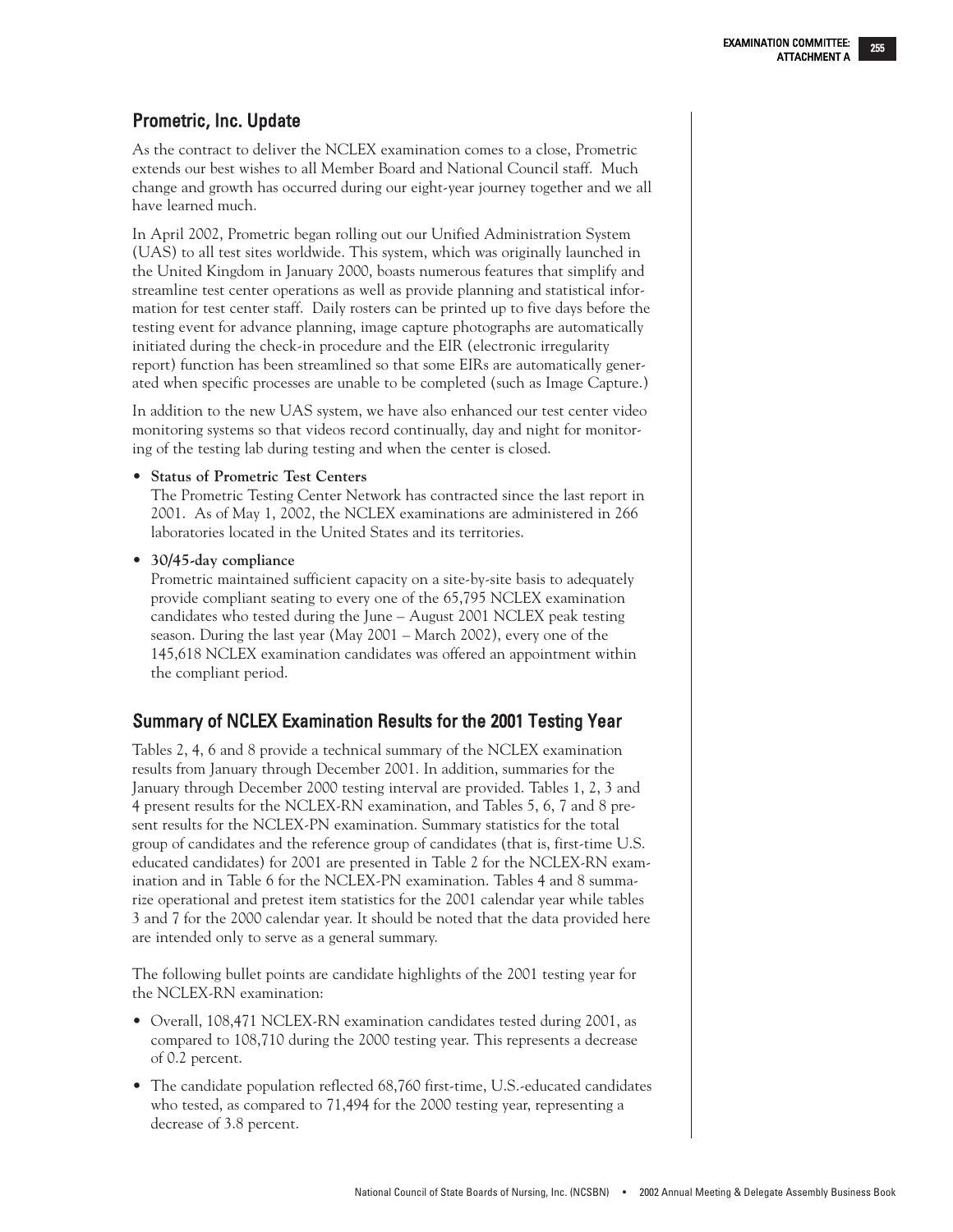- The 2001 average passing rate for the total group and the reference group were slightly higher than in 2000. The overall passing rate was 69.4 percent in 2001 compared to 68.8 percent in 2000, and the passing rate for the reference group also was 85.5 percent in 2001, as compared to 83.8 percent in 2000).
- There were 48.9 percent of the total group and 53.3 percent of the reference group who ended their tests after a minimum of 75 items were administered. This is slightly higher than the 2000 testing year in which 47.7 percent of the total group and 51.2 percent of the reference group took minimum length exams.
- The percentage of maximum length test takers was 12.6 percent for the total group and 11.3 percent for the reference group. This is slightly lower than last year's percentages (14.1 percent for the total group and 12.9 percent for the reference group).
- The average time needed to take the NCLEX-RN examination during the 2001 testing period was 2.44 hours (or two hours, 26 minutes) for the overall group, and 2.20 hours (or two hours, 12 minutes) for the reference group.
- A total of 41.1 percent of the candidates took the mandatory break that occurs after two hours of testing, and approximately 3.7 percent of the candidates chose to take the optional break.
- Overall, 5.2 percent of the total group, and 3.3 percent of the reference group ran out of time before completing the test. These percentages of candidates timing out were similar to the overall cumulative percentages for candidates during the 2000 testing year.
- In general, the NCLEX-RN examination summary statistics for the 2001 testing period indicated patterns that were similar to those observed for the 2000 testing period. These results provide continued evidence that the administration of the NCLEX-RN examination is psychometrically sound.

The following bullet points are item-level highlights of the 2001 testing year for the NCLEX-RN examination:

- The operational item statistics were consistent across the year and with the 2000 testing year. Mean point biserial correlations were generally in the range of 0.20 to 0.21 and mean model-data fit statistics were 0.14 to 0.41 (SD was typically approx. 2.1). Average item times were 64.6 to 69.7 seconds, indicating that candidates took slightly more than one minute, on average, to answer each question.
- Tryout item statistics indicated that 1,596 items were pretested during 2001. The number of tryout items flagged (37.2 percent) was slightly higher than last year (36.1 percent). The number of approved pretest items decreased from 1,031 in 2000 to 1,003 in 2001.
- The mean B-Value of the RN tryout items for the 2001-year was -0.45, compared to -0.34 for the 2000-testing year.

The following bullet points are candidate highlights of the 2001 testing year for the NCLEX-PN examination:

- Overall, 45,804 PN candidates tested during 2001, as compared to 46,347 during the 2000-testing year. This represents a decrease of 1.2 percent.
- The candidate population reflected 33,257 first-time, U.S.-educated candidates who tested, as compared to 34,167 for the 2000-testing year, representing a decrease of 2.7 percent.
- The 2001 average passing rates for the total group and the reference group were slightly higher than in 2000. The overall passing rate was 75.5 percent in 2001 compared to 74.3 percent in 2000, and the reference group was 86.3 percent in 2001, as compared to 84.9 percent in 2000.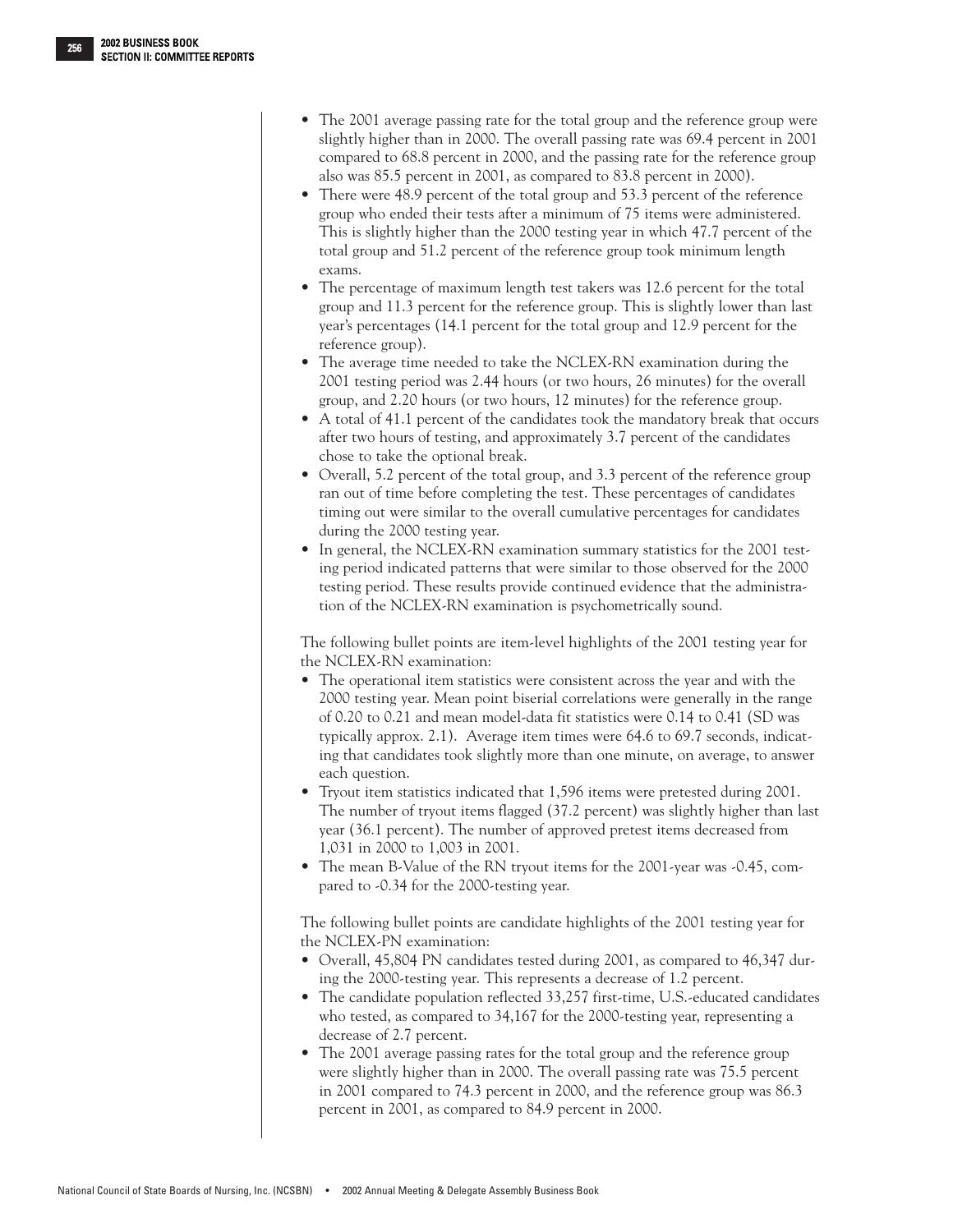- There were 53.5 percent of the total group and 58.3 percent of the reference group who ended their tests after a minimum of 85 items were administered. This is slightly higher than the 2000 testing year in which 52.2 percent of the total group and 56.1 percent of the reference group took minimum length exams.
- The percentage of maximum length test takers was 16.8 percent for the total group and 14.2 percent for the reference group. This is slightly lower than last year's percentages (18.4 percent for the total group and 16.1 percent for the reference group).
- The average time needed to take the NCLEX-PN examination during the 2001 testing period was 2.36 hours (or two hours, 22 minutes) for the overall group, and 2.15 hours (or two hours, 9 minutes) for the reference group.
- A total of 42.5 percent of the candidates took the mandatory break that occurs after two hours of testing, and approximately 2.3 percent of the candidates chose to take the optional break.
- Overall, 2.5 percent of the total group and 1.5 percent of the reference group ran out of time before completing the test. These percentages of candidates timing out are slightly higher than the 2000 testing year timing out percentages (2.0 percent for overall, 1.2 percent for reference group).
- In general, the NCLEX-PN examination summary statistics for the 2001 testing period indicated patterns that were similar to those observed for the 2000 testing period. These results provide continued evidence that the administration of the NCLEX-PN examination is psychometrically sound.

The following bullet points are item-level highlights of the 2001 testing year for the NCLEX-PN examination:

- The operational item statistics were consistent across the year and with the 2000-testing year. Mean point biserial correlations were 0.21 to 0.22 and mean model-data fit statistics were 0.06 to 0.14 (SD was approx. 2.1). Average item times were 64.9 to 68.0 seconds, indicating that candidates took around one minute, on average, to answer each question.
- Tryout item statistics indicated that 1,242 items were pretested during 2001. The number of tryout items flagged (27.9 percent) was lower than last year (28.5 percent). The number of approved pretest items decreased from 1,079 in 2000 to 896 in 2001.
- The mean B-Value of the PN tryout items for the 2001 year was -0.40, compared to -0.29 for the 2000 testing year.

### **References**

Fry, E.B. (1972). Reading instruction for classroom and clinic. New York: McGraw-Hill.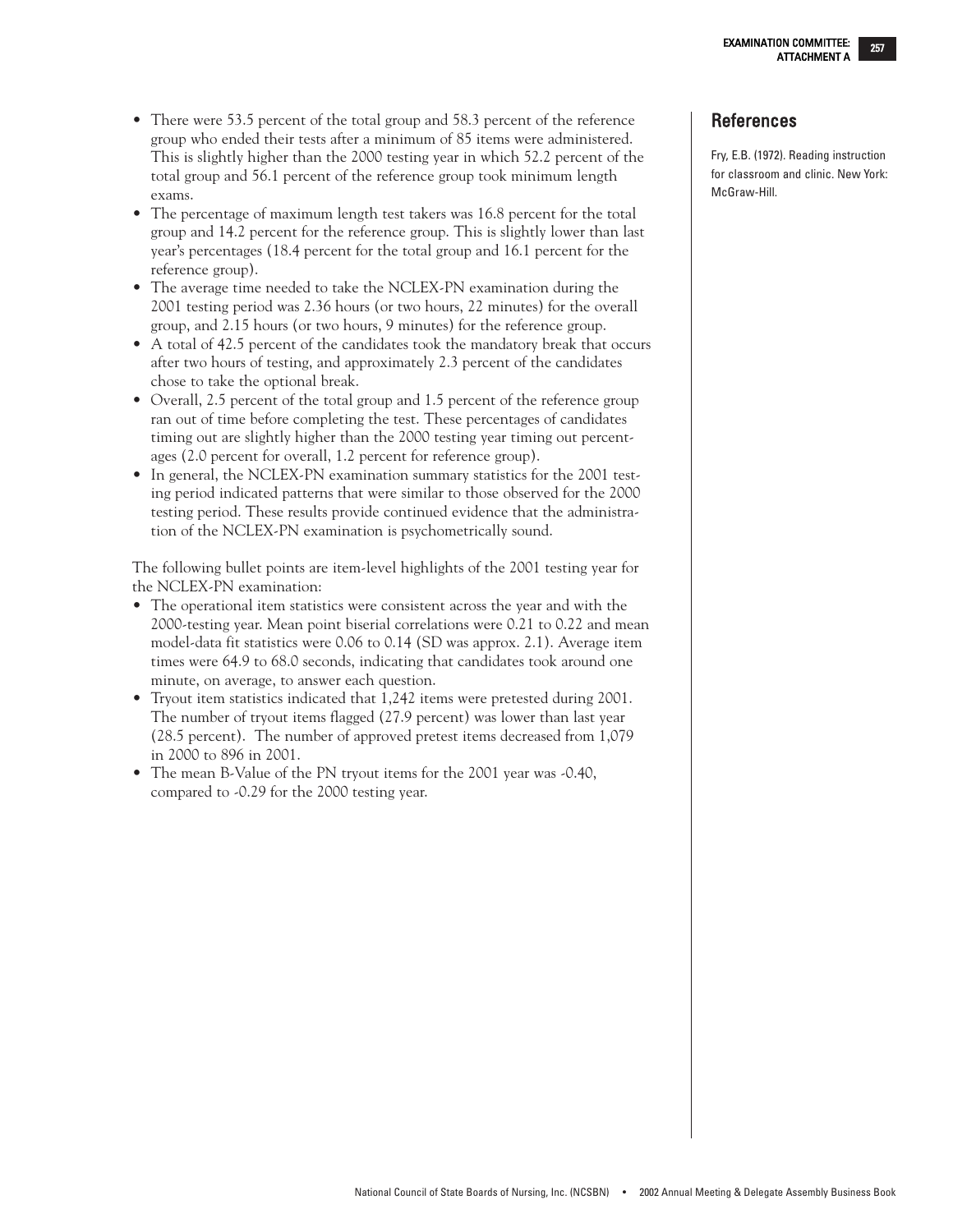| Table 1. Longitudinal Technical Summary for the NCLEX-RN® Examination<br><b>Group Statistics for the 2000 Testing Year</b> |                |                     |                |                     |                 |                     |                |                     |                 |                     |
|----------------------------------------------------------------------------------------------------------------------------|----------------|---------------------|----------------|---------------------|-----------------|---------------------|----------------|---------------------|-----------------|---------------------|
| <b>RN</b>                                                                                                                  |                | Jan 00 - Mar 00     |                | Apr 00 - Jun 00     | Jul 00 - Sep 00 |                     |                | Oct 00 - Dec 00     | Cumulative 2000 |                     |
|                                                                                                                            | <b>Overall</b> | 1st Time<br>U.S. ED | <b>Overall</b> | 1st Time<br>U.S. ED | <b>Overall</b>  | 1st Time<br>U.S. ED | <b>Overall</b> | 1st Time<br>U.S. ED | <b>Overall</b>  | 1st Time<br>U.S. ED |
| # Testing                                                                                                                  | 22,734         | 14,262              | 24,549         | 15,644              | 45,229          | 36,679              | 16,198         | 4,909               | 108,710         | 71,494              |
| % Passing                                                                                                                  | 68.2           | 84.5                | 68.8           | 86.3                | 75.2            | 83.7                | 51.7           | 73.9                | 68.8            | 83.8                |
| Ave. # Items<br>Taken                                                                                                      | 125.9          | 119.11              | 21.8           | 115.8               | 122.9           | 120.9               | 136.4          | 130.6               | 125.3           | 120.1               |
| % Taking Min<br>$#$ Items                                                                                                  | 47.1           | 51.6                | 50.0           | 54.6                | 49.5            | 50.8                | 39.7           | 42.8                | 47.7            | 51.2                |
| % Taking Max<br>$#$ Items                                                                                                  | 14.0           | 12.4                | 12.8           | 11.5                | 13.6            | 13.4                | 17.4           | 15.8                | 14.1            | 12.9                |
| Ave. Test<br>Time (Hrs)                                                                                                    | 2.41           | 2.18                | 2.28           | 2.04                | 2.25            | 2.15                | 2.64           | 2.43                | 2.35            | 2.15                |
| % Taking<br>Mand, Break                                                                                                    | 41.8           | 34.0                | 38.0           | 29.8                | 37.4            | 33.8                | 50.3           | 43.4                | 40.4            | 33.6                |
| % Taking<br>Opt. Break                                                                                                     | 4.4            | 2.7                 | 3.8            | 2.1                 | 3.3             | 2.5                 | 6.4            | 4.2                 | 4.1             | 2.6                 |
| % Timing<br>Out                                                                                                            | 4.8            | 2.9                 | 4.2            | 2.4                 | 3.7             | 2.8                 | 6.7            | 5.2                 | 4.5             | 2.9                 |

| Table 2. Longitudinal Technical Summary for the NCLEX-RN® Examination<br><b>Group Statistics for the 2001 Testing Year</b> |                 |          |                 |          |                 |          |                 |          |                        |          |
|----------------------------------------------------------------------------------------------------------------------------|-----------------|----------|-----------------|----------|-----------------|----------|-----------------|----------|------------------------|----------|
| <b>RN</b>                                                                                                                  | Jan 01 - Mar 01 |          | Apr 01 - Jun 01 |          | Jul 01 - Sep 01 |          | Oct 01 - Dec 01 |          | <b>Cumulative 2001</b> |          |
|                                                                                                                            | Overall         | 1st Time | <b>Overall</b>  | 1st Time | <b>Overall</b>  | 1st Time | <b>Overall</b>  | 1st Time | <b>Overall</b>         | 1st Time |
|                                                                                                                            |                 | U.S. ED  |                 | U.S. ED  |                 | U.S. ED  |                 | U.S. ED  |                        | U.S. ED  |
|                                                                                                                            |                 |          |                 |          |                 |          |                 |          |                        |          |
| $#$ Testing                                                                                                                | 23,001          | 13,608   | 23,582          | 14,144   | 45,230          | 35,910   | 16,658          | 5,098    | 108,471                | 68,760   |
| % Passing                                                                                                                  | 66.0            | 84.8     | 69.0            | 88.1     | 76.8            | 86.2     | 54.4            | 75.4     | 69.4                   | 85.5     |
| Ave. # Items                                                                                                               |                 |          |                 |          |                 |          |                 |          |                        |          |
| Taken                                                                                                                      | 125.3           | 118.0    | 119.7           | 111.4    | 119.9           | 117.1    | 129.8           | 124.3    | 122.5                  | 116.6    |
| % Taking Min                                                                                                               |                 |          |                 |          |                 |          |                 |          |                        |          |
| # Items                                                                                                                    | 47.4            | 52.4     | 51.0            | 57.5     | 51.0            | 53.1     | 42.2            | 46.1     | 48.9                   | 53.3     |
| % Taking Max                                                                                                               |                 |          |                 |          |                 |          |                 |          |                        |          |
| $#$ Items                                                                                                                  | 13.7            | 11.9     | 11.5            | 9.8      | 12.0            | 11.5     | 14.1            | 12.3     | 12.6                   | 11.3     |
| Ave. Test                                                                                                                  |                 |          |                 |          |                 |          |                 |          |                        |          |
| Time (Hrs)                                                                                                                 | 2.40            | 2.14     | 2.44            | 2.11     | 2.36            | 2.22     | 2.69            | 2.46     | 2.44                   | 2.20     |
| % Taking                                                                                                                   |                 |          |                 |          |                 |          |                 |          |                        |          |
| Mand, Break                                                                                                                | 42.0            | 33.1     | 40.1            | 29.1     | 37.8            | 33.3     | 50.0            | 41.8     | 41.1                   | 33.0     |
| % Taking                                                                                                                   |                 |          |                 |          |                 |          |                 |          |                        |          |
| Opt. Break                                                                                                                 | 4.5             | 2.5      | 3.6             | 2.0      | 2.9             | 2.2      | 5.0             | 3.5      | 3.7                    | 2.3      |
| $%$ Timing                                                                                                                 |                 |          |                 |          |                 |          |                 |          |                        |          |
| Out                                                                                                                        | 5.1             | 3.0      | 5.4             | 2.7      | 4.4             | 3.3      | 7.4             | 6.1      | 5.2                    | 3.3      |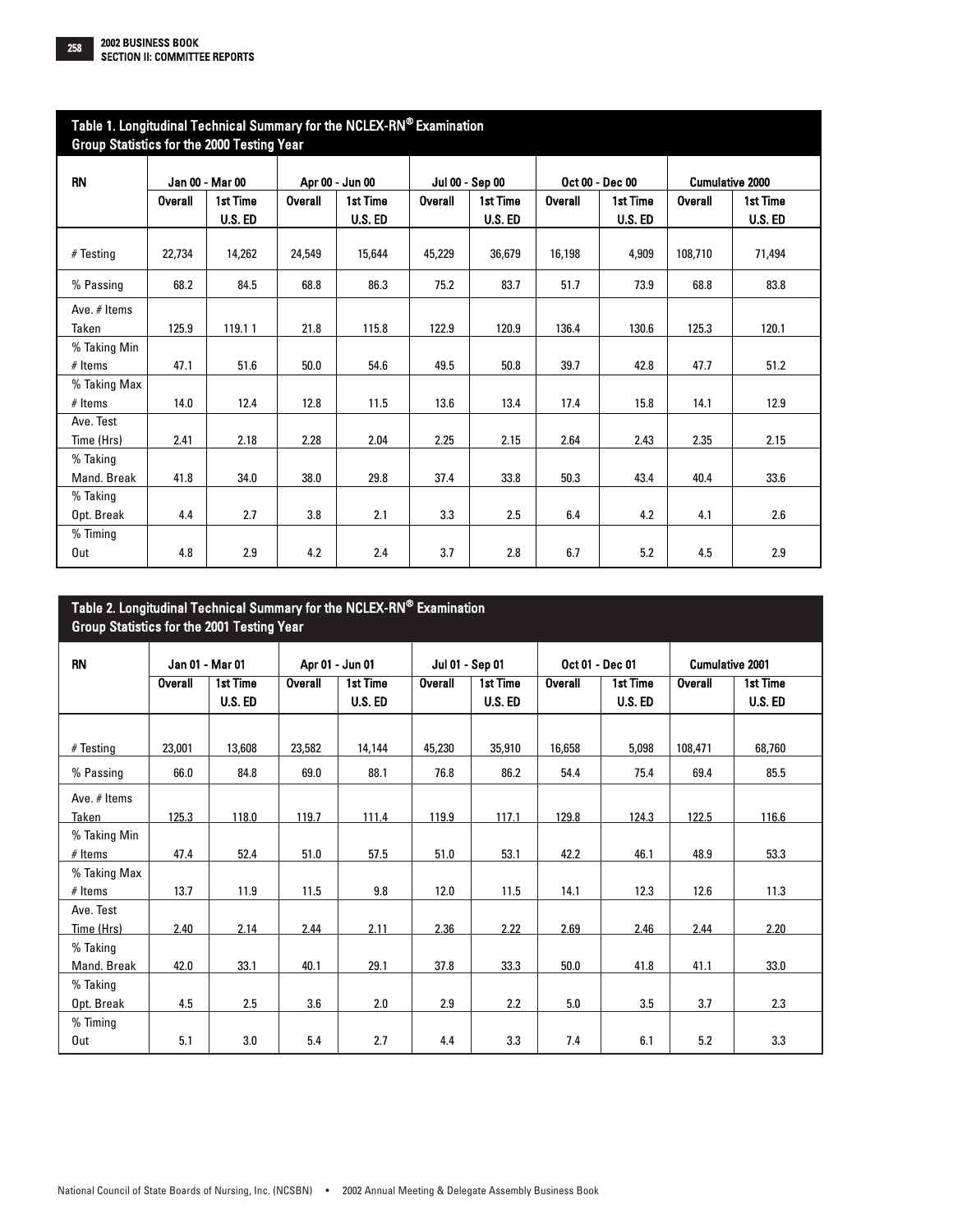| <b>RN</b>                             |         | Jan 00 - Mar 00 |         | Apr 00 - Jun 00 |         | Jul 00 - Sep 00 |         | Oct 00 - Dec 00 |         | <b>Cumulative 2000</b> |
|---------------------------------------|---------|-----------------|---------|-----------------|---------|-----------------|---------|-----------------|---------|------------------------|
|                                       | Mean    | Std. Dev.       | Mean    | Std. Dev.       | Mean    | Std. Dev.       | Mean    | Std. Dev.       | Mean    | Std. Dev.              |
| <b>Operational Item Statistics</b>    |         |                 |         |                 |         |                 |         |                 |         |                        |
| <b>Point Biserial</b>                 | 0.21    | 0.09            | 0.20    | 0.09            | 0.20    | 0.09            | 0.20    | 0.08            | N/A     | N/A                    |
| Z-Statistic                           | 0.16    | 2.12            | 0.38    | 2.18            | 0.51    | 2.40            | 0.14    | 1.98            | N/A     | N/A                    |
| Ave Item Time<br>(Secs)               | 65.2    | 16.5            | 63.5    | 15.4            | 61.6    | 14.5            | 67.7    | 19.5            | N/A     | N/A                    |
| <b>Tryout Item Statistics</b>         |         |                 |         |                 |         |                 |         |                 |         |                        |
| $#$ of Items                          | 314     |                 | 497     |                 | 700     |                 | 102     |                 | 1613    |                        |
| Ave. Sample Size                      | 602     |                 | 623     |                 | 560     |                 | 601     |                 | 590     |                        |
| <b>Mean Point-</b><br><b>Biserial</b> | 0.10    |                 | 0.08    |                 | 0.09    |                 | 0.10    |                 | 0.09    |                        |
| Mean P+                               | 0.58    |                 | 0.58    |                 | 0.56    |                 | 0.64    |                 | 0.58    |                        |
| Mean B-Value                          | $-0.41$ |                 | $-0.30$ |                 | $-0.26$ |                 | $-0.89$ |                 | $-0.34$ |                        |
| <b>Total Number</b><br>Flagged        | 110     |                 | 192     |                 | 243     |                 | 37      |                 | 582     |                        |
| Pct. Items<br>Flagged                 | 35.0%   |                 | 8.6%    |                 | 34.7%   |                 | 36.3%   |                 | 36.1%   |                        |

| Table 4. Longitudinal Technical Summary for the NCLEX-RN® Examination<br>Group Statistics for the 2001 Testing Year |             |                 |             |                 |             |                 |             |                 |             |                        |
|---------------------------------------------------------------------------------------------------------------------|-------------|-----------------|-------------|-----------------|-------------|-----------------|-------------|-----------------|-------------|------------------------|
| <b>RN</b>                                                                                                           |             | Jan 01 - Mar 01 |             | Apr 01 - Jun 01 |             | Jul 01 - Sep 01 |             | Oct 01 - Dec 01 |             | <b>Cumulative 2001</b> |
|                                                                                                                     | <b>Mean</b> | Std. Dev.       | <b>Mean</b> | Std. Dev.       | <b>Mean</b> | Std. Dev.       | <b>Mean</b> | Std. Dev.       | <b>Mean</b> | Std. Dev.              |
| <b>Operational Item Statistics</b>                                                                                  |             |                 |             |                 |             |                 |             |                 |             |                        |
| <b>Point Biserial</b>                                                                                               | 0.21        | 0.09            | 0.21        | 0.09            | 0.21        | 0.09            | 0.20        | 0.09            | N/A         | N/A                    |
| Z-Statistic                                                                                                         | 0.30        | 2.15            | 0.26        | 2.01            | 0.41        | 2.29            | 0.14        | 1.95            | N/A         | N/A                    |
| Ave Item Time                                                                                                       |             |                 |             |                 |             |                 |             |                 |             |                        |
| (Secs)                                                                                                              | 66.1        | 18.9            | 66.6        | 15.6            | 64.6        | 15.0            | 69.7        | 18.5            | N/A         | N/A                    |
| <b>Tryout Item Statistics</b>                                                                                       |             |                 |             |                 |             |                 |             |                 |             |                        |
| $#$ of Items                                                                                                        | 317         |                 | 513         |                 | 650         |                 | 116         |                 | 1596        |                        |
| Ave. Sample<br>Size                                                                                                 | 602         |                 | 609         |                 | 556         |                 | 545         |                 | 581         |                        |
| <b>Mean Point-</b><br><b>Biserial</b>                                                                               | 0.10        |                 | 0.09        |                 | 0.08        |                 | 0.10        |                 | 0.09        |                        |
| Mean P+                                                                                                             | 0.58        |                 | 0.60        |                 | 0.57        |                 | 0.64        |                 | 0.59        |                        |
| Mean B-Value                                                                                                        | $-0.36$     |                 | $-0.47$     |                 | $-0.43$     |                 | $-0.77$     |                 | $-0.45$     |                        |
| <b>Total Number</b><br>Flagged                                                                                      | 98          |                 | 191         |                 | 275         |                 | 29          |                 | 593         |                        |
| Pct. Items<br>Flagged                                                                                               | 30.9%       |                 | 37.2%       |                 | 42.3%       |                 | 25.0%       |                 | 37.2%       |                        |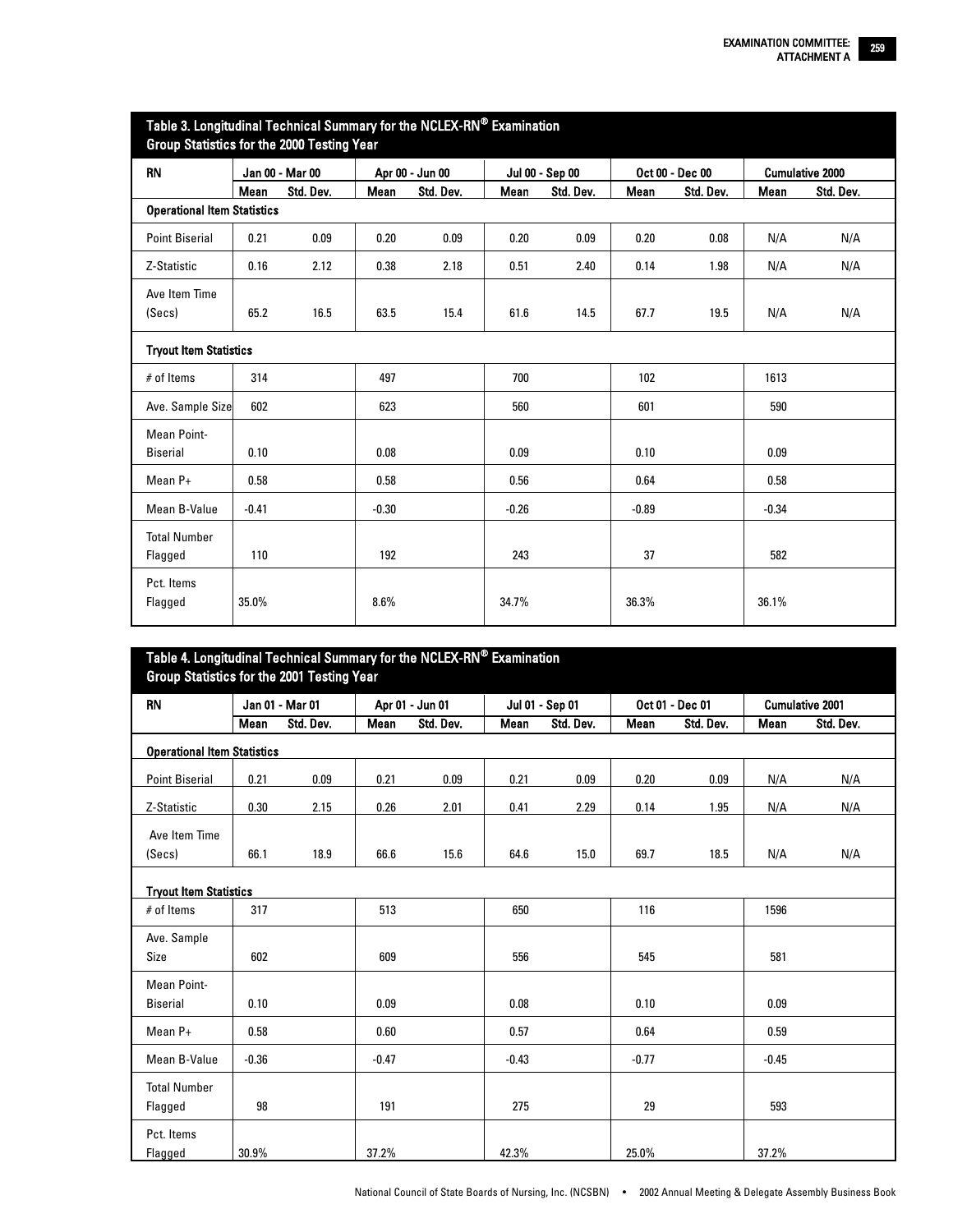| Table 5. Longitudinal Technical Summary for the NCLEX-PN® Examination<br>Group Statistics for the 2000 Testing Year |                                       |                 |                 |                     |                 |                     |                |                     |                        |                     |
|---------------------------------------------------------------------------------------------------------------------|---------------------------------------|-----------------|-----------------|---------------------|-----------------|---------------------|----------------|---------------------|------------------------|---------------------|
| <b>PN</b>                                                                                                           |                                       | Jan 00 - Mar 00 | Apr 00 - Jun 00 |                     | Jul 00 - Sep 00 |                     | Oct 00-Dec 00  |                     | <b>Cumulative 2000</b> |                     |
|                                                                                                                     | 1st Time<br><b>Overall</b><br>U.S. ED |                 | <b>Overall</b>  | 1st Time<br>U.S. ED | <b>Overall</b>  | 1st Time<br>U.S. ED | <b>Overall</b> | 1st Time<br>U.S. ED | <b>Overall</b>         | 1st Time<br>U.S. ED |
| $#$ Testing                                                                                                         | 9.739                                 | 6.755           | 8.909           | 5,749               | 16,471          | 13,340              | 11.228         | 8.323               | 46,347                 | 34,167              |
| % Passing                                                                                                           | 72.1                                  | 83.8            | 69.0            | 82.2                | 79.5            | 87.6                | 72.9           | 83.2                | 74.3                   | 84.9                |
| Ave. # Items<br>Taken                                                                                               | 120.4                                 | 116.3           | 121.0           | 115.4               | 116.1           | 113.0               | 118.9          | 115.5               | 118.6                  | 114.7               |
| % Taking Min<br># Items                                                                                             | 50.5                                  | 54.4            | 49.7            | 55.3                | 55.3            | 58.2                | 51.1           | 54.5                | 52.2                   | 56.1                |
| % Taking Max<br># Items                                                                                             | 19.9                                  | 17.6            | 19.2            | 16.0                | 16.9            | 15.0                | 18.7           | 16.7                | 18.4                   | 16.1                |
| Ave. Test<br>Time (Hrs)                                                                                             | 2.35                                  | 2.17            | 2.41            | 2.20                | 2.16            | 2.02                | 2.32           | 2.16                | 2.29                   | 2.11                |
| % Taking<br>Mand, Break                                                                                             | 43.8                                  | 36.1            | 47.7            | 39.1                | 37.3            | 31.9                | 44.1           | 37.5                | 42.3                   | 35.3                |
| % Taking<br>Opt. Break                                                                                              | 2.9                                   | 1.7             | 3.4             | 1.9                 | 2.3             | 1.3                 | 2.9            | 1.9                 | 2.8                    | 1.6                 |
| % Timing<br>Out                                                                                                     | 2.2                                   | 1.2             | 2.7             | 1.6                 | 1.6             | 0.9                 | 2.0            | 1.4                 | 2.0                    | 1.2                 |

| Table 6. Longitudinal Technical Summary for the NCLEX-PN® Examination<br>Group Statistics for the 2001 Testing Year |                |                     |                 |                     |                 |                     |                |                     |                        |                     |
|---------------------------------------------------------------------------------------------------------------------|----------------|---------------------|-----------------|---------------------|-----------------|---------------------|----------------|---------------------|------------------------|---------------------|
| <b>PN</b>                                                                                                           |                | Jan 01 - Mar 01     | Apr 01 - Jun 01 |                     | Jul 01 - Sep 01 |                     |                | Oct 01 - Dec 01     | <b>Cumulative 2001</b> |                     |
|                                                                                                                     | <b>Overall</b> | 1st Time<br>U.S. ED |                 | 1st Time<br>U.S. ED | <b>Overall</b>  | 1st Time<br>U.S. ED | <b>Overall</b> | 1st Time<br>U.S. ED | <b>Overall</b>         | 1st Time<br>U.S. ED |
| # Testing                                                                                                           | 9,944          | 6,803               | 8,794           | 5,629               | 15,758          | 12,467              | 11,308         | 8,358               | 45,804                 | 33,257              |
| % Passing                                                                                                           | 73.4           | 85.4                | 71.4            | 84.8                | 80.1            | 88.7                | 73.9           | 84.3                | 75.5                   | 86.3                |
| Ave. # Items<br>Taken                                                                                               | 118.1          | 112.1               | 118.9           | 113.1               | 112.8           | 109.3               | 119.5          | 115.6               | 116.8                  | 112.1               |
| % Taking Min<br>$#$ Items                                                                                           | 53.1           | 59.0                | 51.4            | 57.3                | 57.5            | 61.2                | 50.1           | 54.2                | 53.5                   | 58.3                |
| % Taking Max<br>$#$ Items                                                                                           | 18.2           | 14.7                | 17.6            | 14.4                | 14.4            | 12.5                | 18.4           | 16.2                | 16.8                   | 14.2                |
| Ave. Test<br>Time (Hrs)                                                                                             | 2.28           | 2.06                | 2.50            | 2.22                | 2.30            | 2.12                | 2.41           | 2.23                | 2.36                   | 2.15                |
| % Taking<br>Mand, Break                                                                                             | 41.8           | 33.0                | 46.9            | 36.3                | 38.8            | 31.9                | 44.8           | 37.6                | 42.5                   | 34.3                |
| % Taking<br>Opt. Break                                                                                              | 3.0            | 1.5                 | 2.8             | 1.5                 | 1.8             | 1.1                 | 2.1            | 1.3                 | 2.3                    | 1.3                 |
| % Timing<br>Out                                                                                                     | 2.2            | 1.2                 | 3.1             | 1.7                 | 2.3             | 1.3                 | 2.7            | 1.8                 | 2.5                    | 1.5                 |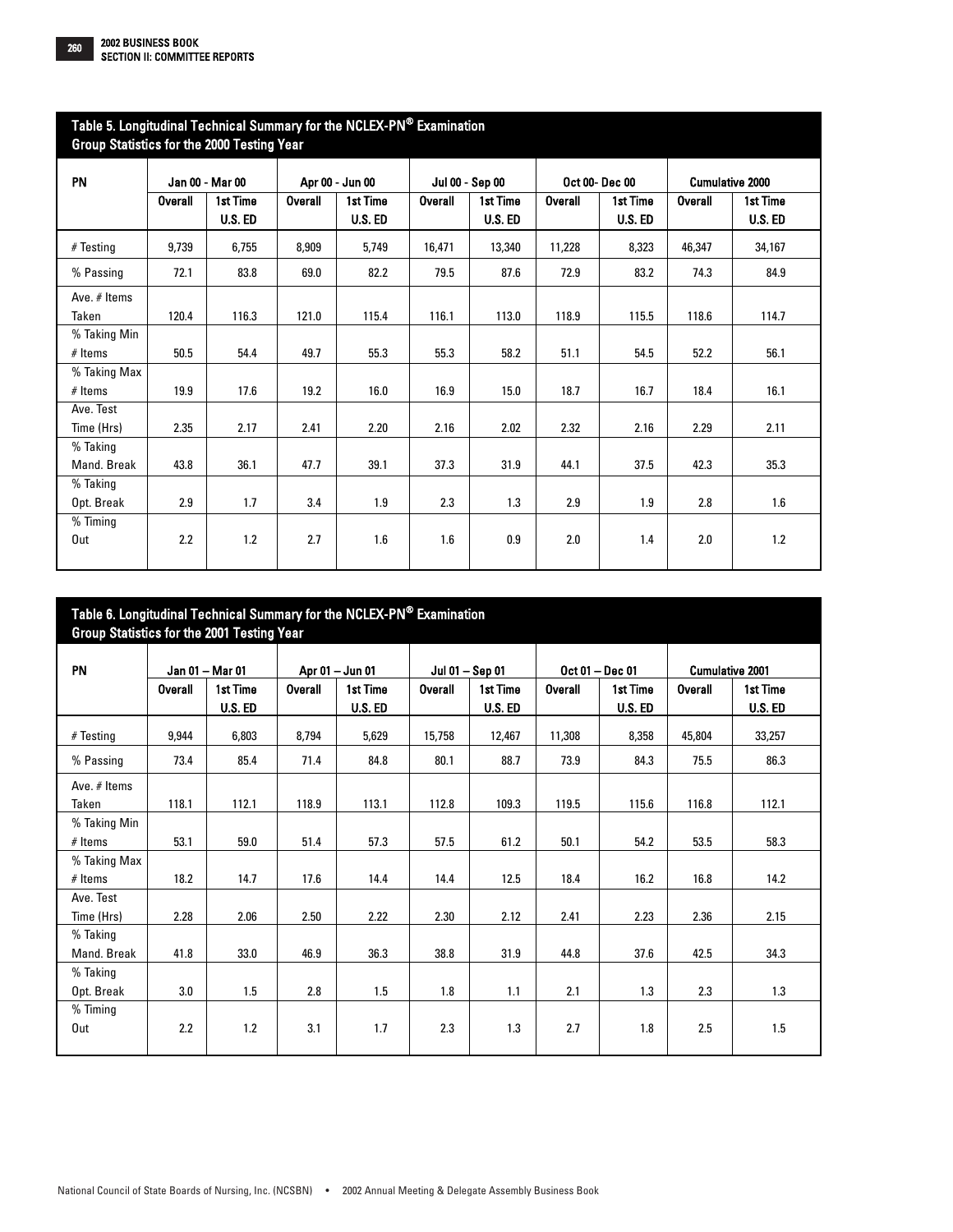| Table 7. Longitudinal Technical Summary for the NCLEX-PN® Examination<br>Group Statistics for the 2000 Testing Year |         |                 |         |                 |         |                 |         |                 |         |                        |
|---------------------------------------------------------------------------------------------------------------------|---------|-----------------|---------|-----------------|---------|-----------------|---------|-----------------|---------|------------------------|
| <b>PN</b>                                                                                                           |         | Jan 00 - Mar 00 |         | Apr 00 - Jun 00 |         | Jul 00 - Sep 00 |         | Oct 00 - Dec 00 |         | <b>Cumulative 2000</b> |
|                                                                                                                     | Mean    | Std. Dev.       | Mean    | Std. Dev.       | Mean    | Std. Dev.       | Mean    | Std. Dev.       | Mean    | Std. Dev.              |
| <b>Operational Item Statistics</b>                                                                                  |         |                 |         |                 |         |                 |         |                 |         |                        |
| <b>Point Biserial</b>                                                                                               | 0.22    | 0.09            | 0.20    | 0.09            | 0.21    | 0.09            | 0.21    | 0.09            | N/A     | N/A                    |
| Z-Statistic                                                                                                         | 0.04    | 2.20            | 0.15    | 2.12            | 0.27    | 2.28            | 0.09    | 2.11            | N/A     | N/A                    |
| Ave Item Time                                                                                                       |         |                 |         |                 |         |                 |         |                 |         |                        |
| (Secs)                                                                                                              | 63.7    | 17.2            | 65.2    | 18.4            | 61.9    | 17.4            | 65.7    | 17.2            | N/A     | N/A                    |
| <b>Tryout Item Statistics</b>                                                                                       |         |                 |         |                 |         |                 |         |                 |         |                        |
| $#$ of Items                                                                                                        | 291     |                 | 255     |                 | 614     |                 | 350     |                 | 1510    |                        |
| Ave. Sample                                                                                                         |         |                 |         |                 |         |                 |         |                 |         |                        |
| Size                                                                                                                | 498     |                 | 534     |                 | 472     |                 | 511     |                 | 497     |                        |
| <b>Mean Point</b>                                                                                                   |         |                 |         |                 |         |                 |         |                 |         |                        |
| <b>Biserial</b>                                                                                                     | 0.11    |                 | 0.12    |                 | 0.12    |                 | 0.09    |                 | 0.11    |                        |
| Mean P+                                                                                                             | 0.55    |                 | 0.55    |                 | 0.58    |                 | 0.55    |                 | 0.56    |                        |
| Mean B-Value                                                                                                        | $-0.22$ |                 | $-0.29$ |                 | $-0.32$ |                 | $-0.28$ |                 | $-0.29$ |                        |
| <b>Total Number</b>                                                                                                 |         |                 |         |                 |         |                 |         |                 |         |                        |
| Flagged                                                                                                             | 93      |                 | 64      |                 | 141     |                 | 133     |                 | 431     |                        |
| Pct. Items                                                                                                          |         |                 |         |                 |         |                 |         |                 |         |                        |
| Flagged                                                                                                             | 32.0%   |                 | 25.1%   |                 | 23.0%   |                 | 38.0%   |                 | 28.5%   |                        |

| PN                                 |             | Jan 01 - Mar 01 |             | Apr 01 - Jun 01 |             | Jul 01 - Sep 01 |             | Oct 01 - Dec 01 |             | <b>Cumulative 2001</b> |  |
|------------------------------------|-------------|-----------------|-------------|-----------------|-------------|-----------------|-------------|-----------------|-------------|------------------------|--|
|                                    | <b>Mean</b> | Std. Dev.       | <b>Mean</b> | Std. Dev.       | <b>Mean</b> | Std. Dev.       | <b>Mean</b> | Std. Dev.       | <b>Mean</b> | Std. Dev.              |  |
| <b>Operational Item Statistics</b> |             |                 |             |                 |             |                 |             |                 |             |                        |  |
| <b>Point Biserial</b>              | 0.22        | 0.09            | 0.21        | 0.09            | 0.22        | 0.09            | 0.21        | 0.09            | N/A         | N/A                    |  |
| Z-Statistic                        | 0.09        | 2.10            | 0.06        | 2.07            | 0.14        | 2.27            | 0.06        | 2.18            | N/A         | N/A                    |  |
| Ave Item Time<br>(Secs)            | 65.8        | 17.1            | 68.0        | 17.0            | 64.9        | 15.9            | 65.6        | 16.4            | N/A         | N/A                    |  |
| <b>Tryout Item Statistics</b>      |             |                 |             |                 |             |                 |             |                 |             |                        |  |
| $#$ of Items                       | 266         |                 | 249         |                 | 448         |                 | 279         |                 | 1242        |                        |  |
| Ave. Sample<br>Size                | 619         |                 | 524         |                 | 619         |                 | 643         |                 | 605         |                        |  |
| <b>Mean Point</b>                  |             |                 |             |                 |             |                 |             |                 |             |                        |  |
| <b>Biserial</b>                    | 10.12       |                 | 0.14        |                 | 0.11        |                 | 0.11        |                 | 0.12        |                        |  |
| Mean P+                            | 0.60        |                 | 0.60        |                 | 0.56        |                 | 0.57        |                 | 0.58        |                        |  |
| Mean B-Value                       | $-0.52$     |                 | $-0.50$     |                 | $-0.25$     |                 | $-0.45$     |                 | $-0.40$     |                        |  |
| <b>Total Number</b>                |             |                 |             |                 |             |                 |             |                 |             |                        |  |
| Flagged                            | 70          |                 | 50          |                 | 129         |                 | 97          |                 | 346         |                        |  |
| Pct. Items                         |             |                 |             |                 |             |                 |             |                 |             |                        |  |
| Flagged                            | 26.3%       |                 | 20.1%       |                 | 28.8%       |                 | 34.8%       |                 | 27.9%       |                        |  |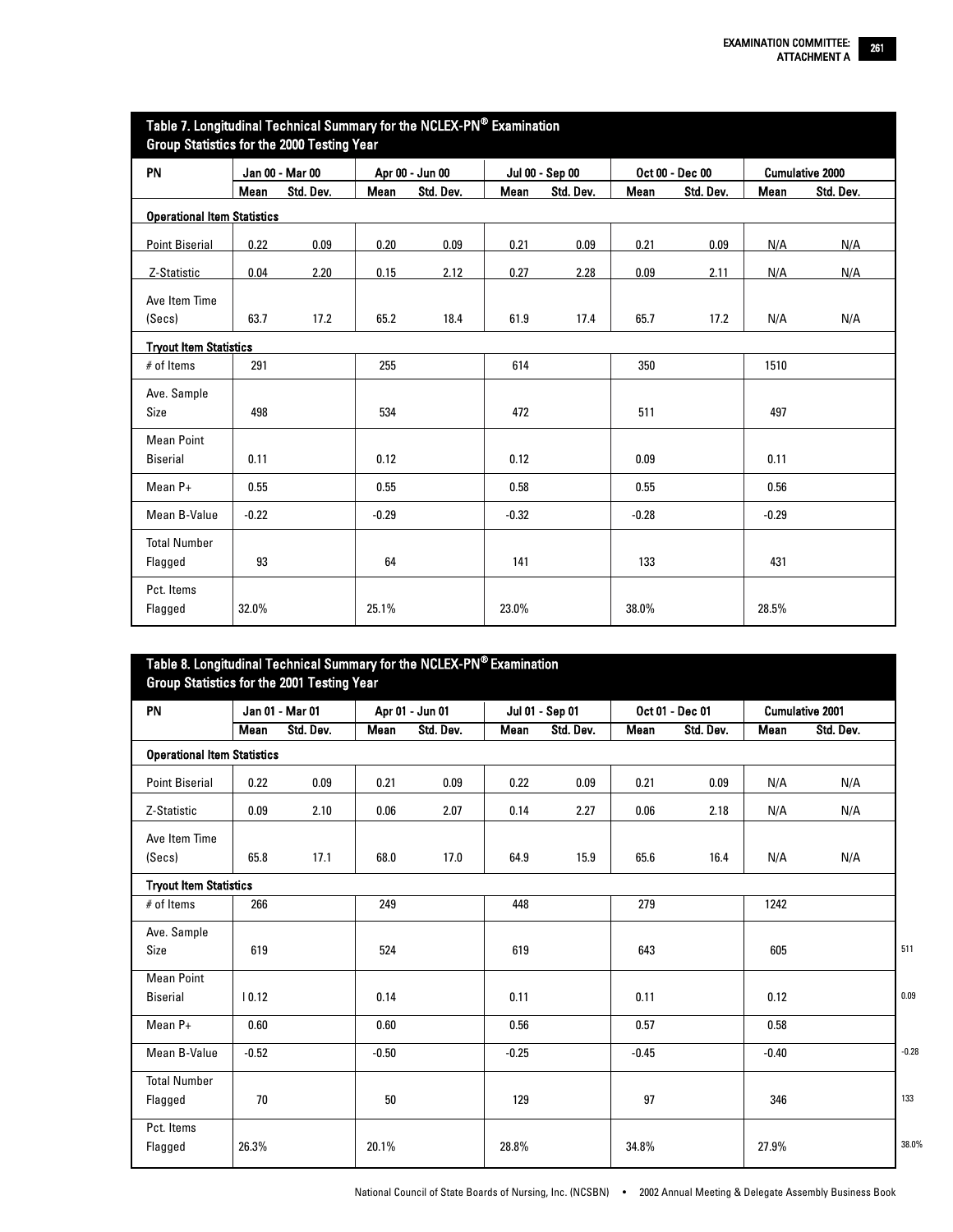### Meetings Attended by Pearson Professional Testing, April 2001 - April 2002

- Examination Committee April 20, 2001 October 26, 2001 January 18, 2002 April 19, 2002
- The 2001 NCSBN Annual **Meeting**

August 6 - 11, 2001

• The 2002 NCSBN Mid-Year Meeting

March 4 - 6, 2002

• NCSBN conference calls with Member Boards participating in the Alpha and Beta testing April 24, 2001 – Alpha June 5, 2001 – Alpha September 5, 2001 – Alpha

October 10, 2001 – Beta November 13, 2001 – Alpha January 15, 2002 – Beta • National Council visits to

Pearson Professional Testing April 11, 2001 – Test Service Technical Subcommittee

May 3, 2001 – NCLEX Administration staff

June 25, 2001 – NCLEX Administration staff

July 9, 2001 – Executive and Testing staff

July 16, 2001 – NCSBN Update Meeting

October 4, 2001 – NCLEX Administration staff

November 8 - 9, 2001 – NCLEX Testing Staff, Regional Manager **Training** 

February 21, 2002 – NCLEX Testing Staff continued on page 263

# Examination Committee – Attachment B Annual Report of Pearson Professional Testing for the National Council Licensure Examinations (NCLEX®)

The past year has been a very busy one for Pearson Professional Testing, an NCS Pearson business. Preparations have focused on test development, software development, quality assurance, test center buildout, the alpha test, the beta test, and training staff for the administration and support of the NCLEX® examination. In November 2001, the first alpha test registrations were processed from Board of Nursing simulated candidates. The alpha test was conducted through mid-January of 2002, then we immediately began processing the registrations for Beta Testing with actual NCLEX candidates. The beta test proceeded very smoothly from the first of March through the first week of April 2002. We are now preparing for full-scale production testing, which will begin October 1, 2002. The progress to date leads us to conclude that no difficulties are anticipated for the cutover of NCLEX examination operations on October 1, 2002.

## Alpha Test Outcomes

The alpha test of the NCLEX examination was conducted by Pearson Professional Testing from November 14, 2001, to January 15, 2002. The alpha report was submitted to NCSBN as scheduled on January 31, 2002. Four objectives were addressed: (1) verify that the software and the operational processes were functioning as desired, (2) determine any software issues that needed to be solved or any operational processes that needed to be corrected, (3) make sure that customer service operates at a high level for all NCLEX candidates and Member Boards, and (4) complete all aspects of the Pearson Professional Center buildouts on time. All four objectives were achieved.

Participants from seven boards of nursing, NCSBN staff and Pearson Professional Testing staff were involved in the alpha test, acting as simulated candidates. Each participant registered, scheduled, and completed at least one Alpha examination at a fully outfitted Pearson Professional Center.

There were 190 successful examinations completed. The components of the Pearson Professional Testing system provided successful functionality in virtually all areas. As expected (and as desired in any preliminary functionality test), some exceptions to flawless process and operations were found. These issues were corrected before the NCLEX beta test began.

- CERTS Writer: In the first item writing workshop, CERTS Writer did not function completely as anticipated. Issues related to incorrect functionality ("bugs") were fixed prior to Beta testing. User friendliness issues will be resolved in future staged releases.
- Functionality for Member Board Reviews and Review and Challenge: Both of these functions require the Candidate Simulator tool to be completed. These functions are now available in the system.
- Candidate Web Site: Numerous user friendliness issues were uncovered during the alpha test as participants used the Candidate Web Site for registration and scheduling. Some technical issues also were discovered. Before the beta test registration began, the technical issues were corrected and selected user friendliness issues were addressed.
- Transmission of ATT and other Confirmation Letters: Early in the course of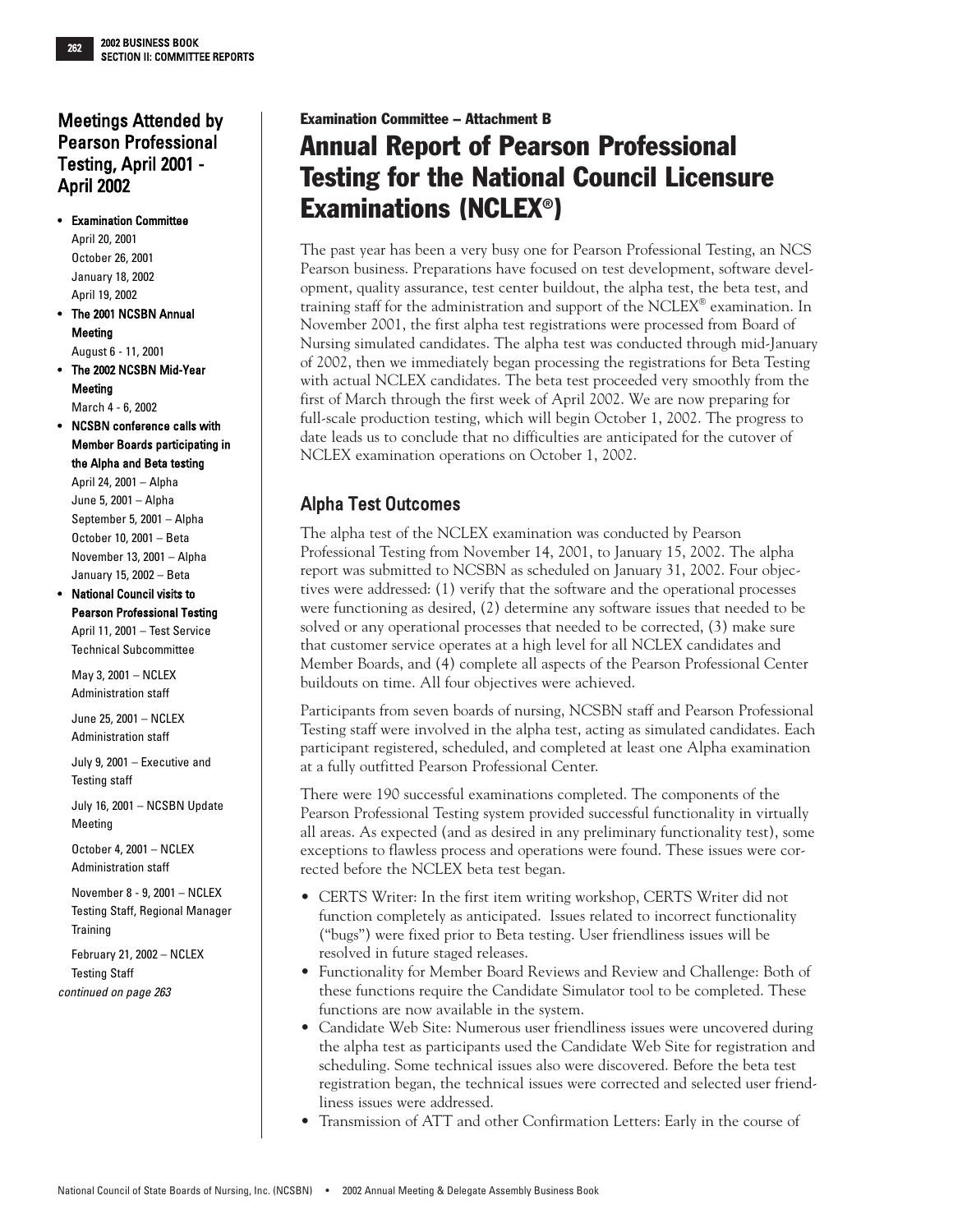the alpha testing, there were problems with the transmission of the ATTs and some confirmation letters. These difficulties were corrected before the alpha testing process was completed and they functioned correctly during the beta testing.

- Fingerprinting and Check-In of Candidates: During the alpha testing, the fingerprint reading devices were not functioning exactly as expected. The machinery was recalibrated and standardized instructions were documented to assist the test center staff in using the fingerprinting device. All regional managers and TAs were retrained on these devices during their beta test training. We also put new processes in place to streamline candidate processing and to make check-in more efficient.
- Examination Delivery: The alpha testing uncovered issues with item masking, changes in the CAT algorithm, placement of experimental items, correct information on introductory screens, and misspelled words in items. These were all implemented in the delivery system by February 15, 2002. A simpler form of the calculator also was installed for the beta test.
- Breaks: All procedures for candidate breaks were clearly documented and standardized. Retraining on these procedures was emphasized in the beta test training for Regional Managers and Test Administrators.
- Accommodations: Call Center Program Coordinators, Regional Managers, and Test Administrators all received additional training on the setup, scheduling, and implementation of special accommodations prior to the beta test. More precise documentation was created for reference by all staff.
- Test Center Facilities and Procedures: The test center team addressed a number of issues, before the beta test, including:
	- Making check-in procedures more efficient.
	- Improving the implementation and standardization of break procedures.
	- Revising the candidate rules checklist.
	- Improving security procedures, especially admission to the testing room.
	- Improving signage and directions.
	- Minimizing noise distractions.
- Reports: All reports were functional on the Administrative Web Site by March 1, 2002.
- Ability to Print Candidate Results: Due to a design problem, some Member Boards were not able to print candidate results during the alpha test period. This problem was corrected by March 1, 2002.

Overall, the alpha testing process was an excellent methodology to exercise the entire examination system, and it successfully achieved its objectives. We are indebted to all of the individuals from the boards of nursing that participated in the alpha test and contributed their time and expert knowledge about both the examination and NCLEX candidates.

### Beta Testing Summary

We are very pleased to report that the NCLEX beta test went very smoothly, and very few difficulties were encountered. A total of 853 NCLEX-RN and -PN candidates successfully registered for, scheduled, and received their examinations in 23 Pearson Professional Centers. Four hundred and thirty-one took the NCLEX-RN examination (129 first time testers and 302 repeaters), and 422 took the NCLEX-PN examination (385 first time testers and 37 repeaters). The beta test final report was submitted to NCSBN by its scheduled date of April 25, 2002.

#### • Pearson Professional Testing visits to National Council January 28, 2002 – Presentation

on the CAT algorithm Quality Assurance

February 21, 2002 – CERTS training for NCLEX staff

March 18, 2002 – Joint Research Committee meeting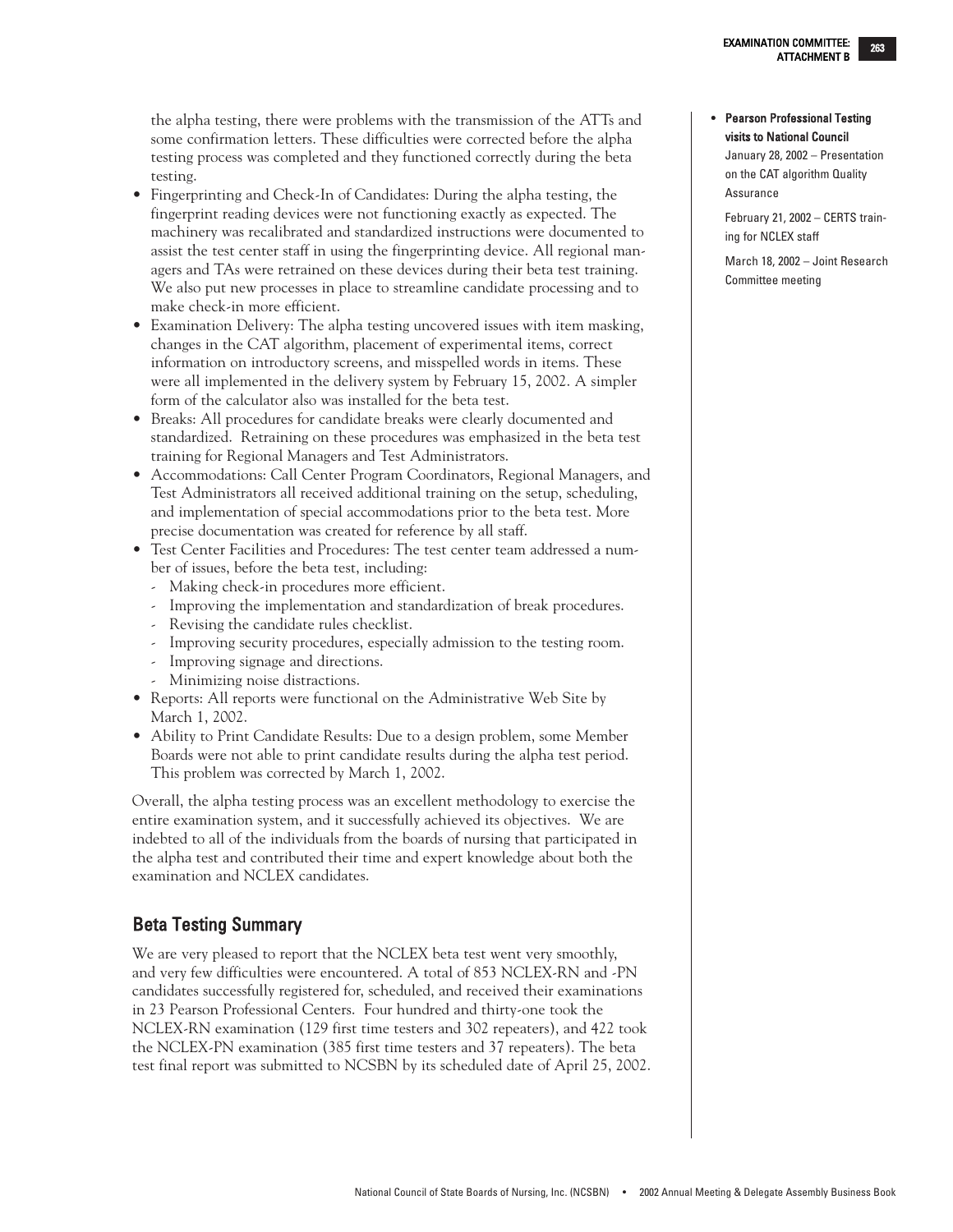Registration and scheduling for the Beta testing began on January 14, 2002, and testing was conducted from March 1 - April 5, 2002. The seven Member Boards that participated in the alpha testing also participated in the beta testing (Alabama, California-RN, California-VN, Guam, Kentucky, Maryland, and Missouri). An additional 11 Member Boards in Arizona, Illinois, Michigan, Minnesota, New Jersey, New York, Oklahoma, Ohio, Texas-RN and Texas-VN, and Utah also participated in the beta test. All participating boards were trained on the use of the NCLEX AdministrationWeb Site, and most used this tool to declare eligibilities, run reports and access candidate results. California-RN, California-VN, New York, and Minnesota worked with Pearson Professional Testing to implement batch processing using the jurisin and jurisout file methodology.

The beta test exercised the system in a total production environment and focused on six primary objectives: (1) ensure that the NCLEX examination is psychometrically sound, (2) meet the examination needs of actual NCLEX candidates, (3) provide information and services needed by boards of nursing, (4) appropriately handle special NCLEX processes, (5) complete the construction of 23 testing centers and have them ready for beta testing, and (6) handle a level of increased volume to test the system scalability. All six objectives were achieved in the beta test.

As a result of the data gathered and feedback obtained from the beta testing, all but five of the 28 functional areas (as defined in the Beta Functional Questions) were determined to be in a state of readiness for NCLEX production activity. That is, the basic functionality has been proven by the beta test, and the function is ready for the full-scale program launch. The five areas targeted for special attention before production begins in October 2002 are:

- Modify the registration and scheduling system to allow better system management of and access to jurisdictions located in U.S. territories (our system currently considers Guam and other U.S. territories not in the U.S.).
- Provide a reliable method for verifying the identity of each candidate that enters the testing room, either through enhanced fingerprinting capabilities or alternative techniques.
- Ensure that all nine batch processing Member Boards are ready to process eligibilities by the opening of registrations in August 2002 (we need to be sure that the Member Boards and NCS Pearson have a common understanding of all the jurisin/out data elements and their function).
- Implement the new requirements for examination "breaks" that NCSBN has defined and fix three related bugs that were identified during the beta testing.
- Complete the Security and Quality Assurance Plan.

In many of the other functional areas, ideas for software enhancements and improvements to processes have been generated as a result of the beta testing. These will be prioritized and implemented as resources and timing allow.

Pearson Professional Testing is looking forward to the production phase of the NCLEX examination program. Permanent testing center staff will be hired and trained in Summer 2002 and 200 Pearson Professional testing centers will be operational by September 1, 2002. With the completion of a few software modifications in Summer 2002, all systems will be completely ready to go and very able to handle the NCLEX volume of candidate registrations, scheduling, and test administration.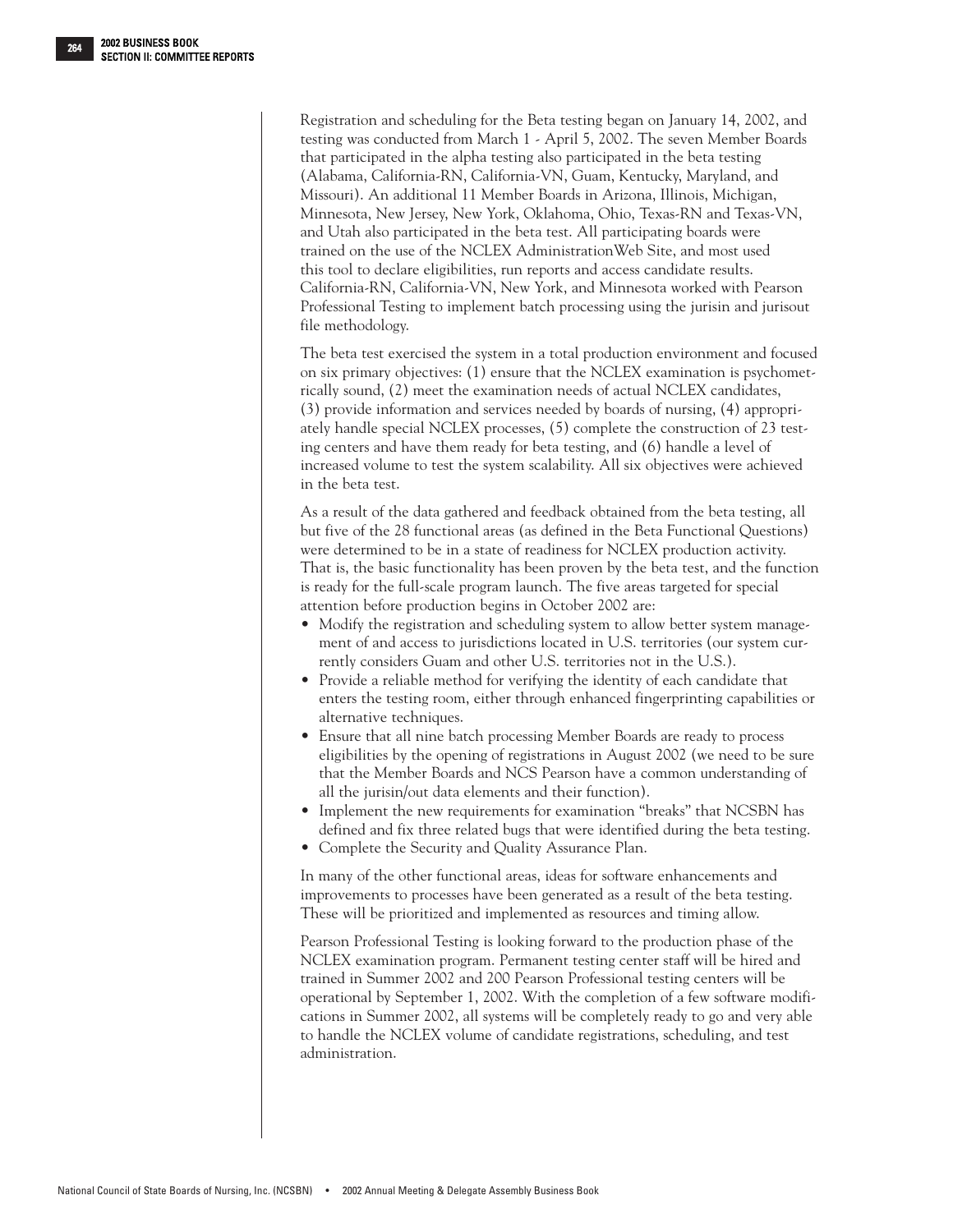### Pearson Professional Center Update

The rollout of the Pearson Professional Centers started more than a year ago. We built two testing center prototypes in Spring and Summer 2001and improved our original site design based on the input provided by National Council.

- Six alpha test sites were built by early November 2001 and were operational for the alpha test in December 2001 and January 2002.
- We built an additional 17 sites in early 2002. All 23 beta test sites were operational for the beta test from March 1, 2002, through April 5, 2002, (with the exception of our site in Guam, which opened on March 6, 2002). We successfully tested almost 900 Beta candidates throughout the five-week beta test period.
- We are progressing to be on target for the completion of the next contractual milestone. 80 sites (including the 23 beta test sites) will be operational by June 1, 2002. Those sites will be ready for test delivery, but might not be fully staffed at that time. The only sites that will be staffed starting in June 2002 will be the 23 beta test sites that will be open for Beta re-take candidates starting on June 3, 2002.
- Our most important milestone is to be ready for the nationwide rollout of the NCLEX examination program in all 200 Pearson Professional Centers on October 1, 2002. We are targeting the last 120 sites to be operational by September 1, 2002. As of April 19, 2002, we have made significant progress towards this milestone. There are only 15 locations remaining where we have not identified preferred real estate. Currently, 105 locations are in the leasing process. Buildout of those locations will be completed in May-August 2002.

### Site Staffing Update

The network of 200 Pearson Professional Centers will be managed by a team of 20 Regional Testing Center Managers (RTCMs) and staffed with 400-600 Test Administrators (TAs) at the time of NCLEX launch in October 2002.

- Ten RTCMs were hired between August 2001 and November 2001. Those managers were trained and certified as TAs in November 2001. They staffed the alpha test sites during the alpha test in December 2001 - January 2002.
- An additional 10 RTCMs were hired between December 2001 and early February 2002. Those 10 managers were also trained and certified as TAs in February 2002. The original group of managers was retrained and recertified at that time as well, as we have updated our operational procedures since the alpha test. All 20 RTCMs served as TAs during the beta test in March - April 2002. In addition, the managers have hired, trained, and certified temporary TAs for the 23 beta sites. Each beta site was staffed with an RTCM (or corporate staff member) and one temporary full-time TA. We also had one temporary guaranteed back-up TA per site on stand-by.
- The RTCMs are starting hiring of TAs in April 2002 to staff the 23 beta test sites for beta retake candidates, as retakes can occur starting in June 2002.
- At least 80 sites (including the 23 Beta sites) will be staffed by end of June, as we are launching another professional licensure program in those 80 Pearson Professional Centers on July 1, 2002.

By the NCLEX launch on October 1, 2002, staffing levels at all 200 sites will be such that at least two certified TAs will be present at each testing center during all testing hours.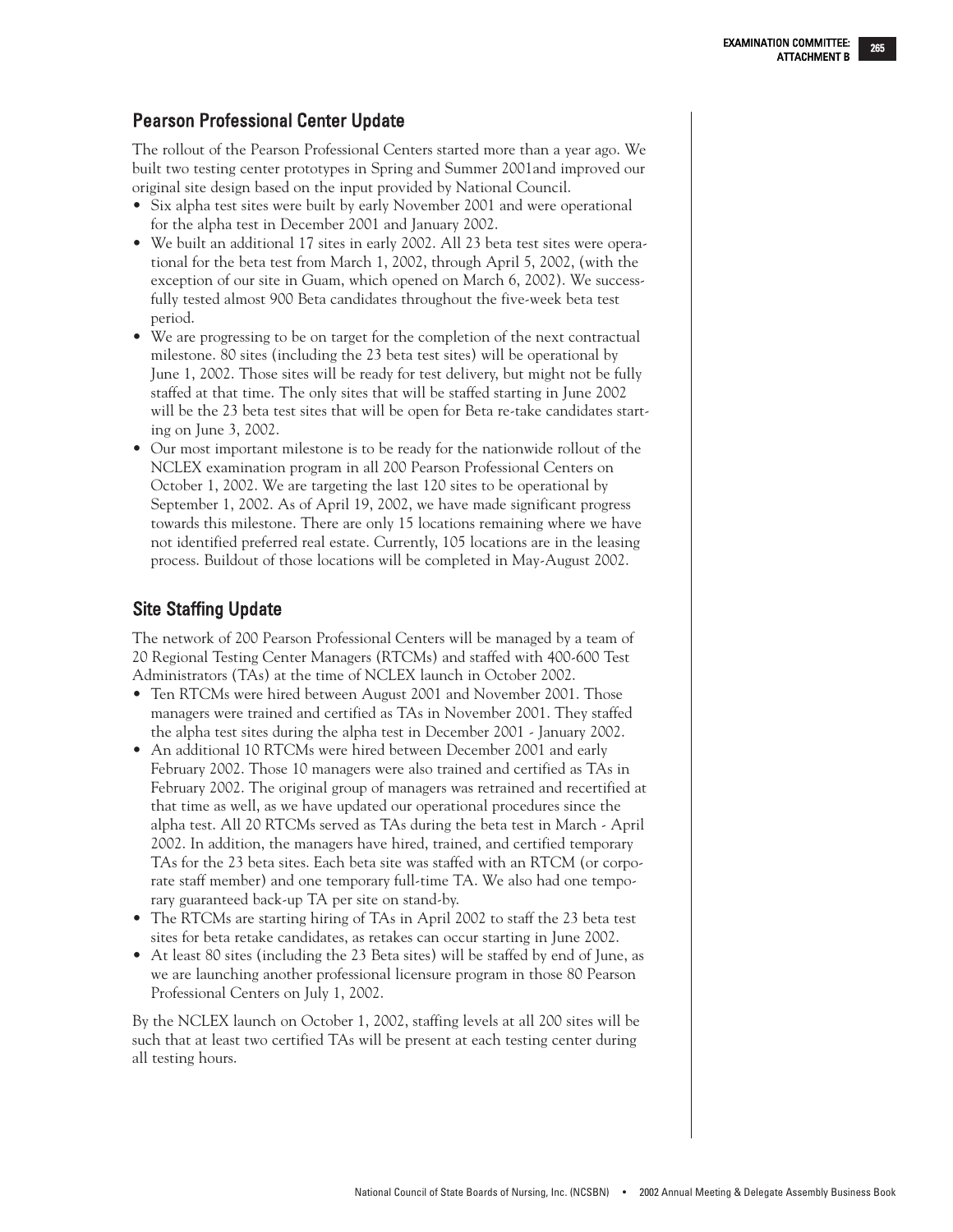#### Test Development

During the past year, NCS Pearson has built an in-house Test Development organization to support the NCLEX examination program's psychometric and test development needs. Staff members are in place to manage the item and candidate database, to perform psychometric and statistical analyses of the data and conduct program-related research, and to develop, edit, and review new test items – all with the goal of maintaining the integrity of the NCLEX examination program and delivering examinations of the highest possible quality to nursing candidates.

The NCS Pearson Test Development group has conducted its first set of item development workshops, enhanced and populated the NCLEX item and candidate database, participated in extensive quality assurance of the adaptive testing and scoring algorithms, and produced and published the beta test examinations for delivery to nurse candidates. Specific information concerning these activities is presented below.

### CERTS™ Database

The CERTS™ item and candidate database tool has undergone many enhancements since NCS Pearson acquired it in early 2001. CERTS is a full-fledged relational database that stores information about item pools, exams, and individual items; it also tracks and maintains a history of all item revisions. CERTS is also configured to store all candidate results, from the individual item responses to final test scores.

Over the past year, CERTS' underlying database structure was enhanced to accommodate the extensive information and development history that is required for each item. We designed and implemented additional functionality for queuing and tracking items through the development cycle to enhance the efficiency of the process. Moreover, the user interface was enhanced to permit easier and more extensive querying of the database information. NCSBN staff has access to the CERTS database and the ability to query its contents.

Items were successfully exported from the CERTS database for publication in the beta test. Candidate responses and test results from the beta test were imported into CERTS at the conclusion of the beta test and that data will form the basis for many of the beta test reports.

### NCLEX Item Pools

In January 2002, the current test service provided a download of the current NCLEX item database, and these items and accompanying data were imported into CERTS. The items and content coding for the beta items were reviewed by the NCS Pearson NCLEX content staff prior to the implementation of the beta test.

We received a subsequent download of items from the Chauncey Group in mid-April 2002; as of this writing, the item text and accompanying data were being prepared for import into CERTS. Items for the October 2002 item pools are scheduled to be selected by mid-summer. As for the beta test item pools, the publication process is started with their export from CERTS and their subsequent extensive review prior to publication.

The Chauncey Group's final download of the NCLEX item pools is scheduled to be delivered to NCS Pearson in the fall of 2002. These items will then be imported into the CERTS database, and all item text and coding (i.e., for the entire set of active items) will be reviewed and updated as appropriate.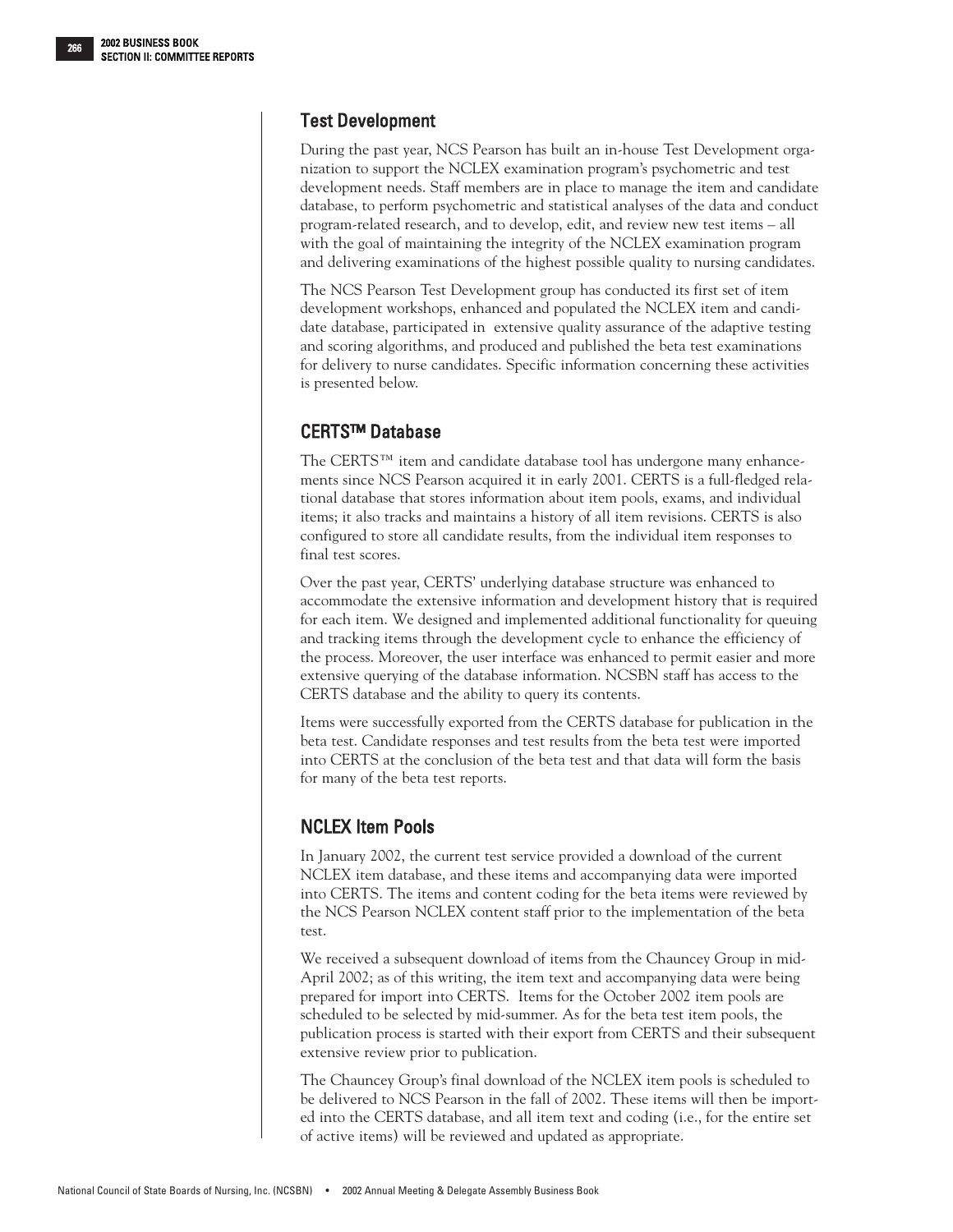### Development of New Items

Item writing and item review workshops have been conducted since January of this year; all workshops take place in the Chicago office of NCS Pearson. A total of 29 workshops have been scheduled for 2002: 15 item writing workshops and 14 item review workshops.

As of May 1, 2002, six item writing workshops have been held. These workshops have been extraordinarily productive, far exceeding the estimated number of items we expected to produce. The numbers of items produced at the first three RN item writing sessions held this year were 357, 619, 626, respectively, for a total of 1602 items. For the PN sessions, these figures were 421, 675, and 608, for a total of 1704 items. After editing and review by the content staff, most of those items are surviving through the review workshops. All 619 of the RN items reviewed as of this writing have been approved, and 625 of the 634 PN items reviewed so far have been approved.

A focus for the remainder of this year and into following years is the development of innovative items. These new items may present information to candidates in a way that differs from the current all-verbal items. Alternatively (or additionally), these items may require candidates to respond in a way other than selecting from among a set of response alternatives. Once developed, these items will be subjected to the same rigorous content and statistical standards as current items before they are deployed in operational pools.

### **Staffing**

NCS Pearson's NCLEX Test Development team is nearly complete. The director, Kathi Gialluca, PhD, has hired the following individuals:

- Marcia Crowell, MS, RN, NCLEX Content Manager, manages a staff of content developers and is responsible for the development and revision of all new test items. Her staff of content developers includes:
	- Susan Ford, RN
	- Michelle Glass, RN
	- Marjorie Roche, RN
	- Nadia Sperry, RN
	- Julie White, RN
	- Lynn Shine is the Program Assistant who reports to Marcia and who coordinates the travel arrangements and other workshop-related activities
	- Adisack Nhouyvanisvong, PhD, is the Psychometrician on the project, and is responsible for working with National Council staff to maintain the technical/psychometric integrity of the NCLEX examinations.
	- Stephan Madsen is the Application Data Administrator responsible for maintaining the integrity of the item and candidate database, importing newly written items into the database, exporting item and candidate data for further analysis, and querying and reporting on project status and progress as necessary.

As of the time of this report, interviews were being conducted for the editor position(s). Recruiting and interviewing continues for the senior psychometrician position, which has proved to be an exceptionally difficult position to fill. More than three dozen applicants have applied, and most of those have been interviewed in person and/or by telephone. The search has included postings on professional websites and listservs, on general career/job Web sites, and in professional newsletters. Unsolicited contacts have also been made, though none have been successful to date.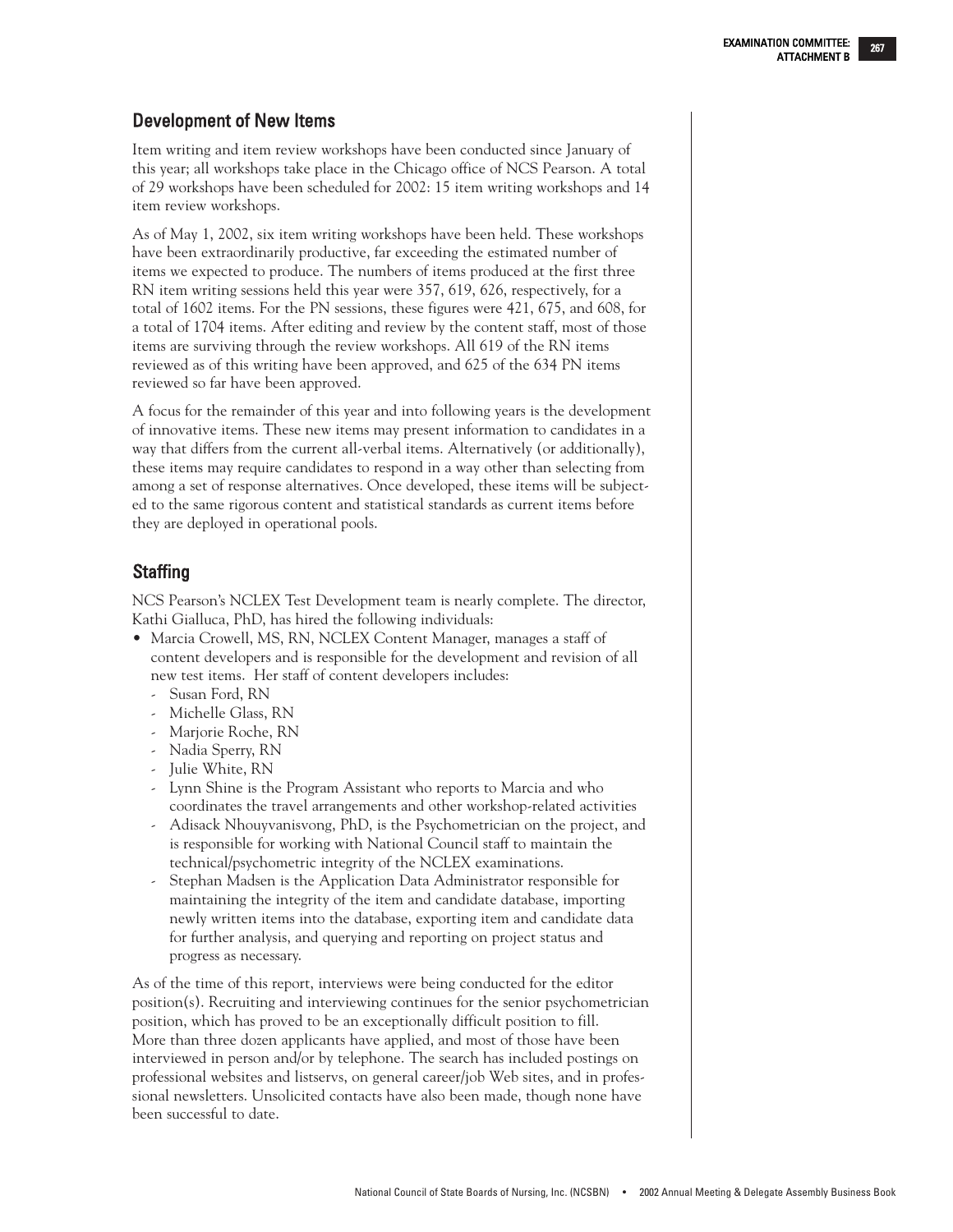### Pearson Professional Testing Organizational Change

This year marked a change in the NCS Pearson organization. The market for education solutions is increasingly becoming a global one with NCS Pearson an important player in this business (a big reason why Pearson acquired NCS last year). In particular, our testing business in the professional, information technology and K-12 markets is increasingly global in scope. To position NCS Pearson to fully realize this global opportunity we formed a worldwide Assessments & Testing organization beginning January 1, 2002. The business, headquartered in London, is headed by Clive Hay-Smith. Mr. Hay-Smith has the responsibility for leveraging our core strengths in the professional, information technology and K-12 testing markets and expanding these services worldwide.

To accommodate this new opportunity, NCS Pearson's structure also changed with the outcome being a new organization that is a formidable player in the domestic U.S. school testing business, a growing force in the international professional and certification business, and the leader in establishing testing and scoring service capabilities in countries around the world. Gary Mainor reports to Mr. Hay-Smith and leads the State Assessments' business development and proposal management for the North American K-12 testing business. Gary will also manage the Professional Assessments businesses, including IT Certification, Professional Licensure, Clinical Assessments and Reid London House. Eventually North American responsibilities will be divided between two executives with one responsible for State Assessments account and proposal Management and one responsible for Professional and IT Licensure and Certification. Neil Crocker becomes General Manager, IT Certification and Bob Whelan becomes General Manager of Professional Licensure (including the Pearson Professional Centers)

Again, the reason for this organizational change is the tremendous worldwide market opportunity for the assessments and testing services that NCS Pearson offers. We will position ourselves to meet this demand in the best manner possible. In the U.S., we are leaders in this arena and we have demonstrated our ability to open selective international markets. The changes are to effectively meet the challenge to extend our capabilities globally.

### Future Activities

NCS Pearson is fully committed to completing the work necessary for an on-time NCLEX examination program launch on October 1, 2002. The effort needed to be ready will be focused on the operational areas already outlined in this report (PPC testing centers, PPC staff hiring and training, test development, Member Board data sharing, Member Board Administrative Web site training, a bit of software development, and process improvement based on learning from the beta test). Given the timely progress to date and our good working relationship with NCSBN and its Member Boards, NCS Pearson is extremely confident that the full-scale NCLEX examination program launch will occur on time and be well executed.

National Council of State Boards of Nursing, Inc. (NCSBN) • 2002 Annual Meeting & Delegate Assembly Business Book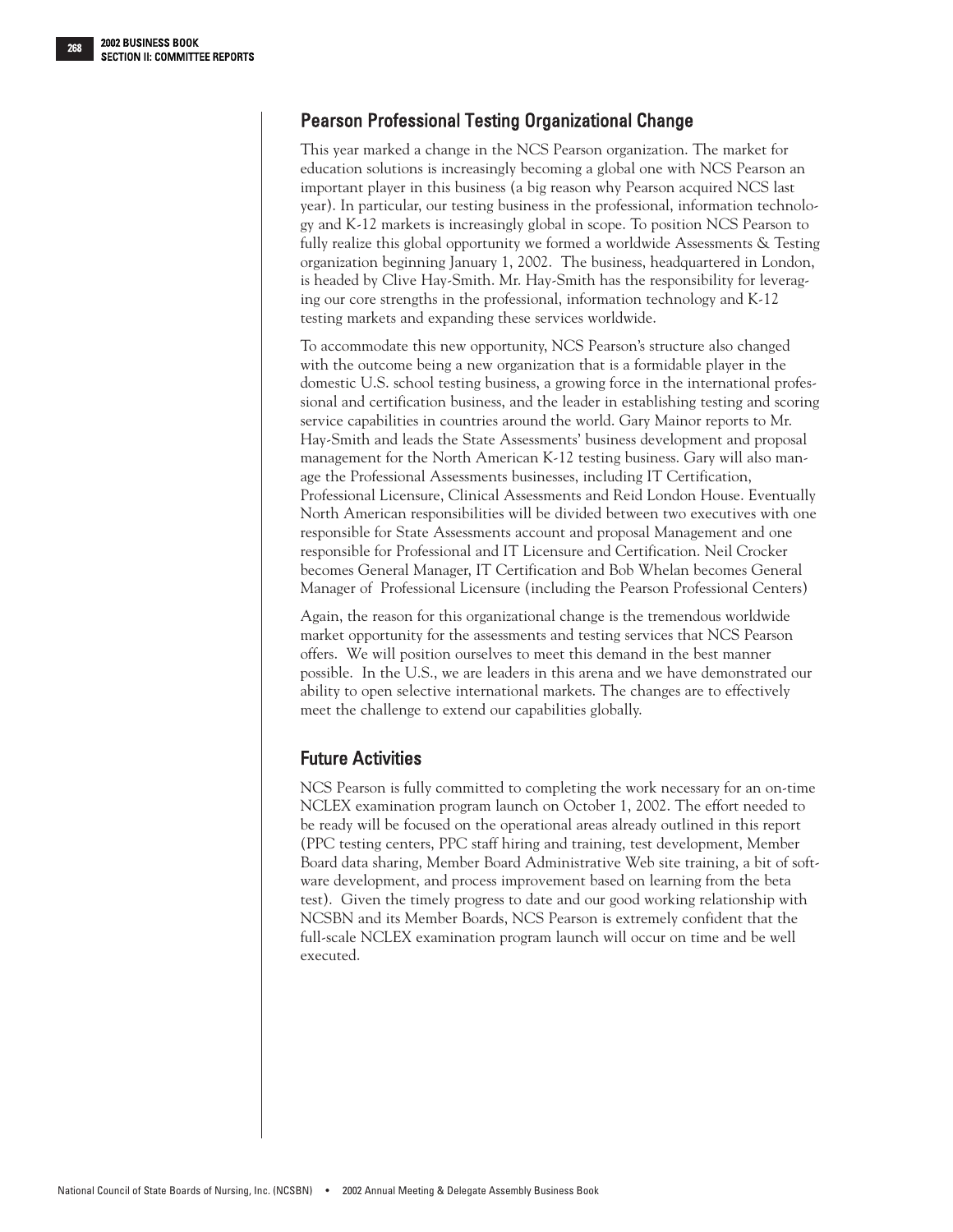#### National Council of State Boards of Nursing, Inc. (NCSBN) • 2002 Annual Meeting & Delegate Assembly Business Book

This letter was printed on NCSBN letterhead.

# Examination Committee – Attachment C NCSBN Member Board International Testing Survey

February 4, 2002

Dear Executive Officer,

As part of the National Council State Boards of Nursing (NCSBN) Strategic Initiatives and Outcomes for FY 2002, the Examination Committee has been charged with investigating the administration of the NCLEX-RN® and -PN® examinations at international sites for purposes of domestic licensure.

For clarity, international testing is defined as, "The administration of current NCLEX-RN® and -PN® examinations in testing centers located outside Member Board jurisdictions, for purposes of licensure within Member Board jurisdictions." No part of this plan is designed to be a contradiction or circumvention of any current Member Board licensure processes or requirements. This plan does not address the administration or modification of the NCLEX® examinations for purposes of licensure, or any other purpose, for Boards of Nursing, or any similar regulatory body, outside current Member Board jurisdictions.

To assist NCSBN in researching the feasibility of internationally administrating NCLEX® examinations, the Examination Committee asks for your assistance in identifying any unforeseen potential problems that would be encountered by your Member Board should NCSBN offer administration the NCLEX® examinations outside current Member Board jurisdictions.

To have your input included as part of the 2002 NCSBN Delegate Assembly Examination Committee Report, please take a moment to answer the brief survey on the following page and email or fax your response to Kristin Garcia, Testing Services Operations Manager, at kgarcia@ncsbn.org or 312.787.6898. If you have any questions about the survey please contact me directly at cmarks@ncsbn.org or 312.787.6555, ext. 172. Your opinion is important.

On behalf of the Examination Committee, thank you for your assistance,

Casey Marks Director of Testing Services NCSBN, Inc.

Enclosure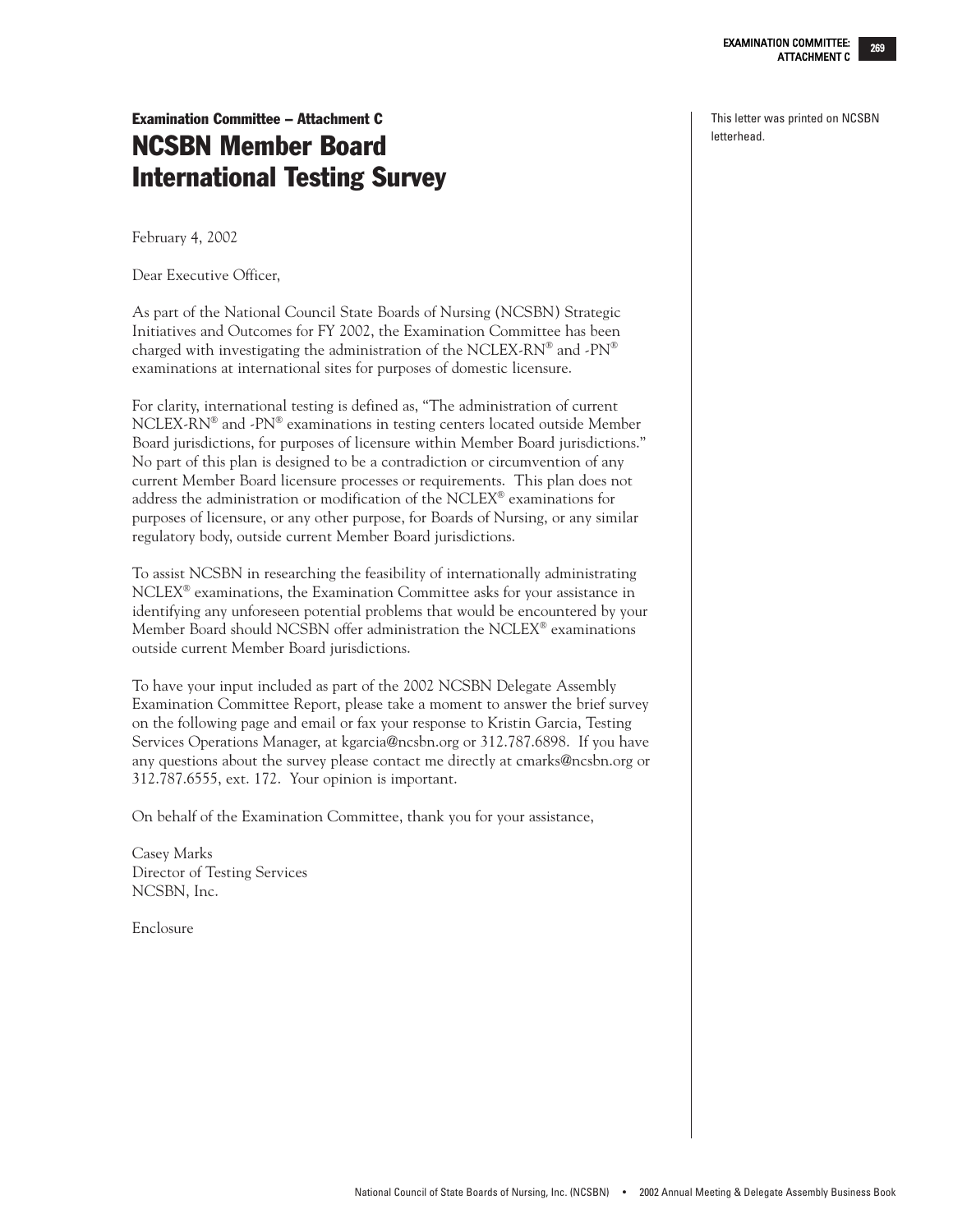### International Survey Responses

#### **Total Number of Boards of Nursing Responding: 45**

1. Question One: If NCSBN undertakes administration of the NCLEX Examination outside current Member Board jurisdictions, as previously defined, will the operations of your Board be impacted?

 $Yes = 15$  $No = 28$ Possibly = 2

If Yes, How?

| Tennessee      | Y | Communication will be limited to email as overseas calls are restricted. Also, international time lines will<br>impact us.                                                                                                                                                                                                                                                                                                                                                                               |
|----------------|---|----------------------------------------------------------------------------------------------------------------------------------------------------------------------------------------------------------------------------------------------------------------------------------------------------------------------------------------------------------------------------------------------------------------------------------------------------------------------------------------------------------|
| Rhode Island N |   |                                                                                                                                                                                                                                                                                                                                                                                                                                                                                                          |
| Florida        | Y | It may speed up licensing of foreign graduates in Florida.                                                                                                                                                                                                                                                                                                                                                                                                                                               |
| Oklahoma       | Y | It's difficult to answer this without additional information. If the NCLEX is administered in other languages,<br>it is possible that the operations of our Board will be impacted. The Board would have to determine<br>whether the NCLEX that is administered in another language would be accepted for licensure.                                                                                                                                                                                     |
| N. Dakota      | N |                                                                                                                                                                                                                                                                                                                                                                                                                                                                                                          |
| Texas-RN       | N | Texas eligibility requirements have not changed.                                                                                                                                                                                                                                                                                                                                                                                                                                                         |
| New Jersey Y   |   | The number of foreign graduates testing in New Jersey would decrease.                                                                                                                                                                                                                                                                                                                                                                                                                                    |
| Maine          | N |                                                                                                                                                                                                                                                                                                                                                                                                                                                                                                          |
| Minnesota      | N |                                                                                                                                                                                                                                                                                                                                                                                                                                                                                                          |
| Montana        | N |                                                                                                                                                                                                                                                                                                                                                                                                                                                                                                          |
| PA             | Y | Each candidates' educational credentials will have to be evaluated on an individual basis. Commission of<br>Graduates of Foreign Schools (CGFNS) will also review credentials before materials are reviewed by us.<br>Graduate may apply for licensure but we must wait for evaluation of education. Our assumption is that<br>the NCLEX being offered is a mirror of the one offered in the U.S. That is in terms of items, security, etc.,<br>are unchanged.                                           |
| Kentucky       | N |                                                                                                                                                                                                                                                                                                                                                                                                                                                                                                          |
| Mississippi    | Y | Would probably be unable to be directly involved in the testing process for candidates with<br>accommodations.                                                                                                                                                                                                                                                                                                                                                                                           |
| Nevada         | Υ | There does not appear to be any conflict with the Nevada statutes and regulations. Any impact will be<br>related to internal board procedures for processing license applications. It is anticipated these would be<br>minor in nature.                                                                                                                                                                                                                                                                  |
| Hawaii         | Y | It will cut down on phone inquiries from foreign school graduates. This is good for us. Not certain if it<br>would have an affect on licensing. If it does than we would lose fees.                                                                                                                                                                                                                                                                                                                      |
| Idaho          | Ν |                                                                                                                                                                                                                                                                                                                                                                                                                                                                                                          |
| LA-PN          | N | No- I do not see how it would impactof course the Board would have concerns about security of test<br>and the sites adherence to standardsbut I don't think we would look at international test sites any<br>differently than the cases where someone applies for licensure in LA and sits in Alaska or Timbuktu                                                                                                                                                                                         |
| Connecticut N  |   |                                                                                                                                                                                                                                                                                                                                                                                                                                                                                                          |
| lowa           | Υ | The number of applicants and inquiries would increase. Costs related to mailing materials, staff time and<br>phone calls would increase. Licensure fee payment by personal check would require review. Application<br>forms would require review (e.g. high school/equivalency data) Online licensure programming would<br>require review (eg address fields) Procedures related to CGFNS certification (RN)/credential<br>evaluation(LPN) would require review.                                         |
|                |   | Procedures related to individuals with past criminal convictions would require review. The requirement<br>for a Social Security number prior to licensure would require resolution. Annual site visits to the test<br>centers by board staff would be impacted. The process for test modifications (documentation from<br>diagnosticians and nursing programs) would require review. ADA implications/selection of readers<br>would need to be addressed. The timeframe for licensure might be impacted. |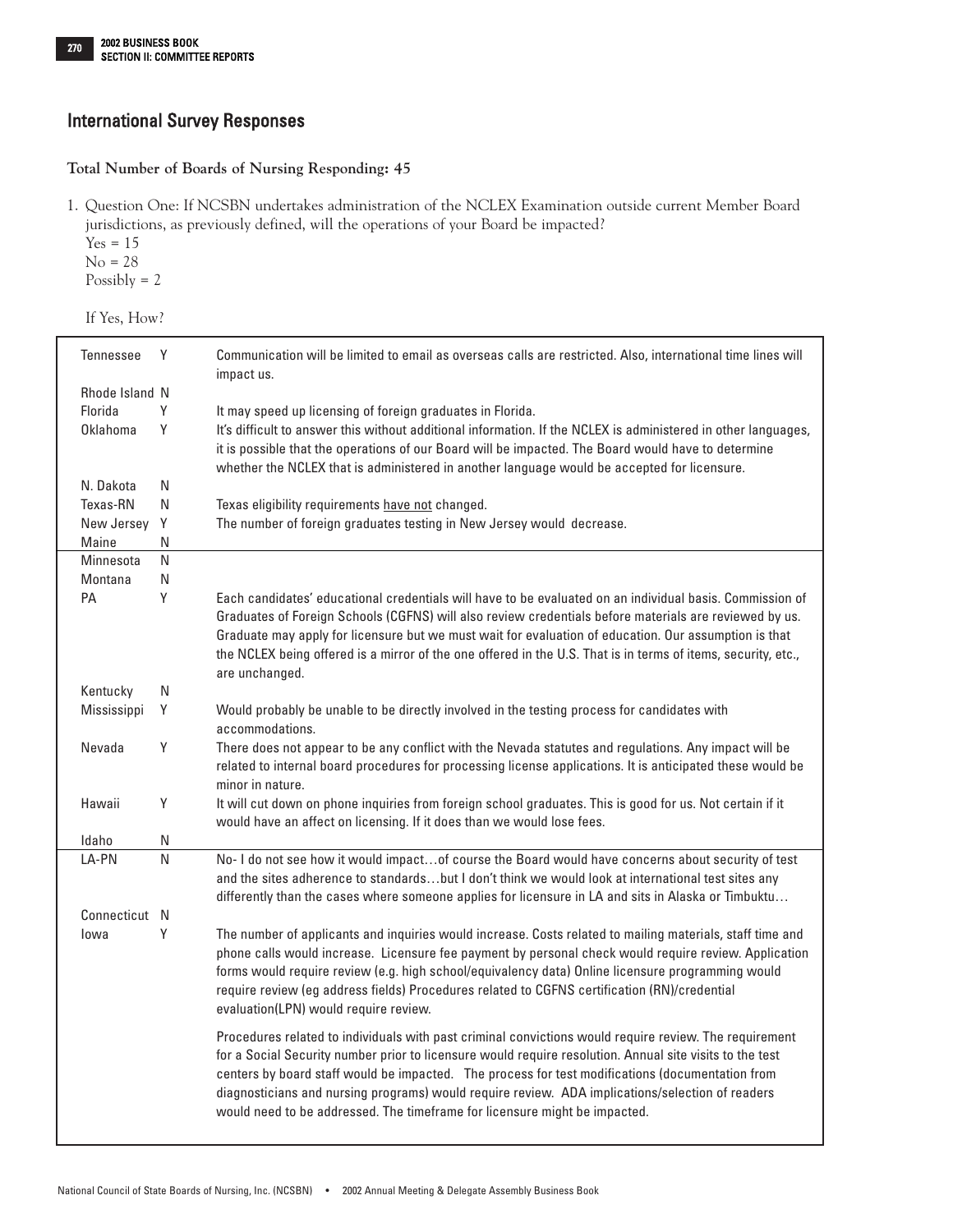|                       | Y         | It would seem that administration of NCLEX outside of current MB jurisdictions might increase the<br>number of application. There might also be some impact on postage costs due to increased mailing<br>outside the US.                                                                                                                                                                                                                                                                                                                                                                                                                                                                                                                                                                                                                                                                                                                                                                                                                                                                                                                                                                                                                                                               |
|-----------------------|-----------|----------------------------------------------------------------------------------------------------------------------------------------------------------------------------------------------------------------------------------------------------------------------------------------------------------------------------------------------------------------------------------------------------------------------------------------------------------------------------------------------------------------------------------------------------------------------------------------------------------------------------------------------------------------------------------------------------------------------------------------------------------------------------------------------------------------------------------------------------------------------------------------------------------------------------------------------------------------------------------------------------------------------------------------------------------------------------------------------------------------------------------------------------------------------------------------------------------------------------------------------------------------------------------------|
| W. VA-RN              | N         |                                                                                                                                                                                                                                                                                                                                                                                                                                                                                                                                                                                                                                                                                                                                                                                                                                                                                                                                                                                                                                                                                                                                                                                                                                                                                        |
| Indiana               | Ν         |                                                                                                                                                                                                                                                                                                                                                                                                                                                                                                                                                                                                                                                                                                                                                                                                                                                                                                                                                                                                                                                                                                                                                                                                                                                                                        |
| W. VA-LPN             | N         |                                                                                                                                                                                                                                                                                                                                                                                                                                                                                                                                                                                                                                                                                                                                                                                                                                                                                                                                                                                                                                                                                                                                                                                                                                                                                        |
| New York              | N         | Not significantly. However, currently we will not license an applicant unless they have a domestic<br>address. That requirement might need to be reconsidered when the NCLEX exam is administered<br>abroad.                                                                                                                                                                                                                                                                                                                                                                                                                                                                                                                                                                                                                                                                                                                                                                                                                                                                                                                                                                                                                                                                           |
| Wyoming               | N         |                                                                                                                                                                                                                                                                                                                                                                                                                                                                                                                                                                                                                                                                                                                                                                                                                                                                                                                                                                                                                                                                                                                                                                                                                                                                                        |
| Colorado              | Ν         |                                                                                                                                                                                                                                                                                                                                                                                                                                                                                                                                                                                                                                                                                                                                                                                                                                                                                                                                                                                                                                                                                                                                                                                                                                                                                        |
| Alaska                | ${\sf N}$ |                                                                                                                                                                                                                                                                                                                                                                                                                                                                                                                                                                                                                                                                                                                                                                                                                                                                                                                                                                                                                                                                                                                                                                                                                                                                                        |
| Utah                  | ${\sf N}$ |                                                                                                                                                                                                                                                                                                                                                                                                                                                                                                                                                                                                                                                                                                                                                                                                                                                                                                                                                                                                                                                                                                                                                                                                                                                                                        |
| Kansas                | Υ         | Evaluations of education and licensure are required before approval for testing. Unclear in letter who<br>would give approval to write examination. Where would records be maintained? KS licensure<br>restrictions on felony convictions against persons and English Competency requirements.                                                                                                                                                                                                                                                                                                                                                                                                                                                                                                                                                                                                                                                                                                                                                                                                                                                                                                                                                                                         |
| Georgia               | N         |                                                                                                                                                                                                                                                                                                                                                                                                                                                                                                                                                                                                                                                                                                                                                                                                                                                                                                                                                                                                                                                                                                                                                                                                                                                                                        |
| Arkansas              | Υ         | That depends. If the applicants is taking the exam for licensure in a U.S. jurisdiction, he/she could<br>endorse into our state.                                                                                                                                                                                                                                                                                                                                                                                                                                                                                                                                                                                                                                                                                                                                                                                                                                                                                                                                                                                                                                                                                                                                                       |
| Maryland              | N         |                                                                                                                                                                                                                                                                                                                                                                                                                                                                                                                                                                                                                                                                                                                                                                                                                                                                                                                                                                                                                                                                                                                                                                                                                                                                                        |
| Vermont               | N         |                                                                                                                                                                                                                                                                                                                                                                                                                                                                                                                                                                                                                                                                                                                                                                                                                                                                                                                                                                                                                                                                                                                                                                                                                                                                                        |
| Arizona               | Υ         | For the better! Will have a positive impact on foreign-educated applicants who have constant                                                                                                                                                                                                                                                                                                                                                                                                                                                                                                                                                                                                                                                                                                                                                                                                                                                                                                                                                                                                                                                                                                                                                                                           |
|                       |           | frustrations in obtaining CGFNS certification prior to us approving them to take the NCLEX. Would<br>also prevent applicants from moving to U.S.A. and then finding out they can't pass the NCLEX.                                                                                                                                                                                                                                                                                                                                                                                                                                                                                                                                                                                                                                                                                                                                                                                                                                                                                                                                                                                                                                                                                     |
| Texas-VN              | N         |                                                                                                                                                                                                                                                                                                                                                                                                                                                                                                                                                                                                                                                                                                                                                                                                                                                                                                                                                                                                                                                                                                                                                                                                                                                                                        |
| Virginia              | N         |                                                                                                                                                                                                                                                                                                                                                                                                                                                                                                                                                                                                                                                                                                                                                                                                                                                                                                                                                                                                                                                                                                                                                                                                                                                                                        |
| <b>Ohio</b>           | ${\sf N}$ |                                                                                                                                                                                                                                                                                                                                                                                                                                                                                                                                                                                                                                                                                                                                                                                                                                                                                                                                                                                                                                                                                                                                                                                                                                                                                        |
| <b>NH</b>             | Υ         | The New Hampshire Board of Nursing believes that International NCLEX administration by NCSBN                                                                                                                                                                                                                                                                                                                                                                                                                                                                                                                                                                                                                                                                                                                                                                                                                                                                                                                                                                                                                                                                                                                                                                                           |
| Alabama<br>Washington | Possibly  | may be a valuable tool which certainly could save various institutions money who forge ahead, bring<br>candidates to the States only to have them fail the exam. The Law, Rules and Regs of this state's NPA<br>would need to change to meet the caveats in place for foreign educated candidates so this would be<br>an impact. Over and above all, the NHBON is very concerned with regards to the integrity and<br>security of the system as we move outside the walls of our US jurisdiction.<br>Possibly It is hard for me to determine, based on the information given, whether it will or not. I would be<br>concerned about security measures in some third world countries. We would still require CGFNS for<br>foreign educated nurses because, as you know, NCLEX is only one piece of the requirements for<br>licensure. I would also be concerned about the tremendous costs to NCSBN to do a thorough,<br>secure administration in another country and establish appropriate quality control measures. Who<br>will pay for it? How much will it cost? Will it raise our fees or those of our candidates? All those<br>concerns are why I can't respond either way. Need more info.<br>Would our jurisdiction contract cost increase? Would individual exam fee increase? |
| CA-VN                 | Υ         | The Board would have no means of identifying approved readers in the event that an applicant<br>requiring special accommodations were to test in another country. Additionally, the law in California<br>currently requires a valid US social security number in order to process an application for licensure.<br>It is possible that if the exam is offered in other countries, the Board will experience an increase in                                                                                                                                                                                                                                                                                                                                                                                                                                                                                                                                                                                                                                                                                                                                                                                                                                                             |
|                       |           | potential applicants that will not be eligible for examination due to their not having a US social<br>security number.                                                                                                                                                                                                                                                                                                                                                                                                                                                                                                                                                                                                                                                                                                                                                                                                                                                                                                                                                                                                                                                                                                                                                                 |
| Georgia               | N         |                                                                                                                                                                                                                                                                                                                                                                                                                                                                                                                                                                                                                                                                                                                                                                                                                                                                                                                                                                                                                                                                                                                                                                                                                                                                                        |
| N. Carolina           | N         |                                                                                                                                                                                                                                                                                                                                                                                                                                                                                                                                                                                                                                                                                                                                                                                                                                                                                                                                                                                                                                                                                                                                                                                                                                                                                        |
| LA-RN                 | N         |                                                                                                                                                                                                                                                                                                                                                                                                                                                                                                                                                                                                                                                                                                                                                                                                                                                                                                                                                                                                                                                                                                                                                                                                                                                                                        |

l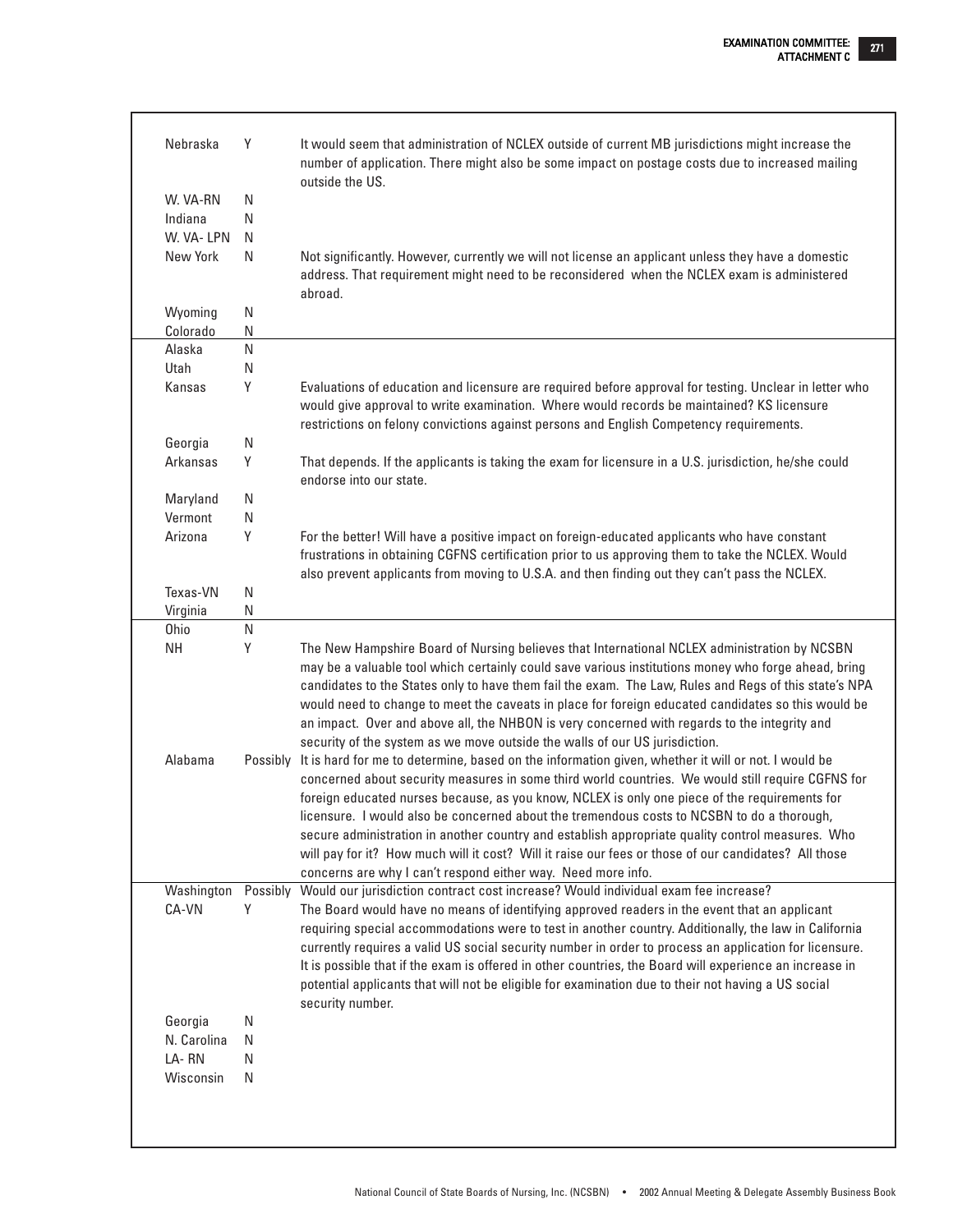2. Do you believe international administration of the NCLEX Examinations would affect how your Board licenses, by endorsement, candidates educated outside current Member Board jurisdictions?

 $Yes = 10$ No= 32

Possibly= 3

If Yes, How?

| Tennessee<br>Rhode Island N | N         |                                                                                                                                                                                                                                                                                                                                                                                                                    |
|-----------------------------|-----------|--------------------------------------------------------------------------------------------------------------------------------------------------------------------------------------------------------------------------------------------------------------------------------------------------------------------------------------------------------------------------------------------------------------------|
| Florida                     | N         | Procedures and requirements in Florida would not change.                                                                                                                                                                                                                                                                                                                                                           |
| Oklahoma                    | N         | We would continue to require the candidate submit an application for endorsement, have a visa,<br>be licensed in their country of graduation, meet CGFNS requirements and successfully pass<br>TOEFL, TSE and the CGFNS qualifying examination, prior to approving the candidate to take the<br>NCLEX. The issue of where the NCLEX was given would not matter, unless it was administered in<br>another language. |
| North Dakota Y              |           | Would expedite the process for licensee. We are currently issuing 90 work authorization until the<br>candidate can test.                                                                                                                                                                                                                                                                                           |
| Texas-RN                    | N         | However, the fee for endorsing is \$125.00 or \$65.00 for initial licensure.                                                                                                                                                                                                                                                                                                                                       |
| <b>New Jersey</b>           | Possibly  | Hmmmpossibly, we would be concerned that the minimum standard for eligibility for licensure<br>by examination would be consistent with New Jersey's requirements. If they are/would be, then<br>endorsement would not be a problem.                                                                                                                                                                                |
| Maine                       | ${\sf N}$ | It will not affect HOWbut I think it will make endorsement process smoother- for example, after<br>taking CGFNS (Maine requires), individual can write NCLEX without cost of travel, etc.,                                                                                                                                                                                                                         |
|                             |           | Also, it prevents the situation of "foreign nurse who has failed exam" being utilized by health care<br>facilities in "creative" or unusual ways Therefore, I believe this will contribute to better<br>protection of the public.                                                                                                                                                                                  |
| Minnesota                   | N         |                                                                                                                                                                                                                                                                                                                                                                                                                    |
| Montana                     | N         |                                                                                                                                                                                                                                                                                                                                                                                                                    |
| Pennsylvania Y              |           | See response #1.                                                                                                                                                                                                                                                                                                                                                                                                   |
| Kentucky                    | N         |                                                                                                                                                                                                                                                                                                                                                                                                                    |
| Mississippi                 | N         | No- We would still require CGFNS certification.                                                                                                                                                                                                                                                                                                                                                                    |
| Nevada                      | Y         | See response #1.                                                                                                                                                                                                                                                                                                                                                                                                   |
| Hawaii                      | N         |                                                                                                                                                                                                                                                                                                                                                                                                                    |
| Idaho                       | N         |                                                                                                                                                                                                                                                                                                                                                                                                                    |
| LA-PN                       | N         | No-Currently and endorsement applicant can have passed the exam and not be eligible in LA<br>because of educational requirementsthat won't change based on overseas testing sites                                                                                                                                                                                                                                  |
| Connecticut N               |           |                                                                                                                                                                                                                                                                                                                                                                                                                    |
| lowa                        | Possibly  | Unsure at this time. No changes in lowa licensure requirements for individuals previously<br>licensed in another U.S. jurisdiction are anticipated at this time. If record (background) checks<br>become a condition of licensure in lowa, international testing would impact licensure rules.                                                                                                                     |
| Nebraska                    | N         | It won't impact how we license. However, I would anticipate that states that do not require<br>CGFNS will become an even greater conduit for licensure in the US. In the absence of CGFNS<br>transcript evaluations, it takes more staff time to evaluate applicant educational credentials.                                                                                                                       |
| W. VA-RN                    | Υ         | It could: Will the test be in the English language? Will ability to speak and converse in English<br>language be part of the pre-requisite to take NCLEX-RN? Indiana N West Virginia- LPN N We<br>do very little of this.                                                                                                                                                                                          |
| New York                    | Ν         |                                                                                                                                                                                                                                                                                                                                                                                                                    |
| Wyoming                     | N         |                                                                                                                                                                                                                                                                                                                                                                                                                    |
| Colorado                    | Ν         |                                                                                                                                                                                                                                                                                                                                                                                                                    |
| Alaska                      | N         |                                                                                                                                                                                                                                                                                                                                                                                                                    |
| Utah                        | Υ         | Improve - Canadian nurses could take the exam before coming here!                                                                                                                                                                                                                                                                                                                                                  |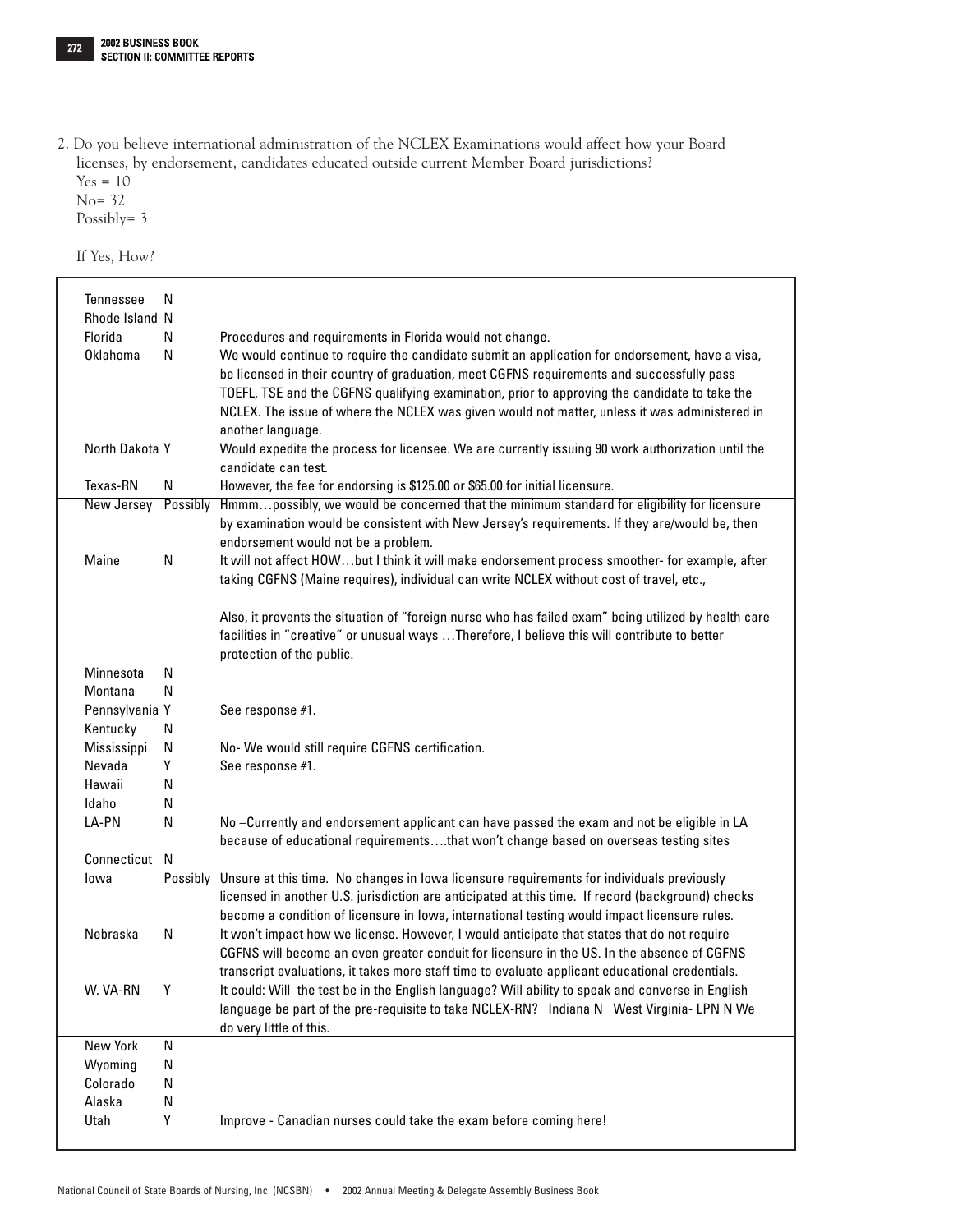| Kansas          | Υ        | Currently experiencing difficulty with other jurisdictions licensing without evaluating educational and<br>licensure evaluation or licensing individual that KS has determined does not meet requirements.                                             |
|-----------------|----------|--------------------------------------------------------------------------------------------------------------------------------------------------------------------------------------------------------------------------------------------------------|
| Georgia         | N        |                                                                                                                                                                                                                                                        |
| Arkansas        | Υ        | We do not endorse candidates from outside member board jurisdictions. Security of the exam and<br>continued integrity of the exam would be questioned. Would like to have information regarding other<br>licensure examinations given internationally. |
| Maryland        | N        |                                                                                                                                                                                                                                                        |
| Vermont         | N        |                                                                                                                                                                                                                                                        |
| Arizona         | Υ        | They would still need to provide CGFNS general report to validate their education is equal to a Board-<br>approved program.                                                                                                                            |
| Texas-VN        | N        |                                                                                                                                                                                                                                                        |
| Virginia        | N        | Applicants by both endorsement and exam would still have to meet the education requirements of<br>Virginia.                                                                                                                                            |
| <b>Ohio</b>     | N        |                                                                                                                                                                                                                                                        |
| <b>NH</b>       | Y        | See response #1.                                                                                                                                                                                                                                       |
| Alabama         | Possibly | See response #1.                                                                                                                                                                                                                                       |
| Washington      | Y        | Who would approve them to take the NCLEX? Currently the jurisdiction approves the paperwork.                                                                                                                                                           |
| California-VN N |          | No, the location of the examination would not have any affect on how the board processes<br>applications by endorsement.                                                                                                                               |
| Georgia         | N        |                                                                                                                                                                                                                                                        |
| N. Carolina     | N        | NOTE: Our requirement for criminal background checks become problematic for foreign grads-<br>regardless of where the testing is done.                                                                                                                 |
| Louisiana-RN N  |          |                                                                                                                                                                                                                                                        |
| Wisconsin       | N        |                                                                                                                                                                                                                                                        |
|                 |          |                                                                                                                                                                                                                                                        |

3. Do you believe international administration of the NCLEX Examinations would affect how your Board licenses, by initial licensure, candidates educated outside current Member Board jurisdictions? Yes= 11 No= 32

Possibly= 2

Г

If Yes, how?

| Tennessee          | N | Security as related to exam and examiners is a major concern for many countries. What mechanisms<br>are in place to ensure identity, eligibility, come to us.                                                                                                                              |
|--------------------|---|--------------------------------------------------------------------------------------------------------------------------------------------------------------------------------------------------------------------------------------------------------------------------------------------|
| Rhode Island N     |   |                                                                                                                                                                                                                                                                                            |
| Florida            | N |                                                                                                                                                                                                                                                                                            |
| Oklahoma           | N | Currently, our statutes only initially license individuals who have graduated from a state board<br>approved program of nursing. Foreign-educated candidates have been licensed through the endorse-<br>ment process and have been required to be licensed in their country of graduation. |
| North Dakota Y     |   | See response #2                                                                                                                                                                                                                                                                            |
| Texas-RN           | N |                                                                                                                                                                                                                                                                                            |
| New Jersey         | N | Not if the RN applicant was CGFNS certified and the PN applicant graduated from an approved<br>practical nurse program, passed TOEFL, and held a valid unencumbered license from their country of<br>education.                                                                            |
| Maine              | N |                                                                                                                                                                                                                                                                                            |
| Minnesota          | N |                                                                                                                                                                                                                                                                                            |
| Montana            | Υ | We require CGFNS prior to making a candidate eligible, so it depends upon how it is set up. We may<br>end up requiring the TOEFL as well- depends.                                                                                                                                         |
| Pennsylvania Y     |   | See response #1.                                                                                                                                                                                                                                                                           |
| Kentucky           | N |                                                                                                                                                                                                                                                                                            |
| <b>Mississippi</b> | N | We would still require CGFNS certification.                                                                                                                                                                                                                                                |
|                    |   |                                                                                                                                                                                                                                                                                            |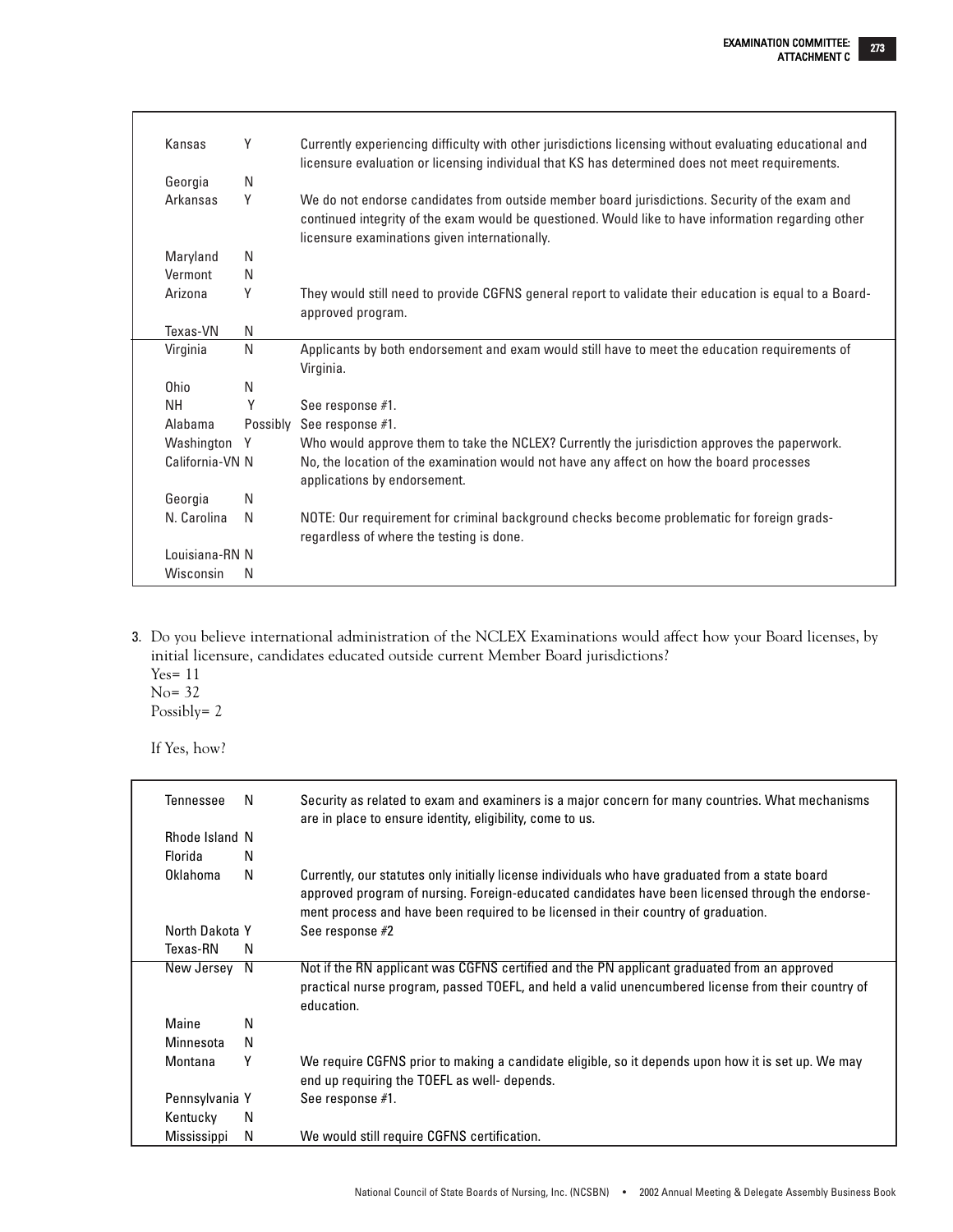| Nevada          | Y            | See response #1.                                                                                                                                                                                                                                                                                                                                                                                                                                                                                     |
|-----------------|--------------|------------------------------------------------------------------------------------------------------------------------------------------------------------------------------------------------------------------------------------------------------------------------------------------------------------------------------------------------------------------------------------------------------------------------------------------------------------------------------------------------------|
| Hawaii          | Υ            | Fees would decrease if candidates bypass Hawaii and go to other states.                                                                                                                                                                                                                                                                                                                                                                                                                              |
| Idaho           | N            |                                                                                                                                                                                                                                                                                                                                                                                                                                                                                                      |
| Louisiana-PN N  |              | We won't change our requirements for initial licensure and test site location won't have an impact.                                                                                                                                                                                                                                                                                                                                                                                                  |
| Connecticut N   |              |                                                                                                                                                                                                                                                                                                                                                                                                                                                                                                      |
| lowa            | Y            | Yes No changes in initial lowa licensure requirements are anticipated at this time. See comment re:<br>background checks. The requirement for a SSN at the time of application would require resolution.<br>The requirement to inform the board that the primary state of residence is lowa or a compact state,<br>and provide a street address at the time of application, would require resolution. See Question #1 re:<br>CGFNS, test accommodations, test centers, prior felony convictions, etc |
| Nebraska        | $\mathsf{N}$ | Won't affect how we license. I would anticipate the number we license might increase. I think there is<br>also the potential that a greater number of foreign nurses we license may never come to the US.                                                                                                                                                                                                                                                                                            |
| W. VA-RN        | Y            | See response #2.                                                                                                                                                                                                                                                                                                                                                                                                                                                                                     |
| Indiana         | N            |                                                                                                                                                                                                                                                                                                                                                                                                                                                                                                      |
| W. VA-LPN       | N            | See response #2.                                                                                                                                                                                                                                                                                                                                                                                                                                                                                     |
| New York        | N            |                                                                                                                                                                                                                                                                                                                                                                                                                                                                                                      |
| Wyoming         | N            |                                                                                                                                                                                                                                                                                                                                                                                                                                                                                                      |
| Colorado        | N            |                                                                                                                                                                                                                                                                                                                                                                                                                                                                                                      |
| Alaska          | N            |                                                                                                                                                                                                                                                                                                                                                                                                                                                                                                      |
| Utah            | N            |                                                                                                                                                                                                                                                                                                                                                                                                                                                                                                      |
| Kansas          | Υ            | Determining if candidate meets our requirements. See Response to Question #1 & 2.                                                                                                                                                                                                                                                                                                                                                                                                                    |
| Georgia         | N            | Arkansas Possibly Need more information to be able to answer this question. Will the exam be given<br>following CGFNS? Is the proposal for "English speaking countries" or all countries? Our statutes have<br>other requirements (such as substantially similar education) that must be met before the candidate is<br>deemed eligible to sit for the exam so I'm not sure at this point how that would be accomplished.                                                                            |
| Maryland        | N            |                                                                                                                                                                                                                                                                                                                                                                                                                                                                                                      |
| Vermont         | N            |                                                                                                                                                                                                                                                                                                                                                                                                                                                                                                      |
| Arizona         | Υ            | Initial license can be by examination or endorsement into Arizona. I believe we address examination<br>candidates in question #1 and endorsement applicants in question #2.                                                                                                                                                                                                                                                                                                                          |
| Texas-VN        | N            |                                                                                                                                                                                                                                                                                                                                                                                                                                                                                                      |
| Virginia        | N            | Applicants by both endorsement and exam would still have to meet the education requirements of                                                                                                                                                                                                                                                                                                                                                                                                       |
| Virginia.       |              |                                                                                                                                                                                                                                                                                                                                                                                                                                                                                                      |
| <b>Ohio</b>     | N            |                                                                                                                                                                                                                                                                                                                                                                                                                                                                                                      |
| <b>NH</b>       | Υ            |                                                                                                                                                                                                                                                                                                                                                                                                                                                                                                      |
| Alabama         |              | Possibly See response #1.                                                                                                                                                                                                                                                                                                                                                                                                                                                                            |
| Washington      | Υ            | Transcript evaluation may be affected and we use (Washington State) CGFNS-                                                                                                                                                                                                                                                                                                                                                                                                                           |
| California-VN N |              | No, the current process for licensing candidates educated in other countries would not change if the<br>exam is administered in other countries. However, as mentioned above, it is possible that the board<br>would be impacted by the administration of the exam in other countries because it would be more<br>likely that those applicants will not have a US social security number, so the Board would not be able<br>to approve them to test.                                                 |
| Georgia         | N            |                                                                                                                                                                                                                                                                                                                                                                                                                                                                                                      |
| N. Carolina     | N            | See response #2                                                                                                                                                                                                                                                                                                                                                                                                                                                                                      |
| Louisiana-RN N  |              |                                                                                                                                                                                                                                                                                                                                                                                                                                                                                                      |
| Wisconsin       | N            |                                                                                                                                                                                                                                                                                                                                                                                                                                                                                                      |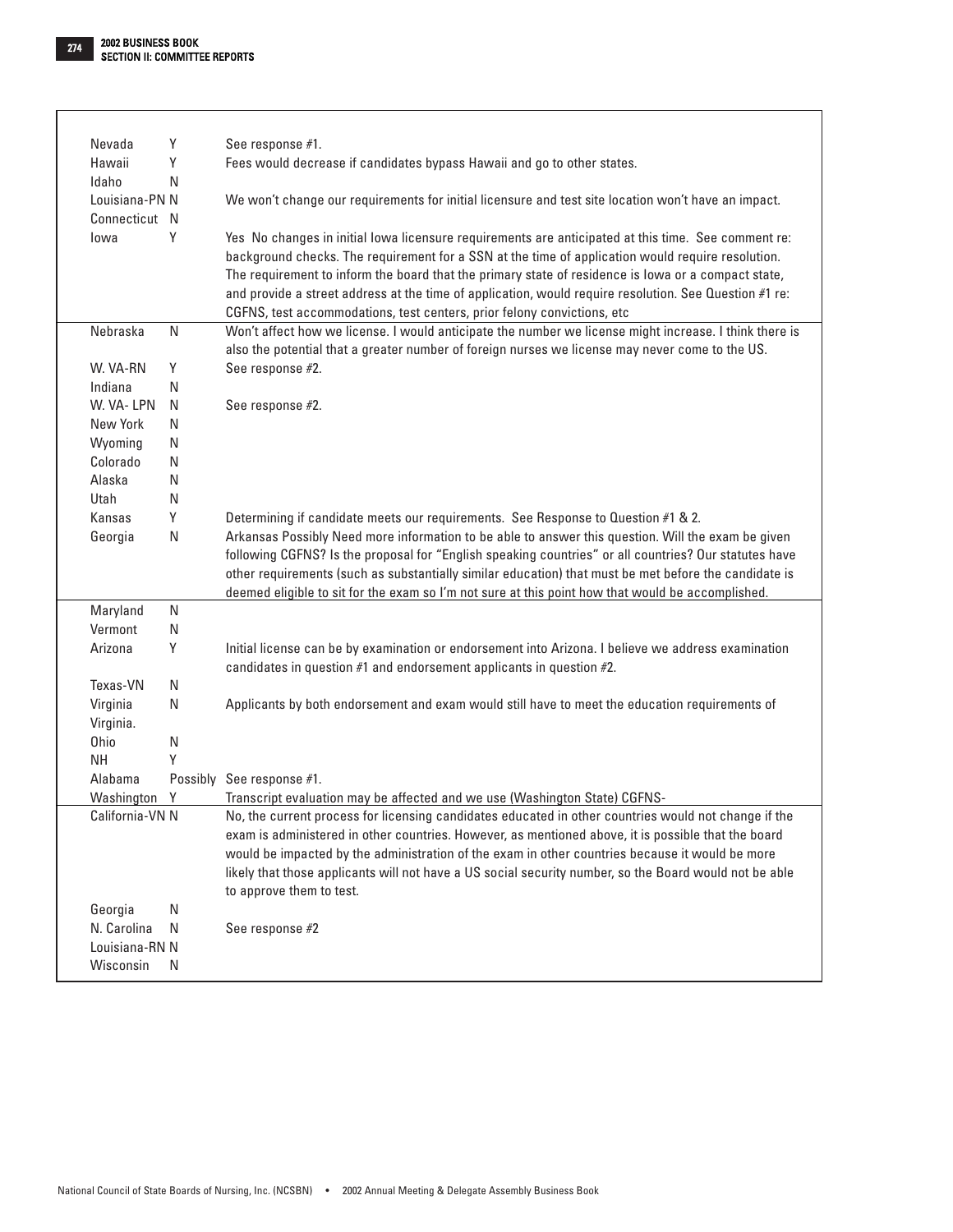#### Additional Comments

Iowa – The exploration of international NCLEX testing is relevant and timely. The larger issues of written and spoken English competency testing for nurses, prior criminal records, minimum requirements for theory and clinical experience in medical, surgical, obstetric, pediatric (PN), and psychiatric and community health nursing (RN), test security and related issues require in-depth study. Pilot testing in selected countries (Canada, Mexico) would provide valuable information.

Kansas – Maintaining security of examination after hearing about GRE problems with miniature TV cameras carried into testing centers and trucks lined up outside center to record broadcasts of test materials.

Ohio – Currently some Boards of Nursing require reports from outside agencies, such as CGFNS or ETS prior to making an applicant eligible to take the NCLEX. If an increased number of testing locations that are not located within an NCSBN jurisdiction would result in a larger number of applicants using these outside sources, would these organizations be able to handle an increased number of applicants without long delays in receiving reports? It is important for state boards of nursing to look at ways to eliminate barriers to licensure while maintaining their standards for state licensure. Delays in licensure as a result of not receiving necessary reports from outside agencies may be perceived as a barrier to licensure, thus creating a barrier by eliminating another. We recommend discussing with CGFNS and ETS what preparations they may make to accommodate any additional work load this may create, and have the ability to provide Boards with timely reports.

Washington – Who would pay for the sites? Would NCLEX test rates go up?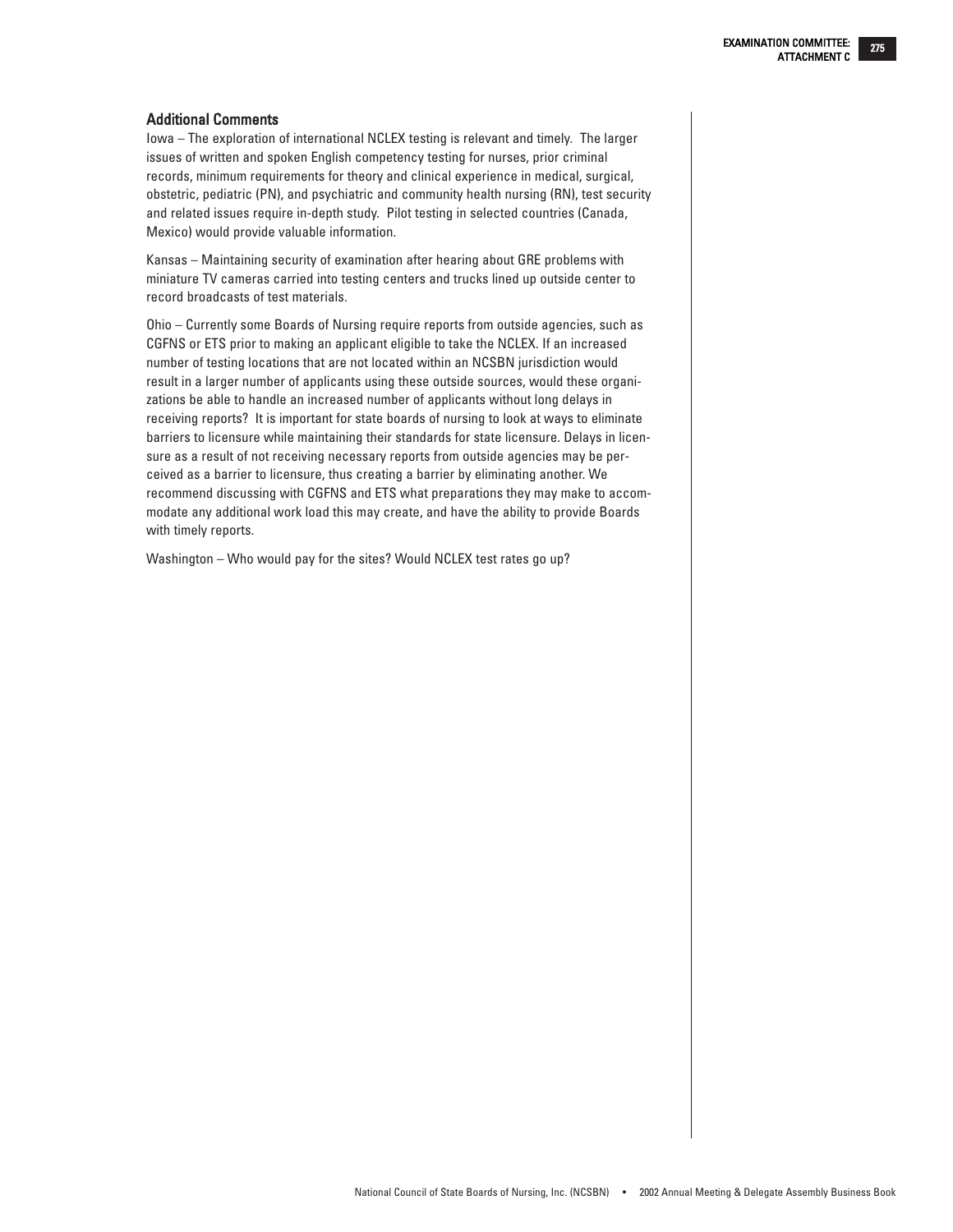### Committee Members

Barbara Morvant, Executive Officer, LA-RN, Area III, Treasurer and Chair

Sandra Evans, Executive Officer, ID, Area I

Nancy Bafundo, Board President, CT, Area IV

N. Genell Lee, Executive Officer, AL, Area III

Charles Meyer, Board President, NE, Area II

Ruth Ann Terry, Executive Officer, CA-RN, Area I

#### **Staff**

Robert Clayborne, Director of Finance

### Relationship to Strategic Plan

#### Strategic Initiative 5 – Governance & Organizational Capacity: The

National Council will support the education and development of Member Board staff, Board Members and Board of Directors to lead in nursing regulation.

**Outcome 3:** A sound organizational governance and management infrastructure advances the National Council's mission and vision.

# Report of the Finance Committee

### Recommendations to the Delegate Assembly

The purpose of this report is for information only.

### Background of the Finance Committee

The Finance Committee advises the Board on the overall direction and control of the finances of the organization. The committee reviews and recommends a budget to the Board. The committee monitors income, expenditures, and program activities against projections, and presents quarterly financial statements to the Board.

The Finance Committee oversees the financial reporting process, the systems of internal accounting and financial controls, the performance and independence of the independent auditors, and the annual independent audit of NCSBN financial statements. The committee recommends to the Board the appointment of a firm to serve as independent auditors.

The Finance Committee makes recommendations to the Board with respect to investment policy and assures that the organization maintains adequate insurance coverage.

### Highlights of FY02 Activities

- Reviewed and discussed with the independent auditors the financial statements for the fiscal year ended September 30, 2001. Based on the review and discussions, the Finance Committee recommended to the Board of Directors that the financial statements and the Report of the Auditors be accepted and provided to the Membership *(*Attachment A*).*
- Reviewed and discussed the financial statements and supporting schedules quarterly, and made recommendations to the Board to accept the reports and post them to the members-only section of the NCSBN Web site.
- Reviewed and discussed the performance of NCSBN investments with representatives from Becker Burke (consultant) and Richmond Capital Management (investment manager). The committee approved the performance of the investment manager and reaffirmed the current investment policy.
- Reviewed and discussed financial policies and procedures with management staff. Based on the review and discussions, the committee forwarded the policies to the Board for final approval.
- Reviewed and discussed the liability insurance coverage for NCSBN with the account manager from USI Midwest Insurance Brokers. Based on the review and discussions, the committee advised the Board that liability insurance coverage for NCSBN was adequate.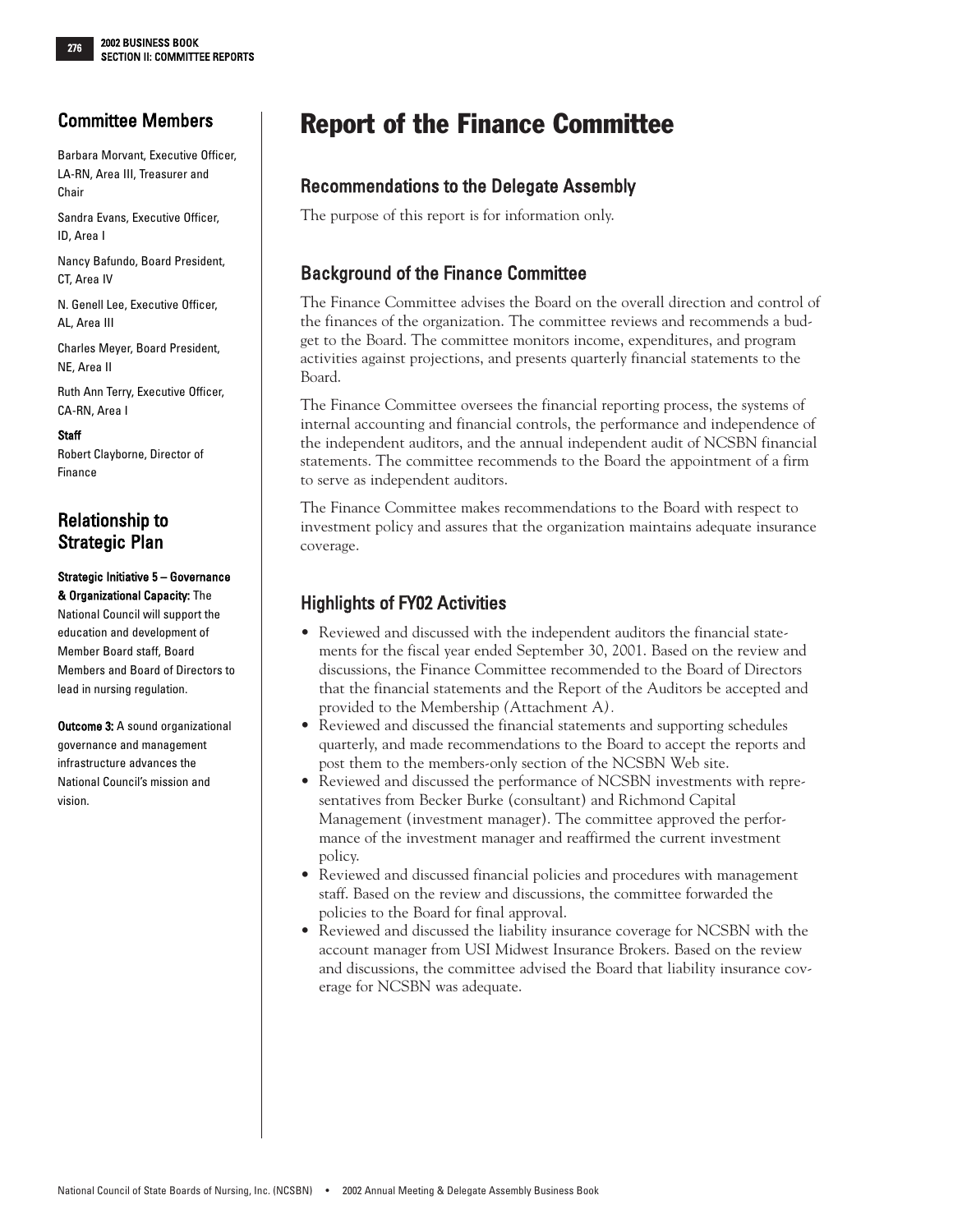- Reviewed and discussed the pending expiration of the corporate office lease, and the advantages, disadvantages, and cost of moving to a new location. The committee members made a site visit to the building being considered for possible relocation. The committee recommended to the Board to approve going forward with the negotiation for the lease of office space on the 29th floor at 111 E Wacker Drive in Chicago.
- Advised the Board and made recommendations related to the finances of program activities:
	- 1. Resource Network Fund
		- a. Endorsed the revised policy.
	- 2. The 25th Anniversary Commemoration
	- a. Recommended to the Board approval of the proposed budget. 3. Nur*sys*
		- a. Recommended to the Board approval of public access to certain data, and the assessment of a fee for information searches.
		- b. Recommended to the Board approval of the negotiation with Donnelley Marketing for a new contract to provide data collection services for NCSBN.
	- 4. Educational Products (on-line courses and video)
		- a. Recommended to the Board approval of the business plan and budget.
	- 5. Compact States fee for secretariat services
		- a. Recommended to the Board approval of a fee assessment for secretariat services provided to NLCA members.

### Future Activities

• Review preliminary budget for the fiscal year beginning October 1, 2002.

### Meeting Dates

- September 14, 2001 (Conference call)
- September 25, 2001 (Conference call)
- November 27-28, 2001
- January 22, 2002 (Conference call)
- February 15, 2002 (Conference call)
- April 28-29, 2002
- July 9-10, 2002

### **Attachments**

- A. Report of the Independent Auditors
- B. Statement of Revenue and Expenses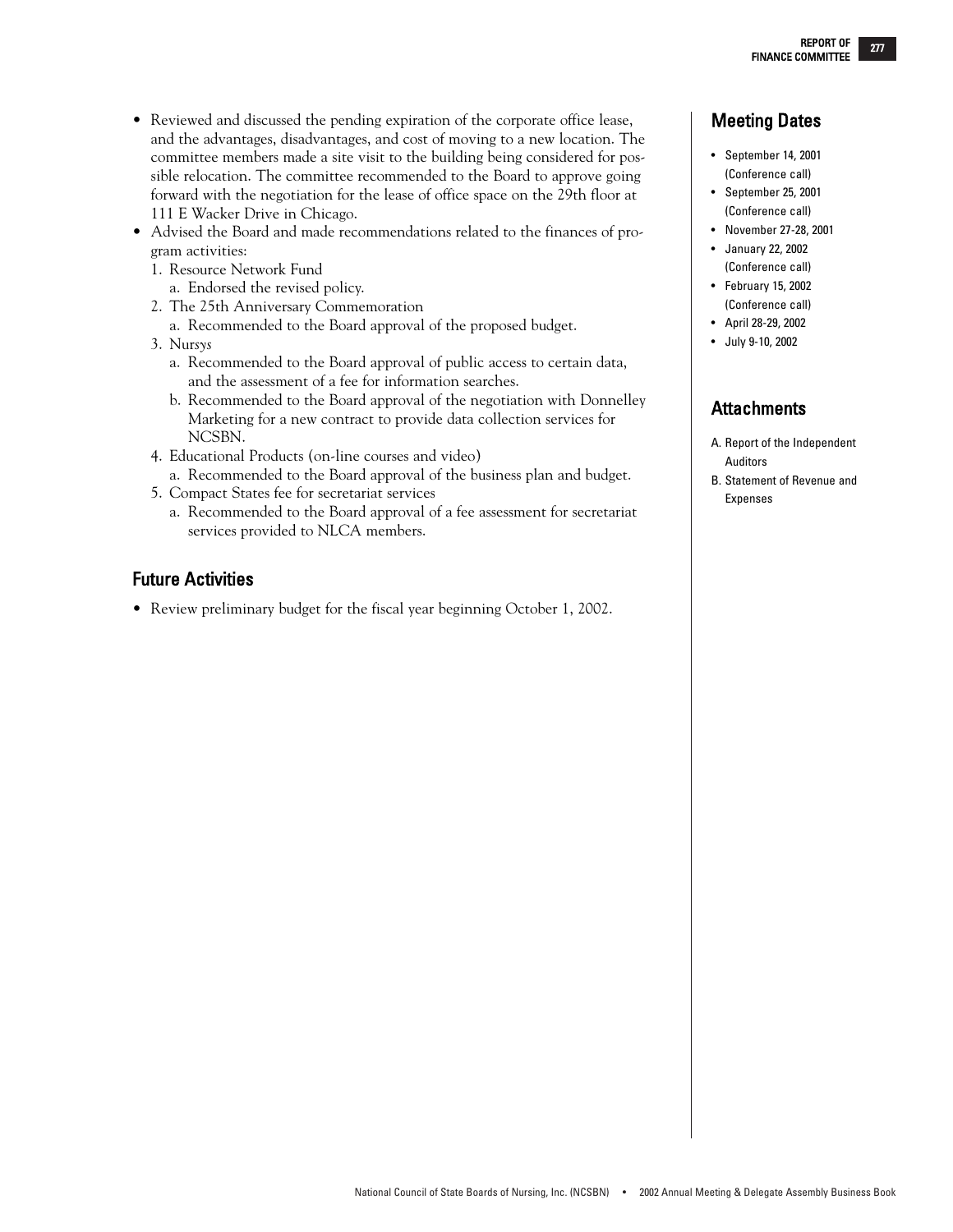## Finance Committee – Attachment A Report of Independent Auditors

Board of Directors of National Council of State Boards of Nursing, Inc.

We have audited the accompanying statements of financial position of National Council of State Boards of Nursing, Inc. (National Council) as of September 30, 2001 and 2000, and the related statements of activities and of cash flows for the years then ended. These financial statements are the responsibility of the National Council's management. Our responsibility is to express an opinion on these financial statements based on our audits.

We conducted our audits in accordance with auditing standards generally accepted in the United States of America. Those standards require that we plan and perform an audit to obtain reasonable assurance about whether the financial statements are free of material misstatement. An audit includes examining, on a test basis, evidence supporting the amounts and disclosures in the financial statements. An audit also includes assessing the accounting principles used and significant estimates made by management, as well as evaluating the overall financial statement presentation. We believe that our audits provide a reasonable basis for our opinion.

In our opinion, the financial statements referred to above present fairly, in all material respects, the financial position of National Council of State Boards of Nursing, Inc. as of September 30, 2001 and 2000 and the changes in its net assets and its cash flows for the years then ended in conformity with accounting principles generally accepted in the United States of America.

November 16, 2001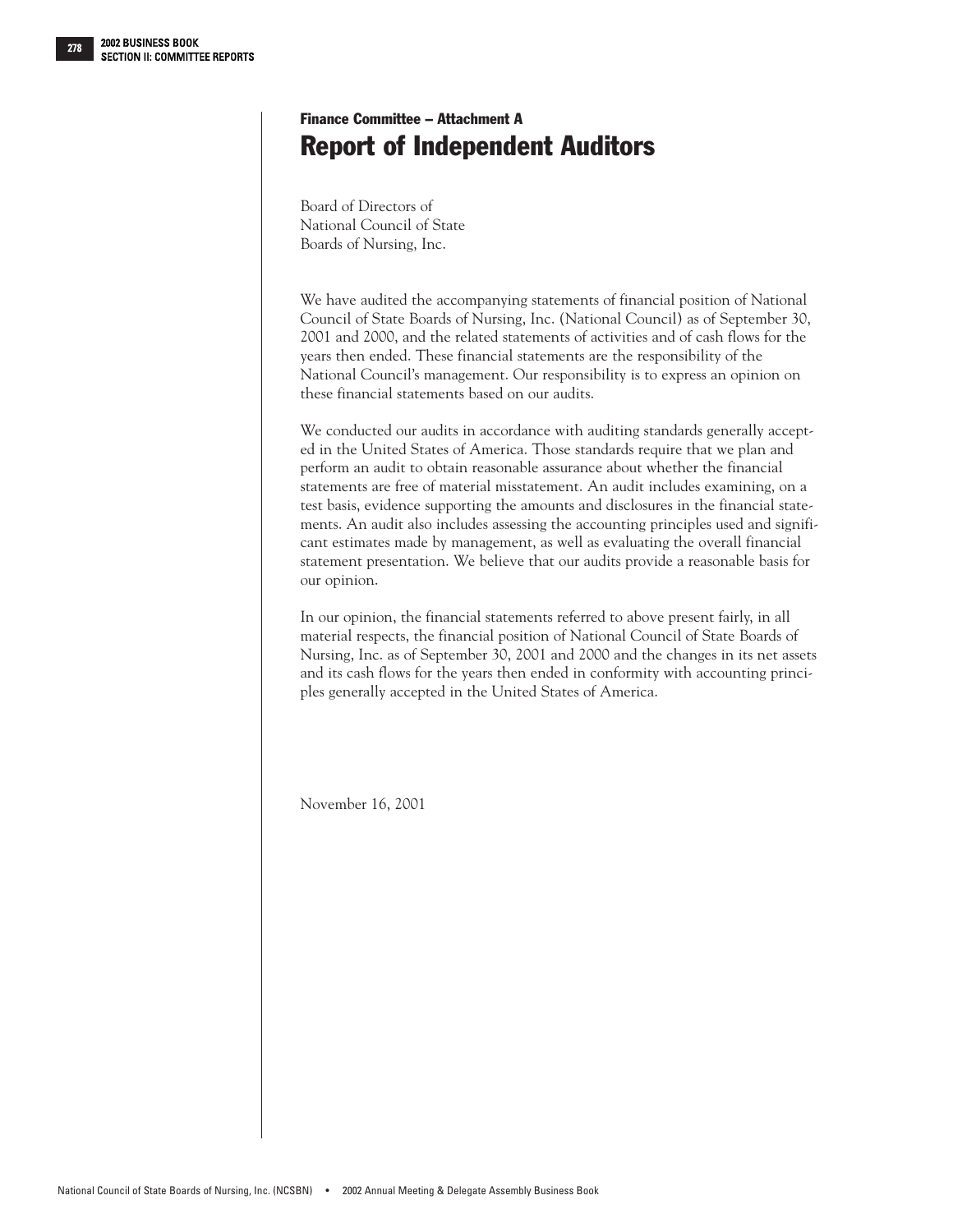### National Council of State Boards of Nursing, Inc. Notes to Financial Statements

September 30, 2001 and 2000

#### Note 1. Description of the Organization

The National Council of State Boards of Nursing, Inc. (National Council) is a not-for-profit corporation organized under the statutes of the Commonwealth of Pennsylvania. The primary purpose of the National Council is to serve as a charitable and educational organization through which state boards of nursing act on matters of common interest and concern to promote safe and effective nursing practice in the interest of protecting public health and welfare including the development of licensing examinations in nursing.

The program services of the National Council are defined as follows:

**Nurse Competence** – Assist Member Boards in their role in the evaluation of initial and ongoing nurse competence.

**Nurse Practice and Regulatory Outcome** – Assist Member Boards to implement strategies to promote regulatory effectiveness to fulfill their public protection role. Analyze the changing health care environment to develop state and national strategies to impact public policy and regulation affecting public protection.

**Information** – Develop information technology solutions valued and utilized by Member Boards to enhance regulatory efficiency.

#### Note 2. Summary of Significant Accounting Policies

**Method of Accounting** – The accompanying financial statements have been prepared on the accrual basis of accounting.

**Basis of Presentation** – Financial statement presentation follows the recommendations of the Financial Accounting Standards Board in its Statement of Financial Accounting Standards (SFAS) No. 117, *Financial Statements of Not-for-Profit Organizations*. Under SFAS No. 117, the National Council is required to report information regarding its financial position and activities according to three classes of net assets: unrestricted net assets, temporarily restricted net assets and permanently restricted net assets. The National Council does not have any temporarily or permanently restricted net assets.

**Investments** – Investments are carried at fair value which generally represents quoted market price as of the last business day of the year.

**Property and Equipment** – Property and equipment are carried at cost. Major additions are capitalized while replacements, maintenance and repairs which do not improve or extend the lives of the respective assets are expensed currently. Depreciation is computed over the estimated useful lives of the related assets by the straight-line method. Furniture, and leasehold improvements have estimated useful lives ranging from three and one half to ten years, and equipment and computer hardware and software have estimated useful lives ranging from three to five years.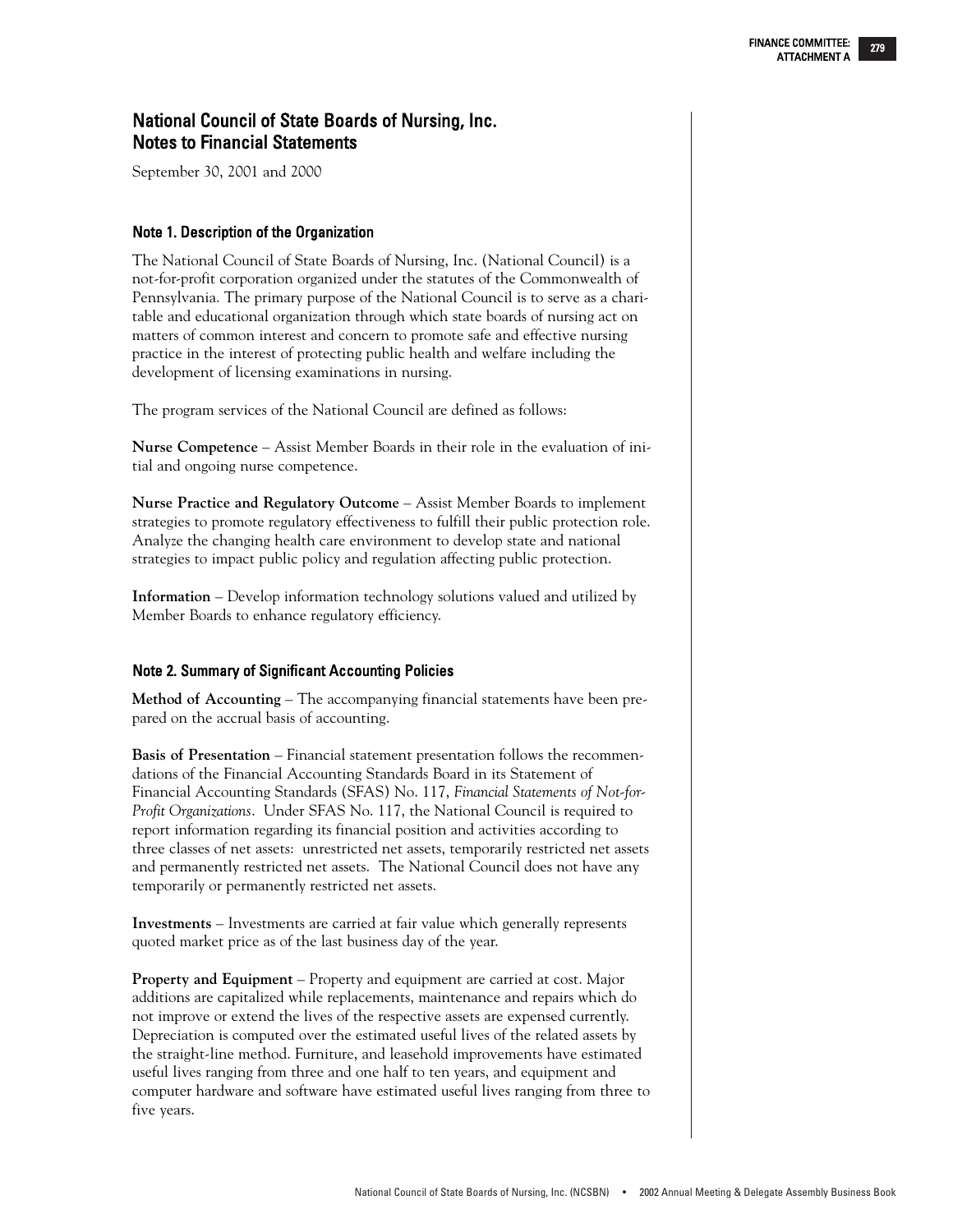**Inventory** – Inventories are valued at lower of first-in, first-out cost or market. Inventory is comprised of merchandise held for resale.

**Statement of Cash Flows** – For purposes of the statement of cash flows, the National Council considers all marketable securities as investments. Cash includes only monies held on deposit at banking institutions and petty cash.

**Estimates** – The preparation of financial statements in conformity with generally accepted accounting principles requires management to make estimates and assumptions that affect certain reported amounts and disclosures in the financial statements. Actual results could differ from those estimates.

**Reclassification** – Certain reclassifications have been made to the prior year amounts to conform to the presentation for the current year.

#### Note 3. Tax Status

The National Council is a tax-exempt organization as described in Section 501(c)(3) of the Internal Revenue Code (Code) and is exempt from federal income taxes on income related to its exempt purpose pursuant to Section 501(a) of the Code and has been classified as an organization which is not a private foundation under Section 509(a).

#### Note 4. Cash Concentrations

The cash balance as of September 30, 2001 and 2000 consisted of the following:

|                         | 2001      | 2000        |
|-------------------------|-----------|-------------|
| American National Bank: |           |             |
| Checking account        | \$202,731 | \$213,760   |
| Money market account    | 481,735   | 1,873,059   |
| SunTrust Bank:          |           |             |
| Checking account        | 123,842   | 106,687     |
| Petty cash              | 250       | 250         |
| Total                   | \$808,558 | \$2,193,756 |

The National Council places its cash with financial institutions deemed to be creditworthy. Cash balances may at times exceed the insured deposit limits.

#### Note 5. Operating Lease

Effective May 29, 1997, the National Council entered into a lease agreement for office space expiring April 30, 2004. The following is a summary by year of future minimum lease payments required under the office lease as of September 30, 2001:

Year ending September 30,

| 2002  | \$314,934 |
|-------|-----------|
| 2003  | 321,243   |
| 2004  | 189,560   |
| Total | \$825,737 |

Rent expense for the years ended September 30, 2001 and 2000 were \$311,127 and \$318,759, respectively.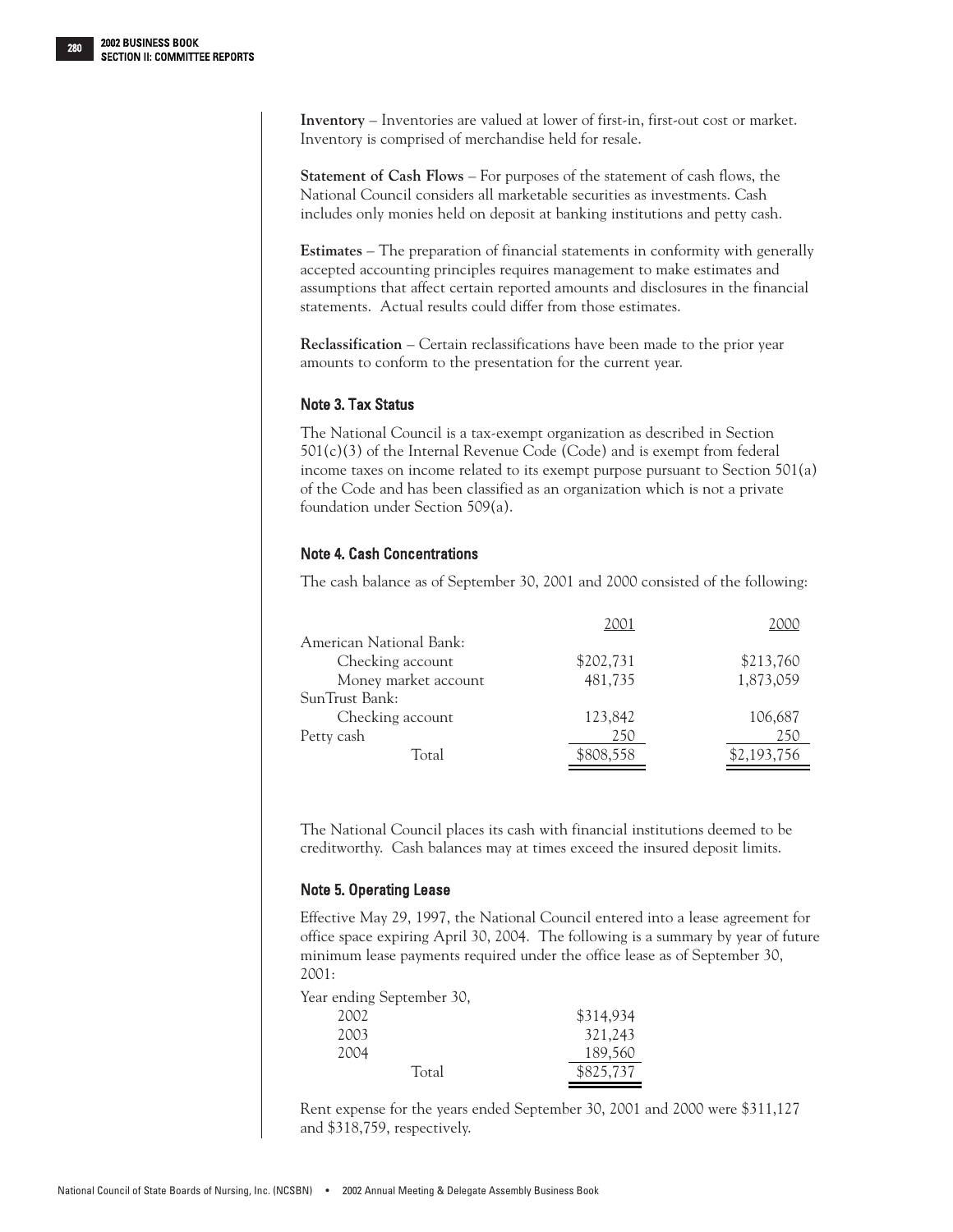#### Note 6. Investments

| The composition of investments at September 30, 2001 and 2000 is as follows: |             |             |  |  |
|------------------------------------------------------------------------------|-------------|-------------|--|--|
|                                                                              | 2001        | 2000        |  |  |
| U.S. Government and Government                                               |             |             |  |  |
| Agency obligations                                                           | \$2,692,113 | \$2,685,175 |  |  |
| Corporate bonds                                                              | 3,842,086   | 3,582,683   |  |  |
| Mutual fund                                                                  | 999,450     | 1,364,662   |  |  |
| Money market fund                                                            | 878,486     | 133,590     |  |  |
| Total                                                                        | \$8,412,135 | \$7,766,110 |  |  |

#### Note 7. Retirement Plan

The National Council maintains a defined contribution pension plan covering all employees who complete six months of employment. Contributions are based on employee compensation. The National Council's policy is to fund accrued pension contributions. Pension expense was \$237,363 and \$247,544 for the years ended September 30, 2001 and 2000, respectively.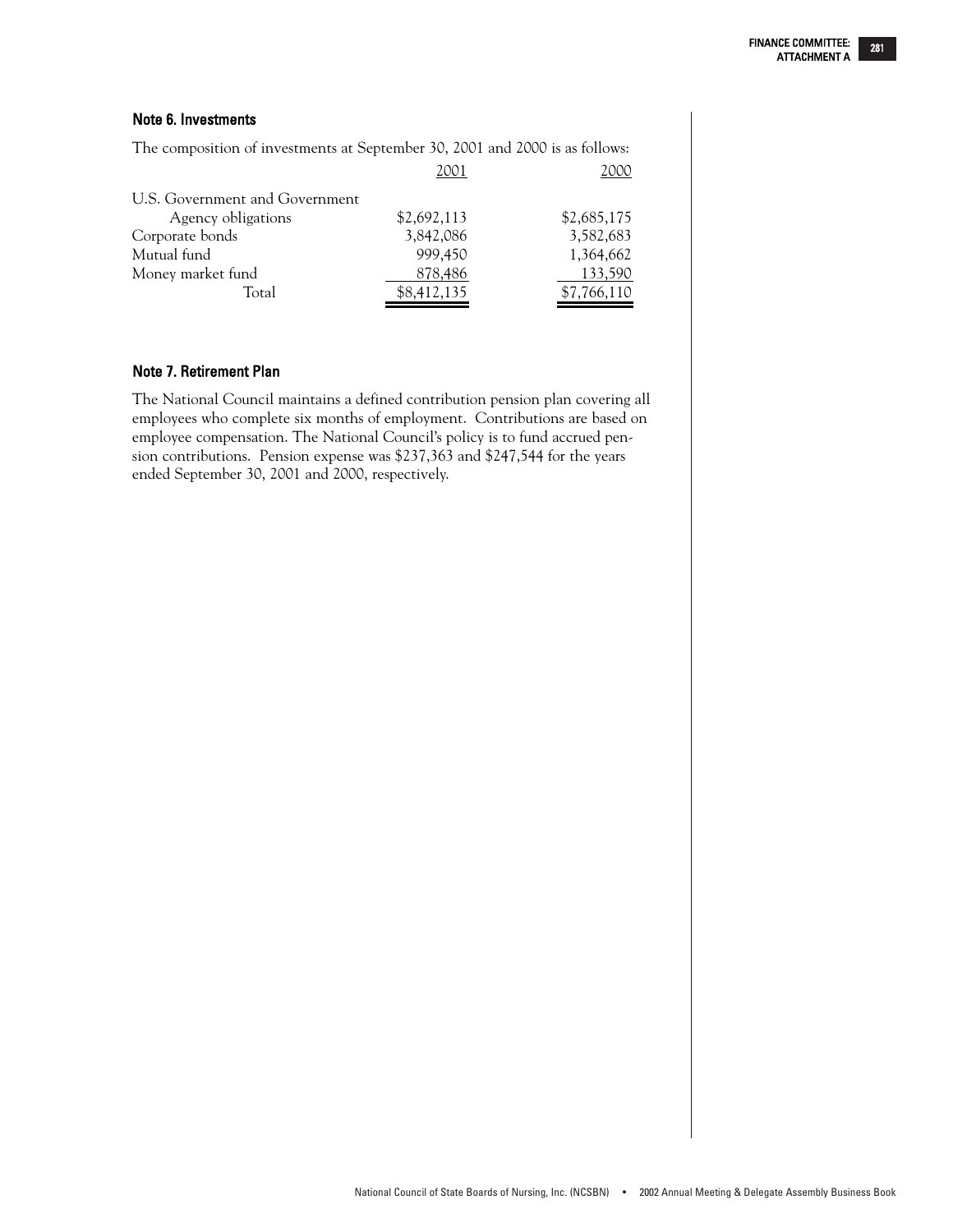## Finance Committee – Attachment B National Council Statement of Revenue and Expenses

|                                        | Year to Date 3/31/2002<br>12 month |               |              |               |               |
|----------------------------------------|------------------------------------|---------------|--------------|---------------|---------------|
|                                        |                                    |               | Projected    | Annual        | Variance      |
|                                        | \$                                 | % of Annual   | Actual       | <b>Budget</b> | Favorable/    |
|                                        |                                    | <b>Budget</b> |              |               | (Unfavorable) |
| Revenue                                |                                    |               |              |               |               |
| <b>NCLEX</b> revenue                   | \$11,462,941                       | 37.86%        | \$30,506,000 | \$30,280,000  | \$226,000     |
| NCLEX program reports royalty          | 78,828                             | 157.66%       | 80,000       | 50,000        | 30,000        |
| <b>NCLEX 900#</b>                      | 59,981                             | 74.98%        | 150,000      | 80,000        | 70,000        |
| <b>NNAAP</b> royalty Income            | 121,458                            | 67.48%        | 200,000      | 180,000       | 20,000        |
| Educational products revenue           | 264,295                            | 35.43%        | 635,000      | 745,872       | (110, 872)    |
| License production fees                | 180,725                            | 60.85%        | 297,000      | 297,000       | $\mathbf{0}$  |
| License verification fees              | 421,611                            | 60.23%        | 800,000      | 700,000       | 100,000       |
| Meeting revenue                        | 27,585                             | 20.72%        | 112,000      | 133,164       | (21, 164)     |
| <b>Other Publication sales</b>         | 6,763                              | 27.05%        | 25,000       | 25,000        | 0             |
| Membership fees                        | 0                                  | $0.00\%$      | 183,000      | 183,000       | 0             |
| Investment Income                      | 177,504                            | 30.87%        | 575,000      | 575,000       | 0             |
| Refund-JRC Funds                       | 0                                  | $0.00\%$      | 250,000      | 250,000       | 0             |
| Other revenue                          | 1,148                              |               | 1,148        | 0             | 1,148         |
|                                        | 12,802,839                         |               | 33,814,148   | 33,499,036    | 315,112       |
| <b>Expense</b>                         |                                    |               |              |               |               |
| <b>Salaries</b>                        | 1,769,351                          | 43.46%        | 3,685,000    | 4,071,078     | 386,078       |
| Contracted Temp help                   | 70,236                             | 62.51%        | 105,236      | 112,356       | 7,120         |
| <b>Fringe Benefits</b>                 | 408,741                            | 42.84%        | 905,000      | 954,052       | 49,052        |
| <b>NCLEX Processing Costs</b>          | 4,993,711                          | 37.47%        | 13,336,611   | 13,328,099    | (8, 512)      |
| <b>Other Professional Service Fees</b> | 1,036,388                          | 35.13%        | 2,705,000    | 2,950,284     | 245,284       |
| Supplies                               | 38,701                             | 38.40%        | 101,000      | 100,776       | (224)         |
| <b>Meetings &amp; Travel</b>           | 439,702                            | 29.53%        | 1,452,000    | 1,488,876     | 36,876        |
| <b>Telephone &amp; Communications</b>  | 127,804                            | 38.81%        | 329,000      | 329,304       | 304           |
| Postage & Shipping                     | 95,288                             | 37.39%        | 255,000      | 254,868       | (132)         |
| Occupancy                              | 208,956                            | 55.59%        | 376,000      | 375,888       | (112)         |
| Printing, copying & Publications       | 66,289                             | 45.18%        | 147,000      | 146,724       | (276)         |
| Library/Memberships                    | 11,389                             | 30.14%        | 37,800       | 37,788        | (12)          |
| Insurance                              | 47,157                             | 90.69%        | 50,000       | 52,000        | 2,000         |
| Equipment Rental & Maintenance         | 275,253                            | 41.25%        | 667,000      | 667,200       | 200           |
| Depreciation & Amortization            | 645,816                            | 47.71%        | 1,353,648    | 1,353,648     | 0             |
| <b>Other Expenses</b>                  | 54,911                             | 38.98%        | 140,900      | 140,876       | (24)          |
| <b>Total Expense</b>                   | 10,289,693                         | 39.03%        | 25,646,195   | 26,363,817    | 717,622       |
| Surplus/(Deficit)                      | \$2,513,146                        |               | \$8,167,953  | \$7,135,219   | \$1,032,734   |

Statement prepared on an accrual basis and accordingly does not include expenditures for capital. This statement has not been audited. Projected amounts are estimates.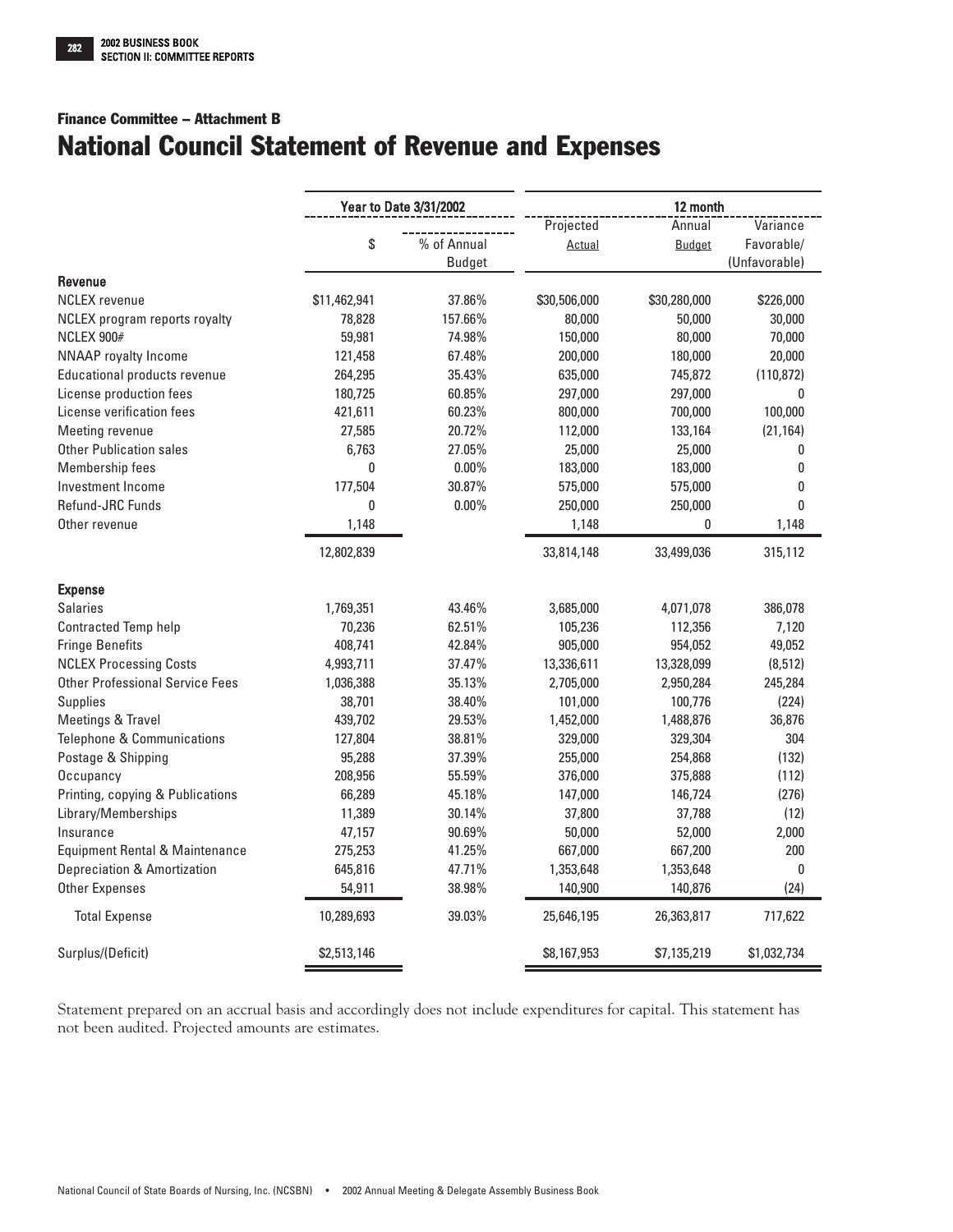### Summary for the First Six Months of Fiscal Year 2002

#### **Revenue**

- **NCLEX®** A total of 59,792 NCLEX® paid test applications were processed compared to 61,229 for the first six months of the previous fiscal year. The budgeted volume for this period was 55,649. A number of applications (8,129) were processed at the old fee of \$120. The budget assumed a \$200 fee for all FY02 applicants. The FY02 budget assumed an \$80.80 cost per applicant. We are paying at the \$78 price point. The higher (than budget) actual candidate counts and a savings in NCLEX processing costs continue to offset the revenue shortfall for the difference between the \$200 and the \$120 rate for these 8,129 applicants. Assuming that candidate applications will equal the budgeted counts for the remaining six months of the year, the projected net revenue (after vendor processing) from NCLEX will total \$17.2 million compared to a budgeted amount of \$17 million.
- **NCLEX Results by Phone and Program Reports** Three new states have been added to the NCLEX 900 number program during this fiscal year. The 900 number revenue is projected ahead of budget. Revenue for Program Reports has already exceeded budget for the year.
- **NNAAP** NNAAP royalty income is projected to exceed budget. The revenue budget was compiled with the assumption that the Florida Board would not be participating at any time during fiscal year 2002. Florida was a participant during the first quarter. Test volume from other states is on budget. The projection is based on the assumption that actual revenue will equal budget for the remaining six months of the year.
- **Educational Products** Sales of NPA courses are slightly ahead of the first six months' numbers for last year, but are significantly under budget. Based on projections from sales data for the first half of the fiscal year, we will only obtain 54% of the annual sales goal. More targeted marketing to states is planned for the third quarter. Student enrollments for the "NCLEX Review" and the "Assessment Strategies" on-line courses are ahead of prior year actual as well as this year's sales goal. Video sales continue to be disappointing. We are hopeful that a change in the third quarter marketing strategy will help the sales numbers. We have revised dates for new products scheduled to launch during FY02. The "Delegation" video is scheduled for July 2002, and four other courses are planned for the end of the fiscal year.
- **Nursys License Verification** Seventeen Boards are currently using Nur*sys.* Ten other boards have expressed an interest. The plan for the year is to add as many of those 10 boards as possible. This year, 14,480 verifications have been processed. The budget assumed 23,161 for FY02. The projected volume for the 12-month period is 27,000 verifications.
- **Other Revenue** Midyear Meeting revenue was under budget as registrations were down by 27% from prior year.

#### **Expense**

NCSBN is projected to save over \$400,000 salary and benefits as a result of not filling all of the new positions on October 1, 2001. No turnover allowance was included in the budget. A few positions remain unfilled at the end of the first six months. There will also be a significant savings in contracted professional services expenses as the actual need for Information Technology (IT) and management consultants has been less than anticipated. The meetings and travel line is projected to have a favorable budget balance for the year. The Midyear Meeting expenses were less than planned. Testing Department staff has not needed to travel as much for IT and management consultants has been less than anticipated. The meetings and travel line is projected to have a favorable budget balance for the year. The Midyear Meeting expenses were less than planned. Testing Department staff has not needed to travel as much for vendor transition. The combined expense savings for the National Council from all areas is expected to equal approximately \$700,000.

#### **Capital**

The IT Department will not need \$150,000 of the funds budgeted for internet access, fault tolerance and security enhancement projects in this year's budget. There will also be a \$70,000 savings on the replacement of laptops for Board and staff, and a \$45,000 savings on Accounting software upgrades. The implementation of VLANs and other network performance enhancements is expected to be completed for 37,000 less than budget. The content software evaluation project budgeted at \$150,000 for this year will be deferred to next year. The combined savings in the IT capital budget equals \$450,000.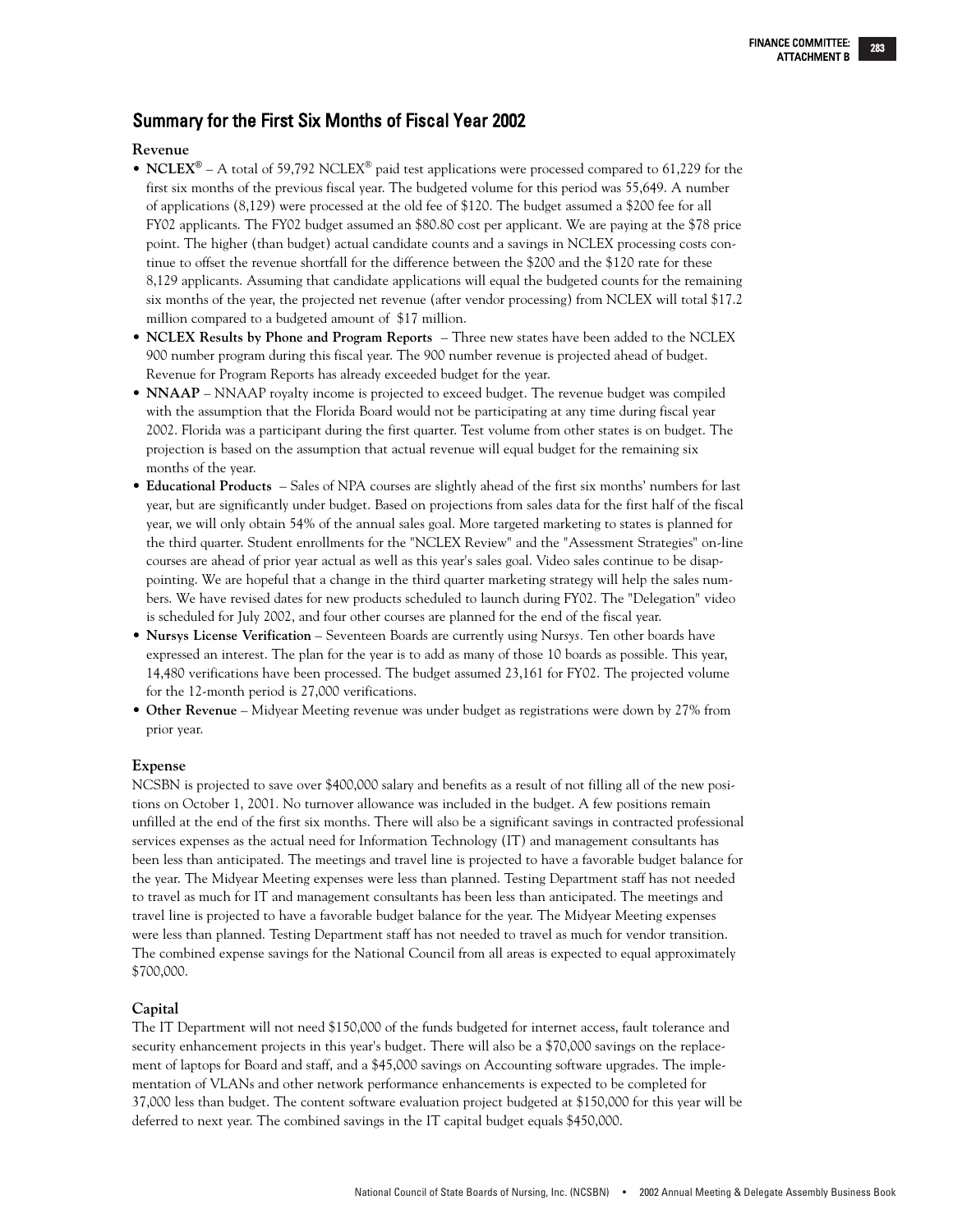### Task Force Members

Marcia Rachel, Executive Director, MS, Area III, Co-Chair

Maris A. Lown, Board President, NJ, Area IV, Co-Chair

Shirley Brekken, Executive Director, MN, Area II

Kim Glazier, Executive Director, OK, Area III

Richard Sheehan, Board President, ME, Area IV

#### Board Liaison

Iva Boardman, Executive Director, DE, Area IV Director

#### **Staff**

Alicia Byrd, Member Relations Manager

Rosemary Gahl, Member Relations Assistant

### Relationship to Strategic Plan

#### Strategic Initiative 5 – Governance & Leadership Development and Organizational Capacity:

The National Council will support the education and development of Member Board staff, Board Members and Board of Directors to lead in nursing regulation.

Outcome 1: Member Board staff and members access multiple levels of educational programs to develop core competencies in regulation.

### Meeting Dates

- November 27-28, 2001
- January 17, 2002 (teleconference call)
- April 16-17, 2002
- June 14, 2002 (teleconference call)

### **Attachments**

None.

# Report of Member Board Leadership Development Task Force

### Recommendations to the Delegate Assembly

The purpose of this report is for information only.

### Background of the Member Board Leadership Development Task Force

The Member Board Leadership Development Task Force is charged with facilitating the leadership development of the Member Board executive officers and presidents. The charge encompasses clarification of the relationship and role expectations between executive officers and presidents, and orientation and mentorship resources for new executive officers. The task force was charged to devise a method to orient new Member Board presidents, develop programs for Member Board presidents at the midyear and annual meetings, and enhance communication between the membership and NCSBN.

### Highlights of FY02 Activities

- Developed and implemented the second leadership program for executive officers and board presidents at the 2002 Midyear Meeting in March.
- Offered continuing education credits for executive officers and presidents at the midyear leadership program.
- Developed and implemented a program for board presidents at Delegate Assembly in Pittsburgh, PA, in August 2001.
- Developed and implemented the mentorship program for new executive officers/contact persons.
- Collaborated with the managing editor and technology department to implement the Web-based NCSBN orientation program, "NCSBN 101."
- Developed the 2002 orientation program for new executive officers/contact persons scheduled for June 19, 2002.
- Designed a regulatory curriculum for the membership with core courses and electives that was transitioned to the Regulatory Credentialing Development Task Force as being part of their charge.

### Future Activities

In May 2002 the Board of Directors approved an advisory group that will be assembled early in FY03 to plan the leadership program for executive officers and Member Board presidents at the midyear and annual meetings. The advisory group will teleconference.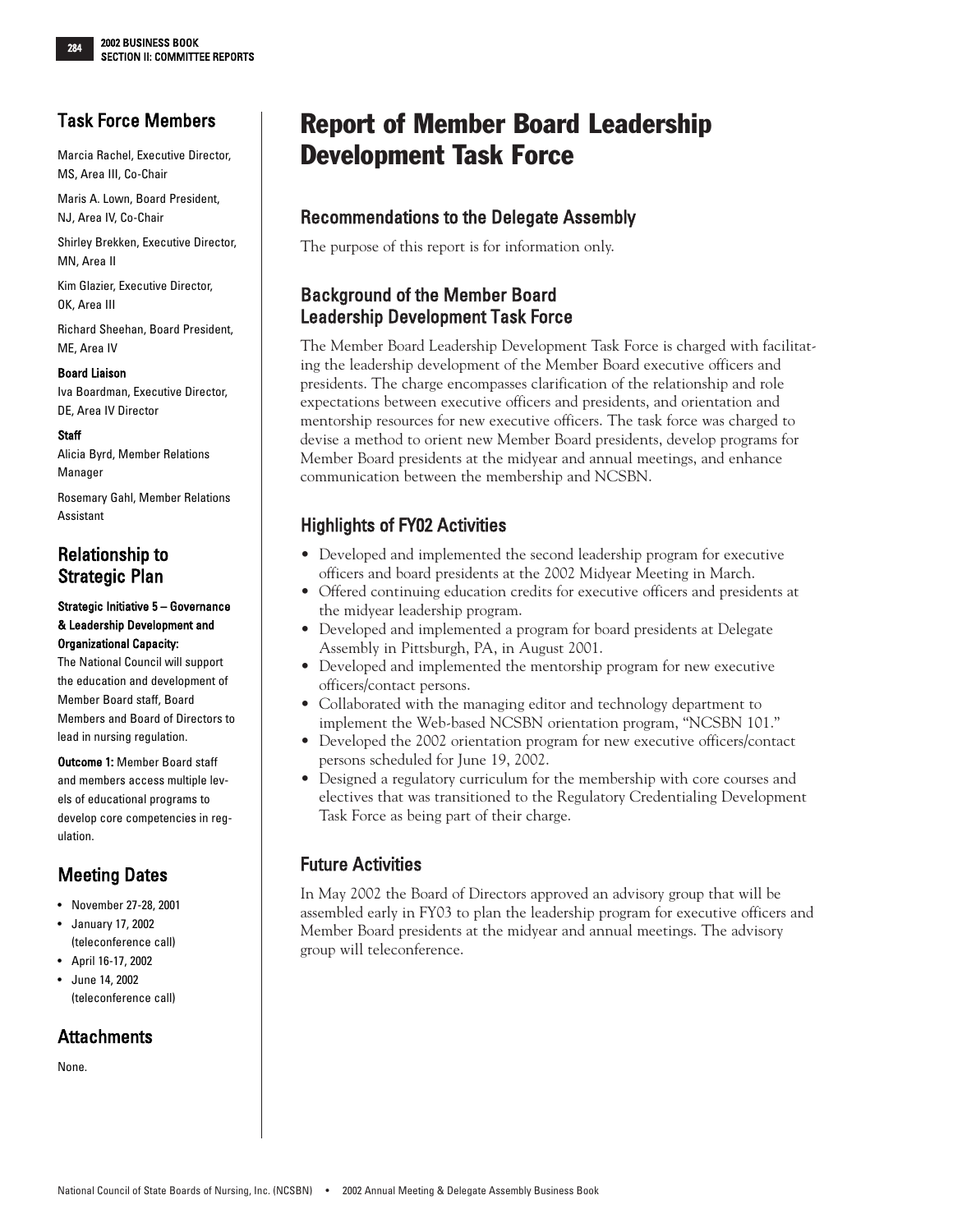# Report of the National Nurse Aide Assessment Program (NNAAP™)

### Recommendations to the Delegate Assembly

The purpose of this report is for information only.

### Highlights of FY02 Activities

- Jointly owned and operated by NCSBN and CAT\*ASI (formerly known as Assessment System Inc.), the National Nurse Aide Assessment Program (NNAAP™) is a nationally administered certifying examination program based on the activities performed by nurse-aids in long-term, acute and home health care settings.
- The current examination is the product of the combination of the Nurse Aid Competency Evaluation Program (NACEP™) and the National Nurse Aide Examination (NNAE) nurse aid certification programs. The complete integration of written and skill components from NACEP and NNAE into the NNAAP was completed in 1999 with the NNAAP examination being administered exclusively for the first time in FY01.
- The NNAAP is offered in two parts: a written portion and a skills (performance) portion. The written examination is available in English, English with audiotape, and Spanish with audiotape. The skills portion is conducted only in English. For testing year 2001, 116,029 candidates took the written portion of the NNAAP examination with a pass rate of 81.2% and 95,916 candidates took the skills

portion of the NNAAP examination with a pass rate of 74.7%.

• Additional information detailing NNAAP operations is presented in the Annual Report of CAT\*ASI for the National Nurse Aide Assessment Program (NNAAP).

### Future Activities

• Continue to monitor all test development and psychometric aspects of the NNAAP Examination program.

### National Nurse Aide Assessment Program

#### Staff

Casey Marks, Director of Testing Services

Lenore Harris, NCLEX® Content Associate

Thomas O'Neill, Psychometrician

Anne Wendt, NCLEX® Content Manager

### Relationship to Strategic Plan

#### Strategic Initiative 1 – Nursing

Competence: National Council will assist Member Boards in their role in the evaluation of nurse and nurse aide competence.

Outcome 4: Nurse aide competence is assessed.

### Meeting Dates

- April 26-28, 2002 (Skills Evaluation Review Meeting)
- May 31, 2002 (Contract Review Meeting)

### **Attachments**

A. Annual Report of CAT\*ASI for the National Nurse Aide Assessment Program (NNAAP).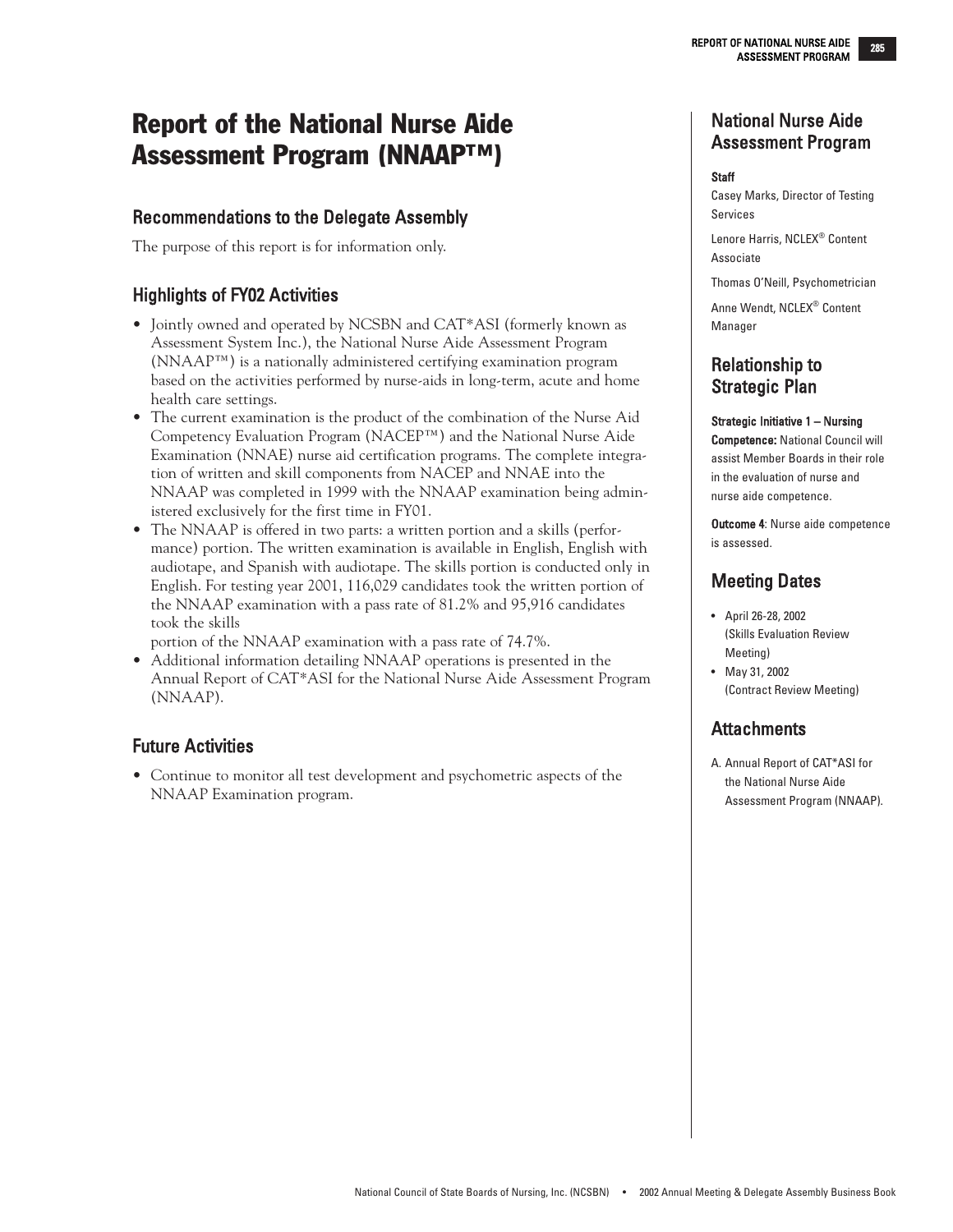# National Nurse Aide Assessment Program – Attachment A Annual Report of CAT\*ASI for the National Nurse Aide Assessment Program<sup>™</sup>

### Company Overview

In December 2001, Computer Adaptive Technologies, Inc. (CAT) a Houghton Mifflin Company, acquired Assessment Systems, Inc. (ASI). The move added the test delivery capabilities of ASIs nationwide network of high-stakes test centers to CAT's superior testing software technology. The two companies are now known as CAT\*ASI.

The resources of the two separate companies form an ideal combination of the best testing technologies with the best test delivery network. CAT's suite of products offers a powerful, scalable, and flexible solution that facilitates content creation, management, deployment and delivery, and data and reporting. Clients can choose from options that include rich graphics and question types, and the full complement of testing modes. CAT clients meet their goals with the ultimate array of tools, technology, and services for content management and deployment.

ASIs nationwide network of test centers accommodates paper and pencil testing as well as on-line and off-line computer based testing for high-stakes examinations. Highly trained proctors and well-defined procedures at ASI centers administer tests that meet clients' needs for a wide variety of testing practices. These include systems for Internet or telephone test reservations, special testing sessions, registration procedures requiring multiple forms of identification, and on-site, photo-bearing score reports or credentials.

### About Houghton Mifflin

Boston-based Houghton Mifflin Company, a unit of Vivendi Universal Publishing (the third leading worldwide publisher), is one of the leading educational publishers in the United States, with more than \$1 billion in sales. Houghton Mifflin publishes textbooks, instructional technology, assessments and other educational materials for elementary and secondary schools and colleges. The Company also publishes an extensive line of reference works and fiction as well as award-winning non-fiction for adults and young readers. Additionally, Houghton Mifflin offers computer-administered testing programs and services for the professional and certification markets. With its origins dating back to 1832, Houghton Mifflin today combines its tradition of excellence with a commitment to innovation.

### CAT\*ASI Nurse Aide Testing and Registry Services

Since 1986, CAT\*ASI has been a leading provider of nurse aide testing and registry services. Currently, CAT\*ASI manages 25 nurse aide client testing contracts and 8 nurse aide client registry contracts. CAT\*ASIs nurse aide testing services include: registration, eligibility screening, scheduling, test administration (test site and Registered Nurse evaluator management), scoring, and reporting. The registry services CAT\*ASI offers include initial certification, recertification and reciprocity management, as well as public access Registry verifications through the Internet and through an Interactive Voice Response (IVR) system, accessible via a toll-free telephone number.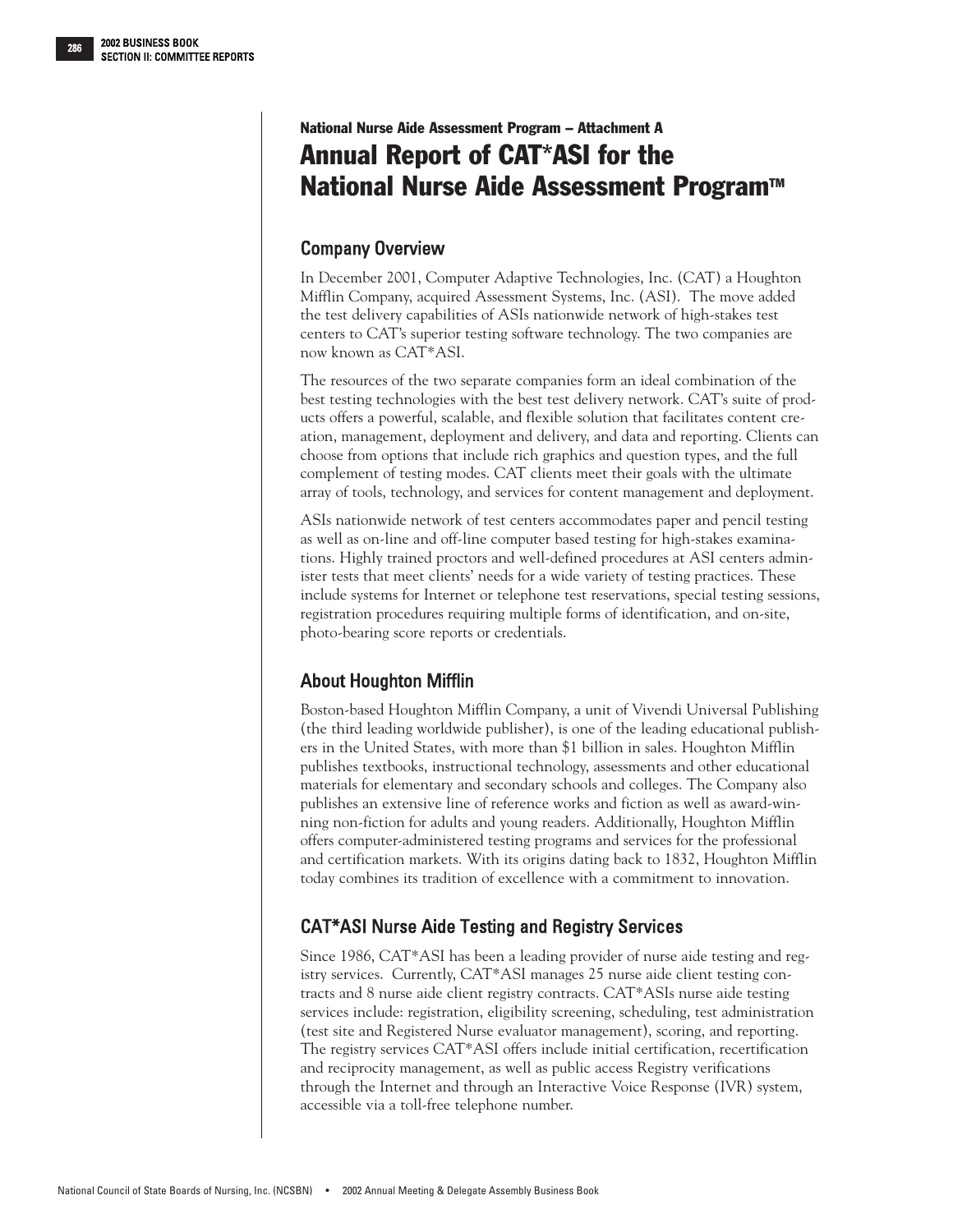### Program Highlights and Test Development Activities

#### • **Skills Cut Score Study**

In February 2001, representatives from CAT\*ASIs Test Development, Program Direction and Psychometric Services Departments facilitated a three-day meeting, which included fifteen Registered Nurse Subject Matter Experts (SMEs) and two Certified Nurse Aides. The purpose of this meeting was to evaluate the current passing standard for each skill on the skills portion of the National Nurse Aide Assessment Program (NNAAP™). The population of nurse aides changed significantly over the past several years, and the SMEs were asked to determine whether or not the passing standard for each skill reflected the abilities of today's minimally competent candidate.

Using the modified Angoff method, the SMEs determined that it was necessary to lower the passing standard (or number of steps necessary to pass each skill). The new passing standard requires candidates to pass approximately 75% of the steps in each skill scenario, as opposed to the former passing standard, which required candidates to pass approximately 80% of all the steps in each skill scenario.

#### • **Skills Cut Score Study Item Review Workshop**

Representatives from CAT\*ASIs Test Development Department facilitated a two-day meeting in Philadelphia in April 2001. The meeting, which included nine Registered Nurse SMEs, was held to review previously developed items from the NNAAP written examination. The SMEs reviewed the items and item statistics and made the following updates to the item pool: 65 new items were moved into pre-test status to be used on future examinations as nonscored items; 106 pre-test items were moved into approved item status to be used as operational items on future examinations.

#### • **Examination Rollout**

As a result of the 2000 Job Analysis Survey conducted by NCSBN, the 2000 Written Cut Score Study, and the above-mentioned meetings, CAT\*ASI rolled out several new examination forms in the fourth quarter of 2001. This roll out included implementing six new NNAAP written examination forms, three new NNAAP oral examination forms, and three new NNAAP Spanish examination forms, based on a revised content outline and a new passing standard. CAT\*ASI also implemented the new passing standard for the individual skills on the NNAAP skills evaluation in the fourth quarter of 2001.

A new practice examination was placed on the CAT\*ASI web site to reflect the changes in the weighting of each content area in the written examination content outline.

#### • **Differential Item Functioning Review**

CAT\*ASI has undertaken a project to review Differential Item Functioning (DIF) in the NNAAP item pool. SMEs from a representative sample of CAT\*ASIs client states (Colorado, New Jersey, Pennsylvania and Washington state) are participating in a DIF analysis which will be complete by June 2002. The results of the analysis will be reviewed by CAT\*ASIs psychometrician specializing in nurse aide market issues.

#### Potential New Business

CAT\*ASI will submit a bid for the Wisconsin Nurse Aide Testing and Registry contract. The Department of Health and Family Services, Bureau of Quality Assurance will make the vendor decision by the end of May 2002. This is a five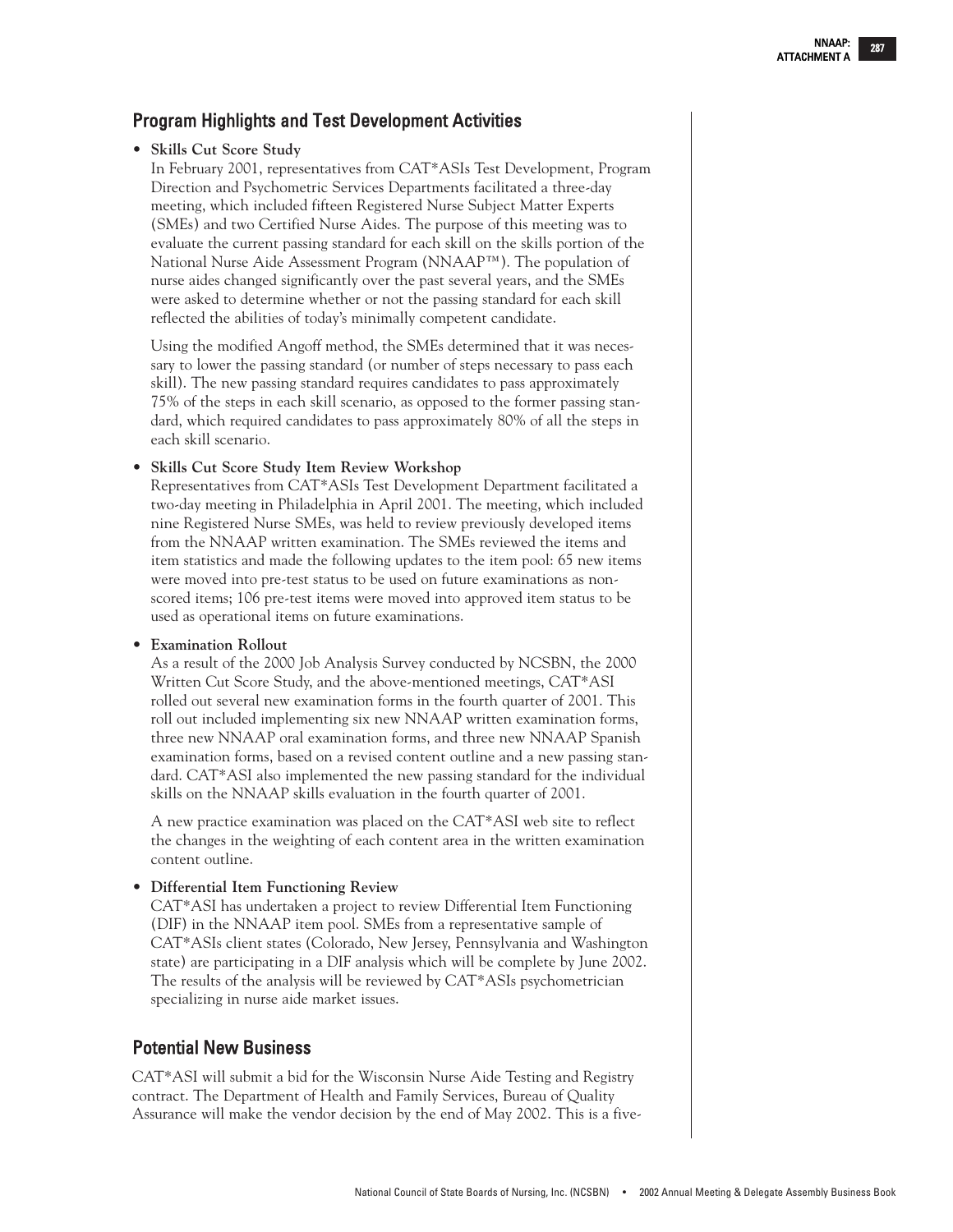year contract with four optional years. Wisconsin tests approximately 11,000 nurse aides annually and has approximately 148,000 nurse aides on their Registry.

#### **• Paper/Pencil Initiative**

An initiative is underway at CAT\*ASI to reduce the turnaround time for candidate score reports and client reports in the paper/pencil testing market. Same day results reporting for paper/pencil exams is the goal for this re-engineering project. CAT\*ASIs nurse aide clients will continue to administer their tests in a paper/pencil mode, and they will have the added benefit of rapid results return. A pilot study is planned for 2002.

### Summary of NNAAP™ Examination Results for Testing Year 2001 Pass Rates by State

| <b>State</b>  | <b>Skills</b> |        | Written |        |  |
|---------------|---------------|--------|---------|--------|--|
|               | % Pass        | Number | % Pass  | Number |  |
| AK            | 84.40%        | 571    | 88.60%  | 552    |  |
| AL            | 58.70%        | 2256   | 77.40%  | 2088   |  |
| СA            | 91.50%        | 8544   | 86.30%  | 9030   |  |
| CO            | 60.90%        | 3869   | 85.80%  | 3442   |  |
| CT            | 84.30%        | 2538   | 77.80%  | 2727   |  |
| DC            | 44.70%        | 485    | 69.00%  | 487    |  |
| DE            | 71.40%        | 824    | 84.60%  | 765    |  |
| FL.           | 76.00%        | 15814  | 78.30%  | 15738  |  |
| ID            | N/A           | N/A    | 92.50%  | 1820   |  |
| LA            | 73.20%        | 888    | 67.10%  | 978    |  |
| MD            | 42.90%        | 4424   | 77.40%  | 3897   |  |
| ΜN            | 85.30%        | 6922   | 88.20%  | 6678   |  |
| <b>MS</b>     | 68.70%        | 3358   | 76.20%  | 3269   |  |
| <b>ND</b>     | 89.80%        | 1225   | 90.40%  | 1225   |  |
| NΗ            | 93.20%        | 468    | 97.70%  | 436    |  |
| NJ            | 87.70%        | 5064   | 64.40%  | 5323   |  |
| <b>NM</b>     | N/A           | N/A    | 79.40%  | 2155   |  |
| <b>NV</b>     | 67.10%        | 1100   | 79.90%  | 956    |  |
| 0H            | 62.70%        | 8942   | 86.30%  | 7461   |  |
| PA            | 77.30%        | 12158  | 87.40%  | 11154  |  |
| RI.           | N/A           | N/A    | 81.50%  | 1564   |  |
| SC            | 72.70%        | 4537   | 74.50%  | 4531   |  |
| <b>TX</b>     | N/A           | N/A    | 78.40%  | 18309  |  |
| VA            | 63.10%        | 5160   | 78.60%  | 4728   |  |
| VI            | 67.40%        | 46     | 49.30%  | 67     |  |
| <b>WA</b>     | 84.30%        | 5503   | 85.00%  | 5547   |  |
| <b>WY</b>     | 82.00%        | 1220   | 95.00%  | 1102   |  |
| <b>Totals</b> | 74.70%        | 95916  | 81.20%  | 116029 |  |
|               |               |        |         |        |  |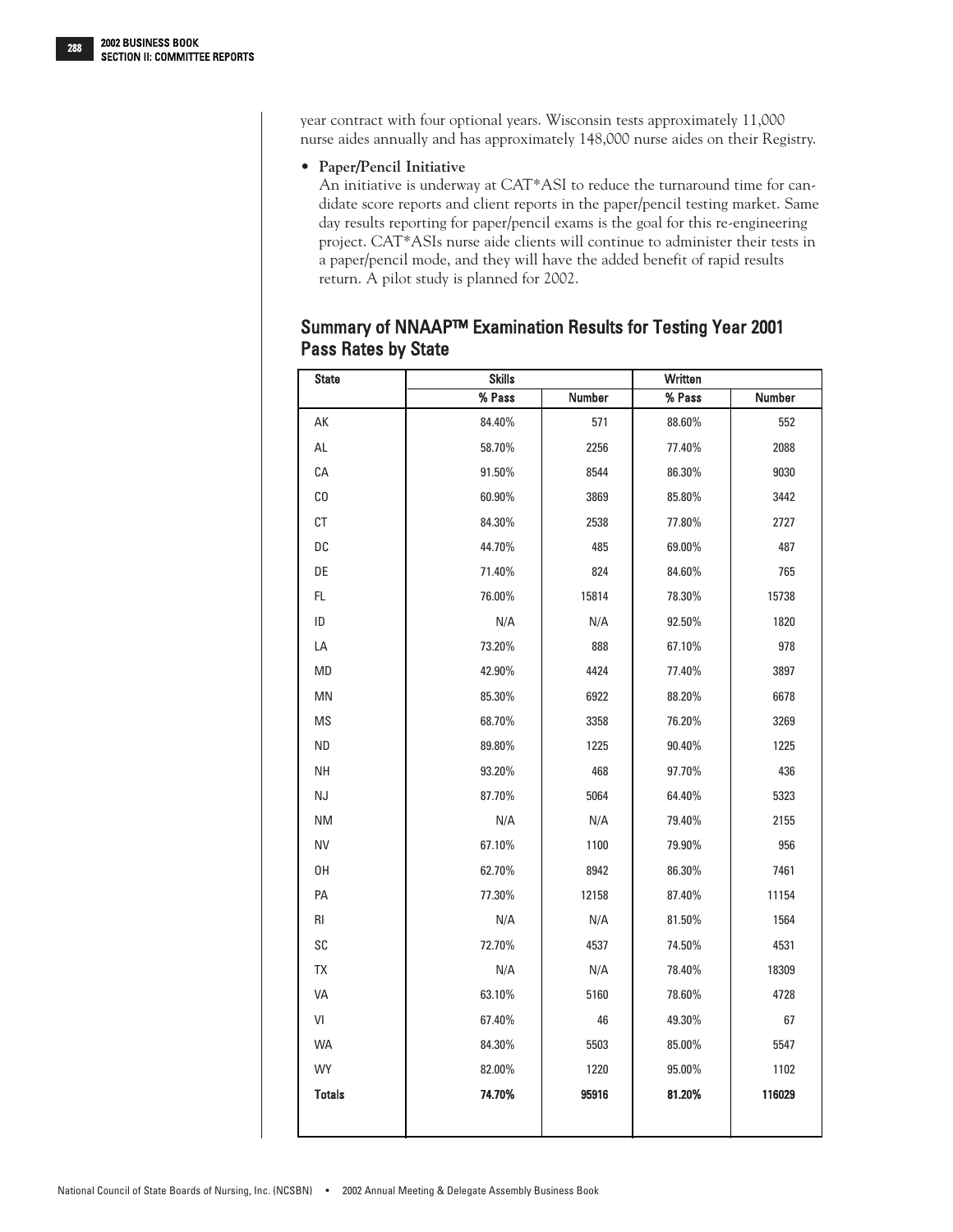### National Nurse Aide Assessment Program (NNAAP™) Written/Oral Examination Content Outline

The NNAAP Written Examination is comprised of seventy (70) multiple-choice questions. Ten of these questions are pre-test (non-scored) questions on which statistical information will be collected. The NNAAP Oral Examination is comprised of 60 multiple-choice questions and 10 word recognition (or reading comprehension) questions. This content outline became effective on November 1, 2001.

| I. Physical Care Skills<br>1. Hygiene<br>2. Dressing and Grooming<br>3. Nutrition and Hydration<br>4. Elimination<br>5. Rest/Sleep/Comfort |  |
|--------------------------------------------------------------------------------------------------------------------------------------------|--|
| 1. Infection Control<br>2. Safety/Emergency<br>3. Therapeutic/Technical Procedures<br>4. Data Collection and Reporting                     |  |
| 1. Prevention<br>2. Self Care/Independence                                                                                                 |  |

#### **II. Psychosocial Care Skills**

| A. Emotional and Mental Health Needs 10% of exam (6 questions) |  |
|----------------------------------------------------------------|--|
|                                                                |  |

#### **III. Role of the Nurse Aide**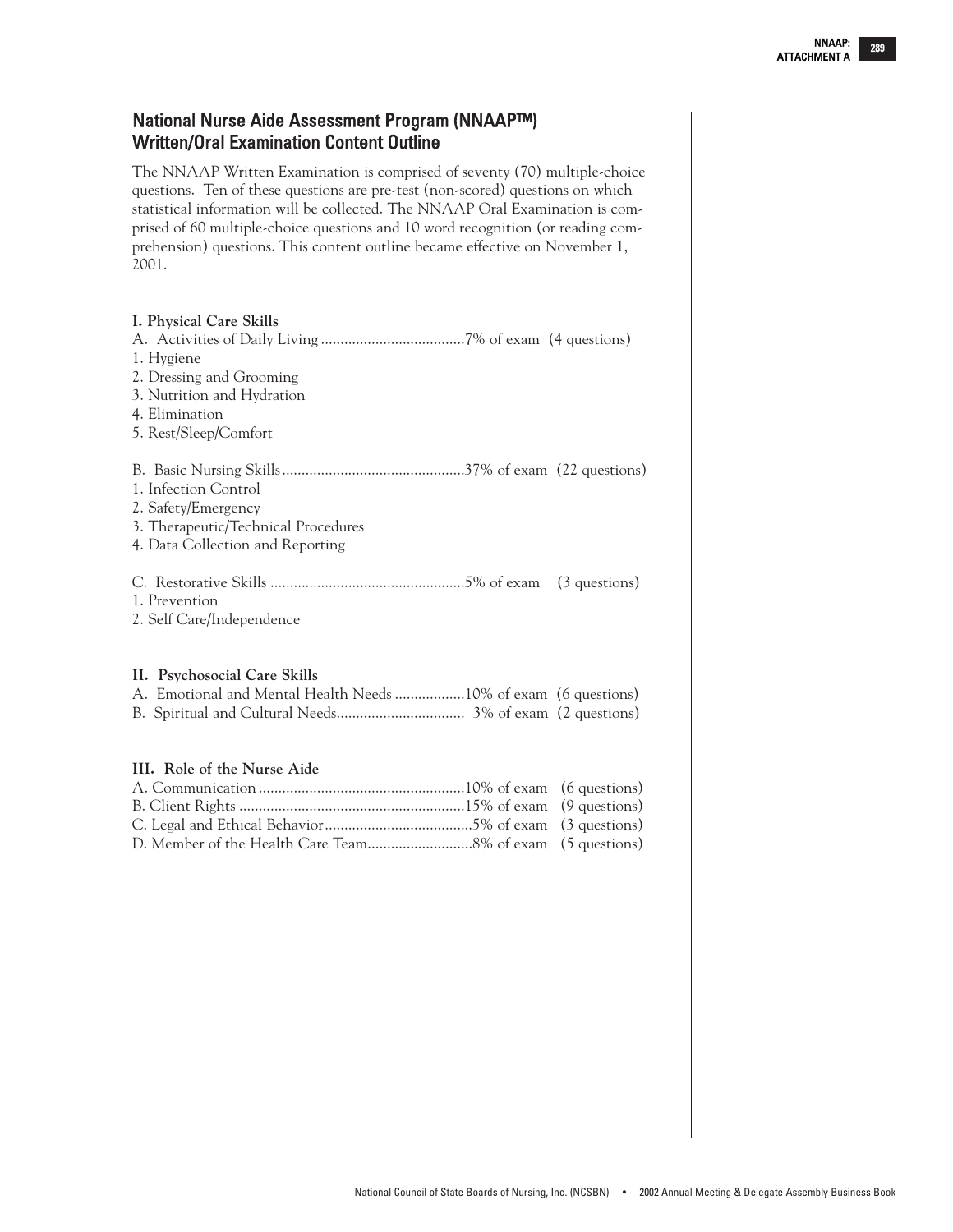### Panel Members

Elizabeth Lund, Executive Officer, TN, Area III, Chair

Jay Douglas, Board Staff, VA, Area III

Rachel Gomez, Board Member, TX-VN, Area III

Cynthia Gray, Executive Officer, NH, Area IV

Barbara Holtry, Board Staff, OR, Area I

Janice McRorie, Board Member, NC, Area III

Cheryl Payseno, Board Member, WA, Area I

Board Liaison

Deborah Burton, Board Member, OR, Area I, Director-at-Large

#### Staff

Kristin Hellquist, Associate Director of Policy and External Relations

Rosemary Gahl, Policy and External Relations Assistant

### Relationship to Strategic Plan

#### Strategic Initiative 5 – Governance & Leadership Development and Organizational Capacity:

NCSBN will support the education and development of Member Board staff, Board Members and the Board of Directors to lead in nursing regulation.

Outcome 5: NCSBN recognizes significant contributions and historical milestones.

### Meeting Dates

- October 28, 2002
- Conference calls as needed
- August 7-8, 2003 (hosting events as planned)

### **Attachments**

None.

# Report of the 25th Anniversary Panel

### Recommendations to the Delegate Assembly

The purpose of this report is for information only.

## Background of NCSBN 25th Anniversary Planning Advisory Panel

The purpose of the NCSBN 25th Anniversary Planning Advisory Panel is to plan activities to commemorate and celebrate NCSBN's 25th Anniversary in 2003. In addition, the panel will also develop events to celebrate the 100-year history of nursing regulation in the United States and its territories.

### Highlights of FY02 Activities

- Publicity will occur during 2003 and the celebration will commence at the 2003 Delegate Assembly meeting in Alexandria, Virginia. NCSBN will highlight the first four nursing boards that are celebrating 100-year anniversaries in *Council Connector*. A special booklet will be prepared for the membership to commemorate these milestones.
- The key activity will be an off-site gala celebration dinner to commemorate the 25th anniversary of NCSBN at the Women in Military Memorial on the grounds of Arlington National Cemetery.
- In addition, the panel will be a co-host of a 'Birthday Party' at the annual awards luncheon at Delegate Assembly to celebrate NCSBN and the member boards' birthdays.
- The panel has chosen a special anniversary logo for the yearlong celebration for NCSBN. It will be unveiled, along with other surprises, at the 2002 Delegate Assembly.

## Future Activities

The panel looks forward to finalizing plans for the members of NCSBN to celebrate its 25-year milestone and to publicizing the important work of NCSBN (along with nursing regulation during the past 100 years). Each Member Board will have its own unique section in the anniversary booklet that is already under way.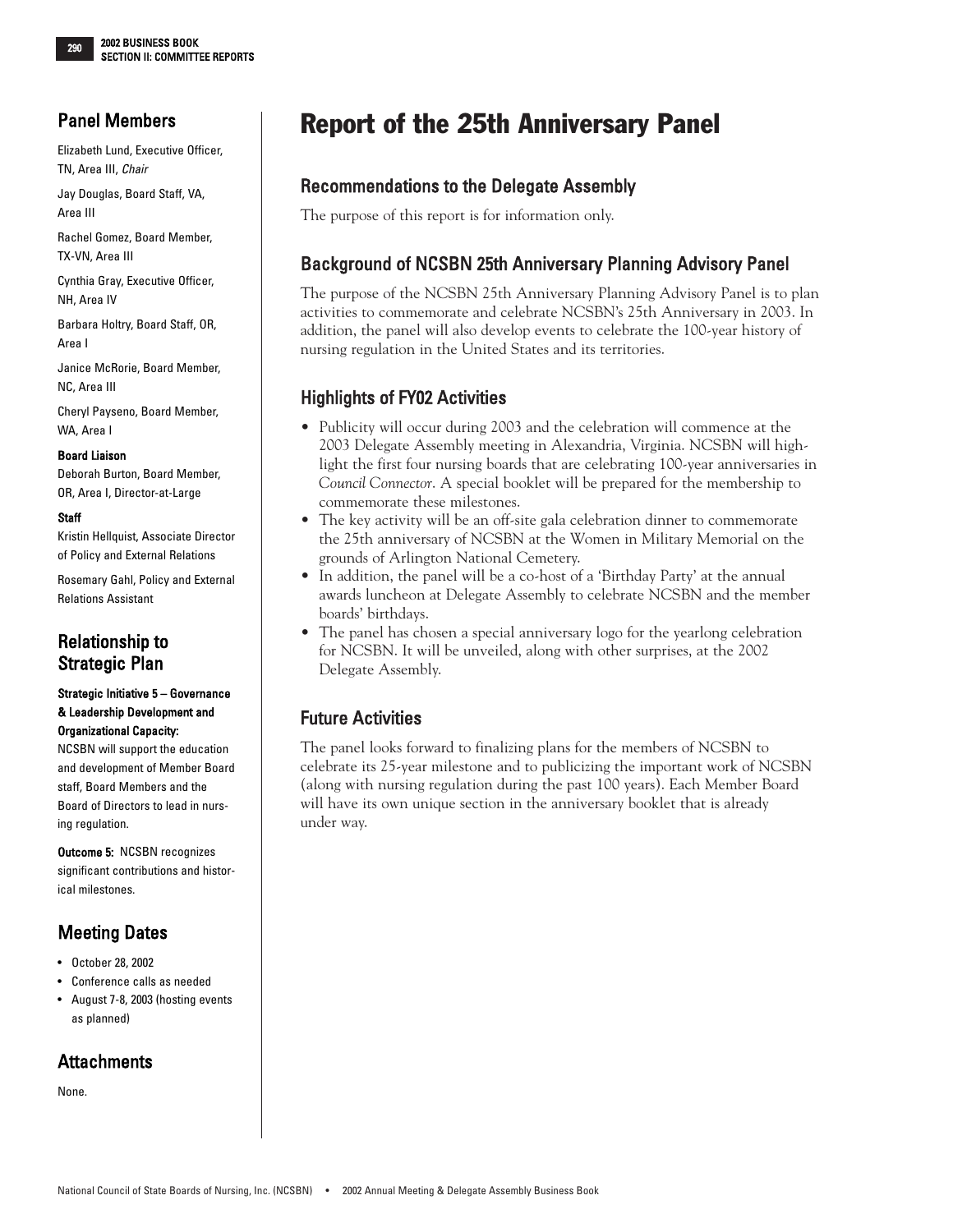# Report of Disaster Preparedness Task Force

### Recommendations to the Delegate Assembly

The purpose of this report is for information only.

# Background of the Disaster Preparedness Task Force

The Disaster Preparedness Task Force was created in November 2001 to establish a resource and mechanism for Member Boards to communicate and identify critical information, possible responses and potential plans of action in developing and maintaining emergency preparedness and disaster planning strategies.

Specifically, the task force developed a framework for a template to address the internal and external functions of Member Boards, related to disaster preparedness. The template was designed to serve as a tool and an additional resource for Member Boards, related to their individual needs and efforts. The information included in the template was not intended to represent all issues, concerns and possible strategies. Rather, the design and content of the template was intended to be thought provoking and provide a framework to assist Member Boards in plan development, implementation strategies and re-assessment.

## Highlights of FY02 Activities

- Surveyed the needs of Member Boards regarding disaster preparedness and planning.
- Developed and distributed an "alert" pertaining to the Model State Emergency Health Powers Act, to Member Board executive officers.
- Developed and distributed a draft Member Board Disaster Preparedness Plan Template to all Member Board executive officers that could serve as a framework and resource for the internal and external functions and operations of Member Boards.
- Solicited and incorporated comments and feedback on the draft template and reissued an updated version of the template with enhancements, for reference and resource purposes.
- Distributed periodic communications to Member Board Executive Officers on relevant disaster preparedness and bioterrorism concerns.

### Future Activities

- Conduct periodic reviews of the Disaster Preparedness Plan Template.
- Monitor relevant issues and concerns.
- Communicate information to Member Boards related to disaster preparedness, public protection and bioterrorism.
- Conduct ad hoc meetings, as information is available.

# Task Force Members

Donna Dorsey, Executive Officer, MD, Area IV, Chairperson

Polly Johnson, Executive Officer, NC, Area IV

Barbara Zittel, Executive Officer, NY, Area IV

#### Staff

Joseph Dudzik, Director of Human Resources

## Relationship to Strategic Plan

#### Strategic Initiative 2 – Regulatory

Effectiveness: The National Council will assist Member Boards to implement strategies to promote regulatory effectiveness to fulfill their public protection role.

**Outcome 1: Advanced regulatory** strategies promote public protection and effective nursing practice.

# Meeting Dates

- December 4, 2001 (Conference Call)
- January 11, 2002 (Conference Call)
- February 13, 2002 (Conference Call)
- February 27, 2002 (Conference Call)

# **Attachments**

A. NCSBN Member Board Disaster Preparedness Plan Template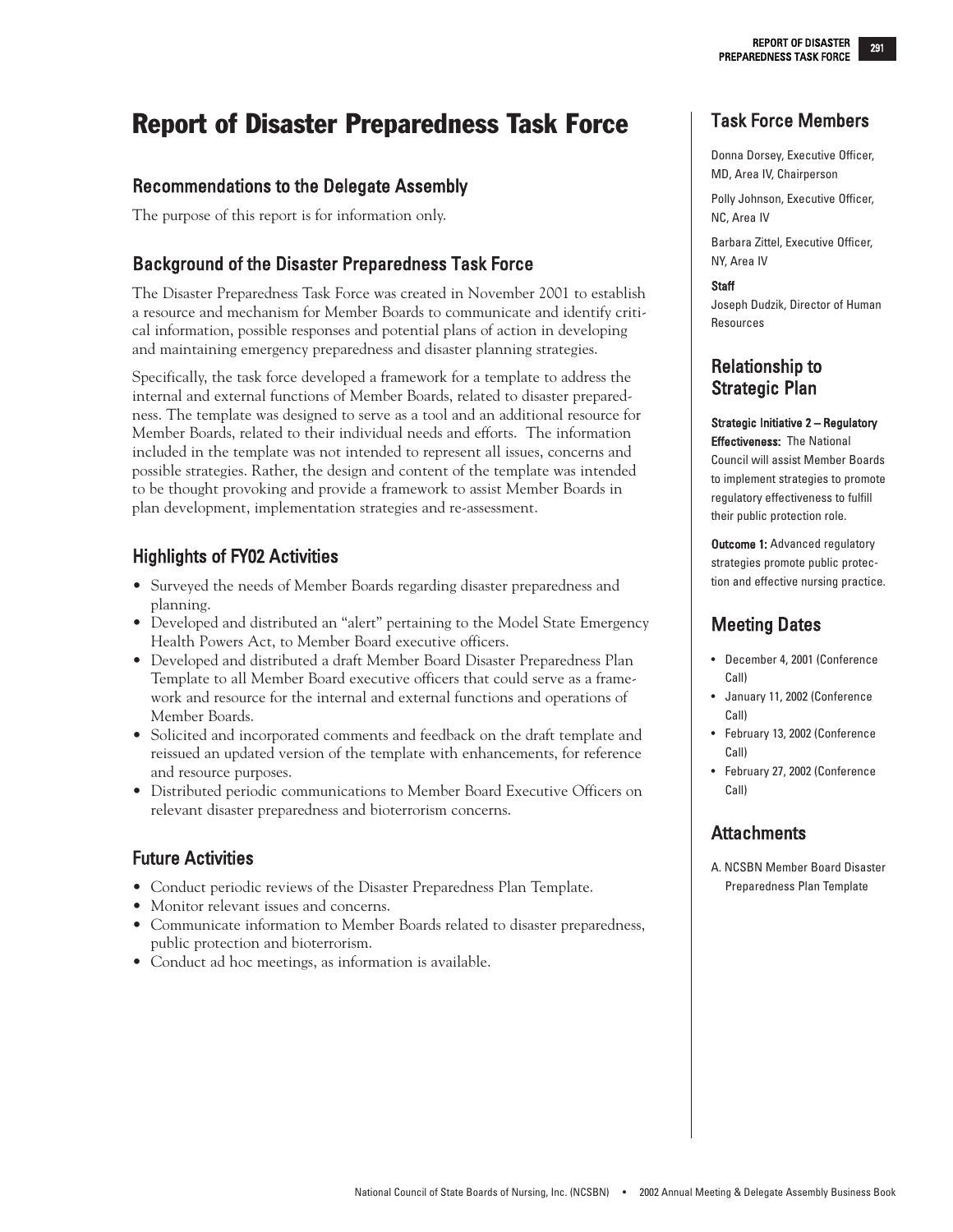### Introduction

In November 2001, the Board of Directors of the National Council of State Boards of Nursing (NCSBN) approved the creation of a Task Force to develop a framework and template to address the internal and external functions of Member Boards related to disaster preparedness. This template is intended to serve as a tool and an additional resource for Member Boards related to their individual needs and efforts. The information included is not intended to represent all issues, concerns, and possible strategies. Rather, the content should be thought-provoking and provide a framework to assist the Member Boards in plan development, implementation and re-assessment strategies in Disaster Preparedness efforts.

For clarification purposes, internal functions of Member Boards are defined as organizational and operational processes and procedures of State Boards of Nursing. External functions are defined as formal and informal relationships Member Boards support on an ongoing basis that may affect the work of Boards of Nursing. Examples of external relationships include state agencies and departments, other state boards of nursing, other professional boards, regulatory agencies, and health care providers.

### Disaster Preparedness Task Force – Attachment A

# NCSBN Member Board Disaster Preparedness Plan Proposed Template

### **List of Contents**

- I. Disaster Preparedness Outline
- II. Disaster Plan Content Checklist
- III. Appendices
	- Appendix 1: Elements of a Disaster Plan Appendix 2: Building / Facility Inspection Checklist Appendix 3: Business Recovery Checklist Appendix 4: Preparing for an External Disaster Within Your State or Surrounding Areas
- IV. Resources
	- Resource 1: Disaster Recovery Planning
	- Resource 2: Preparing Your Board and Organization for
	- Disaster Recovery & Checklist
	- Resource 3: Reference Checklist
	- Resource 4: Emergency Services Checklist
- V. Attachment
- VI. Comments Form

### Disaster Preparedness Outline

This outline summarizes the key components of a comprehensive disaster preparedness plan. Critical elements of the plan focus on disaster prevention and damage reduction, immediate response activities, recovery or salvage procedures, and rehabilitation of damaged materials. It may be useful to have a plan in which all elements are fully developed. As an option, a "phased" approach can also be applied to disaster preparedness. As a first phase, the planner(s) can begin with a few sections (in outline form). This option would allow an institution to focus first on those issues that are of greatest concern. In a subsequent phase, the planners can gradually add more detail and other sections as they become better educated, have time to pursue the plan, and are able to develop consensus on how the institution should organize its preparedness activities.

### **I. Pre-Planning Activities**

- A. Secure the support of leadership and the appointment of Key personnel.
- B. Review Disaster History and Trends and Categorize Disasters by Type.
- C. Draft a Project Mission Statement.
- D. Conduct fact-finding and process definition tasks as key components in the planning and assessment process.
- E.Assess Your Organization's Level of Readiness.

### **II. Vulnerability Assessment**

- A. Identify potential Risks. Potential risks are defined as events that can cause an unexpected interruption of an organization' Business functions. An abbreviated listing of possible events include:
	- 1. Fire
	- 2. Violent Weather (i.e. Tornado, Hurricanes, Blizzards Heat, etc.)
	- 3. Earthquakes
	- 4. Gas Explosions
	- 5. Floods (inside and outside building)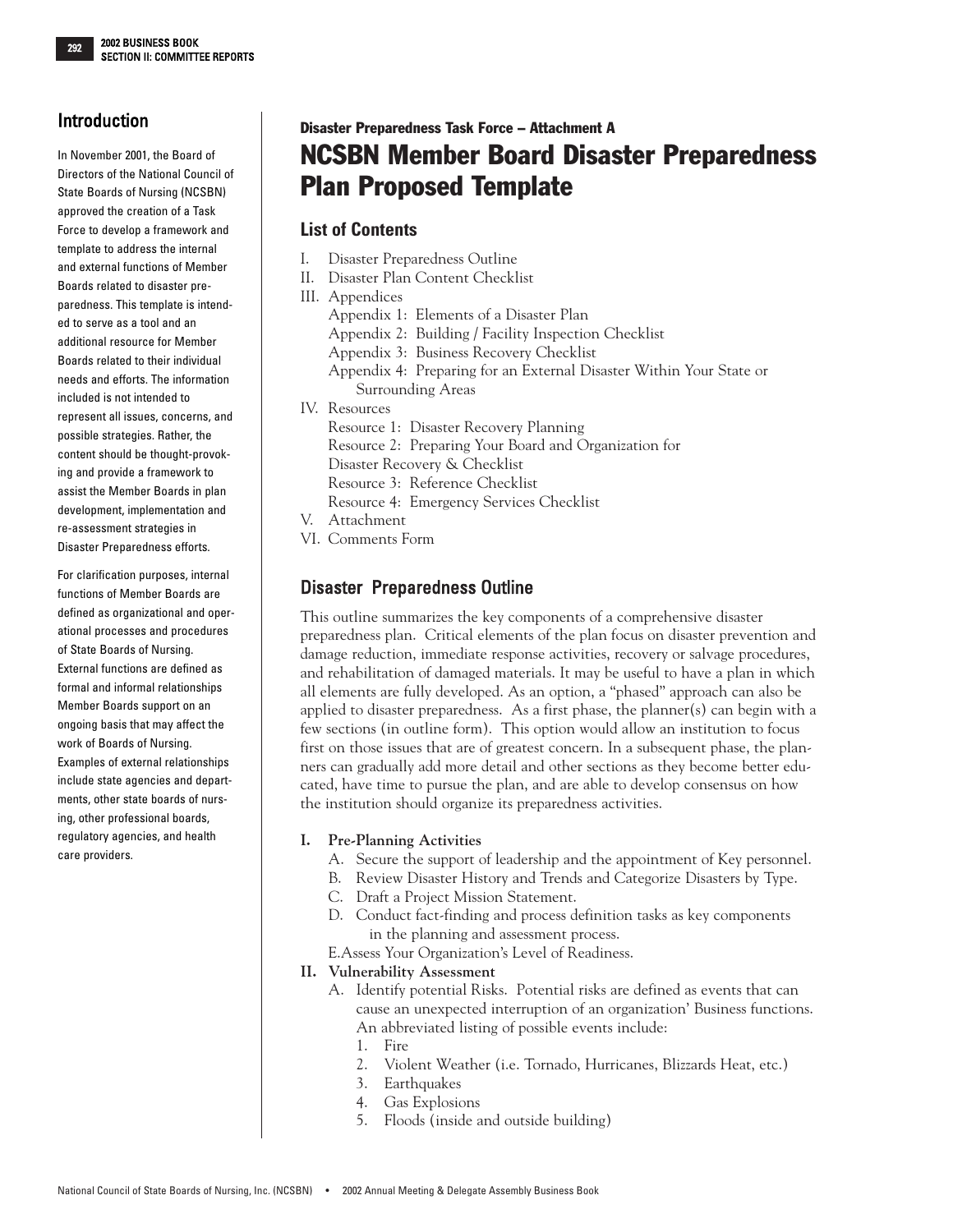- 6. Power Outages
- 7. Sabotaged Computer System
- 8. Destroyed Equipment
- 9. Compromised Structural Integrity of Building
- 10. Workplace Violence
- 11. Chemical / Nuclear Leak
- 12. Terrorist acts
- 13. Health Emergency
- 14. Mass Immunizations
- B. Identify resources and functions that may be affected by unexpected business interruptions, such as:
	- 1. Staff
	- 2. Facility
	- 3. Inventory
	- 4. Essential Information
	- 5. Business Operations
	- 6. Internal and External Communication
	- 7. Customers, Vendors
	- 8. Decreased Revenue
	- 9. Increased Expenses

### **III. Business Impact Analysis.**

- A. Coordinate organizations' efforts to ensure the continued availability of **"Internal"** essential services, programs and operations, including all the resources involved.
- B. Coordinate organizations' efforts to ensure the continued availability of **"External"** essential services, programs and operations, including all the resources involved.
- C. Prepare appropriate responses to unexpected interruptions of **Internal and External** "essential business functions" and provide guidelines to fully recover operations, services programs within acceptable time-lines.
- D. Plan Design and Content. Identify all "essential business functions".
	- 1. A service or activity that is considered "essential" by management for continued operation.
	- 2. Non-performance of this function would significantly impair the successful functioning of the business or organization.
- E. Identify Critical Organizational Functions.
	- 1. Business Operations
	- 2. Office / Administrative Operations
	- 3. Communication
	- 4. Regulatory Activities
	- 5. Information Technology
	- 6. Financial Management
	- 7. Human Resources

### **IV. Preparing for External Disasters within your State and Surrounding Areas.**

A. Coordinate organizations' efforts in addressing statewide and surrounding area disasters, including response and recovery strategies.

### **V. Plan Development.**

- A**.** Identify Roles and Responsibilities of Disaster Plan Team.
- B. Develop and confirm framework of functions, activities and time frames.
- C. Ensure the availability of necessary resources including personnel, crisis communication plan, information, equipment, financial arrangements, services and accommodations.

#### **VI. Project Evaluation**

A. Testing & Plan Maintenance. Plan, assess, test, and reassess processes.

Please note: this template is a living document. Any ongoing comments, suggestions and recommendations, from Member Boards for enhancements and inclusion are appreciated. For your convenience, a Comments Form is provided at the end of the document. Please forward any feedback to the attention of Joseph Dudzik, Director of Human Resources, at NCSBN.

With the ongoing assistance and input provided by Member Boards, we are confident that this template will provide a sound framework for Member Boards to utilize in the development, implementation and reassessment strategies of Disaster Preparedness efforts.

#### Sincerely,

NCSBN Disaster Preparedness Task Force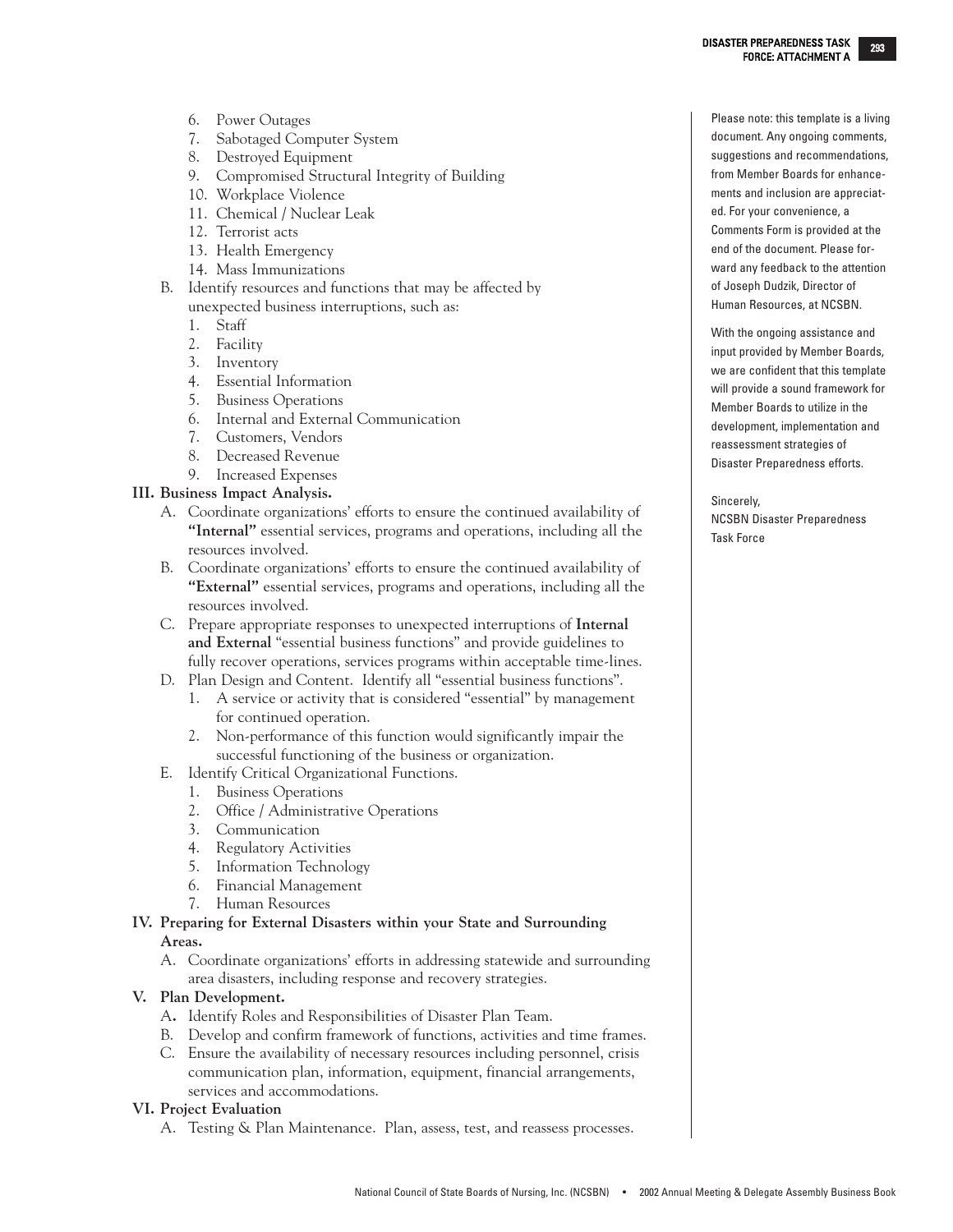# Disaster Plan Content Checklist

This checklist provides a general overview of proposed content information of a disaster plan. Respective appendices and Resources are referenced in the description.

| <b>Date</b><br><b>Subject Title and Description</b> |                                                                                                                                                                                                                                                                                                                                                                                                                                                                                                                                                                                                                                                                     |
|-----------------------------------------------------|---------------------------------------------------------------------------------------------------------------------------------------------------------------------------------------------------------------------------------------------------------------------------------------------------------------------------------------------------------------------------------------------------------------------------------------------------------------------------------------------------------------------------------------------------------------------------------------------------------------------------------------------------------------------|
|                                                     | Recovery Team - Emergency Information Sheet List of recovery team<br>members (including work and home phone numbers), with description<br>of responsibilities, scope of authority, and reporting lines.                                                                                                                                                                                                                                                                                                                                                                                                                                                             |
|                                                     | Elements of Disaster Plan - One-page summary of immediate tasks/<br>steps to be taken. (See Appendix 1.)                                                                                                                                                                                                                                                                                                                                                                                                                                                                                                                                                            |
|                                                     | Disaster Preparedness Plan - Outline (Internal) Overview of Plan<br>including strategies, phases, purpose, author, organization, scheduled<br>updates. (See Resource 1.)                                                                                                                                                                                                                                                                                                                                                                                                                                                                                            |
|                                                     | Building / Facility Inspection Checklist - Detailed, step-by-step<br>instructions on all phases of salvage operation, including discussion of<br>recovery from the range of incidents that are possible (e.g., roof/plumb-<br>ing leaks, flooding, fire, etc.) and information covering each of the<br>following: storage areas, aisles, entrances and exits, windows; fire extin-<br>guishers, fire alarms, sprinklers, smoke/fire detectors, enunciators; shut-<br>offs and master switches for power, water, gas, HVAC (heating,<br>ventilation, and air-conditioning) system, elevator controls, etc.; priority<br>collections by department. (See Appendix 2.) |
|                                                     | Board Preparation Information and Checklist - An overview and<br>detailed checklist for Board to insure operational and financial security<br>of organization. (See Resource 2.)                                                                                                                                                                                                                                                                                                                                                                                                                                                                                    |
|                                                     | Staff Emergency Information & Communication Plan "Telephone<br><b>Tree"</b> – Detailed staff listing with emergency contact information<br>including office, home and cell phone number, next of kin, and insur-<br>ance and beneficiary information, and strategy for contacting them, and<br>communication vehicles that can be used.                                                                                                                                                                                                                                                                                                                             |
|                                                     | Crisis Communication Plan - Internal plan of action for contacting key<br>stakeholders, BODs, attorney, members, customers, and staff. Included<br>in this plan are Press Release Strategies and External Communications<br>Strategies.                                                                                                                                                                                                                                                                                                                                                                                                                             |
|                                                     | <b>Emergency Action Plan</b> – Outline of internal procedures to be followed<br>in advance of emergency for which there is advance warning (e.g., hurri-<br>cane, flooding), including assignment of responsibilities for actions.<br>Building evacuation should be included in plan and distribution / educa-<br>tion of information must be ensured.                                                                                                                                                                                                                                                                                                              |
|                                                     | Record Keeping / Record Retention and Archives - Lists and locations<br>of important records and archived materials. Detailed by department,<br>subject, and/or location. Media included in records collection, such as<br>book journals, manuscripts/records, coated vs. uncoated stock, sound<br>recordings, photo, computer/electronic media. Multiple copies of all<br>forms should exist off-site, including inventory forms, packing lists, req-<br>uisitions and purchase orders, etc.                                                                                                                                                                       |
|                                                     | <b>Business Recovery Checklist</b> – Summary of tasks / steps to be taken by<br>operational function. (See Appendix 3.)                                                                                                                                                                                                                                                                                                                                                                                                                                                                                                                                             |

National Council of State Boards of Nursing, Inc. (NCSBN) • 2002 Annual Meeting & Delegate Assembly Business Book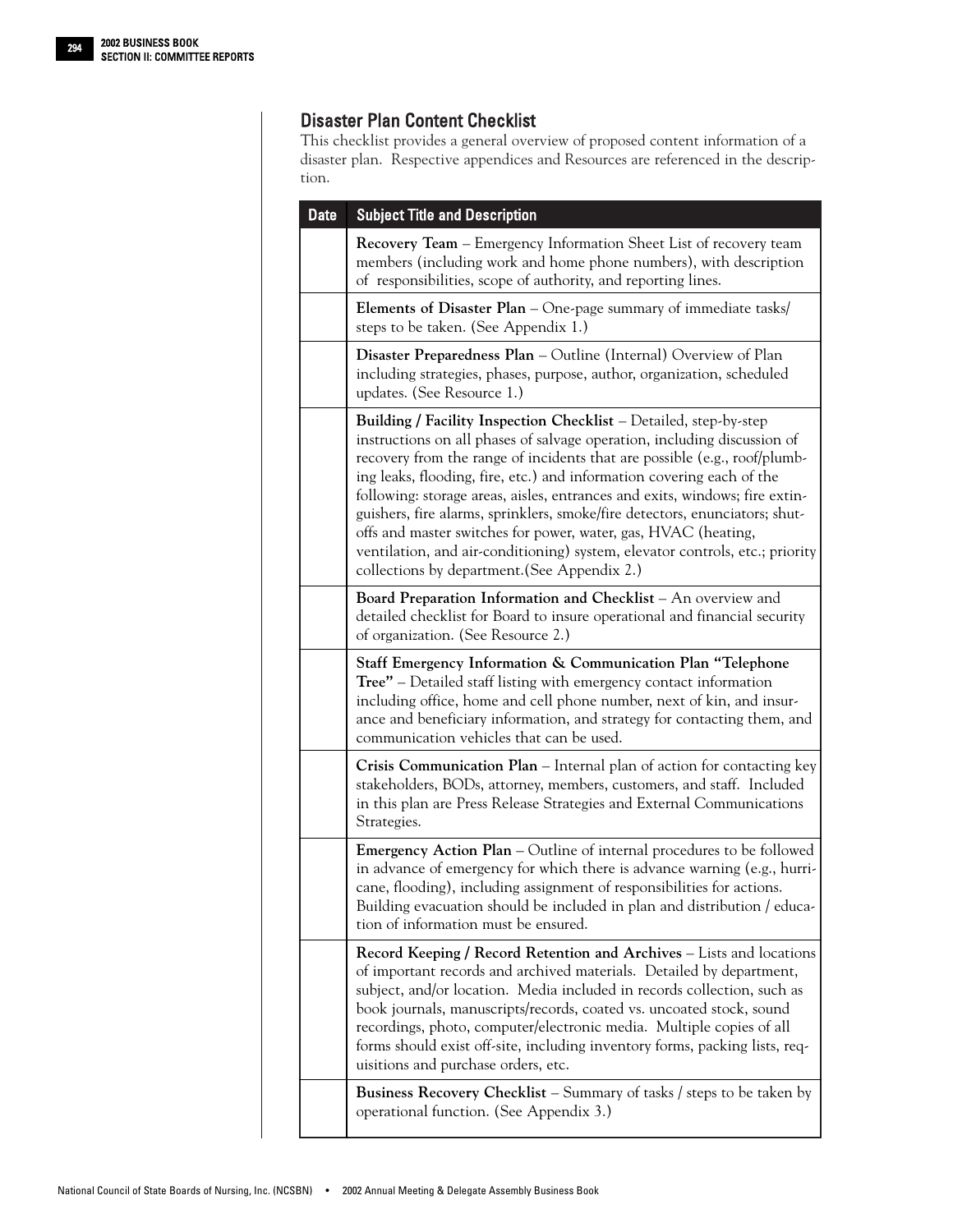| <b>Date</b>                                                                                                                                                                                                                                                                                                                                                                                                                                                                                                     | <b>Subject Title and Description</b>                                                                                                                                                                                                                                                                                                                                                               |  |
|-----------------------------------------------------------------------------------------------------------------------------------------------------------------------------------------------------------------------------------------------------------------------------------------------------------------------------------------------------------------------------------------------------------------------------------------------------------------------------------------------------------------|----------------------------------------------------------------------------------------------------------------------------------------------------------------------------------------------------------------------------------------------------------------------------------------------------------------------------------------------------------------------------------------------------|--|
|                                                                                                                                                                                                                                                                                                                                                                                                                                                                                                                 | Reference Checklist – A listing of available external resources that pro-<br>vide a frame of reference in Disaster Preparedness efforts (See<br>RESOURCE 3).                                                                                                                                                                                                                                       |  |
|                                                                                                                                                                                                                                                                                                                                                                                                                                                                                                                 | <b>Preparing For External Disaster</b> – Detailed plan outline that addresses<br>concerns and plans of action for disasters occurring external to your<br>organization but within your State or Surrounding Area (See Appendix<br>4).                                                                                                                                                              |  |
| <b>Emergency Services Checklist</b> – Names of emergency service contacts,<br>consultants and other specialists, sources of auxiliary/volunteer person-<br>nel, etc. For lists of resources outside the institution, it will be useful to<br>provide day and night/weekend contacts and phone numbers, along<br>with some details about the resource such as the type and quantities of<br>materials available, cost and payment terms, and/or special arrange-<br>ments/contracts that exist (See Resource 4). |                                                                                                                                                                                                                                                                                                                                                                                                    |  |
|                                                                                                                                                                                                                                                                                                                                                                                                                                                                                                                 | Accounting Information - Description of institutional funds available<br>in a recovery effort and procedures/authorization for access to them.                                                                                                                                                                                                                                                     |  |
| <b>Insurance Information</b> – Explanations of coverage, claim procedures,<br>record-keeping requirements, restrictions on staff/volunteers entering a<br>disaster area, information on state/federal disaster relief procedures.                                                                                                                                                                                                                                                                               |                                                                                                                                                                                                                                                                                                                                                                                                    |  |
|                                                                                                                                                                                                                                                                                                                                                                                                                                                                                                                 | In House Supply Listing – Locations and inventory of in-house sup-<br>plies, sources of commercial supplies/equipment that may be purchased.                                                                                                                                                                                                                                                       |  |
|                                                                                                                                                                                                                                                                                                                                                                                                                                                                                                                 | <b>Location of Keys</b> – Information about the location of, and means of<br>access to keys or combinations for achieved information, elevators,<br>offices, etc. Note: For security reasons, it may not be prudent to provide<br>exact information about all these. In such cases, the plan should specify<br>a procedure for contacting the individuals who have the proprietary<br>information. |  |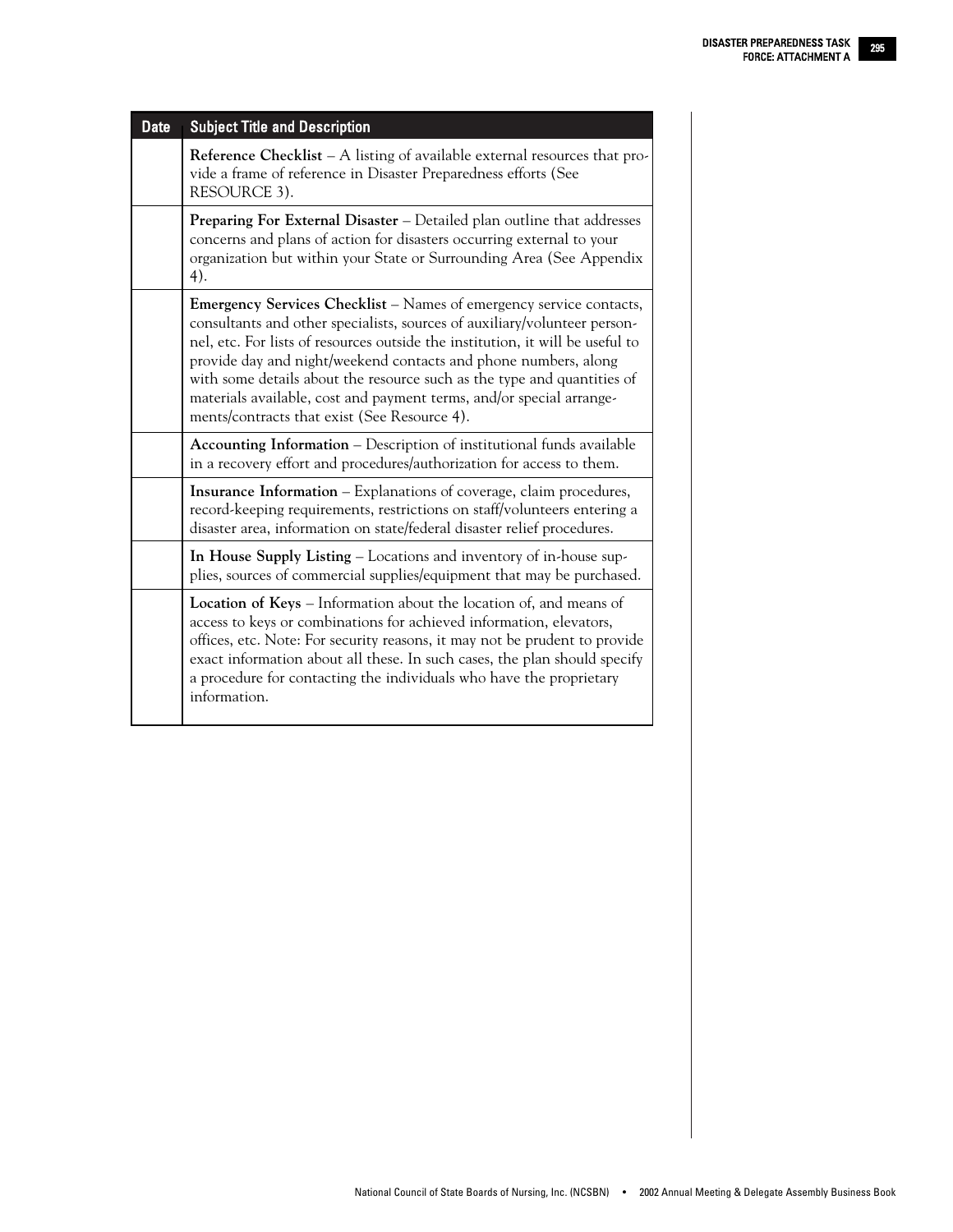This listing is intended to serve as an overview of recommended essential planning elements that should be included in preparing and administering an effective Disaster Plan. These tasks can be modified to better serve the organization and Disaster Planning strategy.

# Appendix 1: Elements of a Disaster Plan

| Task # | <b>Element</b>                                    | <b>Date Completed</b> |
|--------|---------------------------------------------------|-----------------------|
| 1      | Assign responsibility                             |                       |
| 2      | Educate the committee and others as appropriate   |                       |
| 3      | Work with local emergency agencies                |                       |
| 4      | Define the scope of the planning project          |                       |
| 5      | Establish goals and timetable                     |                       |
| 6      | Develop reporting schedule and lines              |                       |
| 7      | Assess the collections and set salvage priorities |                       |
| 8      | Determine and rank potential hazards              |                       |
| 9      | Assess prevention and protection needs            |                       |
| 10     | Consider financial implications                   |                       |
| 11     | Write the plan                                    |                       |
| 12     | Distribute the plan and train staff               |                       |
| 13     | Test the plan and revise as needed                |                       |
| 14     | Document and assess the process                   |                       |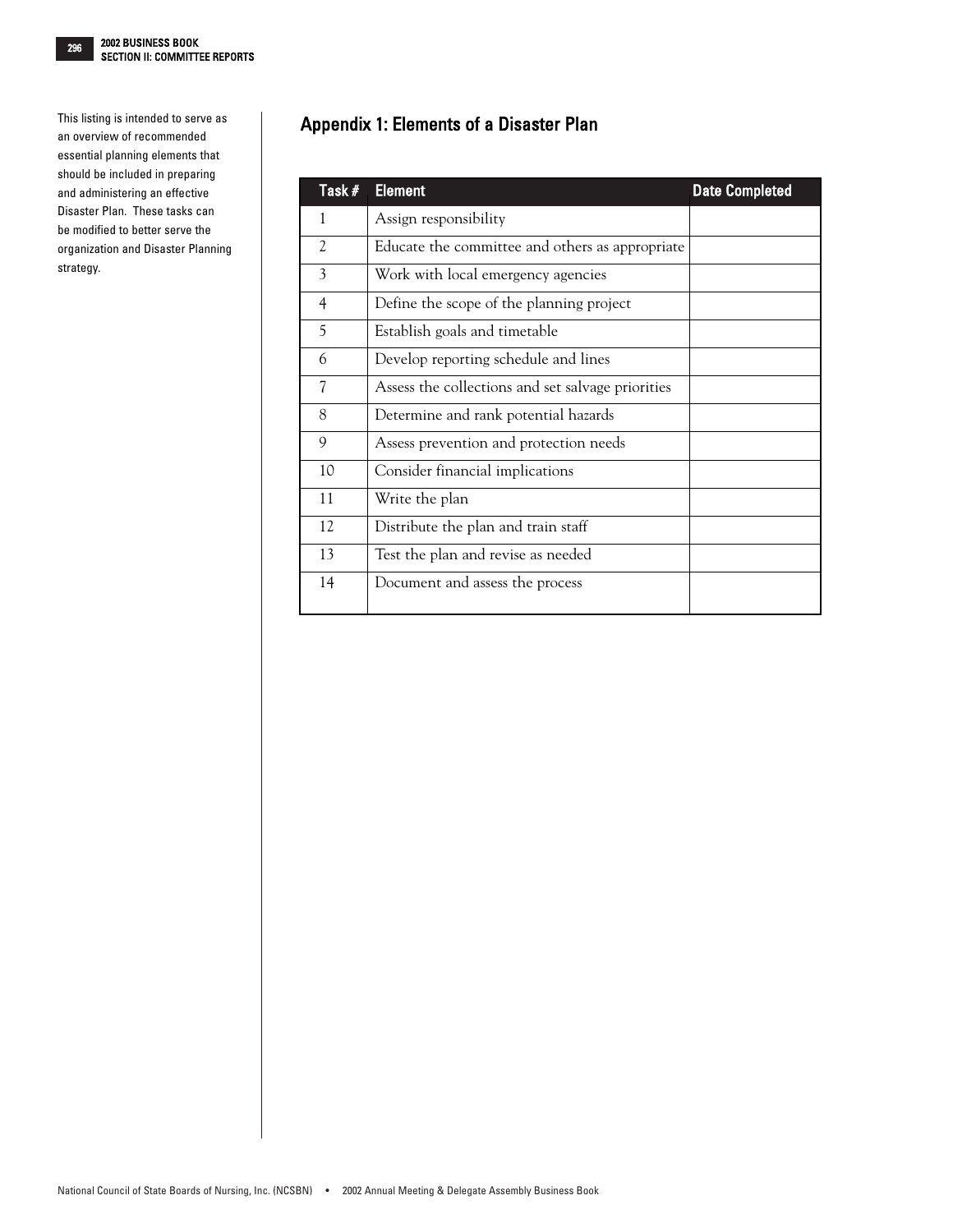## Appendix 2: Building/Facility Inspection Checklist

| <b>Title and Description</b>                                                 | <b>Date Last</b><br>Inspected |
|------------------------------------------------------------------------------|-------------------------------|
| Outdoor Hazards                                                              |                               |
| 1. Railings, benches, planters, light/flag poles well anchored;              |                               |
| 2. Overhanging trees/branches trimmed                                        |                               |
| <b>Building</b>                                                              |                               |
| 1. No sign of cracks/seepage visible in exterior or interior walls           |                               |
| 2. Compliance with seismic, fire, electrical, and other codes                |                               |
| Roof                                                                         |                               |
| 1. "Sloped" or "pitched" (i.e., not flat)                                    |                               |
| 2. Roof covering sound                                                       |                               |
| 3. No buckling/bubbles, leaks, cracks, standing water                        |                               |
| 4. Flashing/caulking intact                                                  |                               |
| 5. Equipment on roof prohibited or (if present) properly<br>anchored         |                               |
| Drainage (eaves, gutters, downspouts, scuppers, drains, interior<br>columns) |                               |
| 1. Connected into sewer system                                               |                               |
| 2. Water directed away from building footings                                |                               |
| 3. Draining freely                                                           |                               |
| 4. Good drainage around doors                                                |                               |
| Windows and skylights                                                        |                               |
| 1. Caulking/sealants sound                                                   |                               |
| 2. Trees/limbs trimmed away                                                  |                               |
| Fire safety                                                                  |                               |
| Emergency Evacuation Plan is posted, distributed, updated                    |                               |
| 2. Fire-resistant structure                                                  |                               |
| Concrete flooring, with no air passages between floors<br>3.                 |                               |
| Concealed spaces (e.g., false ceilings) identified<br>4.                     |                               |
| 5. Fire detection in all concealed spaces                                    |                               |
| Stairways and pipe shafts enclosed<br>6.                                     |                               |
| 7. Electrical wiring in good condition                                       |                               |
| Appliance cords in good condition<br>8.                                      |                               |
| 9. Appliances unplugged nightly                                              |                               |
| 10. Do staff have keys to mechanical rooms and janitorial closets            |                               |

The inspection checklist is designed to serve as an integral part of an institutional disaster preparedness program. Through periodic inspections and information-gathering activities outlined, staff can reduce the institution's vulnerability to a disaster. Some of this information will be gathered in regular tours of the building, while other elements will be ascertained in conversations with others in the organization.

The information gathered can be used in two ways.

- 1. Some conditions identified will require repair, replacement, or other maintenance activity. For example, if drains are not flowing freely from the roof, a simple cleaning will remedy that condition. If fire extinguishers are missing from a critical area, they may be purchased and installed.
- 2. Staff will identify some conditions that are not easily resolved. The existence of such conditions will alert the institution to vulnerabilities that must be considered in the institution's disaster plan. For example, if there is no automatic fire suppression capability, it may not be immediately installed. But this vulnerability should signal the disaster preparedness team to plan carefully for other strategies that will reduce the risk of fire.

In actual use, the institution will create its own checklists based on the frequency with which each item needs to be checked. Some will need attention only once or every few years (e.g., identifying the type of roof on the structure).

continued on page 300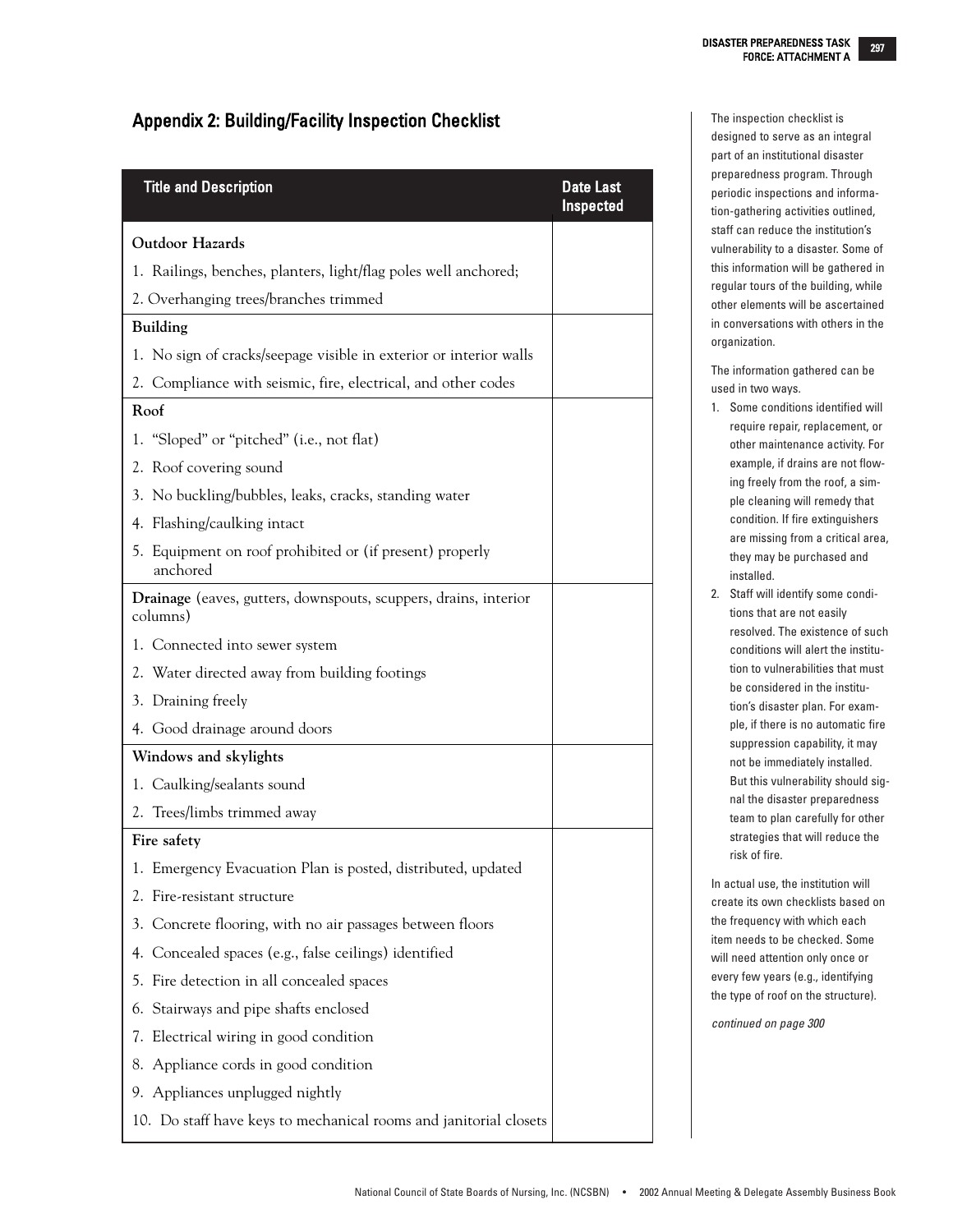Others will require just annual or semi-annual inspections, as is the case with furnace and boiler inspections. Still others will merit monthly or quarterly attention, such as fire extinguisher inspections and examination of toe plumbing.

Many of the inspections outlined here are likely to be the duty of personnel responsible for facilities maintenance. In those cases, the assigned staff needs to:

- 1. Develop mechanisms for learning of remedial actions that are needed and,
- 2. Verify that the inspections are done as scheduled.

Those areas not included in inspections by facilities staff should be assigned to staff that are most capable of ensuring follow-up. As a consideration, staff assigned to the administrative services area or the library/archives are possible selections. One individual should keep copies of the completed checklists and track progress in completing repairs and other actions noted on the forms. This may be done by the administrator responsibility for the building or by the chair of the disaster preparedness committee. The suggested checklist for tracking Building and Facility Management Inspections begins on the previous page.

| <b>Title and Description</b>                                                                                                          | <b>Date Last</b><br>Inspected |
|---------------------------------------------------------------------------------------------------------------------------------------|-------------------------------|
| 11. Regular Fire Marshall visits                                                                                                      |                               |
| 12. Fire Marshall visits used productively (e.g., floor plans given                                                                   |                               |
| to Fire Dept., high-priority collection areas noted; appropri-<br>ate follow-up on observed Code violations)                          |                               |
| 13. Detection systems; appropriate type(s) present, wired to 24-                                                                      |                               |
| hour monitoring station, tested regularly                                                                                             |                               |
| 14. Appropriate extinguishers present; Inspected appropriately                                                                        |                               |
| and on schedule                                                                                                                       |                               |
| 15. Automatic suppression system (i.e., sprinklers, Halon)                                                                            |                               |
| present and operating                                                                                                                 |                               |
| 16. Staff trained in: sounding alarms, interpreting enunciator                                                                        |                               |
| panels (if present), notifying Fire Dept. and others as needed                                                                        |                               |
| Heating, ventilation, and air conditioning (HVAC) system                                                                              |                               |
| 1. Automatic shut-off capacity in event of fire                                                                                       |                               |
| 2. Furnace/boiler inspected each fall                                                                                                 |                               |
| 3. Air conditioning; no leaks, no mold present, effective<br>drainage from condensation-collecting pans, dehumidification<br>capacity |                               |
| 4. Capable of operating on exhaust to reduce smoke                                                                                    |                               |
| Stack areas                                                                                                                           |                               |
| 1. Shelves well braced                                                                                                                |                               |
| 2. No water sources located above collections                                                                                         |                               |
| 3. Books shelved snugly                                                                                                               |                               |
| 4. Shelving 4-6" off floor                                                                                                            |                               |
| 5. "Canopies" atop shelving units                                                                                                     |                               |
| 6. No valuable materials in basement                                                                                                  |                               |
| 7. Exits unobstructed                                                                                                                 |                               |
| 8. Important collections away from windows                                                                                            |                               |
| Protection from water damage                                                                                                          |                               |
| 1. Pipes and plumbing well supported                                                                                                  |                               |
| 2. No pipe/plumbing leaks                                                                                                             |                               |
| 3. Water detectors present                                                                                                            |                               |
| 4. Sump pumps and back-ups present                                                                                                    |                               |
| 5. Appropriate dehumidifiers available                                                                                                |                               |
| 6. No leakage/seepage through walls                                                                                                   |                               |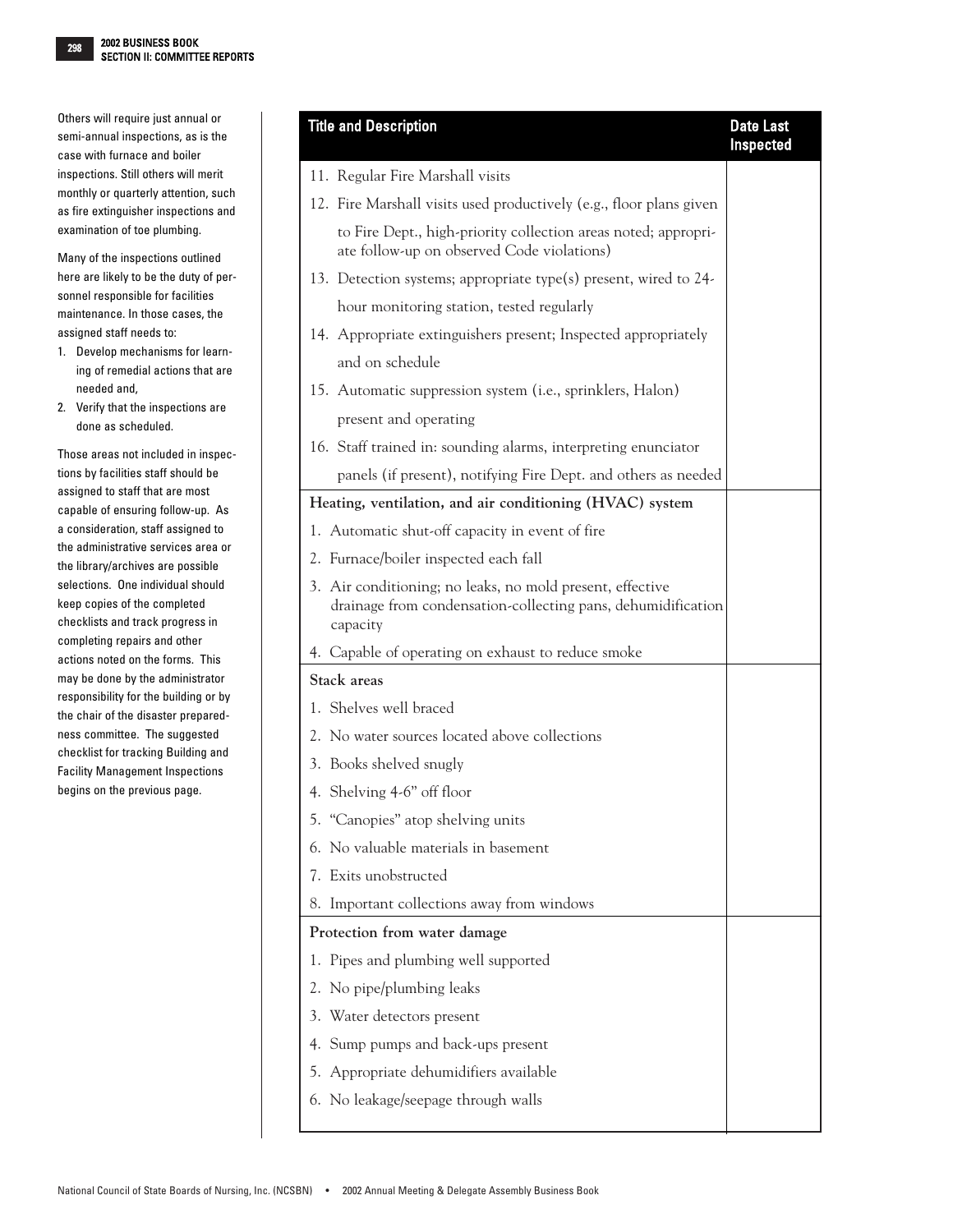| <b>Title and Description</b>                                                                              | <b>Date Last</b><br>Inspected |
|-----------------------------------------------------------------------------------------------------------|-------------------------------|
| 7. Valuable material stored above ground level                                                            |                               |
| 8. Valuable and fragile media stored in protective enclosures                                             |                               |
| 9. Staff have access to keys; mechanical rooms and janitorial<br>closets                                  |                               |
| 10. Staff have knowledge of location of water main and have<br>appropriate tools (if needed) for shut-off |                               |
| Security                                                                                                  |                               |
| 1. Book drops (if any) located away from building or in fire-<br>resistant enclosure                      |                               |
| 2. Building exterior well lighted                                                                         |                               |
| 3. Locks/alarms on all windows and doors                                                                  |                               |
| 4. Intrusion detectors/alarms present and monitored 24-hours                                              |                               |
| 5. An effective closing procedure to ensure building is vacant                                            |                               |
| Housekeeping                                                                                              |                               |
| 1. Cleaning supplies and other flammables stored safely                                                   |                               |
| 2. Trash removed nightly                                                                                  |                               |
| 3. Staff room cleaned daily and well                                                                      |                               |
| 4. Smoking prohibited                                                                                     |                               |
| 5. Food and drink prohibited, and prohibition enforced                                                    |                               |
| 6. Pest management strategies in place and effective                                                      |                               |
| Insurance                                                                                                 |                               |
| 1.<br>Policy up to date                                                                                   |                               |
| Acts of God" covered<br>2.                                                                                |                               |
| 3.<br>Replacement costs specified as needed                                                               |                               |
| Staff are aware of records required for claims, and those<br>4.<br>records maintained safely              |                               |
| 5.<br>Duplicate shelf list, catalog, inventory, and/or back-up<br>computer tapes for entire collections   |                               |
| Construction projects                                                                                     |                               |
| 1. Responsibility for fire safety precautions clearly specified in<br>contract                            |                               |
| 2. Fireguards used in all cutting/welding operations                                                      |                               |
| 3. Debris removed nightly                                                                                 |                               |
| 4. Fire-resistant partitions used                                                                         |                               |
| 5. Extra fire extinguishers on hand                                                                       |                               |
|                                                                                                           |                               |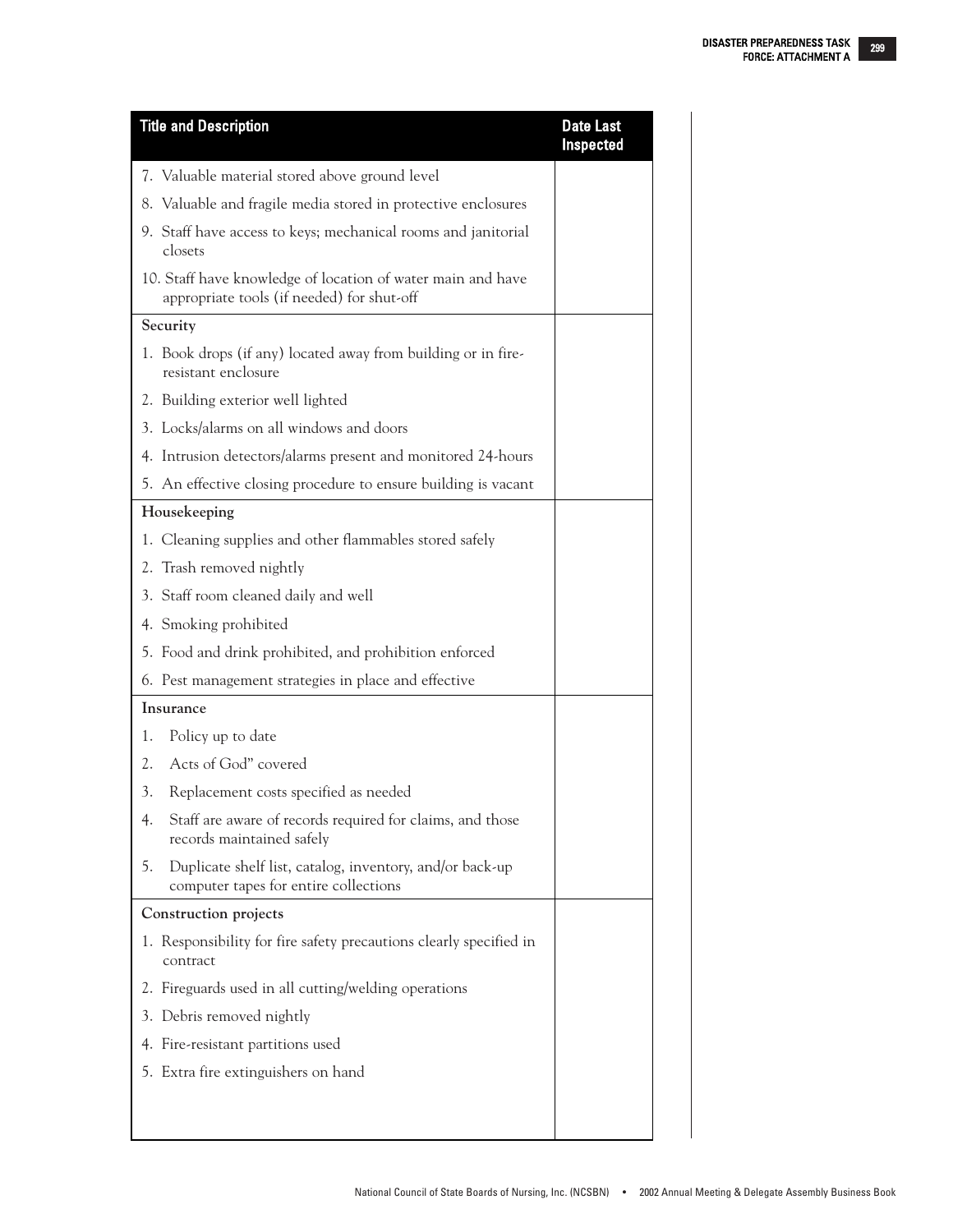This checklist provides a recommended task schedule for operational units/functions during business recovery.

### Appendix 3: Business Recovery Checklist

| <b>Senior Management</b> |
|--------------------------|

- ❑ Remain visible to employees / stakeholders
- ❑ Delegate recovery roles ❑ Establish a Recovery Steering Committee
- ❑ Direct, manage and monitor the recovery
- ❑ Avoid temptation to participate hands-on
- ❑ Publicly praise successes
- ❑ Clearly communicate new roles, responsibilities
- ❑ Rationally amend business plans, projections
- ❑ Closely control media, analyst communications

### **Human Resources**

- Continuously:
- ❑ Re-assess / prioritize allocation of resources
- ❑ Monitor productivity of personnel ❑ Provide appropriate retraining
- ❑ Monitor employee morale
- ❑ Guard against employee burnout
- ❑ Monitor for delayed stress / trauma
- ❑ Provide counseling and support
- ❑ Pay employees / beneficiaries timely

# **Technology / Management**

- ❑ Identify, prioritize mission critical applications
- ❑ Prepare business impact analyses by unit
- ❑ Re-assess original recovery plans
- ❑ Continuously assess recovery site stability
- ❑ Recover / reconstruct all critical data
- Within the recovery environment:
- ❑ Assess the adequacy of information security
- ❑ Assess the adequacy of system security
- ❑ Re-assess recovery tolerance / timeframes
- ❑ Evaluate recovery contingencies
- ❑ Develop and test recovery plans
- ❑ Develop emergency plans for recovery staff

# **Customers, Clients and Suppliers**

- ❑ Re-establish customer, vendor contracts
- ❑ Reconsider revenue, profit projections
- ❑ Recover, reconstruct contracts, customer data
- In the post-disaster environment, access:
- ❑ Changed customer requirements
- ❑ Ability to respond to customer requests, inquiries
- ❑ Changed customer, supplier market behavior
- ❑ Appropriate products / product mix
- ❑ Customer / counter party stability
- ❑ Supplier / vendor reliability
- ❑ Status of existing orders / contracts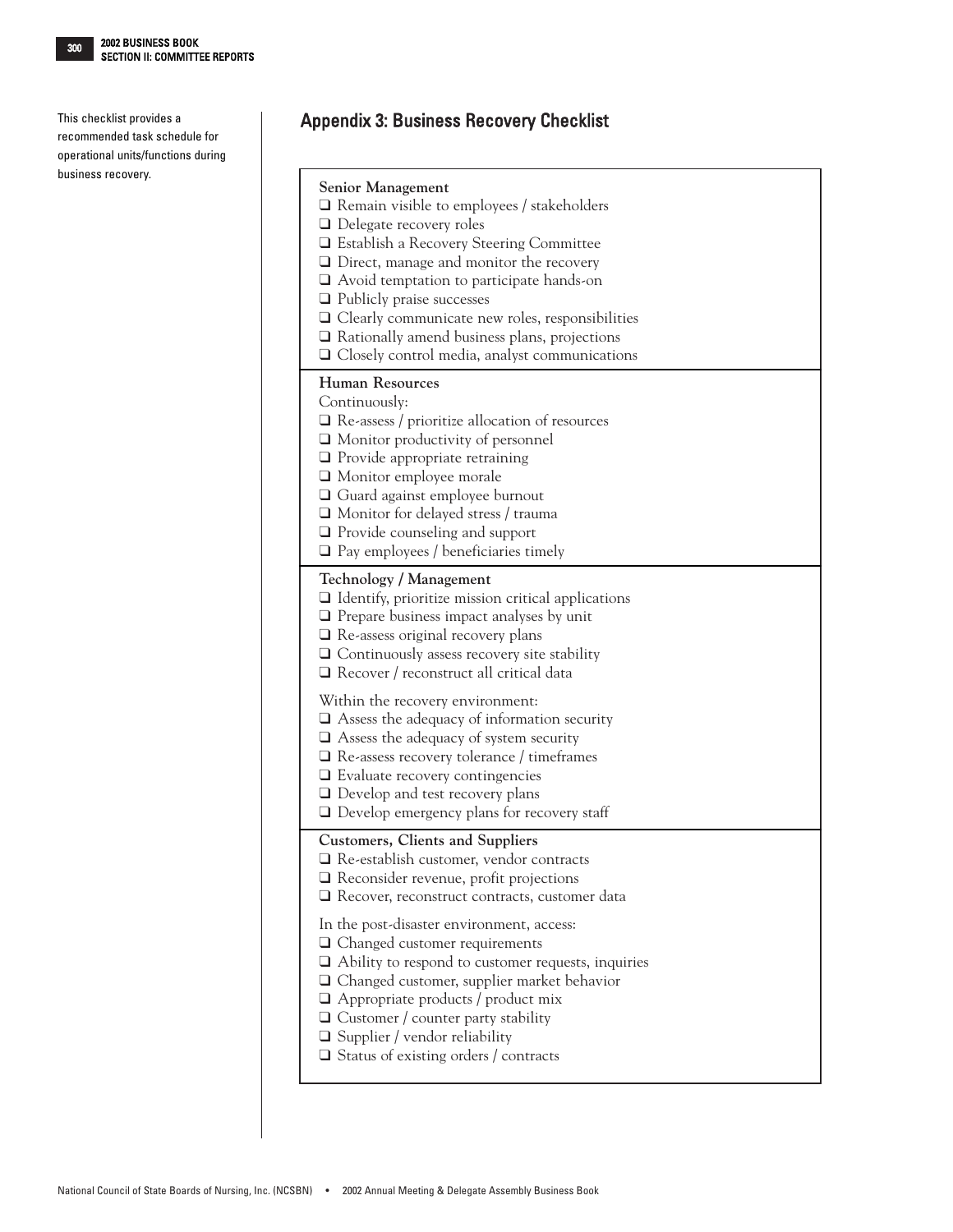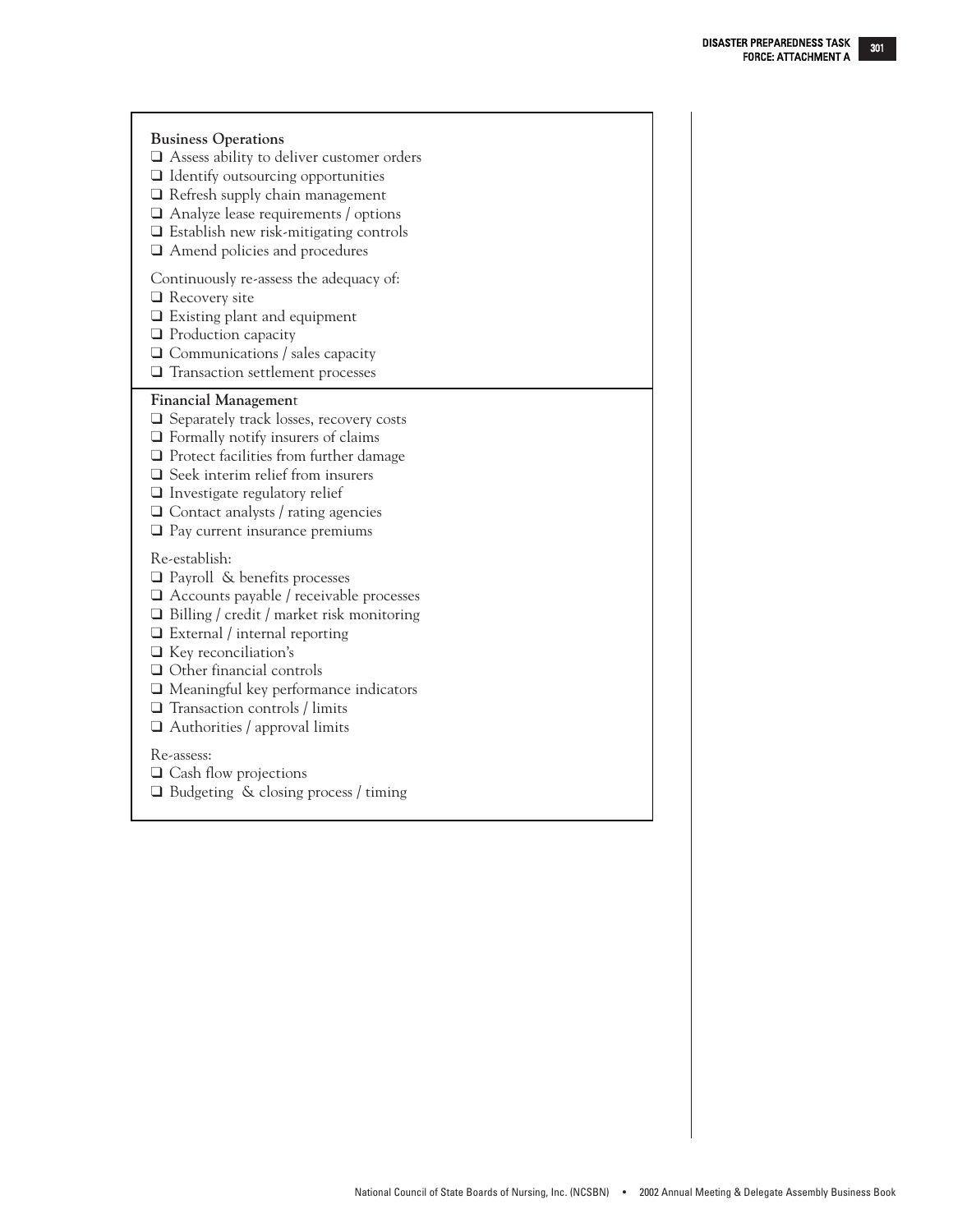### Developing a Plan for Obtaining Nurses to Meet a Disaster Need and for Issuing Licenses and Verification of Licenses

When a disaster occurs in a the state or surrounding area the board may be asked to issue licenses for nurses coming into the state or verifying licenses for out of state. Most of the states have provisions in the law to deal with licensure in the times of a disaster, but there remains a need to validate licenses. The board may also be asked to participate in developing the nursing resources in the state for disaster preparedness or serve as a clearing house for volunteers. Whenever there is a disaster, it stresses the system and it is important that board's be prepared to respond quickly and effectively. Good planning can also prevent the modification of standards in order to provide nursing care, i.e. expanded activities for unlicensed people. The checklist provides some ideas for developing a plan in case of disaster.

# Appendix 4: Preparing for an External Disaster Within Your State or Surrounding Area

### **Checklist**

- ❑ Create list of contact information for all staff.
- ❑ Identify staff for management, licensure and verification activities in an emergency.
	- -Prepare plan for 24 hour coverage
	- -Train staff

-Include backup staff for each role. In this activity, it is a good idea to train more staff than those who normally do the work.

- ❑ Identify volunteers who could assist the Board. Volunteers can be especially helpful handling phones and walk-ins.
- ❑ How will you communicate with staff, volunteers and others? Are cell phones available? Does the State have a method for communication in a disaster?
- ❑ Identify critical operations needed to license or verify individuals. Determine what operations are needed to do only those activities necessary during an emergency situation.
- ❑ Identify alternatives to usual manner of licensing or verification. Plan an alternative to on-line and telephone verification. How will you license or verify if the database is down or telephone access is gone? For example, if your information is also on Nur*sys*, it could be an alternative site.
- ❑ If out of state nurses need licenses to practice in the state, develop a plan for immediate licensure.
- ❑ Does all staff understand their roles in an emergency situation?
- ❑ Develop contingency plan if office cannot be accessed.
- ❑ Consider sending staff to a staging area to do onsite licensing and verification.
- ❑ Work with agencies and nursing groups to assure that they understand the plan for licensure and verification.
- ❑ Identify groups in the State who are working on preparedness and become part of those groups as a member or observer.
- ❑ Establish relationships with agencies (health department, hospitals, emergency management) to preplan how the need for nurse will be met. There is a tendency to modify standards for the emergency if nurses are not available. What can be done to assure that there are adequate nurses?
- ❑ Consider ways to use inactive nurses or non-renewed nurses as unlicensed assistive personnel. Could they work on immunizations with an update and supervision or help in a shelter?
- ❑ Develop a method for accessing volunteer nurses. For example, can a roster of volunteers be created or can the newsletter be used to make people aware of the need with information about what to do if one wants to help in an emergency?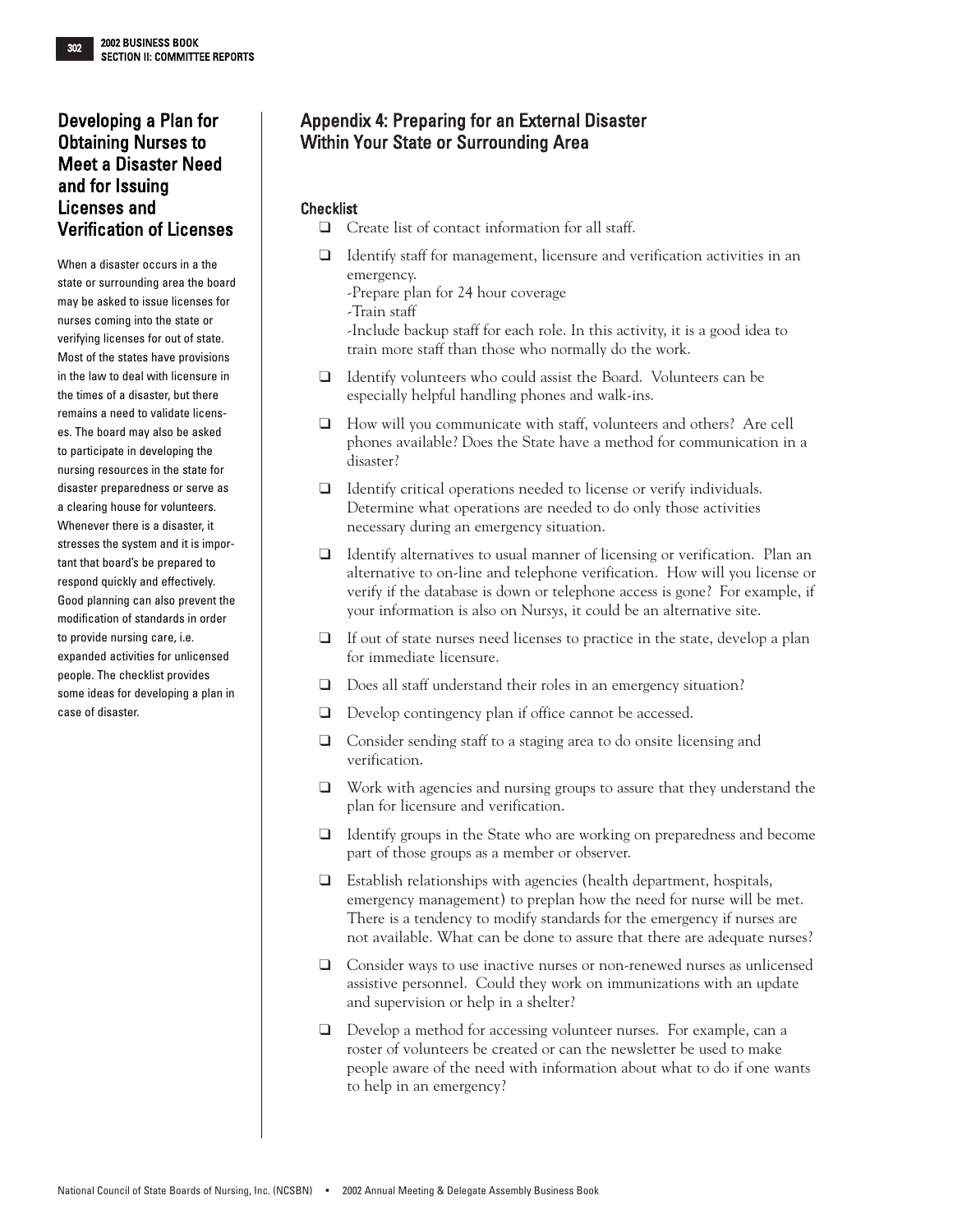- ❑ Publish written or Web site articles advising nurses to have a current hard copy of their nurse license and photo ID readily available.
- ❑ Develop a list of "what ifs" and solutions to avoid delay in a real situations; for example, How do you allow / credential a nurse to work, who comes into the state and loses all identification?
- ❑ Are there rules that can be suspended in a disaster?
- ❑ Any legislation required in order to implement plan?
- ❑ Many states are passing legislation that allows the governor to suspend certain laws and rules in a disaster. Develop a list of any rules or laws that would need to be suspended and those that cannot be suspended.
- ❑ Test the plan and revise as needed.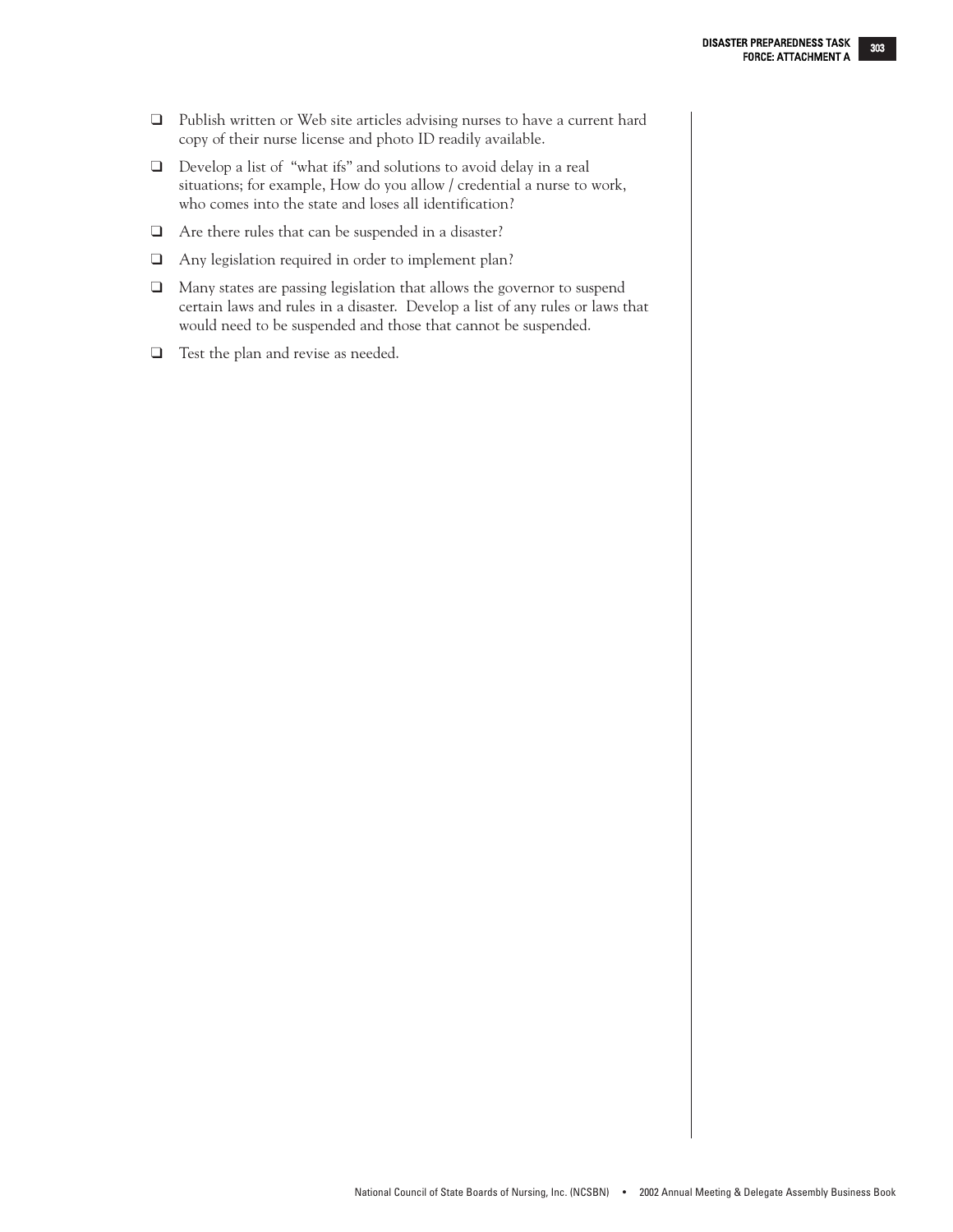### **Disclaimer**

The following project outline is provided solely as a guide. It is only intended to be one example of requirements for a disaster recovery project plan. It is not, by any stretch of the imagination, the only way to set up a project plan.

### Resource 1: Disaster Recovery Planning

### Project Plan Outline

If you are new to recovery planning, make sure that you research the subject thoroughly before embarking on a disaster recovery project. Consider engaging a consultant (internal or external to your organization) to help you in your project planning effort. Disaster recovery planning *is not* a two-month project, and neither is it a project that once completed, you can forget about. An effective recovery plan is a *live* recovery plan. The plan must be maintained current and tested/exercised regularly.

- 1. Program Description
	- A. Pre-Planning Activities (Project Initiation)
	- B. Vulnerability Assessment and General Definition of Requirements
	- C. Business Impact Analysis
	- D. Detailed Definition of Requirements
	- E. Plan Development
	- F. Testing Program
	- G. Maintenance Program
	- H. Initial Plan Testing and Plan Implementation
- 2. Planning Scope and Plan Objectives
- 3. Project Organization and Staffing
- 4. Project Control
- 5. Schedule of Deliverables
- 6. Resource Requirements

The primary objective of a Business Resumption Plan is to enable an organization to survive a disaster and to reestablish normal business operations. In order to survive, the organization must assure that critical operations can resume normal processing within a reasonable time frame. Therefore, the **goals** of the Business Resumption Plan should be to:

- A. Identify weaknesses and implement a disaster prevention program;
- B. Minimize the duration of a serious disruption to business operations;
- C. Facilitate effective co-ordination of recovery tasks; and
- D. Reduce the complexity of the recovery effort.

Historically, the information technology / data processing function alone has been assigned the responsibility for providing contingency planning. Frequently, this has led to the development of recovery plans to restore computer resources in a manner that is not fully responsive to the needs of the business supported by those resources. Contingency planning is a business issue rather than a data processing issue. In today's environment, the effects of long-term operations outage may have a catastrophic impact. The development of a viable recovery strategy must, therefore, be a product not only of the provider's of the organization's data processing, communications and operations center services, but also the users of those services and management personnel who have responsibility for the protection of the organization's assets.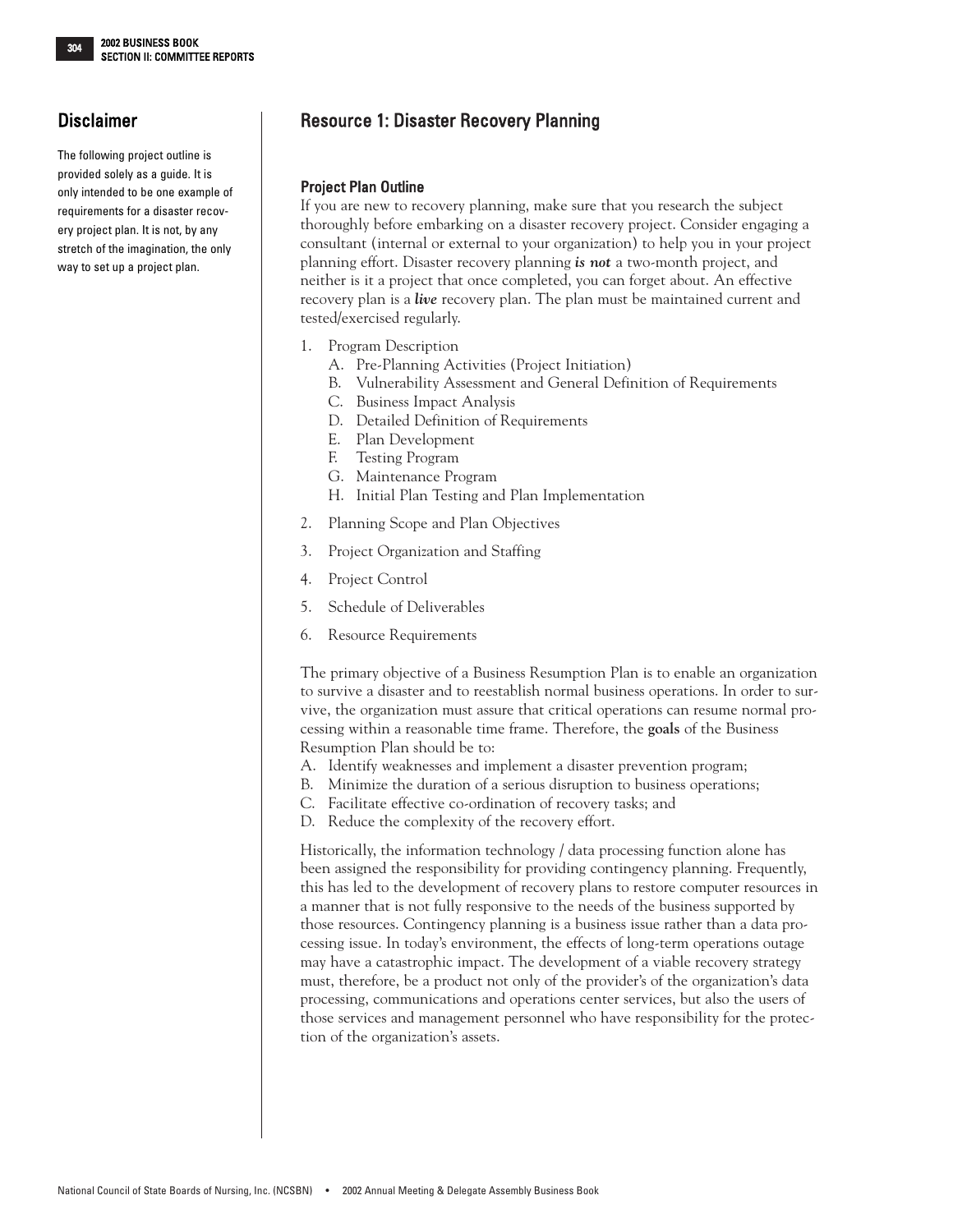The methodology used to develop the plans, emphasize the following key points:

- A. Providing management with a comprehensive understanding of the total effort required to develop and maintain an effective recovery plan;
- B. Obtaining commitment from appropriate management to support and participate in the effort;
- C. Defining recovery requirements from the perspective of business functions;
- D. Documenting the impact of an extended loss to operations and key business functions;
- E. Focusing appropriately on disaster prevention and impact minimization, as well as orderly recovery;
- F. Selecting project teams that ensure the proper balance required for plan development;
- G. Developing a contingency plan that is understandable, easy to use and easy to maintain; and
- H. Defining how contingency-planning considerations must be integrated into ongoing business planning and system development processes in order for the plan to remain viable over time.

The successful and cost effective completion of such a project requires the close cooperation of management from all areas of Information Systems as well as business areas supported by Information Systems. Senior personnel from Information Systems and user areas must be significantly involved throughout the project for the planning process to be successful.

In closing, it is important to keep in mind that the aim of the planning process is to:

- A. Assess existing vulnerabilities;
- B. Implement disaster avoidance and prevention procedures; and

C. Develop a comprehensive plan that will enable the organization to react appropriately and in a timely manner if disaster strikes.

### 1. Program Description

Since recovery planning is a very complex and labor intensive process, it therefore requires redirection of valuable technical staff and information processing resources as well as appropriate funding. In order to minimize the impact such an undertaking would have on scarce resources, the project for the development and implementation of disaster recovery and business resumption plans should be part of the organization's normal planning activities.

The proposed project methodology consists of eight separate phases, as described below.

#### **A. Phase 1 – Pre-Planning Activities (Project Initiation)**

Phase 1 is used to obtain an understanding of the existing and projected computing environment of the organization. This enables the project team to: refine the scope of the project and the associated work program; develop project schedules; and identify and address any issues that could have an impact on the delivery and the success of the project.

During this phase a Steering Committee should be established. The committee should have the overall responsibility for providing direction and guidance to the Project Team. The committee should also make all decisions related to the recovery planning effort. The Project Manager should work with the Steering Committee in finalizing the detailed work plan and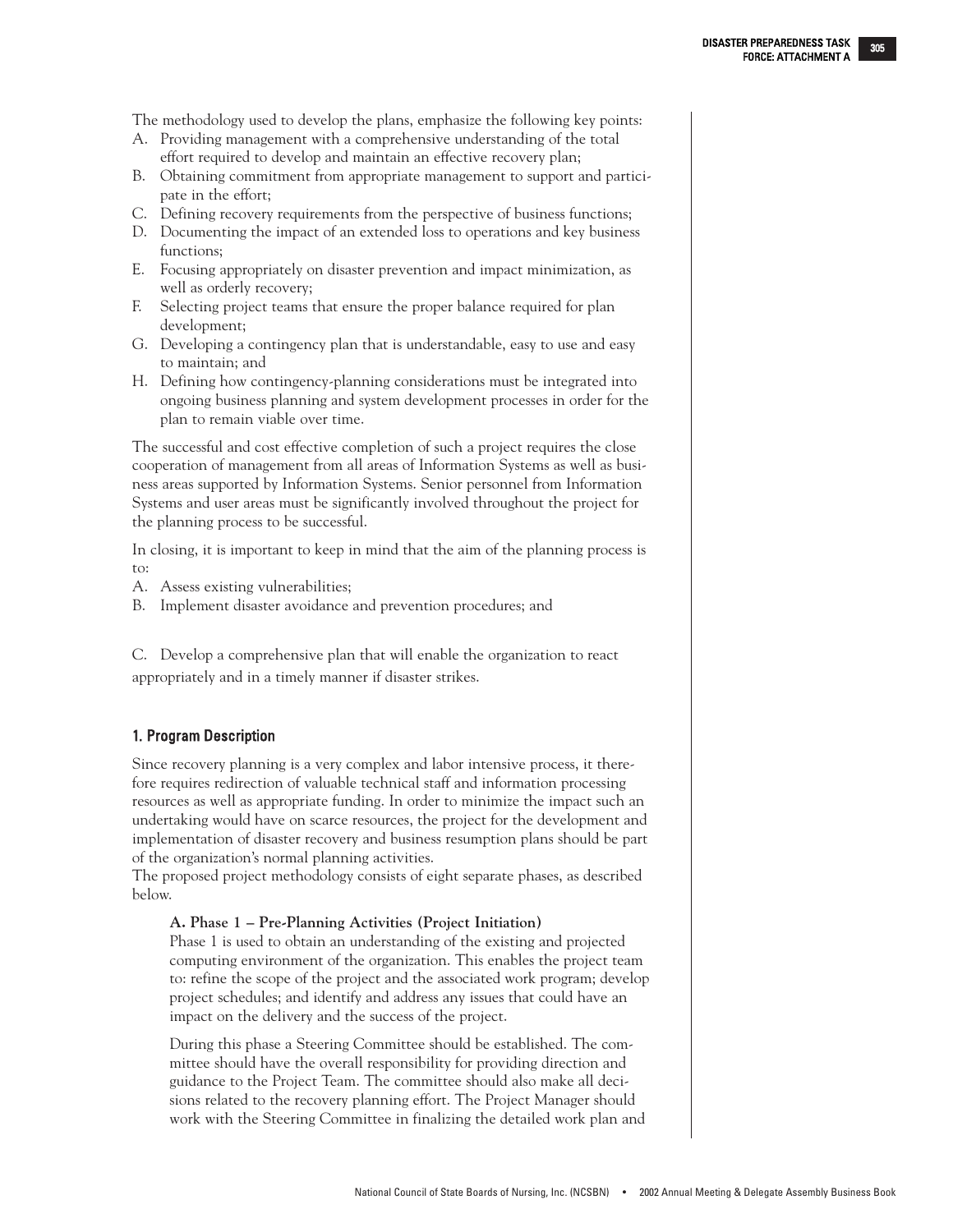developing interview schedules for conducting the Security Assessment and the Business Impact Analysis.

Two other key deliverables of this phase are:

- 1. The development of a policy to support the recovery programs; and
- 2. An awareness program to educate management and senior individuals who will be required to participate in the project.

### **B. Phase 2 - Vulnerability Assessment and General Definition of Requirements**

Security and control within an organization is a continuing concern. It is preferable, from an economic and business strategy perspective, to concentrate on activities that have the effect of reducing the possibility of disaster occurrence, rather than concentrating primarily on minimizing impact of an actual disaster. This phase addresses measures to reduce the probability of occurrence.

This phase will include the following key tasks:

- 1. A thorough Security Assessment of the computing and communications environment including personnel practices; physical security; operating procedures; backup and contingency planning; systems development and maintenance; database security; data and voice communications security; systems and access control software security; insurance; security planning and administration; application controls; and personal computers.
- 2. The Security Assessment will enable the project team to improve any existing emergency plans and disaster prevention measures and to implement required emergency plans and disaster prevention measures where none exist.
- 3. Present findings and recommendations resulting from the activities of the Security Assessment to the Steering Committee so that corrective actions can be initiated in a timely manner.
- 4. Define the scope of the planning effort.
- 5. Analyze, recommend and purchase recovery planning and maintenance software required to support the development of the plans and to maintain the plans current following implementation.
- 6. Develop a Plan Framework.
- 7. Assemble Project Team and conduct awareness sessions.

### **C. Phase 3 - Business Impact Assessment (BIA)**

A Business Impact Assessment (BIA) of all business units that are part of the business environment enables the project team to: identify critical systems, processes and functions; assess the economic impact of incidents and disasters that result in a denial of access to systems services and other services and facilities; and assess the "pain threshold," that is, the length of time business units can survive without access to systems, services and facilities.

The BIA Report should be presented to the Steering Committee. This report identifies critical service functions and the timeframes in which they must be recovered after interruption. The BIA Report should then be used as a basis for identifying systems and resources required to support the critical services provided by information processing, other services and facilities.

### **D. Phase 4 - Detailed Definition of Requirements**

During this phase, a profile of recovery requirements is developed. This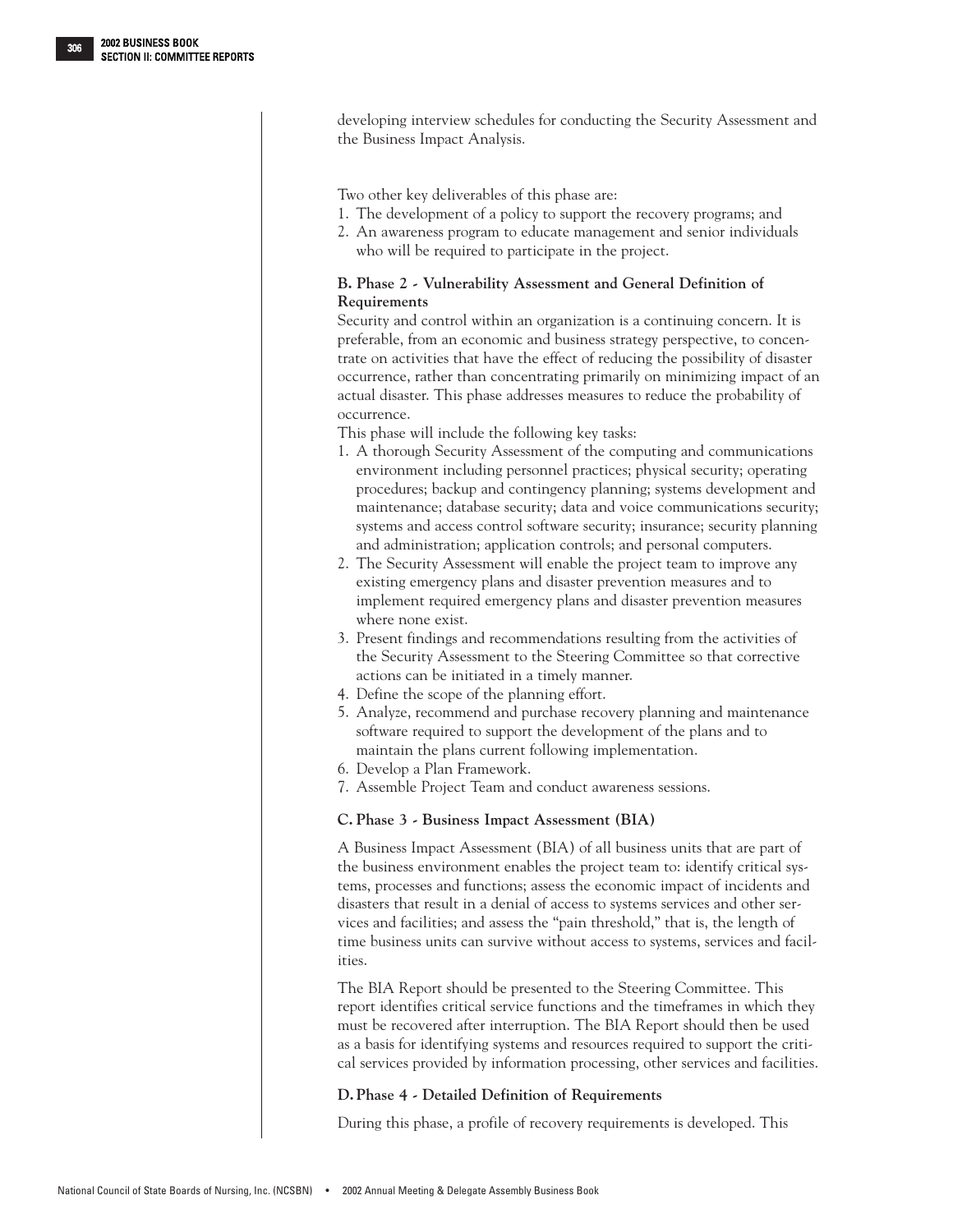profile is to be used as a basis for analyzing alternative recovery strategies. The profile is developed by identifying resources required to support critical functions identified in Phase 3. This profile should include hardware (mainframe, data and voice communications and personal computers), software (vendor supplied, in-house developed, etc.), documentation (DP, user, procedures), outside support (public networks, DP services, etc.), facilities (office space, office equipment, etc.) and personnel for each business unit. Recovery Strategies will be based on short term, intermediate term and long-term outages.

Another key deliverable of this phase is the definition of the plan scope, objectives and assumptions.

#### **E. Phase 5 - Plan Development**

During this phase, recovery plans components are defined and plans are documented. This phase also includes the implementation of changes to user procedures, upgrading of existing data processing operating procedures required to support selected recovery strategies and alternatives, vendor contract negotiations (with suppliers of recovery services) and the definition of Recovery Teams, their roles and responsibilities. Recovery standards are also being developed during this phase.

### **F. Phase 6 - Testing/Exercising Program**

The plan Testing/Exercising Program is developed during this phase. Testing/exercising goals are established and alternative testing strategies are evaluated. Testing strategies tailored to the environment should be selected and an on-going testing program should be established.

#### **G. Phase 7 - Maintenance Program**

Maintenance of the plans is critical to the success of an actual recovery. The plans must reflect changes to the environments that are supported by the plans. It is critical that existing change management processes are revised to take recovery plan maintenance into account. In areas where change management does not exist, change management procedures will be recommended and implemented. Many recovery software products take this requirement into account.

#### **H.Phase 8 - Initial Plan Testing and Implementation**

Once plans are developed, initial tests of the plans are conducted and any necessary modifications to the plans are made based on an analysis of the test results.

Specific activities of this phase include the following:

- 1. Defining the test purpose/approach;
- 2. Identifying test teams;
- 3. Structuring the test;
- 4. Conducting the test;
- 5. Analyzing test results; and
- 6. Modifying the plans as appropriate.

The approach taken to test the plans depends, in large part, on the recovery strategies selected to meet the recovery requirements of the organization. As the recovery strategies are defined, specific testing procedures should be developed to ensure that the written plans are comprehensive and accurate.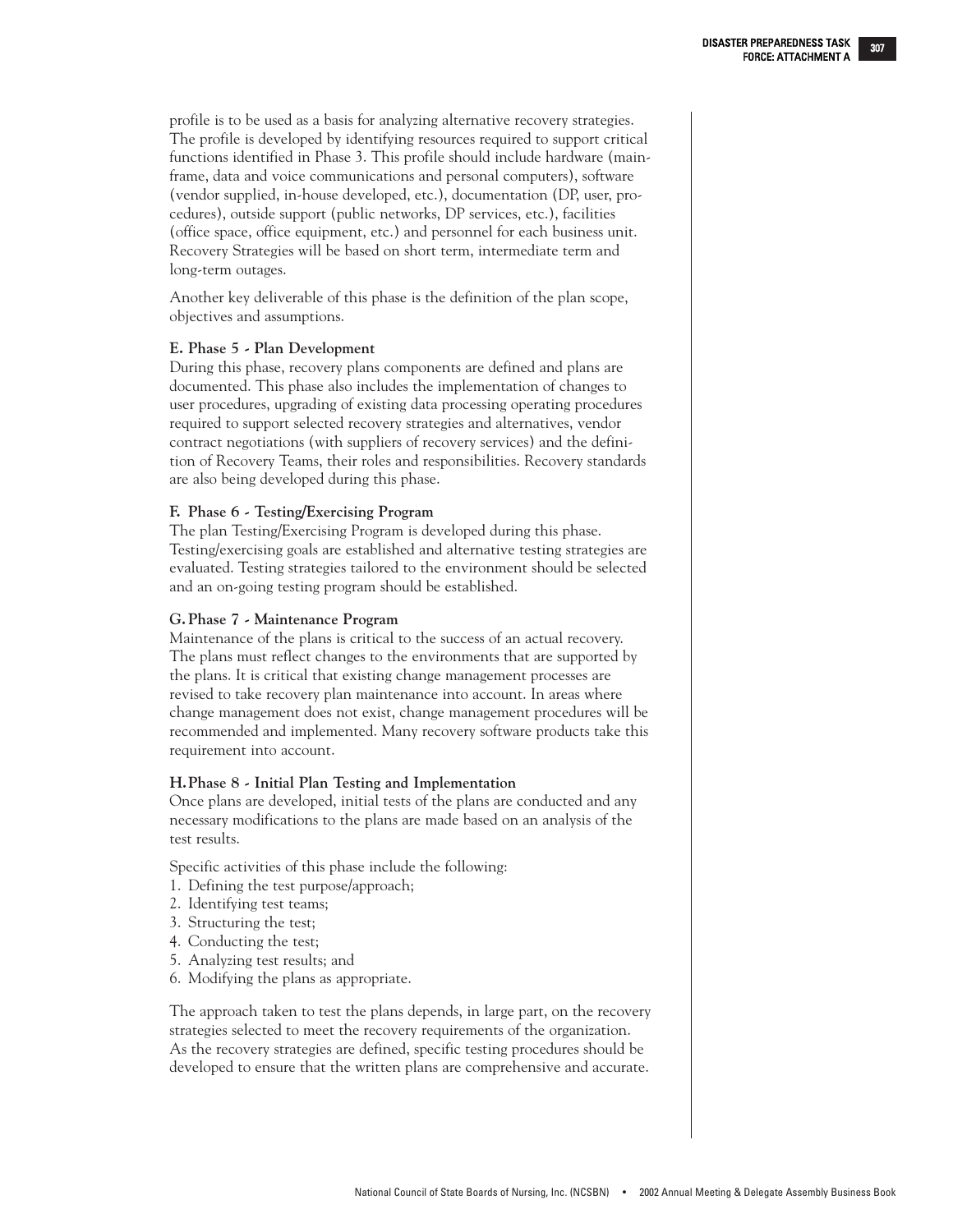### **2. Planning Scope and Plan Objectives**

The primary objective of recovery planning is to enable an organization to survive a disaster and to continue normal business operations. In order to survive, the organization must assure that critical operations can resume/continue normal processing. Throughout the recovery effort, the plan establishes clear lines of authority and prioritizes work efforts. The key objectives of the contingency plan should be to:

- A. Provide for the safety and well-being of people on the premises at the time of a disaster.
- B. Continue critical business operations.
- C. Minimize the duration of a serious disruption to operations and resources (both IT and other).
- D. Minimize immediate damage and losses.
- E. Establish management succession and emergency powers.
- F. Facilitate effective co-ordination of recovery tasks.
- G. Reduce the complexity of the recovery effort.
- H. Identify critical lines of business and supporting functions.

Although statistically the probability of a major disaster is remote, the consequences of an occurrence could be catastrophic, both in terms of operational impact and public image. Management appreciates the implications of an occurrence; therefore, it should assign on-going responsibility for recovery planning to an employee dedicated to this essential service.

Management must make a decision to undertake a project that satisfy the following objectives:

- A. Determine vulnerability to significant service interruptions in the Data Center and business facilities and define preventive measures that may be taken to minimize the probability and impact of interruptions;
- B. Identify and analyze the economic, service, public image and other implications of extended service interruptions in the Data Center and other business facilities;
- C. Determine immediate, intermediate and extended term recovery needs and resource requirements;
- D. Identify the alternatives and select the most cost effective approaches for providing backup operations capability and timely service restoration; and
- E. Develop and implement contingency plans that address both immediate and longer-term needs for the Data Center and other business facilities.

#### 3. Project Organization and Staffing

The project team organization is designed to maximize the flexibility needed to deal with the implementation of a plan in the most efficient manner possible. As explained earlier in this document, disaster recovery and business resumption planning is a complex and labor-intensive program. A key factor in the successful development and implementation of recovery and resumption programs in other organizations is the dedication of a full-time resource to recovery/business continuity planning.

Recovery plans should be treated as living documents. Both the information processing and the business environments are constantly changing and becoming more integrated and complex. Recovery plans must keep pace with these changes. Continuous testing/exercising of plans is essential if the organization wants to ensure that recovery capability is maintained in such an environment. The organization also must ensure that staff with recovery responsibilities are prepared to execute the plans.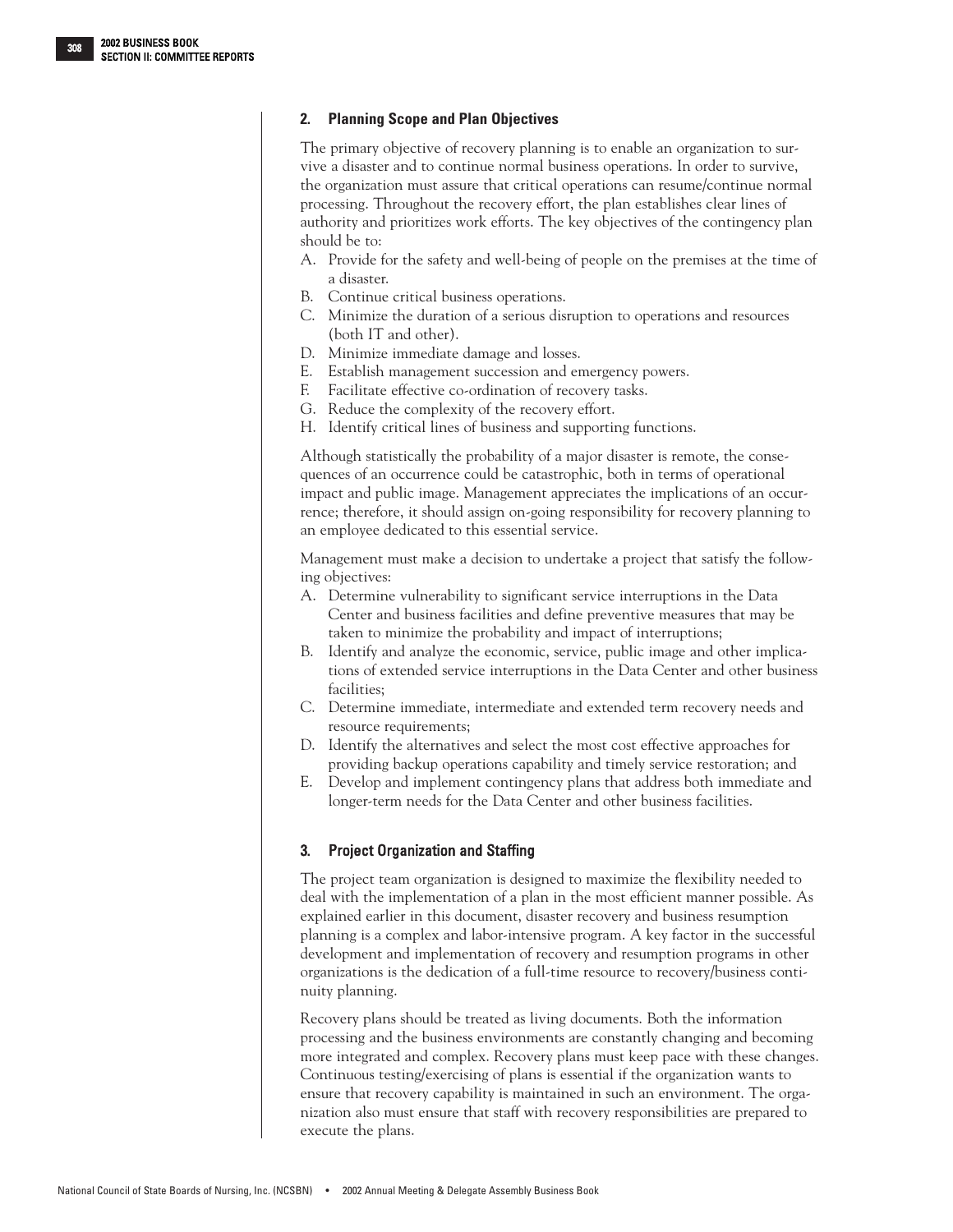This cannot be achieved without a full-time resource with responsibility for: maintaining plans; coordinating components and full plan tests; training staff with recovery responsibilities; and updating plans to reflect changes to the information processing and business environments.

### **A. Steering Committee**

The Steering Committee should include representatives from key areas of the organization:

- 1. Information Systems
- 2. Technology Support
- 3. Systems Development
- 4. Network and Operations Services
- 5. Voice Communications
- 6. Key Business Units

### **B. Project Team**

The composition of the Project Team may vary depending on the environments and business units for which plans are developed. It is important to note that the managers of environments and business units for which plans are developed will be responsible for the maintenance and testing of their respective plans. However, the Person/unit responsible for recovery/continuity planning should retain the role of co-coordinator of testing activities, major plan revisions and maintainer of the Master Plan.

The Core Project Team is automatically part of other project teams. Internal Audit should be invited to be part of all teams. The managers represented on the various teams may choose to recommend other senior individuals in their area to represent them or to join specific teams where their expertise will be required for the development of the plans.

#### **C. Suggested Core Project Team Composition**

- 1. Project Manager
- 2. Computer and Network Operations
- 3. Systems Support
- 4. Voice, Network and Communications

### **D. Suggested Information Systems/Technology Support Team Composition**

- 1. Network & Communications
- 2. Facilities Management
- 3. Network Development and Support
- 4. Database Administration
- 5. Information Systems Security
- 6. Operations
- 7. Network Support
- 8. Network Implementation

### **E. Business Units Team**

The members of the various Business Unit teams will be different for each Business Unit.

### 4. Project Control

The management and control for this project should be supported by project management software. The software should be used for scheduling of personnel resources to specific tasks and identification of end deliverables and their target completion dates. Recovery Planning software implemented during Phase 2 of the project will be used to document the plans.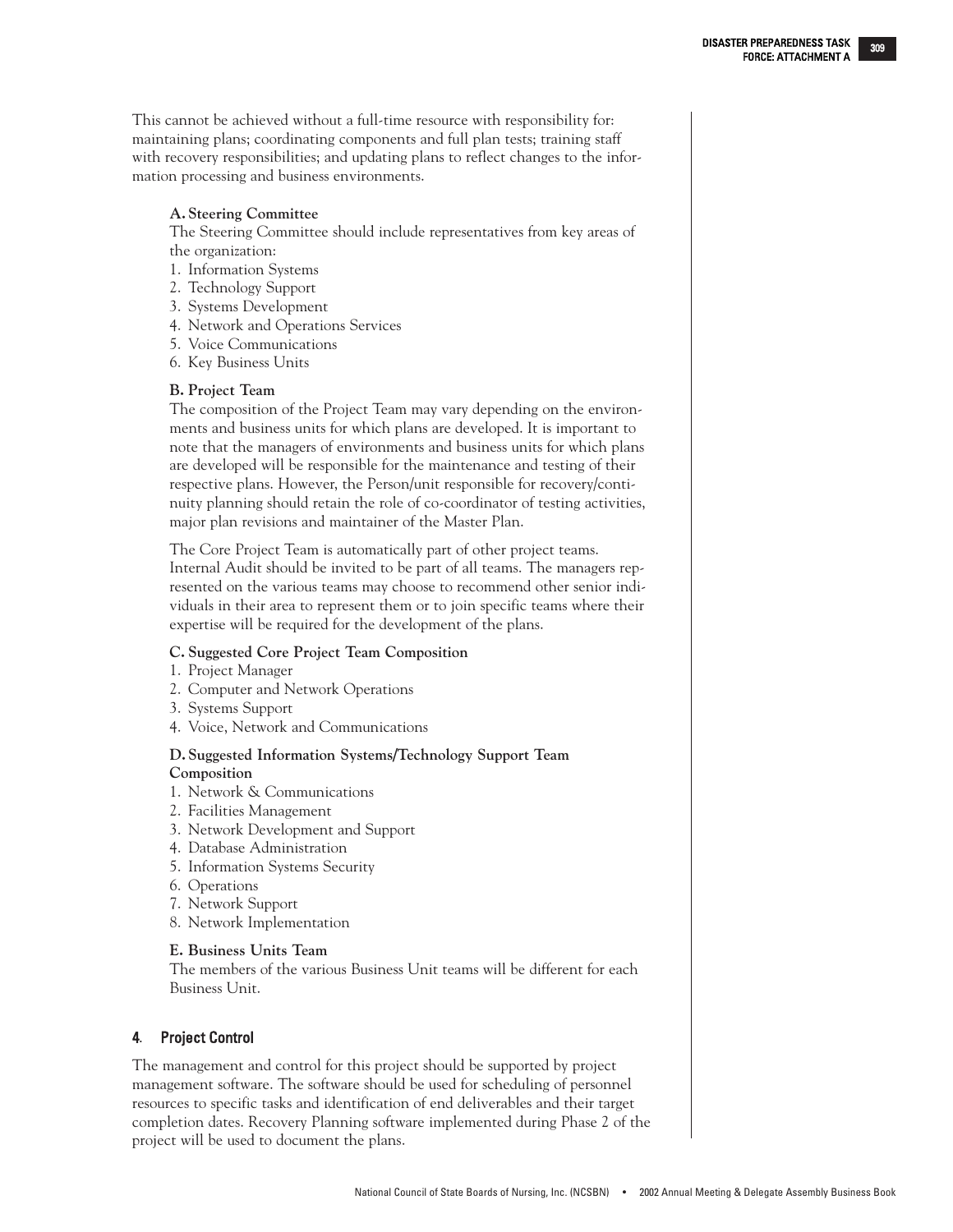During Phase 1 activities, detail work plans for Data Processing and user personnel identifying tasks and responsibilities along with their associated start and completion dates will be developed.

### 5. Schedule of Deliverables

The following is a schedule of deliverables by phase that will be developed and delivered as part of this project.

#### **Phase/Deliverable**

#### **Phase 1 - Pre-Planning Activities (Project Initiation)**

- A. Revised Detail Work Plan
- B. Interview Schedules
- C. Policy Statement
- D. Recovery Planning Awareness Program

#### **Phase 2 - Vulnerability Assessment**

- A. Security Assessment Report
- B. Scope of Planning Effort
- C. Plan Framework
- D. Recommendation on Recovery Planning Software
- E. Implementation of Recovery Planning Software

#### **Phase 3 - Business Impact Analysis**

A. Business Impact Assessment Report

#### **Phase 4 - Detailed Definition of Requirements**

- A. Recovery Needs Profile
- B. Plan Scope, Objectives and Assumptions

### **Phase 5 - Plan Development**

- A. Data Center Recovery Plan
- B. Prototype Business Units Resumption Plan
- C. Recovery Standards

#### **Phase 6 - Testing Program**

- A. Testing Goals
- B. Testing Strategies
- C. Testing Procedures

#### **Phase 7 - Maintenance Program**

- A. Maintenance Procedures
- B. Change Management Recommendations

#### **Phase 8 - Initial Plan Testing and Implementation**

- A. Initial Test Report
- B. Implementation

#### 6. Resource Requirements

Organizations who have tried to develop disaster and business resumption plans without dedicating the required resources to the effort have been largely unsuccessful in implementing effective recovery plans. Some organizations, after spending time and money developing recovery plans, have failed in maintaining their recovery capability. This is mostly due to a lack of commitment to keep their plans current or to do regular testing of recovery capabilities.

It is therefore essential, that management is committed to the development, implementation and maintenance of this program, that required resources are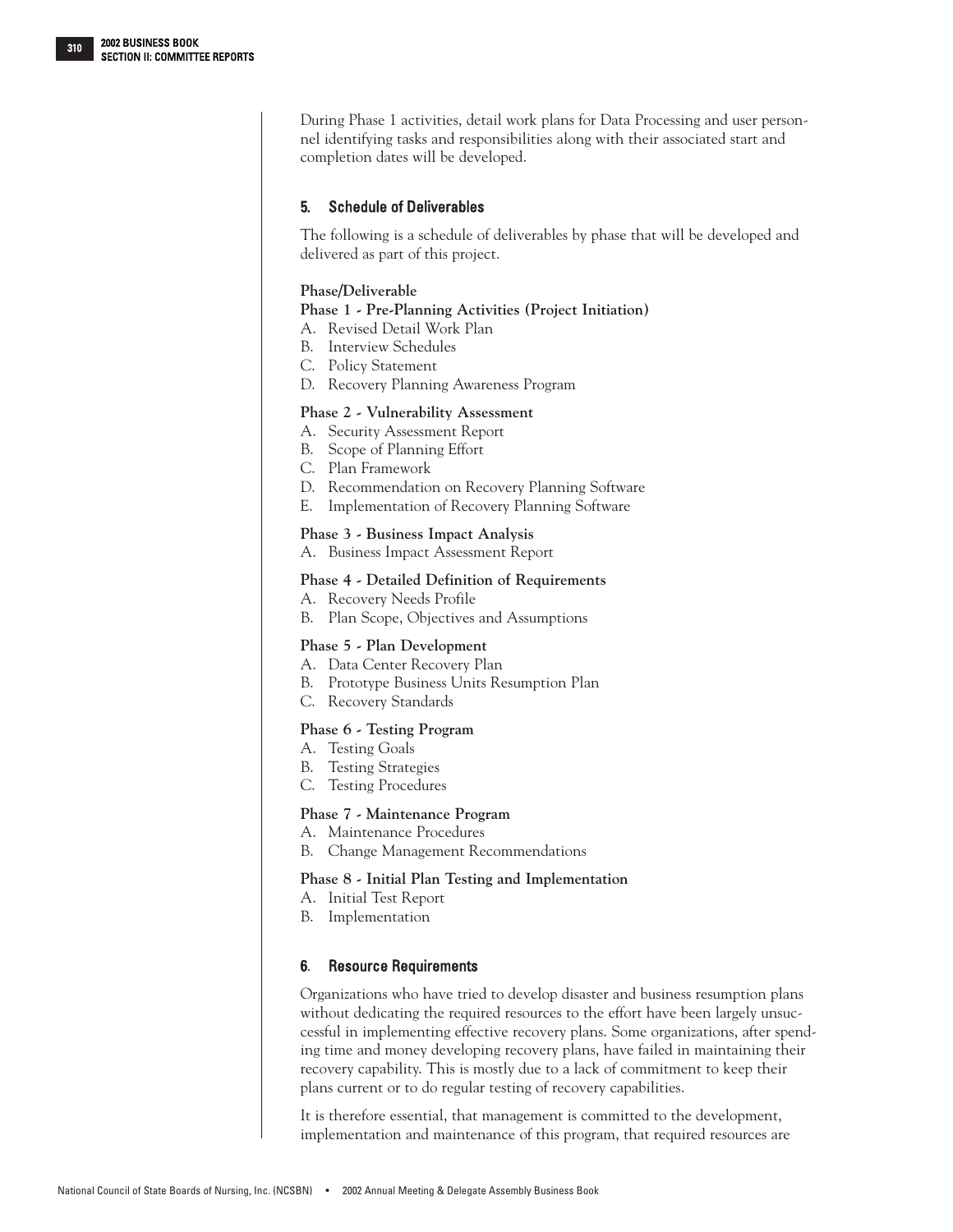freed up during the development cycle and that a resource be dedicated to the on-going maintenance of the program.

Resource requirements can be divided into three categories, namely:

- Personnel
- Capital Costs
- Ongoing costs

### Capital Costs

A large volume of data will be gathered during various stages of the plan development. This data will be essential to the plan and has to be maintained on an ongoing basis. There are several products on the market that have been designed to support the development, testing and maintenance of recovery plans. These products are evaluated during Phase 2 of the project. The final cost depends on the product chosen.

Other one-time costs may include the purchase of equipment related to establishing redundancy in the area of voice and data communications, data processing equipment (including personal computers), data processing emergency support and backup equipment (such as UPS, diesel generators, etc.) and business equipment (photocopiers, FAX machines, etc.).

### Ongoing Costs

Ongoing costs include rentals, services contracts and maintenance contracts. Some of these costs are hard to estimate ahead of time but could include the following:

- A. Shell/Hot Site Contract.
- B. Recovery Planning Software Maintenance Contract.
- C. Service and maintenance fees relating to recovery and backup equipment and services.

*Computing & Networking Services (CNS & University of Toronto 2000)*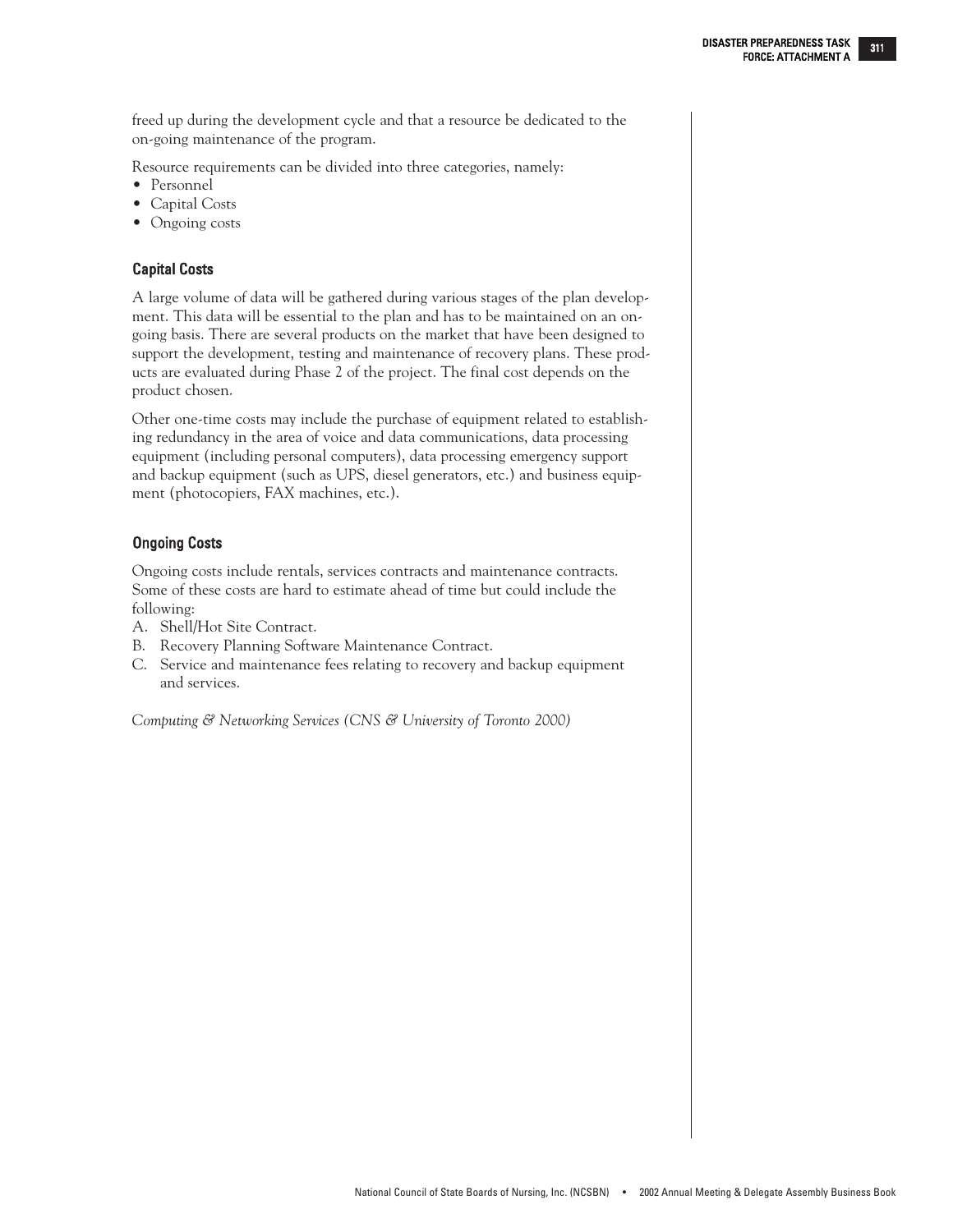This resource is referenced from Board Source (formerly the National Center for Nonprofit Boards (NCNB)). The checklist is intended to provide Boards with an operational perspective while still maintaining a governance focus. Suggestions and input related to this document can be forwarded directly to Board at the email provided below.

This information was obtained from the Web site www.boardsource.com.

### Resource 2: Preparing Your Board and Organization for Disaster Recovery & Checklist

The events of September 11 and its aftermath inevitably turned the attention of nonprofit board members, executives, and staff to matters of disaster preparedness. More than ever, nonprofit and nongovernmental organizations, along with every other segment of society, are feeling the effects of disasters – natural or manmade. To combat this uncertainty, the National Center for Nonprofit Boards (NCNB) is taking a leading role in closely examining ways in which boards can respond to situations such as the events of September 11 and other disasters.

NCNB believes that the role of boards is to ensure that the organizations they serve will not only survive in the event of a disaster but also be able to continue their critical roles as support structures in their communities. By mandating the establishment and implementation of policies that provide for emergency preparedness, boards can ensure that their organizations are better able to weather the storm brought about by unanticipated disasters.

NCNB needs your help in adding to our checklist of emergency preparedness measures that nonprofit organizations across the nation can consider for implementation. What follows is a preliminary checklist we compiled with the help of a panel of experts. However, it is in no way exhaustive or complete. Instead, we designed the checklist to serve as a basis for ongoing dialogue among nonprofit leaders on emergency preparedness.

NCNB has incorporated insights gained from a variety of contributors and included the feedback into the checklist provided. It is anticipated that this document will continue to evolve as the subject of disaster preparedness and recovery evolves. NCNB plans to publish a booklet in 2002 on the broader topic of the board's role in crisis situations.

NCNB invites you to be a part of this continuing dialogue by sending your thoughts and your organization's experiences to rtraister@NCNB.org.

# Board Checklist

### Board Preparation

Your board must decide on several important issues to ensure it is prepared for disaster.

- ❑ If applicable, amend the bylaws to allow the board to make decisions without face-to-face meetings. In the event of a disaster, it may not be possible — or safe — to meet in person.
- ❑ Make a plan for the board to make decisions in the event members cannot be reached or are lost. If the bylaws require a certain number of board members to reach a decision, consider a provision for emergencies — with defined criteria for what constitutes an emergency.

### Develop an Employee and Volunteer Emergency Plan

- ❑ People (employees, board members, volunteers) are the most valuable asset of your organization.
- ❑ Make sure your chief executive creates and implements a plan or reviews the existing one, and keeps it up to date with current events. Emergency plans should include all safety considerations, as well as instructions on where to meet or get information during a chaotic situation. The plan should be part of the organizational culture and all employees, volunteers and board members should be familiar with it.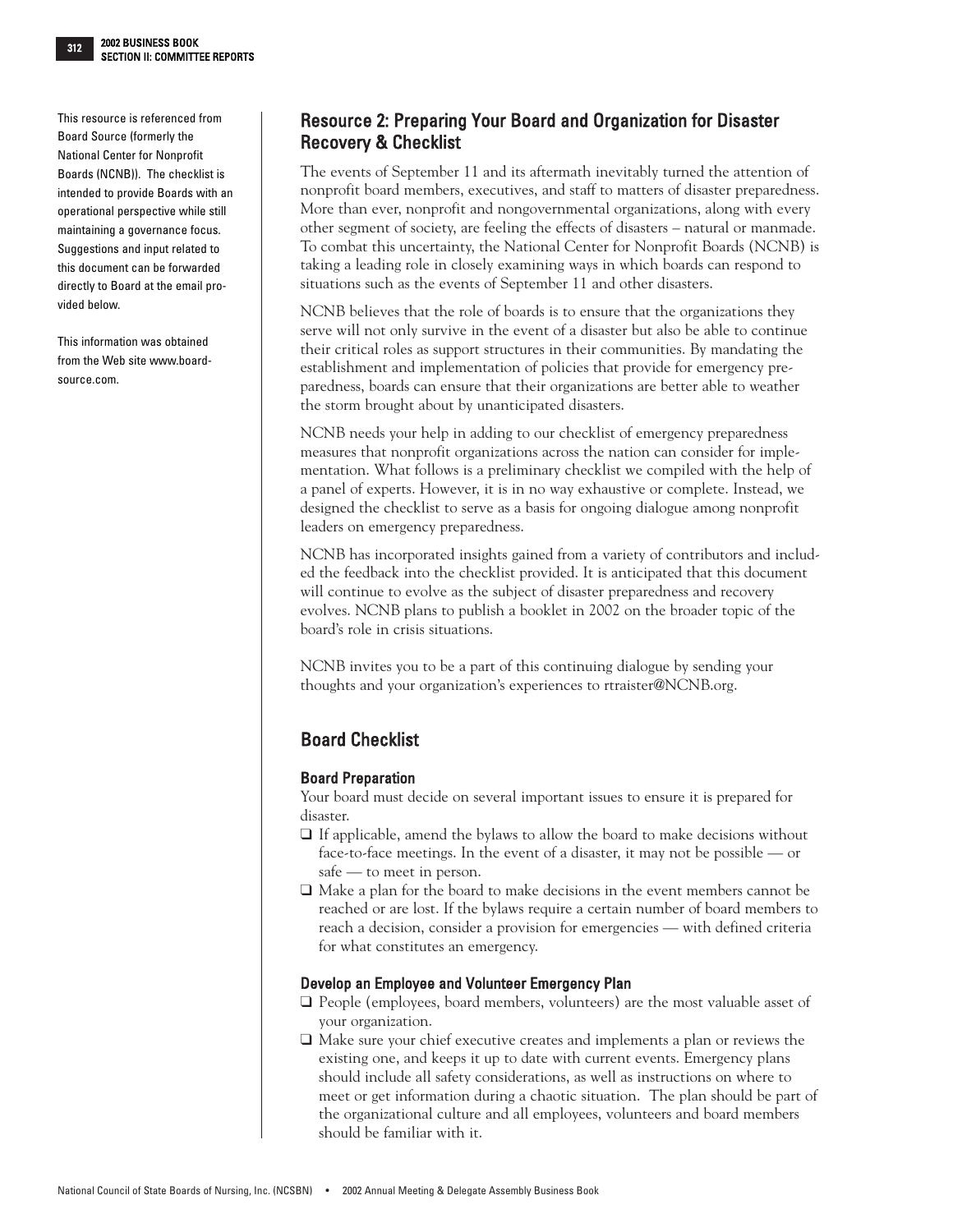- □ Define the criteria that constitute a disaster for your organization and would cause the emergency plan to go into effect.
- ❑ Schedule phases of implementation for the plan (first hours, first days, first weeks, etc).
- ❑ Decide who makes immediate decisions in emergency situations; establish a chain of command for backup.
- □ Develop site-specific emergency plans for protection and evacuation of people, and check federal and state laws for compliance.
- ❑ Investigate professional counseling services available in your area and, if possible, establish relationships with groups that can provide services after a disaster.
- ❑ Allow discretionary time off and time at work for employees and volunteers to catch up on news, check in on loved ones, and nurture fellowship with their colleagues.
- ❑ Use practice drills incorporating mock scenarios to test the effectiveness of the plan.

### Finances

- ❑ Prepare for financial recovery after an emergency or disaster. Reserve funds should be available so your organization can continue to provide important services despite problems facing your organization.
- ❑ Establish a financial reserve for use in the event of a disaster. Make sure the reserve is unrestricted and easily liquidated in the event of an emergency.
- ❑ Make sure the board chair and other key people have access to funds.
- ❑ Store multiple copies of information about accounts, investments and assets in off-site locations.
- ❑ Identify areas of budget that are not crucial to mission, from which funds can be redirected, if necessary, in a crisis.
- ❑ Contact key funders to solicit their input about the redirection of funds in times of crisis, and about putting funds into emergency reserves.
- ❑ Ask funders and board members if they can and will provide emergency funds in an emergency situation.
- ❑ Make sure your organization has adequate insurance for all assets: people, information, business continuation/interruption, and property.
- ❑ Consider whether to include the executive officer and others under "key person" insurance and investigate intellectual property coverage.
- ❑ Review your insurance coverage for restrictions for damages from acts of war and natural disasters. Investigate the timeliness of payments for claims.
- ❑ Consider the possibility that the banking industry could be directly impacted by the crisis.
- ❑ As a last resort, revisit the budget and reforecast revenues and expenditures.
- ❑ Use mock scenarios to test the effectiveness of the plan.

### Administrative

- ❑ Administrative planning is imperative for an organization to survive after an emergency or disaster.
- ❑ The board chair should know how to access all critical information pertaining to the organization in the event of an emergency. The chief executive should provide the board chair with a binder containing this information and instructions (See attachment with a sample table of contents). This information should be backed up in electronic format and a hard copy should be kept off site.
- ❑ Have a plan in place for an acting or interim chief executive, and develop a succession plan.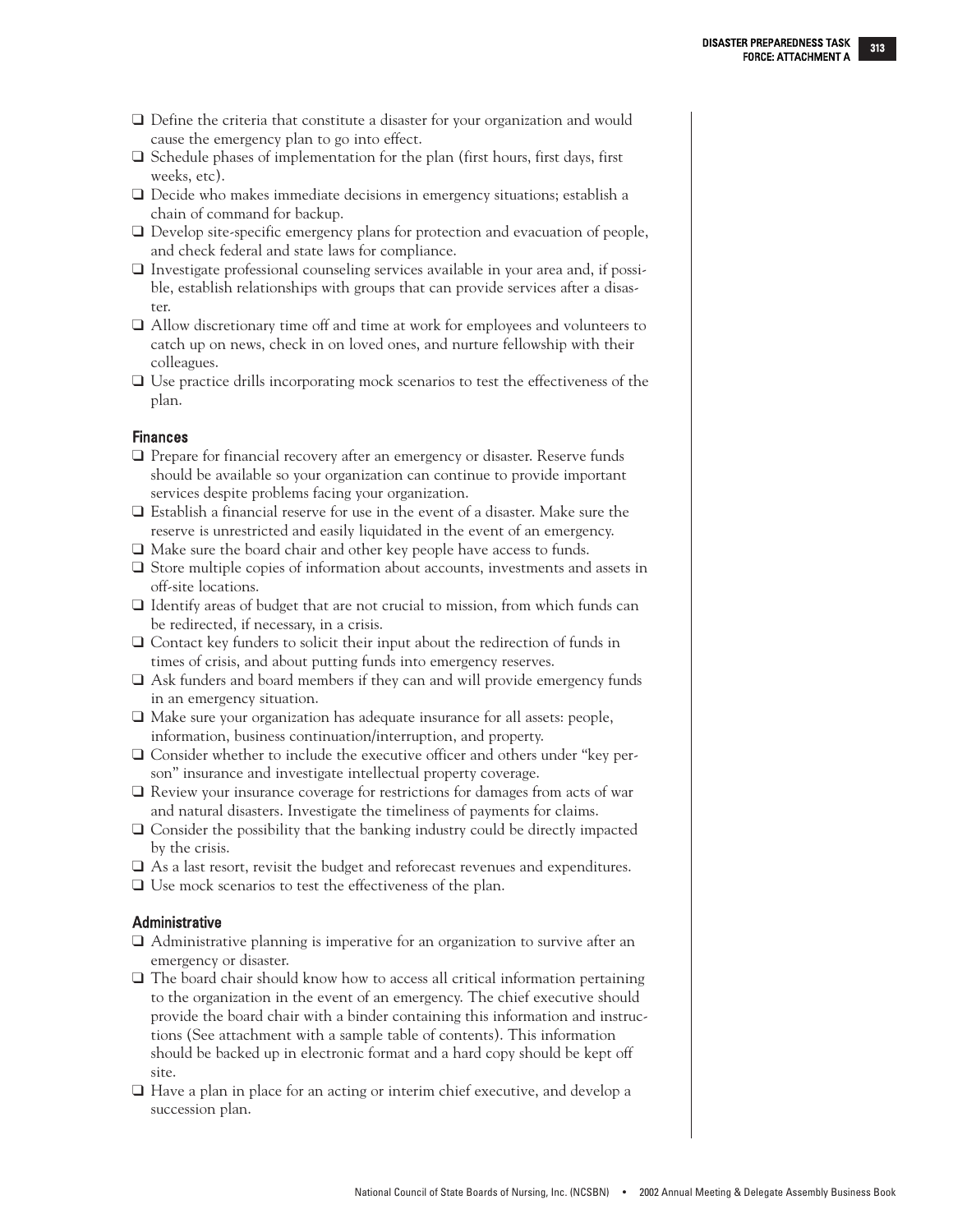- ❑ Establish relationships with multiple vendors for goods and services including temporary help – in the event that your regular suppliers are unavailable.
- ❑ Create a contingency plan for continuing work if your facilities are not usable. If possible, create a strategic partnership with another organization with a similar mission to share office space and equipment if one of the organizations' office space is rendered unusable by a disaster.

#### Information Technology (IT)

- ❑ Information is another valuable asset of any organization.
- ❑ Back up all data on a daily basis, and store the backups off site in multiple locations.
- ❑ Document IT procedures and inventory, and maintain this information in an off-site location.
- ❑ Develop an overall IT disaster recovery plan.
- ❑ Contract with an off-site IT firm to get new systems set up quickly in the event of irreparable damage to the systems or offices.

### **Communications**

- ❑ After a disaster has occurred, you will need to alert the community to your status and future plans as soon as possible.
- ❑ Designate a spokesperson and backup spokesperson for the organization.
- ❑ Advise employees, board members, and volunteers not to speak on behalf of the organization unless authorized to do so.
- ❑ Have crisis communication statements for as many conceivable situations as possible.
- ❑ Develop a message to donors to help raise finds quickly after a disaster.
- ❑ Prioritize communications in order of importance (constituency, board, media, etc.)
- □ Communicate with *all* of your constituents. Stay in touch with service recipients, customers, clients, volunteers, donors, members, staff and the board about services that are curtailed or other issues that arise as a result of the disaster.
- ❑ Set media expectations by contacting media representatives *before* a disaster strikes and making them aware that they will be contacted by a designated spokesperson for the organization and when they will be contacted in the scope of a major event.
- $\Box$  If your regular communication channels are down, have several backup channels in place. In the event cell phones and computers are not working, consider low-tech options like portable short wave, amateur (HAM), or citizens' band (CB) radios powered by batteries as alternatives when other methods of communication are not available.
- $\Box$  Leverage the public focus on the disaster, to the extent that you can, to appropriately draw attention to your mission.

### Return to Work

- ❑ The need for the services your organization provides does not go away during a crisis; in fact, the need may increase – especially if your organization provides a direct community service. If you have planned for the eventuality of an emergency or disaster – barring extreme circumstances, such as extensive loss of life within the ranks – your organization should be able to continue fulfilling its mission.
- □ Assess how your mission is related to or can contribute to your constituents' recovery and, where appropriate, reallocate resources for greater impact.
- ❑ Rethink your approach to donors in light of the circumstances.
- ❑ Reassess what in your preparedness planning did not work well in recovery, and realign plans for better preparedness next time.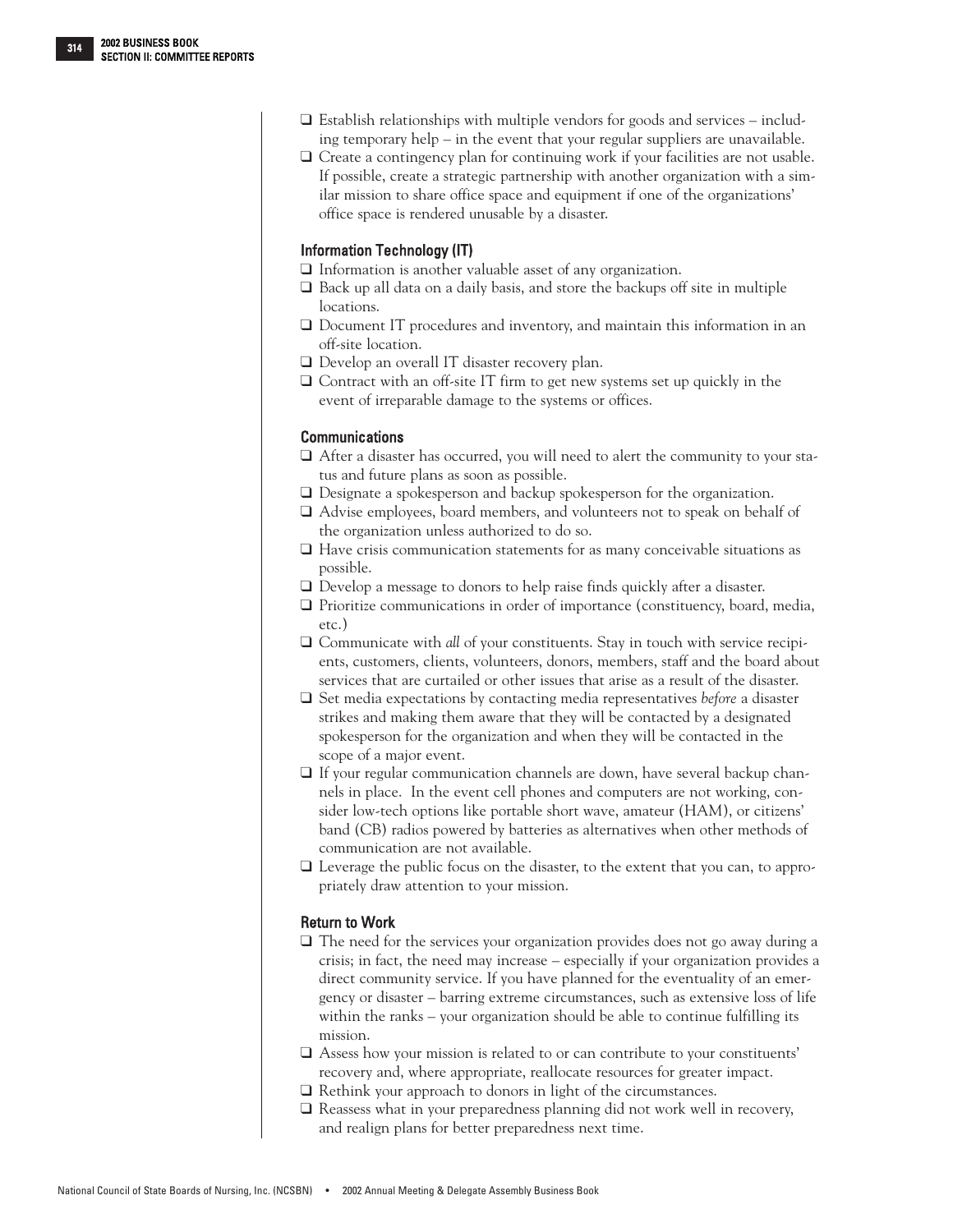### Resource 3

### Reference Checklist

This checklist can serve as a guide to creating your organization's strategy for dealing with an emergency or disaster. Below are some additional resources. Also check with your state and local government and other sector and trade associations.

- ❑ Nonprofit Risk Management Center (http://www.nonprofitrisk.org)
- ❑ Internal Revenue Service (http://www.IRS.gov)
- ❑ Occupational Safety and Health Administration (http://www.osha.gov)
- ❑ Society for Human Resources Management (http://www.shrm.org)
- ❑ American Red Cross (http://www.redcross.org)
- ❑ Council on Foundations (http://www.cof.org)
- ❑ Solinet Corp. (http://www.solinet.net)
- ❑ Disaster Recovery Journal (http://www.drp.com)
- ❑ Federal Emergency Management Agency (FEMA) (http://www.fema.gov/)
- ❑ The National Mental Health Association (http://www.nmha.org/)
- ❑ BoardSource (Formerly, the National Center for Non-Profit Boards (http://www.boardsource.org)
- ❑ Your local government, volunteer center, fire and police, and neighborhood emergency response teams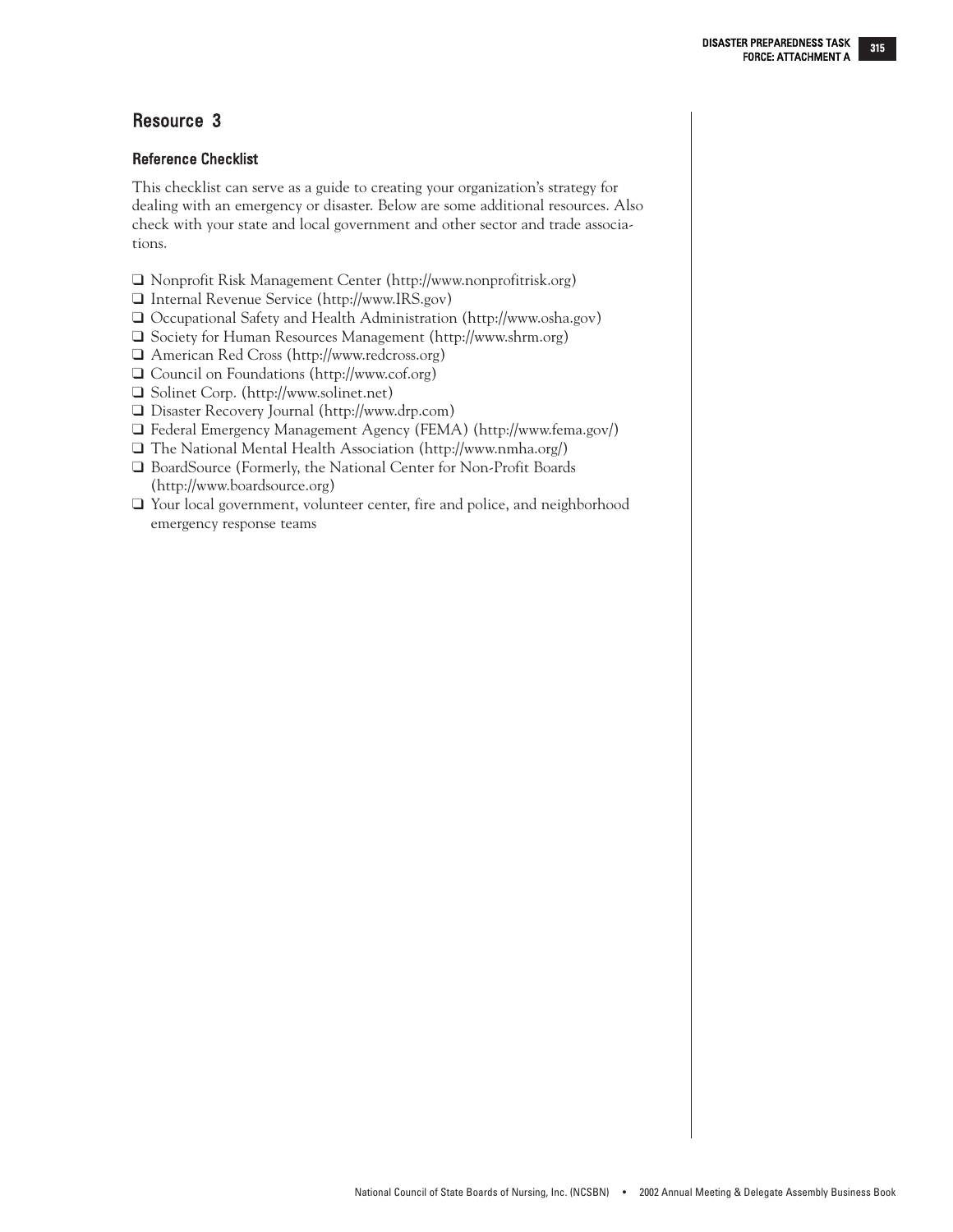### Resource 4

### Emergency Services Checklist

This checklist is intended serve as a convenient reference for emergency service contacts. The contacts listed in this document should include internal and external resources that would provide the organization with immediate or essential services, at a time of emergency or crisis. It is recommended that this listing be updated quarterly.

| <b>Emergency Contacts</b>   | <b>Firm Contact</b> | <b>Phone (Day &amp; Night)</b> |
|-----------------------------|---------------------|--------------------------------|
| Ambulance                   |                     |                                |
| Fire Department             |                     |                                |
| Hospital                    |                     |                                |
| Police Department           |                     |                                |
| Security Office             |                     |                                |
| Sheriff                     |                     |                                |
| Telephone Company           |                     |                                |
| <b>Utility Company</b>      |                     |                                |
| Other                       |                     |                                |
|                             |                     |                                |
| <b>Specialized Services</b> | <b>Firm Contact</b> | Phone (Day & Night)            |
| & Consultants               |                     |                                |
| Architect                   |                     |                                |
| Carpenter                   |                     |                                |
| Chemist                     |                     |                                |
| Computer Engineer           |                     |                                |
| Conservator                 |                     |                                |
| Consultant (s)              |                     |                                |
| Data Recovery Service       |                     |                                |
| Dehumidification Service    |                     |                                |
| Dehumidifiers               |                     |                                |
| Electrician                 |                     |                                |
| Exterminator                |                     |                                |
| <b>Fire Restoration</b>     |                     |                                |
| <b>Fumigation Service</b>   |                     |                                |
| Insurance Agent             |                     |                                |
| Janitorial Service          |                     |                                |
| Lawyer                      |                     |                                |
| Locksmith                   |                     |                                |
| Mycologist                  |                     |                                |
| Pallets (wooden)            |                     |                                |
| Plumber                     |                     |                                |
| Preservationist             |                     |                                |
| Space, storage              |                     |                                |
| <b>Trucking Service</b>     |                     |                                |
| Truck, refrigerated         |                     |                                |
| Other:                      |                     |                                |
|                             |                     |                                |
|                             |                     |                                |
|                             |                     |                                |
|                             |                     |                                |

National Council of State Boards of Nursing, Inc. (NCSBN) • 2002 Annual Meeting & Delegate Assembly Business Book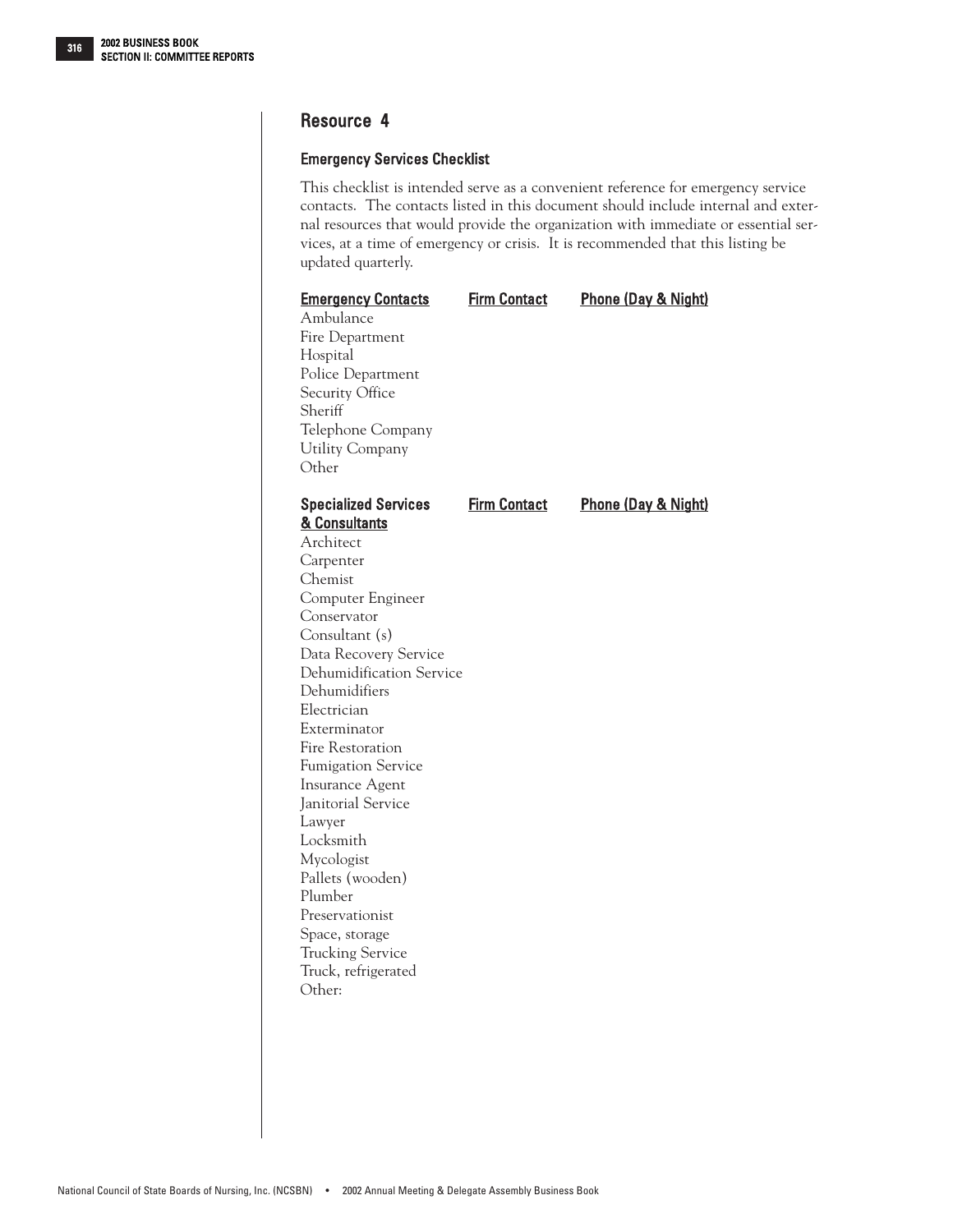### NCSBN Member Board Disaster Preparedness Template Comments Form

- 1. Based on the information provided and your Disaster Preparedness needs, what content have you found to be considered **HELPFUL?**
- 2. Based on the information provided and your Disaster Preparedness needs, what content have you found to be considered **NOT HELPFUL?**
- 3. What **additional information** might be useful to you in your Disaster Preparedness efforts?
- 4. How would you describe the **organization of information?**
- 5. Additional Comments.

Please forward comments to: Joseph Dudzik Director of Human Resources National Council of State Boards of Nursing 676 N. St. Clair, Suite 550 Chicago, Illinois 60611 Phone: 312-787-6555, ext. 144 Fax: 312-787-6898 E-mail: jdudzik@ncsbn.org

Thank you!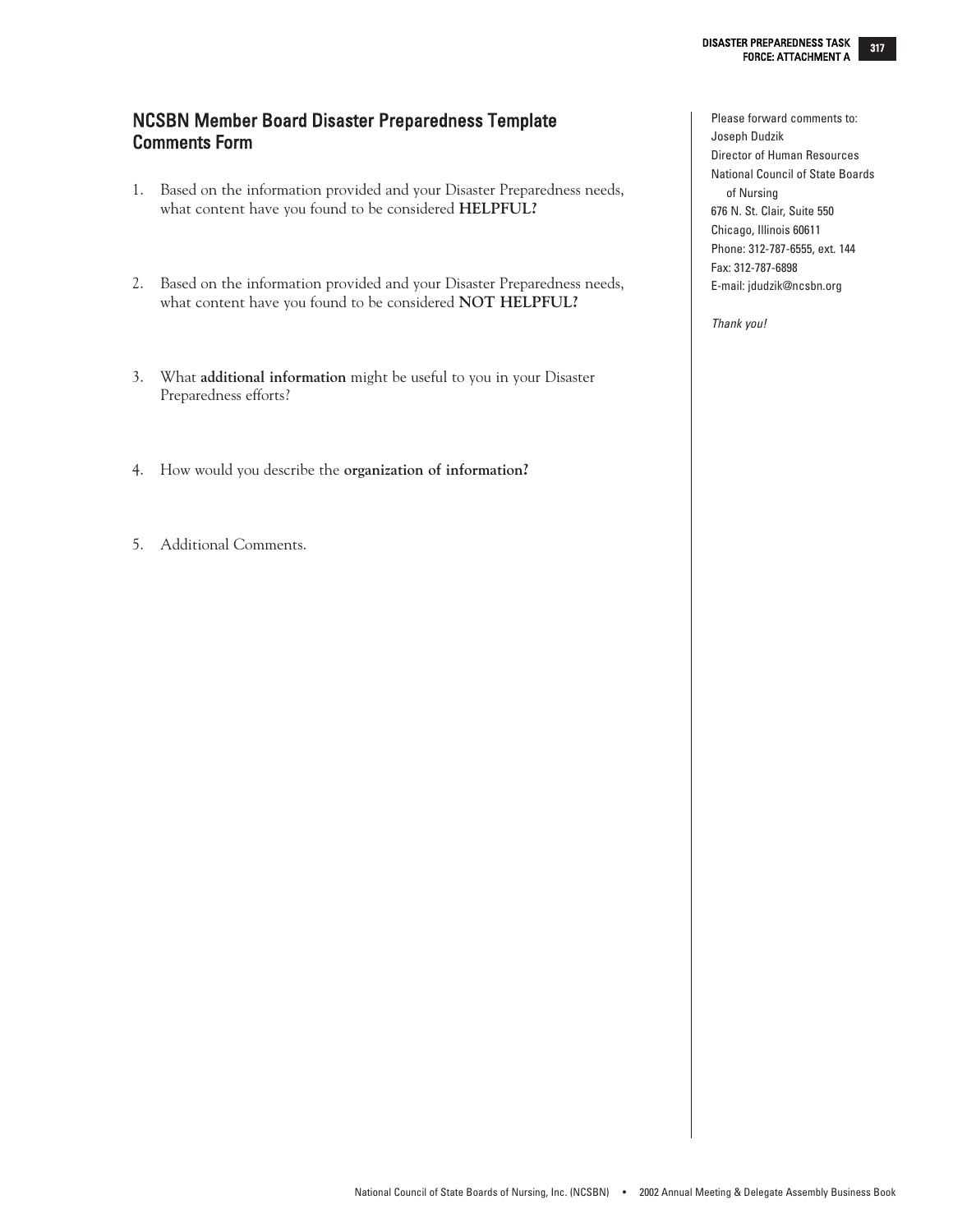# Panel Members

Faith Fields, Executive Director, AR, Area III, Chair

Carey Duffy, Board Staff, ND, Area II

Dawn Kammerer, Board Staff, CA-RN, Area I

Ruth Takeda, Board Staff, CO, Area I

Board Liaison Mark Majek, TX, Area IV Director

**Staff** 

Angela Diaz-Kay, Director of Information Technology

Wade Strawbridge, Project Manager

## Relationship to Strategic Plan

### Strategic Initiative 4 – Information

Technology: The National Council will develop information technology solutions valued and utilized by Member Boards to enhance regulatory sufficiency.

Outcome 3: Nursys™ is the preferred national database among Member Boards, employers and nurses for licensure information.

# Report of the Nursys™ Advisory Panel

## Recommendations to the Delegate Assembly

The purpose of this report is for information only.

# **Background**

The purpose of the Nursys<sup>TM</sup> Advisory Panel is to represent the Member Board community of end users and to provide the Nur*sys* end users a communication channel and a collective voice to articulate important Nur*sys*-related issues. This group reviews requests from members and staff to change or enhance the Nur*sys* application and procedures, and provides advice and feedback to the Nur*sys* team on these requests and proposed solutions. The group develops policy options for the Board and is dealing with the issues surrounding non-participation in Nur*sys* and discipline reporting.

# Highlights of Activities

- Provided Nur*sys* access privileges to Professional Credential Services, Inc. (PCS) as requested by Massachusetts.
- Completed the analysis on whether to continue utilizing Donnelly Marketing as the Nur*sys* data collection vendor or bring the function in-house.
- Planned and developed an agenda for an IT Summit to provide an opportunity for technical professionals, administrators and supervisors to discuss technology issues and concerns common to boards of nursing as well as to make valuable technical contacts and learn new skills. The IT Summit was scheduled for Tempe, AZ, July 14-15, 2002.
- Completed and implemented the following Nur*sys* enhancements:
- Online editing for discipline information.
- Integrated Crystal Reports as a mechanism for members to view and print discipline report.
- Implemented Jurisdiction Alert feature.
- Redesigned discipline entry.
- Added logout feature.
- Extended Nur*sys* Verification Expiration to 90 days.
- Enhanced the Verification Availability Report.
- Migrated database from MS SQL to Oracle.
- Designed and developed online submission of Nur*sys* verification form and fee.
- Designed and developed public access for NLCA.
- Updated Nur*sys'* compact functions.
- Reviewed and prioritized all Nur*sys* change requests and determined the top projects for the Nur*sys* team and the Nur*sys* Advisory Panel to focus on:
- Implemented online submission of Nur*sys* verification form and fee.
- Implemented public access for NLCA.
- Worked with members to encourage participation for Nur*sys* as well as reporting of discipline.
- Reviewed the mandatory data elements required for participation in Nur*sys.*
- Analyzed the inconsistency of data in Nur*sys.*
- Analyzed the use of the Exam/Education data.
- Improve communication with Member Boards.
- Continue to enhance the discipline function within Nur*sys.*
- Revised and developed Nur*sys* policies as required and appropriate.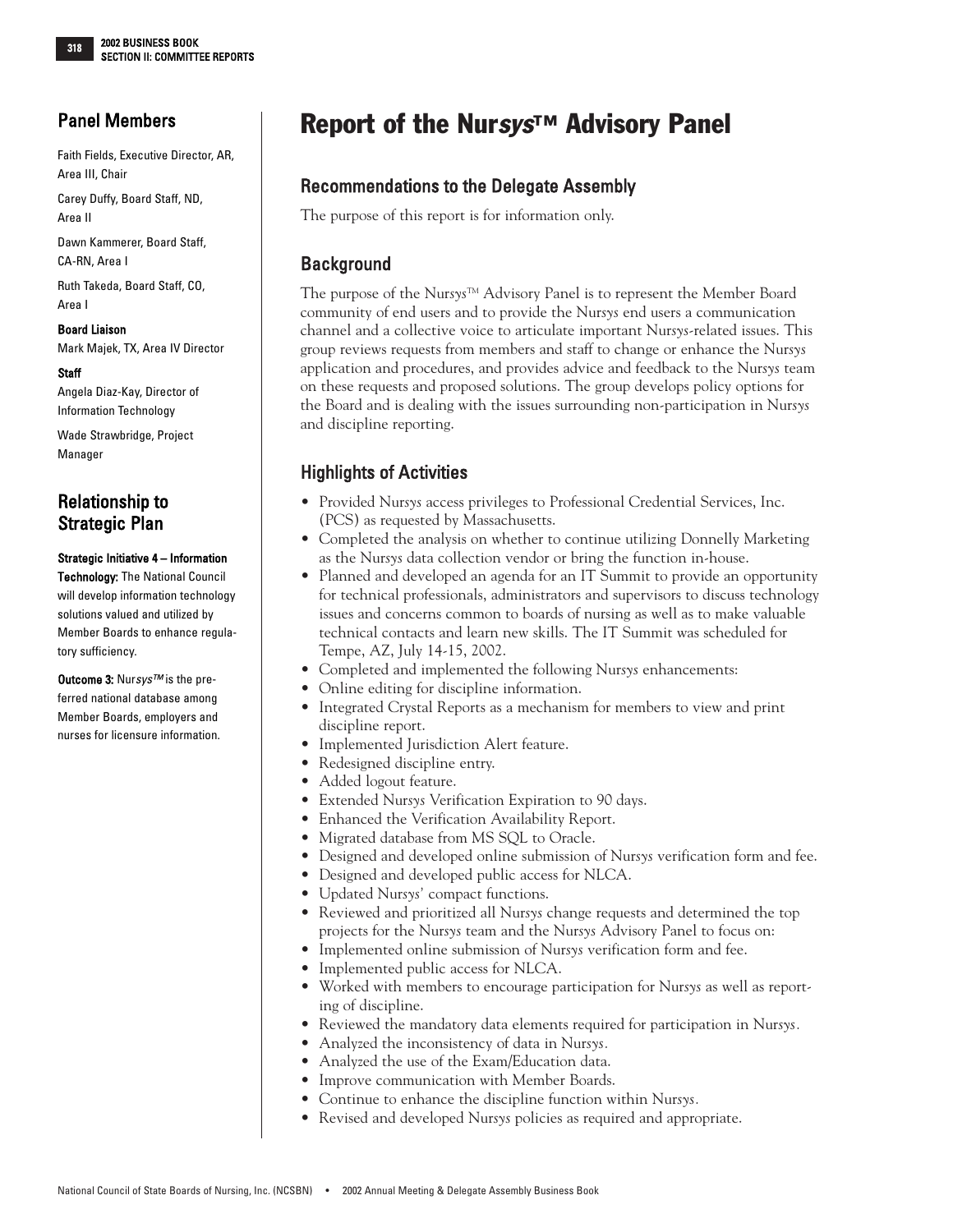- Included Indiana and Montana into the Nur*sys* regular data collection cycle.
- Provided Nur*sys* technical resources and support to assist Member Boards in developing computer applications for data download into Nur*sys*.
- Provided additional, technical enhancements to improve productivity, performance and communication for all Member Boards utilizing Nur*sys*.
- Initiated conversations with Donnelly Marketing regarding cost reductions for data collection.
- Documented generic workflow processes that Member Boards could incorporate into their daily licensing and discipline operations.
- Negotiated an additional two-year contract with Donnelly Marketing for Nur*sys* data collection including an increase in the update frequency to daily.

### Future Activities

- Complete and implement the top Nur*sys* projects.
- Continue to review and prioritize requests as they are received.
- Provide resources and support to Member Boards for Nur*sys* related issues.
- Evaluate the IT Summit.

### Meeting Dates

- November 16, 2001 (telephone conference call)
- January 28-29, 2002
- February 28-March 1, 2002
- April 19, 2002 (telephone conference call)
- June 18-19, 2002
- July 19, 2001 (telephone conference call)

### **Attachments**

None.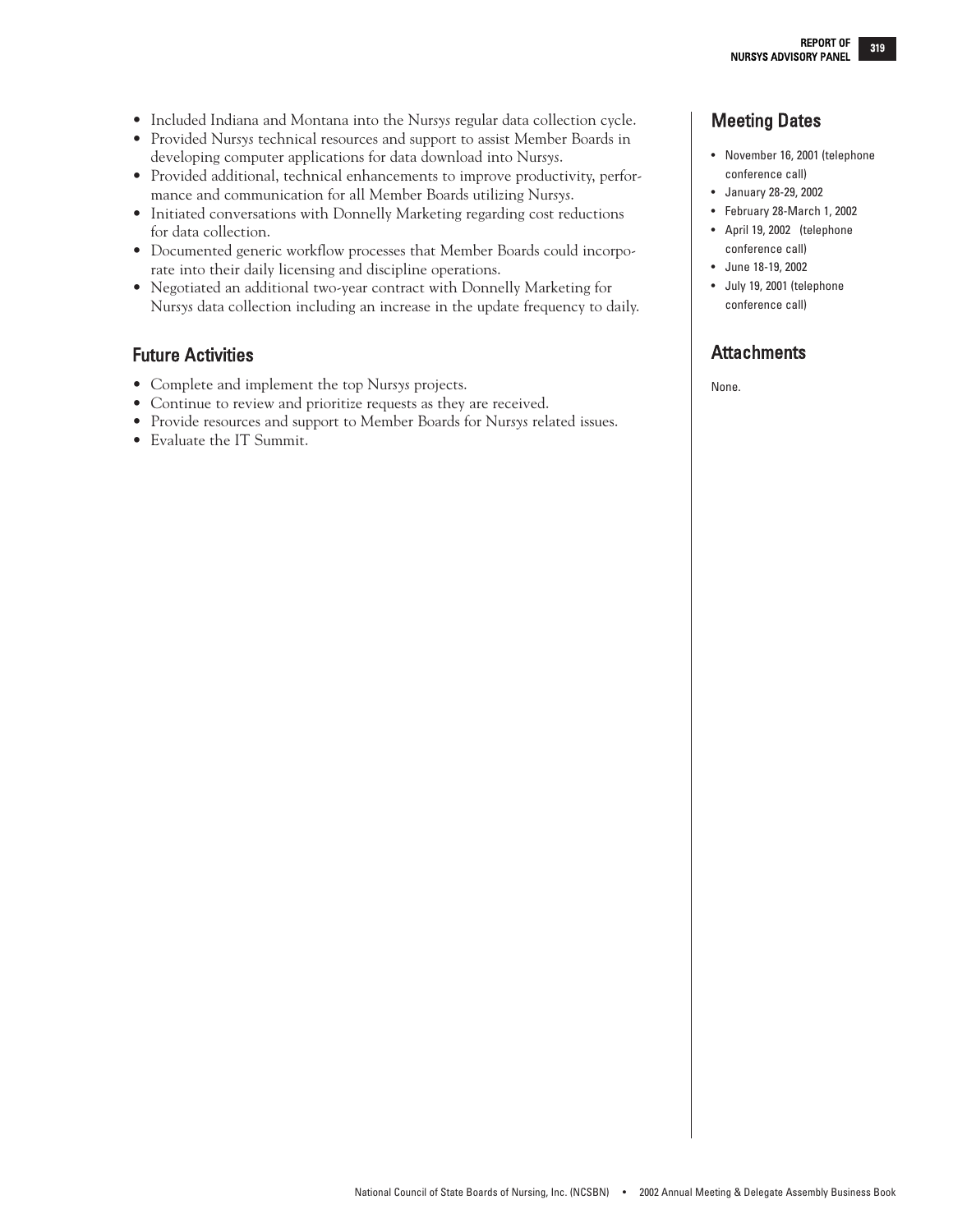# Task Force Members

Patricia Uris, Executive Officer, CO-Area I, Chair

Dwayne Jamison, Board Staff, MS-Area III

Kathy Malloch, Board Member, AZ-Area I

Kathryn Schwed, Board Staff, NJ-Area IV

Karla Bitz, Board Staff, ND-Area II (from January 1, 2002)

Neysa Gaskins, OH-Area II (until January 1, 2002)

Consultant Patricia Benner

Board Liaison Joey Ridenour, Executive Officer,

AZ, Area I, President

Staff Vickie Sheets, Director of Practice and Regulation

## Relationship to Strategic Plan

### Strategic Initiative 2 – Regulatory

Effectiveness: The National Council will assist Member Boards to implement strategies to promote regulatory effectiveness to fulfill their public protection role.

**Outcome 2: Models for system and** individual accountability address practice issues.

**Outcome 6:** New knowledge and research supports regulatory approaches to discipline, remediation and alternative processes.

# Report of the Practice Breakdown Research Task Force

## Recommendations to the Delegate Assembly

The purpose of this report is for information only.

# Background of the Practice Breakdown Research Task Force

The National Council of State Boards of Nursing Board of Directors appointed the Practice Breakdown Research Advisory Panel to develop new knowledge about the causes of nursing practice breakdown using in-depth criteria and extensive redacted materials. The goal of the project is to learn from the experience of nurses who have had episodes of practice breakdown and provide resources to support Member Boards in addressing practice breakdown through the discipline process. An additional goal is to develop an approach for Boards to support the prevention of common areas of practice breakdown.

Twenty pilot cases were analyzed (during 2000 and 2001), delving deep into the factual content of cases by using information obtained from a variety of redacted materials, ranging from the initial complaint to nurse narrative, other witness statements, investigation reports, hearing transcripts and staff interviews, and determined that it was possible to utilize a phenomenological methodology. The pilot cases were used to develop an audit instrument, called TERCAP - *A Taxonomy of Error, Root Cause Analysis and Practice Responsibility,* which was used to track case elements and recurring themes. A description of the pilot study for this project has been accepted for publication by the *Journal of Nursing Administrators* and publication is expected later this year.

### Revised Methodology

Originally, the methodology for obtaining and tracking the data for the implementation of the study was to have centralized collection of discipline, summarization of cases and TERCAP completion. While the centralized collection and development of case summaries would assure consistency in coding of TERCAP, development of case summaries for each case was very work-intensive. In addition, some states reported difficulty in releasing the complete investigation file due to varying data privacy concerns; for confidentiality concerns and to enable Board representatives closer to the case to complete the TERCAP instruments more efficiently, the data collection methodology has been revised. The participating board staff will now be expected to complete the TERCAP instrument based on its review of the case record. A software package called eListen will be used to make the TERCAP available on-line for participating boards.

### Development of Taxonomy for Error Reporting, Root Cause Analysis and Analysis of Practice Responsibility (TERCAP) Coding Protocol

The primarily focus of the committee through March 2002 was the development of the TERCAP Coding Protocol. The coding protocol provides definitions and examples of every instrument element. This was an extremely critical project activity. The protocol is the basis of training materials for the representatives of boards of nursing participating in the research project and will guide the collection of data using TERCAP instrument.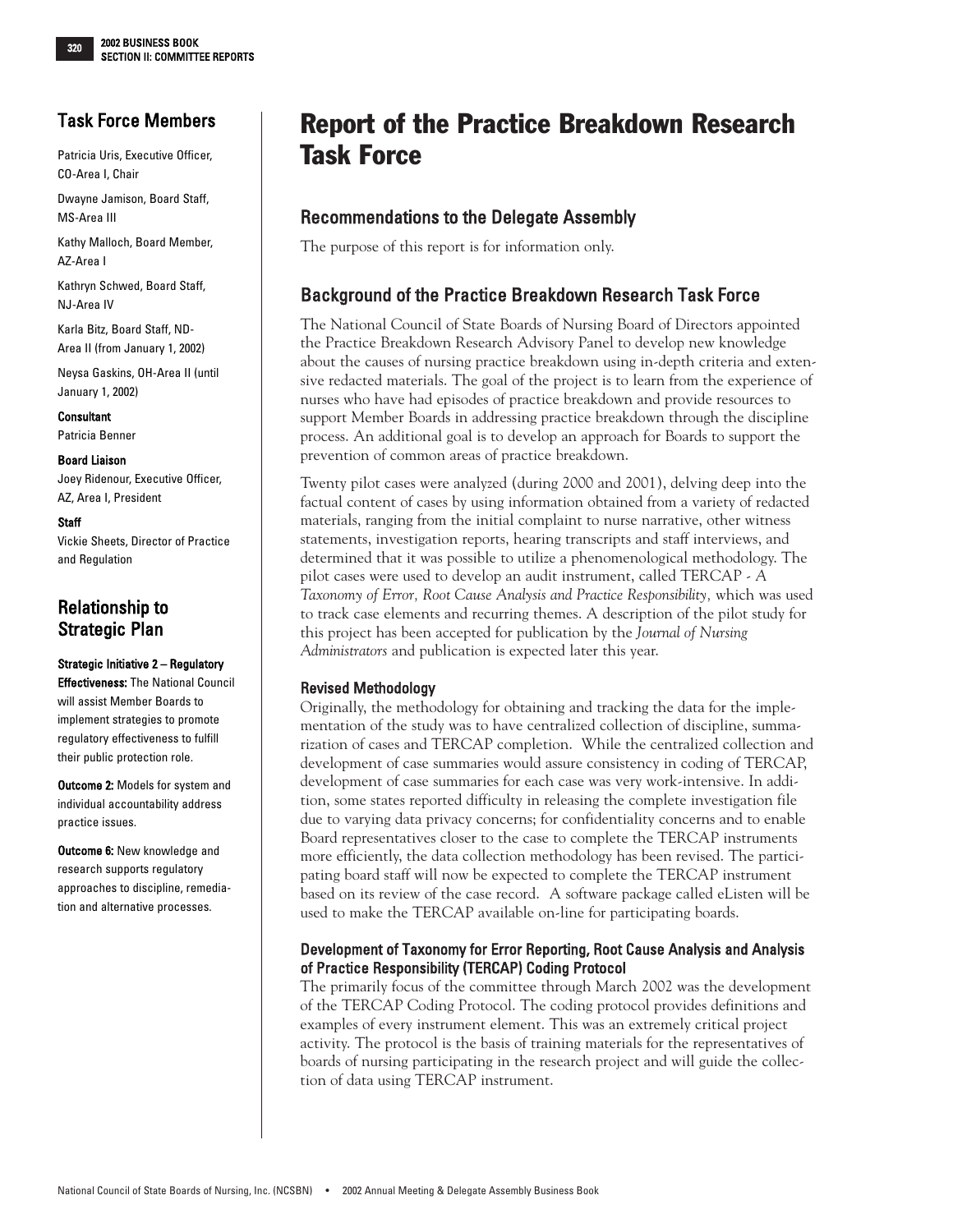### TERCAP Training Workshop and Member Evaluation

On April 11-12, 2002, 15 representatives from 14 of the 15 project states attended a workshop in Chicago to learn about the project, review the TERCAP instrument and be familiarized with their role in the research.

The workshop participants were enthusiastic about the instrument and the study. They indicated that the basic framework, taxonomy of error and the elements proposed for collection are useful and workable. During the discussion of the different processes used in their different boards, they identified new considerations that impact the methodology of the project. The advisory panel had intended to include sample cases in the discipline process prior to final resolution. After a careful consideration of the impact of privacy and information laws in the various states, we determined that project participants should identify and report cases only after final resolution.

After using the TERCAP template and protocol to code a pilot case, the workshop participants provided valuable input regarding the wording of elements, protocol definitions and protocol examples. On the second day of the workshop, participants were provided a demonstration of the software to be used.

Case collection began in July 2002 after suggested changes from the participants were made.

An education session for members will be integrated during the "Dialogue on Current Research Programs" at the NCSBN Annual Meeting on August 13, 2002.

### Highlights of FY02 Activities

- Submission and acceptance for publication by the *Journal of Nursing Administration.* Publication is expected later in 2002.
- Refinement of the TERCAP (*A Taxonomy of Error, Root Cause Analysis and Practice Responsibility)* research instrument.
- Development of TERCAP Coding Protocol.
- Recruitment of participant boards for Phase I of the Study.
- Completed the TERCAP Training Workshop.
- Incorporated suggestions from the workshop participants to finalize the TER-CAP template and protocol.
- Case collection began in July 2002.
- Created and tested an electronic instrument.

### Future Activities

- Complete and publish monograph on pilot cases, *Lessons from Boards.*
- Revise and resubmit federal grant proposal.
- Develop discipline resources based on TERCAP, protocol and research findings.
- Review relevant findings from the Commitment to Excellence discipline template data collection for continuity.

## Meeting Dates

- September 24-25, 2001
- January 12-13, 2002
- April 11-12, 2002 (TERCAP Training Workshop)

### **Attachments**

- A. TERCAP Template
- B. Participating Boards of Nursing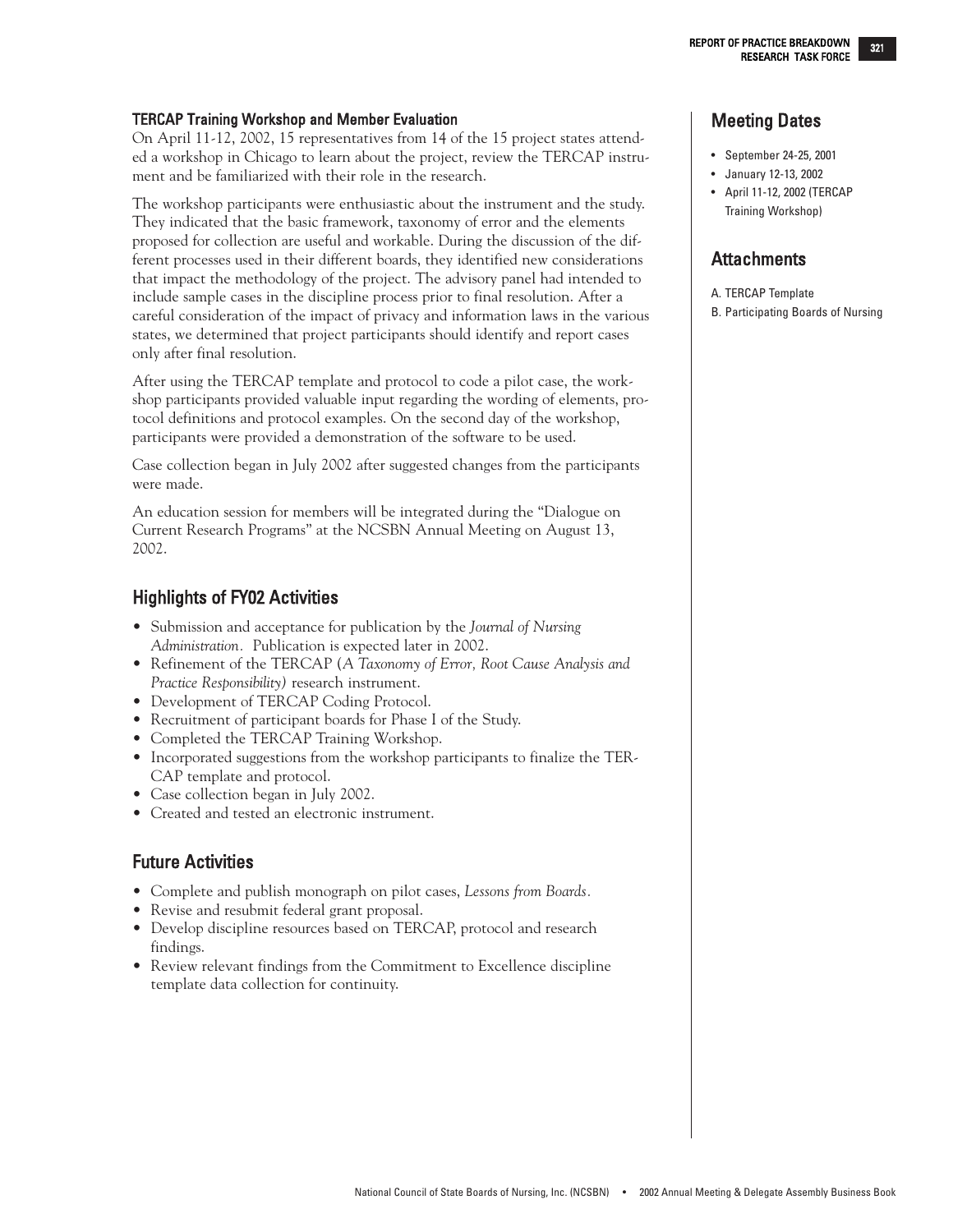- ❑ 7-10 years
- ❑ 11-15 years
- ❑ More than 15 years
- 12. How much total nursing practice experience did the nurse have? *Choose one answer.*
	- ❑ Less than one year
	- $\Box$  1-2 years? 3-4 years
	- $\Box$  5-6 years
	- ❑ 7-10 years
	- ❑ 11-15 years
	- ❑ More than 15 years

### Nursing Role

13. Check the box that best describes the primary nursing role for the subject nurse at the time of the reported incident(s).

**Staff**

- ❑ Staff Nurse/Clinician
- ❑ Hospice Nurse
- ❑ School Nurse
- ❑ Public Health/Community Nurse
- ❑ Home Nurse
- ❑ Telephone Triage

### **Advanced Practice**

- ❑ Nurse Practitioner
- ❑ Nurse Anesthetist
- ❑ Nurse Midwife
- ❑ Clinical Nurse Specialist

### **Executive/Administrative**

- ❑ Nurse Manager
- ❑ Assistant Nurse Manager/Charge Nurse
- ❑ Supervisor/Assistant Supervisor
- ❑ Chief Nursing Officer/Executive Patient Care Leader

#### **Case Management/Review**

- ❑ Nurse Case Manager
- ❑ Utilization Review/Health Plan Review
- ❑ Risk Management/Error Reduction and Prevention

**Educators**

- ❑ Nurse Educator Faculty
- ❑ Nurse Educator Inservice

**Other**

❑ Please specify: \_\_\_\_\_\_\_\_\_\_\_\_\_\_\_\_\_\_\_\_\_\_\_\_\_\_\_\_

### Other Health Provider Roles

- 14. Did the nurse ever work in any other types of health provider role? *Choose one answer.*
	- ❑ Yes ❑ No ❑ Unknown
	- If yes, please specify type:  $\Box$

### Other Background Information

- 15. Had the nurse ever been asked to resign or terminated from employment as a nurse? *Check all that apply.* ❑ Never
	- ❑ Yes, from a position related to the complaint
	- ❑ Yes, from a previous nursing position
	- ❑ Unknown

### Section Two – Environmental Elements

#### A. Setting

- 16. Indicate the year of incident:
- 17. Indicate the weekday of the incident in the complaint. *Choose one.*
	- ❑ Weekend (21.1.1)
	- ❑ Holiday (21.1.2)
	- ❑ Weekday (21.1.3)
	- ❑ Incidents occurred over multiple shifts (21.1.4)
- 18. Indicate the time of the incident:

### **OR**

- ❑ Incident occurred over multiple shifts (21.17)
- 19. For work day when incident occurred:
	- a. Indicate work start time:
	- b. Indicate work end time:
	- c. Describe type of shift:
		- ❑ 8 hour
		- ❑ 10 hour
		- ❑ 12 hour
		- $\Box$  Other please specify:  $\Box$
- **OR**
	- ❑ Incident occurred over multiple shifts (21.17)

20. Was the nurse working overtime when the incident occurred?

❑ Yes ❑ No ❑ Unknown

### Community Setting

- 21. Indicate the type of community where the incidents occurred. *Choose one.*
	- ❑ Rural (lowly populated, farm, ranch land, communities 10,000 or less)
	- Suburban (towns, communities of 10,000 to 50,000)
	- ❑ Urban (any city over 50,000)
	- ❑ Unknown
- 22. What was the setting where the incident started? *Choose one.*
	- ❑ Adult Day Care (23.1)
	- ❑ Assisted Living/Board and Care (23.2)
	- ❑ Correctional Facility (23.3)
	- ❑ Emergency Rescue Unit (23.4)
	- $\Box$  Hospice (23.6)
	- ❑ Hospital (23.7)
		- ❑ Cardiac Step Down (23.7.1)
		- ❑ Central Supply (24.7.2)
		- ❑ Emergency Room (23.7.3)
		- ❑ Intensive Care Unit (23.7.4)
		- ❑ Labor/Delivery (23.7.5)
		- ❑ Long-Term Acute Care (23.7.6)
		- ❑ Nursery (includes neonatal) (23.7.7)

*continued*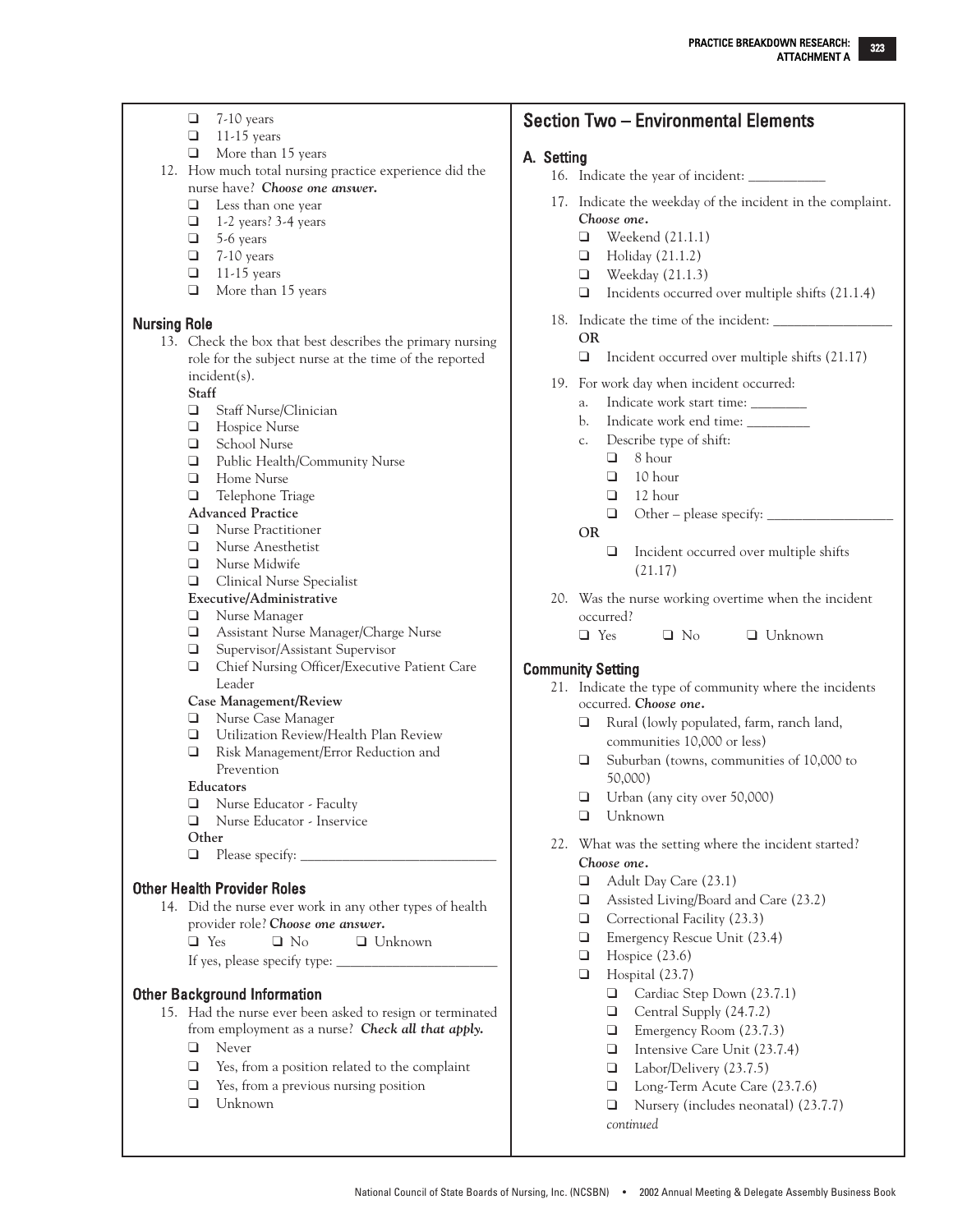- ❑ Nursing Unit (Medical-Surgical) (23.7.8)
- $\Box$  Oncology (23.7.9)
- ❑ Operating Room (23.7.10)
- ❑ Outpatient (23.7.11)
- ❑ Pediatrics (23.7.12)
- ❑ Pharmacy (24.7.13)
- ❑ Psychiatric (23.7.14)
- ❑ Recovery Room (23.7.17)
- ❑ Sub-Acute Care (23.7.18)
- $\Box$  Other (please specify)  $(23.7, 19)$
- ❑ Home Health Care (23.8)
- ❑ Mental Health Facility (23.9)
- ❑ Nursing Facility (Free standing) (23.10)
	- ❑ Skilled (23.10.1)
	- ❑ Intermediate (23.10.2)
- ❑ Outpatient Facility (23.11)
	- ❑ Ambulatory Surgery (23.11. 1)
	- ❑ Rehabilitation (23.11.2)
	- ❑ Urgent Care Clinic (23.11.3)
	- ❑ Free-Standing Birth Center (23.11.4)
- ❑ Patient's Home/Work (includes occupational Health) (23.12)
- ❑ Prescriber's Office (includes physician, nurse advanced practitioner, other prescribers) (23.14)
- ❑ School (23.15)
- ❑ Other (please specify) \_\_\_\_\_\_\_\_\_\_\_\_\_ (23.16)
- $\Box$  Unknown (23. 17)
- ❑ Call Center/Telenursing (telephone triage) (23.18)
- ❑ Public Health/Other Community (23.19)
- 23. Where did the practice breakdown continue? If incident occurred in only one place, go to Section Three. *Check all that apply.*
	- ❑ Adult Day Care (24.1)
	- ❑ Assisted Living/Board and Care (24.2)
	- ❑ Correctional Facility (24.3)
	- ❑ Emergency Rescue Unit (24.4)
	- ❑ Hospice (24.6)
	- $\Box$  Hospital (24.7)
		- ❑ Cardiac Step-Down (24.7.1)
		- ❑ Central Supply (24.7.2)
		- ❑ Emergency Room (24.7.3)
		- ❑ Intensive Care Unit (24.7.4)
		- ❑ Labor/Delivery (24.7.5)
		- ❑ Long-Term Acute Care (24.7.6)
		- ❑ Nursery (includes Neonatal) (24.7.7)
		- ❑ Nursing Unit (Medical-Surgical) (24.7.8)
		- ❑ Oncology (24.7.9)
		- ❑ Operating Room (24.7.10)
		- ❑ Outpatient (27.7.11)
		- ❑ Pediatrics (24.7.12)
		- ❑ Pharmacy (24.7.13)
		- ❑ Psychiatric (24.7.14)

*continued*

- ❑ Radiology (27.4.15)
- ❑ Respiratory Care (24.7.16)
- ❑ Recovery Room (PACU) (24.7.17)
- ❑ Sub-Acute Care (24.7.18)
- $\Box$  Other (please specify)
- (24.7.19) ❑ Home Health Care (24.8)
- ❑ Mental Health Facility (24.9)
- ❑ Nursing Facility (Free-Standing) (24.10)
	- ❑ Skilled (24.10.1)
	- ❑ Intermediate (24.10.2)
	- ❑ Pharmacy (24.10.3)
- ❑ Outpatient Facility (24.11)
	- ❑ Ambulatory Surgery (24.11.1)
	- ❑ Rehabilitation (24.11.2)
	- ❑ Urgent Care Clinic (24.11.3)
	- ❑ Free-Standing Birth Center (24.11.4)
- ❑ Patient's Home/Work (includes Occupational Health) (24.12)
- $\Box$  Pharmacy (24.13)
- ❑ Prescriber's Officer(includes physician, advanced practice nurse, other prescribers) (24.14)
- ❑ School (24.15)
- $\Box$  Other (please specify)  $\_\_\_\_\_\_\_\_\_\_\_\_\_\_$ (24.16)
- $\Box$  Unknown (24.17)
- ❑ Call Center/telenursing (telephone triage) (24.18)
- ❑ Public Health/other Community (24.19)

### Section Three – Nurse's Description of Events

In Section Three, the nurse's narrative describing the event[s], including relevant patient information, the nurse's perception of what occurred, how the problem practice was discovered, the nurse's response and actions, and the nurse's recommendation for preventing recurrence is provided. Ideally, the nurse presents his/her understanding of the event in the nurse's words. In some situations, the investigator's narrative (with quotes) will be used to capture the nurse's story.

In addition to a description of what occurred during the reported situations, any observations by the nurse regarding system issues or other contributing factors should be included.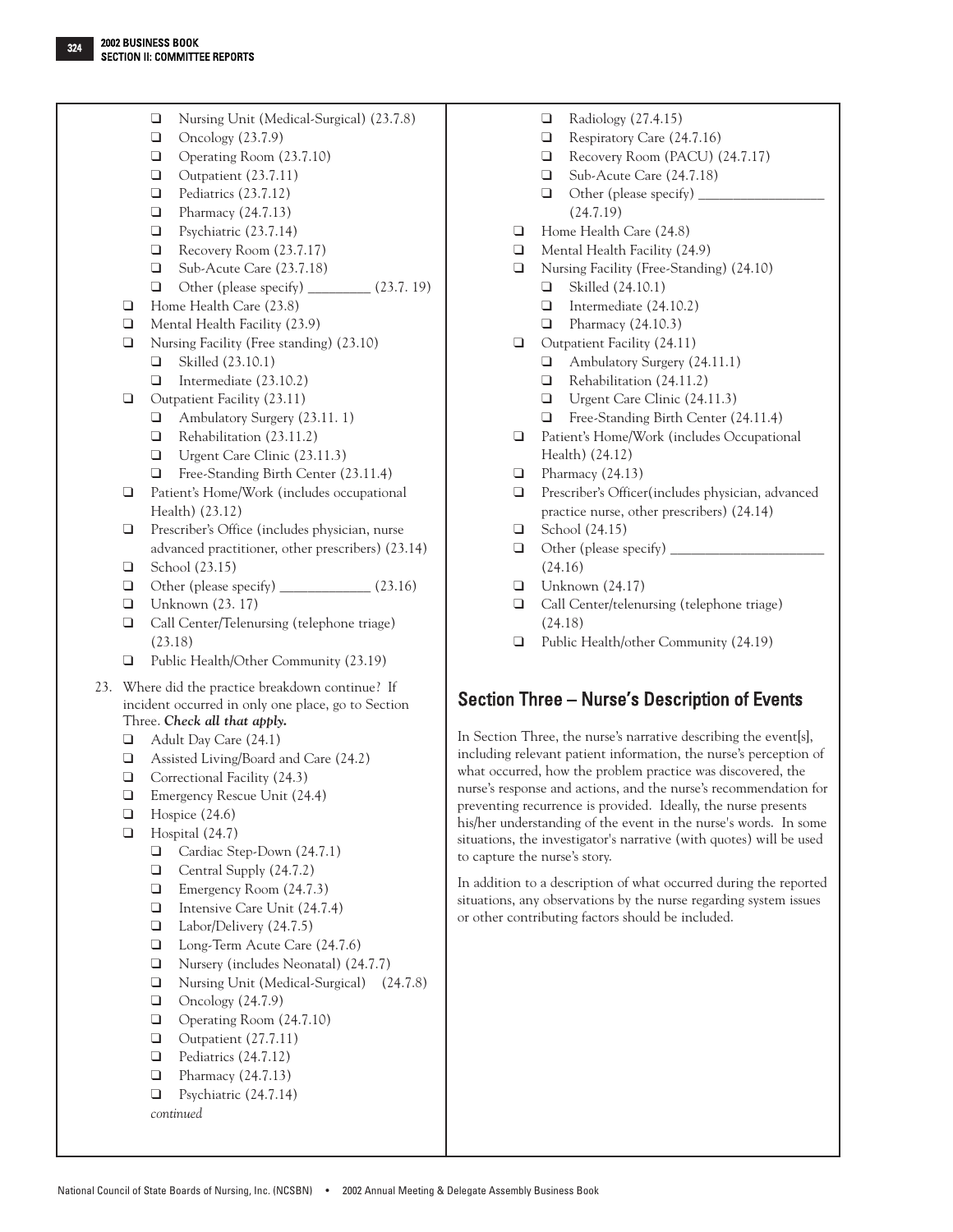### Section Four – Taxonomy of Error

The taxonomy focuses on the subject nurse's error. Please check all that apply in each box.

- ❑ 24. Lack of Attentiveness of Surveillance *If box 24 is not checked, go to box 25.*
	- a. The practice breakdown involved lack of attentiveness and surveillance related to patient's:
		- ❑ Reaction to medications or treatment
		- ❑ Need for ventilatory assistance
		- ❑ Dangerous cardiac arrhythmias
		- ❑ Compromised patient airway
		- ❑ Post-operative complications
		- ❑ Patency of IV
		- ❑ Need for suicide precautions
		- ❑ Undetected significant signs and symptoms
		- ❑ Need for care tailored to history and anticipated needs
	- b. The practice breakdown was related to nurse:
		- ❑ Failure to monitor patient for an unsafe period of time
		- ❑ Not detecting substandard care
		- ❑ Not recognizing error
	- c. Indicate relevant patient characteristics:
		- ❑ Infant or child
		- ❑ Elderly
		- ❑ Cultural misunderstandings/conflict
		- ❑ Language difficulties
		- ❑ Mental status
		- ❑ Cognitive ability
		- ❑ Developmental disability
		- ❑ Diminished functional ability or specific disability due to illness or therapies
		- ❑ Post-Anesthesia
		- ❑ Post-Surgical
		- $\Box$  Other (please specify)

### ❑ 25. Lack of Agency/Fiduciary Concern

### *If box 25 is not checked, go to box 26.*

- ❑ Did not notify MD or other health care provider of patient condition
- ❑ Lack of insight regarding patient needs so that nurse focuses on other task demands while not recognizing needs of patient
- ❑ Specific patient requests or concern unattended
- ❑ Inappropriate withholding of treatment without patient or family consent
- ❑ Missed or diminished sense of patient safety
- ❑ Lack of respect for patient/family concerns and dignity
- ❑ Patient abandonment
- ❑ Deliberately covering up error
- ❑ Boundary violations
- *continued*
- ❑ Breach of confidentiality
	- ❑ Unintentional
	- ❑ Intentional
- ❑ Nurse attributes responsibility to others ❑ Failure to act on behalf of patient due to lack of reimbursement
- $\Box$  Other (please specify)

### ❑ 26. Lack of or Faulty Intervention

- *If box 26 is not checked, go to box 27.*
	- ❑ Endangerment of patient due to lack of intervention by nurse
	- ❑ Error in performance of procedure/intervention
- ❑ Delay in procedure or treatment
- ❑ Directing substandard care
- □ Other (please specify)  $_$

### ❑ 27. Inappropriate Judgment

- *If box 27 is not checked, go to box 28.*
- ❑ Lack of adequate assessment/information
- ❑ Not detecting faulty or missing patient information
- ❑ Clinical implications of signs, symptoms and/or interventions not recognized
	- ❑ Problem in knowledge application
	- ❑ Clinical significance of patient's condition not recognized
	- ❑ Lack of skillful/timely implementation of interventions
- ❑ Lack of appropriate priorities
- ❑ Tunnel vision (quick focus on presumed cause)
- ❑ Inappropriate intervention, not what is needed
- ❑ Faulty logic/use of rote or convention
- ❑ Lack of evaluation of patient response to therapy
- ❑ Poor judgment related to medication administration
- ❑ Operating new equipment without orientation/ training
- ❑ Poor judgment in the supervision of others
	- ❑ Inappropriate patient care assignment
	- ❑ Inappropriate delegation/assignment
	- ❑ Expectations not clearly communicated
	- ❑ Staff is inadequately monitored
	- ❑ Failure to evaluate effectiveness of delegation or assignment
	- ❑ Lack of follow-up on problems
- ❑ Inappropriate acceptance of delegation or assignment of medical treatment or procedure
- ❑ Acceptance of inappropriate patient care assignment
- ❑ Inappropriate (not indicated) care
- $\Box$  Other (please specify)  $\Box$

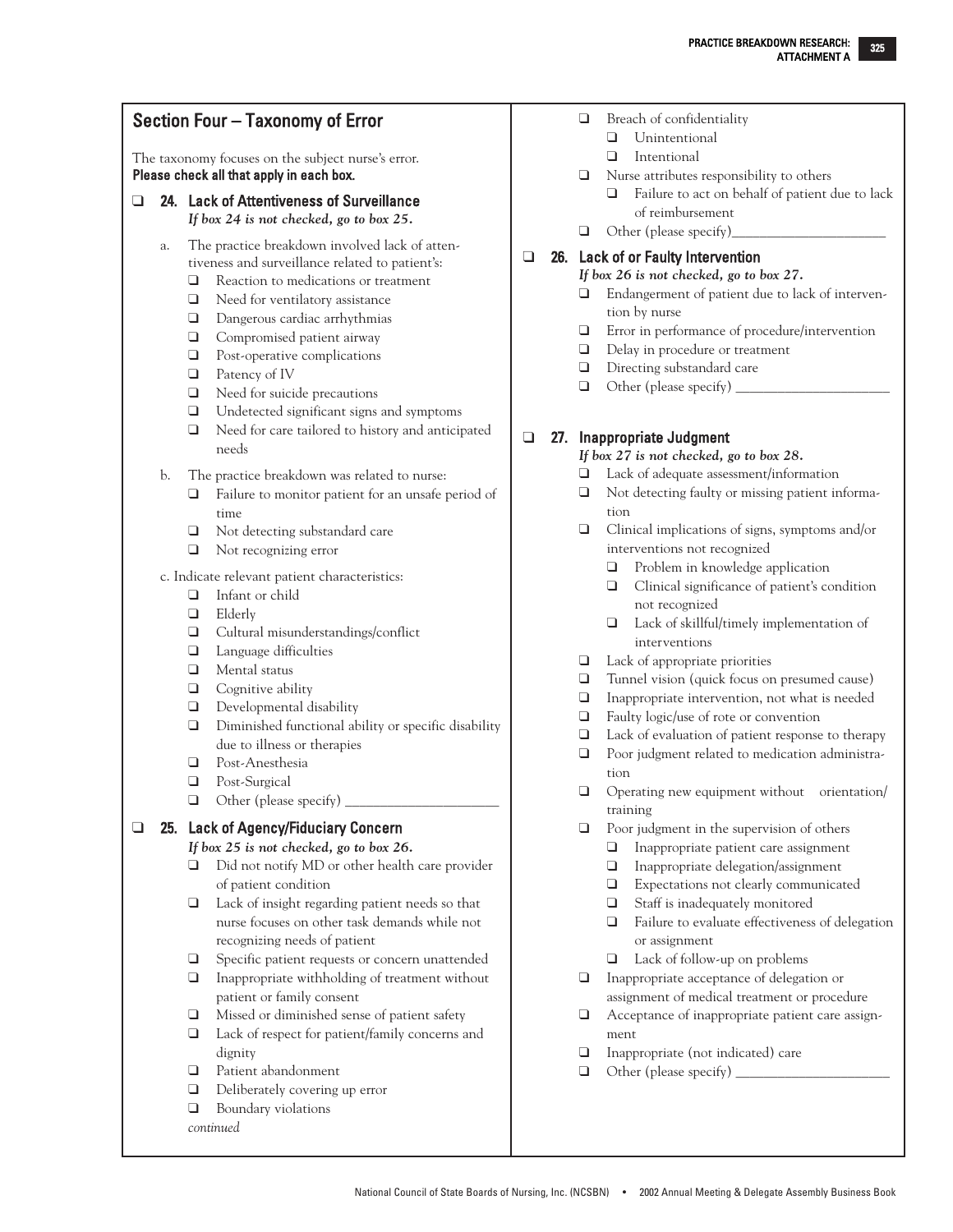| u |     | 28. Missed or Mistaken Physician or Other Health                                                                                                                                                                                                                                                                                                                                                                                                                                                                                                                                                                                                                                                                                                                                                                      | Please follow directions throughout this section.                                                                                                                                                                                                                                                                                                                                                                                                                                                                                                                                                                                                                                                                                                                                                                                           |  |  |
|---|-----|-----------------------------------------------------------------------------------------------------------------------------------------------------------------------------------------------------------------------------------------------------------------------------------------------------------------------------------------------------------------------------------------------------------------------------------------------------------------------------------------------------------------------------------------------------------------------------------------------------------------------------------------------------------------------------------------------------------------------------------------------------------------------------------------------------------------------|---------------------------------------------------------------------------------------------------------------------------------------------------------------------------------------------------------------------------------------------------------------------------------------------------------------------------------------------------------------------------------------------------------------------------------------------------------------------------------------------------------------------------------------------------------------------------------------------------------------------------------------------------------------------------------------------------------------------------------------------------------------------------------------------------------------------------------------------|--|--|
|   |     | <b>Care Provider Order</b><br>If box 28 is not checked, go to box 29.<br>Missed physician's or other provider's order<br>⊔<br>Misinterpreted telephone or other verbal order<br>❏<br>Misinterpreted physician's or other provider's<br>❏<br>handwritten order<br>MD or other health care provider error undetect-<br>⊔<br>ed resulting in execution inappropriate order<br>Fails to identify inappropriate medication or<br>❏<br>treatment, gives inappropriate medication or<br>treatment<br>❏<br>Fails to confront physician or other health<br>care provider, gives inappropriate medication<br>or treatment<br>Confronts immediate healthcare provider<br>❏<br>who orders inappropriate medication or<br>treatment but does not go further up chain of<br>command, gives inappropriate medication or<br>treatment | <b>Medication Errors</b><br>31.<br>❏<br>This category of error addresses a variety of elements<br>related to medication errors. Portions of this section<br>are adapted from the NCCMERC medication error<br>taxonomy and are used with their permission. If the<br>reported incident(s) did not involve a medication<br>error, go to Section Five.<br><b>Medication Administered</b><br>А.<br>Medication that was actually administered (or<br>potentially if near-miss).<br>Name of Drug (or other products, if applicable)<br>(51.1):<br>If medication, check the classification.<br>Proprietary (Trade) Name (51.1.1)<br>⊔<br>Established (Generic) Name (51.1.2)<br>❏<br>$\Box$<br>Compounded Ingredients (51.1.3)<br>Indicate if the error was related to any of the following<br>medication characteristics. Check as many as apply. |  |  |
|   |     | ⊔                                                                                                                                                                                                                                                                                                                                                                                                                                                                                                                                                                                                                                                                                                                                                                                                                     | Strength (51.2)<br>❏<br>Dose, Frequency and Route (51.3)<br>❏                                                                                                                                                                                                                                                                                                                                                                                                                                                                                                                                                                                                                                                                                                                                                                               |  |  |
| ⊔ | 29. | <b>Lack of Prevention</b><br>If box 29 is not checked, go to box 30.<br>Failure to take preventive measures<br>⊔<br>Breach of infection precaution<br>❏<br>Breach of universal precaution<br>u<br>Breach of specific precautions<br>❏<br>Administers un-sterile IV<br>❏<br>Used contaminated equipment<br>❏<br>Not recognizing equipment failure<br>⊔<br>❏                                                                                                                                                                                                                                                                                                                                                                                                                                                            | Status (51.4)<br>$\Box$<br>Prescription (51.4.1)<br>❏<br>Over-the-Counter (51.4.2)<br>❏<br>Investigational (51.4.3)<br>❏<br>Name of Manufacturer (51.5)<br>❏<br>Name of Labeler or Distributor (51.6)<br>❏<br>Tablet (52.1)<br>❏<br>Extended-Release (52.1.1)<br>u.<br>Capsule (52.2)<br>❏<br>Extended-Release (52.2.1)                                                                                                                                                                                                                                                                                                                                                                                                                                                                                                                     |  |  |
| ⊔ | 30. | <b>Documentation Errors</b><br>If box 30 is not checked, go to box 31.<br>Deliberate changing/falsification of documenta-<br>❏<br>tion to cover up error<br>Failure to document care that has been provided<br>❏<br>Pre-charting<br>❏<br>Failure to accurately document<br>❏<br>Erroneous charting<br>$\Box$<br>Falsification of records, other<br>$\Box$<br>Lack of documentation of observations or actions<br>❏<br>$\Box$<br>Other (please specify)                                                                                                                                                                                                                                                                                                                                                                | Oral liquid (52.3)<br>❏<br>Concentrate (52.3.1)<br>u.<br>Injectable (52.4)<br>❏<br>Cream-Ointment-Gel-Paste (52.5)<br>❏<br>$\Box$ Dermal Patch (52.6.1)<br>Aerosol (spray and metered) (52.6)<br>❏<br>❏<br>Unit Dose (53.1)<br>❏<br>❏<br>Multiple Dose Vials (Injectable) (53.2)<br>Single Dose Vials (Injectable) (53.3)<br>❏<br>❏<br>Intravenous Solutions (53.4)<br>Manufacturer Prepared (53.4.1)<br>❏<br>Institution Prepared (53.4.2)<br>❏<br>❏<br>Nurse Prepared (53.4.3)<br>Syringes $(53.5)$<br>❏<br>Manufacturer Samples (53.6)<br>❏<br>Others (please specify) (53.7)<br>❏<br><b>Medication Ordered</b><br>В.<br>Medication that was ordered and intended to be<br>administered.                                                                                                                                                 |  |  |

Name of Drug (or other products, if applicable)

 $(56.1):$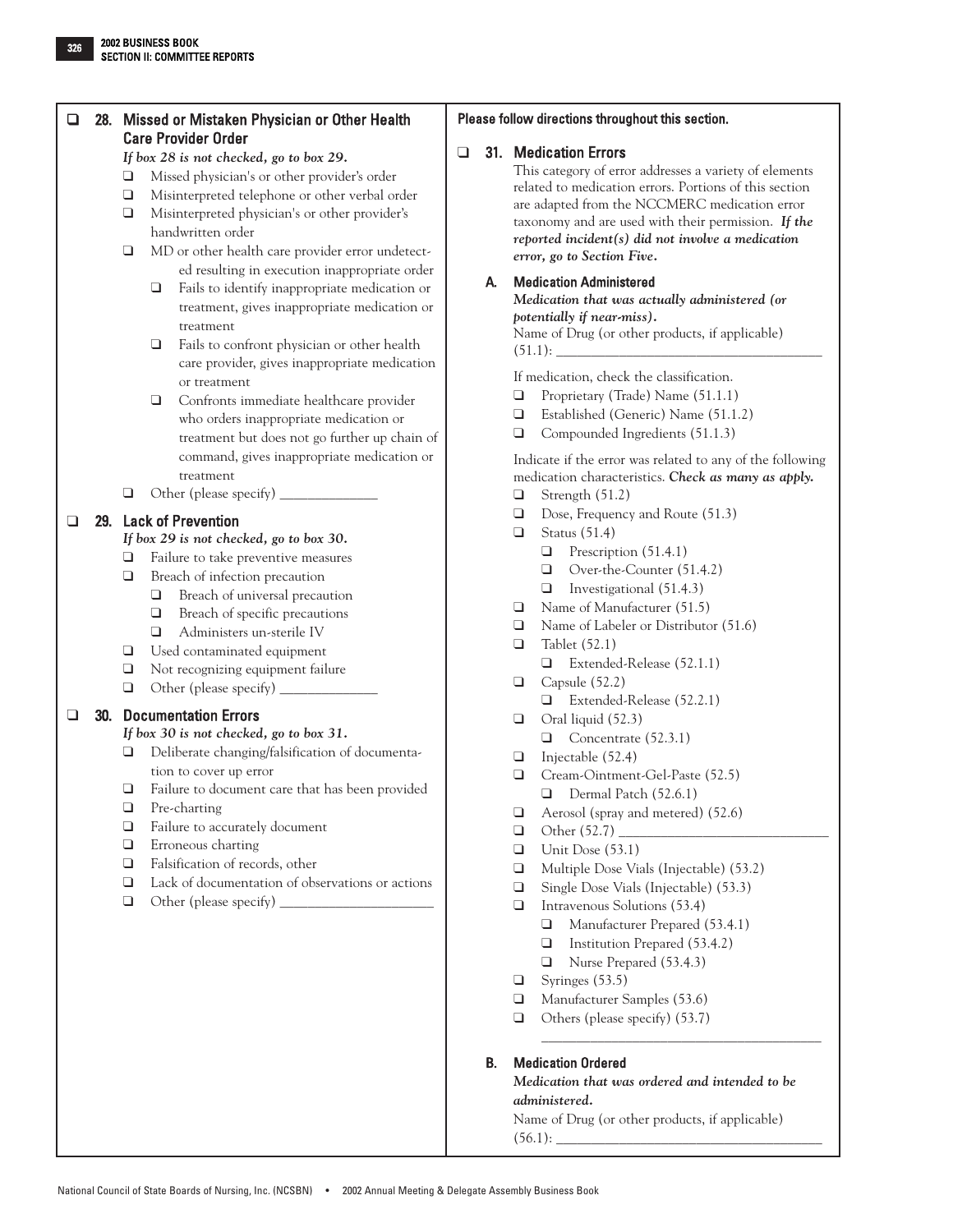If medication, check the classification. ❑ Proprietary (Trade) Name (56.1.1) ❑ Established (Generic) Name (56.1.2) ❑ Compounded Ingredients (56.1.3) Indicate if the error was related to any of the following medication characteristics. *Check as many as apply.* ❑ Strength (56.2) ❑ Dose, Frequency and Route (56.3)  $\Box$  Status (56.4) ❑ Prescription (56.4.1) ❑ Over-the-Counter (56.4.2) ❑ Investigational (56.4.3) ❑ Name of Manufacturer (56.5) ❑ Name of Labeler or Distributor (56.6) ❑ Tablet (57.1) ❑ Extended-Release (57.1.1) ❑ Capsule (57.2) ❑ Extended-Release (52.2.1)  $\Box$  Oral liquid (57.3) ❑ Concentrate (57.3.1) ❑ Injectable (57.4) ❑ Cream-Ointment-Gel-Paste (57.5) ❑ Dermal Patch (57.6.1) ❑ Aerosol (spray and metered) (57.6)  $\Box$  Other (57.7) ❑ Unit Dose (58.1) ❑ Multiple Dose Vials (Injectable) (58.2) ❑ Single Dose Vials (Injectable) (58.3) ❑ Intravenous Solutions ( (58.4) ❑ Manufacturer Prepared (58.4.1) ❑ Institution Prepared (58.4.2) ❑ Nurse Prepared (58.4.3) ❑ Syringes (58.5) ❑ Manufacturer Samples (58.6) ❑ Others (please specify) (58.7) \_\_\_\_\_\_\_\_\_\_\_\_\_\_\_\_\_\_\_\_\_\_\_\_\_\_\_\_\_\_\_\_\_\_\_\_\_\_\_\_\_ C. Personnel Involved Initial Error Select one. ❑ Physician (61.1) ❑ Pharmacist (61.2)  $\Box$  Nurse (61.3) ❑ Nurse Practitioner (61.3.1) ❑ Nurse Anesthetist (61.3.2) ❑ Nurse Midwife (61.3.3) ❑ Clinical Nurse Specialist (61.3.4) ❑ Registered Nurse (61.3.2) ❑ Licensed Practical Nurse (61.3.3) ❑ Physician Assistant (61.4)  $\Box$  Dentist (61.5) ❑ Support Staff (61.8)

- - ❑ Pharmacy Technician (61.8.1)
	- ❑ Nurses Aide (61.8.2)
	- ❑ Medication Aide (61.8.3)
	- ❑ Clerical (61.8.4)

*continued*

- $\Box$  Other (please specify) (61.8.5)
- ❑ Health Professional Student (61.9)
	- ❑ Medicine (61.9.1)
	- $\Box$  Pharmacy (61.9.2)
	- ❑ Nursing (61.9.3)
	- ❑ Other (please specify)(61.9.5)\_\_\_\_\_\_\_\_\_\_\_\_
- □ Patient/Caregiver (61.10)
- $\Box$  Other (please specify)(61.11)
- $\Box$  Unknown (61.12)

#### E. Error Discovered By

- *Select one.*
- ❑ Physician (63.1)
- ❑ Pharmacist (63.2)
- ❑ Nurse (63.3)
	- ❑ Nurse Practitioner (63.3.1)
	- ❑ Nurse Anesthetist (63.3.2)
	- ❑ Nurse Midwife (63.3.3)
	- ❑ Clinical Nurse Specialist (63.3.4)
	- ❑ Registered Nurse (63.3.2)
	- ❑ Licensed Practical Nurse (63.3.3)
- ❑ Physician Assistant (63.4)
- $\Box$  Dentist (63.5)
- ❑ Support Staff (63.8)
	- ❑ Pharmacy Technician (63.8.1)
	- ❑ Nurses Aide (63.8.2)
	- ❑ Medication Aide (63.8.3)
	- ❑ Clerical (63.8.4)
- $\Box$  Other (please specify)(63.8.5)
- ❑ Health Professional Student (63.9)
	- ❑ Medicine (63.9.1)
	- $\Box$  Pharmacy (63.9.2)
	- ❑ Nursing (63.9.3)
	- $\Box$  Other (please specify)(63.9.5)
- $\Box$  Patient/Caregiver (63.10)
- $\Box$  Other (please specify) (63.11)
- $\Box$  Unknown (63.12)

#### D. Personnel Perpetuating Error

- *Select one.*
	- ❑ Physician (62.1)
- ❑ Pharmacist (62.2)
- ❑ Nurse (62.3)
	- ❑ Nurse Practitioner (62.3.1)
	- ❑ Nurse Anesthetist (62.3.2)
	- ❑ Nurse Midwife (62.3.3)
	- ❑ Clinical Nurse Specialist (62.3.4)
	- ❑ Registered Nurse (62.3.2)
	- ❑ Licensed Practical Nurse (62.3.3)
- ❑ Physician Assistant (62.4)
- $\Box$  Dentist (62.5)

*continued*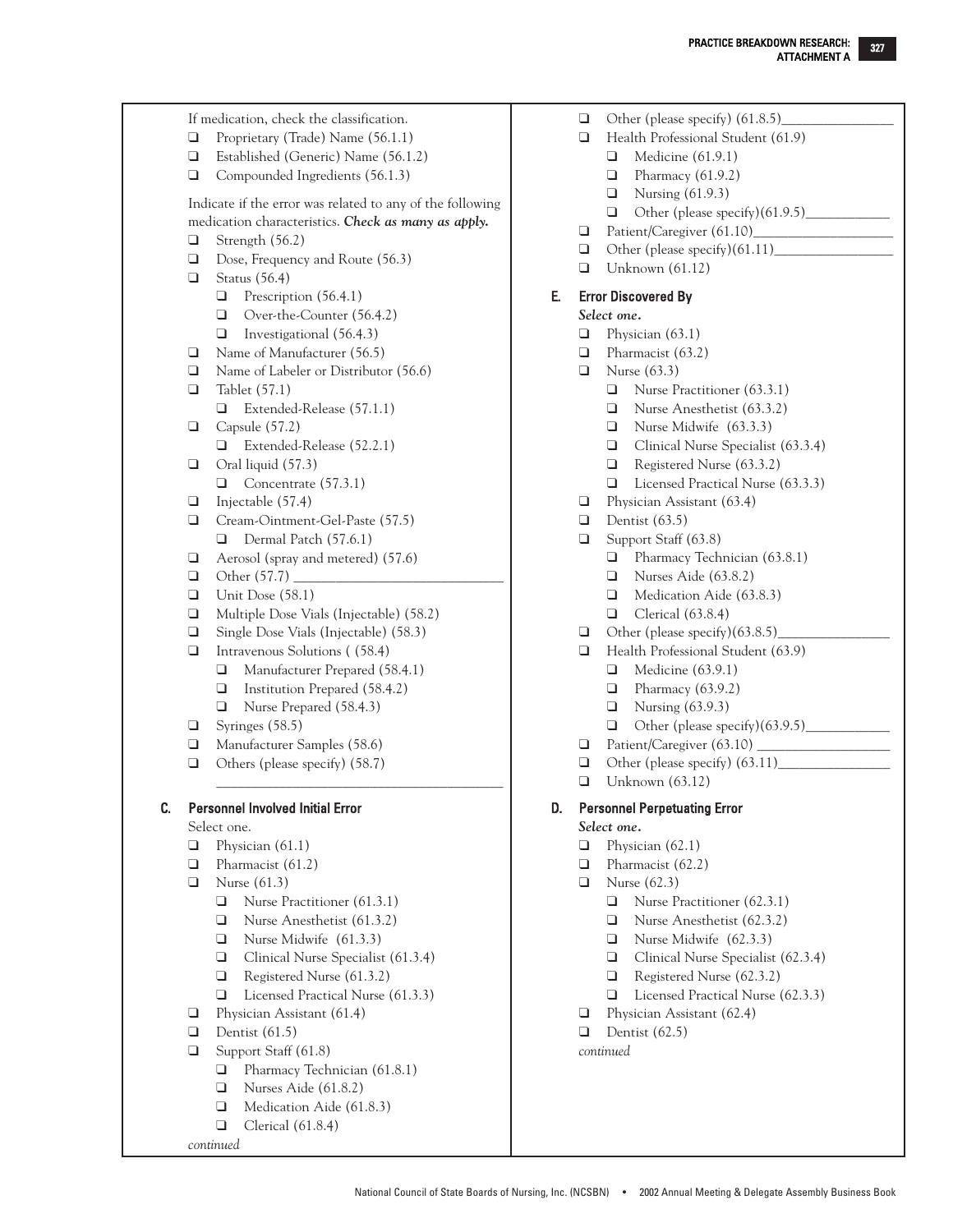❑ Support Staff (62.8) ❑ Pharmacy Technician (62.8.1) ❑ Nurses Aide (62.8.2) ❑ Medication Aide (62.8.3) ❑ Clerical (62.8.4)  $\Box$  Other (please specify) (62.8.5) ❑ Health Professional Student (61.9) ❑ Medicine (62.9.1)  $\Box$  Pharmacy (62.9.2) ❑ Nursing (62.9.3)  $\Box$  Other (please specify)(62.9.5)  $\Box$  Patient/Caregiver (62.10)  $\Box$  Other (please specify) (62.11)  $\Box$  Unknown (62.12) F. Error Type *Check all that apply.* ❑ Dose Omission (70.1) ❑ Improper Dose (70.2) ❑ Resulting in Over-dosage (70.2.1) ❑ Resulting in Under-dosage (70.2.2) ❑ Extra Dose (70.2.3) ❑ Wrong Strength/Concentration (70.3) ❑ Wrong Drug (70.4) ❑ Wrong Dosage Form (70.5) ❑ Wrong Technique (70.6) ❑ Wrong Route of Administration(70.7) *Route Given Route Intended*  ❑ IV Gastric (70.7.1) ❑ Intrathecal IV (70.7.2) ❑ IV Oral (70.7.3)  $\Box$  IV IM (70.7.4) ❑ IM IV (70.7.5  $\Box$  Other (please specify) (70.7.6) ❑ Wrong Duration (70.8) ❑ Too fast (70.8.1) ❑ Too slow (70.8.2) ❑ Wrong Time (70.9) ❑ Wrong Patient (70.10) ❑ Monitoring Error (70.11) ❑ Drug-Drug Interaction (70.11.1) ❑ Drug-Food/Nutrient Interaction (70.11.2) ❑ Documented Allergy (70.11.3) ❑ Drug-Disease Interaction (70.11.4) ❑ Clinical (e.g., blood glucose, PT/PTT, heart rate, BP, etc.) (70.11.5) ❑ Deteriorated Drug Error (expired drug) (70.12)  $\Box$  Other (please specify) (70.13)  $\Box$ 

#### G. Causes

Indicate the reported causes of the medication error, as stated in the perspective of the reviewer of the incident.

- **1. Communication.** *Check all that apply.*
	- ❑ Verbal Communication (81.1)
		- ❑ Lack of Collaboration and communication among care providers (81.1.1)
		- ❑ Lack of review/management of patient's
		- whole therapeutic regimen (81.1.2)
		- ❑ Failure to provide adequate patient/caregiver instruction (81.1.3)
		- ❑ Failure to Listen (81.1.4)
	- ❑ Written Communication (81.2)
		- ❑ Illegible handwriting (81.2.1)
		- ❑ Abbreviations (81.2.2)
		- ❑ Non-metric measurements (81.2.3)
		- ❑ Trailing zero (81.2.4)
		- ❑ Leading zero (81.2.5)
		- ❑ Decimal point (81.2.6)
		- ❑ Misread or didn't read (81.2.7)
		- ❑ Missing documentation (81.2.8 )
	- ❑ Misinterpretation of the order (81.3)

#### **2. Name Confusion.** *Check all that apply.*

- ❑ Proprietary (Trade) Name Confusion (83.1)
	- ❑ Suffix Confusion (83.1.1)
	- ❑ Prefix Confusion (83.1.2)
	- ❑ Sound-alike to another trade name (83.1.3)
	- ❑ Sound-alike to generic name (83.1.4)
	- ❑ Look-alike to another Trade name (83.1.5)
	- ❑ Look-alike to generic name (83.1.6)
	- ❑ Appears to be misleading (83.1.7)
	- ❑ Confusion with Over-the-Counter "Family Trade Names" (83.1.8)
- ❑ Established (Generic) Name Confusion (83.2)
	- ❑ Sound-alike to another generic (83.2.1)
	- ❑ Sound-alike to a trade name (83.2.2)
	- ❑ Look-alike to another generic (83.2.3)
	- ❑ Look-alike to a trade name (83.2.4)

### **3. Labeling**

- ❑ Manufacturer Packaging (85.1)
- ❑ Label of dispense product (85.2)
- ❑ Package insert (85.4)
- ❑ Electronic Reference material (85.5)
- ❑ Printed Reference material (85.6)? Advertising (85.7)

If any of the above are selected, please specify nature of problem: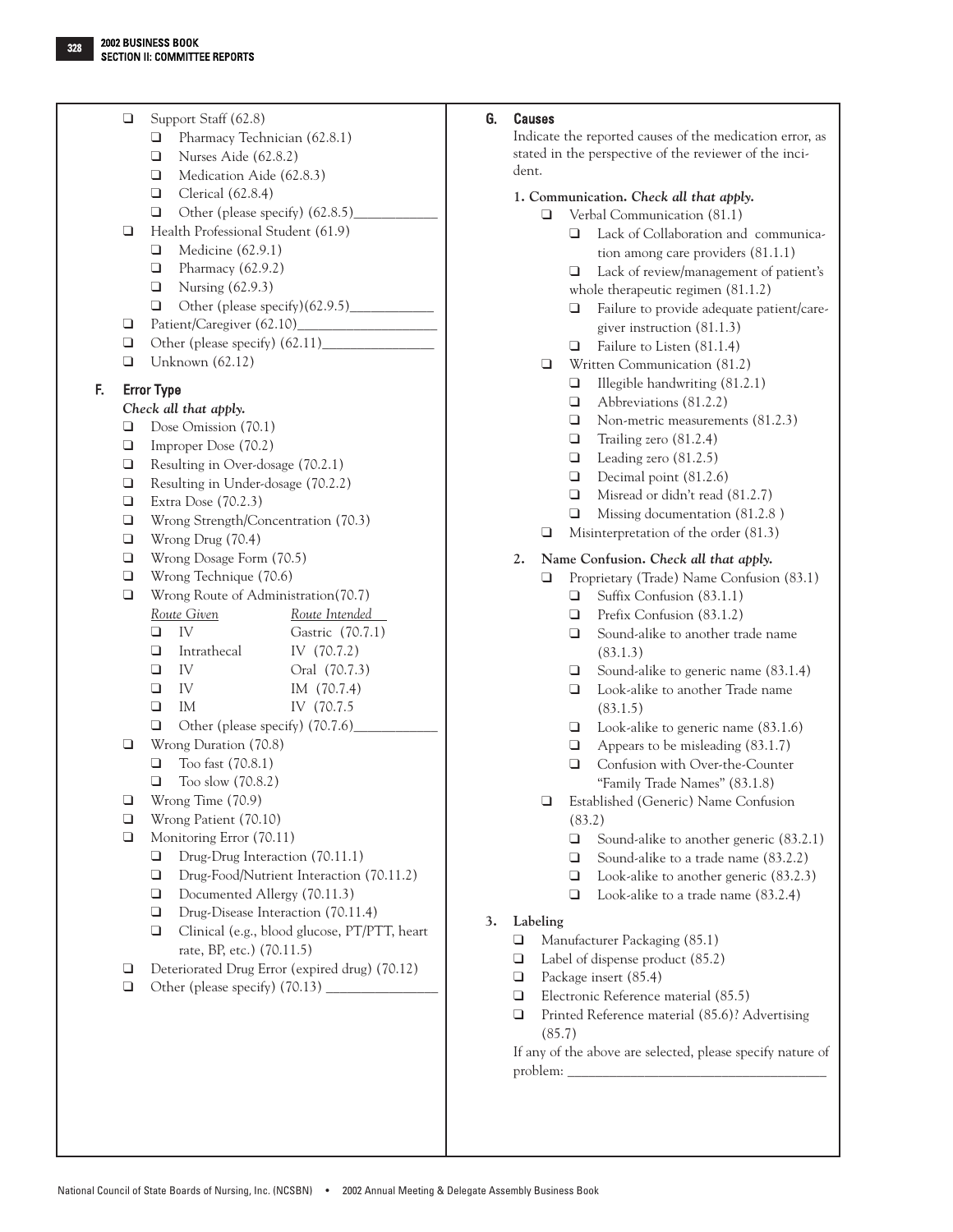#### **4. Human Factors.** *Check all that apply.*

- ❑ Knowledge deficit (87.1)
	- ❑ Desired action misunderstood (87.1.1)
	- ❑ Not knowing risks (87.1.2)
	- ❑ Incorrect use (87.1.3)
- ❑ Performance deficit (87.2)
	- ❑ Infiltration IV (87.2.1)
	- ❑ IV Technical skills (87.2.2)
	- ❑ Venipuncture (87.2.3)
	- ❑ Administering medication poured or drawn by another nurse (87.2.4)
- ❑ Miscalculation dosage or infusion rate (87.3)
- ❑ Computer error (87.4)
	- ❑ Incorrect selection from a list by computer operator (87.4.1)
	- ❑ Incorrect programming into the database (87.4.2)
	- ❑ Inadequate screening for allergies, interactions, etc. (87.4.3)
- $\Box$  Error in stocking/restocking/cart filling (87.5)
- ❑ Drug Preparation Error (87.6)
	- ❑ Failure to activate delivery system (87.6.1)
	- ❑ Wrong diluent (87.6.2)
	- ❑ Wrong amount of diluent (87.6.3)
	- ❑ Wrong amount of active ingredient added to final product (87.6.4)
	- ❑ Wrong drug added (87.6.5)
- ❑ Transcription error (87.7)
	- ❑ Original to paper/carbon paper (87.7.1)
	- ❑ Original to computer (87.7.2)
	- ❑ Original to facsimile (FAX) (87.7.3)
	- ❑ Recopying MAR (87.7.4)
- ❑ Stress (High volume workload, etc) (87.8)
- ❑ Fatigue/Lack of Sleep (87.9)
- ❑ Confrontational or intimidating behavior (87.10)
- ❑ Failure to check patient ID (87.11)
- ❑ Failure to follow the Six Rights of Medication Administration: (87.12)
	- ❑ Right patient (87.12.1)
	- ❑ Right medication (87.12.2)
	- ❑ Right dose ((87.12.3)
	- ❑ Right route (87.12.4)
	- ❑ Right time (87.12.5)
	- ❑ Right reason (87.12.6)

5. Packaging/Design. Check all that apply.

- ❑ Inappropriate Packaging or Design (89.1)
- ❑ Dosage Form (Tablet/Capsule) confusion (89.2)
	- ❑ Confusion due to similarity in color, shape, and/or size to another product (89.2.1)
	- ❑ Confusion due to similarity in color, shape, and/or size of the same product but different strength (89.2.2)

*continued* 

- ❑ Devices (89.3)
	- ❑ Malfunction (89.3.1)
	- ❑ Wrong Device Selected (89.3.2)
	- ❑ Adapters (89.3.3
	- ❑ Automated distribution/vending systems (89.3.4)
	- ❑ Automated Counting Machines (89.3.5)

\_\_\_\_\_\_\_\_\_\_\_\_\_\_\_\_\_\_\_\_\_\_\_\_\_\_\_\_\_\_\_\_\_\_\_\_

- ❑ Automated Compounders (89.3.6)
- ❑ Oral Measuring Devices (89.3.7)
- ❑ Infusion Devices (89.3.8)
- ❑ Infusion Pumps (89.3.8.1)
- ❑ PCA pumps (89.3.8.2)
- ❑ Other (please specify)(89.3.8.3)

### Section Five – Primary Category of Error

The reviewer should select only one category of error, the category that this case is most about in relation to patient harm.

- ❑ 24. Lack of Attentiveness/Surveillance
- ❑ 25. Lack of Agency/Fiduciary Concern
- ❑ 26. Lack of/ or Faulty Intervention/Action
- ❑ 27. Inappropriate Judgment
- ❑ 28. Missed or Mistaken Order, Physician or Other Authorized Provider
- ❑ 29. Lack of Prevention
- ❑ 30. Documentation Errors
- ❑ 31. Medication Errors

### Section Six – Practitioner Contributions

- 32. Check all factors that contributed to the nurse's practice breakdown.
	- ❑ Nurse's inexperience with situation
	- ❑ Unfamiliar setting
	- ❑ Multiple/repeat occurrences
	- ❑ Conflict and/or communication breakdown
	- ❑ Understandable (though wrong and competing) rationale for action taken
	- □ Other (please specify) \_
	- ❑ History of prior corrective actions/discipline *by employer* 
		- ❑ Clinical ❑ Interpersonal ❑ Behavioral
	- ❑ History of prior complaints /discipline *by board of nursing* 
		- ❑ Clinical ❑ Interpersonal ❑ Behavioral
	- ❑ Lack of correction of identified impairment
		- ❑ Drug/alcohol
		- ❑ Functional ability
		- ❑ Mental Health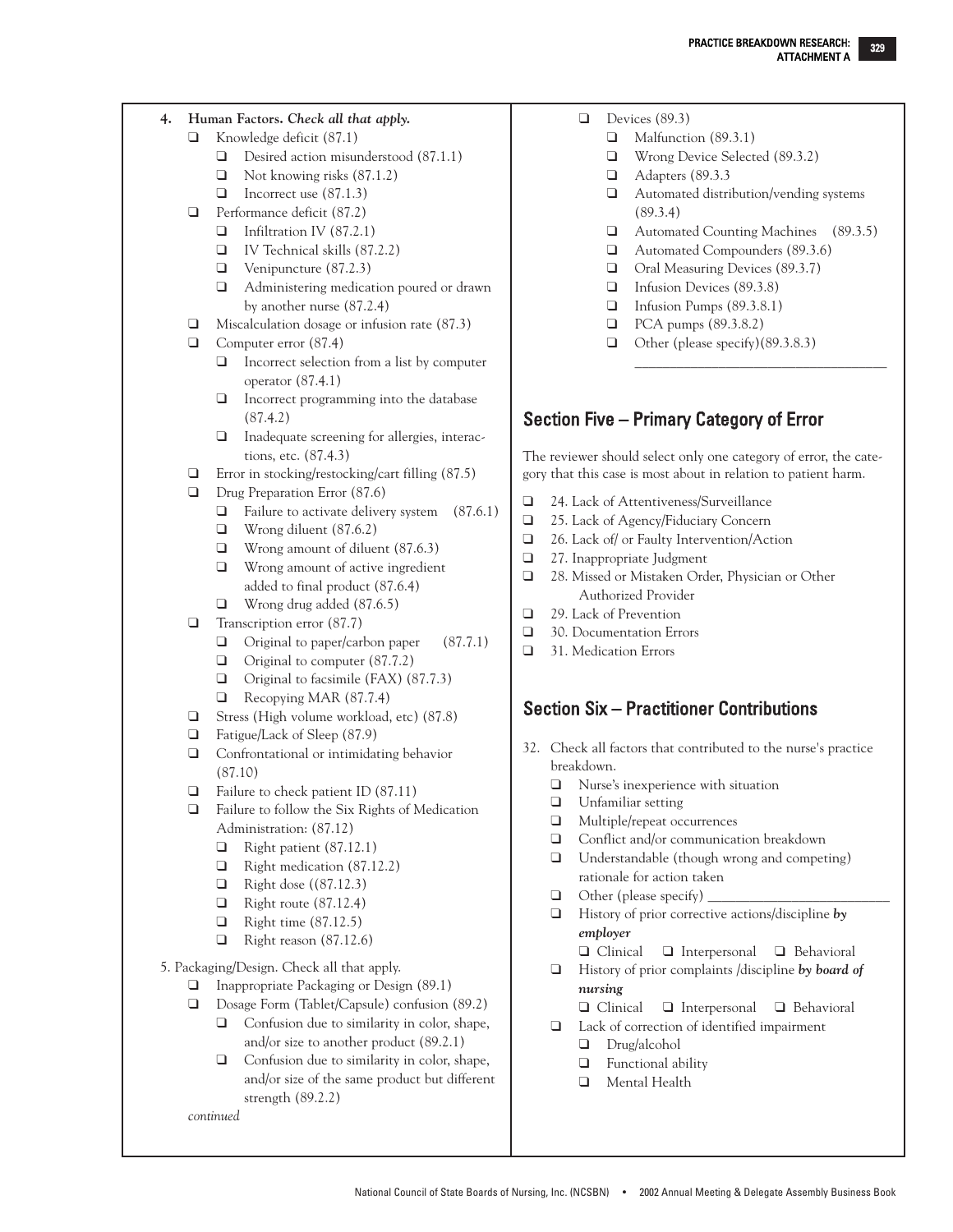Section Seven – Health Care Team Contributions Section Eight – System Issues

33. Check all elements that are a factor in the nurse's practice breakdown.

#### Other Health Team Members Involved

- ❑ Supervisory personnel
- ❑ Nurse
	- ❑ Nurse practitioner/ other APRN
	- ❑ Registered Nurse
	- ❑ Licensed Practical Nurse
	- ❑ New graduate nurse
	- ❑ Temporary or float nurse
	- $\Box$  Other (please specify)  $\Box$
- ❑ Physician
- ❑ Physician Assistant
- ❑ Pharmacist
- ❑ Respiratory Therapist
- ❑ Other health professional (please specify) \_\_\_\_\_\_
- ❑ Health professional student
	- ❑ Medicine
	- ❑ Pharmacy
	- ❑ Nursing
- ❑ Support staff
	- ❑ Nurses aide
	- ❑ Medication aide
	- ❑ Clerical
	- ❑ Dietary
	- ❑ Housekeeping
- ❑ Other
- ❑ Family/friend caregiver
- ❑ Patient

#### Contributing Factors Related to Staffing

- ❑ Lack of supervisory/management support
- ❑ Lack of experienced nurses
- ❑ Lack of nursing support staff
- ❑ Lack of clerical support
- ❑ Lack of other health team support

#### Health Care Team and Work Environment

- ❑ Unit level conflict/non-supportive environment
- ❑ Failure of Health Team Communication
- ❑ Failure to work together as team
- ❑ Other (please specify) \_\_\_\_\_\_\_\_\_\_\_\_\_\_\_\_\_\_\_\_\_\_\_\_\_\_\_\_\_\_\_\_\_\_\_\_\_\_\_\_\_\_\_\_\_

#### **Other**

❑ Illegible handwriting (physician orders)

### 34. Check all factors that contributed to the nurse's practice breakdown.

#### Environmental Factors

- ❑ Environment contributions
	- ❑ Lighting (90.1)
	- ❑ Noise level (90.2)
	- ❑ Frequent interruptions/distractions (90.3)
- ❑ Floor stock (90.12)
- ❑ Lack of adequate supplies/equipment
- ❑ Equipment failure
- ❑ Power failure
- ❑ Physical environmental hazards
- ❑ Similar/misleading labeling (other than meds)
- $\Box$  Other (please list)  $\Box$

#### Communication Factors

- ❑ Communication systems
- ❑ Communication breakdown
	- ❑ Interpersonal
	- ❑ Unit level
	- ❑ Interdepartmental
- ❑ No adequate channels resolving disagreements
- ❑ Record inaccessibility
- ❑ Computer down
- ❑ Verbal orders
- ❑ Preprinted orders
- ❑ Patient counseling
- ❑ Failure to provide patient identification
	- ❑ Right patient
	- ❑ Right procedure
	- ❑ Right site
	- ❑ Right time

#### Employee Safety/Support Factors

- ❑ Lack of detection/intervention for impaired nurse
	- ❑ Drug/alcohol
	- ❑ Functional ability
	- ❑ Mental health
	- $\Box$  Other (please specify)  $\Box$

#### Leadership/Management Factors

- ❑ Unclear lines authority/responsibility
- ❑ Poor supervision/support by others?
- ❑ Inadequate/non-current policies/procedures
- ❑ Assignment or placement of inexperienced personnel
- ❑ Unreliable nurse extenders
- ❑ Nurse shortage, sustained, at institution level
- ❑ Overwhelming assignments
- ❑ Forced choice in critical circumstances

#### Backup and Support Factors

- ❑ System for covering patient care (90.8)
	- ❑ Medical (90.8.1)
	- ❑ Allied Health (90.8.2)
	- ❑ Pharmacy (90.8.3)
	- ❑ Nursing (90.8.4)
	- $\Box$  Other (90.8.5) (please specify)  $\Box$

*continued*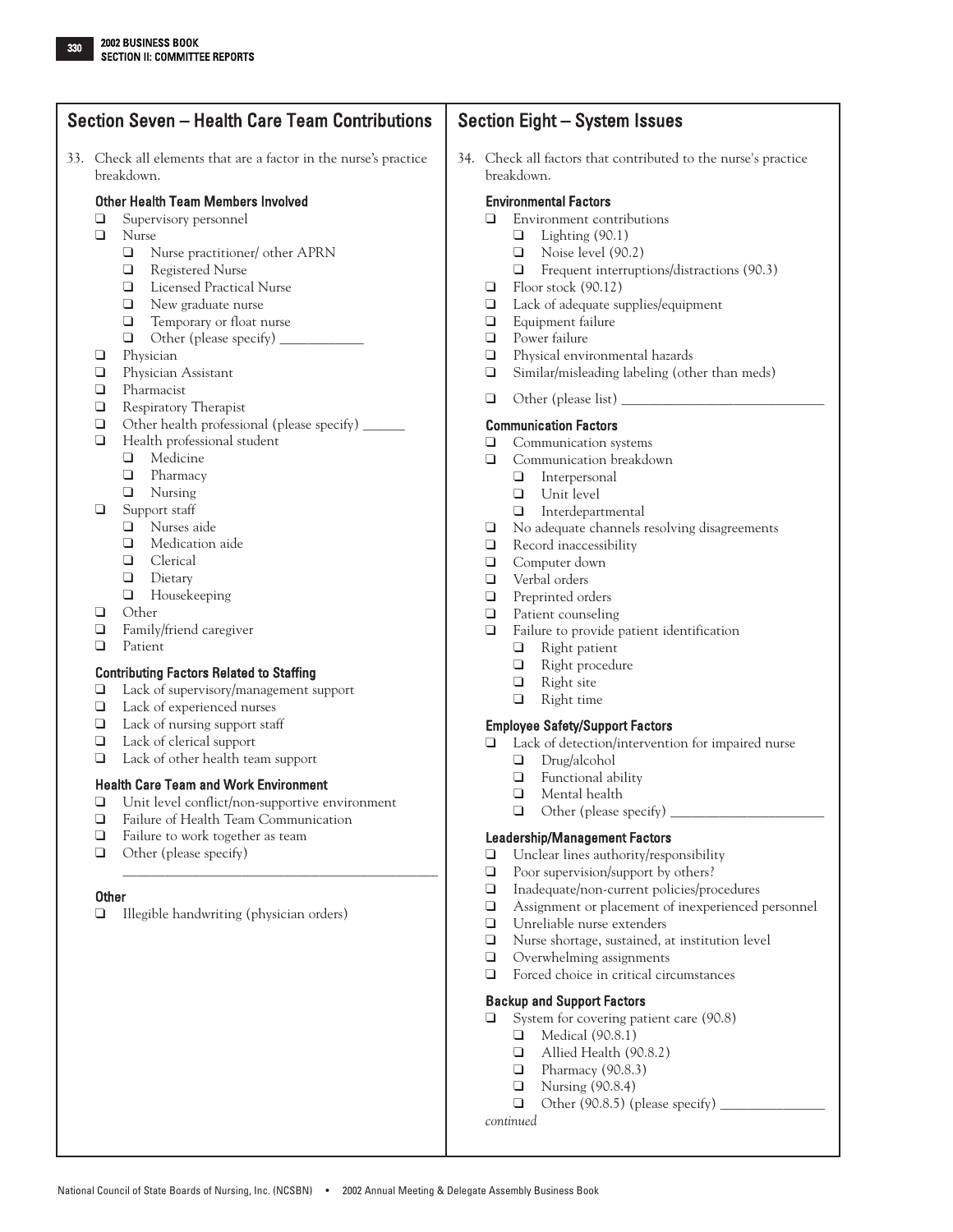- ❑ Lack of availability health care professional (90.6)
	- ❑ Medical (90.6.1)
	- ❑ Allied Health (90.6.2)
	- ❑ Pharmacy (90.6.3)
	- ❑ Nursing (90.6.4)
	- $\Box$  Other (90.6.5) (please specify)
- ❑ Lack adequate response lab/x-ray/pharmacy
- ❑ Lack adequate response other departments

#### Other Factors

- ❑ Lack of staff orientation
- ❑ Lack of ongoing education/training
- ❑ Other (please specify) \_\_\_\_\_\_\_\_\_\_\_\_\_\_\_\_\_\_\_\_\_\_\_\_\_\_

### Section Nine – Patient Outcome

35. Patient Harm Index

In selecting the patient outcome category, select the highest-level severity that applies during the course of the practice breakdown.

#### No Harm

❑ Category A – Circumstances or events that have the capacity to cause harm (31.1)

#### Error, No Harm

- ❑ Category B An error occurred but did not reach the patient (32.1)
- ❑ Category C An error occurred that reached the patient, but did not cause harm (32.1)
- $\Box$  Category  $D An$  error occurred that resulted in the need for increased patient monitoring but no patient harm (32.3)

#### Error, Harm

- $\Box$  Category  $E An$  error occurred that resulted in need for treatment or intervention and caused temporary harm (33.1)
- $\Box$  Category  $F An$  error occurred that resulted in initial or prolonged hospitalization and caused temporary patient harm (33.2)
- $\Box$  Category  $G An$  error occurred that resulted in permanent patient harm (33.3)
- ❑ Category H An error occurred that resulted in a near-death event (e.g., anaphylaxis, cardiac arrest) (33.4)

#### Error, Death

❑ Category I - An error occurred that resulted in patient death (34.1)

### Section 10 – Nurse Outcome

- 36. Select process for resolution of complaint.
	- ❑ Resulted in dismissal of complaint *if checked, go to box 40 (no Board action).*
	- ❑ Resulted in enrollment in Alternative program *if checked, go to box 37.*
	- ❑ Resulted in continuing the Board disciplinary process leading to Board action – *if checked, go to box 38.*
- ❑ 37. Alternative to Discipline Process If the nurse's practice breakdown was evaluated using an alternative process as a non-discipline approach to case resolution check the appropriate outcome listed below. *If box 34 is not checked, skip to box 37.*

#### Requirements of Alternative Program Participation

Check all actions included in the nurse's agreement with the alternative program.

- ❑ **Alternative Program for Practice Concerns** 
	- ❑ Program Agreement
	- ❑ Practice only under supervision
	- ❑ Complete specific education requirements
	- ❑ Nursing practice consultation /comply with recommendations
	- ❑ Practice audit
	- ❑ Other consultation
	- ❑ Nurse available for interviews/board rep
	- ❑ Reports from employer
	- ❑ Reports from self
	- ❑ Reports from other
	- ❑ Release of information
	- $\Box$  Other

#### ❑ **Alternative Program for Chemical Dependency/ Other Health Issues**

- ❑ Program Agreement
- ❑ Professional evaluation/comply with treatment recommendations
- ❑ Drug screening
- ❑ Return to work agreement
- ❑ Limited Practice hours
- ❑ Limitations on setting
- ❑ Practice only under supervision
- ❑ Continued competence activities
- ❑ Nurse available for interviews/board rep
- ❑ Reports from employer
- ❑ Reports from self
- ❑ Reports from other
- ❑ Release of information
- $\Box$  Other (please specify)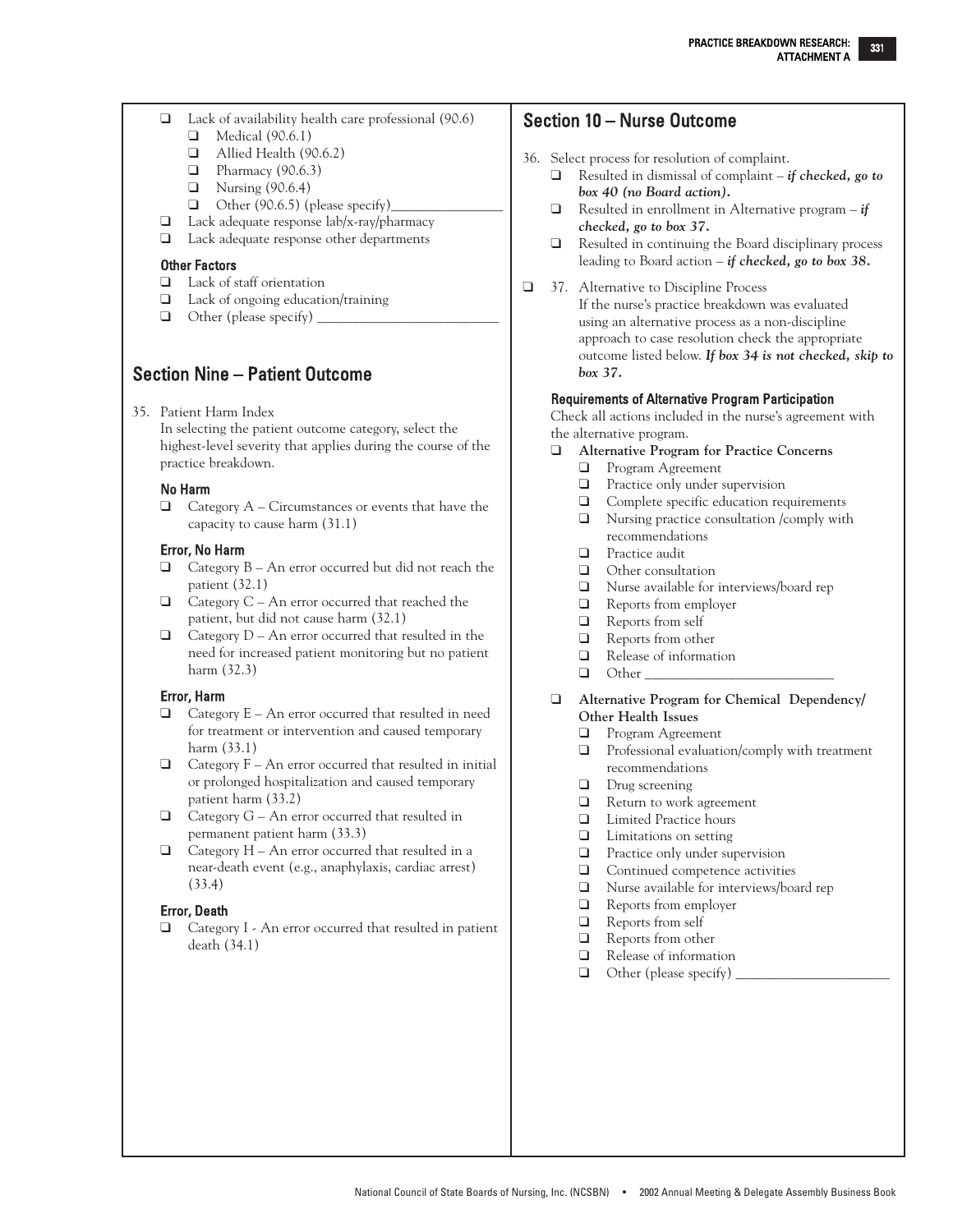| ❏ |                            | 38. Disciplinary Process<br>If the nurse's practice breakdown was evaluated<br>through investigation and the board's disciplinary<br>process, check the appropriate result below:<br>❏<br>Resulted in dismissal of complaint $-$ go to box 40<br>(no action).<br>Resulted in continuing the Board disciplinary<br>❏<br>process leading to Board action $-$ go to box 40.                                               | Practice audi<br>❏<br>❏<br>Other consul<br>❏<br>Restricted se<br>❏<br>Restricted ac<br>❏<br>Nurse availal<br>$\Box$<br>Reports from<br>$\Box$<br>Reports from<br>$\Box$<br>Reports from                |
|---|----------------------------|------------------------------------------------------------------------------------------------------------------------------------------------------------------------------------------------------------------------------------------------------------------------------------------------------------------------------------------------------------------------------------------------------------------------|--------------------------------------------------------------------------------------------------------------------------------------------------------------------------------------------------------|
| ❏ |                            | 39. Board disciplinary order<br>If the board takes disciplinary action against the nurse's<br>license, select the type of action(s) and the require-<br>ments in the order in the boxes below. Check all<br>actions included in the Board's discipline order.<br>Action taken by board<br>Stayed - action is taken by a board, but is not<br>implemented if criteria specified in order are met<br>Yes<br>Nο<br>◻<br>∩ | ❏<br>Release of in<br>❏<br>Participation<br>Board<br>Other<br>❏<br>❏<br>40. No Action<br>Dismissal of comp<br>the nature of the<br>$\alpha$ <sub>p</sub> $\beta$ <sub>2</sub> ):<br>❏<br>Dismissal, no |
|   | u<br>Q.<br>❏               | Deny - to refuse to issue, renew or reinstate a license<br>Fine $-$ to impose a monetary penalty for a violation<br>Limit/restrict - to reduce a licensee's legally authorized<br>scope of practice                                                                                                                                                                                                                    | $\Box$<br>Dismissal, no<br>$\Box$<br>Dismissal, no<br>❏<br>Dismissal, ref<br>❏<br>Dismissal, no<br>❏<br>Dismissal, no                                                                                  |
|   | ❏<br>❏                     | Probation/condition – to impose conditions and terms<br>upon a license<br>Reprimand/censure - to issue an official statement of                                                                                                                                                                                                                                                                                        | ❏<br>Dismissal, pu<br>$\Box$<br>Dismissal, pu                                                                                                                                                          |
|   | ❏                          | reproof re: the nurse's behavior<br>Reinstatement – to restore a license, with or without                                                                                                                                                                                                                                                                                                                              |                                                                                                                                                                                                        |
|   | ❏                          | limitations and/or conditions<br>Revocation - to involuntarily terminate an                                                                                                                                                                                                                                                                                                                                            | <b>END OF TERC</b>                                                                                                                                                                                     |
|   | ❏<br>❏                     | individual's license<br>Summary suspension (also emergency, temporary) - to<br>immediately prohibit, on an emergency basis and prior<br>to a hearing, a licensee from practicing (followed by<br>hearing as specified in laws and rules<br>Automatic suspension - to immediately prohibit<br>practice on the basis of court actions regarding the<br>mental incompetence or other causes specified in state            | Copyright © 2002 Nationa<br>(NCSBN)                                                                                                                                                                    |
|   | ❏                          | law. No further court action or board hearing is<br>necessary<br>Suspension - to prohibit a licensee from practicing for<br>a period of time (definite or indefinite time period                                                                                                                                                                                                                                       |                                                                                                                                                                                                        |
|   | ❏                          | Voluntary surrender – to accept (either by board or<br>authorized staff, an individual's offer to return license                                                                                                                                                                                                                                                                                                       |                                                                                                                                                                                                        |
|   | ❏                          | Otherwise discipline - other disciplinary actions used<br>by jurisdictions, either specifically stated in laws and<br>rules or interpretation of statutes and/or rule/regulation                                                                                                                                                                                                                                       |                                                                                                                                                                                                        |
|   | order.<br>❏<br>❏<br>❏<br>❏ | <b>Board Requirements</b><br>Check all requirements included in the Board's discipline<br>Diminished (or limited) scope of practice<br>Practice only under supervision<br>Complete specific education requirements<br>Undergo ordered professional evaluation and comply<br>with treatment recommendations<br>Mental health<br>n                                                                                       |                                                                                                                                                                                                        |

❑ Functional ability

*continued*

- ❑ Practice audit
- ltation
- etting
- ctivities
- ble for interviews/board rep
- employer
- self
- other
- dformation (PERSONAL)
- in Alternative Program as stipulated by

plaint – check the box that best describes complaint dismissal (*check all that* 

- o violation
- on-jurisdictional
- ot rising to level of board action
- ferred to another board/agency
- on-public letter of concern
- on-public advisory letter
- ublic letter no violation
- ublic advisory letter

### EAP

*Copyright © 2002 National Council of State Boards of Nursing, Inc.*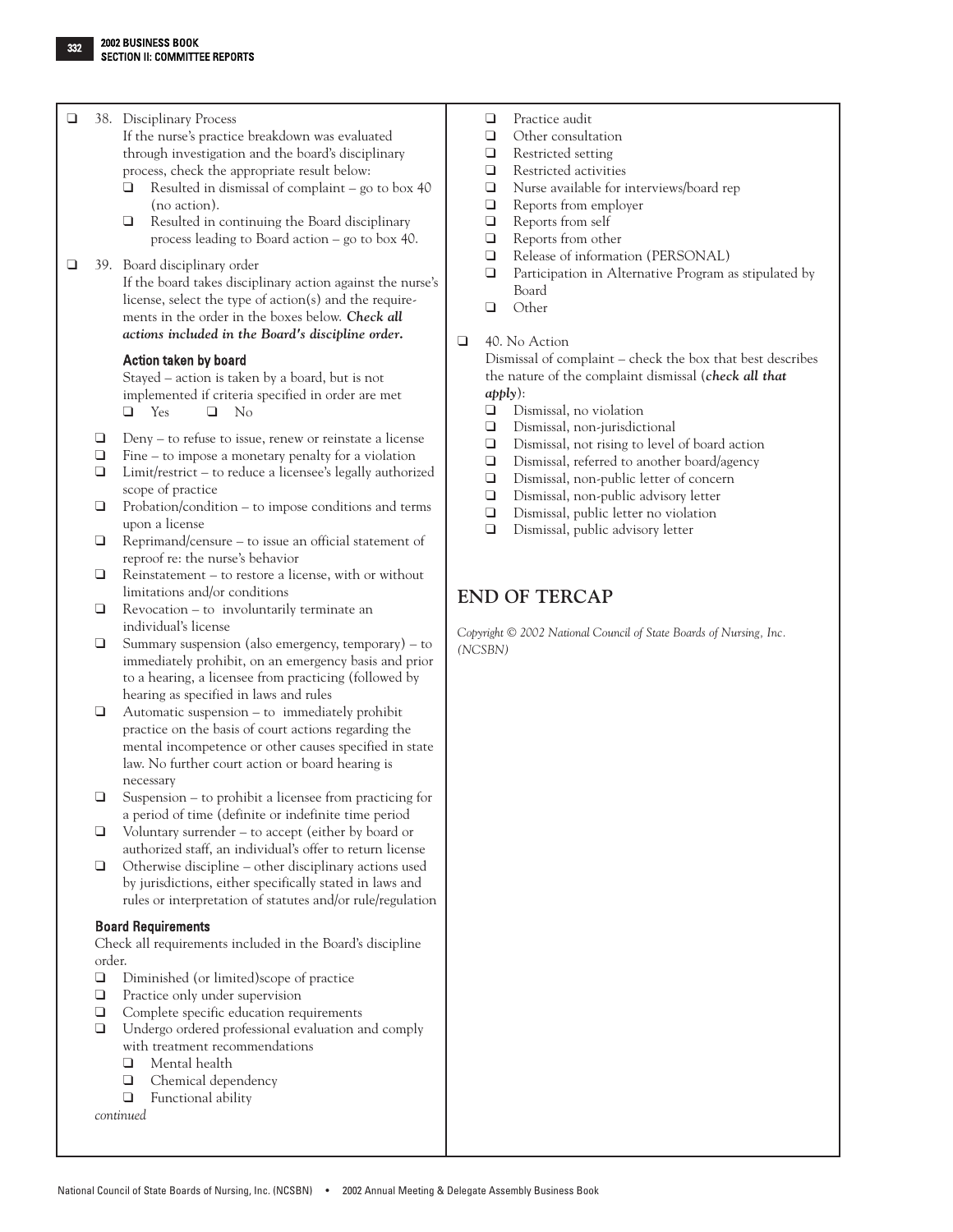Practice Breakdown Research – Attachment B

# An Epidemiology of Nursing Error (Practice Breakdown Study) Phase I Participants

The following boards have submitted Participation Agreements for the study: Arizona Colorado Idaho Iowa Maryland Minnesota Mississippi Missouri Montana North Carolina North Dakota Ohio South Carolina Washington State

West Virginia PN Wyoming

*Updated May 23, 2002*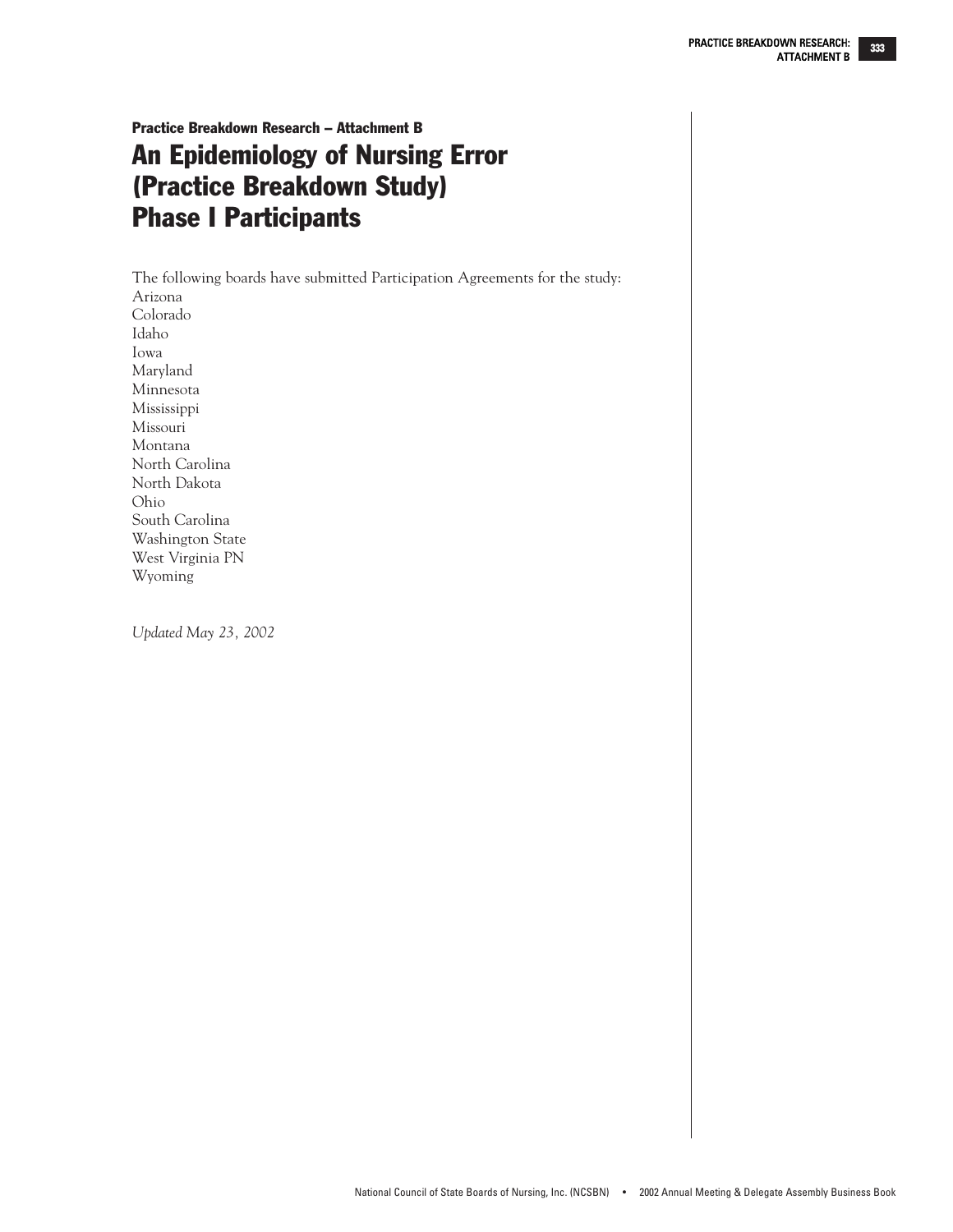## Task Force Members

Debra Brady, Executive Officer, NM, Area I, Chairperson

Charlene Kelly, Executive Officer, NE, Area II

Barbara Zittel, Executive Officer, NY, Area IV

Joey Ridenour, Executive Officer, AZ, Area I

**Consultant** Patricia Benner

Board Liaison

Marcia Hobbs, Board President, KY, Area III, Vice President

#### Staff

Nancy Chornick, Director of Credentialing and Professional Development

Carin L. Zuger, Administrative Assistant

## Relationship to Strategic Plan

#### Strategic Initiative 5 – Governance & Leadership Development and Organizational Capacity: The

National Council will support the education and development of Member Board staff, Board Members and Board of Directors to lead in nursing regulation. **Outcome 1: Member Board staff** and members access multiple levels of educational programs to develop core competencies in regulation.

# Meeting Dates

- January 18 & 19, 2002
- March 15, 2002 (conference call)
- April 12 & 13, 2002

## **Attachments**

A. Action Plan

# Report of Regulatory Credentialing Program Development Task Force

## Recommendations to the Delegate Assembly

The purpose of this report is for information only.

# Background

NCSBN has long recognized the need for educational opportunities for its members. Although the NCSBN has offered continuing education sessions for many years, there has not been an overall comprehensive plan for these offerings that would ensure that our members would have access to the breath and depth of the regulatory knowledge needed.

The Regulatory Credentialing Program Development Task Force was formed in FY02 and charged with exploring the feasibility of developing a doctoral-level regulatory program as a credentialing vehicle for members. At the direction of the Board of Directors, the Regulatory Credentialing Program Development Task Force met with the Member Board Leadership Task Force to determine if there was overlap between the charges of the two groups. Based on that meeting, the Regulatory Credentialing Program Development Task Force was given the additional charge of developing continuing education and/or certification programs for regulators.

The task force conducted a survey to determine the interest of Member Boards in a doctoral-level regulatory program. The survey indicated a lack of sufficient interest and the task force decided that a doctoral program is not feasible at this time. However, there was interest expressed in educational opportunities including offerings developed at the graduate level which could be used by students desiring credit in the area of nursing regulation.

The task force proposed to the Board of Directors a comprehensive multilevel educational program on nursing regulation that would meet the educational needs of Member Boards. It is anticipated that the proposed program will meet Member Board educational needs and also develop a substantive knowledge base in nursing regulation.

At its May 2002 meeting, the Board of Directors approved the action plan submitted by the Regulatory Credentialing Program Development Task Force.

# Highlights of FY02 Activities

- Reviewed doctoral program materials.
- Surveyed Member Boards regarding interest in a doctoral program.
- Met with co-chairs of the Member Boards Leadership Development Task Force.
- Developed an action plan for educational program for Member Boards.

## Future Activities

• A continuing education seminar on regulation is planned for summer, 2003. A planning group, as described in the action plan, will develop the program. The feasibility of implementing a regulatory certification program will be explored in FY03.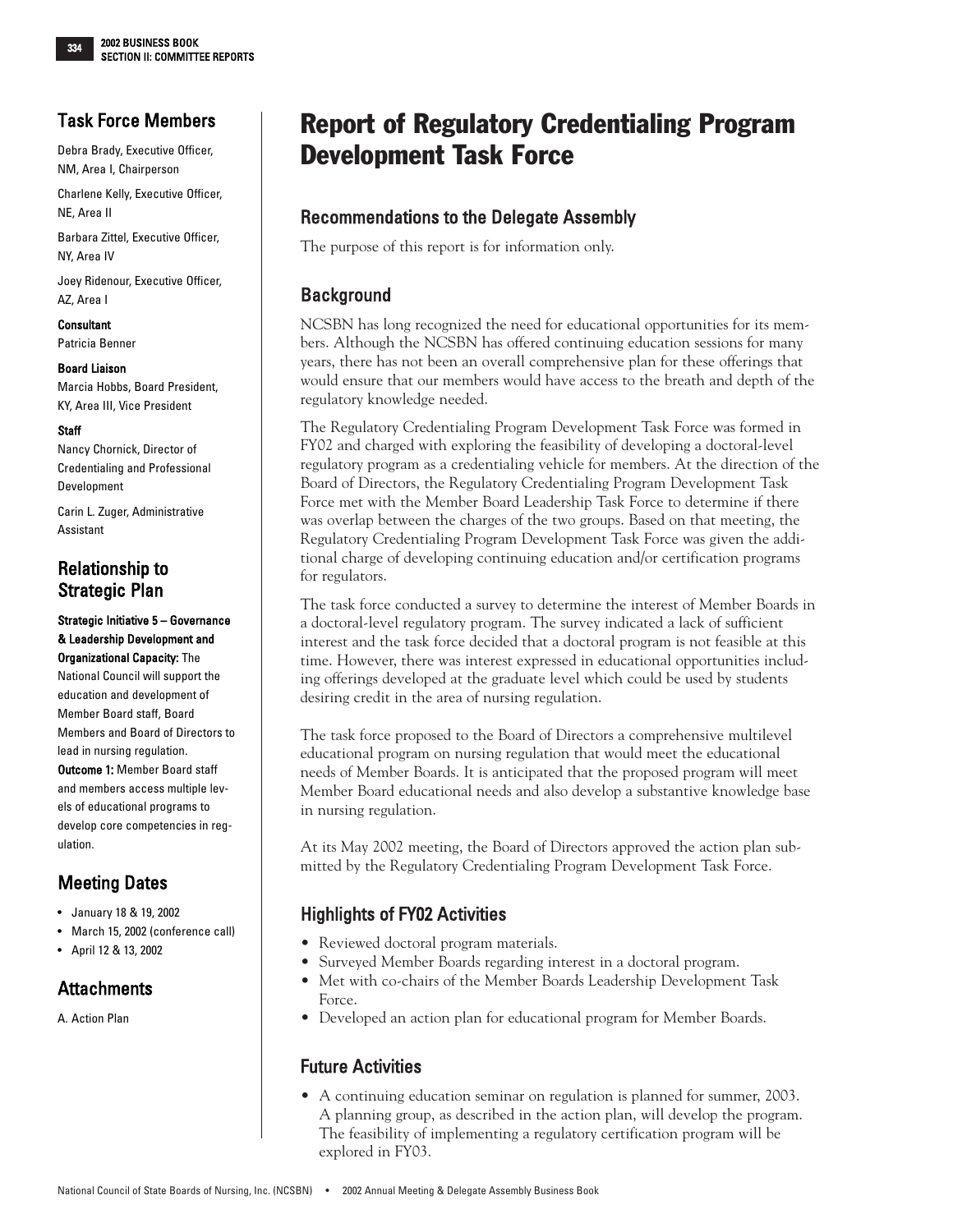# Regulatory Credentialing Program Development Task Force – Attachment A Proposed Action Plan

The program will meet the varied needs of Member Boards by offering a multilevel program of continuing education, potential certification and graduate level credit for graduate students (Fig. 1.). The program will consist of a series of non-overlapping educational seminars that will provide continuing education to participants. Completion of the package of continuing education offerings could entitle the participant to certification. Additionally, the educational seminars could be used for credit by graduate students with the addition of supplemental activities such as research projects, articles, projects done in association with boards of nursing, etc. Oversight and the granting of credit would be done by the student's graduate institution.

| Fig. 1. Proposed Educational Program for Member Boards            |                                     |                                                             |                                                                      |  |  |  |
|-------------------------------------------------------------------|-------------------------------------|-------------------------------------------------------------|----------------------------------------------------------------------|--|--|--|
| <b>Advanced Regulatory</b><br><b>Core Curriculum Units</b>        | Level of Offerings<br>Level 1       | Level 2                                                     | Level 3                                                              |  |  |  |
| 1. Public Protection/Role<br>Development of Nursing<br>Regulators | Continuing<br>education<br>offering | Package of CE<br>offerings for<br>national<br>certification | Applicable to<br>masters/doctoral<br>study (individual<br>university |  |  |  |
| 2. Discipline                                                     |                                     |                                                             | approval/<br>independent                                             |  |  |  |
| 3. Competency Evaluation/<br><b>Remediation Strategies</b>        |                                     |                                                             | studies                                                              |  |  |  |
| 4. Organizational Structure/<br><b>Behavior</b>                   |                                     |                                                             |                                                                      |  |  |  |

### Level of Offerings

*First Level: Continuing Education –* NCSBN has been providing continuing education offerings to Member Boards for many years. The proposed program differs from that previously done by NCSBN in terms of preplanning, depth of the seminars and the method of development. The topic of each seminar would be one of the units of the Advanced Regulatory Core Curriculum.

The Advanced Regulatory Core Curriculum consists of four units: (1) Public Protection/ Role Development of Nursing Regulators, (2) Discipline, (3) Competency Evaluation/Remediation Strategies and (4) Organizational Structure/Behavior. Each educational seminar would be based on one of these four regulatory units. The schedule of the program would be planned and shared with Member Boards. Each educational seminar would be an indepth offering 3 days long. To insure quality of the offerings, a planning group of experts in the field would be used to develop the content.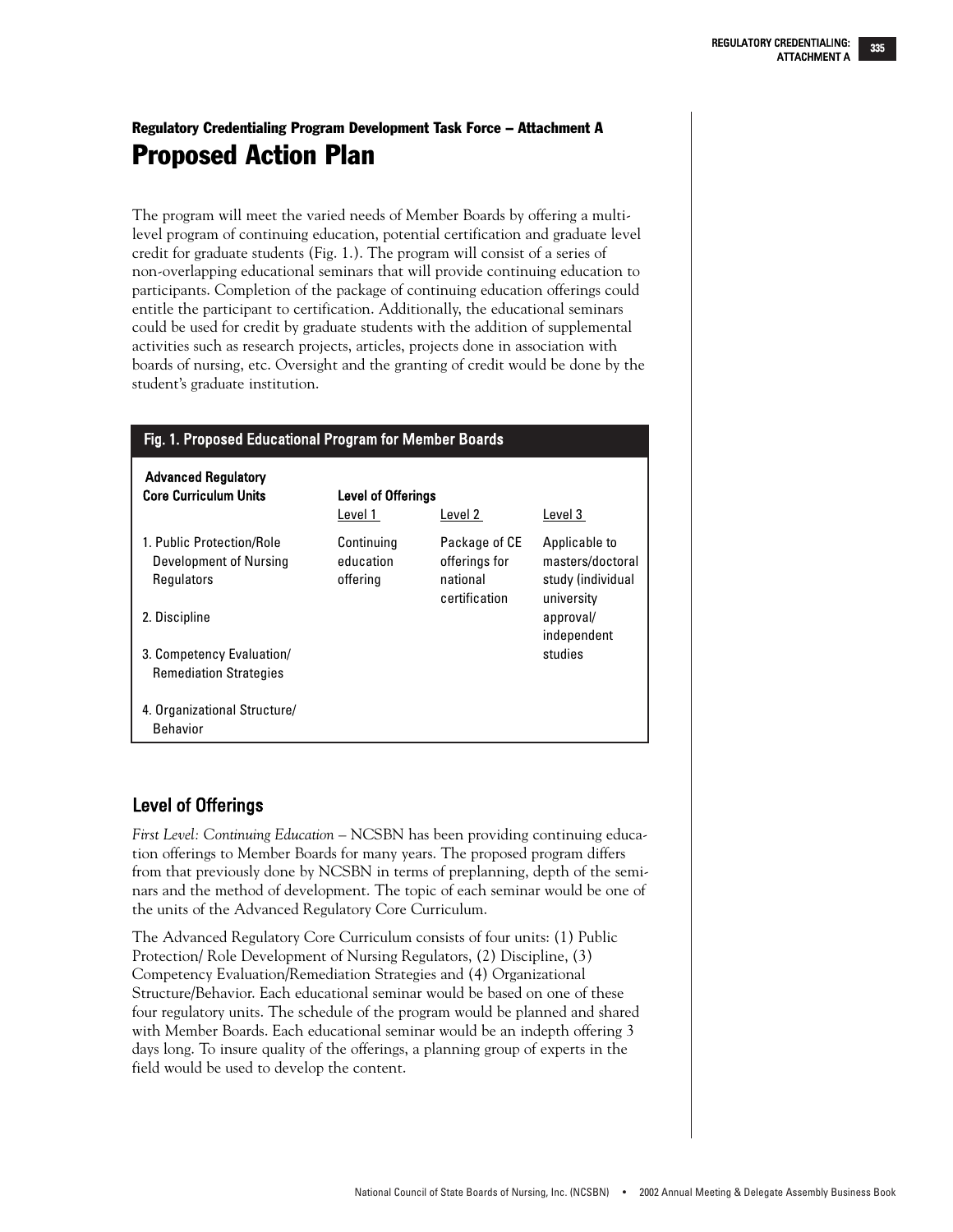*Second Level: Certification Program –* The certification program could use the educational seminars as the basis for certification. Completion of the four units could be for certification. More information is needed before the task force can fully recommend the certification program. (See discussion under "Implementation.")

*Third Level: Graduate Academic Credit –* The proposed program would provide those members interested in graduate education with the opportunity to use the program to gain graduate credit in nursing regulation. In addition to the educational seminar, additional experiences could be provided, such as research projects, presentations, articles, contracting with a board to do a project, an internship with a board of nursing, to augment the continuing education experience. Graduate level credit will be granted by the student's academic institution.

### Planning Group

A planning group would be convened to develop each continuing education seminar. Selection of the members of the group would be based on the expertise needed for the topic of the educational seminar. A new planning group would be convened for each seminar.

The task force identified continuity as a very important element contributing to the success of the program. Members suggested that an NCSBN staff person be assigned to the program. It is also suggested that one or two nurse regulators be included on each planning group to maintain a regulatory perspective. Preferably the same nurse regulators would be a part of each planning group.

### **Seminars**

The offering will consist of a three-day educational seminar on one of the four identified regulatory units. For each educational seminar, preparation readings would be required. In this way, the attendees will come with a baseline of knowledge. After the education seminars, materials based on the presentation can be developed for other media such as online delivery or published works. In this way, a substantive knowledge base can be developed. It is anticipated that the seminars will not be static in nature. Rather, as new knowledge is developed, the seminars will be updated and new topics added.

The Regulatory Credentialing Development Task Force developed the following as the Advanced Regulatory Core Curriculum for the seminars. Ethics and technology are considered threads of the curriculum. For each unit, the unique ethical and technologic issues would be identified:

#### Advanced Regulatory Core Curriculum

- 1. Public Protection/ Role Development of Nursing Regulators
	- a. Concepts legislation
	- b. Relationship to decision-making (public protection vs. professional interests)
	- c. Historical perspective
	- d. Role development
	- e. Identity relationships
	- f. Nature of administrative law
	- g. Delineation of public safety mandates and violations in regulatory practice
	- h. Knowledge and role development in protecting the safety of the public
	- i. Effectiveness of regulation/measuring outcomes
	- j. Ethical implications
	- k. Technology implications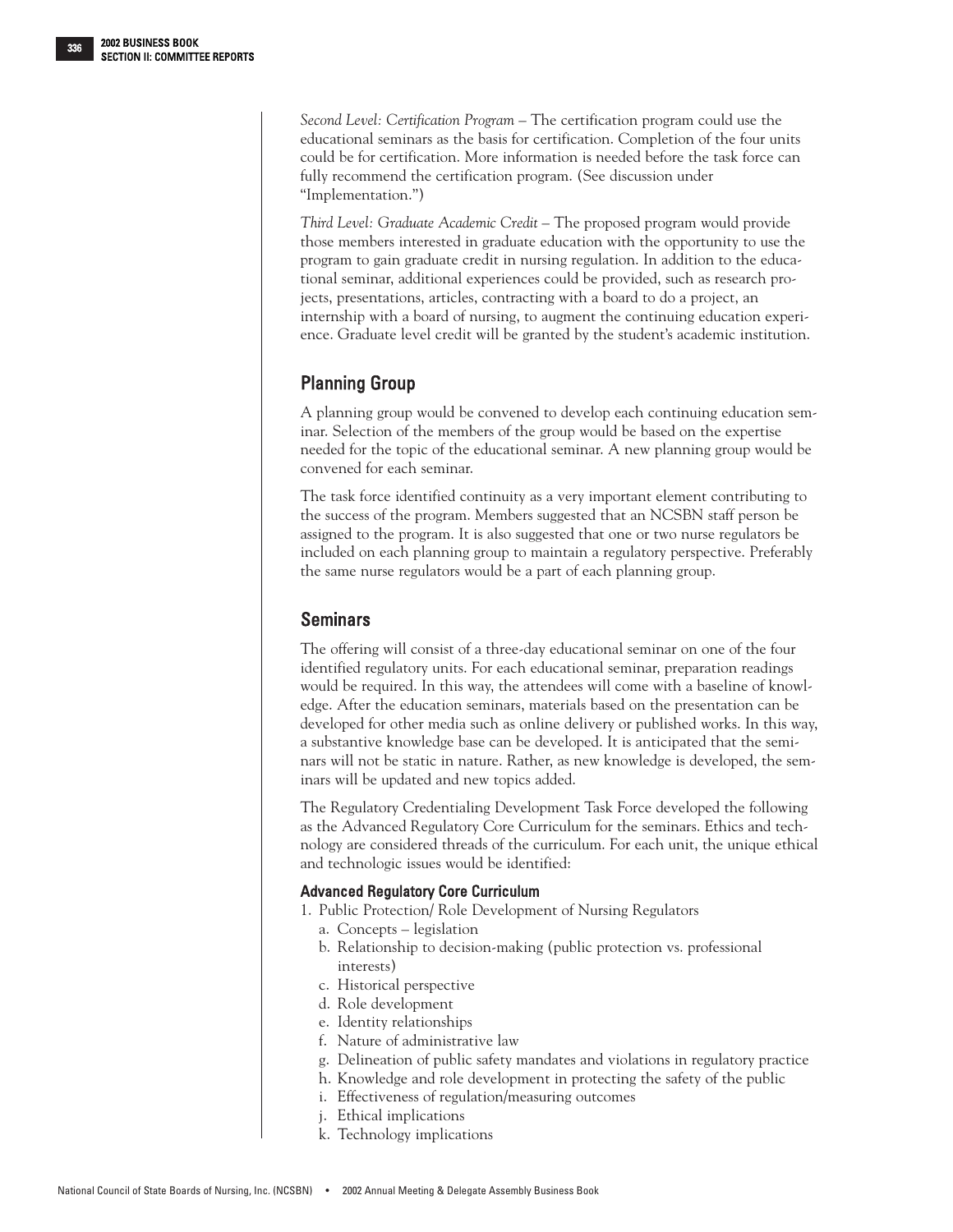#### 2. Discipline

- a. Criminal background checks
- b. What is effective discipline; alternative dispute resolution
- c. Known discipline models
- d. Other bodies of knowledge and research that would be helpful
- e. Culture of nursing and its affect on type and characteristics of discipline cases in comparison to other disciplines
- f. Reporting discipline, reliance on others to report discipline cases (systems issue)
- g. Non-English speaking and discipline correlational studies
- h. Discipline from a cultural perspective
- i. New systems to decrease errors (e.g. alter system for identifying incompatibil ities or toxicity, timing alerts, allergy alerts)
- j. Development of a systematic data base for disciplinary cases regarding errors (e.g. use of TERCAP instrument)
- k. Human factor research on factors that affect safety and optimal performance (environmental factors such as noise, lighting, shift work, shift length)
- l. Ethical implications
- m. Technology implications
- 3. Competency Evaluation/Remediation Strategies
	- a. Continued competency— individual and institutional issues
	- b. Natural decision making process
	- c. Clinical reasoning
	- d. Professional competency
	- e. Naturalistic studies of excellence and breakdowns in practice performance
	- f. Impact of global work force
	- g. Endorsement immigration/impact of global immigration
	- h. Developing links between means and outcomes
	- i. USMLE exam-correlation studies
	- j. Quality assurance
	- k. Development of ongoing published analyses
	- l. Complaint process feedback loops between regulation and education
	- m. Ethical implications
	- n. Technology implications
- 4. Organizational Structure/Behavior
	- a. Professional organizations/legislators/public interactions
	- b. Board/staff relationship in board of nursing
	- c. Board development
	- d. Budget analysis
	- e. Finance/economics
	- f. Case studies of legislative actions, impact of laws in different states
	- g. Negotiation and communication skills involved in working with legislators
	- h. History of regulation
	- i. Policy development

### Implementation

The task force suggests that the program be implemented in two stages:

#### Stage One

**Continuing Education** – the first seminar can be piloted and evaluated to determine if the program is feasible. The task force is suggesting the first seminar be offered June 2003.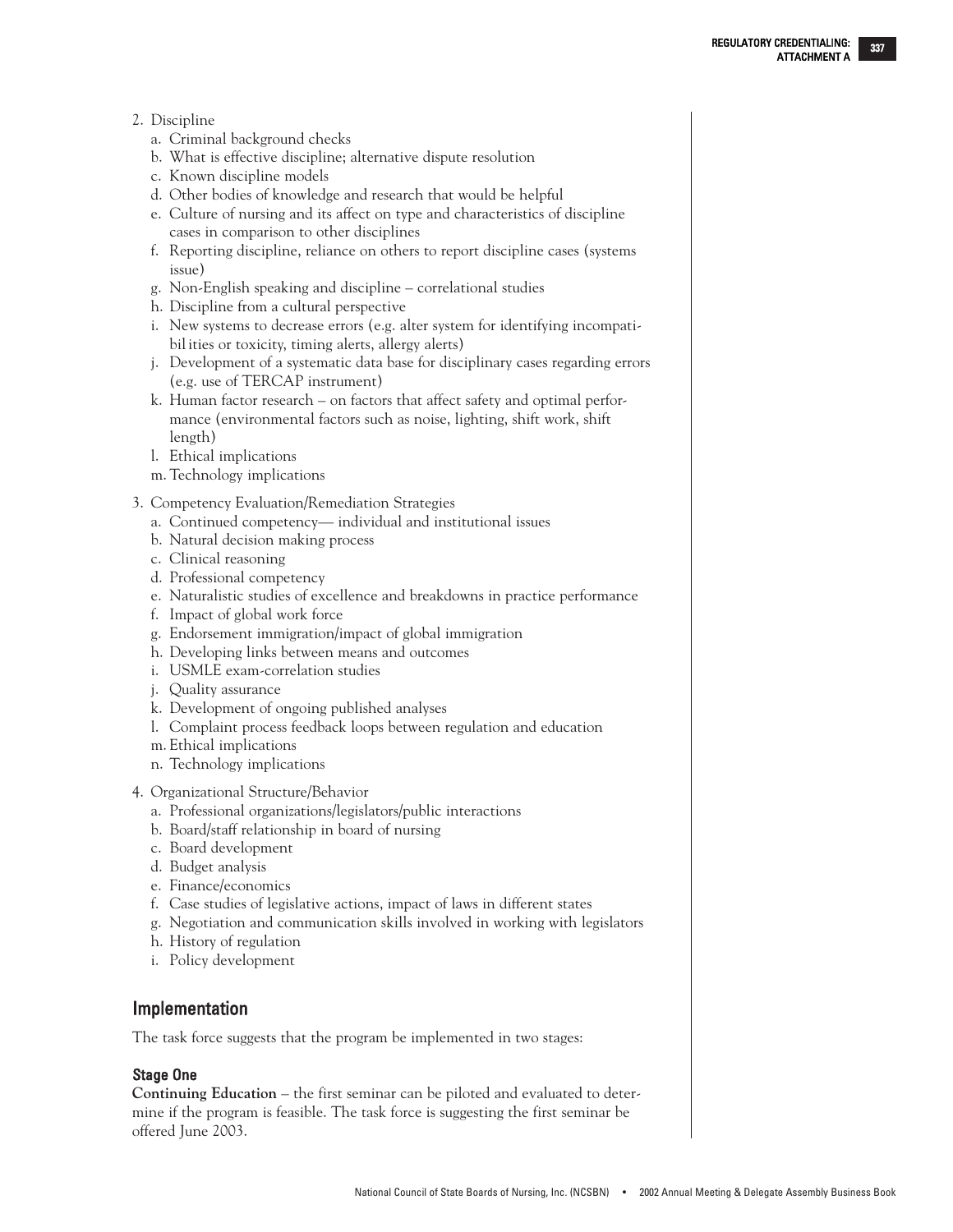**Graduate Credit** – this can be accomplished in conjunction with the continuing education program. The educational offering can be marketed to relevant graduate programs such as those with health policy programs.

#### Stage Two

**Certification Program** *–* The task force suggests that more information is needed before a decision to implement a certification program can be made. This includes:

- 1. Interest in certification A survey should be conducted to establish the interest level of Member Boards for a certification program in nursing regulation.
- 2. Other aspects of certification programs such as legal issues, possible obstacles, needed resources, criteria for recertification, etc., need to be explored to determine if a certification program is an appropriate investment for NCSBN.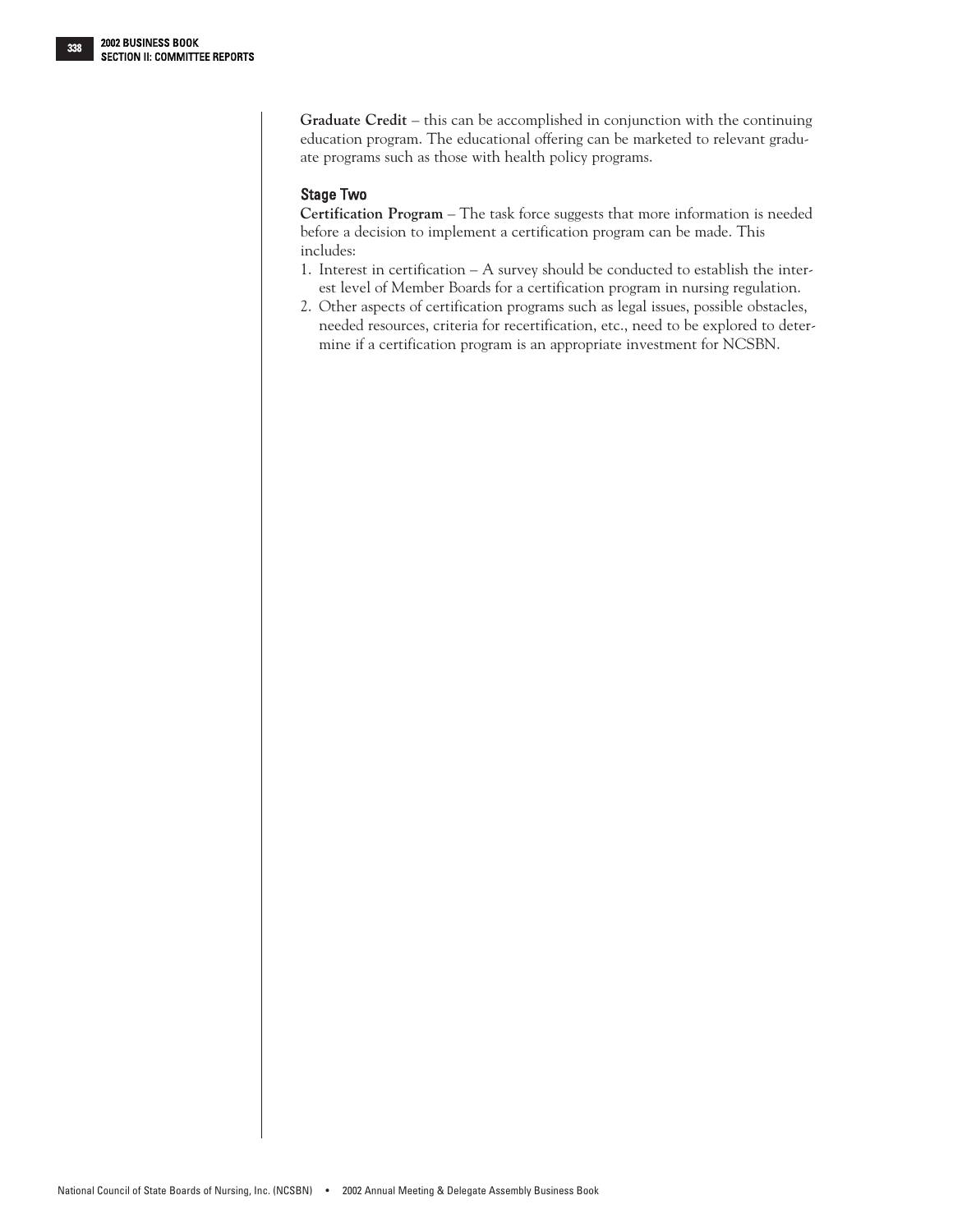# Report of the Resolutions Committee

### Recommendations to the Delegate Assembly

The purpose of this report is for information only.

### Background of the Resolutions Committee

The Resolutions Committee is a Standing Committee and responsible to review, evaluate, and report to the Delegate Assembly on all resolutions and motions submitted by the delegates of Member Boards. The committee is also charged to review the resolutions process and make recommendations for process improvements. An important objective in the committee's work this year was to assure that outcomes of resolutions and motions proposed do not duplicate ongoing work otherwise contained in the strategic plan.

### Highlights of FY02 Activities

**• National Council Resolutions Committee Policy** The committee completed a thorough review of existing NCSBN policy and recommended a new policy, 5.5 *Annual Meeting: Submitting Resolutions for Delegate Assembly,* to reflect criteria for resolutions and the role of the committee as established by the 2001 bylaws revisions.

**• Resolutions Committee Operating Policies and Procedures** The committee conducted a comprehensive review and revision of the Committee Operating Policies and Procedures to direct its work in preparations for the 2002 Delegate Assembly. The existing policies and procedures had not been reviewed since 1996 and contained language incompatible with bylaws and current practices.

#### • **Standing Rules of the 2002 Delegate Assembly**

The committee submitted a recommendation to the Bylaws Committee for substantive revisions to the *2001 Standing Rules* for the 2002 Delegate Assembly*.* The new language clarifies who is entitled to make motions and resolutions in accordance with the bylaws, appropriately reflects deadlines, and states the expectations for the makers of motions and resolutions.

#### • **Call for Motions and Resolutions**

A *Call for Motions and Resolutions* was prepared and distributed to the executive officers and board presidents on March 1, 2002. The committee improved materials to enhance clarity and provide for the needed documentation to properly evaluate and analyze the motions and resolutions by the committee. The letter to members from the committee emphasized and encouraged early participation in the process in order to provide information to the voting delegates in the *Business Book*.

The *Call for Motions and Resolutions* provided all necessary material needed to prepare complete motions and resolutions, including the Operating Policies and Procedures, Resolutions Submission Form, and an enhanced Fiscal Impact Statement. New this year were several reference documents to assure that motions and resolutions conform to the bylaws, standing rules, mission and strategic plan. Additionally, all information and material regarding the Call for Motions and Resolutions is provided on the Members Only section of the NCSBN Web site.

### Committee Members

Cheryl Koski, Executive Director, WY, Area I, Chairperson

Charles Alexandre, Executive Officer, RI, Area IV

Linda Busch, Board Member, MN, Area II

Polly Johnson, Executive Director, NC, Area III

#### Board Liaison

Barbara Morvant, Executive Director, LA-RN, Area III, Treasurer

#### **Staff**

Donna Nowakowski, MS, RN, CAE, associate executive director for Nursing Regulation

### Relationship to Strategic Plan

#### Strategic Initiative 5 – Governance & Leadership Development and Organizational Capacity: The

National Council will support the education and development of Member Board staff, Board Members and Board of Directors to lead in nursing regulation

**Outcome 3:** A sound organizational governance and management infrastructure advances the National Council's mission and vision.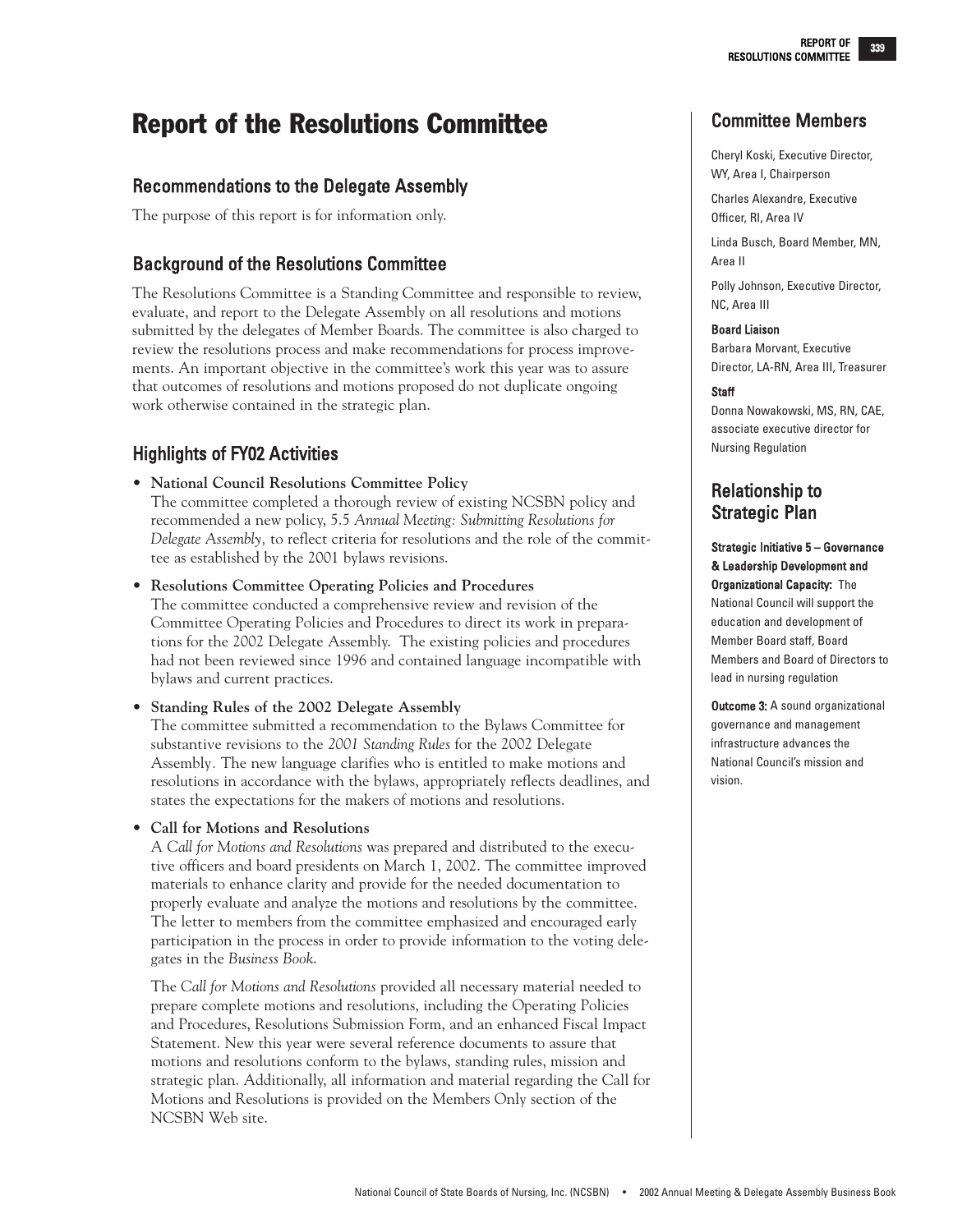# Meeting Dates

- February 19, 2002 (teleconference call)
- April 30, 2002 (teleconference call)
- July 29, 2002 (teleconference call with Member Boards and their delegates)
- August 15, 2002

## **Attachments**

- A. Call for Motions and Resolutions
- B. Resolutions Committee Operating Policies and Procedures
- C. Motions/Resolutions Submission Form
- D. Fiscal Impact Statement

### Future Activities

- Open conference call July 29, 2002, for all members and their delegates contemplating motions and resolutions to provide guidance and assistance in the formulation of the language and necessary documents.
- Resolutions Committee meeting to review all motions and resolutions submitted and prepare a report to the delegates on Thursday, August 15, 2002, at 4 pm.
- Resolutions/New Business Forum on Friday, August 16, 2002.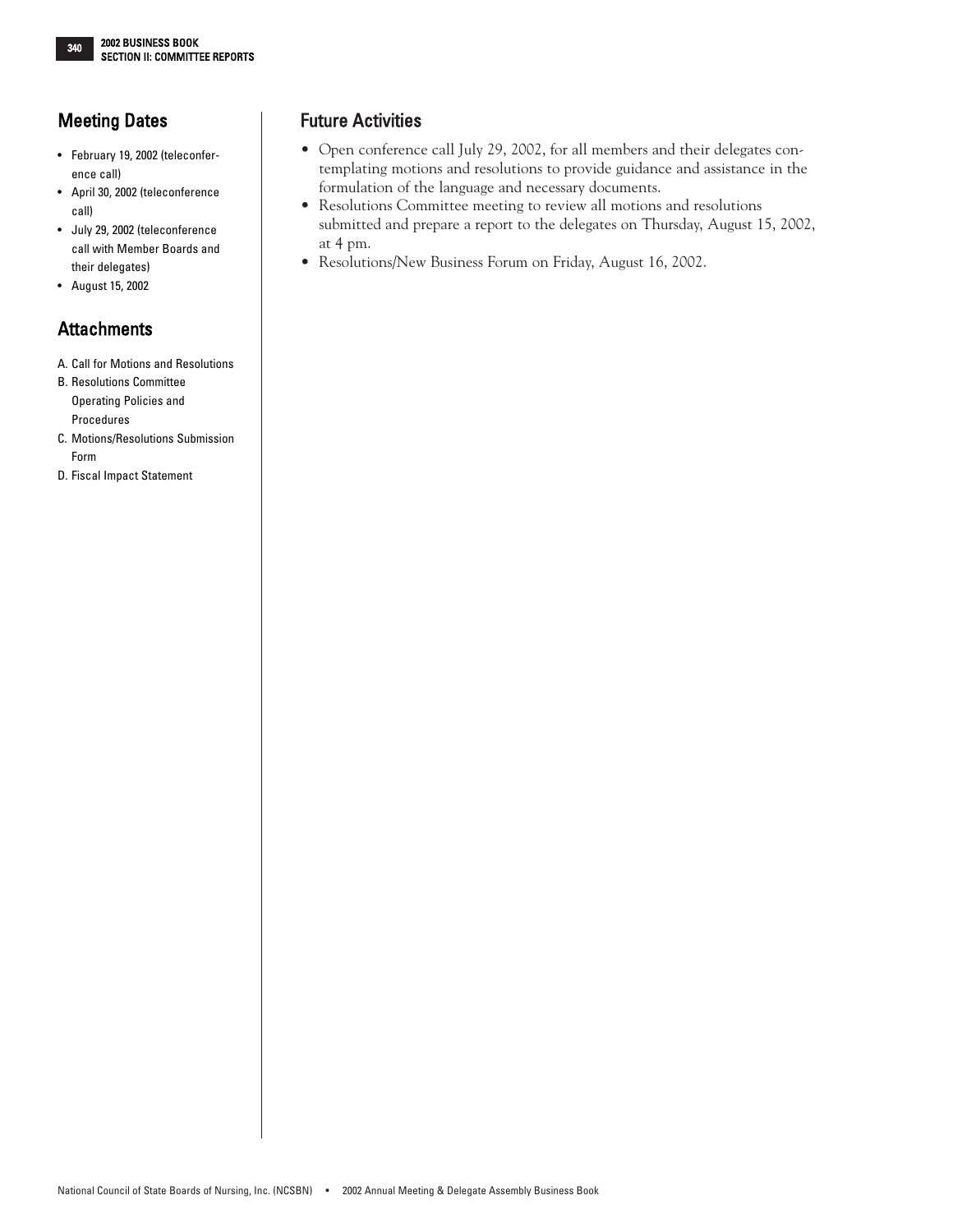# Practice Breakdown Research Task Force – Attachment A TERCAP: Taxonomy of Error, Root Cause Analysis and Practice Responsibility

# Coding Instrument Template May 2002

© National Council of State Boards of Nursing, Inc. (NCSBN), May 2002

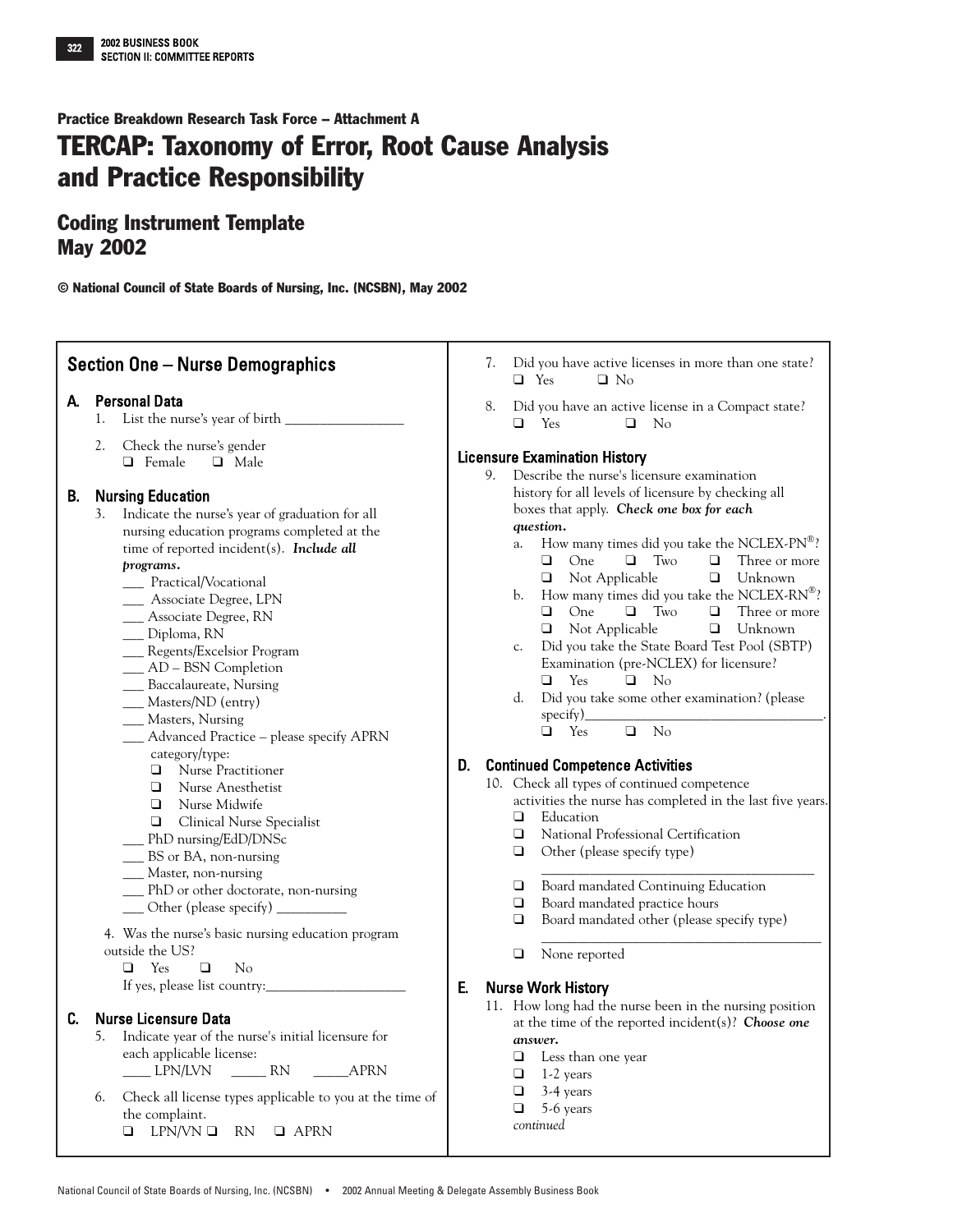# Resolutions Committee – Attachment A Call for Motions and Resolutions to the 2002 Delegate Assembly

#### March 1, 2002

The Resolutions Committee is seeking motions and resolutions for consideration by the Delegate Assembly at the 2002 National Council Annual Meeting, August 13-17. The Resolutions Committee is a standing committee of the National Council and must review, evaluate, and report to the Delegate Assembly on all motions and resolutions submitted by Member Boards. The Committee therefore encourages your early participation in the process.

Enclosed are documents and reference materials to assist you and your Member Board delegates in the timely submission of resolutions for review and analysis by the Committee. Use of the documents will enable makers to develop motions and resolutions that conform to the National Council Bylaws, 2002 Standing Rules (pending delegate approval), and the Resolutions Committee *Operating Policies and Procedures*. These documents include:

- Resolutions Committee Operating Policies and Procedures
- Resolutions Submission Form
- Fiscal Impact Statement
- Click on the links below to review reference documents:
	- Resolutions Committee Charge
	- National Council Bylaws
	- National Council Mission
	- National Council Strategic Initiatives and Outcomes FY2002-2004

Please carefully review the Resolutions Committee *Operating Policies and Procedures* and other documents before preparing motions and resolutions. This will expedite the Committee review of your submission. Further, we ask that motions or resolutions be submitted using the form provided and include the *Fiscal Impact Statement*. These forms will also be available in a printable version on the National Council Web site in the near future.

The Committee will review all motions and resolutions received by April 22, 2002, in time to include them in the printing of the 2002 Annual Meeting Business Book. This deadline is established to comply with the 45-day mailing notification to Member Boards. Submissions to the Committee received after this initial deadline will still be considered if received by noon on Thursday, August 15, prior to the Committee's 4:00 pm meeting. Thereafter, makers will present motions or resolutions directly to the Delegate Assembly during New Business. Late motions and resolutions will not be included in the Committee report to the Delegate Assembly.

The Committee wishes to advise you of the advantages of submitting motions and resolutions early in the process and by established deadlines. By presenting motions and resolutions to the Committee in a timely way, we will be able to assist you by providing a comprehensive review and evaluation in accordance with the necessary criteria. Further, those motions and resolutions having major potential impact will be accompanied by the necessary rationale and supporting information. If additional analysis is needed, the Committee will have ample opportunity to provide for the necessary evaluation. This will make your presentation of the recommendations to the Delegate Assembly and the Committee's report to be given in a manner that facilitates informed discussion and decisionThis letter was printed on NCSBN letterhead.

It was addressed to Executive Officers and Board Presidents from the Resolutions Committee:

#### Chairperson

Cheryl Koski, MN, RN, CS, Executive Officer, Wyoming State Board of Nursing, Area 1

#### Board Liaison

Barbara Morvant MN, RN, Executive Director, Louisiana State Board of Nursing, Finance Committee representative

#### Committee Members

Charles Alexandre MSN, RN, Director, Rhode Island Board of Nurse Registration & Nursing Education, Area 4

Linda Busch LPN, Board Member, Minnesota Board of Nursing, Area  $\overline{2}$ 

Polly Johnson MSN, RN, Executive Director, North Carolina Board of Nursing, Area 3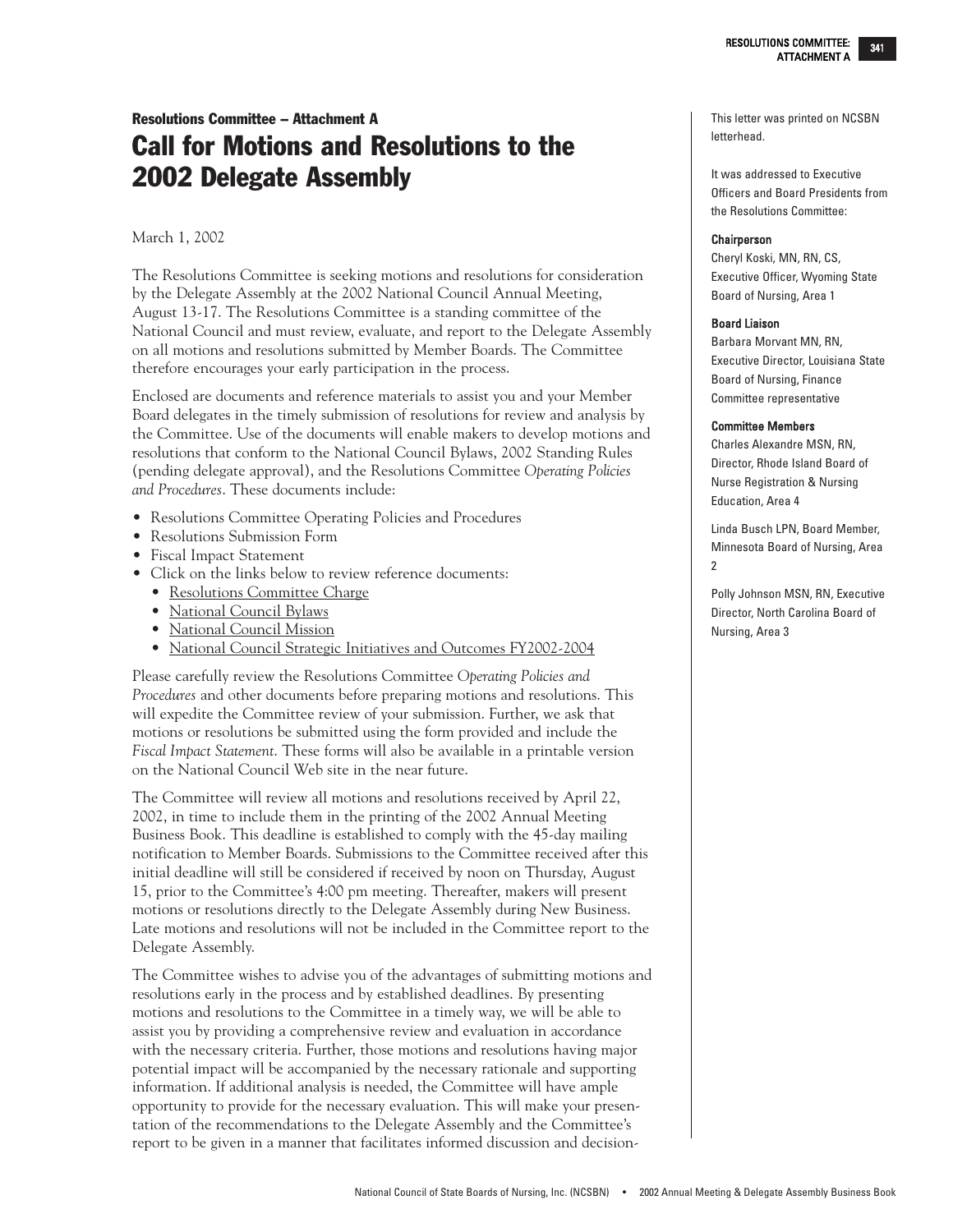making. All motions and resolutions received by the deadlines will be reviewed by the Committee and included in its report to the Delegate Assembly.

The Committee would like to invite participation of representatives of Member Boards (those that have submitted motions or resolutions and those still considering) in a conference call on July 29 at 2:00 pm CST. This call is being held to give members a chance to interact with the Committee members and ask questions or raise issues regarding the submission process or their particular motions and resolutions. This will also provide the Committee an opportunity to understand the nature and intent of motions and resolutions being submitted or considered.

Makers will have an additional opportunity to interact with the Committee during a scheduled meeting on August 15 (individual times TBD). The maker should attend the committee meeting at the appointed time and be prepared to speak to the motion or resolution. The meeting provides an opportunity for the Resolutions Committee to work with submitters should editing, rewriting, or combining of motions and resolutions be necessary.

As a reminder, only delegates, the National Council Board of Directors, and the Examination Committee (for approval of test plans) may make motions at the Delegate Assembly. Therefore, those of you who are not delegates will not be able to make the motion on behalf of your board of delegates at the annual meeting.

We encourage you to share this information with your board members and staff to solicit their input. NCSBN is very enthusiastic about the motions and resolutions process and is looking forward to another productive and successful annual meeting.

Please contact Donna Nowakowski if you have any questions at (312) 787-6555, x141 or dnowakowski@ncsbn.org. *The initial deadline for submission is April 22, 2002.* If this deadline creates difficulty for you, you will have an additional opportunity until August 15 at noon. However, submissions received after April 22 will not be included in the printing of the 2002 Business Book. *All submission forms can be completed electronically, then print the form, sign and send via fax to (312) 787-6898 to the attention of Renee Scaletta at the NCSBN office.*

cc: NCSBN Board of Directors Kathy Apple, Executive Director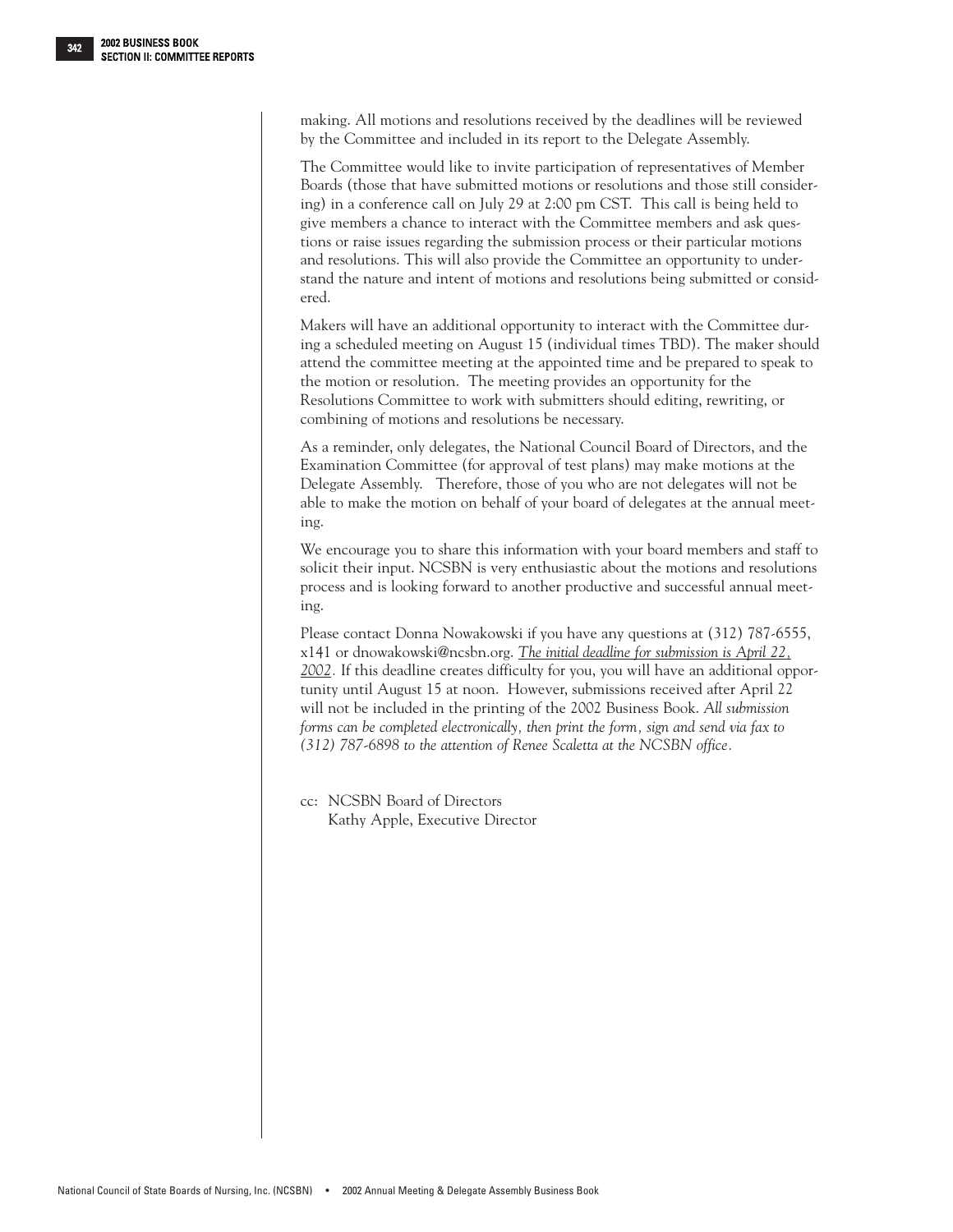# Resolutions Committee – Attachment B NCSBN Resolutions Committee Operating Policies and Procedures

### Purpose

The Resolutions Committee is a standing committee of the Delegate Assembly established under Article X (1)(e) of the National Council Bylaws to review, evaluate and report on all motions and resolutions submitted by Member Boards. The operating policies and procedures serve to guide the work of the Committee and the formulation of motions and resolutions by makers.

### **Policy**

- 1. All resolutions and non-procedural main motions unrelated to the election of officers and directors must first be submitted to the Chair of the Resolutions Committee before being presented to Delegate Assembly.
- 2. The Resolutions Committee will receive and analyze all motions and resolutions submitted to it by authorized motion makers. The analysis shall consist of:
	- a. Determination of consistency with National Council articles of incorporation, bylaws, mission, purpose and functions, strategic initiatives, outcomes and policies;
	- b. Determination of relationship to ongoing programs;
	- c. Assessment for duplication with other proposed motions;
	- d. Legal implications;
	- e. Financial impact.
- 3. The Resolutions Committee Chairperson will present to the Delegate Assembly oral and/or written reports of all motions and resolutions submitted to it. The report for each motion and resolution shall include the following analyses performed by the Resolutions Committee:
	- a. Determination of consistency with National Council articles of incorporation, bylaws, mission, purpose and functions, strategic initiatives, outcomes, and policies.
		- Consistent

Not Consistent (with rationale)

- b. Determination of relationship to ongoing programs
	- Not in current Strategic Plan

In current Strategic Plan (site identified)

- c. Assessment for potential duplication with other proposed motion or
	- ongoing programs
	- No duplication
		- Duplication (area of duplication specified)
- d. Legal implications
	- None
	- Implications identified
- e. Financial impact
- None
	- Impact identified

In the event a motion or resolution is submitted too late for the Resolutions Committee to perform its analysis, the Committee will report to Delegate Assembly the absence of any review.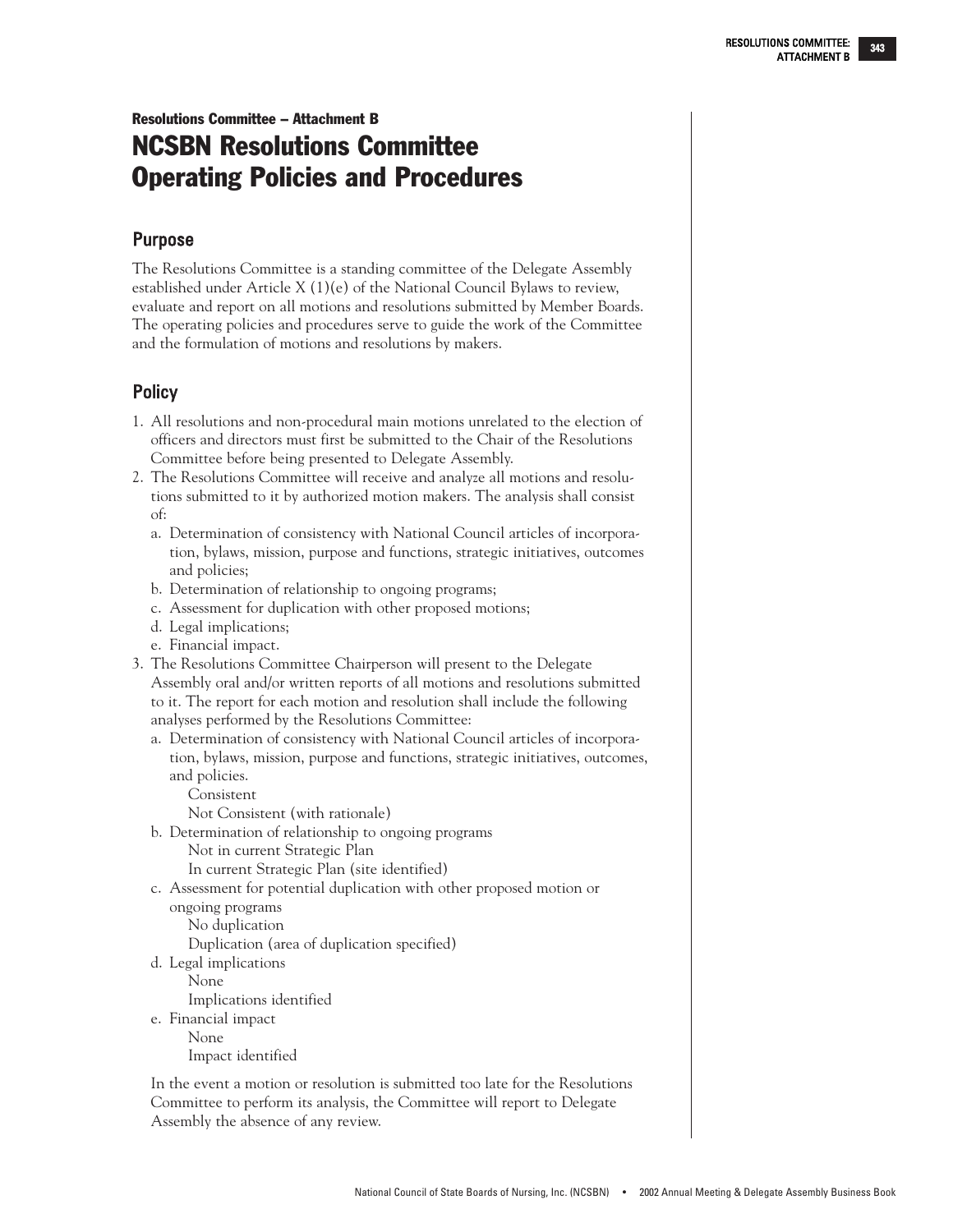### **Procedures**

- 1. Motions and resolutions must be submitted by a delegate in accordance with the bylaws and the Standing Rules. The person seconding the motion must also sign all motions. A fiscal impact statement must accompany the motion or resolution.
- 2. It is desirable to have the motion or resolution submitted in time to include in the mailing to Member Boards 45 days before the Annual Meeting. However, motions and resolutions not submitted in time to meet the 45-day mailing prior to the Annual Meeting should be submitted to the Resolutions Committee by the time and date proscribed in the Standing Rules.
- 3. The Resolutions Committee will schedule a conference call open to all members prior to the Annual Meeting to enable makers an opportunity to receive assistance in the formulation of the motion or resolution.
- 4. Makers may submit motions to the Resolutions Committee until the Delegate Assembly concludes its business at the Annual Meeting to allow for all matters to be addressed. However, motions and resolutions not submitted in accordance with the established deadlines are not reviewed and analyzed by the Resolutions Committee and must be reported directly to the Delegate Assembly by the maker during new business.
- 5. The deadline for receipt of motions and resolutions at the Delegate Assembly shall appear in the Standing Rules for the Delegate Assembly.
- 6. The Resolutions Committee will meet with each maker in accordance with the schedule and guidelines established. This meeting shall occur as close to the session at which new business will be considered as is consistent with the orderly transaction of the Committee's business. Once discussion is concluded, the Committee will meet in executive session to prepare the motion or resolution for submission to the Delegate Assembly.
- 7. Courtesy resolutions are proposed directly by the Resolutions Committee.

### Motions and Resolutions for Publication

- 1. Motions and resolutions must be submitted by the deadlines published in the National Council newsletter, *Council Connector,* member mailing, NCSBN Web site, or other form of notice in order to be reviewed by the Resolutions Committee and mailed to Member Boards 45 days before the Annual Meeting.
- 2. Motions and resolutions submitted in advance of the Annual Meeting will be presented at the Resolutions Forum.
- 3. The person(s) submitting a motion or resolution must be prepared to attend and discuss the motion or resolution with Resolution Committee at its scheduled meeting and speak to the motion or resolution to the Delegate Assembly.

### Motions and Resolutions Received after the Resolutions Committee Meeting

- 1. A motion or resolution received after the Resolutions Committee meeting at the Delegate Assembly may be presented directly to the Delegate Assembly as new business, provided that the maker first submits the resolution to the Chair of the Resolutions Committee. The Resolutions Committee may make a reasonable attempt to meet with the motion maker to discuss any such motions and resolutions, time permitting, but will not be able to complete a thorough analysis and review.
- 2. The maker is responsible for duplication of the resolution for distribution to members of the Delegate Assembly. Each resolution or motion should be

National Council of State Boards of Nursing, Inc. (NCSBN) • 2002 Annual Meeting & Delegate Assembly Business Book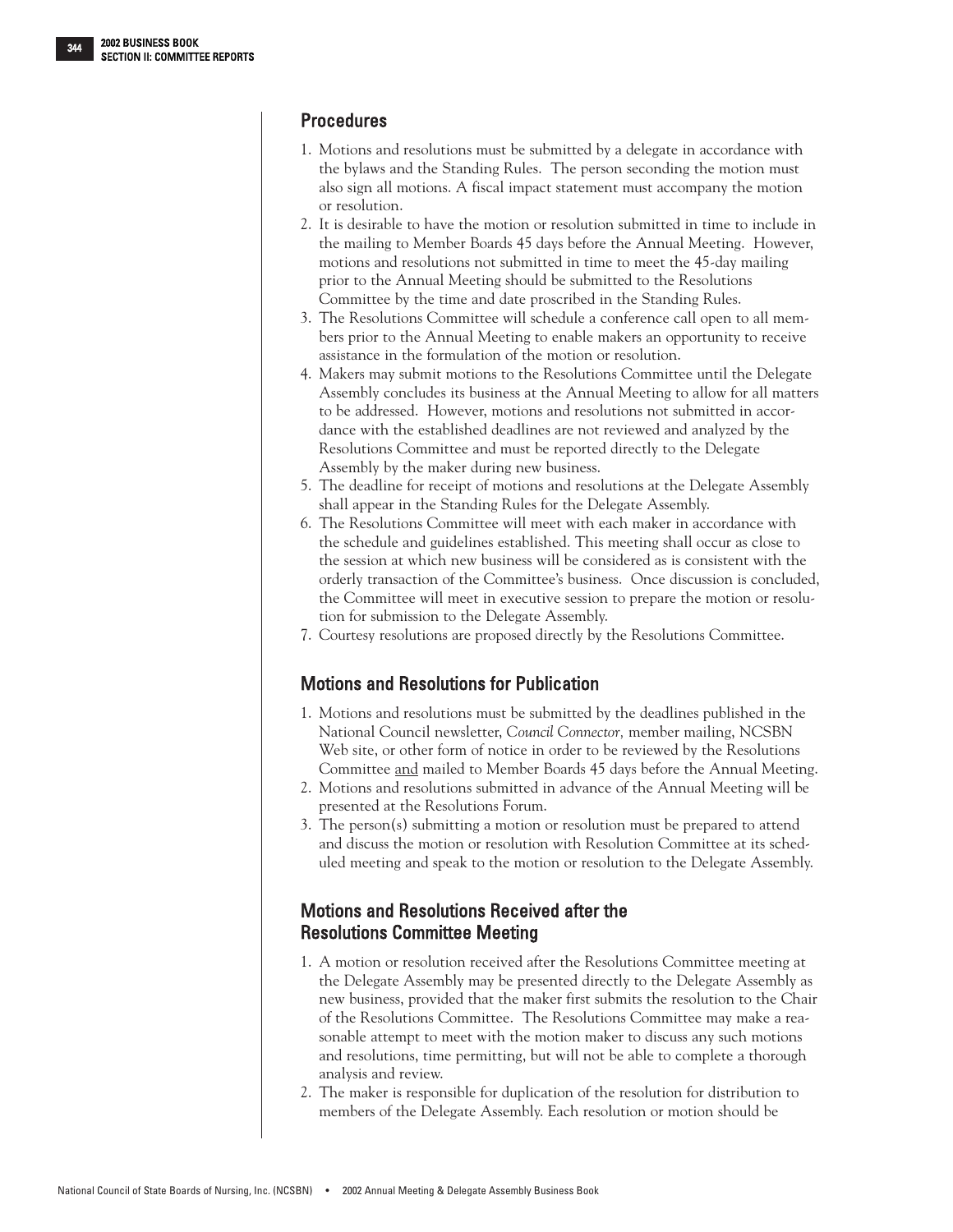accompanied by a written analysis of consistency with National Council mission, purpose and functions, strategic initiatives, outcomes, assessment of fiscal impact and potential legal implications.

### **Definitions**

#### • **Motion**

A proposal for consideration by the Delegate Assembly stated in the format, "I move that.…" A motion does not contain the rationale in its wording but the rationale may be submitted with the motion and the maker should be prepared to speak to the motion after seconding to present the rationale.

#### • **Resolution**

A non-procedural proposal for consideration by the Delegate Assembly requiring the use of National Council resources and/or staff or expenditures of funds or requesting National Council to undertake strategic initiatives or projects or endorse, adopt or implement any policy or policy initiative and stated in the format, "Whereas …" [any number of whereas statements present the rationale for the proposal]; "therefore be it resolved …" [any number of resolved statements defining the action(s) to be taken].

#### **Revisions Dates:** May 1990 January 1996 February 2002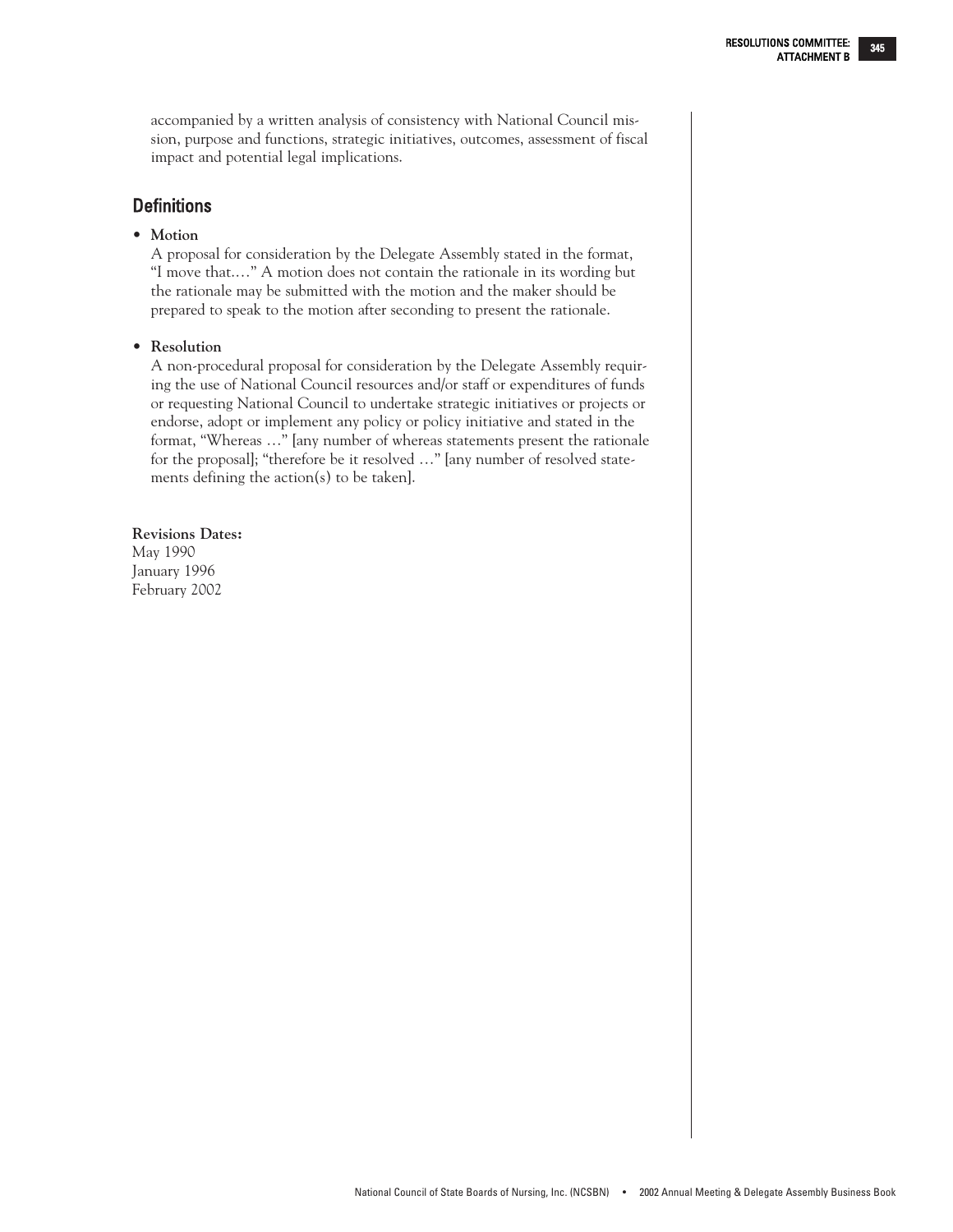Resolutions Committee – Attachment C

| <b>NCSBN Motions/Resolutions Submission Form</b>                                                                                                                                                                               |  |
|--------------------------------------------------------------------------------------------------------------------------------------------------------------------------------------------------------------------------------|--|
| PLEASE TYPE OR PRINT CLEARLY.                                                                                                                                                                                                  |  |
|                                                                                                                                                                                                                                |  |
|                                                                                                                                                                                                                                |  |
|                                                                                                                                                                                                                                |  |
| I move that:                                                                                                                                                                                                                   |  |
| Rationale for Motion:                                                                                                                                                                                                          |  |
| Signature of Maker: 1999 Maker: 1999 Maker: 1999 Maker: 1999 Maker: 1999 Maker: 1999 Maker: 1999 Maker: 1999 Maker: 1999 Maker: 1999 Maker: 1999 Maker: 1999 Maker: 1999 Maker: 1999 Maker: 1999 Maker: 1999 Maker: 1999 Maker |  |
|                                                                                                                                                                                                                                |  |
|                                                                                                                                                                                                                                |  |
|                                                                                                                                                                                                                                |  |
| Describe the relationship of the motion/resolution to National Council's:<br>L.<br>A. Bylaws, mission, strategic initiatives and outcomes (see Web site for current information)                                               |  |
| B. Ongoing programs and policies                                                                                                                                                                                               |  |
| II. Identify potential legal implications.                                                                                                                                                                                     |  |
| III. Attach a completed Fiscal Impact Statement.                                                                                                                                                                               |  |
|                                                                                                                                                                                                                                |  |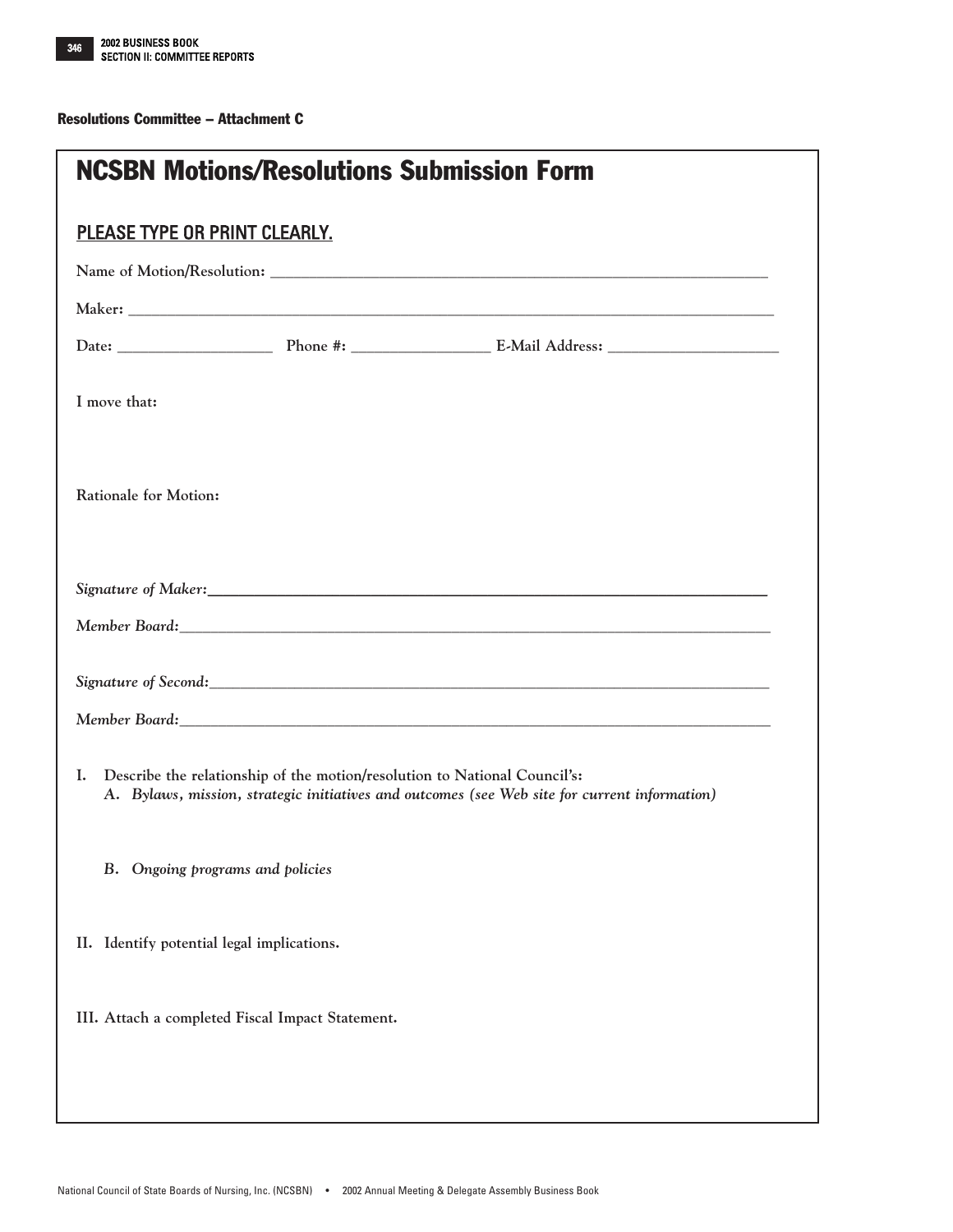|    | PLEASE TYPE OR PRINT CLEARLY.                                                                                                                                                                                                                                                                                         |
|----|-----------------------------------------------------------------------------------------------------------------------------------------------------------------------------------------------------------------------------------------------------------------------------------------------------------------------|
|    |                                                                                                                                                                                                                                                                                                                       |
|    |                                                                                                                                                                                                                                                                                                                       |
| I. | PROJECTED DATES<br>Beginning:<br>A.<br>b. Completion:                                                                                                                                                                                                                                                                 |
|    | II. RESOURCES ANTICIPATED<br>Check those resources needed to accomplish motion/resolution.                                                                                                                                                                                                                            |
|    | $\Box$ No<br>$\Box$ Unsure<br>A. Does this proposal require a committee?<br>$\Box$ Yes<br>$\Box$ Unsure<br>1. Number of members anticipated including the chair? ____________<br>2. How many meetings anticipated?<br>3. Time span of resources: $\Box$ 1 year $\Box$ 2 years $\Box$ 3 or more years<br>$\Box$ Unsure |
|    | Does this proposal require printings, mailings, or electronic access (e.g., Web)?<br>В.<br>$\Box$ No<br>$\Box$ Yes<br>Please describe any expected surveys.<br>1.                                                                                                                                                     |
|    | Please describe other expected printings (special reports, mailings).<br>2.<br>Please describe any expected electronic resources (e.g., Web site).<br>3.                                                                                                                                                              |
|    | $\Box$ Yes<br>Will this proposal require outside consultation?<br>$\Box$ No<br>C.<br>If yes, please select all that apply:<br>□ Legal Counsel<br>$\Box$ Nursing<br>$\Box$ Testing/Psychometric<br><b>Q</b> Policy/Regulation<br>$\Box$ Technical (including computer)<br>$\Box$ Other (please describe)               |
|    | Will this proposal require other resources? $\Box$ Yes<br>$\Box$ No<br>D.<br>If yes, please complete the following:                                                                                                                                                                                                   |
|    | Please describe expected travel (other than committee meetings).<br>1.                                                                                                                                                                                                                                                |
|    | Other (please describe).<br>2.                                                                                                                                                                                                                                                                                        |